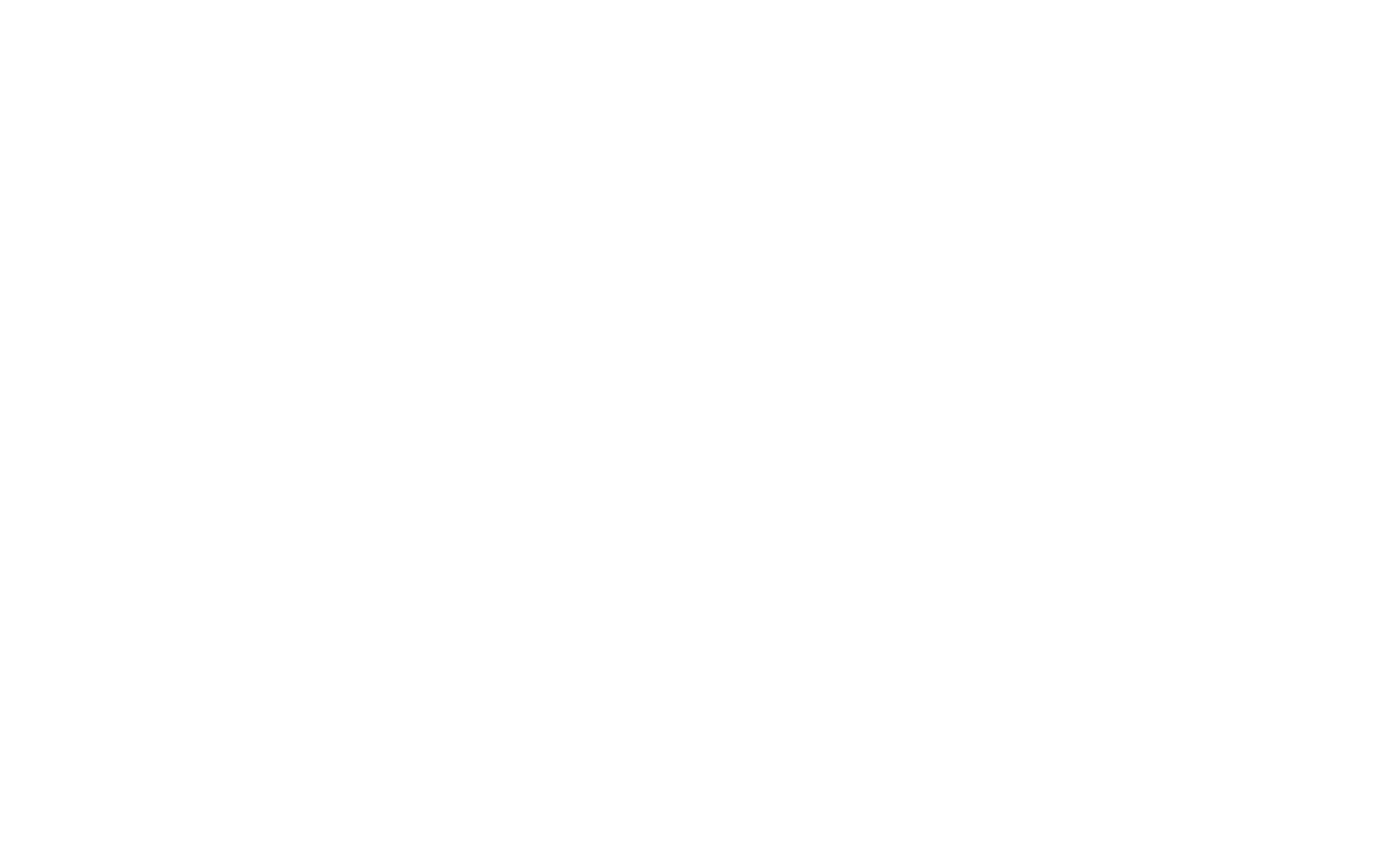| STATE OF NEW YORK     | TOWN TAX ROLL<br>2015              | PAGE                             |
|-----------------------|------------------------------------|----------------------------------|
| COUNTY - Herkimer     | TAXABLE SECTION OF THE ROLL - 1    | VALUATION DATE-JUL 01, 2013      |
| - Litchfield<br>TOWN  | OWNERS NAME SEOUENCE               | TAXABLE STATUS DATE-MAR 01, 2014 |
| 213200<br>SWIS<br>$-$ | UNIFORM PERCENT OF VALUE IS 089.00 |                                  |

| TAX MAP PARCEL NUMBER               | PROPERTY LOCATION & CLASS ASSESSMENT EXEMPTION CODE---------------COUNTY-------TOWN---------- |         |                                                            |                                    |                   |
|-------------------------------------|-----------------------------------------------------------------------------------------------|---------|------------------------------------------------------------|------------------------------------|-------------------|
| CURRENT OWNERS NAME                 | SCHOOL DISTRICT                                                                               | LAND    | TAX DESCRIPTION                                            | TAXABLE VALUE                      |                   |
| CURRENT OWNERS ADDRESS              | PARCEL SIZE/GRID COORD                                                                        | TOTAL   | SPECIAL DISTRICTS                                          |                                    | TAX AMOUNT        |
|                                     |                                                                                               |         |                                                            |                                    |                   |
|                                     | 1147 Jones Rd                                                                                 |         |                                                            | ACCT 120990021                     | BILL 1            |
| $131.22 - 1 - 2$                    | 210 1 Family Res                                                                              |         | County Tax                                                 | 86,400                             | 544.33            |
| Abel Gary K                         | Mount Markham<br>215601                                                                       | 11,400  | Town Tax                                                   | 86,400                             | 311.16            |
| Abel Jennifel V                     | ACRES<br>0.80                                                                                 | 86,400  | FD010 Col-litch fd #1                                      | 86,400 TO M                        | 85.64             |
| 1147 Jones Rd                       | EAST-0328353 NRTH-1496093                                                                     |         |                                                            |                                    |                   |
| Ilion, NY 13357                     | DEED BOOK 877<br>$PG-87$                                                                      |         |                                                            |                                    |                   |
|                                     | FULL MARKET VALUE                                                                             | 97,079  |                                                            |                                    |                   |
|                                     |                                                                                               |         | TOTAL TAX ---                                              |                                    | 941.13**          |
|                                     |                                                                                               |         |                                                            | DATE #1                            | 01/31/15          |
|                                     |                                                                                               |         |                                                            | AMT DUE                            | 941.13            |
|                                     |                                                                                               |         |                                                            |                                    |                   |
|                                     | 1898 State Route 51                                                                           |         |                                                            | ACCT 188326                        | BILL <sub>2</sub> |
| $125.1 - 2 - 29.4$                  | 210 1 Family Res                                                                              |         | County Tax                                                 | 74,500                             | 469.36            |
| Abeling Christopher                 | 215601<br>Mount Markham                                                                       | 14,100  | Town Tax                                                   | 74,500                             | 268.31            |
| Abeling Jacky                       | 1.50<br>ACRES                                                                                 | 74,500  | FD010 Col-litch fd #1                                      | 74,500 TO M                        | 73.84             |
| 1898 State Route 51                 | EAST-0332146 NRTH-1509009                                                                     |         |                                                            |                                    |                   |
| Ilion, NY 13357                     | DEED BOOK 1545<br>PG-871                                                                      |         |                                                            |                                    |                   |
|                                     | FULL MARKET VALUE                                                                             | 83,708  |                                                            |                                    |                   |
| PRIOR OWNER ON 3/01/2014            |                                                                                               |         |                                                            |                                    |                   |
| Abeling Christopher                 |                                                                                               |         |                                                            |                                    |                   |
|                                     |                                                                                               |         | TOTAL TAX ---                                              |                                    | 811.51**          |
|                                     |                                                                                               |         |                                                            | DATE #1                            | 01/31/15          |
|                                     |                                                                                               |         |                                                            | AMT DUE                            | 811.51            |
|                                     | 236 Prior Rd                                                                                  |         | 48 PCT OF VALUE USED FOR EXEMPTION PURPOSES ACCT 120000060 |                                    |                   |
|                                     |                                                                                               |         |                                                            |                                    | BILL<br>3         |
| $124.1 - 1 - 39$<br>Abraham Roger T | 120 Field crops                                                                               |         | VET WAR CT 41121<br>70,000 AG MKTS L 41720                 | 8,100<br>8,100<br>16,139<br>16,139 |                   |
| Abraham Linda                       | Mount Markham 215601                                                                          |         | 142,000 County Tax                                         |                                    | 741.91            |
| 236 Prior Rd                        | ACRES 88.10<br>EAST-0310633 NRTH-1506511                                                      |         | Town Tax                                                   | 117,761<br>117,761                 | 424.11            |
| Clayville, NY 13322                 | DEED BOOK 00596 PG-00021                                                                      |         | FD010 Col-litch fd #1                                      | 125,861   TO  M                    | 124.75            |
|                                     | FULL MARKET VALUE                                                                             | 159,551 | 16,139 EX                                                  |                                    |                   |
| MAY BE SUBJECT TO PAYMENT           |                                                                                               |         |                                                            |                                    |                   |
| UNDER AGDIST LAW TIL 2018           |                                                                                               |         |                                                            |                                    |                   |
|                                     |                                                                                               |         | TOTAL TAX ---                                              |                                    | $1,290.77**$      |
|                                     |                                                                                               |         |                                                            | DATE #1                            | 01/31/15          |
|                                     |                                                                                               |         |                                                            | AMT DUE                            | 1,290.77          |
|                                     |                                                                                               |         |                                                            |                                    |                   |
|                                     | 299 Clemons Rd                                                                                |         |                                                            | ACCT 165033                        | BILL 4            |
| $118.4 - 1 - 18$                    | 210 1 Family Res                                                                              |         | County Tax                                                 | 80,000                             | 504.01            |
| Aeschlimann Oliver                  | Mount Markham<br>215601                                                                       | 9,600   | Town Tax                                                   | 80,000                             | 288.11            |
| Aeschlimann Shauna M                | Partial 2011                                                                                  | 80,000  | School Relevy                                              |                                    | 1,219.24          |
| 299 Clemons Rd                      | FRNT 174.00 DPTH 209.00                                                                       |         | FD010 Col-litch fd #1                                      | 80,000 TO M                        | 79.29             |
| Frankfort, NY 13340                 | 0.73<br>ACRES                                                                                 |         |                                                            |                                    |                   |
|                                     | EAST-0320659 NRTH-1519493                                                                     |         |                                                            |                                    |                   |
|                                     | DEED BOOK 1398<br>$PG-298$                                                                    |         |                                                            |                                    |                   |
|                                     | FULL MARKET VALUE                                                                             | 89,888  |                                                            |                                    |                   |
|                                     |                                                                                               |         | TOTAL TAX ---                                              |                                    | $2,090.65**$      |
|                                     |                                                                                               |         |                                                            | DATE #1                            | 01/31/15          |
|                                     |                                                                                               |         |                                                            | AMT DUE                            | 2,090.65          |
|                                     |                                                                                               |         |                                                            |                                    |                   |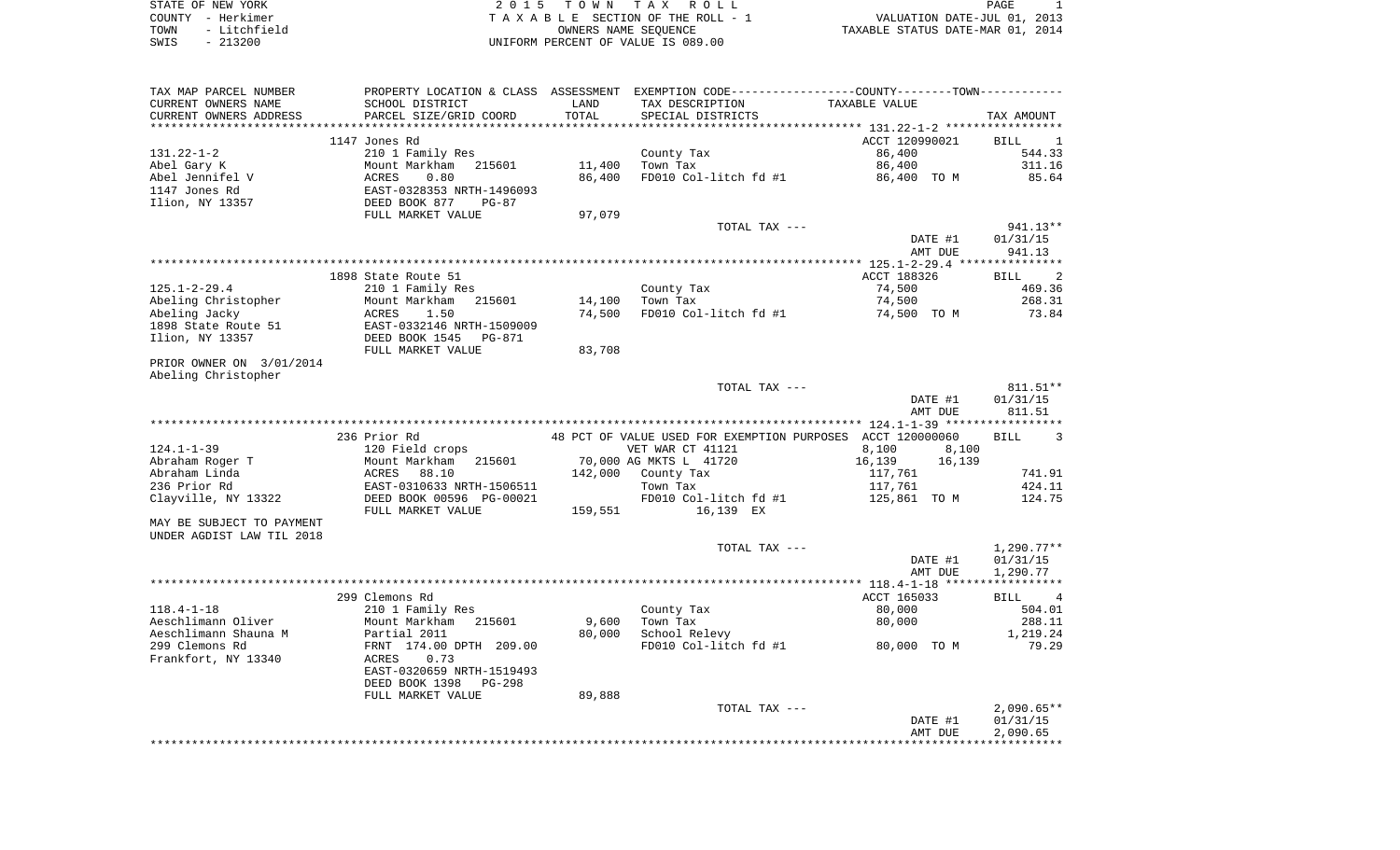STATE OF NEW YORK 2 0 1 5 T O W N T A X R O L L PAGE 2 COUNTY - Herkimer T A X A B L E SECTION OF THE ROLL - 1 VALUATION DATE-JUL 01, 2013 TOWN - Litchfield OWNERS NAME SEQUENCE TAXABLE STATUS DATE-MAR 01, 2014 SWIS - 213200 UNIFORM PERCENT OF VALUE IS 089.00

| TAX MAP PARCEL NUMBER                         | PROPERTY LOCATION & CLASS ASSESSMENT                  |               | EXEMPTION CODE----------------COUNTY-------TOWN----------- |                |                  |
|-----------------------------------------------|-------------------------------------------------------|---------------|------------------------------------------------------------|----------------|------------------|
| CURRENT OWNERS NAME<br>CURRENT OWNERS ADDRESS | SCHOOL DISTRICT<br>PARCEL SIZE/GRID COORD             | LAND<br>TOTAL | TAX DESCRIPTION<br>SPECIAL DISTRICTS                       | TAXABLE VALUE  | TAX AMOUNT       |
|                                               |                                                       |               |                                                            |                |                  |
|                                               | Clemons Rd                                            |               |                                                            | ACCT 165033    | <b>BILL</b><br>5 |
| $118.4 - 1 - 19.2$                            | 105 Vac farmland                                      |               | County Tax                                                 | 27,800         | 175.14           |
| Aeschlimann Oliver                            | Mount Markham<br>215601                               | 27,800        | Town Tax                                                   | 27,800         | 100.12           |
| Aeschlimann Shauna M                          | 23.00<br>ACRES                                        | 27,800        | School Relevy                                              |                | 637.00           |
| 299 Clemons Rd<br>Frankfort, NY 13340         | EAST-0320634 NRTH-1519981                             |               | FD010 Col-litch fd #1                                      | 27,800 TO M    | 27.55            |
|                                               | DEED BOOK 1398 PG-298<br>FULL MARKET VALUE            | 31,236        |                                                            |                |                  |
|                                               |                                                       |               | TOTAL TAX ---                                              |                | 939.81**         |
|                                               |                                                       |               |                                                            | DATE #1        | 01/31/15         |
|                                               |                                                       |               |                                                            | AMT DUE        | 939.81           |
|                                               |                                                       |               |                                                            |                |                  |
|                                               | State Route 51                                        |               |                                                            | ACCT 120003480 | 6<br><b>BILL</b> |
| $119.3 - 1 - 54$                              | 210 1 Family Res                                      |               | County Tax                                                 | 41,000         | 258.30           |
| Aiello Billie Jo                              | Mount Markham<br>215601                               | 22,200        | Town Tax                                                   | 41,000         | 147.66           |
| 831 Shells Bush Road                          | <b>ACRES</b><br>5.30                                  | 41,000        | FD010 Col-litch fd #1                                      | 41,000 TO M    | 40.64            |
| Herkimer, NY 13350                            | EAST-0337250 NRTH-1513396<br>DEED BOOK 1298<br>PG-331 |               |                                                            |                |                  |
|                                               | FULL MARKET VALUE                                     | 46,067        |                                                            |                |                  |
|                                               |                                                       |               | TOTAL TAX ---                                              |                | 446.60**         |
|                                               |                                                       |               |                                                            | DATE #1        | 01/31/15         |
|                                               |                                                       |               |                                                            | AMT DUE        | 446.60           |
|                                               |                                                       |               |                                                            |                |                  |
|                                               | Berberick Rd                                          |               |                                                            | ACCT 120090204 | BILL 7           |
| $124.4 - 1 - 14.2$                            | 312 Vac w/imprv                                       |               | County Tax                                                 | 20,600         | 129.78           |
| Aiello Dora F                                 | Mount Markham<br>215601                               | 16,800        | Town Tax                                                   | 20,600         | 74.19            |
| 154 Paris Rd                                  | 5.00<br><b>ACRES</b>                                  | 20,600        | FD010 Col-litch fd #1                                      | 20,600 TO M    | 20.42            |
| New Hartford, NY 13413                        | EAST-0319078 NRTH-1500533<br>DEED BOOK 897<br>$PG-88$ |               |                                                            |                |                  |
|                                               | FULL MARKET VALUE                                     | 23,146        |                                                            |                |                  |
|                                               |                                                       |               | TOTAL TAX ---                                              |                | 224.39**         |
|                                               |                                                       |               |                                                            | DATE #1        | 01/31/15         |
|                                               |                                                       |               |                                                            | AMT DUE        | 224.39           |
|                                               |                                                       |               |                                                            |                |                  |
|                                               | 263 Bennett Rd                                        |               |                                                            | ACCT 120007700 | 8<br><b>BILL</b> |
| $118.3 - 1 - 10$                              | 210 1 Family Res                                      |               | County Tax                                                 | 56,000         | 352.81           |
| Alberico Victorine G                          | Sauquoit Valley 305002                                | 13,000        | Town Tax                                                   | 56,000         | 201.68           |
| 263 Bennett Road                              | 1.00<br>ACRES                                         | 56,000        | FD010 Col-litch fd #1                                      | 56,000 TO M    | 55.50            |
| Frankfort, NY 13340                           | EAST-0310009 NRTH-1519650                             |               |                                                            |                |                  |
|                                               | DEED BOOK 1421<br>$PG-800$                            |               |                                                            |                |                  |
|                                               | FULL MARKET VALUE                                     | 62,921        |                                                            |                |                  |
|                                               |                                                       |               | TOTAL TAX ---                                              |                | $609.99**$       |
|                                               |                                                       |               |                                                            | DATE #1        | 01/31/15         |
|                                               |                                                       |               |                                                            | AMT DUE        | 609.99           |
|                                               |                                                       |               |                                                            |                |                  |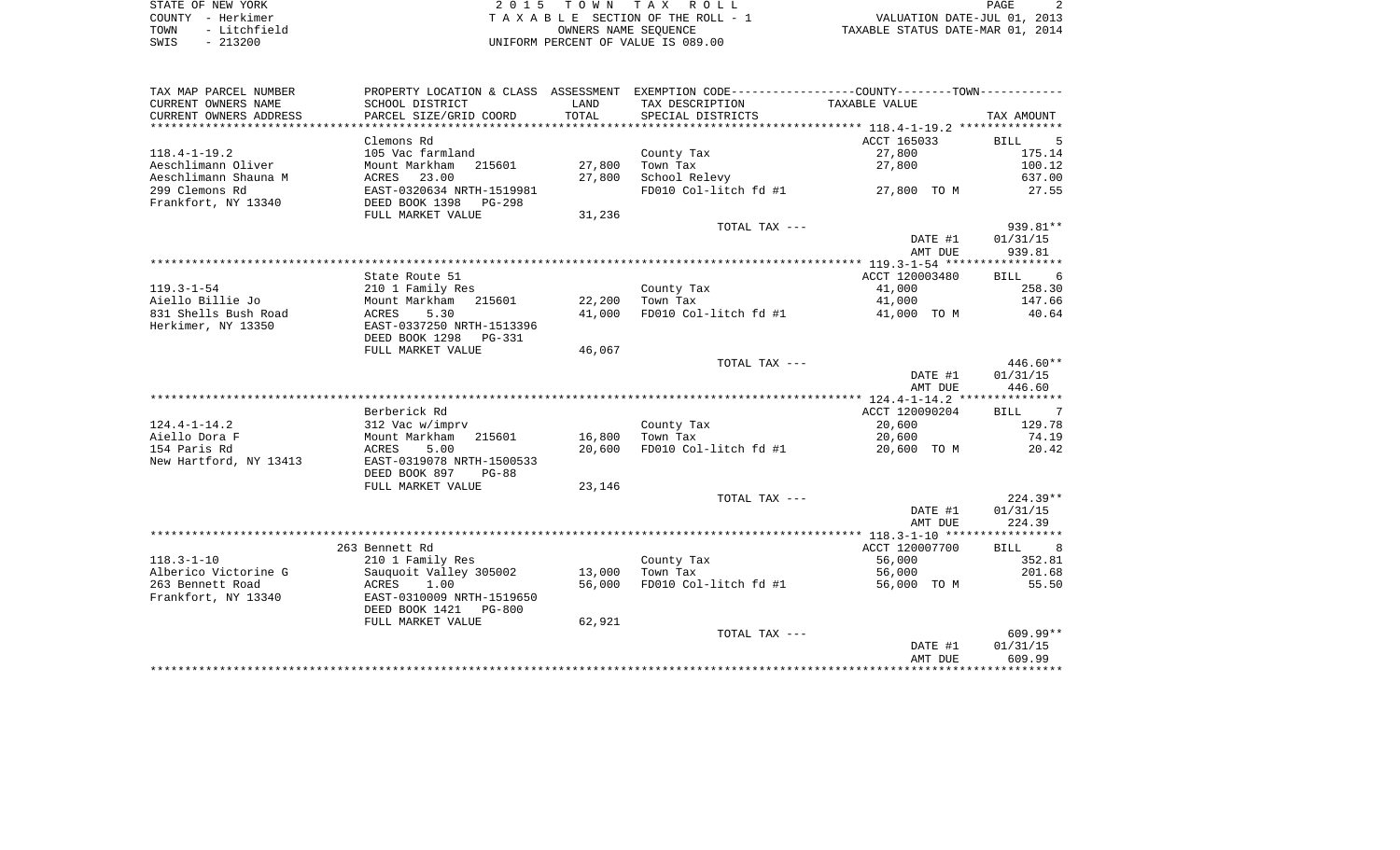|      | STATE OF NEW YORK | 2015 TOWN TAX ROLL                    | PAGE                             |  |
|------|-------------------|---------------------------------------|----------------------------------|--|
|      | COUNTY - Herkimer | T A X A B L E SECTION OF THE ROLL - 1 | VALUATION DATE-JUL 01, 2013      |  |
| TOWN | - Litchfield      | OWNERS NAME SEOUENCE                  | TAXABLE STATUS DATE-MAR 01, 2014 |  |
| SWIS | $-213200$         | UNIFORM PERCENT OF VALUE IS 089.00    |                                  |  |

| TAX MAP PARCEL NUMBER   | PROPERTY LOCATION & CLASS ASSESSMENT EXEMPTION CODE----------------COUNTY-------TOWN----------- |         |                       |                |              |
|-------------------------|-------------------------------------------------------------------------------------------------|---------|-----------------------|----------------|--------------|
| CURRENT OWNERS NAME     | SCHOOL DISTRICT                                                                                 | LAND    | TAX DESCRIPTION       | TAXABLE VALUE  |              |
| CURRENT OWNERS ADDRESS  | PARCEL SIZE/GRID COORD                                                                          | TOTAL   | SPECIAL DISTRICTS     |                | TAX AMOUNT   |
| *********************** |                                                                                                 |         |                       |                |              |
|                         | 179 Case Rd                                                                                     |         |                       |                | 9<br>BILL    |
| $124.2 - 1 - 1.4$       | 210 1 Family Res                                                                                |         | County Tax            | 60,000         | 378.01       |
| Albin Adrienne L        | Mount Markham 215601                                                                            | 12,000  | Town Tax              | 60,000         | 216.09       |
| 179 Case Road           | FRNT 250.00 DPTH                                                                                | 60,000  | FD010 Col-litch fd #1 | 60,000 TO M    | 59.47        |
| Frankfort, NY 13340     | 1.50<br>ACRES                                                                                   |         |                       |                |              |
|                         | EAST-0315549 NRTH-1512400                                                                       |         |                       |                |              |
|                         | DEED BOOK 1273 PG-583                                                                           |         |                       |                |              |
|                         | FULL MARKET VALUE                                                                               | 67,416  |                       |                |              |
|                         |                                                                                                 |         | TOTAL TAX ---         |                | 653.57**     |
|                         |                                                                                                 |         |                       | DATE #1        | 01/31/15     |
|                         |                                                                                                 |         |                       | AMT DUE        | 653.57       |
|                         |                                                                                                 |         |                       |                |              |
|                         | 793 Jerusalem Hill Rd                                                                           |         |                       |                | BILL 10      |
| $124.2 - 1 - 20.3$      | 210 1 Family Res                                                                                |         | County Tax            | 92,300         | 581.50       |
| Albin Leisa             | Mount Markham<br>215601                                                                         | 21,800  | Town Tax              | 92,300         | 332.41       |
| 793 Jerusalem Hill Rd   | 5.00<br>ACRES                                                                                   | 92,300  | FD010 Col-litch fd #1 | 92,300 TO M    | 91.48        |
| Ilion, NY 13357         | EAST-0320981 NRTH-1509411                                                                       |         |                       |                |              |
|                         | DEED BOOK 766<br>$PG-627$                                                                       |         |                       |                |              |
|                         | FULL MARKET VALUE                                                                               | 103,708 |                       |                |              |
|                         |                                                                                                 |         | TOTAL TAX ---         |                | $1,005.39**$ |
|                         |                                                                                                 |         |                       | DATE #1        | 01/31/15     |
|                         |                                                                                                 |         |                       | AMT DUE        | 1,005.39     |
|                         |                                                                                                 |         |                       |                |              |
|                         | 172 Case Rd                                                                                     |         |                       | ACCT 0090076   | BILL 11      |
| $124.2 - 1 - 3.2$       | 210 1 Family Res                                                                                |         | County Tax            | 101,400        | 638.83       |
| Albin Michael B         | Mount Markham 215601                                                                            | 13,300  | Town Tax              | 101,400        | 365.19       |
| Albin Denise M          | FRNT 200.00 DPTH 250.00                                                                         | 101,400 | FD010 Col-litch fd #1 | 101,400 TO M   | 100.50       |
| 172 Case Rd             | ACRES<br>1.15                                                                                   |         |                       |                |              |
| Frankfort, NY 13340     | EAST-0315814 NRTH-1512228                                                                       |         |                       |                |              |
|                         | DEED BOOK 669<br>PG-968                                                                         |         |                       |                |              |
|                         | FULL MARKET VALUE                                                                               | 113,933 |                       |                |              |
|                         |                                                                                                 |         | TOTAL TAX ---         |                | 1,104.52**   |
|                         |                                                                                                 |         |                       | DATE #1        | 01/31/15     |
|                         |                                                                                                 |         |                       | AMT DUE        | 1,104.52     |
|                         | Roberts Rd                                                                                      |         |                       | ACCT 120090026 | BILL 12      |
| $118.1 - 1 - 33.1$      | 314 Rural vac<10                                                                                |         | County Tax            | 30,000         | 189.00       |
| Alesia Andrew N         | Sauquoit Valley 305002                                                                          | 30,000  | Town Tax              | 30,000         | 108.04       |
| 42 Hartford Terrace     | ACRES 24.50 BANK<br>135                                                                         | 30,000  | FD010 Col-litch fd #1 | 30,000 TO M    | 29.73        |
| New Hartford, NY 13413  | EAST-0307529 NRTH-1521727                                                                       |         |                       |                |              |
|                         | DEED BOOK 1185<br>PG-209                                                                        |         |                       |                |              |
|                         | FULL MARKET VALUE                                                                               | 33,708  |                       |                |              |
|                         |                                                                                                 |         | TOTAL TAX ---         |                | $326.77**$   |
|                         |                                                                                                 |         |                       | DATE #1        | 01/31/15     |
|                         |                                                                                                 |         |                       | AMT DUE        | 326.77       |
|                         |                                                                                                 |         |                       |                |              |
|                         |                                                                                                 |         |                       |                |              |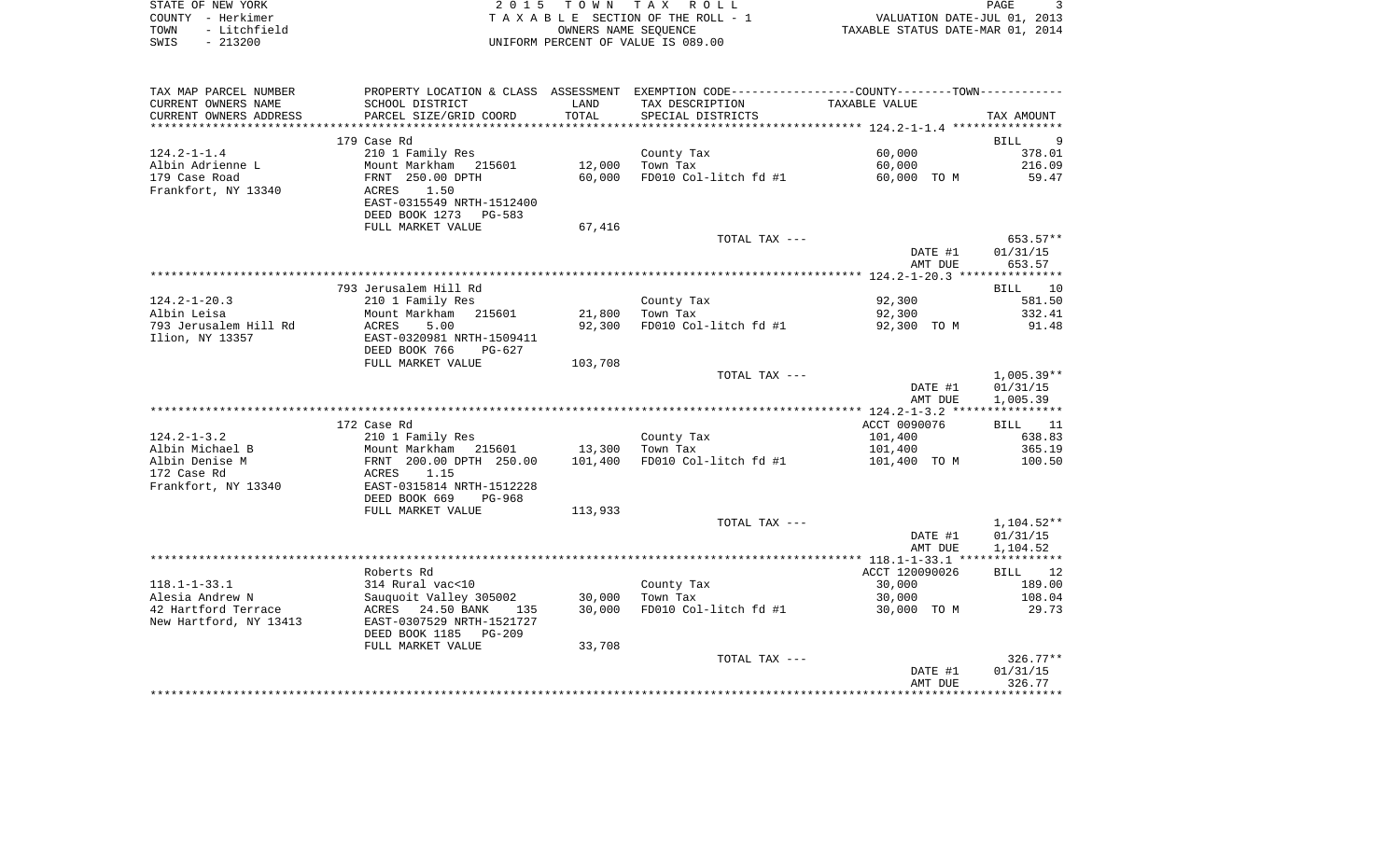| STATE OF NEW YORK                          | 2015 TOWN TAX ROLL                 | PAGE                             |
|--------------------------------------------|------------------------------------|----------------------------------|
| COUNTY - Herkimer                          | TAXABLE SECTION OF THE ROLL - 1    | VALUATION DATE-JUL 01, 2013      |
| - Litchfield<br>TOWN                       | OWNERS NAME SEOUENCE               | TAXABLE STATUS DATE-MAR 01, 2014 |
| 213200<br>SWIS<br>$\overline{\phantom{0}}$ | UNIFORM PERCENT OF VALUE IS 089.00 |                                  |

| TAX MAP PARCEL NUMBER  |                             |         | PROPERTY LOCATION & CLASS ASSESSMENT EXEMPTION CODE---------------COUNTY-------TOWN---------- |                |                   |
|------------------------|-----------------------------|---------|-----------------------------------------------------------------------------------------------|----------------|-------------------|
| CURRENT OWNERS NAME    | SCHOOL DISTRICT             | LAND    | TAX DESCRIPTION                                                                               | TAXABLE VALUE  |                   |
| CURRENT OWNERS ADDRESS | PARCEL SIZE/GRID COORD      | TOTAL   | SPECIAL DISTRICTS                                                                             |                | TAX AMOUNT        |
|                        |                             |         |                                                                                               |                |                   |
|                        | 10527 Roberts Rd            |         |                                                                                               |                | <b>BILL</b><br>13 |
| $118.1 - 1 - 33.2$     | 210 1 Family Res            |         | County Tax                                                                                    | 120,000        | 756.01            |
| Alesia Andrew N        | Sauquoit Valley 305002      | 9,600   | Town Tax                                                                                      | 120,000        | 432.17            |
|                        |                             |         |                                                                                               |                |                   |
| 42 Hartford Terrace    | FRNT 136.00 DPTH 182.00     | 120,000 | FD010 Col-litch fd #1                                                                         | 120,000 TO M   | 118.94            |
| New Hartford, NY 13413 | EAST-0306984 NRTH-1520854   |         |                                                                                               |                |                   |
|                        | DEED BOOK 1185 PG-209       |         |                                                                                               |                |                   |
|                        | FULL MARKET VALUE           | 134,831 |                                                                                               |                |                   |
|                        |                             |         | TOTAL TAX ---                                                                                 |                | $1,307.12**$      |
|                        |                             |         |                                                                                               | DATE #1        | 01/31/15          |
|                        |                             |         |                                                                                               | AMT DUE        | 1,307.12          |
|                        |                             |         |                                                                                               |                |                   |
|                        | 1106 Barringer Rd           |         |                                                                                               | ACCT 120090114 | BILL 14           |
| $119.3 - 1 - 14.5$     | 210 1 Family Res            |         | County Tax                                                                                    | 86,300         | 543.70            |
| Alukonis Daniel        | Mount Markham 215601        | 16,300  | Town Tax                                                                                      | 86,300         | 310.80            |
|                        |                             |         |                                                                                               |                |                   |
| 1106 Barringer Rd      | INCLUDES>119.3-1-14.5       | 86,300  | FD010 Col-litch fd #1                                                                         | 86,300 TO M    | 85.54             |
| Ilion, NY 13357        | FRNT 200.00 DPTH 200.00     |         |                                                                                               |                |                   |
|                        | 2.50 BANK<br>ACRES<br>046   |         |                                                                                               |                |                   |
|                        | EAST-0332225 NRTH-1516360   |         |                                                                                               |                |                   |
|                        | DEED BOOK 804<br>PG-499     |         |                                                                                               |                |                   |
|                        | FULL MARKET VALUE           | 96,966  |                                                                                               |                |                   |
|                        |                             |         | TOTAL TAX ---                                                                                 |                | 940.04**          |
|                        |                             |         |                                                                                               | DATE #1        | 01/31/15          |
|                        |                             |         |                                                                                               | AMT DUE        | 940.04            |
|                        |                             |         |                                                                                               |                |                   |
|                        | 255 Camp Rd                 |         |                                                                                               | ACCT 120005250 | BILL 15           |
| $124.3 - 1 - 3$        | 210 1 Family Res            |         | County Tax                                                                                    | 150,000        | 945.02            |
|                        |                             |         |                                                                                               |                |                   |
| Anderson Gary R        | Mount Markham<br>215601     | 17,800  | Town Tax                                                                                      | 150,000        | 540.21            |
| Anderson Eugenia L     | 1.40<br>ACRES               | 150,000 | FD010 Col-litch fd #1                                                                         | 150,000 TO M   | 148.67            |
| 255 Camp Rd            | EAST-0305958 NRTH-1504280   |         |                                                                                               |                |                   |
| Clayville, NY 13322    | DEED BOOK 926<br>$PG-50$    |         |                                                                                               |                |                   |
|                        | FULL MARKET VALUE           | 168,539 |                                                                                               |                |                   |
|                        |                             |         | TOTAL TAX ---                                                                                 |                | $1,633.90**$      |
|                        |                             |         |                                                                                               | DATE #1        | 01/31/15          |
|                        |                             |         |                                                                                               | AMT DUE        | 1,633.90          |
|                        |                             |         |                                                                                               |                |                   |
|                        | 2956 King Rd                |         |                                                                                               | ACCT 120090127 | BILL 16           |
| $118.3 - 1 - 2.3$      | 210 1 Family Res            |         | County Tax                                                                                    | 146,600        | 923.60            |
| Angiulli Matthew       | Sauguoit Valley 305002      | 12,800  | Town Tax                                                                                      | 146,600        | 527.97            |
| Angiulli Lennea        |                             | 146,600 | FD010 Col-litch fd #1                                                                         |                | 145.30            |
|                        | FRNT 234.00 DPTH 180.00     |         |                                                                                               | 146,600 TO M   |                   |
| 2956 King Rd           | $0.97$ BANK<br>ACRES<br>740 |         |                                                                                               |                |                   |
| Sauquoit, NY 13456     | EAST-0301334 NRTH-1520235   |         |                                                                                               |                |                   |
|                        | DEED BOOK 709<br>PG-672     |         |                                                                                               |                |                   |
|                        | FULL MARKET VALUE           | 164,719 |                                                                                               |                |                   |
|                        |                             |         | TOTAL TAX ---                                                                                 |                | $1,596.87**$      |
|                        |                             |         |                                                                                               | DATE #1        | 01/31/15          |
|                        |                             |         |                                                                                               | AMT DUE        | 1,596.87          |
|                        |                             |         |                                                                                               |                |                   |
|                        |                             |         |                                                                                               |                |                   |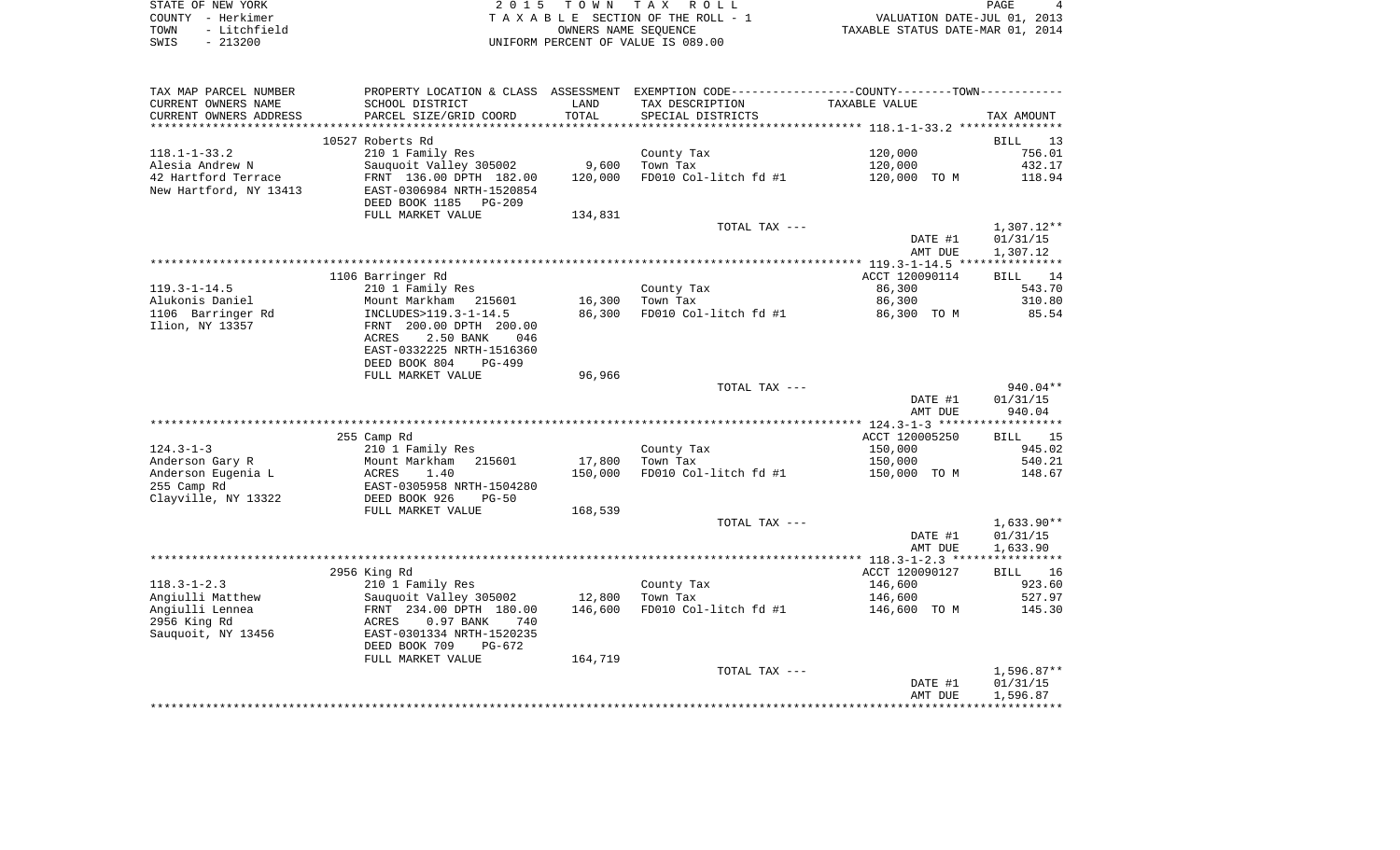| STATE OF NEW YORK    | 2015 TOWN TAX ROLL                 | PAGE                             |
|----------------------|------------------------------------|----------------------------------|
| COUNTY - Herkimer    | TAXABLE SECTION OF THE ROLL - 1    | VALUATION DATE-JUL 01, 2013      |
| - Litchfield<br>TOWN | OWNERS NAME SEOUENCE               | TAXABLE STATUS DATE-MAR 01, 2014 |
| $-213200$<br>SWIS    | UNIFORM PERCENT OF VALUE IS 089.00 |                                  |

| SCHOOL DISTRICT<br>LAND<br>TAX DESCRIPTION<br>TAXABLE VALUE<br>TOTAL<br>PARCEL SIZE/GRID COORD<br>SPECIAL DISTRICTS<br>TAX AMOUNT<br>17<br>King Rd<br><b>BILL</b><br>$118.3 - 1 - 2.11$<br>314 Rural vac<10<br>5,500<br>34.65<br>County Tax<br>Sauquoit Valley 305002<br>5,500<br>Town Tax<br>19.81<br>5,500<br>FD010 Col-litch fd #1<br>5.45<br>FRNT 144.00 DPTH 235.00<br>5,500<br>5,500 TO M<br>2956 King Rd<br>0.62<br>ACRES<br>Sauquoit, NY 13456<br>EAST-0301300 NRTH-1520401<br>DEED BOOK 791<br>$PG-85$<br>FULL MARKET VALUE<br>6,180<br>$59.91**$<br>TOTAL TAX ---<br>01/31/15<br>DATE #1<br>AMT DUE<br>59.91<br>217 Soncody Rd<br>ACCT 120003901<br>18<br><b>BILL</b><br>$124.3 - 2 - 18.3$<br>36,000<br>226.80<br>270 Mfg housing<br>County Tax<br>129.65<br>Armbruster Betty J<br>17,000<br>36,000<br>Mount Markham<br>215601<br>Town Tax<br>217 Soncody Rd<br>1.00<br>36,000<br>FD010 Col-litch fd #1<br>36,000 TO M<br>35.68<br>ACRES<br>West Winfield, NY 13491<br>EAST-0312855 NRTH-1499785<br>DEED BOOK 789<br>$PG-143$<br>FULL MARKET VALUE<br>40,449<br>TOTAL TAX ---<br>392.13**<br>DATE #1<br>01/31/15<br>AMT DUE<br>392.13<br>ACCT 120060015<br>19<br>Cemetary Rd<br><b>BILL</b><br>$119.3 - 1 - 4.1$<br>314 Rural vac<10<br>County Tax<br>13,400<br>84.42<br>Arno Robert G<br>Town Tax<br>48.26<br>Mount Markham<br>215601<br>13,400<br>13,400<br>Arno Nancy A<br>4.40<br>13,400<br>FD010 Col-litch fd #1<br>13,400 TO M<br>13.28<br>ACRES<br>417 Cemetary Rd<br>EAST-0329342 NRTH-1517405<br>13340, NY 13357 DEED BOOK 904<br>Frankfort<br>$PG-241$<br>FULL MARKET VALUE<br>15,056<br>$145.96**$<br>TOTAL TAX ---<br>DATE #1<br>01/31/15<br>AMT DUE<br>145.96<br>417 Cemetery Rd<br><b>BILL</b><br>20<br>$119.3 - 1 - 4.2$<br>210 1 Family Res<br>County Tax<br>165,000<br>1,039.52<br>Arno Robert G<br>Mount Markham<br>24,100<br>Town Tax<br>165,000<br>594.24<br>215601<br>165,000<br>Arno Nancy A<br>ACRES<br>6.88<br>FD010 Col-litch fd #1<br>165,000 TO M<br>163.54<br>417 Cemetery Rd<br>EAST-0329764 NRTH-1517179<br>Frankfort, NY 13340<br>DEED BOOK 782<br>$PG-409$<br>FULL MARKET VALUE<br>185,393<br>TOTAL TAX ---<br>1,797.30**<br>DATE #1<br>01/31/15<br>1,797.30<br>AMT DUE | TAX MAP PARCEL NUMBER  | PROPERTY LOCATION & CLASS | ASSESSMENT EXEMPTION CODE-----------------COUNTY-------TOWN----------- |  |
|--------------------------------------------------------------------------------------------------------------------------------------------------------------------------------------------------------------------------------------------------------------------------------------------------------------------------------------------------------------------------------------------------------------------------------------------------------------------------------------------------------------------------------------------------------------------------------------------------------------------------------------------------------------------------------------------------------------------------------------------------------------------------------------------------------------------------------------------------------------------------------------------------------------------------------------------------------------------------------------------------------------------------------------------------------------------------------------------------------------------------------------------------------------------------------------------------------------------------------------------------------------------------------------------------------------------------------------------------------------------------------------------------------------------------------------------------------------------------------------------------------------------------------------------------------------------------------------------------------------------------------------------------------------------------------------------------------------------------------------------------------------------------------------------------------------------------------------------------------------------------------------------------------------------------------------------------------------------------------------------------------------------------------------------------------------------------------------------------------------------------------------------------------------------------------------------------------------------|------------------------|---------------------------|------------------------------------------------------------------------|--|
|                                                                                                                                                                                                                                                                                                                                                                                                                                                                                                                                                                                                                                                                                                                                                                                                                                                                                                                                                                                                                                                                                                                                                                                                                                                                                                                                                                                                                                                                                                                                                                                                                                                                                                                                                                                                                                                                                                                                                                                                                                                                                                                                                                                                                    | CURRENT OWNERS NAME    |                           |                                                                        |  |
|                                                                                                                                                                                                                                                                                                                                                                                                                                                                                                                                                                                                                                                                                                                                                                                                                                                                                                                                                                                                                                                                                                                                                                                                                                                                                                                                                                                                                                                                                                                                                                                                                                                                                                                                                                                                                                                                                                                                                                                                                                                                                                                                                                                                                    | CURRENT OWNERS ADDRESS |                           |                                                                        |  |
|                                                                                                                                                                                                                                                                                                                                                                                                                                                                                                                                                                                                                                                                                                                                                                                                                                                                                                                                                                                                                                                                                                                                                                                                                                                                                                                                                                                                                                                                                                                                                                                                                                                                                                                                                                                                                                                                                                                                                                                                                                                                                                                                                                                                                    |                        |                           |                                                                        |  |
|                                                                                                                                                                                                                                                                                                                                                                                                                                                                                                                                                                                                                                                                                                                                                                                                                                                                                                                                                                                                                                                                                                                                                                                                                                                                                                                                                                                                                                                                                                                                                                                                                                                                                                                                                                                                                                                                                                                                                                                                                                                                                                                                                                                                                    |                        |                           |                                                                        |  |
|                                                                                                                                                                                                                                                                                                                                                                                                                                                                                                                                                                                                                                                                                                                                                                                                                                                                                                                                                                                                                                                                                                                                                                                                                                                                                                                                                                                                                                                                                                                                                                                                                                                                                                                                                                                                                                                                                                                                                                                                                                                                                                                                                                                                                    |                        |                           |                                                                        |  |
|                                                                                                                                                                                                                                                                                                                                                                                                                                                                                                                                                                                                                                                                                                                                                                                                                                                                                                                                                                                                                                                                                                                                                                                                                                                                                                                                                                                                                                                                                                                                                                                                                                                                                                                                                                                                                                                                                                                                                                                                                                                                                                                                                                                                                    | Anguilli Matthew       |                           |                                                                        |  |
|                                                                                                                                                                                                                                                                                                                                                                                                                                                                                                                                                                                                                                                                                                                                                                                                                                                                                                                                                                                                                                                                                                                                                                                                                                                                                                                                                                                                                                                                                                                                                                                                                                                                                                                                                                                                                                                                                                                                                                                                                                                                                                                                                                                                                    | Anfuilli Linnea        |                           |                                                                        |  |
|                                                                                                                                                                                                                                                                                                                                                                                                                                                                                                                                                                                                                                                                                                                                                                                                                                                                                                                                                                                                                                                                                                                                                                                                                                                                                                                                                                                                                                                                                                                                                                                                                                                                                                                                                                                                                                                                                                                                                                                                                                                                                                                                                                                                                    |                        |                           |                                                                        |  |
|                                                                                                                                                                                                                                                                                                                                                                                                                                                                                                                                                                                                                                                                                                                                                                                                                                                                                                                                                                                                                                                                                                                                                                                                                                                                                                                                                                                                                                                                                                                                                                                                                                                                                                                                                                                                                                                                                                                                                                                                                                                                                                                                                                                                                    |                        |                           |                                                                        |  |
|                                                                                                                                                                                                                                                                                                                                                                                                                                                                                                                                                                                                                                                                                                                                                                                                                                                                                                                                                                                                                                                                                                                                                                                                                                                                                                                                                                                                                                                                                                                                                                                                                                                                                                                                                                                                                                                                                                                                                                                                                                                                                                                                                                                                                    |                        |                           |                                                                        |  |
|                                                                                                                                                                                                                                                                                                                                                                                                                                                                                                                                                                                                                                                                                                                                                                                                                                                                                                                                                                                                                                                                                                                                                                                                                                                                                                                                                                                                                                                                                                                                                                                                                                                                                                                                                                                                                                                                                                                                                                                                                                                                                                                                                                                                                    |                        |                           |                                                                        |  |
|                                                                                                                                                                                                                                                                                                                                                                                                                                                                                                                                                                                                                                                                                                                                                                                                                                                                                                                                                                                                                                                                                                                                                                                                                                                                                                                                                                                                                                                                                                                                                                                                                                                                                                                                                                                                                                                                                                                                                                                                                                                                                                                                                                                                                    |                        |                           |                                                                        |  |
|                                                                                                                                                                                                                                                                                                                                                                                                                                                                                                                                                                                                                                                                                                                                                                                                                                                                                                                                                                                                                                                                                                                                                                                                                                                                                                                                                                                                                                                                                                                                                                                                                                                                                                                                                                                                                                                                                                                                                                                                                                                                                                                                                                                                                    |                        |                           |                                                                        |  |
|                                                                                                                                                                                                                                                                                                                                                                                                                                                                                                                                                                                                                                                                                                                                                                                                                                                                                                                                                                                                                                                                                                                                                                                                                                                                                                                                                                                                                                                                                                                                                                                                                                                                                                                                                                                                                                                                                                                                                                                                                                                                                                                                                                                                                    |                        |                           |                                                                        |  |
|                                                                                                                                                                                                                                                                                                                                                                                                                                                                                                                                                                                                                                                                                                                                                                                                                                                                                                                                                                                                                                                                                                                                                                                                                                                                                                                                                                                                                                                                                                                                                                                                                                                                                                                                                                                                                                                                                                                                                                                                                                                                                                                                                                                                                    |                        |                           |                                                                        |  |
|                                                                                                                                                                                                                                                                                                                                                                                                                                                                                                                                                                                                                                                                                                                                                                                                                                                                                                                                                                                                                                                                                                                                                                                                                                                                                                                                                                                                                                                                                                                                                                                                                                                                                                                                                                                                                                                                                                                                                                                                                                                                                                                                                                                                                    |                        |                           |                                                                        |  |
|                                                                                                                                                                                                                                                                                                                                                                                                                                                                                                                                                                                                                                                                                                                                                                                                                                                                                                                                                                                                                                                                                                                                                                                                                                                                                                                                                                                                                                                                                                                                                                                                                                                                                                                                                                                                                                                                                                                                                                                                                                                                                                                                                                                                                    |                        |                           |                                                                        |  |
|                                                                                                                                                                                                                                                                                                                                                                                                                                                                                                                                                                                                                                                                                                                                                                                                                                                                                                                                                                                                                                                                                                                                                                                                                                                                                                                                                                                                                                                                                                                                                                                                                                                                                                                                                                                                                                                                                                                                                                                                                                                                                                                                                                                                                    |                        |                           |                                                                        |  |
|                                                                                                                                                                                                                                                                                                                                                                                                                                                                                                                                                                                                                                                                                                                                                                                                                                                                                                                                                                                                                                                                                                                                                                                                                                                                                                                                                                                                                                                                                                                                                                                                                                                                                                                                                                                                                                                                                                                                                                                                                                                                                                                                                                                                                    |                        |                           |                                                                        |  |
|                                                                                                                                                                                                                                                                                                                                                                                                                                                                                                                                                                                                                                                                                                                                                                                                                                                                                                                                                                                                                                                                                                                                                                                                                                                                                                                                                                                                                                                                                                                                                                                                                                                                                                                                                                                                                                                                                                                                                                                                                                                                                                                                                                                                                    |                        |                           |                                                                        |  |
|                                                                                                                                                                                                                                                                                                                                                                                                                                                                                                                                                                                                                                                                                                                                                                                                                                                                                                                                                                                                                                                                                                                                                                                                                                                                                                                                                                                                                                                                                                                                                                                                                                                                                                                                                                                                                                                                                                                                                                                                                                                                                                                                                                                                                    |                        |                           |                                                                        |  |
|                                                                                                                                                                                                                                                                                                                                                                                                                                                                                                                                                                                                                                                                                                                                                                                                                                                                                                                                                                                                                                                                                                                                                                                                                                                                                                                                                                                                                                                                                                                                                                                                                                                                                                                                                                                                                                                                                                                                                                                                                                                                                                                                                                                                                    |                        |                           |                                                                        |  |
|                                                                                                                                                                                                                                                                                                                                                                                                                                                                                                                                                                                                                                                                                                                                                                                                                                                                                                                                                                                                                                                                                                                                                                                                                                                                                                                                                                                                                                                                                                                                                                                                                                                                                                                                                                                                                                                                                                                                                                                                                                                                                                                                                                                                                    |                        |                           |                                                                        |  |
|                                                                                                                                                                                                                                                                                                                                                                                                                                                                                                                                                                                                                                                                                                                                                                                                                                                                                                                                                                                                                                                                                                                                                                                                                                                                                                                                                                                                                                                                                                                                                                                                                                                                                                                                                                                                                                                                                                                                                                                                                                                                                                                                                                                                                    |                        |                           |                                                                        |  |
|                                                                                                                                                                                                                                                                                                                                                                                                                                                                                                                                                                                                                                                                                                                                                                                                                                                                                                                                                                                                                                                                                                                                                                                                                                                                                                                                                                                                                                                                                                                                                                                                                                                                                                                                                                                                                                                                                                                                                                                                                                                                                                                                                                                                                    |                        |                           |                                                                        |  |
|                                                                                                                                                                                                                                                                                                                                                                                                                                                                                                                                                                                                                                                                                                                                                                                                                                                                                                                                                                                                                                                                                                                                                                                                                                                                                                                                                                                                                                                                                                                                                                                                                                                                                                                                                                                                                                                                                                                                                                                                                                                                                                                                                                                                                    |                        |                           |                                                                        |  |
|                                                                                                                                                                                                                                                                                                                                                                                                                                                                                                                                                                                                                                                                                                                                                                                                                                                                                                                                                                                                                                                                                                                                                                                                                                                                                                                                                                                                                                                                                                                                                                                                                                                                                                                                                                                                                                                                                                                                                                                                                                                                                                                                                                                                                    |                        |                           |                                                                        |  |
|                                                                                                                                                                                                                                                                                                                                                                                                                                                                                                                                                                                                                                                                                                                                                                                                                                                                                                                                                                                                                                                                                                                                                                                                                                                                                                                                                                                                                                                                                                                                                                                                                                                                                                                                                                                                                                                                                                                                                                                                                                                                                                                                                                                                                    |                        |                           |                                                                        |  |
|                                                                                                                                                                                                                                                                                                                                                                                                                                                                                                                                                                                                                                                                                                                                                                                                                                                                                                                                                                                                                                                                                                                                                                                                                                                                                                                                                                                                                                                                                                                                                                                                                                                                                                                                                                                                                                                                                                                                                                                                                                                                                                                                                                                                                    |                        |                           |                                                                        |  |
|                                                                                                                                                                                                                                                                                                                                                                                                                                                                                                                                                                                                                                                                                                                                                                                                                                                                                                                                                                                                                                                                                                                                                                                                                                                                                                                                                                                                                                                                                                                                                                                                                                                                                                                                                                                                                                                                                                                                                                                                                                                                                                                                                                                                                    |                        |                           |                                                                        |  |
|                                                                                                                                                                                                                                                                                                                                                                                                                                                                                                                                                                                                                                                                                                                                                                                                                                                                                                                                                                                                                                                                                                                                                                                                                                                                                                                                                                                                                                                                                                                                                                                                                                                                                                                                                                                                                                                                                                                                                                                                                                                                                                                                                                                                                    |                        |                           |                                                                        |  |
|                                                                                                                                                                                                                                                                                                                                                                                                                                                                                                                                                                                                                                                                                                                                                                                                                                                                                                                                                                                                                                                                                                                                                                                                                                                                                                                                                                                                                                                                                                                                                                                                                                                                                                                                                                                                                                                                                                                                                                                                                                                                                                                                                                                                                    |                        |                           |                                                                        |  |
|                                                                                                                                                                                                                                                                                                                                                                                                                                                                                                                                                                                                                                                                                                                                                                                                                                                                                                                                                                                                                                                                                                                                                                                                                                                                                                                                                                                                                                                                                                                                                                                                                                                                                                                                                                                                                                                                                                                                                                                                                                                                                                                                                                                                                    |                        |                           |                                                                        |  |
|                                                                                                                                                                                                                                                                                                                                                                                                                                                                                                                                                                                                                                                                                                                                                                                                                                                                                                                                                                                                                                                                                                                                                                                                                                                                                                                                                                                                                                                                                                                                                                                                                                                                                                                                                                                                                                                                                                                                                                                                                                                                                                                                                                                                                    |                        |                           |                                                                        |  |
|                                                                                                                                                                                                                                                                                                                                                                                                                                                                                                                                                                                                                                                                                                                                                                                                                                                                                                                                                                                                                                                                                                                                                                                                                                                                                                                                                                                                                                                                                                                                                                                                                                                                                                                                                                                                                                                                                                                                                                                                                                                                                                                                                                                                                    |                        |                           |                                                                        |  |
|                                                                                                                                                                                                                                                                                                                                                                                                                                                                                                                                                                                                                                                                                                                                                                                                                                                                                                                                                                                                                                                                                                                                                                                                                                                                                                                                                                                                                                                                                                                                                                                                                                                                                                                                                                                                                                                                                                                                                                                                                                                                                                                                                                                                                    |                        |                           |                                                                        |  |
|                                                                                                                                                                                                                                                                                                                                                                                                                                                                                                                                                                                                                                                                                                                                                                                                                                                                                                                                                                                                                                                                                                                                                                                                                                                                                                                                                                                                                                                                                                                                                                                                                                                                                                                                                                                                                                                                                                                                                                                                                                                                                                                                                                                                                    |                        |                           |                                                                        |  |
|                                                                                                                                                                                                                                                                                                                                                                                                                                                                                                                                                                                                                                                                                                                                                                                                                                                                                                                                                                                                                                                                                                                                                                                                                                                                                                                                                                                                                                                                                                                                                                                                                                                                                                                                                                                                                                                                                                                                                                                                                                                                                                                                                                                                                    |                        |                           |                                                                        |  |
|                                                                                                                                                                                                                                                                                                                                                                                                                                                                                                                                                                                                                                                                                                                                                                                                                                                                                                                                                                                                                                                                                                                                                                                                                                                                                                                                                                                                                                                                                                                                                                                                                                                                                                                                                                                                                                                                                                                                                                                                                                                                                                                                                                                                                    |                        |                           |                                                                        |  |
|                                                                                                                                                                                                                                                                                                                                                                                                                                                                                                                                                                                                                                                                                                                                                                                                                                                                                                                                                                                                                                                                                                                                                                                                                                                                                                                                                                                                                                                                                                                                                                                                                                                                                                                                                                                                                                                                                                                                                                                                                                                                                                                                                                                                                    |                        |                           |                                                                        |  |
|                                                                                                                                                                                                                                                                                                                                                                                                                                                                                                                                                                                                                                                                                                                                                                                                                                                                                                                                                                                                                                                                                                                                                                                                                                                                                                                                                                                                                                                                                                                                                                                                                                                                                                                                                                                                                                                                                                                                                                                                                                                                                                                                                                                                                    |                        |                           |                                                                        |  |
|                                                                                                                                                                                                                                                                                                                                                                                                                                                                                                                                                                                                                                                                                                                                                                                                                                                                                                                                                                                                                                                                                                                                                                                                                                                                                                                                                                                                                                                                                                                                                                                                                                                                                                                                                                                                                                                                                                                                                                                                                                                                                                                                                                                                                    |                        |                           |                                                                        |  |
|                                                                                                                                                                                                                                                                                                                                                                                                                                                                                                                                                                                                                                                                                                                                                                                                                                                                                                                                                                                                                                                                                                                                                                                                                                                                                                                                                                                                                                                                                                                                                                                                                                                                                                                                                                                                                                                                                                                                                                                                                                                                                                                                                                                                                    |                        |                           |                                                                        |  |
|                                                                                                                                                                                                                                                                                                                                                                                                                                                                                                                                                                                                                                                                                                                                                                                                                                                                                                                                                                                                                                                                                                                                                                                                                                                                                                                                                                                                                                                                                                                                                                                                                                                                                                                                                                                                                                                                                                                                                                                                                                                                                                                                                                                                                    |                        |                           |                                                                        |  |
|                                                                                                                                                                                                                                                                                                                                                                                                                                                                                                                                                                                                                                                                                                                                                                                                                                                                                                                                                                                                                                                                                                                                                                                                                                                                                                                                                                                                                                                                                                                                                                                                                                                                                                                                                                                                                                                                                                                                                                                                                                                                                                                                                                                                                    |                        |                           |                                                                        |  |
|                                                                                                                                                                                                                                                                                                                                                                                                                                                                                                                                                                                                                                                                                                                                                                                                                                                                                                                                                                                                                                                                                                                                                                                                                                                                                                                                                                                                                                                                                                                                                                                                                                                                                                                                                                                                                                                                                                                                                                                                                                                                                                                                                                                                                    |                        |                           |                                                                        |  |
|                                                                                                                                                                                                                                                                                                                                                                                                                                                                                                                                                                                                                                                                                                                                                                                                                                                                                                                                                                                                                                                                                                                                                                                                                                                                                                                                                                                                                                                                                                                                                                                                                                                                                                                                                                                                                                                                                                                                                                                                                                                                                                                                                                                                                    |                        |                           |                                                                        |  |
|                                                                                                                                                                                                                                                                                                                                                                                                                                                                                                                                                                                                                                                                                                                                                                                                                                                                                                                                                                                                                                                                                                                                                                                                                                                                                                                                                                                                                                                                                                                                                                                                                                                                                                                                                                                                                                                                                                                                                                                                                                                                                                                                                                                                                    |                        |                           |                                                                        |  |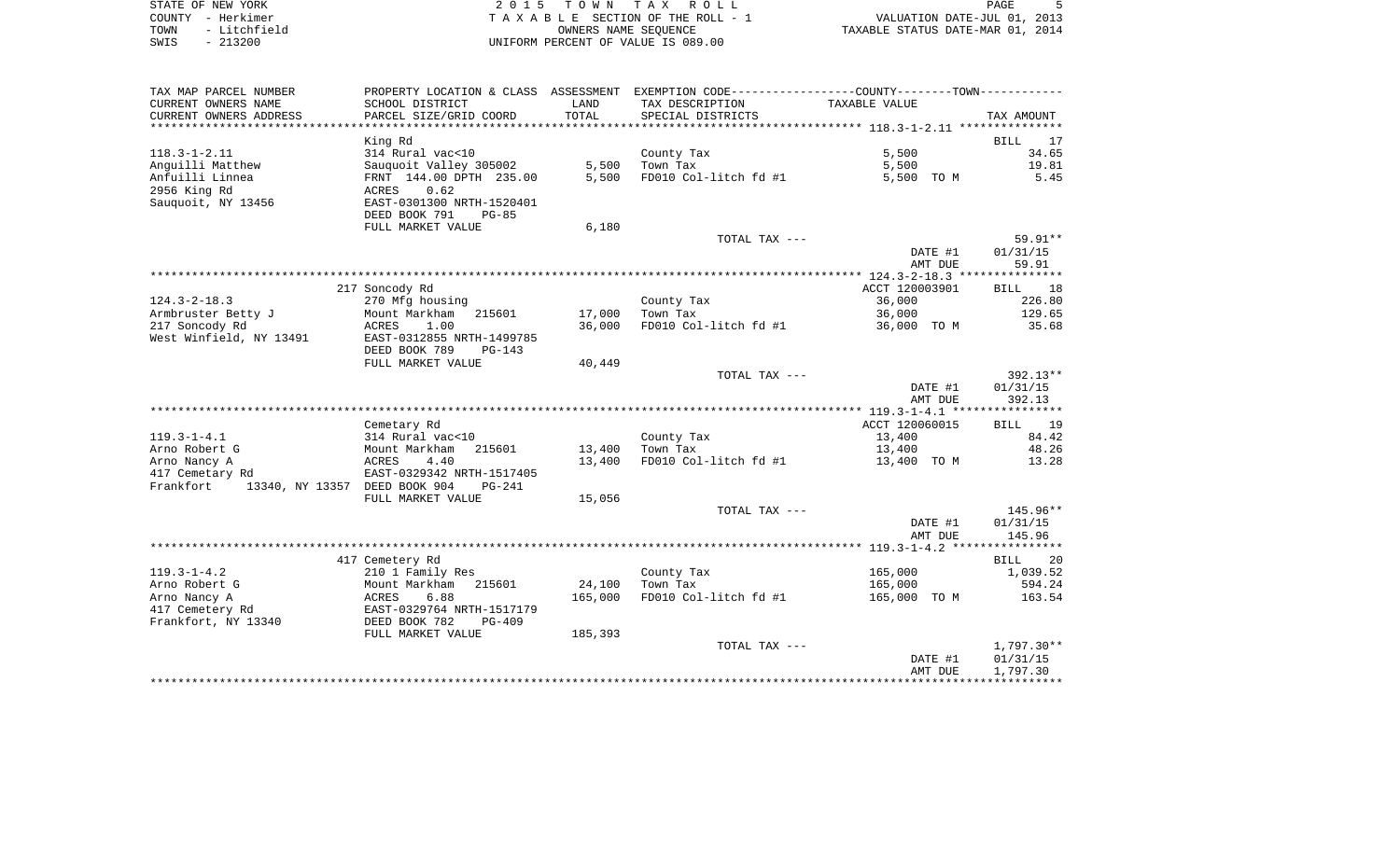| STATE OF NEW YORK    | 2015 TOWN TAX ROLL                 | PAGE                             |
|----------------------|------------------------------------|----------------------------------|
| COUNTY – Herkimer    | TAXABLE SECTION OF THE ROLL - 1    | VALUATION DATE-JUL 01, 2013      |
| - Litchfield<br>TOWN | OWNERS NAME SEOUENCE               | TAXABLE STATUS DATE-MAR 01, 2014 |
| $-213200$<br>SWIS    | UNIFORM PERCENT OF VALUE IS 089.00 |                                  |

 $\begin{array}{c} 6 \\ 2013 \\ 2014 \end{array}$ 

| TAX MAP PARCEL NUMBER    |                           |         | PROPERTY LOCATION & CLASS ASSESSMENT EXEMPTION CODE----------------COUNTY-------TOWN---------- |               |                   |
|--------------------------|---------------------------|---------|------------------------------------------------------------------------------------------------|---------------|-------------------|
| CURRENT OWNERS NAME      | SCHOOL DISTRICT           | LAND    | TAX DESCRIPTION                                                                                | TAXABLE VALUE |                   |
| CURRENT OWNERS ADDRESS   | PARCEL SIZE/GRID COORD    | TOTAL   | SPECIAL DISTRICTS                                                                              |               | TAX AMOUNT        |
|                          |                           |         |                                                                                                |               |                   |
|                          | 161 Wheelock Rd           |         |                                                                                                |               | 21<br><b>BILL</b> |
| $118.4 - 1 - 50.2$       | 210 1 Family Res          |         | County Tax                                                                                     | 120,000       | 756.01            |
| Arnsman Maria            | Mount Markham<br>215601   | 10,200  | Town Tax                                                                                       | 120,000       | 432.17            |
| 161 Wheelock Rd          | Doublewide                | 120,000 | FD010 Col-litch fd #1                                                                          | 120,000 TO M  | 118.94            |
| Frankfort, NY 13340      | ACRES<br>2.00             |         |                                                                                                |               |                   |
|                          | EAST-0319065 NRTH-1512264 |         |                                                                                                |               |                   |
|                          | DEED BOOK 920<br>$PG-508$ |         |                                                                                                |               |                   |
|                          | FULL MARKET VALUE         | 134,831 |                                                                                                |               |                   |
|                          |                           |         | TOTAL TAX ---                                                                                  |               | $1,307.12**$      |
|                          |                           |         |                                                                                                | DATE #1       | 01/31/15          |
|                          |                           |         |                                                                                                | AMT DUE       | 1,307.12          |
|                          |                           |         |                                                                                                |               |                   |
|                          | Wheelock Rd               |         |                                                                                                | ACCT 159432   | 22<br>BILL        |
| $118.4 - 1 - 50.3$       | 314 Rural vac<10          |         | County Tax                                                                                     | 8,200         | 51.66             |
| Arnsman Maria            | Mount Markham<br>215601   | 8,200   | Town Tax                                                                                       | 8,200         | 29.53             |
| 161 Wheelock Rd          | ACRES<br>2.00             | 8,200   | FD010 Col-litch fd #1                                                                          | 8,200 TO M    | 8.13              |
| Frankfort, NY 13340      | EAST-0319380 NRTH-1512473 |         |                                                                                                |               |                   |
|                          | DEED BOOK 361<br>PG-587   |         |                                                                                                |               |                   |
|                          | FULL MARKET VALUE         | 9,213   |                                                                                                |               |                   |
|                          |                           |         | TOTAL TAX ---                                                                                  |               | $89.32**$         |
|                          |                           |         |                                                                                                | DATE #1       | 01/31/15<br>89.32 |
|                          |                           |         |                                                                                                | AMT DUE       |                   |
|                          | 1365 Jones Rd             |         |                                                                                                |               | 23<br>BILL        |
| $125.3 - 2 - 18.12$      | 314 Rural vac<10          |         | County Tax                                                                                     | 14,400        | 90.72             |
| Ashley Scott M II        | Mount Markham 215601      | 14,400  | Town Tax                                                                                       | 14,400        | 51.86             |
| 147 South Third Ave      | Jones Road                | 14,400  | FD010 Col-litch fd #1                                                                          | 14,400 TO M   | 14.27             |
| Ilion, NY 13357          | ACRES<br>6.22             |         |                                                                                                |               |                   |
|                          | EAST-0328187 NRTH-1500381 |         |                                                                                                |               |                   |
| PRIOR OWNER ON 3/01/2014 | DEED BOOK 1189<br>PG-598  |         |                                                                                                |               |                   |
| Ashley Scott M II        | FULL MARKET VALUE         | 16,180  |                                                                                                |               |                   |
|                          |                           |         | TOTAL TAX ---                                                                                  |               | 156.85**          |
|                          |                           |         |                                                                                                | DATE #1       | 01/31/15          |
|                          |                           |         |                                                                                                | AMT DUE       | 156.85            |
|                          |                           |         |                                                                                                |               |                   |
|                          | 146 Cobane Rd             |         |                                                                                                |               | <b>BILL</b><br>24 |
| $118.3 - 1 - 2.12$       | 210 1 Family Res          |         | County Tax                                                                                     | 160,000       | 1,008.02          |
| Ashton James             | Sauquoit Valley 305002    | 8,000   | Town Tax                                                                                       | 160,000       | 576.23            |
| 146 Cobane Rd            | FRNT 200.00 DPTH 200.00   | 160,000 | FD010 Col-litch fd #1                                                                          | 160,000 TO M  | 158.58            |
| Sauquoit, NY 13456       | EAST-0301739 NRTH-1520203 |         |                                                                                                |               |                   |
|                          | DEED BOOK 1260<br>PG-426  |         |                                                                                                |               |                   |
|                          | FULL MARKET VALUE         | 179,775 |                                                                                                |               |                   |
|                          |                           |         | TOTAL TAX ---                                                                                  |               | 1,742.83**        |
|                          |                           |         |                                                                                                | DATE #1       | 01/31/15          |
|                          |                           |         |                                                                                                | AMT DUE       | 1,742.83          |
|                          |                           |         |                                                                                                |               |                   |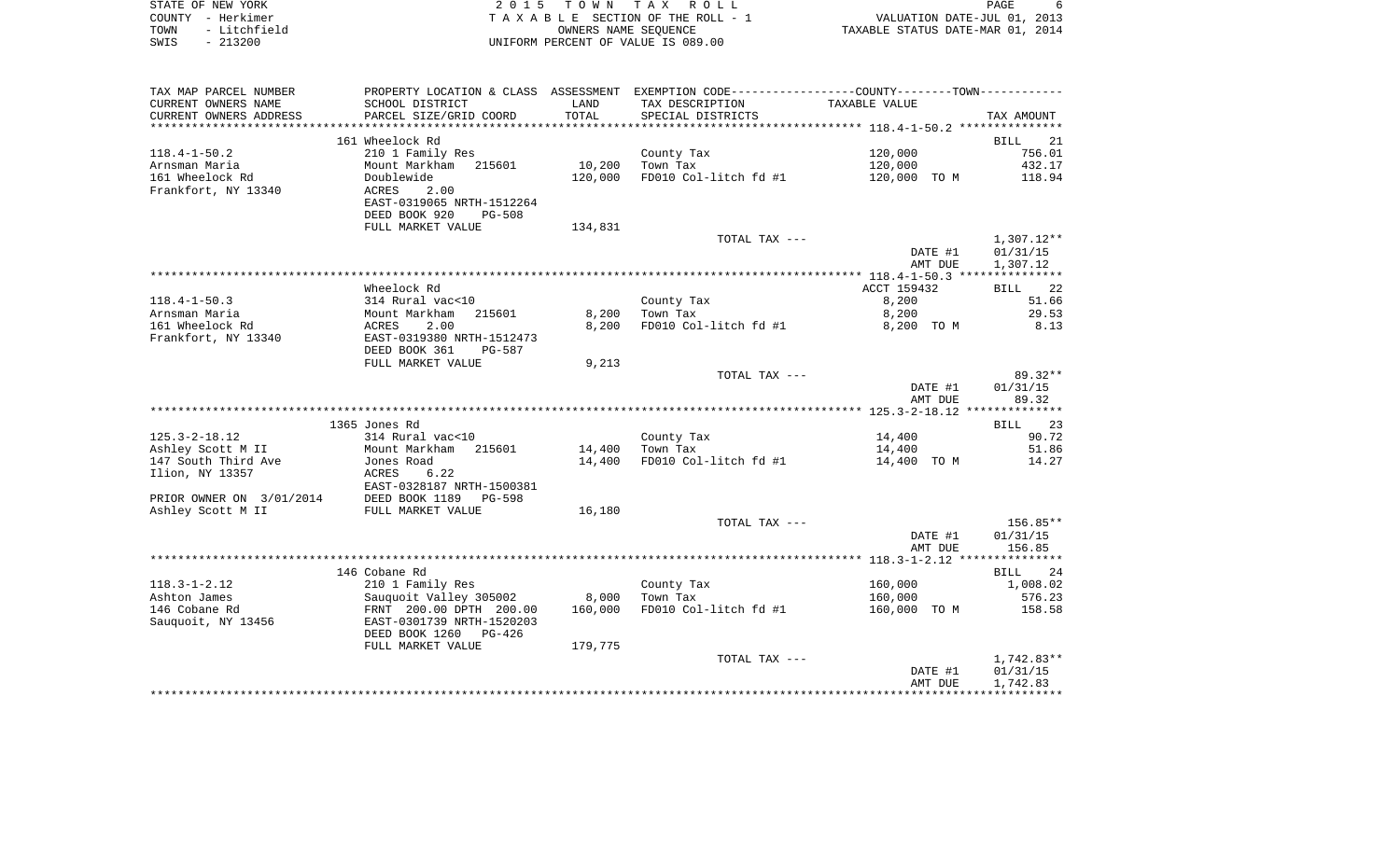|      | STATE OF NEW YORK | 2015 TOWN TAX ROLL                 | PAGE                             |
|------|-------------------|------------------------------------|----------------------------------|
|      | COUNTY - Herkimer | TAXABLE SECTION OF THE ROLL - 1    | VALUATION DATE-JUL 01, 2013      |
| TOWN | - Litchfield      | OWNERS NAME SEOUENCE               | TAXABLE STATUS DATE-MAR 01, 2014 |
| SWIS | $-213200$         | UNIFORM PERCENT OF VALUE IS 089.00 |                                  |

| TAX MAP PARCEL NUMBER                         | PROPERTY LOCATION & CLASS ASSESSMENT EXEMPTION CODE---------------COUNTY-------TOWN---------- |               |                                      | TAXABLE VALUE  |                   |
|-----------------------------------------------|-----------------------------------------------------------------------------------------------|---------------|--------------------------------------|----------------|-------------------|
| CURRENT OWNERS NAME<br>CURRENT OWNERS ADDRESS | SCHOOL DISTRICT<br>PARCEL SIZE/GRID COORD                                                     | LAND<br>TOTAL | TAX DESCRIPTION<br>SPECIAL DISTRICTS |                | TAX AMOUNT        |
| *****************                             |                                                                                               |               |                                      |                |                   |
|                                               | 1674 Albany Rd                                                                                |               |                                      | ACCT 120090018 | 25<br><b>BILL</b> |
| $118.3 - 1 - 17$                              | 270 Mfg housing                                                                               |               | County Tax                           | 37,200         | 234.36            |
| Aurience Anthony                              | Sauguoit Valley 305002                                                                        | 13,400        | Town Tax                             | 37,200         | 133.97            |
| Aurience Sandra                               | Includes Sbl #118.3-1-64                                                                      | 37,200        | FD010 Col-litch fd #1                | 37,200 TO M    | 36.87             |
| 1674 Albany Rd                                | FRNT 204.00 DPTH 243.00                                                                       |               |                                      |                |                   |
| Frankfort, NY 13340                           | ACRES<br>1.18                                                                                 |               |                                      |                |                   |
|                                               | EAST-0309859 NRTH-1520518                                                                     |               |                                      |                |                   |
|                                               | DEED BOOK 00629 PG-00756                                                                      |               |                                      |                |                   |
|                                               | FULL MARKET VALUE                                                                             | 41,798        |                                      |                |                   |
|                                               |                                                                                               |               | TOTAL TAX ---                        |                | $405.20**$        |
|                                               |                                                                                               |               |                                      | DATE #1        | 01/31/15          |
|                                               |                                                                                               |               |                                      | AMT DUE        | 405.20            |
|                                               |                                                                                               |               |                                      |                |                   |
|                                               | 1668 Albany Rd                                                                                |               |                                      | ACCT 120090011 | 26<br><b>BILL</b> |
| $118.3 - 1 - 16$                              | 270 Mfg housing                                                                               |               | County Tax                           | 31,400         | 197.82            |
| Aurience Patrick                              | Sauquoit Valley 305002                                                                        | 8,000         | Town Tax                             | 31,400         | 113.08            |
| Aurience Kacey                                | FRNT 100.00 DPTH 243.00<br>EAST-0309792 NRTH-1520397                                          | 31,400        | FD010 Col-litch fd #1                | 31,400 TO M    | 31.12             |
| 1668 Albany Rd<br>Frankfort, NY 13340         | DEED BOOK 00633 PG-00898                                                                      |               |                                      |                |                   |
|                                               | FULL MARKET VALUE                                                                             | 35,281        |                                      |                |                   |
|                                               |                                                                                               |               | TOTAL TAX ---                        |                | 342.02**          |
|                                               |                                                                                               |               |                                      | DATE #1        | 01/31/15          |
|                                               |                                                                                               |               |                                      | AMT DUE        | 342.02            |
|                                               |                                                                                               |               |                                      |                |                   |
|                                               | 259 Jerusalem Hill Rd                                                                         |               |                                      | ACCT 184948    | 27<br><b>BILL</b> |
| 118.3-1-59                                    | 240 Rural res                                                                                 |               | County Tax                           | 59,400         | 374.23            |
| Baird Bruce D                                 | Mount Markham<br>215601                                                                       | 28,800        | Town Tax                             | 59,400         | 213.93            |
| 259 Jerusalem Hill Rd                         | ACRES<br>11.50                                                                                | 59,400        | School Relevy                        |                | 747.21            |
| Clayville, NY 13322                           | EAST-0310943 NRTH-1512445                                                                     |               | FD010 Col-litch fd #1                | 59,400 TO M    | 58.87             |
|                                               | DEED BOOK 1525<br>PG-984                                                                      |               |                                      |                |                   |
| PRIOR OWNER ON 3/01/2014                      | FULL MARKET VALUE                                                                             | 66,742        |                                      |                |                   |
| Baird Bruce                                   |                                                                                               |               |                                      |                |                   |
|                                               |                                                                                               |               | TOTAL TAX ---                        |                | $1,394.24**$      |
|                                               |                                                                                               |               |                                      | DATE #1        | 01/31/15          |
|                                               |                                                                                               |               |                                      | AMT DUE        | 1,394.24          |
|                                               |                                                                                               |               |                                      | ACCT 120012600 |                   |
| 124.3-1-70                                    | 112 Prior Rd<br>210 1 Family Res                                                              |               | County Tax                           | 77,300         | BILL 28<br>487.00 |
| Bala Keith E                                  | Mount Markham 215601                                                                          | 10,400        | Town Tax                             | 77,300         | 278.39            |
| Bala Laura L                                  |                                                                                               | 77,300        | FD010 Col-litch fd #1                | 77,300 TO M    | 76.62             |
| 112 Prior Rd                                  | FRNT 130.00 DPTH 150.00<br>ACRES 0.45 BANK 035                                                |               |                                      |                |                   |
| PO Box 392                                    | EAST-0310829 NRTH-1503808                                                                     |               |                                      |                |                   |
| Clayville, NY 13322                           | DEED BOOK 859<br>$PG-167$                                                                     |               |                                      |                |                   |
|                                               | FULL MARKET VALUE                                                                             | 86,854        |                                      |                |                   |
|                                               |                                                                                               |               | TOTAL TAX ---                        |                | 842.01**          |
|                                               |                                                                                               |               |                                      | DATE #1        | 01/31/15          |
|                                               |                                                                                               |               |                                      | AMT DUE        | 842.01            |
|                                               |                                                                                               |               |                                      |                |                   |
|                                               |                                                                                               |               |                                      |                |                   |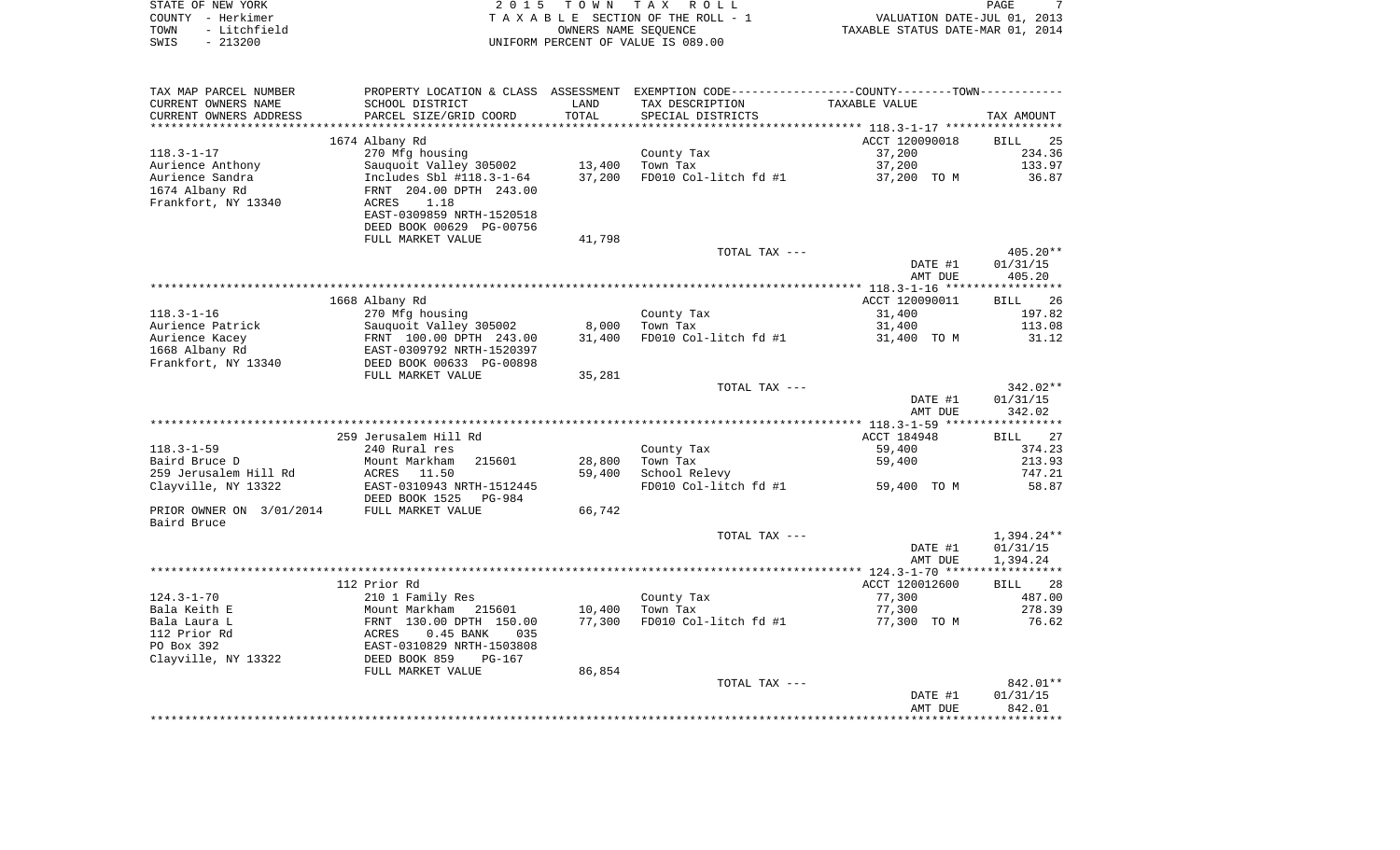|      | STATE OF NEW YORK | 2015 TOWN TAX ROLL                 |                                  | PAGE |  |
|------|-------------------|------------------------------------|----------------------------------|------|--|
|      | COUNTY - Herkimer | TAXABLE SECTION OF THE ROLL - 1    | VALUATION DATE-JUL 01, 2013      |      |  |
| TOWN | - Litchfield      | OWNERS NAME SEOUENCE               | TAXABLE STATUS DATE-MAR 01, 2014 |      |  |
| SWIS | - 213200          | UNIFORM PERCENT OF VALUE IS 089.00 |                                  |      |  |

| TAX MAP PARCEL NUMBER    |                                                              |        | PROPERTY LOCATION & CLASS ASSESSMENT EXEMPTION CODE---------------COUNTY-------TOWN---------- |                  |                  |
|--------------------------|--------------------------------------------------------------|--------|-----------------------------------------------------------------------------------------------|------------------|------------------|
| CURRENT OWNERS NAME      | SCHOOL DISTRICT                                              | LAND   | TAX DESCRIPTION                                                                               | TAXABLE VALUE    |                  |
| CURRENT OWNERS ADDRESS   | PARCEL SIZE/GRID COORD                                       | TOTAL  | SPECIAL DISTRICTS                                                                             |                  | TAX AMOUNT       |
| *****************        | **************************                                   |        |                                                                                               |                  |                  |
|                          | 1820 State Route 51                                          |        |                                                                                               | ACCT 120001200   | BILL 29          |
| 125.1-2-47               | 210 1 Family Res                                             |        | County Tax                                                                                    | 67,100           | 422.74           |
| Baldock Thomas J         | Mount Markham 215601                                         | 7,600  | Town Tax                                                                                      | 67,100           | 241.66           |
| Baldock Doreem J         | FRNT<br>ACRES<br>30.00 DPTH 203.00                           | 67,100 | FD010 Col-litch fd #1 67,100 TO M                                                             |                  | 66.51            |
| 1820 State Route 51      | 0.32                                                         |        |                                                                                               |                  |                  |
| Ilion, NY 13357          | EAST-0331602 NRTH-1507682                                    |        |                                                                                               |                  |                  |
|                          | DEED BOOK 760<br>PG-242                                      |        |                                                                                               |                  |                  |
|                          | FULL MARKET VALUE                                            | 75,393 |                                                                                               |                  | 730.91**         |
|                          |                                                              |        | TOTAL TAX ---                                                                                 | DATE #1          | 01/31/15         |
|                          |                                                              |        |                                                                                               | AMT DUE          | 730.91           |
|                          |                                                              |        |                                                                                               |                  |                  |
|                          | Elizabethtown Rd                                             |        |                                                                                               | ACCT 120007440   | BILL 30          |
| 131.30-1-4               | 314 Rural vac<10                                             |        | County Tax                                                                                    | 2,100            | 13.23            |
| Baldock Thomas J         |                                                              | 2,100  | Town Tax                                                                                      | 2,100            | 7.56             |
| Baldock Doreen K         | Mount Markham 215601<br>FRNT 60.00 DPTH 103.00               | 2,100  | FD010 Col-litch fd #1                                                                         | 2,100 TO M       | 2.08             |
| 1820 State Route 51      | EAST-0328438 NRTH-1494338                                    |        |                                                                                               |                  |                  |
| Ilion, NY 13357          | DEED BOOK 791<br>PG-237                                      |        |                                                                                               |                  |                  |
|                          | FULL MARKET VALUE                                            | 2,360  |                                                                                               |                  |                  |
|                          |                                                              |        | TOTAL TAX ---                                                                                 |                  | $22.87**$        |
|                          |                                                              |        |                                                                                               | DATE #1          | 01/31/15         |
|                          |                                                              |        |                                                                                               | AMT DUE          | 22.87            |
|                          |                                                              |        |                                                                                               |                  |                  |
|                          | 640 Cedarville Rd                                            |        |                                                                                               | ACCT 120001050   | BILL 31          |
| 125.3-2-3<br>Ball Leslie | 210 1 Family Res                                             | 6,700  | County Tax<br>Town Tax                                                                        | 41,000<br>41,000 | 258.30<br>147.66 |
| Ball Annabelle A         | Mount Markham 215601<br>FRNT 100.00 DPTH 90.00<br>ACRES 0.21 | 41,000 | FD010 Col-litch fd #1                                                                         | 41,000 TO M      | 40.64            |
| 640 Cedarville Rd        |                                                              |        |                                                                                               |                  |                  |
| Ilion, NY 13357          | EAST-0324035 NRTH-1503123                                    |        |                                                                                               |                  |                  |
|                          | DEED BOOK 00572 PG-00257                                     |        |                                                                                               |                  |                  |
|                          | FULL MARKET VALUE                                            | 46,067 |                                                                                               |                  |                  |
|                          |                                                              |        | TOTAL TAX ---                                                                                 |                  | 446.60**         |
|                          |                                                              |        |                                                                                               | DATE #1          | 01/31/15         |
|                          |                                                              |        |                                                                                               | AMT DUE          | 446.60           |
|                          |                                                              |        |                                                                                               |                  |                  |
|                          | Cedarville Rd                                                |        |                                                                                               | ACCT 120000810   | BILL 32          |
| 125.3-2-4                | 210 1 Family Res                                             |        | County Tax<br>Town Tax                                                                        | 44,300           | 279.09           |
| Ball Leslie              | ---<br>Mount Markham 215601                                  | 25,000 |                                                                                               | 44,300           | 159.54           |
| Ball Annabelle           | Not Primary                                                  | 44,300 | FD010 Col-litch fd #1                                                                         | 44,300 TO M      | 43.91            |
| 640 Cedarville Rd        | <b>ACRES</b><br>7.60                                         |        |                                                                                               |                  |                  |
| Ilion, NY 13357          | EAST-0324562 NRTH-1503166                                    |        |                                                                                               |                  |                  |
|                          | DEED BOOK 00628 PG-00952                                     |        |                                                                                               |                  |                  |
|                          | FULL MARKET VALUE                                            | 49,775 | TOTAL TAX ---                                                                                 |                  | 482.54**         |
|                          |                                                              |        |                                                                                               | DATE #1          | 01/31/15         |
|                          |                                                              |        |                                                                                               | AMT DUE          | 482.54           |
|                          |                                                              |        |                                                                                               |                  |                  |
|                          |                                                              |        |                                                                                               |                  |                  |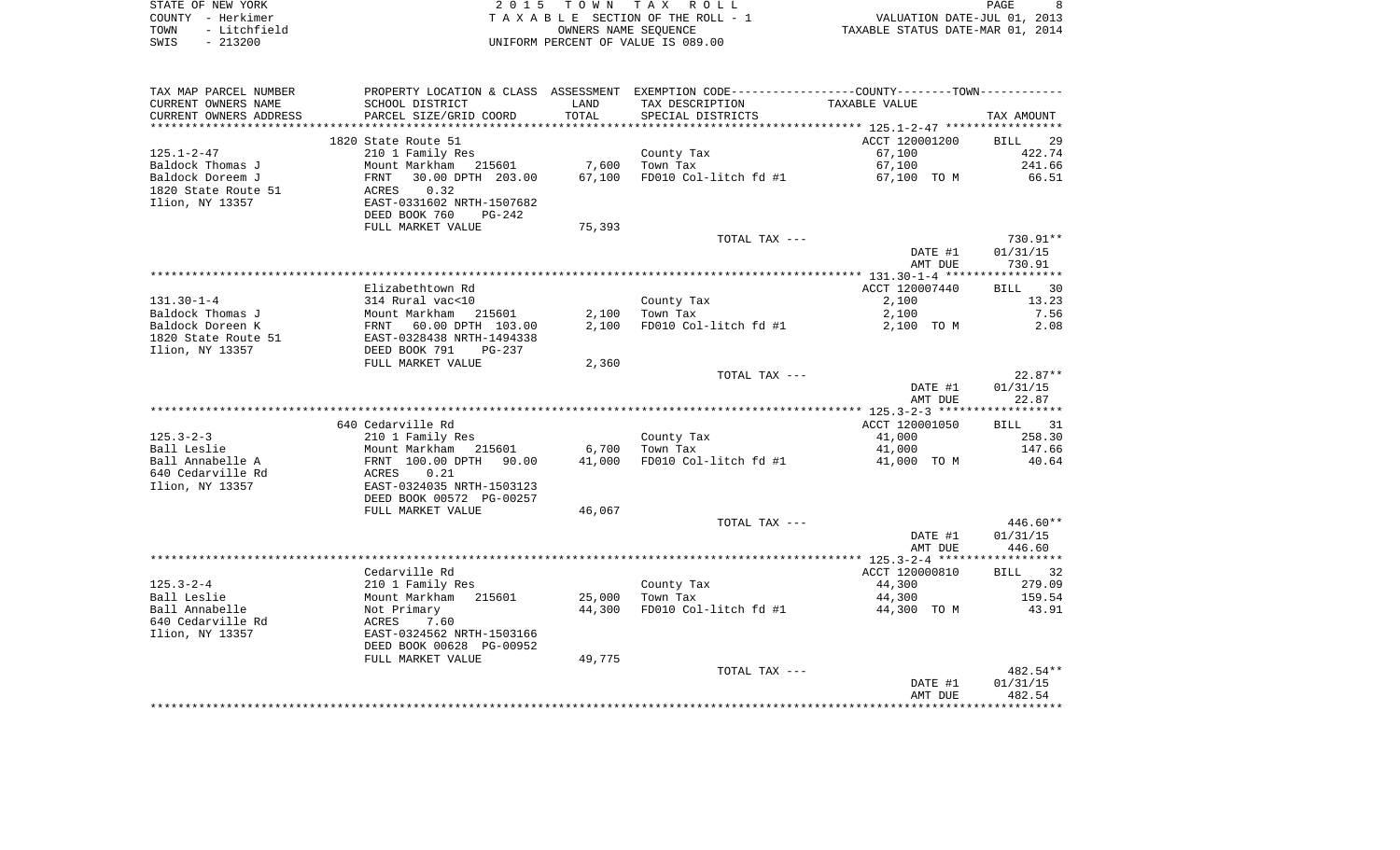| STATE OF NEW YORK |                   | 2015 TOWN TAX ROLL                    | PAGE                             |  |
|-------------------|-------------------|---------------------------------------|----------------------------------|--|
|                   | COUNTY - Herkimer | T A X A B L E SECTION OF THE ROLL - 1 | VALUATION DATE-JUL 01, 2013      |  |
| TOWN              | - Litchfield      | OWNERS NAME SEOUENCE                  | TAXABLE STATUS DATE-MAR 01, 2014 |  |
| SWIS              | - 213200          | UNIFORM PERCENT OF VALUE IS 089.00    |                                  |  |

| TAX MAP PARCEL NUMBER                     | PROPERTY LOCATION & CLASS ASSESSMENT EXEMPTION CODE----------------COUNTY--------TOWN----------- |                  |                       |                |                   |
|-------------------------------------------|--------------------------------------------------------------------------------------------------|------------------|-----------------------|----------------|-------------------|
| CURRENT OWNERS NAME                       | SCHOOL DISTRICT                                                                                  | LAND             | TAX DESCRIPTION       | TAXABLE VALUE  |                   |
| CURRENT OWNERS ADDRESS                    | PARCEL SIZE/GRID COORD                                                                           | TOTAL            | SPECIAL DISTRICTS     |                | TAX AMOUNT        |
| ************************                  |                                                                                                  |                  |                       |                |                   |
|                                           | 1363 Albany Rd                                                                                   |                  |                       |                | BILL<br>33        |
| $118.3 - 1 - 38.3$                        | 210 1 Family Res                                                                                 |                  | County Tax            | 64,800         | 408.25            |
| Bard Aaron M                              | Sauquoit Valley 305002                                                                           | 12,200           | Town Tax              | 64,800         | 233.37            |
| 1363 Albany Rd                            | FRNT 208.00 DPTH                                                                                 | 64,800           | FD010 Col-litch fd #1 | 64,800 TO M    | 64.23             |
| Clayville, NY 13322                       | ACRES<br>0.90                                                                                    |                  |                       |                |                   |
|                                           | EAST-0307413 NRTH-1514800                                                                        |                  |                       |                |                   |
|                                           | DEED BOOK 901<br><b>PG-210</b>                                                                   |                  |                       |                |                   |
|                                           | FULL MARKET VALUE                                                                                | 72,809           |                       |                |                   |
|                                           |                                                                                                  |                  | TOTAL TAX ---         |                | 705.85**          |
|                                           |                                                                                                  |                  |                       | DATE #1        | 01/31/15          |
|                                           |                                                                                                  |                  |                       | AMT DUE        | 705.85            |
|                                           |                                                                                                  |                  |                       |                |                   |
|                                           | 485 Rider Rd                                                                                     |                  |                       | ACCT 120013620 | 34<br><b>BILL</b> |
| $124.3 - 1 - 63$                          | 210 1 Family Res                                                                                 |                  | County Tax            | 92,000         | 579.61            |
| Bard Alan R                               | Mount Markham 215601                                                                             | 9,300            | Town Tax              | 92,000         | 331.33            |
| 485 Rider Rd                              | INCLUDES DEED B-1108-P-50                                                                        | 92,000           | FD010 Col-litch fd #1 | 92,000 TO M    | 91.19             |
| Clayville, NY 13322                       | 42X100                                                                                           |                  |                       |                |                   |
|                                           | FRNT 115.00 DPTH 100.00                                                                          |                  |                       |                |                   |
|                                           | ACRES<br>0.36                                                                                    |                  |                       |                |                   |
|                                           | EAST-0310210 NRTH-1503430                                                                        |                  |                       |                |                   |
|                                           | DEED BOOK 883<br>$PG-251$                                                                        |                  |                       |                |                   |
|                                           | FULL MARKET VALUE                                                                                | 103,371          |                       |                |                   |
|                                           |                                                                                                  |                  | TOTAL TAX ---         |                | $1,002.13**$      |
|                                           |                                                                                                  |                  |                       | DATE #1        | 01/31/15          |
|                                           |                                                                                                  |                  |                       | AMT DUE        | 1,002.13          |
|                                           |                                                                                                  |                  |                       |                |                   |
|                                           | Jones Rd                                                                                         |                  |                       | ACCT 154490    | <b>BILL</b><br>35 |
| $131.1 - 3 - 4.9$                         | 322 Rural vac>10                                                                                 |                  | County Tax            | 27,000         | 170.10            |
| Barrett Gerald                            | Mount Markham<br>215601                                                                          | 27,000           | Town Tax              | 27,000         | 97.24             |
| 329 Lake Dale Road                        | ACRES 17.70                                                                                      | 27,000           | FD010 Col-litch fd #1 | 27,000 TO M    | 26.76             |
| Berlin, NJ 08009                          | EAST-0329050 NRTH-1496406                                                                        |                  |                       |                |                   |
|                                           | DEED BOOK 1332<br>PG-772                                                                         |                  |                       |                |                   |
|                                           | FULL MARKET VALUE                                                                                | 30,337           |                       |                |                   |
|                                           |                                                                                                  |                  | TOTAL TAX ---         |                | 294.10**          |
|                                           |                                                                                                  |                  |                       | DATE #1        | 01/31/15          |
|                                           |                                                                                                  |                  |                       | AMT DUE        | 294.10            |
|                                           |                                                                                                  |                  |                       |                |                   |
|                                           | Elizbethtown Rd                                                                                  |                  |                       | ACCT 120012120 | BILL 36           |
| $125.3 - 2 - 16$                          | 105 Vac farmland                                                                                 |                  | County Tax            | 23,700         | 149.31            |
| Barrett Gerald A                          | Central Valley 212803                                                                            | 23,700<br>23,700 | Town Tax              | 23,700         | 85.35             |
| Barrett Christine A<br>329 Lakedale Drive | ACRES 40.00<br>EAST-0330728 NRTH-1500195                                                         |                  | FD010 Col-litch fd #1 | 23,700 TO M    | 23.49             |
|                                           |                                                                                                  |                  |                       |                |                   |
| Berlin, NJ 08009                          | DEED BOOK 1296<br>PG-131                                                                         |                  |                       |                |                   |
|                                           | FULL MARKET VALUE                                                                                | 26,629           | TOTAL TAX ---         |                | $258.15**$        |
|                                           |                                                                                                  |                  |                       | DATE #1        | 01/31/15          |
|                                           |                                                                                                  |                  |                       | AMT DUE        | 258.15            |
|                                           |                                                                                                  |                  |                       |                |                   |
|                                           |                                                                                                  |                  |                       |                |                   |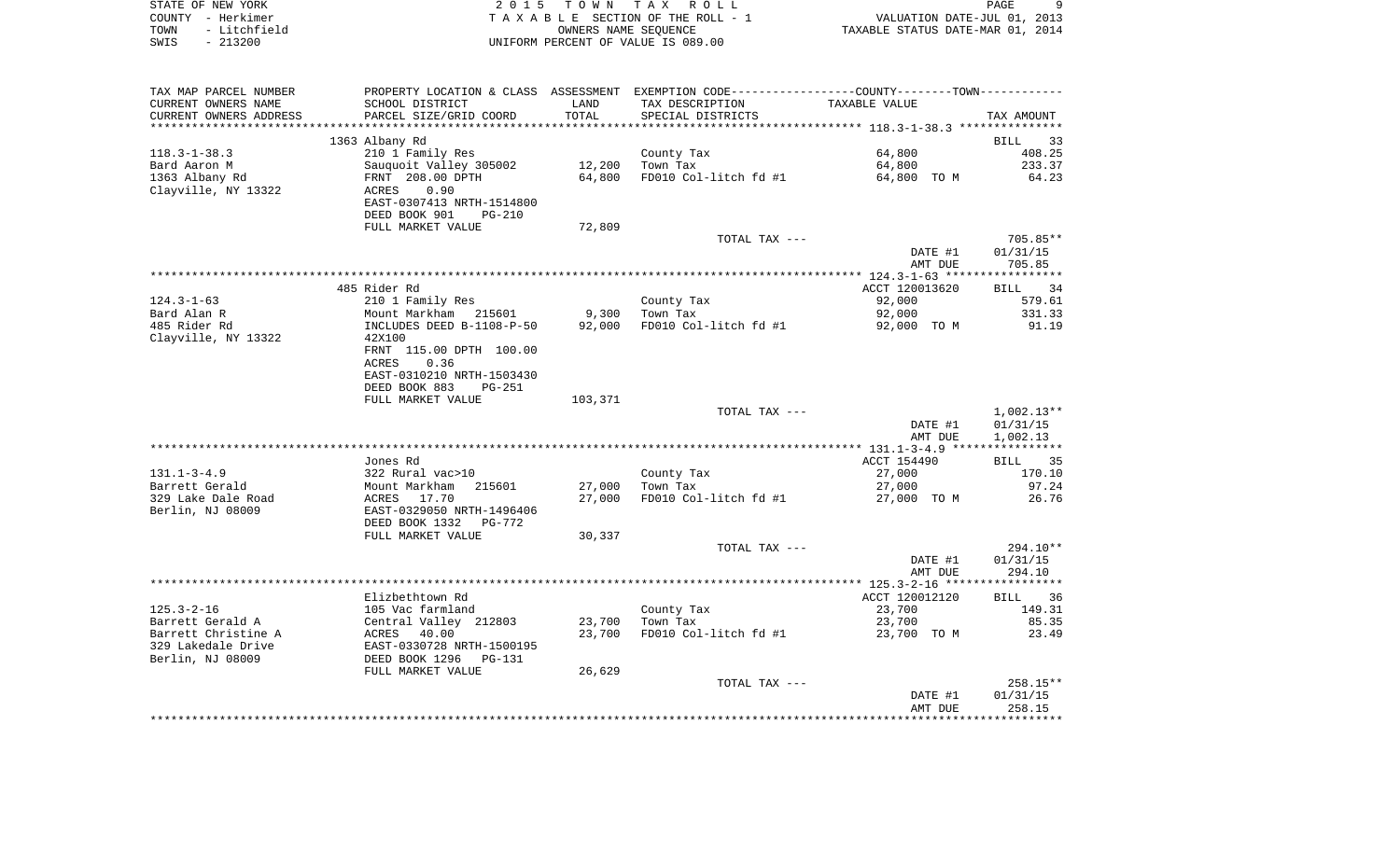STATE OF NEW YORK **EXECUTE:**  $2015$  TOWN TAX ROLL COUNTY - Herkimer<br>
T A X A B L E SECTION OF THE ROLL - 1<br>
TOWN - Litchfield<br>
SWIS - 213200 - UNIFORM PERCENT OF VALUE IS 089.00 TOWN - Litchfield OWNERS NAME SEQUENCE TAXABLE STATUS DATE-MAR 01, 2014 SWIS - 213200 UNIFORM PERCENT OF VALUE IS 089.00

| TAX MAP PARCEL NUMBER    |                           |         | PROPERTY LOCATION & CLASS ASSESSMENT EXEMPTION CODE---------------COUNTY-------TOWN---------- |                |                   |
|--------------------------|---------------------------|---------|-----------------------------------------------------------------------------------------------|----------------|-------------------|
| CURRENT OWNERS NAME      | SCHOOL DISTRICT           | LAND    | TAX DESCRIPTION                                                                               | TAXABLE VALUE  |                   |
| CURRENT OWNERS ADDRESS   | PARCEL SIZE/GRID COORD    | TOTAL   | SPECIAL DISTRICTS                                                                             |                | TAX AMOUNT        |
|                          |                           |         |                                                                                               |                |                   |
|                          | Jones Rd                  |         |                                                                                               | ACCT 162722    | BILL<br>37        |
| $125.3 - 2 - 18.5$       | 322 Rural vac>10          |         | County Tax                                                                                    | 15,500         | 97.65             |
| Barrett Gerald A         | Mount Markham<br>215601   | 15,500  | Town Tax                                                                                      | 15,500         | 55.82             |
| 329 Lakedale Rd          | ACRES 11.78               | 15,500  | FD010 Col-litch fd #1                                                                         | 15,500 TO M    | 15.36             |
| Berlin, NJ 08009         | EAST-0329246 NRTH-1499818 |         |                                                                                               |                |                   |
|                          | DEED BOOK 1383 PG-370     |         |                                                                                               |                |                   |
|                          | FULL MARKET VALUE         | 17,416  |                                                                                               |                |                   |
|                          |                           |         | TOTAL TAX ---                                                                                 |                | $168.83**$        |
|                          |                           |         |                                                                                               | DATE #1        | 01/31/15          |
|                          |                           |         |                                                                                               | AMT DUE        | 168.83            |
|                          |                           |         |                                                                                               |                |                   |
|                          | King Off Rd               |         |                                                                                               |                | BILL 38           |
| $124.1 - 1 - 3.2$        | 720 Mine/quarry           |         |                                                                                               | 78,800         | 496.45            |
|                          |                           |         | County Tax                                                                                    |                | 283.79            |
| Barrett Paving Materials | Sauguoit Valley 305002    | 78,800  | Town Tax                                                                                      | 78,800         |                   |
| 4530 Wetzel Rd           | ACRES 18.20               | 78,800  | FD010 Col-litch fd #1                                                                         | 78,800 TO M    | 78.10             |
| Liverpool, NY 13090      | EAST-0304209 NRTH-1512141 |         |                                                                                               |                |                   |
|                          | DEED BOOK 860<br>PG-276   |         |                                                                                               |                |                   |
|                          | FULL MARKET VALUE         | 88,539  |                                                                                               |                |                   |
|                          |                           |         | TOTAL TAX ---                                                                                 |                | 858.34**          |
|                          |                           |         |                                                                                               | DATE #1        | 01/31/15          |
|                          |                           |         |                                                                                               | AMT DUE        | 858.34            |
|                          |                           |         |                                                                                               |                |                   |
|                          | Rasbach Rd                |         |                                                                                               | ACCT 120008580 | BILL 39           |
| $124.1 - 1 - 5$          | 720 Mine/quarry           |         | County Tax                                                                                    | 740,000        | 4,662.08          |
| Barrett Paving Materials | Mount Markham 215601      | 550,000 | Town Tax                                                                                      | 740,000        | 2,665.06          |
| 4530 Wetzel Rd           | Combined Lots 4, 5, 14.4  | 740,000 | FD010 Col-litch fd #1                                                                         | 740,000 TO M   | 733.45            |
| Liverpool, NY 13090      | ACRES 129.30              |         |                                                                                               |                |                   |
|                          | EAST-0305965 NRTH-1511923 |         |                                                                                               |                |                   |
|                          | DEED BOOK 811<br>PG-579   |         |                                                                                               |                |                   |
|                          | FULL MARKET VALUE         | 831,461 |                                                                                               |                |                   |
|                          |                           |         | TOTAL TAX ---                                                                                 |                | $8,060.59**$      |
|                          |                           |         |                                                                                               | DATE #1        | 01/31/15          |
|                          |                           |         |                                                                                               | AMT DUE        | 8,060.59          |
|                          |                           |         |                                                                                               |                |                   |
|                          | Albany St                 |         |                                                                                               | ACCT 120004050 | 40<br><b>BILL</b> |
| $124.1 - 1 - 6$          | 323 Vacant rural          |         | County Tax                                                                                    | 1,000          | 6.30              |
| Barrett Paving Materials | Mount Markham 215601      | 1,000   | Town Tax                                                                                      | 1,000          | 3.60              |
| 4530 Wetzel Rd           | 4.50<br>ACRES             | 1,000   | FD010 Col-litch fd #1                                                                         | 1,000 TO M     | .99               |
| Liverpool, NY 13090      | EAST-0309554 NRTH-1506823 |         |                                                                                               |                |                   |
|                          | DEED BOOK 00638 PG-00387  |         |                                                                                               |                |                   |
|                          | FULL MARKET VALUE         | 1,124   |                                                                                               |                |                   |
|                          |                           |         | TOTAL TAX ---                                                                                 |                | $10.89**$         |
|                          |                           |         |                                                                                               | DATE #1        | 01/31/15          |
|                          |                           |         |                                                                                               | AMT DUE        | 10.89             |
|                          |                           |         |                                                                                               |                |                   |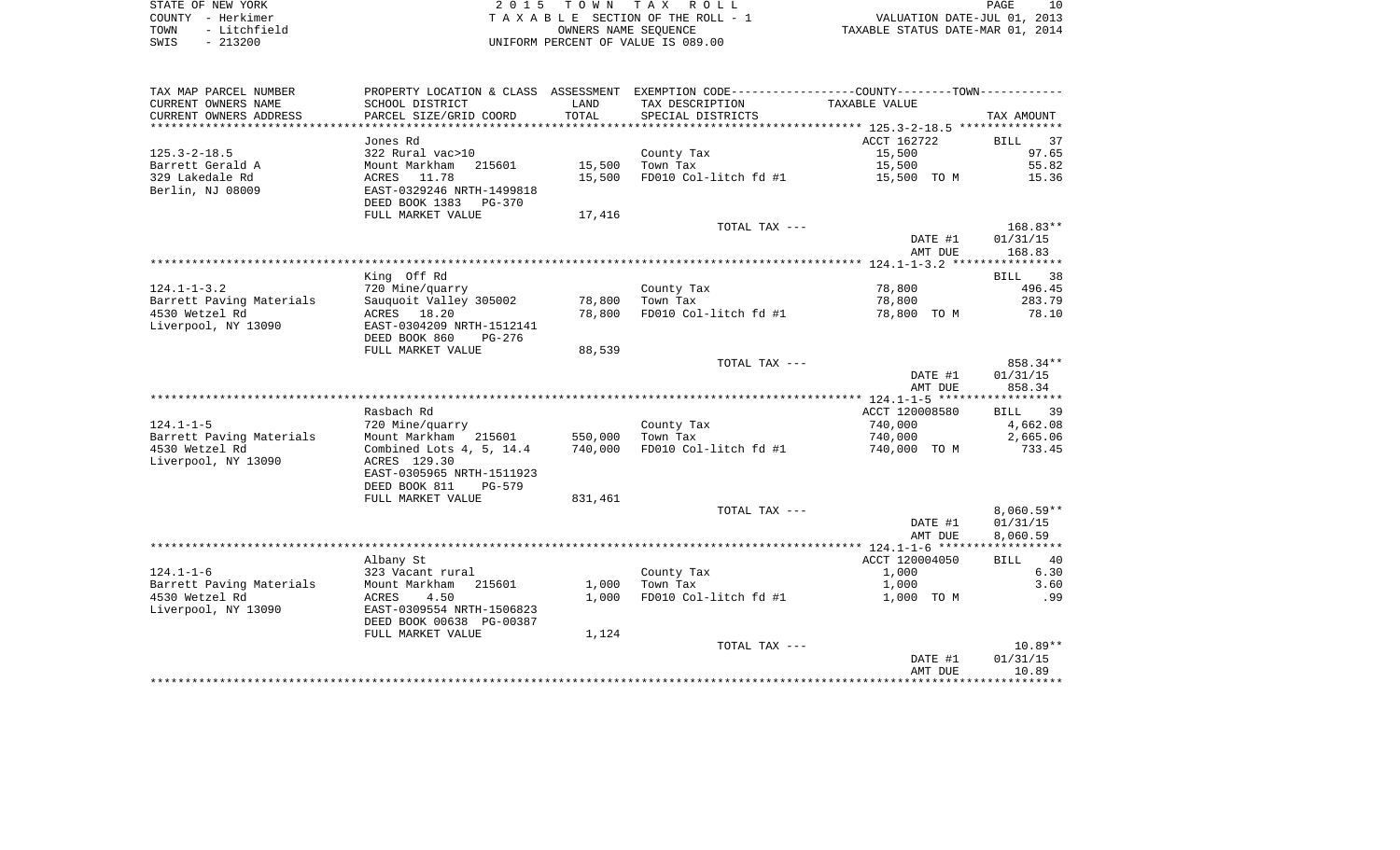| STATE OF NEW YORK    | 2015 TOWN TAX ROLL                 | PAGE                             |
|----------------------|------------------------------------|----------------------------------|
| COUNTY - Herkimer    | TAXABLE SECTION OF THE ROLL - 1    | VALUATION DATE-JUL 01, 2013      |
| - Litchfield<br>TOWN | OWNERS NAME SEOUENCE               | TAXABLE STATUS DATE-MAR 01, 2014 |
| - 213200<br>SWIS     | UNIFORM PERCENT OF VALUE IS 089.00 |                                  |

| TAX MAP PARCEL NUMBER                              |                                   |         | PROPERTY LOCATION & CLASS ASSESSMENT EXEMPTION CODE---------------COUNTY-------TOWN--------- |                          |                   |
|----------------------------------------------------|-----------------------------------|---------|----------------------------------------------------------------------------------------------|--------------------------|-------------------|
| CURRENT OWNERS NAME                                | SCHOOL DISTRICT                   | LAND    | TAX DESCRIPTION                                                                              | TAXABLE VALUE            |                   |
| CURRENT OWNERS ADDRESS                             | PARCEL SIZE/GRID COORD            | TOTAL   | SPECIAL DISTRICTS                                                                            |                          | TAX AMOUNT        |
|                                                    |                                   |         |                                                                                              |                          |                   |
|                                                    | King Off Rd                       |         |                                                                                              |                          | <b>BILL</b><br>41 |
| $124.1 - 1 - 14.5$                                 | 720 Mine/quarry                   |         | County Tax                                                                                   | 61,900                   | 389.98            |
| Barrett Paving Materials                           | Mount Markham<br>215601           | 61,900  | Town Tax                                                                                     | 61,900                   | 222.93            |
| 4530 Wetzel Rd                                     | ACRES<br>14.30                    | 61,900  | FD010 Col-litch fd #1                                                                        | 61,900 TO M              | 61.35             |
| Liverpool, NY 13090                                | EAST-0304654 NRTH-1511656         |         |                                                                                              |                          |                   |
|                                                    | DEED BOOK 860<br>PG-276           |         |                                                                                              |                          |                   |
|                                                    | FULL MARKET VALUE                 | 69,551  | TOTAL TAX ---                                                                                |                          | 674.26**          |
|                                                    |                                   |         |                                                                                              | DATE #1                  | 01/31/15          |
|                                                    |                                   |         |                                                                                              | AMT DUE                  | 674.26            |
|                                                    |                                   |         |                                                                                              |                          |                   |
|                                                    | Albany Rd                         |         |                                                                                              | ACCT 154786              | 42<br>BILL        |
| $124.1 - 1 - 8.3$                                  | 314 Rural vac<10                  |         | County Tax                                                                                   | 20,000                   | 126.00            |
| Barrett Paving Materials, Inc Mount Markham 215601 |                                   | 20,000  | Town Tax                                                                                     | 20,000                   | 72.03             |
| 3 Becker Farm Road                                 | FRNT 1027.00 DPTH                 | 20,000  | FD010 Col-litch fd #1                                                                        | 20,000 TO M              | 19.82             |
| Roseland, NJ 07068                                 | ACRES<br>4.60                     |         |                                                                                              |                          |                   |
|                                                    | EAST-0308476 NRTH-1511324         |         |                                                                                              |                          |                   |
|                                                    | DEED BOOK 1334<br>PG-394          |         |                                                                                              |                          |                   |
|                                                    | FULL MARKET VALUE                 | 22,472  |                                                                                              |                          |                   |
|                                                    |                                   |         | TOTAL TAX ---                                                                                |                          | $217.85**$        |
|                                                    |                                   |         |                                                                                              | DATE #1                  | 01/31/15          |
|                                                    |                                   |         |                                                                                              | AMT DUE                  | 217.85            |
|                                                    | 10243 Roberts Rd                  |         |                                                                                              |                          | <b>BILL</b><br>43 |
| $118.1 - 1 - 18.1$                                 | 210 1 Family Res                  |         | County Tax                                                                                   | 81,000                   | 510.31            |
| Barrett Richard C                                  | Sauquoit Valley 305002            | 9,900   | Town Tax                                                                                     | 81,000                   | 291.72            |
| Barrett Shelby K                                   | FRNT 198.00 DPTH 135.00           | 81,000  | FD010 Col-litch fd #1                                                                        | 81,000 TO M              | 80.28             |
| 10243 Roberts Rd                                   | $0.61$ BANK<br>ACRES<br>035       |         |                                                                                              |                          |                   |
| Sauquoit, NY 13456                                 | EAST-0302297 NRTH-1523837         |         |                                                                                              |                          |                   |
|                                                    | DEED BOOK 888<br>PG-476           |         |                                                                                              |                          |                   |
|                                                    | FULL MARKET VALUE                 | 91,011  |                                                                                              |                          |                   |
|                                                    |                                   |         | TOTAL TAX ---                                                                                |                          | 882.31**          |
|                                                    |                                   |         |                                                                                              | DATE #1                  | 01/31/15          |
|                                                    |                                   |         |                                                                                              | AMT DUE                  | 882.31            |
|                                                    |                                   |         |                                                                                              |                          |                   |
| $118.1 - 1 - 21.2$                                 | 10295 Roberts Rd<br>240 Rural res |         | AGRIC 10 Y 41700                                                                             | ACCT 120090142<br>64,600 | <b>BILL</b><br>44 |
| Barrett Richard L                                  | Sauquoit Valley 305002            | 30,800  | County Tax                                                                                   | 64,600<br>107,400        | 676.63            |
| Barrett Maureen T                                  | ACRES<br>36.50                    | 172,000 | Town Tax                                                                                     | 107,400                  | 386.79            |
| 10295 Roberts Rd                                   | EAST-0303425 NRTH-1524487         |         | FD010 Col-litch fd #1                                                                        | 172,000 TO M             | 170.48            |
| Sauquoit, NY 13456                                 | DEED BOOK 714<br><b>PG-181</b>    |         |                                                                                              |                          |                   |
|                                                    | FULL MARKET VALUE                 | 193,258 |                                                                                              |                          |                   |
|                                                    |                                   |         | TOTAL TAX ---                                                                                |                          | $1,233.90**$      |
|                                                    |                                   |         |                                                                                              | DATE #1                  | 01/31/15          |
|                                                    |                                   |         |                                                                                              | AMT DUE                  | 1,233.90          |
|                                                    |                                   |         |                                                                                              |                          |                   |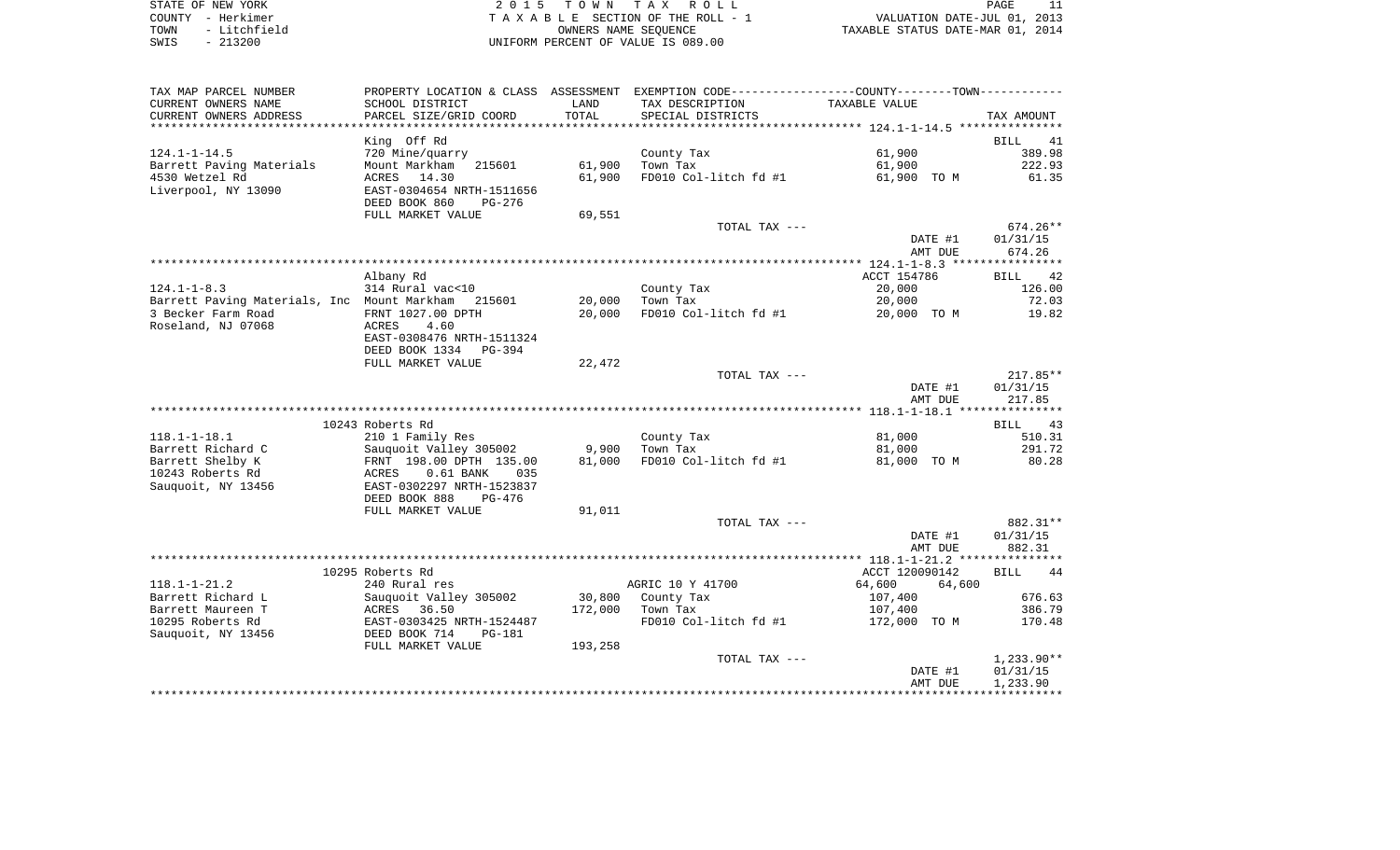| STATE OF NEW YORK    | 2015 TOWN TAX ROLL                 | PAGE                             |
|----------------------|------------------------------------|----------------------------------|
| COUNTY - Herkimer    | TAXABLE SECTION OF THE ROLL - 1    | VALUATION DATE-JUL 01, 2013      |
| - Litchfield<br>TOWN | OWNERS NAME SEOUENCE               | TAXABLE STATUS DATE-MAR 01, 2014 |
| $-213200$<br>SWIS    | UNIFORM PERCENT OF VALUE IS 089.00 |                                  |

| TAX MAP PARCEL NUMBER                |                                          |         | PROPERTY LOCATION & CLASS ASSESSMENT EXEMPTION CODE---------------COUNTY-------TOWN---------- |                  |                   |
|--------------------------------------|------------------------------------------|---------|-----------------------------------------------------------------------------------------------|------------------|-------------------|
| CURRENT OWNERS NAME                  | SCHOOL DISTRICT                          | LAND    | TAX DESCRIPTION                                                                               | TAXABLE VALUE    |                   |
| CURRENT OWNERS ADDRESS               | PARCEL SIZE/GRID COORD                   | TOTAL   | SPECIAL DISTRICTS                                                                             |                  | TAX AMOUNT        |
|                                      |                                          |         |                                                                                               |                  |                   |
|                                      | 10259 Roberts Rd                         |         |                                                                                               | ACCT 120001410   | 45<br><b>BILL</b> |
| $118.1 - 1 - 21.1$                   | 270 Mfg housing                          |         | County Tax                                                                                    | 64,800           | 408.25            |
| Barrett Richard W                    | Sauquoit Valley 305002                   | 16,300  | Town Tax                                                                                      | 64,800           | 233.37            |
| Barrett Shirley M                    | 2.50 BANK<br>ACRES<br>561                | 64,800  | FD010 Col-litch fd #1                                                                         | 64,800 TO M      | 64.23             |
| 10259 Roberts Road                   | EAST-0302662 NRTH-1523689                |         |                                                                                               |                  |                   |
| Sauguoit, NY 13456                   | DEED BOOK 783<br>$PG-651$                |         |                                                                                               |                  |                   |
|                                      | FULL MARKET VALUE                        | 72,809  |                                                                                               |                  |                   |
|                                      |                                          |         | TOTAL TAX ---                                                                                 |                  | 705.85**          |
|                                      |                                          |         |                                                                                               | DATE #1          | 01/31/15          |
|                                      |                                          |         |                                                                                               | AMT DUE          | 705.85            |
|                                      |                                          |         |                                                                                               |                  |                   |
|                                      | 1831 Albany Rd                           |         |                                                                                               | ACCT 120090105   | 46<br>BILL        |
| $118.1 - 1 - 28.2$                   | 240 Rural res                            | 62,000  | County Tax<br>Town Tax                                                                        | 110,000          | 693.01<br>396.16  |
| Bartlett Randy J<br>Bartlett Jodie D | Sauquoit Valley 305002<br>ACRES<br>62.50 | 110,000 |                                                                                               | 110,000          | 1,995.54          |
| 1831 Albany St                       | EAST-0309112 NRTH-1524176                |         | School Relevy<br>FD010 Col-litch fd #1                                                        | 110,000 TO M     | 109.03            |
| Frankfort, NY 13340                  | DEED BOOK 917<br>PG-362                  |         |                                                                                               |                  |                   |
|                                      | FULL MARKET VALUE                        | 123,596 |                                                                                               |                  |                   |
|                                      |                                          |         | TOTAL TAX ---                                                                                 |                  | $3,193.74**$      |
|                                      |                                          |         |                                                                                               | DATE #1          | 01/31/15          |
|                                      |                                          |         |                                                                                               | AMT DUE          | 3,193.74          |
|                                      |                                          |         |                                                                                               |                  |                   |
|                                      | 179 Butcher Rd                           |         |                                                                                               | ACCT 120006480   | 47<br>BILL        |
| $118.3 - 1 - 28$                     | 210 1 Family Res                         |         | County Tax                                                                                    | 120,100          | 756.64            |
| Bauder James                         | Sauquoit Valley 305002                   | 14,800  | Town Tax                                                                                      | 120,100          | 432.53            |
| Bauder Deborah                       | ACRES<br>1.80                            | 120,100 | FD010 Col-litch fd #1                                                                         | 120,100 TO M     | 119.04            |
| 179 Butcher Rd                       | EAST-0309430 NRTH-1516744                |         |                                                                                               |                  |                   |
| Clayville, NY 13322                  | DEED BOOK 00641 PG-00234                 |         |                                                                                               |                  |                   |
|                                      | FULL MARKET VALUE                        | 134,944 |                                                                                               |                  |                   |
|                                      |                                          |         | TOTAL TAX ---                                                                                 |                  | $1,308.21**$      |
|                                      |                                          |         |                                                                                               | DATE #1          | 01/31/15          |
|                                      |                                          |         |                                                                                               | AMT DUE          | 1,308.21          |
|                                      |                                          |         |                                                                                               |                  |                   |
|                                      | 1212 State Route 51                      |         |                                                                                               | ACCT 166040      | 48<br>BILL        |
| $125.3 - 2 - 37$<br>Beach Clara      | 210 1 Family Res<br>Mount Markham        | 9,600   | County Tax<br>Town Tax                                                                        | 62,000<br>62,000 | 390.61<br>223.29  |
| Beach Andrea                         | 215601<br>FRNT 260.00 DPTH 100.00        | 62,000  | FD010 Col-litch fd #1                                                                         | 62,000 TO M      | 61.45             |
| 1212 State Route 51                  | 0.57<br>ACRES                            |         |                                                                                               |                  |                   |
| Ilion, NY 13357                      | EAST-0327809 NRTH-1497552                |         |                                                                                               |                  |                   |
|                                      | DEED BOOK 1404<br>$PG-366$               |         |                                                                                               |                  |                   |
|                                      | FULL MARKET VALUE                        | 69,663  |                                                                                               |                  |                   |
|                                      |                                          |         | TOTAL TAX ---                                                                                 |                  | $675.35**$        |
|                                      |                                          |         |                                                                                               | DATE #1          | 01/31/15          |
|                                      |                                          |         |                                                                                               | AMT DUE          | 675.35            |
|                                      |                                          |         |                                                                                               |                  |                   |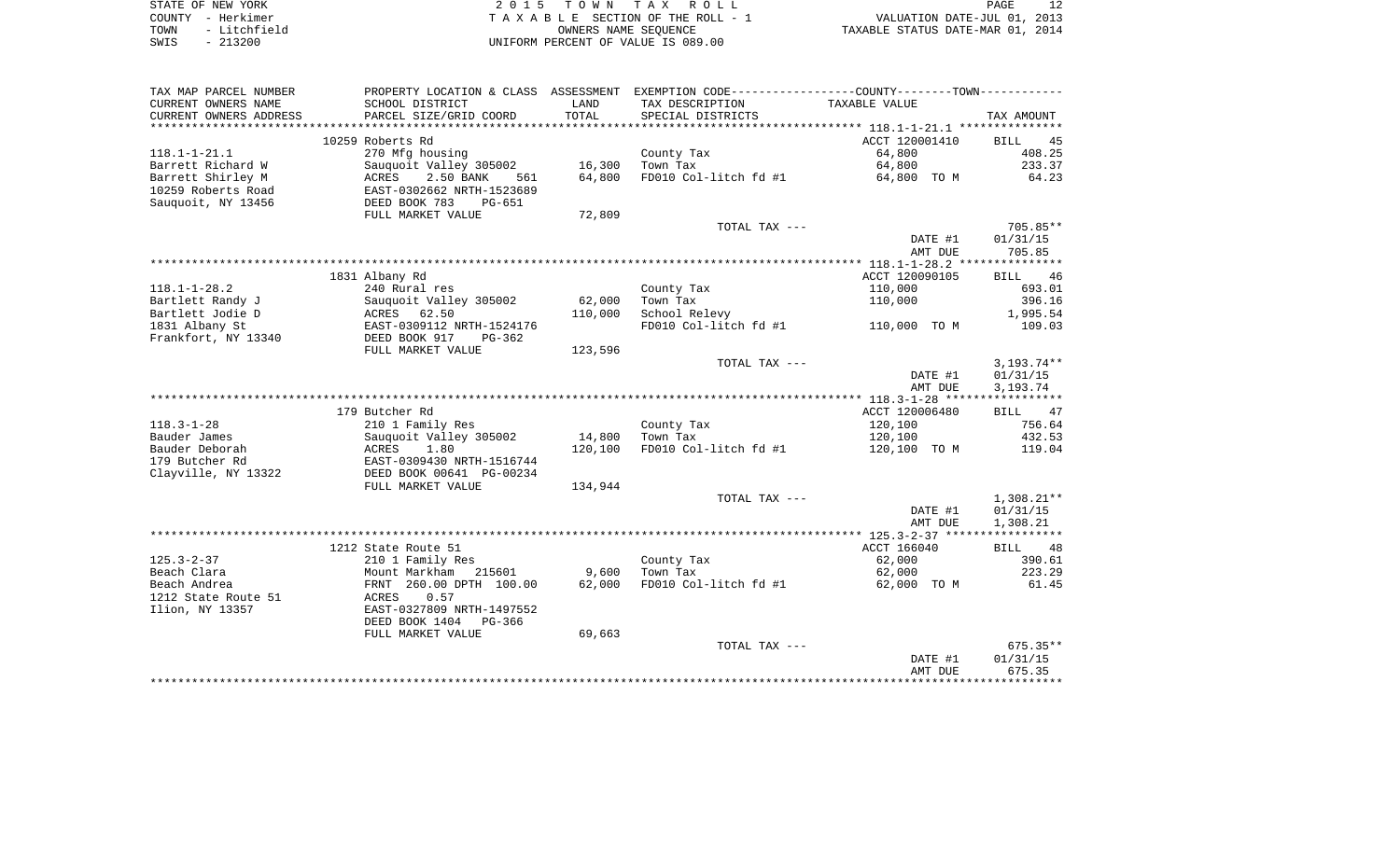|      | STATE OF NEW YORK | 2015 TOWN TAX ROLL                 | PAGE                             |
|------|-------------------|------------------------------------|----------------------------------|
|      | COUNTY - Herkimer | TAXABLE SECTION OF THE ROLL - 1    | VALUATION DATE-JUL 01, 2013      |
| TOWN | - Litchfield      | OWNERS NAME SEOUENCE               | TAXABLE STATUS DATE-MAR 01, 2014 |
| SWIS | - 213200          | UNIFORM PERCENT OF VALUE IS 089.00 |                                  |

| TAX MAP PARCEL NUMBER    |                             |         | PROPERTY LOCATION & CLASS ASSESSMENT EXEMPTION CODE----------------COUNTY--------TOWN---------- |                      |                   |
|--------------------------|-----------------------------|---------|-------------------------------------------------------------------------------------------------|----------------------|-------------------|
| CURRENT OWNERS NAME      | SCHOOL DISTRICT             | LAND    | TAX DESCRIPTION                                                                                 | <b>TAXABLE VALUE</b> |                   |
| CURRENT OWNERS ADDRESS   | PARCEL SIZE/GRID COORD      | TOTAL   | SPECIAL DISTRICTS                                                                               |                      | TAX AMOUNT        |
|                          |                             |         |                                                                                                 |                      |                   |
|                          | 1123 Barringer Rd           |         |                                                                                                 | ACCT 120004710       | BILL 49           |
| 119.3-1-11               | 210 1 Family Res            |         | County Tax                                                                                      | 93,000               | 585.91            |
| Bechard Brad M           | Mount Markham 215601        | 11,800  | Town Tax                                                                                        | 93,000               | 334.93            |
| 1123 Barringer Rd        | FRNT 200.00 DPTH 190.00     | 93,000  | FD010 Col-litch fd #1                                                                           | 93,000 TO M          | 92.18             |
| Ilion, NY 13357          | ACRES<br>$0.85$ BANK<br>135 |         |                                                                                                 |                      |                   |
|                          | EAST-0332480 NRTH-1516546   |         |                                                                                                 |                      |                   |
|                          | DEED BOOK 1243 PG-359       |         |                                                                                                 |                      |                   |
|                          | FULL MARKET VALUE           | 104,494 |                                                                                                 |                      |                   |
|                          |                             |         | TOTAL TAX ---                                                                                   |                      | 1,013.02**        |
|                          |                             |         |                                                                                                 | DATE #1              | 01/31/15          |
|                          |                             |         |                                                                                                 |                      |                   |
|                          |                             |         |                                                                                                 | AMT DUE              | 1,013.02          |
|                          |                             |         |                                                                                                 |                      |                   |
|                          | Elizabethtown (Off) Rd      |         |                                                                                                 | ACCT 120001230       | 50<br>BILL        |
| 125.1-2-58               | 720 Mine/quarry             |         | County Tax                                                                                      | 16,500               | 103.95            |
| Beckwith Robert E        | Central Valley 212803       | 16,500  | Town Tax                                                                                        | 16,500               | 59.42             |
| Beckwith Patricia L      | ACRES<br>40.10              | 16,500  | FD010 Col-litch fd #1                                                                           | 16,500 TO M          | 16.35             |
| 759 Elizabethtown Rd     | EAST-0332567 NRTH-1504910   |         |                                                                                                 |                      |                   |
| Ilion, NY 13357          | DEED BOOK 872<br>$PG-90$    |         |                                                                                                 |                      |                   |
|                          | FULL MARKET VALUE           | 18,539  |                                                                                                 |                      |                   |
| PRIOR OWNER ON 3/01/2014 |                             |         |                                                                                                 |                      |                   |
| Beckwith Robert E        |                             |         |                                                                                                 |                      |                   |
|                          |                             |         | TOTAL TAX ---                                                                                   |                      | 179.72**          |
|                          |                             |         |                                                                                                 | DATE #1              | 01/31/15          |
|                          |                             |         |                                                                                                 | AMT DUE              | 179.72            |
|                          |                             |         |                                                                                                 |                      |                   |
|                          | Elizabethtown (Off) Rd      |         |                                                                                                 | ACCT 120014730       | 51<br>BILL        |
| 125.1-2-60               | 312 Vac w/imprv             |         | County Tax                                                                                      | 21,000               | 132.30            |
| Beckwith Robert E        | Central Valley 212803       | 18,000  | Town Tax                                                                                        | 21,000               | 75.63             |
| Beckwith Patricia L      | Includes 57.1 & 57.2        | 21,000  | FD010 Col-litch fd #1                                                                           | 21,000 TO M          | 20.81             |
| 759 Elizabethtown Rd     | ACRES 43.00                 |         |                                                                                                 |                      |                   |
| Ilion, NY 13357          | EAST-0332842 NRTH-1505906   |         |                                                                                                 |                      |                   |
|                          | DEED BOOK 873<br>PG-873     |         |                                                                                                 |                      |                   |
| PRIOR OWNER ON 3/01/2014 | FULL MARKET VALUE           | 23,596  |                                                                                                 |                      |                   |
| Beckwith Robert E        |                             |         |                                                                                                 |                      |                   |
|                          |                             |         | TOTAL TAX ---                                                                                   |                      | 228.74**          |
|                          |                             |         |                                                                                                 | DATE #1              | 01/31/15          |
|                          |                             |         |                                                                                                 | AMT DUE              | 228.74            |
|                          |                             |         |                                                                                                 |                      |                   |
|                          | Albany Rd                   |         |                                                                                                 | ACCT 120009300       | 52<br><b>BILL</b> |
| 124.1-1-28               | 314 Rural vac<10            |         | County Tax                                                                                      | 1,000                | 6.30              |
| Belois Roger             | Mount Markham<br>215601     | 1,000   | Town Tax                                                                                        | 1,000                | 3.60              |
| 190 St Marys Ave         | ACRES<br>2.50               | 1,000   | FD010 Col-litch fd #1                                                                           | 1,000 TO M           | .99               |
| Clinton, NY 13323        | EAST-0309906 NRTH-1505088   |         |                                                                                                 |                      |                   |
|                          | DEED BOOK 842<br>$PG-249$   |         |                                                                                                 |                      |                   |
|                          | FULL MARKET VALUE           | 1,124   |                                                                                                 |                      |                   |
|                          |                             |         | TOTAL TAX ---                                                                                   |                      | $10.89**$         |
|                          |                             |         |                                                                                                 | DATE #1              | 01/31/15          |
|                          |                             |         |                                                                                                 | AMT DUE              | 10.89             |
|                          |                             |         |                                                                                                 |                      |                   |
|                          |                             |         |                                                                                                 |                      |                   |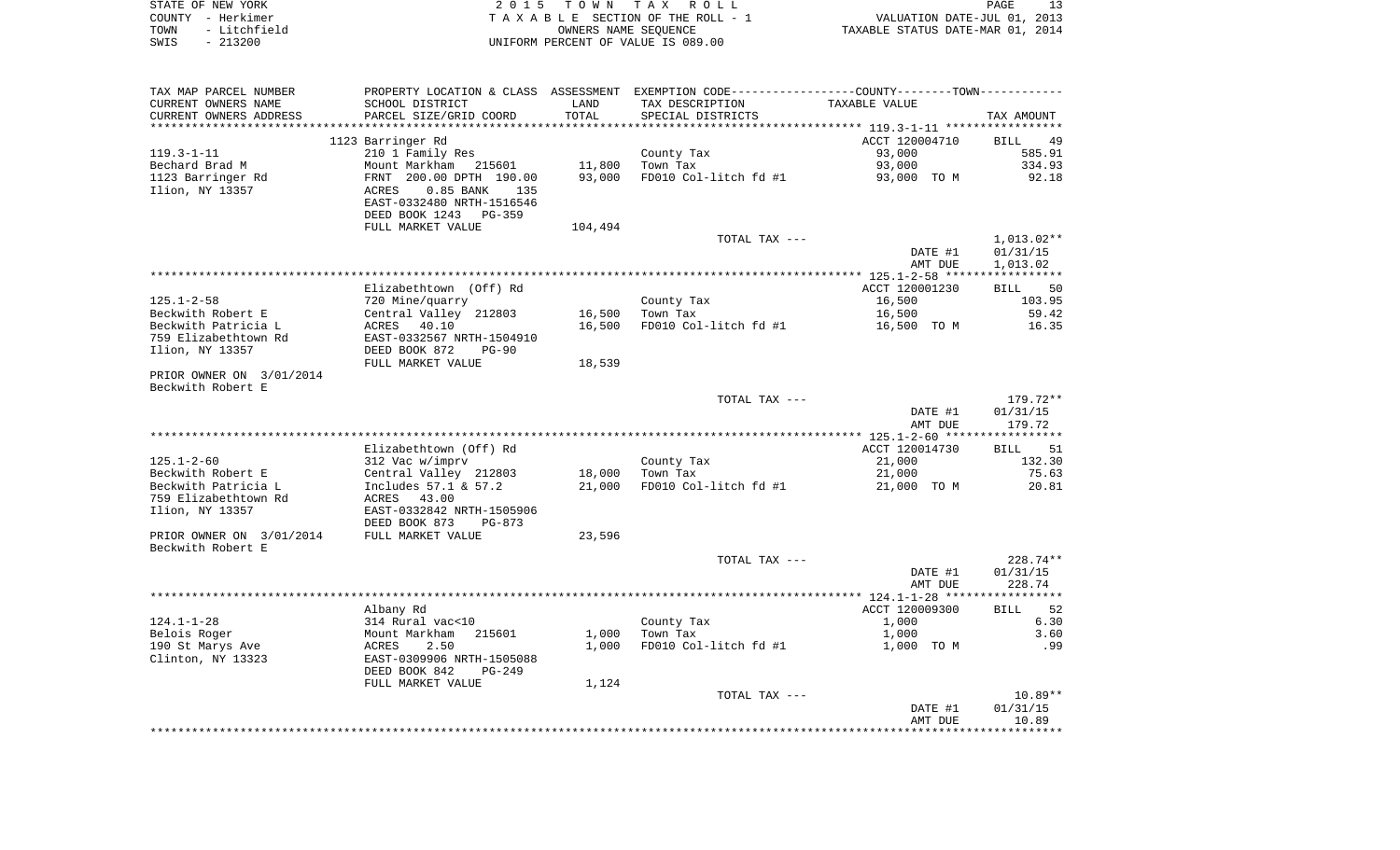| STATE OF NEW YORK    | 2015 TOWN TAX ROLL                 | PAGE                             |  |
|----------------------|------------------------------------|----------------------------------|--|
| COUNTY - Herkimer    | TAXABLE SECTION OF THE ROLL - 1    | VALUATION DATE-JUL 01, 2013      |  |
| - Litchfield<br>TOWN | OWNERS NAME SEOUENCE               | TAXABLE STATUS DATE-MAR 01, 2014 |  |
| SWIS<br>- 213200     | UNIFORM PERCENT OF VALUE IS 089.00 |                                  |  |

| TAX MAP PARCEL NUMBER     |                           |         | PROPERTY LOCATION & CLASS ASSESSMENT EXEMPTION CODE---------------COUNTY-------TOWN---------- |                |                    |
|---------------------------|---------------------------|---------|-----------------------------------------------------------------------------------------------|----------------|--------------------|
| CURRENT OWNERS NAME       | SCHOOL DISTRICT           | LAND    | TAX DESCRIPTION                                                                               | TAXABLE VALUE  |                    |
| CURRENT OWNERS ADDRESS    | PARCEL SIZE/GRID COORD    | TOTAL   | SPECIAL DISTRICTS                                                                             |                | TAX AMOUNT         |
|                           |                           |         |                                                                                               |                |                    |
|                           | 1995 State Route 51       |         |                                                                                               | ACCT 176712    | BILL<br>53         |
| $125.1 - 2 - 11$          | 240 Rural res             |         | County Tax                                                                                    | 170,600        | 1,074.80           |
| Bennett Bruce R           | Mount Markham<br>215601   | 125,500 | Town Tax                                                                                      | 170,600        | 614.40             |
| Bennett Jeanne William    | ACRES 204.90              | 170,600 | FD010 Col-litch fd #1                                                                         | 170,600 TO M   | 169.09             |
| 1995 State Route 51       | EAST-0334243 NRTH-1510544 |         |                                                                                               |                |                    |
| Ilion, NY 13357           | DEED BOOK 1473<br>PG-442  |         |                                                                                               |                |                    |
|                           | FULL MARKET VALUE         | 191,685 |                                                                                               |                |                    |
|                           |                           |         | TOTAL TAX ---                                                                                 |                | 1,858.29**         |
|                           |                           |         |                                                                                               | DATE #1        | 01/31/15           |
|                           |                           |         |                                                                                               | AMT DUE        | 1,858.29           |
|                           |                           |         |                                                                                               |                |                    |
|                           | Graffenburg Rd            |         |                                                                                               |                | <b>BILL</b><br>54  |
|                           |                           |         |                                                                                               | ACCT 120005550 |                    |
| $118.1 - 1 - 1$           | 105 Vac farmland          |         | AG MKTS L 41720                                                                               | 3,411<br>3,411 |                    |
| Bentley Seven, Inc.       | Sauguoit Valley 305002    | 11,300  | County Tax                                                                                    | 7,889          | 49.70              |
| 1698 Glen Ethel Lane      | ACRES 17.90               | 11,300  | Town Tax                                                                                      | 7,889          | 28.41              |
| Longwood, FL 32779        | EAST-0301369 NRTH-1526443 |         | FD010 Col-litch fd #1                                                                         | 7,889 TO M     | 7.82               |
|                           | DEED BOOK 1199<br>PG-185  |         | 3,411 EX                                                                                      |                |                    |
| MAY BE SUBJECT TO PAYMENT | FULL MARKET VALUE         | 12,697  |                                                                                               |                |                    |
| UNDER AGDIST LAW TIL 2018 |                           |         |                                                                                               |                |                    |
|                           |                           |         | TOTAL TAX ---                                                                                 |                | $85.93**$          |
|                           |                           |         |                                                                                               | DATE #1        | 01/31/15           |
|                           |                           |         |                                                                                               | AMT DUE        | 85.93              |
|                           |                           |         |                                                                                               |                |                    |
|                           | Graffenburg Rd            |         |                                                                                               | ACCT 120005670 | 55<br>BILL         |
| $118.1 - 1 - 2.1$         | 105 Vac farmland          |         | AG MKTS L 41720                                                                               | 3,112<br>3,112 |                    |
| Bentley Seven, Inc.       | Sauquoit Valley 305002    | 9,300   | County Tax                                                                                    | 6,188          | 38.99              |
| 1698 Glen Ethel Lane      | ACRES 13.60               | 9,300   | Town Tax                                                                                      | 6,188          | 22.29              |
| Longwood, FL 32779        | EAST-0300838 NRTH-1526443 |         | FD010 Col-litch fd #1                                                                         | 6,188 TO M     | 6.13               |
|                           | DEED BOOK 1199<br>PG-185  |         | 3,112 EX                                                                                      |                |                    |
| MAY BE SUBJECT TO PAYMENT | FULL MARKET VALUE         | 10,449  |                                                                                               |                |                    |
| UNDER AGDIST LAW TIL 2018 |                           |         |                                                                                               |                |                    |
|                           |                           |         | TOTAL TAX ---                                                                                 |                | $67.41**$          |
|                           |                           |         |                                                                                               | DATE #1        | 01/31/15           |
|                           |                           |         |                                                                                               | AMT DUE        | 67.41              |
|                           |                           |         |                                                                                               |                |                    |
|                           | 10089 Roberts Rd          |         |                                                                                               |                | <b>BILL</b><br>-56 |
| $118.1 - 1 - 2.2$         | 240 Rural res             |         | AG MKTS L 41720                                                                               | 7,265<br>7,265 |                    |
| Bentley Seven, Inc.       | Sauquoit Valley 305002    | 29,000  | County Tax                                                                                    | 427,735        | 2,694.78           |
| 1698 Glen Ethel Lane      | ACRES<br>11.70            | 435,000 | Town Tax                                                                                      | 427,735        | 1,540.46           |
| Longwood, FL 32949        | EAST-0301098 NRTH-1525498 |         | FD010 Col-litch fd #1                                                                         | 427,735 TO M   | 423.95             |
|                           | DEED BOOK 910<br>PG-402   |         | 7,265 EX                                                                                      |                |                    |
| MAY BE SUBJECT TO PAYMENT | FULL MARKET VALUE         | 488,764 |                                                                                               |                |                    |
| UNDER AGDIST LAW TIL 2018 |                           |         |                                                                                               |                |                    |
|                           |                           |         | TOTAL TAX ---                                                                                 |                | $4,659.19**$       |
|                           |                           |         |                                                                                               | DATE #1        | 01/31/15           |
|                           |                           |         |                                                                                               | AMT DUE        | 4,659.19           |
|                           |                           |         |                                                                                               |                |                    |
|                           |                           |         |                                                                                               |                |                    |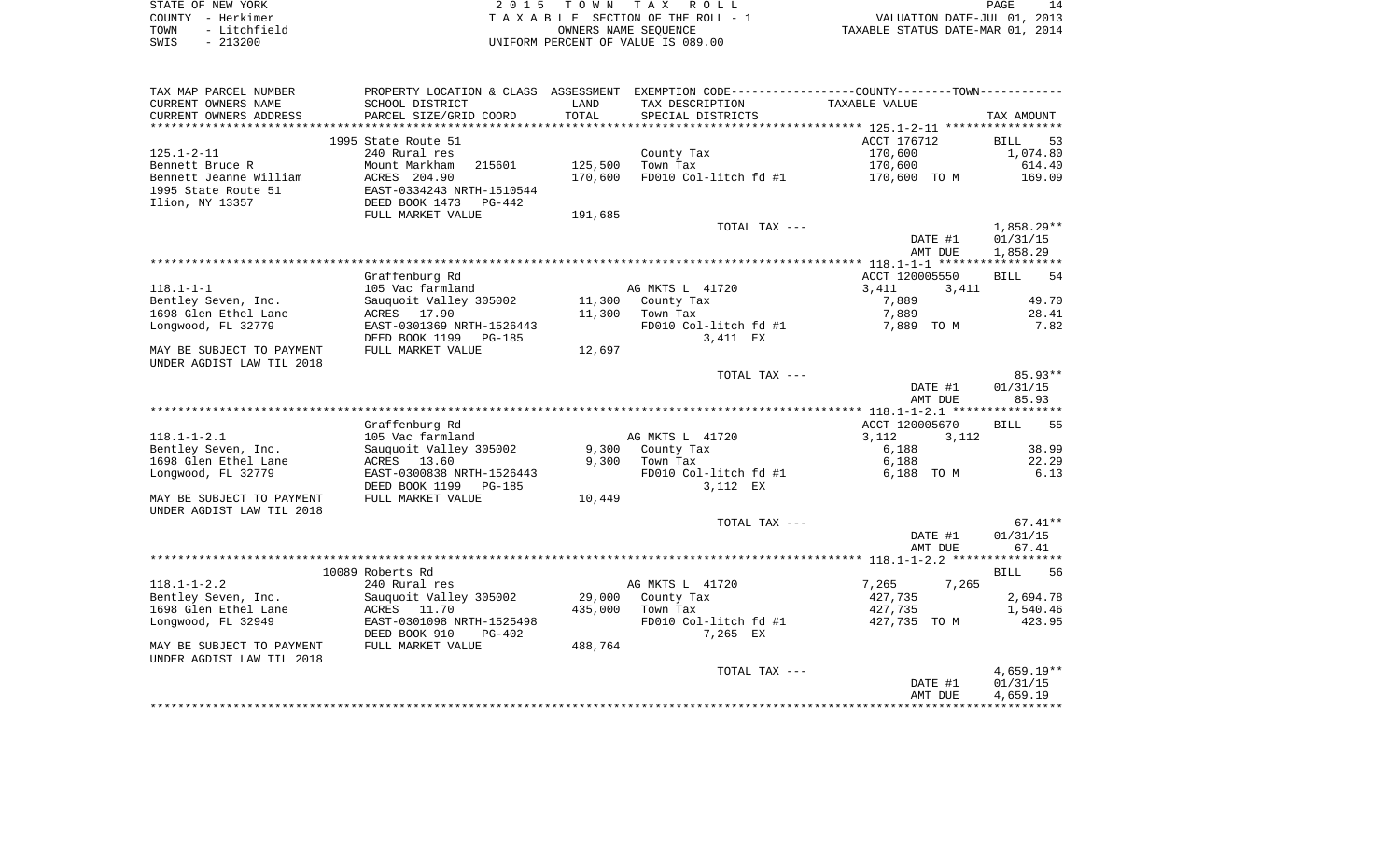|      | STATE OF NEW YORK | 2015 TOWN TAX ROLL                 | PAGE                             |
|------|-------------------|------------------------------------|----------------------------------|
|      | COUNTY - Herkimer | TAXABLE SECTION OF THE ROLL - 1    | VALUATION DATE-JUL 01, 2013      |
| TOWN | - Litchfield      | OWNERS NAME SEOUENCE               | TAXABLE STATUS DATE-MAR 01, 2014 |
| SWIS | $-213200$         | UNIFORM PERCENT OF VALUE IS 089.00 |                                  |

| TAX MAP PARCEL NUMBER    | PROPERTY LOCATION & CLASS ASSESSMENT EXEMPTION CODE---------------COUNTY-------TOWN---------- |         |                       |                |                   |
|--------------------------|-----------------------------------------------------------------------------------------------|---------|-----------------------|----------------|-------------------|
| CURRENT OWNERS NAME      | SCHOOL DISTRICT                                                                               | LAND    | TAX DESCRIPTION       | TAXABLE VALUE  |                   |
| CURRENT OWNERS ADDRESS   | PARCEL SIZE/GRID COORD                                                                        | TOTAL   | SPECIAL DISTRICTS     |                | TAX AMOUNT        |
|                          |                                                                                               |         |                       |                |                   |
|                          | 1403 Cedarville Rd                                                                            |         |                       | ACCT 120090060 | <b>BILL</b><br>57 |
| $119.3 - 1 - 25.2$       | 210 1 Family Res                                                                              |         | VET WAR CT 41121      | 8,100<br>8,100 |                   |
| Bentley Thomas           | Mount Markham<br>215601                                                                       | 14,900  | County Tax            | 67,100         | 422.74            |
| Bentley Mary             | FRNT 490.00 DPTH 180.00                                                                       | 75,200  | Town Tax              | 67,100         | 241.66            |
| 1403 Cedarville Rd       | 1.85<br>ACRES                                                                                 |         | FD010 Col-litch fd #1 | 75,200 TO M    | 74.53             |
| Frankfort, NY 13340      | EAST-0329469 NRTH-1515437                                                                     |         |                       |                |                   |
|                          | DEED BOOK 661<br><b>PG-298</b>                                                                |         |                       |                |                   |
|                          | FULL MARKET VALUE                                                                             | 84,494  |                       |                |                   |
|                          |                                                                                               |         | TOTAL TAX ---         |                | 738.93**          |
|                          |                                                                                               |         |                       | DATE #1        | 01/31/15          |
|                          |                                                                                               |         |                       | AMT DUE        | 738.93            |
|                          |                                                                                               |         |                       |                |                   |
|                          | 399 Prior Rd                                                                                  |         |                       | ACCT 120010230 | BILL<br>58        |
| $124.1 - 1 - 10$         | 210 1 Family Res                                                                              |         | County Tax            | 71,900         | 452.98            |
| Betts Bernard J          | Mount Markham<br>215601                                                                       | 25,500  | Town Tax              | 71,900         | 258.94            |
| Betts Sylvia V           | ACRES<br>8.00                                                                                 | 71,900  | FD010 Col-litch fd #1 | 71,900 TO M    | 71.26             |
| Ray Betts, Executor      | EAST-0313203 NRTH-1508548                                                                     |         |                       |                |                   |
| 477 Wall Street          | DEED BOOK 795<br><b>PG-108</b><br>FULL MARKET VALUE                                           |         |                       |                |                   |
| West Winfield, NY 13491  |                                                                                               | 80,787  | TOTAL TAX ---         |                | 783.18**          |
|                          |                                                                                               |         |                       | DATE #1        | 01/31/15          |
|                          |                                                                                               |         |                       | AMT DUE        | 783.18            |
|                          |                                                                                               |         |                       |                |                   |
|                          | 2103 Graffenburg Rd                                                                           |         |                       | ACCT 161752    | 59<br>BILL        |
| $118.1 - 1 - 6.4$        | 210 1 Family Res                                                                              |         | County Tax            | 160,000        | 1,008.02          |
| Bevins Stephanie E       | Sauquoit Valley 305002                                                                        | 14,000  | Town Tax              | 160,000        | 576.23            |
| Bevins Roy A Jr          | FRNT 250.00 DPTH                                                                              | 160,000 | FD010 Col-litch fd #1 | 160,000 TO M   | 158.58            |
| 2103 Graffenburg Road    | ACRES<br>1.40                                                                                 |         |                       |                |                   |
| Sauquoit, NY 13456       | EAST-0301823 NRTH-1524591                                                                     |         |                       |                |                   |
|                          | DEED BOOK 1376<br>PG-513                                                                      |         |                       |                |                   |
|                          | FULL MARKET VALUE                                                                             | 179,775 |                       |                |                   |
|                          |                                                                                               |         | TOTAL TAX ---         |                | 1,742.83**        |
|                          |                                                                                               |         |                       | DATE #1        | 01/31/15          |
|                          |                                                                                               |         |                       | AMT DUE        | 1,742.83          |
|                          |                                                                                               |         |                       |                |                   |
|                          | Roberts Rd                                                                                    |         |                       |                | <b>BILL</b><br>60 |
| $118.1 - 1 - 18.2$       | 314 Rural vac<10                                                                              |         | County Tax            | 1,000          | 6.30              |
| Bielby Estate            | Sauquoit Valley 305002                                                                        | 1,000   | Town Tax              | 1,000          | 3.60              |
| Attn: Penny Suzanne Dick | ACRES<br>0.55                                                                                 | 1,000   | FD010 Col-litch fd #1 | 1,000 TO M     | .99               |
| Roberts Rd               | EAST-0302227 NRTH-1523735                                                                     |         |                       |                |                   |
| Sauguoit, NY 13456       | DEED BOOK 615<br>$PG-763$                                                                     |         |                       |                |                   |
|                          | FULL MARKET VALUE                                                                             | 1,124   |                       |                |                   |
|                          |                                                                                               |         | TOTAL TAX ---         |                | $10.89**$         |
|                          |                                                                                               |         |                       | DATE #1        | 01/31/15          |
|                          |                                                                                               |         |                       | AMT DUE        | 10.89             |
|                          |                                                                                               |         |                       |                |                   |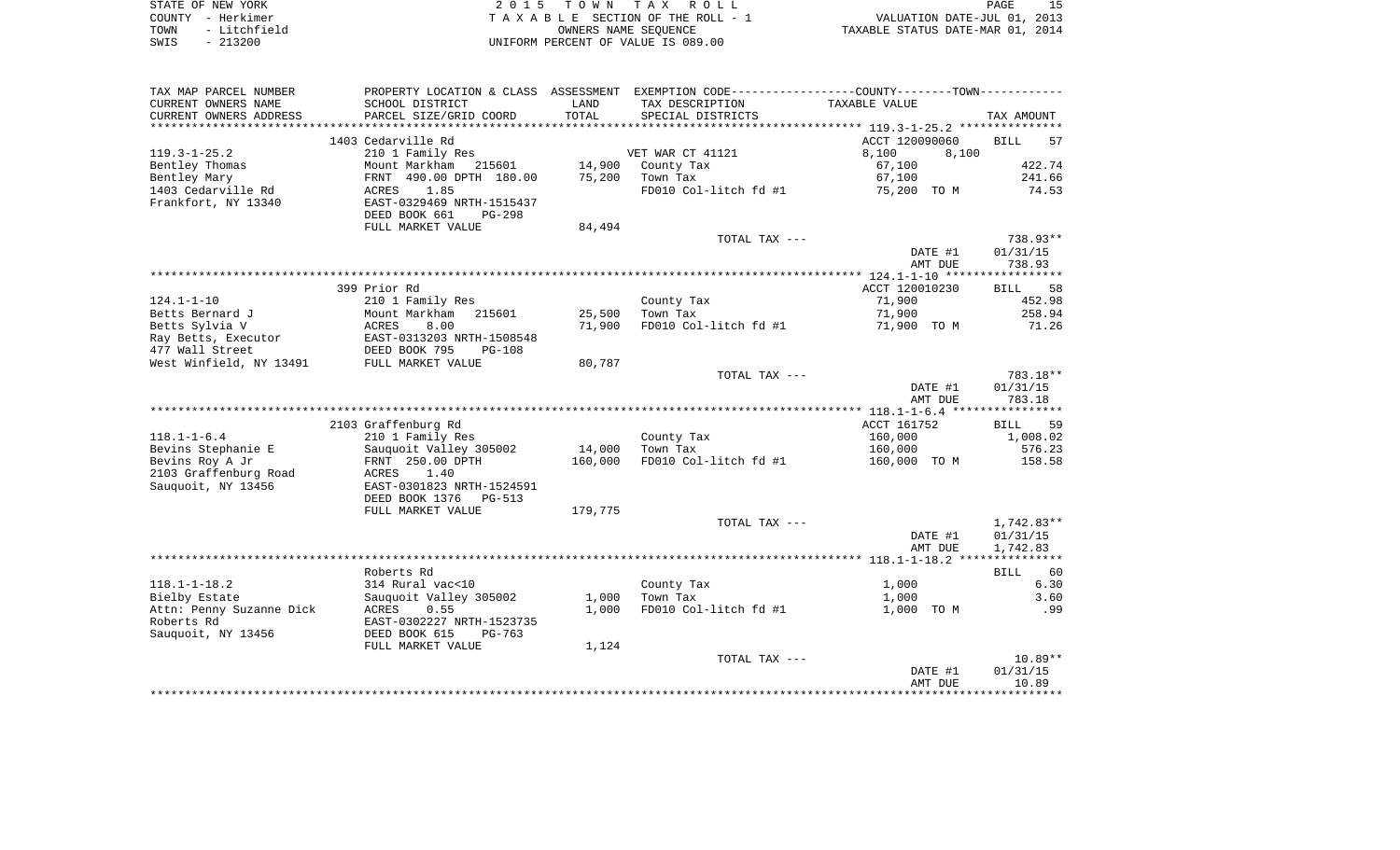| STATE OF NEW YORK    | 2015 TOWN TAX ROLL                 | PAGE                             |
|----------------------|------------------------------------|----------------------------------|
| COUNTY - Herkimer    | TAXABLE SECTION OF THE ROLL - 1    | VALUATION DATE-JUL 01, 2013      |
| - Litchfield<br>TOWN | OWNERS NAME SEOUENCE               | TAXABLE STATUS DATE-MAR 01, 2014 |
| $-213200$<br>SWIS    | UNIFORM PERCENT OF VALUE IS 089.00 |                                  |

| TAX MAP PARCEL NUMBER     |                                 |         | PROPERTY LOCATION & CLASS ASSESSMENT EXEMPTION CODE---------------COUNTY-------TOWN--------- |                  |                   |
|---------------------------|---------------------------------|---------|----------------------------------------------------------------------------------------------|------------------|-------------------|
| CURRENT OWNERS NAME       | SCHOOL DISTRICT                 | LAND    | TAX DESCRIPTION                                                                              | TAXABLE VALUE    |                   |
| CURRENT OWNERS ADDRESS    | PARCEL SIZE/GRID COORD          | TOTAL   | SPECIAL DISTRICTS                                                                            |                  | TAX AMOUNT        |
|                           |                                 |         |                                                                                              |                  |                   |
|                           | 289 Norton Rd                   |         |                                                                                              | ACCT 120090128   | <b>BILL</b><br>61 |
| $124.2 - 1 - 3.3$         | 210 1 Family Res                |         | County Tax                                                                                   | 126,000          | 793.81            |
| Bielby Jack               | Mount Markham<br>215601         | 14,100  | Town Tax                                                                                     | 126,000          | 453.78            |
| Bielby Margaret           | ACRES<br>1.52 BANK<br>740       | 126,000 | FD010 Col-litch fd #1                                                                        | 126,000 TO M     | 124.88            |
| 289 Norton Rd             | EAST-0316311 NRTH-1513056       |         |                                                                                              |                  |                   |
| Frankfort, NY 13340       | DEED BOOK 709<br><b>PG-586</b>  |         |                                                                                              |                  |                   |
|                           | FULL MARKET VALUE               | 141,573 |                                                                                              |                  |                   |
|                           |                                 |         | TOTAL TAX ---                                                                                |                  | $1,372.47**$      |
|                           |                                 |         |                                                                                              | DATE #1          | 01/31/15          |
|                           |                                 |         |                                                                                              | AMT DUE          | 1,372.47          |
|                           |                                 |         |                                                                                              |                  |                   |
|                           | 344 Berberick Rd                |         |                                                                                              | ACCT 188884      | 62<br>BILL        |
| $124.4 - 2 - 1$           | 210 1 Family Res                |         | County Tax                                                                                   | 88,500           | 557.56            |
| Bietz Steve               | Mount Markham<br>215601         | 25,100  | Town Tax                                                                                     | 88,500           | 318.73            |
| 344 Berberick Rd          | ACRES<br>7.70                   | 88,500  | FD010 Col-litch fd #1                                                                        | 88,500 TO M      | 87.72             |
| Frankfort, NY 13440       | EAST-0317569 NRTH-1497637       |         |                                                                                              |                  |                   |
|                           | DEED BOOK 1549<br>$PG-143$      |         |                                                                                              |                  |                   |
| PRIOR OWNER ON 3/01/2014  | FULL MARKET VALUE               | 99,438  |                                                                                              |                  |                   |
| Burch Edwin L             |                                 |         |                                                                                              |                  |                   |
|                           |                                 |         | TOTAL TAX ---                                                                                |                  | $964.01**$        |
|                           |                                 |         |                                                                                              | DATE #1          | 01/31/15          |
|                           |                                 |         |                                                                                              | AMT DUE          | 964.01            |
|                           |                                 |         |                                                                                              |                  |                   |
|                           | Elizabethtown Off Rd            |         |                                                                                              | ACCT 175153      | 63<br><b>BILL</b> |
| $125.3 - 2 - 12$          | 322 Rural vac>10                |         | AG MKTS<br>41730                                                                             | 10,443<br>10,443 |                   |
| Black Iron Dairy, LLC     | Central Valley 212803           | 20,600  | County Tax                                                                                   | 10,157           | 63.99             |
| 869 Elizabethtown Rd      | 22.10<br>ACRES                  | 20,600  | Town Tax                                                                                     | 10,157           | 36.58             |
| Ilion, NY 13357           | EAST-0332672 NRTH-1503846       |         | FD010 Col-litch fd #1                                                                        | 20,600 TO M      | 20.42             |
|                           | DEED BOOK 1463<br><b>PG-123</b> |         |                                                                                              |                  |                   |
| MAY BE SUBJECT TO PAYMENT | FULL MARKET VALUE               | 23,146  |                                                                                              |                  |                   |
| UNDER AGDIST LAW TIL 2021 |                                 |         |                                                                                              |                  |                   |
|                           |                                 |         | TOTAL TAX ---                                                                                |                  | $120.99**$        |
|                           |                                 |         |                                                                                              |                  | 01/31/15          |
|                           |                                 |         |                                                                                              | DATE #1          | 120.99            |
|                           |                                 |         |                                                                                              | AMT DUE          |                   |
|                           | 1174 State Route 51             |         |                                                                                              | ACCT 120014940   | 64                |
|                           |                                 |         |                                                                                              |                  | <b>BILL</b>       |
| $125.3 - 2 - 38$          | 210 1 Family Res                |         | VET COM CT 41131                                                                             | 13,500<br>13,500 |                   |
| Blackman Charles          | Mount Markham<br>215601         | 14,800  | County Tax                                                                                   | 56,100           | 353.44            |
| Mary Elizabeth            | 2.60<br>ACRES                   | 69,600  | Town Tax                                                                                     | 56,100           | 202.04            |
| 1174 State Route 51       | EAST-0327903 NRTH-1497021       |         | FD010 Col-litch fd #1                                                                        | 69,600 TO M      | 68.98             |
| Ilion, NY 13357           | DEED BOOK 00606 PG-00222        |         |                                                                                              |                  |                   |
|                           | FULL MARKET VALUE               | 78,202  |                                                                                              |                  |                   |
|                           |                                 |         | TOTAL TAX ---                                                                                |                  | $624.46**$        |
|                           |                                 |         |                                                                                              | DATE #1          | 01/31/15          |
|                           |                                 |         |                                                                                              | AMT DUE          | 624.46            |
|                           |                                 |         |                                                                                              |                  |                   |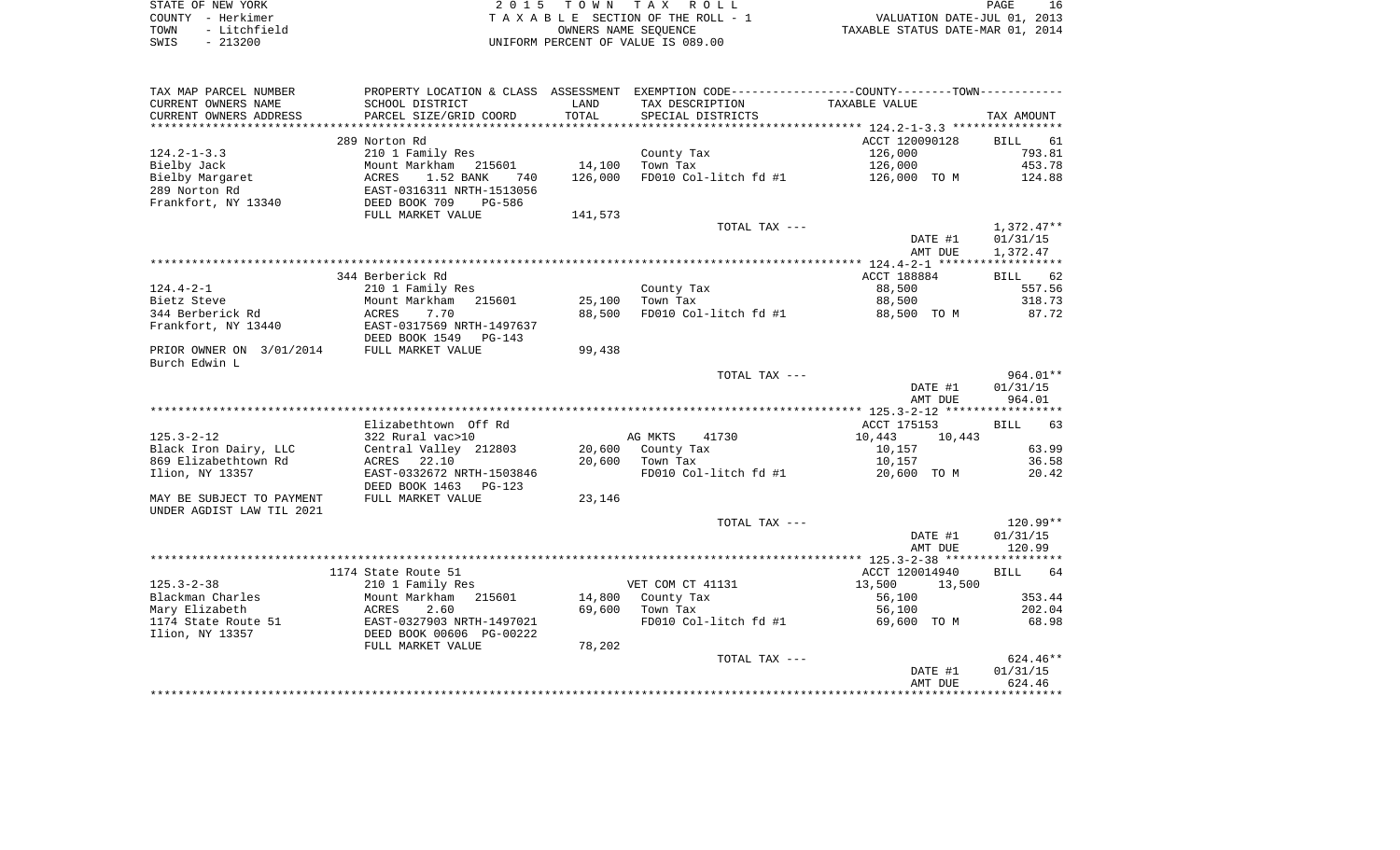|      | STATE OF NEW YORK | 2015 TOWN TAX ROLL                 | PAGE                             |
|------|-------------------|------------------------------------|----------------------------------|
|      | COUNTY - Herkimer | TAXABLE SECTION OF THE ROLL - 1    | VALUATION DATE-JUL 01, 2013      |
| TOWN | - Litchfield      | OWNERS NAME SEOUENCE               | TAXABLE STATUS DATE-MAR 01, 2014 |
| SWIS | - 213200          | UNIFORM PERCENT OF VALUE IS 089.00 |                                  |

 $\frac{17}{2013}$ <br>2014

| TAX MAP PARCEL NUMBER   | PROPERTY LOCATION & CLASS ASSESSMENT EXEMPTION CODE----------------COUNTY-------TOWN---------- |         |                       |                |                   |
|-------------------------|------------------------------------------------------------------------------------------------|---------|-----------------------|----------------|-------------------|
| CURRENT OWNERS NAME     | SCHOOL DISTRICT                                                                                | LAND    | TAX DESCRIPTION       | TAXABLE VALUE  |                   |
| CURRENT OWNERS ADDRESS  | PARCEL SIZE/GRID COORD                                                                         | TOTAL   | SPECIAL DISTRICTS     |                | TAX AMOUNT        |
|                         |                                                                                                |         |                       |                |                   |
|                         | 1834 State Route 51                                                                            |         |                       | ACCT 120013170 | <b>BILL</b><br>65 |
| $125.1 - 2 - 46$        | 210 1 Family Res                                                                               |         | County Tax            | 95,200         | 599.77            |
| Bleaking Gerald Jr      | Mount Markham 215601                                                                           | 15,000  | Town Tax              | 95,200         | 342.86            |
| Bleaking Annmarie       | includes 125.1-2-48                                                                            | 95,200  | FD010 Col-litch fd #1 | 95,200 TO M    | 94.36             |
| 1834 State Route 51     | FRNT 331.00 DPTH                                                                               |         |                       |                |                   |
| Ilion, NY 13357         | <b>ACRES</b><br>3.30                                                                           |         |                       |                |                   |
|                         | EAST-0331730 NRTH-1507773                                                                      |         |                       |                |                   |
|                         | DEED BOOK 806<br>$PG-143$                                                                      |         |                       |                |                   |
|                         | FULL MARKET VALUE                                                                              | 106,966 |                       |                |                   |
|                         |                                                                                                |         | TOTAL TAX ---         |                | $1,036.99**$      |
|                         |                                                                                                |         |                       | DATE #1        | 01/31/15          |
|                         |                                                                                                |         |                       | AMT DUE        | 1,036.99          |
|                         |                                                                                                |         |                       |                |                   |
|                         | Elizabethtown Rd                                                                               |         |                       | ACCT 156790    | <b>BILL</b><br>66 |
| $125.1 - 2 - 56$        | 105 Vac farmland                                                                               |         | County Tax            | 26,800         | 168.84            |
| Bodwell Daniel J        | Central Valley 212803                                                                          | 26,800  | Town Tax              | 26,800         | 96.52             |
| Bodwell Elma S          | 51.40<br>ACRES                                                                                 | 26,800  | FD010 Col-litch fd #1 | 26,800 TO M    | 26.56             |
| 869 Elizabethtown Rd    | EAST-0333827 NRTH-1506703                                                                      |         |                       |                |                   |
| Ilion, NY 13357         | DEED BOOK 1346<br>PG-148                                                                       |         |                       |                |                   |
|                         | FULL MARKET VALUE                                                                              | 30,112  |                       |                |                   |
|                         |                                                                                                |         | TOTAL TAX ---         |                | 291.92**          |
|                         |                                                                                                |         |                       | DATE #1        | 01/31/15          |
|                         |                                                                                                |         |                       | AMT DUE        | 291.92            |
|                         | Jones Rd                                                                                       |         |                       | ACCT 120009000 | <b>BILL</b><br>67 |
| $125.3 - 2 - 9$         | 120 Field crops                                                                                |         | County Tax            | 97,900         | 616.78            |
| Bodwell Karen           | Mount Markham<br>215601                                                                        | 72,000  | Town Tax              | 97,900         | 352.58            |
| PO Box 147              | ACRES 148.20                                                                                   | 97,900  | FD010 Col-litch fd #1 | 97,900 TO M    | 97.03             |
| East Kingston, NH 03827 | EAST-0330362 NRTH-1503104                                                                      |         |                       |                |                   |
|                         | DEED BOOK 1105<br>PG-478                                                                       |         |                       |                |                   |
|                         | FULL MARKET VALUE                                                                              | 110,000 |                       |                |                   |
|                         |                                                                                                |         | TOTAL TAX ---         |                | $1,066.39**$      |
|                         |                                                                                                |         |                       | DATE #1        | 01/31/15          |
|                         |                                                                                                |         |                       | AMT DUE        | 1,066.39          |
|                         |                                                                                                |         |                       |                |                   |
|                         | 1476 Jones Rd                                                                                  |         |                       | ACCT 120008820 | <b>BILL</b><br>68 |
| $125.3 - 2 - 17$        | 210 1 Family Res                                                                               |         | County Tax            | 89,300         | 562.60            |
| Bodwell Karen           | Mount Markham<br>215601                                                                        | 13,000  | Town Tax              | 89,300         | 321.61            |
| Freedom Farm Rev. Trust | ACRES<br>1.00                                                                                  | 89,300  | FD010 Col-litch fd #1 | 89,300 TO M    | 88.51             |
| PO Box 147              | EAST-0329699 NRTH-1502284                                                                      |         |                       |                |                   |
| East Kingston, NH 03827 | DEED BOOK 1105<br>$PG-478$                                                                     |         |                       |                |                   |
|                         | FULL MARKET VALUE                                                                              | 100,337 |                       |                |                   |
|                         |                                                                                                |         | TOTAL TAX ---         |                | $972.72**$        |
|                         |                                                                                                |         |                       | DATE #1        | 01/31/15          |
|                         |                                                                                                |         |                       | AMT DUE        | 972.72            |
|                         |                                                                                                |         |                       |                |                   |
|                         |                                                                                                |         |                       |                |                   |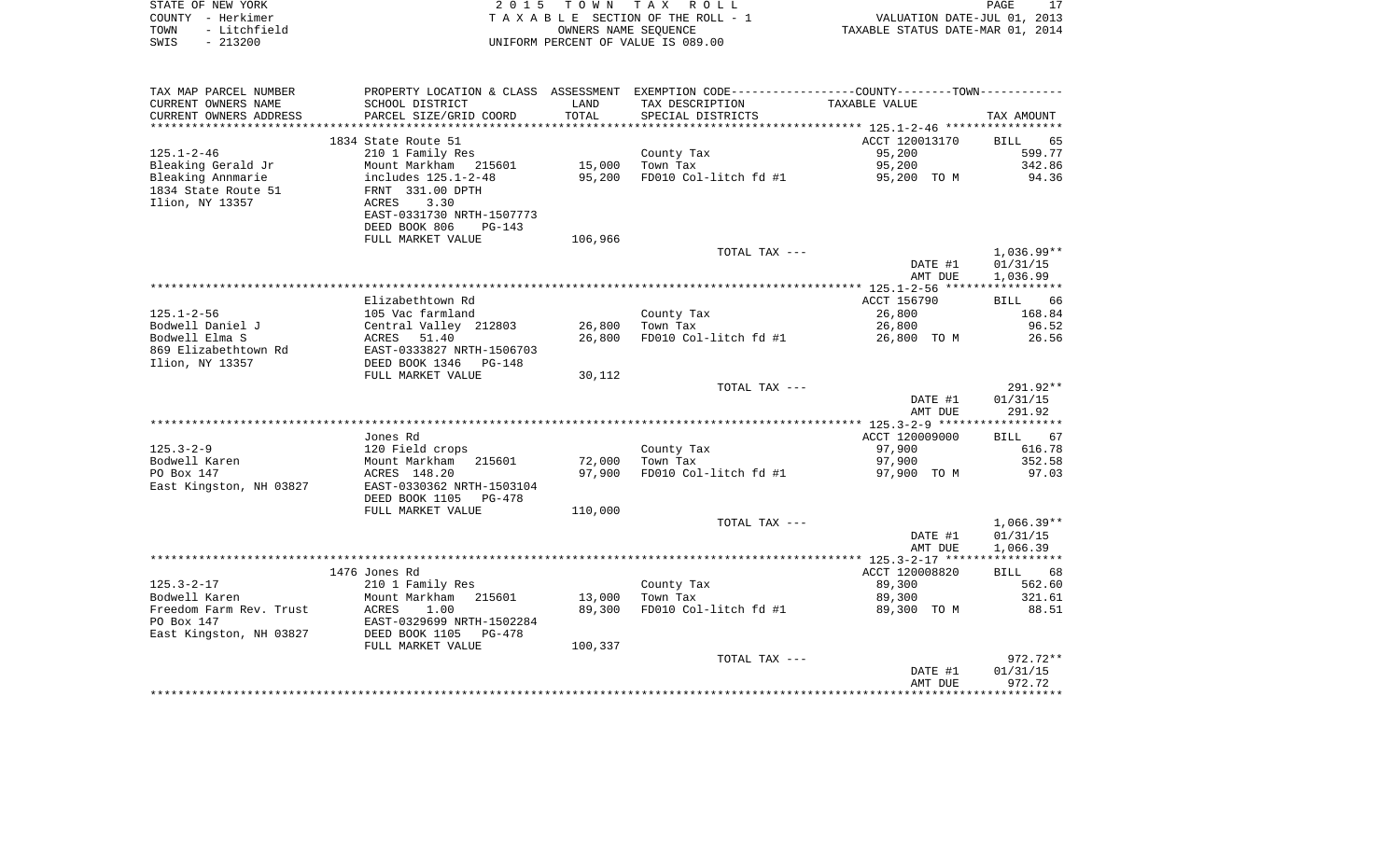| STATE OF NEW YORK    | 2015 TOWN TAX ROLL                   |
|----------------------|--------------------------------------|
| COUNTY - Herkimer    | T A X A B L E SECTION OF THE ROLL -  |
| - Litchfield<br>TOWN | OWNERS NAME SEOUENCE                 |
| CMTC _ 212200        | LINITEOPM DEPOEME OF VALUE TO 000 00 |

COUNTY - Herkimer  $T A X A B L E$  SECTION OF THE ROLL - 1 TAXABLE SECTION OF THE ROLL - 1<br>
TAXABLE SECTION OF THE ROLL - 1 WALUATION DATE-JUL 01, 2013<br>
OWNERS NAME SEQUENCE TAXABLE STATUS DATE-MAR 01, 2014 SWIS - 213200 UNIFORM PERCENT OF VALUE IS 089.00

PAGE 18

| TAX MAP PARCEL NUMBER     |                                                                 |         | PROPERTY LOCATION & CLASS ASSESSMENT EXEMPTION CODE----------------COUNTY--------TOWN---------- |                |                        |
|---------------------------|-----------------------------------------------------------------|---------|-------------------------------------------------------------------------------------------------|----------------|------------------------|
| CURRENT OWNERS NAME       | SCHOOL DISTRICT                                                 | LAND    | TAX DESCRIPTION                                                                                 | TAXABLE VALUE  |                        |
| CURRENT OWNERS ADDRESS    | PARCEL SIZE/GRID COORD                                          | TOTAL   | SPECIAL DISTRICTS                                                                               |                | TAX AMOUNT             |
|                           |                                                                 |         |                                                                                                 |                |                        |
|                           | Jones Rd                                                        |         |                                                                                                 |                | BILL 69                |
| $125.3 - 2 - 18.6$        | 322 Rural vac>10                                                |         | County Tax                                                                                      | 16,500         | 103.95                 |
| Bodwell Karen             | Mount Markham 215601                                            | 16,500  | Town Tax                                                                                        | 16,500         | 59.42                  |
| Freedom Farm Rev. Trust   | ACRES 12.65                                                     | 16,500  | FD010 Col-litch $f d$ #1 $f$ 16,500 TO M                                                        |                | 16.35                  |
| PO Box 147                | EAST-0329707 NRTH-1501330                                       |         |                                                                                                 |                |                        |
| East Kingston, NH 03827   | DEED BOOK 1105 PG-478                                           |         |                                                                                                 |                |                        |
|                           | FULL MARKET VALUE                                               | 18,539  |                                                                                                 |                |                        |
|                           |                                                                 |         | TOTAL TAX ---                                                                                   |                | 179.72**               |
|                           |                                                                 |         |                                                                                                 | DATE #1        | 01/31/15               |
|                           |                                                                 |         |                                                                                                 | AMT DUE        | 179.72                 |
|                           |                                                                 |         |                                                                                                 |                |                        |
|                           | 114 Cobane Rd                                                   |         |                                                                                                 |                | BILL 70                |
| $118.3 - 1 - 2.7$         | 210 1 Family Res                                                |         | County Tax                                                                                      | 153,100        | 964.55                 |
| Borello Peter             | Sauquoit Valley 305002                                          | 14,800  | Town Tax                                                                                        | 153,100        | 551.38                 |
| Borello Elisa             | ACRES<br>1.80                                                   | 153,100 | FD010 Col-litch fd #1                                                                           | 153,100 TO M   | 151.75                 |
| 114 Cobane Rd             | ACRES 1.80<br>EAST-0301533 NRTH-1520302<br>DEED BOOK 806 PG-330 |         |                                                                                                 |                |                        |
| Sauquoit, NY 13456        | DEED BOOK 806 PG-330                                            |         |                                                                                                 |                |                        |
|                           | FULL MARKET VALUE                                               | 172,022 |                                                                                                 |                |                        |
|                           |                                                                 |         | TOTAL TAX ---                                                                                   | DATE #1        | 1,667.68**<br>01/31/15 |
|                           |                                                                 |         |                                                                                                 | AMT DUE        | 1,667.68               |
|                           |                                                                 |         |                                                                                                 |                |                        |
|                           | King Rd                                                         |         |                                                                                                 |                | BILL 71                |
| $118.3 - 1 - 2.6$         | 314 Rural vac<10                                                |         | County Tax                                                                                      | 8,200          | 51.66                  |
| Borello Peter A           | Sauquoit Valley 305002                                          |         | 8,200 Town Tax                                                                                  | 8,200          | 29.53                  |
| 114 Cobane Rd             | FRNT 200.00 DPTH 200.00                                         | 8,200   | FD010 Col-litch fd #1                                                                           | 8,200 TO M     | 8.13                   |
| Sauquoit, NY 13456        | ACRES 0.91                                                      |         |                                                                                                 |                |                        |
|                           | EAST-0301725 NRTH-1520409                                       |         |                                                                                                 |                |                        |
|                           | DEED BOOK 930<br>PG-586                                         |         |                                                                                                 |                |                        |
|                           | FULL MARKET VALUE                                               | 9,213   |                                                                                                 |                |                        |
|                           |                                                                 |         | TOTAL TAX ---                                                                                   |                | $89.32**$              |
|                           |                                                                 |         |                                                                                                 | DATE #1        | 01/31/15               |
|                           |                                                                 |         |                                                                                                 | AMT DUE        | 89.32                  |
|                           |                                                                 |         |                                                                                                 |                |                        |
|                           | 155 Cedarville Rd                                               |         |                                                                                                 | ACCT 120004410 | BILL 72                |
| $131.1 - 3 - 8.1$         | 241 Rural res&ag                                                |         | AG MKTS<br>41730                                                                                | 8,102<br>8,102 |                        |
| Bosch Willis J            | Mount Markham 215601                                            |         | 98,500 County Tax                                                                               | 210,198        | 1,324.27               |
| 1 Dennis Ct               | ACRES 128.40                                                    |         | 218,300 Town Tax                                                                                | 210,198        | 757.01                 |
| Chestnut Ridge, NY 10977  | EAST-0325968 NRTH-1494932                                       |         | FD010 Col-litch fd #1                                                                           | 218,300 TO M   | 216.37                 |
|                           | DEED BOOK 1096 PG-806                                           |         |                                                                                                 |                |                        |
| MAY BE SUBJECT TO PAYMENT | FULL MARKET VALUE                                               | 245,281 |                                                                                                 |                |                        |
| UNDER AGDIST LAW TIL 2021 |                                                                 |         |                                                                                                 |                |                        |
|                           |                                                                 |         | TOTAL TAX ---                                                                                   |                | $2,297.65**$           |
|                           |                                                                 |         |                                                                                                 | DATE #1        | 01/31/15               |
|                           |                                                                 |         |                                                                                                 | AMT DUE        | 2,297.65               |
|                           |                                                                 |         |                                                                                                 |                |                        |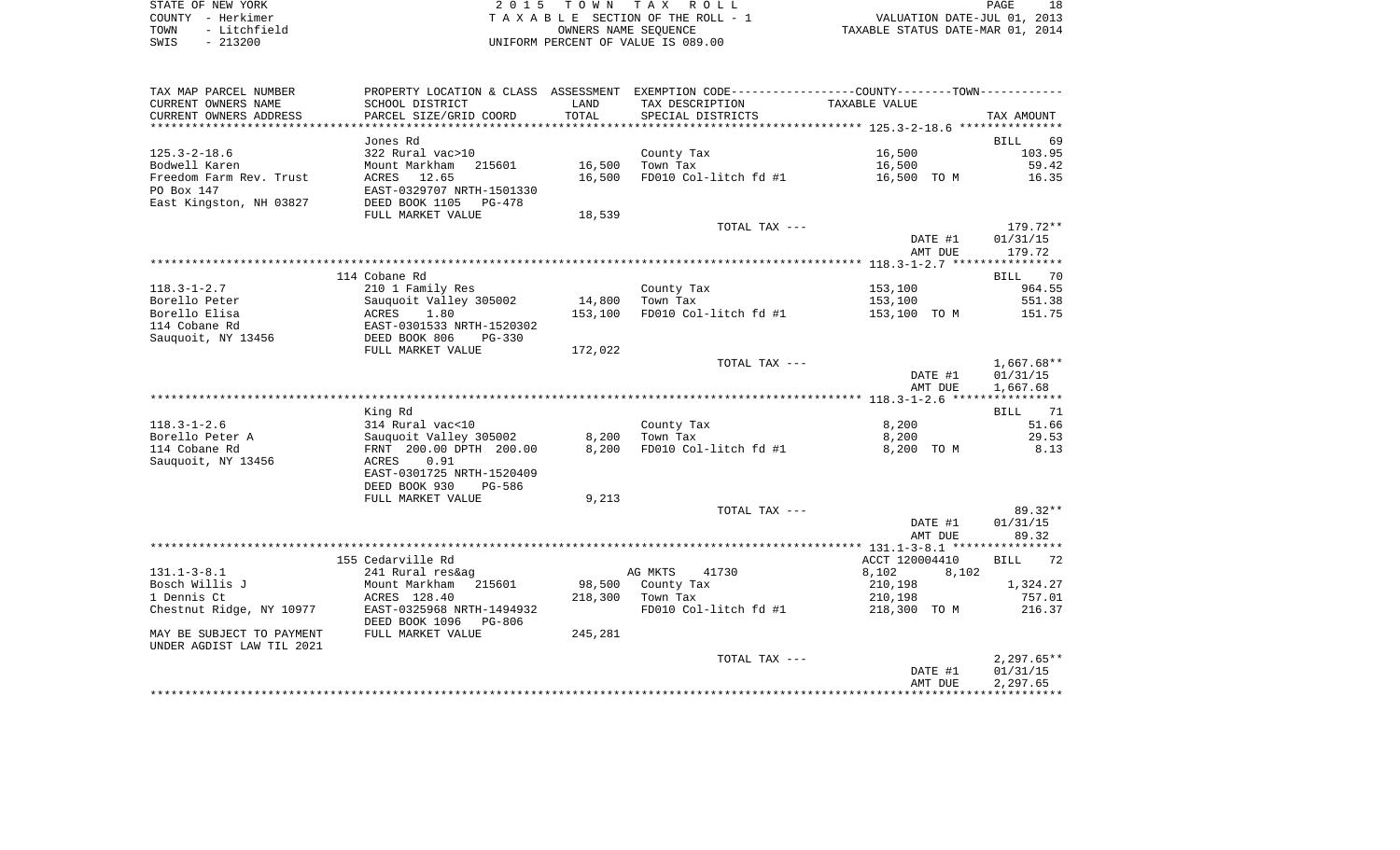|      | STATE OF NEW YORK | 2015 TOWN TAX ROLL                 | PAGE                             |
|------|-------------------|------------------------------------|----------------------------------|
|      | COUNTY - Herkimer | TAXABLE SECTION OF THE ROLL - 1    | VALUATION DATE-JUL 01, 2013      |
| TOWN | - Litchfield      | OWNERS NAME SEOUENCE               | TAXABLE STATUS DATE-MAR 01, 2014 |
| SWIS | $-213200$         | UNIFORM PERCENT OF VALUE IS 089.00 |                                  |

| TAX MAP PARCEL NUMBER                               | PROPERTY LOCATION & CLASS ASSESSMENT EXEMPTION CODE---------------COUNTY-------TOWN---------- |         |                          |                  |              |
|-----------------------------------------------------|-----------------------------------------------------------------------------------------------|---------|--------------------------|------------------|--------------|
| CURRENT OWNERS NAME                                 | SCHOOL DISTRICT                                                                               | LAND    | TAX DESCRIPTION          | TAXABLE VALUE    |              |
| CURRENT OWNERS ADDRESS                              | PARCEL SIZE/GRID COORD                                                                        | TOTAL   | SPECIAL DISTRICTS        |                  | TAX AMOUNT   |
|                                                     |                                                                                               |         |                          |                  |              |
|                                                     | 178 Soncody Rd                                                                                |         |                          | ACCT 120003900   | 73<br>BILL   |
| $124.3 - 2 - 18.1$                                  | 270 Mfg housing                                                                               |         | County Tax               | 33,000           | 207.90       |
| Boss Irrevocable liv Trust Ric Mount Markham 215601 |                                                                                               | 11,000  | Town Tax                 | 33,000           | 118.85       |
| c/o Eric Gifford                                    | FRNT 245.00 DPTH                                                                              | 33,000  | FD010 Col-litch fd #1    | 33,000 TO M      | 32.71        |
| 7639 Acee Road                                      | ACRES<br>1.20                                                                                 |         |                          |                  |              |
| Whitesboro, NY 13492                                | EAST-0312024 NRTH-1499862                                                                     |         |                          |                  |              |
|                                                     | DEED BOOK 1481<br>PG-562                                                                      |         |                          |                  |              |
| MAY BE SUBJECT TO PAYMENT                           | FULL MARKET VALUE                                                                             | 37,079  |                          |                  |              |
| UNDER AGDIST LAW TIL 2017                           |                                                                                               |         |                          |                  |              |
|                                                     |                                                                                               |         | TOTAL TAX ---            |                  | $359.46**$   |
|                                                     |                                                                                               |         |                          | DATE #1          | 01/31/15     |
|                                                     |                                                                                               |         |                          | AMT DUE          | 359.46       |
|                                                     |                                                                                               |         |                          |                  |              |
|                                                     | 568 Berberick Rd                                                                              |         |                          | ACCT 175828      | 74<br>BILL   |
| $124.4 - 2 - 21$                                    | 210 1 Family Res                                                                              |         | County Tax               | 9,300            | 58.59        |
| Bowee Daniel                                        | Mount Markham<br>215601                                                                       | 9,300   | Town Tax                 | 9,300            | 33.49        |
| 116 Lakeview Road                                   | ACRES<br>5.20                                                                                 | 9,300   | FD010 Col-litch fd #1    | 9,300 TO M       | 9.22         |
| Richfield Springs, NY 13439                         | EAST-0318513 NRTH-1501470                                                                     |         |                          |                  |              |
|                                                     | DEED BOOK 1467<br>PG-667                                                                      |         |                          |                  |              |
|                                                     | FULL MARKET VALUE                                                                             | 10,449  |                          |                  |              |
|                                                     |                                                                                               |         | TOTAL TAX ---            |                  | $101.30**$   |
|                                                     |                                                                                               |         |                          | DATE #1          | 01/31/15     |
|                                                     |                                                                                               |         |                          | AMT DUE          | 101.30       |
|                                                     |                                                                                               |         |                          |                  |              |
|                                                     | 331 Prior Rd                                                                                  |         |                          | ACCT 120011130   | BILL 75      |
| $124.1 - 1 - 11.1$                                  | 120 Field crops                                                                               |         | AGRIC 10 Y 41700         | 24,300<br>24,300 |              |
| Braley Paris                                        | Mount Markham 215601                                                                          |         | 103,300 AG MKTS L 41720  | 15,462<br>15,462 |              |
| 331 Prior Rd                                        | ACRES 154.00                                                                                  |         | 220,000 AGRIC 10 Y 42100 | 10,000<br>10,000 |              |
| Clayville, NY 13322                                 | EAST-0311174 NRTH-1508692                                                                     |         | County Tax               | 170,238          | 1,072.52     |
|                                                     | DEED BOOK 860<br>PG-668                                                                       |         | Town Tax                 | 170,238          | 613.10       |
| MAY BE SUBJECT TO PAYMENT                           | FULL MARKET VALUE                                                                             | 247,191 | School Relevy            |                  | 3,286.91     |
| UNDER AGDIST LAW TIL 2018                           |                                                                                               |         | FD010 Col-litch fd #1    | 204,538 TO M     | 202.73       |
|                                                     |                                                                                               |         | 15,462 EX                |                  |              |
|                                                     |                                                                                               |         | TOTAL TAX ---            |                  | $5,175.26**$ |
|                                                     |                                                                                               |         |                          | DATE #1          | 01/31/15     |
|                                                     |                                                                                               |         |                          | AMT DUE          | 5,175.26     |
|                                                     |                                                                                               |         |                          |                  |              |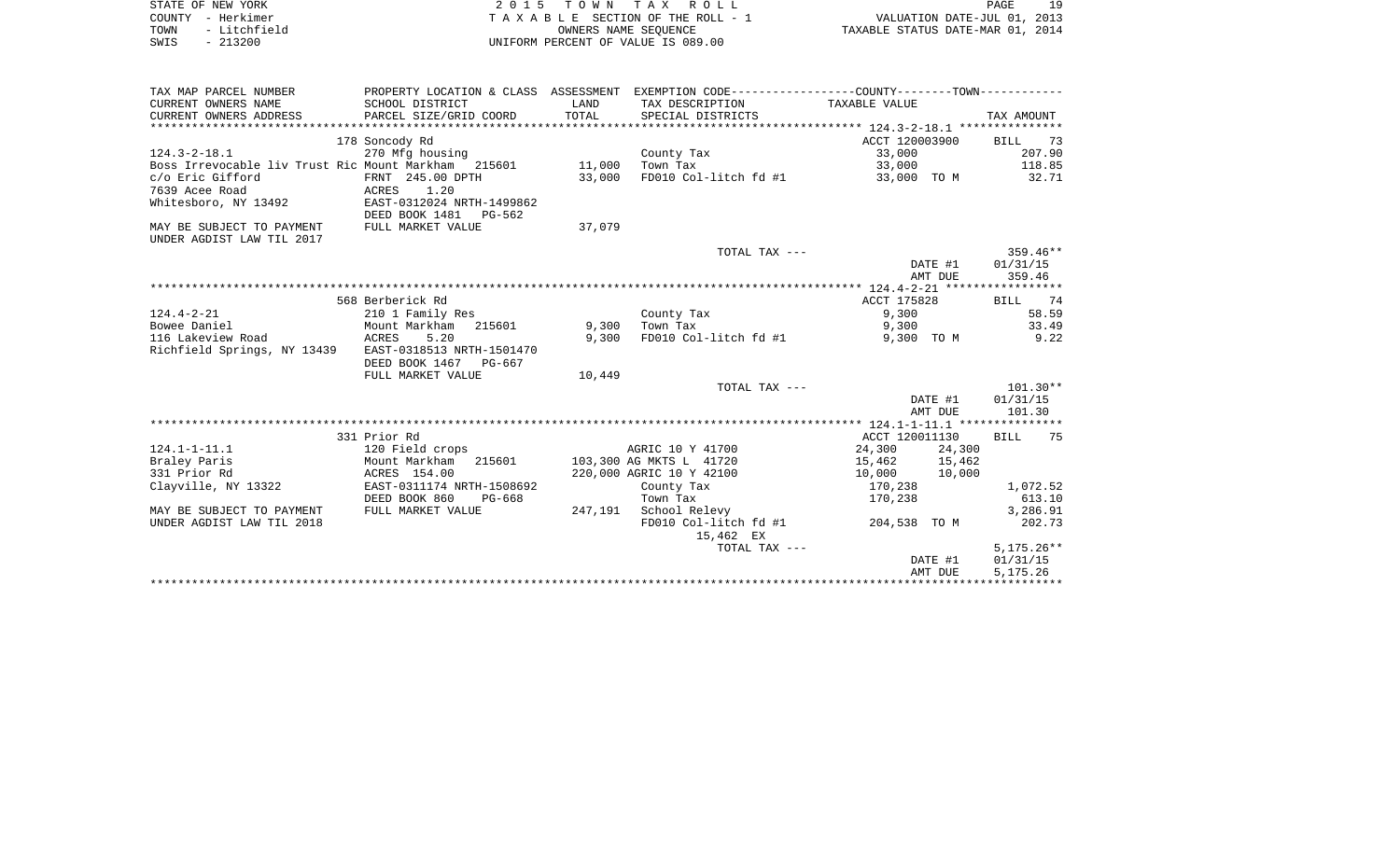| STATE OF NEW YORK    | 2015 TOWN TAX ROLL                 | 20<br>PAGE                       |
|----------------------|------------------------------------|----------------------------------|
| COUNTY - Herkimer    | TAXABLE SECTION OF THE ROLL - 1    | VALUATION DATE-JUL 01, 2013      |
| - Litchfield<br>TOWN | OWNERS NAME SEOUENCE               | TAXABLE STATUS DATE-MAR 01, 2014 |
| $-213200$<br>SWIS    | UNIFORM PERCENT OF VALUE IS 089.00 |                                  |

| TAX MAP PARCEL NUMBER              | PROPERTY LOCATION & CLASS ASSESSMENT EXEMPTION CODE---------------COUNTY-------TOWN---------- |         |                         |                |                   |
|------------------------------------|-----------------------------------------------------------------------------------------------|---------|-------------------------|----------------|-------------------|
| CURRENT OWNERS NAME                | SCHOOL DISTRICT                                                                               | LAND    | TAX DESCRIPTION         | TAXABLE VALUE  |                   |
| CURRENT OWNERS ADDRESS             | PARCEL SIZE/GRID COORD                                                                        | TOTAL   | SPECIAL DISTRICTS       |                | TAX AMOUNT        |
|                                    |                                                                                               |         |                         |                |                   |
|                                    | 138 Brigham Rd                                                                                |         |                         | ACCT 120001860 | <b>BILL</b><br>76 |
| $118.3 - 1 - 39$                   | 120 Field crops                                                                               |         | AG MKTS L 41720         | 1,754<br>1,754 |                   |
| Brigham Gerald R                   | Mount Markham<br>215601                                                                       |         | 66,800 AGRIC 10 Y 42100 | 1,000<br>1,000 |                   |
| Brigham Barbara Jean               | ACRES 100.00                                                                                  | 170,000 | County Tax              | 167,246        | 1,053.67          |
| 138 Brigham Rd                     | EAST-0305995 NRTH-1514171                                                                     |         | Town Tax                | 167,246        | 602.33            |
| Clayville, NY 13322                | DEED BOOK 681<br>PG-999                                                                       |         | FD010 Col-litch fd #1   | 168,246 TO M   | 166.76            |
|                                    | FULL MARKET VALUE                                                                             | 191,011 | 1,754 EX                |                |                   |
| MAY BE SUBJECT TO PAYMENT          |                                                                                               |         |                         |                |                   |
| UNDER AGDIST LAW TIL 2018          |                                                                                               |         |                         |                |                   |
|                                    |                                                                                               |         | TOTAL TAX ---           |                | 1,822.76**        |
|                                    |                                                                                               |         |                         | DATE #1        | 01/31/15          |
|                                    |                                                                                               |         |                         | AMT DUE        | 1,822.76          |
|                                    |                                                                                               |         |                         |                |                   |
|                                    | 10276 Roberts Rd                                                                              |         |                         | ACCT 120090080 | BILL 77           |
| $118.1 - 1 - 38.2$                 | 210 1 Family Res                                                                              | 22,500  | County Tax              | 119,900        | 755.38<br>431.81  |
| Broadhurst Gary<br>Broadhurst Joan | Sauquoit Valley 305002<br>5.60                                                                | 119,900 | Town Tax                | 119,900        | 118.84            |
| 10276 Roberts Rd                   | ACRES<br>EAST-0302613 NRTH-1522899                                                            |         | FD010 Col-litch fd #1   | 119,900 TO M   |                   |
| Sauquoit, NY 13456                 | DEED BOOK 674<br>PG-696                                                                       |         |                         |                |                   |
|                                    | FULL MARKET VALUE                                                                             | 134,719 |                         |                |                   |
|                                    |                                                                                               |         | TOTAL TAX ---           |                | $1,306.03**$      |
|                                    |                                                                                               |         |                         | DATE #1        | 01/31/15          |
|                                    |                                                                                               |         |                         | AMT DUE        | 1,306.03          |
|                                    |                                                                                               |         |                         |                |                   |
|                                    | 243 Norton Rd                                                                                 |         |                         | ACCT 120001980 | BILL<br>78        |
| $124.2 - 1 - 6$                    | 210 1 Family Res                                                                              |         | County Tax              | 104,500        | 658.36            |
| Brooks Deanna                      | Mount Markham<br>215601                                                                       | 14,100  | Town Tax                | 104,500        | 376.35            |
| 243 Norton Rd                      | 1.50<br>ACRES                                                                                 | 104,500 | FD010 Col-litch fd #1   | 104,500 TO M   | 103.58            |
| Frankfort, NY 13340                | EAST-0317019 NRTH-1512278                                                                     |         |                         |                |                   |
|                                    | DEED BOOK 806<br>$PG-33$                                                                      |         |                         |                |                   |
|                                    | FULL MARKET VALUE                                                                             | 117,416 |                         |                |                   |
|                                    |                                                                                               |         | TOTAL TAX ---           |                | 1,138.29**        |
|                                    |                                                                                               |         |                         | DATE #1        | 01/31/15          |
|                                    |                                                                                               |         |                         | AMT DUE        | 1,138.29          |
|                                    |                                                                                               |         |                         |                |                   |
|                                    | Cemetery Rd                                                                                   |         |                         | ACCT 181758    | BILL<br>79        |
| $119.3 - 4 - 10$                   | 314 Rural vac<10                                                                              |         | County Tax              | 9,300          | 58.59             |
| Brooks Lawrence                    | Mount Markham<br>215601                                                                       | 9,300   | Town Tax                | 9,300          | 33.49             |
| Brooks Wendy                       | FRNT 246.00 DPTH                                                                              | 9,300   | FD010 Col-litch fd #1   | 9,300 TO M     | 9.22              |
| 65 Elm Street                      | 3.80<br>ACRES                                                                                 |         |                         |                |                   |
| Ilion, NY 13357                    | EAST-0326304 NRTH-1518357                                                                     |         |                         |                |                   |
|                                    | DEED BOOK 1506<br><b>PG-112</b>                                                               |         |                         |                |                   |
|                                    | FULL MARKET VALUE                                                                             | 10,449  |                         |                |                   |
|                                    |                                                                                               |         | TOTAL TAX ---           |                | $101.30**$        |
|                                    |                                                                                               |         |                         | DATE #1        | 01/31/15          |
|                                    |                                                                                               |         |                         | AMT DUE        | 101.30            |
|                                    |                                                                                               |         |                         |                |                   |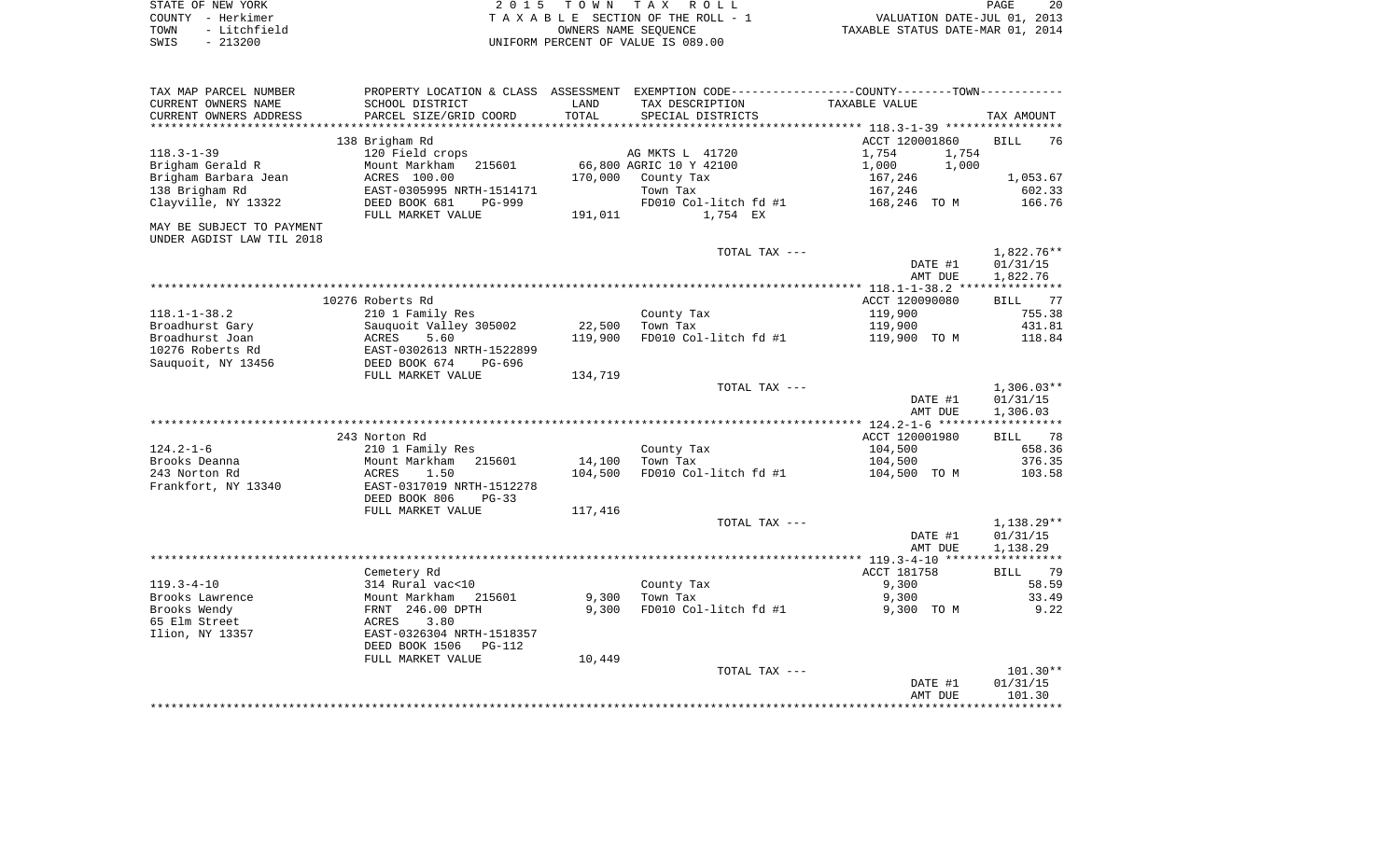|      | STATE OF NEW YORK | 2015 TOWN TAX ROLL                 | PAGE                             | -21 |
|------|-------------------|------------------------------------|----------------------------------|-----|
|      | COUNTY - Herkimer | TAXABLE SECTION OF THE ROLL - 1    | VALUATION DATE-JUL 01, 2013      |     |
| TOWN | - Litchfield      | OWNERS NAME SEOUENCE               | TAXABLE STATUS DATE-MAR 01, 2014 |     |
| SWIS | $-213200$         | UNIFORM PERCENT OF VALUE IS 089.00 |                                  |     |

| TAX MAP PARCEL NUMBER              | PROPERTY LOCATION & CLASS ASSESSMENT EXEMPTION CODE----------------COUNTY-------TOWN---------- |         |                        |                                                |                      |
|------------------------------------|------------------------------------------------------------------------------------------------|---------|------------------------|------------------------------------------------|----------------------|
| CURRENT OWNERS NAME                | SCHOOL DISTRICT                                                                                | LAND    | TAX DESCRIPTION        | TAXABLE VALUE                                  |                      |
| CURRENT OWNERS ADDRESS             | PARCEL SIZE/GRID COORD                                                                         | TOTAL   | SPECIAL DISTRICTS      |                                                | TAX AMOUNT           |
| **********************             |                                                                                                |         |                        |                                                |                      |
|                                    | Brown Rd                                                                                       |         |                        | ACCT 120001440                                 | BILL<br>80           |
| $118.3 - 1 - 32.1$<br>Brown Bryant | 322 Rural vac>10<br>Sauquoit Valley 305002                                                     | 30,000  | County Tax<br>Town Tax | 30,000<br>30,000                               | 189.00<br>108.04     |
| 6493 Skinner Road                  | includes 32.999                                                                                | 30,000  | FD010 Col-litch fd #1  | 30,000 TO M                                    | 29.73                |
| Rome, NY 13440                     | split w/32.15 2008                                                                             |         |                        |                                                |                      |
|                                    | FRNT 2105.00 DPTH                                                                              |         |                        |                                                |                      |
|                                    | ACRES<br>21.70                                                                                 |         |                        |                                                |                      |
|                                    | EAST-0307385 NRTH-1517544                                                                      |         |                        |                                                |                      |
|                                    | DEED BOOK 1257<br>PG-681                                                                       |         |                        |                                                |                      |
|                                    | FULL MARKET VALUE                                                                              | 33,708  |                        |                                                |                      |
|                                    |                                                                                                |         | TOTAL TAX ---          |                                                | $326.77**$           |
|                                    |                                                                                                |         |                        | DATE #1<br>AMT DUE                             | 01/31/15<br>326.77   |
|                                    |                                                                                                |         |                        | *********** 124.3-2-2.2 ****************       |                      |
|                                    | Rider Rd                                                                                       |         |                        | ACCT 184502                                    | 81<br><b>BILL</b>    |
| $124.3 - 2 - 2.2$                  | 910 Priv forest                                                                                |         | County Tax             | 19,400                                         | 122.22               |
| Brown David B                      | Mount Markham 215601                                                                           | 15,000  | Town Tax               | 19,400                                         | 69.87                |
| 7356 McAdam Road                   | FRNT 209.00 DPTH                                                                               | 19,400  | FD010 Col-litch fd #1  | 19,400 TO M                                    | 19.23                |
| Deansboro, NY 13328                | ACRES<br>51.10                                                                                 |         |                        |                                                |                      |
|                                    | EAST-0304373 NRTH-1500632                                                                      |         |                        |                                                |                      |
|                                    | DEED BOOK 1523<br>PG-213<br>FULL MARKET VALUE                                                  | 21,798  |                        |                                                |                      |
|                                    |                                                                                                |         | TOTAL TAX ---          |                                                | $211.32**$           |
|                                    |                                                                                                |         |                        | DATE #1                                        | 01/31/15             |
|                                    |                                                                                                |         |                        | AMT DUE                                        | 211.32               |
|                                    | ***********                                                                                    |         |                        | ***************** 124.1-1-36.4 *************** |                      |
|                                    | 119 Prior Rd                                                                                   |         |                        | ACCT 120090187                                 | BILL 82              |
| $124.1 - 1 - 36.4$                 | 210 1 Family Res                                                                               |         | County Tax             | 61,500                                         | 387.46               |
| Brown George B Jr                  | Mount Markham 215601                                                                           | 11,200  | Town Tax               | 61,500                                         | 221.49               |
| Brown Deborah A<br>119 Prior Rd    | FRNT 170.00 DPTH 200.00<br>ACRES<br>0.78                                                       | 61,500  | FD010 Col-litch fd #1  | 61,500 TO M                                    | 60.96                |
| Clayville, NY 13322                | EAST-0310765 NRTH-1504100                                                                      |         |                        |                                                |                      |
|                                    | DEED BOOK 721<br>$PG-267$                                                                      |         |                        |                                                |                      |
|                                    | FULL MARKET VALUE                                                                              | 69,101  |                        |                                                |                      |
|                                    |                                                                                                |         | TOTAL TAX ---          |                                                | 669.91**             |
|                                    |                                                                                                |         |                        | DATE #1                                        | 01/31/15             |
|                                    |                                                                                                |         |                        | AMT DUE                                        | 669.91               |
|                                    |                                                                                                |         |                        |                                                | **************       |
| $118.3 - 1 - 32.12$                | 188 Butcher Rd<br>240 Rural res                                                                |         | County Tax             | ACCT 160422<br>112,000                         | BILL<br>83<br>705.61 |
| Brown Justin P                     | Sauquoit Valley 305002                                                                         | 21,000  | Town Tax               | 112,000                                        | 403.36               |
| Brown Lindsay M                    | FRNT 1000.00 DPTH                                                                              | 112,000 | FD010 Col-litch fd #1  | 112,000 TO M                                   | 111.01               |
| 188 Butcher Rd                     | ACRES 16.60                                                                                    |         |                        |                                                |                      |
| Clayville, NY 13322                | EAST-0309113 NRTH-1516440                                                                      |         |                        |                                                |                      |
|                                    | DEED BOOK 1367<br>PG-735                                                                       |         |                        |                                                |                      |
|                                    | FULL MARKET VALUE                                                                              | 125,843 |                        |                                                |                      |
|                                    |                                                                                                |         | TOTAL TAX ---          |                                                | $1,219.98**$         |
|                                    |                                                                                                |         |                        | DATE #1                                        | 01/31/15             |
|                                    |                                                                                                |         |                        | AMT DUE                                        | 1,219.98             |
|                                    |                                                                                                |         |                        |                                                |                      |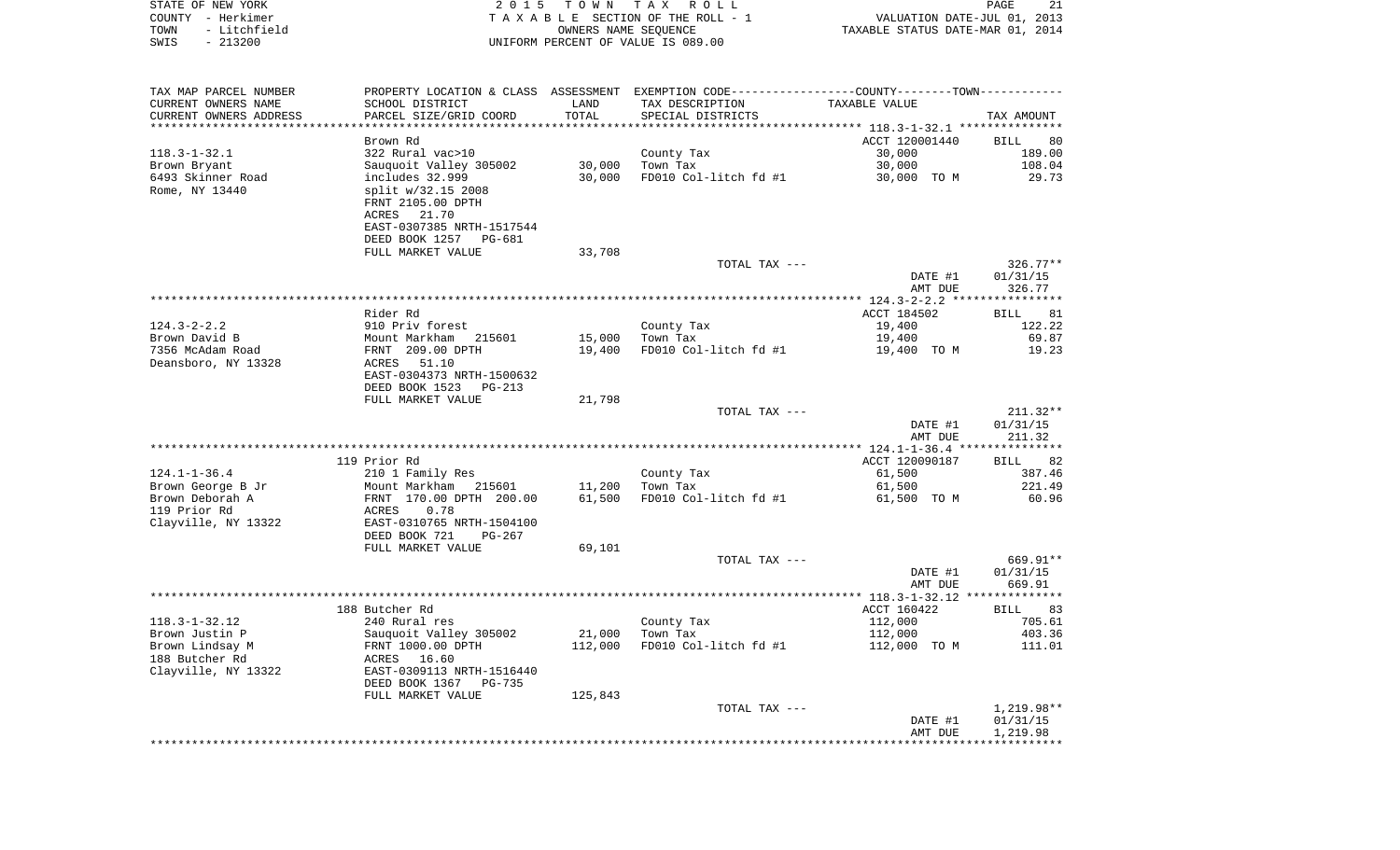| STATE OF NEW YORK |              |
|-------------------|--------------|
| COUNTY            | - Herkimer   |
| TOWN              | - Litchfield |
| SWIS              | $-213200$    |

STATE OF NEW YORK 2 0 1 5 T O W N T A X R O L L PAGE 22 COUNTY - Herkimer T A X A B L E SECTION OF THE ROLL - 1 VALUATION DATE-JUL 01, 2013 TOWN - Litchfield OWNERS NAME SEQUENCE TAXABLE STATUS DATE-MAR 01, 2014 UNIFORM PERCENT OF VALUE IS 089.00

| TAX MAP PARCEL NUMBER                            | PROPERTY LOCATION & CLASS ASSESSMENT |         | EXEMPTION CODE-----------------COUNTY-------TOWN----------- |                |                   |
|--------------------------------------------------|--------------------------------------|---------|-------------------------------------------------------------|----------------|-------------------|
| CURRENT OWNERS NAME                              | SCHOOL DISTRICT                      | LAND    | TAX DESCRIPTION                                             | TAXABLE VALUE  |                   |
| CURRENT OWNERS ADDRESS<br>********************** | PARCEL SIZE/GRID COORD               | TOTAL   | SPECIAL DISTRICTS                                           |                | TAX AMOUNT        |
|                                                  | Brown Rd                             |         |                                                             | ACCT 120001470 | 84<br><b>BILL</b> |
| $118.3 - 1 - 37$                                 | 314 Rural vac<10                     |         | County Tax                                                  | 2,100          | 13.23             |
| Brown Kenneth P                                  | Sauquoit Valley 305002               | 2,100   | Town Tax                                                    | 2,100          | 7.56              |
| PO Box 24                                        | 6.00<br>ACRES                        | 2,100   | FD010 Col-litch fd #1                                       | 2,100 TO M     | 2.08              |
| Morris, NY 13808                                 | EAST-0303586 NRTH-1514365            |         |                                                             |                |                   |
|                                                  | DEED BOOK 837<br>$PG-55$             |         |                                                             |                |                   |
|                                                  | FULL MARKET VALUE                    | 2,360   |                                                             |                |                   |
|                                                  |                                      |         | TOTAL TAX ---                                               |                | $22.87**$         |
|                                                  |                                      |         |                                                             | DATE #1        | 01/31/15          |
|                                                  |                                      |         |                                                             | AMT DUE        | 22.87             |
|                                                  |                                      |         |                                                             |                |                   |
|                                                  | 360 Norton Rd                        |         |                                                             | ACCT 120002880 | 85<br><b>BILL</b> |
| $118.4 - 1 - 46$                                 | 240 Rural res                        |         | VET WAR CT 41121                                            | 8,100<br>8,100 |                   |
| Brown Richard G                                  | Mount Markham<br>215601              | 42,300  | County Tax                                                  | 80,900         | 509.68            |
| Brown Karen D                                    | ACRES<br>65.60                       | 89,000  | Town Tax                                                    | 80,900         | 291.36            |
| 360 Norton Rd                                    | EAST-0278410 NRTH-1089970            |         | School Relevy                                               |                | 789.53            |
| Frankfort, NY 13340                              | DEED BOOK 00615 PG-00879             |         | FD010 Col-litch fd #1                                       | 89,000 TO M    | 88.21             |
|                                                  | FULL MARKET VALUE                    | 100,000 |                                                             |                |                   |
|                                                  |                                      |         | TOTAL TAX ---                                               |                | 1,678.78**        |
|                                                  |                                      |         |                                                             | DATE #1        | 01/31/15          |
|                                                  |                                      |         |                                                             | AMT DUE        | 1,678.78          |
|                                                  | 1479 Albany Rd                       |         |                                                             |                | 86<br>BILL        |
| $118.3 - 1 - 38.5$                               | 210 1 Family Res                     |         | County Tax                                                  | 125,000        | 787.51            |
| Brown Steven T                                   | Sauquoit Valley 305002               | 26,000  | Town Tax                                                    | 125,000        | 450.18            |
| Beaton Mary Elizabeth                            | FRNT 1441.00 DPTH                    | 125,000 | FD010 Col-litch fd #1                                       | 125,000 TO M   | 123.89            |
| 1480 Albany Road                                 | ACRES<br>8.60                        |         |                                                             |                |                   |
| Clayville, NY 13322                              | EAST-0307755 NRTH-1516975            |         |                                                             |                |                   |
|                                                  | DEED BOOK 1235 PG-555                |         |                                                             |                |                   |
|                                                  | FULL MARKET VALUE                    | 140,449 |                                                             |                |                   |
|                                                  |                                      |         | TOTAL TAX ---                                               |                | $1,361.58**$      |
|                                                  |                                      |         |                                                             | DATE #1        | 01/31/15          |
|                                                  |                                      |         |                                                             | AMT DUE        | 1,361.58          |
|                                                  |                                      |         |                                                             |                |                   |
|                                                  | 1480 Albany Rd                       |         |                                                             | ACCT 120002010 | <b>BILL</b><br>87 |
| $118.3 - 1 - 38.1$                               | 241 Rural res&ag                     |         | County Tax                                                  | 114,000        | 718.21            |
| Brown Thomas B                                   | Sauquoit Valley 305002               | 72,600  | Town Tax                                                    | 114,000        | 410.56            |
| Brown Christine                                  | FRNT 1491.00 DPTH                    | 114,000 | FD010 Col-litch fd #1                                       | 114,000 TO M   | 112.99            |
| 1480 Albany Rd                                   | ACRES 82.40                          |         |                                                             |                |                   |
| Clayville, NY 13322                              | EAST-0307306 NRTH-1515576            |         |                                                             |                |                   |
|                                                  | DEED BOOK 799<br>$PG-252$            |         |                                                             |                |                   |
|                                                  | FULL MARKET VALUE                    | 128,090 |                                                             |                |                   |
|                                                  |                                      |         | TOTAL TAX ---                                               |                | $1,241.76**$      |
|                                                  |                                      |         |                                                             | DATE #1        | 01/31/15          |
|                                                  |                                      |         |                                                             | AMT DUE        | 1,241.76          |
|                                                  |                                      |         |                                                             |                |                   |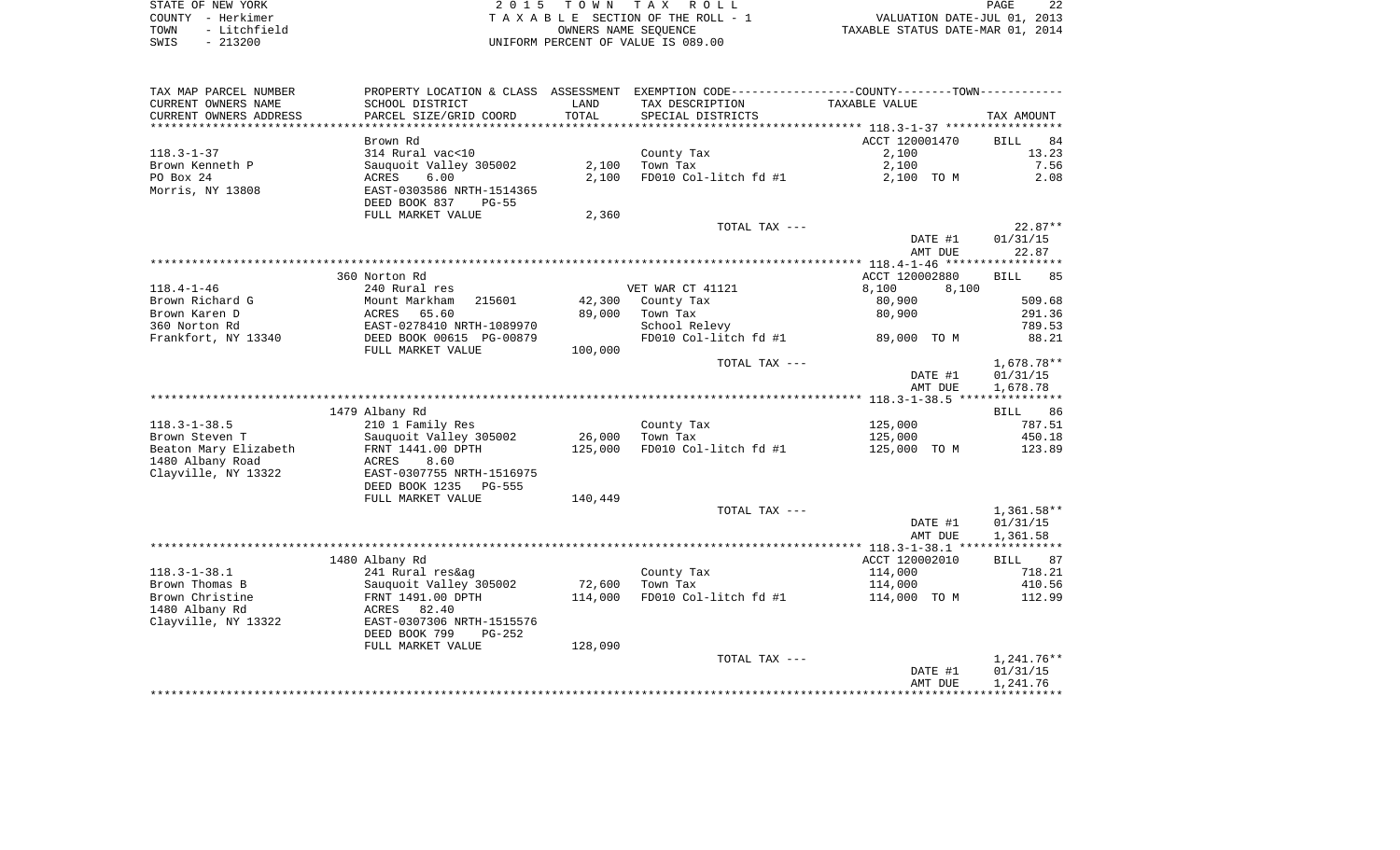| STATE OF NEW YORK    | 2015 TOWN TAX ROLL                 | 23<br><b>PAGE</b>                |
|----------------------|------------------------------------|----------------------------------|
| COUNTY – Herkimer    | TAXABLE SECTION OF THE ROLL - 1    | VALUATION DATE-JUL 01, 2013      |
| - Litchfield<br>TOWN | OWNERS NAME SEOUENCE               | TAXABLE STATUS DATE-MAR 01, 2014 |
| SWIS<br>- 213200     | UNIFORM PERCENT OF VALUE IS 089.00 |                                  |

| TAX MAP PARCEL NUMBER                |                                      |         | PROPERTY LOCATION & CLASS ASSESSMENT EXEMPTION CODE---------------COUNTY-------TOWN---------- |                          |                   |
|--------------------------------------|--------------------------------------|---------|-----------------------------------------------------------------------------------------------|--------------------------|-------------------|
| CURRENT OWNERS NAME                  | SCHOOL DISTRICT                      | LAND    | TAX DESCRIPTION                                                                               | TAXABLE VALUE            |                   |
| CURRENT OWNERS ADDRESS               | PARCEL SIZE/GRID COORD               | TOTAL   | SPECIAL DISTRICTS                                                                             |                          | TAX AMOUNT        |
|                                      |                                      |         |                                                                                               |                          |                   |
|                                      | 1168 Barringer Rd                    |         |                                                                                               |                          | <b>BILL</b><br>88 |
| $119.3 - 1 - 15.3$                   | 210 1 Family Res                     |         | VET WAR CT 41121                                                                              | 8,100<br>8,100           |                   |
| Bruins Neil D                        | Mount Markham<br>215601              | 12,000  | County Tax                                                                                    | 124,100                  | 781.84            |
| Bruins Marion A                      | FRNT 200.00 DPTH 440.00<br>2.00      | 132,200 | Town Tax                                                                                      | 124,100                  | 446.94            |
| 1168 Barringer Rd<br>Ilion, NY 13357 | ACRES<br>EAST-0333197 NRTH-1515824   |         | FD010 Col-litch fd #1                                                                         | 132,200 TO M             | 131.03            |
|                                      | DEED BOOK 929<br>PG-136              |         |                                                                                               |                          |                   |
|                                      | FULL MARKET VALUE                    | 148,539 |                                                                                               |                          |                   |
|                                      |                                      |         | TOTAL TAX ---                                                                                 |                          | $1,359.81**$      |
|                                      |                                      |         |                                                                                               | DATE #1                  | 01/31/15          |
|                                      |                                      |         |                                                                                               | AMT DUE                  | 1,359.81          |
|                                      |                                      |         |                                                                                               |                          |                   |
|                                      | 586 Berberick Rd                     |         |                                                                                               | ACCT 120090180           | <b>BILL</b><br>89 |
| $124.4 - 2 - 22$                     | 210 1 Family Res                     |         | County Tax                                                                                    | 165,000                  | 1,039.52          |
| Brutsky Vladmir                      | Mount Markham<br>215601              | 21,800  | Town Tax                                                                                      | 165,000                  | 594.24            |
| Brutsky Yekaterina                   | ACRES<br>5.00                        | 165,000 | FD010 Col-litch fd #1                                                                         | 165,000 TO M             | 163.54            |
| 586 Berberick Rd                     | EAST-0318589 NRTH-1501668            |         |                                                                                               |                          |                   |
| Frankfort, NY 13340                  | DEED BOOK 1287<br>$PG-76$            |         |                                                                                               |                          |                   |
|                                      | FULL MARKET VALUE                    | 185,393 |                                                                                               |                          |                   |
|                                      |                                      |         | TOTAL TAX ---                                                                                 |                          | $1,797.30**$      |
|                                      |                                      |         |                                                                                               | DATE #1                  | 01/31/15          |
|                                      |                                      |         |                                                                                               | AMT DUE                  | 1,797.30          |
|                                      |                                      |         |                                                                                               |                          |                   |
| $124.4 - 2 - 23$                     | 586 Berberick Rd<br>314 Rural vac<10 |         | County Tax                                                                                    | ACCT 120090181<br>10,300 | BILL 90<br>64.89  |
| Brutsky Vladmir                      | 215601<br>Mount Markham              | 10,300  | Town Tax                                                                                      | 10,300                   | 37.09             |
| Brutsky Yekaterina                   | 5.16<br>ACRES                        | 10,300  | FD010 Col-litch fd #1                                                                         | 10,300 TO M              | 10.21             |
| 586 Berberick Rd                     | EAST-0318669 NRTH-1501842            |         |                                                                                               |                          |                   |
| Frankfort, NY 13340                  | DEED BOOK 1287<br>$PG-76$            |         |                                                                                               |                          |                   |
|                                      | FULL MARKET VALUE                    | 11,573  |                                                                                               |                          |                   |
|                                      |                                      |         | TOTAL TAX ---                                                                                 |                          | $112.19**$        |
|                                      |                                      |         |                                                                                               | DATE #1                  | 01/31/15          |
|                                      |                                      |         |                                                                                               | AMT DUE                  | 112.19            |
|                                      |                                      |         |                                                                                               |                          |                   |
|                                      | Cemetery Rd                          |         |                                                                                               | ACCT 120000900           | 91<br><b>BILL</b> |
| $119.3 - 1 - 26.1$                   | 105 Vac farmland                     |         | AG MKTS L 41720                                                                               | 8,843<br>8,843           |                   |
| Bucek Walter & Doris                 | Mount Markham<br>215601              | 72,100  | County Tax                                                                                    | 63,257                   | 398.53            |
| Shields Christine                    | ACRES 139.00                         | 72,100  | Town Tax                                                                                      | 63,257                   | 227.82            |
| Walter & Doris Bucek                 | EAST-0290785 NRTH-1091225            |         | FD010 Col-litch fd #1                                                                         | 63,257 TO M              | 62.70             |
| 1321 Cedarville Rd                   | DEED BOOK 940<br>$PG-118$            |         | 8,843 EX                                                                                      |                          |                   |
| Frankfort, NY 13340                  | FULL MARKET VALUE                    | 81,011  |                                                                                               |                          |                   |
| MAY BE SUBJECT TO PAYMENT            |                                      |         |                                                                                               |                          |                   |
| UNDER AGDIST LAW TIL 2018            |                                      |         |                                                                                               |                          |                   |
|                                      |                                      |         | TOTAL TAX ---                                                                                 |                          | 689.05**          |
|                                      |                                      |         |                                                                                               | DATE #1                  | 01/31/15          |
|                                      |                                      |         |                                                                                               | AMT DUE                  | 689.05            |
|                                      |                                      |         |                                                                                               |                          | **********        |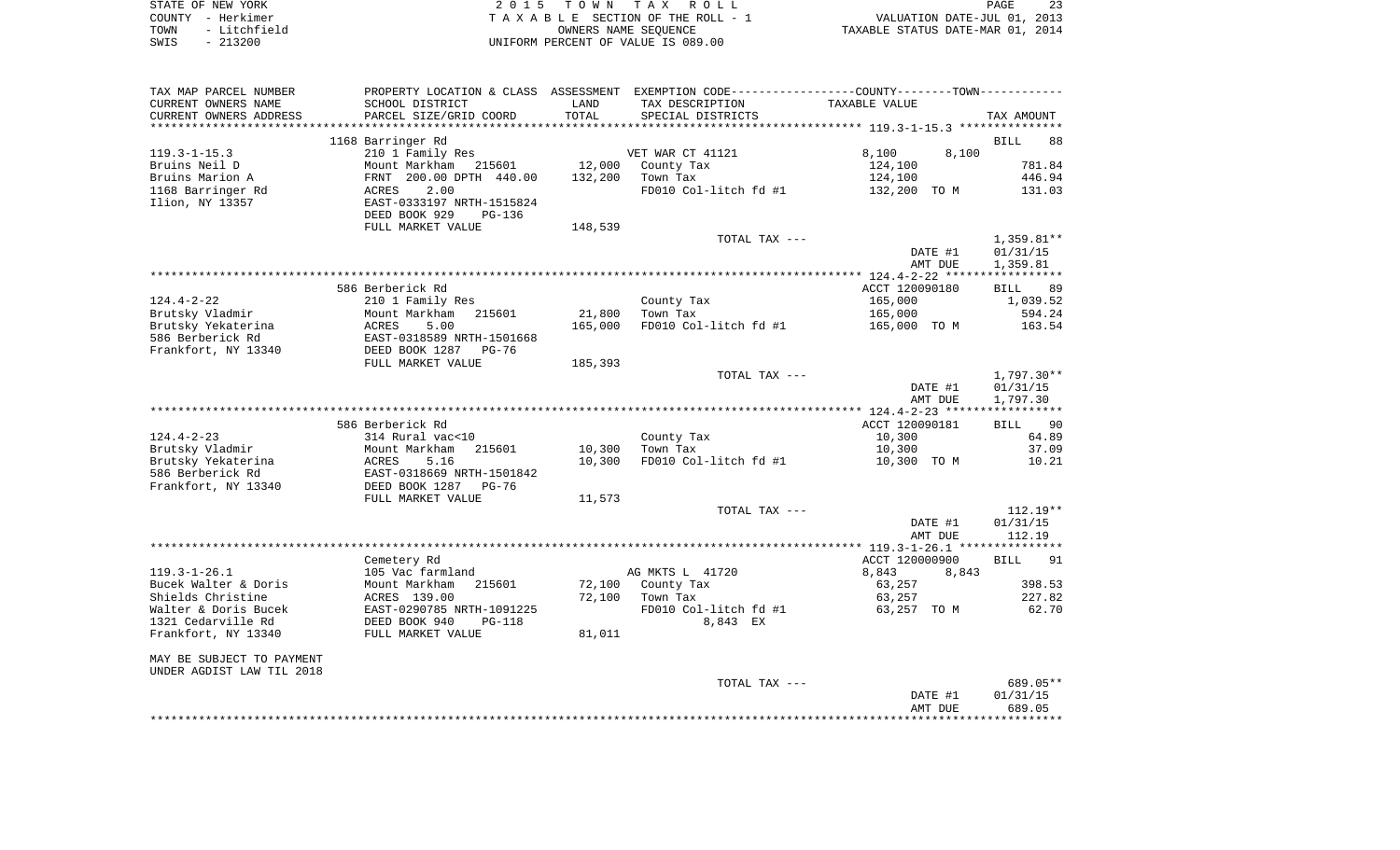| STATE OF NEW YORK |              | 2015 TOWN TAX ROLL                 | 24<br>PAGE                       |
|-------------------|--------------|------------------------------------|----------------------------------|
| COUNTY - Herkimer |              | TAXABLE SECTION OF THE ROLL - 1    | VALUATION DATE-JUL 01, 2013      |
| TOWN              | - Litchfield | OWNERS NAME SEOUENCE               | TAXABLE STATUS DATE-MAR 01, 2014 |
| SWIS              | $-213200$    | UNIFORM PERCENT OF VALUE IS 089.00 |                                  |

 $\begin{array}{c} 24 \\ 2013 \\ 2014 \end{array}$ 

| TAX MAP PARCEL NUMBER     | PROPERTY LOCATION & CLASS ASSESSMENT       |         | EXEMPTION CODE-----------------COUNTY--------TOWN----------- |                                               |                   |
|---------------------------|--------------------------------------------|---------|--------------------------------------------------------------|-----------------------------------------------|-------------------|
| CURRENT OWNERS NAME       | SCHOOL DISTRICT                            | LAND    | TAX DESCRIPTION                                              | TAXABLE VALUE                                 |                   |
| CURRENT OWNERS ADDRESS    | PARCEL SIZE/GRID COORD                     | TOTAL   | SPECIAL DISTRICTS                                            |                                               | TAX AMOUNT        |
|                           | ******************************             |         | ****************************                                 | ******************** 119.3-1-28 ************* |                   |
|                           | 1321 Cedarville Rd                         |         |                                                              | ACCT 120001170                                | BILL<br>92        |
| $119.3 - 1 - 28$          | 210 1 Family Res                           |         | County Tax                                                   | 98,400                                        | 619.93            |
| Bucek Walter & Doris      | Mount Markham<br>215601                    | 12,300  | Town Tax                                                     | 98,400                                        | 354.38            |
| Shields Christine         | FRNT 208.00 DPTH 190.00                    | 98,400  | FD010 Col-litch fd #1                                        | 98,400 TO M                                   | 97.53             |
|                           |                                            |         |                                                              |                                               |                   |
| 1321 Cedarville Rd        | ACRES<br>0.91<br>EAST-0328295 NRTH-1514364 |         |                                                              |                                               |                   |
| Frankfort, NY 13340       |                                            |         |                                                              |                                               |                   |
|                           | DEED BOOK 940<br><b>PG-118</b>             |         |                                                              |                                               |                   |
|                           | FULL MARKET VALUE                          | 110,562 |                                                              |                                               |                   |
|                           |                                            |         | TOTAL TAX ---                                                |                                               | 1,071.84**        |
|                           |                                            |         |                                                              | DATE #1                                       | 01/31/15          |
|                           |                                            |         |                                                              | AMT DUE                                       | 1,071.84          |
|                           |                                            |         |                                                              |                                               |                   |
|                           | Cedarville Rd                              |         |                                                              | ACCT 120001110                                | 93<br><b>BILL</b> |
| $119.3 - 1 - 29$          | 105 Vac farmland                           |         | AG MKTS L 41720                                              | $\Omega$                                      | $\Omega$          |
| Bucek Walter & Doris      | Mount Markham<br>215601                    | 66,000  | County Tax                                                   | 75,200                                        | 473.77            |
| Shields Christine         | ACRES 124.00                               | 75,200  | Town Tax                                                     | 75,200                                        | 270.83            |
| 1321 Cedarville Rd        | EAST-0327464 NRTH-1514342                  |         | FD010 Col-litch fd #1                                        | 75,200 TO M                                   | 74.53             |
| Frankfort, NY 13340       | DEED BOOK 940<br>$PG-118$                  |         |                                                              |                                               |                   |
|                           | FULL MARKET VALUE                          | 84,494  |                                                              |                                               |                   |
|                           |                                            |         |                                                              |                                               |                   |
| MAY BE SUBJECT TO PAYMENT |                                            |         |                                                              |                                               |                   |
| UNDER AGDIST LAW TIL 2018 |                                            |         |                                                              |                                               |                   |
|                           |                                            |         | TOTAL TAX ---                                                |                                               | $819.13**$        |
|                           |                                            |         |                                                              | DATE #1                                       | 01/31/15          |
|                           |                                            |         |                                                              | AMT DUE                                       | 819.13            |
|                           |                                            |         |                                                              |                                               |                   |
|                           | 123 Fairway View Dr                        |         |                                                              |                                               | BILL 94           |
| $124.3 - 3 - 4$           | 210 1 Family Res                           |         | County Tax                                                   | 310,000                                       | 1,953.03          |
| Bull Martin               | Mount Markham<br>215601                    | 17,200  | Town Tax                                                     | 310,000                                       | 1,116.44          |
| Bull Susan                | FRNT 200.00 DPTH                           | 310,000 | FD010 Col-litch fd #1                                        | 310,000 TO M                                  | 307.26            |
| 123 Fairway View Dr       | ACRES<br>1.10                              |         |                                                              |                                               |                   |
| Clayville, NY 13322       | EAST-0305566 NRTH-1504524                  |         |                                                              |                                               |                   |
|                           | DEED BOOK 885<br>PG-677                    |         |                                                              |                                               |                   |
|                           | FULL MARKET VALUE                          | 348,315 |                                                              |                                               |                   |
|                           |                                            |         | TOTAL TAX ---                                                |                                               | $3,376.73**$      |
|                           |                                            |         |                                                              | DATE #1                                       | 01/31/15          |
|                           |                                            |         |                                                              | AMT DUE                                       | 3,376.73          |
|                           |                                            |         |                                                              |                                               |                   |
|                           | 435 Prior Rd                               |         |                                                              | ACCT 170325                                   | 95<br>BILL        |
|                           |                                            |         |                                                              |                                               |                   |
| $124.2 - 1 - 26$          | 270 Mfg housing                            |         | County Tax                                                   | 32,700                                        | 206.01            |
| Bull Michael              | 215601<br>Mount Markham                    | 20,900  | Town Tax                                                     | 32,700                                        | 117.77            |
| 435 Prior Rd              | 4.60<br>ACRES                              | 32,700  | School Relevy                                                |                                               | 749.28            |
| Clayville, NY 13322       | EAST-0313667 NRTH-1508768                  |         | FD010 Col-litch fd #1                                        | 32,700 TO M                                   | 32.41             |
|                           | DEED BOOK 1431<br>PG-764                   |         |                                                              |                                               |                   |
|                           | FULL MARKET VALUE                          | 36,742  |                                                              |                                               |                   |
|                           |                                            |         | TOTAL TAX ---                                                |                                               | $1,105.47**$      |
|                           |                                            |         |                                                              | DATE #1                                       | 01/31/15          |
|                           |                                            |         |                                                              | AMT DUE                                       | 1,105.47          |
|                           |                                            |         |                                                              |                                               |                   |
|                           |                                            |         |                                                              |                                               |                   |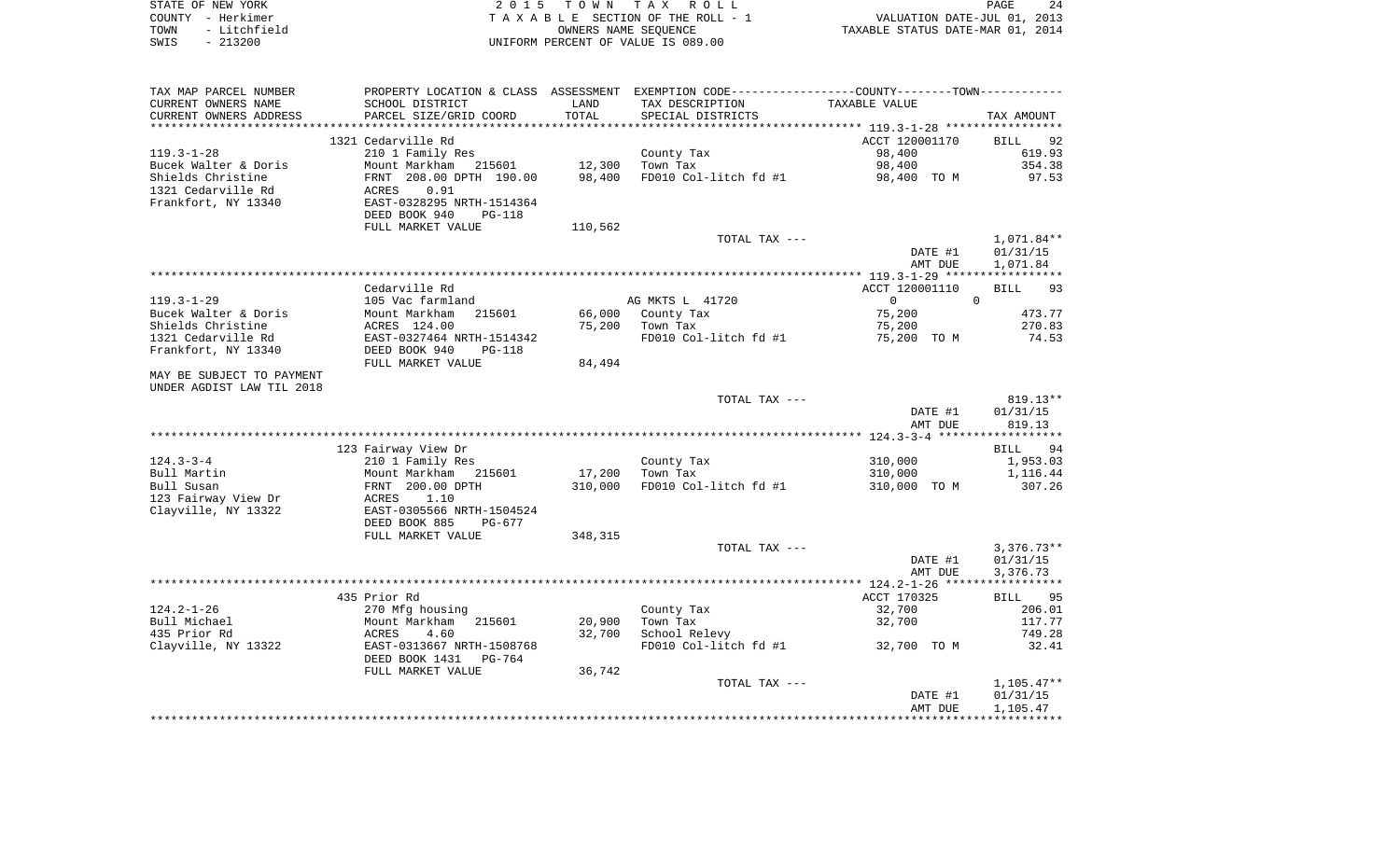| STATE OF NEW YORK    | 2015 TOWN TAX ROLL                 | 25<br>PAGE                       |
|----------------------|------------------------------------|----------------------------------|
| COUNTY - Herkimer    | TAXABLE SECTION OF THE ROLL - 1    | VALUATION DATE-JUL 01, 2013      |
| - Litchfield<br>TOWN | OWNERS NAME SEOUENCE               | TAXABLE STATUS DATE-MAR 01, 2014 |
| $-213200$<br>SWIS    | UNIFORM PERCENT OF VALUE IS 089.00 |                                  |

| TAX MAP PARCEL NUMBER  | PROPERTY LOCATION & CLASS ASSESSMENT EXEMPTION CODE----------------COUNTY--------TOWN----------- |        |                       |                |                   |
|------------------------|--------------------------------------------------------------------------------------------------|--------|-----------------------|----------------|-------------------|
| CURRENT OWNERS NAME    | SCHOOL DISTRICT                                                                                  | LAND   | TAX DESCRIPTION       | TAXABLE VALUE  |                   |
| CURRENT OWNERS ADDRESS | PARCEL SIZE/GRID COORD                                                                           | TOTAL  | SPECIAL DISTRICTS     |                | TAX AMOUNT        |
|                        |                                                                                                  |        |                       |                |                   |
|                        | 136 Bennett Rd                                                                                   |        |                       |                | 96<br><b>BILL</b> |
| $118.3 - 1 - 4.12$     | 270 Mfg housing                                                                                  |        | County Tax            | 28,000         | 176.40            |
| Bullet Alan A          | Sauquoit Valley 305002                                                                           | 17,800 | Town Tax              | 28,000         | 100.84            |
| Bullet Nancy           | ACRES<br>3.20                                                                                    | 28,000 | FD010 Col-litch fd #1 | 28,000 TO M    | 27.75             |
| 1067 Roberts Rd        | EAST-0307805 NRTH-1520050                                                                        |        |                       |                |                   |
| Frankfort, NY 13340    | DEED BOOK 805<br>$PG-301$                                                                        |        |                       |                |                   |
|                        | FULL MARKET VALUE                                                                                | 31,461 |                       |                |                   |
|                        |                                                                                                  |        | TOTAL TAX ---         |                | $304.99**$        |
|                        |                                                                                                  |        |                       | DATE #1        | 01/31/15          |
|                        |                                                                                                  |        |                       | AMT DUE        | 304.99            |
|                        |                                                                                                  |        |                       |                |                   |
|                        | 10637 Roberts Rd                                                                                 |        |                       |                | BILL 97           |
| $118.3 - 1 - 4.16$     | 270 Mfg housing                                                                                  |        | County Tax            | 25,400         | 160.02            |
| Bullet Alan A          | Sauquoit Valley 305002                                                                           | 13,200 | Town Tax              | 25,400         | 91.48             |
| Bullet Nancy           | ACRES<br>1.10                                                                                    | 25,400 | FD010 Col-litch fd #1 | 25,400 TO M    | 25.18             |
| 10627 Roberts Rd       | EAST-0307937 NRTH-1518790                                                                        |        |                       |                |                   |
| Frankfort, NY 13340    | DEED BOOK 795<br><b>PG-218</b>                                                                   |        |                       |                |                   |
|                        | FULL MARKET VALUE                                                                                | 28,539 | TOTAL TAX ---         |                | $276.68**$        |
|                        |                                                                                                  |        |                       | DATE #1        | 01/31/15          |
|                        |                                                                                                  |        |                       | AMT DUE        | 276.68            |
|                        |                                                                                                  |        |                       |                |                   |
|                        | Roberts Rd                                                                                       |        |                       |                | BILL<br>98        |
| $118.3 - 1 - 4.18$     | 312 Vac w/imprv                                                                                  |        | County Tax            | 6,100          | 38.43             |
| Bullet Alan A          | Sauquoit Valley 305002                                                                           | 1,200  | Town Tax              | 6,100          | 21.97             |
| Bullet Nancy           | FRNT 140.00 DPTH                                                                                 | 6,100  | FD010 Col-litch fd #1 | 6,100 TO M     | 6.05              |
| 10627 Roberts Rd       | 0.40<br>ACRES                                                                                    |        |                       |                |                   |
| Frankfort, NY 13340    | EAST-0307831 NRTH-1518966                                                                        |        |                       |                |                   |
|                        | DEED BOOK 887<br>$PG-75$                                                                         |        |                       |                |                   |
|                        | FULL MARKET VALUE                                                                                | 6,854  |                       |                |                   |
|                        |                                                                                                  |        | TOTAL TAX ---         |                | 66.45**           |
|                        |                                                                                                  |        |                       | DATE #1        | 01/31/15          |
|                        |                                                                                                  |        |                       | AMT DUE        | 66.45             |
|                        |                                                                                                  |        |                       |                |                   |
|                        | 10627 Roberts Rd                                                                                 |        |                       | ACCT 120090199 | 99<br>BILL        |
| $118.3 - 1 - 4.5$      | 240 Rural res                                                                                    |        | County Tax            | 67,500         | 425.26            |
| Bullet Alan A          | Sauquoit Valley 305002                                                                           | 14,900 | Town Tax              | 67,500         | 243.10            |
| Bullet Nancy           | ACRES<br>13.40                                                                                   | 67,500 | FD010 Col-litch fd #1 | 67,500 TO M    | 66.90             |
| 10627 Roberts Rd       | EAST-0308051 NRTH-1519423                                                                        |        |                       |                |                   |
| Frankfort, NY 13340    | DEED BOOK 755<br>$PG-317$                                                                        |        |                       |                |                   |
|                        | FULL MARKET VALUE                                                                                | 75,843 |                       |                |                   |
|                        |                                                                                                  |        | TOTAL TAX ---         |                | $735.26**$        |
|                        |                                                                                                  |        |                       | DATE #1        | 01/31/15          |
|                        |                                                                                                  |        |                       | AMT DUE        | 735.26            |
|                        |                                                                                                  |        |                       |                |                   |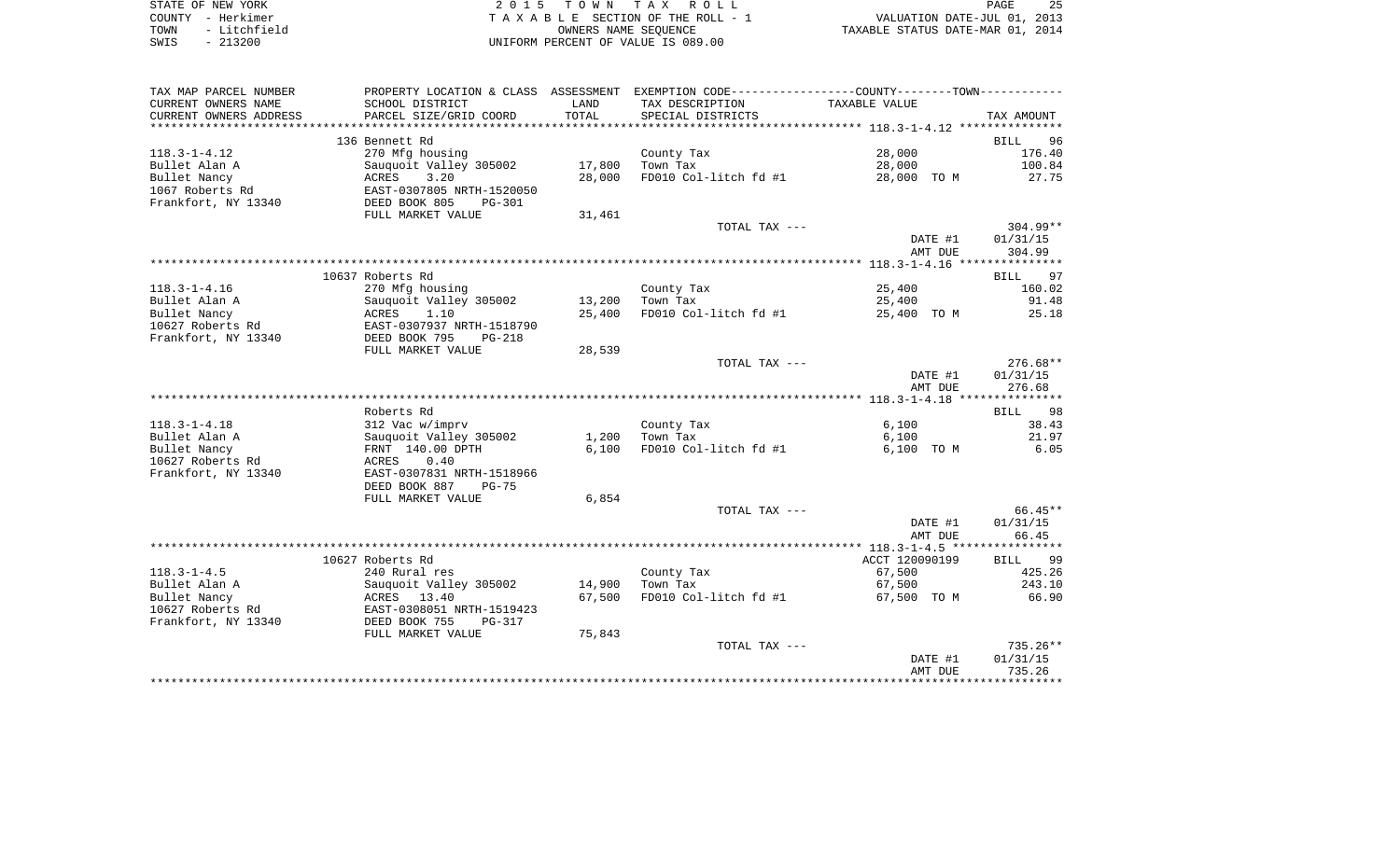| STATE OF NEW YORK    | 2015 TOWN TAX ROLL                 | -26<br>PAGE                      |
|----------------------|------------------------------------|----------------------------------|
| COUNTY - Herkimer    | TAXABLE SECTION OF THE ROLL - 1    | VALUATION DATE-JUL 01, 2013      |
| - Litchfield<br>TOWN | OWNERS NAME SEOUENCE               | TAXABLE STATUS DATE-MAR 01, 2014 |
| $-213200$<br>SWIS    | UNIFORM PERCENT OF VALUE IS 089.00 |                                  |

 $\begin{array}{c} 26 \\ 2013 \\ 2014 \end{array}$ 

| TAX MAP PARCEL NUMBER  |                           |        | PROPERTY LOCATION & CLASS ASSESSMENT EXEMPTION CODE---------------COUNTY-------TOWN---------- |                    |             |
|------------------------|---------------------------|--------|-----------------------------------------------------------------------------------------------|--------------------|-------------|
| CURRENT OWNERS NAME    | SCHOOL DISTRICT           | LAND   | TAX DESCRIPTION                                                                               | TAXABLE VALUE      |             |
| CURRENT OWNERS ADDRESS | PARCEL SIZE/GRID COORD    | TOTAL  | SPECIAL DISTRICTS                                                                             |                    | TAX AMOUNT  |
|                        |                           |        |                                                                                               |                    |             |
|                        | Silver St                 |        |                                                                                               | ACCT 120012930     | BILL<br>100 |
| $119.3 - 1 - 14.1$     | 314 Rural vac<10          |        | County Tax                                                                                    | 6,200              | 39.06       |
| Burger Lance           | Mount Markham 215601      | 6,200  | Town Tax                                                                                      | 6,200              | 22.33       |
| Burger Lesley          | FRNT 230.00 DPTH 200.00   | 6,200  | FD010 Col-litch fd #1                                                                         | 6,200 TO M         | 6.15        |
| 36 Michigan Ave        | 1.00<br>ACRES             |        |                                                                                               |                    |             |
| Ilion, NY 13357        | EAST-0332049 NRTH-1516253 |        |                                                                                               |                    |             |
|                        | DEED BOOK 767<br>PG-597   |        |                                                                                               |                    |             |
|                        | FULL MARKET VALUE         | 6,966  |                                                                                               |                    |             |
|                        |                           |        | TOTAL TAX ---                                                                                 |                    | $67.54**$   |
|                        |                           |        |                                                                                               | DATE #1            | 01/31/15    |
|                        |                           |        |                                                                                               | AMT DUE            | 67.54       |
|                        |                           |        |                                                                                               |                    |             |
|                        | Babcock Hill (Off) Rd     |        |                                                                                               | ACCT 0090078       | BILL 101    |
| 130.2-2-10             | 322 Rural vac>10          |        | County Tax                                                                                    | 4,100              | 25.83       |
| Burke Christopher P    | Mount Markham<br>215601   | 4,100  | Town Tax                                                                                      | 4,100              | 14.77       |
| Ingalls William R      | ACRES 11.60               | 4,100  | School Relevy                                                                                 |                    | 93.95       |
| 794 State Route 51     | EAST-0319713 NRTH-1497062 |        | FD010 Col-litch fd #1                                                                         | 4,100 TO M         | 4.06        |
| Ilion, NY 13357        | DEED BOOK 922<br>PG-540   |        |                                                                                               |                    |             |
|                        | FULL MARKET VALUE         | 4,607  |                                                                                               |                    |             |
|                        |                           |        | TOTAL TAX ---                                                                                 |                    | $138.61**$  |
|                        |                           |        |                                                                                               | DATE #1            | 01/31/15    |
|                        |                           |        |                                                                                               | AMT DUE            | 138.61      |
|                        |                           |        |                                                                                               |                    |             |
|                        | 720 Silver St             |        |                                                                                               | ACCT 120013290     | BILL 102    |
| $119.3 - 1 - 7$        | 270 Mfg housing           |        | County Tax                                                                                    | 60,000             | 378.01      |
| Burke Daryl L          | Mount Markham 215601      | 13,900 | Town Tax                                                                                      | 60,000             | 216.09      |
| Letts Erin M           | ACRES<br>1.40             | 60,000 | FD010 Col-litch fd #1                                                                         | 60,000 TO M        | 59.47       |
| 720 Silver St          | EAST-0331897 NRTH-1515749 |        |                                                                                               |                    |             |
| Ilion, NY 13357        | DEED BOOK 904<br>$PG-445$ |        |                                                                                               |                    |             |
|                        | FULL MARKET VALUE         | 67,416 |                                                                                               |                    |             |
|                        |                           |        | TOTAL TAX ---                                                                                 |                    | $653.57**$  |
|                        |                           |        |                                                                                               | DATE #1            | 01/31/15    |
|                        |                           |        |                                                                                               | AMT DUE            | 653.57      |
|                        |                           |        |                                                                                               |                    |             |
|                        | Silver St                 |        |                                                                                               |                    | BILL 103    |
| $119.3 - 1 - 14.8$     | 314 Rural vac<10          |        | County Tax                                                                                    | 6,200              | 39.06       |
| Burke Daryl L          | 215601<br>Mount Markham   | 6,200  | Town Tax                                                                                      | 6,200              | 22.33       |
| Letts Erin M           | ACRES<br>9.00             | 6,200  | FD010 Col-litch fd #1                                                                         | 6,200 TO M         | 6.15        |
| 720 Silver St          | EAST-0332346 NRTH-1515730 |        |                                                                                               |                    |             |
| Ilion, NY 13357        | DEED BOOK 904<br>$PG-445$ |        |                                                                                               |                    |             |
|                        | FULL MARKET VALUE         | 6,966  |                                                                                               |                    |             |
|                        |                           |        | TOTAL TAX ---                                                                                 |                    | $67.54**$   |
|                        |                           |        |                                                                                               | DATE #1<br>AMT DUE | 01/31/15    |
|                        |                           |        |                                                                                               |                    | 67.54       |
|                        |                           |        |                                                                                               |                    |             |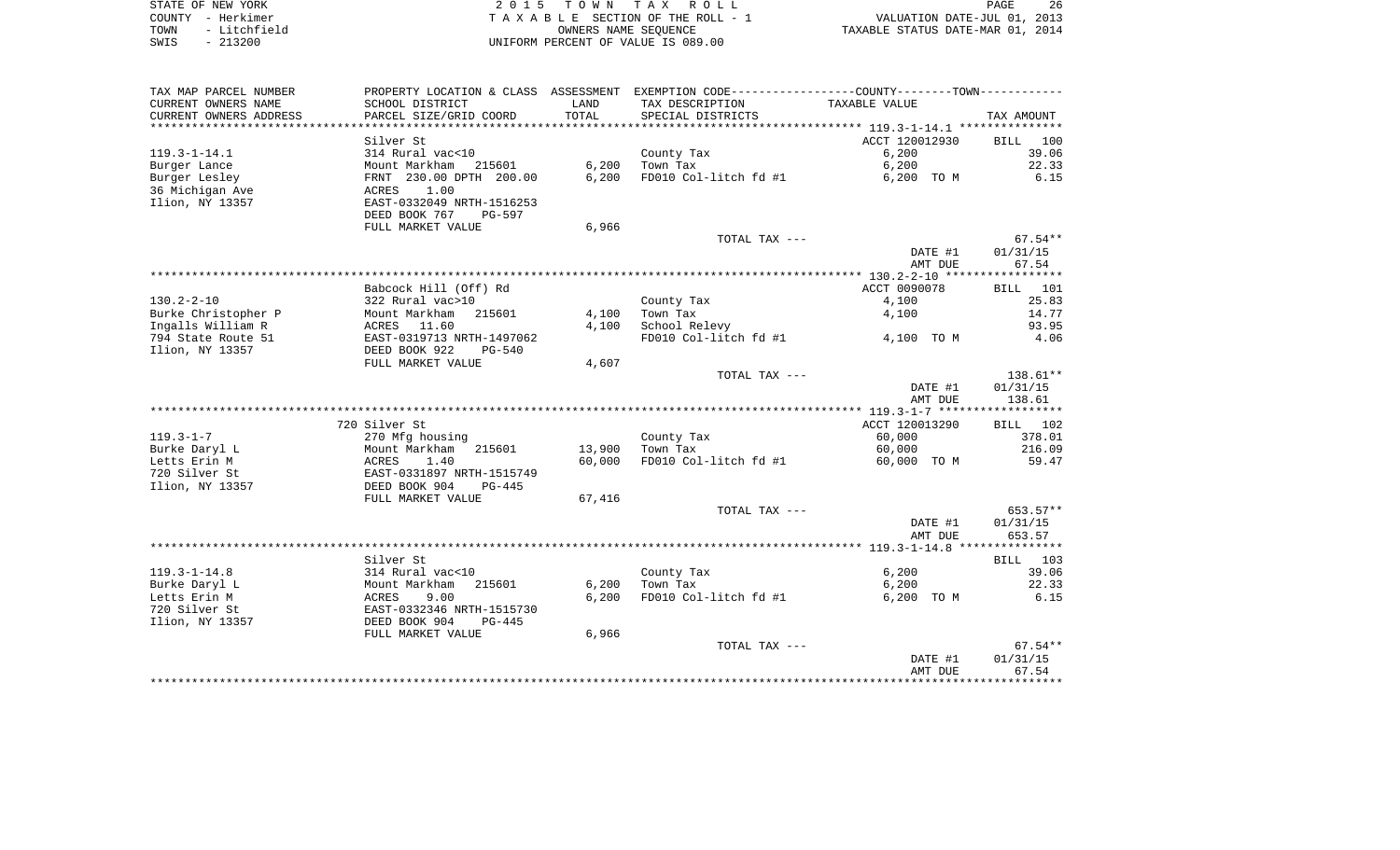| STATE OF NEW YORK    | 2015 TOWN TAX ROLL                 | 27<br>PAGE                       |
|----------------------|------------------------------------|----------------------------------|
| COUNTY - Herkimer    | TAXABLE SECTION OF THE ROLL - 1    | VALUATION DATE-JUL 01, 2013      |
| - Litchfield<br>TOWN | OWNERS NAME SEOUENCE               | TAXABLE STATUS DATE-MAR 01, 2014 |
| $-213200$<br>SWIS    | UNIFORM PERCENT OF VALUE IS 089.00 |                                  |

| TAX MAP PARCEL NUMBER      |                           |         | PROPERTY LOCATION & CLASS ASSESSMENT EXEMPTION CODE---------------COUNTY-------TOWN---------- |                |                   |
|----------------------------|---------------------------|---------|-----------------------------------------------------------------------------------------------|----------------|-------------------|
| CURRENT OWNERS NAME        | SCHOOL DISTRICT           | LAND    | TAX DESCRIPTION                                                                               | TAXABLE VALUE  |                   |
| CURRENT OWNERS ADDRESS     | PARCEL SIZE/GRID COORD    | TOTAL   | SPECIAL DISTRICTS                                                                             |                | TAX AMOUNT        |
| ************************** |                           |         |                                                                                               |                |                   |
|                            | 414 Gulf Rd               |         |                                                                                               | ACCT 171874    | 104<br>BILL       |
| $118.2 - 2 - 1.1$          | 210 1 Family Res          |         | County Tax                                                                                    | 115,100        | 725.14            |
| Bushinger Casandra L       | Mount Markham<br>215601   | 22,400  | Town Tax                                                                                      | 115,100        | 414.52            |
| Popiel Jared E             | 5.50<br>ACRES             | 115,100 | FD010 Col-litch fd #1                                                                         | 115,100 TO M   | 114.08            |
| 414 Gulf Rd                | EAST-0315363 NRTH-1521949 |         |                                                                                               |                |                   |
| Frankfort, NY 13340        | DEED BOOK 1442<br>$PG-3$  |         |                                                                                               |                |                   |
|                            | FULL MARKET VALUE         | 129,326 |                                                                                               |                |                   |
|                            |                           |         | TOTAL TAX ---                                                                                 |                | $1,253.74**$      |
|                            |                           |         |                                                                                               | DATE #1        | 01/31/15          |
|                            |                           |         |                                                                                               | AMT DUE        | 1,253.74          |
|                            | 146 Top of Hill Lane      |         |                                                                                               | ACCT 120002340 | BILL 105          |
| $124.3 - 1 - 40$           | 210 1 Family Res          |         | County Tax                                                                                    | 115,900        | 730.18            |
| Bushinger Gregory          | Mount Markham 215601      | 10,500  | Town Tax                                                                                      | 115,900        | 417.41            |
| Bushinger Maureen A        | FRNT 100.00 DPTH 100.00   | 115,900 | FD010 Col-litch fd #1                                                                         | 115,900 TO M   | 114.87            |
| 146 Top Of Hill Rd         | 0.46<br>ACRES             |         |                                                                                               |                |                   |
| Clayville, NY 13322        | EAST-0306878 NRTH-1504241 |         |                                                                                               |                |                   |
|                            | DEED BOOK 880<br>PG-684   |         |                                                                                               |                |                   |
|                            | FULL MARKET VALUE         | 130,225 |                                                                                               |                |                   |
|                            |                           |         | TOTAL TAX ---                                                                                 |                | $1,262.46**$      |
|                            |                           |         |                                                                                               | DATE #1        | 01/31/15          |
|                            |                           |         |                                                                                               | AMT DUE        | 1,262.46          |
|                            |                           |         |                                                                                               |                |                   |
|                            | Co Road 10E               |         |                                                                                               | ACCT 120006570 | BILL 106          |
| $125.1 - 2 - 24$           | 314 Rural vac<10          |         | County Tax                                                                                    | 2,100          | 13.23             |
| Cable Wayne                | Central Valley 212803     | 2,100   | Town Tax                                                                                      | 2,100          | 7.56              |
| Cable Sally                | ACRES<br>3.80             | 2,100   | FD010 Col-litch fd #1                                                                         | 2,100 TO M     | 2.08              |
| 1111 Elizabethtown Road    | EAST-0336916 NRTH-1511838 |         |                                                                                               |                |                   |
| Ilion, NY 13357            | DEED BOOK 675<br>$PG-228$ |         |                                                                                               |                |                   |
|                            | FULL MARKET VALUE         | 2,360   |                                                                                               |                |                   |
|                            |                           |         | TOTAL TAX ---                                                                                 |                | $22.87**$         |
|                            |                           |         |                                                                                               | DATE #1        | 01/31/15<br>22.87 |
|                            |                           |         |                                                                                               | AMT DUE        |                   |
|                            | Elizabethtown Rd          |         |                                                                                               | ACCT 120009510 | BILL 107          |
| $125.1 - 2 - 25$           | 314 Rural vac<10          |         | County Tax                                                                                    | 3,100          | 19.53             |
| Cable Wayne                | Central Valley 212803     | 3,100   | Town Tax                                                                                      | 3,100          | 11.16             |
| Cable Sally                | ACRES<br>5.00             | 3.100   | FD010 Col-litch fd #1                                                                         | 3,100 TO M     | 3.07              |
| 1111 Elizabethtown Road    | EAST-0336611 NRTH-1511289 |         |                                                                                               |                |                   |
| Ilion, NY 13357            | DEED BOOK 705<br>$PG-453$ |         |                                                                                               |                |                   |
|                            | FULL MARKET VALUE         | 3,483   |                                                                                               |                |                   |
|                            |                           |         | TOTAL TAX ---                                                                                 |                | $33.76**$         |
|                            |                           |         |                                                                                               | DATE #1        | 01/31/15          |
|                            |                           |         |                                                                                               | AMT DUE        | 33.76             |
|                            |                           |         |                                                                                               |                |                   |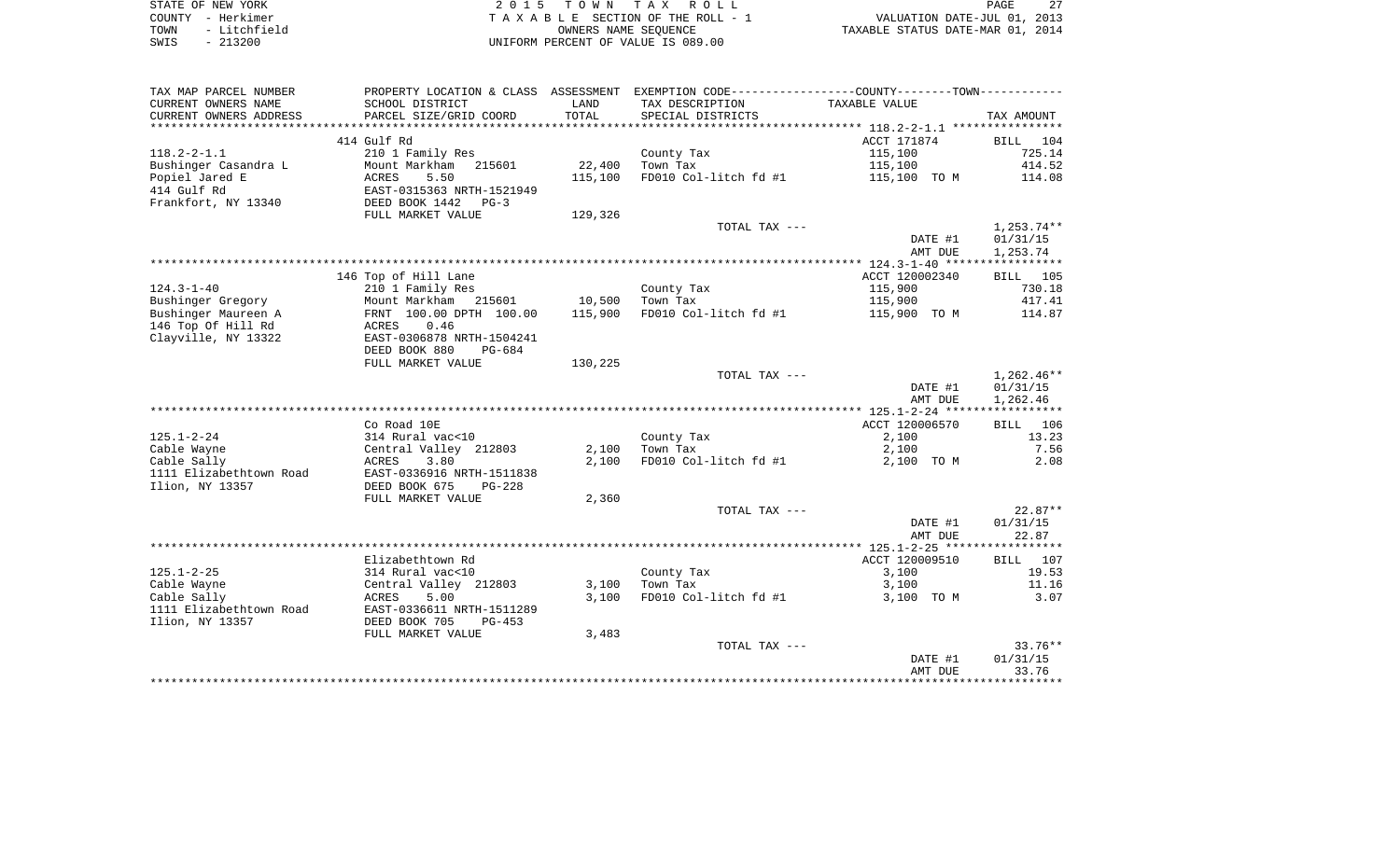| STATE OF NEW YORK    | 2015 TOWN TAX ROLL                 | 28<br>PAGE                       |
|----------------------|------------------------------------|----------------------------------|
| COUNTY - Herkimer    | TAXABLE SECTION OF THE ROLL - 1    | VALUATION DATE-JUL 01, 2013      |
| - Litchfield<br>TOWN | OWNERS NAME SEOUENCE               | TAXABLE STATUS DATE-MAR 01, 2014 |
| $-213200$<br>SWIS    | UNIFORM PERCENT OF VALUE IS 089.00 |                                  |
|                      |                                    |                                  |

|                                                        |                                                                                                |         |                               | AMT DUE                            | 371.02                 |
|--------------------------------------------------------|------------------------------------------------------------------------------------------------|---------|-------------------------------|------------------------------------|------------------------|
|                                                        |                                                                                                |         | TOTAL TAX ---                 | DATE #1                            | $371.02**$<br>01/31/15 |
| MAY BE SUBJECT TO PAYMENT<br>UNDER AGDIST LAW TIL 2018 |                                                                                                |         |                               |                                    |                        |
|                                                        | FULL MARKET VALUE                                                                              | 52,135  |                               |                                    |                        |
| Frankfort, NY 13340                                    | DEED BOOK 1140<br>PG-670                                                                       |         | 12,338 EX                     |                                    |                        |
| 329 Clemons Road                                       | EAST-0317313 NRTH-1513851                                                                      |         | FD010 Col-litch fd #1         | 34,062 TO M                        | 33.76                  |
| Cahall Alice B                                         | ACRES<br>75.00                                                                                 | 46,400  | Town Tax                      | 34,062                             | 122.67                 |
| Cahall William C                                       | 215601<br>Mount Markham                                                                        |         | 46,400 County Tax             | 34,062                             | 214.59                 |
| $118.4 - 1 - 49.1$                                     | Norton Rd<br>105 Vac farmland                                                                  |         | AG MKTS L 41720               | ACCT 120009960<br>12,338<br>12,338 | BILL 110               |
|                                                        |                                                                                                |         |                               |                                    |                        |
|                                                        |                                                                                                |         |                               | AMT DUE                            | 810.33                 |
|                                                        |                                                                                                |         |                               | DATE #1                            | 01/31/15               |
| UNDER AGDIST LAW TIL 2018                              |                                                                                                |         | TOTAL TAX ---                 |                                    | $810.33**$             |
| MAY BE SUBJECT TO PAYMENT                              |                                                                                                |         |                               |                                    |                        |
|                                                        | FULL MARKET VALUE                                                                              | 96,517  |                               |                                    |                        |
| Frankfort, NY 13340                                    | DEED BOOK 1140<br>PG-670                                                                       |         | 11,508 EX                     |                                    |                        |
| 329 Clemons Road                                       | EAST-0322487 NRTH-1517966                                                                      |         | FD010 Col-litch fd #1         | 74,392 TO M                        | 73.73                  |
| Cahall Alice B                                         | ACRES<br>92.50                                                                                 | 85,900  | Town Tax                      | 74,392                             | 267.92                 |
| Cahall William C                                       | Mount Markham<br>215601                                                                        |         | 50,000 County Tax             | 74,392                             | 468.68                 |
| $118.4 - 1 - 23$                                       | 105 Vac farmland                                                                               |         | AG MKTS L 41720               | 11,508<br>11,508                   |                        |
|                                                        | 384 Clemons Rd                                                                                 |         |                               | ACCT 120004200                     | BILL 109               |
|                                                        |                                                                                                |         |                               |                                    |                        |
|                                                        |                                                                                                |         |                               | DATE #1<br>AMT DUE                 | 01/31/15<br>2,234.63   |
|                                                        |                                                                                                |         | TOTAL TAX ---                 |                                    | $2,234.63**$           |
| UNDER AGDIST LAW TIL 2018                              |                                                                                                |         |                               |                                    |                        |
| MAY BE SUBJECT TO PAYMENT                              |                                                                                                |         |                               |                                    |                        |
|                                                        | FULL MARKET VALUE                                                                              | 235,955 |                               |                                    |                        |
| Frankfort, NY 13340                                    | DEED BOOK 1140 PG-670                                                                          |         | 4,850 EX                      |                                    |                        |
| 329 Clemons Road                                       | EAST-0320613 NRTH-1518998                                                                      |         | FD010 Col-litch fd #1         | 205,150 TO M                       | 203.33                 |
| Cahall Alice B                                         | ACRES 101.40                                                                                   | 210,000 | Town Tax                      | 205,150                            | 738.83                 |
| Cahall William C                                       | Mount Markham<br>215601                                                                        | 67,700  | AG MKTS L 41720<br>County Tax | 4,850<br>205,150                   | 1,292.47               |
| $118.4 - 1 - 19.1$                                     | 329 Clemons Rd<br>210 1 Family Res                                                             |         |                               | ACCT 120004140<br>4,850            | BILL<br>108            |
|                                                        |                                                                                                |         |                               |                                    |                        |
| CURRENT OWNERS ADDRESS                                 | PARCEL SIZE/GRID COORD                                                                         | TOTAL   | SPECIAL DISTRICTS             |                                    | TAX AMOUNT             |
| CURRENT OWNERS NAME                                    | SCHOOL DISTRICT                                                                                | LAND    | TAX DESCRIPTION               | TAXABLE VALUE                      |                        |
| TAX MAP PARCEL NUMBER                                  | PROPERTY LOCATION & CLASS ASSESSMENT EXEMPTION CODE----------------COUNTY-------TOWN---------- |         |                               |                                    |                        |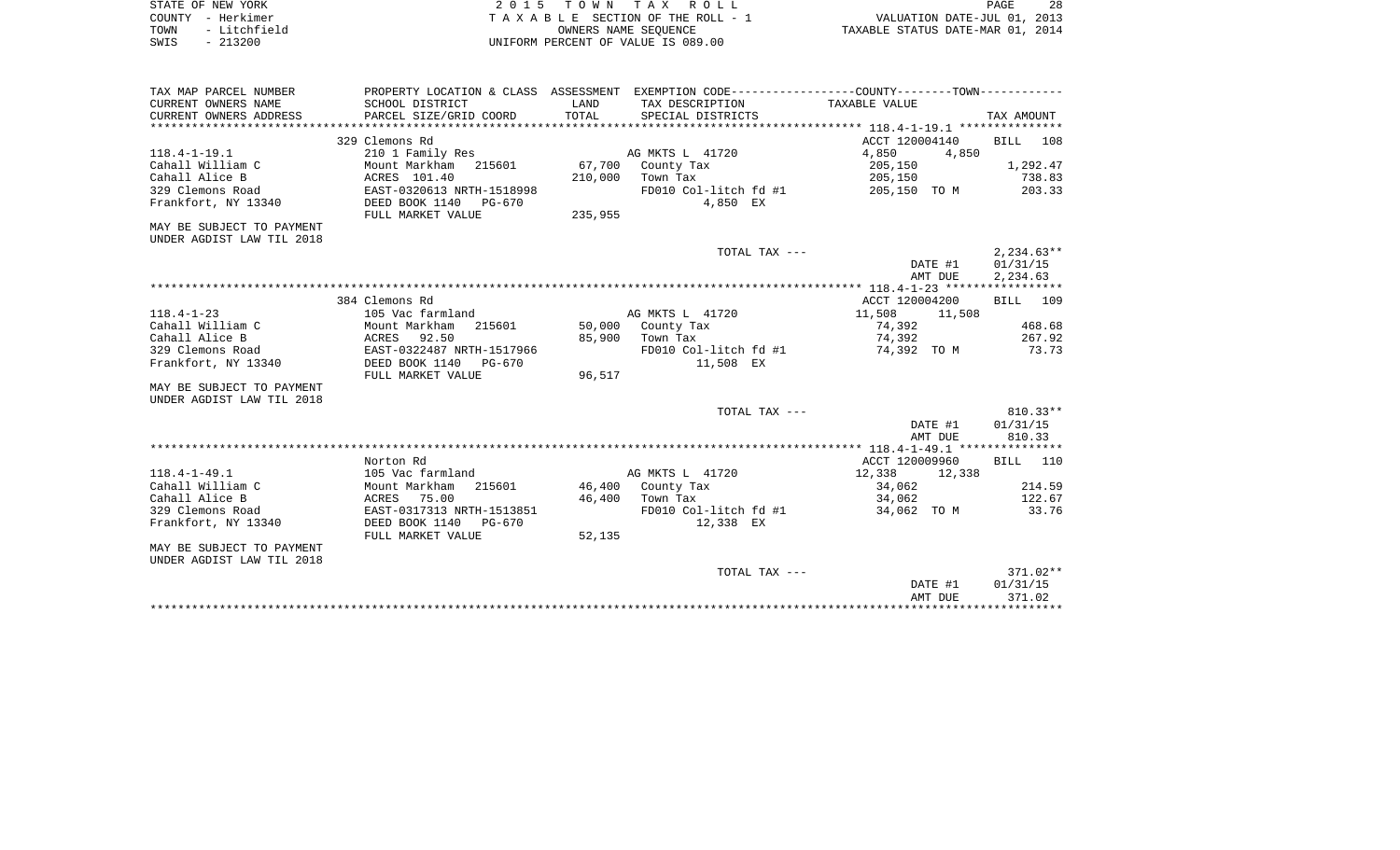| STATE OF NEW YORK    | 2015 TOWN TAX ROLL                 | 29<br>PAGE                       |
|----------------------|------------------------------------|----------------------------------|
| COUNTY - Herkimer    | TAXABLE SECTION OF THE ROLL - 1    | VALUATION DATE-JUL 01, 2013      |
| - Litchfield<br>TOWN | OWNERS NAME SEOUENCE               | TAXABLE STATUS DATE-MAR 01, 2014 |
| $-213200$<br>SWIS    | UNIFORM PERCENT OF VALUE IS 089.00 |                                  |

| TAX MAP PARCEL NUMBER       | PROPERTY LOCATION & CLASS ASSESSMENT EXEMPTION CODE---------------COUNTY-------TOWN---------- |            |                                                   |                |                    |
|-----------------------------|-----------------------------------------------------------------------------------------------|------------|---------------------------------------------------|----------------|--------------------|
| CURRENT OWNERS NAME         | SCHOOL DISTRICT                                                                               | LAND       | TAX DESCRIPTION                                   | TAXABLE VALUE  |                    |
| CURRENT OWNERS ADDRESS      | PARCEL SIZE/GRID COORD                                                                        | TOTAL      | SPECIAL DISTRICTS                                 |                | TAX AMOUNT         |
| ********************        | * * * * * * * * * * * * * * * * * * * *                                                       | ********** | ************************************* 125.1-2-2.1 |                | ****************   |
|                             | Cedarville Rd                                                                                 |            |                                                   | ACCT 0013020   | <b>BILL</b><br>111 |
| $125.1 - 2 - 2.1$           | 105 Vac farmland                                                                              |            | AG MKTS L 41720                                   | 22<br>22       |                    |
| Cahall William C            | Mount Markham<br>215601                                                                       | 40,000     | County Tax                                        | 50,478         | 318.02             |
| Cahall Alice B              | 67.00<br>ACRES                                                                                | 50,500     | Town Tax                                          | 50,478         | 181.79             |
| 329 Clemons Road            | EAST-0325821 NRTH-1510929                                                                     |            | FD010 Col-litch fd #1                             | 50,478 TO M    | 50.03              |
| Frankfort, NY 13340         | DEED BOOK 1140<br>PG-670                                                                      |            | 22 EX                                             |                |                    |
|                             | FULL MARKET VALUE                                                                             | 56,742     |                                                   |                |                    |
| MAY BE SUBJECT TO PAYMENT   |                                                                                               |            |                                                   |                |                    |
| UNDER AGDIST LAW TIL 2018   |                                                                                               |            |                                                   |                |                    |
|                             |                                                                                               |            | TOTAL TAX ---                                     |                | 549.84**           |
|                             |                                                                                               |            |                                                   | DATE #1        | 01/31/15           |
|                             |                                                                                               |            |                                                   | AMT DUE        | 549.84             |
|                             |                                                                                               |            |                                                   |                |                    |
|                             | 1826 Albany Rd                                                                                |            |                                                   |                | BILL 112           |
| $118.1 - 1 - 28.1$          | 240 Rural res                                                                                 |            | County Tax                                        | 109,000        | 686.71             |
| Callahan Christopher        | Sauquoit Valley 305002                                                                        | 38,600     | Town Tax                                          | 109,000        | 392.56             |
| Callahan Amanda             | Doublewide                                                                                    | 109,000    | FD010 Col-litch fd #1                             | 109,000 TO M   | 108.04             |
| 1826 Albany Rd              | ACRES<br>22.50                                                                                |            |                                                   |                |                    |
| Frankfort, NY 13340         | EAST-0312099 NRTH-1522674                                                                     |            |                                                   |                |                    |
|                             | DEED BOOK 1245<br>PG-462                                                                      |            |                                                   |                |                    |
|                             | FULL MARKET VALUE                                                                             | 122,472    |                                                   |                |                    |
|                             |                                                                                               |            | TOTAL TAX ---                                     |                | $1,187.31**$       |
|                             |                                                                                               |            |                                                   | DATE #1        | 01/31/15           |
|                             |                                                                                               |            |                                                   | AMT DUE        | 1,187.31           |
|                             |                                                                                               |            |                                                   |                |                    |
|                             | Fairway View Dr                                                                               |            |                                                   |                | 113<br>BILL        |
| $124.3 - 3 - 5$             | 314 Rural vac<10                                                                              |            | County Tax                                        | 7,800          | 49.14              |
| Campbell Bruce D            | Mount Markham<br>215601                                                                       | 7,800      | Town Tax                                          | 7,800          | 28.09              |
| 25 Fair St                  | FRNT 200.00 DPTH                                                                              | 7,800      | FD010 Col-litch fd #1                             | 7,800 TO M     | 7.73               |
| Cold Springs, NY 10516      | 1.10<br>ACRES                                                                                 |            |                                                   |                |                    |
|                             | EAST-0305396 NRTH-1504616                                                                     |            |                                                   |                |                    |
|                             | DEED BOOK 1119<br>PG-640                                                                      |            |                                                   |                |                    |
|                             | FULL MARKET VALUE                                                                             | 8,764      |                                                   |                |                    |
|                             |                                                                                               |            | TOTAL TAX ---                                     |                | $84.96**$          |
|                             |                                                                                               |            |                                                   | DATE #1        | 01/31/15           |
|                             |                                                                                               |            |                                                   | AMT DUE        | 84.96              |
|                             |                                                                                               |            |                                                   |                |                    |
|                             | Cedarville Rd                                                                                 |            |                                                   | ACCT 120010860 | BILL 114           |
| $124.4 - 1 - 31.1$          | 105 Vac farmland                                                                              |            | County Tax                                        | 65,000         | 409.51             |
| Canadarago Antique Flooring | Mount Markham<br>215601                                                                       | 19,000     | Town Tax                                          | 65,000         | 234.09             |
| Custom Woodworking LLC      | ACRES<br>18.50                                                                                | 65,000     | FD010 Col-litch fd #1                             | 65,000 TO M    | 64.42              |
| 122 Fenner Hill Road        | EAST-0323625 NRTH-1499832                                                                     |            |                                                   |                |                    |
| Port Crane, NY 13833        | DEED BOOK 1194<br>PG-122                                                                      |            |                                                   |                |                    |
|                             | FULL MARKET VALUE                                                                             | 73,034     |                                                   |                |                    |
|                             |                                                                                               |            | TOTAL TAX ---                                     |                | 708.02**           |
|                             |                                                                                               |            |                                                   | DATE #1        | 01/31/15           |
|                             |                                                                                               |            |                                                   | AMT DUE        | 708.02             |
|                             |                                                                                               |            |                                                   |                |                    |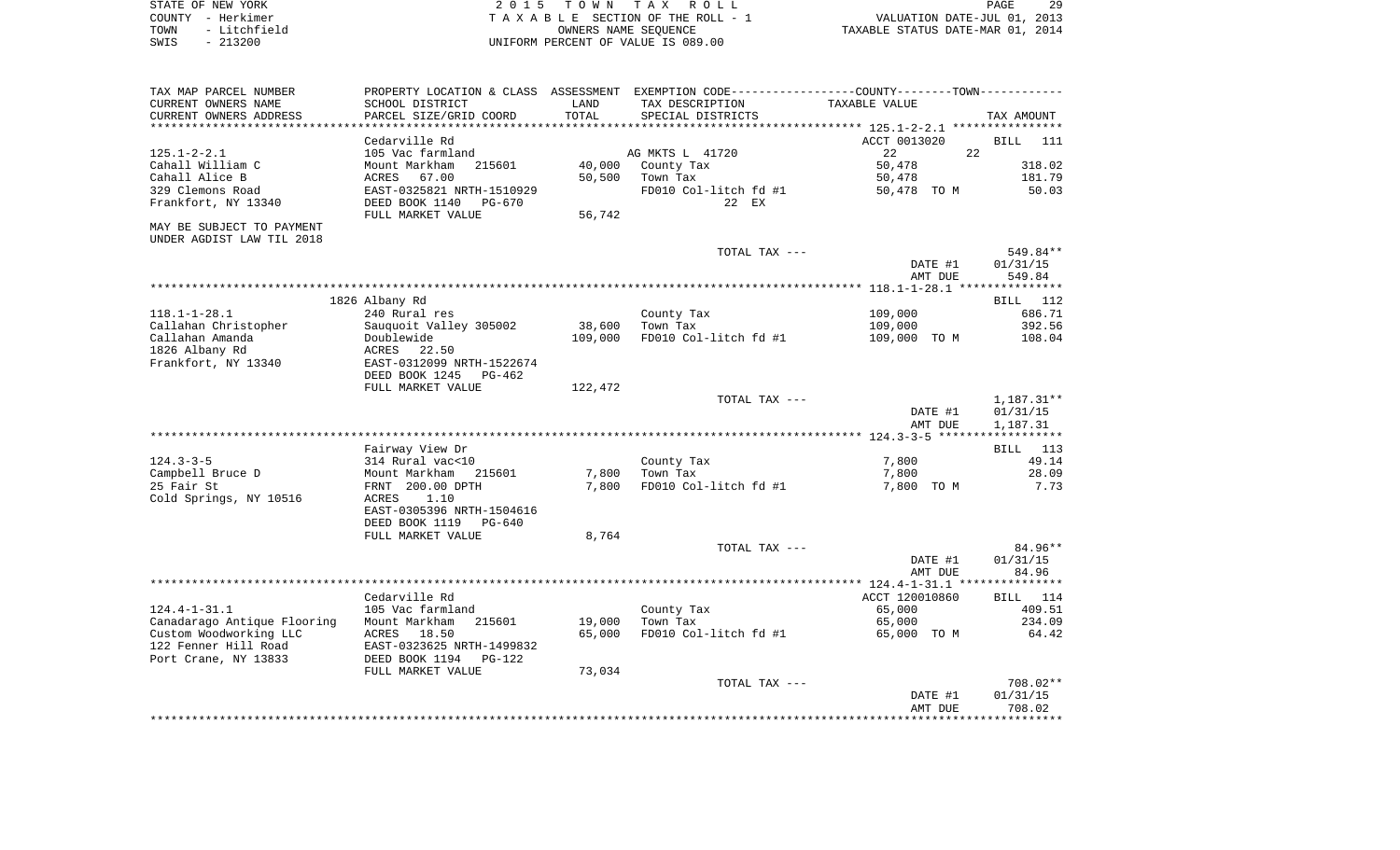| STATE OF NEW YORK    | 2015 TOWN TAX ROLL                 | 30<br>PAGE                       |
|----------------------|------------------------------------|----------------------------------|
| COUNTY - Herkimer    | TAXABLE SECTION OF THE ROLL - 1    | VALUATION DATE-JUL 01, 2013      |
| - Litchfield<br>TOWN | OWNERS NAME SEOUENCE               | TAXABLE STATUS DATE-MAR 01, 2014 |
| $-213200$<br>SWIS    | UNIFORM PERCENT OF VALUE IS 089.00 |                                  |

| TAX MAP PARCEL NUMBER  |                                             |        | PROPERTY LOCATION & CLASS ASSESSMENT EXEMPTION CODE---------------COUNTY-------TOWN---------- |                |            |
|------------------------|---------------------------------------------|--------|-----------------------------------------------------------------------------------------------|----------------|------------|
| CURRENT OWNERS NAME    | SCHOOL DISTRICT                             | LAND   | TAX DESCRIPTION                                                                               | TAXABLE VALUE  |            |
| CURRENT OWNERS ADDRESS | PARCEL SIZE/GRID COORD                      | TOTAL  | SPECIAL DISTRICTS                                                                             |                | TAX AMOUNT |
| ********************** |                                             |        |                                                                                               |                |            |
|                        | Cemetery Rd                                 |        |                                                                                               | ACCT 179196    | BILL 115   |
| $119.3 - 4 - 15$       | 312 Vac w/imprv                             |        | County Tax                                                                                    | 25,000         | 157.50     |
| Caporale Michael       | Mount Markham 215601                        | 10,300 | Town Tax                                                                                      | 25,000         | 90.04      |
| Caporale Kelly         | FRNT 296.60 DPTH                            | 25,000 | FD010 Col-litch fd #1                                                                         | 25,000 TO M    | 24.78      |
| 17 South Fifth Ave     | 5.40<br>ACRES                               |        |                                                                                               |                |            |
| Ilion, NY 13357        | EAST-0325548 NRTH-1517927<br>DEED BOOK 1490 |        |                                                                                               |                |            |
|                        | PG-212<br>FULL MARKET VALUE                 | 28,090 |                                                                                               |                |            |
|                        |                                             |        | TOTAL TAX ---                                                                                 |                | $272.32**$ |
|                        |                                             |        |                                                                                               | DATE #1        | 01/31/15   |
|                        |                                             |        |                                                                                               | AMT DUE        | 272.32     |
|                        |                                             |        |                                                                                               |                |            |
|                        | Cemetery Rd                                 |        |                                                                                               |                | BILL 116   |
| $119.3 - 4 - 16$       | 314 Rural vac<10                            |        | County Tax                                                                                    | 10,300         | 64.89      |
| Caporale Michael       | Mount Markham 215601                        | 10,300 | Town Tax                                                                                      | 10,300         | 37.09      |
| Caporale Kelly         | FRNT 333.70 DPTH                            | 10,300 | FD010 Col-litch fd #1                                                                         | 10,300 TO M    | 10.21      |
| 17 South Fifth Ave     | 5.40<br>ACRES                               |        |                                                                                               |                |            |
| Ilion, NY 13357        | EAST-0325236 NRTH-1518035                   |        |                                                                                               |                |            |
|                        | DEED BOOK 1490<br>PG-212                    |        |                                                                                               |                |            |
|                        | FULL MARKET VALUE                           | 11,573 |                                                                                               |                |            |
|                        |                                             |        | TOTAL TAX ---                                                                                 |                | $112.19**$ |
|                        |                                             |        |                                                                                               | DATE #1        | 01/31/15   |
|                        |                                             |        |                                                                                               | AMT DUE        | 112.19     |
|                        | Cemetery Rd                                 |        |                                                                                               |                | BILL 117   |
| $119.3 - 4 - 17$       | 314 Rural vac<10                            |        | County Tax                                                                                    | 10,300         | 64.89      |
| Caporale Michael       | Mount Markham 215601                        | 10,300 | Town Tax                                                                                      | 10,300         | 37.09      |
| Caporale Kelly         | FRNT 381.80 DPTH                            | 10,300 | FD010 Col-litch fd #1                                                                         | 10,300 TO M    | 10.21      |
| 17 South Fifth Ave     | ACRES 5.60                                  |        |                                                                                               |                |            |
| Ilion, NY 13357        | EAST-0324923 NRTH-1518206                   |        |                                                                                               |                |            |
|                        | DEED BOOK 1490<br>PG-212                    |        |                                                                                               |                |            |
|                        | FULL MARKET VALUE                           | 11,573 |                                                                                               |                |            |
|                        |                                             |        | TOTAL TAX ---                                                                                 |                | $112.19**$ |
|                        |                                             |        |                                                                                               | DATE #1        | 01/31/15   |
|                        |                                             |        |                                                                                               | AMT DUE        | 112.19     |
|                        |                                             |        |                                                                                               |                |            |
|                        | 3051 King Rd                                |        |                                                                                               | ACCT 120008550 | BILL 118   |
| $118.3 - 1 - 1$        | 314 Rural vac<10                            |        | County Tax                                                                                    | 13,800         | 86.94      |
| Capuana Marilyn C      | Sauquoit Valley 305002                      | 13,800 | Town Tax                                                                                      | 13,800         | 49.70      |
| 2931 King Rd           | ACRES 10.00                                 | 13,800 | FD010 Col-litch fd #1                                                                         | 13,800 TO M    | 13.68      |
| Sauquoit, NY 13456     | EAST-0301457 NRTH-1521206                   |        |                                                                                               |                |            |
|                        | DEED BOOK 940<br>PG-672                     |        |                                                                                               |                |            |
|                        | FULL MARKET VALUE                           | 15,506 | TOTAL TAX ---                                                                                 |                | 150.32**   |
|                        |                                             |        |                                                                                               | DATE #1        | 01/31/15   |
|                        |                                             |        |                                                                                               | AMT DUE        | 150.32     |
|                        |                                             |        |                                                                                               |                |            |
|                        |                                             |        |                                                                                               |                |            |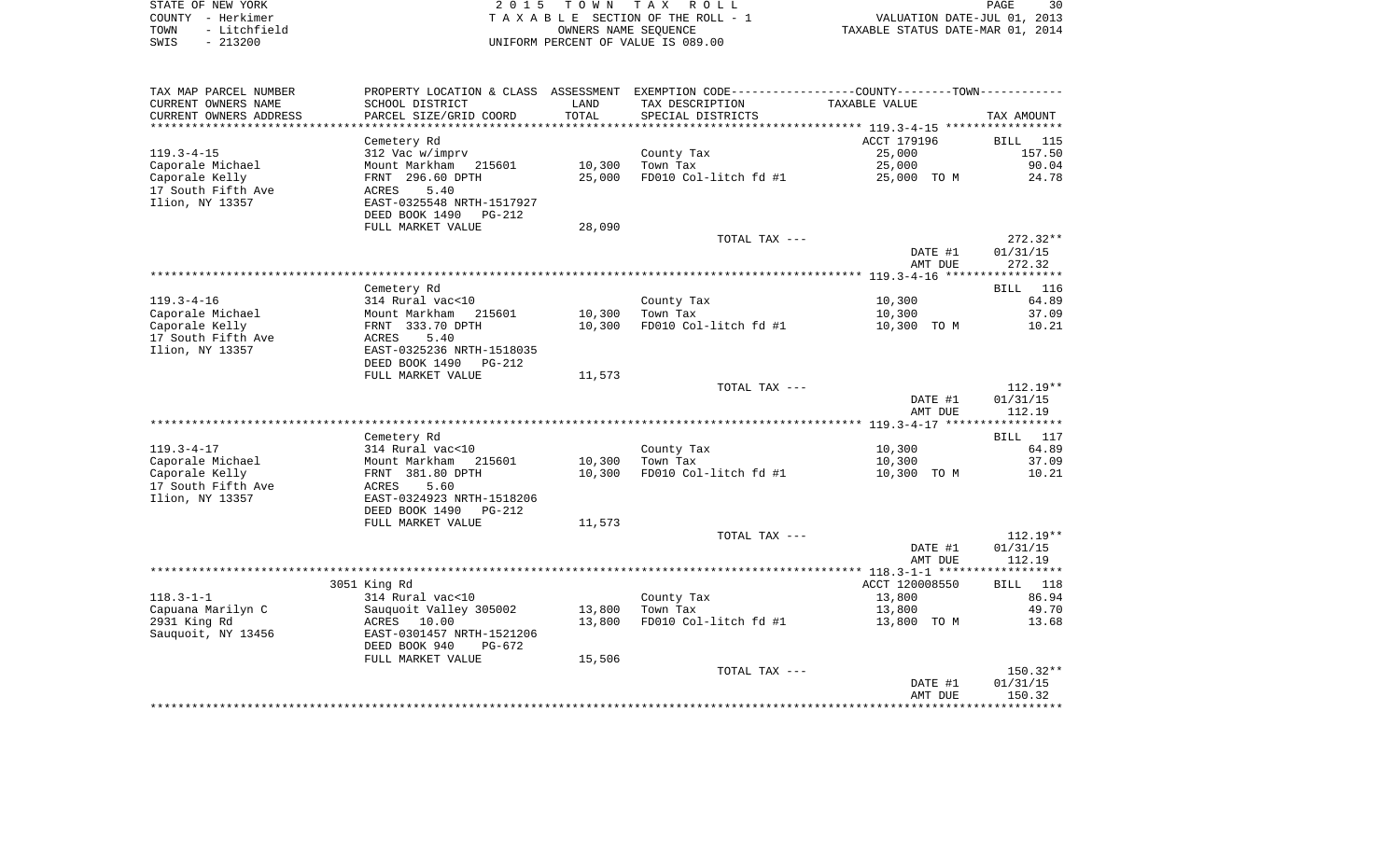| STATE OF NEW YORK |  |              |  |
|-------------------|--|--------------|--|
| COUNTY - Herkimer |  |              |  |
| TOWN              |  | - Litchfield |  |
| SWIS              |  | $-213200$    |  |

2015 TOWN TAX ROLL TA X A B L E SECTION OF THE ROLL - 1 TOWN - LITTLE ROLL - LITTLE OF THE ROLL - 1<br>
TAXABLE STATUS DATE-MAR 01, 2014<br>
TAXABLE STATUS DATE-MAR 01, 2014 SWIS - 213200 UNIFORM PERCENT OF VALUE IS 089.00

PAGE 31

| TAX MAP PARCEL NUMBER    | PROPERTY LOCATION & CLASS ASSESSMENT EXEMPTION CODE---------------COUNTY-------TOWN---------- |         |                              |                                                    |              |
|--------------------------|-----------------------------------------------------------------------------------------------|---------|------------------------------|----------------------------------------------------|--------------|
| CURRENT OWNERS NAME      | SCHOOL DISTRICT                                                                               | LAND    | TAX DESCRIPTION              | TAXABLE VALUE                                      |              |
| CURRENT OWNERS ADDRESS   | PARCEL SIZE/GRID COORD                                                                        | TOTAL   | SPECIAL DISTRICTS            |                                                    | TAX AMOUNT   |
|                          |                                                                                               |         | **************************** | ********************* 118.3-1-2.4 **************** |              |
|                          | King Rd                                                                                       |         |                              | ACCT 120090218                                     | BILL 119     |
| $118.3 - 1 - 2.4$        | 314 Rural vac<10                                                                              |         | County Tax                   | 13,400                                             | 84.42        |
| Capuana Marilyn C        | Sauquoit Valley 305002                                                                        | 13,400  | Town Tax                     | 13,400                                             | 48.26        |
| 2931 King Rd             | ACRES<br>5.00                                                                                 | 13,400  | FD010 Col-litch fd #1        | 13,400 TO M                                        | 13.28        |
| Sauguoit, NY 13456       | EAST-0301505 NRTH-1520767                                                                     |         |                              |                                                    |              |
|                          | DEED BOOK 940<br>$PG-672$                                                                     |         |                              |                                                    |              |
|                          | FULL MARKET VALUE                                                                             | 15,056  |                              |                                                    |              |
|                          |                                                                                               |         | TOTAL TAX ---                |                                                    | 145.96**     |
|                          |                                                                                               |         |                              | DATE #1                                            | 01/31/15     |
|                          |                                                                                               |         |                              | AMT DUE                                            | 145.96       |
|                          |                                                                                               |         |                              |                                                    |              |
|                          | 418 Berberick Rd                                                                              |         |                              | ACCT 120090170                                     | BILL 120     |
| $124.4 - 2 - 8$          | 210 1 Family Res                                                                              |         | County Tax                   | 128,000                                            | 806.41       |
| Caraher John F Jr        | Mount Markham<br>215601                                                                       | 22,400  | Town Tax                     | 128,000                                            | 460.98       |
| Caraher Barbara          | BAR 2006                                                                                      | 128,000 | FD010 Col-litch fd #1        | 128,000 TO M                                       | 126.87       |
| 418 Berberick Rd         | ACRES<br>5.50                                                                                 |         |                              |                                                    |              |
| Frankfort, NY 13440      | EAST-0318284 NRTH-1498811                                                                     |         |                              |                                                    |              |
|                          | DEED BOOK 729<br>PG-130                                                                       |         |                              |                                                    |              |
|                          | FULL MARKET VALUE                                                                             | 143,820 |                              |                                                    |              |
|                          |                                                                                               |         | TOTAL TAX ---                |                                                    | $1,394.26**$ |
|                          |                                                                                               |         |                              | DATE #1                                            | 01/31/15     |
|                          |                                                                                               |         |                              | AMT DUE                                            | 1,394.26     |
|                          |                                                                                               |         |                              |                                                    |              |
|                          | 240 Bennett Rd                                                                                |         |                              | ACCT 120090017                                     | BILL 121     |
| $118.3 - 1 - 9.1$        | 210 1 Family Res                                                                              |         | County Tax                   | 96,900                                             | 610.48       |
| Cardillo Anthony S       | Sauguoit Valley 305002                                                                        | 17,600  | Town Tax                     | 96,900                                             | 348.98       |
| Cardillo Michelle A      | <b>ACRES</b><br>3.10                                                                          | 96,900  | FD010 Col-litch fd #1        |                                                    | 96.04        |
| 240 Bennett Rd           | EAST-0309611 NRTH-1519290                                                                     |         |                              | 96,900 TO M                                        |              |
|                          |                                                                                               |         |                              |                                                    |              |
| Frankfort, NY 13340      | DEED BOOK 922<br>$PG-94$                                                                      |         |                              |                                                    |              |
|                          | FULL MARKET VALUE                                                                             | 108,876 |                              |                                                    |              |
|                          |                                                                                               |         | TOTAL TAX ---                |                                                    | $1,055.50**$ |
|                          |                                                                                               |         |                              | DATE #1                                            | 01/31/15     |
|                          |                                                                                               |         |                              | AMT DUE                                            | 1,055.50     |
|                          |                                                                                               |         |                              |                                                    |              |
|                          | 1654 Albany St                                                                                |         |                              | ACCT 120003120                                     | BILL 122     |
| $118.3 - 1 - 14$         | 210 1 Family Res                                                                              |         | County Tax                   | 61,700                                             | 388.72       |
| Cardillo Celia           | Sauquoit Valley 305002                                                                        | 12,000  | Town Tax                     | 61,700                                             | 222.21       |
| Cardillo Anthony         | ACRES<br>0.88                                                                                 | 61,700  | FD010 Col-litch fd #1        | 61,700 TO M                                        | 61.15        |
| 1654 Albany St           | EAST-0309611 NRTH-1520100                                                                     |         |                              |                                                    |              |
| Frankfort, NY 13340      | DEED BOOK 00557 PG-00145                                                                      |         |                              |                                                    |              |
|                          | FULL MARKET VALUE                                                                             | 69,326  |                              |                                                    |              |
| PRIOR OWNER ON 3/01/2014 |                                                                                               |         |                              |                                                    |              |
| Cardillo Anthony         |                                                                                               |         |                              |                                                    |              |
|                          |                                                                                               |         | TOTAL TAX ---                |                                                    | $672.08**$   |
|                          |                                                                                               |         |                              | DATE #1                                            | 01/31/15     |
|                          |                                                                                               |         |                              | AMT DUE                                            | 672.08       |
|                          |                                                                                               |         |                              |                                                    |              |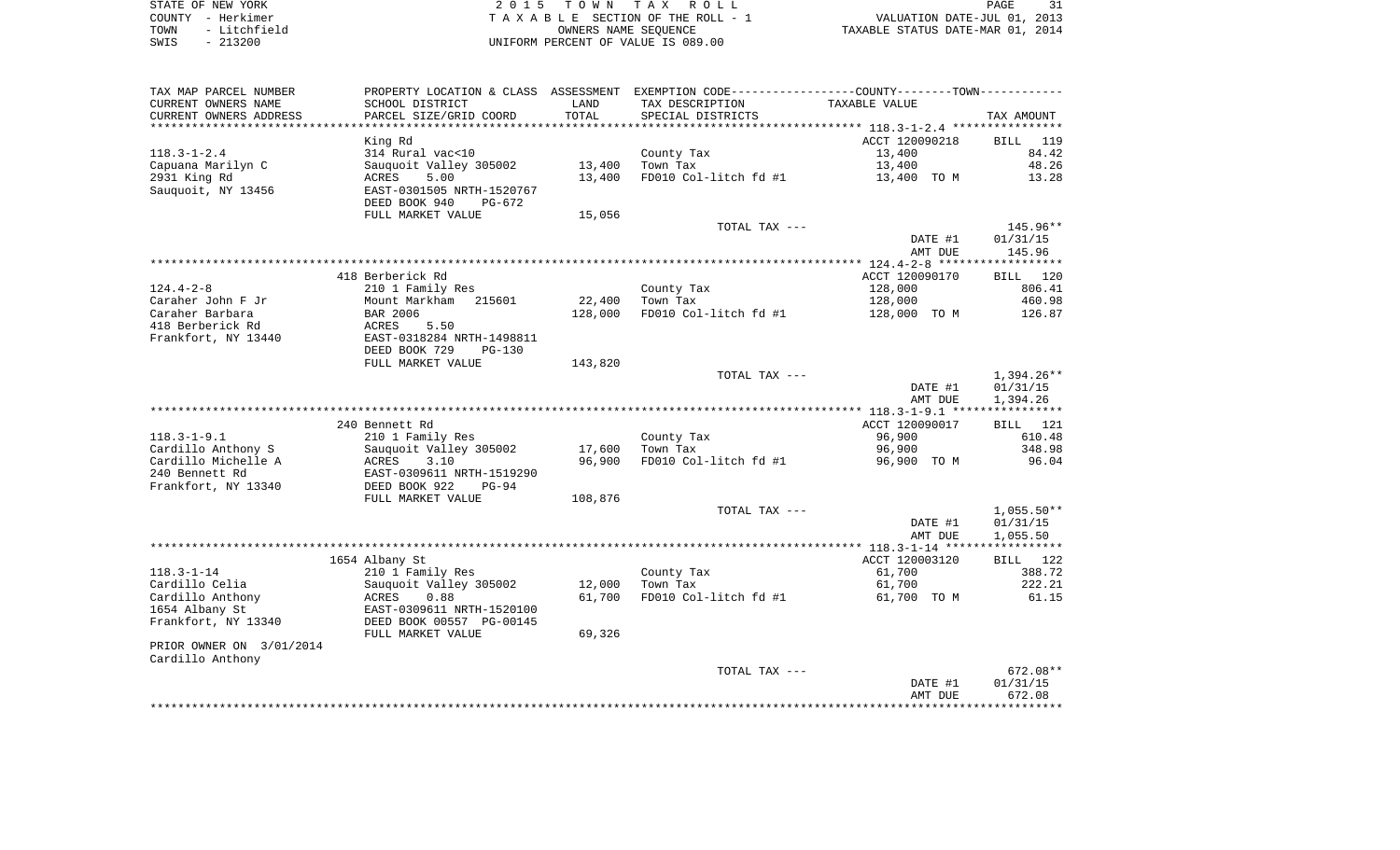| STATE OF NEW YORK |  |              |  |
|-------------------|--|--------------|--|
| COUNTY - Herkimer |  |              |  |
| TOWN              |  | - Litchfield |  |
| SWTS              |  | $-213200$    |  |

2015 TOWN TAX ROLL TA X A B L E SECTION OF THE ROLL - 1 TOWN - Litchfield OWNERS NAME SEQUENCE TAXABLE STATUS DATE-MAR 01, 2014 UNIFORM PERCENT OF VALUE IS 089.00

| TAX MAP PARCEL NUMBER<br>CURRENT OWNERS NAME<br>CURRENT OWNERS ADDRESS | PROPERTY LOCATION & CLASS ASSESSMENT<br>SCHOOL DISTRICT<br>PARCEL SIZE/GRID COORD | LAND<br><b>TOTAL</b> | EXEMPTION CODE----------------COUNTY-------TOWN-----------<br>TAX DESCRIPTION<br>SPECIAL DISTRICTS | TAXABLE VALUE  | TAX AMOUNT         |
|------------------------------------------------------------------------|-----------------------------------------------------------------------------------|----------------------|----------------------------------------------------------------------------------------------------|----------------|--------------------|
|                                                                        |                                                                                   |                      |                                                                                                    |                |                    |
|                                                                        | Albany Rd                                                                         |                      |                                                                                                    | ACCT 120002820 | 123<br>BILL        |
| $118.1 - 1 - 30$                                                       | 240 Rural res                                                                     |                      | County Tax                                                                                         | 72,400         | 456.13             |
| Cardillo Felix                                                         | Sauquoit Valley 305002                                                            | 47,000               | Town Tax                                                                                           | 72,400         | 260.74             |
| Cardillo Diane                                                         | ACRES<br>65.00                                                                    | 72,400               | FD010 Col-litch fd #1                                                                              | 72,400 TO M    | 71.76              |
| 2625 Mohawk St                                                         | EAST-0310012 NRTH-1522060                                                         |                      |                                                                                                    |                |                    |
| Saquoit, NY 13456                                                      | DEED BOOK 724<br>$PG-63$                                                          |                      |                                                                                                    |                |                    |
|                                                                        | FULL MARKET VALUE                                                                 | 81,348               |                                                                                                    |                |                    |
|                                                                        |                                                                                   |                      | TOTAL TAX ---                                                                                      |                | 788.63**           |
|                                                                        |                                                                                   |                      |                                                                                                    | DATE #1        | 01/31/15           |
|                                                                        |                                                                                   |                      |                                                                                                    | AMT DUE        | 788.63             |
|                                                                        |                                                                                   |                      |                                                                                                    |                |                    |
|                                                                        | Albany St                                                                         |                      |                                                                                                    | ACCT 120090065 | <b>BILL</b><br>124 |
| $118.3 - 1 - 15$                                                       | 314 Rural vac<10                                                                  |                      | County Tax                                                                                         | 3,600          | 22.68              |
| Cardillo Felix                                                         | Sauquoit Valley 305002                                                            | 3,600                | Town Tax                                                                                           | 3,600          | 12.97              |
| 2625 Mohawk St                                                         | 4.40<br>ACRES                                                                     | 3,600                | FD010 Col-litch fd #1                                                                              | 3,600 TO M     | 3.57               |
| Sauquoit, NY 13456                                                     | EAST-0310271 NRTH-1520586                                                         |                      |                                                                                                    |                |                    |
|                                                                        | DEED BOOK 659<br>$PG-69$                                                          |                      |                                                                                                    |                |                    |
|                                                                        | FULL MARKET VALUE                                                                 | 4,045                |                                                                                                    |                |                    |
|                                                                        |                                                                                   |                      | TOTAL TAX ---                                                                                      |                | $39.22**$          |
|                                                                        |                                                                                   |                      |                                                                                                    | DATE #1        | 01/31/15           |
|                                                                        |                                                                                   |                      |                                                                                                    | AMT DUE        | 39.22              |
|                                                                        |                                                                                   |                      |                                                                                                    |                |                    |
|                                                                        | 218 Bennett Rd                                                                    |                      |                                                                                                    | ACCT 120004770 | BILL 125           |
| $118.3 - 1 - 7$                                                        | 210 1 Family Res                                                                  |                      | County Tax                                                                                         | 45,000         | 283.50             |
| Cardillo Michael                                                       | Sauquoit Valley 305002                                                            | 6,200                | Town Tax                                                                                           | 45,000         | 162.06             |
| Cardillo Elizabeth                                                     | FRNT 86.00 DPTH<br>78.00                                                          | 45,000               | FD010 Col-litch fd #1                                                                              | 45,000 TO M    | 44.60              |
| 224 Bennett Rd                                                         | EAST-0309097 NRTH-1519440                                                         |                      |                                                                                                    |                |                    |
| Frankfort, NY 13340                                                    | DEED BOOK 685<br>$PG-306$                                                         |                      |                                                                                                    |                |                    |
|                                                                        | FULL MARKET VALUE                                                                 | 50,562               |                                                                                                    |                |                    |
|                                                                        |                                                                                   |                      | TOTAL TAX ---                                                                                      |                | $490.16**$         |
|                                                                        |                                                                                   |                      |                                                                                                    | DATE #1        | 01/31/15           |
|                                                                        |                                                                                   |                      |                                                                                                    | AMT DUE        | 490.16             |
|                                                                        |                                                                                   |                      |                                                                                                    |                |                    |
|                                                                        | 224 Bennett Rd                                                                    |                      |                                                                                                    | ACCT 120002970 | BILL 126           |
| $118.3 - 1 - 8$                                                        | 210 1 Family Res                                                                  |                      | County Tax                                                                                         | 115,000        | 724.51             |
| Cardillo Michael                                                       | Sauquoit Valley 305002                                                            | 13,000               | Town Tax                                                                                           | 115,000        | 414.16             |
| Cardillo Elizabeth                                                     | ACRES<br>1.00                                                                     | 115,000              | FD010 Col-litch fd #1                                                                              | 115,000 TO M   | 113.98             |
| 224 Bennett Rd                                                         | EAST-0309312 NRTH-1519353                                                         |                      |                                                                                                    |                |                    |
| Frankfort, NY 13340                                                    | DEED BOOK 671<br>$PG-579$                                                         |                      |                                                                                                    |                |                    |
|                                                                        | FULL MARKET VALUE                                                                 | 129,213              |                                                                                                    |                |                    |
|                                                                        |                                                                                   |                      | TOTAL TAX ---                                                                                      |                | $1,252.65**$       |
|                                                                        |                                                                                   |                      |                                                                                                    | DATE #1        | 01/31/15           |
|                                                                        |                                                                                   |                      |                                                                                                    | AMT DUE        | 1,252.65           |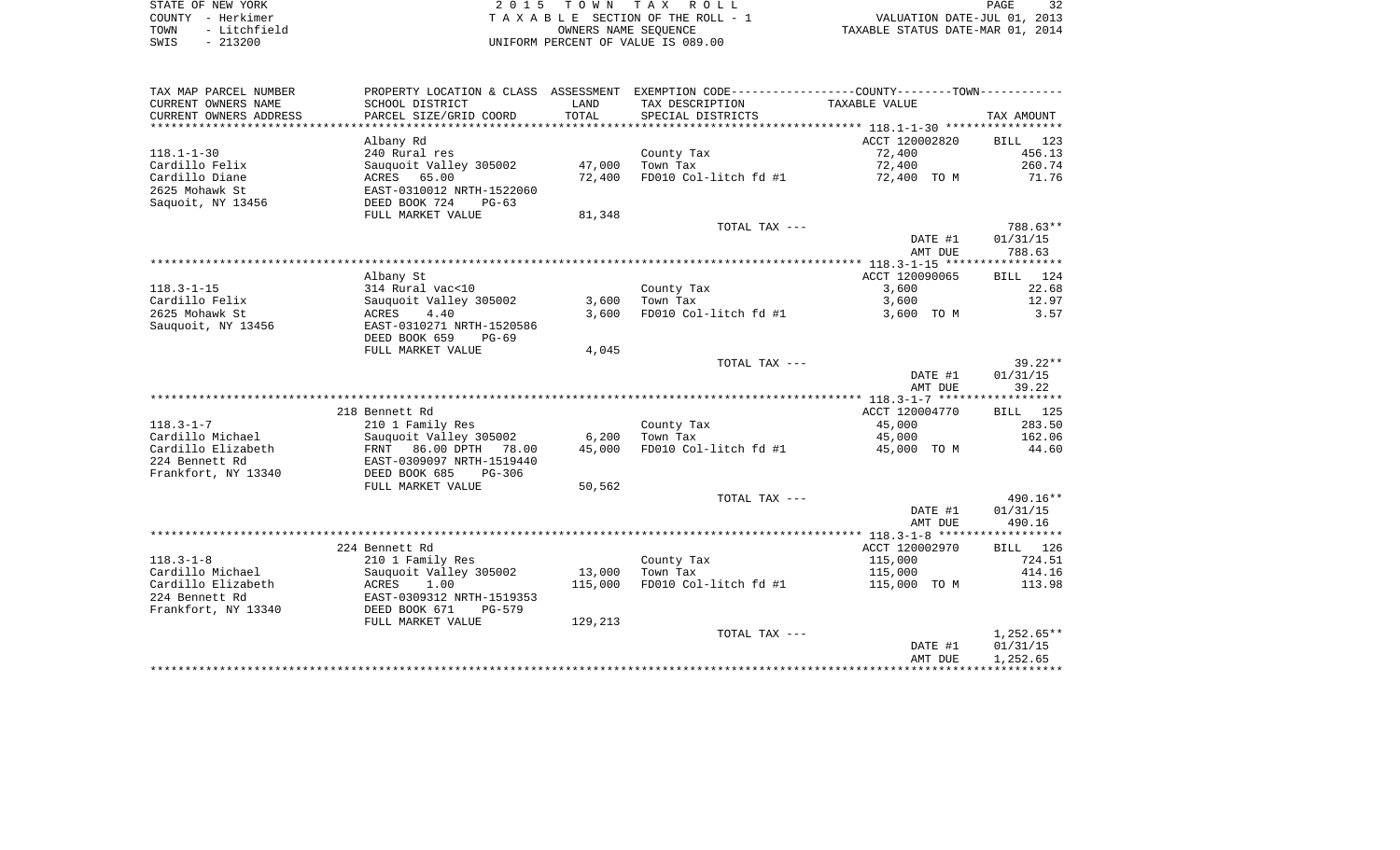| STATE OF NEW YORK    | 2015 TOWN TAX ROLL                 | 33<br>PAGE                       |
|----------------------|------------------------------------|----------------------------------|
| COUNTY - Herkimer    | TAXABLE SECTION OF THE ROLL - 1    | VALUATION DATE-JUL 01, 2013      |
| - Litchfield<br>TOWN | OWNERS NAME SEOUENCE               | TAXABLE STATUS DATE-MAR 01, 2014 |
| $-213200$<br>SWIS    | UNIFORM PERCENT OF VALUE IS 089.00 |                                  |

| TAX MAP PARCEL NUMBER  |                                              |        | PROPERTY LOCATION & CLASS ASSESSMENT EXEMPTION CODE----------------COUNTY-------TOWN---------- |                |                    |
|------------------------|----------------------------------------------|--------|------------------------------------------------------------------------------------------------|----------------|--------------------|
| CURRENT OWNERS NAME    | SCHOOL DISTRICT                              | LAND   | TAX DESCRIPTION                                                                                | TAXABLE VALUE  |                    |
| CURRENT OWNERS ADDRESS | PARCEL SIZE/GRID COORD                       | TOTAL  | SPECIAL DISTRICTS                                                                              |                | TAX AMOUNT         |
|                        |                                              |        |                                                                                                |                |                    |
|                        | 1558 Albany Rd                               |        |                                                                                                |                | <b>BILL</b><br>127 |
| $118.3 - 1 - 32.5$     | 210 1 Family Res                             |        | County Tax                                                                                     | 56,200         | 354.07             |
| Cardillo Michael       | Sauquoit Valley 305002                       | 12,400 | Town Tax                                                                                       | 56,200         | 202.40             |
| 224 Bennett Rd         | FRNT 200.00 DPTH 200.00                      | 56,200 | FD010 Col-litch fd #1                                                                          | 56,200 TO M    | 55.70              |
| Frankfort, NY 13340    | EAST-0308657 NRTH-1518584                    |        |                                                                                                |                |                    |
|                        | DEED BOOK 929<br>PG-664                      |        |                                                                                                |                |                    |
|                        | FULL MARKET VALUE                            | 63,146 |                                                                                                |                |                    |
|                        |                                              |        | TOTAL TAX ---                                                                                  |                | $612.17**$         |
|                        |                                              |        |                                                                                                | DATE #1        | 01/31/15           |
|                        |                                              |        |                                                                                                | AMT DUE        | 612.17             |
|                        |                                              |        |                                                                                                |                |                    |
|                        | Albany Rd                                    |        |                                                                                                |                | BILL 128           |
| $118.3 - 1 - 32.7$     | 105 Vac farmland                             |        | County Tax                                                                                     | 18,500         | 116.55             |
| Cardillo Michael       | Sauquoit Valley 305002                       | 18,500 | Town Tax                                                                                       | 18,500         | 66.63              |
| Cardillo Elizabeth     | FRNT 200.00 DPTH                             | 18,500 | FD010 Col-litch fd #1                                                                          | 18,500 TO M    | 18.34              |
| 224 Bennett Rd         | ACRES<br>32.10                               |        |                                                                                                |                |                    |
| Frankfort, NY 13340    | EAST-0309350 NRTH-1518564                    |        |                                                                                                |                |                    |
|                        | DEED BOOK 836<br>PG-676<br>FULL MARKET VALUE | 20,787 |                                                                                                |                |                    |
|                        |                                              |        | TOTAL TAX ---                                                                                  |                | $201.52**$         |
|                        |                                              |        |                                                                                                | DATE #1        | 01/31/15           |
|                        |                                              |        |                                                                                                | AMT DUE        | 201.52             |
|                        |                                              |        |                                                                                                |                |                    |
|                        | 230 Bennett Rd                               |        |                                                                                                | ACCT 120090110 | 129<br>BILL        |
| $118.3 - 1 - 9.2$      | 270 Mfg housing                              |        | County Tax                                                                                     | 21,900         | 137.97             |
| Cardillo Michael F     | Sauquoit Valley 305002                       | 13,200 | Town Tax                                                                                       | 21,900         | 78.87              |
| Cardillo Elizabeth     | FRNT 105.52 DPTH 440.14                      | 21,900 | FD010 Col-litch fd #1                                                                          | 21,900 TO M    | 21.71              |
| 224 Bennett Rd         | 1.10<br>ACRES                                |        |                                                                                                |                |                    |
| Frankfort, NY 13340    | EAST-0309197 NRTH-1519293                    |        |                                                                                                |                |                    |
|                        | DEED BOOK 701<br>$PG-837$                    |        |                                                                                                |                |                    |
|                        | FULL MARKET VALUE                            | 24,607 |                                                                                                |                |                    |
|                        |                                              |        | TOTAL TAX ---                                                                                  |                | 238.55**           |
|                        |                                              |        |                                                                                                | DATE #1        | 01/31/15           |
|                        |                                              |        |                                                                                                | AMT DUE        | 238.55             |
|                        |                                              |        |                                                                                                |                |                    |
|                        | Albany St                                    |        |                                                                                                | ACCT 120090064 | BILL 130           |
| $118.3 - 1 - 13$       | 270 Mfg housing                              |        | County Tax                                                                                     | 30,100         | 189.63             |
| Cardillo Michael F Sr  | Sauquoit Valley 305002                       | 13,600 | Town Tax                                                                                       | 30,100         | 108.40             |
| Cardillo Elizabeth     | 1.25<br>ACRES                                | 30,100 | FD010 Col-litch fd #1                                                                          | 30,100 TO M    | 29.83              |
| 224 Bennett Rd         | EAST-0309510 NRTH-1519918                    |        |                                                                                                |                |                    |
| Frankfort, NY 13340    | DEED BOOK 821<br><b>PG-186</b>               |        |                                                                                                |                |                    |
|                        | FULL MARKET VALUE                            | 33,820 |                                                                                                |                |                    |
|                        |                                              |        | TOTAL TAX ---                                                                                  |                | $327.86**$         |
|                        |                                              |        |                                                                                                | DATE #1        | 01/31/15           |
|                        |                                              |        |                                                                                                | AMT DUE        | 327.86             |
|                        |                                              |        |                                                                                                |                |                    |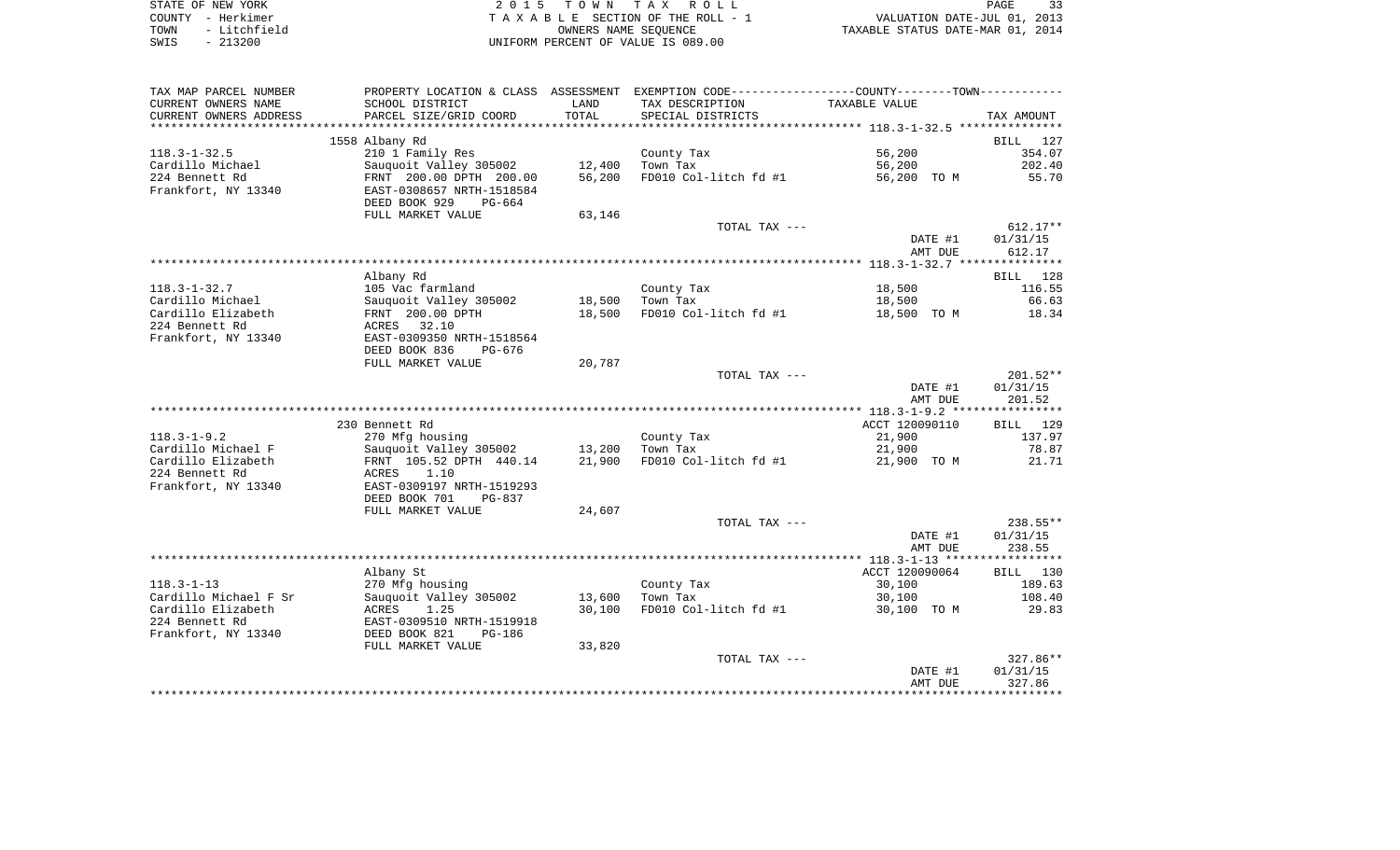| STATE OF NEW YORK |              | 2015 TOWN TAX ROLL                 |                      |  |                                  | PAGE | 34 |
|-------------------|--------------|------------------------------------|----------------------|--|----------------------------------|------|----|
| COUNTY - Herkimer |              | TAXABLE SECTION OF THE ROLL - 1    |                      |  | VALUATION DATE-JUL 01, 2013      |      |    |
| TOWN              | - Litchfield |                                    | OWNERS NAME SEOUENCE |  | TAXABLE STATUS DATE-MAR 01, 2014 |      |    |
| - 213200<br>SWIS  |              | UNIFORM PERCENT OF VALUE IS 089.00 |                      |  |                                  |      |    |

|  | FASH.                            | $\cdot$ $\tau$ |
|--|----------------------------------|----------------|
|  | VALUATION DATE-JUL 01, 2013      |                |
|  | TAXABLE STATUS DATE-MAR 01, 2014 |                |

| TAX MAP PARCEL NUMBER        | PROPERTY LOCATION & CLASS ASSESSMENT             |         | EXEMPTION CODE----------------COUNTY-------TOWN----------- |                |                    |
|------------------------------|--------------------------------------------------|---------|------------------------------------------------------------|----------------|--------------------|
| CURRENT OWNERS NAME          | SCHOOL DISTRICT                                  | LAND    | TAX DESCRIPTION                                            | TAXABLE VALUE  |                    |
| CURRENT OWNERS ADDRESS       | PARCEL SIZE/GRID COORD                           | TOTAL   | SPECIAL DISTRICTS                                          |                | TAX AMOUNT         |
| **********************       |                                                  |         |                                                            |                |                    |
|                              | 710 Berberick Rd                                 |         |                                                            | ACCT 159870    | 131<br><b>BILL</b> |
| $124.4 - 1 - 5.1$            | 120 Field crops                                  |         | County Tax                                                 | 75,000         | 472.51             |
| Careyva Eleanor              | Mount Markham<br>215601                          | 25,000  | Town Tax                                                   | 75,000         | 270.11             |
| 120 N. Ferguson Street Apt 2 | 45.00<br>ACRES                                   | 75,000  | School Relevy                                              |                | 1,718.53           |
| Shenandoah, PA 17976         | EAST-0318241 NRTH-1504337                        |         | FD010 Col-litch fd #1                                      | 75,000 TO M    | 74.34              |
|                              | DEED BOOK 1364<br>$PG-64$                        |         |                                                            |                |                    |
|                              | FULL MARKET VALUE                                | 84,270  |                                                            |                |                    |
|                              |                                                  |         | TOTAL TAX ---                                              |                | $2,535.49**$       |
|                              |                                                  |         |                                                            | DATE #1        | 01/31/15           |
|                              |                                                  |         |                                                            | AMT DUE        | 2,535.49           |
|                              |                                                  |         |                                                            |                |                    |
|                              | 428 Berberick Rd                                 |         |                                                            | ACCT 120090171 | BILL 132           |
| $124.4 - 2 - 9$              | 210 1 Family Res                                 |         | County Tax                                                 | 86,400         | 544.33             |
| Carnes Richard               | Mount Markham<br>215601                          | 22,400  | Town Tax                                                   | 86,400         | 311.16             |
| Carnes Patricia              | <b>ACRES</b><br>5.50                             | 86,400  | FD010 Col-litch fd #1                                      | 86,400 TO M    | 85.64              |
| 428 Berberick Rd             | EAST-0318419 NRTH-1498946                        |         |                                                            |                |                    |
| Frankfort, NY 13340          | DEED BOOK 805<br>$PG-314$                        |         |                                                            |                |                    |
|                              | FULL MARKET VALUE                                | 97,079  |                                                            |                |                    |
|                              |                                                  |         | TOTAL TAX ---                                              |                | 941.13**           |
|                              |                                                  |         |                                                            | DATE #1        | 01/31/15           |
|                              |                                                  |         |                                                            | AMT DUE        | 941.13             |
|                              |                                                  |         |                                                            |                |                    |
|                              | Berberick Rd                                     |         |                                                            | ACCT 120090190 | BILL 133           |
| $124.4 - 2 - 10$             | 314 Rural vac<10                                 |         | County Tax                                                 | 10,300         | 64.89              |
| Carnes Richard               | 215601<br>Mount Markham                          | 10,300  | Town Tax                                                   | 10,300         | 37.09              |
| Carnes Patricia              | <b>ACRES</b><br>5.40                             | 10,300  | School Relevy                                              |                | 236.01             |
| 428 Berberick St             | EAST-0318575 NRTH-1499092                        |         | FD010 Col-litch fd #1                                      | 10,300<br>TO M | 10.21              |
| Frankfort, NY 13340          | DEED BOOK 896<br>$PG-122$                        |         |                                                            |                |                    |
|                              | FULL MARKET VALUE                                | 11,573  |                                                            |                |                    |
|                              |                                                  |         | TOTAL TAX ---                                              |                | 348.20**           |
|                              |                                                  |         |                                                            | DATE #1        | 01/31/15           |
|                              |                                                  |         |                                                            | AMT DUE        | 348.20             |
|                              | 981 Cedarville Rd                                |         |                                                            | ACCT 120004740 | 134                |
| $124.2 - 1 - 16.1$           | 240 Rural res                                    |         |                                                            | 152,300        | BILL<br>959.51     |
| Carney Shawn M               | Mount Markham<br>215601                          | 47,800  | County Tax<br>Town Tax                                     | 152,300        | 548.50             |
| Carney Gail A                | 135                                              | 152,300 | School Relevy                                              |                | 2,875.89           |
| 981 Jerusalem Hill Rd        | ACRES<br>74.60 BANK<br>EAST-0324097 NRTH-1506660 |         | FD010 Col-litch fd #1                                      | 152,300 TO M   | 150.95             |
| Ilion, NY 13357              | DEED BOOK 781<br>$PG-663$                        |         |                                                            |                |                    |
|                              | FULL MARKET VALUE                                | 171,124 |                                                            |                |                    |
|                              |                                                  |         | TOTAL TAX ---                                              |                | 4,534.85**         |
|                              |                                                  |         |                                                            | DATE #1        | 01/31/15           |
|                              |                                                  |         |                                                            | AMT DUE        | 4,534.85           |
|                              |                                                  |         |                                                            |                |                    |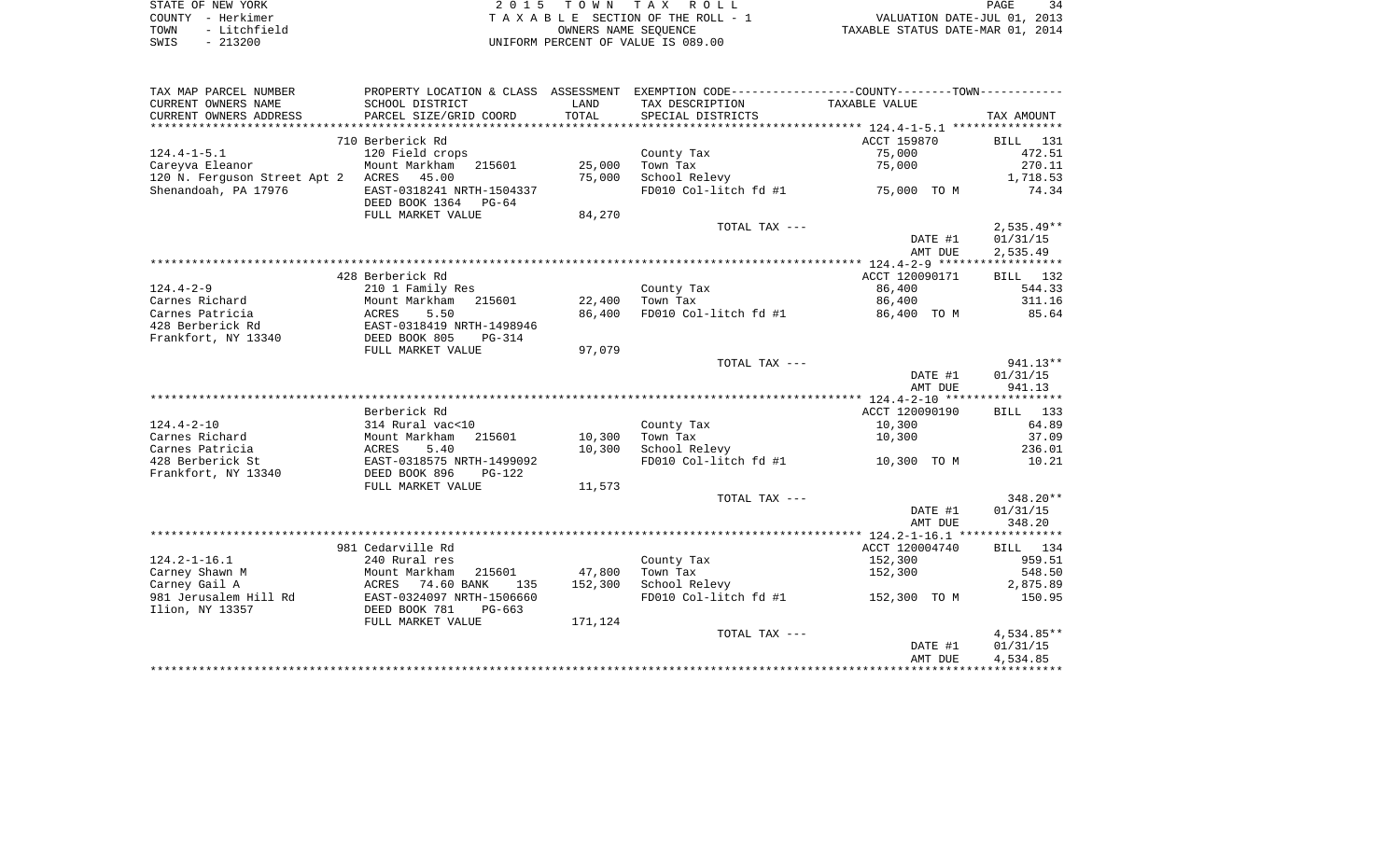| STATE OF NEW YORK    | 2015 TOWN TAX ROLL                  | マロ<br>PAGE                       |
|----------------------|-------------------------------------|----------------------------------|
| COUNTY - Herkimer    | TAXABLE SECTION OF THE ROLL - 1     | VALUATION DATE-JUL 01, 2013      |
| - Litchfield<br>TOWN | OWNERS NAME SEOUENCE                | TAXABLE STATUS DATE-MAR 01, 2014 |
| CMTC                 | LINIEODM DEOGENE OF USILE TO 000 00 |                                  |

 $S$ TOWN TAX ROLL PAGE SWIS - 213200 UNIFORM PERCENT OF VALUE IS 089.00

|                           |                           |         |                                  | PROPERTY LOCATION & CLASS ASSESSMENT EXEMPTION CODE----------------COUNTY-------TOWN--------- |                   |
|---------------------------|---------------------------|---------|----------------------------------|-----------------------------------------------------------------------------------------------|-------------------|
| CURRENT OWNERS NAME       | SCHOOL DISTRICT           | LAND    | TAX DESCRIPTION                  | TAXABLE VALUE                                                                                 |                   |
| CURRENT OWNERS ADDRESS    | PARCEL SIZE/GRID COORD    | TOTAL   | SPECIAL DISTRICTS                |                                                                                               | TAX AMOUNT        |
|                           |                           |         |                                  |                                                                                               |                   |
|                           | 778 Albany St             |         |                                  | ACCT 148695                                                                                   | BILL 135          |
| $124.1 - 1 - 42$          | 270 Mfg housing           |         | County Tax                       | 44,300                                                                                        | 279.09            |
| Carpenter Jeramie         | Mount Markham 215601      | 13,000  | Town Tax                         | 44,300                                                                                        | 159.54            |
| 778 Albany St             | ACRES<br>1.00             | 44,300  | School Relevy                    |                                                                                               | 1,015.07          |
| Clayville, NY 13322       | EAST-0310705 NRTH-1503975 |         | FD010 Col-litch fd #1            | 44,300 TO M                                                                                   | 43.91             |
|                           | DEED BOOK 1298<br>PG-138  |         |                                  |                                                                                               |                   |
|                           | FULL MARKET VALUE         | 49,775  |                                  |                                                                                               |                   |
|                           |                           |         | TOTAL TAX ---                    |                                                                                               | $1,497.61**$      |
|                           |                           |         |                                  | DATE #1                                                                                       | 01/31/15          |
|                           |                           |         |                                  | AMT DUE                                                                                       | 1,497.61          |
|                           |                           |         |                                  |                                                                                               |                   |
|                           | Cook Rd                   |         |                                  | ACCT 159267                                                                                   | BILL 136          |
| $124.2 - 1 - 41$          | 314 Rural vac<10          |         | AG MKTS L 41720                  | $\Omega$<br>$\overline{0}$                                                                    |                   |
| Carr Gabrielle            | Mount Markham 215601      |         | 1,000 County Tax                 | 1,000                                                                                         | 6.30              |
| Carr Claire J             | 2.50<br>ACRES             | 1,000   | Town Tax                         | 1,000                                                                                         | 3.60              |
| 611 Berberick Rd          | EAST-0317181 NRTH-1504648 |         | School Relevy                    |                                                                                               | 22.91             |
| Frankfort, NY 13340       | DEED BOOK 1360 PG-844     |         | FD010 Col-litch fd #1 1,000 TO M |                                                                                               | .99               |
|                           | FULL MARKET VALUE         | 1,124   |                                  |                                                                                               |                   |
| MAY BE SUBJECT TO PAYMENT |                           |         |                                  |                                                                                               |                   |
| UNDER AGDIST LAW TIL 2018 |                           |         |                                  |                                                                                               |                   |
|                           |                           |         | TOTAL TAX ---                    |                                                                                               | $33.80**$         |
|                           |                           |         |                                  | DATE #1                                                                                       | 01/31/15          |
|                           |                           |         |                                  | AMT DUE                                                                                       | 33.80             |
|                           |                           |         |                                  |                                                                                               |                   |
|                           | 611 Berberick Rd          |         |                                  | ACCT 120002610                                                                                | BILL 137          |
|                           |                           |         |                                  |                                                                                               |                   |
|                           |                           |         |                                  |                                                                                               |                   |
| $124.4 - 1 - 3$           | 120 Field crops           |         | AG MKTS L 41720                  | 632<br>632                                                                                    |                   |
| Carr Gabrielle            | Mount Markham 215601      |         | 55,000 County Tax                | 112,668                                                                                       | 709.82            |
| Carr Claire J             | ACRES 106.30              | 113,300 | Town Tax                         | 112,668                                                                                       | 405.77            |
| 611 Berberick Rd          | EAST-0318599 NRTH-1502679 |         | School Relevy                    |                                                                                               | 1,967.77          |
| Frankfort, NY 13340       | DEED BOOK 1296 PG-173     |         | FD010 Col-litch fd #1            | 112,668 TO M                                                                                  | 111.67            |
|                           | FULL MARKET VALUE         | 127,303 | 632 EX                           |                                                                                               |                   |
| MAY BE SUBJECT TO PAYMENT |                           |         |                                  |                                                                                               |                   |
| UNDER AGDIST LAW TIL 2018 |                           |         |                                  |                                                                                               |                   |
|                           |                           |         | TOTAL TAX ---                    |                                                                                               | $3,195.03**$      |
|                           |                           |         |                                  | DATE #1                                                                                       | 01/31/15          |
|                           |                           |         |                                  | AMT DUE                                                                                       | 3,195.03          |
|                           |                           |         |                                  |                                                                                               |                   |
|                           | Wheelock Rd               |         |                                  |                                                                                               | BILL 138          |
| $118.4 - 1 - 27$          | 322 Rural vac>10          |         | County Tax                       | 2,600                                                                                         | 16.38             |
| Caruso Frank              | Mount Markham 215601      | 2,600   | Town Tax                         | 2,600                                                                                         | 9.36              |
| Caruso Michele            |                           | 2,600   | FD010 Col-litch fd #1            | 2,600 TO M                                                                                    | 2.58              |
| 205 Jackson Rd            | LANDLOCKED<br>ACRES 12.50 |         |                                  |                                                                                               |                   |
| Frankfort, NY 13340       | EAST-0322889 NRTH-1512298 |         |                                  |                                                                                               |                   |
|                           | FULL MARKET VALUE         | 2,921   |                                  |                                                                                               |                   |
|                           |                           |         | TOTAL TAX ---                    |                                                                                               | $28.32**$         |
|                           |                           |         |                                  | DATE #1<br>AMT DUE                                                                            | 01/31/15<br>28.32 |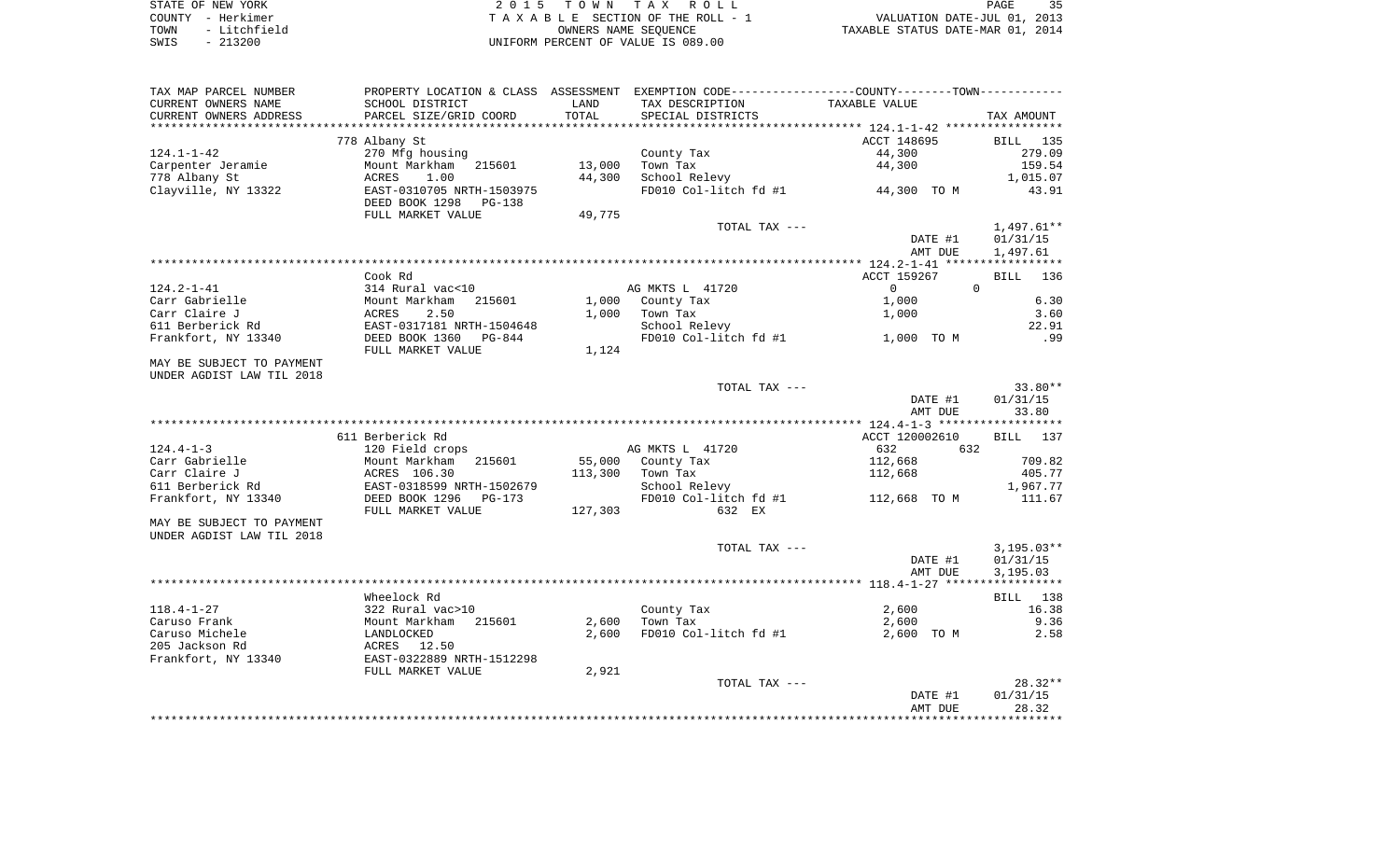| STATE OF NEW YORK |  |              |  |
|-------------------|--|--------------|--|
| COUNTY            |  | - Herkimer   |  |
| TOWN              |  | - Litchfield |  |
| SWIS              |  | $-213200$    |  |

2015 TOWN TAX ROLL TA X A B L E SECTION OF THE ROLL - 1 TOWN - Litchfield OWNERS NAME SEQUENCE TAXABLE STATUS DATE-MAR 01, 2014 SWIS - 213200 UNIFORM PERCENT OF VALUE IS 089.00

| TAX MAP PARCEL NUMBER    |                           |         | PROPERTY LOCATION & CLASS ASSESSMENT EXEMPTION CODE-----------------COUNTY--------TOWN----------- |                |              |
|--------------------------|---------------------------|---------|---------------------------------------------------------------------------------------------------|----------------|--------------|
| CURRENT OWNERS NAME      | SCHOOL DISTRICT           | LAND    | TAX DESCRIPTION                                                                                   | TAXABLE VALUE  |              |
| CURRENT OWNERS ADDRESS   | PARCEL SIZE/GRID COORD    | TOTAL   | SPECIAL DISTRICTS                                                                                 |                | TAX AMOUNT   |
|                          |                           |         |                                                                                                   |                |              |
|                          | Wheelock Rd               |         |                                                                                                   | ACCT 120003570 | BILL 139     |
| $118.4 - 1 - 28$         | 105 Vac farmland          |         | County Tax                                                                                        | 235,000        | 1,480.53     |
| Caruso Frank J           | Mount Markham<br>215601   | 117,900 | Town Tax                                                                                          | 235,000        | 846.34       |
| Caruso Michele D         | ACRES 192.20              | 235,000 | FD010 Col-litch fd #1                                                                             |                | 232.92       |
|                          |                           |         |                                                                                                   | 235,000 TO M   |              |
| 205 Jackson Rd           | EAST-0321389 NRTH-1515422 |         |                                                                                                   |                |              |
| Frankfort, NY 13340      | DEED BOOK 834<br>PG-458   |         |                                                                                                   |                |              |
|                          | FULL MARKET VALUE         | 264,045 |                                                                                                   |                |              |
|                          |                           |         | TOTAL TAX ---                                                                                     |                | $2,559.79**$ |
|                          |                           |         |                                                                                                   | DATE #1        | 01/31/15     |
|                          |                           |         |                                                                                                   | AMT DUE        | 2,559.79     |
|                          |                           |         |                                                                                                   |                |              |
|                          | Clemons Rd                |         |                                                                                                   | ACCT 156673    | BILL<br>140  |
| $119.3 - 4 - 1$          | 314 Rural vac<10          |         | County Tax                                                                                        | 10,300         | 64.89        |
| Carvin Ronald            | Mount Markham 215601      | 10,300  | Town Tax                                                                                          | 10,300         | 37.09        |
| 572 Clark Road           | FRNT 792.90 DPTH          | 10,300  | School Relevy                                                                                     |                | 236.01       |
| Waterville, NY 13480     | 5.50<br>ACRES             |         | FD010 Col-litch fd #1                                                                             | 10,300 TO M    | 10.21        |
|                          | EAST-0324117 NRTH-1519178 |         |                                                                                                   |                |              |
| PRIOR OWNER ON 3/01/2014 | DEED BOOK 1345 PG-339     |         |                                                                                                   |                |              |
| Carvin Ronald            | FULL MARKET VALUE         | 11,573  |                                                                                                   |                |              |
|                          |                           |         | TOTAL TAX ---                                                                                     |                | 348.20**     |
|                          |                           |         |                                                                                                   | DATE #1        | 01/31/15     |
|                          |                           |         |                                                                                                   | AMT DUE        | 348.20       |
|                          |                           |         |                                                                                                   |                |              |
|                          |                           |         |                                                                                                   |                |              |
|                          | 520 Albany Rd             |         |                                                                                                   |                | 141<br>BILL  |
| $124.3 - 4 - 9$          | 210 1 Family Res          |         | County Tax                                                                                        | 110,000        | 693.01       |
| Casale Andrew            | Mount Markham 215601      | 30,000  | Town Tax                                                                                          | 110,000        | 396.16       |
| 520 Albany Rd            | FRNT 213.00 DPTH          | 110,000 | FD010 Col-litch fd #1                                                                             | 110,000 TO M   | 109.03       |
| West Winfield, NY 13491  | ACRES<br>9.90             |         |                                                                                                   |                |              |
|                          | EAST-0273530 NRTH-1074825 |         |                                                                                                   |                |              |
|                          | DEED BOOK 1257 PG-761     |         |                                                                                                   |                |              |
|                          | FULL MARKET VALUE         | 123,596 |                                                                                                   |                |              |
|                          |                           |         | TOTAL TAX ---                                                                                     |                | 1,198.20**   |
|                          |                           |         |                                                                                                   | DATE #1        | 01/31/15     |
|                          |                           |         |                                                                                                   | AMT DUE        | 1,198.20     |
|                          |                           |         |                                                                                                   |                |              |
|                          | Cedarville Rd             |         |                                                                                                   | ACCT 120014820 | BILL 142     |
| $119.3 - 1 - 36$         | 312 Vac w/imprv           |         | County Tax                                                                                        | 2,200          | 13.86        |
| Casale George            | Mount Markham<br>215601   | 1,300   | Town Tax                                                                                          | 2,200          | 7.92         |
| Casale Margaret W        | FRNT 82.00 DPTH<br>50.00  | 2,200   | FD010 Col-litch fd #1                                                                             | 2,200 TO M     | 2.18         |
| 371 Silver St            | EAST-0325588 NRTH-1512867 |         |                                                                                                   |                |              |
| Ilion, NY 13357          | DEED BOOK 861<br>$PG-120$ |         |                                                                                                   |                |              |
|                          | FULL MARKET VALUE         | 2,472   |                                                                                                   |                |              |
|                          |                           |         | TOTAL TAX ---                                                                                     |                | $23.96**$    |
|                          |                           |         |                                                                                                   | DATE #1        | 01/31/15     |
|                          |                           |         |                                                                                                   | AMT DUE        | 23.96        |
|                          |                           |         |                                                                                                   |                |              |
|                          |                           |         |                                                                                                   |                |              |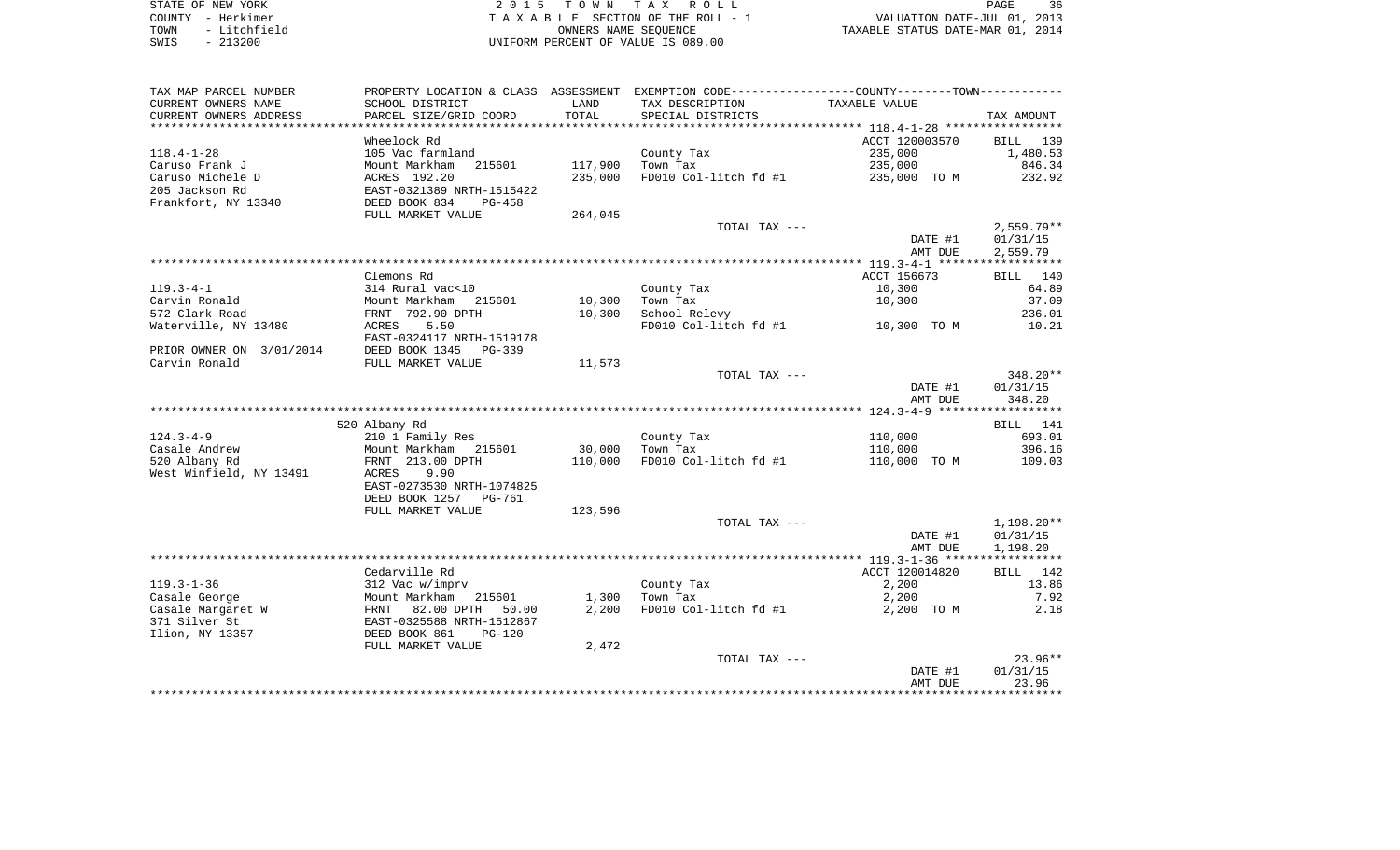STATE OF NEW YORK **EXECUTE:**  $2015$  TOWN TAX ROLL COUNTY - Herkimer<br>
T A X A B L E SECTION OF THE ROLL - 1<br>
TOWN - Litchfield<br>
SWIS - 213200 - UNIFORM PERCENT OF VALUE IS 089.00 TOWN - Litchfield OWNERS NAME SEQUENCE TAXABLE STATUS DATE-MAR 01, 2014 SWIS - 213200 UNIFORM PERCENT OF VALUE IS 089.00

| TAX MAP PARCEL NUMBER     |                           |         | PROPERTY LOCATION & CLASS ASSESSMENT EXEMPTION CODE----------------COUNTY-------TOWN---------- |                  |                    |
|---------------------------|---------------------------|---------|------------------------------------------------------------------------------------------------|------------------|--------------------|
| CURRENT OWNERS NAME       | SCHOOL DISTRICT           | LAND    | TAX DESCRIPTION                                                                                | TAXABLE VALUE    |                    |
| CURRENT OWNERS ADDRESS    | PARCEL SIZE/GRID COORD    | TOTAL   | SPECIAL DISTRICTS                                                                              |                  | TAX AMOUNT         |
|                           |                           |         |                                                                                                |                  |                    |
|                           | Cedaville Rd              |         |                                                                                                | ACCT 120014550   | <b>BILL</b><br>143 |
| $119.3 - 1 - 44$          | 120 Field crops           |         | County Tax                                                                                     | 14,500           | 91.35              |
| Casale George             | Mount Markham<br>215601   | 14,500  | Town Tax                                                                                       | 14,500           | 52.22              |
| Casale Margaret           | cons. lease -33A.         | 14,500  | FD010 Col-litch fd #1                                                                          | 14,500 TO M      | 14.37              |
| 371 Silver Street         | 48.90<br>ACRES            |         |                                                                                                |                  |                    |
| Ilion, NY 13357           | EAST-0325977 NRTH-1512020 |         |                                                                                                |                  |                    |
|                           | DEED BOOK 927<br>PG-233   |         |                                                                                                |                  |                    |
|                           | FULL MARKET VALUE         | 16,292  |                                                                                                |                  |                    |
|                           |                           |         | TOTAL TAX ---                                                                                  |                  | 157.94**           |
|                           |                           |         |                                                                                                | DATE #1          | 01/31/15           |
|                           |                           |         |                                                                                                | AMT DUE          | 157.94             |
|                           |                           |         |                                                                                                |                  |                    |
|                           | 415 Silver St             |         |                                                                                                | ACCT 120014880   | BILL<br>144        |
| $125.1 - 2 - 7$           | 120 Field crops           |         | AG MKTS L 41720                                                                                | 13,775<br>13,775 |                    |
| Casale George             | Mount Markham<br>215601   |         | 87,300 AGRIC 10 Y 42100                                                                        | 3,000<br>3,000   |                    |
| Casale Margaret           | ACRES 144.10              |         | 164,800 County Tax                                                                             | 148,025          | 932.57<br>533.10   |
| 371 Silver St             | EAST-0329355 NRTH-1510794 |         | Town Tax                                                                                       | 148,025          |                    |
| Ilion, NY 13357           | DEED BOOK 678<br>PG-286   |         | FD010 Col-litch fd #1                                                                          | 151,025 TO M     | 149.69             |
| MAY BE SUBJECT TO PAYMENT | FULL MARKET VALUE         | 185,169 | 13,775 EX                                                                                      |                  |                    |
| UNDER AGDIST LAW TIL 2018 |                           |         |                                                                                                |                  |                    |
|                           |                           |         | TOTAL TAX ---                                                                                  |                  | $1,615.36**$       |
|                           |                           |         |                                                                                                | DATE #1          | 01/31/15           |
|                           |                           |         |                                                                                                | AMT DUE          | 1,615.36           |
|                           |                           |         |                                                                                                |                  |                    |
|                           | 349 Silver St             |         |                                                                                                | ACCT 120009090   | <b>BILL</b><br>145 |
| $125.1 - 2 - 34$          | 210 1 Family Res          |         | AG MKTS L 41720                                                                                | 2,010<br>2,010   |                    |
| Casale George             | Mount Markham<br>215601   | 63,000  | County Tax                                                                                     | 197,290          | 1,242.95           |
| Casale Margaret           | EXEMPTION GRANTED BY BOAR | 199,300 | Town Tax                                                                                       | 197,290          | 710.53             |
| 371 Silver St             | OF REVEIW 6/2004 141,100  |         | FD010 Col-litch fd #1                                                                          | 197,290 TO M     | 195.54             |
| Ilion, NY 13357           | 98.00<br>ACRES            |         | 2,010 EX                                                                                       |                  |                    |
|                           | EAST-0329198 NRTH-1509412 |         |                                                                                                |                  |                    |
| MAY BE SUBJECT TO PAYMENT | DEED BOOK 771<br>PG-535   |         |                                                                                                |                  |                    |
| UNDER AGDIST LAW TIL 2018 | FULL MARKET VALUE         | 223,933 |                                                                                                |                  |                    |
|                           |                           |         | TOTAL TAX ---                                                                                  |                  | $2,149.02**$       |
|                           |                           |         |                                                                                                | DATE #1          | 01/31/15           |
|                           |                           |         |                                                                                                | AMT DUE          | 2,149.02           |
|                           |                           |         |                                                                                                |                  |                    |
|                           | 371 Silver St             |         |                                                                                                | ACCT 120003600   | BILL 146           |
| $125.1 - 2 - 4$           | 210 1 Family Res          |         | County Tax                                                                                     | 90,100           | 567.64             |
| Casale George J           | Mount Markham<br>215601   | 15,200  | Town Tax                                                                                       | 90,100           | 324.49             |
| Casale Margaret W         | ACRES<br>2.00             | 90,100  | FD010 Col-litch fd #1                                                                          | 90,100 TO M      | 89.30              |
| 371 Silver St             | EAST-0327962 NRTH-1510072 |         |                                                                                                |                  |                    |
| Ilion, NY 13357           | DEED BOOK 00598 PG-00866  |         |                                                                                                |                  |                    |
|                           | FULL MARKET VALUE         | 101,236 |                                                                                                |                  |                    |
|                           |                           |         | TOTAL TAX ---                                                                                  |                  | 981.43**           |
|                           |                           |         |                                                                                                | DATE #1          | 01/31/15           |
|                           |                           |         |                                                                                                | AMT DUE          | 981.43             |
|                           |                           |         |                                                                                                |                  |                    |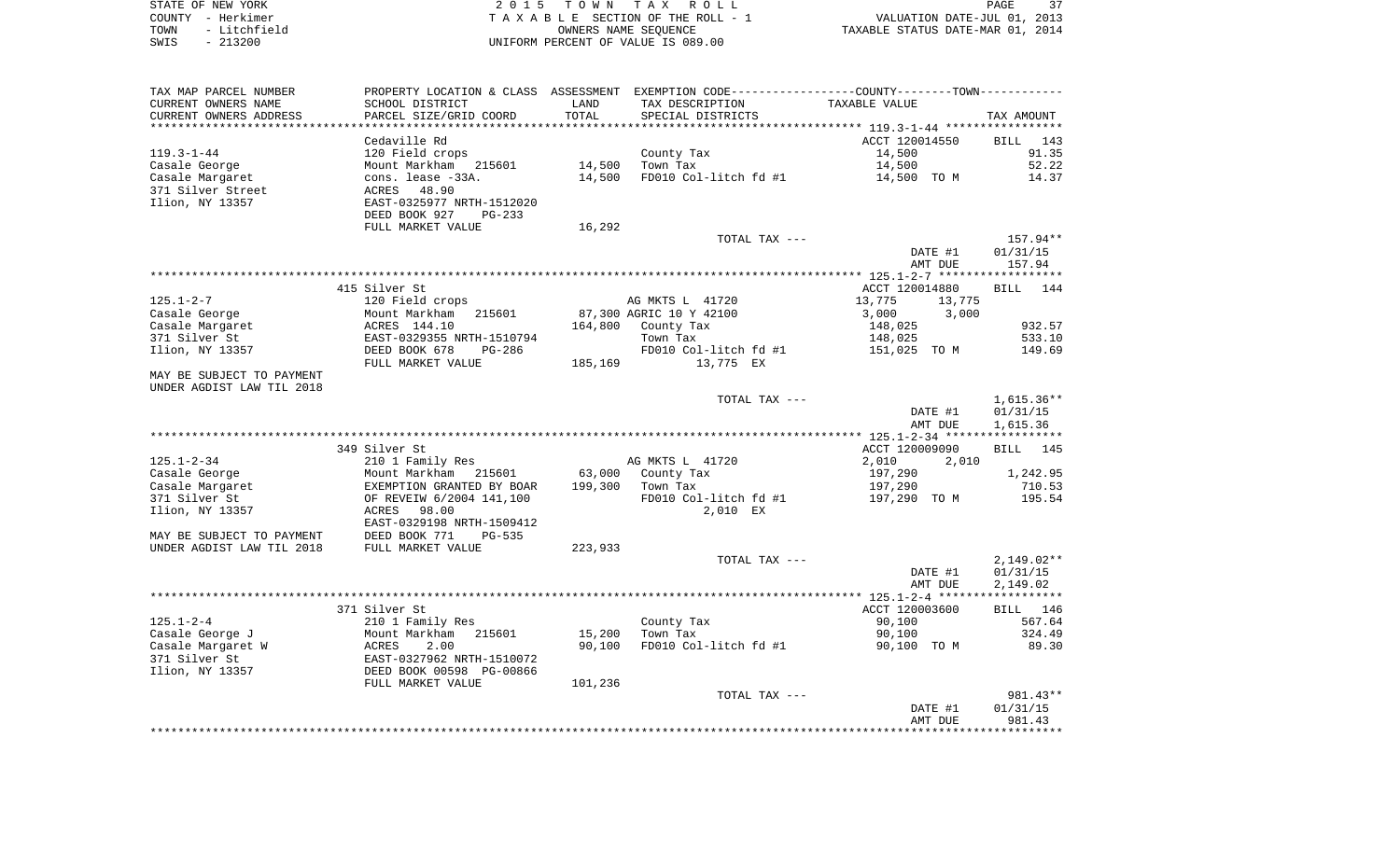| STATE OF NEW YORK |  |              |  |
|-------------------|--|--------------|--|
| COUNTY - Herkimer |  |              |  |
| TOWN              |  | - Litchfield |  |
| SWTS              |  | $-213200$    |  |

STATE OF NEW YORK 2 0 1 5 T O W N T A X R O L L PAGE 38 COUNTY - Herkimer T A X A B L E SECTION OF THE ROLL - 1 VALUATION DATE-JUL 01, 2013 TOWN - Litchfield OWNERS NAME SEQUENCE TAXABLE STATUS DATE-MAR 01, 2014 UNIFORM PERCENT OF VALUE IS 089.00

| TAX MAP PARCEL NUMBER                         | PROPERTY LOCATION & CLASS ASSESSMENT                   |               | EXEMPTION CODE----------------COUNTY-------TOWN----------- |                |             |
|-----------------------------------------------|--------------------------------------------------------|---------------|------------------------------------------------------------|----------------|-------------|
| CURRENT OWNERS NAME<br>CURRENT OWNERS ADDRESS | SCHOOL DISTRICT<br>PARCEL SIZE/GRID COORD              | LAND<br>TOTAL | TAX DESCRIPTION<br>SPECIAL DISTRICTS                       | TAXABLE VALUE  | TAX AMOUNT  |
| *************************                     |                                                        |               |                                                            |                |             |
|                                               | Cedarville Rd                                          |               |                                                            | ACCT 120004980 | BILL 147    |
| $119.3 - 1 - 25.1$                            | 105 Vac farmland                                       |               | County Tax                                                 | 42,200         | 265.86      |
| Casale George Jr                              | Mount Markham<br>215601                                | 42,200        | Town Tax                                                   | 42,200         | 151.98      |
| Casale Kirsten                                | ACRES<br>79.70                                         | 42,200        | FD010 Col-litch fd #1                                      | 42,200 TO M    | 41.83       |
| 22 Wills Dr                                   | EAST-0329159 NRTH-1516338                              |               |                                                            |                |             |
| New Hartford, NY 13413                        | DEED BOOK 1091<br>PG-842                               |               |                                                            |                |             |
|                                               | FULL MARKET VALUE                                      | 47,416        |                                                            |                |             |
|                                               |                                                        |               | TOTAL TAX ---                                              |                | 459.67**    |
|                                               |                                                        |               |                                                            | DATE #1        | 01/31/15    |
|                                               |                                                        |               |                                                            | AMT DUE        | 459.67      |
|                                               |                                                        |               |                                                            |                |             |
|                                               | Co Rd 10E                                              |               |                                                            | ACCT 120000960 | 148<br>BILL |
| $131.30 - 1 - 9$                              | 314 Rural vac<10                                       |               | County Tax                                                 | 1,000          | 6.30        |
| Case Paul V                                   | Mount Markham 215601                                   | 1,000         | Town Tax                                                   | 1,000          | 3.60        |
| Case Mary E                                   | FRNT 129.00 DPTH<br>85.00<br>EAST-0328140 NRTH-1493697 | 1,000         | FD010 Col-litch fd #1                                      | 1,000 TO M     | .99         |
| 159 Hazelton Rd                               |                                                        |               |                                                            |                |             |
| Richfield Springs, NY 13439                   | DEED BOOK 744<br>$PG-323$                              |               |                                                            |                |             |
|                                               | FULL MARKET VALUE                                      | 1,124         | TOTAL TAX ---                                              |                | $10.89**$   |
|                                               |                                                        |               |                                                            | DATE #1        | 01/31/15    |
|                                               |                                                        |               |                                                            | AMT DUE        | 10.89       |
|                                               |                                                        |               |                                                            |                |             |
|                                               | 119 Elizabethtown Rd                                   |               |                                                            |                | BILL 149    |
| $131.30 - 1 - 10$                             | 270 Mfg housing                                        |               | County Tax                                                 | 21,600         | 136.08      |
| Case Paul W                                   | Mount Markham 215601                                   | 8,400         | Town Tax                                                   | 21,600         | 77.79       |
| Case Frances A                                | FRNT 191.00 DPTH 105.00                                | 21,600        | FD010 Col-litch fd #1                                      | 21,600 TO M    | 21.41       |
| 125 Elizabethtown Rd                          | EAST-0328062 NRTH-1493555                              |               |                                                            |                |             |
| Ilion, NY 13357                               | DEED BOOK 1251<br>PG-909                               |               |                                                            |                |             |
|                                               | FULL MARKET VALUE                                      | 24,270        |                                                            |                |             |
|                                               |                                                        |               | TOTAL TAX ---                                              |                | 235.28**    |
|                                               |                                                        |               |                                                            | DATE #1        | 01/31/15    |
|                                               |                                                        |               |                                                            | AMT DUE        | 235.28      |
|                                               |                                                        |               |                                                            |                |             |
|                                               | Berberick (Off) Rd                                     |               |                                                            |                | BILL 150    |
| $130.2 - 2 - 11$                              | 105 Vac farmland                                       |               | County Tax                                                 | 1,600          | 10.08       |
| Casler Charles                                | Mount Markham 215601                                   | 1,600         | Town Tax                                                   | 1,600          | 5.76        |
| Casler Jane                                   | BAR 2007                                               | 1,600         | FD010 Col-litch fd #1                                      | 1,600 TO M     | 1.59        |
| 691 Babcock Hill Road                         | ACRES<br>4.40                                          |               |                                                            |                |             |
| W Winfield, NY 13491                          | EAST-0313440 NRTH-1495426                              |               |                                                            |                |             |
|                                               | FULL MARKET VALUE                                      | 1,798         |                                                            |                |             |
|                                               |                                                        |               | TOTAL TAX ---                                              |                | $17.43**$   |
|                                               |                                                        |               |                                                            | DATE #1        | 01/31/15    |
|                                               |                                                        |               |                                                            | AMT DUE        | 17.43       |
|                                               |                                                        |               |                                                            |                |             |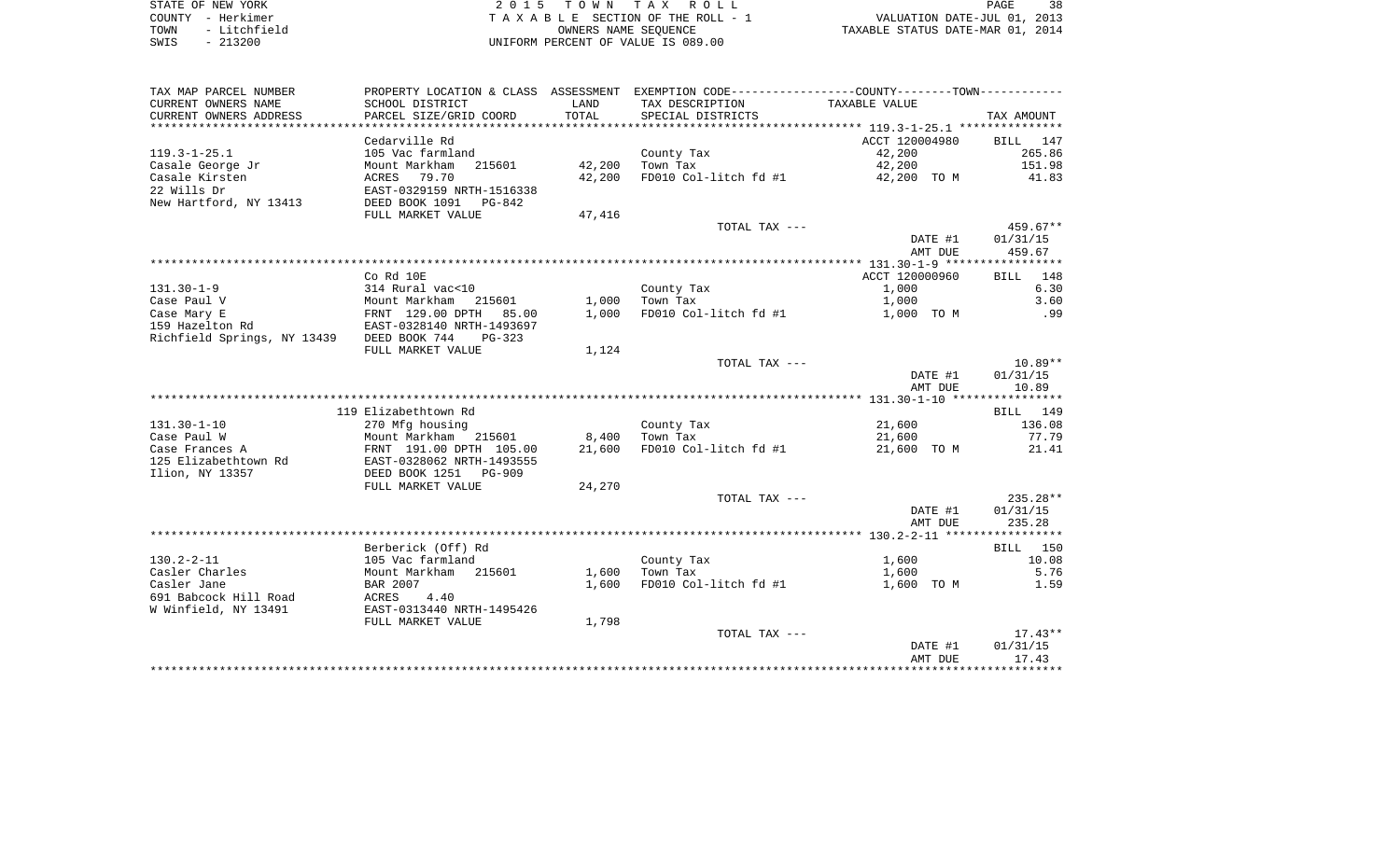| STATE OF NEW YORK    | 2015 TOWN TAX ROLL                 | 39<br>PAGE                       |
|----------------------|------------------------------------|----------------------------------|
| COUNTY - Herkimer    | TAXABLE SECTION OF THE ROLL - 1    | VALUATION DATE-JUL 01, 2013      |
| - Litchfield<br>TOWN | OWNERS NAME SEOUENCE               | TAXABLE STATUS DATE-MAR 01, 2014 |
| $-213200$<br>SWIS    | UNIFORM PERCENT OF VALUE IS 089.00 |                                  |

| TAX MAP PARCEL NUMBER<br>CURRENT OWNERS NAME           | SCHOOL DISTRICT                                      | LAND   | PROPERTY LOCATION & CLASS ASSESSMENT EXEMPTION CODE----------------COUNTY-------TOWN----------<br>TAX DESCRIPTION | TAXABLE VALUE                    |                       |
|--------------------------------------------------------|------------------------------------------------------|--------|-------------------------------------------------------------------------------------------------------------------|----------------------------------|-----------------------|
| CURRENT OWNERS ADDRESS                                 | PARCEL SIZE/GRID COORD                               | TOTAL  | SPECIAL DISTRICTS                                                                                                 |                                  | TAX AMOUNT            |
| *********************                                  | ***********************                              |        |                                                                                                                   |                                  |                       |
|                                                        | Babcock Hill Rd                                      |        |                                                                                                                   | ACCT 120010830                   | BILL<br>151           |
| $130.2 - 2 - 4$                                        | 105 Vac farmland                                     |        | AG MKTS L 41720                                                                                                   | 914<br>914                       |                       |
| Casler Charles F Jr                                    | Mount Markham<br>215601                              | 7,700  | County Tax                                                                                                        | 6,786                            | 42.75                 |
| 691 Babcock Hill Rd                                    | ACRES<br>20.00                                       | 7,700  | Town Tax                                                                                                          | 6,786                            | 24.44                 |
| West Winfield, NY 13491                                | EAST-0318759 NRTH-1495438<br>DEED BOOK 821<br>PG-459 |        | FD010 Col-litch fd #1<br>914 EX                                                                                   | 6,786 TO M                       | 6.73                  |
| MAY BE SUBJECT TO PAYMENT<br>UNDER AGDIST LAW TIL 2018 | FULL MARKET VALUE                                    | 8,652  |                                                                                                                   |                                  |                       |
|                                                        |                                                      |        | TOTAL TAX ---                                                                                                     |                                  | 73.92**               |
|                                                        |                                                      |        |                                                                                                                   | DATE #1                          | 01/31/15              |
|                                                        |                                                      |        |                                                                                                                   | AMT DUE                          | 73.92                 |
|                                                        |                                                      |        |                                                                                                                   |                                  |                       |
|                                                        | Babcock Hill Rd                                      |        |                                                                                                                   | ACCT 120014130                   | BILL 152              |
| $130.2 - 2 - 1$                                        | 105 Vac farmland                                     |        | AG MKTS L 41720                                                                                                   | 474<br>474                       |                       |
| Casler Charles Jr                                      | 215601<br>Mount Markham                              | 19,600 | County Tax                                                                                                        | 19,126                           | 120.50                |
| Casler Jane M                                          | 39.40<br>ACRES                                       | 19,600 | Town Tax                                                                                                          | 19,126                           | 68.88                 |
| 691 Babcock Hill Rd                                    | EAST-0317577 NRTH-1495296                            |        | FD010 Col-litch fd #1                                                                                             | 19,126 TO M                      | 18.96                 |
| West Winfield, NY 13491                                | DEED BOOK 679<br>$PG-470$<br>FULL MARKET VALUE       | 22,022 | 474 EX                                                                                                            |                                  |                       |
| MAY BE SUBJECT TO PAYMENT                              |                                                      |        |                                                                                                                   |                                  |                       |
| UNDER AGDIST LAW TIL 2018                              |                                                      |        |                                                                                                                   |                                  |                       |
|                                                        |                                                      |        | TOTAL TAX ---                                                                                                     |                                  | $208.34**$            |
|                                                        |                                                      |        |                                                                                                                   | DATE #1                          | 01/31/15              |
|                                                        |                                                      |        |                                                                                                                   | AMT DUE                          | 208.34                |
|                                                        |                                                      |        |                                                                                                                   |                                  |                       |
|                                                        | Babcock Hill Rd                                      |        |                                                                                                                   | ACCT 120014370                   | BILL<br>153           |
| $130.2 - 2 - 3$                                        | 322 Rural vac>10                                     |        | AG MKTS L 41720                                                                                                   | $\overline{0}$<br>$\overline{0}$ |                       |
| Casler Charles Jr                                      | 215601<br>Mount Markham                              | 4,100  | County Tax                                                                                                        | 4,100                            | 25.83                 |
| Casler Jane M                                          | ACRES<br>12.20                                       | 4,100  | Town Tax                                                                                                          | 4,100                            | 14.77                 |
| 691 Babcock Hill Rd                                    | EAST-0319233 NRTH-1496176                            |        | FD010 Col-litch fd #1                                                                                             | 4,100 TO M                       | 4.06                  |
| West Winfield, NY 13491                                | DEED BOOK 679<br>PG-470<br>FULL MARKET VALUE         | 4,607  |                                                                                                                   |                                  |                       |
| MAY BE SUBJECT TO PAYMENT                              |                                                      |        |                                                                                                                   |                                  |                       |
| UNDER AGDIST LAW TIL 2018                              |                                                      |        |                                                                                                                   |                                  |                       |
|                                                        |                                                      |        | TOTAL TAX ---                                                                                                     |                                  | 44.66**               |
|                                                        |                                                      |        |                                                                                                                   | DATE #1                          | 01/31/15              |
|                                                        |                                                      |        |                                                                                                                   | AMT DUE                          | 44.66                 |
|                                                        |                                                      |        |                                                                                                                   |                                  |                       |
|                                                        | Dugan Rd                                             |        |                                                                                                                   | ACCT 120010200                   | BILL 154              |
| $124.3 - 2 - 4$                                        | 323 Vacant rural                                     |        | County Tax                                                                                                        | 3,000                            | 18.90                 |
| Casler Cheryl A                                        | 215601<br>Mount Markham                              | 3,000  | Town Tax                                                                                                          | 3,000                            | 10.80                 |
| 169 Elizabethtown Rd                                   | ACRES<br>8.10                                        | 3,000  | FD010 Col-litch fd #1                                                                                             | 3,000 TO M                       | 2.97                  |
| Ilion, NY 13357                                        | EAST-0302722 NRTH-1499109                            |        |                                                                                                                   |                                  |                       |
|                                                        | DEED BOOK 932<br>$PG-76$                             |        |                                                                                                                   |                                  |                       |
|                                                        | FULL MARKET VALUE                                    | 3,371  |                                                                                                                   |                                  |                       |
|                                                        |                                                      |        | TOTAL TAX ---                                                                                                     |                                  | $32.67**$             |
|                                                        |                                                      |        |                                                                                                                   | DATE #1                          | 01/31/15              |
|                                                        |                                                      |        |                                                                                                                   | AMT DUE                          | 32.67<br>************ |
|                                                        |                                                      |        |                                                                                                                   |                                  |                       |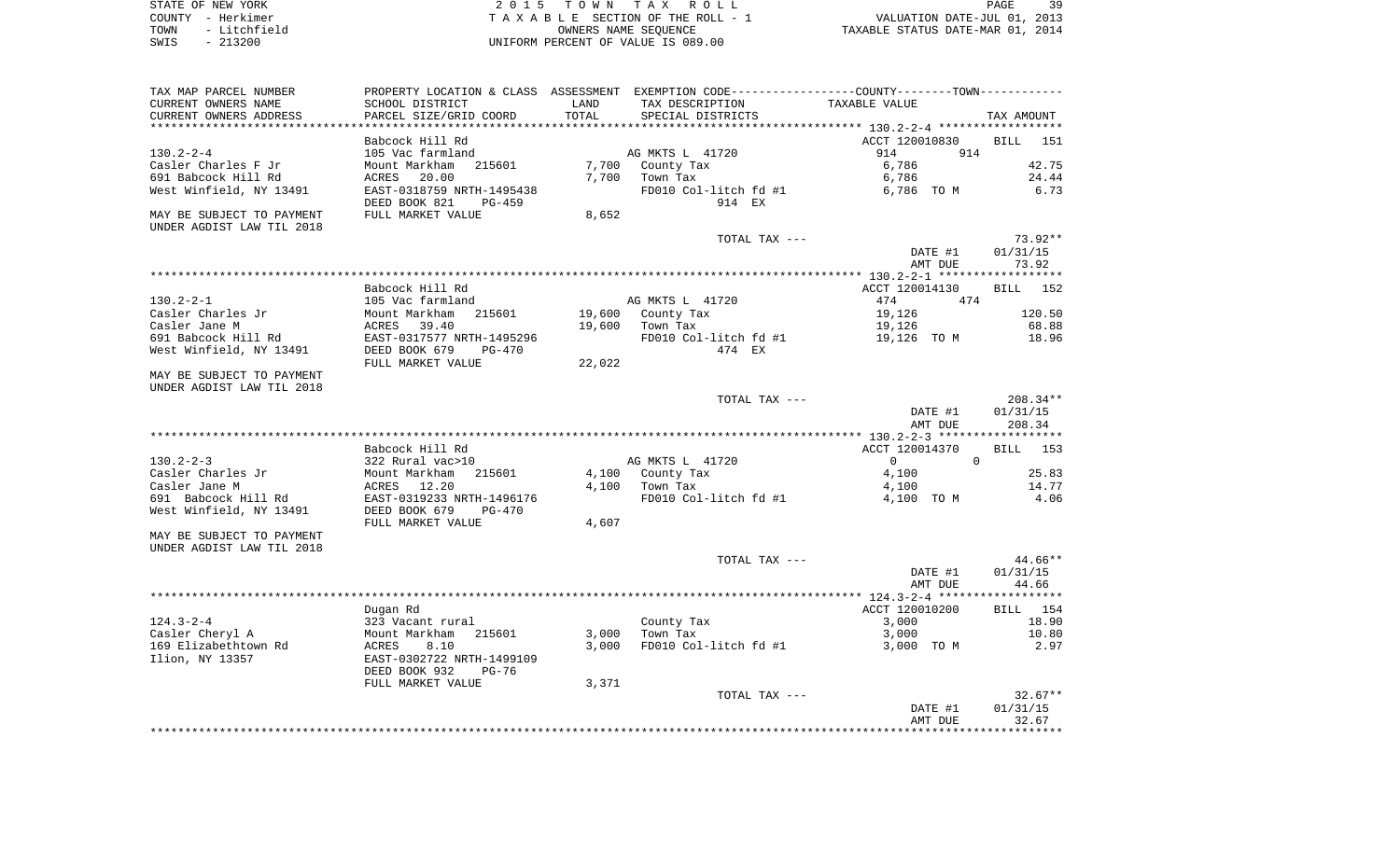|      | STATE OF NEW YORK | 2015 TOWN TAX ROLL                 |                                  | PAGE | 40 |
|------|-------------------|------------------------------------|----------------------------------|------|----|
|      | COUNTY - Herkimer | TAXABLE SECTION OF THE ROLL - 1    | VALUATION DATE-JUL 01, 2013      |      |    |
| TOWN | - Litchfield      | OWNERS NAME SEOUENCE               | TAXABLE STATUS DATE-MAR 01, 2014 |      |    |
| SWIS | - 213200          | UNIFORM PERCENT OF VALUE IS 089.00 |                                  |      |    |

| TAX MAP PARCEL NUMBER     | PROPERTY LOCATION & CLASS ASSESSMENT EXEMPTION CODE---------------COUNTY-------TOWN---------- |         |                                  |                      |                          |
|---------------------------|-----------------------------------------------------------------------------------------------|---------|----------------------------------|----------------------|--------------------------|
| CURRENT OWNERS NAME       | SCHOOL DISTRICT                                                                               | LAND    | TAX DESCRIPTION                  | TAXABLE VALUE        |                          |
| CURRENT OWNERS ADDRESS    | PARCEL SIZE/GRID COORD                                                                        | TOTAL   | SPECIAL DISTRICTS                |                      | TAX AMOUNT               |
|                           |                                                                                               |         |                                  |                      |                          |
|                           | Wall St                                                                                       |         |                                  | ACCT 173007          | <b>BILL</b> 155          |
| $130.2 - 2 - 8$           | 105 Vac farmland                                                                              |         | AG MKTS<br>41730                 | $\Omega$<br>$\Omega$ |                          |
| Casler James              | Mount Markham 215601                                                                          |         | 23,700 County Tax                | 23,700               | 149.31                   |
| 691 Babcock Hill Road     | $L$ 20                                                                                        |         | 23,700 Town Tax                  | 23,700               | 85.35                    |
| West Winfield, NY 13491   | Wall                                                                                          |         | FD010 Col-litch fd #1            | 23,700 TO M          | 23.49                    |
|                           | ACRES 45.20                                                                                   |         |                                  |                      |                          |
| MAY BE SUBJECT TO PAYMENT | EAST-0323060 NRTH-1494592                                                                     |         |                                  |                      |                          |
| UNDER AGDIST LAW TIL 2021 | DEED BOOK 1448 PG-964                                                                         |         |                                  |                      |                          |
|                           | FULL MARKET VALUE                                                                             | 26,629  |                                  |                      |                          |
|                           |                                                                                               |         | TOTAL TAX ---                    |                      | 258.15**                 |
|                           |                                                                                               |         |                                  | DATE #1              | 01/31/15                 |
|                           |                                                                                               |         |                                  | AMT DUE              | 258.15                   |
|                           |                                                                                               |         |                                  |                      |                          |
|                           | Berberick Rd                                                                                  |         |                                  | ACCT 120011100       | BILL 156                 |
| $124.4 - 1 - 24$          | 105 Vac farmland                                                                              |         | AG MKTS L 41720                  | 6,877<br>6,877       |                          |
| Casler Jane M             | Mount Markham 215601                                                                          |         | 44,300 County Tax                | 37,423               | 235.77                   |
| 691 Babcock Hill Rd       | ACRES<br>78.20                                                                                |         | 44,300 Town Tax                  | 37,423               | 134.78                   |
| West Winfield, NY 13491   | EAST-0316043 NRTH-1498772                                                                     |         | FD010 Col-litch fd #1            | 37,423 TO M          | 37.09                    |
|                           | DEED BOOK 675<br>PG-594                                                                       |         | 6,877 EX                         |                      |                          |
| MAY BE SUBJECT TO PAYMENT | FULL MARKET VALUE                                                                             | 49,775  |                                  |                      |                          |
| UNDER AGDIST LAW TIL 2018 |                                                                                               |         |                                  |                      |                          |
|                           |                                                                                               |         | TOTAL TAX ---                    |                      | $407.64**$               |
|                           |                                                                                               |         |                                  | DATE #1              | 01/31/15                 |
|                           |                                                                                               |         |                                  | AMT DUE              | 407.64                   |
|                           |                                                                                               |         |                                  |                      |                          |
|                           | Elizabethtown Rd                                                                              |         |                                  | ACCT 120090093       | BILL 157                 |
| $131.1 - 3 - 7.3$         | 314 Rural vac<10                                                                              |         | County Tax                       | 2,500                | 15.75                    |
| Casler Ronald             | Mount Markham 215601                                                                          |         | $2,500$ Town Tax                 | 2,500                | 9.00                     |
| Casler Cheryl             | ACRES<br>3.40                                                                                 | 2,500   | School Relevy                    |                      | 57.28                    |
| 165 Elizabethtown Rd      | EAST-0328167 NRTH-1494219                                                                     |         | FD010 Col-litch fd #1 2,500 TO M |                      | 2.48                     |
| Ilion, NY 13357           | DEED BOOK 685<br>PG-147                                                                       |         |                                  |                      |                          |
|                           | FULL MARKET VALUE                                                                             | 2,809   |                                  |                      |                          |
|                           |                                                                                               |         | TOTAL TAX ---                    |                      | $84.51***$               |
|                           |                                                                                               |         |                                  | DATE #1              | 01/31/15                 |
|                           |                                                                                               |         |                                  | AMT DUE              | 84.51                    |
|                           |                                                                                               |         |                                  |                      |                          |
|                           | Jerusalem Hill Rd                                                                             |         |                                  | ACCT 120002250       | BILL 158                 |
| $124.1 - 1 - 8.1$         | 105 Vac farmland                                                                              |         | AG MKTS L 41720                  | 22,838<br>22,838     |                          |
| Casler Ronald J           | Mount Markham 215601                                                                          |         | 80,000 County Tax                | 91,162               | 574.33                   |
| 165 Elizabethtown Rd      | FRNT 4338.00 DPTH                                                                             |         | 114,000 Town Tax                 | 91,162               | 328.31                   |
| Ilion, NY 13357           | ACRES 143.40                                                                                  |         | School Relevy                    |                      | 2,088.85                 |
|                           | EAST-0309109 NRTH-1510938                                                                     |         | FD010 Col-litch fd #1            | 91,162 TO M          | 90.36                    |
|                           | DEED BOOK 916<br>$PG-7$                                                                       |         |                                  |                      |                          |
| MAY BE SUBJECT TO PAYMENT |                                                                                               |         | 22,838 EX                        |                      |                          |
| UNDER AGDIST LAW TIL 2018 | FULL MARKET VALUE                                                                             | 128,090 |                                  |                      |                          |
|                           |                                                                                               |         | TOTAL TAX ---                    |                      | $3,081.85**$<br>01/31/15 |
|                           |                                                                                               |         |                                  | DATE #1<br>AMT DUE   | 3,081.85                 |
|                           |                                                                                               |         |                                  |                      |                          |
|                           |                                                                                               |         |                                  |                      |                          |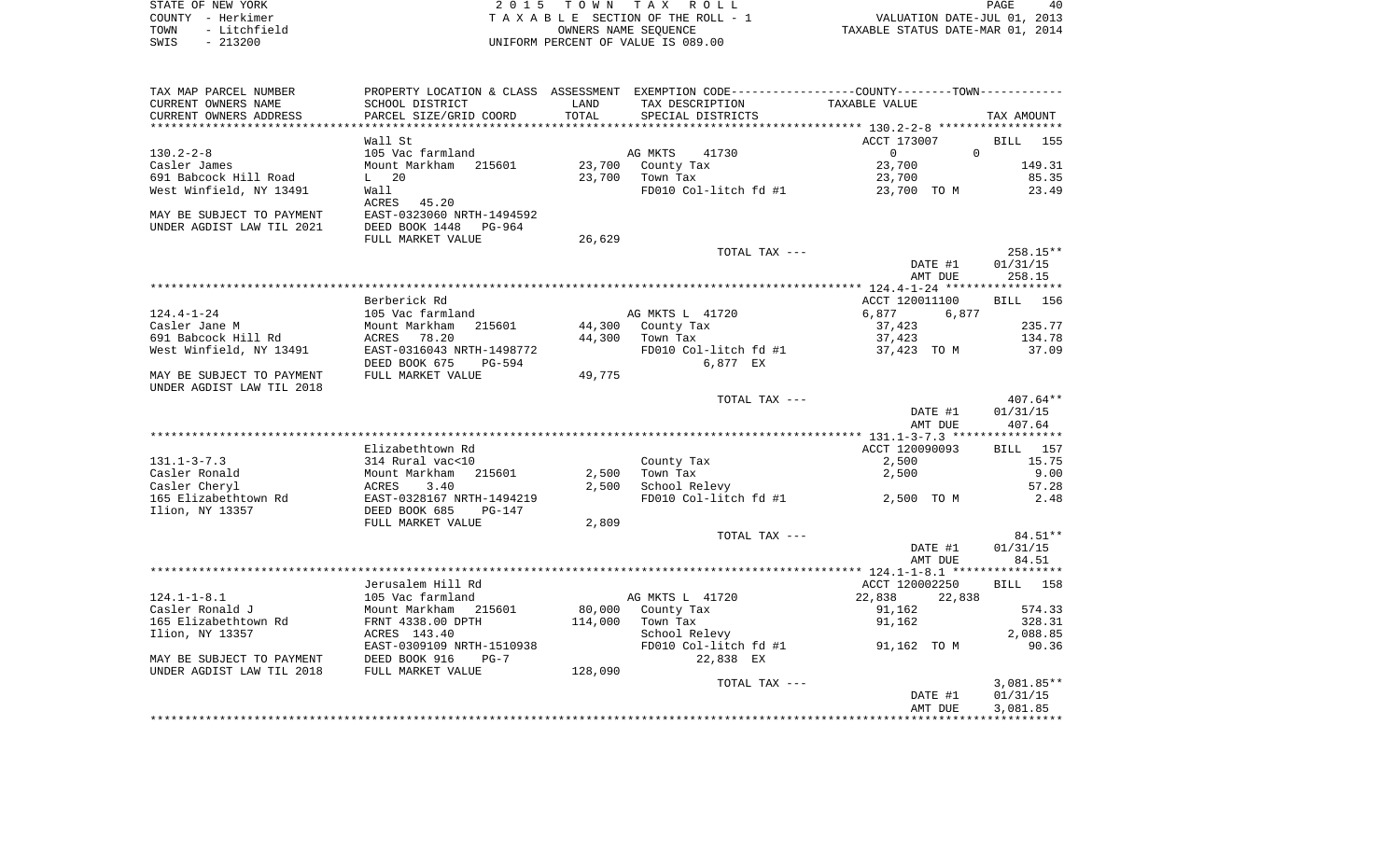STATE OF NEW YORK **EXECUTE:**  $2015$  TOWN TAX ROLL COUNTY - Herkimer<br>
T A X A B L E SECTION OF THE ROLL - 1<br>
TOWN - Litchfield<br>
SWIS - 213200 - UNIFORM PERCENT OF VALUE IS 089.00 TOWN - Litchfield OWNERS NAME SEQUENCE TAXABLE STATUS DATE-MAR 01, 2014 SWIS - 213200 UNIFORM PERCENT OF VALUE IS 089.00

| TAX MAP PARCEL NUMBER                                  |                           |         | PROPERTY LOCATION & CLASS ASSESSMENT EXEMPTION CODE---------------COUNTY-------TOWN---------- |                          |                    |
|--------------------------------------------------------|---------------------------|---------|-----------------------------------------------------------------------------------------------|--------------------------|--------------------|
| CURRENT OWNERS NAME                                    | SCHOOL DISTRICT           | LAND    | TAX DESCRIPTION                                                                               | TAXABLE VALUE            |                    |
| CURRENT OWNERS ADDRESS                                 | PARCEL SIZE/GRID COORD    | TOTAL   | SPECIAL DISTRICTS                                                                             |                          | TAX AMOUNT         |
| *******************                                    |                           |         |                                                                                               |                          |                    |
|                                                        | Elizabethtown Rd          |         |                                                                                               |                          | BILL 159           |
| $131.22 - 1 - 8.2$                                     | 314 Rural vac<10          |         | County Tax                                                                                    | 1,000                    | 6.30               |
| Casler Ronald J                                        | Mount Markham<br>215601   | 1,000   | Town Tax                                                                                      | 1,000                    | 3.60               |
| 177 Elizabethtown Rd                                   | ACRES<br>0.47             | 1,000   | School Relevy                                                                                 |                          | 22.91              |
| Ilion, NY 13357                                        | EAST-0328460 NRTH-1494498 |         | FD010 Col-litch fd #1                                                                         | 1,000 TO M               | .99                |
|                                                        | DEED BOOK 818<br>PG-512   |         |                                                                                               |                          |                    |
|                                                        | FULL MARKET VALUE         | 1,124   |                                                                                               |                          |                    |
|                                                        |                           |         | TOTAL TAX ---                                                                                 |                          | 33.80**            |
|                                                        |                           |         |                                                                                               | DATE #1                  | 01/31/15           |
|                                                        |                           |         |                                                                                               | AMT DUE                  | 33.80              |
|                                                        |                           |         |                                                                                               |                          |                    |
|                                                        | Elizabethtown Rd          |         |                                                                                               | ACCT 120090025           | <b>BILL</b><br>160 |
| $131.30 - 1 - 3$                                       | 312 Vac w/imprv           |         | County Tax                                                                                    | 2,200                    | 13.86              |
| Casler Ronald J                                        | Mount Markham 215601      | 2,100   | Town Tax                                                                                      | 2,200                    | 7.92               |
| Casler Cheryl                                          |                           | 2,200   | School Relevy                                                                                 |                          |                    |
|                                                        | House In T/columbia       |         | FD010 Col-litch fd #1                                                                         |                          | 50.41              |
| 165 Elizabethtown Rd                                   | 70.00 DPTH 99.00<br>FRNT  |         |                                                                                               | 2,200 TO M               | 2.18               |
| Ilion, NY 13357                                        | 0.15<br>ACRES             |         |                                                                                               |                          |                    |
|                                                        | EAST-0328475 NRTH-1494385 |         |                                                                                               |                          |                    |
|                                                        | DEED BOOK 673<br>PG-458   |         |                                                                                               |                          |                    |
|                                                        | FULL MARKET VALUE         | 2,472   |                                                                                               |                          |                    |
|                                                        |                           |         | TOTAL TAX ---                                                                                 |                          | $74.37**$          |
|                                                        |                           |         |                                                                                               | DATE #1                  | 01/31/15           |
|                                                        |                           |         |                                                                                               | AMT DUE                  | 74.37              |
|                                                        |                           |         |                                                                                               |                          |                    |
|                                                        | 508 Albany St             |         |                                                                                               |                          | <b>BILL</b> 161    |
| $124.3 - 2 - 14.2$                                     | 210 1 Family Res          |         | County Tax                                                                                    | 115,000                  | 724.51             |
| Casler Wayne                                           | Mount Markham 215601      | 16,000  | Town Tax                                                                                      | 115,000                  | 414.16             |
| Casler Karen                                           | <b>BAR 2007</b>           | 115,000 | FD010 Col-litch fd #1                                                                         | 115,000 TO M             | 113.98             |
| 508 Albany St                                          | 0.92 BANK<br>ACRES<br>184 |         |                                                                                               |                          |                    |
| West Winfield, NY 13491-9334 EAST-0309898 NRTH-1499464 |                           |         |                                                                                               |                          |                    |
|                                                        | DEED BOOK 772<br>$PG-190$ |         |                                                                                               |                          |                    |
|                                                        | FULL MARKET VALUE         | 129,213 |                                                                                               |                          |                    |
|                                                        |                           |         | TOTAL TAX ---                                                                                 |                          | $1,252.65**$       |
|                                                        |                           |         |                                                                                               | DATE #1                  | 01/31/15           |
|                                                        |                           |         |                                                                                               | AMT DUE                  | 1,252.65           |
|                                                        |                           |         |                                                                                               |                          |                    |
|                                                        | 311 Bennett Rd            |         |                                                                                               | ACCT 120003030           | <b>BILL</b><br>162 |
| $118.3 - 1 - 22$                                       | 120 Field crops           |         | VET COM CT 41131                                                                              | 13,500<br>13,500         |                    |
| Castilla, Carl Irrevoc Trust Sauquoit Valley 305002    |                           |         | 57,000 AG MKTS L 41720                                                                        | $\mathbf{0}$<br>$\Omega$ |                    |
| Carl Castilla                                          | ACRES 94.80               | 120,500 | County Tax                                                                                    | 107,000                  | 674.11             |
| 311 Bennett Rd                                         | EAST-0311162 NRTH-1520056 |         | Town Tax                                                                                      | 107,000                  | 385.35             |
| Frankfort, NY 13340                                    | DEED BOOK 1504<br>PG-950  |         | FD010 Col-litch fd #1                                                                         | 120,500 TO M             | 119.43             |
|                                                        | FULL MARKET VALUE         | 135,393 |                                                                                               |                          |                    |
| MAY BE SUBJECT TO PAYMENT                              |                           |         |                                                                                               |                          |                    |
| UNDER AGDIST LAW TIL 2018                              |                           |         |                                                                                               |                          |                    |
|                                                        |                           |         | TOTAL TAX ---                                                                                 |                          | 1,178.89**         |
|                                                        |                           |         |                                                                                               | DATE #1                  | 01/31/15           |
|                                                        |                           |         |                                                                                               | AMT DUE                  | 1,178.89           |
|                                                        |                           |         |                                                                                               |                          |                    |
|                                                        |                           |         |                                                                                               |                          |                    |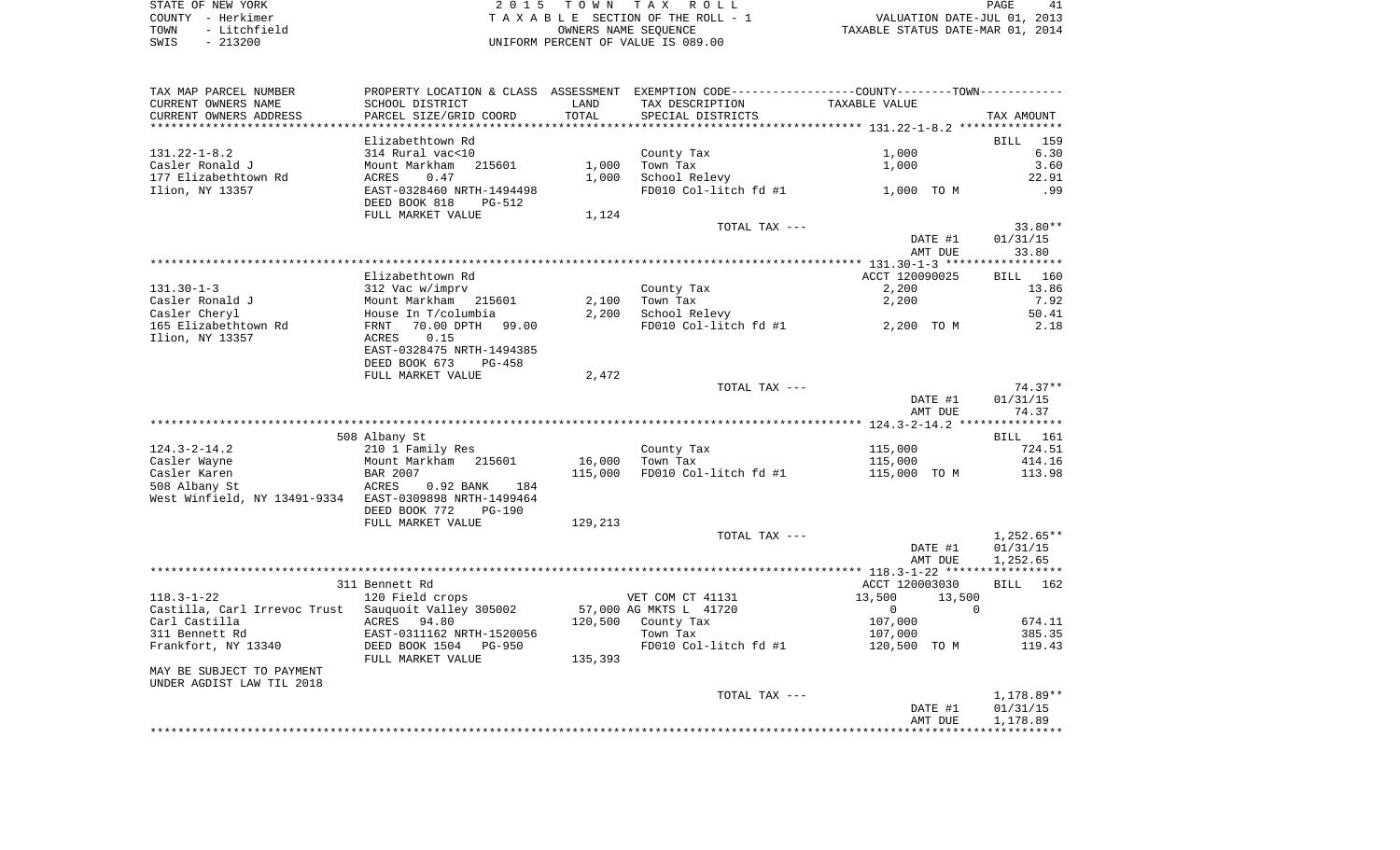| STATE OF NEW YORK    | 2015 TOWN TAX ROLL                  | 42<br>PAGE                       |
|----------------------|-------------------------------------|----------------------------------|
| COUNTY – Herkimer    | TAXABLE SECTION OF THE ROLL - 1     | VALUATION DATE-JUL 01, 2013      |
| - Litchfield<br>TOWN | OWNERS NAME SEOUENCE                | TAXABLE STATUS DATE-MAR 01, 2014 |
| CMTC – 213200        | INITEOPM DEPOEMT OF VALUE IS 089 00 |                                  |

SWIS - 213200 UNIFORM PERCENT OF VALUE IS 089.00

| TAX MAP PARCEL NUMBER                               |                           |         | PROPERTY LOCATION & CLASS ASSESSMENT EXEMPTION CODE---------------COUNTY-------TOWN---------- |                  |            |
|-----------------------------------------------------|---------------------------|---------|-----------------------------------------------------------------------------------------------|------------------|------------|
| CURRENT OWNERS NAME                                 | SCHOOL DISTRICT           | LAND    | TAX DESCRIPTION                                                                               | TAXABLE VALUE    |            |
| CURRENT OWNERS ADDRESS                              | PARCEL SIZE/GRID COORD    | TOTAL   | SPECIAL DISTRICTS                                                                             |                  | TAX AMOUNT |
|                                                     |                           |         |                                                                                               |                  |            |
|                                                     | 311 Bennett Rd            |         |                                                                                               | ACCT 120003090   | BILL 163   |
| $118.3 - 1 - 23$                                    | 314 Rural vac<10          |         | County Tax                                                                                    | 4,100            | 25.83      |
| Castilla, Carl Irrevoc Trust Sauquoit Valley 305002 |                           | 4,100   | Town Tax                                                                                      | 4,100            | 14.77      |
| Carl Castilla                                       | 2.00<br>ACRES             | 4,100   | FD010 Col-litch fd #1                                                                         |                  | 4.06       |
|                                                     |                           |         |                                                                                               | 4,100 TO M       |            |
| 311 Bennett Rd                                      | EAST-0310708 NRTH-1519386 |         |                                                                                               |                  |            |
| Frankfort, NY 13340                                 | DEED BOOK 1504 PG-950     |         |                                                                                               |                  |            |
|                                                     | FULL MARKET VALUE         | 4,607   |                                                                                               |                  |            |
|                                                     |                           |         | TOTAL TAX ---                                                                                 |                  | $44.66**$  |
|                                                     |                           |         |                                                                                               | DATE #1          | 01/31/15   |
|                                                     |                           |         |                                                                                               | AMT DUE          | 44.66      |
|                                                     |                           |         |                                                                                               |                  |            |
|                                                     | Butcher Rd                |         |                                                                                               | ACCT 120003150   | BILL 164   |
| $118.3 - 1 - 29$                                    | 105 Vac farmland          |         | AG MKTS L 41720                                                                               | 8,441<br>8,441   |            |
| Castilla, Carl Irrevoc Trust Sauquoit Valley 305002 |                           |         | 28,800 County Tax                                                                             | 20,359           | 128.26     |
| Carl Castilla                                       | ACRES 45.30               |         | 28,800 Town Tax                                                                               | 20,359           | 73.32      |
| 311 Bennett Rd                                      | EAST-0310006 NRTH-1517606 |         | FD010 Col-litch fd #1 20,359 TO M                                                             |                  | 20.18      |
| Frankfort, NY 13340                                 | DEED BOOK 1504 PG-950     |         | 8,441 EX                                                                                      |                  |            |
|                                                     | FULL MARKET VALUE         | 32,360  |                                                                                               |                  |            |
| MAY BE SUBJECT TO PAYMENT                           |                           |         |                                                                                               |                  |            |
| UNDER AGDIST LAW TIL 2018                           |                           |         |                                                                                               |                  |            |
|                                                     |                           |         | TOTAL TAX ---                                                                                 |                  | $221.76**$ |
|                                                     |                           |         |                                                                                               | DATE #1          | 01/31/15   |
|                                                     |                           |         |                                                                                               | AMT DUE          | 221.76     |
|                                                     |                           |         |                                                                                               |                  |            |
|                                                     | 10572 Roberts Rd          |         |                                                                                               | ACCT 120090201   | BILL 165   |
|                                                     |                           |         |                                                                                               |                  |            |
| $118.3 - 1 - 4.14$                                  | 210 1 Family Res          |         | VET WAR CT 41121                                                                              | 8,100<br>8,100   |            |
| Cavo Sam                                            | Sauguoit Valley 305002    |         | 16,300 VET DIS CT 41141                                                                       | 17,925<br>17,925 |            |
| Cavo Connie                                         | 2.50<br>ACRES             |         | 119,500 County Tax                                                                            | 93,475           | 588.90     |
| 10572 Roberts Rd                                    | EAST-0307025 NRTH-1520061 |         | Town Tax                                                                                      | 93,475           | 336.64     |
| Frankfort, NY 13340                                 | DEED BOOK 740<br>PG-302   |         | FD010 Col-litch fd #1                                                                         | 119,500 TO M     | 118.44     |
|                                                     | FULL MARKET VALUE         | 134,270 |                                                                                               |                  |            |
|                                                     |                           |         | TOTAL TAX ---                                                                                 |                  | 1,043.98** |
|                                                     |                           |         |                                                                                               | DATE #1          | 01/31/15   |
|                                                     |                           |         |                                                                                               | AMT DUE          | 1,043.98   |
|                                                     |                           |         |                                                                                               |                  |            |
|                                                     | Albany (Off) Rd           |         |                                                                                               | ACCT 120002280   | BILL 166   |
| $124.1 - 1 - 27$                                    | 314 Rural vac<10          |         | County Tax                                                                                    | 1,000            | 6.30       |
| Cedar Lake Club                                     | Mount Markham 215601      | 1,000   | Town Tax                                                                                      | 1,000            | 3.60       |
| Rider Rd                                            | Swamp                     | 1,000   | FD010 Col-litch fd #1                                                                         | 1,000 TO M       | .99        |
| Clayville, NY 13322                                 | 2.00<br>ACRES             |         |                                                                                               |                  |            |
|                                                     | EAST-0309837 NRTH-1505389 |         |                                                                                               |                  |            |
|                                                     | DEED BOOK 00301 PG-00432  |         |                                                                                               |                  |            |
|                                                     | FULL MARKET VALUE         | 1,124   |                                                                                               |                  |            |
|                                                     |                           |         | TOTAL TAX ---                                                                                 |                  | $10.89**$  |
|                                                     |                           |         |                                                                                               | DATE #1          | 01/31/15   |
|                                                     |                           |         |                                                                                               |                  |            |
|                                                     |                           |         |                                                                                               | AMT DUE          | 10.89      |
|                                                     |                           |         |                                                                                               |                  |            |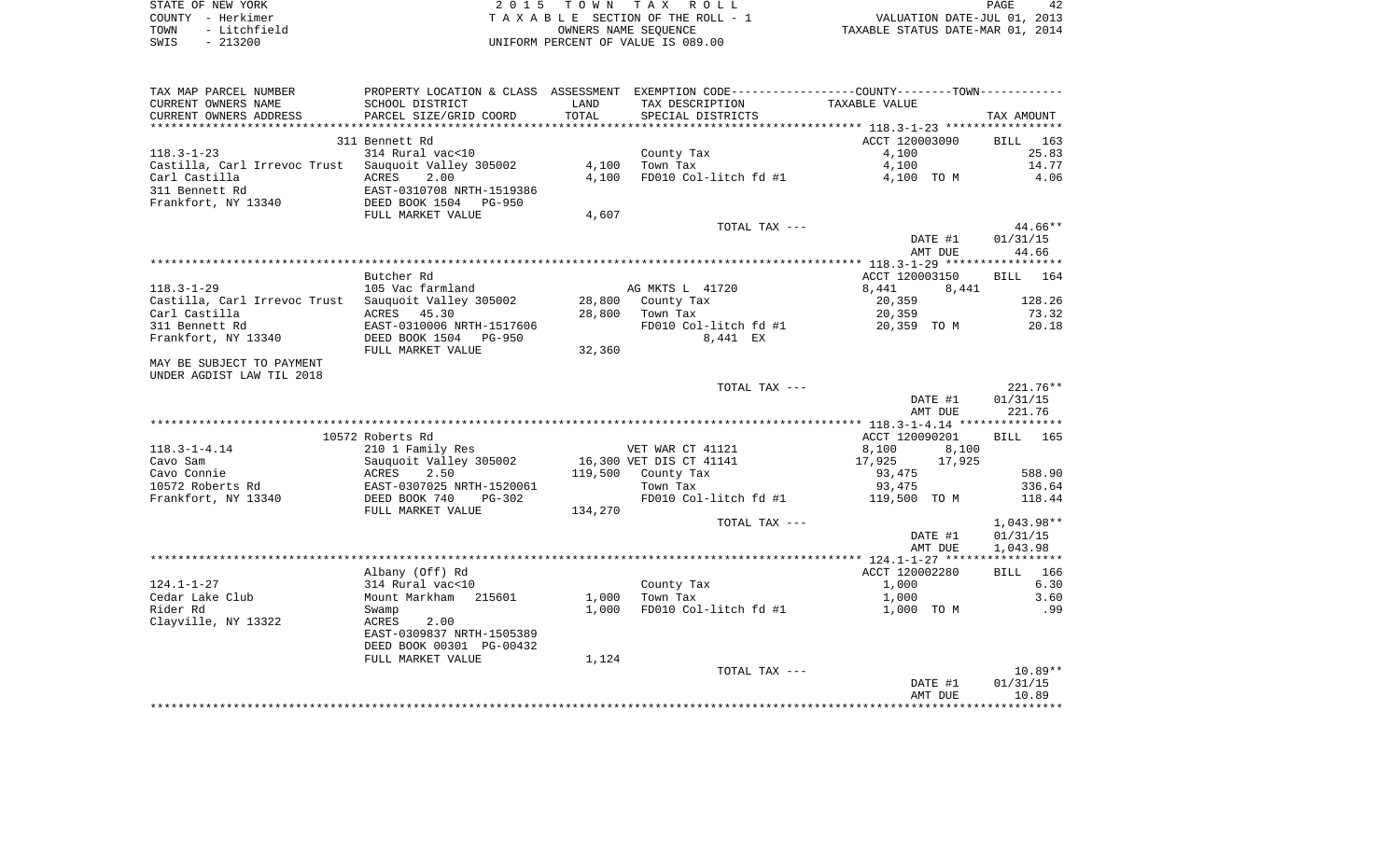| STATE OF NEW YORK |           |              |  |
|-------------------|-----------|--------------|--|
| COUNTY - Herkimer |           |              |  |
| TOWN              |           | - Litchfield |  |
| SWTS              | $-213200$ |              |  |

2015 TOWN TAX ROLL TA X A B L E SECTION OF THE ROLL - 1 TOWN - Litchfield OWNERS NAME SEQUENCE TAXABLE STATUS DATE-MAR 01, 2014 UNIFORM PERCENT OF VALUE IS 089.00

| TAX MAP PARCEL NUMBER<br>CURRENT OWNERS NAME<br>CURRENT OWNERS ADDRESS | PROPERTY LOCATION & CLASS ASSESSMENT<br>SCHOOL DISTRICT<br>PARCEL SIZE/GRID COORD | LAND<br>TOTAL | EXEMPTION CODE----------------COUNTY-------TOWN-----------<br>TAX DESCRIPTION<br>SPECIAL DISTRICTS | TAXABLE VALUE  | TAX AMOUNT         |
|------------------------------------------------------------------------|-----------------------------------------------------------------------------------|---------------|----------------------------------------------------------------------------------------------------|----------------|--------------------|
|                                                                        |                                                                                   |               |                                                                                                    |                |                    |
|                                                                        | Rider Rd                                                                          |               |                                                                                                    | ACCT 120002310 | BILL<br>167        |
| $124.3 - 1 - 48$                                                       | 553 Country club                                                                  |               | County Tax                                                                                         | 3255,000       | 20,506.86          |
| Cedar Lake Club                                                        | Mount Markham<br>215601                                                           | 195,600       | Town Tax                                                                                           | 3255,000       | 11,722.66          |
| Rider Rd                                                               | Court Order 12/07/06                                                              | 3255,000      | FD010 Col-litch fd #1                                                                              | 3255,000 TO M  | 3,226.19           |
| Clayville, NY 13322                                                    | ACRES 216.30                                                                      |               |                                                                                                    |                |                    |
|                                                                        | EAST-0307397 NRTH-1502983                                                         |               |                                                                                                    |                |                    |
|                                                                        | FULL MARKET VALUE                                                                 | 3657,303      |                                                                                                    |                |                    |
|                                                                        |                                                                                   |               | TOTAL TAX ---                                                                                      |                | $35,455.71**$      |
|                                                                        |                                                                                   |               |                                                                                                    | DATE #1        | 01/31/15           |
|                                                                        |                                                                                   |               |                                                                                                    | AMT DUE        | 35, 455. 71        |
|                                                                        |                                                                                   |               |                                                                                                    |                |                    |
|                                                                        |                                                                                   |               |                                                                                                    |                |                    |
|                                                                        | 10200 Roberts Rd                                                                  |               |                                                                                                    | ACCT 120090225 | <b>BILL</b><br>168 |
| $118.1 - 1 - 46.2$                                                     | 210 1 Family Res                                                                  |               | County Tax                                                                                         | 73,800         | 464.95             |
| Cerminaro Cesare J Jr                                                  | Sauquoit Valley 305002                                                            | 8,000         | Town Tax                                                                                           | 73,800         | 265.79             |
| Cerminaro Teresa                                                       | FRNT 166.00 DPTH 100.00                                                           | 73,800        | FD010 Col-litch fd #1                                                                              | 73,800 TO M    | 73.15              |
| 10200 Roberts Rd                                                       | EAST-0301391 NRTH-1524004                                                         |               |                                                                                                    |                |                    |
| Sauquoit, NY 13456                                                     | DEED BOOK 1271 PG-657                                                             |               |                                                                                                    |                |                    |
|                                                                        | FULL MARKET VALUE                                                                 | 82,921        |                                                                                                    |                |                    |
|                                                                        |                                                                                   |               | TOTAL TAX ---                                                                                      |                | 803.89**           |
|                                                                        |                                                                                   |               |                                                                                                    | DATE #1        | 01/31/15           |
|                                                                        |                                                                                   |               |                                                                                                    | AMT DUE        | 803.89             |
|                                                                        |                                                                                   |               |                                                                                                    |                |                    |
|                                                                        | 340 Gulf (Off) Rd                                                                 |               |                                                                                                    |                | BILL 169           |
| $118.2 - 2 - 1.2$                                                      | 322 Rural vac>10                                                                  |               | County Tax                                                                                         | 8,000          | 50.40              |
| Chamberlain Lloyd                                                      | Mount Markham<br>215601                                                           | 8,000         | Town Tax                                                                                           | 8,000          | 28.81              |
| 340 Gulf Road                                                          | ACRES<br>24.90                                                                    | 8,000         | FD010 Col-litch fd #1                                                                              | 8,000 TO M     | 7.93               |
| Frankfort, NY 13340                                                    | EAST-0314601 NRTH-1522149                                                         |               |                                                                                                    |                |                    |
|                                                                        | DEED BOOK 908<br>PG-514                                                           |               |                                                                                                    |                |                    |
|                                                                        | FULL MARKET VALUE                                                                 | 8,989         |                                                                                                    |                |                    |
|                                                                        |                                                                                   |               | TOTAL TAX ---                                                                                      |                | $87.14**$          |
|                                                                        |                                                                                   |               |                                                                                                    | DATE #1        | 01/31/15           |
|                                                                        |                                                                                   |               |                                                                                                    | AMT DUE        | 87.14              |
|                                                                        |                                                                                   |               |                                                                                                    |                |                    |
|                                                                        | 725 Cedarville Rd                                                                 |               |                                                                                                    |                | BILL 170           |
| $124.4 - 1 - 6.5$                                                      | 210 1 Family Res                                                                  |               | County Tax                                                                                         | 65,000         | 409.51             |
| Champagne Jason                                                        | Mount Markham<br>215601                                                           | 13,000        | Town Tax                                                                                           | 65,000         | 234.09             |
| 725 Cedarville Rd                                                      | ACRES<br>1.00                                                                     | 65,000        | FD010 Col-litch fd #1                                                                              | 65,000 TO M    | 64.42              |
| Ilion, NY 13357                                                        | EAST-0323408 NRTH-1504537                                                         |               |                                                                                                    |                |                    |
|                                                                        | DEED BOOK 1279<br>PG-851                                                          |               |                                                                                                    |                |                    |
|                                                                        | FULL MARKET VALUE                                                                 | 73,034        |                                                                                                    |                |                    |
|                                                                        |                                                                                   |               | TOTAL TAX ---                                                                                      |                | 708.02**           |
|                                                                        |                                                                                   |               |                                                                                                    | DATE #1        | 01/31/15           |
|                                                                        |                                                                                   |               |                                                                                                    | AMT DUE        | 708.02             |
|                                                                        |                                                                                   |               |                                                                                                    |                |                    |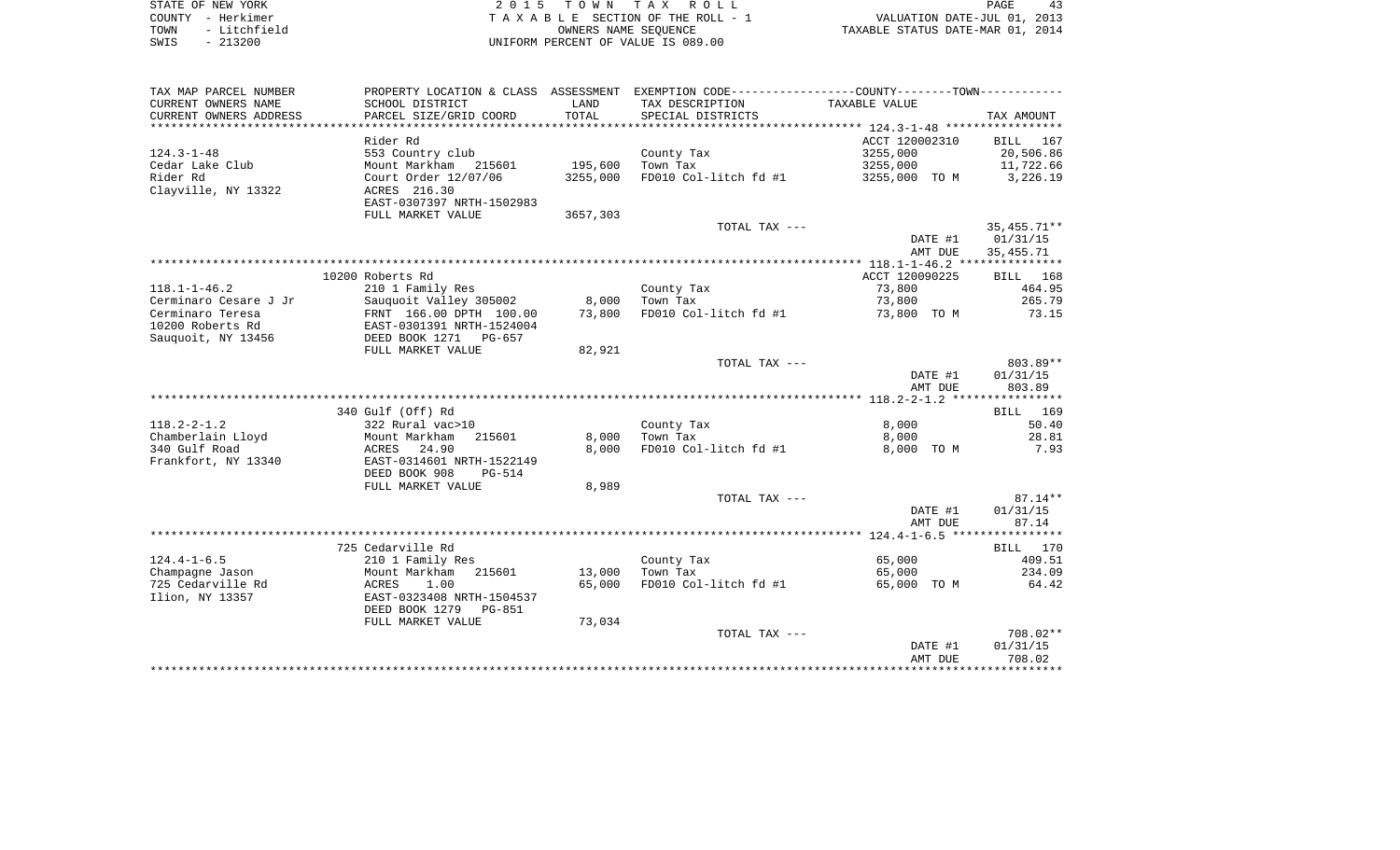STATE OF NEW YORK **EXECUTE:**  $2015$  TOWN TAX ROLL COUNTY - Herkimer<br>
T A X A B L E SECTION OF THE ROLL - 1<br>
TOWN - Litchfield<br>
SWIS - 213200 - UNIFORM PERCENT OF VALUE IS 089.00 TOWN - LITCHFIELD OF THE ROLL - 1<br>
TAXABLE STATUS DATE-JUL 01, 2013<br>
OWNERS NAME SEQUENCE TAXABLE STATUS DATE-MAR 01, 2014 SWIS - 213200 UNIFORM PERCENT OF VALUE IS 089.00

PAGE 44

| TAX MAP PARCEL NUMBER     |                           |         | PROPERTY LOCATION & CLASS ASSESSMENT EXEMPTION CODE----------------COUNTY-------TOWN---------- |                                           |                    |
|---------------------------|---------------------------|---------|------------------------------------------------------------------------------------------------|-------------------------------------------|--------------------|
| CURRENT OWNERS NAME       | SCHOOL DISTRICT           | LAND    | TAX DESCRIPTION                                                                                | TAXABLE VALUE                             |                    |
| CURRENT OWNERS ADDRESS    | PARCEL SIZE/GRID COORD    | TOTAL   | SPECIAL DISTRICTS                                                                              |                                           | TAX AMOUNT         |
| ****************          |                           |         |                                                                                                | ***************** 124.1-1-2 ************* |                    |
|                           | Goodier Rd                |         |                                                                                                | ACCT 120014280                            | <b>BILL</b><br>171 |
| $124.1 - 1 - 2$           | 105 Vac farmland          |         | AG MKTS L 41720                                                                                | $\mathbf 0$<br>$\overline{0}$             |                    |
| Chapman John D            | Mount Markham<br>215601   | 20,600  | County Tax                                                                                     | 20,600                                    | 129.78             |
| Chapman Noreen A          | 40.00<br>ACRES            | 20,600  | Town Tax                                                                                       | 20,600                                    | 74.19              |
| 159 Butts Rd              | EAST-0302299 NRTH-1511319 |         | FD010 Col-litch fd #1                                                                          | 20,600 TO M                               | 20.42              |
| Woodstock, CT 06281       | DEED BOOK 00488 PG-00568  |         |                                                                                                |                                           |                    |
|                           | FULL MARKET VALUE         | 23,146  |                                                                                                |                                           |                    |
| MAY BE SUBJECT TO PAYMENT |                           |         |                                                                                                |                                           |                    |
| UNDER AGDIST LAW TIL 2018 |                           |         |                                                                                                |                                           |                    |
|                           |                           |         | TOTAL TAX ---                                                                                  |                                           | $224.39**$         |
|                           |                           |         |                                                                                                | DATE #1                                   | 01/31/15           |
|                           |                           |         |                                                                                                | AMT DUE                                   | 224.39             |
|                           |                           |         |                                                                                                |                                           |                    |
|                           | Goodier Rd                |         |                                                                                                | ACCT 120014250                            | <b>BILL</b><br>172 |
| $124.1 - 1 - 15$          | 120 Field crops           |         | AG MKTS L 41720                                                                                | $\Omega$<br>$\mathbf{0}$                  |                    |
| Chapman John D            | Sauguoit Valley 305002    | 75,000  | County Tax                                                                                     | 103,000                                   | 648.91             |
|                           |                           |         |                                                                                                |                                           |                    |
| Chapman Noreen A          | ACRES 90.90               | 103,000 | Town Tax                                                                                       | 103,000                                   | 370.95             |
| 159 Butts Rd              | EAST-0302681 NRTH-1508809 |         | FD010 Col-litch fd #1                                                                          | 103,000 TO M                              | 102.09             |
| Woodstock, CT 06281       | DEED BOOK 00488 PG-00572  |         |                                                                                                |                                           |                    |
|                           | FULL MARKET VALUE         | 115,730 |                                                                                                |                                           |                    |
| MAY BE SUBJECT TO PAYMENT |                           |         |                                                                                                |                                           |                    |
| UNDER AGDIST LAW TIL 2018 |                           |         |                                                                                                |                                           |                    |
|                           |                           |         | TOTAL TAX ---                                                                                  |                                           | 1,121.95**         |
|                           |                           |         |                                                                                                | DATE #1                                   | 01/31/15           |
|                           |                           |         |                                                                                                | AMT DUE                                   | 1,121.95           |
|                           |                           |         |                                                                                                |                                           |                    |
|                           | Goodier Rd                |         |                                                                                                | ACCT 120014310                            | <b>BILL</b><br>173 |
| $124.1 - 1 - 16$          | 105 Vac farmland          |         | AG MKTS L 41720                                                                                | 5,410<br>5,410                            |                    |
| Chapman John D            | Mount Markham<br>215601   | 54,600  | County Tax                                                                                     | 49,190                                    | 309.90             |
| Chapman Noreen A          | ACRES<br>89.40            | 54,600  | Town Tax                                                                                       | 49,190                                    | 177.15             |
| 159 Butts Rd              | EAST-0304084 NRTH-1507600 |         | FD010 Col-litch fd #1                                                                          | 49,190 TO M                               | 48.75              |
| Woodstock, CT 06281       | DEED BOOK 00488 PG-00311  |         | 5,410 EX                                                                                       |                                           |                    |
|                           | FULL MARKET VALUE         | 61,348  |                                                                                                |                                           |                    |
| MAY BE SUBJECT TO PAYMENT |                           |         |                                                                                                |                                           |                    |
| UNDER AGDIST LAW TIL 2018 |                           |         |                                                                                                |                                           |                    |
|                           |                           |         | TOTAL TAX ---                                                                                  |                                           | 535.80**           |
|                           |                           |         |                                                                                                | DATE #1                                   | 01/31/15           |
|                           |                           |         |                                                                                                | AMT DUE                                   | 535.80             |
|                           |                           |         |                                                                                                |                                           |                    |
|                           | Jones Rd                  |         |                                                                                                |                                           | 174<br>BILL        |
| $131.1 - 3 - 4.7$         | 314 Rural vac<10          |         | County Tax                                                                                     | 1,000                                     | 6.30               |
| Chapple Howard M          | Mount Markham<br>215601   | 1,000   | Town Tax                                                                                       | 1,000                                     | 3.60               |
| Chapple Diane M           | ACRES<br>2.40             | 1,000   | FD010 Col-litch fd #1                                                                          | 1,000 TO M                                | .99                |
| 293 Elizabethtown Road    | EAST-0329465 NRTH-1496789 |         |                                                                                                |                                           |                    |
| Ilion, NY 13357           | DEED BOOK 1133<br>PG-595  |         |                                                                                                |                                           |                    |
|                           | FULL MARKET VALUE         | 1,124   |                                                                                                |                                           |                    |
|                           |                           |         | TOTAL TAX ---                                                                                  |                                           | $10.89**$          |
|                           |                           |         |                                                                                                | DATE #1                                   | 01/31/15           |
|                           |                           |         |                                                                                                | AMT DUE                                   | 10.89              |
|                           |                           |         |                                                                                                |                                           |                    |
|                           |                           |         |                                                                                                |                                           |                    |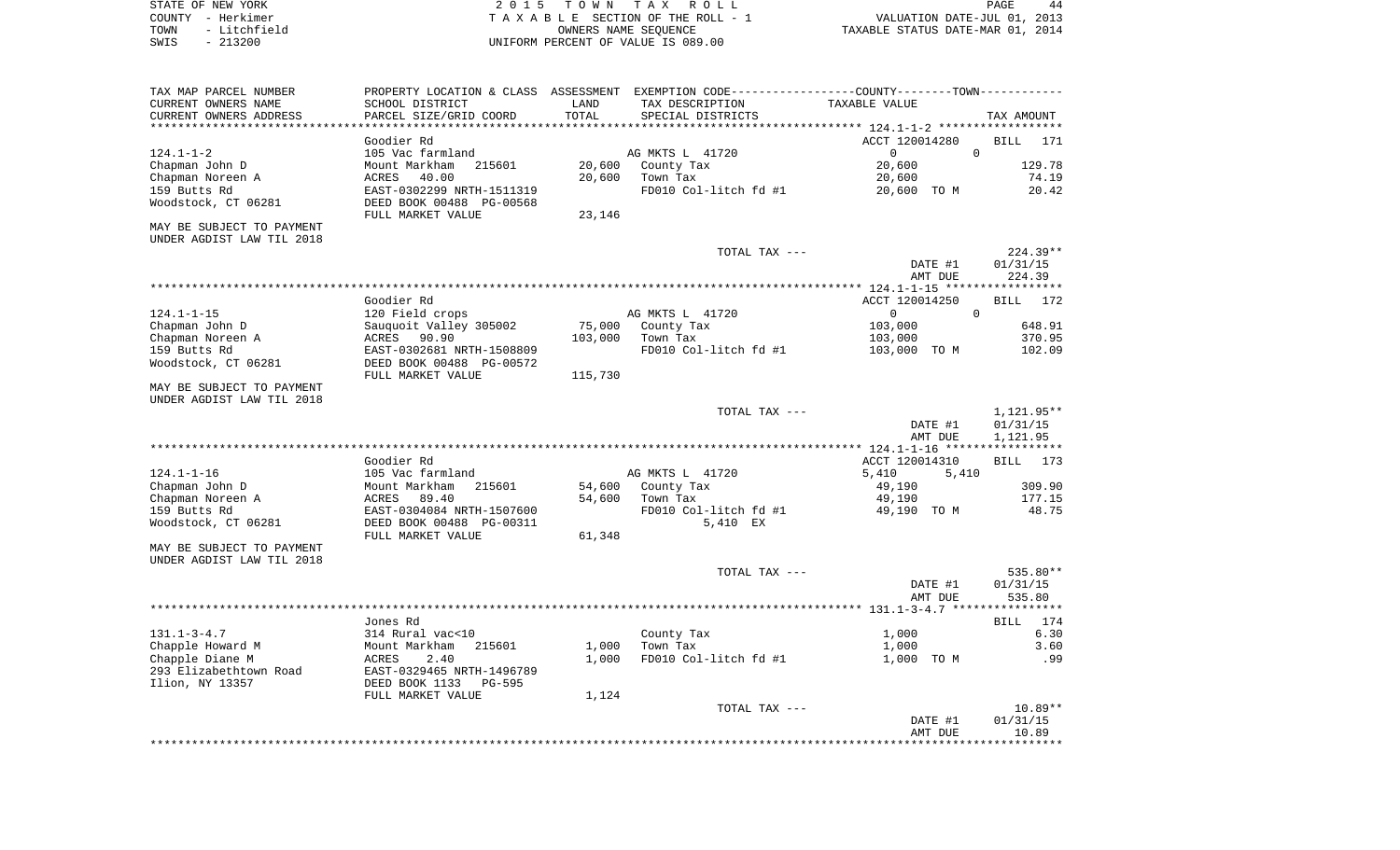|      | STATE OF NEW YORK | 2015 TOWN TAX ROLL                 | 45<br>PAGE                       |
|------|-------------------|------------------------------------|----------------------------------|
|      | COUNTY - Herkimer | TAXABLE SECTION OF THE ROLL - 1    | VALUATION DATE-JUL 01, 2013      |
| TOWN | - Litchfield      | OWNERS NAME SEOUENCE               | TAXABLE STATUS DATE-MAR 01, 2014 |
| SWIS | $-213200$         | UNIFORM PERCENT OF VALUE IS 089.00 |                                  |

| TAX MAP PARCEL NUMBER     |                           |         | PROPERTY LOCATION & CLASS ASSESSMENT EXEMPTION CODE-----------------COUNTY--------TOWN--------- |                  |              |
|---------------------------|---------------------------|---------|-------------------------------------------------------------------------------------------------|------------------|--------------|
| CURRENT OWNERS NAME       | SCHOOL DISTRICT           | LAND    | TAX DESCRIPTION                                                                                 | TAXABLE VALUE    |              |
| CURRENT OWNERS ADDRESS    | PARCEL SIZE/GRID COORD    | TOTAL   | SPECIAL DISTRICTS                                                                               |                  | TAX AMOUNT   |
|                           |                           |         |                                                                                                 |                  |              |
|                           | 635 Jerusalem Hill Rd     |         |                                                                                                 | ACCT 120090089   | BILL 175     |
| $124.2 - 1 - 8.1$         | 210 1 Family Res          |         | County Tax                                                                                      | 73,400           | 462.43       |
| Chase Addison III         | Mount Markham<br>215601   | 18,500  | Town Tax                                                                                        | 73,400           | 264.35       |
| 29 Guinea Rd              | 3.50<br>ACRES             | 73,400  | FD010 Col-litch fd #1                                                                           | 73,400 TO M      | 72.75        |
| Dubarton, NH 03046        | EAST-0318148 NRTH-1510644 |         |                                                                                                 |                  |              |
|                           | DEED BOOK 1202 PG-441     |         |                                                                                                 |                  |              |
|                           | FULL MARKET VALUE         | 82,472  |                                                                                                 |                  |              |
|                           |                           |         | TOTAL TAX ---                                                                                   |                  | 799.53**     |
|                           |                           |         |                                                                                                 | DATE #1          | 01/31/15     |
|                           |                           |         |                                                                                                 | AMT DUE          | 799.53       |
|                           |                           |         |                                                                                                 |                  |              |
|                           | 135 Bennett Rd            |         |                                                                                                 | ACCT 120090162   | BILL 176     |
| $118.1 - 1 - 32. - 4$     | 210 1 Family Res          |         | County Tax                                                                                      | 69,000           | 434.71       |
| Christensen Stephen F     | Sauguoit Valley 305002    | 19,000  | Town Tax                                                                                        | 69,000           | 248.50       |
| Christensen Patricia F    | Doublewide                | 69,000  | FD010 Col-litch fd #1                                                                           | 69,000 TO M      | 68.39        |
| 135 Bennett Rd            | FRNT 468.00 DPTH          |         |                                                                                                 |                  |              |
| Frankfort, NY 13340       | ACRES<br>6.50             |         |                                                                                                 |                  |              |
|                           | EAST-0307793 NRTH-1520632 |         |                                                                                                 |                  |              |
|                           | DEED BOOK 826<br>$PG-292$ |         |                                                                                                 |                  |              |
|                           | FULL MARKET VALUE         | 77,528  |                                                                                                 |                  |              |
|                           |                           |         | TOTAL TAX ---                                                                                   |                  | 751.60**     |
|                           |                           |         |                                                                                                 | DATE #1          | 01/31/15     |
|                           |                           |         |                                                                                                 | AMT DUE          | 751.60       |
|                           |                           |         |                                                                                                 |                  |              |
|                           | 590 Silver St             |         |                                                                                                 |                  | BILL 177     |
| $119.3 - 1 - 21.5$        | 241 Rural res&ag          |         | VET COM CT 41131                                                                                | 13,500<br>13,500 |              |
| Clark Steven P            | Mount Markham 215601      |         | 50,000 VET DIS CT 41141                                                                         | 27,000<br>27,000 |              |
| Clark Karen-J Doty        | Tree Plantation           |         | 315,000 County Tax                                                                              | 274,500          | 1,729.38     |
| 590 Silver St             | FRNT 1202.00 DPTH         |         | Town Tax                                                                                        | 274,500          | 988.59       |
| Ilion, NY 13357           | ACRES 70.70               |         | FD010 Col-litch fd #1                                                                           | 315,000 TO M     | 312.21       |
|                           | EAST-0331662 NRTH-1513257 |         |                                                                                                 |                  |              |
| MAY BE SUBJECT TO PAYMENT | DEED BOOK 894<br>PG-639   |         |                                                                                                 |                  |              |
| UNDER AGDIST LAW TIL 2015 | FULL MARKET VALUE         | 353,933 |                                                                                                 |                  |              |
|                           |                           |         | TOTAL TAX ---                                                                                   |                  | $3,030.18**$ |
|                           |                           |         |                                                                                                 | DATE #1          | 01/31/15     |
|                           |                           |         |                                                                                                 | AMT DUE          | 3,030.18     |
|                           |                           |         |                                                                                                 |                  |              |
|                           | 435 Rider Rd              |         |                                                                                                 | ACCT 120090155   | BILL 178     |
| $124.3 - 1 - 47.2$        | 210 1 Family Res          |         | VET COM CT 41131                                                                                | 13,500<br>13,500 |              |
| Coates Walter K           | Mount Markham 215601      |         | 20,200 County Tax                                                                               | 181,500          | 1,143.47     |
| Coates Jean A             | ACRES<br>2.60             | 195,000 | Town Tax                                                                                        | 181,500          | 653.66       |
| 435 Rider Road            | EAST-0309372 NRTH-1503433 |         | FD010 Col-litch fd #1                                                                           | 195,000 TO M     | 193.27       |
| Clayville, NY 13322       | DEED BOOK 1184<br>PG-128  |         |                                                                                                 |                  |              |
|                           | FULL MARKET VALUE         | 219,101 |                                                                                                 |                  |              |
|                           |                           |         | TOTAL TAX ---                                                                                   |                  | $1,990.40**$ |
|                           |                           |         |                                                                                                 | DATE #1          | 01/31/15     |
|                           |                           |         |                                                                                                 | AMT DUE          | 1,990.40     |
|                           |                           |         |                                                                                                 |                  |              |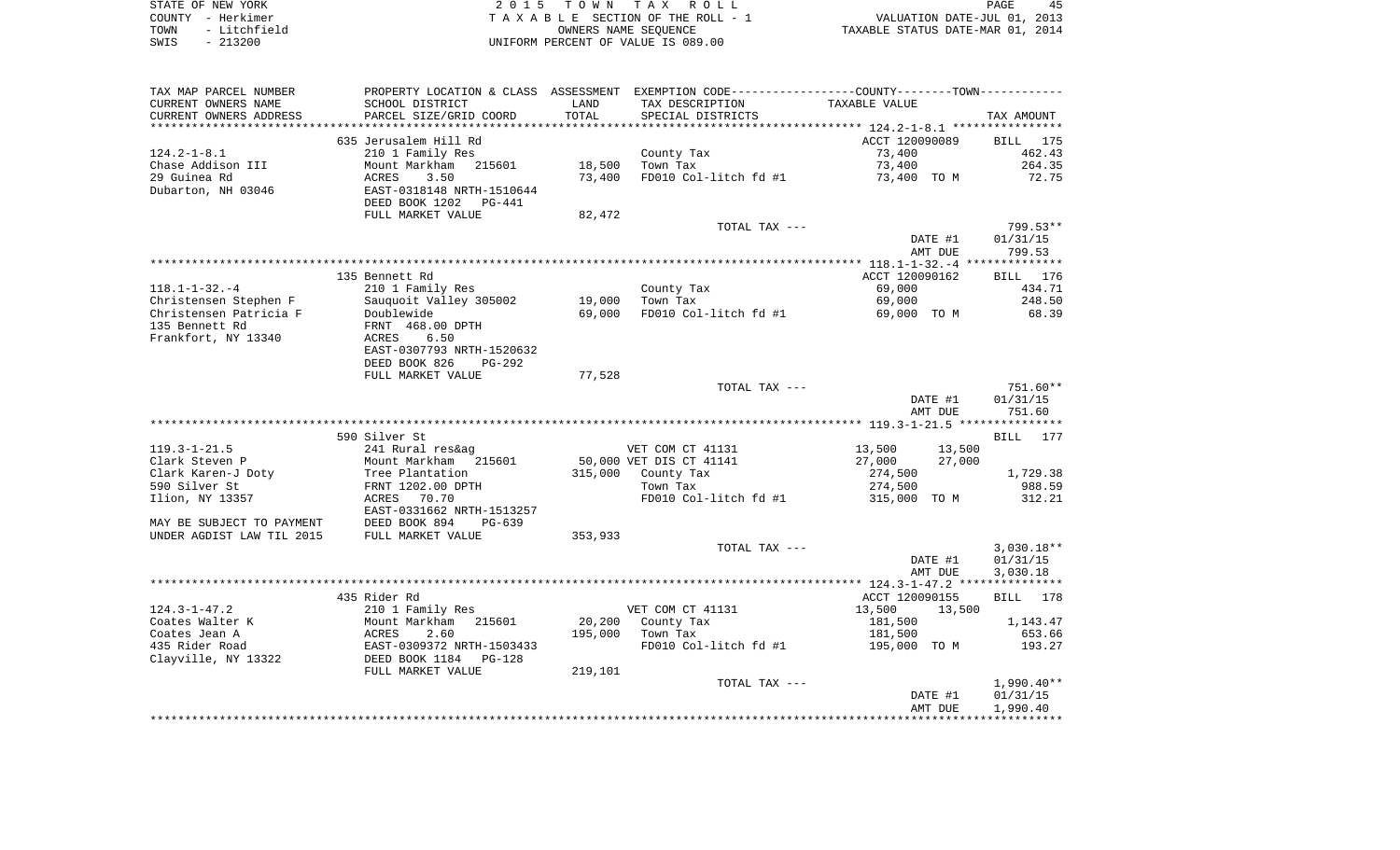| STATE OF NEW YORK    | 2015 TOWN TAX ROLL                 | 46<br>PAGE                       |
|----------------------|------------------------------------|----------------------------------|
| COUNTY - Herkimer    | TAXABLE SECTION OF THE ROLL - 1    | VALUATION DATE-JUL 01, 2013      |
| - Litchfield<br>TOWN | OWNERS NAME SEOUENCE               | TAXABLE STATUS DATE-MAR 01, 2014 |
| $-213200$<br>SWIS    | UNIFORM PERCENT OF VALUE IS 089.00 |                                  |

| TAX MAP PARCEL NUMBER                         | PROPERTY LOCATION & CLASS ASSESSMENT                |               | EXEMPTION CODE-----------------COUNTY-------TOWN----------- |                |                    |
|-----------------------------------------------|-----------------------------------------------------|---------------|-------------------------------------------------------------|----------------|--------------------|
| CURRENT OWNERS NAME<br>CURRENT OWNERS ADDRESS | SCHOOL DISTRICT<br>PARCEL SIZE/GRID COORD           | LAND<br>TOTAL | TAX DESCRIPTION<br>SPECIAL DISTRICTS                        | TAXABLE VALUE  | TAX AMOUNT         |
| *************************                     |                                                     |               |                                                             |                |                    |
|                                               | 2938 King Rd                                        |               |                                                             | ACCT 120090219 | 179<br>BILL        |
| $118.3 - 1 - 2.5$                             | 210 1 Family Res                                    |               | County Tax                                                  | 98,300         | 619.30             |
| Cobane Lynn B                                 | Sauquoit Valley 305002                              | 15,200        | Town Tax                                                    | 98,300         | 354.02             |
| Cobane Marjorie R                             | 2.00<br>ACRES                                       | 98,300        | FD010 Col-litch fd #1                                       | 98,300 TO M    | 97.43              |
| 2938 King Rd                                  | EAST-0301395 NRTH-1519492                           |               |                                                             |                |                    |
| Sauquoit, NY 13456                            | DEED BOOK 754<br><b>PG-333</b><br>FULL MARKET VALUE |               |                                                             |                |                    |
|                                               |                                                     | 110,449       | TOTAL TAX ---                                               |                | $1,070.75**$       |
|                                               |                                                     |               |                                                             | DATE #1        | 01/31/15           |
|                                               |                                                     |               |                                                             | AMT DUE        | 1,070.75           |
|                                               |                                                     |               |                                                             |                |                    |
|                                               | 2946 King Rd                                        |               |                                                             |                | <b>BILL</b><br>180 |
| $118.3 - 1 - 2.1$                             | 120 Field crops                                     |               | AGRIC 10 Y 42100                                            | 4,300<br>4,300 |                    |
| Cobane Micheline W                            | Sauquoit Valley 305002                              | 95,100        | County Tax                                                  | 199,600        | 1,257.50           |
| Cobane David B                                | FRNT 360.00 DPTH                                    | 203,900       | Town Tax                                                    | 199,600        | 718.85             |
| 2946 King Rd                                  | ACRES 131.30                                        |               | FD010 Col-litch fd #1                                       | 203,900 TO M   | 202.10             |
| PO Box 16                                     | EAST-0302970 NRTH-1519568                           |               |                                                             |                |                    |
| Sauquoit, NY 13456                            | DEED BOOK 654<br>$PG-203$                           |               |                                                             |                |                    |
|                                               | FULL MARKET VALUE                                   | 229,101       |                                                             |                |                    |
|                                               |                                                     |               | TOTAL TAX ---                                               |                | $2,178.45**$       |
|                                               |                                                     |               |                                                             | DATE #1        | 01/31/15           |
|                                               |                                                     |               |                                                             | AMT DUE        | 2,178.45           |
|                                               |                                                     |               |                                                             |                |                    |
|                                               | King Rd                                             |               |                                                             | ACCT 120002850 | BILL<br>181        |
| $118.3 - 1 - 3.1$                             | 105 Vac farmland                                    |               | County Tax                                                  | 19,600         | 123.48             |
| Cobane Micheline W<br>Cobane David B          | Sauquoit Valley 305002                              | 19,600        | Town Tax                                                    | 19,600         | 70.59              |
| 2946 King Rd                                  | ACRES<br>32.00<br>EAST-0303066 NRTH-1518102         | 19,600        | FD010 Col-litch fd #1                                       | 19,600 TO M    | 19.43              |
| Sauguoit, NY 13456                            | DEED BOOK 00654 PG-00203                            |               |                                                             |                |                    |
|                                               | FULL MARKET VALUE                                   | 22,022        |                                                             |                |                    |
|                                               |                                                     |               | TOTAL TAX ---                                               |                | $213.50**$         |
|                                               |                                                     |               |                                                             | DATE #1        | 01/31/15           |
|                                               |                                                     |               |                                                             | AMT DUE        | 213.50             |
|                                               |                                                     |               |                                                             |                |                    |
|                                               | 1165 Jones Rd                                       |               |                                                             | ACCT 120003180 | 182<br>BILL        |
| $131.1 - 3 - 4.1$                             | 210 1 Family Res                                    |               | County Tax                                                  | 88,000         | 554.41             |
| Coffin Clifford J Sr                          | Mount Markham<br>215601                             | 22,400        | Town Tax                                                    | 88,000         | 316.93             |
| Coffin Linda                                  | 5.50<br>ACRES                                       | 88,000        | FD010 Col-litch fd #1                                       | 88,000 TO M    | 87.22              |
| 1165 Jones Rd                                 | EAST-0328290 NRTH-1496561                           |               |                                                             |                |                    |
| Ilion, NY 13357                               | DEED BOOK 693<br>$PG-523$                           |               |                                                             |                |                    |
|                                               | FULL MARKET VALUE                                   | 98,876        |                                                             |                |                    |
|                                               |                                                     |               | TOTAL TAX ---                                               |                | 958.56**           |
|                                               |                                                     |               |                                                             | DATE #1        | 01/31/15           |
|                                               |                                                     |               |                                                             | AMT DUE        | 958.56             |
|                                               |                                                     |               |                                                             |                |                    |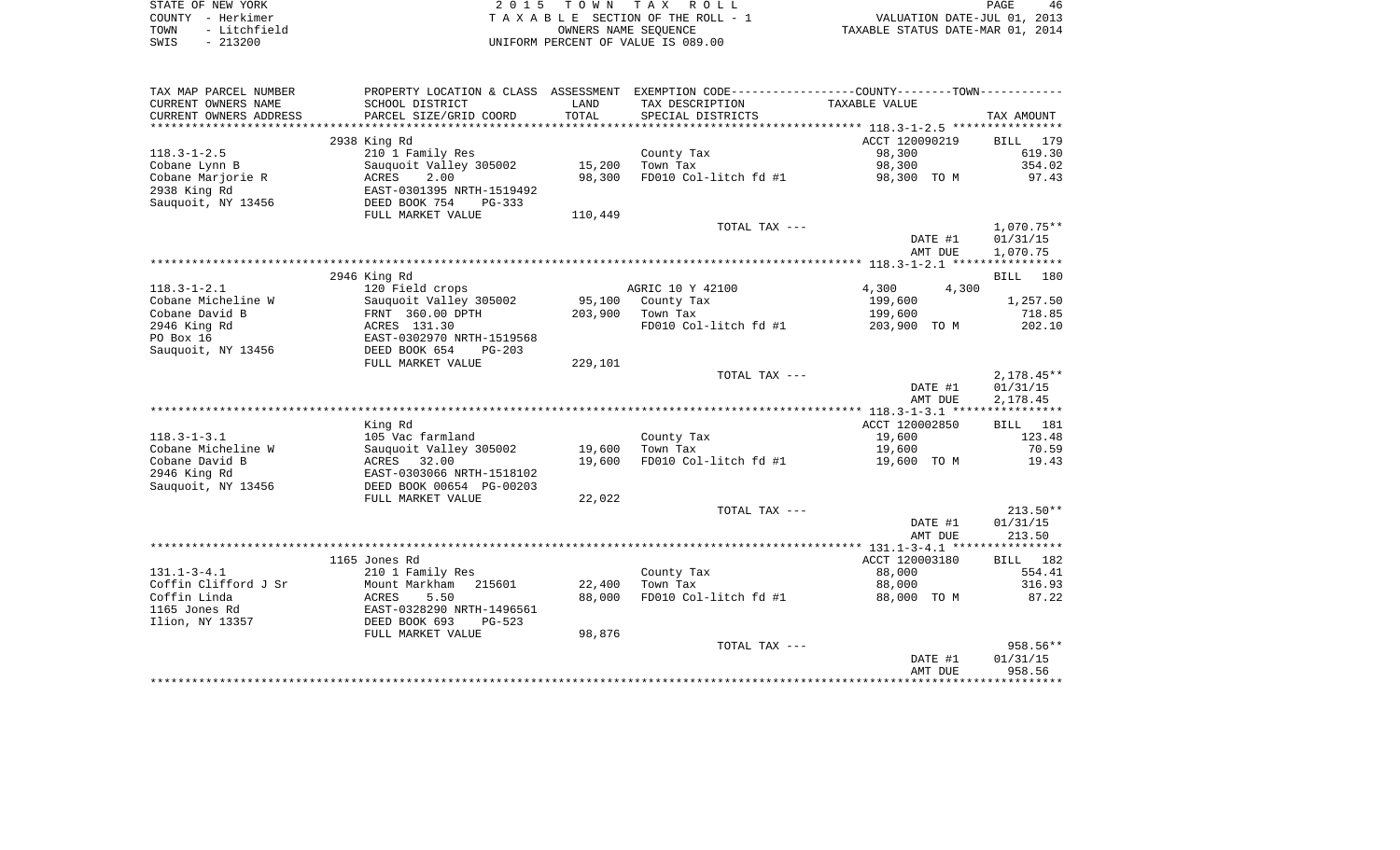|      | STATE OF NEW YORK | 2015 TOWN TAX ROLL                 | PAGE                             | 47 |
|------|-------------------|------------------------------------|----------------------------------|----|
|      | COUNTY - Herkimer | TAXABLE SECTION OF THE ROLL - 1    | VALUATION DATE-JUL 01, 2013      |    |
| TOWN | - Litchfield      | OWNERS NAME SEOUENCE               | TAXABLE STATUS DATE-MAR 01, 2014 |    |
| SWIS | $-213200$         | UNIFORM PERCENT OF VALUE IS 089.00 |                                  |    |

 $\begin{array}{c} 47 \\ 2013 \\ 2014 \end{array}$ 

| TAX MAP PARCEL NUMBER    |                               |         | PROPERTY LOCATION & CLASS ASSESSMENT EXEMPTION CODE---------------COUNTY-------TOWN---------- |                |                      |
|--------------------------|-------------------------------|---------|-----------------------------------------------------------------------------------------------|----------------|----------------------|
| CURRENT OWNERS NAME      | SCHOOL DISTRICT               | LAND    | TAX DESCRIPTION                                                                               | TAXABLE VALUE  |                      |
| CURRENT OWNERS ADDRESS   | PARCEL SIZE/GRID COORD        | TOTAL   | SPECIAL DISTRICTS                                                                             |                | TAX AMOUNT           |
| **********************   |                               |         |                                                                                               |                |                      |
|                          | 611 Cedarville Rd             |         |                                                                                               | ACCT 185500    | BILL 183             |
| $124.4 - 1 - 39.2$       | 210 1 Family Res              |         | County Tax                                                                                    | 72,000         | 453.61               |
| Coffin Daniel            | Mount Markham 215601          | 14,000  | Town Tax                                                                                      | 72,000         | 259.30               |
| 611 Cedarville Rd        | FRNT 300.00 DPTH              | 72,000  | FD010 Col-litch fd #1                                                                         | 72,000 TO M    | 71.36                |
| Ilion, NY 13357          | 1.70<br>ACRES                 |         |                                                                                               |                |                      |
|                          | EAST-0323933 NRTH-1502500     |         |                                                                                               |                |                      |
| PRIOR OWNER ON 3/01/2014 | DEED BOOK 1529<br>PG-309      |         |                                                                                               |                |                      |
| Lincourt Jeremiah C      | FULL MARKET VALUE             | 80,899  |                                                                                               |                |                      |
|                          |                               |         | TOTAL TAX ---                                                                                 |                | 784.27**             |
|                          |                               |         |                                                                                               | DATE #1        | 01/31/15             |
|                          |                               |         |                                                                                               | AMT DUE        | 784.27               |
|                          |                               |         |                                                                                               |                |                      |
|                          | 1194 Jones Rd                 |         |                                                                                               |                | BILL 184             |
| $131.1 - 3 - 4.6$        | 210 1 Family Res              |         | County Tax                                                                                    | 104,800        | 660.25               |
| Cole Michael R           | Mount Markham 215601          | 21,800  | Town Tax                                                                                      | 104,800        | 377.43               |
| 1194 Jones Rd            | 5.00 BANK<br>ACRES<br>813     | 104,800 | FD010 Col-litch fd #1                                                                         | 104,800 TO M   | 103.87               |
| Ilion, NY 13357          | EAST-0328673 NRTH-1496964     |         |                                                                                               |                |                      |
|                          | DEED BOOK 1287 PG-363         |         |                                                                                               |                |                      |
|                          | FULL MARKET VALUE             | 117,753 |                                                                                               |                |                      |
|                          |                               |         | TOTAL TAX ---                                                                                 |                | 1,141.55**           |
|                          |                               |         |                                                                                               | DATE #1        | 01/31/15<br>1,141.55 |
|                          |                               |         |                                                                                               | AMT DUE        |                      |
|                          |                               |         |                                                                                               | ACCT 120004860 |                      |
| $118.3 - 1 - 51.1$       | Albany St<br>105 Vac farmland |         | County Tax                                                                                    | 35,900         | BILL 185<br>226.17   |
| Combellack Thomas        | Mount Markham 215601          | 35,900  | Town Tax                                                                                      | 35,900         | 129.29               |
| Combellack Jeanne L      | FRNT 536.00 DPTH              |         |                                                                                               | 35,900 TO M    | 35.58                |
| 1362 Albany Rd           | ACRES 63.10                   | 35,900  | FD010 Col-litch fd #1                                                                         |                |                      |
| Clayville, NY 13322      | EAST-3083321 NRTH-1514964     |         |                                                                                               |                |                      |
|                          | DEED BOOK 1076<br>PG-409      |         |                                                                                               |                |                      |
|                          | FULL MARKET VALUE             | 40,337  |                                                                                               |                |                      |
|                          |                               |         | TOTAL TAX ---                                                                                 |                | $391.04**$           |
|                          |                               |         |                                                                                               | DATE #1        | 01/31/15             |
|                          |                               |         |                                                                                               | AMT DUE        | 391.04               |
|                          |                               |         |                                                                                               |                |                      |
|                          | 1362 Albany Rd                |         |                                                                                               |                | BILL 186             |
| $118.3 - 1 - 51.3$       | 210 1 Family Res              |         | County Tax                                                                                    | 70,200         | 442.27               |
| Combellack Thomas        | Mount Markham 215601          | 17,600  | Town Tax                                                                                      | 70,200         | 252.82               |
| Combellack Jeanne I      | 3.10 BANK<br>ACRES<br>135     | 70,200  | FD010 Col-litch fd #1                                                                         | 70,200 TO M    | 69.58                |
| 1362 Albany Rd           | EAST-0307803 NRTH-1515026     |         |                                                                                               |                |                      |
| Clayville, NY 13322      | DEED BOOK 766<br>$PG-630$     |         |                                                                                               |                |                      |
|                          | FULL MARKET VALUE             | 78,876  |                                                                                               |                |                      |
|                          |                               |         | TOTAL TAX ---                                                                                 |                | 764.67**             |
|                          |                               |         |                                                                                               | DATE #1        | 01/31/15             |
|                          |                               |         |                                                                                               | AMT DUE        | 764.67               |
|                          |                               |         |                                                                                               |                |                      |
|                          |                               |         |                                                                                               |                |                      |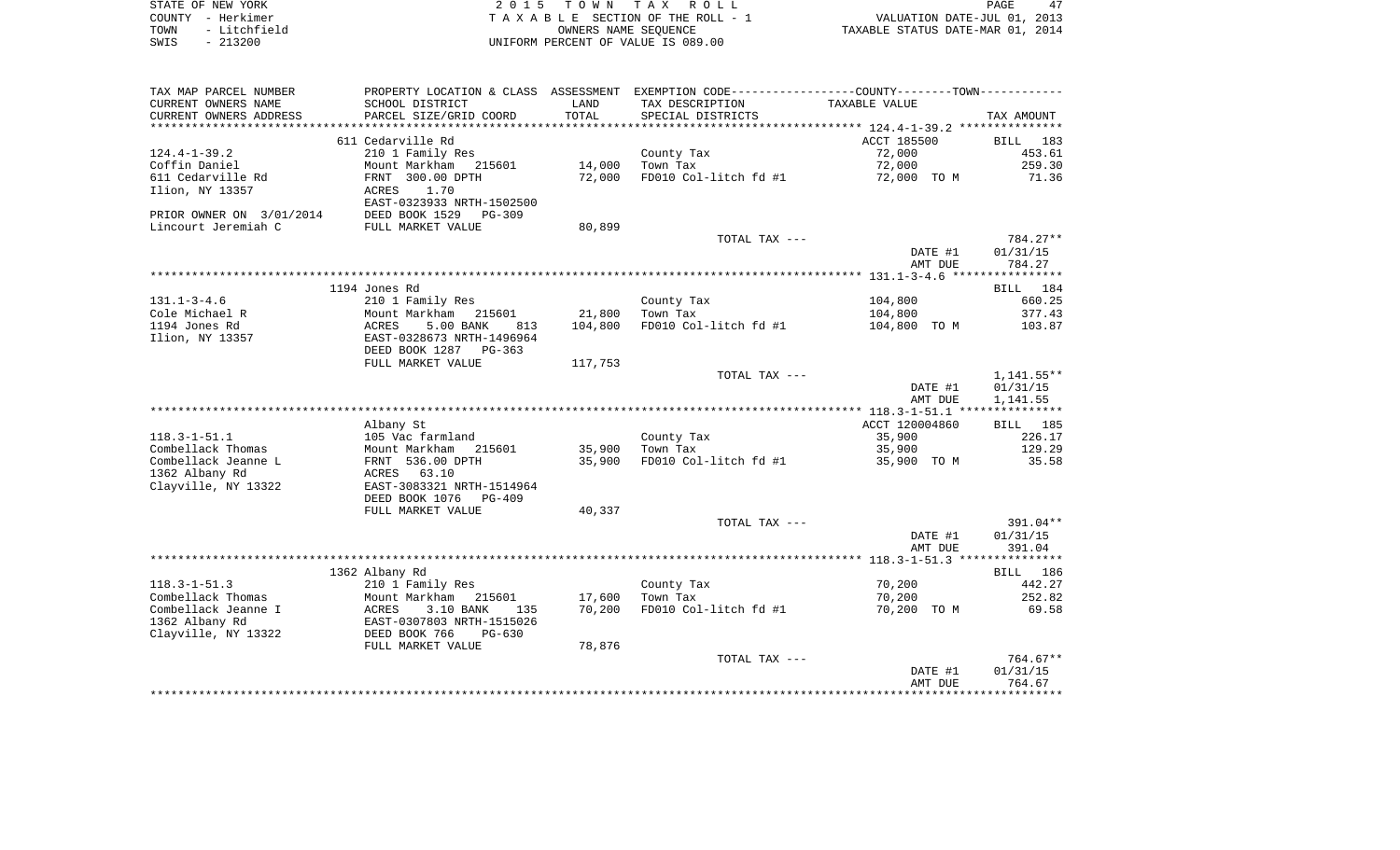| STATE OF NEW YORK    | 2015 TOWN TAX ROLL                 | 48<br>PAGE                       |
|----------------------|------------------------------------|----------------------------------|
| COUNTY - Herkimer    | TAXABLE SECTION OF THE ROLL - 1    | VALUATION DATE-JUL 01, 2013      |
| - Litchfield<br>TOWN | OWNERS NAME SEOUENCE               | TAXABLE STATUS DATE-MAR 01, 2014 |
| $-213200$<br>SWIS    | UNIFORM PERCENT OF VALUE IS 089.00 |                                  |

| TAX MAP PARCEL NUMBER  |                                 |         | PROPERTY LOCATION & CLASS ASSESSMENT EXEMPTION CODE----------------COUNTY--------TOWN----------- |                  |                    |
|------------------------|---------------------------------|---------|--------------------------------------------------------------------------------------------------|------------------|--------------------|
| CURRENT OWNERS NAME    | SCHOOL DISTRICT                 | LAND    | TAX DESCRIPTION                                                                                  | TAXABLE VALUE    |                    |
| CURRENT OWNERS ADDRESS | PARCEL SIZE/GRID COORD          | TOTAL   | SPECIAL DISTRICTS                                                                                |                  | TAX AMOUNT         |
|                        |                                 |         |                                                                                                  |                  |                    |
|                        | 10311 Roberts Rd                |         |                                                                                                  | ACCT 120009870   | <b>BILL</b><br>187 |
| $118.1 - 1 - 36$       | 210 1 Family Res                |         | VET COM CT 41131                                                                                 | 13,500<br>13,500 |                    |
| Combs Donald           | Sauquoit Valley 305002          | 14,500  | County Tax                                                                                       | 50,200           | 316.27             |
| Combs Polly            | ACRES<br>1.70                   | 63,700  | Town Tax                                                                                         | 50,200           | 180.79             |
| 10311 Roberts Rd       | EAST-0303577 NRTH-1523037       |         | FD010 Col-litch fd #1                                                                            | 63,700 TO M      | 63.14              |
| Sauquoit, NY 13456     | DEED BOOK 764<br>PG-524         |         |                                                                                                  |                  |                    |
|                        | FULL MARKET VALUE               | 71,573  |                                                                                                  |                  |                    |
|                        |                                 |         | TOTAL TAX ---                                                                                    |                  | 560.20**           |
|                        |                                 |         |                                                                                                  | DATE #1          | 01/31/15           |
|                        |                                 |         |                                                                                                  | AMT DUE          | 560.20             |
|                        |                                 |         |                                                                                                  |                  |                    |
|                        | 660 Silver St                   |         |                                                                                                  | ACCT 162630      | BILL 188           |
| $119.3 - 1 - 19$       | 210 1 Family Res                |         | County Tax                                                                                       | 135,000          | 850.51             |
| Conkling Robert G      | Mount Markham 215601            | 16,700  | Town Tax                                                                                         | 135,000          | 486.19             |
| Conkling Cheryl        | FRNT 193.00 DPTH                | 135,000 | FD010 Col-litch fd #1                                                                            | 135,000 TO M     | 133.81             |
| 660 Silver St          | 2.70<br>ACRES                   |         |                                                                                                  |                  |                    |
| Ilion, NY 13357        | EAST-0331525 NRTH-1514692       |         |                                                                                                  |                  |                    |
|                        | DEED BOOK 1382<br><b>PG-719</b> | 151,685 |                                                                                                  |                  |                    |
|                        | FULL MARKET VALUE               |         | TOTAL TAX ---                                                                                    |                  | 1,470.51**         |
|                        |                                 |         |                                                                                                  | DATE #1          | 01/31/15           |
|                        |                                 |         |                                                                                                  | AMT DUE          | 1,470.51           |
|                        |                                 |         |                                                                                                  |                  |                    |
|                        | 143 Hacadam Rd                  |         |                                                                                                  | ACCT 120090058   | BILL 189           |
| $118.1 - 1 - 56$       | 210 1 Family Res                |         | County Tax                                                                                       | 128,100          | 807.04             |
| Connor Dale E          | Sauquoit Valley 305002          | 22,000  | Town Tax                                                                                         | 128,100          | 461.34             |
| Connor Sharon M        | ACRES<br>5.20                   | 128,100 | FD010 Col-litch fd #1                                                                            | 128,100 TO M     | 126.97             |
| 143 Hacadam Rd         | EAST-0303575 NRTH-1523980       |         |                                                                                                  |                  |                    |
| Sauquoit, NY 13456     | DEED BOOK 654<br>$PG-28$        |         |                                                                                                  |                  |                    |
|                        | FULL MARKET VALUE               | 143,933 |                                                                                                  |                  |                    |
|                        |                                 |         | TOTAL TAX ---                                                                                    |                  | 1,395.35**         |
|                        |                                 |         |                                                                                                  | DATE #1          | 01/31/15           |
|                        |                                 |         |                                                                                                  | AMT DUE          | 1,395.35           |
|                        |                                 |         |                                                                                                  |                  |                    |
|                        | 120 Remington Rd                |         |                                                                                                  | ACCT 181504      | BILL 190           |
| $119.3 - 1 - 53$       | 312 Vac w/imprv                 |         | County Tax                                                                                       | 12,000           | 75.60              |
| Cookinham Scott T      | Mount Markham<br>215601         | 10,000  | Town Tax                                                                                         | 12,000           | 43.22              |
| 555 Beecher Rd         | FRNT 220.00 DPTH 135.00         | 12,000  | School Relevy                                                                                    |                  | 274.96             |
| Poland, NY 13431       | 0.64<br>ACRES                   |         | FD010 Col-litch fd #1                                                                            | 12,000 TO M      | 11.89              |
|                        | EAST-0337130 NRTH-1513074       |         |                                                                                                  |                  |                    |
|                        | DEED BOOK 1504<br>PG-680        |         |                                                                                                  |                  |                    |
|                        | FULL MARKET VALUE               | 13,483  |                                                                                                  |                  |                    |
|                        |                                 |         | TOTAL TAX ---                                                                                    |                  | $405.67**$         |
|                        |                                 |         |                                                                                                  | DATE #1          | 01/31/15           |
|                        |                                 |         |                                                                                                  | AMT DUE          | 405.67             |
|                        |                                 |         |                                                                                                  |                  |                    |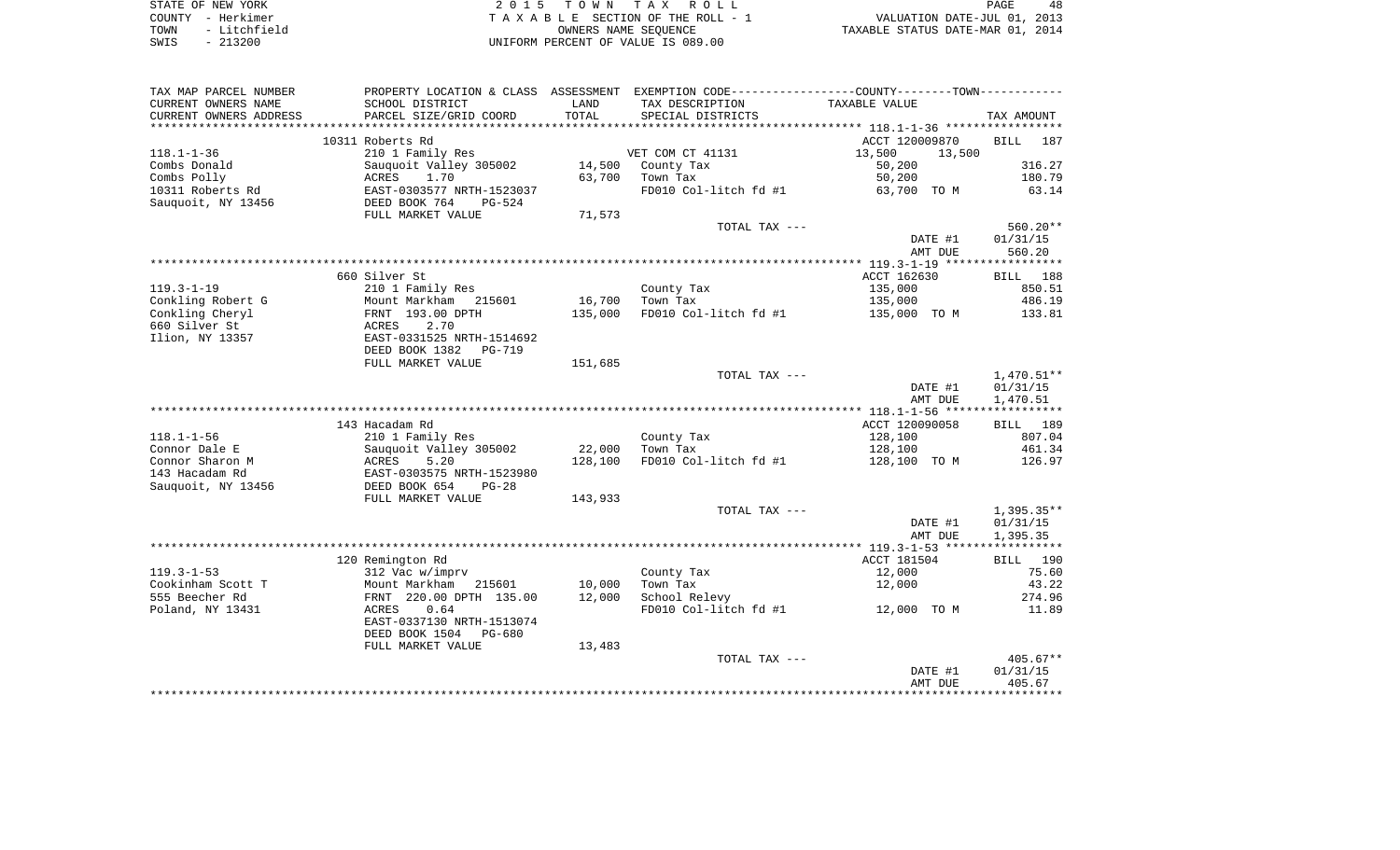| STATE OF NEW YORK    | 2015 TOWN TAX ROLL                 | 49<br>PAGE                       |
|----------------------|------------------------------------|----------------------------------|
| COUNTY - Herkimer    | TAXABLE SECTION OF THE ROLL - 1    | VALUATION DATE-JUL 01, 2013      |
| - Litchfield<br>TOWN | OWNERS NAME SEOUENCE               | TAXABLE STATUS DATE-MAR 01, 2014 |
| $-213200$<br>SWIS    | UNIFORM PERCENT OF VALUE IS 089.00 |                                  |

| TAX MAP PARCEL NUMBER     |                                                      |         | PROPERTY LOCATION & CLASS ASSESSMENT EXEMPTION CODE---------------COUNTY-------TOWN--------- |                          |                    |
|---------------------------|------------------------------------------------------|---------|----------------------------------------------------------------------------------------------|--------------------------|--------------------|
| CURRENT OWNERS NAME       | SCHOOL DISTRICT                                      | LAND    | TAX DESCRIPTION                                                                              | TAXABLE VALUE            |                    |
| CURRENT OWNERS ADDRESS    | PARCEL SIZE/GRID COORD                               | TOTAL   | SPECIAL DISTRICTS                                                                            |                          | TAX AMOUNT         |
|                           |                                                      |         |                                                                                              |                          |                    |
|                           | 418 Cook Rd                                          |         |                                                                                              | ACCT 120012690           | <b>BILL</b><br>191 |
| $124.2 - 1 - 32$          | 241 Rural res&ag                                     |         | AG MKTS<br>41730                                                                             | 3,688<br>3,688           |                    |
| Cooley David B            | Mount Markham<br>215601                              | 52,300  | County Tax                                                                                   | 117,212                  | 738.45             |
| 418 Cook Rd               | 58.10<br>ACRES                                       | 120,900 | Town Tax                                                                                     | 117,212                  | 422.13             |
| Frankfort, NY 13340       | EAST-0316786 NRTH-1507843<br>DEED BOOK 889<br>$PG-8$ |         | FD010 Col-litch fd #1                                                                        | 120,900 TO M             | 119.83             |
| MAY BE SUBJECT TO PAYMENT | FULL MARKET VALUE                                    | 135,843 |                                                                                              |                          |                    |
| UNDER AGDIST LAW TIL 2021 |                                                      |         |                                                                                              |                          |                    |
|                           |                                                      |         | TOTAL TAX ---                                                                                |                          | $1,280.41**$       |
|                           |                                                      |         |                                                                                              | DATE #1                  | 01/31/15           |
|                           |                                                      |         |                                                                                              | AMT DUE                  | 1,280.41           |
|                           |                                                      |         |                                                                                              |                          |                    |
|                           | Cook Rd                                              |         |                                                                                              | ACCT 120012420           | BILL<br>192        |
| $124.2 - 1 - 23$          | 241 Rural res&ag                                     |         | AG MKTS L 41720                                                                              | $\mathbf{0}$<br>$\Omega$ |                    |
| Cooley Elizabeth A        | Mount Markham<br>215601                              | 72,360  | County Tax                                                                                   | 86,400                   | 544.33             |
| Snyder Frank C            | ACRES 120.00                                         | 86,400  | Town Tax                                                                                     | 86,400                   | 311.16             |
| 507 Joslin Hill Rd        | EAST-0317819 NRTH-1509067                            |         | FD010 Col-litch fd #1                                                                        | 86,400 TO M              | 85.64              |
| Frankfort, NY 13340       | DEED BOOK 889<br><b>PG-108</b>                       |         |                                                                                              |                          |                    |
|                           | FULL MARKET VALUE                                    | 97,079  |                                                                                              |                          |                    |
| MAY BE SUBJECT TO PAYMENT |                                                      |         |                                                                                              |                          |                    |
| UNDER AGDIST LAW TIL 2018 |                                                      |         |                                                                                              |                          |                    |
|                           |                                                      |         | TOTAL TAX ---                                                                                |                          | $941.13**$         |
|                           |                                                      |         |                                                                                              | DATE #1                  | 01/31/15           |
|                           |                                                      |         |                                                                                              | AMT DUE                  | 941.13             |
|                           |                                                      |         |                                                                                              |                          |                    |
|                           | 1165 Cedarville Rd                                   |         |                                                                                              |                          | BILL 193           |
| $119.3 - 1 - 31$          | 210 1 Family Res                                     |         | County Tax                                                                                   | 43,000                   | 270.90             |
| Cooley Michael J          | Mount Markham<br>215601                              | 9,000   | Town Tax                                                                                     | 43,000                   | 154.86             |
| 1165 Cedarville Rd        | FRNT 152.00 DPTH 130.00                              | 43,000  | FD010 Col-litch fd #1                                                                        | 43,000 TO M              | 42.62              |
| Frankfort, NY 13340       | 0.50<br>ACRES                                        |         |                                                                                              |                          |                    |
|                           | EAST-0325689 NRTH-1513050                            |         |                                                                                              |                          |                    |
|                           | DEED BOOK 835<br>$PG-588$                            |         |                                                                                              |                          |                    |
|                           | FULL MARKET VALUE                                    | 48,315  |                                                                                              |                          |                    |
|                           |                                                      |         | TOTAL TAX ---                                                                                |                          | 468.38**           |
|                           |                                                      |         |                                                                                              | DATE #1                  | 01/31/15           |
|                           |                                                      |         |                                                                                              | AMT DUE                  | 468.38             |
|                           |                                                      |         |                                                                                              |                          |                    |
|                           | 553 Soncody Rd                                       |         |                                                                                              | ACCT 155981              | 194<br>BILL        |
| $124.4 - 1 - 21.2$        | 312 Vac w/imprv                                      |         | County Tax                                                                                   | 12,000                   | 75.60              |
| Cota Eugene               | Mount Markham<br>215601                              | 10,300  | Town Tax                                                                                     | 12,000                   | 43.22              |
| PO Box 76                 | 3.00<br>ACRES                                        | 12,000  | School Relevy                                                                                |                          | 274.96             |
| Hubbardsville, NY 13355   | EAST-0314155 NRTH-1499217                            |         | FD010 Col-litch fd #1                                                                        | 12,000 TO M              | 11.89              |
|                           | DEED BOOK 1341<br><b>PG-344</b>                      |         |                                                                                              |                          |                    |
|                           | FULL MARKET VALUE                                    | 13,483  |                                                                                              |                          |                    |
|                           |                                                      |         | TOTAL TAX ---                                                                                |                          | $405.67**$         |
|                           |                                                      |         |                                                                                              | DATE #1                  | 01/31/15           |
|                           |                                                      |         |                                                                                              | AMT DUE                  | 405.67             |
|                           |                                                      |         |                                                                                              |                          |                    |
|                           |                                                      |         |                                                                                              |                          |                    |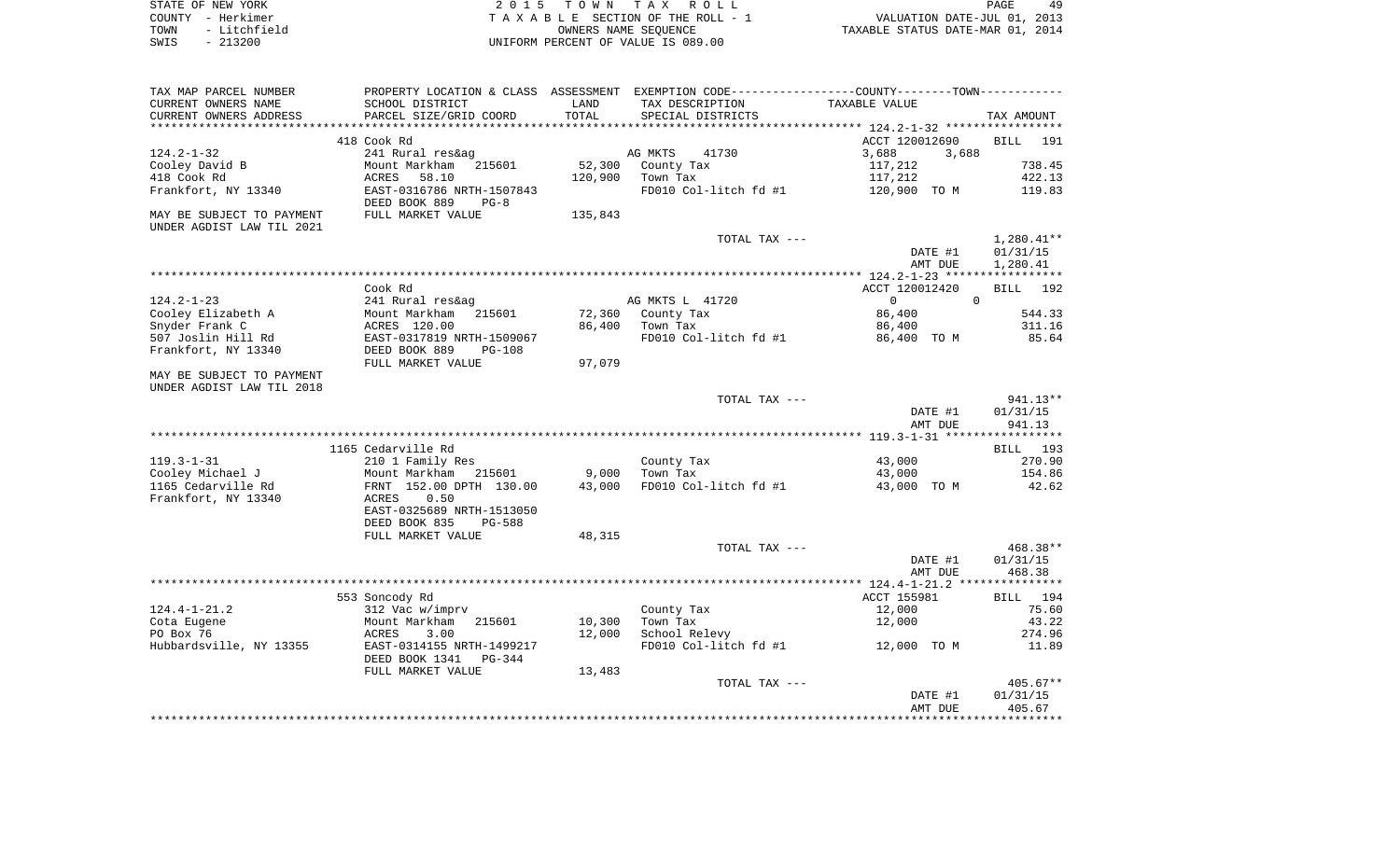| STATE OF NEW YORK<br>- Herkimer<br>COUNTY | 2 0 1 5                                             | T O W N | TAX ROLL<br>TAXABLE SECTION OF THE ROLL - 1                  | VALUATION DATE-JUL 01, 2013      | 50<br>PAGE |
|-------------------------------------------|-----------------------------------------------------|---------|--------------------------------------------------------------|----------------------------------|------------|
| - Litchfield<br>TOWN                      |                                                     |         | OWNERS NAME SEOUENCE                                         | TAXABLE STATUS DATE-MAR 01, 2014 |            |
| $-213200$<br>SWIS                         |                                                     |         | UNIFORM PERCENT OF VALUE IS 089.00                           |                                  |            |
|                                           |                                                     |         |                                                              |                                  |            |
| TAX MAP PARCEL NUMBER                     | PROPERTY LOCATION & CLASS ASSESSMENT                |         | EXEMPTION CODE-----------------COUNTY-------TOWN------------ |                                  |            |
| CURRENT OWNERS NAME                       | SCHOOL DISTRICT                                     | LAND    | TAX DESCRIPTION TAXABLE VALUE                                |                                  |            |
|                                           | CURRENT OWNERS ADDRESS FARCEL SIZE/GRID COORD TOTAL |         | SPECIAL DISTRICTS                                            |                                  | TAX AMOUNT |
|                                           |                                                     |         |                                                              |                                  |            |
|                                           | 114 Johnson Rd                                      |         |                                                              | ACCT 165949                      | BILL 195   |
| $131.22 - 1 - 5$                          | 710 Manufacture                                     |         | County Tax                                                   | 493,900                          | 3,111.62   |
| COWSHT, Inc                               | Mount Markham 215601                                | 18,600  | Town Tax                                                     | 493,900 1,778.75                 |            |
| 161 Clear Rd                              | Fermer Precision                                    | 493,900 | FD010 Col-litch fd #1                                        | 493,900 TO M                     | 489.53     |
| Oriskany, NY 13424                        | Formerly Cedarville Mfg                             |         |                                                              |                                  |            |
|                                           | 3.80<br>ACRES                                       |         |                                                              |                                  |            |
|                                           | EAST-0328648 NRTH-1495032                           |         |                                                              |                                  |            |
|                                           | DEED BOOK 1403 PG-796                               |         |                                                              |                                  |            |
|                                           | FULL MARKET VALUE                                   | 554,944 |                                                              |                                  |            |

|                    | FULL MARKET VALUE         | 554,944 |                       |                |                    |
|--------------------|---------------------------|---------|-----------------------|----------------|--------------------|
|                    |                           |         | TOTAL TAX ---         |                | $5,379.90**$       |
|                    |                           |         |                       | DATE #1        | 01/31/15           |
|                    |                           |         |                       | AMT DUE        | 5,379.90           |
|                    |                           |         |                       |                |                    |
|                    | Johnson Rd                |         |                       | ACCT 165949    | 196<br><b>BILL</b> |
| $131.22 - 1 - 6$   | 710 Manufacture           |         |                       | 240,000        | 1,512.03           |
|                    |                           |         | County Tax            |                |                    |
| COWSHT, Inc        | Mount Markham<br>215601   | 14,000  | Town Tax              | 240,000        | 864.34             |
| 161 Clear Rd       | Fermer Precision          | 240,000 | FD010 Col-litch fd #1 | 240,000 TO M   | 237.88             |
| Oriskany, NY 13424 | Formerly Cedarville Mfg   |         |                       |                |                    |
|                    | ACRES<br>1.50             |         |                       |                |                    |
|                    | EAST-0328375 NRTH-1494825 |         |                       |                |                    |
|                    | DEED BOOK 1403<br>PG-796  |         |                       |                |                    |
|                    | FULL MARKET VALUE         | 269,663 |                       |                |                    |
|                    |                           |         | TOTAL TAX ---         |                | $2,614.25**$       |
|                    |                           |         |                       | DATE #1        | 01/31/15           |
|                    |                           |         |                       | AMT DUE        | 2,614.25           |
|                    |                           |         |                       |                |                    |
|                    | Jones Rd                  |         |                       | ACCT 165949    | 197<br>BILL        |
| $131.22 - 1 - 7$   | 330 Vacant comm           |         | County Tax            | 1,100          | 6.93               |
| COWSHT, Inc        | Mount Markham<br>215601   | 1,100   | Town Tax              | 1,100          | 3.96               |
| 161 Clear Rd       | Fermer Precision          | 1,100   | FD010 Col-litch fd #1 | 1,100 TO M     | 1.09               |
| Oriskany, NY 13424 | Formerly Cedarville Mfg   |         |                       |                |                    |
|                    | ACRES<br>3.30             |         |                       |                |                    |
|                    | EAST-0328239 NRTH-1494736 |         |                       |                |                    |
|                    | DEED BOOK 1403<br>PG-796  |         |                       |                |                    |
|                    | FULL MARKET VALUE         | 1,236   |                       |                |                    |
|                    |                           |         |                       |                | $11.98**$          |
|                    |                           |         | TOTAL TAX ---         |                |                    |
|                    |                           |         |                       | DATE #1        | 01/31/15           |
|                    |                           |         |                       | AMT DUE        | 11.98              |
|                    |                           |         |                       |                |                    |
|                    | 961 State Route 51        |         |                       | ACCT 120004470 | BILL 198           |
| $131.29 - 1 - 12$  | 210 1 Family Res          |         | County Tax            | 51,700         | 325.72             |
| Coy Howard         | Mount Markham 215601      | 10,100  | Town Tax              | 51,700         | 186.19             |
| Coy Betty          | Not Primary Residence     | 51,700  | FD010 Col-litch fd #1 | 51,700 TO M    | 51.24              |
| 961 State Route 51 | FRNT 183.00 DPTH 206.00   |         |                       |                |                    |
| Ilion, NY 13357    | ACRES<br>0.90             |         |                       |                |                    |
|                    | EAST-0327655 NRTH-1493243 |         |                       |                |                    |
|                    | DEED BOOK 00618 PG-00962  |         |                       |                |                    |
|                    | FULL MARKET VALUE         | 58,090  |                       |                |                    |

| rona mannsi vanos | <b>UU, UU</b> |               |         |            |
|-------------------|---------------|---------------|---------|------------|
|                   |               | TOTAL TAX --- |         | $563.15**$ |
|                   |               |               | DATE #1 | 01/31/15   |
|                   |               |               | AMT DUE | 563.15     |
|                   |               |               |         |            |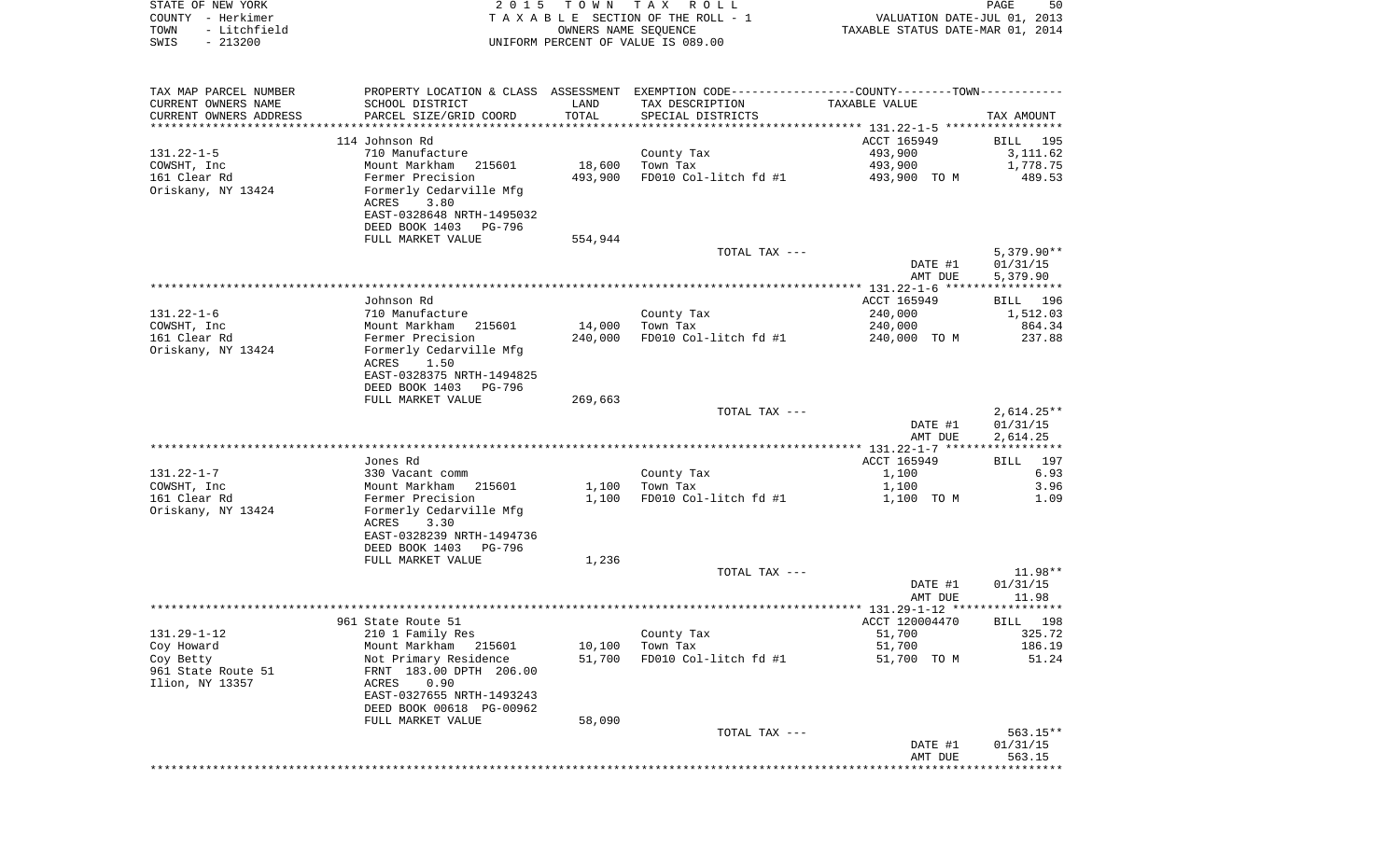| STATE OF NEW YORK    | 2015 TOWN TAX ROLL                 | PAGE<br>51                       |
|----------------------|------------------------------------|----------------------------------|
| COUNTY - Herkimer    | TAXABLE SECTION OF THE ROLL - 1    | VALUATION DATE-JUL 01, 2013      |
| - Litchfield<br>TOWN | OWNERS NAME SEOUENCE               | TAXABLE STATUS DATE-MAR 01, 2014 |
| $-213200$<br>SWIS    | UNIFORM PERCENT OF VALUE IS 089.00 |                                  |

| TAX MAP PARCEL NUMBER                   | PROPERTY LOCATION & CLASS ASSESSMENT EXEMPTION CODE---------------COUNTY-------TOWN---------- |         |                                   |                     |                |
|-----------------------------------------|-----------------------------------------------------------------------------------------------|---------|-----------------------------------|---------------------|----------------|
| CURRENT OWNERS NAME                     | SCHOOL DISTRICT                                                                               | LAND    | TAX DESCRIPTION                   | TAXABLE VALUE       |                |
| CURRENT OWNERS ADDRESS                  | PARCEL SIZE/GRID COORD                                                                        | TOTAL   | SPECIAL DISTRICTS                 |                     | TAX AMOUNT     |
| ***********************                 |                                                                                               |         |                                   |                     |                |
|                                         | 1017 State Route 51                                                                           |         |                                   | ACCT 120014970      | BILL 199       |
| $131.29 - 1 - 5$                        | 210 1 Family Res                                                                              |         | County Tax                        | 57,500              | 362.26         |
| Coy Jeffrey                             | Mount Markham 215601                                                                          | 12,900  | Town Tax                          | 57,500              | 207.08         |
| 1017 State Route 51                     | FRNT 294.24 DPTH 145.86                                                                       | 57,500  | FD010 Col-litch fd #1             | 57,500 TO M         | 56.99          |
| Ilion, NY 13357                         | EAST-0327572 NRTH-1493948                                                                     |         |                                   |                     |                |
|                                         | DEED BOOK 888<br><b>PG-505</b>                                                                |         |                                   |                     |                |
|                                         | FULL MARKET VALUE                                                                             | 64,607  |                                   |                     |                |
|                                         |                                                                                               |         | TOTAL TAX ---                     |                     | $626.33**$     |
|                                         |                                                                                               |         |                                   | DATE #1             | 01/31/15       |
|                                         |                                                                                               |         |                                   | AMT DUE             | 626.33         |
|                                         |                                                                                               |         |                                   |                     |                |
| $131.29 - 1 - 15.2$                     | Wall Street                                                                                   |         |                                   | ACCT 168773         | BILL 200       |
|                                         | 312 Vac w/imprv                                                                               | 1,500   | County Tax                        | 4,000               | 25.20<br>14.41 |
| Coy John<br>961 State Route 51          | Mount Markham 215601<br>67.60 DPTH<br>FRNT                                                    | 4,000   | Town Tax<br>FD010 Col-litch fd #1 | 4,000<br>4,000 TO M | 3.96           |
| Ilion, NY 13357                         | 0.20<br>ACRES                                                                                 |         |                                   |                     |                |
|                                         | EAST-0327200 NRTH-1493351                                                                     |         |                                   |                     |                |
|                                         | DEED BOOK 1509<br>PG-395                                                                      |         |                                   |                     |                |
|                                         | FULL MARKET VALUE                                                                             | 4,494   |                                   |                     |                |
|                                         |                                                                                               |         | TOTAL TAX ---                     |                     | $43.57**$      |
|                                         |                                                                                               |         |                                   | DATE #1             | 01/31/15       |
|                                         |                                                                                               |         |                                   | AMT DUE             | 43.57          |
|                                         |                                                                                               |         |                                   |                     |                |
|                                         | 1170 Wall St                                                                                  |         |                                   | ACCT 173817         | BILL 201       |
| $131.29 - 1 - 18$                       | 210 1 Family Res                                                                              |         | County Tax                        | 83,200              | 524.17         |
| Coy Terri A                             | Mount Markham 215601                                                                          | 9,400   | Town Tax                          | 83,200              | 299.64         |
| 1170 Wall St                            | .23ac In T/win - 311 Cls                                                                      | 83,200  | FD010 Col-litch fd #1             | 83,200 TO M         | 82.46          |
| Ilion, NY 13357                         | FRNT 191.00 DPTH 125.50                                                                       |         |                                   |                     |                |
|                                         | 0.55<br>ACRES                                                                                 |         |                                   |                     |                |
|                                         | EAST-0327123 NRTH-1493295                                                                     |         |                                   |                     |                |
|                                         | DEED BOOK 1454<br>PG-225                                                                      |         |                                   |                     |                |
|                                         | FULL MARKET VALUE                                                                             | 93,483  |                                   |                     |                |
|                                         |                                                                                               |         | TOTAL TAX ---                     |                     | $906.27**$     |
|                                         |                                                                                               |         |                                   | DATE #1             | 01/31/15       |
|                                         |                                                                                               |         |                                   | AMT DUE             | 906.27         |
|                                         |                                                                                               |         |                                   |                     |                |
|                                         | 359 Bennett Rd                                                                                |         |                                   | ACCT 120011315      | BILL 202       |
| $118.4 - 1 - 1$                         | 210 1 Family Res                                                                              |         | County Tax                        | 124,000             | 781.21         |
| Crane Gregory S                         | Sauquoit Valley 305002                                                                        | 13,400  | Town Tax                          | 124,000             | 446.58         |
| Crane Julia A                           | Sauquoit Valley 305002<br>ACRES     1.20<br>EAST-0311938 NRTH-1519781                         | 124,000 | FD010 Col-litch fd #1             | 124,000 TO M        | 122.90         |
| 359 Bennett Road<br>Frankfort, NY 13340 | DEED BOOK 852<br>$PG-304$                                                                     |         |                                   |                     |                |
|                                         |                                                                                               |         |                                   |                     |                |
|                                         | FULL MARKET VALUE                                                                             | 139,326 | TOTAL TAX ---                     |                     | $1,350.69**$   |
|                                         |                                                                                               |         |                                   | DATE #1             | 01/31/15       |
|                                         |                                                                                               |         |                                   | AMT DUE             | 1,350.69       |
|                                         |                                                                                               |         |                                   |                     |                |
|                                         |                                                                                               |         |                                   |                     |                |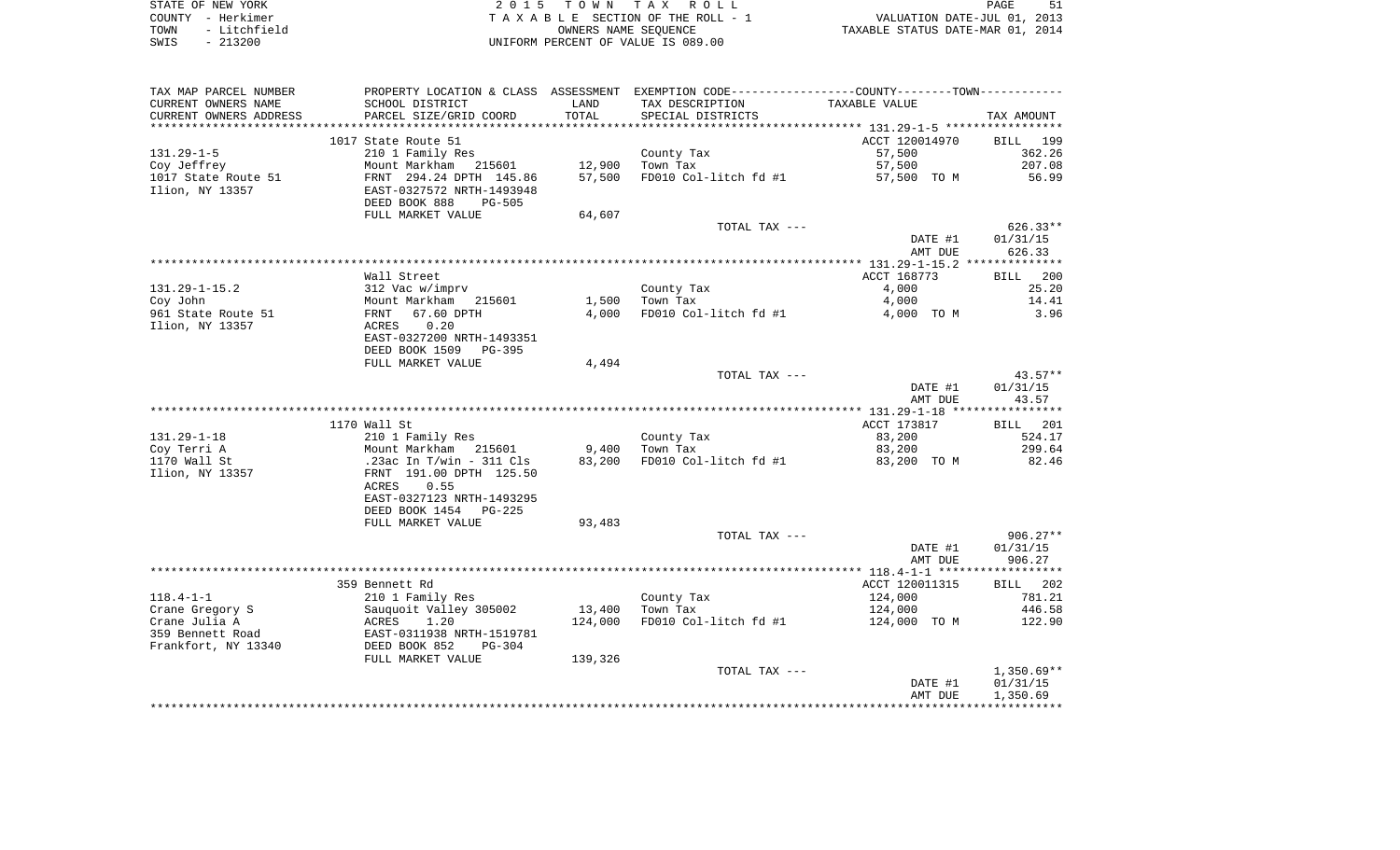| STATE OF NEW YORK    | 2015 TOWN TAX ROLL                 | 52<br>PAGE                       |
|----------------------|------------------------------------|----------------------------------|
| COUNTY - Herkimer    | TAXABLE SECTION OF THE ROLL - 1    | VALUATION DATE-JUL 01, 2013      |
| - Litchfield<br>TOWN | OWNERS NAME SEOUENCE               | TAXABLE STATUS DATE-MAR 01, 2014 |
| - 213200<br>SWIS     | UNIFORM PERCENT OF VALUE IS 089.00 |                                  |

|  | <b>PAGE</b>                    | 52 |  |
|--|--------------------------------|----|--|
|  | VALUATION DATE-JUL 01, 2013    |    |  |
|  | KABLE STATUS DATE-MAR 01, 2014 |    |  |

| TAX MAP PARCEL NUMBER                | PROPERTY LOCATION & CLASS ASSESSMENT                                              |         | EXEMPTION CODE----------------COUNTY-------TOWN----------- |                |                    |
|--------------------------------------|-----------------------------------------------------------------------------------|---------|------------------------------------------------------------|----------------|--------------------|
| CURRENT OWNERS NAME                  | SCHOOL DISTRICT                                                                   | LAND    | TAX DESCRIPTION                                            | TAXABLE VALUE  |                    |
| CURRENT OWNERS ADDRESS               | PARCEL SIZE/GRID COORD                                                            | TOTAL   | SPECIAL DISTRICTS                                          |                | TAX AMOUNT         |
|                                      |                                                                                   |         |                                                            |                |                    |
|                                      | 249 Norton Rd                                                                     |         |                                                            | ACCT 120009990 | 203<br>BILL        |
| $124.2 - 1 - 5$                      | 210 1 Family Res                                                                  |         | County Tax                                                 | 74,000         | 466.21             |
| Crane Timothy                        | Mount Markham<br>215601                                                           | 13,000  | Town Tax                                                   | 74,000         | 266.51             |
| 249 Norton Rd<br>Frankfort, NY 13340 | ACRES<br>1.00 BANK<br>184<br>EAST-0316899 NRTH-1512407<br>DEED BOOK 889<br>PG-171 | 74,000  | FD010 Col-litch fd #1                                      | 74,000 TO M    | 73.35              |
|                                      | FULL MARKET VALUE                                                                 | 83,146  |                                                            |                |                    |
|                                      |                                                                                   |         | TOTAL TAX ---                                              |                | $806.07**$         |
|                                      |                                                                                   |         |                                                            | DATE #1        | 01/31/15           |
|                                      |                                                                                   |         |                                                            | AMT DUE        | 806.07             |
|                                      |                                                                                   |         |                                                            |                |                    |
|                                      | 427 Cemetery Rd                                                                   |         |                                                            |                | <b>BILL</b><br>204 |
| $119.3 - 1 - 4.3$                    | 210 1 Family Res                                                                  |         | County Tax                                                 | 177,100        | 1,115.75           |
| Craska Kevin                         | Mount Markham<br>215601                                                           | 26,500  | Town Tax                                                   | 177,100        | 637.81             |
| Craska Amy                           | ACRES<br>8.80                                                                     | 177,100 | FD010 Col-litch fd #1                                      | 177,100 TO M   | 175.53             |
| 427 Cemetery Rd                      | EAST-0330339 NRTH-1516826                                                         |         |                                                            |                |                    |
| Frankfort, NY 13340                  | DEED BOOK 783<br>$PG-510$                                                         | 198,989 |                                                            |                |                    |
|                                      | FULL MARKET VALUE                                                                 |         | TOTAL TAX ---                                              |                | $1,929.09**$       |
|                                      |                                                                                   |         |                                                            | DATE #1        | 01/31/15           |
|                                      |                                                                                   |         |                                                            | AMT DUE        | 1,929.09           |
|                                      |                                                                                   |         |                                                            |                |                    |
|                                      | 1721 Albany Rd                                                                    |         |                                                            | ACCT 120090119 | BILL 205           |
| $118.1 - 1 - 31.4$                   | 210 1 Family Res                                                                  |         | County Tax                                                 | 89,600         | 564.49             |
| Creaco Joseph                        | Sauquoit Valley 305002                                                            | 22,700  | Town Tax                                                   | 89,600         | 322.69             |
| Creaco Sandra<br>1721 Albany Rd      | ACRES<br>5.76 BANK<br>184<br>EAST-0309728 NRTH-1521562                            | 89,600  | FD010 Col-litch fd #1                                      | 89,600 TO M    | 88.81              |
| Frankfort, NY 13340                  | DEED BOOK 711<br>$PG-29$                                                          |         |                                                            |                |                    |
|                                      | FULL MARKET VALUE                                                                 | 100,674 |                                                            |                |                    |
|                                      |                                                                                   |         | TOTAL TAX ---                                              |                | $975.99**$         |
|                                      |                                                                                   |         |                                                            | DATE #1        | 01/31/15           |
|                                      |                                                                                   |         |                                                            | AMT DUE        | 975.99             |
|                                      | 1832 Dugan Rd                                                                     |         |                                                            | ACCT 120002430 | 206<br>BILL        |
| $124.3 - 2 - 25$                     | 240 Rural res                                                                     |         | VET WAR CT 41121                                           | 8,100<br>8,100 |                    |
| Crossman Robert A                    | Mount Markham<br>215601                                                           | 24,500  | County Tax                                                 | 49,800         | 313.75             |
| Crossman Nancy                       | ACRES<br>16.00                                                                    | 57,900  | Town Tax                                                   | 49,800         | 179.35             |
| 1832 Dugan Rd                        | EAST-0305843 NRTH-1497720                                                         |         | FD010 Col-litch fd #1                                      | 57,900 TO M    | 57.39              |
| West Winfield, NY 13491              | DEED BOOK 00601 PG-00742                                                          |         |                                                            |                |                    |
|                                      | FULL MARKET VALUE                                                                 | 65,056  |                                                            |                |                    |
|                                      |                                                                                   |         | TOTAL TAX ---                                              |                | $550.49**$         |
|                                      |                                                                                   |         |                                                            | DATE #1        | 01/31/15           |
|                                      |                                                                                   |         |                                                            | AMT DUE        | 550.49             |
|                                      |                                                                                   |         |                                                            |                |                    |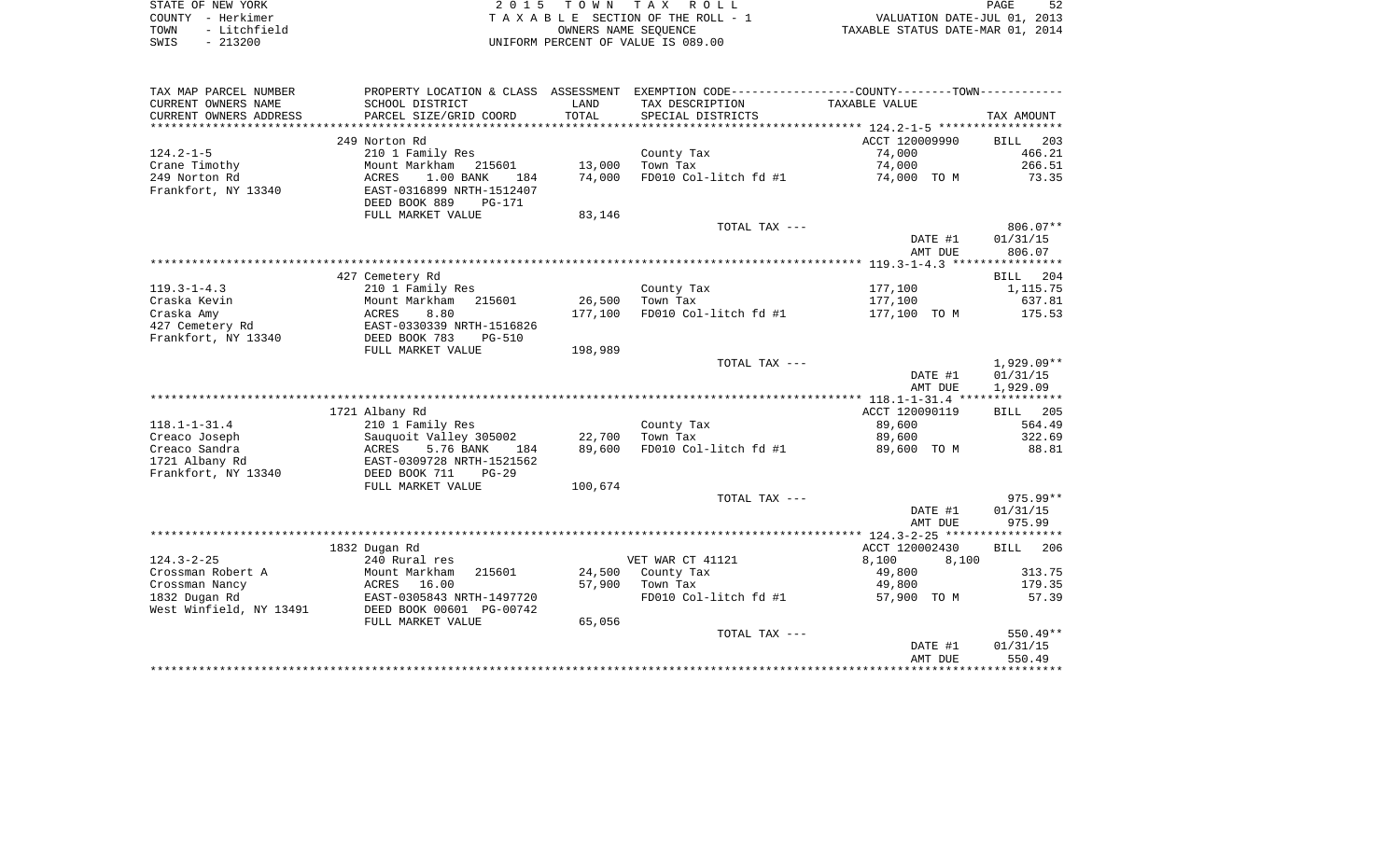| STATE OF NEW YORK    | 2015 TOWN TAX ROLL                 | PAGE                             |
|----------------------|------------------------------------|----------------------------------|
| COUNTY - Herkimer    | TAXABLE SECTION OF THE ROLL - 1    | VALUATION DATE-JUL 01, 2013      |
| - Litchfield<br>TOWN | OWNERS NAME SEOUENCE               | TAXABLE STATUS DATE-MAR 01, 2014 |
| $-213200$<br>SWIS    | UNIFORM PERCENT OF VALUE IS 089.00 |                                  |

| TAX MAP PARCEL NUMBER            | PROPERTY LOCATION & CLASS ASSESSMENT    |                 | EXEMPTION CODE-----------------COUNTY-------TOWN----------- |                  |                    |
|----------------------------------|-----------------------------------------|-----------------|-------------------------------------------------------------|------------------|--------------------|
| CURRENT OWNERS NAME              | SCHOOL DISTRICT                         | LAND            | TAX DESCRIPTION                                             | TAXABLE VALUE    |                    |
| CURRENT OWNERS ADDRESS           | PARCEL SIZE/GRID COORD                  | TOTAL           | SPECIAL DISTRICTS                                           |                  | TAX AMOUNT         |
|                                  |                                         | **************  |                                                             |                  |                    |
|                                  | 1535 Albany Rd                          |                 |                                                             | ACCT 187232      | <b>BILL</b><br>207 |
| $118.3 - 1 - 4.13$               | 210 1 Family Res                        |                 | County Tax                                                  | 88,600           | 558.19             |
| Cummings John Paul               | Sauquoit Valley 305002                  | 21,400          | Town Tax                                                    | 88,600           | 319.09             |
| 1535 Albany Rd                   | ACRES<br>4.80                           | 88,600          | FD010 Col-litch fd #1                                       | 88,600 TO M      | 87.82              |
| Frankfort, NY 13340              | EAST-0308138 NRTH-1518383               |                 |                                                             |                  |                    |
|                                  | DEED BOOK 1539 PG-111                   |                 |                                                             |                  |                    |
| PRIOR OWNER ON 3/01/2014         | FULL MARKET VALUE                       | 99,551          |                                                             |                  |                    |
| Mackey Joseph                    |                                         |                 |                                                             |                  |                    |
|                                  |                                         |                 | TOTAL TAX ---                                               |                  | $965.10**$         |
|                                  |                                         |                 |                                                             | DATE #1          | 01/31/15           |
|                                  |                                         |                 |                                                             | AMT DUE          | 965.10             |
|                                  |                                         |                 |                                                             | ACCT 120002525   |                    |
|                                  | Albany Rd                               |                 |                                                             |                  | <b>BILL</b><br>208 |
| $124.3 - 1 - 67$<br>Currier Bros | 312 Vac w/imprv<br>Mount Markham 215601 |                 | County Tax                                                  | 16,600           | 104.58<br>59.78    |
| 756 Albany Road                  | FRNT 245.00 DPTH 110.00                 | 4,800<br>16,600 | Town Tax<br>School Relevy                                   | 16,600           | 380.35             |
| Clayville, NY 13322              | ACRES<br>0.61                           |                 | FD010 Col-litch $fd$ #1 $16,600$ TO M                       |                  | 16.45              |
|                                  | EAST-0310525 NRTH-1503716               |                 |                                                             |                  |                    |
|                                  | DEED BOOK 00598 PG-00385                |                 |                                                             |                  |                    |
|                                  | FULL MARKET VALUE                       | 18,652          |                                                             |                  |                    |
|                                  |                                         |                 | TOTAL TAX ---                                               |                  | $561.16**$         |
|                                  |                                         |                 |                                                             | DATE #1          | 01/31/15           |
|                                  |                                         |                 |                                                             | AMT DUE          | 561.16             |
|                                  |                                         |                 |                                                             |                  |                    |
|                                  | Cook Rd                                 |                 |                                                             |                  | <b>BILL</b> 209    |
| $124.2 - 1 - 50$                 | 314 Rural vac<10                        |                 | County Tax                                                  | 1,000            | 6.30               |
| Currier Daniel                   | Mount Markham 215601                    | 1,000           | Town Tax                                                    | 1,000            | 3.60               |
| Currier Scott P                  | EAST-0315125 NRTH-1507395               | 1,000           | School Relevy                                               |                  | 22.91              |
| 409 Currier Road                 | FULL MARKET VALUE                       | 1,124           | FD010 Col-litch fd #1                                       | 1,000 TO M       | .99                |
| Clayville, NY 13322              |                                         |                 |                                                             |                  |                    |
|                                  |                                         |                 | TOTAL TAX ---                                               |                  | $33.80**$          |
|                                  |                                         |                 |                                                             | DATE #1          | 01/31/15           |
|                                  |                                         |                 |                                                             | AMT DUE          | 33.80              |
|                                  |                                         |                 |                                                             |                  |                    |
|                                  | Rider Rd                                |                 |                                                             |                  | <b>BILL</b><br>210 |
| $124.3 - 2 - 2.3$                | 105 Vac farmland                        |                 | AG MKTS L 41720                                             | 16,861<br>16,861 |                    |
| Currier Daniel C                 | Mount Markham<br>215601                 | 40,000          | County Tax                                                  | 148,139          | 933.29             |
| Currier Scott P                  | FRNT 400.00 DPTH                        | 165,000         | Town Tax                                                    | 148,139          | 533.51             |
| 455 Goodier Rd                   | ACRES<br>40.00                          |                 | School Relevy                                               |                  | 3,394.41           |
| Clayville, NY 13322              | EAST-0305629 NRTH-1500221               |                 | FD010 Col-litch fd #1                                       | 148,139 TO M     | 146.83             |
|                                  | DEED BOOK 900<br>PG-133                 |                 | 16,861 EX                                                   |                  |                    |
| MAY BE SUBJECT TO PAYMENT        | FULL MARKET VALUE                       | 185,393         |                                                             |                  |                    |
| UNDER AGDIST LAW TIL 2018        |                                         |                 |                                                             |                  |                    |
|                                  |                                         |                 | TOTAL TAX ---                                               |                  | $5,008.04**$       |
|                                  |                                         |                 |                                                             | DATE #1          | 01/31/15           |
|                                  |                                         |                 |                                                             | AMT DUE          | 5,008.04           |
|                                  |                                         |                 |                                                             |                  |                    |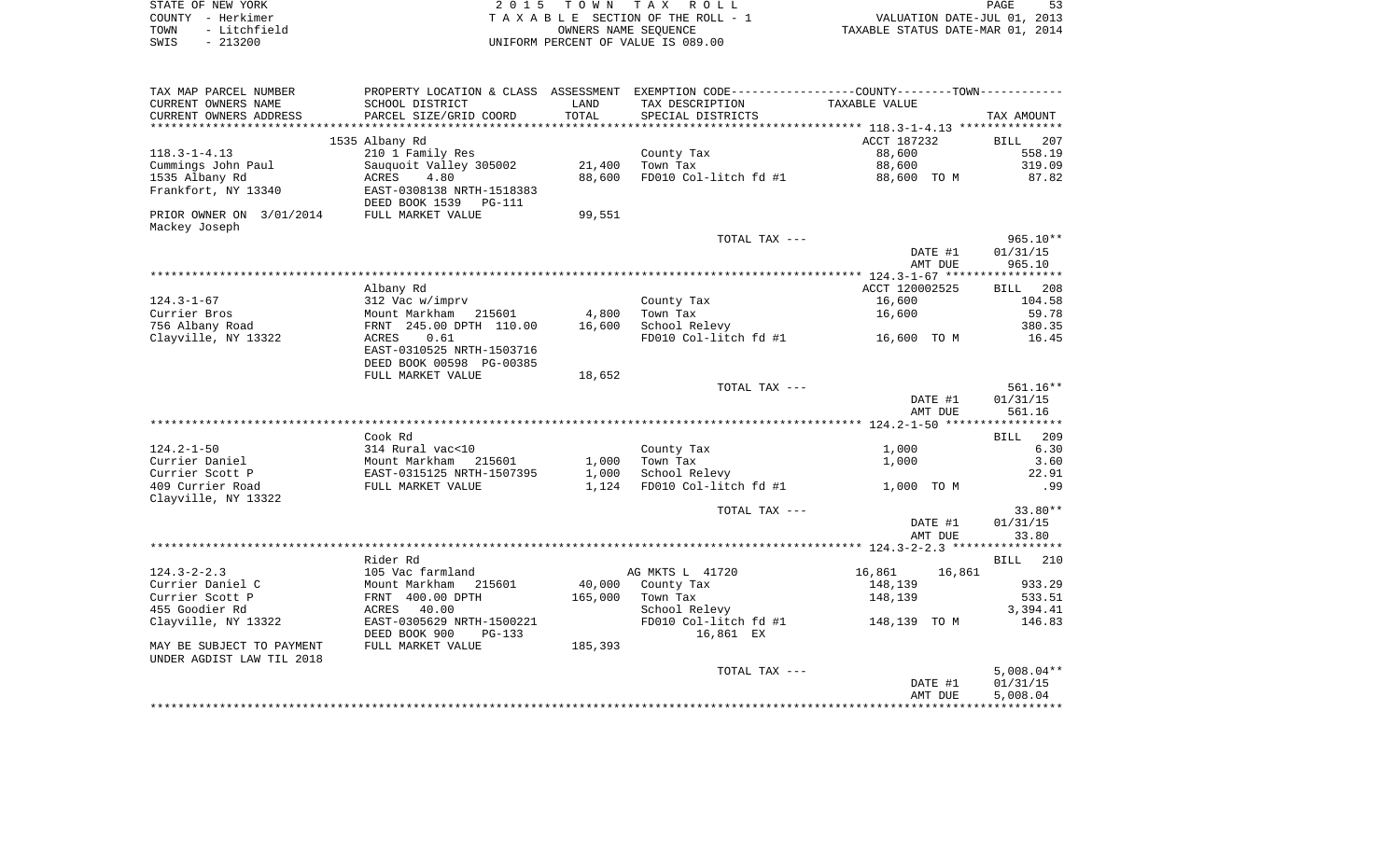|      | STATE OF NEW YORK | 2015 TOWN TAX ROLL                    | 54<br>PAGE                       |
|------|-------------------|---------------------------------------|----------------------------------|
|      | COUNTY - Herkimer | T A X A B L E SECTION OF THE ROLL - 1 | VALUATION DATE-JUL 01, 2013      |
| TOWN | - Litchfield      | OWNERS NAME SEOUENCE                  | TAXABLE STATUS DATE-MAR 01, 2014 |
| SWIS | $-213200$         | UNIFORM PERCENT OF VALUE IS 089.00    |                                  |

| TAX MAP PARCEL NUMBER                      |                           |        | PROPERTY LOCATION & CLASS ASSESSMENT EXEMPTION CODE----------------COUNTY--------TOWN---------- |                            |                    |
|--------------------------------------------|---------------------------|--------|-------------------------------------------------------------------------------------------------|----------------------------|--------------------|
| CURRENT OWNERS NAME                        | SCHOOL DISTRICT           | LAND   | TAX DESCRIPTION                                                                                 | TAXABLE VALUE              |                    |
| CURRENT OWNERS ADDRESS                     | PARCEL SIZE/GRID COORD    | TOTAL  | SPECIAL DISTRICTS                                                                               |                            | TAX AMOUNT         |
|                                            |                           |        |                                                                                                 |                            |                    |
|                                            | Goodier Rd                |        |                                                                                                 |                            | <b>BILL</b><br>211 |
| $124.1 - 1 - 18.3$                         | 105 Vac farmland          |        | AG MKTS L 41720                                                                                 | $\Omega$<br>$\overline{0}$ |                    |
| Currier Daniel L                           | 215601<br>Mount Markham   | 30,900 | County Tax                                                                                      | 30,900                     | 194.67             |
| Currier Scott                              | 51.00<br>ACRES            | 30,900 | Town Tax                                                                                        | 30,900                     | 111.28             |
| 409 Goodier Rd                             | EAST-0303620 NRTH-1506014 |        | School Relevy                                                                                   |                            | 708.03             |
| Clayville, NY 13322                        | DEED BOOK 1541<br>PG-275  |        | FD010 Col-litch fd #1                                                                           | 30,900 TO M                | 30.63              |
|                                            | FULL MARKET VALUE         | 34,719 |                                                                                                 |                            |                    |
| PRIOR OWNER ON 3/01/2014<br>Currier Paul J |                           |        |                                                                                                 |                            |                    |
| MAY BE SUBJECT TO PAYMENT                  |                           |        |                                                                                                 |                            |                    |
| UNDER AGDIST LAW TIL 2018                  |                           |        |                                                                                                 |                            |                    |
|                                            |                           |        | TOTAL TAX ---                                                                                   |                            | $1,044.61**$       |
|                                            |                           |        |                                                                                                 | DATE #1                    | 01/31/15           |
|                                            |                           |        |                                                                                                 | AMT DUE                    | 1,044.61           |
|                                            |                           |        |                                                                                                 |                            |                    |
|                                            | Goodier Rd                |        |                                                                                                 | ACCT 174922                | <b>BILL</b><br>212 |
| $124.1 - 1 - 23.2$                         | 105 Vac farmland          |        | AG MKTS L 41720                                                                                 | $\overline{0}$<br>$\Omega$ |                    |
| Currier Daniel L                           | 215601<br>Mount Markham   | 27,800 | County Tax                                                                                      | 27,800                     | 175.14             |
| Currier Scott                              | 45.30<br>ACRES            | 27,800 | Town Tax                                                                                        | 27,800                     | 100.12             |
| 409 Goodier Rd                             | EAST-0306846 NRTH-1505937 |        | School Relevy                                                                                   |                            | 637.00             |
| Clayville, NY 13322                        | DEED BOOK 1541<br>PG-275  |        | FD010 Col-litch fd #1                                                                           | 27,800 TO M                | 27.55              |
|                                            | FULL MARKET VALUE         | 31,236 |                                                                                                 |                            |                    |
| PRIOR OWNER ON 3/01/2014                   |                           |        |                                                                                                 |                            |                    |
| Currier Daniel L                           |                           |        |                                                                                                 |                            |                    |
|                                            |                           |        |                                                                                                 |                            |                    |
| MAY BE SUBJECT TO PAYMENT                  |                           |        |                                                                                                 |                            |                    |
| UNDER AGDIST LAW TIL 2018                  |                           |        |                                                                                                 |                            |                    |
|                                            |                           |        | TOTAL TAX ---                                                                                   |                            | 939.81**           |
|                                            |                           |        |                                                                                                 | DATE #1<br>AMT DUE         | 01/31/15<br>939.81 |
|                                            |                           |        |                                                                                                 |                            |                    |
|                                            | Goodier Rd                |        |                                                                                                 | ACCT 120002550             | BILL 213           |
| $124.1 - 1 - 24.1$                         | 105 Vac farmland          |        | AG MKTS L 41720                                                                                 | 8,186<br>8,186             |                    |
| Currier Daniel L                           | 215601<br>Mount Markham   |        | 52,000 County Tax                                                                               | 43,814                     | 276.03             |
| Currier Scott                              | ACRES<br>93.20            | 52,000 | Town Tax                                                                                        | 43,814                     | 157.79             |
| 409 Goodier Rd                             | EAST-0308304 NRTH-1506397 |        | School Relevy                                                                                   |                            | 1,003.95           |
| Clayville, NY 13322                        | DEED BOOK 1541<br>PG-275  |        | FD010 Col-litch fd #1                                                                           | 43,814 TO M                | 43.43              |
|                                            | FULL MARKET VALUE         | 58,427 | 8,186 EX                                                                                        |                            |                    |
| PRIOR OWNER ON 3/01/2014<br>Currier Paul   |                           |        |                                                                                                 |                            |                    |
| MAY BE SUBJECT TO PAYMENT                  |                           |        |                                                                                                 |                            |                    |
| UNDER AGDIST LAW TIL 2018                  |                           |        |                                                                                                 |                            |                    |
|                                            |                           |        | TOTAL TAX ---                                                                                   |                            | 1,481.20**         |
|                                            |                           |        |                                                                                                 | DATE #1                    | 01/31/15           |
|                                            |                           |        |                                                                                                 | AMT DUE                    | 1,481.20           |
|                                            |                           |        |                                                                                                 |                            |                    |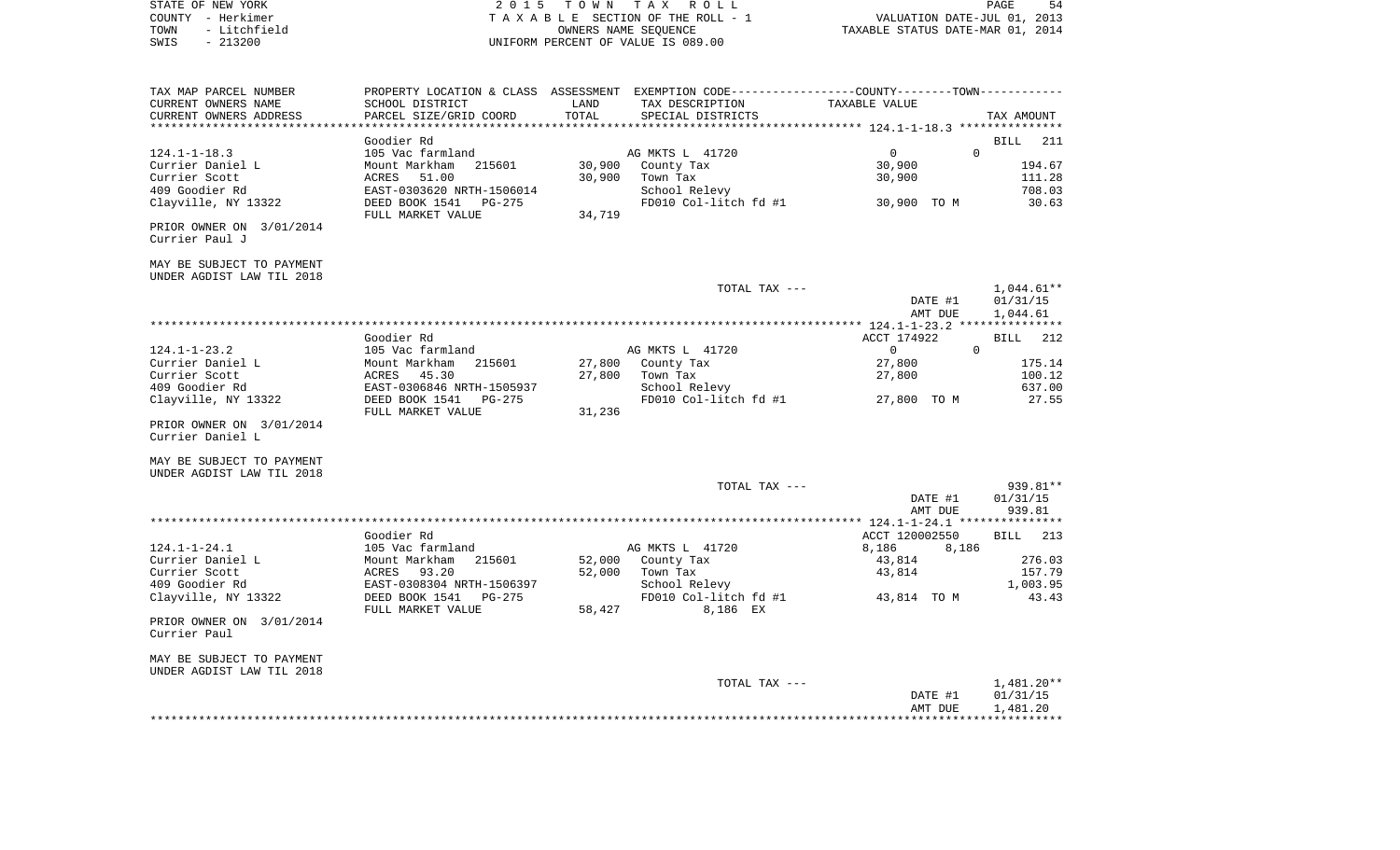STATE OF NEW YORK **EXECUTE:**  $2015$  TOWN TAX ROLL COUNTY - Herkimer<br>
T A X A B L E SECTION OF THE ROLL - 1<br>
TOWN - Litchfield<br>
SWIS - 213200 - UNIFORM PERCENT OF VALUE IS 089.00 TOWN - Litchfield OWNERS NAME SEQUENCE TAXABLE STATUS DATE-MAR 01, 2014 SWIS - 213200 UNIFORM PERCENT OF VALUE IS 089.00

| TAX MAP PARCEL NUMBER     |                           |         | PROPERTY LOCATION & CLASS ASSESSMENT EXEMPTION CODE---------------COUNTY-------TOWN---------- |                      |                    |
|---------------------------|---------------------------|---------|-----------------------------------------------------------------------------------------------|----------------------|--------------------|
| CURRENT OWNERS NAME       | SCHOOL DISTRICT           | LAND    | TAX DESCRIPTION                                                                               | TAXABLE VALUE        |                    |
| CURRENT OWNERS ADDRESS    | PARCEL SIZE/GRID COORD    | TOTAL   | SPECIAL DISTRICTS                                                                             |                      | TAX AMOUNT         |
| ***********************   |                           |         |                                                                                               |                      |                    |
|                           | 409 Goodier Rd            |         |                                                                                               | ACCT 120012810       | BILL<br>214        |
| $124.1 - 1 - 25$          | 210 1 Family Res          |         | County Tax                                                                                    | 120,900              | 761.68             |
| Currier Daniel L          | Mount Markham<br>215601   | 15,200  | Town Tax                                                                                      | 120,900              | 435.41             |
| Moore Candy               | ACRES<br>2.00             | 120,900 | School Relevy                                                                                 |                      | 2,156.40           |
| 409 Goodier Rd            | EAST-0308113 NRTH-1505352 |         | FD010 Col-litch fd #1                                                                         | 120,900 TO M         | 119.83             |
| Clayville, NY 13322       | DEED BOOK 826<br>PG-231   |         |                                                                                               |                      |                    |
|                           | FULL MARKET VALUE         | 135,843 |                                                                                               |                      |                    |
|                           |                           |         | TOTAL TAX ---                                                                                 |                      | $3,473.32**$       |
|                           |                           |         |                                                                                               | DATE #1              | 01/31/15           |
|                           |                           |         |                                                                                               | AMT DUE              | 3,473.32           |
|                           |                           |         |                                                                                               |                      |                    |
|                           | Townsend Rd               |         |                                                                                               | ACCT 174300          | BILL 215           |
| $124.1 - 1 - 41.6$        | 322 Rural vac>10          |         | AG MKTS<br>41730                                                                              | 19,231<br>19,231     |                    |
| Currier Daniel L          | Mount Markham 215601      | 66,000  | County Tax                                                                                    | 46,769               | 294.65             |
| Currier Scott P           | FRNT 2679.00 DPTH         | 66,000  | Town Tax                                                                                      | 46,769               | 168.44             |
| 409 Goodier Rd            | ACRES 96.20               |         | School Relevy                                                                                 |                      | 1,071.65           |
| Clayville, NY 13322       | EAST-0312129 NRTH-1505262 |         | FD010 Col-litch $fd$ #1 66,000 TO M                                                           |                      | 65.42              |
|                           | DEED BOOK 1457 PG-375     |         |                                                                                               |                      |                    |
| MAY BE SUBJECT TO PAYMENT | FULL MARKET VALUE         | 74,157  |                                                                                               |                      |                    |
| UNDER AGDIST LAW TIL 2021 |                           |         |                                                                                               |                      |                    |
|                           |                           |         | TOTAL TAX ---                                                                                 |                      | $1,600.16**$       |
|                           |                           |         |                                                                                               | DATE #1              | 01/31/15           |
|                           |                           |         |                                                                                               | AMT DUE              | 1,600.16           |
|                           |                           |         |                                                                                               |                      |                    |
|                           | 302 Prior Rd              |         |                                                                                               | ACCT 120011190       | 216<br><b>BILL</b> |
| $124.2 - 1 - 27$          | 105 Vac farmland          |         | AG MKTS L 41720                                                                               | $\Omega$<br>$\Omega$ |                    |
| Currier Daniel L          | Mount Markham 215601      | 59,700  | County Tax                                                                                    | 95,000               | 598.51             |
| Currier Scott P           | ACRES 116.00              | 95,000  | Town Tax                                                                                      |                      | 342.14             |
|                           |                           |         |                                                                                               | 95,000               |                    |
| 409 Goodier Rd            | EAST-0313559 NRTH-1507327 |         | School Relevy<br>FD010 Col-litch $f$ d #1 95,000 TO M                                         |                      | 2,176.79           |
| Clayville, NY 13322       | DEED BOOK 1088<br>PG-715  |         |                                                                                               |                      | 94.16              |
|                           | FULL MARKET VALUE         | 106,742 |                                                                                               |                      |                    |
| MAY BE SUBJECT TO PAYMENT |                           |         |                                                                                               |                      |                    |
| UNDER AGDIST LAW TIL 2018 |                           |         |                                                                                               |                      |                    |
|                           |                           |         | TOTAL TAX ---                                                                                 |                      | $3,211.60**$       |
|                           |                           |         |                                                                                               | DATE #1              | 01/31/15           |
|                           |                           |         |                                                                                               | AMT DUE              | 3,211.60           |
|                           |                           |         |                                                                                               |                      |                    |
| $124.3 - 1 - 73.1$        | 611 Albany Rd             |         |                                                                                               | ACCT 187565          | <b>BILL</b> 217    |
|                           | 112 Dairy farm            |         | AGRIC 10 Y 41700                                                                              | 54,000<br>54,000     |                    |
| Currier Daniel L          | Mount Markham 215601      |         | 144,500 AG MKTS L 41720                                                                       | 6,243<br>6,243       |                    |
| Currier Scott             | ACRES 241.50              |         | 365,000 AGRIC 10 Y 42100                                                                      | 28,400<br>28,400     |                    |
| 409 Goodier Rd            | EAST-0312000 NRTH-1502760 |         | County Tax                                                                                    | 276,357              | 1,741.08           |
| Clayville, NY 13322       | DEED BOOK 1541<br>PG-275  |         | Town Tax                                                                                      | 276,357              | 995.28             |
|                           | FULL MARKET VALUE         |         | 410,112 FD010 Col-litch fd #1                                                                 | 358,757 TO M         | 355.58             |
| PRIOR OWNER ON 3/01/2014  |                           |         | 6,243 EX                                                                                      |                      |                    |
| Currier Paul J            |                           |         |                                                                                               |                      |                    |
|                           |                           |         |                                                                                               |                      |                    |
| MAY BE SUBJECT TO PAYMENT |                           |         |                                                                                               |                      |                    |
| UNDER AGDIST LAW TIL 2018 |                           |         |                                                                                               |                      |                    |
|                           |                           |         | TOTAL TAX ---                                                                                 |                      | $3,091.94**$       |
|                           |                           |         |                                                                                               | DATE #1              | 01/31/15           |
|                           |                           |         |                                                                                               | AMT DUE              | 3,091.94           |
|                           |                           |         |                                                                                               |                      |                    |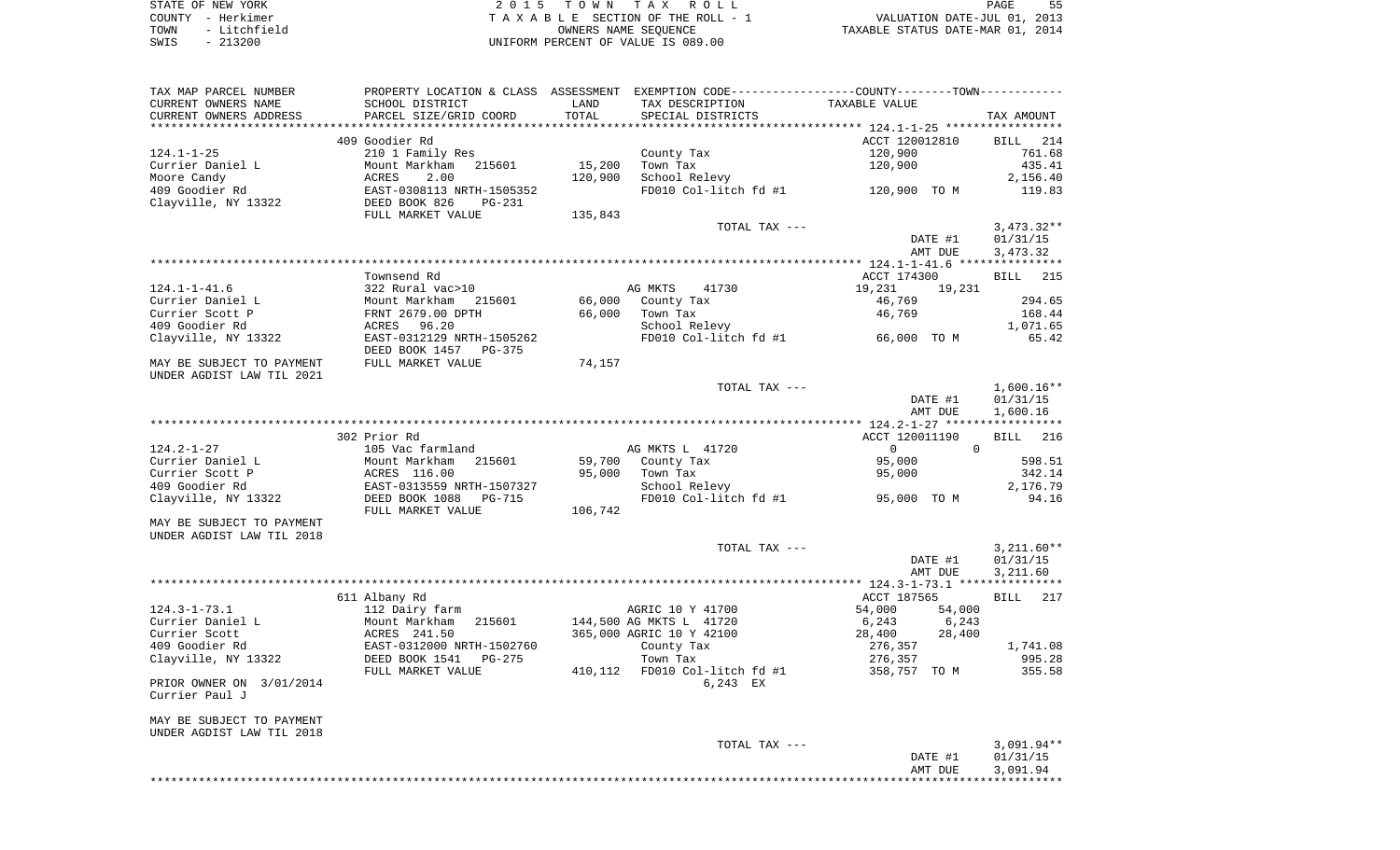| STATE OF NEW YORK    | 2015 TOWN TAX ROLL                   | PAGE                             |
|----------------------|--------------------------------------|----------------------------------|
| COUNTY - Herkimer    | TAXABLE SECTION OF THE ROLL - 1      | VALUATION DATE-JUL 01, 2013      |
| - Litchfield<br>TOWN | OWNERS NAME SEOUENCE                 | TAXABLE STATUS DATE-MAR 01, 2014 |
| CMTC _ 01.2000       | LINITEONA DEDCENT OF VALUE TO 000 00 |                                  |

SWIS - 213200 UNIFORM PERCENT OF VALUE IS 089.00

| CURRENT OWNERS NAME<br>SCHOOL DISTRICT<br>LAND<br>TAX DESCRIPTION<br>TAXABLE VALUE<br>TOTAL<br>CURRENT OWNERS ADDRESS<br>PARCEL SIZE/GRID COORD<br>SPECIAL DISTRICTS<br>TAX AMOUNT<br>****************************<br>*******************<br>ACCT 120002100<br>757 Albany Rd<br>218<br><b>BILL</b><br>$124.3 - 1 - 66$<br>553.15<br>210 1 Family Res<br>County Tax<br>87,800<br>9,900<br>87,800<br>Currier Gladys H<br>Mount Markham<br>215601<br>Town Tax<br>316.21<br>757 Albany Rd<br>FRNT 168.00 DPTH 111.00<br>87,800<br>FD010 Col-litch fd #1<br>87.02<br>87,800 TO M<br>Clayville, NY 13322<br>EAST-0310380 NRTH-1503559<br>DEED BOOK 00598 PG-00388<br>FULL MARKET VALUE<br>98,652<br>956.38**<br>TOTAL TAX ---<br>DATE #1<br>01/31/15<br>AMT DUE<br>956.38<br>747 Albany Rd<br>ACCT 120002520<br>BILL 219<br>86,500<br>544.96<br>$124.3 - 1 - 65$<br>210 1 Family Res<br>County Tax<br>Currier Mildred<br>Town Tax<br>86,500<br>Mount Markham<br>215601<br>17,200<br>311.52<br>747 Albany St<br>1.10<br>86,500<br>School Relevy<br>732.24<br>ACRES<br>Clayville, NY 13322<br>EAST-0310469 NRTH-1503266<br>FD010 Col-litch fd #1<br>86,500 TO M<br>85.73<br>DEED BOOK 00598 PG-00382<br>97,191<br>FULL MARKET VALUE<br>$1,674.45**$<br>TOTAL TAX ---<br>DATE #1<br>01/31/15<br>1,674.45<br>AMT DUE<br>Albany Rd<br>ACCT 120014070<br>220<br>BILL<br>$124.1 - 1 - 36.1$<br>3.78<br>323 Vacant rural<br>County Tax<br>600<br>600<br>2.16<br>Currier Paul J<br>Mount Markham<br>215601<br>600<br>Town Tax<br>13.75<br>756 Albany Rd<br>5.10<br>School Relevy<br>ACRES<br>600<br>Clayville, NY 13322<br>EAST-0310295 NRTH-1504556<br>FD010 Col-litch fd #1<br>600 TO M<br>.59<br>DEED BOOK 721<br>$PG-269$<br>FULL MARKET VALUE<br>674<br>$20.28**$<br>TOTAL TAX ---<br>01/31/15<br>DATE #1<br>20.28<br>AMT DUE<br>Goodier Rd<br>221<br>ACCT 120000480<br><b>BILL</b><br>10,532<br>$124.3 - 1 - 47.1$<br>AG MKTS L 41720<br>105 Vac farmland<br>10,532<br>Currier Paul J<br>215601<br>33,700<br>County Tax<br>251.17<br>Mount Markham<br>39,868<br>756 Albany St<br>ACRES<br>48.70<br>50,400<br>Town Tax<br>39,868<br>143.58<br>Clayville, NY 13322<br>EAST-0309396 NRTH-1504739<br>School Relevy<br>913.52<br>DEED BOOK 811<br>FD010 Col-litch fd #1<br>39.52<br>$PG-413$<br>39,868 TO M<br>FULL MARKET VALUE<br>56,629<br>10,532 EX<br>MAY BE SUBJECT TO PAYMENT<br>TOTAL TAX ---<br>DATE #1<br>01/31/15<br>1,347.79<br>AMT DUE | TAX MAP PARCEL NUMBER     | PROPERTY LOCATION & CLASS ASSESSMENT | EXEMPTION CODE-----------------COUNTY-------TOWN----------- |            |
|---------------------------------------------------------------------------------------------------------------------------------------------------------------------------------------------------------------------------------------------------------------------------------------------------------------------------------------------------------------------------------------------------------------------------------------------------------------------------------------------------------------------------------------------------------------------------------------------------------------------------------------------------------------------------------------------------------------------------------------------------------------------------------------------------------------------------------------------------------------------------------------------------------------------------------------------------------------------------------------------------------------------------------------------------------------------------------------------------------------------------------------------------------------------------------------------------------------------------------------------------------------------------------------------------------------------------------------------------------------------------------------------------------------------------------------------------------------------------------------------------------------------------------------------------------------------------------------------------------------------------------------------------------------------------------------------------------------------------------------------------------------------------------------------------------------------------------------------------------------------------------------------------------------------------------------------------------------------------------------------------------------------------------------------------------------------------------------------------------------------------------------------------------------------------------------------------------------------------------------------------------------------------------------------------------------------------------------------------------------------------------------------------------------------------------------|---------------------------|--------------------------------------|-------------------------------------------------------------|------------|
|                                                                                                                                                                                                                                                                                                                                                                                                                                                                                                                                                                                                                                                                                                                                                                                                                                                                                                                                                                                                                                                                                                                                                                                                                                                                                                                                                                                                                                                                                                                                                                                                                                                                                                                                                                                                                                                                                                                                                                                                                                                                                                                                                                                                                                                                                                                                                                                                                                       |                           |                                      |                                                             |            |
|                                                                                                                                                                                                                                                                                                                                                                                                                                                                                                                                                                                                                                                                                                                                                                                                                                                                                                                                                                                                                                                                                                                                                                                                                                                                                                                                                                                                                                                                                                                                                                                                                                                                                                                                                                                                                                                                                                                                                                                                                                                                                                                                                                                                                                                                                                                                                                                                                                       |                           |                                      |                                                             |            |
|                                                                                                                                                                                                                                                                                                                                                                                                                                                                                                                                                                                                                                                                                                                                                                                                                                                                                                                                                                                                                                                                                                                                                                                                                                                                                                                                                                                                                                                                                                                                                                                                                                                                                                                                                                                                                                                                                                                                                                                                                                                                                                                                                                                                                                                                                                                                                                                                                                       |                           |                                      |                                                             |            |
|                                                                                                                                                                                                                                                                                                                                                                                                                                                                                                                                                                                                                                                                                                                                                                                                                                                                                                                                                                                                                                                                                                                                                                                                                                                                                                                                                                                                                                                                                                                                                                                                                                                                                                                                                                                                                                                                                                                                                                                                                                                                                                                                                                                                                                                                                                                                                                                                                                       |                           |                                      |                                                             |            |
|                                                                                                                                                                                                                                                                                                                                                                                                                                                                                                                                                                                                                                                                                                                                                                                                                                                                                                                                                                                                                                                                                                                                                                                                                                                                                                                                                                                                                                                                                                                                                                                                                                                                                                                                                                                                                                                                                                                                                                                                                                                                                                                                                                                                                                                                                                                                                                                                                                       |                           |                                      |                                                             |            |
|                                                                                                                                                                                                                                                                                                                                                                                                                                                                                                                                                                                                                                                                                                                                                                                                                                                                                                                                                                                                                                                                                                                                                                                                                                                                                                                                                                                                                                                                                                                                                                                                                                                                                                                                                                                                                                                                                                                                                                                                                                                                                                                                                                                                                                                                                                                                                                                                                                       |                           |                                      |                                                             |            |
|                                                                                                                                                                                                                                                                                                                                                                                                                                                                                                                                                                                                                                                                                                                                                                                                                                                                                                                                                                                                                                                                                                                                                                                                                                                                                                                                                                                                                                                                                                                                                                                                                                                                                                                                                                                                                                                                                                                                                                                                                                                                                                                                                                                                                                                                                                                                                                                                                                       |                           |                                      |                                                             |            |
|                                                                                                                                                                                                                                                                                                                                                                                                                                                                                                                                                                                                                                                                                                                                                                                                                                                                                                                                                                                                                                                                                                                                                                                                                                                                                                                                                                                                                                                                                                                                                                                                                                                                                                                                                                                                                                                                                                                                                                                                                                                                                                                                                                                                                                                                                                                                                                                                                                       |                           |                                      |                                                             |            |
|                                                                                                                                                                                                                                                                                                                                                                                                                                                                                                                                                                                                                                                                                                                                                                                                                                                                                                                                                                                                                                                                                                                                                                                                                                                                                                                                                                                                                                                                                                                                                                                                                                                                                                                                                                                                                                                                                                                                                                                                                                                                                                                                                                                                                                                                                                                                                                                                                                       |                           |                                      |                                                             |            |
|                                                                                                                                                                                                                                                                                                                                                                                                                                                                                                                                                                                                                                                                                                                                                                                                                                                                                                                                                                                                                                                                                                                                                                                                                                                                                                                                                                                                                                                                                                                                                                                                                                                                                                                                                                                                                                                                                                                                                                                                                                                                                                                                                                                                                                                                                                                                                                                                                                       |                           |                                      |                                                             |            |
|                                                                                                                                                                                                                                                                                                                                                                                                                                                                                                                                                                                                                                                                                                                                                                                                                                                                                                                                                                                                                                                                                                                                                                                                                                                                                                                                                                                                                                                                                                                                                                                                                                                                                                                                                                                                                                                                                                                                                                                                                                                                                                                                                                                                                                                                                                                                                                                                                                       |                           |                                      |                                                             |            |
|                                                                                                                                                                                                                                                                                                                                                                                                                                                                                                                                                                                                                                                                                                                                                                                                                                                                                                                                                                                                                                                                                                                                                                                                                                                                                                                                                                                                                                                                                                                                                                                                                                                                                                                                                                                                                                                                                                                                                                                                                                                                                                                                                                                                                                                                                                                                                                                                                                       |                           |                                      |                                                             |            |
|                                                                                                                                                                                                                                                                                                                                                                                                                                                                                                                                                                                                                                                                                                                                                                                                                                                                                                                                                                                                                                                                                                                                                                                                                                                                                                                                                                                                                                                                                                                                                                                                                                                                                                                                                                                                                                                                                                                                                                                                                                                                                                                                                                                                                                                                                                                                                                                                                                       |                           |                                      |                                                             |            |
|                                                                                                                                                                                                                                                                                                                                                                                                                                                                                                                                                                                                                                                                                                                                                                                                                                                                                                                                                                                                                                                                                                                                                                                                                                                                                                                                                                                                                                                                                                                                                                                                                                                                                                                                                                                                                                                                                                                                                                                                                                                                                                                                                                                                                                                                                                                                                                                                                                       |                           |                                      |                                                             |            |
|                                                                                                                                                                                                                                                                                                                                                                                                                                                                                                                                                                                                                                                                                                                                                                                                                                                                                                                                                                                                                                                                                                                                                                                                                                                                                                                                                                                                                                                                                                                                                                                                                                                                                                                                                                                                                                                                                                                                                                                                                                                                                                                                                                                                                                                                                                                                                                                                                                       |                           |                                      |                                                             |            |
|                                                                                                                                                                                                                                                                                                                                                                                                                                                                                                                                                                                                                                                                                                                                                                                                                                                                                                                                                                                                                                                                                                                                                                                                                                                                                                                                                                                                                                                                                                                                                                                                                                                                                                                                                                                                                                                                                                                                                                                                                                                                                                                                                                                                                                                                                                                                                                                                                                       |                           |                                      |                                                             |            |
|                                                                                                                                                                                                                                                                                                                                                                                                                                                                                                                                                                                                                                                                                                                                                                                                                                                                                                                                                                                                                                                                                                                                                                                                                                                                                                                                                                                                                                                                                                                                                                                                                                                                                                                                                                                                                                                                                                                                                                                                                                                                                                                                                                                                                                                                                                                                                                                                                                       |                           |                                      |                                                             |            |
|                                                                                                                                                                                                                                                                                                                                                                                                                                                                                                                                                                                                                                                                                                                                                                                                                                                                                                                                                                                                                                                                                                                                                                                                                                                                                                                                                                                                                                                                                                                                                                                                                                                                                                                                                                                                                                                                                                                                                                                                                                                                                                                                                                                                                                                                                                                                                                                                                                       |                           |                                      |                                                             |            |
|                                                                                                                                                                                                                                                                                                                                                                                                                                                                                                                                                                                                                                                                                                                                                                                                                                                                                                                                                                                                                                                                                                                                                                                                                                                                                                                                                                                                                                                                                                                                                                                                                                                                                                                                                                                                                                                                                                                                                                                                                                                                                                                                                                                                                                                                                                                                                                                                                                       |                           |                                      |                                                             |            |
|                                                                                                                                                                                                                                                                                                                                                                                                                                                                                                                                                                                                                                                                                                                                                                                                                                                                                                                                                                                                                                                                                                                                                                                                                                                                                                                                                                                                                                                                                                                                                                                                                                                                                                                                                                                                                                                                                                                                                                                                                                                                                                                                                                                                                                                                                                                                                                                                                                       |                           |                                      |                                                             |            |
|                                                                                                                                                                                                                                                                                                                                                                                                                                                                                                                                                                                                                                                                                                                                                                                                                                                                                                                                                                                                                                                                                                                                                                                                                                                                                                                                                                                                                                                                                                                                                                                                                                                                                                                                                                                                                                                                                                                                                                                                                                                                                                                                                                                                                                                                                                                                                                                                                                       |                           |                                      |                                                             |            |
|                                                                                                                                                                                                                                                                                                                                                                                                                                                                                                                                                                                                                                                                                                                                                                                                                                                                                                                                                                                                                                                                                                                                                                                                                                                                                                                                                                                                                                                                                                                                                                                                                                                                                                                                                                                                                                                                                                                                                                                                                                                                                                                                                                                                                                                                                                                                                                                                                                       |                           |                                      |                                                             |            |
|                                                                                                                                                                                                                                                                                                                                                                                                                                                                                                                                                                                                                                                                                                                                                                                                                                                                                                                                                                                                                                                                                                                                                                                                                                                                                                                                                                                                                                                                                                                                                                                                                                                                                                                                                                                                                                                                                                                                                                                                                                                                                                                                                                                                                                                                                                                                                                                                                                       |                           |                                      |                                                             |            |
|                                                                                                                                                                                                                                                                                                                                                                                                                                                                                                                                                                                                                                                                                                                                                                                                                                                                                                                                                                                                                                                                                                                                                                                                                                                                                                                                                                                                                                                                                                                                                                                                                                                                                                                                                                                                                                                                                                                                                                                                                                                                                                                                                                                                                                                                                                                                                                                                                                       |                           |                                      |                                                             |            |
|                                                                                                                                                                                                                                                                                                                                                                                                                                                                                                                                                                                                                                                                                                                                                                                                                                                                                                                                                                                                                                                                                                                                                                                                                                                                                                                                                                                                                                                                                                                                                                                                                                                                                                                                                                                                                                                                                                                                                                                                                                                                                                                                                                                                                                                                                                                                                                                                                                       |                           |                                      |                                                             |            |
|                                                                                                                                                                                                                                                                                                                                                                                                                                                                                                                                                                                                                                                                                                                                                                                                                                                                                                                                                                                                                                                                                                                                                                                                                                                                                                                                                                                                                                                                                                                                                                                                                                                                                                                                                                                                                                                                                                                                                                                                                                                                                                                                                                                                                                                                                                                                                                                                                                       |                           |                                      |                                                             |            |
|                                                                                                                                                                                                                                                                                                                                                                                                                                                                                                                                                                                                                                                                                                                                                                                                                                                                                                                                                                                                                                                                                                                                                                                                                                                                                                                                                                                                                                                                                                                                                                                                                                                                                                                                                                                                                                                                                                                                                                                                                                                                                                                                                                                                                                                                                                                                                                                                                                       |                           |                                      |                                                             |            |
|                                                                                                                                                                                                                                                                                                                                                                                                                                                                                                                                                                                                                                                                                                                                                                                                                                                                                                                                                                                                                                                                                                                                                                                                                                                                                                                                                                                                                                                                                                                                                                                                                                                                                                                                                                                                                                                                                                                                                                                                                                                                                                                                                                                                                                                                                                                                                                                                                                       |                           |                                      |                                                             |            |
|                                                                                                                                                                                                                                                                                                                                                                                                                                                                                                                                                                                                                                                                                                                                                                                                                                                                                                                                                                                                                                                                                                                                                                                                                                                                                                                                                                                                                                                                                                                                                                                                                                                                                                                                                                                                                                                                                                                                                                                                                                                                                                                                                                                                                                                                                                                                                                                                                                       |                           |                                      |                                                             |            |
|                                                                                                                                                                                                                                                                                                                                                                                                                                                                                                                                                                                                                                                                                                                                                                                                                                                                                                                                                                                                                                                                                                                                                                                                                                                                                                                                                                                                                                                                                                                                                                                                                                                                                                                                                                                                                                                                                                                                                                                                                                                                                                                                                                                                                                                                                                                                                                                                                                       |                           |                                      |                                                             |            |
|                                                                                                                                                                                                                                                                                                                                                                                                                                                                                                                                                                                                                                                                                                                                                                                                                                                                                                                                                                                                                                                                                                                                                                                                                                                                                                                                                                                                                                                                                                                                                                                                                                                                                                                                                                                                                                                                                                                                                                                                                                                                                                                                                                                                                                                                                                                                                                                                                                       |                           |                                      |                                                             |            |
|                                                                                                                                                                                                                                                                                                                                                                                                                                                                                                                                                                                                                                                                                                                                                                                                                                                                                                                                                                                                                                                                                                                                                                                                                                                                                                                                                                                                                                                                                                                                                                                                                                                                                                                                                                                                                                                                                                                                                                                                                                                                                                                                                                                                                                                                                                                                                                                                                                       |                           |                                      |                                                             |            |
|                                                                                                                                                                                                                                                                                                                                                                                                                                                                                                                                                                                                                                                                                                                                                                                                                                                                                                                                                                                                                                                                                                                                                                                                                                                                                                                                                                                                                                                                                                                                                                                                                                                                                                                                                                                                                                                                                                                                                                                                                                                                                                                                                                                                                                                                                                                                                                                                                                       |                           |                                      |                                                             |            |
|                                                                                                                                                                                                                                                                                                                                                                                                                                                                                                                                                                                                                                                                                                                                                                                                                                                                                                                                                                                                                                                                                                                                                                                                                                                                                                                                                                                                                                                                                                                                                                                                                                                                                                                                                                                                                                                                                                                                                                                                                                                                                                                                                                                                                                                                                                                                                                                                                                       |                           |                                      |                                                             |            |
|                                                                                                                                                                                                                                                                                                                                                                                                                                                                                                                                                                                                                                                                                                                                                                                                                                                                                                                                                                                                                                                                                                                                                                                                                                                                                                                                                                                                                                                                                                                                                                                                                                                                                                                                                                                                                                                                                                                                                                                                                                                                                                                                                                                                                                                                                                                                                                                                                                       |                           |                                      |                                                             |            |
|                                                                                                                                                                                                                                                                                                                                                                                                                                                                                                                                                                                                                                                                                                                                                                                                                                                                                                                                                                                                                                                                                                                                                                                                                                                                                                                                                                                                                                                                                                                                                                                                                                                                                                                                                                                                                                                                                                                                                                                                                                                                                                                                                                                                                                                                                                                                                                                                                                       |                           |                                      |                                                             |            |
|                                                                                                                                                                                                                                                                                                                                                                                                                                                                                                                                                                                                                                                                                                                                                                                                                                                                                                                                                                                                                                                                                                                                                                                                                                                                                                                                                                                                                                                                                                                                                                                                                                                                                                                                                                                                                                                                                                                                                                                                                                                                                                                                                                                                                                                                                                                                                                                                                                       |                           |                                      |                                                             |            |
|                                                                                                                                                                                                                                                                                                                                                                                                                                                                                                                                                                                                                                                                                                                                                                                                                                                                                                                                                                                                                                                                                                                                                                                                                                                                                                                                                                                                                                                                                                                                                                                                                                                                                                                                                                                                                                                                                                                                                                                                                                                                                                                                                                                                                                                                                                                                                                                                                                       |                           |                                      |                                                             |            |
|                                                                                                                                                                                                                                                                                                                                                                                                                                                                                                                                                                                                                                                                                                                                                                                                                                                                                                                                                                                                                                                                                                                                                                                                                                                                                                                                                                                                                                                                                                                                                                                                                                                                                                                                                                                                                                                                                                                                                                                                                                                                                                                                                                                                                                                                                                                                                                                                                                       |                           |                                      |                                                             |            |
|                                                                                                                                                                                                                                                                                                                                                                                                                                                                                                                                                                                                                                                                                                                                                                                                                                                                                                                                                                                                                                                                                                                                                                                                                                                                                                                                                                                                                                                                                                                                                                                                                                                                                                                                                                                                                                                                                                                                                                                                                                                                                                                                                                                                                                                                                                                                                                                                                                       |                           |                                      |                                                             |            |
|                                                                                                                                                                                                                                                                                                                                                                                                                                                                                                                                                                                                                                                                                                                                                                                                                                                                                                                                                                                                                                                                                                                                                                                                                                                                                                                                                                                                                                                                                                                                                                                                                                                                                                                                                                                                                                                                                                                                                                                                                                                                                                                                                                                                                                                                                                                                                                                                                                       |                           |                                      |                                                             |            |
|                                                                                                                                                                                                                                                                                                                                                                                                                                                                                                                                                                                                                                                                                                                                                                                                                                                                                                                                                                                                                                                                                                                                                                                                                                                                                                                                                                                                                                                                                                                                                                                                                                                                                                                                                                                                                                                                                                                                                                                                                                                                                                                                                                                                                                                                                                                                                                                                                                       |                           |                                      |                                                             |            |
|                                                                                                                                                                                                                                                                                                                                                                                                                                                                                                                                                                                                                                                                                                                                                                                                                                                                                                                                                                                                                                                                                                                                                                                                                                                                                                                                                                                                                                                                                                                                                                                                                                                                                                                                                                                                                                                                                                                                                                                                                                                                                                                                                                                                                                                                                                                                                                                                                                       |                           |                                      |                                                             |            |
|                                                                                                                                                                                                                                                                                                                                                                                                                                                                                                                                                                                                                                                                                                                                                                                                                                                                                                                                                                                                                                                                                                                                                                                                                                                                                                                                                                                                                                                                                                                                                                                                                                                                                                                                                                                                                                                                                                                                                                                                                                                                                                                                                                                                                                                                                                                                                                                                                                       | UNDER AGDIST LAW TIL 2018 |                                      |                                                             |            |
|                                                                                                                                                                                                                                                                                                                                                                                                                                                                                                                                                                                                                                                                                                                                                                                                                                                                                                                                                                                                                                                                                                                                                                                                                                                                                                                                                                                                                                                                                                                                                                                                                                                                                                                                                                                                                                                                                                                                                                                                                                                                                                                                                                                                                                                                                                                                                                                                                                       |                           |                                      |                                                             | 1,347.79** |
|                                                                                                                                                                                                                                                                                                                                                                                                                                                                                                                                                                                                                                                                                                                                                                                                                                                                                                                                                                                                                                                                                                                                                                                                                                                                                                                                                                                                                                                                                                                                                                                                                                                                                                                                                                                                                                                                                                                                                                                                                                                                                                                                                                                                                                                                                                                                                                                                                                       |                           |                                      |                                                             |            |
|                                                                                                                                                                                                                                                                                                                                                                                                                                                                                                                                                                                                                                                                                                                                                                                                                                                                                                                                                                                                                                                                                                                                                                                                                                                                                                                                                                                                                                                                                                                                                                                                                                                                                                                                                                                                                                                                                                                                                                                                                                                                                                                                                                                                                                                                                                                                                                                                                                       |                           |                                      |                                                             |            |
|                                                                                                                                                                                                                                                                                                                                                                                                                                                                                                                                                                                                                                                                                                                                                                                                                                                                                                                                                                                                                                                                                                                                                                                                                                                                                                                                                                                                                                                                                                                                                                                                                                                                                                                                                                                                                                                                                                                                                                                                                                                                                                                                                                                                                                                                                                                                                                                                                                       |                           |                                      |                                                             |            |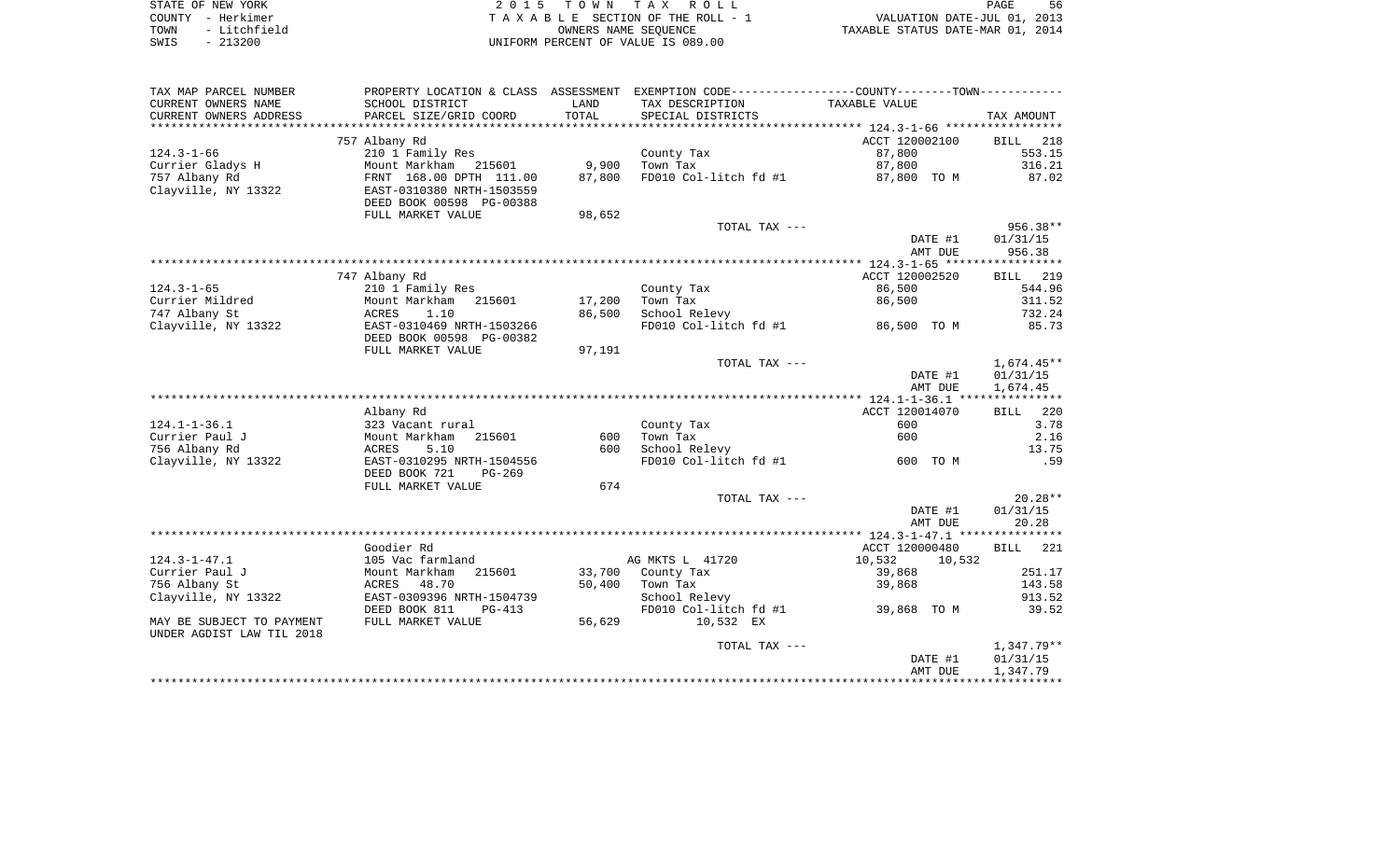| STATE OF NEW YORK    | 2015 TOWN TAX ROLL                 | PAGE                             |
|----------------------|------------------------------------|----------------------------------|
| COUNTY - Herkimer    | TAXABLE SECTION OF THE ROLL - 1    | VALUATION DATE-JUL 01, 2013      |
| - Litchfield<br>TOWN | OWNERS NAME SEOUENCE               | TAXABLE STATUS DATE-MAR 01, 2014 |
| $-213200$<br>SWIS    | UNIFORM PERCENT OF VALUE IS 089.00 |                                  |

| TAX MAP PARCEL NUMBER             |                                                       |                   | PROPERTY LOCATION & CLASS ASSESSMENT EXEMPTION CODE---------------COUNTY--------TOWN---------- |                |                          |
|-----------------------------------|-------------------------------------------------------|-------------------|------------------------------------------------------------------------------------------------|----------------|--------------------------|
| CURRENT OWNERS NAME               | SCHOOL DISTRICT                                       | LAND              | TAX DESCRIPTION                                                                                | TAXABLE VALUE  |                          |
| CURRENT OWNERS ADDRESS            | PARCEL SIZE/GRID COORD                                | TOTAL             | SPECIAL DISTRICTS                                                                              |                | TAX AMOUNT               |
|                                   |                                                       |                   |                                                                                                |                |                          |
|                                   | 756 Albany Rd                                         |                   |                                                                                                | ACCT 120002070 | BILL 222                 |
| 124.3-1-72                        | 210 1 Family Res                                      |                   | County Tax                                                                                     | 95,000         | 598.51                   |
| Currier Paul J                    | Mount Markham 215601                                  | 10,400            | Town Tax                                                                                       | 95,000         | 342.14                   |
| Currier Dorothy L                 |                                                       | 95,000            | School Relevy                                                                                  |                | 927.01                   |
| 756 Albany Rd                     | ACRES<br>0.45<br>EAST-0310571 NRTH-1503506            |                   | FD010 Col-litch fd #1 95,000 TO M                                                              |                | 94.16                    |
| Clayville, NY 13322               | DEED BOOK 00598 PG-00379                              |                   |                                                                                                |                |                          |
|                                   |                                                       |                   |                                                                                                |                |                          |
|                                   | FULL MARKET VALUE                                     | 106,742           |                                                                                                |                |                          |
|                                   |                                                       |                   | TOTAL TAX ---                                                                                  |                | 1,961.82**               |
|                                   |                                                       |                   |                                                                                                | DATE #1        | 01/31/15                 |
|                                   |                                                       |                   |                                                                                                | AMT DUE        | 1,961.82                 |
|                                   | 455 Goodier Rd                                        |                   |                                                                                                | ACCT 154837    |                          |
|                                   |                                                       |                   |                                                                                                | 175,000        | BILL 223<br>1,102.52     |
| $124.3 - 1 - 47.6$                | 210 1 Family Res                                      |                   | County Tax                                                                                     |                |                          |
| Currier Scott P<br>455 Goodier Rd | Mount Markham 215601<br>FRNT 113.00 DPTH 215.00       | 12,800<br>175,000 | Town Tax                                                                                       | 175,000        | 630.25                   |
|                                   | ACRES<br>0.65                                         |                   | School Relevy                                                                                  |                | 4,009.89<br>173.45       |
| Clayville, NY 13322               |                                                       |                   | FD010 Col-litch fd #1                                                                          | 175,000 TO M   |                          |
|                                   | EAST-0309810 NRTH-1504063<br>DEED BOOK 1334<br>PG-674 |                   |                                                                                                |                |                          |
|                                   |                                                       |                   |                                                                                                |                |                          |
|                                   | FULL MARKET VALUE                                     | 196,629           | TOTAL TAX ---                                                                                  |                |                          |
|                                   |                                                       |                   |                                                                                                | DATE #1        | $5,916.11**$<br>01/31/15 |
|                                   |                                                       |                   |                                                                                                | AMT DUE        | 5,916.11                 |
|                                   |                                                       |                   |                                                                                                |                |                          |
|                                   | Rider Rd                                              |                   |                                                                                                |                | BILL 224                 |
| $124.3 - 2 - 2.4$                 | 105 Vac farmland                                      |                   | County Tax                                                                                     | 18,000         | 113.40                   |
| Currier Scott P                   | Mount Markham 215601                                  | 18,000            | Town Tax                                                                                       | 18,000         | 64.83                    |
| Currier Daniel L                  | No Front                                              | 18,000            | School Relevy                                                                                  |                | 412.45                   |
| 455 Goodier Road                  | 23.9 acres calculated                                 |                   | FD010 Col-litch fd #1 18,000 TO M                                                              |                | 17.84                    |
| Clayville, NY 13322               | ACRES 24.50                                           |                   |                                                                                                |                |                          |
|                                   | EAST-0303705 NRTH-1501601                             |                   |                                                                                                |                |                          |
|                                   | DEED BOOK 1414 PG-906                                 |                   |                                                                                                |                |                          |
|                                   | FULL MARKET VALUE                                     | 20,225            |                                                                                                |                |                          |
|                                   |                                                       |                   | TOTAL TAX ---                                                                                  |                | 608.52**                 |
|                                   |                                                       |                   |                                                                                                | DATE #1        | 01/31/15                 |
|                                   |                                                       |                   |                                                                                                | AMT DUE        | 608.52                   |
|                                   |                                                       |                   |                                                                                                |                |                          |
|                                   | Rider Road                                            |                   |                                                                                                | ACCT 167732    | BILL 225                 |
| $124.3 - 2 - 8.8$                 | 105 Vac farmland                                      |                   | County Tax                                                                                     | 26,000         | 163.80                   |
| Currier Scott P                   |                                                       | 26,000            | Town Tax                                                                                       | 26,000         | 93.64                    |
| Currier Daniel L                  | Mount Markham 215601<br>FRNT 457.00 DPTH              | 26,000            | School Relevy                                                                                  |                | 595.75                   |
| 455 Goodier Road                  | ACRES 38.70                                           |                   | FD010 Col-litch fd #1                                                                          | 26,000 TO M    | 25.77                    |
| Clayville, NY 13322               | EAST-0303951 NRTH-1499767                             |                   |                                                                                                |                |                          |
|                                   | DEED BOOK 1414<br>PG-906                              |                   |                                                                                                |                |                          |
|                                   | FULL MARKET VALUE                                     | 29,213            |                                                                                                |                |                          |
|                                   |                                                       |                   | TOTAL TAX ---                                                                                  |                | 878.96**                 |
|                                   |                                                       |                   |                                                                                                | DATE #1        | 01/31/15                 |
|                                   |                                                       |                   |                                                                                                | AMT DUE        | 878.96                   |
|                                   |                                                       |                   |                                                                                                |                |                          |
|                                   |                                                       |                   |                                                                                                |                |                          |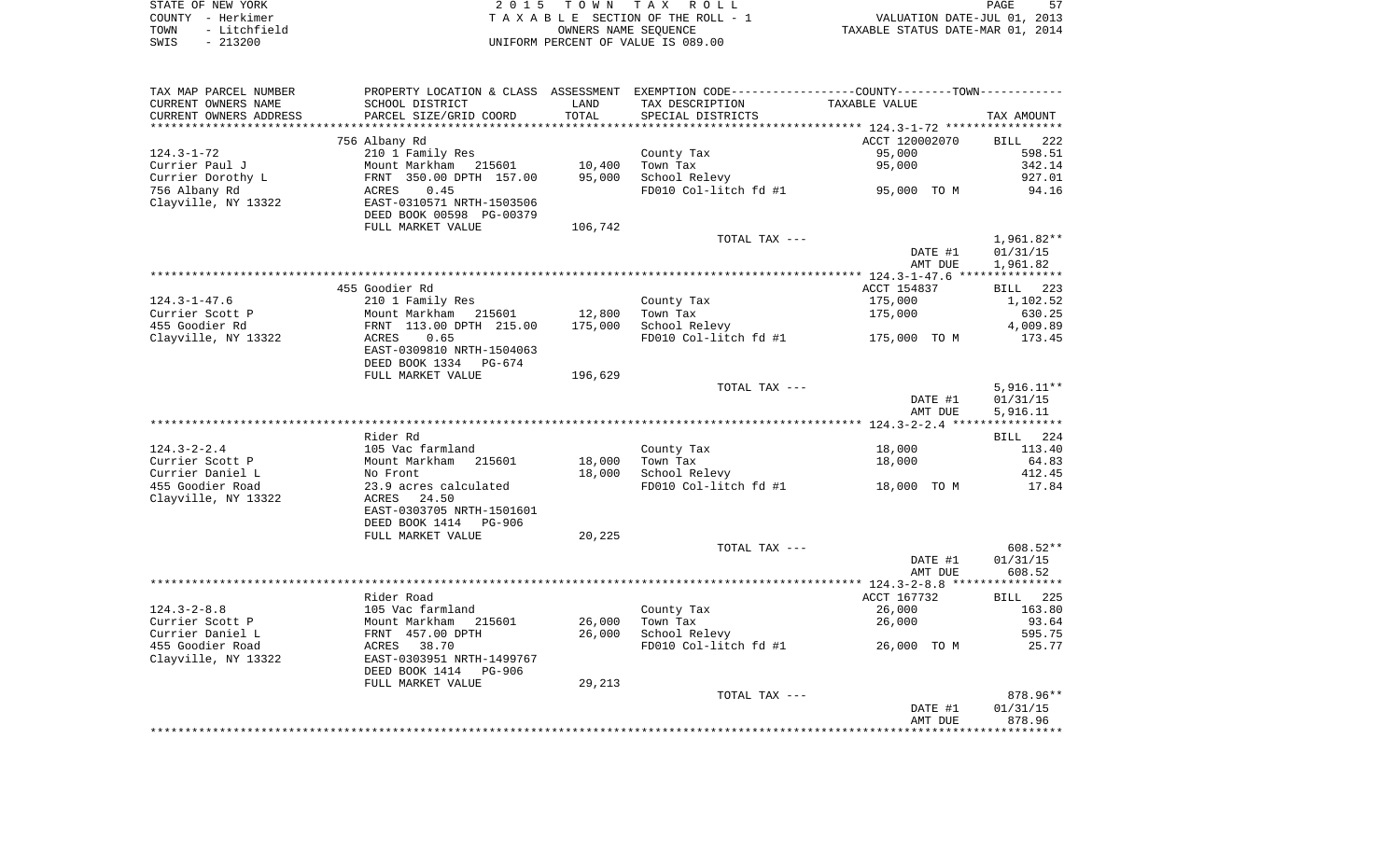| STATE OF NEW YORK    | 2015 TOWN TAX ROLL                 | 58<br>PAGE                       |
|----------------------|------------------------------------|----------------------------------|
| COUNTY - Herkimer    | TAXABLE SECTION OF THE ROLL - 1    | VALUATION DATE-JUL 01, 2013      |
| - Litchfield<br>TOWN | OWNERS NAME SEOUENCE               | TAXABLE STATUS DATE-MAR 01, 2014 |
| $-213200$<br>SWIS    | UNIFORM PERCENT OF VALUE IS 089.00 |                                  |

| TAX MAP PARCEL NUMBER   | PROPERTY LOCATION & CLASS ASSESSMENT EXEMPTION CODE---------------COUNTY-------TOWN---------- |         |                       |               |                    |
|-------------------------|-----------------------------------------------------------------------------------------------|---------|-----------------------|---------------|--------------------|
| CURRENT OWNERS NAME     | SCHOOL DISTRICT                                                                               | LAND    | TAX DESCRIPTION       | TAXABLE VALUE |                    |
| CURRENT OWNERS ADDRESS  | PARCEL SIZE/GRID COORD                                                                        | TOTAL   | SPECIAL DISTRICTS     |               | TAX AMOUNT         |
|                         |                                                                                               |         |                       |               |                    |
|                         | 1685 Dugan Rd                                                                                 |         |                       | ACCT 167472   | 226<br><b>BILL</b> |
| $124.3 - 2 - 26.2$      | 210 1 Family Res                                                                              |         | County Tax            | 40,000        | 252.00             |
| Curtin Dairy LP         | Mount Markham 215601                                                                          | 21,000  | Town Tax              | 40,000        | 144.06             |
| 379 West Main Street    | FRNT 436.00 DPTH                                                                              | 40,000  | FD010 Col-litch fd #1 | 40,000 TO M   | 39.65              |
| West Winfield, NY 13491 | 5.00<br>ACRES                                                                                 |         |                       |               |                    |
|                         | EAST-0303810 NRTH-1497545                                                                     |         |                       |               |                    |
|                         | DEED BOOK 1484 PG-828                                                                         |         |                       |               |                    |
|                         | FULL MARKET VALUE                                                                             | 44,944  |                       |               |                    |
|                         |                                                                                               |         | TOTAL TAX ---         |               | $435.71**$         |
|                         |                                                                                               |         |                       | DATE #1       | 01/31/15           |
|                         |                                                                                               |         |                       | AMT DUE       | 435.71             |
|                         |                                                                                               |         |                       |               |                    |
|                         | Berberick Rd                                                                                  |         |                       | ACCT 171080   | 227<br>BILL        |
| $124.4 - 1 - 14.3$      | 105 Vac farmland                                                                              |         | County Tax            | 41,500        | 261.45             |
| Curtin Dairy LP         | Mount Markham<br>215601                                                                       | 41,500  | Town Tax              | 41,500        | 149.46             |
| 9815 Shaul Road         | ACRES<br>77.00                                                                                | 41,500  | FD010 Col-litch fd #1 | 41,500 TO M   | 41.13              |
| Cassville, NY 13318     | EAST-0320353 NRTH-1500573                                                                     |         |                       |               |                    |
|                         | DEED BOOK 1436 PG-838                                                                         |         |                       |               |                    |
|                         | FULL MARKET VALUE                                                                             | 46,629  |                       |               |                    |
|                         |                                                                                               |         | TOTAL TAX ---         |               | 452.04**           |
|                         |                                                                                               |         |                       | DATE #1       | 01/31/15           |
|                         |                                                                                               |         |                       | AMT DUE       | 452.04             |
|                         |                                                                                               |         |                       |               |                    |
|                         | Berberick (Off) Rd                                                                            |         |                       |               | BILL 228           |
| $124.4 - 1 - 4.2$       | 314 Rural vac<10                                                                              |         | County Tax            | 2,500         | 15.75              |
| Curtin Dairy, LLP       | Mount Markham<br>215601                                                                       | 2,500   | Town Tax              | 2,500         | 9.00               |
| 8715 Shaul Road         | 4.20<br>ACRES                                                                                 | 2,500   | FD010 Col-litch fd #1 | 2,500 TO M    | 2.48               |
| Cassville, NY 13318     | EAST-0319381 NRTH-1504801                                                                     |         |                       |               |                    |
|                         | DEED BOOK 1218<br>PG-147                                                                      |         |                       |               |                    |
|                         | FULL MARKET VALUE                                                                             | 2,809   |                       |               |                    |
|                         |                                                                                               |         |                       |               | $27.23**$          |
|                         |                                                                                               |         | TOTAL TAX ---         |               |                    |
|                         |                                                                                               |         |                       | DATE #1       | 01/31/15           |
|                         |                                                                                               |         |                       | AMT DUE       | 27.23              |
|                         |                                                                                               |         |                       |               |                    |
|                         | Berberick Rd                                                                                  |         |                       |               | BILL 229           |
| $124.4 - 1 - 5.3$       | 322 Rural vac>10                                                                              |         | County Tax            | 93,000        | 585.91             |
| Curtin Dairy, LLP       | Mount Markham<br>215601                                                                       | 93,000  | Town Tax              | 93,000        | 334.93             |
| 8715 Shaul Road         | ACRES 132.60                                                                                  | 93,000  | FD010 Col-litch fd #1 | 93,000 TO M   | 92.18              |
| Clayville, NY 13318     | EAST-0320349 NRTH-1502929                                                                     |         |                       |               |                    |
|                         | DEED BOOK 1218<br><b>PG-147</b>                                                               |         |                       |               |                    |
|                         | FULL MARKET VALUE                                                                             | 104,494 |                       |               |                    |
|                         |                                                                                               |         | TOTAL TAX ---         |               | $1,013.02**$       |
|                         |                                                                                               |         |                       | DATE #1       | 01/31/15           |
|                         |                                                                                               |         |                       | AMT DUE       | 1,013.02           |
|                         |                                                                                               |         |                       |               |                    |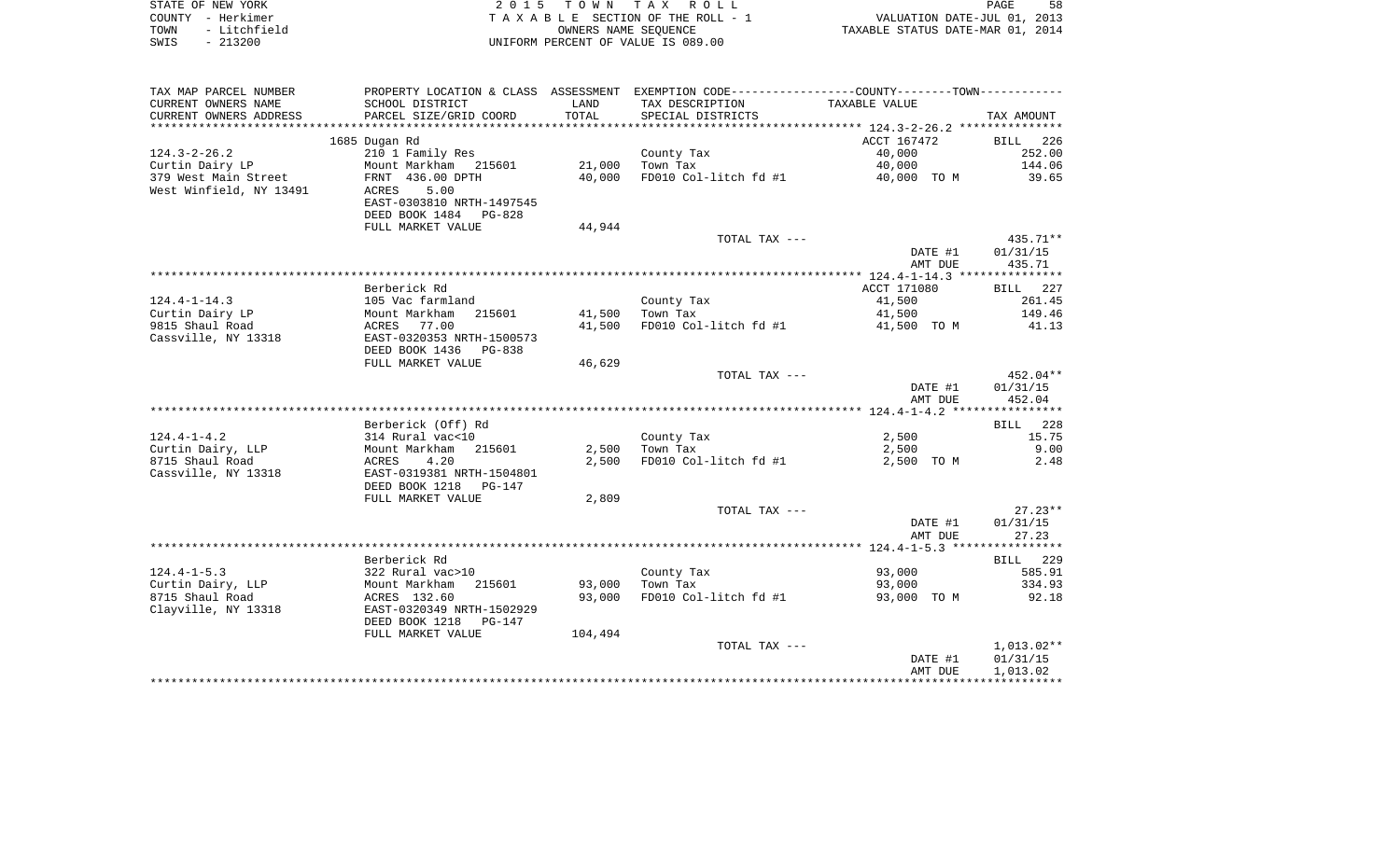|      | STATE OF NEW YORK | 2015 TOWN TAX ROLL                 | PAGE                             | -59 |
|------|-------------------|------------------------------------|----------------------------------|-----|
|      | COUNTY - Herkimer | TAXABLE SECTION OF THE ROLL - 1    | VALUATION DATE-JUL 01, 2013      |     |
| TOWN | - Litchfield      | OWNERS NAME SEOUENCE               | TAXABLE STATUS DATE-MAR 01, 2014 |     |
| SWIS | - 213200          | UNIFORM PERCENT OF VALUE IS 089.00 |                                  |     |

| TAX MAP PARCEL NUMBER     |                           |         | PROPERTY LOCATION & CLASS ASSESSMENT EXEMPTION CODE---------------COUNTY-------TOWN---------- |                |                    |
|---------------------------|---------------------------|---------|-----------------------------------------------------------------------------------------------|----------------|--------------------|
| CURRENT OWNERS NAME       | SCHOOL DISTRICT           | LAND    | TAX DESCRIPTION                                                                               | TAXABLE VALUE  |                    |
| CURRENT OWNERS ADDRESS    | PARCEL SIZE/GRID COORD    | TOTAL   | SPECIAL DISTRICTS                                                                             |                | TAX AMOUNT         |
|                           |                           |         |                                                                                               |                |                    |
|                           | Berberick Rd              |         |                                                                                               | ACCT 151087    | 230<br><b>BILL</b> |
| $124.4 - 1 - 6.2$         | 105 Vac farmland          |         | County Tax                                                                                    | 14,400         | 90.72              |
| Curtin Dairy, LLP         | Mount Markham<br>215601   | 14,400  | Town Tax                                                                                      | 14,400         | 51.86              |
| 8715 Shaull Rd            | ACRES 28.00               | 14,400  | FD010 Col-litch fd #1                                                                         | 14,400 TO M    | 14.27              |
| Clayville, NY 13318       | EAST-0321341 NRTH-1503411 |         |                                                                                               |                |                    |
|                           | DEED BOOK 1340 PG-525     |         |                                                                                               |                |                    |
|                           |                           |         |                                                                                               |                |                    |
|                           | FULL MARKET VALUE         | 16,180  |                                                                                               |                |                    |
|                           |                           |         | TOTAL TAX ---                                                                                 |                | 156.85**           |
|                           |                           |         |                                                                                               | DATE #1        | 01/31/15           |
|                           |                           |         |                                                                                               | AMT DUE        | 156.85             |
|                           |                           |         |                                                                                               |                |                    |
|                           | Cedarville Rd             |         |                                                                                               | ACCT 151086    | <b>BILL</b> 231    |
| $124.4 - 1 - 13.3$        | 105 Vac farmland          |         | AG MKTS L 41720                                                                               | 1,469<br>1,469 |                    |
| Curtin Dairy, LLP         | 215601<br>Mount Markham   |         | 19,600 County Tax                                                                             | 18,131         | 114.23             |
| 9815 Shaul Rd             | 30.00<br>ACRES            | 19,600  | Town Tax                                                                                      | 18,131         | 65.30              |
| Cassville, NY 13318       | EAST-0321324 NRTH-1500881 |         | FD010 Col-litch fd #1                                                                         | 18,131 TO M    | 17.97              |
|                           | DEED BOOK 1341<br>PG-146  |         | 1,469 EX                                                                                      |                |                    |
| MAY BE SUBJECT TO PAYMENT | FULL MARKET VALUE         | 22,022  |                                                                                               |                |                    |
| UNDER AGDIST LAW TIL 2018 |                           |         |                                                                                               |                |                    |
|                           |                           |         | TOTAL TAX ---                                                                                 |                | $197.50**$         |
|                           |                           |         |                                                                                               | DATE #1        | 01/31/15           |
|                           |                           |         |                                                                                               | AMT DUE        | 197.50             |
|                           |                           |         |                                                                                               |                |                    |
|                           | 1685 Dugan Rd             |         |                                                                                               | ACCT 120003810 | BILL 232           |
| $124.3 - 2 - 26.1$        | 105 Vac farmland          |         | AG MKTS L 41720                                                                               | 3,487<br>3,487 |                    |
| Curtin Dairy, LP          | Mount Markham<br>215601   |         | 100,000 County Tax                                                                            | 96,513         | 608.04             |
| 9815 Shaul Rd             | ACRES 167.00              | 100,000 | Town Tax                                                                                      | 96,513         | 347.59             |
| Cassville, NY 13322       | EAST-0304583 NRTH-1497547 |         | FD010 Col-litch fd #1                                                                         | 96,513 TO M    | 95.66              |
|                           | DEED BOOK 1413 PG-213     |         | 3,487 EX                                                                                      |                |                    |
| MAY BE SUBJECT TO PAYMENT | FULL MARKET VALUE         | 112,360 |                                                                                               |                |                    |
| UNDER AGDIST LAW TIL 2019 |                           |         |                                                                                               |                |                    |
|                           |                           |         | TOTAL TAX ---                                                                                 |                | $1,051.29**$       |
|                           |                           |         |                                                                                               | DATE #1        | 01/31/15           |
|                           |                           |         |                                                                                               | AMT DUE        | 1,051.29           |
|                           |                           |         |                                                                                               |                |                    |
|                           |                           |         |                                                                                               | ACCT 1500346   |                    |
|                           | Berberick (Off) Rd        |         |                                                                                               |                | BILL 233           |
| $124.4 - 1 - 14.4$        | 322 Rural vac>10          |         | County Tax                                                                                    | 15,500         | 97.65              |
| Curtin Dairy, LP          | 215601<br>Mount Markham   | 15,500  | Town Tax                                                                                      | 15,500         | 55.82              |
| 9815 Shaul Rd             | ACRES 15.20               | 15,500  | FD010 Col-litch fd #1                                                                         | 15,500 TO M    | 15.36              |
| Cassville, NY 13318       | EAST-0319426 NRTH-1500309 |         |                                                                                               |                |                    |
|                           | DEED BOOK 1472 PG-548     |         |                                                                                               |                |                    |
|                           | FULL MARKET VALUE         | 17,416  |                                                                                               |                |                    |
|                           |                           |         | TOTAL TAX ---                                                                                 |                | $168.83**$         |
|                           |                           |         |                                                                                               | DATE #1        | 01/31/15           |
|                           |                           |         |                                                                                               | AMT DUE        | 168.83             |
|                           |                           |         |                                                                                               |                |                    |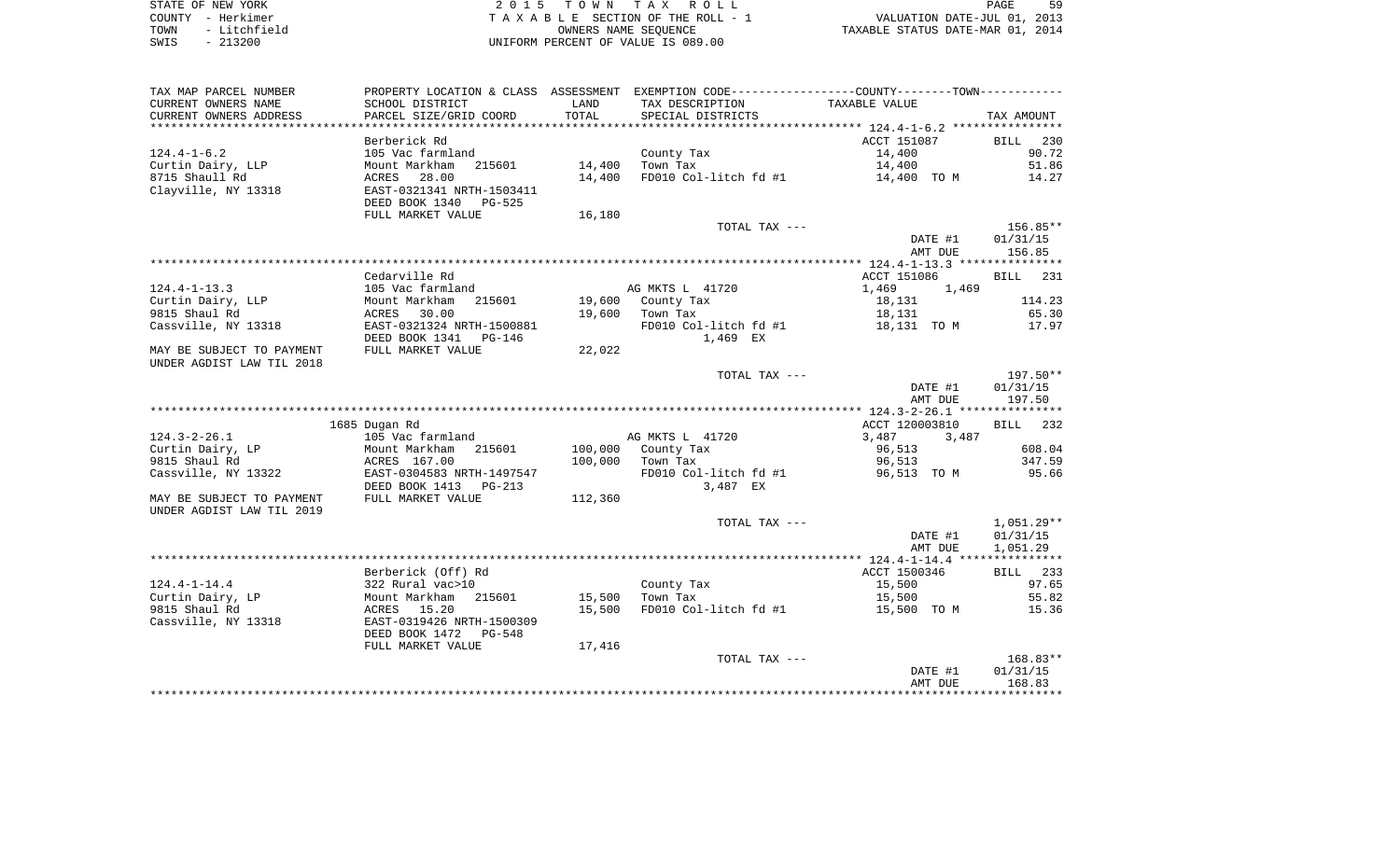| STATE OF NEW YORK    | 2015 TOWN TAX ROLL                 | 60<br>PAGE                       |
|----------------------|------------------------------------|----------------------------------|
| – Herkimer<br>COUNTY | TAXABLE SECTION OF THE ROLL - 1    | VALUATION DATE-JUL 01, 2013      |
| - Litchfield<br>TOWN | OWNERS NAME SEOUENCE               | TAXABLE STATUS DATE-MAR 01, 2014 |
| $-213200$<br>SWIS    | UNIFORM PERCENT OF VALUE IS 089.00 |                                  |

|                                                    |                                 |         |                                                                                                | AMT DUE        | 163.39             |
|----------------------------------------------------|---------------------------------|---------|------------------------------------------------------------------------------------------------|----------------|--------------------|
|                                                    |                                 |         |                                                                                                | DATE #1        | 01/31/15           |
|                                                    |                                 |         | TOTAL TAX ---                                                                                  |                | $163.39**$         |
|                                                    | FULL MARKET VALUE               | 16,854  |                                                                                                |                |                    |
|                                                    | DEED BOOK 1171<br>PG-161        |         |                                                                                                |                |                    |
| West Winfield, NY 13491                            | EAST-0305057 NRTH-1499039       |         |                                                                                                |                |                    |
| 1781 Dugan Rd                                      | 0.99<br>ACRES                   |         |                                                                                                |                |                    |
| Davies Mary M                                      | FRNT 345.00 DPTH                | 15,000  | FD010 Col-litch fd #1                                                                          | 15,000 TO M    | 14.87              |
| Davies Alan G                                      | Mount Markham<br>215601         | 15,000  | Town Tax                                                                                       | 15,000         | 54.02              |
| $124.3 - 2 - 8.4$                                  | 311 Res vac land                |         | County Tax                                                                                     | 15,000         | 94.50              |
|                                                    | Rider Rd                        |         |                                                                                                |                | BILL 237           |
|                                                    |                                 |         |                                                                                                |                |                    |
|                                                    |                                 |         |                                                                                                | AMT DUE        | 812.60             |
|                                                    |                                 |         |                                                                                                | DATE #1        | 01/31/15           |
|                                                    |                                 |         | TOTAL TAX ---                                                                                  |                | 812.60**           |
|                                                    | FULL MARKET VALUE               | 83,820  |                                                                                                |                |                    |
|                                                    | DEED BOOK 1171<br><b>PG-161</b> |         |                                                                                                |                |                    |
| West Winfield, NY 13491                            | EAST-0305088 NRTH-1498891       |         |                                                                                                |                |                    |
| 1781 Dugan Rd                                      | ACRES<br>0.27                   |         |                                                                                                |                |                    |
| Davies Mary M                                      | FRNT<br>95.00 DPTH 129.00       | 74,600  | FD010 Col-litch fd #1                                                                          | 74,600 TO M    | 73.94              |
| Davies Alan G                                      | Mount Markham 215601            | 8,200   | Town Tax                                                                                       | 74,600         | 268.67             |
| $124.3 - 2 - 7$                                    | 210 1 Family Res                |         | County Tax                                                                                     | 74,600         | 469.99             |
|                                                    | 1781 Dugan Rd                   |         |                                                                                                | ACCT 120013650 | BILL 236           |
|                                                    |                                 |         |                                                                                                |                |                    |
|                                                    |                                 |         |                                                                                                | AMT DUE        | 10.89              |
|                                                    |                                 |         |                                                                                                | DATE #1        | 01/31/15           |
|                                                    |                                 |         | TOTAL TAX ---                                                                                  |                | $10.89**$          |
|                                                    | FULL MARKET VALUE               | 1,124   |                                                                                                |                |                    |
| Ilion, NY 13357                                    | DEED BOOK 901<br>$PG-688$       |         |                                                                                                |                |                    |
| 251 Elizabethtown Rd                               | EAST-0329049 NRTH-1495543       |         |                                                                                                |                |                    |
| Dain Laura M                                       | ACRES<br>$0.40$ BANK<br>135     | 1,000   | FD010 Col-litch fd #1                                                                          | 1,000 TO M     | .99                |
| Dain John P                                        | Mount Markham<br>215601         | 1,000   | Town Tax                                                                                       | 1,000          | 3.60               |
| $131.1 - 3 - 5$                                    | 314 Rural vac<10                |         | County Tax                                                                                     | 1,000          | 6.30               |
|                                                    | Elizabethtown Rd                |         |                                                                                                |                | BILL<br>235        |
|                                                    |                                 |         |                                                                                                |                |                    |
|                                                    |                                 |         |                                                                                                | AMT DUE        | 1,529.34           |
|                                                    |                                 |         |                                                                                                | DATE #1        | 01/31/15           |
|                                                    |                                 |         | TOTAL TAX ---                                                                                  |                | 1,529.34**         |
|                                                    | FULL MARKET VALUE               | 157,753 |                                                                                                |                |                    |
|                                                    | DEED BOOK 1436<br>$PG-724$      |         |                                                                                                |                |                    |
| Sauquoit, NY 13456                                 | EAST-0301750 NRTH-1524384       |         |                                                                                                |                |                    |
| 2091 Graffenburg Rd                                | FRNT 200.00 DPTH 200.00         | 140,400 | FD010 Col-litch fd #1                                                                          | 140,400 TO M   | 139.16             |
| D'Arrigo Vincent J                                 | Sauquoit Valley 305002          | 12,400  | Town Tax                                                                                       | 140,400        | 505.64             |
| $118.1 - 1 - 6.2$                                  | 210 1 Family Res                |         | County Tax                                                                                     | 140,400        | 884.54             |
|                                                    | 2091 Graffenburg Rd             |         |                                                                                                | ACCT 171066    | <b>BILL</b><br>234 |
|                                                    |                                 |         |                                                                                                |                |                    |
| CURRENT OWNERS ADDRESS<br>************************ | PARCEL SIZE/GRID COORD          | TOTAL   | SPECIAL DISTRICTS                                                                              |                | TAX AMOUNT         |
| CURRENT OWNERS NAME                                | SCHOOL DISTRICT                 | LAND    | TAX DESCRIPTION                                                                                | TAXABLE VALUE  |                    |
| TAX MAP PARCEL NUMBER                              |                                 |         | PROPERTY LOCATION & CLASS ASSESSMENT EXEMPTION CODE---------------COUNTY--------TOWN---------- |                |                    |
|                                                    |                                 |         |                                                                                                |                |                    |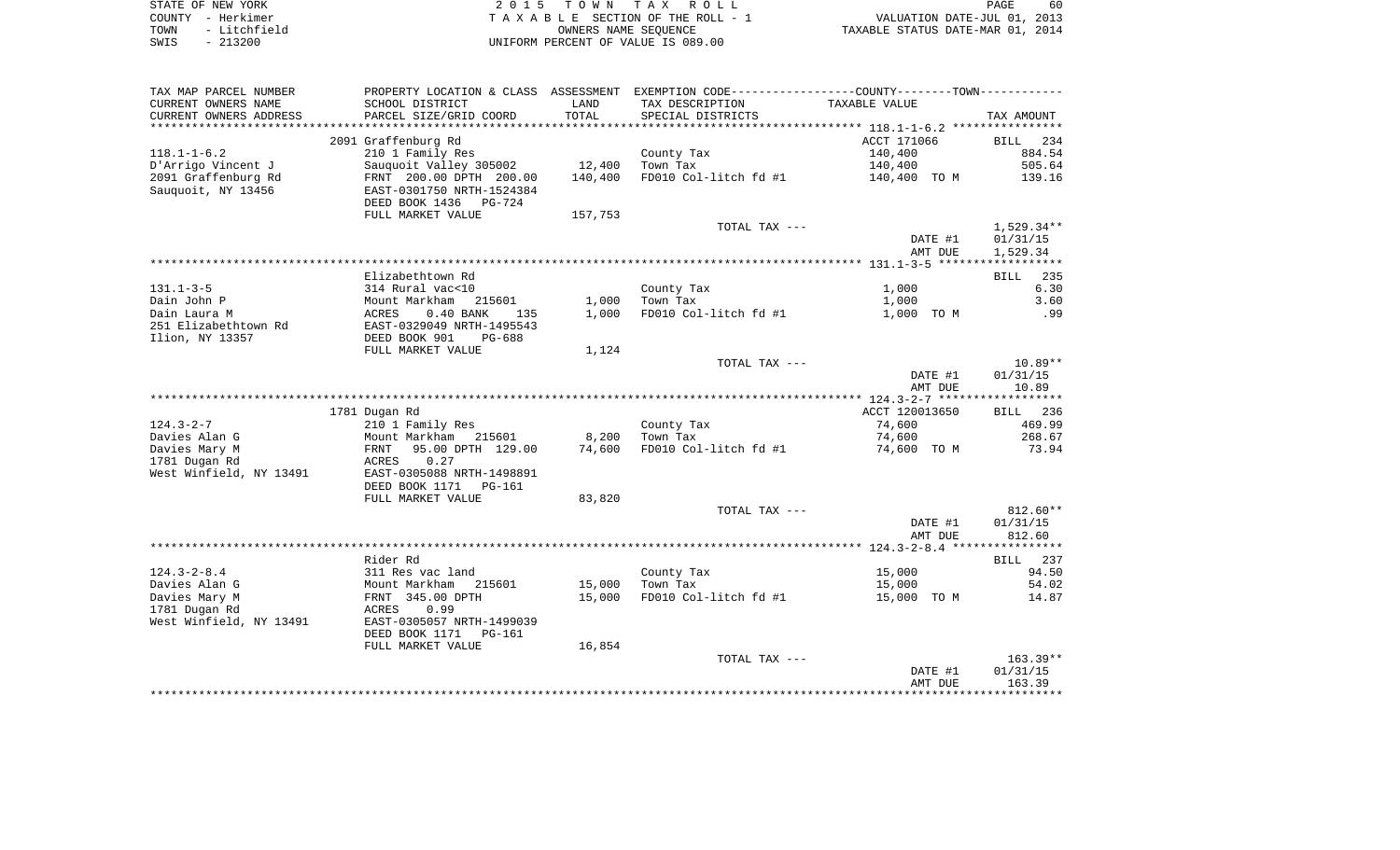| STATE OF NEW YORK |              |
|-------------------|--------------|
| COUNTY - Herkimer |              |
| TOWN              | - Litchfield |
| SWIS              | $-213200$    |

 $S$  2 0 1 5 T O W N T A X R O L L PAGE 61 A V PAGE TA X A B L E SECTION OF THE ROLL - 1 UNIFORM PERCENT OF VALUE IS 089.00

61 TO A CONSERVED OF THE ROLL - 1 WALUATION DATE-JUL 01, 2013<br>
OWNERS NAME SEQUENCE TAXABLE STATUS DATE-MAR 01, 2014

| TAX MAP PARCEL NUMBER     | PROPERTY LOCATION & CLASS ASSESSMENT EXEMPTION CODE-----------------COUNTY--------TOWN----------- |         |                       |                |                    |
|---------------------------|---------------------------------------------------------------------------------------------------|---------|-----------------------|----------------|--------------------|
| CURRENT OWNERS NAME       | SCHOOL DISTRICT                                                                                   | LAND    | TAX DESCRIPTION       | TAXABLE VALUE  |                    |
| CURRENT OWNERS ADDRESS    | PARCEL SIZE/GRID COORD                                                                            | TOTAL   | SPECIAL DISTRICTS     |                | TAX AMOUNT         |
| ****************          |                                                                                                   |         |                       |                |                    |
|                           | Graffenburg Rd                                                                                    |         |                       | ACCT 120006510 | BILL 238           |
| $118.1 - 1 - 41$          | 314 Rural vac<10                                                                                  |         | County Tax            | 1,000          | 6.30               |
| Davies Christine A        | Sauguoit Valley 305002                                                                            | 1,000   | Town Tax              | 1,000          | 3.60               |
| 2188 Graffenburg Rd       | FRNT 50.00 DPTH 125.00                                                                            | 1,000   | School Relevy         |                | 23.75              |
| Sauguoit, NY 13456        | EAST-0301540 NRTH-1523580                                                                         |         | FD010 Col-litch fd #1 | 1,000 TO M     | .99                |
|                           | DEED BOOK 707<br>PG-153                                                                           |         |                       |                |                    |
|                           |                                                                                                   |         |                       |                |                    |
|                           | FULL MARKET VALUE                                                                                 | 1,124   |                       |                |                    |
|                           |                                                                                                   |         | TOTAL TAX ---         |                | $34.64**$          |
|                           |                                                                                                   |         |                       | DATE #1        | 01/31/15           |
|                           |                                                                                                   |         |                       | AMT DUE        | 34.64              |
|                           |                                                                                                   |         |                       |                |                    |
|                           | 2188 Graffenburg Rd                                                                               |         |                       | ACCT 176188    | 239<br><b>BILL</b> |
| $118.1 - 1 - 7$           | 210 1 Family Res                                                                                  |         | AGRIC 10 Y 41700      | 8,900<br>8,900 |                    |
| Davies Scott L            | Sauquoit Valley 305002                                                                            |         | 41,300 County Tax     | 116,100        | 731.44             |
| 2188 Graffenburg Rd       | ACRES 31.80                                                                                       | 125,000 | Town Tax              | 116,100        | 418.13             |
| Sauquoit, NY 13456        | EAST-0303037 NRTH-1525599                                                                         |         | School Relevy         |                | 2,140.40           |
|                           | DEED BOOK 1470 PG-80                                                                              |         | FD010 Col-litch fd #1 | 125,000 TO M   | 123.89             |
| MAY BE SUBJECT TO PAYMENT | FULL MARKET VALUE                                                                                 | 140,449 |                       |                |                    |
| UNDER RPTL483 UNTIL 2020  |                                                                                                   |         |                       |                |                    |
|                           |                                                                                                   |         | TOTAL TAX ---         |                | $3,413.86**$       |
|                           |                                                                                                   |         |                       | DATE #1        | 01/31/15           |
|                           |                                                                                                   |         |                       | AMT DUE        | 3,413.86           |
|                           |                                                                                                   |         |                       |                |                    |
|                           | Roberts Rd                                                                                        |         |                       | ACCT 120004320 | BILL 240           |
| $118.1 - 1 - 49.1$        | 837 Cell Tower                                                                                    |         | County Tax            | 163,100        | 1,027.55           |
| Davies Scott L            | Sauquoit Valley 305002                                                                            | 44,000  | Town Tax              | 163,100        | 587.39             |
| Davies Christine A        | Cell Tower                                                                                        | 163,100 | School Relevy         |                | 3,873.15           |
| 2188 Graffenburg Rd       | ACRES 62.80                                                                                       |         | FD010 Col-litch fd #1 | 163,100 TO M   | 161.66             |
| Sauquoit, NY 13456        | EAST-0303188 NRTH-1521797                                                                         |         |                       |                |                    |
|                           | DEED BOOK 782<br>$PG-1$                                                                           |         |                       |                |                    |
|                           |                                                                                                   |         |                       |                |                    |
|                           | FULL MARKET VALUE                                                                                 | 183,258 |                       |                | $5,649.75**$       |
|                           |                                                                                                   |         | TOTAL TAX ---         |                |                    |
|                           |                                                                                                   |         |                       | DATE #1        | 01/31/15           |
|                           |                                                                                                   |         |                       | AMT DUE        | 5,649.75           |
|                           |                                                                                                   |         |                       |                |                    |
|                           | 273 Goodier Rd                                                                                    |         |                       | ACCT 120003840 | BILL 241           |
| $124.1 - 1 - 18.1$        | 105 Vac farmland                                                                                  |         | County Tax            | 29,300         | 184.59             |
| Davis Edward D            | 215601<br>Mount Markham                                                                           | 29,300  | Town Tax              | 29,300         | 105.52             |
| Davis Jeanne              | 29.50<br>ACRES                                                                                    | 29,300  | FD010 Col-litch fd #1 | 29,300 TO M    | 29.04              |
| Jeanne Davis              | EAST-0305006 NRTH-1506442                                                                         |         |                       |                |                    |
| 2477 Holman City Road     | DEED BOOK 738<br><b>PG-310</b>                                                                    |         |                       |                |                    |
| Clayville, NY 13322       | FULL MARKET VALUE                                                                                 | 32,921  |                       |                |                    |
|                           |                                                                                                   |         | TOTAL TAX ---         |                | 319.15**           |
|                           |                                                                                                   |         |                       | DATE #1        | 01/31/15           |
|                           |                                                                                                   |         |                       | AMT DUE        | 319.15             |
|                           |                                                                                                   |         |                       |                |                    |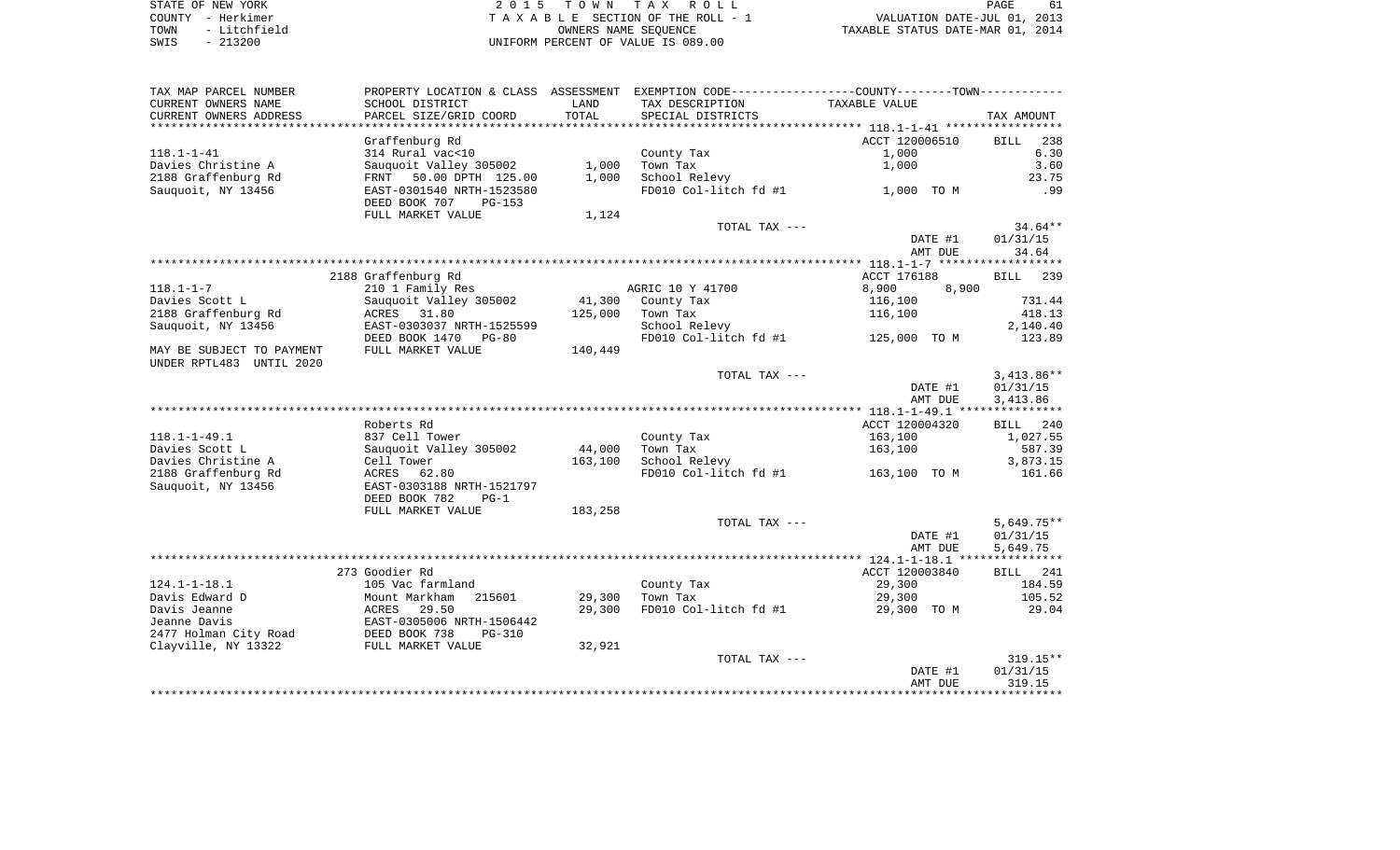| STATE OF NEW YORK    | 2015 TOWN TAX ROLL                 | 62<br>PAGE                       |
|----------------------|------------------------------------|----------------------------------|
| COUNTY - Herkimer    | TAXABLE SECTION OF THE ROLL - 1    | VALUATION DATE-JUL 01, 2013      |
| - Litchfield<br>TOWN | OWNERS NAME SEOUENCE               | TAXABLE STATUS DATE-MAR 01, 2014 |
| - 213200<br>SWIS     | UNIFORM PERCENT OF VALUE IS 089.00 |                                  |

| TAX MAP PARCEL NUMBER      | PROPERTY LOCATION & CLASS ASSESSMENT EXEMPTION CODE----------------COUNTY-------TOWN---------     |         |                       |                  |              |
|----------------------------|---------------------------------------------------------------------------------------------------|---------|-----------------------|------------------|--------------|
| CURRENT OWNERS NAME        | SCHOOL DISTRICT                                                                                   | LAND    | TAX DESCRIPTION       | TAXABLE VALUE    |              |
| CURRENT OWNERS ADDRESS     | PARCEL SIZE/GRID COORD                                                                            | TOTAL   | SPECIAL DISTRICTS     |                  | TAX AMOUNT   |
|                            |                                                                                                   |         |                       |                  |              |
|                            | Goodier Rd                                                                                        |         |                       |                  | BILL 242     |
| $124.1 - 1 - 18.4$         | 240 Rural res                                                                                     |         | County Tax            | 110,200          | 694.27       |
| Davis Edward D             | Mount Markham<br>215601                                                                           | 35,000  | Town Tax              | 110,200          | 396.88       |
| Davis Sandra A             | FRNT 1428.00 DPTH                                                                                 | 110,200 | FD010 Col-litch fd #1 | 110,200 TO M     | 109.22       |
| 3414 Southwest Canoe Place | ACRES 14.30                                                                                       |         |                       |                  |              |
| Palm City, FL 34990        | EAST-0305335 NRTH-1505669                                                                         |         |                       |                  |              |
|                            | DEED BOOK 923<br>$PG-462$                                                                         |         |                       |                  |              |
|                            | FULL MARKET VALUE                                                                                 | 123,820 |                       |                  |              |
|                            |                                                                                                   |         |                       |                  |              |
|                            |                                                                                                   |         | TOTAL TAX ---         |                  | $1,200.37**$ |
|                            |                                                                                                   |         |                       | DATE #1          | 01/31/15     |
|                            |                                                                                                   |         |                       | AMT DUE          | 1,200.37     |
|                            |                                                                                                   |         |                       |                  |              |
|                            | 745 Cedarville Rd                                                                                 |         |                       |                  | BILL 243     |
| $124.4 - 1 - 6.4$          | 240 Rural res                                                                                     |         | County Tax            | 97,000           | 611.11       |
| Davis Larry W              | Mount Markham 215601<br>ACRES 15.00 BANK 023<br>EAST-0322992 NRTH-1504819<br>DEED BOOK 854 PG-622 | 30,500  | Town Tax              | 97,000           | 349.34       |
| Davis Jean M               |                                                                                                   | 97,000  | FD010 Col-litch fd #1 | 97,000 TO M      | 96.14        |
| 745 Cedarville Rd          |                                                                                                   |         |                       |                  |              |
| Ilion, NY 13357            |                                                                                                   |         |                       |                  |              |
|                            | FULL MARKET VALUE                                                                                 | 108,989 |                       |                  |              |
|                            |                                                                                                   |         | TOTAL TAX ---         |                  | $1,056.59**$ |
|                            |                                                                                                   |         |                       | DATE #1          | 01/31/15     |
|                            |                                                                                                   |         |                       | AMT DUE          | 1,056.59     |
|                            |                                                                                                   |         |                       |                  |              |
|                            | 135 Camp Rd                                                                                       |         |                       |                  | BILL 244     |
| $124.3 - 1 - 2$            | 240 Rural res                                                                                     |         | AG MKTS<br>41730      | 22,354<br>22,354 |              |
| Davis Margaret             | Mount Markham<br>215601                                                                           | 43,000  | County Tax            | 105,646          | 665.58       |
| Woodward Barry D           | ACRES<br>70.00                                                                                    | 128,000 | Town Tax              | 105,646          | 380.48       |
| Attn: Barry D Woodward     | EAST-0304162 NRTH-1502653                                                                         |         | FD010 Col-litch fd #1 | 128,000 TO M     | 126.87       |
| 135 Camp Rd                | DEED BOOK 877<br>$PG-1$                                                                           |         |                       |                  |              |
| Clayville, NY 13322        | FULL MARKET VALUE                                                                                 | 143,820 |                       |                  |              |
|                            |                                                                                                   |         |                       |                  |              |
| MAY BE SUBJECT TO PAYMENT  |                                                                                                   |         |                       |                  |              |
| UNDER AGDIST LAW TIL 2021  |                                                                                                   |         |                       |                  |              |
|                            |                                                                                                   |         | TOTAL TAX ---         |                  | 1,172.93**   |
|                            |                                                                                                   |         |                       |                  |              |
|                            |                                                                                                   |         |                       | DATE #1          | 01/31/15     |
|                            |                                                                                                   |         |                       | AMT DUE          | 1,172.93     |
|                            |                                                                                                   |         |                       |                  |              |
|                            | 10628 Roberts Rd                                                                                  |         |                       | ACCT 120006240   | BILL 245     |
| $118.3 - 1 - 4.1$          | 240 Rural res                                                                                     |         | County Tax            | 151,200          | 952.58       |
| Davis Sean D               | Sauquoit Valley 305002                                                                            | 46,300  | Town Tax              | 151,200          | 544.54       |
| Davis Alyssa               | FRNT 770.00 DPTH                                                                                  | 151,200 | FD010 Col-litch fd #1 | 151,200 TO M     | 149.86       |
| 10628 Roberts Rd           | ACRES<br>42.10 BANK<br>813                                                                        |         |                       |                  |              |
| Frankfort, NY 13340        | EAST-0306932 NRTH-1519189                                                                         |         |                       |                  |              |
|                            | DEED BOOK 1239<br>PG-709                                                                          |         |                       |                  |              |
|                            | FULL MARKET VALUE                                                                                 | 169,888 |                       |                  |              |
|                            |                                                                                                   |         | TOTAL TAX ---         |                  | $1,646.98**$ |
|                            |                                                                                                   |         |                       | DATE #1          | 01/31/15     |
|                            |                                                                                                   |         |                       | AMT DUE          | 1,646.98     |
|                            |                                                                                                   |         |                       |                  |              |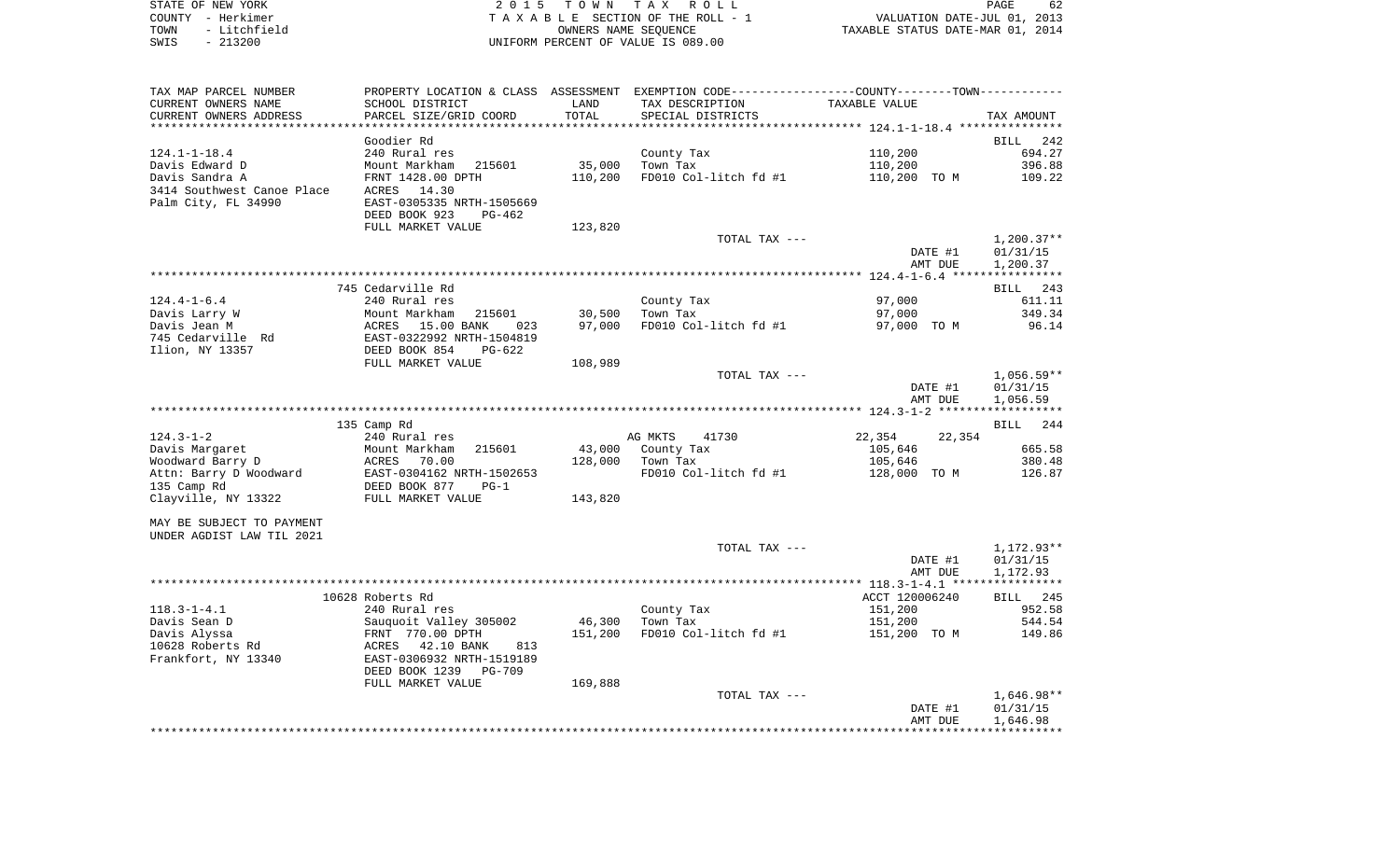| STATE OF NEW YORK |           |              |  |
|-------------------|-----------|--------------|--|
| COUNTY - Herkimer |           |              |  |
| TOWN              |           | - Litchfield |  |
| SMTS              | $-213200$ |              |  |

2015 TOWN TAX ROLL TA X A B L E SECTION OF THE ROLL - 1 TO CONSERVE THE ROLL - 1 VALUATION DATE-JUL 01, 2013<br>
OWNERS NAME SEQUENCE TAXABLE STATUS DATE-MAR 01, 2014 SWIS - 213200 UNIFORM PERCENT OF VALUE IS 089.00

PAGE 63

| TAX MAP PARCEL NUMBER  | PROPERTY LOCATION & CLASS ASSESSMENT EXEMPTION CODE----------------COUNTY--------TOWN-------- |         |                       |                |              |
|------------------------|-----------------------------------------------------------------------------------------------|---------|-----------------------|----------------|--------------|
| CURRENT OWNERS NAME    | SCHOOL DISTRICT                                                                               | LAND    | TAX DESCRIPTION       | TAXABLE VALUE  |              |
| CURRENT OWNERS ADDRESS | PARCEL SIZE/GRID COORD                                                                        | TOTAL   | SPECIAL DISTRICTS     |                | TAX AMOUNT   |
|                        |                                                                                               |         |                       |                |              |
|                        | Elizabethtown Rd                                                                              |         |                       | ACCT 120000870 | BILL 246     |
| $125.3 - 2 - 15$       | 312 Vac w/imprv                                                                               |         | County Tax            | 34,000         | 214.20       |
| Davis William L        | Central Valley 212803                                                                         | 18,900  | Town Tax              | 34,000         | 122.45       |
| Davis Denise M         | 7.90<br>ACRES                                                                                 | 34,000  | FD010 Col-litch fd #1 | 34,000 TO M    | 33.70        |
| 519 Elizabethtown Rd   | EAST-0331357 NRTH-1500660                                                                     |         |                       |                |              |
| Ilion, NY 13357        | DEED BOOK 856<br>PG-436                                                                       |         |                       |                |              |
|                        |                                                                                               |         |                       |                |              |
|                        | FULL MARKET VALUE                                                                             | 38,202  |                       |                |              |
|                        |                                                                                               |         | TOTAL TAX ---         |                | 370.35**     |
|                        |                                                                                               |         |                       | DATE #1        | 01/31/15     |
|                        |                                                                                               |         |                       | AMT DUE        | 370.35       |
|                        |                                                                                               |         |                       |                |              |
|                        | Co Rd 10E                                                                                     |         |                       | ACCT 120009720 | BILL 247     |
| $131.30 - 1 - 8$       | 314 Rural vac<10                                                                              |         | County Tax            | 1,100          | 6.93         |
| Dawson Mary            | Mount Markham<br>215601                                                                       | 1,100   | Town Tax              | 1,100          | 3.96         |
| 2263 East Broad Street | V19 1/8                                                                                       | 1,100   | School Relevy         |                | 25.21        |
| Frankfort, NY 13340    | 10e                                                                                           |         | FD010 Col-litch fd #1 | 1,100 TO M     | 1.09         |
|                        | <b>FRNT</b><br>67.00 DPTH 72.00                                                               |         |                       |                |              |
|                        |                                                                                               |         |                       |                |              |
|                        | EAST-0328186 NRTH-1493780                                                                     |         |                       |                |              |
|                        | DEED BOOK 1138 PG-813                                                                         |         |                       |                |              |
|                        | FULL MARKET VALUE                                                                             | 1,236   |                       |                |              |
|                        |                                                                                               |         | TOTAL TAX ---         |                | $37.19**$    |
|                        |                                                                                               |         |                       | DATE #1        | 01/31/15     |
|                        |                                                                                               |         |                       | AMT DUE        | 37.19        |
|                        |                                                                                               |         |                       |                |              |
|                        | 10356 Roberts Rd                                                                              |         |                       | ACCT 181137    | BILL 248     |
| $118.1 - 1 - 49.2$     | 210 1 Family Res                                                                              |         | County Tax            | 102,600        | 646.39       |
| Decker Robert          | Sauguoit Valley 305002                                                                        | 14,400  | Town Tax              | 102,600        | 369.51       |
| Decker Tanya           | FRNT 327.00 DPTH 327.00                                                                       | 102,600 | FD010 Col-litch fd #1 | 102,600 TO M   | 101.69       |
| 10356 Roberts Rd       | <b>ACRES</b><br>1.64                                                                          |         |                       |                |              |
|                        |                                                                                               |         |                       |                |              |
| Sauquoit, NY 13456     | EAST-0304128 NRTH-1522389                                                                     |         |                       |                |              |
|                        | DEED BOOK 1502<br>PG-376                                                                      |         |                       |                |              |
|                        | FULL MARKET VALUE                                                                             | 115,281 |                       |                |              |
|                        |                                                                                               |         | TOTAL TAX ---         |                | $1,117.59**$ |
|                        |                                                                                               |         |                       | DATE #1        | 01/31/15     |
|                        |                                                                                               |         |                       | AMT DUE        | 1,117.59     |
|                        |                                                                                               |         |                       |                |              |
|                        | 1165 State Route 51                                                                           |         |                       | ACCT 120090228 | BILL 249     |
| $131.1 - 3 - 8.4$      | 270 Mfg housing                                                                               |         | County Tax            | 56,700         | 357.22       |
| Dedicke David A        | Mount Markham<br>215601                                                                       | 46,700  | Town Tax              | 56,700         | 204.20       |
| Dedicke Kelly          | <b>BAR 2006</b>                                                                               | 56,700  | FD010 Col-litch fd #1 | 56,700 TO M    | 56.20        |
| 1165 State Route 51    | ACRES<br>75.00                                                                                |         |                       |                |              |
|                        |                                                                                               |         |                       |                |              |
| Ilion, NY 13357        | EAST-0327104 NRTH-1496531                                                                     |         |                       |                |              |
|                        | DEED BOOK 820<br>PG-602                                                                       |         |                       |                |              |
|                        | FULL MARKET VALUE                                                                             | 63,708  |                       |                |              |
|                        |                                                                                               |         | TOTAL TAX ---         |                | $617.62**$   |
|                        |                                                                                               |         |                       | DATE #1        | 01/31/15     |
|                        |                                                                                               |         |                       | AMT DUE        | 617.62       |
|                        |                                                                                               |         |                       |                | *********    |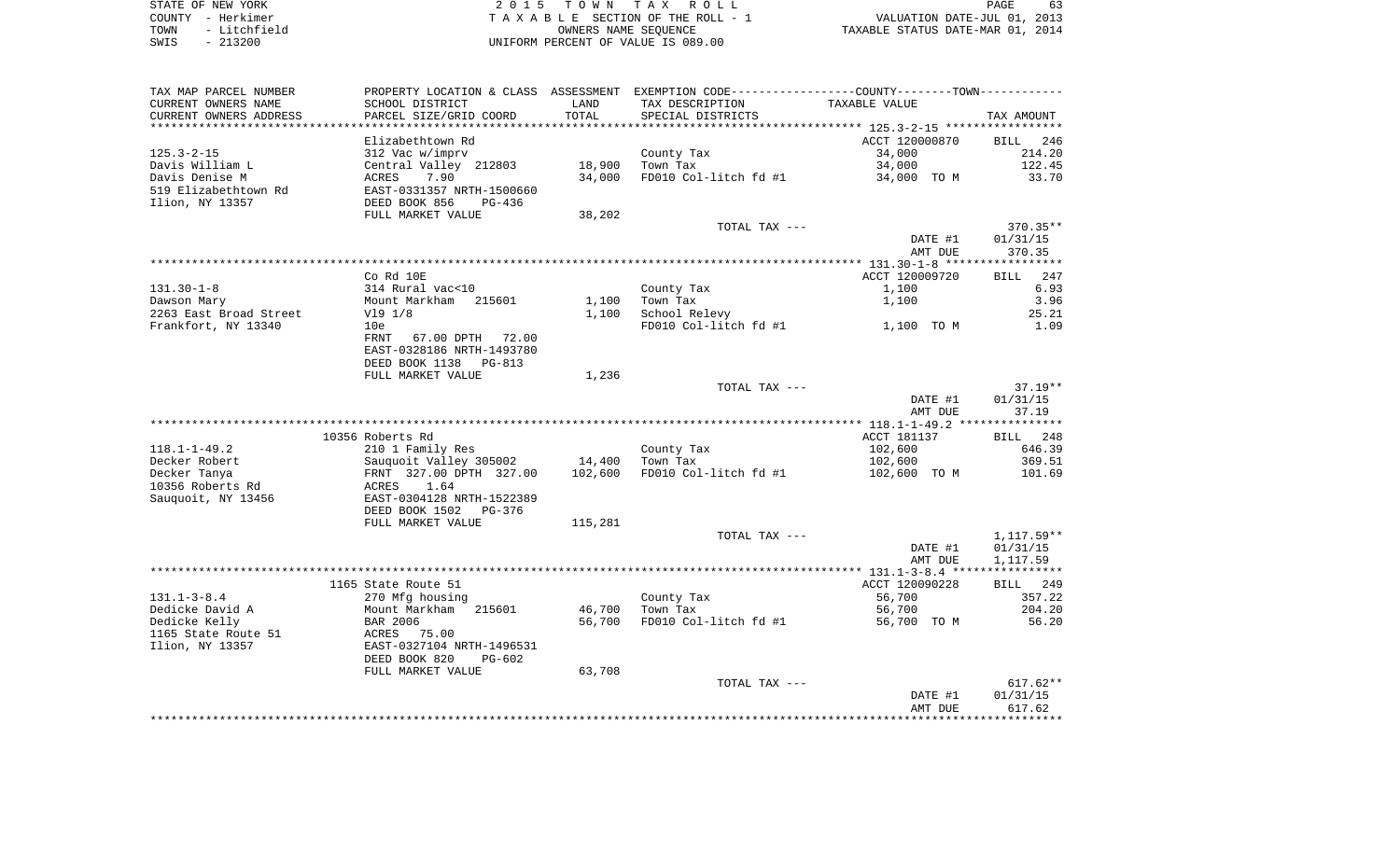| STATE OF NEW YORK |  |              |  |
|-------------------|--|--------------|--|
| COUNTY            |  | - Herkimer   |  |
| TOWN              |  | - Litchfield |  |
| SWIS              |  | $-213200$    |  |

2015 TOWN TAX ROLL TA X A B L E SECTION OF THE ROLL - 1 TOWN - Litchfield OWNERS NAME SEQUENCE TAXABLE STATUS DATE-MAR 01, 2014 SWIS - 213200 UNIFORM PERCENT OF VALUE IS 089.00

| CURRENT OWNERS NAME<br>SCHOOL DISTRICT<br>LAND<br>TAX DESCRIPTION<br>TAXABLE VALUE<br>TOTAL<br>CURRENT OWNERS ADDRESS<br>PARCEL SIZE/GRID COORD<br>SPECIAL DISTRICTS<br>268 Rider Rd<br>ACCT 120007080<br>$124.3 - 2 - 9$<br>210 1 Family Res<br>County Tax<br>158,000<br>DeGironimo Thomas L<br>Mount Markham<br>13,300<br>Town Tax<br>158,000<br>215601<br>FD010 Col-litch fd #1<br>DeGironimo Virginia<br>FRNT 150.00 DPTH 200.00<br>158,000<br>158,000 TO M<br>268 Rider Rd<br>EAST-0307190 NRTH-1501383<br>Clayville, NY 13322<br>DEED BOOK 929<br>PG-72<br>FULL MARKET VALUE<br>177,528<br>TOTAL TAX ---<br>DATE #1<br>AMT DUE<br>220 Camp Rd<br>ACCT 171055<br>$124.3 - 1 - 36$<br>122,000<br>210 1 Family Res<br>County Tax<br>DelMedico Michael A<br>9,800<br>Town Tax<br>122,000<br>Mount Markham<br>215601<br>DelMedico Kelsey L<br>90.00 DPTH 220.00<br>School Relevy<br>122,000<br>FRNT<br>220 Camp Rd<br>ACRES<br>0.40<br>FD010 Col-litch fd #1<br>122,000 TO M<br>Clayville, NY 13322<br>EAST-0306379 NRTH-1503671<br>DEED BOOK 1436 PG-655<br>137,079<br>FULL MARKET VALUE<br>TOTAL TAX ---<br>DATE #1<br>AMT DUE<br>554 Silver St<br>ACCT 120010680<br>$119.3 - 1 - 41$<br>County Tax<br>75,000<br>210 1 Family Res<br>DeLore Traci<br>Mount Markham<br>215601<br>13,000<br>Town Tax<br>75,000<br>554 Silver St<br>1.00 BANK<br>75,000<br>FD010 Col-litch fd #1<br>75,000 TO M<br>ACRES<br>023<br>Ilion, NY 13357<br>EAST-0329946 NRTH-1513180<br>DEED BOOK 917<br>PG-677<br>FULL MARKET VALUE<br>84,270<br>TOTAL TAX ---<br>DATE #1<br>AMT DUE<br>519 Cedarville Rd<br>ACCT 120007410<br>$124.4 - 1 - 12$<br>210 1 Family Res<br>County Tax<br>94,300 | TAX MAP PARCEL NUMBER | PROPERTY LOCATION & CLASS ASSESSMENT EXEMPTION CODE-----------------COUNTY--------TOWN----------- |  |                    |
|-------------------------------------------------------------------------------------------------------------------------------------------------------------------------------------------------------------------------------------------------------------------------------------------------------------------------------------------------------------------------------------------------------------------------------------------------------------------------------------------------------------------------------------------------------------------------------------------------------------------------------------------------------------------------------------------------------------------------------------------------------------------------------------------------------------------------------------------------------------------------------------------------------------------------------------------------------------------------------------------------------------------------------------------------------------------------------------------------------------------------------------------------------------------------------------------------------------------------------------------------------------------------------------------------------------------------------------------------------------------------------------------------------------------------------------------------------------------------------------------------------------------------------------------------------------------------------------------------------------------------------------------------------------------------|-----------------------|---------------------------------------------------------------------------------------------------|--|--------------------|
|                                                                                                                                                                                                                                                                                                                                                                                                                                                                                                                                                                                                                                                                                                                                                                                                                                                                                                                                                                                                                                                                                                                                                                                                                                                                                                                                                                                                                                                                                                                                                                                                                                                                         |                       |                                                                                                   |  |                    |
|                                                                                                                                                                                                                                                                                                                                                                                                                                                                                                                                                                                                                                                                                                                                                                                                                                                                                                                                                                                                                                                                                                                                                                                                                                                                                                                                                                                                                                                                                                                                                                                                                                                                         |                       |                                                                                                   |  | TAX AMOUNT         |
|                                                                                                                                                                                                                                                                                                                                                                                                                                                                                                                                                                                                                                                                                                                                                                                                                                                                                                                                                                                                                                                                                                                                                                                                                                                                                                                                                                                                                                                                                                                                                                                                                                                                         |                       |                                                                                                   |  |                    |
|                                                                                                                                                                                                                                                                                                                                                                                                                                                                                                                                                                                                                                                                                                                                                                                                                                                                                                                                                                                                                                                                                                                                                                                                                                                                                                                                                                                                                                                                                                                                                                                                                                                                         |                       |                                                                                                   |  | BILL 250           |
|                                                                                                                                                                                                                                                                                                                                                                                                                                                                                                                                                                                                                                                                                                                                                                                                                                                                                                                                                                                                                                                                                                                                                                                                                                                                                                                                                                                                                                                                                                                                                                                                                                                                         |                       |                                                                                                   |  | 995.42             |
|                                                                                                                                                                                                                                                                                                                                                                                                                                                                                                                                                                                                                                                                                                                                                                                                                                                                                                                                                                                                                                                                                                                                                                                                                                                                                                                                                                                                                                                                                                                                                                                                                                                                         |                       |                                                                                                   |  | 569.03             |
|                                                                                                                                                                                                                                                                                                                                                                                                                                                                                                                                                                                                                                                                                                                                                                                                                                                                                                                                                                                                                                                                                                                                                                                                                                                                                                                                                                                                                                                                                                                                                                                                                                                                         |                       |                                                                                                   |  |                    |
|                                                                                                                                                                                                                                                                                                                                                                                                                                                                                                                                                                                                                                                                                                                                                                                                                                                                                                                                                                                                                                                                                                                                                                                                                                                                                                                                                                                                                                                                                                                                                                                                                                                                         |                       |                                                                                                   |  | 156.60             |
|                                                                                                                                                                                                                                                                                                                                                                                                                                                                                                                                                                                                                                                                                                                                                                                                                                                                                                                                                                                                                                                                                                                                                                                                                                                                                                                                                                                                                                                                                                                                                                                                                                                                         |                       |                                                                                                   |  |                    |
|                                                                                                                                                                                                                                                                                                                                                                                                                                                                                                                                                                                                                                                                                                                                                                                                                                                                                                                                                                                                                                                                                                                                                                                                                                                                                                                                                                                                                                                                                                                                                                                                                                                                         |                       |                                                                                                   |  |                    |
|                                                                                                                                                                                                                                                                                                                                                                                                                                                                                                                                                                                                                                                                                                                                                                                                                                                                                                                                                                                                                                                                                                                                                                                                                                                                                                                                                                                                                                                                                                                                                                                                                                                                         |                       |                                                                                                   |  |                    |
|                                                                                                                                                                                                                                                                                                                                                                                                                                                                                                                                                                                                                                                                                                                                                                                                                                                                                                                                                                                                                                                                                                                                                                                                                                                                                                                                                                                                                                                                                                                                                                                                                                                                         |                       |                                                                                                   |  | 1,721.05**         |
|                                                                                                                                                                                                                                                                                                                                                                                                                                                                                                                                                                                                                                                                                                                                                                                                                                                                                                                                                                                                                                                                                                                                                                                                                                                                                                                                                                                                                                                                                                                                                                                                                                                                         |                       |                                                                                                   |  | 01/31/15           |
|                                                                                                                                                                                                                                                                                                                                                                                                                                                                                                                                                                                                                                                                                                                                                                                                                                                                                                                                                                                                                                                                                                                                                                                                                                                                                                                                                                                                                                                                                                                                                                                                                                                                         |                       |                                                                                                   |  | 1,721.05           |
|                                                                                                                                                                                                                                                                                                                                                                                                                                                                                                                                                                                                                                                                                                                                                                                                                                                                                                                                                                                                                                                                                                                                                                                                                                                                                                                                                                                                                                                                                                                                                                                                                                                                         |                       |                                                                                                   |  |                    |
|                                                                                                                                                                                                                                                                                                                                                                                                                                                                                                                                                                                                                                                                                                                                                                                                                                                                                                                                                                                                                                                                                                                                                                                                                                                                                                                                                                                                                                                                                                                                                                                                                                                                         |                       |                                                                                                   |  | BILL 251           |
|                                                                                                                                                                                                                                                                                                                                                                                                                                                                                                                                                                                                                                                                                                                                                                                                                                                                                                                                                                                                                                                                                                                                                                                                                                                                                                                                                                                                                                                                                                                                                                                                                                                                         |                       |                                                                                                   |  | 768.61             |
|                                                                                                                                                                                                                                                                                                                                                                                                                                                                                                                                                                                                                                                                                                                                                                                                                                                                                                                                                                                                                                                                                                                                                                                                                                                                                                                                                                                                                                                                                                                                                                                                                                                                         |                       |                                                                                                   |  | 439.37             |
|                                                                                                                                                                                                                                                                                                                                                                                                                                                                                                                                                                                                                                                                                                                                                                                                                                                                                                                                                                                                                                                                                                                                                                                                                                                                                                                                                                                                                                                                                                                                                                                                                                                                         |                       |                                                                                                   |  | 2,181.61           |
|                                                                                                                                                                                                                                                                                                                                                                                                                                                                                                                                                                                                                                                                                                                                                                                                                                                                                                                                                                                                                                                                                                                                                                                                                                                                                                                                                                                                                                                                                                                                                                                                                                                                         |                       |                                                                                                   |  | 120.92             |
|                                                                                                                                                                                                                                                                                                                                                                                                                                                                                                                                                                                                                                                                                                                                                                                                                                                                                                                                                                                                                                                                                                                                                                                                                                                                                                                                                                                                                                                                                                                                                                                                                                                                         |                       |                                                                                                   |  |                    |
|                                                                                                                                                                                                                                                                                                                                                                                                                                                                                                                                                                                                                                                                                                                                                                                                                                                                                                                                                                                                                                                                                                                                                                                                                                                                                                                                                                                                                                                                                                                                                                                                                                                                         |                       |                                                                                                   |  |                    |
|                                                                                                                                                                                                                                                                                                                                                                                                                                                                                                                                                                                                                                                                                                                                                                                                                                                                                                                                                                                                                                                                                                                                                                                                                                                                                                                                                                                                                                                                                                                                                                                                                                                                         |                       |                                                                                                   |  |                    |
|                                                                                                                                                                                                                                                                                                                                                                                                                                                                                                                                                                                                                                                                                                                                                                                                                                                                                                                                                                                                                                                                                                                                                                                                                                                                                                                                                                                                                                                                                                                                                                                                                                                                         |                       |                                                                                                   |  |                    |
|                                                                                                                                                                                                                                                                                                                                                                                                                                                                                                                                                                                                                                                                                                                                                                                                                                                                                                                                                                                                                                                                                                                                                                                                                                                                                                                                                                                                                                                                                                                                                                                                                                                                         |                       |                                                                                                   |  | $3,510.51**$       |
|                                                                                                                                                                                                                                                                                                                                                                                                                                                                                                                                                                                                                                                                                                                                                                                                                                                                                                                                                                                                                                                                                                                                                                                                                                                                                                                                                                                                                                                                                                                                                                                                                                                                         |                       |                                                                                                   |  | 01/31/15           |
|                                                                                                                                                                                                                                                                                                                                                                                                                                                                                                                                                                                                                                                                                                                                                                                                                                                                                                                                                                                                                                                                                                                                                                                                                                                                                                                                                                                                                                                                                                                                                                                                                                                                         |                       |                                                                                                   |  | 3,510.51           |
|                                                                                                                                                                                                                                                                                                                                                                                                                                                                                                                                                                                                                                                                                                                                                                                                                                                                                                                                                                                                                                                                                                                                                                                                                                                                                                                                                                                                                                                                                                                                                                                                                                                                         |                       |                                                                                                   |  |                    |
|                                                                                                                                                                                                                                                                                                                                                                                                                                                                                                                                                                                                                                                                                                                                                                                                                                                                                                                                                                                                                                                                                                                                                                                                                                                                                                                                                                                                                                                                                                                                                                                                                                                                         |                       |                                                                                                   |  | BILL 252           |
|                                                                                                                                                                                                                                                                                                                                                                                                                                                                                                                                                                                                                                                                                                                                                                                                                                                                                                                                                                                                                                                                                                                                                                                                                                                                                                                                                                                                                                                                                                                                                                                                                                                                         |                       |                                                                                                   |  | 472.51             |
|                                                                                                                                                                                                                                                                                                                                                                                                                                                                                                                                                                                                                                                                                                                                                                                                                                                                                                                                                                                                                                                                                                                                                                                                                                                                                                                                                                                                                                                                                                                                                                                                                                                                         |                       |                                                                                                   |  | 270.11             |
|                                                                                                                                                                                                                                                                                                                                                                                                                                                                                                                                                                                                                                                                                                                                                                                                                                                                                                                                                                                                                                                                                                                                                                                                                                                                                                                                                                                                                                                                                                                                                                                                                                                                         |                       |                                                                                                   |  | 74.34              |
|                                                                                                                                                                                                                                                                                                                                                                                                                                                                                                                                                                                                                                                                                                                                                                                                                                                                                                                                                                                                                                                                                                                                                                                                                                                                                                                                                                                                                                                                                                                                                                                                                                                                         |                       |                                                                                                   |  |                    |
|                                                                                                                                                                                                                                                                                                                                                                                                                                                                                                                                                                                                                                                                                                                                                                                                                                                                                                                                                                                                                                                                                                                                                                                                                                                                                                                                                                                                                                                                                                                                                                                                                                                                         |                       |                                                                                                   |  |                    |
|                                                                                                                                                                                                                                                                                                                                                                                                                                                                                                                                                                                                                                                                                                                                                                                                                                                                                                                                                                                                                                                                                                                                                                                                                                                                                                                                                                                                                                                                                                                                                                                                                                                                         |                       |                                                                                                   |  |                    |
|                                                                                                                                                                                                                                                                                                                                                                                                                                                                                                                                                                                                                                                                                                                                                                                                                                                                                                                                                                                                                                                                                                                                                                                                                                                                                                                                                                                                                                                                                                                                                                                                                                                                         |                       |                                                                                                   |  |                    |
|                                                                                                                                                                                                                                                                                                                                                                                                                                                                                                                                                                                                                                                                                                                                                                                                                                                                                                                                                                                                                                                                                                                                                                                                                                                                                                                                                                                                                                                                                                                                                                                                                                                                         |                       |                                                                                                   |  | 816.96**           |
|                                                                                                                                                                                                                                                                                                                                                                                                                                                                                                                                                                                                                                                                                                                                                                                                                                                                                                                                                                                                                                                                                                                                                                                                                                                                                                                                                                                                                                                                                                                                                                                                                                                                         |                       |                                                                                                   |  | 01/31/15           |
|                                                                                                                                                                                                                                                                                                                                                                                                                                                                                                                                                                                                                                                                                                                                                                                                                                                                                                                                                                                                                                                                                                                                                                                                                                                                                                                                                                                                                                                                                                                                                                                                                                                                         |                       |                                                                                                   |  | 816.96             |
|                                                                                                                                                                                                                                                                                                                                                                                                                                                                                                                                                                                                                                                                                                                                                                                                                                                                                                                                                                                                                                                                                                                                                                                                                                                                                                                                                                                                                                                                                                                                                                                                                                                                         |                       |                                                                                                   |  |                    |
|                                                                                                                                                                                                                                                                                                                                                                                                                                                                                                                                                                                                                                                                                                                                                                                                                                                                                                                                                                                                                                                                                                                                                                                                                                                                                                                                                                                                                                                                                                                                                                                                                                                                         |                       |                                                                                                   |  | 253<br><b>BILL</b> |
|                                                                                                                                                                                                                                                                                                                                                                                                                                                                                                                                                                                                                                                                                                                                                                                                                                                                                                                                                                                                                                                                                                                                                                                                                                                                                                                                                                                                                                                                                                                                                                                                                                                                         |                       |                                                                                                   |  | 594.10             |
| Demchak George<br>Mount Markham<br>215601<br>20,500<br>Town Tax<br>94,300                                                                                                                                                                                                                                                                                                                                                                                                                                                                                                                                                                                                                                                                                                                                                                                                                                                                                                                                                                                                                                                                                                                                                                                                                                                                                                                                                                                                                                                                                                                                                                                               |                       |                                                                                                   |  | 339.62             |
| 94,300<br>FD010 Col-litch fd #1<br>Demchak Ellen<br>4.40 BANK<br>94,300 TO M<br>ACRES<br>135                                                                                                                                                                                                                                                                                                                                                                                                                                                                                                                                                                                                                                                                                                                                                                                                                                                                                                                                                                                                                                                                                                                                                                                                                                                                                                                                                                                                                                                                                                                                                                            |                       |                                                                                                   |  | 93.47              |
| 519 Cedarville Rd<br>EAST-0323891 NRTH-1500679                                                                                                                                                                                                                                                                                                                                                                                                                                                                                                                                                                                                                                                                                                                                                                                                                                                                                                                                                                                                                                                                                                                                                                                                                                                                                                                                                                                                                                                                                                                                                                                                                          |                       |                                                                                                   |  |                    |
| Ilion, NY 13357<br>DEED BOOK 1205 PG-647                                                                                                                                                                                                                                                                                                                                                                                                                                                                                                                                                                                                                                                                                                                                                                                                                                                                                                                                                                                                                                                                                                                                                                                                                                                                                                                                                                                                                                                                                                                                                                                                                                |                       |                                                                                                   |  |                    |
| FULL MARKET VALUE<br>105,955                                                                                                                                                                                                                                                                                                                                                                                                                                                                                                                                                                                                                                                                                                                                                                                                                                                                                                                                                                                                                                                                                                                                                                                                                                                                                                                                                                                                                                                                                                                                                                                                                                            |                       |                                                                                                   |  |                    |
| TOTAL TAX ---                                                                                                                                                                                                                                                                                                                                                                                                                                                                                                                                                                                                                                                                                                                                                                                                                                                                                                                                                                                                                                                                                                                                                                                                                                                                                                                                                                                                                                                                                                                                                                                                                                                           |                       |                                                                                                   |  | $1,027.19**$       |
| DATE #1                                                                                                                                                                                                                                                                                                                                                                                                                                                                                                                                                                                                                                                                                                                                                                                                                                                                                                                                                                                                                                                                                                                                                                                                                                                                                                                                                                                                                                                                                                                                                                                                                                                                 |                       |                                                                                                   |  | 01/31/15           |
| AMT DUE                                                                                                                                                                                                                                                                                                                                                                                                                                                                                                                                                                                                                                                                                                                                                                                                                                                                                                                                                                                                                                                                                                                                                                                                                                                                                                                                                                                                                                                                                                                                                                                                                                                                 |                       |                                                                                                   |  | 1,027.19           |
|                                                                                                                                                                                                                                                                                                                                                                                                                                                                                                                                                                                                                                                                                                                                                                                                                                                                                                                                                                                                                                                                                                                                                                                                                                                                                                                                                                                                                                                                                                                                                                                                                                                                         |                       |                                                                                                   |  |                    |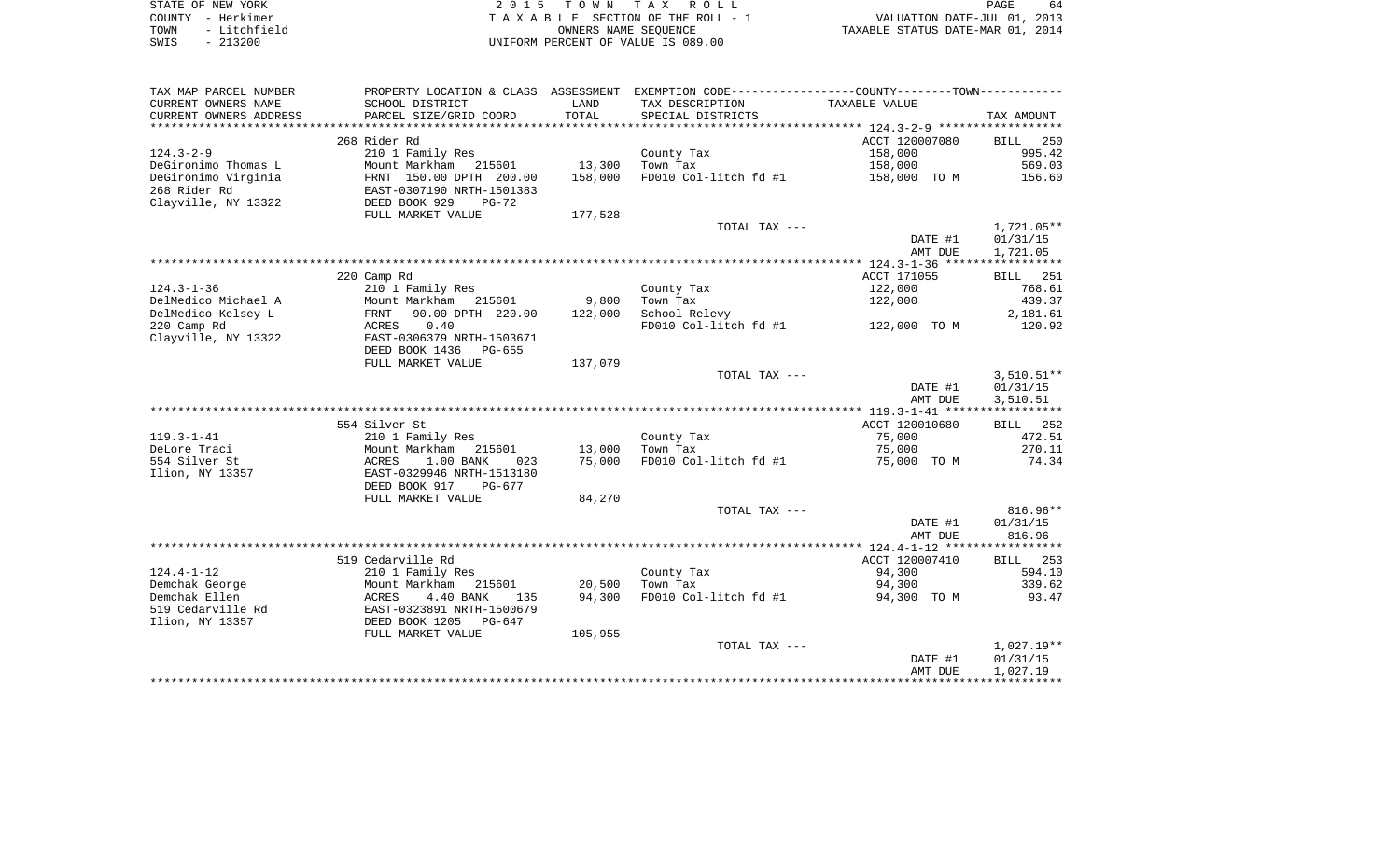| STATE OF NEW YORK    | 2015 TOWN TAX ROLL                 | 65<br>PAGE                       |
|----------------------|------------------------------------|----------------------------------|
| COUNTY - Herkimer    | TAXABLE SECTION OF THE ROLL - 1    | VALUATION DATE-JUL 01, 2013      |
| - Litchfield<br>TOWN | OWNERS NAME SEOUENCE               | TAXABLE STATUS DATE-MAR 01, 2014 |
| $-213200$<br>SWIS    | UNIFORM PERCENT OF VALUE IS 089.00 |                                  |

| TAX MAP PARCEL NUMBER    |                           |        | PROPERTY LOCATION & CLASS ASSESSMENT EXEMPTION CODE---------------COUNTY-------TOWN---------- |                |                 |
|--------------------------|---------------------------|--------|-----------------------------------------------------------------------------------------------|----------------|-----------------|
| CURRENT OWNERS NAME      | SCHOOL DISTRICT           | LAND   | TAX DESCRIPTION                                                                               | TAXABLE VALUE  |                 |
| CURRENT OWNERS ADDRESS   | PARCEL SIZE/GRID COORD    | TOTAL  | SPECIAL DISTRICTS                                                                             |                | TAX AMOUNT      |
|                          |                           |        |                                                                                               |                |                 |
|                          | 1398 State Route 51       |        |                                                                                               | ACCT 120008460 | BILL 254        |
| $125.3 - 2 - 30$         | 210 1 Family Res          |        | County Tax                                                                                    | 76,400         | 481.33          |
| Dempsey William B        | Mount Markham 215601      | 8,400  | Town Tax                                                                                      | 76,400         | 275.15          |
| Perolla Lori A           | FRNT 236.00 DPTH 118.00   | 76,400 | FD010 Col-litch fd #1                                                                         | 76,400 TO M    | 75.72           |
| 1398 State Route 51      | 0.43<br>ACRES             |        |                                                                                               |                |                 |
| Ilion, NY 13357          | EAST-0327883 NRTH-1500949 |        |                                                                                               |                |                 |
|                          | DEED BOOK 901<br>PG-676   |        |                                                                                               |                |                 |
|                          | FULL MARKET VALUE         | 85,843 |                                                                                               |                |                 |
|                          |                           |        | TOTAL TAX ---                                                                                 |                | $832.20**$      |
|                          |                           |        |                                                                                               | DATE #1        | 01/31/15        |
|                          |                           |        |                                                                                               | AMT DUE        | 832.20          |
|                          |                           |        |                                                                                               |                |                 |
|                          | Cedarville Rd             |        |                                                                                               | ACCT 120060010 | <b>BILL</b> 255 |
| $131.29 - 1 - 2$         | 314 Rural vac<10          |        | County Tax                                                                                    | 4,100          | 25.83           |
| Derby Gaylord J          | Mount Markham<br>215601   | 4,100  | Town Tax                                                                                      | 4,100          | 14.77           |
| Derby Deborah A          | 86.00 DPTH 133.00<br>FRNT | 4,100  | School Relevy                                                                                 |                | 93.95           |
| 358 Spohn Road           | 0.26<br>ACRES             |        | FD010 Col-litch fd #1                                                                         | 4,100 TO M     | 4.06            |
| Ilion, NY 13357          | EAST-0327228 NRTH-1493720 |        |                                                                                               |                |                 |
|                          | DEED BOOK 841<br>PG-414   |        |                                                                                               |                |                 |
| PRIOR OWNER ON 3/01/2014 | FULL MARKET VALUE         | 4,607  |                                                                                               |                |                 |
| Derby Gaylord J          |                           |        |                                                                                               |                |                 |
|                          |                           |        | TOTAL TAX ---                                                                                 |                | 138.61**        |
|                          |                           |        |                                                                                               | DATE #1        | 01/31/15        |
|                          |                           |        |                                                                                               | AMT DUE        | 138.61          |
|                          |                           |        |                                                                                               |                |                 |
|                          | State Route 51            |        |                                                                                               | ACCT 120010560 | BILL 256        |
| $131.29 - 1 - 3$         | 425 Bar                   |        | County Tax                                                                                    | 82,400         | 519.13          |
| Derby Gaylord J          | Mount Markham 215601      | 10,000 | Town Tax                                                                                      | 82,400         | 296.76          |
| Derby Deborah A          | no central heat/space hea | 82,400 | School Relevy                                                                                 |                | 1,888.10        |
| 358 Spohn Road           | Matteson                  |        | FD010 Col-litch fd #1                                                                         | 82,400 TO M    | 81.67           |
| Ilion, NY 13357          | FRNT 205.00 DPTH 106.20   |        |                                                                                               |                |                 |
|                          | 291<br>BANK               |        |                                                                                               |                |                 |
|                          | EAST-0327355 NRTH-1493706 |        |                                                                                               |                |                 |
|                          | DEED BOOK 841<br>$PG-414$ |        |                                                                                               |                |                 |
|                          | FULL MARKET VALUE         | 92,584 |                                                                                               |                |                 |
|                          |                           |        | TOTAL TAX ---                                                                                 |                | $2,785.66**$    |
|                          |                           |        |                                                                                               | DATE #1        | 01/31/15        |
|                          |                           |        |                                                                                               | AMT DUE        | 2,785.66        |
|                          |                           |        |                                                                                               |                |                 |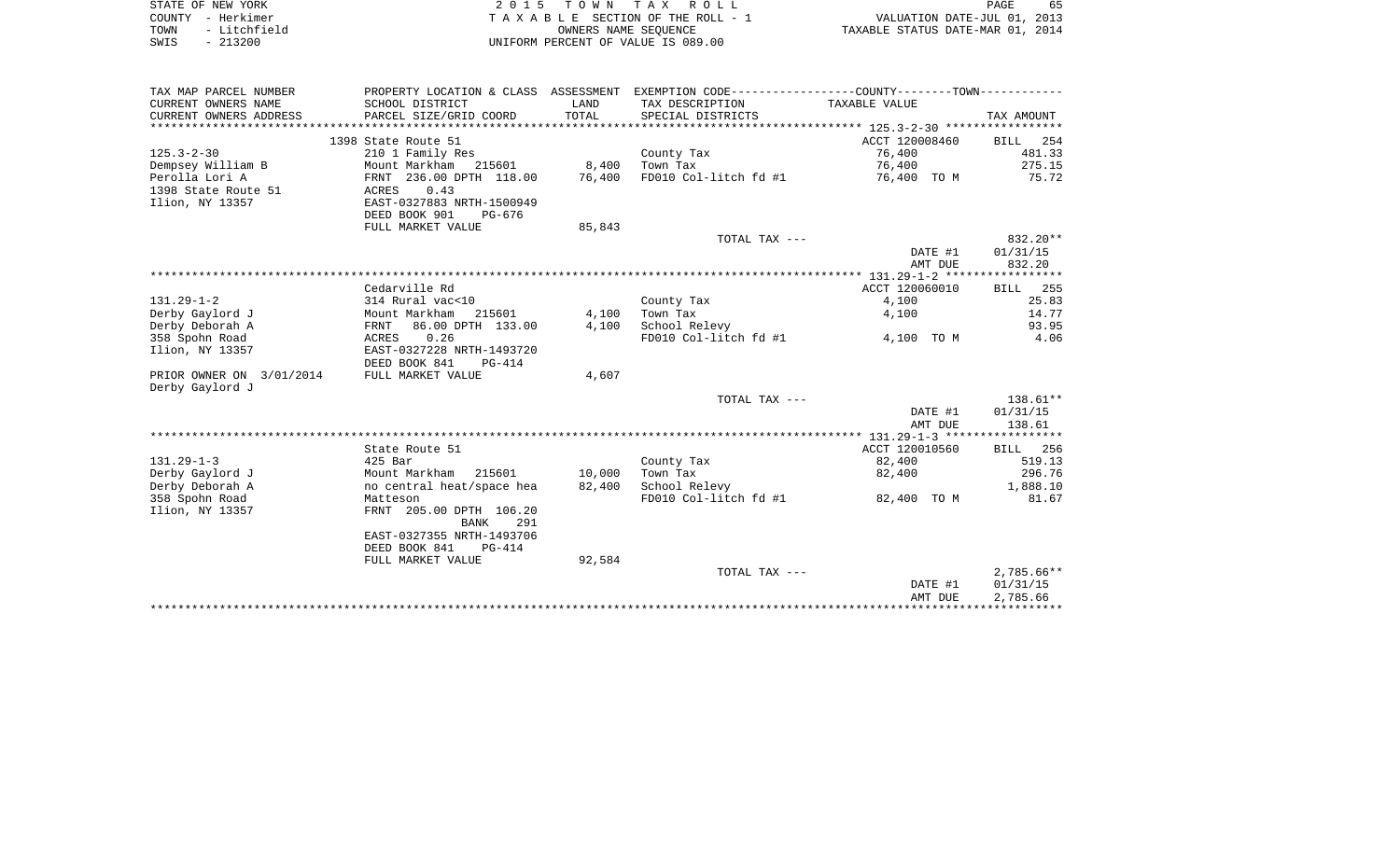| STATE OF NEW YORK    | 2015 TOWN TAX ROLL                 | 66<br>PAGE                       |
|----------------------|------------------------------------|----------------------------------|
| COUNTY - Herkimer    | TAXABLE SECTION OF THE ROLL - 1    | VALUATION DATE-JUL 01, 2013      |
| - Litchfield<br>TOWN | OWNERS NAME SEOUENCE               | TAXABLE STATUS DATE-MAR 01, 2014 |
| $-213200$<br>SWIS    | UNIFORM PERCENT OF VALUE IS 089.00 |                                  |

| TAX MAP PARCEL NUMBER        | PROPERTY LOCATION & CLASS ASSESSMENT EXEMPTION CODE----------------COUNTY--------TOWN---------- |                  |                                   |                |                        |
|------------------------------|-------------------------------------------------------------------------------------------------|------------------|-----------------------------------|----------------|------------------------|
| CURRENT OWNERS NAME          | SCHOOL DISTRICT                                                                                 | LAND             | TAX DESCRIPTION                   | TAXABLE VALUE  |                        |
| CURRENT OWNERS ADDRESS       | PARCEL SIZE/GRID COORD                                                                          | TOTAL            | SPECIAL DISTRICTS                 |                | TAX AMOUNT             |
|                              |                                                                                                 |                  |                                   |                |                        |
|                              | 251 Cook Rd                                                                                     |                  |                                   | ACCT 120012450 | <b>BILL</b><br>257     |
| $124.2 - 1 - 29$             | 240 Rural res                                                                                   |                  | AG MKTS L 41720                   | $\circ$        | $\Omega$               |
| Derevjanik John              | 215601<br>Mount Markham                                                                         | 28,500           | County Tax                        | 47,500         | 299.26                 |
| Derevjanik Mary              | ACRES<br>35.00                                                                                  | 47,500           | Town Tax                          | 47,500         | 171.07                 |
| 50 Mennella Rd               | EAST-0314480 NRTH-1505464                                                                       |                  | FD010 Col-litch fd #1             | 47,500 TO M    | 47.08                  |
| Poughquag, NY 12570          | DEED BOOK 00633 PG-00007                                                                        |                  |                                   |                |                        |
|                              | FULL MARKET VALUE                                                                               | 53,371           |                                   |                |                        |
| MAY BE SUBJECT TO PAYMENT    |                                                                                                 |                  |                                   |                |                        |
| UNDER AGDIST LAW TIL 2018    |                                                                                                 |                  |                                   |                |                        |
|                              |                                                                                                 |                  | TOTAL TAX ---                     |                | $517.41**$             |
|                              |                                                                                                 |                  |                                   | DATE #1        | 01/31/15               |
|                              |                                                                                                 |                  |                                   | AMT DUE        | 517.41                 |
|                              |                                                                                                 |                  |                                   |                |                        |
|                              | 529 Bennett Rd                                                                                  |                  |                                   | ACCT 120090045 | BILL 258               |
| $118.4 - 1 - 6$              | 240 Rural res                                                                                   |                  | County Tax                        | 89,000         | 560.71                 |
| Devecis John<br>Devecis Jane | Mount Markham<br>215601<br>FRNT 617.70 DPTH                                                     | 33,500<br>89,000 | Town Tax<br>FD010 Col-litch fd #1 | 89,000         | 320.53<br>88.21        |
| 529 Bennett Rd               | 21.00                                                                                           |                  |                                   | 89,000 TO M    |                        |
| Frankfort, NY 13340          | ACRES<br>EAST-0315422 NRTH-1519963                                                              |                  |                                   |                |                        |
|                              | DEED BOOK 00645 PG-00980                                                                        |                  |                                   |                |                        |
|                              | FULL MARKET VALUE                                                                               | 100,000          |                                   |                |                        |
|                              |                                                                                                 |                  | TOTAL TAX ---                     |                | $969.45**$             |
|                              |                                                                                                 |                  |                                   | DATE #1        | 01/31/15               |
|                              |                                                                                                 |                  |                                   | AMT DUE        | 969.45                 |
|                              |                                                                                                 |                  |                                   |                |                        |
|                              | 1048 State Route 51                                                                             |                  |                                   | ACCT 120003270 | <b>BILL</b> 259        |
| $131.22 - 1 - 9$             | 210 1 Family Res                                                                                |                  | County Tax                        | 31,500         | 198.45                 |
| DeVries Elizabeth            | Mount Markham 215601                                                                            | 8,700            | Town Tax                          | 31,500         | 113.45                 |
| DeVries Cornelius Jr         | FRNT 233.00 DPTH<br>93.00                                                                       | 31,500           | FD010 Col-litch fd #1             | 31,500 TO M    | 31.22                  |
| Elizabeth DeVries            | ACRES<br>0.46                                                                                   |                  |                                   |                |                        |
| 1048 State Route 51          | EAST-0328024 NRTH-1494439                                                                       |                  |                                   |                |                        |
| West Winfield, NY 13491      | DEED BOOK 1169<br>$PG-387$                                                                      |                  |                                   |                |                        |
|                              | FULL MARKET VALUE                                                                               | 35,393           |                                   |                |                        |
|                              |                                                                                                 |                  | TOTAL TAX ---                     |                | $343.12**$             |
|                              |                                                                                                 |                  |                                   | DATE #1        | 01/31/15               |
|                              |                                                                                                 |                  |                                   | AMT DUE        | 343.12                 |
|                              |                                                                                                 |                  |                                   |                |                        |
|                              | 10251 Roberts Rd                                                                                |                  |                                   | ACCT 120090039 | <b>BILL</b><br>260     |
| $118.1 - 1 - 19$             | 210 1 Family Res                                                                                |                  | County Tax                        | 88,200         | 555.67                 |
| Dick Larry C                 | Sauquoit Valley 305002                                                                          | 13,000           | Town Tax                          | 88,200         | 317.65                 |
| Dick Penny S                 | FRNT 172.00 DPTH 252.00                                                                         | 88,200           | FD010 Col-litch fd #1             | 88,200 TO M    | 87.42                  |
| 10251 Roberts Rd             | <b>BANK</b><br>830                                                                              |                  |                                   |                |                        |
| Sauquoit, NY 13456           | EAST-0302407 NRTH-1523672                                                                       |                  |                                   |                |                        |
|                              | DEED BOOK 00639 PG-00741                                                                        |                  |                                   |                |                        |
|                              | FULL MARKET VALUE                                                                               | 99,101           |                                   |                |                        |
|                              |                                                                                                 |                  | TOTAL TAX ---                     | DATE #1        | $960.74**$<br>01/31/15 |
|                              |                                                                                                 |                  |                                   | AMT DUE        | 960.74                 |
|                              |                                                                                                 |                  |                                   |                |                        |
|                              |                                                                                                 |                  |                                   |                |                        |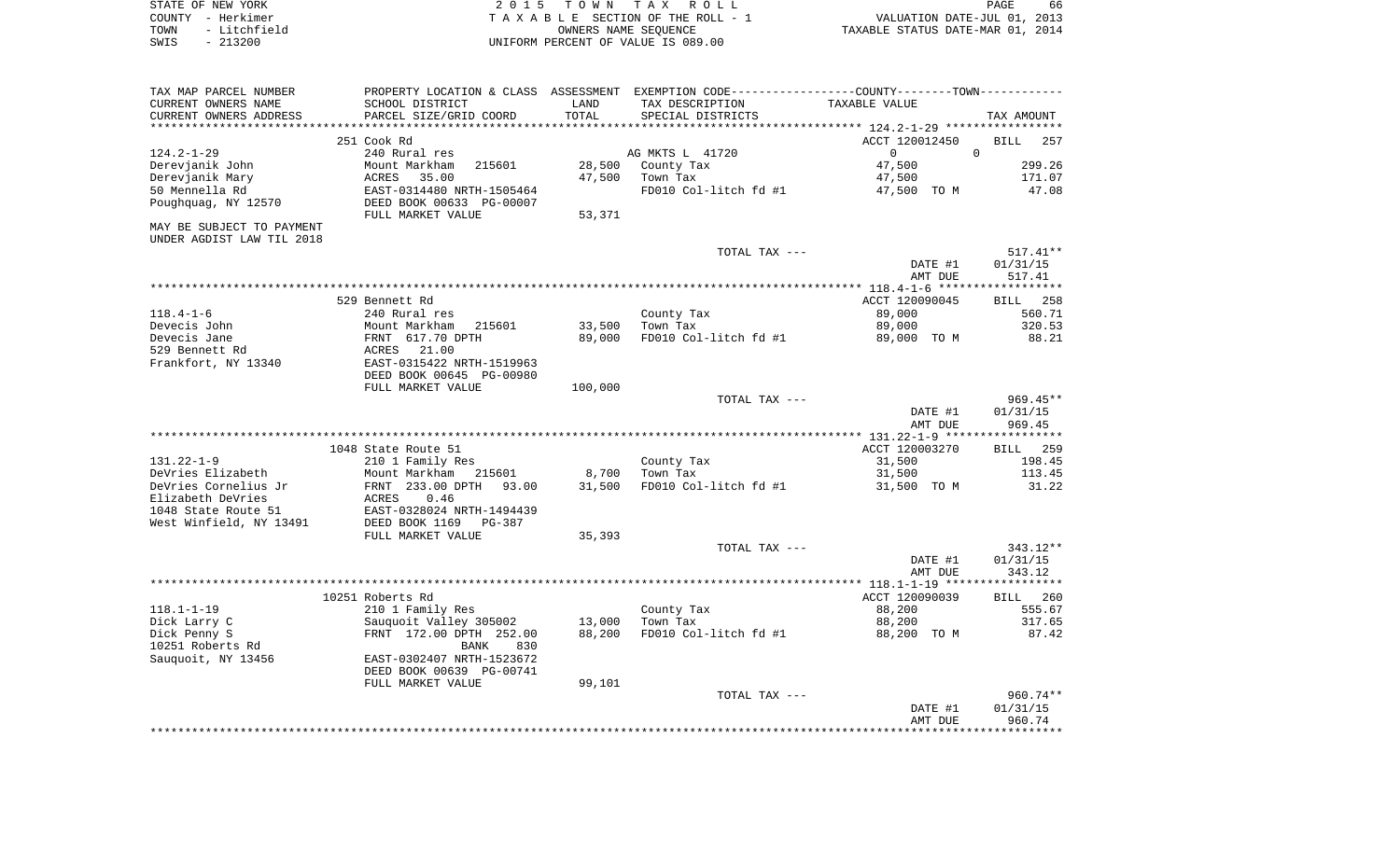| STATE OF NEW YORK     | 2015 TOWN TAX ROLL                 | 67<br>PAGE                       |
|-----------------------|------------------------------------|----------------------------------|
| COUNTY - Herkimer     | TAXABLE SECTION OF THE ROLL - 1    | VALUATION DATE-JUL 01, 2013      |
| - Litchfield<br>TOWN  | OWNERS NAME SEOUENCE               | TAXABLE STATUS DATE-MAR 01, 2014 |
| 213200<br>SWIS<br>- 1 | UNIFORM PERCENT OF VALUE IS 089.00 |                                  |

| CURRENT OWNERS NAME<br>SCHOOL DISTRICT<br>LAND<br>TAX DESCRIPTION<br>TAXABLE VALUE<br>TOTAL<br>CURRENT OWNERS ADDRESS<br>PARCEL SIZE/GRID COORD<br>SPECIAL DISTRICTS<br>TAX AMOUNT<br>**********<br>******************<br>***********************<br>551 Cedarville Rd<br>ACCT 120004620<br><b>BILL</b><br>261<br>$124.4 - 1 - 10$<br>210 1 Family Res<br>VETFUND CT 41101<br>1,350<br>1,350<br>25,500<br>Dietz Douglas C<br>Mount Markham<br>102,950<br>648.60<br>215601<br>County Tax<br>551 Cedarville Rd<br>ACRES<br>8.00<br>104,300<br>Town Tax<br>102,950<br>370.77<br>Ilion, NY 13357<br>EAST-0323732 NRTH-1501620<br>FD010 Col-litch fd #1<br>104,300 TO M<br>103.38<br>DEED BOOK 824<br>$PG-68$<br>FULL MARKET VALUE<br>117,191<br>TOTAL TAX ---<br>1,122.75**<br>DATE #1<br>01/31/15<br>AMT DUE<br>1,122.75<br>298 Camp Rd<br>ACCT 120090036<br>262<br>BILL<br>$124.1 - 1 - 21$<br>97,000<br>611.11<br>210 1 Family Res<br>County Tax<br>Dietz Marilyn<br>11,900<br>349.34<br>Mount Markham 215601<br>Town Tax<br>97,000<br>298 Camp Rd<br>97,000<br>FD010 Col-litch fd #1<br>FRNT 150.00 DPTH 225.00<br>97,000 TO M<br>96.14<br>Clayville, NY 13322<br>EAST-0306051 NRTH-1505108<br>DEED BOOK 917<br>PG-536<br>FULL MARKET VALUE<br>108,989<br>$1,056.59**$<br>TOTAL TAX ---<br>DATE #1<br>01/31/15<br>1,056.59<br>AMT DUE<br>Albany Rd<br>ACCT 120005160<br>263<br><b>BILL</b><br>$124.1 - 1 - 37$<br>6.93<br>314 Rural vac<10<br>County Tax<br>1,100<br>Digeorgio Charles<br>1,100<br>3.96<br>Mount Markham<br>215601<br>Town Tax<br>1,100<br>FD010 Col-litch fd #1<br>156 Carder Ln<br>FRNT 110.00 DPTH 210.00<br>1,100<br>1,100 TO M<br>1.09<br>Frankfort, NY 13340<br>0.53<br>ACRES<br>EAST-0309534 NRTH-1507342<br>DEED BOOK 879<br>$PG-222$<br>1,236<br>FULL MARKET VALUE<br>$11.98**$<br>TOTAL TAX ---<br>DATE #1<br>01/31/15<br>11.98<br>AMT DUE<br>354 Bennett Rd<br>ACCT 120004110<br><b>BILL</b><br>264<br>$118.4 - 1 - 2.1$<br>241 Rural res&ag<br>AG MKTS<br>41730<br>18,383<br>18,383<br>Dinardo Dominick<br>Sauquoit Valley 305002<br>60,000<br>63,617<br>400.79<br>County Tax<br>354 Bennett Rd<br>229.11<br>FRNT 2051.00 DPTH<br>82,000<br>Town Tax<br>63,617<br>41.10<br>276.34<br>Frankfort, NY 13340<br>ACRES<br>School Relevy<br>EAST-0312205 NRTH-1519417<br>FD010 Col-litch fd #1<br>81.27<br>82,000 TO M<br>DEED BOOK 787<br>MAY BE SUBJECT TO PAYMENT<br>PG-713<br>UNDER AGDIST LAW TIL 2021<br>92,135<br>FULL MARKET VALUE<br>987.51**<br>TOTAL TAX ---<br>DATE #1<br>01/31/15<br>987.51<br>AMT DUE<br>********** | TAX MAP PARCEL NUMBER | PROPERTY LOCATION & CLASS | ASSESSMENT | EXEMPTION CODE-----------------COUNTY-------TOWN----------- |  |
|---------------------------------------------------------------------------------------------------------------------------------------------------------------------------------------------------------------------------------------------------------------------------------------------------------------------------------------------------------------------------------------------------------------------------------------------------------------------------------------------------------------------------------------------------------------------------------------------------------------------------------------------------------------------------------------------------------------------------------------------------------------------------------------------------------------------------------------------------------------------------------------------------------------------------------------------------------------------------------------------------------------------------------------------------------------------------------------------------------------------------------------------------------------------------------------------------------------------------------------------------------------------------------------------------------------------------------------------------------------------------------------------------------------------------------------------------------------------------------------------------------------------------------------------------------------------------------------------------------------------------------------------------------------------------------------------------------------------------------------------------------------------------------------------------------------------------------------------------------------------------------------------------------------------------------------------------------------------------------------------------------------------------------------------------------------------------------------------------------------------------------------------------------------------------------------------------------------------------------------------------------------------------------------------------------------------------------------------------------------------------------------------------------------------------------------------------------------------------------------------------------------------------------------------------------|-----------------------|---------------------------|------------|-------------------------------------------------------------|--|
|                                                                                                                                                                                                                                                                                                                                                                                                                                                                                                                                                                                                                                                                                                                                                                                                                                                                                                                                                                                                                                                                                                                                                                                                                                                                                                                                                                                                                                                                                                                                                                                                                                                                                                                                                                                                                                                                                                                                                                                                                                                                                                                                                                                                                                                                                                                                                                                                                                                                                                                                                         |                       |                           |            |                                                             |  |
|                                                                                                                                                                                                                                                                                                                                                                                                                                                                                                                                                                                                                                                                                                                                                                                                                                                                                                                                                                                                                                                                                                                                                                                                                                                                                                                                                                                                                                                                                                                                                                                                                                                                                                                                                                                                                                                                                                                                                                                                                                                                                                                                                                                                                                                                                                                                                                                                                                                                                                                                                         |                       |                           |            |                                                             |  |
|                                                                                                                                                                                                                                                                                                                                                                                                                                                                                                                                                                                                                                                                                                                                                                                                                                                                                                                                                                                                                                                                                                                                                                                                                                                                                                                                                                                                                                                                                                                                                                                                                                                                                                                                                                                                                                                                                                                                                                                                                                                                                                                                                                                                                                                                                                                                                                                                                                                                                                                                                         |                       |                           |            |                                                             |  |
|                                                                                                                                                                                                                                                                                                                                                                                                                                                                                                                                                                                                                                                                                                                                                                                                                                                                                                                                                                                                                                                                                                                                                                                                                                                                                                                                                                                                                                                                                                                                                                                                                                                                                                                                                                                                                                                                                                                                                                                                                                                                                                                                                                                                                                                                                                                                                                                                                                                                                                                                                         |                       |                           |            |                                                             |  |
|                                                                                                                                                                                                                                                                                                                                                                                                                                                                                                                                                                                                                                                                                                                                                                                                                                                                                                                                                                                                                                                                                                                                                                                                                                                                                                                                                                                                                                                                                                                                                                                                                                                                                                                                                                                                                                                                                                                                                                                                                                                                                                                                                                                                                                                                                                                                                                                                                                                                                                                                                         |                       |                           |            |                                                             |  |
|                                                                                                                                                                                                                                                                                                                                                                                                                                                                                                                                                                                                                                                                                                                                                                                                                                                                                                                                                                                                                                                                                                                                                                                                                                                                                                                                                                                                                                                                                                                                                                                                                                                                                                                                                                                                                                                                                                                                                                                                                                                                                                                                                                                                                                                                                                                                                                                                                                                                                                                                                         |                       |                           |            |                                                             |  |
|                                                                                                                                                                                                                                                                                                                                                                                                                                                                                                                                                                                                                                                                                                                                                                                                                                                                                                                                                                                                                                                                                                                                                                                                                                                                                                                                                                                                                                                                                                                                                                                                                                                                                                                                                                                                                                                                                                                                                                                                                                                                                                                                                                                                                                                                                                                                                                                                                                                                                                                                                         |                       |                           |            |                                                             |  |
|                                                                                                                                                                                                                                                                                                                                                                                                                                                                                                                                                                                                                                                                                                                                                                                                                                                                                                                                                                                                                                                                                                                                                                                                                                                                                                                                                                                                                                                                                                                                                                                                                                                                                                                                                                                                                                                                                                                                                                                                                                                                                                                                                                                                                                                                                                                                                                                                                                                                                                                                                         |                       |                           |            |                                                             |  |
|                                                                                                                                                                                                                                                                                                                                                                                                                                                                                                                                                                                                                                                                                                                                                                                                                                                                                                                                                                                                                                                                                                                                                                                                                                                                                                                                                                                                                                                                                                                                                                                                                                                                                                                                                                                                                                                                                                                                                                                                                                                                                                                                                                                                                                                                                                                                                                                                                                                                                                                                                         |                       |                           |            |                                                             |  |
|                                                                                                                                                                                                                                                                                                                                                                                                                                                                                                                                                                                                                                                                                                                                                                                                                                                                                                                                                                                                                                                                                                                                                                                                                                                                                                                                                                                                                                                                                                                                                                                                                                                                                                                                                                                                                                                                                                                                                                                                                                                                                                                                                                                                                                                                                                                                                                                                                                                                                                                                                         |                       |                           |            |                                                             |  |
|                                                                                                                                                                                                                                                                                                                                                                                                                                                                                                                                                                                                                                                                                                                                                                                                                                                                                                                                                                                                                                                                                                                                                                                                                                                                                                                                                                                                                                                                                                                                                                                                                                                                                                                                                                                                                                                                                                                                                                                                                                                                                                                                                                                                                                                                                                                                                                                                                                                                                                                                                         |                       |                           |            |                                                             |  |
|                                                                                                                                                                                                                                                                                                                                                                                                                                                                                                                                                                                                                                                                                                                                                                                                                                                                                                                                                                                                                                                                                                                                                                                                                                                                                                                                                                                                                                                                                                                                                                                                                                                                                                                                                                                                                                                                                                                                                                                                                                                                                                                                                                                                                                                                                                                                                                                                                                                                                                                                                         |                       |                           |            |                                                             |  |
|                                                                                                                                                                                                                                                                                                                                                                                                                                                                                                                                                                                                                                                                                                                                                                                                                                                                                                                                                                                                                                                                                                                                                                                                                                                                                                                                                                                                                                                                                                                                                                                                                                                                                                                                                                                                                                                                                                                                                                                                                                                                                                                                                                                                                                                                                                                                                                                                                                                                                                                                                         |                       |                           |            |                                                             |  |
|                                                                                                                                                                                                                                                                                                                                                                                                                                                                                                                                                                                                                                                                                                                                                                                                                                                                                                                                                                                                                                                                                                                                                                                                                                                                                                                                                                                                                                                                                                                                                                                                                                                                                                                                                                                                                                                                                                                                                                                                                                                                                                                                                                                                                                                                                                                                                                                                                                                                                                                                                         |                       |                           |            |                                                             |  |
|                                                                                                                                                                                                                                                                                                                                                                                                                                                                                                                                                                                                                                                                                                                                                                                                                                                                                                                                                                                                                                                                                                                                                                                                                                                                                                                                                                                                                                                                                                                                                                                                                                                                                                                                                                                                                                                                                                                                                                                                                                                                                                                                                                                                                                                                                                                                                                                                                                                                                                                                                         |                       |                           |            |                                                             |  |
|                                                                                                                                                                                                                                                                                                                                                                                                                                                                                                                                                                                                                                                                                                                                                                                                                                                                                                                                                                                                                                                                                                                                                                                                                                                                                                                                                                                                                                                                                                                                                                                                                                                                                                                                                                                                                                                                                                                                                                                                                                                                                                                                                                                                                                                                                                                                                                                                                                                                                                                                                         |                       |                           |            |                                                             |  |
|                                                                                                                                                                                                                                                                                                                                                                                                                                                                                                                                                                                                                                                                                                                                                                                                                                                                                                                                                                                                                                                                                                                                                                                                                                                                                                                                                                                                                                                                                                                                                                                                                                                                                                                                                                                                                                                                                                                                                                                                                                                                                                                                                                                                                                                                                                                                                                                                                                                                                                                                                         |                       |                           |            |                                                             |  |
|                                                                                                                                                                                                                                                                                                                                                                                                                                                                                                                                                                                                                                                                                                                                                                                                                                                                                                                                                                                                                                                                                                                                                                                                                                                                                                                                                                                                                                                                                                                                                                                                                                                                                                                                                                                                                                                                                                                                                                                                                                                                                                                                                                                                                                                                                                                                                                                                                                                                                                                                                         |                       |                           |            |                                                             |  |
|                                                                                                                                                                                                                                                                                                                                                                                                                                                                                                                                                                                                                                                                                                                                                                                                                                                                                                                                                                                                                                                                                                                                                                                                                                                                                                                                                                                                                                                                                                                                                                                                                                                                                                                                                                                                                                                                                                                                                                                                                                                                                                                                                                                                                                                                                                                                                                                                                                                                                                                                                         |                       |                           |            |                                                             |  |
|                                                                                                                                                                                                                                                                                                                                                                                                                                                                                                                                                                                                                                                                                                                                                                                                                                                                                                                                                                                                                                                                                                                                                                                                                                                                                                                                                                                                                                                                                                                                                                                                                                                                                                                                                                                                                                                                                                                                                                                                                                                                                                                                                                                                                                                                                                                                                                                                                                                                                                                                                         |                       |                           |            |                                                             |  |
|                                                                                                                                                                                                                                                                                                                                                                                                                                                                                                                                                                                                                                                                                                                                                                                                                                                                                                                                                                                                                                                                                                                                                                                                                                                                                                                                                                                                                                                                                                                                                                                                                                                                                                                                                                                                                                                                                                                                                                                                                                                                                                                                                                                                                                                                                                                                                                                                                                                                                                                                                         |                       |                           |            |                                                             |  |
|                                                                                                                                                                                                                                                                                                                                                                                                                                                                                                                                                                                                                                                                                                                                                                                                                                                                                                                                                                                                                                                                                                                                                                                                                                                                                                                                                                                                                                                                                                                                                                                                                                                                                                                                                                                                                                                                                                                                                                                                                                                                                                                                                                                                                                                                                                                                                                                                                                                                                                                                                         |                       |                           |            |                                                             |  |
|                                                                                                                                                                                                                                                                                                                                                                                                                                                                                                                                                                                                                                                                                                                                                                                                                                                                                                                                                                                                                                                                                                                                                                                                                                                                                                                                                                                                                                                                                                                                                                                                                                                                                                                                                                                                                                                                                                                                                                                                                                                                                                                                                                                                                                                                                                                                                                                                                                                                                                                                                         |                       |                           |            |                                                             |  |
|                                                                                                                                                                                                                                                                                                                                                                                                                                                                                                                                                                                                                                                                                                                                                                                                                                                                                                                                                                                                                                                                                                                                                                                                                                                                                                                                                                                                                                                                                                                                                                                                                                                                                                                                                                                                                                                                                                                                                                                                                                                                                                                                                                                                                                                                                                                                                                                                                                                                                                                                                         |                       |                           |            |                                                             |  |
|                                                                                                                                                                                                                                                                                                                                                                                                                                                                                                                                                                                                                                                                                                                                                                                                                                                                                                                                                                                                                                                                                                                                                                                                                                                                                                                                                                                                                                                                                                                                                                                                                                                                                                                                                                                                                                                                                                                                                                                                                                                                                                                                                                                                                                                                                                                                                                                                                                                                                                                                                         |                       |                           |            |                                                             |  |
|                                                                                                                                                                                                                                                                                                                                                                                                                                                                                                                                                                                                                                                                                                                                                                                                                                                                                                                                                                                                                                                                                                                                                                                                                                                                                                                                                                                                                                                                                                                                                                                                                                                                                                                                                                                                                                                                                                                                                                                                                                                                                                                                                                                                                                                                                                                                                                                                                                                                                                                                                         |                       |                           |            |                                                             |  |
|                                                                                                                                                                                                                                                                                                                                                                                                                                                                                                                                                                                                                                                                                                                                                                                                                                                                                                                                                                                                                                                                                                                                                                                                                                                                                                                                                                                                                                                                                                                                                                                                                                                                                                                                                                                                                                                                                                                                                                                                                                                                                                                                                                                                                                                                                                                                                                                                                                                                                                                                                         |                       |                           |            |                                                             |  |
|                                                                                                                                                                                                                                                                                                                                                                                                                                                                                                                                                                                                                                                                                                                                                                                                                                                                                                                                                                                                                                                                                                                                                                                                                                                                                                                                                                                                                                                                                                                                                                                                                                                                                                                                                                                                                                                                                                                                                                                                                                                                                                                                                                                                                                                                                                                                                                                                                                                                                                                                                         |                       |                           |            |                                                             |  |
|                                                                                                                                                                                                                                                                                                                                                                                                                                                                                                                                                                                                                                                                                                                                                                                                                                                                                                                                                                                                                                                                                                                                                                                                                                                                                                                                                                                                                                                                                                                                                                                                                                                                                                                                                                                                                                                                                                                                                                                                                                                                                                                                                                                                                                                                                                                                                                                                                                                                                                                                                         |                       |                           |            |                                                             |  |
|                                                                                                                                                                                                                                                                                                                                                                                                                                                                                                                                                                                                                                                                                                                                                                                                                                                                                                                                                                                                                                                                                                                                                                                                                                                                                                                                                                                                                                                                                                                                                                                                                                                                                                                                                                                                                                                                                                                                                                                                                                                                                                                                                                                                                                                                                                                                                                                                                                                                                                                                                         |                       |                           |            |                                                             |  |
|                                                                                                                                                                                                                                                                                                                                                                                                                                                                                                                                                                                                                                                                                                                                                                                                                                                                                                                                                                                                                                                                                                                                                                                                                                                                                                                                                                                                                                                                                                                                                                                                                                                                                                                                                                                                                                                                                                                                                                                                                                                                                                                                                                                                                                                                                                                                                                                                                                                                                                                                                         |                       |                           |            |                                                             |  |
|                                                                                                                                                                                                                                                                                                                                                                                                                                                                                                                                                                                                                                                                                                                                                                                                                                                                                                                                                                                                                                                                                                                                                                                                                                                                                                                                                                                                                                                                                                                                                                                                                                                                                                                                                                                                                                                                                                                                                                                                                                                                                                                                                                                                                                                                                                                                                                                                                                                                                                                                                         |                       |                           |            |                                                             |  |
|                                                                                                                                                                                                                                                                                                                                                                                                                                                                                                                                                                                                                                                                                                                                                                                                                                                                                                                                                                                                                                                                                                                                                                                                                                                                                                                                                                                                                                                                                                                                                                                                                                                                                                                                                                                                                                                                                                                                                                                                                                                                                                                                                                                                                                                                                                                                                                                                                                                                                                                                                         |                       |                           |            |                                                             |  |
|                                                                                                                                                                                                                                                                                                                                                                                                                                                                                                                                                                                                                                                                                                                                                                                                                                                                                                                                                                                                                                                                                                                                                                                                                                                                                                                                                                                                                                                                                                                                                                                                                                                                                                                                                                                                                                                                                                                                                                                                                                                                                                                                                                                                                                                                                                                                                                                                                                                                                                                                                         |                       |                           |            |                                                             |  |
|                                                                                                                                                                                                                                                                                                                                                                                                                                                                                                                                                                                                                                                                                                                                                                                                                                                                                                                                                                                                                                                                                                                                                                                                                                                                                                                                                                                                                                                                                                                                                                                                                                                                                                                                                                                                                                                                                                                                                                                                                                                                                                                                                                                                                                                                                                                                                                                                                                                                                                                                                         |                       |                           |            |                                                             |  |
|                                                                                                                                                                                                                                                                                                                                                                                                                                                                                                                                                                                                                                                                                                                                                                                                                                                                                                                                                                                                                                                                                                                                                                                                                                                                                                                                                                                                                                                                                                                                                                                                                                                                                                                                                                                                                                                                                                                                                                                                                                                                                                                                                                                                                                                                                                                                                                                                                                                                                                                                                         |                       |                           |            |                                                             |  |
|                                                                                                                                                                                                                                                                                                                                                                                                                                                                                                                                                                                                                                                                                                                                                                                                                                                                                                                                                                                                                                                                                                                                                                                                                                                                                                                                                                                                                                                                                                                                                                                                                                                                                                                                                                                                                                                                                                                                                                                                                                                                                                                                                                                                                                                                                                                                                                                                                                                                                                                                                         |                       |                           |            |                                                             |  |
|                                                                                                                                                                                                                                                                                                                                                                                                                                                                                                                                                                                                                                                                                                                                                                                                                                                                                                                                                                                                                                                                                                                                                                                                                                                                                                                                                                                                                                                                                                                                                                                                                                                                                                                                                                                                                                                                                                                                                                                                                                                                                                                                                                                                                                                                                                                                                                                                                                                                                                                                                         |                       |                           |            |                                                             |  |
|                                                                                                                                                                                                                                                                                                                                                                                                                                                                                                                                                                                                                                                                                                                                                                                                                                                                                                                                                                                                                                                                                                                                                                                                                                                                                                                                                                                                                                                                                                                                                                                                                                                                                                                                                                                                                                                                                                                                                                                                                                                                                                                                                                                                                                                                                                                                                                                                                                                                                                                                                         |                       |                           |            |                                                             |  |
|                                                                                                                                                                                                                                                                                                                                                                                                                                                                                                                                                                                                                                                                                                                                                                                                                                                                                                                                                                                                                                                                                                                                                                                                                                                                                                                                                                                                                                                                                                                                                                                                                                                                                                                                                                                                                                                                                                                                                                                                                                                                                                                                                                                                                                                                                                                                                                                                                                                                                                                                                         |                       |                           |            |                                                             |  |
|                                                                                                                                                                                                                                                                                                                                                                                                                                                                                                                                                                                                                                                                                                                                                                                                                                                                                                                                                                                                                                                                                                                                                                                                                                                                                                                                                                                                                                                                                                                                                                                                                                                                                                                                                                                                                                                                                                                                                                                                                                                                                                                                                                                                                                                                                                                                                                                                                                                                                                                                                         |                       |                           |            |                                                             |  |
|                                                                                                                                                                                                                                                                                                                                                                                                                                                                                                                                                                                                                                                                                                                                                                                                                                                                                                                                                                                                                                                                                                                                                                                                                                                                                                                                                                                                                                                                                                                                                                                                                                                                                                                                                                                                                                                                                                                                                                                                                                                                                                                                                                                                                                                                                                                                                                                                                                                                                                                                                         |                       |                           |            |                                                             |  |
|                                                                                                                                                                                                                                                                                                                                                                                                                                                                                                                                                                                                                                                                                                                                                                                                                                                                                                                                                                                                                                                                                                                                                                                                                                                                                                                                                                                                                                                                                                                                                                                                                                                                                                                                                                                                                                                                                                                                                                                                                                                                                                                                                                                                                                                                                                                                                                                                                                                                                                                                                         |                       |                           |            |                                                             |  |
|                                                                                                                                                                                                                                                                                                                                                                                                                                                                                                                                                                                                                                                                                                                                                                                                                                                                                                                                                                                                                                                                                                                                                                                                                                                                                                                                                                                                                                                                                                                                                                                                                                                                                                                                                                                                                                                                                                                                                                                                                                                                                                                                                                                                                                                                                                                                                                                                                                                                                                                                                         |                       |                           |            |                                                             |  |
|                                                                                                                                                                                                                                                                                                                                                                                                                                                                                                                                                                                                                                                                                                                                                                                                                                                                                                                                                                                                                                                                                                                                                                                                                                                                                                                                                                                                                                                                                                                                                                                                                                                                                                                                                                                                                                                                                                                                                                                                                                                                                                                                                                                                                                                                                                                                                                                                                                                                                                                                                         |                       |                           |            |                                                             |  |
|                                                                                                                                                                                                                                                                                                                                                                                                                                                                                                                                                                                                                                                                                                                                                                                                                                                                                                                                                                                                                                                                                                                                                                                                                                                                                                                                                                                                                                                                                                                                                                                                                                                                                                                                                                                                                                                                                                                                                                                                                                                                                                                                                                                                                                                                                                                                                                                                                                                                                                                                                         |                       |                           |            |                                                             |  |
|                                                                                                                                                                                                                                                                                                                                                                                                                                                                                                                                                                                                                                                                                                                                                                                                                                                                                                                                                                                                                                                                                                                                                                                                                                                                                                                                                                                                                                                                                                                                                                                                                                                                                                                                                                                                                                                                                                                                                                                                                                                                                                                                                                                                                                                                                                                                                                                                                                                                                                                                                         |                       |                           |            |                                                             |  |
|                                                                                                                                                                                                                                                                                                                                                                                                                                                                                                                                                                                                                                                                                                                                                                                                                                                                                                                                                                                                                                                                                                                                                                                                                                                                                                                                                                                                                                                                                                                                                                                                                                                                                                                                                                                                                                                                                                                                                                                                                                                                                                                                                                                                                                                                                                                                                                                                                                                                                                                                                         |                       |                           |            |                                                             |  |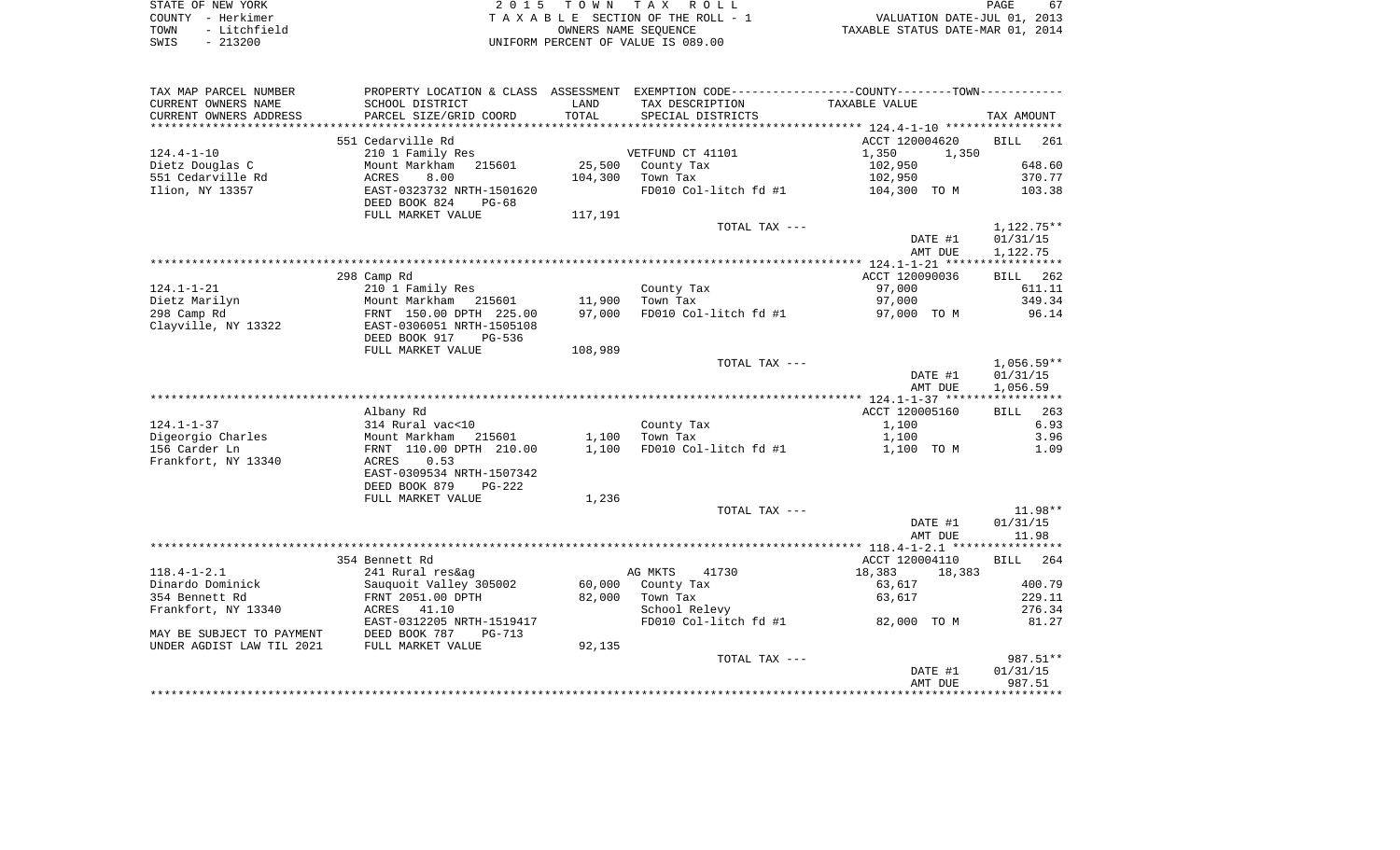| STATE OF NEW YORK    | 2015 TOWN TAX ROLL                 | 68<br>PAGE                       |
|----------------------|------------------------------------|----------------------------------|
| COUNTY - Herkimer    | TAXABLE SECTION OF THE ROLL - 1    | VALUATION DATE-JUL 01, 2013      |
| - Litchfield<br>TOWN | OWNERS NAME SEOUENCE               | TAXABLE STATUS DATE-MAR 01, 2014 |
| $-213200$<br>SWIS    | UNIFORM PERCENT OF VALUE IS 089.00 |                                  |

|  | PAGE.                           | 68 |
|--|---------------------------------|----|
|  | VALUATION DATE-JUL 01, 2013     |    |
|  | XABLE STATUS DATE-MAR 01, 2014. |    |

| TAX MAP PARCEL NUMBER                 | PROPERTY LOCATION & CLASS ASSESSMENT                |                  | EXEMPTION CODE-----------------COUNTY-------TOWN----------- |                       |                    |
|---------------------------------------|-----------------------------------------------------|------------------|-------------------------------------------------------------|-----------------------|--------------------|
| CURRENT OWNERS NAME                   | SCHOOL DISTRICT                                     | LAND             | TAX DESCRIPTION                                             | TAXABLE VALUE         |                    |
| CURRENT OWNERS ADDRESS                | PARCEL SIZE/GRID COORD                              | TOTAL            | SPECIAL DISTRICTS                                           |                       | TAX AMOUNT         |
| **********************                | ***********************                             |                  |                                                             |                       |                    |
|                                       | Bennett Rd                                          |                  |                                                             | ACCT 120004080        | <b>BILL</b><br>265 |
| $118.4 - 1 - 36.1$                    | 321 Abandoned ag                                    |                  | AG MKTS L 41720                                             | 883<br>883            |                    |
| Dinardo Dominick                      | Mount Markham 215601                                | 25,000           | County Tax                                                  | 24,117                | 151.94             |
| 354 Bennett Rd                        | split $w/36.3$                                      | 25,000           | Town Tax                                                    | 24,117                | 86.86              |
| Frankfort, NY 13340                   | ACRES 48.20                                         |                  | School Relevy                                               |                       | 552.60             |
|                                       | EAST-0313090 NRTH-1518735                           |                  | FD010 Col-litch fd #1                                       | 24,117 TO M           | 23.90              |
| MAY BE SUBJECT TO PAYMENT             | DEED BOOK 787<br>$PG-713$                           |                  | 883 EX                                                      |                       |                    |
| UNDER AGDIST LAW TIL 2018             | FULL MARKET VALUE                                   | 28,090           |                                                             |                       |                    |
|                                       |                                                     |                  | TOTAL TAX ---                                               |                       | 815.30**           |
|                                       |                                                     |                  |                                                             | DATE #1               | 01/31/15           |
|                                       |                                                     |                  |                                                             | AMT DUE               | 815.30             |
|                                       |                                                     |                  |                                                             |                       |                    |
|                                       | 117 Morris Rd                                       |                  |                                                             |                       | 266<br>BILL        |
| $118.4 - 1 - 26.4$                    | 210 1 Family Res                                    |                  | County Tax                                                  | 54,000                | 340.21             |
| Dingle Willie                         | Mount Markham<br>215601                             | 27,000           | Town Tax                                                    | 54,000                | 194.48             |
| Dingle Maureen                        | 9.25<br>ACRES                                       | 54,000           | FD010 Col-litch fd #1                                       | 54,000 TO M           | 53.52              |
| 5 Division Street                     | EAST-0325317 NRTH-1514017                           |                  |                                                             |                       |                    |
| Ilion, NY 13357                       | DEED BOOK 1128 PG-360                               |                  |                                                             |                       |                    |
|                                       | FULL MARKET VALUE                                   | 60,674           |                                                             |                       |                    |
|                                       |                                                     |                  | TOTAL TAX ---                                               |                       | 588.21**           |
|                                       |                                                     |                  |                                                             | DATE #1               | 01/31/15           |
|                                       |                                                     |                  |                                                             | AMT DUE               | 588.21             |
|                                       |                                                     |                  |                                                             |                       |                    |
|                                       | 1825 State Route 51                                 |                  |                                                             | ACCT 151956           | 267<br>BILL        |
| $125.1 - 2 - 45$                      | 210 1 Family Res                                    |                  | County Tax                                                  | 81,300                | 512.20             |
| Dinitto Michael J                     | Mount Markham<br>215601                             | 12,400           | Town Tax                                                    | 81,300                | 292.80             |
| Dinitto Dawn Marie                    | <b>ACRES</b><br>0.93                                | 81,300           | FD010 Col-litch fd #1                                       | 81,300 TO M           | 80.58              |
| 1825 State Route 51                   | EAST-0331361 NRTH-1507900                           |                  |                                                             |                       |                    |
| Ilion, NY 13357                       | DEED BOOK 1317 PG-167                               |                  |                                                             |                       |                    |
|                                       | FULL MARKET VALUE                                   | 91,348           |                                                             |                       |                    |
|                                       |                                                     |                  | TOTAL TAX ---                                               |                       | 885.58**           |
|                                       |                                                     |                  |                                                             | DATE #1               | 01/31/15           |
|                                       |                                                     |                  |                                                             | AMT DUE               | 885.58             |
|                                       |                                                     |                  |                                                             |                       |                    |
|                                       | 1580 Albany Rd                                      |                  |                                                             | ACCT 120090211        | <b>BILL</b><br>268 |
| $118.3 - 1 - 32.4$                    | 210 1 Family Res                                    |                  | County Tax                                                  | 57,200                | 360.37             |
|                                       |                                                     |                  | Town Tax                                                    |                       |                    |
| Dispirito James<br>Dispirito Sandra L | Sauquoit Valley 305002<br>ACRES<br>3.00 BANK<br>409 | 17,400<br>57,200 | FD010 Col-litch fd #1                                       | 57,200<br>57,200 TO M | 206.00<br>56.69    |
|                                       | EAST-0309033 NRTH-1518875                           |                  |                                                             |                       |                    |
| 1580 Albany Rd                        |                                                     |                  |                                                             |                       |                    |
| Frankfort, NY 13340                   | DEED BOOK 753<br>$PG-98$                            |                  |                                                             |                       |                    |
|                                       | FULL MARKET VALUE                                   | 64,270           |                                                             |                       |                    |
|                                       |                                                     |                  | TOTAL TAX ---                                               |                       | 623.06**           |
|                                       |                                                     |                  |                                                             | DATE #1               | 01/31/15           |
|                                       |                                                     |                  |                                                             | AMT DUE               | 623.06             |
|                                       |                                                     |                  |                                                             |                       |                    |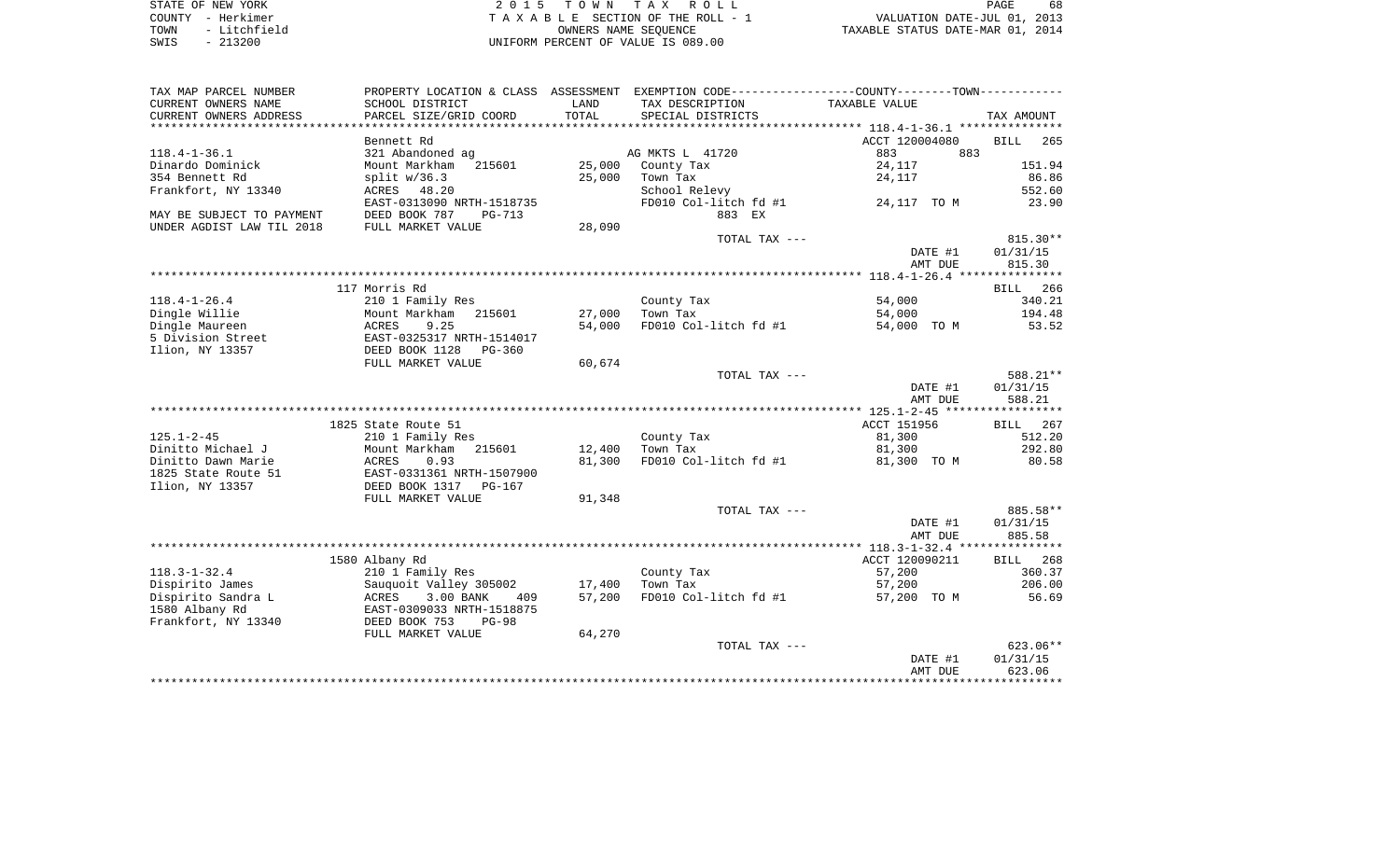| STATE OF NEW YORK    | 2015 TOWN TAX ROLL                 | 69<br>PAGE                       |
|----------------------|------------------------------------|----------------------------------|
| COUNTY - Herkimer    | TAXABLE SECTION OF THE ROLL - 1    | VALUATION DATE-JUL 01, 2013      |
| - Litchfield<br>TOWN | OWNERS NAME SEOUENCE               | TAXABLE STATUS DATE-MAR 01, 2014 |
| $-213200$<br>SWIS    | UNIFORM PERCENT OF VALUE IS 089.00 |                                  |

 $\begin{array}{c} 69 \\ 2013 \\ 2014 \end{array}$ 

| TAX MAP PARCEL NUMBER     |                           |         | PROPERTY LOCATION & CLASS ASSESSMENT EXEMPTION CODE---------------COUNTY-------TOWN--------- |                         |                    |
|---------------------------|---------------------------|---------|----------------------------------------------------------------------------------------------|-------------------------|--------------------|
| CURRENT OWNERS NAME       | SCHOOL DISTRICT           | LAND    | TAX DESCRIPTION                                                                              | TAXABLE VALUE           |                    |
| CURRENT OWNERS ADDRESS    | PARCEL SIZE/GRID COORD    | TOTAL   | SPECIAL DISTRICTS                                                                            |                         | TAX AMOUNT         |
|                           |                           |         |                                                                                              |                         |                    |
|                           | 140 Clemons Rd            |         |                                                                                              | ACCT 120013771          | 269<br><b>BILL</b> |
| $118.4 - 1 - 16.2$        | 210 1 Family Res          |         | County Tax                                                                                   | 56,200                  | 354.07             |
| Dittfield Timothy D       | Mount Markham<br>215601   | 13,700  | Town Tax                                                                                     | 56,200                  | 202.40             |
| Brian E                   | ACRES<br>1.30             | 56,200  | FD010 Col-litch fd #1                                                                        | 56,200 TO M             | 55.70              |
| 140 Clemons Rd            | EAST-0317846 NRTH-1519616 |         |                                                                                              |                         |                    |
| Frankfort, NY 13340       | DEED BOOK 791<br>$PG-72$  |         |                                                                                              |                         |                    |
|                           | FULL MARKET VALUE         | 63,146  |                                                                                              |                         |                    |
|                           |                           |         | TOTAL TAX ---                                                                                |                         | $612.17**$         |
|                           |                           |         |                                                                                              | DATE #1                 | 01/31/15           |
|                           |                           |         |                                                                                              | AMT DUE                 | 612.17             |
|                           |                           |         |                                                                                              |                         |                    |
|                           | 1134 Cedarville Rd        |         |                                                                                              | ACCT 158296             | <b>BILL</b><br>270 |
| $119.3 - 1 - 35$          | 210 1 Family Res          |         | County Tax                                                                                   | 65,300                  | 411.40             |
| Dolan Elizabeth S         | Mount Markham<br>215601   | 12,600  | Town Tax                                                                                     | 65,300                  | 235.17             |
| 1134 Cedarville Road      | FRNT 316.93 DPTH 241.00   | 65,300  | FD010 Col-litch fd #1                                                                        | 65,300 TO M             | 64.72              |
| Ilion, NY 13357           | 0.95<br>ACRES             |         |                                                                                              |                         |                    |
|                           | EAST-0325232 NRTH-1513020 |         |                                                                                              |                         |                    |
|                           | DEED BOOK 1358<br>PG-666  |         |                                                                                              |                         |                    |
|                           | FULL MARKET VALUE         | 73,371  |                                                                                              |                         |                    |
|                           |                           |         | TOTAL TAX ---                                                                                |                         | $711.29**$         |
|                           |                           |         |                                                                                              | DATE #1                 | 01/31/15           |
|                           |                           |         |                                                                                              | AMT DUE                 | 711.29             |
|                           |                           |         |                                                                                              |                         |                    |
|                           | 433 Wheelock Rd           |         |                                                                                              | ACCT 120000210          | 271<br><b>BILL</b> |
| $118.4 - 1 - 25$          | 210 1 Family Res          |         | AGRIC 10 Y 41700                                                                             | 27,000<br>27,000        |                    |
| Dolan Richard E Jr        | Mount Markham<br>215601   |         | 55,000 AGRIC 10 Y 41700                                                                      | 5,000<br>5,000          |                    |
| Dolan Robin M             | ACRES<br>83.00            |         | 175,000 AGRIC 10 Y 41700                                                                     | 38,000<br>38,000        |                    |
| 433 Wheelock Rd           | EAST-0324179 NRTH-1515060 |         | AG MKTS L 41720                                                                              | $\Omega$<br>$\mathbf 0$ |                    |
| Frankfort, NY 13340       | DEED BOOK 823<br>$PG-402$ |         | County Tax                                                                                   | 105,000                 | 661.51             |
|                           | FULL MARKET VALUE         | 196,629 | Town Tax                                                                                     | 105,000                 | 378.15             |
| MAY BE SUBJECT TO PAYMENT |                           |         | School Relevy                                                                                |                         | 1,792.07           |
| UNDER AGDIST LAW TIL 2018 |                           |         | FD010 Col-litch fd #1                                                                        | 175,000 TO M            | 173.45             |
|                           |                           |         | TOTAL TAX ---                                                                                |                         | $3,005.18**$       |
|                           |                           |         |                                                                                              | DATE #1                 | 01/31/15           |
|                           |                           |         |                                                                                              | AMT DUE                 | 3,005.18           |
|                           |                           |         |                                                                                              |                         |                    |
|                           | 384 Clemens Rd            |         |                                                                                              | ACCT 120004230          | BILL 272           |
| $118.4 - 1 - 21$          | 210 1 Family Res          |         | County Tax                                                                                   | 66,000                  | 415.81             |
| Donahoe Jeffrey J         | Mount Markham 215601      | 11,500  | Town Tax                                                                                     | 66,000                  | 237.69             |
| Donahoe Audrey G          | FRNT 199.00 DPTH 175.00   | 66,000  | School Relevy                                                                                |                         | 898.45             |
| 384 Clemons Rd            | EAST-0322150 NRTH-1518637 |         | FD010 Col-litch fd #1                                                                        | 66,000 TO M             | 65.42              |
| Frankfort, NY 13340       | DEED BOOK 818<br>$PG-668$ |         |                                                                                              |                         |                    |
|                           | FULL MARKET VALUE         | 74,157  |                                                                                              |                         |                    |
|                           |                           |         | TOTAL TAX ---                                                                                |                         | $1,617.37**$       |
|                           |                           |         |                                                                                              | DATE #1                 | 01/31/15           |
|                           |                           |         |                                                                                              | AMT DUE                 | 1,617.37           |
|                           |                           |         |                                                                                              |                         |                    |
|                           |                           |         |                                                                                              |                         |                    |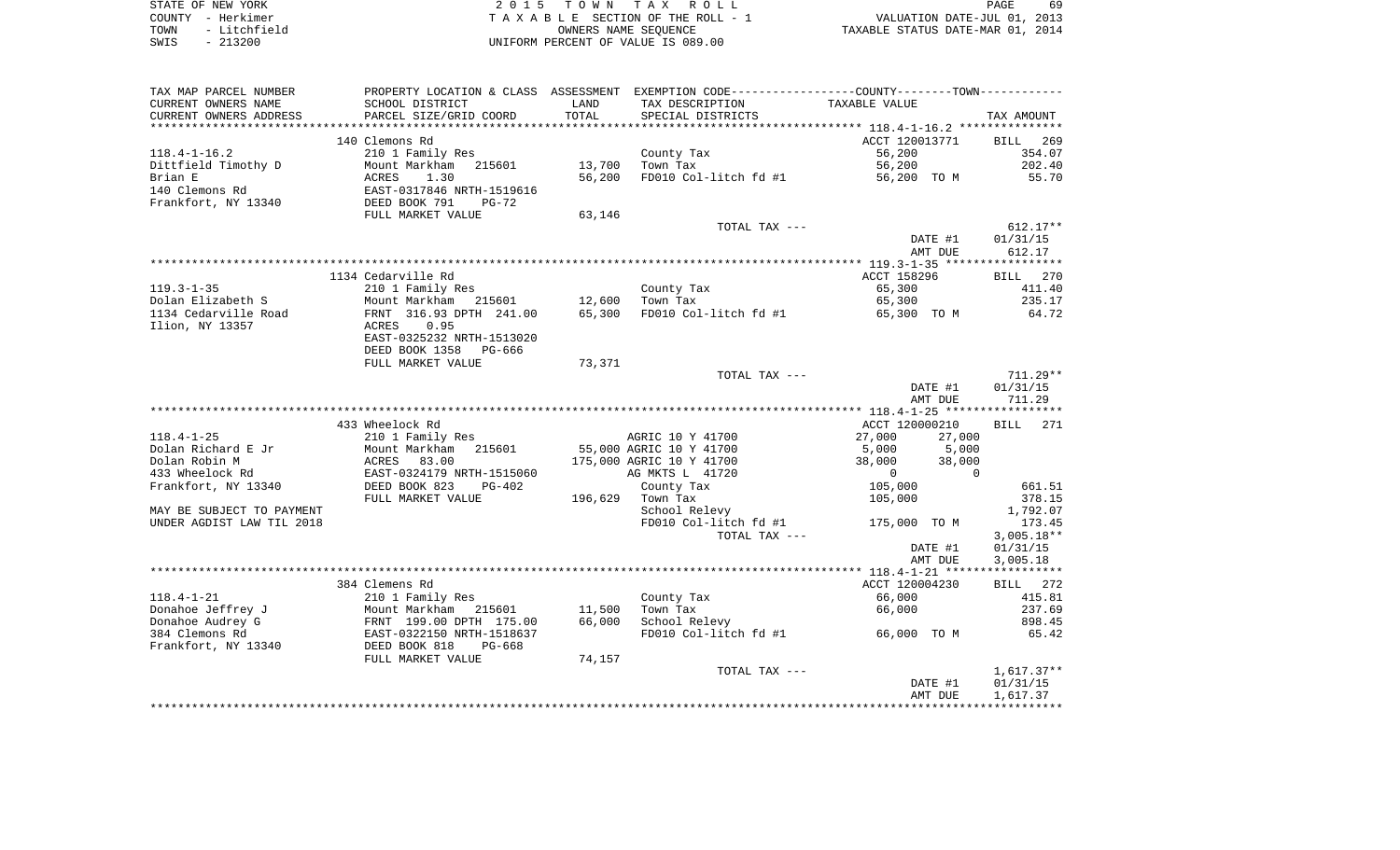| STATE OF NEW YORK    | 2015 TOWN TAX ROLL                 | 70<br>PAGE                       |
|----------------------|------------------------------------|----------------------------------|
| COUNTY - Herkimer    | TAXABLE SECTION OF THE ROLL - 1    | VALUATION DATE-JUL 01, 2013      |
| - Litchfield<br>TOWN | OWNERS NAME SEOUENCE               | TAXABLE STATUS DATE-MAR 01, 2014 |
| SWIS<br>- 213200     | UNIFORM PERCENT OF VALUE IS 089.00 |                                  |

| TAX MAP PARCEL NUMBER        | PROPERTY LOCATION & CLASS ASSESSMENT        |        | EXEMPTION CODE----------------COUNTY-------TOWN----------- |                |                         |
|------------------------------|---------------------------------------------|--------|------------------------------------------------------------|----------------|-------------------------|
| CURRENT OWNERS NAME          | SCHOOL DISTRICT                             | LAND   | TAX DESCRIPTION                                            | TAXABLE VALUE  |                         |
| CURRENT OWNERS ADDRESS       | PARCEL SIZE/GRID COORD                      | TOTAL  | SPECIAL DISTRICTS                                          |                | TAX AMOUNT              |
| **********************       | ***********************                     |        |                                                            |                |                         |
|                              | Goodier Rd                                  |        |                                                            | ACCT 120006060 | <b>BILL</b><br>273      |
| $124.3 - 2 - 1$              | 105 Vac farmland                            |        | AG MKTS L 41720                                            | 1,299<br>1,299 |                         |
| Donahoe Jeffrey J            | Mount Markham<br>215601                     | 33,500 | County Tax                                                 | 32,201         | 202.87                  |
| Donahoe Audrey G             | 53.00<br>ACRES                              | 33,500 | Town Tax                                                   | 32,201         | 115.97                  |
| 384 Clemons Rd               | EAST-0302879 NRTH-1502390                   |        | School Relevy                                              |                | 737.84                  |
| Frankfort, NY 13340          | DEED BOOK 942<br>$PG-121$                   |        | FD010 Col-litch fd #1                                      | 32,201 TO M    | 31.92                   |
|                              | FULL MARKET VALUE                           | 37,640 | 1,299 EX                                                   |                |                         |
| MAY BE SUBJECT TO PAYMENT    |                                             |        |                                                            |                |                         |
| UNDER AGDIST LAW TIL 2018    |                                             |        |                                                            |                |                         |
|                              |                                             |        | TOTAL TAX ---                                              |                | $1,088.60**$            |
|                              |                                             |        |                                                            | DATE #1        | 01/31/15                |
|                              |                                             |        |                                                            | AMT DUE        | 1,088.60<br>*********** |
|                              | 375 Clemons Rd                              |        |                                                            | ACCT 120004350 | 274<br><b>BILL</b>      |
| $118.4 - 1 - 20$             |                                             |        |                                                            | 85,500         | 538.66                  |
| Donahoe Nancy                | 210 1 Family Res<br>Mount Markham<br>215601 | 9,900  | County Tax<br>Town Tax                                     | 85,500         | 307.92                  |
| 375 Clemons Rd               | FRNT 227.00 DPTH 168.00                     | 85,500 | FD010 Col-litch fd #1                                      | 85,500 TO M    | 84.74                   |
| Frankfort, NY 13340          | ACRES<br>0.61                               |        |                                                            |                |                         |
|                              | EAST-0321882 NRTH-1518832                   |        |                                                            |                |                         |
|                              | DEED BOOK 00605 PG-00706                    |        |                                                            |                |                         |
|                              | FULL MARKET VALUE                           | 96,067 |                                                            |                |                         |
|                              |                                             |        | TOTAL TAX ---                                              |                | 931.32**                |
|                              |                                             |        |                                                            | DATE #1        | 01/31/15                |
|                              |                                             |        |                                                            | AMT DUE        | 931.32                  |
|                              |                                             |        |                                                            |                | ***********             |
|                              | Berberick Rd                                |        |                                                            | ACCT 020090173 | <b>BILL</b> 275         |
| $124.4 - 2 - 19$             | 314 Rural vac<10                            |        | County Tax                                                 | 10,300         | 64.89                   |
| Doremus Keith A              | Mount Markham<br>215601                     | 10,300 | Town Tax                                                   | 10,300         | 37.09                   |
| Doremus Patrice L            | ACRES<br>5.20                               | 10,300 | School Relevy                                              |                | 236.01                  |
| 1209 Babcock Hill Rd         | EAST-0318352 NRTH-1501117                   |        | FD010 Col-litch fd #1                                      | 10,300 TO M    | 10.21                   |
| West Winfield, NY 13491      | DEED BOOK 1238<br>$PG-327$                  |        |                                                            |                |                         |
|                              | FULL MARKET VALUE                           | 11,573 |                                                            |                |                         |
|                              |                                             |        | TOTAL TAX ---                                              |                | 348.20**                |
|                              |                                             |        |                                                            | DATE #1        | 01/31/15                |
|                              |                                             |        |                                                            | AMT DUE        | 348.20                  |
|                              |                                             |        |                                                            |                | ***********             |
|                              | Wall St                                     |        |                                                            | ACCT 120004560 | 276<br>BILL             |
| $130.2 - 2 - 9$              | 105 Vac farmland                            |        | County Tax                                                 | 4,100          | 25.83                   |
| Doremus Keith A              | Mount Markham 215601                        | 4,100  | Town Tax                                                   | 4,100          | 14.77                   |
| Doremus Patricia L           | $L \t 4$                                    | 4,100  | FD010 Col-litch fd #1                                      | 4,100 TO M     | 4.06                    |
| 1209 Babcock Hill Rd         | Wall                                        |        |                                                            |                |                         |
| West Winfield, NY 13491-9350 | ACRES<br>7.10                               |        |                                                            |                |                         |
|                              | EAST-0325153 NRTH-1493684                   |        |                                                            |                |                         |
|                              | DEED BOOK 1423<br><b>PG-780</b>             |        |                                                            |                |                         |
|                              | FULL MARKET VALUE                           | 4,607  |                                                            |                |                         |
|                              |                                             |        | TOTAL TAX ---                                              |                | 44.66**                 |
|                              |                                             |        |                                                            | DATE #1        | 01/31/15                |
|                              |                                             |        |                                                            | AMT DUE        | 44.66                   |
|                              |                                             |        |                                                            |                |                         |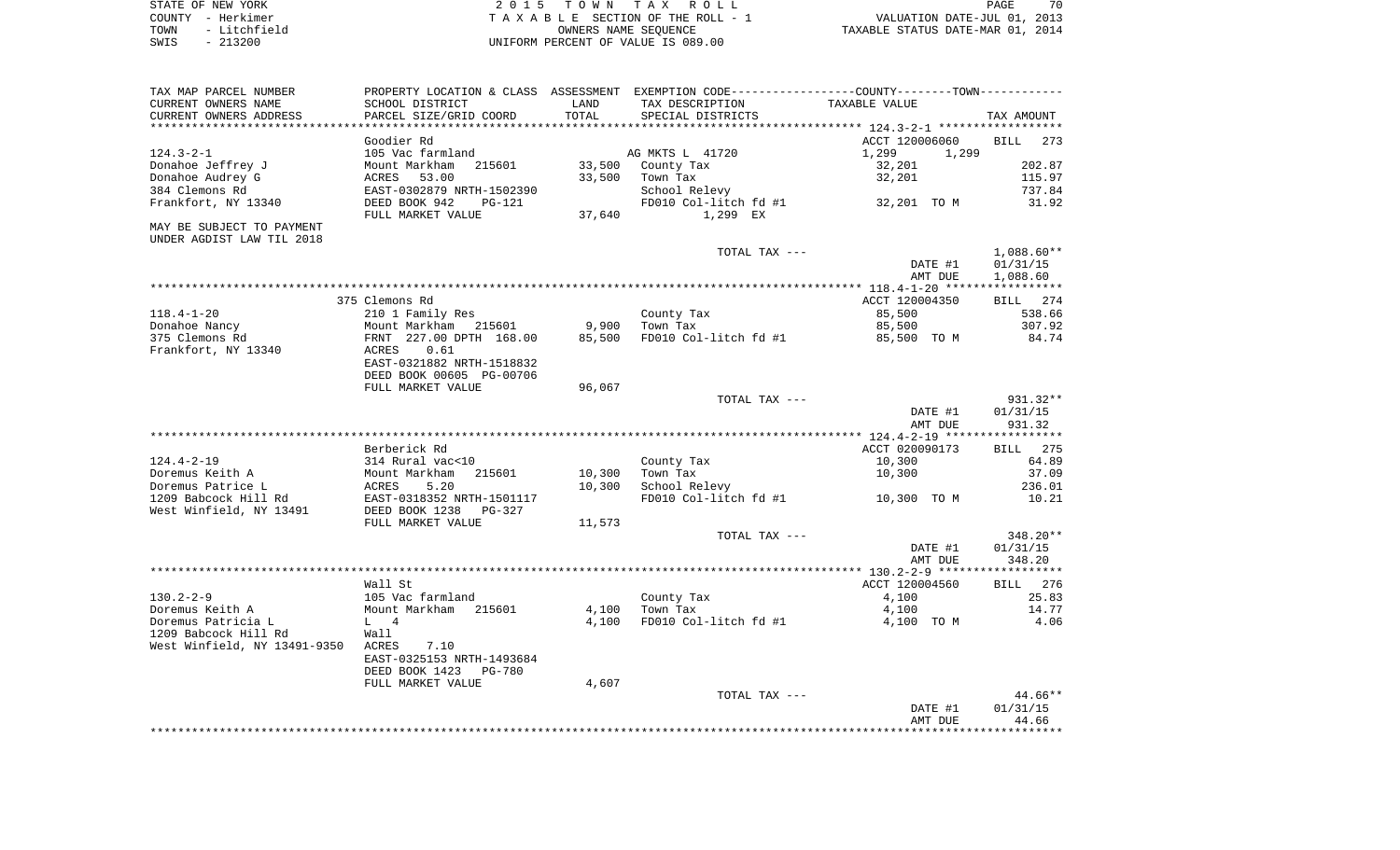STATE OF NEW YORK **EXECUTE:** TOWN TAX ROLL PAGE 71 COUNTY - Herkimer<br>
T A X A B L E SECTION OF THE ROLL - 1<br>
TOWN - Litchfield<br>
SWIS - 213200 - UNIFORM PERCENT OF VALUE IS 089.00 TOWN - LITTLE OF THE ROLL - 1<br>
TAXABLE STATUS DATE-JUL 01, 2013<br>
OWNERS NAME SEQUENCE TAXABLE STATUS DATE-MAR 01, 2014 SWIS - 213200 UNIFORM PERCENT OF VALUE IS 089.00

| TAX MAP PARCEL NUMBER     |                                  |         | PROPERTY LOCATION & CLASS ASSESSMENT EXEMPTION CODE---------------COUNTY-------TOWN---------- |                                     |                    |
|---------------------------|----------------------------------|---------|-----------------------------------------------------------------------------------------------|-------------------------------------|--------------------|
| CURRENT OWNERS NAME       | SCHOOL DISTRICT                  | LAND    | TAX DESCRIPTION                                                                               | TAXABLE VALUE                       |                    |
| CURRENT OWNERS ADDRESS    | PARCEL SIZE/GRID COORD           | TOTAL   | SPECIAL DISTRICTS                                                                             |                                     | TAX AMOUNT         |
|                           |                                  |         |                                                                                               | ************ 131.1-3-8.2 ********** |                    |
|                           | 239 Cedarville Rd                |         |                                                                                               | ACCT 120090081                      | <b>BILL</b><br>277 |
| $131.1 - 3 - 8.2$         | 210 1 Family Res                 |         | VET WAR CT 41121                                                                              | 8,100<br>8,100                      |                    |
| Doremus Roy E             | Mount Markham<br>215601          | 17,400  | County Tax                                                                                    | 96,900                              | 610.48             |
| Doremus Cheryl C          | <b>ACRES</b><br>3.00 BANK<br>740 | 105,000 | Town Tax                                                                                      | 96,900                              | 348.98             |
| 239 Cedarville Road       | EAST-0324939 NRTH-1495154        |         | School Relevy                                                                                 |                                     | 1,792.07           |
| Ilion, NY 13357           | DEED BOOK 775<br>$PG-504$        |         | FD010 Col-litch fd #1                                                                         | 105,000 TO M                        | 104.07             |
|                           | FULL MARKET VALUE                | 117,978 |                                                                                               |                                     |                    |
|                           |                                  |         | TOTAL TAX ---                                                                                 |                                     | $2,855.60**$       |
|                           |                                  |         |                                                                                               | DATE #1                             | 01/31/15           |
|                           |                                  |         |                                                                                               | AMT DUE                             | 2,855.60           |
|                           |                                  |         |                                                                                               |                                     |                    |
|                           | Cedarville Rd                    |         |                                                                                               |                                     |                    |
| $125.3 - 2 - 20.1$        | 105 Vac farmland                 |         | AG MKTS<br>41730                                                                              | ACCT 120090052<br>3,209             | <b>BILL</b><br>278 |
|                           |                                  |         |                                                                                               | 3,209                               |                    |
| Douglas Jack J            | Mount Markham<br>215601          | 31,900  | County Tax                                                                                    | 28,691                              | 180.76             |
| Douglas Christina P       | 52.10<br>ACRES                   | 31,900  | Town Tax                                                                                      | 28,691                              | 103.33             |
| 502 Cedarville Rd         | EAST-0325797 NRTH-1501848        |         | FD010 Col-litch fd #1                                                                         | 31,900 TO M                         | 31.62              |
| ILION, NY 13357           | DEED BOOK 1158<br>PG-784         |         |                                                                                               |                                     |                    |
|                           | FULL MARKET VALUE                | 35,843  |                                                                                               |                                     |                    |
| MAY BE SUBJECT TO PAYMENT |                                  |         |                                                                                               |                                     |                    |
| UNDER AGDIST LAW TIL 2021 |                                  |         |                                                                                               |                                     |                    |
|                           |                                  |         | TOTAL TAX ---                                                                                 |                                     | $315.71**$         |
|                           |                                  |         |                                                                                               | DATE #1                             | 01/31/15           |
|                           |                                  |         |                                                                                               | AMT DUE                             | 315.71             |
|                           |                                  |         |                                                                                               |                                     |                    |
|                           | Shalebed Rd                      |         |                                                                                               |                                     | 279<br>BILL        |
| $125.3 - 2 - 20.3$        | 105 Vac farmland                 |         | AG MKTS<br>41730                                                                              | 1,843<br>1,843                      |                    |
| Douglas Jack J            | Mount Markham<br>215601          | 12,000  | County Tax                                                                                    | 10,157                              | 63.99              |
| Douglas Christina P       | FRNT 890.00 DPTH                 | 12,000  | Town Tax                                                                                      | 10,157                              | 36.58              |
| 502 Cedarville Road       | ACRES 19.80                      |         | FD010 Col-litch fd #1                                                                         | 12,000 TO M                         | 11.89              |
| Ilion, NY 13357           | EAST-0325917 NRTH-1502665        |         |                                                                                               |                                     |                    |
|                           | DEED BOOK 1211<br>$PG-385$       |         |                                                                                               |                                     |                    |
| MAY BE SUBJECT TO PAYMENT | FULL MARKET VALUE                | 13,483  |                                                                                               |                                     |                    |
| UNDER AGDIST LAW TIL 2021 |                                  |         |                                                                                               |                                     |                    |
|                           |                                  |         | TOTAL TAX ---                                                                                 |                                     | $112.46**$         |
|                           |                                  |         |                                                                                               | DATE #1                             | 01/31/15           |
|                           |                                  |         |                                                                                               | AMT DUE                             | 112.46             |
|                           |                                  |         |                                                                                               |                                     |                    |
|                           | Cedarville Rd                    |         |                                                                                               |                                     | 280<br>BILL        |
| $125.3 - 2 - 20.4$        | 105 Vac farmland                 |         | AG MKTS<br>41730                                                                              | $\mathbf{0}$<br>$\Omega$            |                    |
| Douglas Jack J            | Mount Markham<br>215601          | 5,000   | County Tax                                                                                    | 5,000                               | 31.50              |
| Douglas Christina P       | <b>ACRES</b><br>7.60             | 5.000   | Town Tax                                                                                      | 5,000                               | 18.01              |
| 502 Cedarville Rd         | EAST-0324830 NRTH-1502485        |         | FD010 Col-litch fd #1                                                                         | 5,000 TO M                          | 4.96               |
| ILION, NY 13357           | DEED BOOK 1158<br>PG-784         |         |                                                                                               |                                     |                    |
|                           | FULL MARKET VALUE                | 5,618   |                                                                                               |                                     |                    |
| MAY BE SUBJECT TO PAYMENT |                                  |         |                                                                                               |                                     |                    |
| UNDER AGDIST LAW TIL 2021 |                                  |         |                                                                                               |                                     |                    |
|                           |                                  |         | TOTAL TAX ---                                                                                 |                                     | $54.47**$          |
|                           |                                  |         |                                                                                               | DATE #1                             | 01/31/15           |
|                           |                                  |         |                                                                                               | AMT DUE                             | 54.47              |
|                           |                                  |         |                                                                                               |                                     | ********           |
|                           |                                  |         |                                                                                               |                                     |                    |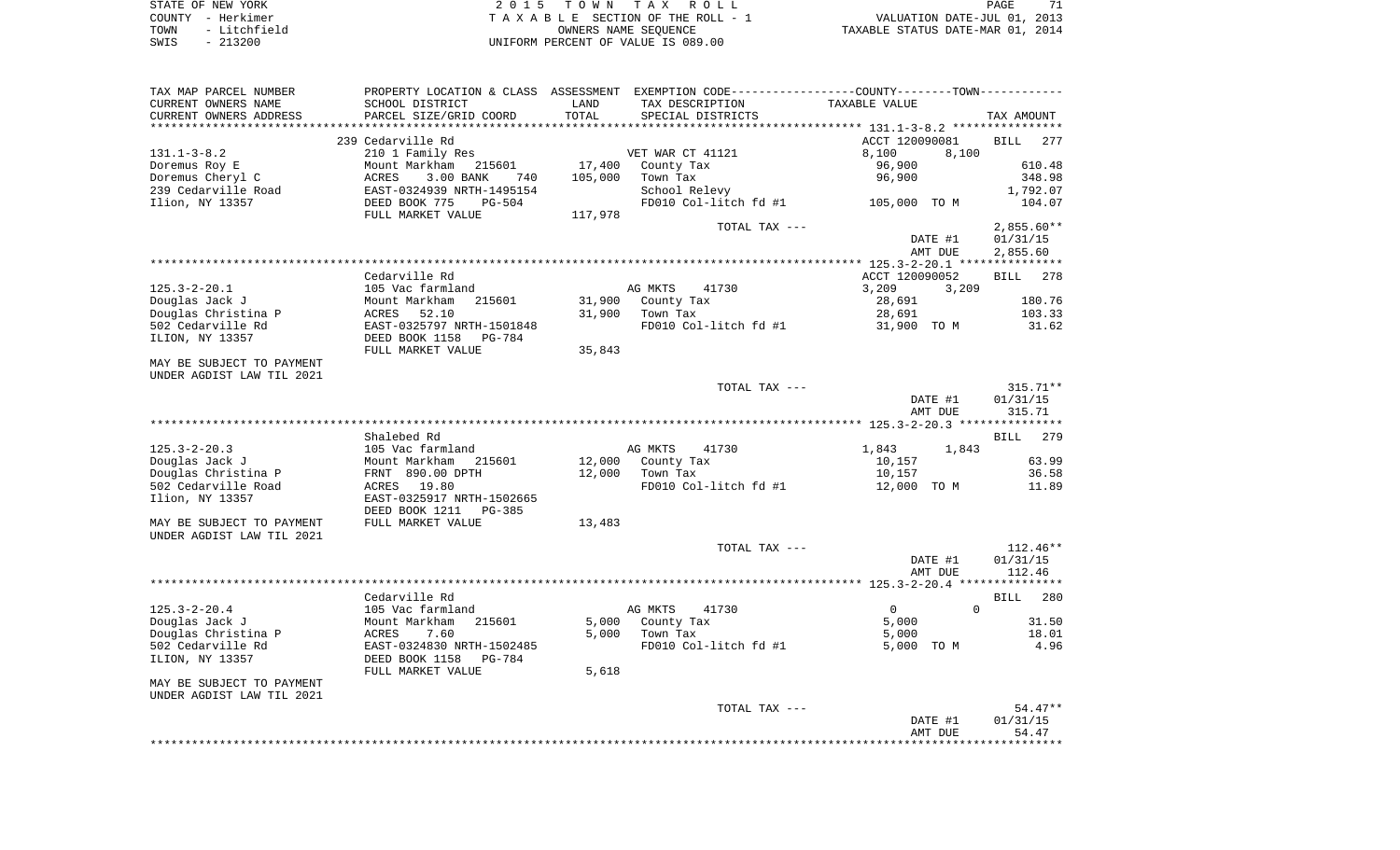| STATE OF NEW YORK    | 2015 TOWN TAX ROLL                 | 72<br>PAGE                       |
|----------------------|------------------------------------|----------------------------------|
| COUNTY - Herkimer    | TAXABLE SECTION OF THE ROLL - 1    | VALUATION DATE-JUL 01, 2013      |
| - Litchfield<br>TOWN | OWNERS NAME SEOUENCE               | TAXABLE STATUS DATE-MAR 01, 2014 |
| $-213200$<br>SWIS    | UNIFORM PERCENT OF VALUE IS 089.00 |                                  |

| TAX MAP PARCEL NUMBER                   | PROPERTY LOCATION & CLASS ASSESSMENT EXEMPTION CODE---------------COUNTY--------TOWN---------- |         |                         |                  |              |
|-----------------------------------------|------------------------------------------------------------------------------------------------|---------|-------------------------|------------------|--------------|
| CURRENT OWNERS NAME                     | SCHOOL DISTRICT                                                                                | LAND    | TAX DESCRIPTION         | TAXABLE VALUE    |              |
| CURRENT OWNERS ADDRESS                  | PARCEL SIZE/GRID COORD                                                                         | TOTAL   | SPECIAL DISTRICTS       |                  | TAX AMOUNT   |
| ********************                    | ***************************                                                                    |         |                         |                  |              |
|                                         | 502 Cedarville Rd                                                                              |         |                         | ACCT 120010740   | BILL<br>281  |
| $125.3 - 2 - 24$                        | 112 Dairy farm                                                                                 |         | AG MKTS<br>41730        | 5,004<br>5,004   |              |
| Douglas Jack J                          | Mount Markham<br>215601                                                                        |         | 76,700 AGRIC 10 Y 42100 | 10,000<br>10,000 |              |
| Douglas Christina P                     | ACRES 118.70                                                                                   | 184,400 | County Tax              | 169,396          | 1,067.21     |
| 502 Cedarville Rd                       | EAST-0325211 NRTH-1500666                                                                      |         | Town Tax                | 169,396          | 610.07       |
| ILION, NY 13357                         | DEED BOOK 1158<br><b>PG-784</b><br>FULL MARKET VALUE                                           | 207,191 | FD010 Col-litch fd #1   | 184,400 TO M     | 182.77       |
| MAY BE SUBJECT TO PAYMENT               |                                                                                                |         |                         |                  |              |
| UNDER AGDIST LAW TIL 2021               |                                                                                                |         |                         |                  |              |
|                                         |                                                                                                |         | TOTAL TAX ---           |                  | $1,860.05**$ |
|                                         |                                                                                                |         |                         | DATE #1          | 01/31/15     |
|                                         |                                                                                                |         |                         | AMT DUE          | 1,860.05     |
|                                         |                                                                                                |         |                         |                  |              |
|                                         | 1131 Barringer Rd                                                                              |         |                         | ACCT 120090118   | BILL 282     |
| $119.3 - 1 - 14.4$                      | 210 1 Family Res                                                                               |         | County Tax              | 135,400          | 853.03       |
| Downing Carol A                         | Mount Markham<br>215601                                                                        | 13,900  | Town Tax                | 135,400          | 487.63       |
| 1131 Barringer Rd                       | ACRES<br>1.40 BANK<br>800                                                                      | 135,400 | FD010 Col-litch fd #1   | 135,400 TO M     | 134.20       |
| Ilion, NY 13357                         | EAST-0332714 NRTH-1516448<br>DEED BOOK 787<br>$PG-450$                                         |         |                         |                  |              |
|                                         | FULL MARKET VALUE                                                                              | 152,135 |                         |                  |              |
|                                         |                                                                                                |         | TOTAL TAX ---           |                  | $1,474.86**$ |
|                                         |                                                                                                |         |                         | DATE #1          | 01/31/15     |
|                                         |                                                                                                |         |                         | AMT DUE          | 1,474.86     |
|                                         |                                                                                                |         |                         |                  |              |
|                                         | Berberick Rd                                                                                   |         |                         | ACCT 120000450   | BILL 283     |
| $124.2 - 1 - 21$                        | 314 Rural vac<10                                                                               |         | County Tax              | 5,000            | 31.50        |
| Drake David                             | Mount Markham<br>215601                                                                        | 5,000   | Town Tax                | 5,000            | 18.01        |
| Drake Shirley                           | 2.10<br>ACRES                                                                                  | 5,000   | FD010 Col-litch fd #1   | 5,000 TO M       | 4.96         |
| 865 Berberick Rd                        | EAST-0319430 NRTH-1507524                                                                      |         |                         |                  |              |
| Frankfort, NY 13340                     | DEED BOOK 00620 PG-00289                                                                       |         |                         |                  |              |
|                                         | FULL MARKET VALUE                                                                              | 5,618   |                         |                  |              |
|                                         |                                                                                                |         | TOTAL TAX ---           |                  | $54.47**$    |
|                                         |                                                                                                |         |                         | DATE #1          | 01/31/15     |
|                                         |                                                                                                |         |                         | AMT DUE          | 54.47        |
|                                         |                                                                                                |         |                         |                  |              |
|                                         | 865 Berberick Rd                                                                               |         |                         | ACCT 120014461   | BILL 284     |
| $124.2 - 1 - 22.2$                      | 210 1 Family Res                                                                               |         | County Tax              | 48,000           | 302.41       |
| Drake David                             | Mount Markham<br>215601                                                                        | 13,200  | Town Tax                | 48,000           | 172.87       |
| Drake Shirley                           | ACRES<br>1.10                                                                                  | 48,000  | FD010 Col-litch fd #1   | 48,000 TO M      | 47.58        |
| 865 Berberick Rd<br>Frankfort, NY 13340 | EAST-0319167 NRTH-1507534<br>DEED BOOK 791<br>PG-532                                           |         |                         |                  |              |
|                                         |                                                                                                | 53,933  |                         |                  |              |
|                                         | FULL MARKET VALUE                                                                              |         | TOTAL TAX ---           |                  | $522.86**$   |
|                                         |                                                                                                |         |                         | DATE #1          | 01/31/15     |
|                                         |                                                                                                |         |                         | AMT DUE          | 522.86       |
|                                         |                                                                                                |         |                         |                  |              |
|                                         |                                                                                                |         |                         |                  |              |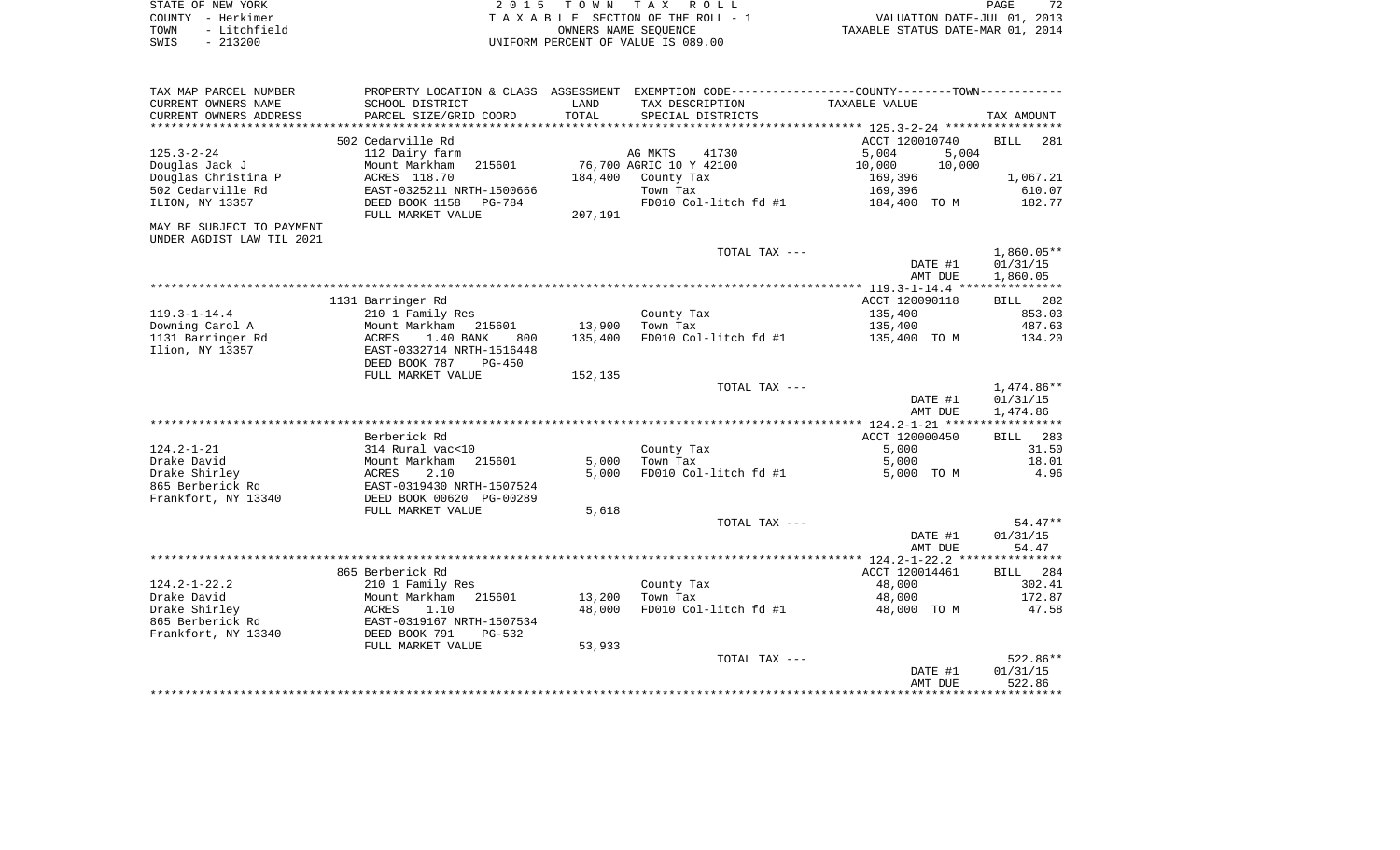| STATE OF NEW YORK    | 2015 TOWN TAX ROLL                 | 73<br>PAGE                       |
|----------------------|------------------------------------|----------------------------------|
| COUNTY - Herkimer    | TAXABLE SECTION OF THE ROLL - 1    | VALUATION DATE-JUL 01, 2013      |
| TOWN<br>- Litchfield | OWNERS NAME SEOUENCE               | TAXABLE STATUS DATE-MAR 01, 2014 |
| SWIS<br>- 213200     | UNIFORM PERCENT OF VALUE IS 089.00 |                                  |
|                      |                                    |                                  |

| TAX MAP PARCEL NUMBER    |                            |         | PROPERTY LOCATION & CLASS ASSESSMENT EXEMPTION CODE----------------COUNTY-------TOWN-------- |                |                    |
|--------------------------|----------------------------|---------|----------------------------------------------------------------------------------------------|----------------|--------------------|
| CURRENT OWNERS NAME      | SCHOOL DISTRICT            | LAND    | TAX DESCRIPTION                                                                              | TAXABLE VALUE  |                    |
| CURRENT OWNERS ADDRESS   | PARCEL SIZE/GRID COORD     | TOTAL   | SPECIAL DISTRICTS                                                                            |                | TAX AMOUNT         |
|                          |                            |         |                                                                                              |                |                    |
|                          | 1817 State Route 51        |         |                                                                                              | ACCT 166840    | BILL 285           |
| $125.1 - 2 - 43.2$       | 210 1 Family Res           |         | County Tax                                                                                   | 110,000        | 693.01             |
| Drake Lyle A             | Mount Markham<br>215601    | 22,700  | Town Tax                                                                                     | 110,000        | 396.16             |
| Drake David O            | INCLUDES-125.1-2-6.2       | 110,000 | FD010 Col-litch fd #1                                                                        | 110,000 TO M   | 109.03             |
| 1817 State Route 51      | FRNT 255.00 DPTH           |         |                                                                                              |                |                    |
| Ilion, NY 13357          | ACRES<br>9.60              |         |                                                                                              |                |                    |
|                          | EAST-0330979 NRTH-1507760  |         |                                                                                              |                |                    |
|                          | DEED BOOK 1409<br>$PG-343$ |         |                                                                                              |                |                    |
|                          |                            |         |                                                                                              |                |                    |
|                          | FULL MARKET VALUE          | 123,596 |                                                                                              |                |                    |
|                          |                            |         | TOTAL TAX ---                                                                                |                | $1,198.20**$       |
|                          |                            |         |                                                                                              | DATE #1        | 01/31/15           |
|                          |                            |         |                                                                                              | AMT DUE        | 1,198.20           |
|                          |                            |         |                                                                                              |                |                    |
|                          | 679 Cedarville Rd          |         |                                                                                              | ACCT 120004530 | <b>BILL</b><br>286 |
| $124.4 - 1 - 7.1$        | 210 1 Family Res           |         | VETFUND CT 41101                                                                             | 5,000<br>5,000 |                    |
| Drake Roger T            | Mount Markham<br>215601    | 18,700  | County Tax                                                                                   | 41,100         | 258.93             |
| Drake Dorothy M          | ACRES<br>3.60              | 46,100  | Town Tax                                                                                     | 41,100         | 148.02             |
| 679 Cedarville Rd        | EAST-0323578 NRTH-1503911  |         | School Relevy                                                                                |                | 442.47             |
| Ilion, NY 13357          | DEED BOOK 840<br>$PG-149$  |         | FD010 Col-litch fd #1                                                                        | 46,100 TO M    | 45.69              |
|                          | FULL MARKET VALUE          | 51,798  |                                                                                              |                |                    |
|                          |                            |         | TOTAL TAX ---                                                                                |                | 895.11**           |
|                          |                            |         |                                                                                              | DATE #1        | 01/31/15           |
|                          |                            |         |                                                                                              | AMT DUE        | 895.11             |
|                          |                            |         |                                                                                              |                |                    |
|                          | 1005 Albany Rd             |         |                                                                                              | ACCT 181754    | BILL 287           |
| $124.1 - 1 - 24.3$       | 210 1 Family Res           |         | County Tax                                                                                   | 89,600         | 564.49             |
| Drymond David            | Mount Markham 215601       | 12,300  | Town Tax                                                                                     | 89,600         | 322.69             |
| 1005 Albany Rd           | ACRES<br>0.91              | 89,600  | FD010 Col-litch fd #1                                                                        | 89,600 TO M    | 88.81              |
|                          |                            |         |                                                                                              |                |                    |
| Clayville, NY 13322      | EAST-0309177 NRTH-1507985  |         |                                                                                              |                |                    |
|                          | DEED BOOK 1506<br>PG-49    |         |                                                                                              |                |                    |
|                          | FULL MARKET VALUE          | 100,674 |                                                                                              |                |                    |
|                          |                            |         | TOTAL TAX ---                                                                                |                | 975.99**           |
|                          |                            |         |                                                                                              | DATE #1        | 01/31/15           |
|                          |                            |         |                                                                                              | AMT DUE        | 975.99             |
|                          |                            |         |                                                                                              |                |                    |
|                          | Rising Rd                  |         |                                                                                              | ACCT 120090066 | BILL 288           |
| $124.3 - 2 - 29.1$       | 314 Rural vac<10           |         | County Tax                                                                                   | 42,000         | 264.60             |
| Drymond David            | 215601<br>Mount Markham    | 42,000  | Town Tax                                                                                     | 42,000         | 151.26             |
| Drymond Tina             | FRNT 1370.00 DPTH          | 42,000  | FD010 Col-litch fd #1                                                                        | 42,000 TO M    | 41.63              |
| 1005 Albany Rd           | ACRES 52.80                |         |                                                                                              |                |                    |
| Clayville, NY 13322      | EAST-0311529 NRTH-1499290  |         |                                                                                              |                |                    |
|                          | DEED BOOK 622<br>PG-963    |         |                                                                                              |                |                    |
| PRIOR OWNER ON 3/01/2014 | FULL MARKET VALUE          | 47,191  |                                                                                              |                |                    |
| Drymond David            |                            |         |                                                                                              |                |                    |
|                          |                            |         | TOTAL TAX ---                                                                                |                | 457.49**           |
|                          |                            |         |                                                                                              | DATE #1        | 01/31/15           |
|                          |                            |         |                                                                                              | AMT DUE        | 457.49             |
|                          |                            |         |                                                                                              |                |                    |
|                          |                            |         |                                                                                              |                |                    |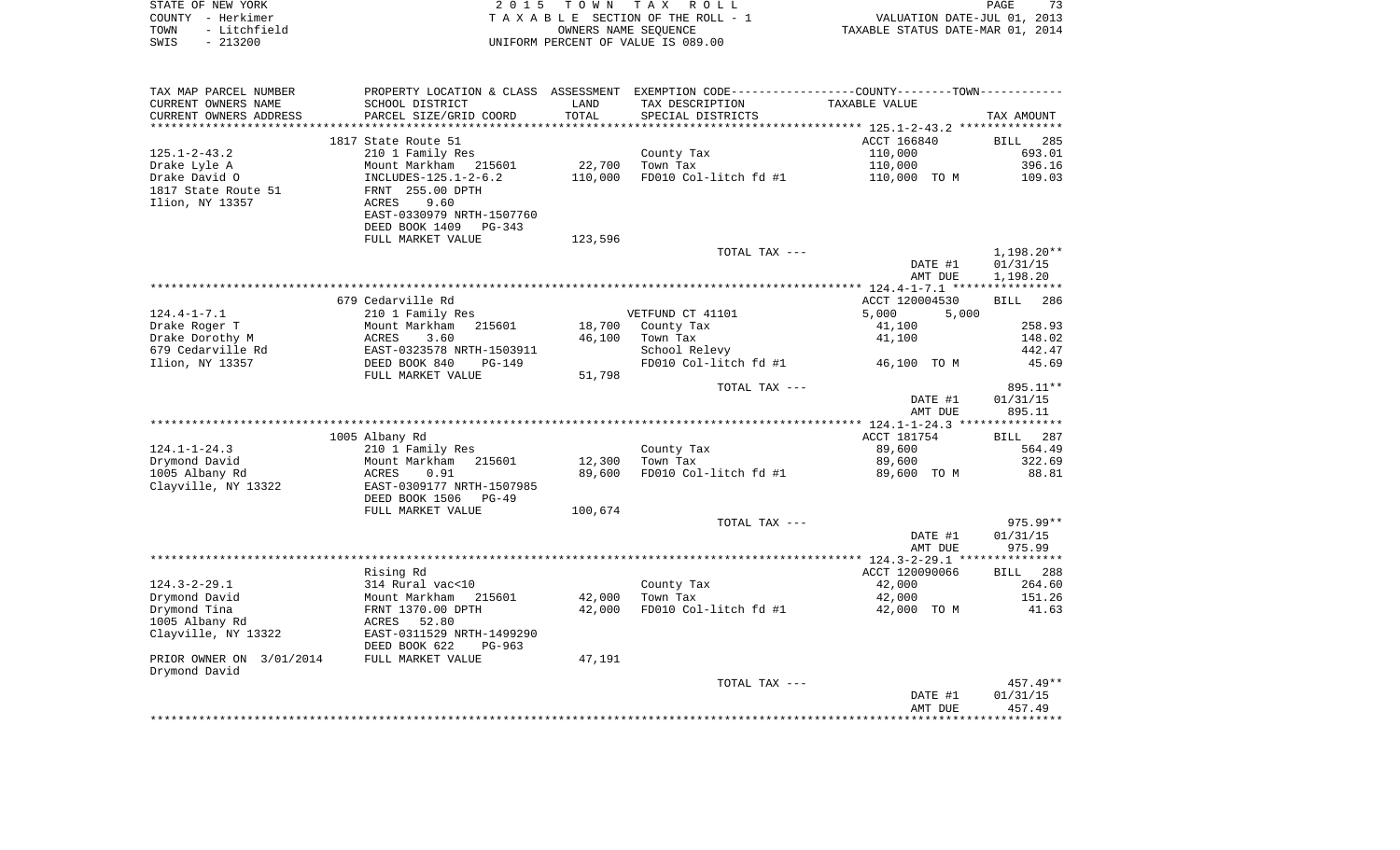| STATE OF NEW YORK<br>COUNTY - Herkimer<br>- Litchfield<br>TOWN<br>$-213200$<br>SWIS | 2 0 1 5                                                                                             | T O W N          | T A X<br>R O L L<br>TAXABLE SECTION OF THE ROLL - 1<br>OWNERS NAME SEOUENCE<br>UNIFORM PERCENT OF VALUE IS 089.00 | VALUATION DATE-JUL 01, 2013<br>TAXABLE STATUS DATE-MAR 01, 2014 | PAGE<br>74                           |
|-------------------------------------------------------------------------------------|-----------------------------------------------------------------------------------------------------|------------------|-------------------------------------------------------------------------------------------------------------------|-----------------------------------------------------------------|--------------------------------------|
| TAX MAP PARCEL NUMBER                                                               | PROPERTY LOCATION & CLASS ASSESSMENT                                                                |                  | EXEMPTION CODE-----------------COUNTY-------TOWN-----------                                                       |                                                                 |                                      |
| CURRENT OWNERS NAME<br>CURRENT OWNERS ADDRESS                                       | SCHOOL DISTRICT<br>PARCEL SIZE/GRID COORD                                                           | LAND<br>TOTAL    | TAX DESCRIPTION<br>SPECIAL DISTRICTS                                                                              | TAXABLE VALUE                                                   | TAX AMOUNT                           |
| ***********************                                                             |                                                                                                     |                  |                                                                                                                   |                                                                 |                                      |
| $124.1 - 1 - 31.2$                                                                  | 977 Albany Rd<br>210 1 Family Res                                                                   |                  | County Tax                                                                                                        | ACCT 120002581<br>92,400                                        | 289<br>BILL<br>582.13                |
| Dugan Marion C                                                                      | Mount Markham 215601                                                                                | 13,000           | Town Tax                                                                                                          | 92,400                                                          | 332.77                               |
| Parker Margaret L                                                                   | Etal: Ivery/clark/dietz/                                                                            | 92,400           | FD010 Col-litch fd #1                                                                                             | 92,400 TO M                                                     | 91.58                                |
| Attn: Margaret L Parker<br>977 Albany Rd<br>Clayville, NY 13322                     | Quinn/dugan/lozo.<br>Life Use Reserved: Dugans<br><b>ACRES</b><br>1.00<br>EAST-0309437 NRTH-1507491 |                  |                                                                                                                   |                                                                 |                                      |
| PRIOR OWNER ON 3/01/2014                                                            | DEED BOOK 838<br>$PG-43$                                                                            |                  |                                                                                                                   |                                                                 |                                      |
| Dugan Marion C                                                                      | FULL MARKET VALUE                                                                                   | 103,820          |                                                                                                                   |                                                                 |                                      |
|                                                                                     |                                                                                                     |                  | TOTAL TAX ---                                                                                                     | DATE #1<br>AMT DUE                                              | $1,006.48**$<br>01/31/15<br>1,006.48 |
|                                                                                     |                                                                                                     |                  |                                                                                                                   |                                                                 |                                      |
|                                                                                     | 993 Albany Rd                                                                                       |                  |                                                                                                                   | ACCT 120090061                                                  | BILL 290                             |
| $124.1 - 1 - 24.2$                                                                  | 210 1 Family Res                                                                                    |                  | County Tax                                                                                                        | 81,900                                                          | 515.98                               |
| Dugan Peter J                                                                       | Mount Markham<br>215601                                                                             | 8,100            | Town Tax                                                                                                          | 81,900                                                          | 294.96                               |
| Dugan Joanne M<br>993 Albany Rd<br>Clayville, NY 13322                              | ACRES<br>0.39<br>EAST-0309314 NRTH-1507832<br>FULL MARKET VALUE                                     | 81,900<br>92,022 | FD010 Col-litch fd #1                                                                                             | 81,900 TO M                                                     | 81.18                                |
|                                                                                     |                                                                                                     |                  | TOTAL TAX ---                                                                                                     |                                                                 | 892.12**                             |
|                                                                                     |                                                                                                     |                  |                                                                                                                   | DATE #1<br>AMT DUE                                              | 01/31/15<br>892.12                   |
|                                                                                     |                                                                                                     |                  |                                                                                                                   |                                                                 |                                      |
|                                                                                     | 2153 State Route 51                                                                                 |                  |                                                                                                                   | ACCT 120007230                                                  | <b>BILL</b><br>291                   |
| $119.3 - 1 - 45$                                                                    | 210 1 Family Res                                                                                    |                  | VETFUND CT 41101                                                                                                  | 300<br>300                                                      |                                      |
| Dupres Ralph                                                                        | Mount Markham<br>215601                                                                             | 18,300           | County Tax                                                                                                        | 67,700                                                          | 426.52                               |
| Dupres Ruth Ann<br>2153 State Route 51                                              | ACRES<br>3.40<br>EAST-0335667 NRTH-1512488                                                          | 68,000           | Town Tax<br>FD010 Col-litch fd #1                                                                                 | 67,700<br>68,000 TO M                                           | 243.82<br>67.40                      |
| Ilion, NY 13357                                                                     | FULL MARKET VALUE                                                                                   | 76,404           |                                                                                                                   |                                                                 |                                      |
|                                                                                     |                                                                                                     |                  | TOTAL TAX ---                                                                                                     |                                                                 | 737.74**                             |
|                                                                                     |                                                                                                     |                  |                                                                                                                   | DATE #1<br>AMT DUE                                              | 01/31/15<br>737.74                   |
|                                                                                     |                                                                                                     |                  |                                                                                                                   |                                                                 |                                      |
|                                                                                     | Cook Rd                                                                                             |                  |                                                                                                                   | ACCT 165625                                                     | 292<br>BILL                          |
| $124.2 - 1 - 28.2$                                                                  | 314 Rural vac<10                                                                                    |                  | County Tax                                                                                                        | 7,000                                                           | 44.10                                |
| Dupres Ralph<br>Dupres Ruth                                                         | Mount Markham<br>215601<br>FRNT 250.00 DPTH                                                         | 7,000<br>7,000   | Town Tax<br>FD010 Col-litch fd #1                                                                                 | 7,000<br>7,000 TO M                                             | 25.21<br>6.94                        |
| 2153 State Route 51                                                                 | 1.40<br>ACRES                                                                                       |                  |                                                                                                                   |                                                                 |                                      |
| Ilion, NY 13357                                                                     | EAST-0315282 NRTH-1505944<br>DEED BOOK 1402 PG-87                                                   |                  |                                                                                                                   |                                                                 |                                      |
|                                                                                     | FULL MARKET VALUE                                                                                   | 7,865            |                                                                                                                   |                                                                 |                                      |
|                                                                                     |                                                                                                     |                  | TOTAL TAX ---                                                                                                     |                                                                 | $76.25**$                            |
|                                                                                     |                                                                                                     |                  |                                                                                                                   | DATE #1                                                         | 01/31/15                             |
|                                                                                     |                                                                                                     |                  |                                                                                                                   | AMT DUE<br>.                                                    | 76.25<br>**********                  |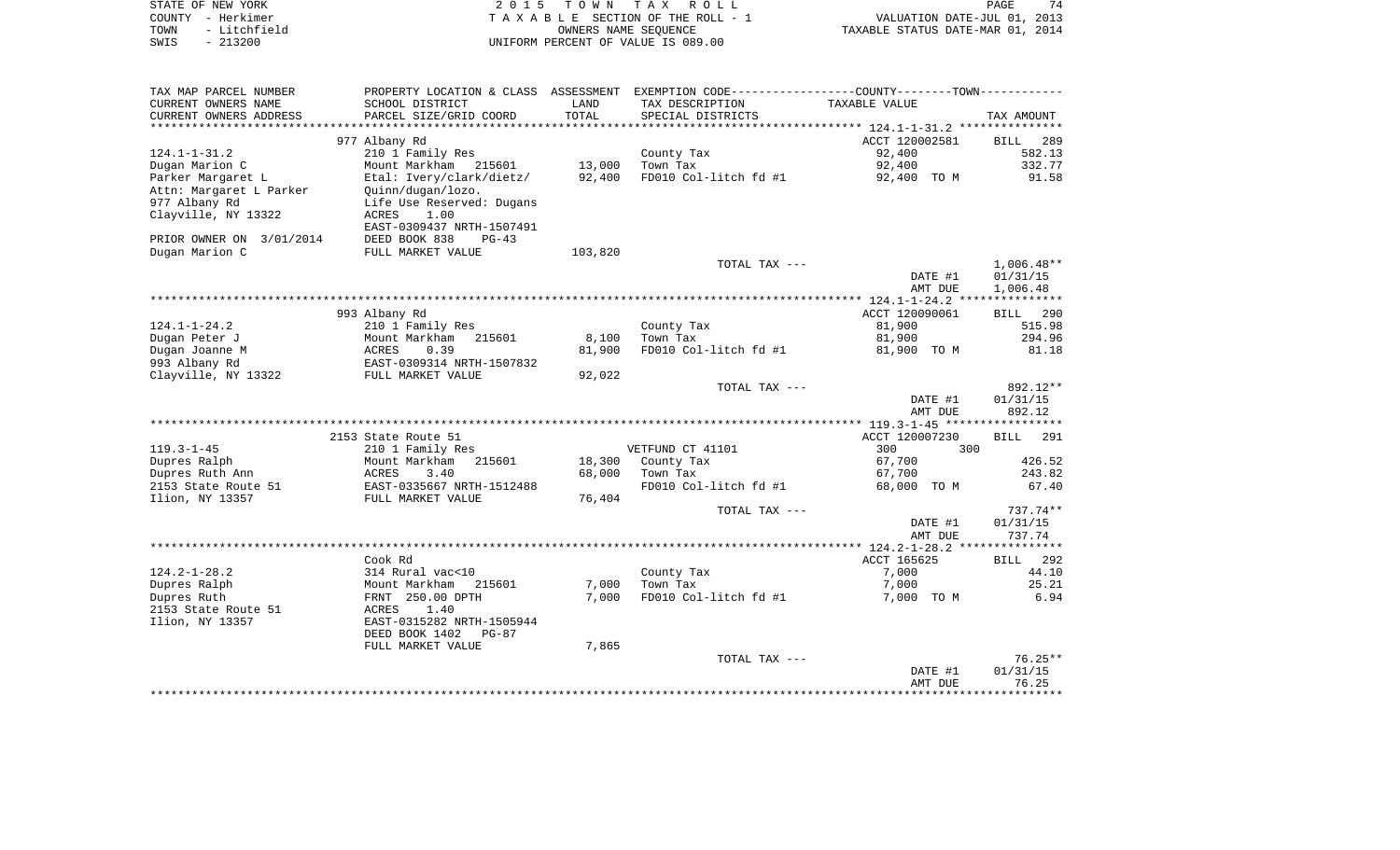| STATE OF NEW YORK    | 2015 TOWN TAX ROLL                 | PAGE                             | 75 |
|----------------------|------------------------------------|----------------------------------|----|
| COUNTY - Herkimer    | TAXABLE SECTION OF THE ROLL - 1    | VALUATION DATE-JUL 01, 2013      |    |
| TOWN<br>- Litchfield | OWNERS NAME SEOUENCE               | TAXABLE STATUS DATE-MAR 01, 2014 |    |
| SWIS<br>- 213200     | UNIFORM PERCENT OF VALUE IS 089.00 |                                  |    |

|  | PAGE                           | 75 |  |
|--|--------------------------------|----|--|
|  | VALUATION DATE-JUL 01, 2013    |    |  |
|  | KABLE STATUS DATE-MAR 01, 2014 |    |  |

| TAX MAP PARCEL NUMBER  | PROPERTY LOCATION & CLASS ASSESSMENT EXEMPTION CODE----------------COUNTY--------TOWN---------- |                   |                       |                      |                         |
|------------------------|-------------------------------------------------------------------------------------------------|-------------------|-----------------------|----------------------|-------------------------|
| CURRENT OWNERS NAME    | SCHOOL DISTRICT                                                                                 | LAND              | TAX DESCRIPTION       | TAXABLE VALUE        |                         |
| CURRENT OWNERS ADDRESS | PARCEL SIZE/GRID COORD                                                                          | TOTAL             | SPECIAL DISTRICTS     |                      | TAX AMOUNT              |
| ******************     | *******************                                                                             | * * * * * * * * * |                       |                      |                         |
|                        | Cook Rd                                                                                         |                   |                       | ACCT 120007710       | <b>BILL</b><br>293      |
| $124.2 - 1 - 37$       | 314 Rural vac<10                                                                                |                   | County Tax            | 1,000                | 6.30                    |
| Dupres Ralph E         | Mount Markham 215601                                                                            | 1,000             | Town Tax              | 1,000                | 3.60                    |
| Dupres Rita M          | Swamp 1A                                                                                        | 1,000             | FD010 Col-litch fd #1 | 1,000 TO M           | .99                     |
| 8625 Nemo Rd           | ACRES<br>1.00                                                                                   |                   |                       |                      |                         |
| Rapid City, SD 57702   | EAST-0315460 NRTH-1507338                                                                       |                   |                       |                      |                         |
|                        | DEED BOOK 945<br>PG-455                                                                         |                   |                       |                      |                         |
|                        | FULL MARKET VALUE                                                                               | 1,124             |                       |                      |                         |
|                        |                                                                                                 |                   | TOTAL TAX ---         |                      | $10.89**$               |
|                        |                                                                                                 |                   |                       | DATE #1              | 01/31/15                |
|                        |                                                                                                 |                   |                       | AMT DUE              | 10.89                   |
|                        |                                                                                                 |                   |                       |                      | * * * * * * * * * * *   |
|                        | Cook Rd                                                                                         |                   |                       | ACCT 159331          | 294<br><b>BILL</b>      |
| $124.2 - 1 - 38$       | 314 Rural vac<10                                                                                |                   | County Tax            | 1,000                | 6.30                    |
| Dupres Ralph Edwin Jr  | Mount Markham 215601                                                                            | 1,000             | Town Tax              | 1,000                | 3.60                    |
| 8625 Nemo Rd           | ACRES<br>1.50                                                                                   | 1,000             | FD010 Col-litch fd #1 | 1,000 TO M           | .99                     |
| Rapid City, SD 57702   | EAST-0315337 NRTH-1507156                                                                       |                   |                       |                      |                         |
|                        | DEED BOOK 1361<br>$PG-130$                                                                      |                   |                       |                      |                         |
|                        | FULL MARKET VALUE                                                                               | 1,124             |                       |                      |                         |
|                        |                                                                                                 |                   | TOTAL TAX ---         |                      | $10.89**$               |
|                        |                                                                                                 |                   |                       | DATE #1              | 01/31/15                |
|                        |                                                                                                 |                   |                       | AMT DUE              | 10.89                   |
|                        |                                                                                                 |                   |                       |                      |                         |
| $124.2 - 1 - 43$       | Cook Rd<br>314 Rural vac<10                                                                     |                   | County Tax            | ACCT 159331<br>1,000 | <b>BILL</b> 295<br>6.30 |
| Dupres Ralph Edwin Jr  | Mount Markham 215601                                                                            | 1,000             | Town Tax              | 1,000                | 3.60                    |
| 8625 Nemo Rd           |                                                                                                 | 1,000             | FD010 Col-litch fd #1 | 1,000 TO M           | .99                     |
| Rapid City, SD 57702   | Swamp<br>ACRES<br>3.00                                                                          |                   |                       |                      |                         |
|                        | EAST-0315636 NRTH-1507113                                                                       |                   |                       |                      |                         |
|                        | DEED BOOK 1361<br>PG-130                                                                        |                   |                       |                      |                         |
|                        | FULL MARKET VALUE                                                                               | 1,124             |                       |                      |                         |
|                        |                                                                                                 |                   | TOTAL TAX ---         |                      | $10.89**$               |
|                        |                                                                                                 |                   |                       | DATE #1              | 01/31/15                |
|                        |                                                                                                 |                   |                       | AMT DUE              | 10.89                   |
|                        |                                                                                                 |                   |                       |                      |                         |
|                        | Cook Rd                                                                                         |                   |                       | ACCT 120014430       | BILL 296                |
| $124.2 - 1 - 28.1$     | 322 Rural vac>10                                                                                |                   | County Tax            | 19,100               | 120.33                  |
| Dupres Ralph Sr        | 215601<br>Mount Markham                                                                         | 19,100            | Town Tax              | 19,100               | 68.79                   |
| Dupres Ruth            | ACRES<br>33.60                                                                                  | 19,100            | FD010 Col-litch fd #1 | 19,100 TO M          | 18.93                   |
| 2153 State Route 51    | EAST-0315284 NRTH-1506386                                                                       |                   |                       |                      |                         |
| Ilion, NY 13357        | DEED BOOK 850<br>$PG-255$                                                                       |                   |                       |                      |                         |
|                        | FULL MARKET VALUE                                                                               | 21,461            |                       |                      |                         |
|                        |                                                                                                 |                   | TOTAL TAX ---         |                      | $208.05**$              |
|                        |                                                                                                 |                   |                       | DATE #1              | 01/31/15                |
|                        |                                                                                                 |                   |                       | AMT DUE              | 208.05                  |
|                        |                                                                                                 |                   |                       |                      |                         |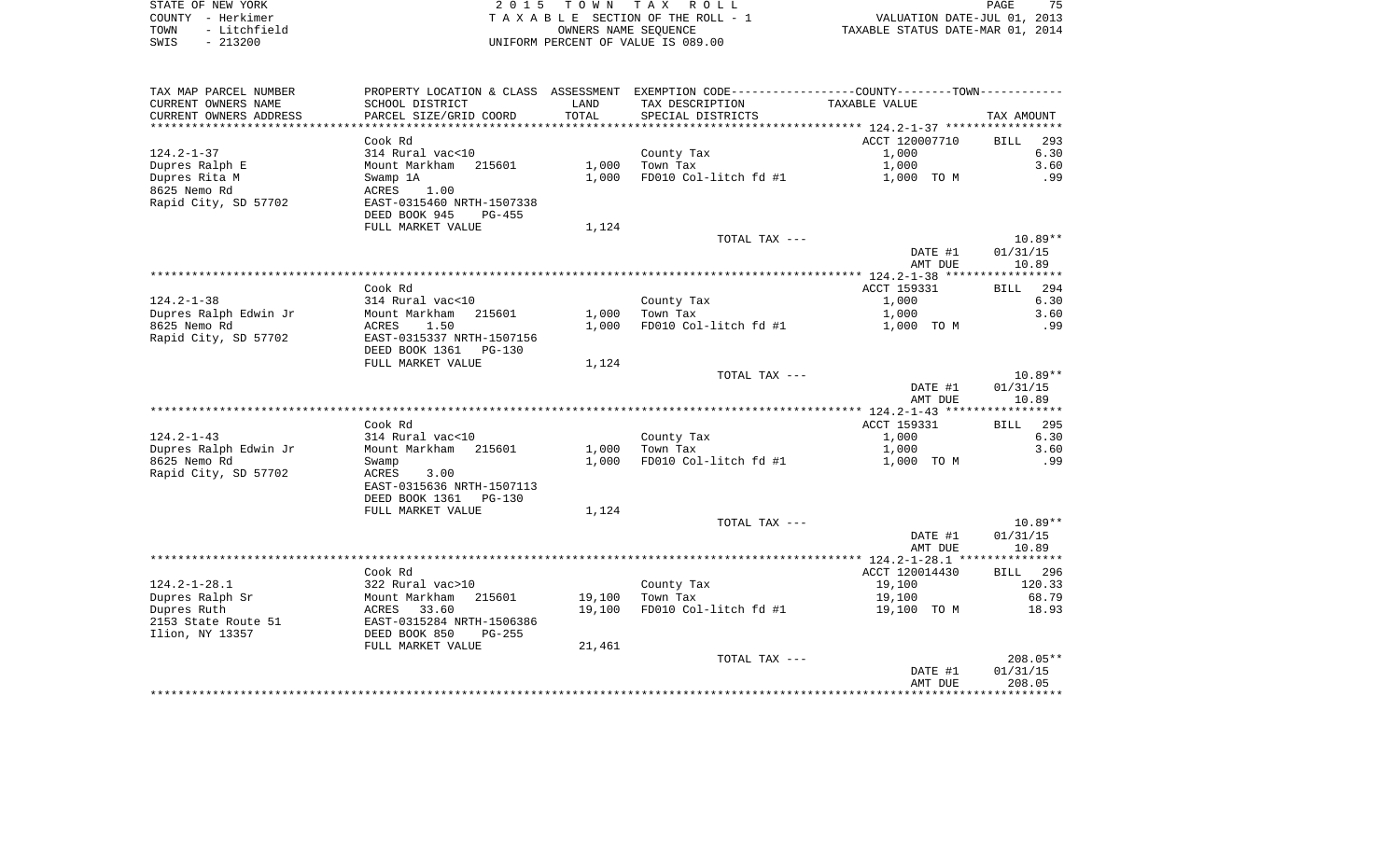| STATE OF NEW YORK    | 2015 TOWN TAX ROLL                 | 76<br>PAGE                       |
|----------------------|------------------------------------|----------------------------------|
| COUNTY - Herkimer    | TAXABLE SECTION OF THE ROLL - 1    | VALUATION DATE-JUL 01, 2013      |
| - Litchfield<br>TOWN | OWNERS NAME SEOUENCE               | TAXABLE STATUS DATE-MAR 01, 2014 |
| $-213200$<br>SWIS    | UNIFORM PERCENT OF VALUE IS 089.00 |                                  |

| TAX MAP PARCEL NUMBER                |                                                               |        | PROPERTY LOCATION & CLASS ASSESSMENT EXEMPTION CODE----------------COUNTY--------TOWN---------- |                |                    |
|--------------------------------------|---------------------------------------------------------------|--------|-------------------------------------------------------------------------------------------------|----------------|--------------------|
| CURRENT OWNERS NAME                  | SCHOOL DISTRICT                                               | LAND   | TAX DESCRIPTION                                                                                 | TAXABLE VALUE  |                    |
| CURRENT OWNERS ADDRESS               | PARCEL SIZE/GRID COORD                                        | TOTAL  | SPECIAL DISTRICTS                                                                               |                | TAX AMOUNT         |
| *********************                |                                                               |        |                                                                                                 |                |                    |
|                                      | 1220 State Route 51                                           |        |                                                                                                 | ACCT 120001020 | <b>BILL</b><br>297 |
| $125.3 - 2 - 36$                     | 210 1 Family Res                                              |        | County Tax                                                                                      | 45,900         | 289.18             |
| Dury Bradford S                      | Mount Markham 215601                                          | 9,600  | Town Tax                                                                                        | 45,900         | 165.31             |
| 1220 State Route 51                  | FRNT 100.00 DPTH 220.00                                       | 45,900 | FD010 Col-litch fd #1 45,900 TO M                                                               |                | 45.49              |
| Ilion, NY 13357                      | ACRES<br>0.57                                                 |        |                                                                                                 |                |                    |
|                                      | EAST-0327825 NRTH-1497794                                     |        |                                                                                                 |                |                    |
|                                      | DEED BOOK 807<br>PG-615                                       |        |                                                                                                 |                |                    |
|                                      | FULL MARKET VALUE                                             | 51,573 |                                                                                                 |                |                    |
|                                      |                                                               |        | TOTAL TAX ---                                                                                   |                | 499.98**           |
|                                      |                                                               |        |                                                                                                 | DATE #1        | 01/31/15           |
|                                      |                                                               |        |                                                                                                 | AMT DUE        | 499.98             |
|                                      |                                                               |        |                                                                                                 |                |                    |
|                                      | Albany Rd                                                     |        |                                                                                                 | ACCT 184264    | BILL 298           |
| $124.3 - 4 - 1$                      | 314 Rural vac<10                                              |        | County Tax                                                                                      | 12,000         | 75.60              |
| Edson Jason                          | Mount Markham<br>ACRES 8.20<br>EAST-0272730 NRTH-1075825      | 12,000 | Town Tax                                                                                        | 12,000         | 43.22<br>274.96    |
| Schultz Jessica<br>434 E Main Street |                                                               | 12,000 | School Relevy<br>FD010 Col-litch fd #1                                                          | 12,000 TO M    | 11.89              |
| West Winfield, NY 13491              | PG-825                                                        |        |                                                                                                 |                |                    |
|                                      | DEED BOOK 1521<br>FULL MARKET VALUE                           | 13,483 |                                                                                                 |                |                    |
|                                      |                                                               |        | TOTAL TAX ---                                                                                   |                | $405.67**$         |
|                                      |                                                               |        |                                                                                                 | DATE #1        | 01/31/15           |
|                                      |                                                               |        |                                                                                                 | AMT DUE        | 405.67             |
|                                      |                                                               |        |                                                                                                 |                |                    |
|                                      | 1250 Albany St                                                |        |                                                                                                 | ACCT 120090009 | BILL 299           |
| $118.3 - 1 - 47$                     | 210 1 Family Res                                              |        | County Tax                                                                                      | 83,900         | 528.58             |
| Edwards Bradley H                    |                                                               | 12,400 | Town Tax                                                                                        | 83,900         | 302.16             |
| Edwards Shirley                      | Mount Markham 215601<br>FRNT 120.00 DPTH 380.00<br>ACRES 0.93 | 83,900 | FD010 Col-litch fd #1                                                                           | 83,900 TO M    | 83.16              |
| 1250 Albany St                       |                                                               |        |                                                                                                 |                |                    |
| Clayville, NY 13322                  | EAST-0308058 NRTH-1512875                                     |        |                                                                                                 |                |                    |
|                                      | DEED BOOK 00638 PG-00243                                      |        |                                                                                                 |                |                    |
|                                      | FULL MARKET VALUE                                             | 94,270 |                                                                                                 |                |                    |
|                                      |                                                               |        | TOTAL TAX ---                                                                                   |                | $913.90**$         |
|                                      |                                                               |        |                                                                                                 | DATE #1        | 01/31/15           |
|                                      |                                                               |        |                                                                                                 | AMT DUE        | 913.90             |
|                                      |                                                               |        |                                                                                                 |                |                    |
|                                      | 1258 Albany St                                                |        |                                                                                                 | ACCT 120004830 | BILL 300           |
| $118.3 - 1 - 48$                     | 210 1 Family Res                                              |        | County Tax                                                                                      | 59,400         | 374.23             |
| Edwards Bradley H                    |                                                               | 13,000 | Town Tax                                                                                        | 59,400         | 213.93             |
| Edwards Shirley J                    |                                                               | 59,400 | FD010 Col-litch $f d$ #1 59,400 TO M                                                            |                | 58.87              |
| 1250 Albany Street                   |                                                               |        |                                                                                                 |                |                    |
| Clayville, NY 13322                  | DEED BOOK 363<br>PG-270                                       | 66,742 |                                                                                                 |                |                    |
|                                      | FULL MARKET VALUE                                             |        | TOTAL TAX ---                                                                                   |                | 647.03**           |
|                                      |                                                               |        |                                                                                                 | DATE #1        | 01/31/15           |
|                                      |                                                               |        |                                                                                                 | AMT DUE        | 647.03             |
|                                      |                                                               |        |                                                                                                 |                |                    |
|                                      |                                                               |        |                                                                                                 |                |                    |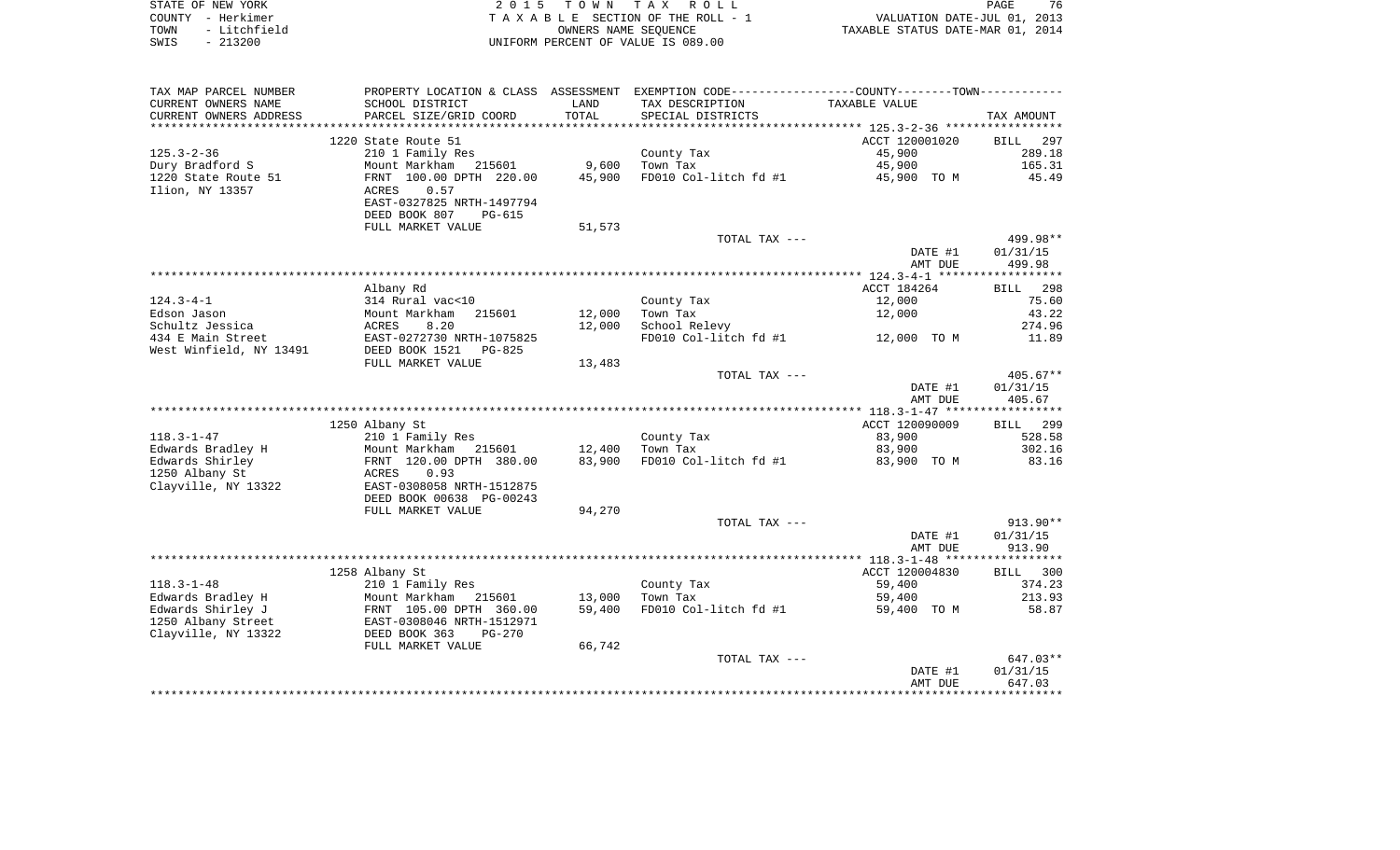| STATE OF NEW YORK |  |              |  |
|-------------------|--|--------------|--|
| COUNTY - Herkimer |  |              |  |
| TOWN              |  | - Litchfield |  |
| SWIS              |  | $-213200$    |  |

| TAX MAP PARCEL NUMBER<br>CURRENT OWNERS NAME<br>CURRENT OWNERS ADDRESS | PROPERTY LOCATION & CLASS ASSESSMENT<br>SCHOOL DISTRICT<br>PARCEL SIZE/GRID COORD                    | LAND<br>TOTAL    | EXEMPTION CODE-----------------COUNTY-------TOWN-----------<br>TAX DESCRIPTION<br>SPECIAL DISTRICTS | TAXABLE VALUE                        | TAX AMOUNT                        |
|------------------------------------------------------------------------|------------------------------------------------------------------------------------------------------|------------------|-----------------------------------------------------------------------------------------------------|--------------------------------------|-----------------------------------|
| *********************                                                  | *******************                                                                                  |                  |                                                                                                     |                                      |                                   |
| $118.3 - 1 - 45$                                                       | Roberts Rd<br>312 Vac w/imprv                                                                        |                  | County Tax                                                                                          | ACCT 185108<br>15,000                | <b>BILL</b><br>301<br>94.50       |
| Edwards Gary<br>1241 Albany Rd<br>Clayville, NY 13322                  | Mount Markham 215601<br>FRNT 325.00 DPTH 147.00<br>EAST-0307777 NRTH-1512784<br>DEED BOOK 1527 PG-37 | 14,000<br>15,000 | Town Tax<br>FD010 Col-litch fd #1                                                                   | 15,000<br>15,000 TO M                | 54.02<br>14.87                    |
| PRIOR OWNER ON 3/01/2014<br>Edwards Bradley H                          | FULL MARKET VALUE                                                                                    | 16,854           |                                                                                                     |                                      |                                   |
|                                                                        |                                                                                                      |                  | TOTAL TAX ---                                                                                       | DATE #1<br>AMT DUE                   | $163.39**$<br>01/31/15<br>163.39  |
|                                                                        |                                                                                                      |                  |                                                                                                     |                                      |                                   |
|                                                                        | 1866 State Route 51                                                                                  |                  |                                                                                                     | ACCT 173752                          | 302<br>BILL                       |
| $125.1 - 2 - 30$<br>Edwards Gerald A                                   | 210 1 Family Res<br>Mount Markham                                                                    |                  | County Tax                                                                                          | 72,800<br>72,800                     | 458.65<br>262.18                  |
| Morgan Colleen J                                                       | 215601<br>FRNT 120.00 DPTH 310.00                                                                    | 11,600<br>72,800 | Town Tax<br>FD010 Col-litch fd #1                                                                   | 72,800 TO M                          | 72.16                             |
| 1866 State Route 51                                                    | EAST-0331807 NRTH-1508457                                                                            |                  |                                                                                                     |                                      |                                   |
| Ilion, NY 13357                                                        | DEED BOOK 1453<br>PG-712                                                                             |                  |                                                                                                     |                                      |                                   |
|                                                                        | FULL MARKET VALUE                                                                                    | 81,798           |                                                                                                     |                                      |                                   |
|                                                                        |                                                                                                      |                  | TOTAL TAX ---                                                                                       |                                      | 792.99**                          |
|                                                                        |                                                                                                      |                  |                                                                                                     | DATE #1<br>AMT DUE                   | 01/31/15<br>792.99                |
|                                                                        |                                                                                                      |                  |                                                                                                     |                                      |                                   |
|                                                                        | 1241 Albany St                                                                                       |                  |                                                                                                     | ACCT 120006720                       | 303<br><b>BILL</b>                |
| $118.3 - 1 - 44$                                                       | 210 1 Family Res                                                                                     |                  | County Tax                                                                                          | 85,300                               | 537.40                            |
| Edwards Nicole<br>1241 Albany St                                       | Mount Markham<br>215601<br>FRNT 429.00 DPTH                                                          | 10,800<br>85,300 | Town Tax<br>School Relevy                                                                           | 85,300                               | 307.20<br>1,340.68                |
| Clayville, NY 13322                                                    | 0.73<br>ACRES                                                                                        |                  | FD010 Col-litch fd #1                                                                               | 85,300 TO M                          | 84.55                             |
|                                                                        | EAST-0307866 NRTH-1512536<br>DEED BOOK 1296<br>$PG-455$                                              |                  |                                                                                                     |                                      |                                   |
|                                                                        | FULL MARKET VALUE                                                                                    | 95,843           |                                                                                                     |                                      |                                   |
|                                                                        |                                                                                                      |                  | TOTAL TAX ---                                                                                       |                                      | $2,269.83**$                      |
|                                                                        |                                                                                                      |                  |                                                                                                     | DATE #1                              | 01/31/15                          |
|                                                                        |                                                                                                      |                  |                                                                                                     | AMT DUE<br>******* 124.1-1-7 ******* | 2,269.83<br>* * * * * * * * * * * |
|                                                                        | 190 Jerusalem Hill Rd                                                                                |                  |                                                                                                     | ACCT 120090193                       | 304<br>BILL                       |
| $124.1 - 1 - 7$                                                        | 210 1 Family Res                                                                                     |                  | County Tax                                                                                          | 62,600                               | 394.39                            |
| Egelston Gena L                                                        | Mount Markham<br>215601                                                                              | 8,800            | Town Tax                                                                                            | 62,600                               | 225.45                            |
| 190 Jerusalem Hill Rd                                                  | FRNT 220.00 DPTH<br>95.00                                                                            | 62,600           | FD010 Col-litch fd #1                                                                               | 62,600 TO M                          | 62.05                             |
| Clayville, NY 13322                                                    | $0.48$ BANK<br><b>ACRES</b><br>813<br>EAST-0272679 NRTH-1087528                                      |                  |                                                                                                     |                                      |                                   |
|                                                                        | DEED BOOK 924<br>$PG-270$                                                                            |                  |                                                                                                     |                                      |                                   |
|                                                                        | FULL MARKET VALUE                                                                                    | 70,337           | TOTAL TAX ---                                                                                       |                                      | 681.89**                          |
|                                                                        |                                                                                                      |                  |                                                                                                     | DATE #1                              | 01/31/15                          |
|                                                                        |                                                                                                      |                  |                                                                                                     | AMT DUE                              | 681.89                            |
|                                                                        |                                                                                                      |                  |                                                                                                     |                                      |                                   |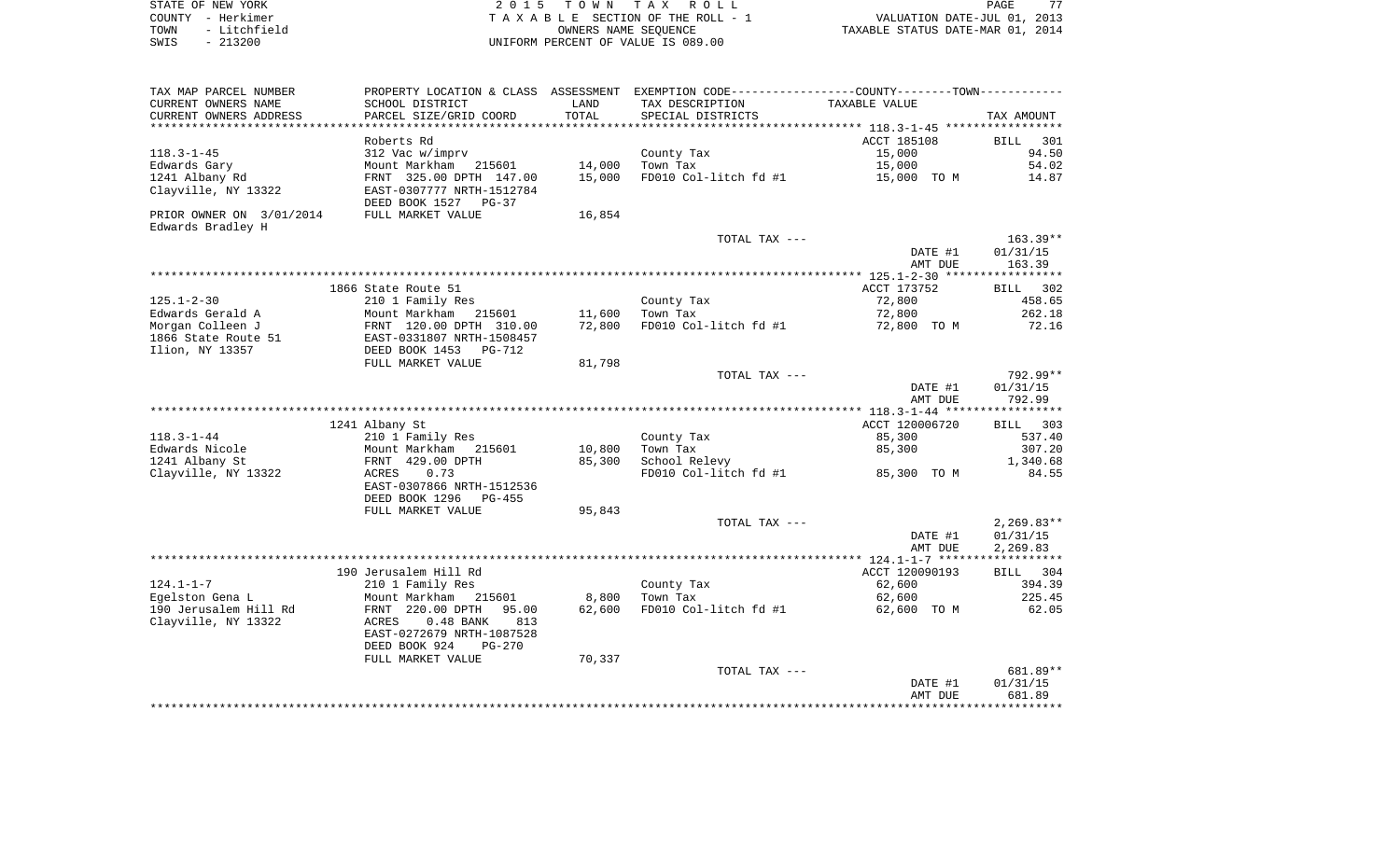|      | STATE OF NEW YORK | 2015 TOWN TAX ROLL                 | 78<br>PAGE                       |
|------|-------------------|------------------------------------|----------------------------------|
|      | COUNTY - Herkimer | TAXABLE SECTION OF THE ROLL - 1    | VALUATION DATE-JUL 01, 2013      |
| TOWN | - Litchfield      | OWNERS NAME SEOUENCE               | TAXABLE STATUS DATE-MAR 01, 2014 |
| SWIS | $-213200$         | UNIFORM PERCENT OF VALUE IS 089.00 |                                  |

| TAX MAP PARCEL NUMBER                                  |                                            |                 | PROPERTY LOCATION & CLASS ASSESSMENT EXEMPTION CODE----------------COUNTY--------TOWN---------- |                |                    |
|--------------------------------------------------------|--------------------------------------------|-----------------|-------------------------------------------------------------------------------------------------|----------------|--------------------|
| CURRENT OWNERS NAME                                    | SCHOOL DISTRICT                            | LAND            | TAX DESCRIPTION                                                                                 | TAXABLE VALUE  |                    |
| CURRENT OWNERS ADDRESS                                 | PARCEL SIZE/GRID COORD                     | TOTAL           | SPECIAL DISTRICTS                                                                               |                | TAX AMOUNT         |
| *******************                                    |                                            | *************** |                                                                                                 |                |                    |
|                                                        | 681 Silver St                              |                 |                                                                                                 | ACCT 176542    | <b>BILL</b><br>305 |
| $119.3 - 1 - 17.3$                                     | 210 1 Family Res                           |                 | County Tax                                                                                      | 168,500        | 1,061.57           |
| EGH Living Trust                                       | Mount Markham 215601                       | 20,500          | Town Tax                                                                                        | 168,500        | 606.84             |
| 681 Silver St                                          | FRNT 205.00 DPTH                           | 168,500         | FD010 Col-litch fd #1                                                                           | 168,500 TO M   | 167.01             |
| Ilion, NY 13357                                        | 4.40<br><b>ACRES</b>                       |                 |                                                                                                 |                |                    |
|                                                        | EAST-0331158 NRTH-1515414                  |                 |                                                                                                 |                |                    |
|                                                        | DEED BOOK 1472<br>PG-332                   |                 |                                                                                                 |                |                    |
|                                                        | FULL MARKET VALUE                          | 189,326         |                                                                                                 |                |                    |
|                                                        |                                            |                 | TOTAL TAX ---                                                                                   |                | 1,835.42**         |
|                                                        |                                            |                 |                                                                                                 | DATE #1        | 01/31/15           |
|                                                        |                                            |                 |                                                                                                 | AMT DUE        | 1,835.42           |
|                                                        | Camp Rd                                    |                 |                                                                                                 | ACCT 180783    | BILL 306           |
| $124.3 - 1 - 14$                                       | 210 1 Family Res                           |                 | County Tax                                                                                      | 96,500         | 607.96             |
| Ellis, Katherine Living Trust Mount Markham 215601     |                                            | 7,800           | Town Tax                                                                                        | 96,500         | 347.54             |
| Kasiewicz Raymond                                      | Seas                                       | 96,500          | School Relevy                                                                                   |                | 2,211.18           |
| 2160 Bleecker Street 138B                              | FRNT 100.00 DPTH 100.00                    |                 | FD010 Col-litch fd #1                                                                           | 96,500 TO M    | 95.65              |
| Utica, NY 13501                                        | EAST-0306397 NRTH-1502662                  |                 |                                                                                                 |                |                    |
|                                                        | DEED BOOK 1499<br>PG-606                   |                 |                                                                                                 |                |                    |
|                                                        | FULL MARKET VALUE                          | 108,427         |                                                                                                 |                |                    |
|                                                        |                                            |                 | TOTAL TAX ---                                                                                   |                | $3,262.33**$       |
|                                                        |                                            |                 |                                                                                                 | DATE #1        | 01/31/15           |
|                                                        |                                            |                 |                                                                                                 | AMT DUE        | 3,262.33           |
|                                                        |                                            |                 |                                                                                                 |                |                    |
|                                                        | 338 Goodier Rd                             |                 |                                                                                                 |                | 307<br>BILL        |
| $124.1 - 1 - 23.8$                                     | 210 1 Family Res                           |                 | County Tax                                                                                      | 51,800         | 326.35             |
| Ennett Kevin                                           | Mount Markham 215601                       | 8,000           | Town Tax                                                                                        | 51,800         | 186.55             |
| 338 Goodier Rd                                         | FRNT 250.00 DPTH 160.00                    | 51,800          | FD010 Col-litch fd #1                                                                           | 51,800 TO M    | 51.34              |
| Clayville, NY 13322                                    | 0.37<br>ACRES<br>EAST-0306705 NRTH-1505468 |                 |                                                                                                 |                |                    |
|                                                        | DEED BOOK 1182<br>PG-185                   |                 |                                                                                                 |                |                    |
|                                                        | FULL MARKET VALUE                          | 58,202          |                                                                                                 |                |                    |
|                                                        |                                            |                 | TOTAL TAX ---                                                                                   |                | 564.24**           |
|                                                        |                                            |                 |                                                                                                 | DATE #1        | 01/31/15           |
|                                                        |                                            |                 |                                                                                                 | AMT DUE        | 564.24             |
|                                                        |                                            |                 |                                                                                                 |                |                    |
|                                                        | Cedarville Rd                              |                 |                                                                                                 | ACCT 120015030 | BILL 308           |
| $119.3 - 1 - 40$                                       | 105 Vac farmland                           |                 | AG MKTS L 41720                                                                                 | $\overline{0}$ | $\Omega$           |
| Entwistle Bros                                         | Mount Markham<br>215601                    | 43,300          | County Tax                                                                                      | 43,300         | 272.79             |
| 105 Birdseye Rd                                        | 92.20<br>ACRES                             | 43,300          | Town Tax                                                                                        | 43,300         | 155.94             |
| Frankfort, NY 13340                                    | EAST-0327387 NRTH-1512598                  |                 | FD010 Col-litch fd #1                                                                           | 43,300 TO M    | 42.92              |
|                                                        | DEED BOOK 730<br>$PG-83$                   |                 |                                                                                                 |                |                    |
| MAY BE SUBJECT TO PAYMENT<br>UNDER AGDIST LAW TIL 2018 | FULL MARKET VALUE                          | 48,652          |                                                                                                 |                |                    |
|                                                        |                                            |                 | TOTAL TAX ---                                                                                   |                | $471.65**$         |
|                                                        |                                            |                 |                                                                                                 | DATE #1        | 01/31/15           |
|                                                        |                                            |                 |                                                                                                 | AMT DUE        | 471.65             |
|                                                        |                                            |                 |                                                                                                 |                |                    |
|                                                        |                                            |                 |                                                                                                 |                |                    |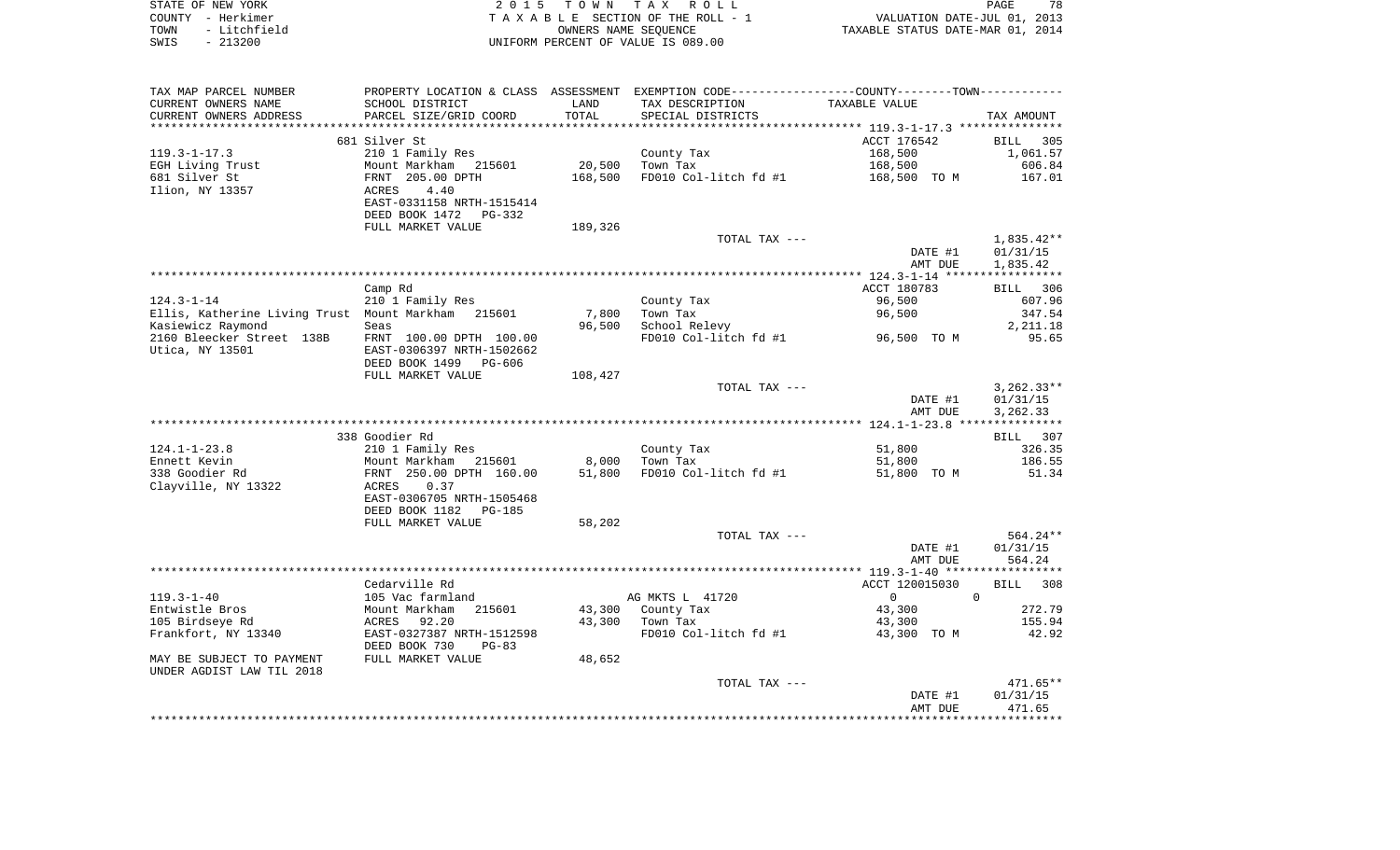| STATE OF NEW YORK    | 2015 TOWN TAX ROLL                 | 79<br>PAGE                       |
|----------------------|------------------------------------|----------------------------------|
| COUNTY - Herkimer    | TAXABLE SECTION OF THE ROLL - 1    | VALUATION DATE-JUL 01, 2013      |
| - Litchfield<br>TOWN | OWNERS NAME SEOUENCE               | TAXABLE STATUS DATE-MAR 01, 2014 |
| $-213200$<br>SWIS    | UNIFORM PERCENT OF VALUE IS 089.00 |                                  |

79

| TAX MAP PARCEL NUMBER<br>CURRENT OWNERS NAME<br>CURRENT OWNERS ADDRESS                                                  | SCHOOL DISTRICT<br>PARCEL SIZE/GRID COORD                                                                                                                                         | LAND<br>TOTAL    | PROPERTY LOCATION & CLASS ASSESSMENT EXEMPTION CODE----------------COUNTY--------TOWN----------<br>TAX DESCRIPTION<br>SPECIAL DISTRICTS | TAXABLE VALUE                                                   | TAX AMOUNT                             |
|-------------------------------------------------------------------------------------------------------------------------|-----------------------------------------------------------------------------------------------------------------------------------------------------------------------------------|------------------|-----------------------------------------------------------------------------------------------------------------------------------------|-----------------------------------------------------------------|----------------------------------------|
|                                                                                                                         |                                                                                                                                                                                   |                  |                                                                                                                                         |                                                                 |                                        |
| $118.3 - 1 - 60$<br>Entwistle Bros Realty Inc<br>105 Birdseye Road<br>Frankfort, NY 13340                               | 289 Jerusalem Hill Rd<br>112 Dairy farm<br>Mount Markham<br>215601<br>ACRES 60.00<br>EAST-0312273 NRTH-1512447                                                                    | 133,900          | AG MKTS L 41720<br>48,000 County Tax<br>Town Tax<br>FD010 Col-litch fd #1                                                               | ACCT 167855<br>671<br>671<br>133,229<br>133,229<br>133,229 TO M | BILL 309<br>839.36<br>479.82<br>132.05 |
| MAY BE SUBJECT TO PAYMENT<br>UNDER AGDIST LAW TIL 2018                                                                  | DEED BOOK 1414 PG-815<br>FULL MARKET VALUE                                                                                                                                        | 150,449          | 671 EX                                                                                                                                  |                                                                 |                                        |
|                                                                                                                         |                                                                                                                                                                                   |                  | TOTAL TAX ---                                                                                                                           | DATE #1<br>AMT DUE                                              | $1,451.23**$<br>01/31/15<br>1,451.23   |
|                                                                                                                         |                                                                                                                                                                                   |                  |                                                                                                                                         |                                                                 |                                        |
| $124.2 - 1 - 20.2$<br>Entwistle Bros Realty Inc<br>105 Birdseye Rd<br>Frankfort, NY 13340                               | 902 Berberick Rd<br>210 1 Family Res<br>Mount Markham 215601<br>ACRES<br>3.20<br>ACRES 3.20<br>EAST-0319602 NRTH-1508000                                                          | 15,400<br>56,200 | County Tax<br>Town Tax<br>FD010 Col-litch fd #1 56,200 TO M                                                                             | ACCT 178861<br>56,200<br>56,200                                 | BILL 310<br>354.07<br>202.40<br>55.70  |
|                                                                                                                         | DEED BOOK 1486 PG-844                                                                                                                                                             |                  |                                                                                                                                         |                                                                 |                                        |
|                                                                                                                         | FULL MARKET VALUE                                                                                                                                                                 | 63,146           | TOTAL TAX ---                                                                                                                           | DATE #1<br>AMT DUE                                              | 612.17**<br>01/31/15<br>612.17         |
|                                                                                                                         |                                                                                                                                                                                   |                  |                                                                                                                                         |                                                                 |                                        |
| $124.2 - 1 - 55$                                                                                                        | Jerusalem Hill Rd<br>105 Vac farmland                                                                                                                                             |                  | AG MKTS L 41720                                                                                                                         | ACCT 167855<br>$\overline{0}$<br>$\Omega$                       | BILL 311                               |
| Entwistle Bros Realty Inc Mount Markham 215601<br>105 Birdseye Road<br>Frankfort, NY 13340<br>MAY BE SUBJECT TO PAYMENT | ACRES 13.00<br>EAST-0313308 NRTH-1512186<br>DEED BOOK 1414 PG-815<br>FULL MARKET VALUE                                                                                            | 8,090            | 7,200 County Tax<br>7,200 Town Tax<br>FD010 Col-litch fd #1                                                                             | 7,200<br>7,200<br>7,200 TO M                                    | 45.36<br>25.93<br>7.14                 |
| UNDER AGDIST LAW TIL 2018                                                                                               |                                                                                                                                                                                   |                  | TOTAL TAX ---                                                                                                                           | DATE #1<br>AMT DUE                                              | $78.43**$<br>01/31/15<br>78.43         |
|                                                                                                                         |                                                                                                                                                                                   |                  |                                                                                                                                         |                                                                 |                                        |
| $124.2 - 1 - 56$<br>105 Birdseye Road<br>Frankfort, NY 13340<br>MAY BE SUBJECT TO PAYMENT<br>UNDER AGDIST LAW TIL 2018  | Jerusalem Hill Rd<br>105 Vac farmland<br>Entwistle Bros Realty Inc Mount Markham 215601<br>ACRES 39.00<br>EAST-0313858 NRTH-1511993<br>DEED BOOK 1414 PG-815<br>FULL MARKET VALUE | 25,800<br>28,989 | AG MKTS L 41720<br>County Tax<br>25,800 Town Tax<br>FD010 Col-litch $fd$ #1 $18,165$ TO M<br>7,635 EX                                   | ACCT 167855<br>7,635<br>7,635<br>18,165<br>18,165               | BILL 312<br>114.44<br>65.42<br>18.00   |
|                                                                                                                         |                                                                                                                                                                                   |                  | TOTAL TAX ---                                                                                                                           |                                                                 | 197.86**                               |
|                                                                                                                         |                                                                                                                                                                                   |                  |                                                                                                                                         | DATE #1<br>AMT DUE                                              | 01/31/15<br>197.86                     |

\*\*\*\*\*\*\*\*\*\*\*\*\*\*\*\*\*\*\*\*\*\*\*\*\*\*\*\*\*\*\*\*\*\*\*\*\*\*\*\*\*\*\*\*\*\*\*\*\*\*\*\*\*\*\*\*\*\*\*\*\*\*\*\*\*\*\*\*\*\*\*\*\*\*\*\*\*\*\*\*\*\*\*\*\*\*\*\*\*\*\*\*\*\*\*\*\*\*\*\*\*\*\*\*\*\*\*\*\*\*\*\*\*\*\*\*\*\*\*\*\*\*\*\*\*\*\*\*\*\*\*\*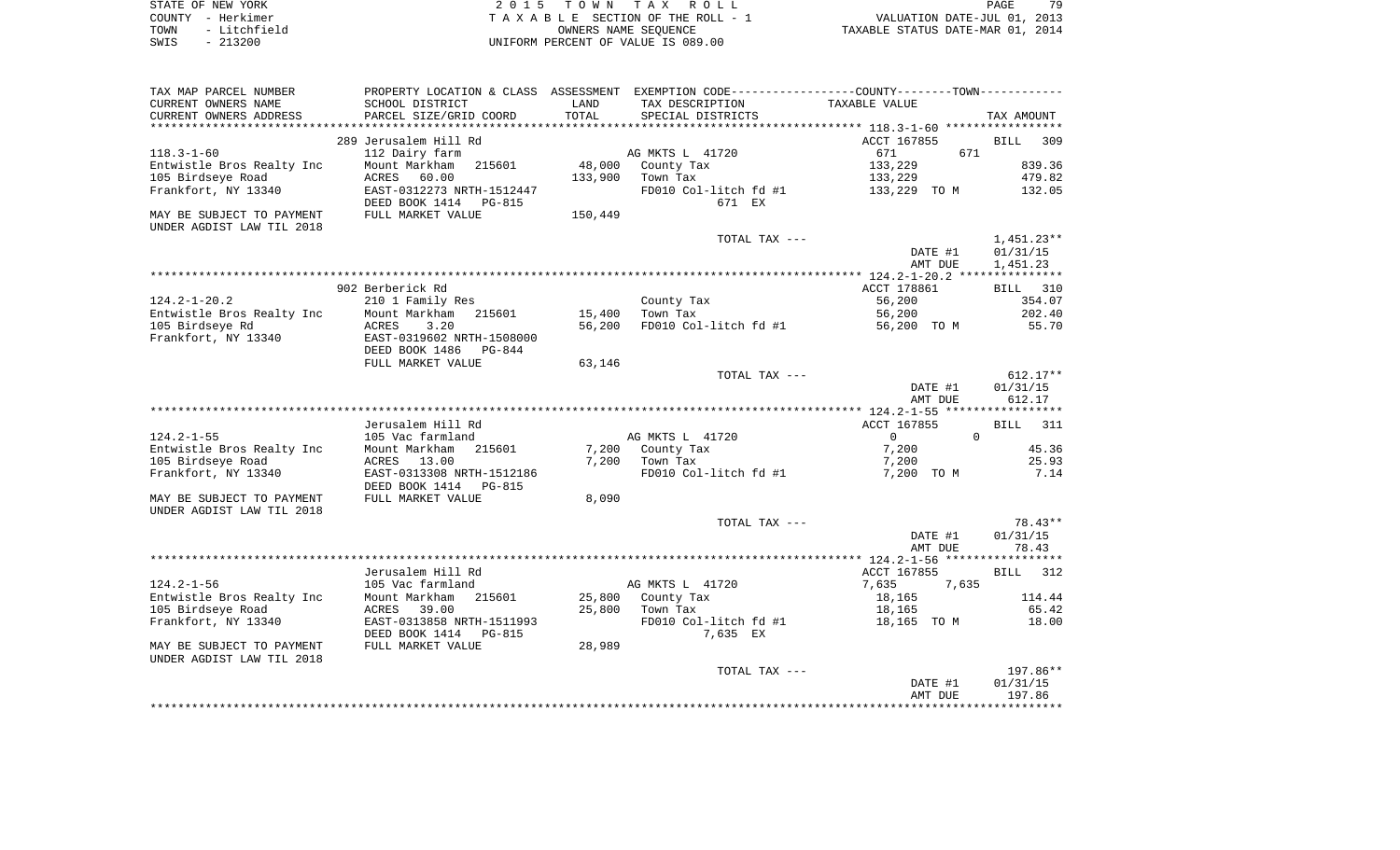| STATE OF NEW YORK |              |
|-------------------|--------------|
| COUNTY - Herkimer |              |
| TOWN              | - Litchfield |
| SWIS              | $-213200$    |

| TAX MAP PARCEL NUMBER     |                                                        |         | PROPERTY LOCATION & CLASS ASSESSMENT EXEMPTION CODE----------------COUNTY--------TOWN---------- |                                |                       |
|---------------------------|--------------------------------------------------------|---------|-------------------------------------------------------------------------------------------------|--------------------------------|-----------------------|
| CURRENT OWNERS NAME       | SCHOOL DISTRICT                                        | LAND    | TAX DESCRIPTION                                                                                 | TAXABLE VALUE                  |                       |
| CURRENT OWNERS ADDRESS    | PARCEL SIZE/GRID COORD                                 | TOTAL   | SPECIAL DISTRICTS                                                                               |                                | TAX AMOUNT            |
|                           |                                                        |         |                                                                                                 |                                |                       |
|                           | Butcher Rd                                             |         |                                                                                                 | ACCT 178416                    | <b>BILL</b><br>313    |
| $118.3 - 1 - 25$          | 105 Vac farmland                                       |         | County Tax                                                                                      | 69,300                         | 436.60                |
| Entwistle Bros Realty LLC | Mount Markham<br>215601                                | 69,300  | Town Tax                                                                                        | 69,300                         | 249.58                |
| 105 Birdseye Road         | INCLUDES 118.3-1-24                                    | 69,300  | FD010 Col-litch fd #1                                                                           | 69,300 TO M                    | 68.69                 |
| Frankfort, NY 13340       | BY DEED B1124--- P133                                  |         |                                                                                                 |                                |                       |
|                           | 99.40<br>ACRES                                         |         |                                                                                                 |                                |                       |
|                           | EAST-0312228 NRTH-1516936                              |         |                                                                                                 |                                |                       |
|                           | DEED BOOK 1485 PG-79                                   |         |                                                                                                 |                                |                       |
|                           | FULL MARKET VALUE                                      | 77,865  |                                                                                                 |                                | 754.87**              |
|                           |                                                        |         | TOTAL TAX ---                                                                                   | DATE #1                        | 01/31/15              |
|                           |                                                        |         |                                                                                                 | AMT DUE                        | 754.87                |
|                           |                                                        |         |                                                                                                 |                                |                       |
|                           | Norton Rd                                              |         |                                                                                                 | ACCT 176030                    | <b>BILL</b><br>314    |
| $118.4 - 1 - 47.1$        | 120 Field crops                                        |         | AG MKTS L 41720                                                                                 | $\mathbf{0}$<br>$\overline{0}$ |                       |
| Entwistle Bros Realty LLC | 215601<br>Mount Markham                                |         | 14,800 County Tax                                                                               | 14,800                         | 93.24                 |
| 105 Birdseye Rd           | ACRES<br>35.85                                         | 14,800  | Town Tax                                                                                        | 14,800                         | 53.30                 |
| Frankfort, NY 13340       | EAST-0279565 NRTH-1090025                              |         | FD010 Col-litch fd #1                                                                           | 14,800 TO M                    | 14.67                 |
|                           | DEED BOOK 1469<br>$PG-84$                              |         |                                                                                                 |                                |                       |
| MAY BE SUBJECT TO PAYMENT | FULL MARKET VALUE                                      | 16,629  |                                                                                                 |                                |                       |
| UNDER AGDIST LAW TIL 2018 |                                                        |         |                                                                                                 |                                |                       |
|                           |                                                        |         | TOTAL TAX ---                                                                                   |                                | 161.21**              |
|                           |                                                        |         |                                                                                                 | DATE #1                        | 01/31/15              |
|                           |                                                        |         |                                                                                                 | AMT DUE                        | 161.21                |
|                           |                                                        |         |                                                                                                 |                                |                       |
| $124.2 - 1 - 1.1$         | Jerusalem Hill Rd<br>105 Vac farmland                  |         | AG MKTS L 41720                                                                                 | ACCT 176027<br>5,869<br>5,869  | <b>BILL</b> 315       |
| Entwistle Bros Realty LLC | Mount Markham<br>215601                                | 30,000  | County Tax                                                                                      | 24,131                         | 152.03                |
| 105 Birdseye Rd           | FRNT 2621.00 DPTH                                      | 30,000  | Town Tax                                                                                        | 24,131                         | 86.91                 |
| Frankfort, NY 13340       | 50.60<br>ACRES                                         |         | FD010 Col-litch fd #1                                                                           | 24,131 TO M                    | 23.92                 |
|                           | EAST-0315116 NRTH-1512352                              |         | 5,869 EX                                                                                        |                                |                       |
| MAY BE SUBJECT TO PAYMENT | DEED BOOK 1469<br>PG-68                                |         |                                                                                                 |                                |                       |
| UNDER AGDIST LAW TIL 2018 | FULL MARKET VALUE                                      | 33,708  |                                                                                                 |                                |                       |
|                           |                                                        |         | TOTAL TAX ---                                                                                   |                                | $262.86**$            |
|                           |                                                        |         |                                                                                                 | DATE #1                        | 01/31/15              |
|                           |                                                        |         |                                                                                                 | AMT DUE                        | 262.86                |
|                           |                                                        |         |                                                                                                 |                                |                       |
|                           | Silver St                                              |         |                                                                                                 | ACCT 176028                    | BILL<br>316           |
| $124.2 - 1 - 3.1$         | 112 Dairy farm                                         |         | AGRIC 10 Y 41700                                                                                | 36,000<br>36,000               |                       |
| Entwistle Bros Realty LLC | Mount Markham<br>215601                                |         | 101,000 AG MKTS L 41720                                                                         | $\overline{0}$<br>$\Omega$     |                       |
| 105 Birseye Road          | ACRES 174.00                                           | 250,000 | County Tax                                                                                      | 214,000                        | 1,348.22              |
| Frankfort, NY 13340       | EAST-0316146 NRTH-1511065<br>DEED BOOK 1469<br>$PG-74$ |         | Town Tax<br>FD010 Col-litch fd #1                                                               | 214,000<br>250,000 TO M        | 770.71<br>247.79      |
| MAY BE SUBJECT TO PAYMENT | FULL MARKET VALUE                                      | 280,899 |                                                                                                 |                                |                       |
| UNDER AGDIST LAW TIL 2018 |                                                        |         |                                                                                                 |                                |                       |
|                           |                                                        |         | TOTAL TAX ---                                                                                   |                                | $2,366.72**$          |
|                           |                                                        |         |                                                                                                 | DATE #1                        | 01/31/15              |
|                           |                                                        |         |                                                                                                 | AMT DUE                        | 2,366.72              |
|                           |                                                        |         |                                                                                                 |                                | * * * * * * * * * * * |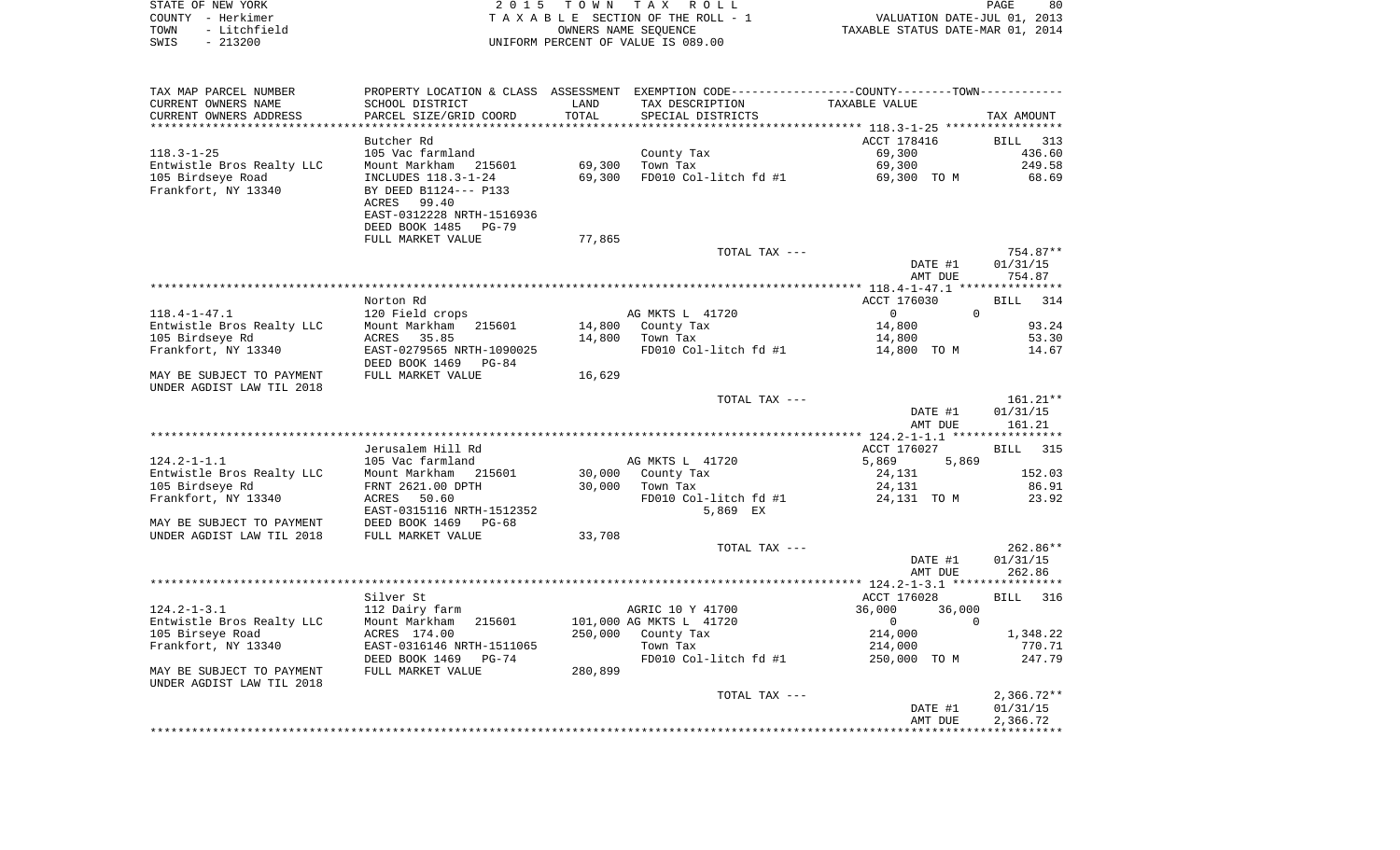| STATE OF NEW YORK    | TOWN TAX ROLL<br>2015              | 81<br>PAGE                       |
|----------------------|------------------------------------|----------------------------------|
| COUNTY - Herkimer    | TAXABLE SECTION OF THE ROLL - 1    | VALUATION DATE-JUL 01, 2013      |
| - Litchfield<br>TOWN | OWNERS NAME SEOUENCE               | TAXABLE STATUS DATE-MAR 01, 2014 |
| $-213200$<br>SWIS    | UNIFORM PERCENT OF VALUE IS 089.00 |                                  |

| TAX MAP PARCEL NUMBER                        |                                                              |                  | PROPERTY LOCATION & CLASS ASSESSMENT EXEMPTION CODE---------------COUNTY-------TOWN---------- |                                      |                    |
|----------------------------------------------|--------------------------------------------------------------|------------------|-----------------------------------------------------------------------------------------------|--------------------------------------|--------------------|
| CURRENT OWNERS NAME                          | SCHOOL DISTRICT                                              | LAND             | TAX DESCRIPTION                                                                               | TAXABLE VALUE                        |                    |
| CURRENT OWNERS ADDRESS                       | PARCEL SIZE/GRID COORD                                       | TOTAL            | SPECIAL DISTRICTS                                                                             |                                      | TAX AMOUNT         |
|                                              |                                                              |                  |                                                                                               |                                      |                    |
|                                              | Jerusalem Hill Rd                                            |                  |                                                                                               | ACCT 176026                          | <b>BILL</b><br>317 |
| $124.2 - 1 - 12$                             | 112 Dairy farm<br>Mount Markham<br>215601                    |                  | AGRIC 10 Y 41700<br>85,000 AGRIC 10 Y 41700                                                   | 80,000<br>80,000<br>15,000<br>15,000 |                    |
| Entwistle Bros Realty LLC<br>105 Birdseye Rd | ACRES 127.20                                                 |                  | 1800,000 AGRIC 10 Y 41700                                                                     | 498,000<br>498,000                   |                    |
| Frankfort, NY 13340                          | EAST-0319619 NRTH-1510789                                    |                  | AGRIC 10 Y 41700                                                                              | 375,000<br>375,000                   |                    |
|                                              | DEED BOOK 1469<br>$PG-62$                                    |                  | AGRIC 10 Y 41700                                                                              | 90,000<br>90,000                     |                    |
| MAY BE SUBJECT TO PAYMENT                    | FULL MARKET VALUE                                            |                  | 2022, 472 AGRIC 10 Y 41700                                                                    | 300,000<br>300,000                   |                    |
| UNDER AGDIST LAW TIL 2021                    |                                                              |                  | AG MKTS L 41720                                                                               | $\overline{0}$<br>$\Omega$           |                    |
|                                              |                                                              |                  | County Tax                                                                                    | 442,000                              | 2,784.65           |
|                                              |                                                              |                  | Town Tax                                                                                      | 442,000                              | 1,591.83           |
|                                              |                                                              |                  | FD010 Col-litch fd #1                                                                         | 1800,000 TO M                        | 1,784.07           |
|                                              |                                                              |                  | TOTAL TAX ---                                                                                 |                                      | $6,160.55**$       |
|                                              |                                                              |                  |                                                                                               | DATE #1                              | 01/31/15           |
|                                              |                                                              |                  |                                                                                               | AMT DUE                              | 6,160.55           |
|                                              |                                                              |                  |                                                                                               |                                      |                    |
|                                              | Prior Rd                                                     |                  |                                                                                               | ACCT 120010080                       | 318<br><b>BILL</b> |
| $124.2 - 1 - 24$                             | 120 Field crops                                              |                  | AG MKTS L 41720                                                                               | 10,150<br>10,150                     |                    |
| Entwistle Bros Realty LLC<br>105 Birdseye Rd | Mount Markham<br>215601<br>ACRES<br>97.00                    | 72,200<br>97,600 | County Tax<br>Town Tax                                                                        | 87,450<br>87,450                     | 550.94<br>314.95   |
| Frankfort, NY 13340                          | EAST-0313773 NRTH-1510237                                    |                  | FD010 Col-litch fd #1                                                                         | 87,450 TO M                          | 86.68              |
|                                              | DEED BOOK 1274 PG-804                                        |                  | 10,150 EX                                                                                     |                                      |                    |
| MAY BE SUBJECT TO PAYMENT                    | FULL MARKET VALUE                                            | 109,663          |                                                                                               |                                      |                    |
| UNDER AGDIST LAW TIL 2018                    |                                                              |                  |                                                                                               |                                      |                    |
|                                              |                                                              |                  | TOTAL TAX ---                                                                                 |                                      | 952.57**           |
|                                              |                                                              |                  |                                                                                               | DATE #1                              | 01/31/15           |
|                                              |                                                              |                  |                                                                                               | AMT DUE                              | 952.57             |
|                                              |                                                              |                  |                                                                                               |                                      |                    |
|                                              | Silver St                                                    |                  |                                                                                               | ACCT 176209                          | <b>BILL</b><br>319 |
| $125.1 - 2 - 3$                              | 105 Vac farmland                                             |                  | AG MKTS L 41720                                                                               | 5,118<br>5,118                       |                    |
| Entwistle Bros Realty LLC                    | Mount Markham<br>215601                                      | 92,000           | County Tax                                                                                    | 96,882                               | 610.37             |
| 105 Birdseye Road                            | ACRES 168.00<br>EAST-0325659 NRTH-1507595                    | 102,000          | Town Tax                                                                                      | 96,882<br>96,882 TO M                | 348.91<br>96.02    |
| Frankfort, NY 13340                          | DEED BOOK 1469<br>$PG-79$                                    |                  | FD010 Col-litch fd #1<br>5,118 EX                                                             |                                      |                    |
| MAY BE SUBJECT TO PAYMENT                    | FULL MARKET VALUE                                            | 114,607          |                                                                                               |                                      |                    |
| UNDER AGDIST LAW TIL 2018                    |                                                              |                  |                                                                                               |                                      |                    |
|                                              |                                                              |                  | TOTAL TAX ---                                                                                 |                                      | $1,055.30**$       |
|                                              |                                                              |                  |                                                                                               | DATE #1                              | 01/31/15           |
|                                              |                                                              |                  |                                                                                               | AMT DUE                              | 1,055.30           |
|                                              |                                                              |                  |                                                                                               |                                      |                    |
|                                              | 443 Prior Rd                                                 |                  |                                                                                               |                                      | BILL 320           |
| $124.2 - 1 - 25.1$                           | 210 1 Family Res                                             |                  | County Tax                                                                                    | 57,000                               | 359.11             |
| Entwistle Bros Realty, LLC                   | Mount Markham<br>215601                                      | 11,900           | Town Tax                                                                                      | 57,000                               | 205.28             |
| 105 Birdseye Rd                              | FRNT 200.00 DPTH                                             | 57,000           | FD010 Col-litch fd #1                                                                         | 57,000 TO M                          | 56.50              |
| Frankfort, NY 13340                          | ACRES<br>0.86                                                |                  |                                                                                               |                                      |                    |
|                                              | EAST-0314034 NRTH-1508894<br>DEED BOOK 1396<br><b>PG-817</b> |                  |                                                                                               |                                      |                    |
|                                              | FULL MARKET VALUE                                            | 64,045           |                                                                                               |                                      |                    |
|                                              |                                                              |                  | TOTAL TAX ---                                                                                 |                                      | 620.89**           |
|                                              |                                                              |                  |                                                                                               | DATE #1                              | 01/31/15           |
|                                              |                                                              |                  |                                                                                               | AMT DUE                              | 620.89             |
|                                              |                                                              |                  |                                                                                               |                                      |                    |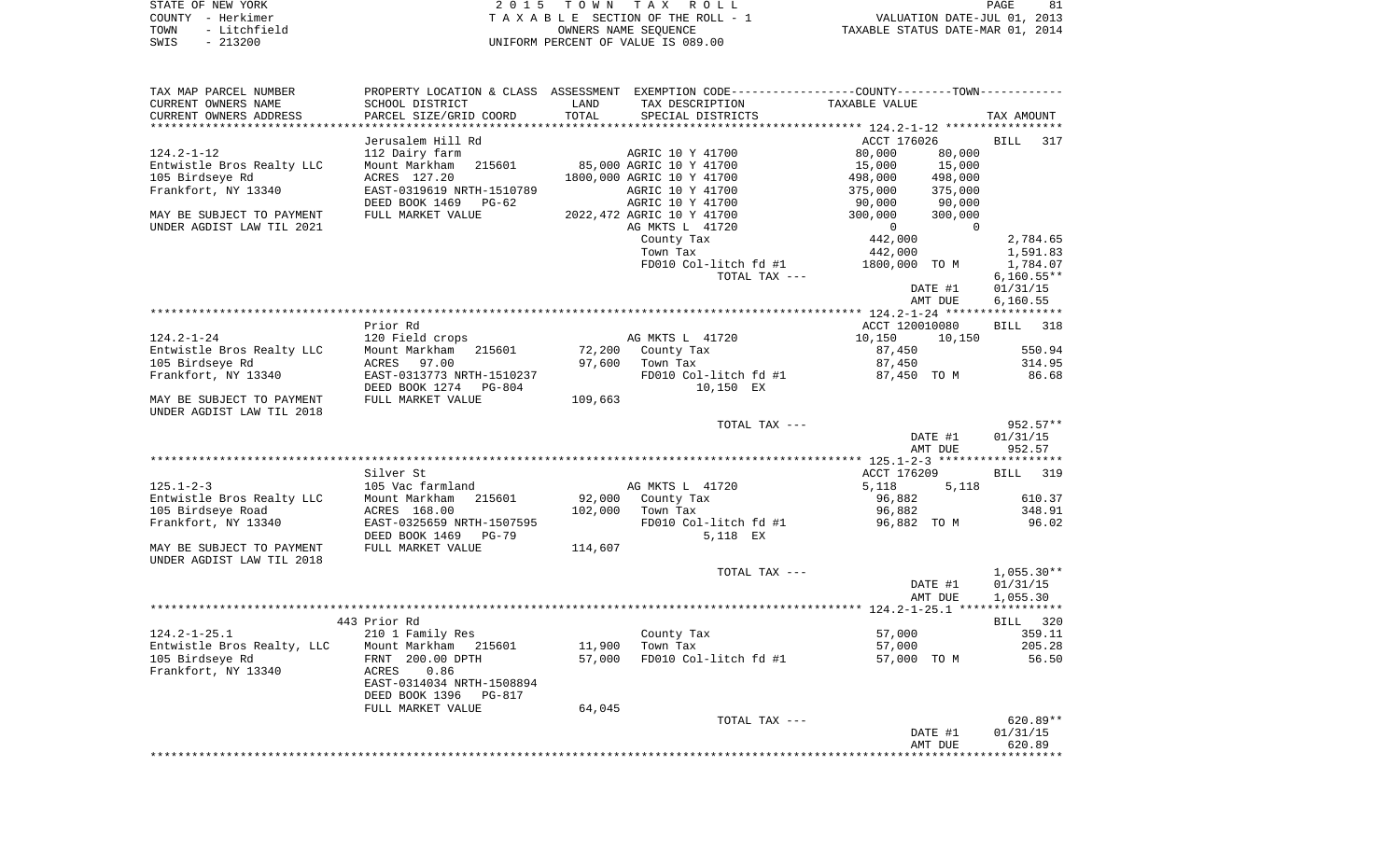| STATE OF NEW YORK |  |              |  |
|-------------------|--|--------------|--|
| COUNTY            |  | - Herkimer   |  |
| TOWN              |  | - Litchfield |  |
| SWIS              |  | $-213200$    |  |

| TAX MAP PARCEL NUMBER      | PROPERTY LOCATION & CLASS ASSESSMENT |         |                         |                  |                    |
|----------------------------|--------------------------------------|---------|-------------------------|------------------|--------------------|
| CURRENT OWNERS NAME        | SCHOOL DISTRICT                      | LAND    | TAX DESCRIPTION         | TAXABLE VALUE    |                    |
| CURRENT OWNERS ADDRESS     | PARCEL SIZE/GRID COORD               | TOTAL   | SPECIAL DISTRICTS       |                  | TAX AMOUNT         |
| ************               |                                      |         |                         |                  |                    |
|                            | Prior Rd                             |         |                         |                  | BILL 321           |
| $124.2 - 1 - 25.4$         | 105 Vac farmland                     |         | County Tax              | 10,300           | 64.89              |
| Entwistle Bros Realty, LLC | Mount Markham<br>215601              | 10,300  | Town Tax                | 10,300           | 37.09              |
| 105 Birdseye Rd            | 5.80<br><b>ACRES</b>                 | 10,300  | FD010 Col-litch fd #1   | 10,300 TO M      | 10.21              |
| Frankfort, NY 13340        | EAST-0314083 NRTH-1509131            |         |                         |                  |                    |
|                            |                                      |         |                         |                  |                    |
|                            | DEED BOOK 1396<br><b>PG-817</b>      |         |                         |                  |                    |
|                            | FULL MARKET VALUE                    | 11,573  |                         |                  |                    |
|                            |                                      |         | TOTAL TAX ---           |                  | $112.19**$         |
|                            |                                      |         |                         | DATE #1          | 01/31/15           |
|                            |                                      |         |                         | AMT DUE          | 112.19             |
|                            |                                      |         |                         |                  |                    |
|                            | Cedarville Rd                        |         |                         | ACCT 120015000   | <b>BILL</b><br>322 |
| $118.4 - 1 - 54.1$         | 120 Field crops                      |         | AG MKTS L 41720         | $\Omega$         | $\Omega$           |
| Entwistle Bros.            | Mount Markham<br>215601              |         | 31,900 AGRIC 10 Y 42100 | 10,700<br>10,700 |                    |
| 105 Birdseye Rd            | 41.60<br>ACRES                       | 149,400 | County Tax              | 138,700          | 873.83             |
| Frankfort, NY 13340        | EAST-0324374 NRTH-1513212            |         | Town Tax                | 138,700          | 499.52             |
|                            | DEED BOOK 730<br>$PG-83$             |         | FD010 Col-litch fd #1   | 149,400 TO M     | 148.08             |
| MAY BE SUBJECT TO PAYMENT  | FULL MARKET VALUE                    | 167,865 |                         |                  |                    |
| UNDER AGDIST LAW TIL 2018  |                                      |         |                         |                  |                    |
|                            |                                      |         | TOTAL TAX ---           |                  | $1,521.43**$       |
|                            |                                      |         |                         | DATE #1          | 01/31/15           |
|                            |                                      |         |                         | AMT DUE          | 1,521.43           |
|                            |                                      |         |                         |                  |                    |
|                            | Cedarville Rd                        |         |                         | ACCT 120011340   | 323<br>BILL        |
| $124.2 - 1 - 13.1$         | 105 Vac farmland                     |         | AG MKTS L 41720         | $\overline{0}$   | $\Omega$           |
| Entwistle Bros.            | Mount Markham<br>215601              | 51,500  | County Tax              | 51,500           | 324.46             |
|                            | 86.40                                | 51,500  |                         |                  | 185.47             |
| 105 Birdseye Rd            | ACRES                                |         | Town Tax                | 51,500           |                    |
| Frankfort, NY 13340        | EAST-0323594 NRTH-1508984            |         | FD010 Col-litch fd #1   | 51,500 TO M      | 51.04              |
|                            | DEED BOOK 945<br><b>PG-480</b>       |         |                         |                  |                    |
| MAY BE SUBJECT TO PAYMENT  | FULL MARKET VALUE                    | 57,865  |                         |                  |                    |
| UNDER AGDIST LAW TIL 2018  |                                      |         |                         |                  |                    |
|                            |                                      |         | TOTAL TAX ---           |                  | $560.97**$         |
|                            |                                      |         |                         | DATE #1          | 01/31/15           |
|                            |                                      |         |                         | AMT DUE          | 560.97             |
|                            |                                      |         |                         |                  |                    |
|                            | Birdseye Rd                          |         |                         | ACCT 120090088   | <b>BILL</b><br>324 |
| $124.2 - 1 - 15.2$         | 105 Vac farmland                     |         | AG MKTS L 41720         | $\mathbf{0}$     | $\Omega$           |
| Entwistle Bros.            | Mount Markham<br>215601              | 25,000  | County Tax              | 41,200           | 259.56             |
| 105 Birdseye Rd            | ACRES<br>47.40                       | 41,200  | Town Tax                | 41,200           | 148.38             |
| Frankfort, NY 13340        | EAST-0321936 NRTH-1510466            |         | FD010 Col-litch fd #1   | 41,200 TO M      | 40.84              |
|                            | DEED BOOK 1103<br>PG-467             |         |                         |                  |                    |
| MAY BE SUBJECT TO PAYMENT  | FULL MARKET VALUE                    | 46,292  |                         |                  |                    |
| UNDER AGDIST LAW TIL 2018  |                                      |         |                         |                  |                    |
|                            |                                      |         | TOTAL TAX ---           |                  | 448.78**           |
|                            |                                      |         |                         | DATE #1          | 01/31/15           |
|                            |                                      |         |                         | AMT DUE          | 448.78             |
|                            |                                      |         |                         |                  |                    |
|                            |                                      |         |                         |                  |                    |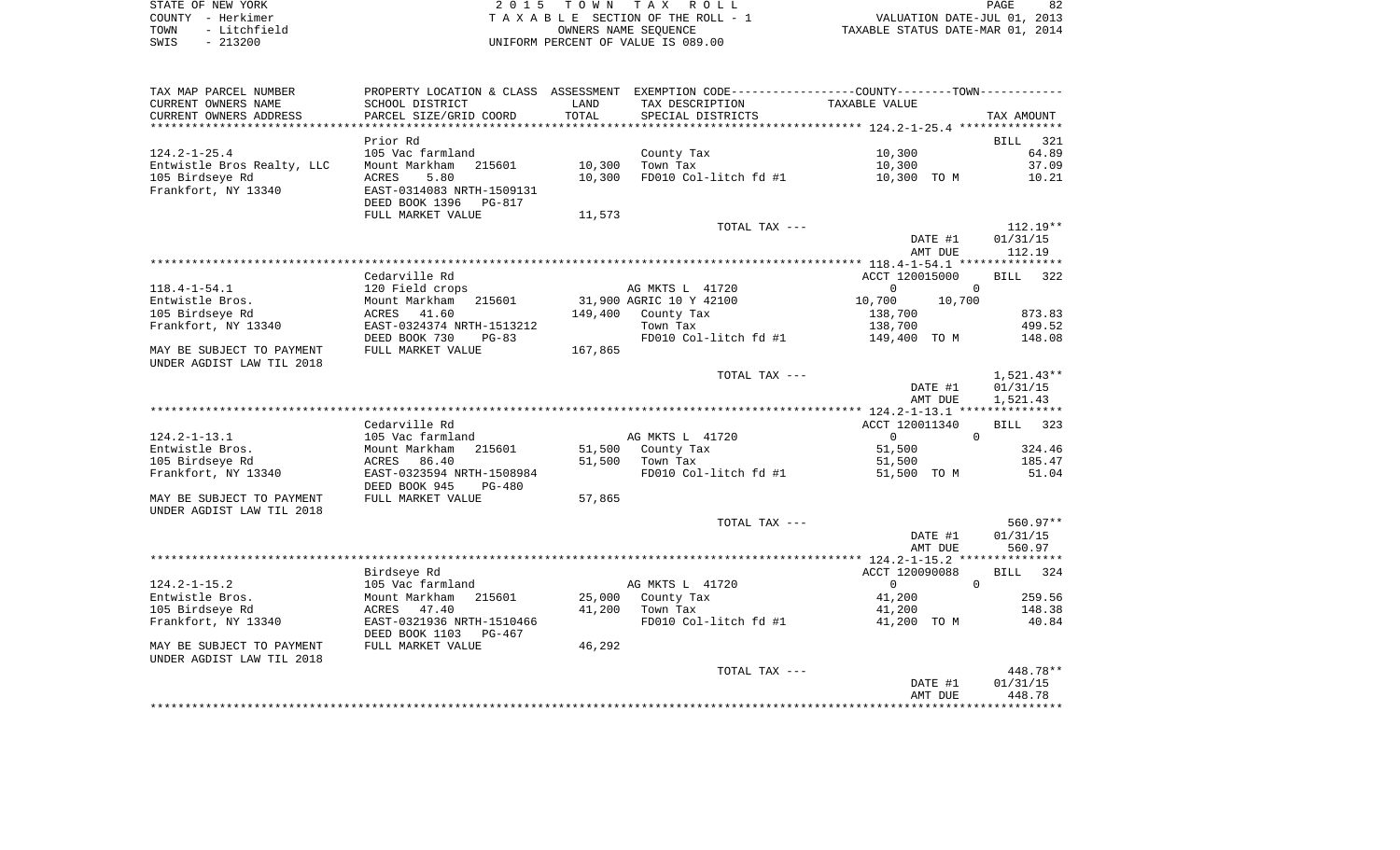| STATE OF NEW YORK    | 2015 TOWN TAX ROLL                 | PAGE                             |
|----------------------|------------------------------------|----------------------------------|
| COUNTY - Herkimer    | TAXABLE SECTION OF THE ROLL - 1    | VALUATION DATE-JUL 01, 2013      |
| - Litchfield<br>TOWN | OWNERS NAME SEOUENCE               | TAXABLE STATUS DATE-MAR 01, 2014 |
| $-213200$<br>SWIS    | UNIFORM PERCENT OF VALUE IS 089.00 |                                  |

| TAX MAP PARCEL NUMBER                              | PROPERTY LOCATION & CLASS ASSESSMENT EXEMPTION CODE---------------COUNTY--------TOWN---------- |                    |                               |                            |                    |
|----------------------------------------------------|------------------------------------------------------------------------------------------------|--------------------|-------------------------------|----------------------------|--------------------|
| CURRENT OWNERS NAME                                | SCHOOL DISTRICT                                                                                | LAND               | TAX DESCRIPTION               | TAXABLE VALUE              |                    |
| CURRENT OWNERS ADDRESS                             | PARCEL SIZE/GRID COORD                                                                         | TOTAL              | SPECIAL DISTRICTS             |                            | TAX AMOUNT         |
| **********************                             |                                                                                                |                    |                               |                            |                    |
|                                                    | Jerusalem Hill Rd                                                                              |                    |                               | ACCT 120013140             | <b>BILL</b><br>325 |
| $124.2 - 1 - 20.1$                                 | 113 Cattle farm                                                                                |                    | AGRIC 10 Y 41700              | 2,600<br>2,600             |                    |
| Entwistle Bros.                                    | 215601<br>Mount Markham                                                                        |                    | 100,300 AG MKTS L 41720       | 7,007<br>7,007             |                    |
| 105 Birdeye Rd                                     | ACRES 179.80                                                                                   |                    | 272,500 AGRIC 10 Y 42100      | 12,000<br>12,000           |                    |
| Frankfort, NY 13340                                | EAST-0320736 NRTH-1508140                                                                      |                    | County Tax                    | 250,893                    | 1,580.65           |
|                                                    | DEED BOOK 775<br>$PG-367$                                                                      |                    | Town Tax                      | 250,893                    | 903.57             |
| MAY BE SUBJECT TO PAYMENT                          | FULL MARKET VALUE                                                                              |                    | 306,180 FD010 Col-litch fd #1 | 265,493 TO M               | 263.14             |
| UNDER AGDIST LAW TIL 2019                          |                                                                                                |                    | 7,007 EX                      |                            |                    |
|                                                    |                                                                                                |                    | TOTAL TAX ---                 |                            | $2,747.36**$       |
|                                                    |                                                                                                |                    |                               | DATE #1                    | 01/31/15           |
|                                                    |                                                                                                |                    |                               | AMT DUE                    | 2,747.36           |
|                                                    |                                                                                                |                    |                               |                            |                    |
|                                                    | Shale Bed Rd                                                                                   |                    |                               | ACCT 120001260<br>$\Omega$ | BILL 326           |
| $125.3 - 2 - 6$                                    | 120 Field crops                                                                                |                    | AG MKTS L 41720               | $\overline{0}$             |                    |
| Entwistle Bros.                                    | Mount Markham 215601<br>INCLUDES125.3-2-1 &35                                                  | 122,000<br>136,000 | County Tax                    | 136,000                    | 856.81<br>489.79   |
| 105 Birdseye Rd                                    |                                                                                                |                    | Town Tax                      | 136,000                    | 134.80             |
| Frankfort, NY 13340                                | ACRES 255.60<br>EAST-0327336 NRTH-1504537                                                      |                    | FD010 Col-litch fd #1         | 136,000 TO M               |                    |
| MAY BE SUBJECT TO PAYMENT                          | DEED BOOK 1103 PG-471                                                                          |                    |                               |                            |                    |
| UNDER AGDIST LAW TIL 2018                          | FULL MARKET VALUE                                                                              | 152,809            |                               |                            |                    |
|                                                    |                                                                                                |                    | TOTAL TAX ---                 |                            | $1,481.40**$       |
|                                                    |                                                                                                |                    |                               | DATE #1                    | 01/31/15           |
|                                                    |                                                                                                |                    |                               | AMT DUE                    | 1,481.40           |
|                                                    |                                                                                                |                    |                               |                            |                    |
|                                                    | Birdseye Rd                                                                                    |                    |                               | ACCT 120011490             | BILL 327           |
| $124.2 - 1 - 15.1$                                 | 105 Vac farmland                                                                               |                    | AG MKTS L 41720               | 9,582<br>9,582             |                    |
| Entwistle Brothers                                 | 215601<br>Mount Markham                                                                        | 23,700             | County Tax                    | 14,118                     | 88.94              |
| 105 Birdseye Rd                                    | ACRES 26.90                                                                                    | 23,700             | Town Tax                      | 14,118                     | 50.85              |
| Frankfort, NY 13340                                | EAST-0321756 NRTH-1509855                                                                      |                    | FD010 Col-litch fd #1         | 14,118 TO M                | 13.99              |
|                                                    | DEED BOOK 945<br><b>PG-480</b>                                                                 |                    | 9,582 EX                      |                            |                    |
| MAY BE SUBJECT TO PAYMENT                          | FULL MARKET VALUE                                                                              | 26,629             |                               |                            |                    |
| UNDER AGDIST LAW TIL 2018                          |                                                                                                |                    |                               |                            |                    |
|                                                    |                                                                                                |                    | TOTAL TAX ---                 |                            | 153.78**           |
|                                                    |                                                                                                |                    |                               | DATE #1                    | 01/31/15           |
|                                                    |                                                                                                |                    |                               | AMT DUE                    | 153.78             |
|                                                    |                                                                                                |                    |                               |                            |                    |
|                                                    | 125 Birdseye Rd                                                                                |                    |                               | ACCT 120006660             | BILL 328           |
| $124.2 - 1 - 11$                                   | 210 1 Family Res                                                                               |                    | County Tax                    | 26,936                     | 169.70             |
| Entwistle Brothers Realty LLC Mount Markham 215601 |                                                                                                | 8,400              | Town Tax                      | 26,936                     | 97.01              |
| 105 Birdseye Rd                                    | FRNT 110.00 DPTH 175.00                                                                        | 26,936             | FD010 Col-litch fd #1         | 26,936 TO M                | 26.70              |
| Ilion, NY 13357                                    | EAST-0319638 NRTH-1510596                                                                      |                    |                               |                            |                    |
|                                                    | DEED BOOK 1201<br>PG-585                                                                       |                    |                               |                            |                    |
|                                                    | FULL MARKET VALUE                                                                              | 30,265             |                               |                            |                    |
|                                                    |                                                                                                |                    | TOTAL TAX ---                 |                            | $293.41**$         |
|                                                    |                                                                                                |                    |                               | DATE #1                    | 01/31/15           |
|                                                    |                                                                                                |                    |                               | AMT DUE                    | 293.41             |
|                                                    |                                                                                                |                    |                               |                            |                    |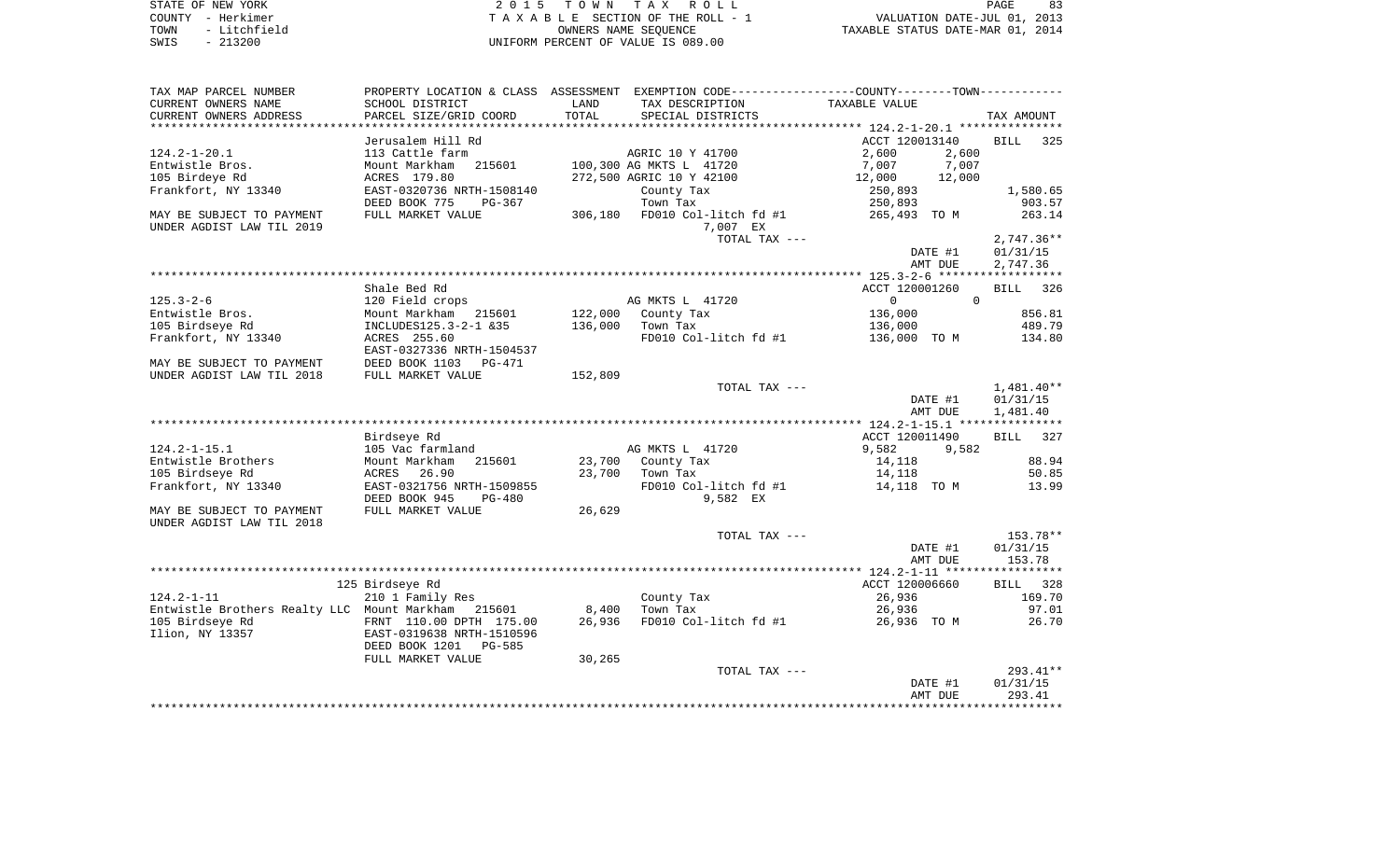|      | STATE OF NEW YORK | 2015 TOWN TAX ROLL                 | 84<br>PAGE                       |
|------|-------------------|------------------------------------|----------------------------------|
|      | COUNTY - Herkimer | TAXABLE SECTION OF THE ROLL - 1    | VALUATION DATE-JUL 01, 2013      |
| TOWN | - Litchfield      | OWNERS NAME SEOUENCE               | TAXABLE STATUS DATE-MAR 01, 2014 |
| SWIS | $-213200$         | UNIFORM PERCENT OF VALUE IS 089.00 |                                  |

| TAX MAP PARCEL NUMBER    | PROPERTY LOCATION & CLASS ASSESSMENT |         | EXEMPTION CODE-----------------COUNTY--------TOWN----------- |                |              |
|--------------------------|--------------------------------------|---------|--------------------------------------------------------------|----------------|--------------|
| CURRENT OWNERS NAME      | SCHOOL DISTRICT                      | LAND    | TAX DESCRIPTION                                              | TAXABLE VALUE  |              |
| CURRENT OWNERS ADDRESS   | PARCEL SIZE/GRID COORD               | TOTAL   | SPECIAL DISTRICTS                                            |                | TAX AMOUNT   |
| *******************      | ************************             |         |                                                              |                |              |
|                          | 289 Ball Rd                          |         |                                                              | ACCT 151300    | BILL<br>329  |
| $118.3 - 1 - 61.9$       | 210 1 Family Res                     |         | County Tax                                                   | 75,000         | 472.51       |
| Entwistle Joann M        | Mount Markham 215601                 | 14,000  | Town Tax                                                     | 75,000         | 270.11       |
| 289 Ball Road            | FRNT 308.00 DPTH                     | 75,000  | FD010 Col-litch fd #1                                        | 75,000 TO M    | 74.34        |
| Clayville, NY 13322      | 1.70<br>ACRES                        |         |                                                              |                |              |
|                          | EAST-0312585 NRTH-1514144            |         |                                                              |                |              |
|                          | DEED BOOK 1313<br>PG-22              |         |                                                              |                |              |
|                          | FULL MARKET VALUE                    | 84,270  |                                                              |                |              |
|                          |                                      |         | TOTAL TAX ---                                                |                | $816.96**$   |
|                          |                                      |         |                                                              | DATE #1        | 01/31/15     |
|                          |                                      |         |                                                              | AMT DUE        | 816.96       |
|                          |                                      |         |                                                              |                |              |
|                          | 182 Ball Rd                          |         |                                                              | ACCT 184880    | BILL 330     |
| $118.3 - 1 - 58.2$       | 210 1 Family Res                     |         | County Tax                                                   | 45,000         | 283.50       |
| Entwistle Kelly R        | Mount Markham<br>215601              | 8,400   | Town Tax                                                     | 45,000         | 162.06       |
| 182 Ball Rd              | Doublewide                           | 45,000  | FD010 Col-litch fd #1                                        | 45,000 TO M    | 44.60        |
| Clayville, NY 13322      | ACRES<br>0.43                        |         |                                                              |                |              |
|                          | EAST-0310539 NRTH-1513214            |         |                                                              |                |              |
| PRIOR OWNER ON 3/01/2014 | DEED BOOK 1525<br>PG-561             |         |                                                              |                |              |
| Gibson William J         | FULL MARKET VALUE                    | 50,562  |                                                              |                |              |
|                          |                                      |         | TOTAL TAX ---                                                |                | 490.16**     |
|                          |                                      |         |                                                              | DATE #1        | 01/31/15     |
|                          |                                      |         |                                                              | AMT DUE        | 490.16       |
|                          |                                      |         |                                                              |                |              |
|                          | 278 Ball Rd                          |         |                                                              |                | BILL 331     |
| $118.3 - 1 - 61.6$       | 210 1 Family Res                     |         | County Tax                                                   | 123,000        | 774.91       |
| Entwistle Matthew R      | Mount Markham 215601                 | 23,000  | Town Tax                                                     | 123,000        | 442.98       |
| Entwistle Kathleen L     | FRNT 709.00 DPTH                     | 123,000 | FD010 Col-litch fd #1                                        | 123,000 TO M   | 121.91       |
| 278 Ball Road            | 5.70<br>ACRES                        |         |                                                              |                |              |
| Clayville, NY 13322      | EAST-0312468 NRTH-1513468            |         |                                                              |                |              |
|                          | DEED BOOK 1267<br><b>PG-315</b>      |         |                                                              |                |              |
|                          | FULL MARKET VALUE                    | 138,202 |                                                              |                |              |
|                          |                                      |         | TOTAL TAX ---                                                |                | $1,339.80**$ |
|                          |                                      |         |                                                              | DATE #1        | 01/31/15     |
|                          |                                      |         |                                                              | AMT DUE        | 1,339.80     |
|                          |                                      |         |                                                              |                |              |
|                          | Birdseye Rd                          |         |                                                              | ACCT 120005760 | 332<br>BILL  |
| $124.2 - 1 - 10$         | 314 Rural vac<10                     |         | County Tax                                                   | 1,000          | 6.30         |
| Entwistle Robert         | Mount Markham<br>215601              | 1,000   | Town Tax                                                     | 1,000          | 3.60         |
| Entwistle James          | FRNT 235.00 DPTH 175.00              | 1,000   | FD010 Col-litch fd #1                                        | 1,000 TO M     | .99          |
| Attn: Entwistle Bros.    | EAST-0319469 NRTH-1510589            |         |                                                              |                |              |
| 105 Birdseye Rd          | DEED BOOK 731<br>$PG-236$            |         |                                                              |                |              |
| Frankfort, NY 13340      | FULL MARKET VALUE                    | 1,124   |                                                              |                |              |
|                          |                                      |         | TOTAL TAX ---                                                |                | $10.89**$    |
|                          |                                      |         |                                                              | DATE #1        | 01/31/15     |
|                          |                                      |         |                                                              | AMT DUE        | 10.89        |
|                          |                                      |         |                                                              |                |              |
|                          |                                      |         |                                                              |                |              |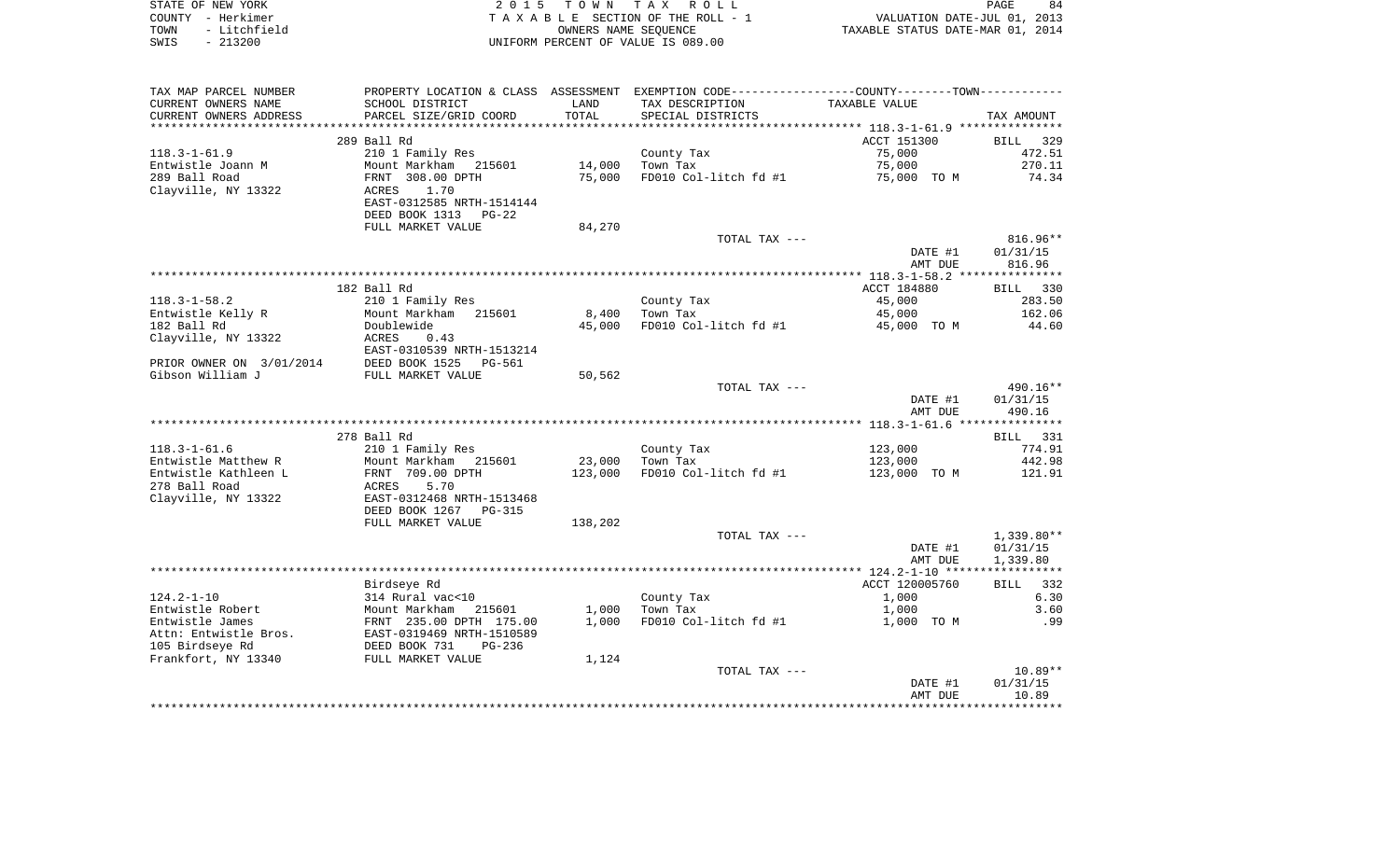| STATE OF NEW YORK                          | 2015 TOWN TAX ROLL                 | 85<br>PAGE                       |
|--------------------------------------------|------------------------------------|----------------------------------|
| COUNTY - Herkimer                          | TAXABLE SECTION OF THE ROLL - 1    | VALUATION DATE-JUL 01, 2013      |
| - Litchfield<br>TOWN                       | OWNERS NAME SEOUENCE               | TAXABLE STATUS DATE-MAR 01, 2014 |
| 213200<br>SWIS<br>$\overline{\phantom{0}}$ | UNIFORM PERCENT OF VALUE IS 089.00 |                                  |

| TAX MAP PARCEL NUMBER<br>CURRENT OWNERS NAME<br>CURRENT OWNERS ADDRESS | SCHOOL DISTRICT<br>PARCEL SIZE/GRID COORD | LAND<br>TOTAL | PROPERTY LOCATION & CLASS ASSESSMENT EXEMPTION CODE----------------COUNTY-------TOWN-----------<br>TAX DESCRIPTION<br>SPECIAL DISTRICTS | TAXABLE VALUE              | TAX AMOUNT         |
|------------------------------------------------------------------------|-------------------------------------------|---------------|-----------------------------------------------------------------------------------------------------------------------------------------|----------------------------|--------------------|
|                                                                        |                                           |               |                                                                                                                                         |                            |                    |
|                                                                        | Ball Rd                                   |               |                                                                                                                                         | ACCT 120004800             | <b>BILL</b><br>333 |
| $118.3 - 1 - 61.1$                                                     | 105 Vac farmland                          |               | AG MKTS L 41720                                                                                                                         | 3,481<br>3,481             |                    |
| Entwistle Robert M Jr                                                  | Mount Markham 215601                      | 26,000        | County Tax                                                                                                                              | 22,519                     | 141.87             |
| Entwistle Janice M                                                     | Split w/61.6,61.7,61.8                    | 26,000        | Town Tax                                                                                                                                | 22,519                     | 81.10              |
| 733 Jerusalem Hill Rd                                                  | FRNT 1257.00 DPTH                         |               | FD010 Col-litch fd #1                                                                                                                   | 22,519 TO M                | 22.32              |
| Ilion, NY 13357                                                        | ACRES 49.10                               |               | 3,481 EX                                                                                                                                |                            |                    |
|                                                                        | EAST-0313558 NRTH-1513709                 |               |                                                                                                                                         |                            |                    |
| MAY BE SUBJECT TO PAYMENT                                              | DEED BOOK 1146<br>PG-651                  |               |                                                                                                                                         |                            |                    |
| UNDER AGDIST LAW TIL 2018                                              | FULL MARKET VALUE                         | 29,213        |                                                                                                                                         |                            |                    |
|                                                                        |                                           |               | TOTAL TAX ---                                                                                                                           |                            | 245.29**           |
|                                                                        |                                           |               |                                                                                                                                         | DATE #1                    | 01/31/15           |
|                                                                        |                                           |               |                                                                                                                                         |                            |                    |
|                                                                        |                                           |               |                                                                                                                                         | AMT DUE                    | 245.29             |
|                                                                        |                                           |               |                                                                                                                                         |                            |                    |
|                                                                        | Ball Rd                                   |               |                                                                                                                                         |                            | BILL<br>334        |
| $118.3 - 1 - 61.4$                                                     | 105 Vac farmland                          |               | AG MKTS L 41720                                                                                                                         | 327<br>327                 |                    |
| Entwistle Robert M JR                                                  | Mount Markham 215601                      | 18,000        | County Tax                                                                                                                              | 17,673                     | 111.34             |
| Entwistle Janice M                                                     | FRNT 1331.00 DPTH                         | 18,000        | Town Tax                                                                                                                                | 17,673                     | 63.65              |
| 733 Jerusalem Hill Rd                                                  | ACRES 27.00                               |               | FD010 Col-litch fd #1                                                                                                                   | 17,673 TO M                | 17.52              |
| Ilion, NY 13357                                                        | EAST-0312083 NRTH-1514282                 |               | 327 EX                                                                                                                                  |                            |                    |
|                                                                        | DEED BOOK 942<br>PG-609                   |               |                                                                                                                                         |                            |                    |
| MAY BE SUBJECT TO PAYMENT                                              | FULL MARKET VALUE                         | 20,225        |                                                                                                                                         |                            |                    |
| UNDER AGDIST LAW TIL 2018                                              |                                           |               |                                                                                                                                         |                            |                    |
|                                                                        |                                           |               | TOTAL TAX ---                                                                                                                           |                            | 192.51**           |
|                                                                        |                                           |               |                                                                                                                                         | DATE #1                    | 01/31/15           |
|                                                                        |                                           |               |                                                                                                                                         | AMT DUE                    | 192.51             |
|                                                                        |                                           |               |                                                                                                                                         |                            |                    |
|                                                                        | Ball Rd                                   |               |                                                                                                                                         |                            | BILL 335           |
| $118.3 - 1 - 61.7$                                                     | 105 Vac farmland                          |               | AG MKTS L 41720                                                                                                                         | $\Omega$<br>$\overline{0}$ |                    |
| Entwistle Robert M Jr                                                  | Mount Markham 215601                      | 3,100         | County Tax                                                                                                                              | 3,100                      | 19.53              |
| Entwistle Janice M                                                     | FRNT 500.00 DPTH                          | 3,100         | Town Tax                                                                                                                                | 3,100                      | 11.16              |
| 733 Jerusalem Hill Road                                                | 6.30<br>ACRES                             |               | FD010 Col-litch fd #1                                                                                                                   | 3,100 TO M                 | 3.07               |
| Ilion, NY 13357                                                        | EAST-0311941 NRTH-1513322                 |               |                                                                                                                                         |                            |                    |
|                                                                        |                                           |               |                                                                                                                                         |                            |                    |
|                                                                        | FULL MARKET VALUE                         | 3,483         |                                                                                                                                         |                            |                    |
| MAY BE SUBJECT TO PAYMENT                                              |                                           |               |                                                                                                                                         |                            |                    |
| UNDER AGDIST LAW TIL 2018                                              |                                           |               |                                                                                                                                         |                            |                    |
|                                                                        |                                           |               | TOTAL TAX ---                                                                                                                           |                            | $33.76**$          |
|                                                                        |                                           |               |                                                                                                                                         | DATE #1                    | 01/31/15           |
|                                                                        |                                           |               |                                                                                                                                         | AMT DUE                    | 33.76              |
|                                                                        |                                           |               |                                                                                                                                         |                            |                    |
|                                                                        | Ball Rd                                   |               |                                                                                                                                         |                            | BILL 336           |
| $118.3 - 1 - 61.8$                                                     | 105 Vac farmland                          |               | County Tax                                                                                                                              | 2,700                      | 17.01              |
| Entwistle Robert M Jr                                                  | Mount Markham 215601                      | 2,700         | Town Tax                                                                                                                                | 2,700                      | 9.72               |
| Entwistle Janice M                                                     | FRNT 329.00 DPTH                          | 2,700         | FD010 Col-litch fd #1                                                                                                                   | 2,700 TO M                 | 2.68               |
| 733 Jerusalem Hill Road                                                | 5.50<br>ACRES                             |               |                                                                                                                                         |                            |                    |
| Ilion, NY 13357                                                        | EAST-0311103 NRTH-1513209                 |               |                                                                                                                                         |                            |                    |
|                                                                        | FULL MARKET VALUE                         | 3,034         |                                                                                                                                         |                            |                    |
|                                                                        |                                           |               | TOTAL TAX ---                                                                                                                           |                            | 29.41**            |
|                                                                        |                                           |               |                                                                                                                                         | DATE #1                    | 01/31/15           |
|                                                                        |                                           |               |                                                                                                                                         | AMT DUE                    | 29.41              |
|                                                                        |                                           |               |                                                                                                                                         |                            |                    |
|                                                                        |                                           |               |                                                                                                                                         |                            |                    |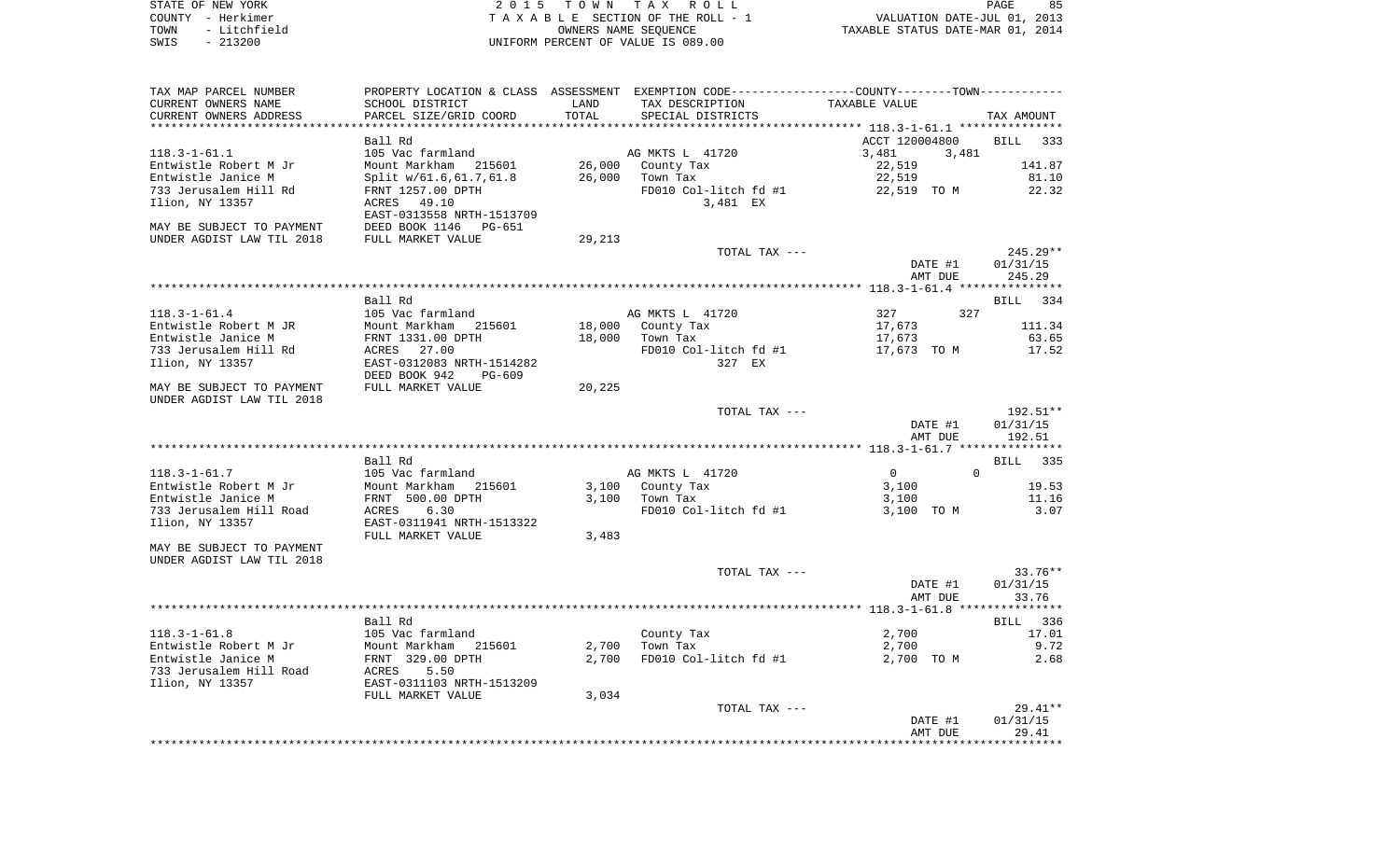|        | STATE OF NEW YORK                  | TOWN TAX ROLL                      | 86<br>PAGE                       |
|--------|------------------------------------|------------------------------------|----------------------------------|
| COUNTY | – Herkimer                         | TAXABLE SECTION OF THE ROLL - 1    | VALUATION DATE-JUL 01, 2013      |
| TOWN   | - Litchfield                       | OWNERS NAME SEOUENCE               | TAXABLE STATUS DATE-MAR 01, 2014 |
| SWIS   | 213200<br>$\overline{\phantom{0}}$ | UNIFORM PERCENT OF VALUE IS 089.00 |                                  |

| TAX MAP PARCEL NUMBER   |                           |                 | PROPERTY LOCATION & CLASS ASSESSMENT EXEMPTION CODE---------------COUNTY-------TOWN---------- |                |              |
|-------------------------|---------------------------|-----------------|-----------------------------------------------------------------------------------------------|----------------|--------------|
| CURRENT OWNERS NAME     | SCHOOL DISTRICT           | LAND            | TAX DESCRIPTION                                                                               | TAXABLE VALUE  |              |
| CURRENT OWNERS ADDRESS  | PARCEL SIZE/GRID COORD    | TOTAL           | SPECIAL DISTRICTS                                                                             |                | TAX AMOUNT   |
| *********************   |                           | *************** |                                                                                               |                |              |
|                         | Cedarville Rd             |                 |                                                                                               | ACCT 120013020 | BILL 337     |
| $118.4 - 1 - 56.1$      | 105 Vac farmland          |                 | County Tax                                                                                    | 17,800         | 112.14       |
| Entwistle Robert M Jr   | Mount Markham<br>215601   | 17,800          | Town Tax                                                                                      | 17,800         | 64.11        |
| Entwistle Janice M      | FRNT 610.00 DPTH          | 17,800          | FD010 Col-litch fd #1                                                                         | 17,800 TO M    | 17.64        |
| 733 Jerusalem Hill Rd   | 27.00<br>ACRES            |                 |                                                                                               |                |              |
| Ilion, NY 13357         | EAST-0323307 NRTH-1513541 |                 |                                                                                               |                |              |
|                         | DEED BOOK 1236<br>PG-752  |                 |                                                                                               |                |              |
|                         | FULL MARKET VALUE         | 20,000          |                                                                                               |                |              |
|                         |                           |                 | TOTAL TAX ---                                                                                 |                | 193.89**     |
|                         |                           |                 |                                                                                               | DATE #1        | 01/31/15     |
|                         |                           |                 |                                                                                               | AMT DUE        | 193.89       |
|                         |                           |                 |                                                                                               |                |              |
|                         | 910 Jerusalem Hill Rd     |                 |                                                                                               |                | BILL 338     |
| $124.2 - 1 - 19.2$      | 210 1 Family Res          |                 | County Tax                                                                                    | 88,000         | 554.41       |
| Entwistle Sandra J      | Mount Markham 215601      | 13,200          | Town Tax                                                                                      | 88,000         | 316.93       |
| 910 Jerusalem Hill Road | FRNT 145.00 DPTH          | 88,000          | FD010 Col-litch fd #1                                                                         | 88,000 TO M    | 87.22        |
| Ilion, NY 13357         | 1.10<br>ACRES             |                 |                                                                                               |                |              |
|                         | EAST-0322566 NRTH-1507335 |                 |                                                                                               |                |              |
|                         | DEED BOOK 1182<br>PG-95   |                 |                                                                                               |                |              |
|                         | FULL MARKET VALUE         | 98,876          | TOTAL TAX ---                                                                                 |                | 958.56**     |
|                         |                           |                 |                                                                                               | DATE #1        | 01/31/15     |
|                         |                           |                 |                                                                                               | AMT DUE        | 958.56       |
|                         |                           |                 |                                                                                               |                |              |
|                         | 296 Wheelock Rd           |                 |                                                                                               | ACCT 120004865 | BILL 339     |
| $118.4 - 1 - 52$        | 210 1 Family Res          |                 | County Tax                                                                                    | 137,200        | 864.38       |
| Epps Earl A             | Mount Markham 215601      | 21,900          | Town Tax                                                                                      | 137,200        | 494.12       |
| Epps Lorraine W         | EAST-0321455 NRTH-1513377 | 137,200         | FD010 Col-litch fd #1                                                                         | 137,200 TO M   | 135.99       |
| 296 Wheelock Rd         | DEED BOOK 00611 PG-00930  |                 |                                                                                               |                |              |
| Frankfort, NY 13340     | FULL MARKET VALUE         | 154,157         |                                                                                               |                |              |
|                         |                           |                 | TOTAL TAX ---                                                                                 |                | $1,494.49**$ |
|                         |                           |                 |                                                                                               | DATE #1        | 01/31/15     |
|                         |                           |                 |                                                                                               | AMT DUE        | 1,494.49     |
|                         |                           |                 |                                                                                               |                |              |
|                         | 701 Silver St             |                 |                                                                                               | ACCT 120010410 | BILL 340     |
| $119.3 - 1 - 17.1$      | 240 Rural res             |                 | County Tax                                                                                    | 177,300        | 1,117.01     |
| Evans Beryl             | Mount Markham<br>215601   | 25,400          | Town Tax                                                                                      | 177,300        | 638.53       |
| 701 Silver St           | FRNT 480.00 DPTH          | 177,300         | FD010 Col-litch fd #1                                                                         | 177,300 TO M   | 175.73       |
| Ilion, NY 13357         | 7.90<br>ACRES             |                 |                                                                                               |                |              |
|                         | EAST-0331265 NRTH-1515764 |                 |                                                                                               |                |              |
|                         | DEED BOOK 831<br>$PG-636$ |                 |                                                                                               |                |              |
|                         | FULL MARKET VALUE         | 199,213         |                                                                                               |                |              |
|                         |                           |                 | TOTAL TAX ---                                                                                 |                | 1,931.27**   |
|                         |                           |                 |                                                                                               | DATE #1        | 01/31/15     |
|                         |                           |                 |                                                                                               | AMT DUE        | 1,931.27     |
|                         |                           |                 |                                                                                               |                |              |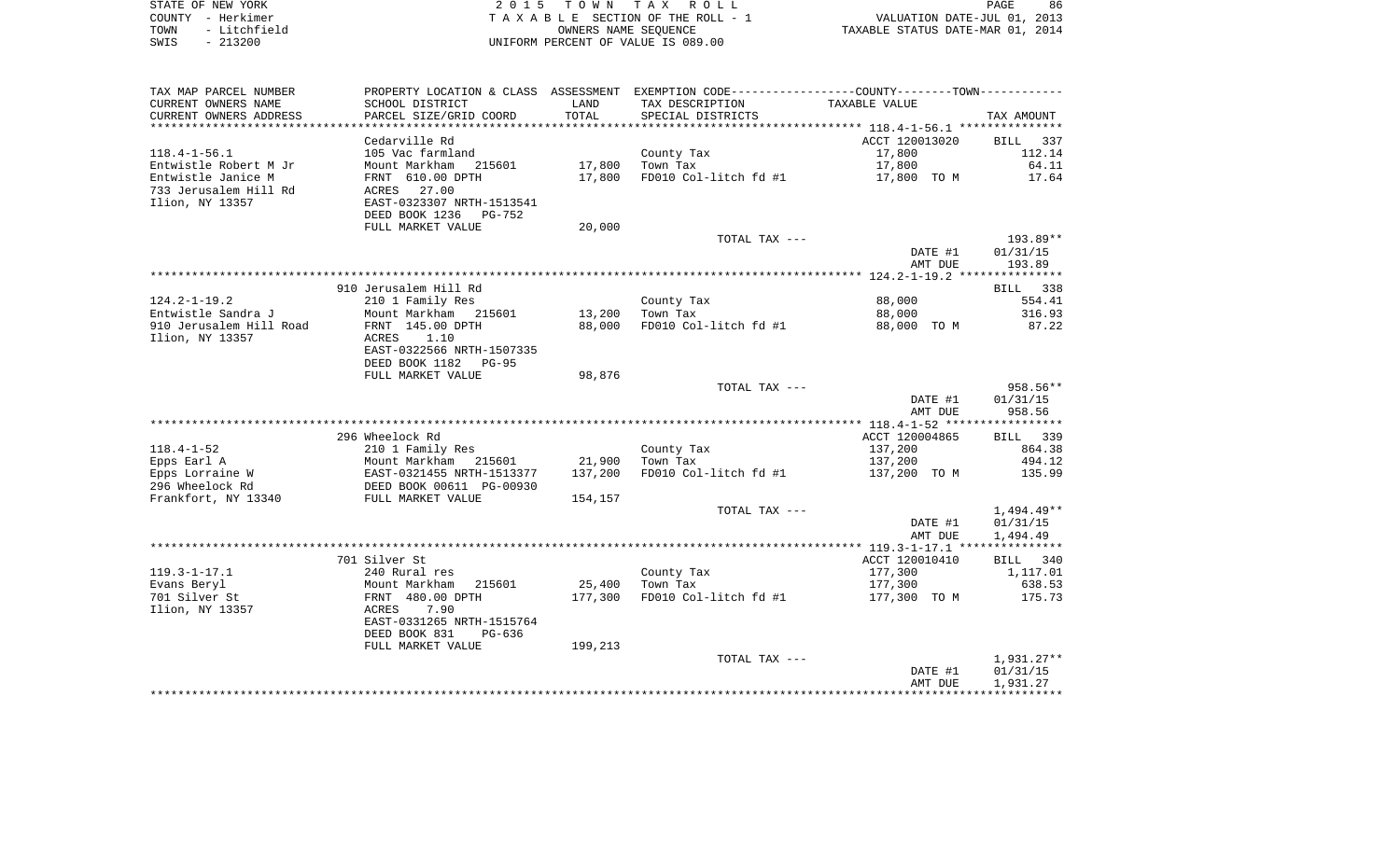|      | STATE OF NEW YORK | 2015 TOWN TAX ROLL                 | PAGE                             |
|------|-------------------|------------------------------------|----------------------------------|
|      | COUNTY - Herkimer | TAXABLE SECTION OF THE ROLL - 1    | VALUATION DATE-JUL 01, 2013      |
| TOWN | - Litchfield      | OWNERS NAME SEOUENCE               | TAXABLE STATUS DATE-MAR 01, 2014 |
| SWIS | - 213200          | UNIFORM PERCENT OF VALUE IS 089.00 |                                  |

| TAX MAP PARCEL NUMBER  | PROPERTY LOCATION & CLASS ASSESSMENT EXEMPTION CODE---------------COUNTY--------TOWN---------- |         |                       |                |                    |
|------------------------|------------------------------------------------------------------------------------------------|---------|-----------------------|----------------|--------------------|
| CURRENT OWNERS NAME    | SCHOOL DISTRICT                                                                                | LAND    | TAX DESCRIPTION       | TAXABLE VALUE  |                    |
| CURRENT OWNERS ADDRESS | PARCEL SIZE/GRID COORD                                                                         | TOTAL   | SPECIAL DISTRICTS     |                | TAX AMOUNT         |
|                        |                                                                                                |         |                       |                |                    |
|                        | 532 Berberick Rd                                                                               |         |                       |                | <b>BILL</b><br>341 |
| $124.4 - 2 - 18$       | 210 1 Family Res                                                                               |         | County Tax            | 91,700         | 577.72             |
| Evans Eric             | Mount Markham 215601                                                                           | 22,000  | Town Tax              | 91,700         | 330.25             |
| Evans Rebecca          | Bldg Lot                                                                                       | 91,700  | School Relevy         |                | 1,487.33           |
| 532 Berberick Rd       | Berberick Rd                                                                                   |         | FD010 Col-litch fd #1 | 91,700 TO M    | 90.89              |
| Frankfort, NY 13491    | ACRES<br>5.20                                                                                  |         |                       |                |                    |
|                        | EAST-0318282 NRTH-1500914                                                                      |         |                       |                |                    |
|                        | DEED BOOK 881<br>$PG-96$                                                                       |         |                       |                |                    |
|                        | FULL MARKET VALUE                                                                              | 103,034 |                       |                |                    |
|                        |                                                                                                |         | TOTAL TAX ---         |                | $2,486.19**$       |
|                        |                                                                                                |         |                       | DATE #1        | 01/31/15           |
|                        |                                                                                                |         |                       | AMT DUE        | 2,486.19           |
|                        |                                                                                                |         |                       |                |                    |
|                        | 1663 Albany St                                                                                 |         |                       | ACCT 120090144 | BILL 342           |
| $118.1 - 1 - 31.8$     | 270 Mfg housing                                                                                |         | County Tax            | 54,900         | 345.88             |
| Evans Gary             | Sauquoit Valley 305002                                                                         | 13,000  | Town Tax              | 54,900         | 197.72             |
| Evans Theresa          | sauque<br>ACRES<br>2.50 BANK<br>135                                                            | 54,900  | FD010 Col-litch fd #1 | 54,900 TO M    | 54.41              |
| 1663 Albany St         | EAST-0309296 NRTH-1520505                                                                      |         |                       |                |                    |
| Frankfort, NY 13340    | DEED BOOK 788<br>PG-417                                                                        |         |                       |                |                    |
|                        | FULL MARKET VALUE                                                                              | 61,685  |                       |                |                    |
|                        |                                                                                                |         | TOTAL TAX ---         |                | 598.01**           |
|                        |                                                                                                |         |                       | DATE #1        | 01/31/15           |
|                        |                                                                                                |         |                       | AMT DUE        | 598.01             |
|                        |                                                                                                |         |                       |                |                    |
|                        | 595 Berberick Rd                                                                               |         |                       |                | BILL 343           |
| $124.4 - 1 - 26.4$     | 270 Mfg housing                                                                                |         | County Tax            | 36,900         | 232.47             |
| Evans Sherry L         | Mount Markham 215601                                                                           | 15,100  | Town Tax              | 36,900         | 132.89             |
| 595 Berberick Rd       | NO RD FRONT                                                                                    | 36,900  | School Relevy         |                | 231.67             |
| Frankfort, NY 13340    | COMMON DRIVEWAY                                                                                |         | FD010 Col-litch fd #1 | 36,900 TO M    | 36.57              |
|                        | ACRES<br>4.90                                                                                  |         |                       |                |                    |
|                        | DEED BOOK 937<br>$PG-647$                                                                      |         |                       |                |                    |
|                        | FULL MARKET VALUE                                                                              | 41,461  |                       |                |                    |
|                        |                                                                                                |         | TOTAL TAX ---         |                | 633.60**           |
|                        |                                                                                                |         |                       | DATE #1        | 01/31/15           |
|                        |                                                                                                |         |                       | AMT DUE        | 633.60             |
|                        |                                                                                                |         |                       |                |                    |
|                        |                                                                                                |         |                       |                |                    |
| $118.1 - 1 - 6.3$      | Graffenburg Rd<br>314 Rural vac<10                                                             |         |                       |                | BILL 344<br>94.50  |
|                        |                                                                                                |         | County Tax            | 15,000         | 54.02              |
| Facchini James W       | Sauquoit Valley 305002                                                                         | 15,000  | Town Tax              | 15,000         |                    |
| Stephen Lynn           | FRNT 265.00 DPTH                                                                               | 15,000  | FD010 Col-litch fd #1 | 15,000 TO M    | 14.87              |
| 2077 Graffenburg Road  | ACRES<br>3.90                                                                                  |         |                       |                |                    |
| Saugouit, NY 13456     | EAST-0301473 NRTH-1524441                                                                      |         |                       |                |                    |
|                        | DEED BOOK 1201<br>PG-1119                                                                      |         |                       |                |                    |
|                        | FULL MARKET VALUE                                                                              | 16,854  |                       |                |                    |
|                        |                                                                                                |         | TOTAL TAX ---         |                | 163.39**           |
|                        |                                                                                                |         |                       | DATE #1        | 01/31/15           |
|                        |                                                                                                |         |                       | AMT DUE        | 163.39             |
|                        |                                                                                                |         |                       |                |                    |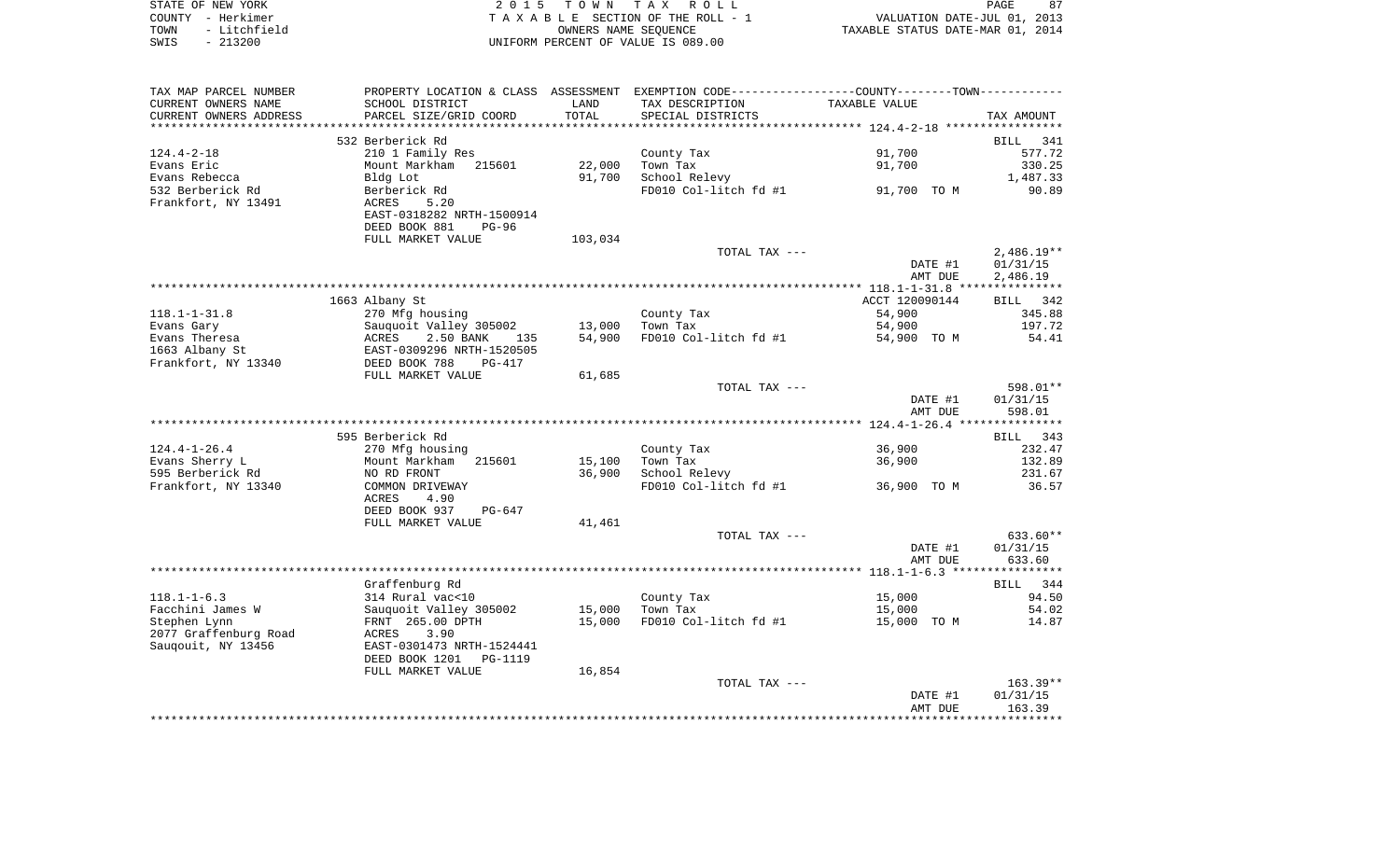|      | STATE OF NEW YORK | 2015 TOWN TAX ROLL                 | 88<br>PAGE                       |
|------|-------------------|------------------------------------|----------------------------------|
|      | COUNTY - Herkimer | TAXABLE SECTION OF THE ROLL - 1    | VALUATION DATE-JUL 01, 2013      |
| TOWN | - Litchfield      | OWNERS NAME SEOUENCE               | TAXABLE STATUS DATE-MAR 01, 2014 |
| SWIS | $-213200$         | UNIFORM PERCENT OF VALUE IS 089.00 |                                  |

|                                             |                                                       |         |                                                                                                | AMT DUE            | 238.55                   |
|---------------------------------------------|-------------------------------------------------------|---------|------------------------------------------------------------------------------------------------|--------------------|--------------------------|
|                                             |                                                       |         |                                                                                                | DATE #1            | 01/31/15                 |
|                                             | FULL MARKET VALUE                                     |         | TOTAL TAX ---                                                                                  |                    | $238.55**$               |
| West Winfield, NY 13491                     | EAST-0310596 NRTH-1496969<br>DEED BOOK 1407<br>PG-740 | 24,607  |                                                                                                |                    |                          |
| Farruggia Peter S<br>194 Griffith Rd        | ACRES<br>28.40                                        | 21,900  | FD010 Col-litch fd #1                                                                          | 21,900 TO M        | 21.71                    |
| Farruggia Family Trust John R Mount Markham | 215601                                                | 21,900  | Town Tax                                                                                       | 21,900             | 78.87                    |
| $124.3 - 2 - 21$                            | 105 Vac farmland                                      |         | County Tax                                                                                     | 21,900             | 137.97                   |
|                                             | Rising Rd                                             |         |                                                                                                | ACCT 166563        | BILL 348                 |
|                                             |                                                       |         |                                                                                                |                    |                          |
|                                             |                                                       |         |                                                                                                | AMT DUE            | 936.77                   |
|                                             |                                                       |         |                                                                                                | DATE #1            | 01/31/15                 |
|                                             |                                                       |         | TOTAL TAX ---                                                                                  |                    | 936.77**                 |
|                                             | FULL MARKET VALUE                                     | 96,629  |                                                                                                |                    |                          |
| West Winfield, NY 13491                     | DEED BOOK 1407<br>PG-747                              |         |                                                                                                |                    |                          |
| 194 Griffith Road                           | EAST-0312049 NRTH-1497244                             |         |                                                                                                |                    |                          |
| Farruggia Peter S                           | ACRES 140.00                                          | 86,000  | FD010 Col-litch fd #1                                                                          | 86,000 TO M        | 85.24                    |
| Farruggia Family Trust John R Mount Markham | 215601                                                | 86,000  | Town Tax                                                                                       | 86,000             | 309.72                   |
| $124.3 - 2 - 20$                            | 105 Vac farmland                                      |         | County Tax                                                                                     | 86,000             | 541.81                   |
|                                             | Rising Rd                                             |         |                                                                                                | ACCT 166565        | BILL 347                 |
|                                             |                                                       |         |                                                                                                |                    |                          |
|                                             |                                                       |         |                                                                                                | AMT DUE            | 1,416.05                 |
|                                             |                                                       |         | TOTAL TAX ---                                                                                  | DATE #1            | $1,416.05**$<br>01/31/15 |
|                                             | FULL MARKET VALUE                                     | 146,067 |                                                                                                |                    |                          |
|                                             | DEED BOOK 1299<br>PG-327                              |         |                                                                                                |                    |                          |
|                                             | EAST-0332619 NRTH-1516112                             |         |                                                                                                |                    |                          |
| Ilion, NY 13357                             | 1.80<br>ACRES                                         |         |                                                                                                |                    |                          |
| 1134 Barringer Rd                           | FRNT 200.00 DPTH 200.00                               | 130,000 | FD010 Col-litch fd #1                                                                          | 130,000 TO M       | 128.85                   |
| Failing Marvin                              | Mount Markham<br>215601                               | 14,800  | Town Tax                                                                                       | 130,000            | 468.19                   |
| $119.3 - 1 - 14.6$                          | 210 1 Family Res                                      |         | County Tax                                                                                     | 130,000            | 819.01                   |
|                                             | 1134 Barringer Rd                                     |         |                                                                                                | ACCT 120090107     | BILL 346                 |
|                                             |                                                       |         |                                                                                                |                    |                          |
|                                             |                                                       |         |                                                                                                | DATE #1<br>AMT DUE | 01/31/15<br>1,906.22     |
|                                             |                                                       |         | TOTAL TAX ---                                                                                  |                    | $1,906.22**$             |
|                                             | FULL MARKET VALUE                                     | 196,629 |                                                                                                |                    |                          |
|                                             | DEED BOOK 679<br><b>PG-611</b>                        |         |                                                                                                |                    |                          |
|                                             | EAST-0306679 NRTH-1501896                             |         |                                                                                                |                    |                          |
| Clayville, NY 13322                         | 1.20<br>ACRES                                         |         |                                                                                                |                    |                          |
| 129 Camp Rd                                 | FRNT 210.00 DPTH 250.00                               | 175,000 | FD010 Col-litch fd #1                                                                          | 175,000 TO M       | 173.45                   |
| Fahringer Tina                              | Mount Markham 215601                                  | 12,100  | Town Tax                                                                                       | 175,000            | 630.25                   |
| $124.3 - 1 - 19$                            | 210 1 Family Res                                      |         | County Tax                                                                                     | 175,000            | 1,102.52                 |
|                                             | 129 Camp Rd                                           |         |                                                                                                | ACCT 120006870     | BILL 345                 |
| **********************                      |                                                       |         |                                                                                                |                    |                          |
| CURRENT OWNERS ADDRESS                      | PARCEL SIZE/GRID COORD                                | TOTAL   | SPECIAL DISTRICTS                                                                              |                    | TAX AMOUNT               |
| CURRENT OWNERS NAME                         | SCHOOL DISTRICT                                       | LAND    | TAX DESCRIPTION                                                                                | TAXABLE VALUE      |                          |
| TAX MAP PARCEL NUMBER                       |                                                       |         | PROPERTY LOCATION & CLASS ASSESSMENT EXEMPTION CODE---------------COUNTY--------TOWN---------- |                    |                          |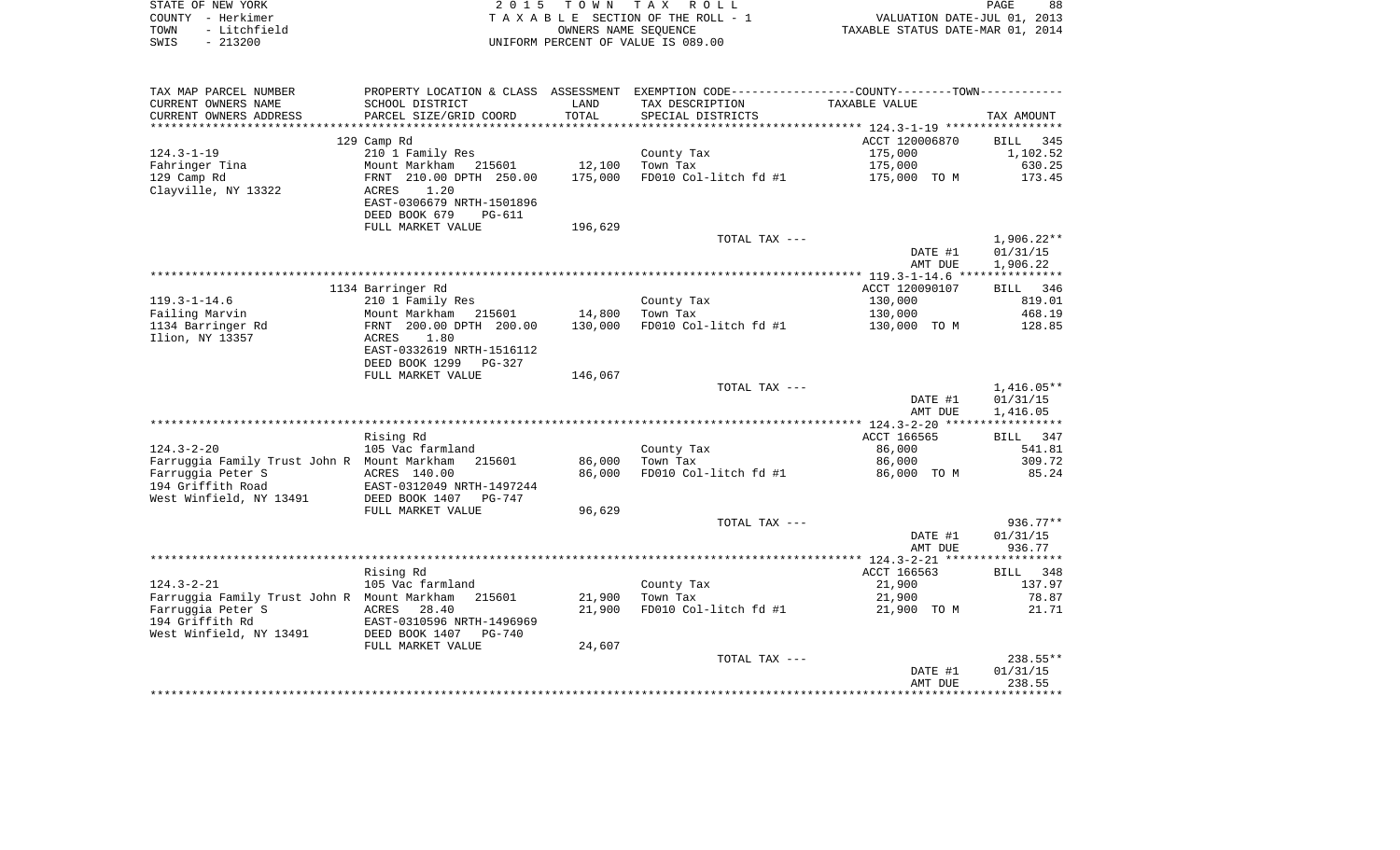| STATE OF NEW YORK |              |
|-------------------|--------------|
| COUNTY - Herkimer |              |
| TOWN              | - Litchfield |
| SWIS              | $-213200$    |

| TAX MAP PARCEL NUMBER<br>CURRENT OWNERS NAME<br>CURRENT OWNERS ADDRESS | PROPERTY LOCATION & CLASS ASSESSMENT<br>SCHOOL DISTRICT<br>PARCEL SIZE/GRID COORD | LAND<br>TOTAL | EXEMPTION CODE-----------------COUNTY-------TOWN-----------<br>TAX DESCRIPTION<br>SPECIAL DISTRICTS | TAXABLE VALUE      | TAX AMOUNT         |
|------------------------------------------------------------------------|-----------------------------------------------------------------------------------|---------------|-----------------------------------------------------------------------------------------------------|--------------------|--------------------|
|                                                                        |                                                                                   |               |                                                                                                     |                    |                    |
|                                                                        | Rising Rd                                                                         |               |                                                                                                     | ACCT 166563        | 349<br>BILL        |
| $124.3 - 2 - 22$                                                       | 105 Vac farmland                                                                  |               | County Tax                                                                                          | 91,400             | 575.83             |
| Farruggia Family Trust John R                                          | 215601<br>Mount Markham                                                           | 91,400        | Town Tax                                                                                            | 91,400             | 329.17             |
| Farruggia Peter S                                                      | ACRES 118.50                                                                      | 91,400        | FD010 Col-litch fd #1                                                                               | 91,400 TO M        | 90.59              |
| 194 Griffith Rd<br>West Winfield, NY 13491                             | EAST-0308734 NRTH-1496830<br>DEED BOOK 1407<br>PG-740                             |               |                                                                                                     |                    |                    |
|                                                                        | FULL MARKET VALUE                                                                 | 102,697       |                                                                                                     |                    |                    |
|                                                                        |                                                                                   |               | TOTAL TAX ---                                                                                       |                    | 995.59**           |
|                                                                        |                                                                                   |               |                                                                                                     | DATE #1<br>AMT DUE | 01/31/15<br>995.59 |
|                                                                        |                                                                                   |               |                                                                                                     |                    |                    |
|                                                                        | Berberick (Off) Rd                                                                |               |                                                                                                     | ACCT 166564        | 350<br><b>BILL</b> |
| $130.2 - 2 - 2.3$                                                      | 105 Vac farmland                                                                  |               | County Tax                                                                                          | 4,100              | 25.83              |
| Farruggia Family Trust John R Mount Markham                            | 215601                                                                            | 4,100         | Town Tax                                                                                            | 4,100              | 14.77              |
| Farruggia Peter S                                                      | 7.00<br><b>ACRES</b>                                                              | 4,100         | FD010 Col-litch fd #1                                                                               | 4,100 TO M         | 4.06               |
| 194 Griffith Road<br>West Winfield, NY 13491                           | EAST-0312744 NRTH-1495524<br>DEED BOOK 1407 PG-744                                |               |                                                                                                     |                    |                    |
|                                                                        | FULL MARKET VALUE                                                                 | 4,607         |                                                                                                     |                    |                    |
|                                                                        |                                                                                   |               | TOTAL TAX ---                                                                                       |                    | 44.66**            |
|                                                                        |                                                                                   |               |                                                                                                     | DATE #1            | 01/31/15           |
|                                                                        |                                                                                   |               |                                                                                                     | AMT DUE            | 44.66              |
|                                                                        |                                                                                   |               |                                                                                                     |                    |                    |
|                                                                        | Soncody Rd                                                                        |               |                                                                                                     | ACCT 120013680     | 351<br>BILL        |
| $124.4 - 1 - 20$                                                       | 105 Vac farmland                                                                  |               | County Tax                                                                                          | 37,100             | 233.73             |
| Farruggia John A                                                       | Mount Markham<br>215601                                                           | 37,100        | Town Tax                                                                                            | 37,100             | 133.61             |
| Farruggia Salvatore B                                                  | <b>ACRES</b><br>60.30                                                             | 37,100        | FD010 Col-litch fd #1                                                                               | 37,100 TO M        | 36.77              |
| 170 Albany Rd                                                          | EAST-0313305 NRTH-1499182                                                         |               |                                                                                                     |                    |                    |
| West Winfield, NY 13491                                                | DEED BOOK 697<br>$PG-523$                                                         |               |                                                                                                     |                    |                    |
|                                                                        | FULL MARKET VALUE                                                                 | 41,685        |                                                                                                     |                    |                    |
|                                                                        |                                                                                   |               | TOTAL TAX ---                                                                                       |                    | $404.11**$         |
|                                                                        |                                                                                   |               |                                                                                                     | DATE #1            | 01/31/15           |
|                                                                        |                                                                                   |               |                                                                                                     | AMT DUE            | 404.11             |
|                                                                        |                                                                                   |               |                                                                                                     |                    |                    |
|                                                                        | 1579 Albany Rd                                                                    |               |                                                                                                     | ACCT 120090124     | 352<br>BILL        |
| $118.3 - 1 - 4.2$                                                      | 210 1 Family Res                                                                  |               | County Tax                                                                                          | 79,900             | 503.38             |
| Fasteson Valerie                                                       | Sauquoit Valley 305002                                                            | 23,700        | Town Tax                                                                                            | 79,900             | 287.75             |
| 1579 Albany Rd                                                         | ACRES<br>6.50                                                                     | 79,900        | FD010 Col-litch fd #1                                                                               | 79,900 TO M        | 79.19              |
| Frankfort, NY 13340                                                    | EAST-0308424 NRTH-1519070                                                         |               |                                                                                                     |                    |                    |
|                                                                        | DEED BOOK 707<br>PG-619                                                           |               |                                                                                                     |                    |                    |
|                                                                        | FULL MARKET VALUE                                                                 | 89,775        | TOTAL TAX ---                                                                                       |                    | 870.32**           |
|                                                                        |                                                                                   |               |                                                                                                     |                    |                    |
|                                                                        |                                                                                   |               |                                                                                                     | DATE #1<br>AMT DUE | 01/31/15<br>870.32 |
|                                                                        |                                                                                   |               |                                                                                                     |                    |                    |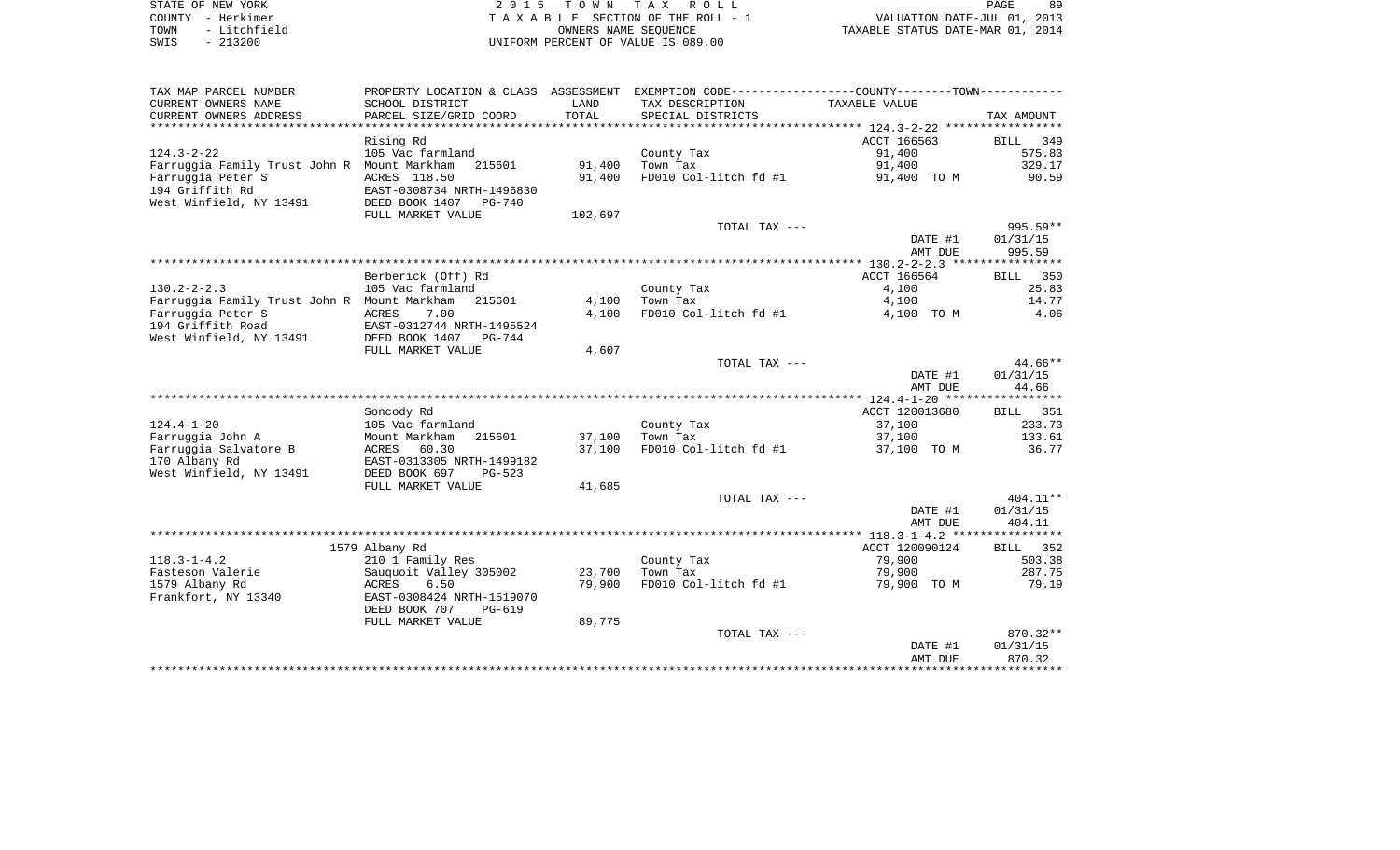| STATE OF NEW YORK    | 2015 TOWN TAX ROLL                 | -90<br>PAGE                      |
|----------------------|------------------------------------|----------------------------------|
| COUNTY - Herkimer    | TAXABLE SECTION OF THE ROLL - 1    | VALUATION DATE-JUL 01, 2013      |
| - Litchfield<br>TOWN | OWNERS NAME SEOUENCE               | TAXABLE STATUS DATE-MAR 01, 2014 |
| - 213200<br>SWIS     | UNIFORM PERCENT OF VALUE IS 089.00 |                                  |

 $90$ <br> $2013$ <br> $2014$ 

| TAX MAP PARCEL NUMBER                      |                                                       |         | PROPERTY LOCATION & CLASS ASSESSMENT EXEMPTION CODE----------------COUNTY--------TOWN----------- |                |                    |
|--------------------------------------------|-------------------------------------------------------|---------|--------------------------------------------------------------------------------------------------|----------------|--------------------|
| CURRENT OWNERS NAME                        | SCHOOL DISTRICT                                       | LAND    | TAX DESCRIPTION                                                                                  | TAXABLE VALUE  |                    |
| CURRENT OWNERS ADDRESS                     | PARCEL SIZE/GRID COORD                                | TOTAL   | SPECIAL DISTRICTS                                                                                |                | TAX AMOUNT         |
| **********************                     | ****************************                          |         |                                                                                                  |                |                    |
|                                            | 1348 Albany Rd                                        |         |                                                                                                  | ACCT 120009401 | BILL<br>353        |
| $118.3 - 1 - 51.4$                         | 210 1 Family Res                                      |         | County Tax                                                                                       | 90,000         | 567.01             |
| Fedorka James B                            | Mount Markham<br>215601                               | 13,000  | Town Tax                                                                                         | 90,000         | 324.13             |
| Fedorka Holly A                            | FRNT 200.00 DPTH 234.98                               | 90,000  | FD010 Col-litch fd #1                                                                            | 90,000 TO M    | 89.20              |
| 1348 Albany Rd                             | 1.00<br>ACRES                                         |         |                                                                                                  |                |                    |
| Clayville, NY 13322                        | EAST-0307707 NRTH-1514697                             |         |                                                                                                  |                |                    |
|                                            | DEED BOOK 1159<br><b>PG-97</b>                        |         |                                                                                                  |                |                    |
|                                            | FULL MARKET VALUE                                     | 101,124 |                                                                                                  |                |                    |
|                                            |                                                       |         | TOTAL TAX ---                                                                                    |                | 980.34**           |
|                                            |                                                       |         |                                                                                                  | DATE #1        | 01/31/15           |
|                                            |                                                       |         |                                                                                                  | AMT DUE        | 980.34             |
|                                            |                                                       |         |                                                                                                  |                |                    |
|                                            | 470 Rider Rd                                          |         |                                                                                                  |                | BILL 354           |
| $124.3 - 1 - 73.2$                         | 210 1 Family Res                                      |         | County Tax                                                                                       | 160,000        | 1,008.02           |
| Feisthamel Christopher                     | Mount Markham 215601                                  | 17,000  | Town Tax                                                                                         | 160,000        | 576.23             |
| Feisthamel Laurie                          | FRNT 200.00 DPTH                                      | 160,000 | FD010 Col-litch fd #1                                                                            | 160,000 TO M   | 158.58             |
| 470 Rider Rd                               | 0.75 BANK<br>028<br>ACRES                             |         |                                                                                                  |                |                    |
| Clayville, NY 13322                        | EAST-0310128 NRTH-1503151                             |         |                                                                                                  |                |                    |
|                                            | DEED BOOK 769<br>$PG-78$                              |         |                                                                                                  |                |                    |
|                                            | FULL MARKET VALUE                                     | 179,775 |                                                                                                  |                |                    |
|                                            |                                                       |         | TOTAL TAX ---                                                                                    |                | 1,742.83**         |
|                                            |                                                       |         |                                                                                                  | DATE #1        | 01/31/15           |
|                                            |                                                       |         |                                                                                                  | AMT DUE        | 1,742.83           |
|                                            |                                                       |         |                                                                                                  |                |                    |
|                                            | State Route 51                                        |         |                                                                                                  | ACCT 120003450 | <b>BILL</b><br>355 |
| $125.1 - 2 - 52$                           | 314 Rural vac<10                                      |         | County Tax                                                                                       | 5,200          | 32.76              |
| Ferdula Joseph T                           | Mount Markham<br>215601                               | 5,200   | Town Tax                                                                                         | 5,200          | 18.73              |
| Ferdula Sharon E                           | FRNT 150.00 DPTH 150.00                               | 5,200   | FD010 Col-litch fd #1                                                                            | 5,200 TO M     | 5.15               |
| 300 S Litchfield St<br>Frankfort, NY 13340 | EAST-0331409 NRTH-1506787<br>DEED BOOK 00634 PG-00622 |         |                                                                                                  |                |                    |
|                                            | FULL MARKET VALUE                                     |         |                                                                                                  |                |                    |
|                                            |                                                       | 5,843   | TOTAL TAX ---                                                                                    |                | $56.64**$          |
|                                            |                                                       |         |                                                                                                  | DATE #1        | 01/31/15           |
|                                            |                                                       |         |                                                                                                  | AMT DUE        | 56.64              |
|                                            |                                                       |         |                                                                                                  |                |                    |
|                                            | State Route 51                                        |         |                                                                                                  | ACCT 120003420 | BILL 356           |
| $125.1 - 2 - 54$                           | 720 Mine/quarry                                       |         | County Tax                                                                                       | 45,000         | 283.50             |
| Ferdula Joseph T                           | Mount Markham<br>215601                               | 38,000  | Town Tax                                                                                         | 45,000         | 162.06             |
| Ferdula Sharon E                           | 60.7a calc                                            | 45,000  | FD010 Col-litch fd #1                                                                            | 45,000 TO M    | 44.60              |
| 300 S Litchfield St                        | 49.80<br>ACRES                                        |         |                                                                                                  |                |                    |
| Frankfort, NY 13340                        | EAST-3311861 NRTH-1506247                             |         |                                                                                                  |                |                    |
|                                            | DEED BOOK 00634 PG-00622                              |         |                                                                                                  |                |                    |
|                                            | FULL MARKET VALUE                                     | 50,562  |                                                                                                  |                |                    |
|                                            |                                                       |         | TOTAL TAX ---                                                                                    |                | 490.16**           |
|                                            |                                                       |         |                                                                                                  | DATE #1        | 01/31/15           |
|                                            |                                                       |         |                                                                                                  | AMT DUE        | 490.16             |
|                                            |                                                       |         |                                                                                                  |                |                    |
|                                            |                                                       |         |                                                                                                  |                |                    |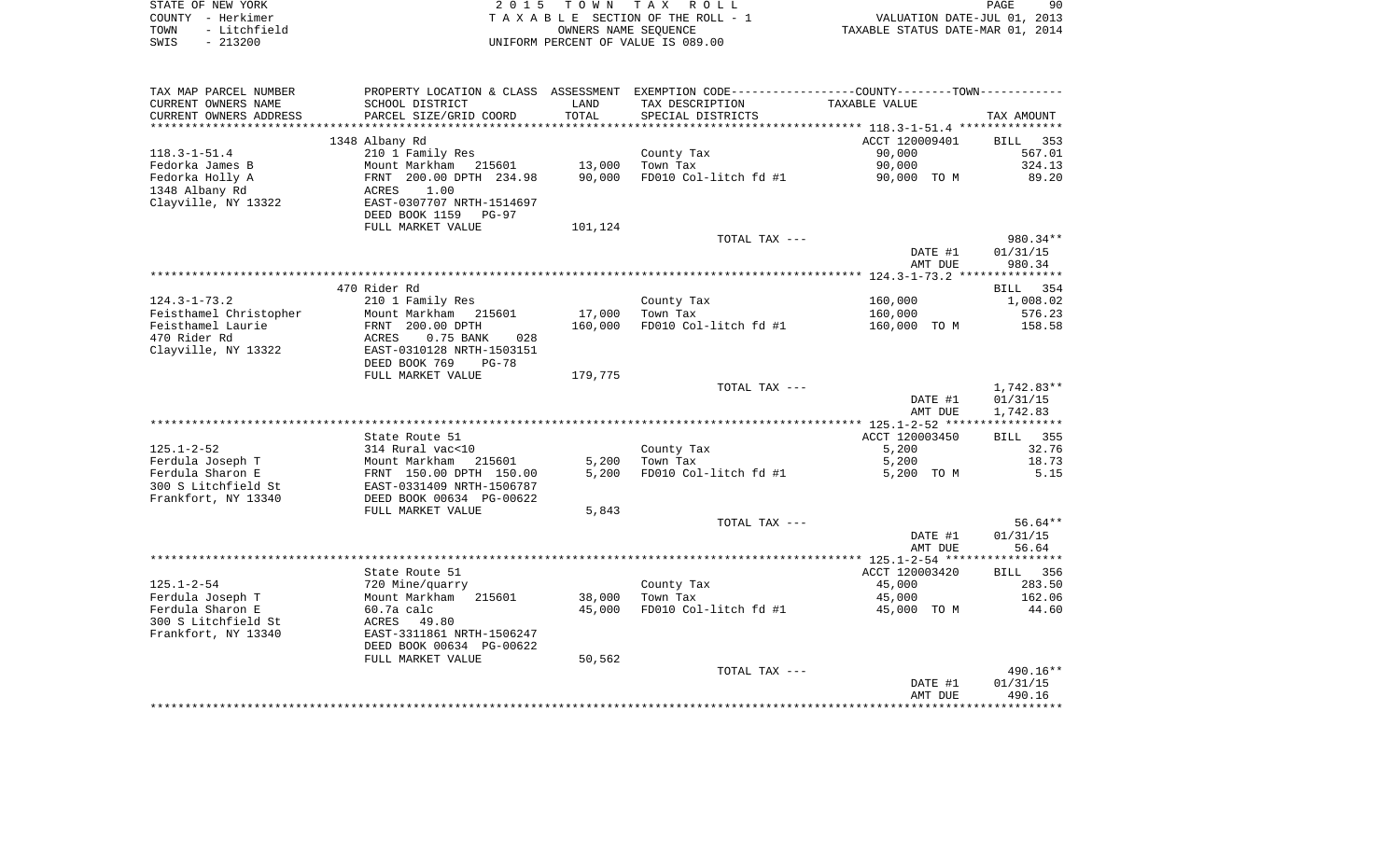|        | STATE OF NEW YORK |
|--------|-------------------|
| COUNTY | - Herkimer        |
| TOWN   | - Litchfield      |
| SWTS   | $-213200$         |

| TAX MAP PARCEL NUMBER         | PROPERTY LOCATION & CLASS ASSESSMENT |         |                         |                                       |                    |
|-------------------------------|--------------------------------------|---------|-------------------------|---------------------------------------|--------------------|
| CURRENT OWNERS NAME           | SCHOOL DISTRICT                      | LAND    | TAX DESCRIPTION         | TAXABLE VALUE                         |                    |
| CURRENT OWNERS ADDRESS        | PARCEL SIZE/GRID COORD               | TOTAL   | SPECIAL DISTRICTS       |                                       | TAX AMOUNT         |
| * * * * * * * * * * * * * * * | **************************           |         |                         |                                       |                    |
|                               | Cedarville Rd                        |         |                         | ACCT 120001070                        | 357<br>BILL        |
| $125.3 - 2 - 2$               | 314 Rural vac<10                     |         | County Tax              | 8,200                                 | 51.66              |
|                               |                                      |         |                         |                                       |                    |
| Ferguson Catherine            | Mount Markham<br>215601              | 8,200   | Town Tax                | 8,200                                 | 29.53              |
| Cedarville Rd                 | 1.80<br>ACRES                        | 8,200   | FD010 Col-litch fd #1   | 8,200 TO M                            | 8.13               |
| Ilion, NY 13357               | EAST-0323927 NRTH-1503666            |         |                         |                                       |                    |
|                               | DEED BOOK 682<br>$PG-633$            |         |                         |                                       |                    |
|                               | FULL MARKET VALUE                    | 9,213   |                         |                                       |                    |
|                               |                                      |         | TOTAL TAX ---           |                                       | $89.32**$          |
|                               |                                      |         |                         | DATE #1                               | 01/31/15           |
|                               |                                      |         |                         | AMT DUE                               | 89.32              |
|                               |                                      |         |                         |                                       |                    |
|                               | Graffenburg Road                     |         |                         |                                       | BILL 358           |
| $118.1 - 1 - 57$              | 105 Vac farmland                     |         | County Tax              | 2,500                                 | 15.75              |
| Ferguson Richard A            | Sauquoit Valley 305002               | 2,500   | Town Tax                | 2,500                                 | 9.00               |
| 105 Seward Ave                | FRNT 515.00 DPTH                     | 2,500   | FD010 Col-litch fd #1   | 2,500 TO M                            | 2.48               |
|                               | 5.30                                 |         |                         |                                       |                    |
| Utica, NY 13502               | ACRES                                |         |                         |                                       |                    |
|                               | EAST-0301977 NRTH-1526511            |         |                         |                                       |                    |
|                               | FULL MARKET VALUE                    | 2,809   |                         |                                       |                    |
|                               |                                      |         | TOTAL TAX ---           |                                       | $27.23**$          |
|                               |                                      |         |                         | DATE #1                               | 01/31/15           |
|                               |                                      |         |                         | AMT DUE                               | 27.23              |
|                               |                                      |         |                         |                                       |                    |
|                               | 243 Clemons Rd                       |         |                         | ACCT 120005520                        | <b>BILL</b><br>359 |
| $118.4 - 1 - 17.1$            | 112 Dairy farm                       |         | AG MKTS L 41720         | 20,375<br>20,375                      |                    |
| Fish Hill Farms Inc           | Mount Markham<br>215601              |         | 71,500 AGRIC 10 Y 42100 | 25,000<br>25,000                      |                    |
| 243 Clemons Rd                | FRNT 3922.00 DPTH                    | 270,000 | County Tax              | 224,625                               | 1,415.16           |
| Frankfort, NY 13340           | ACRES<br>84.00                       |         | Town Tax                | 224,625                               | 808.97             |
|                               | EAST-0319166 NRTH-1520381            |         | School Relevy           |                                       | 4,533.13           |
| MAY BE SUBJECT TO PAYMENT     | DEED BOOK 826<br>$PG-468$            |         | FD010 Col-litch fd #1   | 249,625 TO M                          | 247.42             |
| UNDER AGDIST LAW TIL 2018     | FULL MARKET VALUE                    | 303,371 | 20,375 EX               |                                       |                    |
|                               |                                      |         | TOTAL TAX ---           |                                       | $7,004.68**$       |
|                               |                                      |         |                         |                                       |                    |
|                               |                                      |         |                         | DATE #1                               | 01/31/15           |
|                               |                                      |         |                         | AMT DUE                               | 7,004.68           |
|                               |                                      |         |                         |                                       |                    |
|                               | 673 Ball Rd                          |         |                         | ACCT 120005640                        | BILL 360           |
| $118.4 - 1 - 14$              | 105 Vac farmland                     |         | County Tax              | 24,700                                | 155.61             |
| Fish Robert J                 | Mount Markham<br>215601              | 24,700  | Town Tax                | 24,700                                | 88.96              |
| Fish Theodore L               | ACRES<br>40.00                       | 24,700  | School Relevy           |                                       | 565.97             |
| 628 Ball Rd                   | EAST-0316946 NRTH-1520836            |         | FD010 Col-litch fd #1   | 24,700 TO M                           | 24.48              |
| Frankfort, NY 13340           | DEED BOOK 865<br>$PG-295$            |         |                         |                                       |                    |
|                               | FULL MARKET VALUE                    | 27,753  |                         |                                       |                    |
|                               |                                      |         | TOTAL TAX ---           |                                       | 835.02**           |
|                               |                                      |         |                         | DATE #1                               | 01/31/15           |
|                               |                                      |         |                         | AMT DUE                               | 835.02             |
|                               |                                      |         |                         | ************************************* |                    |
|                               |                                      |         |                         |                                       |                    |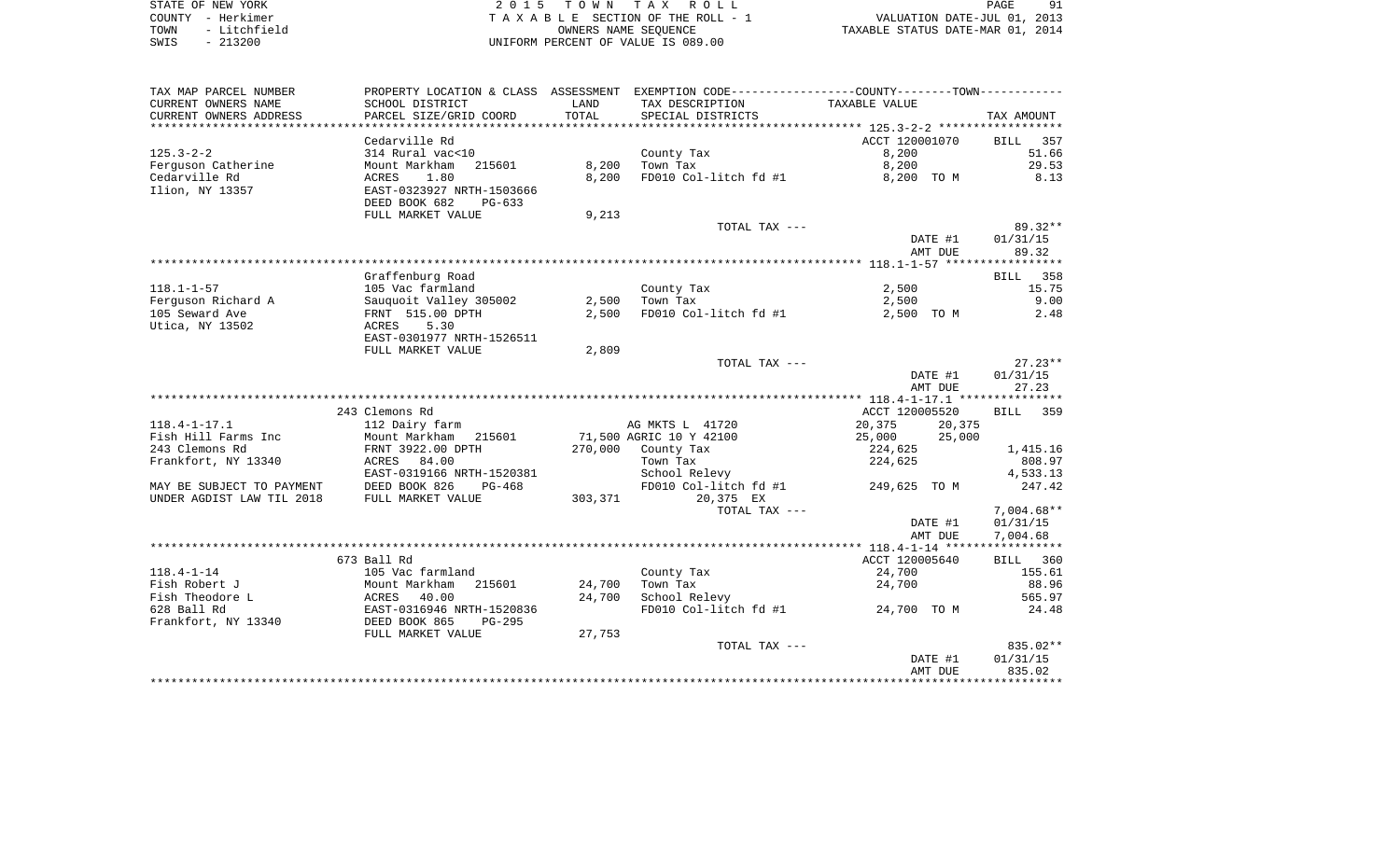| STATE OF NEW YORK    | 2015 TOWN TAX ROLL                 | PAGE                             |
|----------------------|------------------------------------|----------------------------------|
| COUNTY - Herkimer    | TAXABLE SECTION OF THE ROLL - 1    | VALUATION DATE-JUL 01, 2013      |
| - Litchfield<br>TOWN | OWNERS NAME SEOUENCE               | TAXABLE STATUS DATE-MAR 01, 2014 |
| $-213200$<br>SWIS    | UNIFORM PERCENT OF VALUE IS 089.00 |                                  |

| TAX MAP PARCEL NUMBER   | PROPERTY LOCATION & CLASS ASSESSMENT EXEMPTION CODE---------------COUNTY-------TOWN---------- |         |                       |                |                    |
|-------------------------|-----------------------------------------------------------------------------------------------|---------|-----------------------|----------------|--------------------|
| CURRENT OWNERS NAME     | SCHOOL DISTRICT                                                                               | LAND    | TAX DESCRIPTION       | TAXABLE VALUE  |                    |
| CURRENT OWNERS ADDRESS  | PARCEL SIZE/GRID COORD                                                                        | TOTAL   | SPECIAL DISTRICTS     |                | TAX AMOUNT         |
| **************          | ***************************                                                                   |         |                       |                |                    |
|                         | 628 Ball Rd                                                                                   |         |                       | ACCT 120005700 | <b>BILL</b><br>361 |
| $118.4 - 1 - 30$        | 120 Field crops                                                                               |         | AGRIC 10 Y 42100      | 2,500<br>2,500 |                    |
| Fish Robert J           | Mount Markham<br>215601                                                                       | 133,300 | County Tax            | 230,300        | 1,450.92           |
| Fish Theodore L         | ACRES 227.20                                                                                  | 232,800 | Town Tax              | 230,300        | 829.41             |
| 628 Ball Rd             | EAST-0318560 NRTH-1517805                                                                     |         | School Relevy         |                | 4,663.16           |
| Frankfort, NY 13340     | DEED BOOK 865<br>$PG-295$                                                                     |         | FD010 Col-litch fd #1 | 232,800 TO M   | 230.74             |
|                         |                                                                                               |         |                       |                |                    |
|                         | FULL MARKET VALUE                                                                             | 261,573 | TOTAL TAX ---         |                |                    |
|                         |                                                                                               |         |                       |                | $7,174.23**$       |
|                         |                                                                                               |         |                       | DATE #1        | 01/31/15           |
|                         |                                                                                               |         |                       | AMT DUE        | 7,174.23           |
|                         |                                                                                               |         |                       |                |                    |
|                         | 139 Clemons Rd                                                                                |         |                       | ACCT 172597    | BILL 362           |
| $118.4 - 1 - 17.2$      | 270 Mfg housing                                                                               |         | County Tax            | 46,000         | 289.81             |
| Fish Samuel A           | Mount Markham 215601                                                                          | 26,000  | Town Tax              | 46,000         | 165.67             |
| 227 Pritchard Road      | FRNT 400.00 DPTH                                                                              | 46,000  | School Relevy         |                | 1,054.02           |
| West Winfield, NY 13491 | ACRES<br>21.00                                                                                |         | FD010 Col-litch fd #1 | 46,000 TO M    | 45.59              |
|                         | EAST-0317762 NRTH-1520423                                                                     |         |                       |                |                    |
|                         | DEED BOOK 1446<br>PG-413                                                                      |         |                       |                |                    |
|                         | FULL MARKET VALUE                                                                             | 51,685  |                       |                |                    |
|                         |                                                                                               |         | TOTAL TAX ---         |                | $1,555.09**$       |
|                         |                                                                                               |         |                       | DATE #1        | 01/31/15           |
|                         |                                                                                               |         |                       | AMT DUE        | 1,555.09           |
|                         |                                                                                               |         |                       |                |                    |
|                         | 1145 Cedarville Rd                                                                            |         |                       |                | BILL<br>363        |
| $119.3 - 1 - 39.1$      | 120 Field crops                                                                               |         | AGRIC 10 Y 42100      | 8,000<br>8,000 |                    |
| Fix Alfred H            | Mount Markham<br>215601                                                                       | 51,700  |                       |                | 773.65             |
|                         |                                                                                               |         | County Tax            | 122,800        |                    |
| Fix Patricia A          | 73.30<br>ACRES                                                                                | 130,800 | Town Tax              | 122,800        | 442.26             |
| 249 Fairview Rd         | EAST-0325948 NRTH-1515169                                                                     |         | FD010 Col-litch fd #1 | 130,800 TO M   | 129.64             |
| Palm Beach, FL 33480    | DEED BOOK 1159<br><b>PG-580</b>                                                               |         |                       |                |                    |
|                         | FULL MARKET VALUE                                                                             | 146,966 |                       |                |                    |
|                         |                                                                                               |         | TOTAL TAX ---         |                | $1,345.55**$       |
|                         |                                                                                               |         |                       | DATE #1        | 01/31/15           |
|                         |                                                                                               |         |                       | AMT DUE        | 1,345.55           |
|                         |                                                                                               |         |                       |                |                    |
|                         | 474 Wheelock Rd                                                                               |         |                       |                | BILL 364           |
| $118.4 - 1 - 54.2$      | 210 1 Family Res                                                                              |         | County Tax            | 112,300        | 707.50             |
| Flanagan Douglas P      | Mount Markham<br>215601                                                                       | 13,900  | Town Tax              | 112,300        | 404.44             |
| Flanagan Jane M         | FRNT 250.00 DPTH                                                                              | 112,300 | FD010 Col-litch fd #1 | 112,300 TO M   | 111.31             |
| 474 Wheelock Rd         | 1.40<br>ACRES                                                                                 |         |                       |                |                    |
| Frankfort, NY 13340     | EAST-0324359 NRTH-1513745                                                                     |         |                       |                |                    |
|                         | DEED BOOK 827<br>$PG-312$                                                                     |         |                       |                |                    |
|                         | FULL MARKET VALUE                                                                             |         |                       |                |                    |
|                         |                                                                                               | 126,180 |                       |                |                    |
|                         |                                                                                               |         | TOTAL TAX ---         |                | $1,223.25**$       |
|                         |                                                                                               |         |                       | DATE #1        | 01/31/15           |
|                         |                                                                                               |         |                       | AMT DUE        | 1,223.25           |
|                         |                                                                                               |         |                       |                |                    |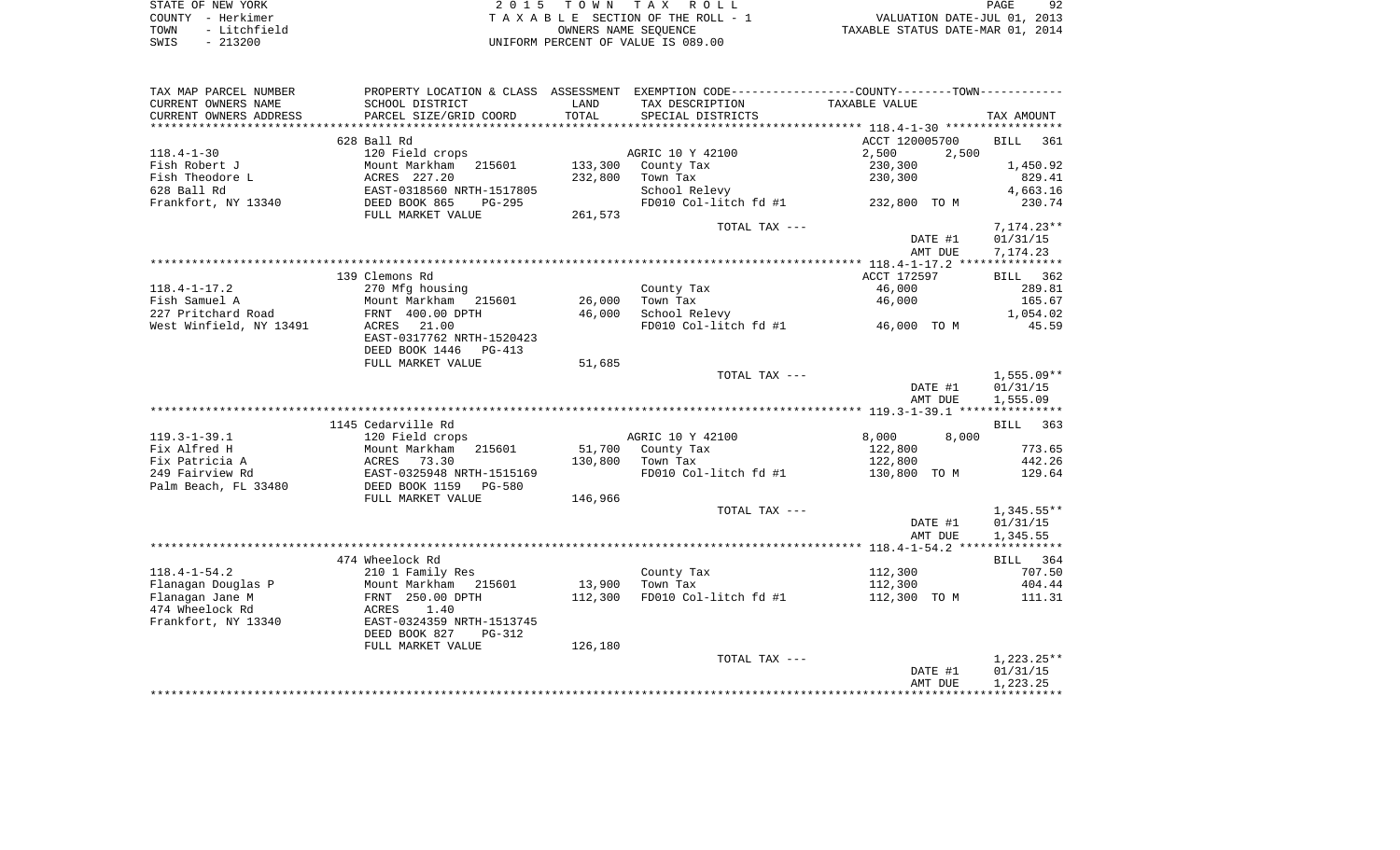| STATE OF NEW YORK                                                                                                                                                                                                                                                                                                                                                                                                                                                                                                                                                              | 2015 TOWN TAX ROLL                  | Q <sub>2</sub><br>PAGE           |
|--------------------------------------------------------------------------------------------------------------------------------------------------------------------------------------------------------------------------------------------------------------------------------------------------------------------------------------------------------------------------------------------------------------------------------------------------------------------------------------------------------------------------------------------------------------------------------|-------------------------------------|----------------------------------|
| COUNTY - Herkimer                                                                                                                                                                                                                                                                                                                                                                                                                                                                                                                                                              | TAXABLE SECTION OF THE ROLL - 1     | VALUATION DATE-JUL 01, 2013      |
| - Litchfield<br>TOWN                                                                                                                                                                                                                                                                                                                                                                                                                                                                                                                                                           | OWNERS NAME SEOUENCE                | TAXABLE STATUS DATE-MAR 01, 2014 |
| $\begin{array}{c} \n \uparrow \\ \n \uparrow \\ \n \uparrow \\ \n \uparrow \\ \n \uparrow \\ \n \uparrow \\ \n \uparrow \\ \n \uparrow \\ \n \uparrow \\ \n \uparrow \\ \n \uparrow \\ \n \uparrow \\ \n \uparrow \\ \n \uparrow \\ \n \uparrow \\ \n \uparrow \\ \n \uparrow \\ \n \uparrow \\ \n \uparrow \\ \n \uparrow \\ \n \uparrow \\ \n \uparrow \\ \n \uparrow \\ \n \uparrow \\ \n \uparrow \\ \n \uparrow \\ \n \uparrow \\ \n \uparrow \\ \n \uparrow \\ \n \uparrow \\ \n \uparrow \\ \n \uparrow \\ \n \uparrow \\ \n \uparrow \\ \n \uparrow \\ \n \$<br>$\cap$ | LUITROPH PROGRAM OR USILE IS 000 00 |                                  |

SWIS - 213200 UNIFORM PERCENT OF VALUE IS 089.00

| SCHOOL DISTRICT<br>LAND<br>TAX DESCRIPTION<br>TAXABLE VALUE<br>TOTAL<br>CURRENT OWNERS ADDRESS<br>PARCEL SIZE/GRID COORD<br>SPECIAL DISTRICTS<br>TAX AMOUNT<br>472 Cedarville Rd<br>ACCT 120011430<br>BILL<br>365<br>$125.3 - 2 - 25$<br>210 1 Family Res<br>County Tax<br>51,000<br>321.31<br>Mount Markham<br>215601<br>15,200<br>Town Tax<br>51,000<br>183.67<br>Flint Mary J<br>Flint James M<br>2.00<br>51,000<br>FD010 Col-litch fd #1<br>ACRES<br>51,000 TO M<br>50.55<br>472 Cedarville Rd<br>EAST-0324353 NRTH-1499737<br>Ilion, NY 13357<br>DEED BOOK 1148 PG-455<br>FULL MARKET VALUE<br>57,303<br>555.53**<br>TOTAL TAX ---<br>DATE #1<br>01/31/15<br>AMT DUE<br>555.53<br>572 Ball Rd<br>ACCT 120011700<br>BILL<br>366<br>$118.4 - 1 - 29$<br>280 Res Multiple<br>AGRIC 10 Y 41700<br>29,000<br>29,000<br>Foster Fred L<br>Mount Markham 215601<br>39,300<br>County Tax<br>276,000<br>1,738.83<br>Foster Carole S<br>276,000<br>994.00<br>land contract Cady<br>305,000<br>Town Tax<br>725 Tucker Trl<br>ACRES 75.40<br>FD010 Col-litch fd #1<br>302.30<br>305,000 TO M<br>Anderson, SC 29625<br>EAST-0317651 NRTH-1516032<br>DEED BOOK 790<br>$PG-210$<br>FULL MARKET VALUE<br>342,697<br>MAY BE SUBJECT TO PAYMENT<br>UNDER AGDIST LAW TIL 2018<br>$3,035.13**$<br>TOTAL TAX ---<br>01/31/15<br>DATE #1<br>3,035.13<br>AMT DUE<br>514 Ball Rd<br>ACCT 120011670<br>BILL 367<br>$118.4 - 1 - 32.1$<br>County Tax<br>190,000<br>1,197.02<br>240 Rural res<br>56,400<br>190,000<br>Mount Markham<br>215601<br>Town Tax<br>684.27<br>76.70<br>190,000<br>FD010 Col-litch fd #1<br>188.32<br>ACRES<br>190,000 TO M<br>EAST-0316018 NRTH-1516757<br>DEED BOOK 841<br>PG-578<br>FULL MARKET VALUE<br>213,483<br>TOTAL TAX ---<br>01/31/15<br>DATE #1<br>2,069.61<br>AMT DUE<br>Ball (Off) Rd<br>ACCT 120011730<br>BILL 368<br>16,500<br>103.95<br>105 Vac farmland<br>County Tax<br>215601<br>Mount Markham<br>16,500<br>Town Tax<br>59.42<br>16,500<br>40.00<br>16,500<br>FD010 Col-litch fd #1<br>16.35<br>ACRES<br>16,500 TO M<br>EAST-0319061 NRTH-1515142<br>Anderson, SC 29625<br>DEED BOOK 790<br>$PG-210$<br>FULL MARKET VALUE<br>18,539<br>TOTAL TAX ---<br>179.72**<br>DATE #1<br>01/31/15<br>179.72<br>AMT DUE | TAX MAP PARCEL NUMBER |  | PROPERTY LOCATION & CLASS ASSESSMENT EXEMPTION CODE--------------COUNTY-------TOWN--------- |              |
|-----------------------------------------------------------------------------------------------------------------------------------------------------------------------------------------------------------------------------------------------------------------------------------------------------------------------------------------------------------------------------------------------------------------------------------------------------------------------------------------------------------------------------------------------------------------------------------------------------------------------------------------------------------------------------------------------------------------------------------------------------------------------------------------------------------------------------------------------------------------------------------------------------------------------------------------------------------------------------------------------------------------------------------------------------------------------------------------------------------------------------------------------------------------------------------------------------------------------------------------------------------------------------------------------------------------------------------------------------------------------------------------------------------------------------------------------------------------------------------------------------------------------------------------------------------------------------------------------------------------------------------------------------------------------------------------------------------------------------------------------------------------------------------------------------------------------------------------------------------------------------------------------------------------------------------------------------------------------------------------------------------------------------------------------------------------------------------------------------------------------------------------------------------------------------------------------------------------------------------|-----------------------|--|---------------------------------------------------------------------------------------------|--------------|
|                                                                                                                                                                                                                                                                                                                                                                                                                                                                                                                                                                                                                                                                                                                                                                                                                                                                                                                                                                                                                                                                                                                                                                                                                                                                                                                                                                                                                                                                                                                                                                                                                                                                                                                                                                                                                                                                                                                                                                                                                                                                                                                                                                                                                                   | CURRENT OWNERS NAME   |  |                                                                                             |              |
|                                                                                                                                                                                                                                                                                                                                                                                                                                                                                                                                                                                                                                                                                                                                                                                                                                                                                                                                                                                                                                                                                                                                                                                                                                                                                                                                                                                                                                                                                                                                                                                                                                                                                                                                                                                                                                                                                                                                                                                                                                                                                                                                                                                                                                   |                       |  |                                                                                             |              |
|                                                                                                                                                                                                                                                                                                                                                                                                                                                                                                                                                                                                                                                                                                                                                                                                                                                                                                                                                                                                                                                                                                                                                                                                                                                                                                                                                                                                                                                                                                                                                                                                                                                                                                                                                                                                                                                                                                                                                                                                                                                                                                                                                                                                                                   |                       |  |                                                                                             |              |
|                                                                                                                                                                                                                                                                                                                                                                                                                                                                                                                                                                                                                                                                                                                                                                                                                                                                                                                                                                                                                                                                                                                                                                                                                                                                                                                                                                                                                                                                                                                                                                                                                                                                                                                                                                                                                                                                                                                                                                                                                                                                                                                                                                                                                                   |                       |  |                                                                                             |              |
|                                                                                                                                                                                                                                                                                                                                                                                                                                                                                                                                                                                                                                                                                                                                                                                                                                                                                                                                                                                                                                                                                                                                                                                                                                                                                                                                                                                                                                                                                                                                                                                                                                                                                                                                                                                                                                                                                                                                                                                                                                                                                                                                                                                                                                   |                       |  |                                                                                             |              |
|                                                                                                                                                                                                                                                                                                                                                                                                                                                                                                                                                                                                                                                                                                                                                                                                                                                                                                                                                                                                                                                                                                                                                                                                                                                                                                                                                                                                                                                                                                                                                                                                                                                                                                                                                                                                                                                                                                                                                                                                                                                                                                                                                                                                                                   |                       |  |                                                                                             |              |
|                                                                                                                                                                                                                                                                                                                                                                                                                                                                                                                                                                                                                                                                                                                                                                                                                                                                                                                                                                                                                                                                                                                                                                                                                                                                                                                                                                                                                                                                                                                                                                                                                                                                                                                                                                                                                                                                                                                                                                                                                                                                                                                                                                                                                                   |                       |  |                                                                                             |              |
|                                                                                                                                                                                                                                                                                                                                                                                                                                                                                                                                                                                                                                                                                                                                                                                                                                                                                                                                                                                                                                                                                                                                                                                                                                                                                                                                                                                                                                                                                                                                                                                                                                                                                                                                                                                                                                                                                                                                                                                                                                                                                                                                                                                                                                   |                       |  |                                                                                             |              |
|                                                                                                                                                                                                                                                                                                                                                                                                                                                                                                                                                                                                                                                                                                                                                                                                                                                                                                                                                                                                                                                                                                                                                                                                                                                                                                                                                                                                                                                                                                                                                                                                                                                                                                                                                                                                                                                                                                                                                                                                                                                                                                                                                                                                                                   |                       |  |                                                                                             |              |
|                                                                                                                                                                                                                                                                                                                                                                                                                                                                                                                                                                                                                                                                                                                                                                                                                                                                                                                                                                                                                                                                                                                                                                                                                                                                                                                                                                                                                                                                                                                                                                                                                                                                                                                                                                                                                                                                                                                                                                                                                                                                                                                                                                                                                                   |                       |  |                                                                                             |              |
|                                                                                                                                                                                                                                                                                                                                                                                                                                                                                                                                                                                                                                                                                                                                                                                                                                                                                                                                                                                                                                                                                                                                                                                                                                                                                                                                                                                                                                                                                                                                                                                                                                                                                                                                                                                                                                                                                                                                                                                                                                                                                                                                                                                                                                   |                       |  |                                                                                             |              |
|                                                                                                                                                                                                                                                                                                                                                                                                                                                                                                                                                                                                                                                                                                                                                                                                                                                                                                                                                                                                                                                                                                                                                                                                                                                                                                                                                                                                                                                                                                                                                                                                                                                                                                                                                                                                                                                                                                                                                                                                                                                                                                                                                                                                                                   |                       |  |                                                                                             |              |
|                                                                                                                                                                                                                                                                                                                                                                                                                                                                                                                                                                                                                                                                                                                                                                                                                                                                                                                                                                                                                                                                                                                                                                                                                                                                                                                                                                                                                                                                                                                                                                                                                                                                                                                                                                                                                                                                                                                                                                                                                                                                                                                                                                                                                                   |                       |  |                                                                                             |              |
|                                                                                                                                                                                                                                                                                                                                                                                                                                                                                                                                                                                                                                                                                                                                                                                                                                                                                                                                                                                                                                                                                                                                                                                                                                                                                                                                                                                                                                                                                                                                                                                                                                                                                                                                                                                                                                                                                                                                                                                                                                                                                                                                                                                                                                   |                       |  |                                                                                             |              |
|                                                                                                                                                                                                                                                                                                                                                                                                                                                                                                                                                                                                                                                                                                                                                                                                                                                                                                                                                                                                                                                                                                                                                                                                                                                                                                                                                                                                                                                                                                                                                                                                                                                                                                                                                                                                                                                                                                                                                                                                                                                                                                                                                                                                                                   |                       |  |                                                                                             |              |
|                                                                                                                                                                                                                                                                                                                                                                                                                                                                                                                                                                                                                                                                                                                                                                                                                                                                                                                                                                                                                                                                                                                                                                                                                                                                                                                                                                                                                                                                                                                                                                                                                                                                                                                                                                                                                                                                                                                                                                                                                                                                                                                                                                                                                                   |                       |  |                                                                                             |              |
|                                                                                                                                                                                                                                                                                                                                                                                                                                                                                                                                                                                                                                                                                                                                                                                                                                                                                                                                                                                                                                                                                                                                                                                                                                                                                                                                                                                                                                                                                                                                                                                                                                                                                                                                                                                                                                                                                                                                                                                                                                                                                                                                                                                                                                   |                       |  |                                                                                             |              |
|                                                                                                                                                                                                                                                                                                                                                                                                                                                                                                                                                                                                                                                                                                                                                                                                                                                                                                                                                                                                                                                                                                                                                                                                                                                                                                                                                                                                                                                                                                                                                                                                                                                                                                                                                                                                                                                                                                                                                                                                                                                                                                                                                                                                                                   |                       |  |                                                                                             |              |
|                                                                                                                                                                                                                                                                                                                                                                                                                                                                                                                                                                                                                                                                                                                                                                                                                                                                                                                                                                                                                                                                                                                                                                                                                                                                                                                                                                                                                                                                                                                                                                                                                                                                                                                                                                                                                                                                                                                                                                                                                                                                                                                                                                                                                                   |                       |  |                                                                                             |              |
|                                                                                                                                                                                                                                                                                                                                                                                                                                                                                                                                                                                                                                                                                                                                                                                                                                                                                                                                                                                                                                                                                                                                                                                                                                                                                                                                                                                                                                                                                                                                                                                                                                                                                                                                                                                                                                                                                                                                                                                                                                                                                                                                                                                                                                   |                       |  |                                                                                             |              |
|                                                                                                                                                                                                                                                                                                                                                                                                                                                                                                                                                                                                                                                                                                                                                                                                                                                                                                                                                                                                                                                                                                                                                                                                                                                                                                                                                                                                                                                                                                                                                                                                                                                                                                                                                                                                                                                                                                                                                                                                                                                                                                                                                                                                                                   |                       |  |                                                                                             |              |
|                                                                                                                                                                                                                                                                                                                                                                                                                                                                                                                                                                                                                                                                                                                                                                                                                                                                                                                                                                                                                                                                                                                                                                                                                                                                                                                                                                                                                                                                                                                                                                                                                                                                                                                                                                                                                                                                                                                                                                                                                                                                                                                                                                                                                                   |                       |  |                                                                                             |              |
|                                                                                                                                                                                                                                                                                                                                                                                                                                                                                                                                                                                                                                                                                                                                                                                                                                                                                                                                                                                                                                                                                                                                                                                                                                                                                                                                                                                                                                                                                                                                                                                                                                                                                                                                                                                                                                                                                                                                                                                                                                                                                                                                                                                                                                   |                       |  |                                                                                             |              |
|                                                                                                                                                                                                                                                                                                                                                                                                                                                                                                                                                                                                                                                                                                                                                                                                                                                                                                                                                                                                                                                                                                                                                                                                                                                                                                                                                                                                                                                                                                                                                                                                                                                                                                                                                                                                                                                                                                                                                                                                                                                                                                                                                                                                                                   |                       |  |                                                                                             |              |
|                                                                                                                                                                                                                                                                                                                                                                                                                                                                                                                                                                                                                                                                                                                                                                                                                                                                                                                                                                                                                                                                                                                                                                                                                                                                                                                                                                                                                                                                                                                                                                                                                                                                                                                                                                                                                                                                                                                                                                                                                                                                                                                                                                                                                                   |                       |  |                                                                                             |              |
|                                                                                                                                                                                                                                                                                                                                                                                                                                                                                                                                                                                                                                                                                                                                                                                                                                                                                                                                                                                                                                                                                                                                                                                                                                                                                                                                                                                                                                                                                                                                                                                                                                                                                                                                                                                                                                                                                                                                                                                                                                                                                                                                                                                                                                   |                       |  |                                                                                             |              |
|                                                                                                                                                                                                                                                                                                                                                                                                                                                                                                                                                                                                                                                                                                                                                                                                                                                                                                                                                                                                                                                                                                                                                                                                                                                                                                                                                                                                                                                                                                                                                                                                                                                                                                                                                                                                                                                                                                                                                                                                                                                                                                                                                                                                                                   |                       |  |                                                                                             |              |
|                                                                                                                                                                                                                                                                                                                                                                                                                                                                                                                                                                                                                                                                                                                                                                                                                                                                                                                                                                                                                                                                                                                                                                                                                                                                                                                                                                                                                                                                                                                                                                                                                                                                                                                                                                                                                                                                                                                                                                                                                                                                                                                                                                                                                                   |                       |  |                                                                                             |              |
|                                                                                                                                                                                                                                                                                                                                                                                                                                                                                                                                                                                                                                                                                                                                                                                                                                                                                                                                                                                                                                                                                                                                                                                                                                                                                                                                                                                                                                                                                                                                                                                                                                                                                                                                                                                                                                                                                                                                                                                                                                                                                                                                                                                                                                   |                       |  |                                                                                             |              |
|                                                                                                                                                                                                                                                                                                                                                                                                                                                                                                                                                                                                                                                                                                                                                                                                                                                                                                                                                                                                                                                                                                                                                                                                                                                                                                                                                                                                                                                                                                                                                                                                                                                                                                                                                                                                                                                                                                                                                                                                                                                                                                                                                                                                                                   |                       |  |                                                                                             |              |
|                                                                                                                                                                                                                                                                                                                                                                                                                                                                                                                                                                                                                                                                                                                                                                                                                                                                                                                                                                                                                                                                                                                                                                                                                                                                                                                                                                                                                                                                                                                                                                                                                                                                                                                                                                                                                                                                                                                                                                                                                                                                                                                                                                                                                                   | Foster Fred L         |  |                                                                                             |              |
|                                                                                                                                                                                                                                                                                                                                                                                                                                                                                                                                                                                                                                                                                                                                                                                                                                                                                                                                                                                                                                                                                                                                                                                                                                                                                                                                                                                                                                                                                                                                                                                                                                                                                                                                                                                                                                                                                                                                                                                                                                                                                                                                                                                                                                   | Foster Carole S       |  |                                                                                             |              |
|                                                                                                                                                                                                                                                                                                                                                                                                                                                                                                                                                                                                                                                                                                                                                                                                                                                                                                                                                                                                                                                                                                                                                                                                                                                                                                                                                                                                                                                                                                                                                                                                                                                                                                                                                                                                                                                                                                                                                                                                                                                                                                                                                                                                                                   | 596 Ball Rd           |  |                                                                                             |              |
|                                                                                                                                                                                                                                                                                                                                                                                                                                                                                                                                                                                                                                                                                                                                                                                                                                                                                                                                                                                                                                                                                                                                                                                                                                                                                                                                                                                                                                                                                                                                                                                                                                                                                                                                                                                                                                                                                                                                                                                                                                                                                                                                                                                                                                   | Frankfort, NY 13340   |  |                                                                                             |              |
|                                                                                                                                                                                                                                                                                                                                                                                                                                                                                                                                                                                                                                                                                                                                                                                                                                                                                                                                                                                                                                                                                                                                                                                                                                                                                                                                                                                                                                                                                                                                                                                                                                                                                                                                                                                                                                                                                                                                                                                                                                                                                                                                                                                                                                   |                       |  |                                                                                             |              |
|                                                                                                                                                                                                                                                                                                                                                                                                                                                                                                                                                                                                                                                                                                                                                                                                                                                                                                                                                                                                                                                                                                                                                                                                                                                                                                                                                                                                                                                                                                                                                                                                                                                                                                                                                                                                                                                                                                                                                                                                                                                                                                                                                                                                                                   |                       |  |                                                                                             | $2,069.61**$ |
|                                                                                                                                                                                                                                                                                                                                                                                                                                                                                                                                                                                                                                                                                                                                                                                                                                                                                                                                                                                                                                                                                                                                                                                                                                                                                                                                                                                                                                                                                                                                                                                                                                                                                                                                                                                                                                                                                                                                                                                                                                                                                                                                                                                                                                   |                       |  |                                                                                             |              |
|                                                                                                                                                                                                                                                                                                                                                                                                                                                                                                                                                                                                                                                                                                                                                                                                                                                                                                                                                                                                                                                                                                                                                                                                                                                                                                                                                                                                                                                                                                                                                                                                                                                                                                                                                                                                                                                                                                                                                                                                                                                                                                                                                                                                                                   |                       |  |                                                                                             |              |
|                                                                                                                                                                                                                                                                                                                                                                                                                                                                                                                                                                                                                                                                                                                                                                                                                                                                                                                                                                                                                                                                                                                                                                                                                                                                                                                                                                                                                                                                                                                                                                                                                                                                                                                                                                                                                                                                                                                                                                                                                                                                                                                                                                                                                                   |                       |  |                                                                                             |              |
|                                                                                                                                                                                                                                                                                                                                                                                                                                                                                                                                                                                                                                                                                                                                                                                                                                                                                                                                                                                                                                                                                                                                                                                                                                                                                                                                                                                                                                                                                                                                                                                                                                                                                                                                                                                                                                                                                                                                                                                                                                                                                                                                                                                                                                   |                       |  |                                                                                             |              |
|                                                                                                                                                                                                                                                                                                                                                                                                                                                                                                                                                                                                                                                                                                                                                                                                                                                                                                                                                                                                                                                                                                                                                                                                                                                                                                                                                                                                                                                                                                                                                                                                                                                                                                                                                                                                                                                                                                                                                                                                                                                                                                                                                                                                                                   | $118.4 - 1 - 33$      |  |                                                                                             |              |
|                                                                                                                                                                                                                                                                                                                                                                                                                                                                                                                                                                                                                                                                                                                                                                                                                                                                                                                                                                                                                                                                                                                                                                                                                                                                                                                                                                                                                                                                                                                                                                                                                                                                                                                                                                                                                                                                                                                                                                                                                                                                                                                                                                                                                                   | Foster Fred L         |  |                                                                                             |              |
|                                                                                                                                                                                                                                                                                                                                                                                                                                                                                                                                                                                                                                                                                                                                                                                                                                                                                                                                                                                                                                                                                                                                                                                                                                                                                                                                                                                                                                                                                                                                                                                                                                                                                                                                                                                                                                                                                                                                                                                                                                                                                                                                                                                                                                   | Foster Carole S       |  |                                                                                             |              |
|                                                                                                                                                                                                                                                                                                                                                                                                                                                                                                                                                                                                                                                                                                                                                                                                                                                                                                                                                                                                                                                                                                                                                                                                                                                                                                                                                                                                                                                                                                                                                                                                                                                                                                                                                                                                                                                                                                                                                                                                                                                                                                                                                                                                                                   | 725 Tucker Trl        |  |                                                                                             |              |
|                                                                                                                                                                                                                                                                                                                                                                                                                                                                                                                                                                                                                                                                                                                                                                                                                                                                                                                                                                                                                                                                                                                                                                                                                                                                                                                                                                                                                                                                                                                                                                                                                                                                                                                                                                                                                                                                                                                                                                                                                                                                                                                                                                                                                                   |                       |  |                                                                                             |              |
|                                                                                                                                                                                                                                                                                                                                                                                                                                                                                                                                                                                                                                                                                                                                                                                                                                                                                                                                                                                                                                                                                                                                                                                                                                                                                                                                                                                                                                                                                                                                                                                                                                                                                                                                                                                                                                                                                                                                                                                                                                                                                                                                                                                                                                   |                       |  |                                                                                             |              |
|                                                                                                                                                                                                                                                                                                                                                                                                                                                                                                                                                                                                                                                                                                                                                                                                                                                                                                                                                                                                                                                                                                                                                                                                                                                                                                                                                                                                                                                                                                                                                                                                                                                                                                                                                                                                                                                                                                                                                                                                                                                                                                                                                                                                                                   |                       |  |                                                                                             |              |
|                                                                                                                                                                                                                                                                                                                                                                                                                                                                                                                                                                                                                                                                                                                                                                                                                                                                                                                                                                                                                                                                                                                                                                                                                                                                                                                                                                                                                                                                                                                                                                                                                                                                                                                                                                                                                                                                                                                                                                                                                                                                                                                                                                                                                                   |                       |  |                                                                                             |              |
|                                                                                                                                                                                                                                                                                                                                                                                                                                                                                                                                                                                                                                                                                                                                                                                                                                                                                                                                                                                                                                                                                                                                                                                                                                                                                                                                                                                                                                                                                                                                                                                                                                                                                                                                                                                                                                                                                                                                                                                                                                                                                                                                                                                                                                   |                       |  |                                                                                             |              |
|                                                                                                                                                                                                                                                                                                                                                                                                                                                                                                                                                                                                                                                                                                                                                                                                                                                                                                                                                                                                                                                                                                                                                                                                                                                                                                                                                                                                                                                                                                                                                                                                                                                                                                                                                                                                                                                                                                                                                                                                                                                                                                                                                                                                                                   |                       |  |                                                                                             |              |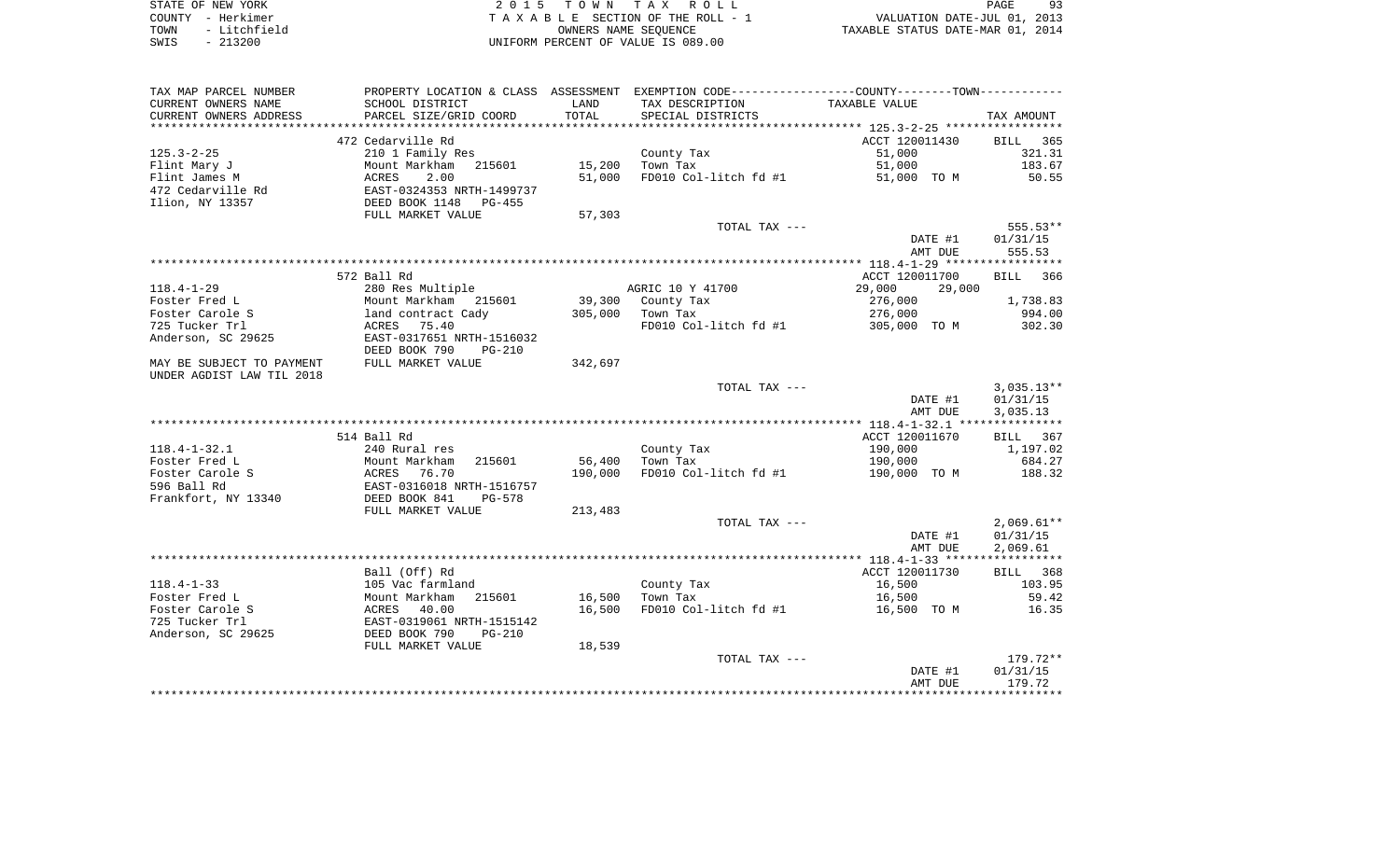| STATE OF NEW YORK     | 2015 TOWN TAX ROLL                 | 94<br>PAGE                       |
|-----------------------|------------------------------------|----------------------------------|
| COUNTY - Herkimer     | TAXABLE SECTION OF THE ROLL - 1    | VALUATION DATE-JUL 01, 2013      |
| - Litchfield<br>TOWN  | OWNERS NAME SEOUENCE               | TAXABLE STATUS DATE-MAR 01, 2014 |
| 213200<br>SWIS<br>$-$ | UNIFORM PERCENT OF VALUE IS 089.00 |                                  |

| TAX MAP PARCEL NUMBER<br>CURRENT OWNERS NAME | SCHOOL DISTRICT                                       | LAND    | PROPERTY LOCATION & CLASS ASSESSMENT EXEMPTION CODE----------------COUNTY--------TOWN-----------<br>TAX DESCRIPTION | TAXABLE VALUE  |              |
|----------------------------------------------|-------------------------------------------------------|---------|---------------------------------------------------------------------------------------------------------------------|----------------|--------------|
| CURRENT OWNERS ADDRESS                       | PARCEL SIZE/GRID COORD                                | TOTAL   | SPECIAL DISTRICTS                                                                                                   |                | TAX AMOUNT   |
| ************************                     |                                                       |         |                                                                                                                     |                |              |
|                                              | 607 Ball Rd                                           |         |                                                                                                                     | ACCT 151080    | BILL 369     |
| $118.4 - 1 - 31$                             | 210 1 Family Res                                      |         | County Tax                                                                                                          | 135,000        | 850.51       |
|                                              |                                                       |         | Town Tax                                                                                                            |                | 486.19       |
| Foster Jon E                                 | Mount Markham 215601                                  | 13,000  |                                                                                                                     | 135,000        |              |
| 607 Ball Rd                                  | ACRES<br>1.00                                         | 135,000 | School Relevy                                                                                                       |                | 2,479.48     |
| Frankfort, NY 13340                          | EAST-0317110 NRTH-1517433<br>DEED BOOK 1311<br>PG-769 |         | FD010 Col-litch fd #1                                                                                               | 135,000 TO M   | 133.81       |
|                                              | FULL MARKET VALUE                                     | 151,685 |                                                                                                                     |                |              |
|                                              |                                                       |         | TOTAL TAX ---                                                                                                       |                | $3,949.99**$ |
|                                              |                                                       |         |                                                                                                                     | DATE #1        | 01/31/15     |
|                                              |                                                       |         |                                                                                                                     | AMT DUE        | 3,949.99     |
|                                              |                                                       |         |                                                                                                                     |                |              |
|                                              | 692 Silver St                                         |         |                                                                                                                     | ACCT 120010410 | BILL 370     |
| $119.3 - 1 - 17.4$                           | 210 1 Family Res                                      |         | County Tax                                                                                                          | 146,200        | 921.08       |
| Frederick Kathleen M                         | Mount Markham 215601                                  | 15,600  | Town Tax                                                                                                            | 146,200        | 526.53       |
| 692 Silver St                                | FRNT 450.00 DPTH                                      | 146,200 | FD010 Col-litch fd #1                                                                                               | 146,200 TO M   | 144.91       |
| Ilion, NY 13357                              | 2.20<br>ACRES                                         |         |                                                                                                                     |                |              |
|                                              | EAST-0331734 NRTH-1515450                             |         |                                                                                                                     |                |              |
|                                              | DEED BOOK 899<br>$PG-255$                             |         |                                                                                                                     |                |              |
|                                              | FULL MARKET VALUE                                     | 164,270 |                                                                                                                     |                |              |
|                                              |                                                       |         | TOTAL TAX ---                                                                                                       |                | 1,592.52**   |
|                                              |                                                       |         |                                                                                                                     | DATE #1        | 01/31/15     |
|                                              |                                                       |         |                                                                                                                     | AMT DUE        | 1,592.52     |
|                                              |                                                       |         |                                                                                                                     |                |              |
|                                              | 521 Albany Rd                                         |         |                                                                                                                     |                | BILL 371     |
| $124.3 - 2 - 13.2$                           | 210 1 Family Res                                      |         | County Tax                                                                                                          | 90,000         | 567.01       |
| Friedline Michael D                          | Mount Markham 215601                                  | 18,800  | Town Tax                                                                                                            | 90,000         | 324.13       |
| 521 Albany St                                | FRNT 200.00 DPTH                                      | 90,000  | FD010 Col-litch fd #1                                                                                               | 90,000 TO M    | 89.20        |
| West Winfield, NY 13491                      | ACRES<br>1.90                                         |         |                                                                                                                     |                |              |
|                                              | EAST-0309617 NRTH-1499862                             |         |                                                                                                                     |                |              |
|                                              | DEED BOOK 871<br>PG-162                               |         |                                                                                                                     |                |              |
|                                              | FULL MARKET VALUE                                     | 101,124 |                                                                                                                     |                |              |
|                                              |                                                       |         | TOTAL TAX ---                                                                                                       |                | 980.34**     |
|                                              |                                                       |         |                                                                                                                     | DATE #1        | 01/31/15     |
|                                              |                                                       |         |                                                                                                                     | AMT DUE        | 980.34       |
|                                              |                                                       |         |                                                                                                                     |                |              |
|                                              | King Rd                                               |         |                                                                                                                     | ACCT 120005610 | BILL 372     |
| $118.3 - 1 - 36$                             | 105 Vac farmland                                      |         | County Tax                                                                                                          | 48,400         | 304.93       |
| Fuoco Rosemary                               | Sauquoit Valley 305002                                | 48,400  | Town Tax                                                                                                            | 48,400         | 174.31       |
| 1609 Brookside Ave                           | ACRES 79.80                                           | 48,400  | FD010 Col-litch fd #1                                                                                               | 48,400 TO M    | 47.97        |
| Utica, NY 13500                              | EAST-0302346 NRTH-1514460                             |         |                                                                                                                     |                |              |
|                                              | DEED BOOK 804<br>PG-678                               |         |                                                                                                                     |                |              |
| PRIOR OWNER ON 3/01/2014                     | FULL MARKET VALUE                                     | 54,382  |                                                                                                                     |                |              |
| Fuoco Rosemary                               |                                                       |         |                                                                                                                     |                |              |
|                                              |                                                       |         | TOTAL TAX ---                                                                                                       |                | $527.21**$   |
|                                              |                                                       |         |                                                                                                                     | DATE #1        | 01/31/15     |
|                                              |                                                       |         |                                                                                                                     | AMT DUE        | 527.21       |
|                                              |                                                       |         |                                                                                                                     |                |              |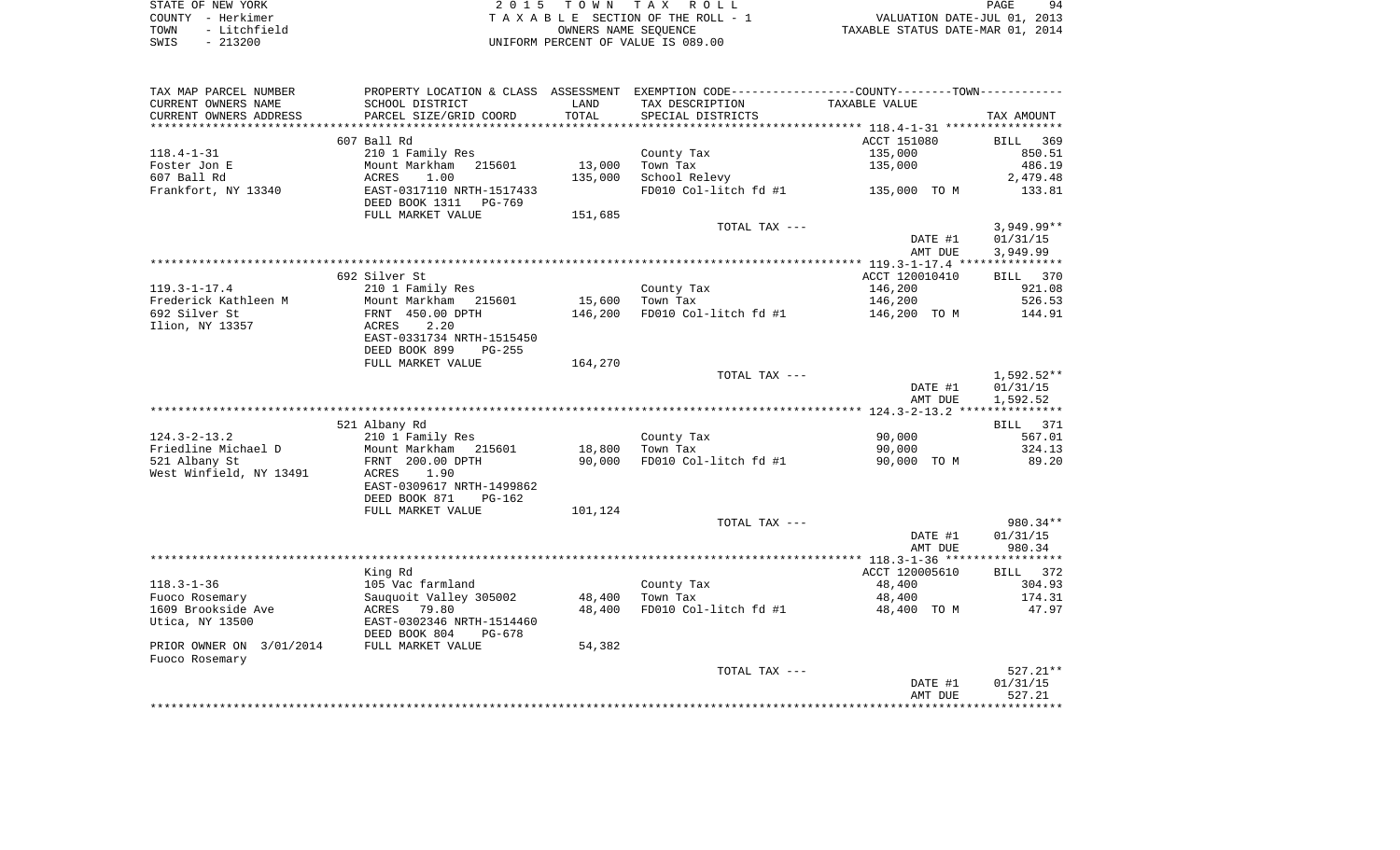|      | STATE OF NEW YORK | 2015 TOWN TAX ROLL                 | PAGE                             | -95 |
|------|-------------------|------------------------------------|----------------------------------|-----|
|      | COUNTY - Herkimer | TAXABLE SECTION OF THE ROLL - 1    | VALUATION DATE-JUL 01, 2013      |     |
| TOWN | - Litchfield      | OWNERS NAME SEOUENCE               | TAXABLE STATUS DATE-MAR 01, 2014 |     |
| SWIS | - 213200          | UNIFORM PERCENT OF VALUE IS 089.00 |                                  |     |

| TAX MAP PARCEL NUMBER  |                           |               | PROPERTY LOCATION & CLASS ASSESSMENT EXEMPTION CODE----------------COUNTY--------TOWN---------- |                |                    |
|------------------------|---------------------------|---------------|-------------------------------------------------------------------------------------------------|----------------|--------------------|
| CURRENT OWNERS NAME    | SCHOOL DISTRICT           | LAND          | TAX DESCRIPTION                                                                                 | TAXABLE VALUE  |                    |
| CURRENT OWNERS ADDRESS | PARCEL SIZE/GRID COORD    | TOTAL         | SPECIAL DISTRICTS                                                                               |                | TAX AMOUNT         |
| *******************    | **************            | ************* |                                                                                                 |                |                    |
|                        | Elizabethtown Off Rd      |               |                                                                                                 | ACCT 120006540 | 373<br><b>BILL</b> |
| $125.3 - 2 - 13$       | 322 Rural vac>10          |               | County Tax                                                                                      | 4,100          | 25.83              |
| Gage Arthur            | Central Valley 212803     | 4,100         | Town Tax                                                                                        | 4,100          | 14.77              |
| 655 Elizabethtown Rd   | 8.70<br>ACRES             | 4,100         | FD010 Col-litch fd #1                                                                           | 4,100 TO M     | 4.06               |
| Ilion, NY 13357        | EAST-0332321 NRTH-1503149 |               |                                                                                                 |                |                    |
|                        | DEED BOOK 00466 PG-00436  |               |                                                                                                 |                |                    |
|                        | FULL MARKET VALUE         | 4,607         |                                                                                                 |                |                    |
|                        |                           |               | TOTAL TAX ---                                                                                   |                | 44.66**            |
|                        |                           |               |                                                                                                 | DATE #1        | 01/31/15           |
|                        |                           |               |                                                                                                 | AMT DUE        | 44.66              |
|                        |                           |               |                                                                                                 |                |                    |
|                        | 1559 Albany Rd            |               |                                                                                                 |                | BILL 374           |
| $118.3 - 1 - 4.4$      | 210 1 Family Res          |               | County Tax                                                                                      | 82,600         | 520.39             |
| Gagnon Timothy A       | Sauquoit Valley 305002    | 19,200        | Town Tax                                                                                        | 82,600         | 297.48             |
| Gagnon Rachelle L      | ACRES<br>3.80             | 82,600        | School Relevy                                                                                   |                | 1,344.86           |
| 1559 Albany Rd         | EAST-0308303 NRTH-1518763 |               | FD010 Col-litch fd #1                                                                           | 82,600 TO M    | 81.87              |
| Frankfort, NY 13340    | DEED BOOK 779<br>PG-584   |               |                                                                                                 |                |                    |
|                        | FULL MARKET VALUE         | 92,809        |                                                                                                 |                |                    |
|                        |                           |               | TOTAL TAX ---                                                                                   |                | $2,244.60**$       |
|                        |                           |               |                                                                                                 | DATE #1        | 01/31/15           |
|                        |                           |               |                                                                                                 | AMT DUE        | 2,244.60           |
|                        |                           |               |                                                                                                 |                |                    |
|                        | 138 Top of Hill Lane      |               |                                                                                                 | ACCT 165101    | 375<br>BILL        |
| $124.3 - 1 - 38$       | 210 1 Family Res          |               | County Tax                                                                                      | 96,300         | 606.70             |
| Gallagher Patrick M    | Mount Markham 215601      | 10,500        | Town Tax                                                                                        | 96,300         | 346.82             |
| 138 Top of Hill Lane   | FRNT 100.00 DPTH 200.00   | 96,300        | FD010 Col-litch fd #1                                                                           | 96,300 TO M    | 95.45              |
| Clayville, NY 13322    | 0.46<br>ACRES             |               |                                                                                                 |                |                    |
|                        | EAST-0306704 NRTH-1504351 |               |                                                                                                 |                |                    |
|                        | DEED BOOK 1398<br>PG-741  |               |                                                                                                 |                |                    |
|                        | FULL MARKET VALUE         | 108,202       |                                                                                                 |                |                    |
|                        |                           |               | TOTAL TAX ---                                                                                   |                | $1,048.97**$       |
|                        |                           |               |                                                                                                 | DATE #1        | 01/31/15           |
|                        |                           |               |                                                                                                 | AMT DUE        | 1,048.97           |
|                        |                           |               |                                                                                                 |                |                    |
|                        | Berberick Rd              |               |                                                                                                 | ACCT 120015150 | BILL 376           |
| $124.4 - 1 - 14.1$     | 314 Rural vac<10          |               | County Tax                                                                                      | 10,300         | 64.89              |
| Gallagher Patrick M    | Mount Markham<br>215601   | 10,300        | Town Tax                                                                                        | 10,300         | 37.09              |
| Gallagher Collin P     | 3.40<br>ACRES             | 10,300        | FD010 Col-litch fd #1                                                                           | 10,300 TO M    | 10.21              |
| 138 Top of Hill Lane   | EAST-0318913 NRTH-1500653 |               |                                                                                                 |                |                    |
|                        | DEED BOOK 1147<br>PG-463  |               |                                                                                                 |                |                    |
| Clayville, NY 13322    |                           |               |                                                                                                 |                |                    |
|                        | FULL MARKET VALUE         | 11,573        |                                                                                                 |                |                    |
|                        |                           |               | TOTAL TAX ---                                                                                   |                | $112.19**$         |
|                        |                           |               |                                                                                                 | DATE #1        | 01/31/15           |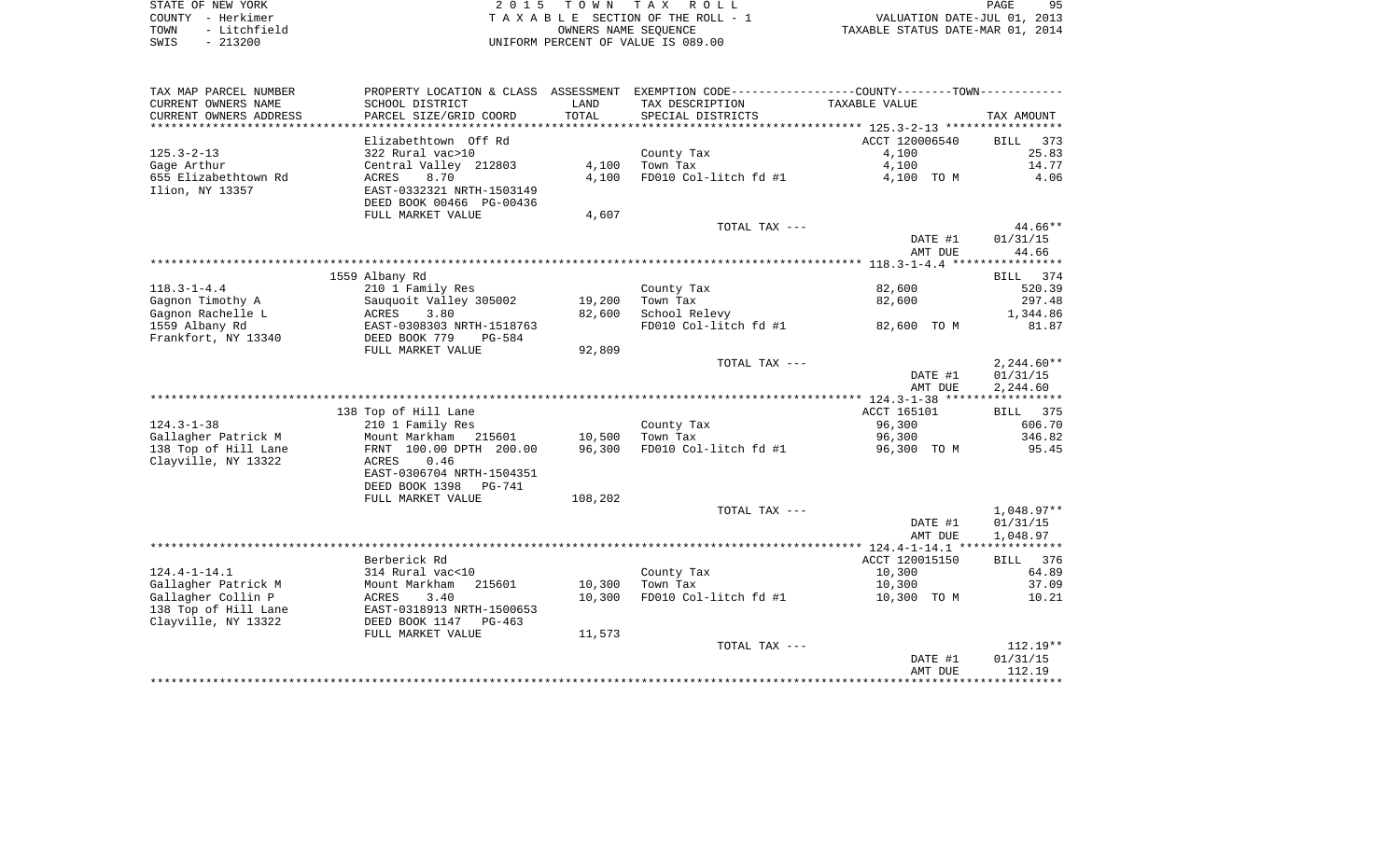| STATE OF NEW YORK |  |              |  |
|-------------------|--|--------------|--|
| COUNTY            |  | - Herkimer   |  |
| TOWN              |  | - Litchfield |  |
| SWIS              |  | $-213200$    |  |

| TAX MAP PARCEL NUMBER      | PROPERTY LOCATION & CLASS ASSESSMENT EXEMPTION CODE---------------COUNTY-------TOWN--------- |         |                       |                    |                      |
|----------------------------|----------------------------------------------------------------------------------------------|---------|-----------------------|--------------------|----------------------|
| CURRENT OWNERS NAME        | SCHOOL DISTRICT                                                                              | LAND    | TAX DESCRIPTION       | TAXABLE VALUE      |                      |
| CURRENT OWNERS ADDRESS     | PARCEL SIZE/GRID COORD                                                                       | TOTAL   | SPECIAL DISTRICTS     |                    | TAX AMOUNT           |
|                            |                                                                                              |         |                       |                    |                      |
|                            | 203 Camp Rd                                                                                  |         |                       | ACCT 120005190     | 377<br><b>BILL</b>   |
| $124.3 - 1 - 7$            | 210 1 Family Res                                                                             |         | County Tax            | 192,000            | 1,209.62             |
| Gallagher, Marcia Trust    | Mount Markham 215601                                                                         | 8,300   | Town Tax              | 192,000            | 691.47               |
| Patrick Gallagher, Trustee | FRNT 200.00 DPTH 120.00                                                                      | 192,000 | FD010 Col-litch fd #1 | 192,000 TO M       | 190.30               |
| 203 Camp Rd                | EAST-0306258 NRTH-1503211                                                                    |         |                       |                    |                      |
| Clayville, NY 13322        | DEED BOOK 1143<br>PG-977                                                                     |         |                       |                    |                      |
|                            | FULL MARKET VALUE                                                                            | 215,730 |                       |                    |                      |
|                            |                                                                                              |         | TOTAL TAX ---         |                    | $2,091.39**$         |
|                            |                                                                                              |         |                       | DATE #1            | 01/31/15             |
|                            |                                                                                              |         |                       | AMT DUE            | 2,091.39             |
|                            |                                                                                              |         |                       |                    |                      |
|                            | 195 Camp Rd                                                                                  |         |                       | ACCT 120009360     | 378<br>BILL          |
| $124.3 - 1 - 10$           | 260 Seasonal res                                                                             |         | County Tax            | 49,000             | 308.71               |
| Gallagher, Marcia Trust    | Mount Markham<br>215601                                                                      | 7,800   | Town Tax              | 49,000             | 176.47               |
| Patrick Gallagher, Trustee | FRNT 100.00 DPTH 100.00                                                                      | 49,000  | FD010 Col-litch fd #1 | 49,000 TO M        | 48.57                |
| 203 Camp Rd                | ACRES<br>0.23                                                                                |         |                       |                    |                      |
| Clayville, NY 13322        | EAST-0306297 NRTH-1503065                                                                    |         |                       |                    |                      |
|                            | DEED BOOK 1143<br><b>PG-977</b>                                                              |         |                       |                    |                      |
|                            | FULL MARKET VALUE                                                                            | 55,056  |                       |                    |                      |
|                            |                                                                                              |         | TOTAL TAX ---         |                    | 533.75**             |
|                            |                                                                                              |         |                       | DATE #1            | 01/31/15             |
|                            |                                                                                              |         |                       | AMT DUE            | 533.75               |
|                            |                                                                                              |         |                       |                    |                      |
|                            | Barringer Rd                                                                                 |         |                       |                    | BILL 379             |
| $119.3 - 1 - 62$           | 314 Rural vac<10                                                                             |         | County Tax            | 5,300              | 33.39                |
| Gallogly Janet H           | Mount Markham<br>215601                                                                      | 5,300   | Town Tax              | 5,300              | 19.09                |
| 1209 Barringer Road        | FRNT 208.00 DPTH 111.00                                                                      | 5,300   | FD010 Col-litch fd #1 | 5,300 TO M         | 5.25                 |
| Ilion, NY 13357            | FULL MARKET VALUE                                                                            | 5,955   |                       |                    |                      |
|                            |                                                                                              |         | TOTAL TAX ---         |                    | $57.73**$            |
|                            |                                                                                              |         |                       | DATE #1            | 01/31/15             |
|                            |                                                                                              |         |                       | AMT DUE            | 57.73                |
|                            |                                                                                              |         |                       |                    |                      |
|                            | 511 Wheelock Rd                                                                              |         |                       | ACCT 120014580     | BILL 380             |
| $118.4 - 1 - 26.2$         | 210 1 Family Res                                                                             |         | County Tax            | 115,500            | 727.66               |
| Garnsey James K            | Mount Markham<br>215601                                                                      | 13,800  | Town Tax              | 115,500            | 415.97               |
| 511 Wheelock Rd            | 1.37<br>ACRES                                                                                | 115,500 | FD010 Col-litch fd #1 | 115,500 TO M       | 114.48               |
| Frankfort, NY 13340        | EAST-0325138 NRTH-1513506                                                                    |         |                       |                    |                      |
|                            | DEED BOOK 1125<br>$PG-653$                                                                   |         |                       |                    |                      |
|                            |                                                                                              | 129,775 |                       |                    |                      |
|                            | FULL MARKET VALUE                                                                            |         |                       |                    |                      |
|                            |                                                                                              |         | TOTAL TAX ---         |                    | $1,258.11**$         |
|                            |                                                                                              |         |                       | DATE #1<br>AMT DUE | 01/31/15<br>1,258.11 |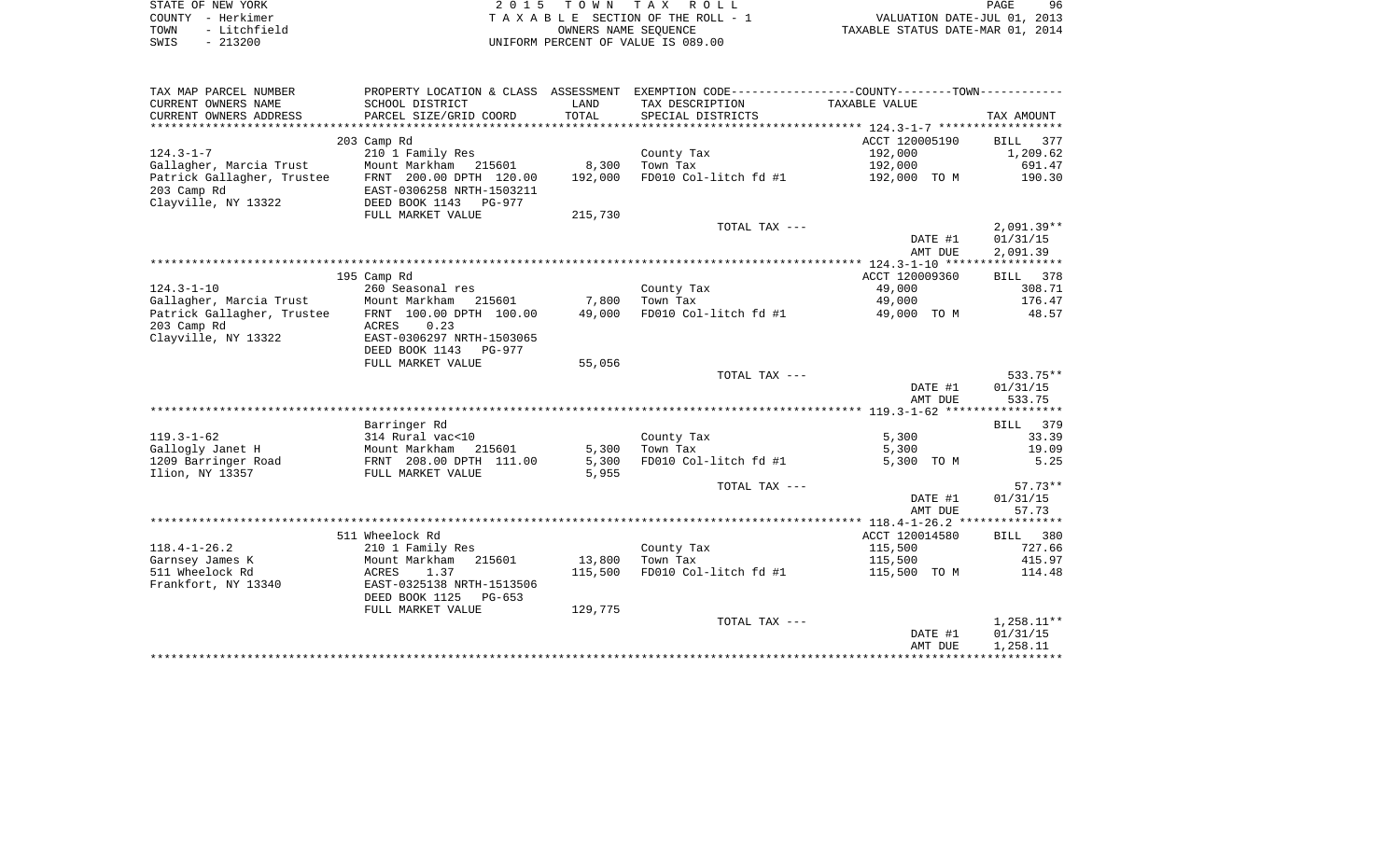| STATE OF NEW YORK    | 2015 TOWN TAX ROLL                 | 97<br>PAGE                       |
|----------------------|------------------------------------|----------------------------------|
| COUNTY - Herkimer    | TAXABLE SECTION OF THE ROLL - 1    | VALUATION DATE-JUL 01, 2013      |
| - Litchfield<br>TOWN | OWNERS NAME SEOUENCE               | TAXABLE STATUS DATE-MAR 01, 2014 |
| $-213200$<br>SWIS    | UNIFORM PERCENT OF VALUE IS 089.00 |                                  |

 $97$ <br> $2013$ <br> $2014$ 

| TAX MAP PARCEL NUMBER                               |                                             |         | PROPERTY LOCATION & CLASS ASSESSMENT EXEMPTION CODE---------------COUNTY-------TOWN--------- |                    |                    |
|-----------------------------------------------------|---------------------------------------------|---------|----------------------------------------------------------------------------------------------|--------------------|--------------------|
| CURRENT OWNERS NAME                                 | SCHOOL DISTRICT                             | LAND    | TAX DESCRIPTION                                                                              | TAXABLE VALUE      |                    |
| CURRENT OWNERS ADDRESS                              | PARCEL SIZE/GRID COORD                      | TOTAL   | SPECIAL DISTRICTS                                                                            |                    | TAX AMOUNT         |
|                                                     |                                             |         |                                                                                              |                    |                    |
|                                                     | Silver St                                   |         |                                                                                              |                    | BILL<br>381        |
| $119.3 - 1 - 21.4$                                  | 314 Rural vac<10                            |         | County Tax                                                                                   | 10,300             | 64.89              |
| Garramone Devin                                     | Mount Markham<br>215601                     | 10,300  | Town Tax                                                                                     | 10,300             | 37.09              |
| PO Box 321                                          | FRNT 218.00 DPTH                            | 10,300  | FD010 Col-litch fd #1                                                                        | 10,300 TO M        | 10.21              |
| New Hartford, NY 13413                              | 7.00<br>ACRES                               |         |                                                                                              |                    |                    |
|                                                     | EAST-0329728 NRTH-1513961                   |         |                                                                                              |                    |                    |
|                                                     | DEED BOOK 902<br>$PG-95$                    |         |                                                                                              |                    |                    |
|                                                     | FULL MARKET VALUE                           | 11,573  |                                                                                              |                    |                    |
|                                                     |                                             |         | TOTAL TAX ---                                                                                |                    | $112.19**$         |
|                                                     |                                             |         |                                                                                              | DATE #1            | 01/31/15           |
|                                                     |                                             |         |                                                                                              | AMT DUE            | 112.19             |
|                                                     |                                             |         |                                                                                              |                    |                    |
|                                                     | 507 Silver St                               |         |                                                                                              | ACCT 120090059     | BILL 382           |
| $125.1 - 2 - 9.2$                                   | 210 1 Family Res                            |         | County Tax                                                                                   | 102,000            | 642.61             |
| Gasstrom Grant                                      | Mount Markham 215601                        | 9,500   | Town Tax                                                                                     | 102,000            | 367.35             |
| Gasstrom Linda                                      | FRNT 170.00 DPTH 145.00                     | 102,000 | FD010 Col-litch fd #1                                                                        | 102,000 TO M       | 101.10             |
| 507 Silver St                                       | ACRES<br>EAST-(<br>0.56                     |         |                                                                                              |                    |                    |
| Ilion, NY 13357                                     | EAST-0329081 NRTH-1512630                   |         |                                                                                              |                    |                    |
|                                                     | DEED BOOK 857<br>PG-682                     |         |                                                                                              |                    |                    |
|                                                     | FULL MARKET VALUE                           | 114,607 |                                                                                              |                    |                    |
|                                                     |                                             |         | TOTAL TAX ---                                                                                |                    | $1,111.06**$       |
|                                                     |                                             |         |                                                                                              | DATE #1            | 01/31/15           |
|                                                     |                                             |         |                                                                                              | AMT DUE            | 1,111.06           |
|                                                     |                                             |         |                                                                                              |                    |                    |
|                                                     | Silver Street                               |         |                                                                                              |                    | 383<br>BILL        |
| $119.3 - 1 - 21.6$                                  | 322 Rural vac>10                            |         | AG MKTS L 41720                                                                              | 19,650<br>19,650   |                    |
| Gasstrom Irrev Trust 1/5/12 Gl Mount Markham 215601 |                                             |         | 35,000 County Tax                                                                            | 15,350             | 96.71              |
| 482 Silver St                                       | FRNT 376.60 DPTH                            | 35,000  | Town Tax                                                                                     | 15,350             | 55.28              |
| Ilion, NY 13357                                     | ACRES 32.80                                 |         | FD010 Col-litch fd #1                                                                        | 15,350 TO M        | 15.21              |
|                                                     | EAST-0332151 NRTH-1513930                   |         | 19,650 EX                                                                                    |                    |                    |
| MAY BE SUBJECT TO PAYMENT                           | DEED BOOK 1428<br>FULL MARKET VAI<br>PG-898 |         |                                                                                              |                    |                    |
| UNDER AGDIST LAW TIL 2018                           | FULL MARKET VALUE                           | 39,326  |                                                                                              |                    |                    |
|                                                     |                                             |         | TOTAL TAX ---                                                                                |                    | $167.20**$         |
|                                                     |                                             |         |                                                                                              | DATE #1            | 01/31/15           |
|                                                     |                                             |         |                                                                                              | AMT DUE            | 167.20             |
|                                                     |                                             |         |                                                                                              |                    |                    |
|                                                     | Silver St                                   |         |                                                                                              | ACCT 120000630     | BILL 384           |
| $119.3 - 1 - 42$                                    | 105 Vac farmland                            |         | AG MKTS L 41720                                                                              | 6,883<br>6,883     |                    |
| Gasstrom Irrev Trust 1/5/12 Gl Mount Markham        | 215601                                      | 37,100  | County Tax                                                                                   | 30,217             | 190.37             |
| 482 Silver St                                       | ACRES<br>62.20                              | 37,100  | Town Tax                                                                                     | 30,217             | 108.82             |
| Ilion, NY 13357                                     | EAST-0330265 NRTH-1512734                   |         | FD010 Col-litch fd #1                                                                        | 30,217 TO M        | 29.95              |
|                                                     | DEED BOOK 1428<br>PG-898                    |         | 6,883 EX                                                                                     |                    |                    |
| MAY BE SUBJECT TO PAYMENT                           | FULL MARKET VALUE                           | 41,685  |                                                                                              |                    |                    |
| UNDER AGDIST LAW TIL 2018                           |                                             |         |                                                                                              |                    | $329.14**$         |
|                                                     |                                             |         | TOTAL TAX ---                                                                                |                    |                    |
|                                                     |                                             |         |                                                                                              | DATE #1<br>AMT DUE | 01/31/15<br>329.14 |
|                                                     |                                             |         |                                                                                              |                    |                    |
|                                                     |                                             |         |                                                                                              |                    |                    |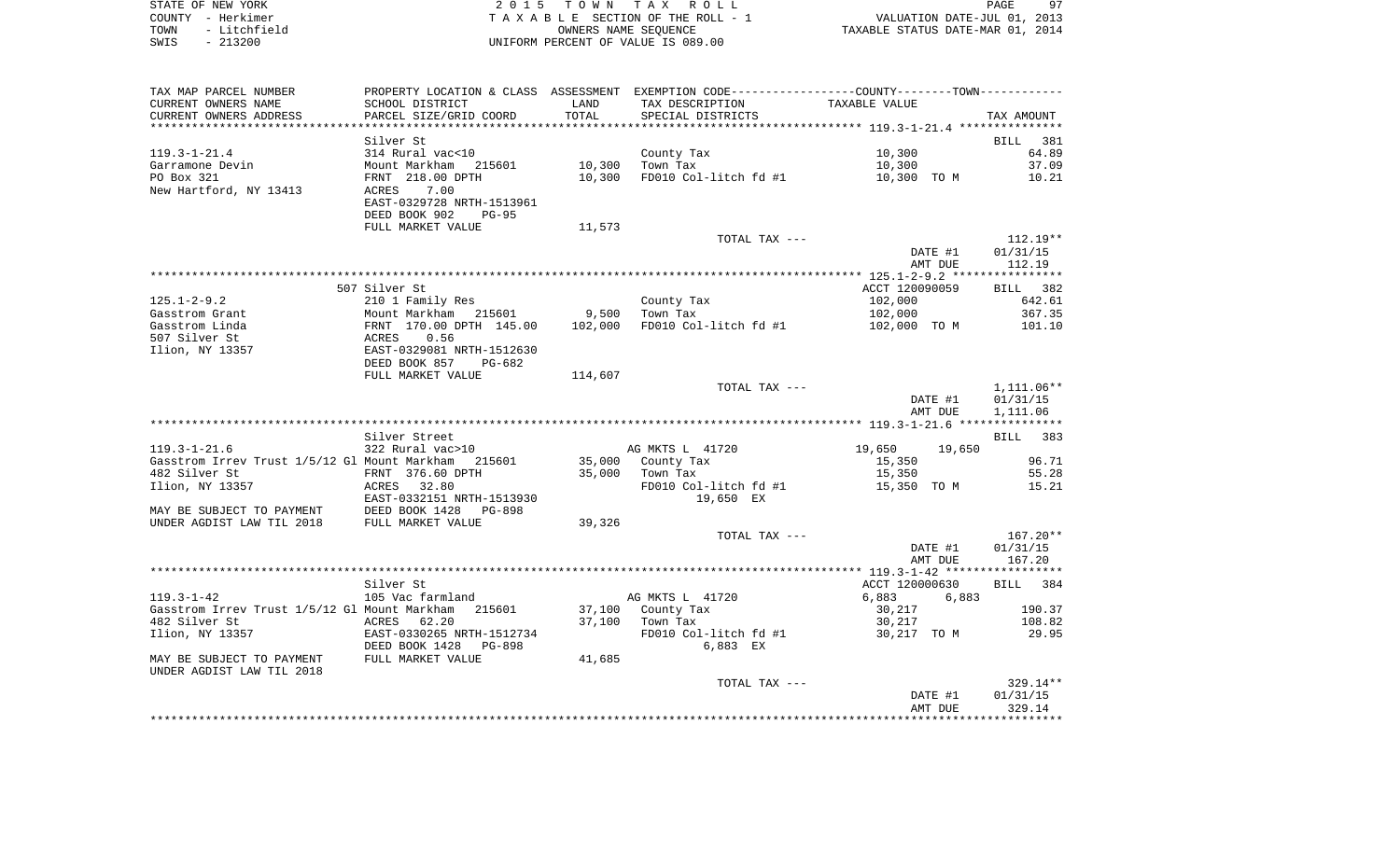| STATE OF NEW YORK    | 2015 TOWN TAX ROLL                 | 98<br>PAGE                       |
|----------------------|------------------------------------|----------------------------------|
| COUNTY - Herkimer    | TAXABLE SECTION OF THE ROLL - 1    | VALUATION DATE-JUL 01, 2013      |
| - Litchfield<br>TOWN | OWNERS NAME SEOUENCE               | TAXABLE STATUS DATE-MAR 01, 2014 |
| $-213200$<br>SWIS    | UNIFORM PERCENT OF VALUE IS 089.00 |                                  |
|                      |                                    |                                  |
|                      |                                    |                                  |

| TAXABLE VALUE<br>TOTAL<br>CURRENT OWNERS ADDRESS<br>PARCEL SIZE/GRID COORD<br>SPECIAL DISTRICTS<br>TAX AMOUNT<br>307 Silver St<br>ACCT 120008880<br><b>BILL</b><br>385<br>$125.1 - 2 - 6.1$<br>113 Cattle farm<br>AG MKTS L 41720<br>888<br>888<br>Gasstrom Irrev Trust 1/5/12 Gl Mount Markham<br>215601<br>47,300<br>92,812<br>584.73<br>County Tax<br>482 Silver St<br>ACRES<br>62.00<br>93,700<br>Town Tax<br>92,812<br>334.26<br>Ilion, NY 13357<br>EAST-0328430 NRTH-1508498<br>FD010 Col-litch fd #1<br>92,812 TO M<br>91.99<br>DEED BOOK 1428 PG-898<br>888 EX<br>MAY BE SUBJECT TO PAYMENT<br>FULL MARKET VALUE<br>105,281<br>UNDER AGDIST LAW TIL 2018<br>1,010.98**<br>TOTAL TAX ---<br>DATE #1<br>01/31/15<br>AMT DUE<br>1,010.98<br>482 Silver St<br>25 PCT OF VALUE USED FOR EXEMPTION PURPOSES ACCT 12007920<br>386<br><b>BILL</b><br>$125.1 - 2 - 9.1$<br>112 Dairy farm<br>VET COM CT 41131<br>11,006<br>11,006<br>Gasstrom Irrev Trust 1/5/12 Gl Mount Markham 215601<br>65,000 VET DIS CT 41141<br>22,013<br>22,013<br>482 Silver St<br>ACRES 114.00<br>176,100 AG MKTS L 41720<br>13,583<br>13,583<br>Ilion, NY 13357<br>EAST-0330597 NRTH-1511361<br>AGRIC 10 Y 42100<br>10,000<br>10,000<br>DEED BOOK 1428<br>PG-898<br>County Tax<br>752.85<br>119,498<br>MAY BE SUBJECT TO PAYMENT<br>FULL MARKET VALUE<br>197,865 Town Tax<br>119,498<br>430.36<br>161.08<br>UNDER AGDIST LAW TIL 2018<br>FD010 Col-litch fd #1<br>162,517 TO M<br>13,583 EX<br>TOTAL TAX ---<br>$1,344.29**$<br>01/31/15<br>DATE #1<br>1,344.29<br>AMT DUE<br>Silver St<br>387<br>BILL<br>$125.1 - 2 - 35.3$<br>105 Vac farmland<br>AG MKTS<br>41730<br>5,251<br>5,251<br>215601<br>23,000<br>155.29<br>Gasstrom Irrev Trust 1/5/12 Gl Mount Markham<br>County Tax<br>24,649<br>482 Silver St<br>ACRES<br>28.40<br>29,900<br>Town Tax<br>24,649<br>88.77<br>Ilion, NY 13357<br>EAST-0326836 NRTH-1508127<br>FD010 Col-litch fd #1<br>29,900 TO M<br>29.64<br>DEED BOOK 1428<br>PG-898<br>FULL MARKET VALUE<br>33,596<br>MAY BE SUBJECT TO PAYMENT<br>UNDER AGDIST LAW TIL 2021<br>$273.70**$<br>TOTAL TAX ---<br>DATE #1<br>01/31/15<br>AMT DUE<br>273.70<br>ACCT 120001800<br>266 Camp Rd<br>BILL 388<br>$124.3 - 1 - 1.1$<br>210 1 Family Res<br>County Tax<br>145,000<br>913.52<br>Gates John<br>Mount Markham 215601<br>20,300<br>Town Tax<br>145,000<br>522.21<br>FRNT 577.80 DPTH 141.90<br>145,000<br>143.72<br>Gates Lynne<br>FD010 Col-litch fd #1<br>145,000 TO M<br>2.63<br>266 Camp Rd<br>ACRES<br>Clayville, NY 13322<br>EAST-0306137 NRTH-1504757<br>DEED BOOK 1177 PG-193<br>FULL MARKET VALUE<br>162,921<br>TOTAL TAX ---<br>$1,579.45**$<br>DATE #1<br>01/31/15<br>1,579.45<br>AMT DUE | TAX MAP PARCEL NUMBER | PROPERTY LOCATION & CLASS ASSESSMENT EXEMPTION CODE---------------COUNTY-------TOWN---------- |      |                 |  |  |  |
|---------------------------------------------------------------------------------------------------------------------------------------------------------------------------------------------------------------------------------------------------------------------------------------------------------------------------------------------------------------------------------------------------------------------------------------------------------------------------------------------------------------------------------------------------------------------------------------------------------------------------------------------------------------------------------------------------------------------------------------------------------------------------------------------------------------------------------------------------------------------------------------------------------------------------------------------------------------------------------------------------------------------------------------------------------------------------------------------------------------------------------------------------------------------------------------------------------------------------------------------------------------------------------------------------------------------------------------------------------------------------------------------------------------------------------------------------------------------------------------------------------------------------------------------------------------------------------------------------------------------------------------------------------------------------------------------------------------------------------------------------------------------------------------------------------------------------------------------------------------------------------------------------------------------------------------------------------------------------------------------------------------------------------------------------------------------------------------------------------------------------------------------------------------------------------------------------------------------------------------------------------------------------------------------------------------------------------------------------------------------------------------------------------------------------------------------------------------------------------------------------------------------------------------------------------------------------------------------------------------------------------------------------------------------------------------------------|-----------------------|-----------------------------------------------------------------------------------------------|------|-----------------|--|--|--|
|                                                                                                                                                                                                                                                                                                                                                                                                                                                                                                                                                                                                                                                                                                                                                                                                                                                                                                                                                                                                                                                                                                                                                                                                                                                                                                                                                                                                                                                                                                                                                                                                                                                                                                                                                                                                                                                                                                                                                                                                                                                                                                                                                                                                                                                                                                                                                                                                                                                                                                                                                                                                                                                                                                   | CURRENT OWNERS NAME   | SCHOOL DISTRICT                                                                               | LAND | TAX DESCRIPTION |  |  |  |
|                                                                                                                                                                                                                                                                                                                                                                                                                                                                                                                                                                                                                                                                                                                                                                                                                                                                                                                                                                                                                                                                                                                                                                                                                                                                                                                                                                                                                                                                                                                                                                                                                                                                                                                                                                                                                                                                                                                                                                                                                                                                                                                                                                                                                                                                                                                                                                                                                                                                                                                                                                                                                                                                                                   |                       |                                                                                               |      |                 |  |  |  |
|                                                                                                                                                                                                                                                                                                                                                                                                                                                                                                                                                                                                                                                                                                                                                                                                                                                                                                                                                                                                                                                                                                                                                                                                                                                                                                                                                                                                                                                                                                                                                                                                                                                                                                                                                                                                                                                                                                                                                                                                                                                                                                                                                                                                                                                                                                                                                                                                                                                                                                                                                                                                                                                                                                   |                       |                                                                                               |      |                 |  |  |  |
|                                                                                                                                                                                                                                                                                                                                                                                                                                                                                                                                                                                                                                                                                                                                                                                                                                                                                                                                                                                                                                                                                                                                                                                                                                                                                                                                                                                                                                                                                                                                                                                                                                                                                                                                                                                                                                                                                                                                                                                                                                                                                                                                                                                                                                                                                                                                                                                                                                                                                                                                                                                                                                                                                                   |                       |                                                                                               |      |                 |  |  |  |
|                                                                                                                                                                                                                                                                                                                                                                                                                                                                                                                                                                                                                                                                                                                                                                                                                                                                                                                                                                                                                                                                                                                                                                                                                                                                                                                                                                                                                                                                                                                                                                                                                                                                                                                                                                                                                                                                                                                                                                                                                                                                                                                                                                                                                                                                                                                                                                                                                                                                                                                                                                                                                                                                                                   |                       |                                                                                               |      |                 |  |  |  |
|                                                                                                                                                                                                                                                                                                                                                                                                                                                                                                                                                                                                                                                                                                                                                                                                                                                                                                                                                                                                                                                                                                                                                                                                                                                                                                                                                                                                                                                                                                                                                                                                                                                                                                                                                                                                                                                                                                                                                                                                                                                                                                                                                                                                                                                                                                                                                                                                                                                                                                                                                                                                                                                                                                   |                       |                                                                                               |      |                 |  |  |  |
|                                                                                                                                                                                                                                                                                                                                                                                                                                                                                                                                                                                                                                                                                                                                                                                                                                                                                                                                                                                                                                                                                                                                                                                                                                                                                                                                                                                                                                                                                                                                                                                                                                                                                                                                                                                                                                                                                                                                                                                                                                                                                                                                                                                                                                                                                                                                                                                                                                                                                                                                                                                                                                                                                                   |                       |                                                                                               |      |                 |  |  |  |
|                                                                                                                                                                                                                                                                                                                                                                                                                                                                                                                                                                                                                                                                                                                                                                                                                                                                                                                                                                                                                                                                                                                                                                                                                                                                                                                                                                                                                                                                                                                                                                                                                                                                                                                                                                                                                                                                                                                                                                                                                                                                                                                                                                                                                                                                                                                                                                                                                                                                                                                                                                                                                                                                                                   |                       |                                                                                               |      |                 |  |  |  |
|                                                                                                                                                                                                                                                                                                                                                                                                                                                                                                                                                                                                                                                                                                                                                                                                                                                                                                                                                                                                                                                                                                                                                                                                                                                                                                                                                                                                                                                                                                                                                                                                                                                                                                                                                                                                                                                                                                                                                                                                                                                                                                                                                                                                                                                                                                                                                                                                                                                                                                                                                                                                                                                                                                   |                       |                                                                                               |      |                 |  |  |  |
|                                                                                                                                                                                                                                                                                                                                                                                                                                                                                                                                                                                                                                                                                                                                                                                                                                                                                                                                                                                                                                                                                                                                                                                                                                                                                                                                                                                                                                                                                                                                                                                                                                                                                                                                                                                                                                                                                                                                                                                                                                                                                                                                                                                                                                                                                                                                                                                                                                                                                                                                                                                                                                                                                                   |                       |                                                                                               |      |                 |  |  |  |
|                                                                                                                                                                                                                                                                                                                                                                                                                                                                                                                                                                                                                                                                                                                                                                                                                                                                                                                                                                                                                                                                                                                                                                                                                                                                                                                                                                                                                                                                                                                                                                                                                                                                                                                                                                                                                                                                                                                                                                                                                                                                                                                                                                                                                                                                                                                                                                                                                                                                                                                                                                                                                                                                                                   |                       |                                                                                               |      |                 |  |  |  |
|                                                                                                                                                                                                                                                                                                                                                                                                                                                                                                                                                                                                                                                                                                                                                                                                                                                                                                                                                                                                                                                                                                                                                                                                                                                                                                                                                                                                                                                                                                                                                                                                                                                                                                                                                                                                                                                                                                                                                                                                                                                                                                                                                                                                                                                                                                                                                                                                                                                                                                                                                                                                                                                                                                   |                       |                                                                                               |      |                 |  |  |  |
|                                                                                                                                                                                                                                                                                                                                                                                                                                                                                                                                                                                                                                                                                                                                                                                                                                                                                                                                                                                                                                                                                                                                                                                                                                                                                                                                                                                                                                                                                                                                                                                                                                                                                                                                                                                                                                                                                                                                                                                                                                                                                                                                                                                                                                                                                                                                                                                                                                                                                                                                                                                                                                                                                                   |                       |                                                                                               |      |                 |  |  |  |
|                                                                                                                                                                                                                                                                                                                                                                                                                                                                                                                                                                                                                                                                                                                                                                                                                                                                                                                                                                                                                                                                                                                                                                                                                                                                                                                                                                                                                                                                                                                                                                                                                                                                                                                                                                                                                                                                                                                                                                                                                                                                                                                                                                                                                                                                                                                                                                                                                                                                                                                                                                                                                                                                                                   |                       |                                                                                               |      |                 |  |  |  |
|                                                                                                                                                                                                                                                                                                                                                                                                                                                                                                                                                                                                                                                                                                                                                                                                                                                                                                                                                                                                                                                                                                                                                                                                                                                                                                                                                                                                                                                                                                                                                                                                                                                                                                                                                                                                                                                                                                                                                                                                                                                                                                                                                                                                                                                                                                                                                                                                                                                                                                                                                                                                                                                                                                   |                       |                                                                                               |      |                 |  |  |  |
|                                                                                                                                                                                                                                                                                                                                                                                                                                                                                                                                                                                                                                                                                                                                                                                                                                                                                                                                                                                                                                                                                                                                                                                                                                                                                                                                                                                                                                                                                                                                                                                                                                                                                                                                                                                                                                                                                                                                                                                                                                                                                                                                                                                                                                                                                                                                                                                                                                                                                                                                                                                                                                                                                                   |                       |                                                                                               |      |                 |  |  |  |
|                                                                                                                                                                                                                                                                                                                                                                                                                                                                                                                                                                                                                                                                                                                                                                                                                                                                                                                                                                                                                                                                                                                                                                                                                                                                                                                                                                                                                                                                                                                                                                                                                                                                                                                                                                                                                                                                                                                                                                                                                                                                                                                                                                                                                                                                                                                                                                                                                                                                                                                                                                                                                                                                                                   |                       |                                                                                               |      |                 |  |  |  |
|                                                                                                                                                                                                                                                                                                                                                                                                                                                                                                                                                                                                                                                                                                                                                                                                                                                                                                                                                                                                                                                                                                                                                                                                                                                                                                                                                                                                                                                                                                                                                                                                                                                                                                                                                                                                                                                                                                                                                                                                                                                                                                                                                                                                                                                                                                                                                                                                                                                                                                                                                                                                                                                                                                   |                       |                                                                                               |      |                 |  |  |  |
|                                                                                                                                                                                                                                                                                                                                                                                                                                                                                                                                                                                                                                                                                                                                                                                                                                                                                                                                                                                                                                                                                                                                                                                                                                                                                                                                                                                                                                                                                                                                                                                                                                                                                                                                                                                                                                                                                                                                                                                                                                                                                                                                                                                                                                                                                                                                                                                                                                                                                                                                                                                                                                                                                                   |                       |                                                                                               |      |                 |  |  |  |
|                                                                                                                                                                                                                                                                                                                                                                                                                                                                                                                                                                                                                                                                                                                                                                                                                                                                                                                                                                                                                                                                                                                                                                                                                                                                                                                                                                                                                                                                                                                                                                                                                                                                                                                                                                                                                                                                                                                                                                                                                                                                                                                                                                                                                                                                                                                                                                                                                                                                                                                                                                                                                                                                                                   |                       |                                                                                               |      |                 |  |  |  |
|                                                                                                                                                                                                                                                                                                                                                                                                                                                                                                                                                                                                                                                                                                                                                                                                                                                                                                                                                                                                                                                                                                                                                                                                                                                                                                                                                                                                                                                                                                                                                                                                                                                                                                                                                                                                                                                                                                                                                                                                                                                                                                                                                                                                                                                                                                                                                                                                                                                                                                                                                                                                                                                                                                   |                       |                                                                                               |      |                 |  |  |  |
|                                                                                                                                                                                                                                                                                                                                                                                                                                                                                                                                                                                                                                                                                                                                                                                                                                                                                                                                                                                                                                                                                                                                                                                                                                                                                                                                                                                                                                                                                                                                                                                                                                                                                                                                                                                                                                                                                                                                                                                                                                                                                                                                                                                                                                                                                                                                                                                                                                                                                                                                                                                                                                                                                                   |                       |                                                                                               |      |                 |  |  |  |
|                                                                                                                                                                                                                                                                                                                                                                                                                                                                                                                                                                                                                                                                                                                                                                                                                                                                                                                                                                                                                                                                                                                                                                                                                                                                                                                                                                                                                                                                                                                                                                                                                                                                                                                                                                                                                                                                                                                                                                                                                                                                                                                                                                                                                                                                                                                                                                                                                                                                                                                                                                                                                                                                                                   |                       |                                                                                               |      |                 |  |  |  |
|                                                                                                                                                                                                                                                                                                                                                                                                                                                                                                                                                                                                                                                                                                                                                                                                                                                                                                                                                                                                                                                                                                                                                                                                                                                                                                                                                                                                                                                                                                                                                                                                                                                                                                                                                                                                                                                                                                                                                                                                                                                                                                                                                                                                                                                                                                                                                                                                                                                                                                                                                                                                                                                                                                   |                       |                                                                                               |      |                 |  |  |  |
|                                                                                                                                                                                                                                                                                                                                                                                                                                                                                                                                                                                                                                                                                                                                                                                                                                                                                                                                                                                                                                                                                                                                                                                                                                                                                                                                                                                                                                                                                                                                                                                                                                                                                                                                                                                                                                                                                                                                                                                                                                                                                                                                                                                                                                                                                                                                                                                                                                                                                                                                                                                                                                                                                                   |                       |                                                                                               |      |                 |  |  |  |
|                                                                                                                                                                                                                                                                                                                                                                                                                                                                                                                                                                                                                                                                                                                                                                                                                                                                                                                                                                                                                                                                                                                                                                                                                                                                                                                                                                                                                                                                                                                                                                                                                                                                                                                                                                                                                                                                                                                                                                                                                                                                                                                                                                                                                                                                                                                                                                                                                                                                                                                                                                                                                                                                                                   |                       |                                                                                               |      |                 |  |  |  |
|                                                                                                                                                                                                                                                                                                                                                                                                                                                                                                                                                                                                                                                                                                                                                                                                                                                                                                                                                                                                                                                                                                                                                                                                                                                                                                                                                                                                                                                                                                                                                                                                                                                                                                                                                                                                                                                                                                                                                                                                                                                                                                                                                                                                                                                                                                                                                                                                                                                                                                                                                                                                                                                                                                   |                       |                                                                                               |      |                 |  |  |  |
|                                                                                                                                                                                                                                                                                                                                                                                                                                                                                                                                                                                                                                                                                                                                                                                                                                                                                                                                                                                                                                                                                                                                                                                                                                                                                                                                                                                                                                                                                                                                                                                                                                                                                                                                                                                                                                                                                                                                                                                                                                                                                                                                                                                                                                                                                                                                                                                                                                                                                                                                                                                                                                                                                                   |                       |                                                                                               |      |                 |  |  |  |
|                                                                                                                                                                                                                                                                                                                                                                                                                                                                                                                                                                                                                                                                                                                                                                                                                                                                                                                                                                                                                                                                                                                                                                                                                                                                                                                                                                                                                                                                                                                                                                                                                                                                                                                                                                                                                                                                                                                                                                                                                                                                                                                                                                                                                                                                                                                                                                                                                                                                                                                                                                                                                                                                                                   |                       |                                                                                               |      |                 |  |  |  |
|                                                                                                                                                                                                                                                                                                                                                                                                                                                                                                                                                                                                                                                                                                                                                                                                                                                                                                                                                                                                                                                                                                                                                                                                                                                                                                                                                                                                                                                                                                                                                                                                                                                                                                                                                                                                                                                                                                                                                                                                                                                                                                                                                                                                                                                                                                                                                                                                                                                                                                                                                                                                                                                                                                   |                       |                                                                                               |      |                 |  |  |  |
|                                                                                                                                                                                                                                                                                                                                                                                                                                                                                                                                                                                                                                                                                                                                                                                                                                                                                                                                                                                                                                                                                                                                                                                                                                                                                                                                                                                                                                                                                                                                                                                                                                                                                                                                                                                                                                                                                                                                                                                                                                                                                                                                                                                                                                                                                                                                                                                                                                                                                                                                                                                                                                                                                                   |                       |                                                                                               |      |                 |  |  |  |
|                                                                                                                                                                                                                                                                                                                                                                                                                                                                                                                                                                                                                                                                                                                                                                                                                                                                                                                                                                                                                                                                                                                                                                                                                                                                                                                                                                                                                                                                                                                                                                                                                                                                                                                                                                                                                                                                                                                                                                                                                                                                                                                                                                                                                                                                                                                                                                                                                                                                                                                                                                                                                                                                                                   |                       |                                                                                               |      |                 |  |  |  |
|                                                                                                                                                                                                                                                                                                                                                                                                                                                                                                                                                                                                                                                                                                                                                                                                                                                                                                                                                                                                                                                                                                                                                                                                                                                                                                                                                                                                                                                                                                                                                                                                                                                                                                                                                                                                                                                                                                                                                                                                                                                                                                                                                                                                                                                                                                                                                                                                                                                                                                                                                                                                                                                                                                   |                       |                                                                                               |      |                 |  |  |  |
|                                                                                                                                                                                                                                                                                                                                                                                                                                                                                                                                                                                                                                                                                                                                                                                                                                                                                                                                                                                                                                                                                                                                                                                                                                                                                                                                                                                                                                                                                                                                                                                                                                                                                                                                                                                                                                                                                                                                                                                                                                                                                                                                                                                                                                                                                                                                                                                                                                                                                                                                                                                                                                                                                                   |                       |                                                                                               |      |                 |  |  |  |
|                                                                                                                                                                                                                                                                                                                                                                                                                                                                                                                                                                                                                                                                                                                                                                                                                                                                                                                                                                                                                                                                                                                                                                                                                                                                                                                                                                                                                                                                                                                                                                                                                                                                                                                                                                                                                                                                                                                                                                                                                                                                                                                                                                                                                                                                                                                                                                                                                                                                                                                                                                                                                                                                                                   |                       |                                                                                               |      |                 |  |  |  |
|                                                                                                                                                                                                                                                                                                                                                                                                                                                                                                                                                                                                                                                                                                                                                                                                                                                                                                                                                                                                                                                                                                                                                                                                                                                                                                                                                                                                                                                                                                                                                                                                                                                                                                                                                                                                                                                                                                                                                                                                                                                                                                                                                                                                                                                                                                                                                                                                                                                                                                                                                                                                                                                                                                   |                       |                                                                                               |      |                 |  |  |  |
|                                                                                                                                                                                                                                                                                                                                                                                                                                                                                                                                                                                                                                                                                                                                                                                                                                                                                                                                                                                                                                                                                                                                                                                                                                                                                                                                                                                                                                                                                                                                                                                                                                                                                                                                                                                                                                                                                                                                                                                                                                                                                                                                                                                                                                                                                                                                                                                                                                                                                                                                                                                                                                                                                                   |                       |                                                                                               |      |                 |  |  |  |
|                                                                                                                                                                                                                                                                                                                                                                                                                                                                                                                                                                                                                                                                                                                                                                                                                                                                                                                                                                                                                                                                                                                                                                                                                                                                                                                                                                                                                                                                                                                                                                                                                                                                                                                                                                                                                                                                                                                                                                                                                                                                                                                                                                                                                                                                                                                                                                                                                                                                                                                                                                                                                                                                                                   |                       |                                                                                               |      |                 |  |  |  |
|                                                                                                                                                                                                                                                                                                                                                                                                                                                                                                                                                                                                                                                                                                                                                                                                                                                                                                                                                                                                                                                                                                                                                                                                                                                                                                                                                                                                                                                                                                                                                                                                                                                                                                                                                                                                                                                                                                                                                                                                                                                                                                                                                                                                                                                                                                                                                                                                                                                                                                                                                                                                                                                                                                   |                       |                                                                                               |      |                 |  |  |  |
|                                                                                                                                                                                                                                                                                                                                                                                                                                                                                                                                                                                                                                                                                                                                                                                                                                                                                                                                                                                                                                                                                                                                                                                                                                                                                                                                                                                                                                                                                                                                                                                                                                                                                                                                                                                                                                                                                                                                                                                                                                                                                                                                                                                                                                                                                                                                                                                                                                                                                                                                                                                                                                                                                                   |                       |                                                                                               |      |                 |  |  |  |
|                                                                                                                                                                                                                                                                                                                                                                                                                                                                                                                                                                                                                                                                                                                                                                                                                                                                                                                                                                                                                                                                                                                                                                                                                                                                                                                                                                                                                                                                                                                                                                                                                                                                                                                                                                                                                                                                                                                                                                                                                                                                                                                                                                                                                                                                                                                                                                                                                                                                                                                                                                                                                                                                                                   |                       |                                                                                               |      |                 |  |  |  |
|                                                                                                                                                                                                                                                                                                                                                                                                                                                                                                                                                                                                                                                                                                                                                                                                                                                                                                                                                                                                                                                                                                                                                                                                                                                                                                                                                                                                                                                                                                                                                                                                                                                                                                                                                                                                                                                                                                                                                                                                                                                                                                                                                                                                                                                                                                                                                                                                                                                                                                                                                                                                                                                                                                   |                       |                                                                                               |      |                 |  |  |  |
|                                                                                                                                                                                                                                                                                                                                                                                                                                                                                                                                                                                                                                                                                                                                                                                                                                                                                                                                                                                                                                                                                                                                                                                                                                                                                                                                                                                                                                                                                                                                                                                                                                                                                                                                                                                                                                                                                                                                                                                                                                                                                                                                                                                                                                                                                                                                                                                                                                                                                                                                                                                                                                                                                                   |                       |                                                                                               |      |                 |  |  |  |
|                                                                                                                                                                                                                                                                                                                                                                                                                                                                                                                                                                                                                                                                                                                                                                                                                                                                                                                                                                                                                                                                                                                                                                                                                                                                                                                                                                                                                                                                                                                                                                                                                                                                                                                                                                                                                                                                                                                                                                                                                                                                                                                                                                                                                                                                                                                                                                                                                                                                                                                                                                                                                                                                                                   |                       |                                                                                               |      |                 |  |  |  |
|                                                                                                                                                                                                                                                                                                                                                                                                                                                                                                                                                                                                                                                                                                                                                                                                                                                                                                                                                                                                                                                                                                                                                                                                                                                                                                                                                                                                                                                                                                                                                                                                                                                                                                                                                                                                                                                                                                                                                                                                                                                                                                                                                                                                                                                                                                                                                                                                                                                                                                                                                                                                                                                                                                   |                       |                                                                                               |      |                 |  |  |  |
|                                                                                                                                                                                                                                                                                                                                                                                                                                                                                                                                                                                                                                                                                                                                                                                                                                                                                                                                                                                                                                                                                                                                                                                                                                                                                                                                                                                                                                                                                                                                                                                                                                                                                                                                                                                                                                                                                                                                                                                                                                                                                                                                                                                                                                                                                                                                                                                                                                                                                                                                                                                                                                                                                                   |                       |                                                                                               |      |                 |  |  |  |
|                                                                                                                                                                                                                                                                                                                                                                                                                                                                                                                                                                                                                                                                                                                                                                                                                                                                                                                                                                                                                                                                                                                                                                                                                                                                                                                                                                                                                                                                                                                                                                                                                                                                                                                                                                                                                                                                                                                                                                                                                                                                                                                                                                                                                                                                                                                                                                                                                                                                                                                                                                                                                                                                                                   |                       |                                                                                               |      |                 |  |  |  |
|                                                                                                                                                                                                                                                                                                                                                                                                                                                                                                                                                                                                                                                                                                                                                                                                                                                                                                                                                                                                                                                                                                                                                                                                                                                                                                                                                                                                                                                                                                                                                                                                                                                                                                                                                                                                                                                                                                                                                                                                                                                                                                                                                                                                                                                                                                                                                                                                                                                                                                                                                                                                                                                                                                   |                       |                                                                                               |      |                 |  |  |  |
|                                                                                                                                                                                                                                                                                                                                                                                                                                                                                                                                                                                                                                                                                                                                                                                                                                                                                                                                                                                                                                                                                                                                                                                                                                                                                                                                                                                                                                                                                                                                                                                                                                                                                                                                                                                                                                                                                                                                                                                                                                                                                                                                                                                                                                                                                                                                                                                                                                                                                                                                                                                                                                                                                                   |                       |                                                                                               |      |                 |  |  |  |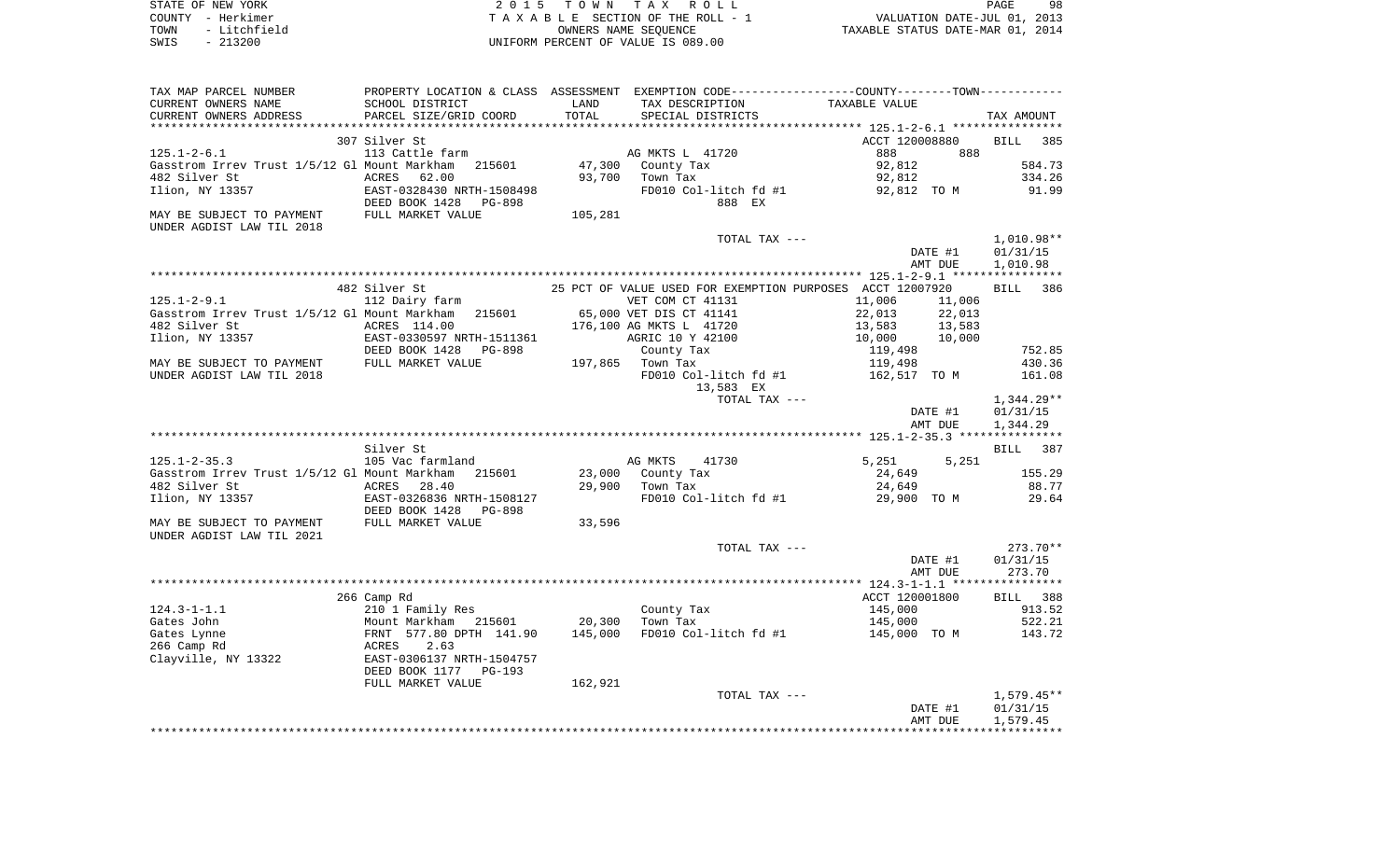|        | STATE OF NEW YORK | 2015 TOWN TAX ROLL                 | QQ<br>PAGE                       |
|--------|-------------------|------------------------------------|----------------------------------|
| COUNTY | - Herkimer        | TAXABLE SECTION OF THE ROLL - 1    | VALUATION DATE-JUL 01, 2013      |
| TOWN   | - Litchfield      | OWNERS NAME SEOUENCE               | TAXABLE STATUS DATE-MAR 01, 2014 |
| SWIS   | $-213200$         | UNIFORM PERCENT OF VALUE IS 089.00 |                                  |

| TAX MAP PARCEL NUMBER                  | PROPERTY LOCATION & CLASS ASSESSMENT EXEMPTION CODE----------------COUNTY-------TOWN---------- |         |                        |                  |                  |
|----------------------------------------|------------------------------------------------------------------------------------------------|---------|------------------------|------------------|------------------|
| CURRENT OWNERS NAME                    | SCHOOL DISTRICT                                                                                | LAND    | TAX DESCRIPTION        | TAXABLE VALUE    |                  |
| CURRENT OWNERS ADDRESS                 | PARCEL SIZE/GRID COORD                                                                         | TOTAL   | SPECIAL DISTRICTS      |                  | TAX AMOUNT       |
| *********************                  |                                                                                                |         |                        |                  |                  |
|                                        | 674 Silver St                                                                                  |         |                        | ACCT 177284      | BILL 389         |
| $119.3 - 1 - 18$                       | 210 1 Family Res                                                                               |         | County Tax             | 159,400          | 1,004.24         |
| Gay Robin                              | Mount Markham 215601                                                                           | 22,700  | Town Tax               | 159,400          | 574.07           |
| 674 Silver St                          | FRNT 366.00 DPTH                                                                               | 159,400 | FD010 Col-litch fd #1  | 159,400 TO M     | 157.99           |
| Ilion, NY 13357                        | 5.70<br>ACRES                                                                                  |         |                        |                  |                  |
|                                        | EAST-0331580 NRTH-1515010                                                                      |         |                        |                  |                  |
|                                        | DEED BOOK 1477<br>PG-614                                                                       |         |                        |                  |                  |
|                                        | FULL MARKET VALUE                                                                              | 179,101 | TOTAL TAX ---          |                  | $1,736.30**$     |
|                                        |                                                                                                |         |                        | DATE #1          | 01/31/15         |
|                                        |                                                                                                |         |                        | AMT DUE          | 1,736.30         |
|                                        |                                                                                                |         |                        |                  |                  |
|                                        | 10305 Roberts Rd                                                                               |         |                        | ACCT 120090022   | BILL 390         |
| $118.1 - 1 - 37.1$                     | 210 1 Family Res                                                                               |         | County Tax             | 108,000          | 680.41           |
| Gehrke Diane                           | Sauquoit Valley 305002                                                                         | 13,400  | Town Tax               | 108,000          | 388.95           |
| 10305 Roberts Rd                       | ACRES<br>1.20                                                                                  | 108,000 | FD010 Col-litch fd #1  | 108,000 TO M     | 107.04           |
| Sauguoit, NY 13456                     | EAST-0303382 NRTH-1523152                                                                      |         |                        |                  |                  |
|                                        | DEED BOOK 903<br>PG-588                                                                        |         |                        |                  |                  |
|                                        | FULL MARKET VALUE                                                                              | 121,348 |                        |                  |                  |
|                                        |                                                                                                |         | TOTAL TAX ---          |                  | $1,176.40**$     |
|                                        |                                                                                                |         |                        | DATE #1          | 01/31/15         |
|                                        |                                                                                                |         |                        | AMT DUE          | 1,176.40         |
|                                        |                                                                                                |         |                        |                  |                  |
|                                        | 225 Hacadam Rd                                                                                 |         |                        | ACCT 120090083   | BILL 391         |
| $118.1 - 1 - 22.2$                     | 210 1 Family Res                                                                               | 8,700   | County Tax<br>Town Tax | 77,000<br>77,000 | 485.11<br>277.31 |
| Germanovich Ivan<br>Germanovich Lyubov | Sauquoit Valley 305002<br>Doublewide                                                           | 77,000  | FD010 Col-litch fd #1  | 77,000 TO M      | 76.32            |
| 225 Hacadam Rd                         | FRNT 110.00 DPTH 185.00                                                                        |         |                        |                  |                  |
| Sauquoit, NY 13456                     | 0.46<br>ACRES                                                                                  |         |                        |                  |                  |
|                                        | EAST-0304437 NRTH-1525231                                                                      |         |                        |                  |                  |
|                                        | DEED BOOK 945<br>PG-325                                                                        |         |                        |                  |                  |
|                                        | FULL MARKET VALUE                                                                              | 86,517  |                        |                  |                  |
|                                        |                                                                                                |         | TOTAL TAX ---          |                  | 838.74**         |
|                                        |                                                                                                |         |                        | DATE #1          | 01/31/15         |
|                                        |                                                                                                |         |                        | AMT DUE          | 838.74           |
|                                        |                                                                                                |         |                        |                  |                  |
|                                        | 302C Hacadam Rd                                                                                |         |                        | ACCT 120090084   | 392<br>BILL      |
| $118.1 - 1 - 22.3$                     | 314 Rural vac<10                                                                               |         | County Tax             | 1,000            | 6.30             |
| Germanovich Ivan                       | Sauquoit Valley 305002                                                                         | 1,000   | Town Tax               | 1,000            | 3.60             |
| Germanovich Lyubov                     | FRNT 110.00 DPTH 185.00                                                                        | 1,000   | FD010 Col-litch fd #1  | 1,000 TO M       | .99              |
| 225 Hacadam Rd                         | ACRES<br>0.40                                                                                  |         |                        |                  |                  |
| Sauguoit, NY 13456                     | EAST-0304490 NRTH-1525337                                                                      |         |                        |                  |                  |
|                                        | DEED BOOK 945<br>PG-325                                                                        |         |                        |                  |                  |
|                                        | FULL MARKET VALUE                                                                              | 1,124   | TOTAL TAX ---          |                  | $10.89**$        |
|                                        |                                                                                                |         |                        | DATE #1          | 01/31/15         |
|                                        |                                                                                                |         |                        | AMT DUE          | 10.89            |
|                                        |                                                                                                |         |                        |                  |                  |
|                                        |                                                                                                |         |                        |                  |                  |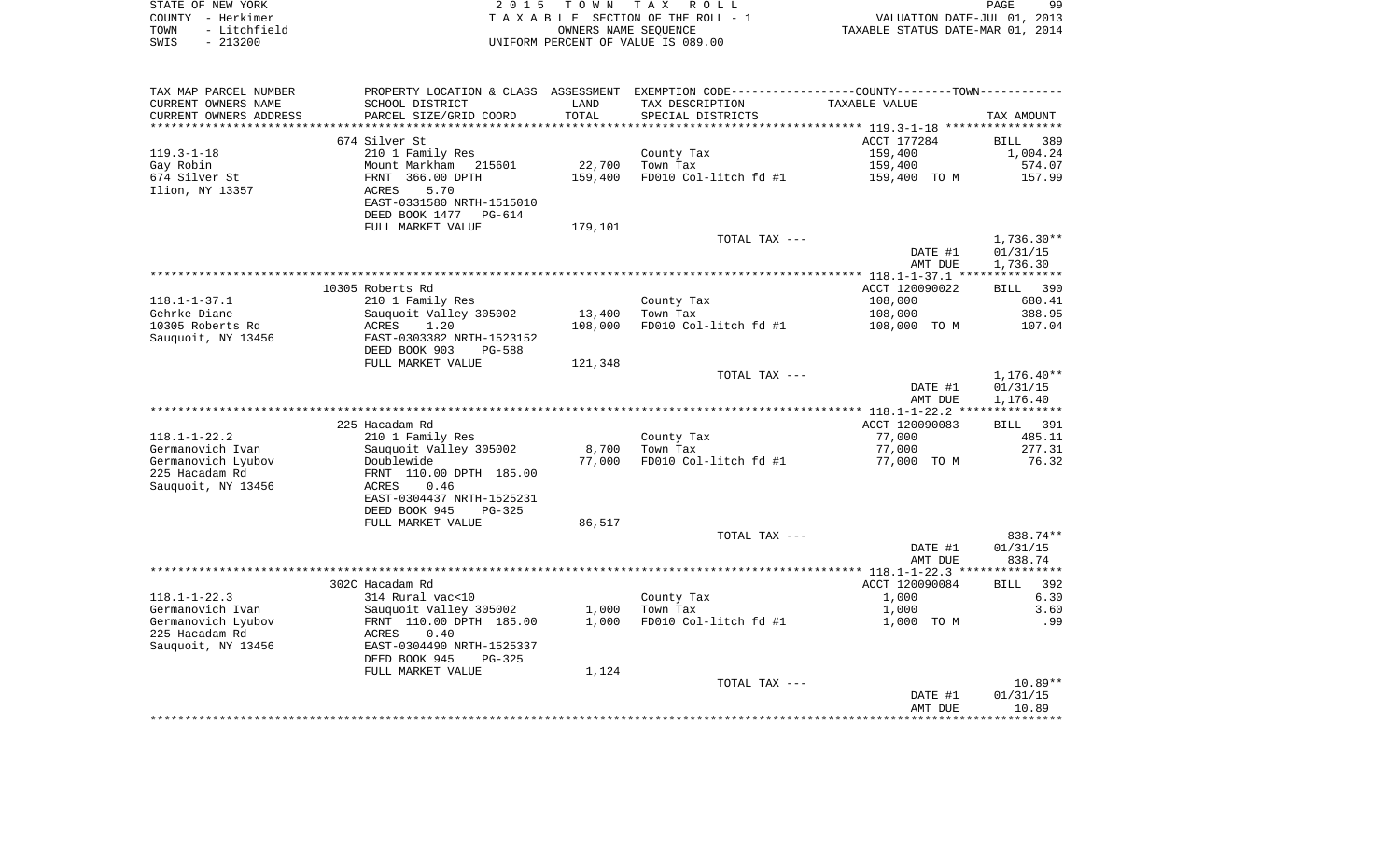| STATE OF NEW YORK    | 2015 TOWN TAX ROLL                 | 100<br>PAGE                      |
|----------------------|------------------------------------|----------------------------------|
| COUNTY - Herkimer    | TAXABLE SECTION OF THE ROLL - 1    | VALUATION DATE-JUL 01, 2013      |
| - Litchfield<br>TOWN | OWNERS NAME SEOUENCE               | TAXABLE STATUS DATE-MAR 01, 2014 |
| $-213200$<br>SWIS    | UNIFORM PERCENT OF VALUE IS 089.00 |                                  |

| TAX MAP PARCEL NUMBER   | PROPERTY LOCATION & CLASS ASSESSMENT EXEMPTION CODE----------------COUNTY-------TOWN---------- |         |                       |               |                  |
|-------------------------|------------------------------------------------------------------------------------------------|---------|-----------------------|---------------|------------------|
| CURRENT OWNERS NAME     | SCHOOL DISTRICT                                                                                | LAND    | TAX DESCRIPTION       | TAXABLE VALUE |                  |
| CURRENT OWNERS ADDRESS  | PARCEL SIZE/GRID COORD                                                                         | TOTAL   | SPECIAL DISTRICTS     |               | TAX AMOUNT       |
|                         |                                                                                                |         |                       |               |                  |
|                         | Berberick Rd                                                                                   |         |                       |               | 393<br>BILL      |
| $124.4 - 1 - 23.3$      | 105 Vac farmland                                                                               |         | County Tax            | 13,400        | 84.42            |
| Gibson John             | Mount Markham<br>215601                                                                        | 13,400  | Town Tax              | 13,400        | 48.26            |
| Land Susan M            | 42.00<br>ACRES                                                                                 | 13,400  | FD010 Col-litch fd #1 | 13,400 TO M   | 13.28            |
| 364 Soncody Rd          | EAST-0313681 NRTH-1496494                                                                      |         |                       |               |                  |
| West Winfield, NY 13491 | DEED BOOK 908<br>PG-583                                                                        |         |                       |               |                  |
|                         | FULL MARKET VALUE                                                                              | 15,056  |                       |               |                  |
|                         |                                                                                                |         | TOTAL TAX ---         |               | 145.96**         |
|                         |                                                                                                |         |                       | DATE #1       | 01/31/15         |
|                         |                                                                                                |         |                       | AMT DUE       | 145.96           |
|                         |                                                                                                |         |                       |               |                  |
|                         | 231 Ball Rd                                                                                    |         |                       |               | 394              |
| $118.3 - 1 - 61.11$     | 210 1 Family Res                                                                               |         |                       | 160,000       | BILL<br>1,008.02 |
|                         |                                                                                                |         | County Tax            |               |                  |
| Gibson William J        | Mount Markham 215601                                                                           | 15,000  | Town Tax              | 160,000       | 576.23           |
| Entwistle Samantha L    | FRNT 250.00 DPTH                                                                               | 160,000 | FD010 Col-litch fd #1 | 160,000 TO M  | 158.58           |
| 231 Ball Road           | ACRES<br>2.20                                                                                  |         |                       |               |                  |
| Clayville, NY 13322     | EAST-0311471 NRTH-1513753                                                                      |         |                       |               |                  |
|                         | DEED BOOK 1353<br>PG-793                                                                       |         |                       |               |                  |
|                         | FULL MARKET VALUE                                                                              | 179,775 |                       |               |                  |
|                         |                                                                                                |         | TOTAL TAX ---         |               | $1,742.83**$     |
|                         |                                                                                                |         |                       | DATE #1       | 01/31/15         |
|                         |                                                                                                |         |                       | AMT DUE       | 1,742.83         |
|                         |                                                                                                |         |                       |               |                  |
|                         | 155 Cobane Rd                                                                                  |         |                       |               | 395<br>BILL      |
| $118.3 - 1 - 2.9$       | 210 1 Family Res                                                                               |         | County Tax            | 180,000       | 1,134.02         |
| Gifford Joshua J        | Sauquoit Valley 305002                                                                         | 14,000  | Town Tax              | 180,000       | 648.26           |
| Gifford Shayla L        | ACRES<br>1.40                                                                                  | 180,000 | School Relevy         |               | 3,657.84         |
| 155 Cobane Road         | EAST-0302012 NRTH-1520237                                                                      |         | FD010 Col-litch fd #1 | 180,000 TO M  | 178.41           |
| Sauquoit, NY 13456      | DEED BOOK 1093 PG-834                                                                          |         |                       |               |                  |
|                         | FULL MARKET VALUE                                                                              | 202,247 |                       |               |                  |
|                         |                                                                                                |         | TOTAL TAX ---         |               | $5,618.53**$     |
|                         |                                                                                                |         |                       | DATE #1       | 01/31/15         |
|                         |                                                                                                |         |                       | AMT DUE       | 5,618.53         |
|                         |                                                                                                |         |                       |               |                  |
|                         | 193 Soncody Rd                                                                                 |         |                       |               | BILL 396         |
| $124.3 - 2 - 18.4$      | 210 1 Family Res                                                                               |         | County Tax            | 135,000       | 850.51           |
| Gifford Justin          | Mount Markham 215601                                                                           | 19,000  | Town Tax              | 135,000       | 486.19           |
| 193 Soncody Rd          | FRNT 352.00 DPTH                                                                               | 135,000 | FD010 Col-litch fd #1 | 135,000 TO M  | 133.81           |
| West Winfield, NY 13491 | ACRES<br>2.00                                                                                  |         |                       |               |                  |
|                         | EAST-0312506 NRTH-1500027                                                                      |         |                       |               |                  |
|                         | DEED BOOK 1113<br>PG-509                                                                       |         |                       |               |                  |
|                         | FULL MARKET VALUE                                                                              | 151,685 |                       |               |                  |
|                         |                                                                                                |         | TOTAL TAX ---         |               | $1,470.51**$     |
|                         |                                                                                                |         |                       | DATE #1       | 01/31/15         |
|                         |                                                                                                |         |                       | AMT DUE       | 1,470.51         |
|                         |                                                                                                |         |                       |               |                  |
|                         |                                                                                                |         |                       |               |                  |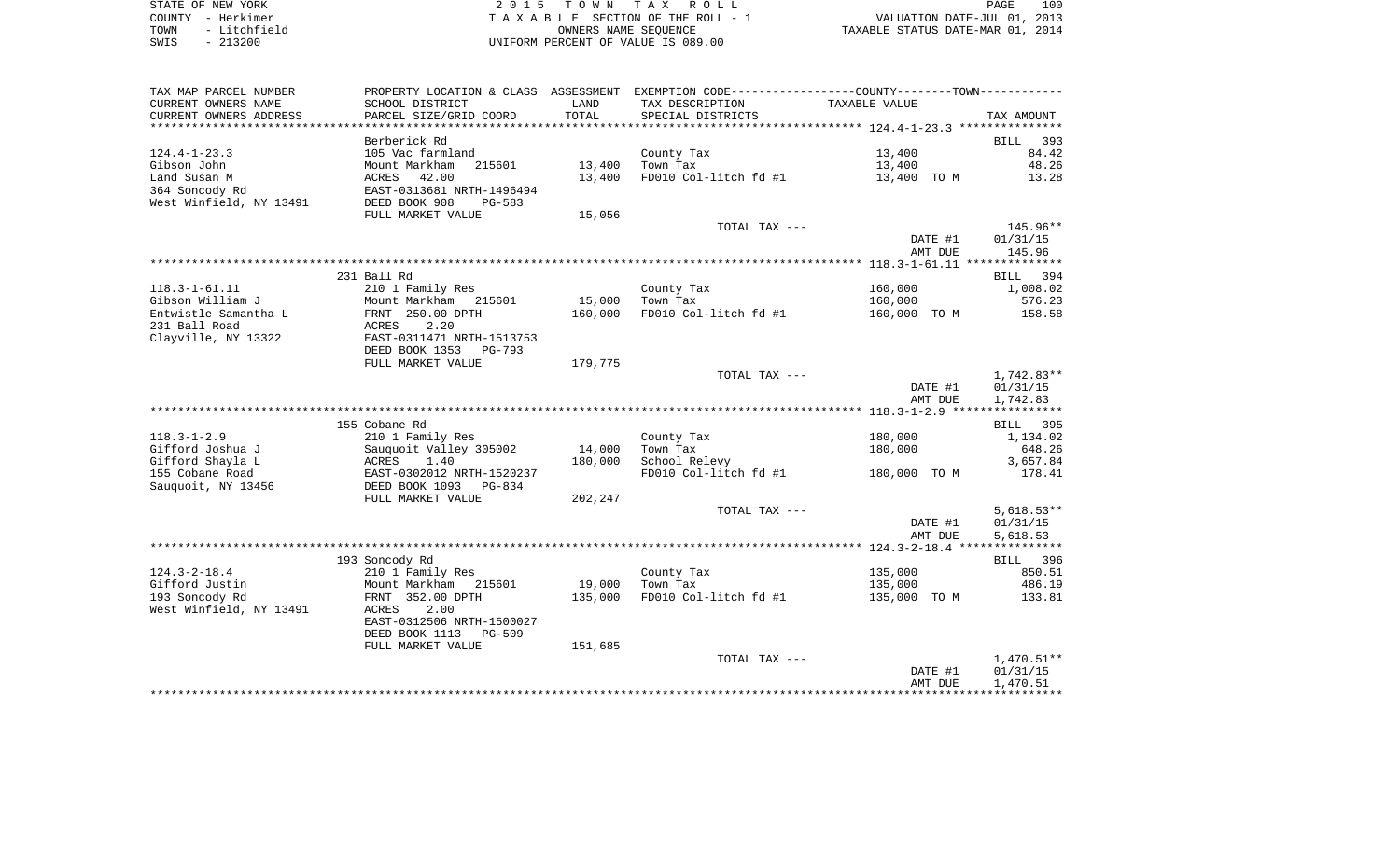| STATE OF NEW YORK    | 2015 TOWN TAX ROLL                 | 101<br>PAGE                      |
|----------------------|------------------------------------|----------------------------------|
| COUNTY - Herkimer    | TAXABLE SECTION OF THE ROLL - 1    | VALUATION DATE-JUL 01, 2013      |
| - Litchfield<br>TOWN | OWNERS NAME SEOUENCE               | TAXABLE STATUS DATE-MAR 01, 2014 |
| SWIS<br>- 213200     | UNIFORM PERCENT OF VALUE IS 089.00 |                                  |

| TAX MAP PARCEL NUMBER     |                               |        | PROPERTY LOCATION & CLASS ASSESSMENT EXEMPTION CODE---------------COUNTY-------TOWN---------- |                |             |
|---------------------------|-------------------------------|--------|-----------------------------------------------------------------------------------------------|----------------|-------------|
| CURRENT OWNERS NAME       | SCHOOL DISTRICT               | LAND   | TAX DESCRIPTION                                                                               | TAXABLE VALUE  |             |
| CURRENT OWNERS ADDRESS    | PARCEL SIZE/GRID COORD        | TOTAL  | SPECIAL DISTRICTS                                                                             |                | TAX AMOUNT  |
|                           |                               |        |                                                                                               |                |             |
|                           | Soncody Road                  |        |                                                                                               |                | BILL<br>397 |
| 124.3-2-18.5              | 314 Rural vac<10              |        | County Tax                                                                                    | 14,000         | 88.20       |
| Gifford Justin            | Mount Markham 215601          | 14,000 | Town Tax                                                                                      | 14,000         | 50.42       |
| 193 Soncody Road          | 30.00 DPTH<br>FRNT            | 14,000 | FD010 Col-litch fd #1                                                                         | 14,000 TO M    | 13.88       |
| West Winfield, NY 13491   | ACRES<br>5.00                 |        |                                                                                               |                |             |
|                           | EAST-0312748 NRTH-1500369     |        |                                                                                               |                |             |
|                           | DEED BOOK 1296<br>PG-44       |        |                                                                                               |                |             |
|                           | FULL MARKET VALUE             | 15,730 |                                                                                               |                |             |
|                           |                               |        | TOTAL TAX ---                                                                                 |                | 152.50**    |
|                           |                               |        |                                                                                               | DATE #1        | 01/31/15    |
|                           |                               |        |                                                                                               | AMT DUE        | 152.50      |
|                           |                               |        |                                                                                               |                |             |
|                           | Soncody Road                  |        |                                                                                               |                | BILL 398    |
| $124.3 - 2 - 18.6$        | 314 Rural vac<10              |        | County Tax                                                                                    | 18,000         | 113.40      |
| Gifford Justin            | Mount Markham 215601          | 18,000 | Town Tax                                                                                      | 18,000         | 64.83       |
| 193 Soncody Road          | FRNT 480.00 DPTH              | 18,000 | FD010 Col-litch fd #1                                                                         | 18,000 TO M    | 17.84       |
| West Winfield, NY 13491   | 6.50<br>ACRES                 |        |                                                                                               |                |             |
|                           | EAST-0312292 NRTH-1499595     |        |                                                                                               |                |             |
|                           | DEED BOOK 1402<br>$PG-6$      |        |                                                                                               |                |             |
|                           | FULL MARKET VALUE             | 20,225 |                                                                                               |                |             |
|                           |                               |        | TOTAL TAX ---                                                                                 |                | 196.07**    |
|                           |                               |        |                                                                                               | DATE #1        | 01/31/15    |
|                           |                               |        |                                                                                               | AMT DUE        | 196.07      |
|                           |                               |        |                                                                                               |                |             |
|                           | 178 Soncody Rd                |        |                                                                                               | ACCT 120003900 | BILL 399    |
| $124.3 - 2 - 18.7$        | 322 Rural vac>10              |        | County Tax                                                                                    | 55,000         | 346.51      |
| Gifford Justin            | Mount Markham 215601          | 55,000 | Town Tax                                                                                      | 55,000         | 198.08      |
| 193 Soncody Rd            | FRNT 1039.00 DPTH             | 55,000 | FD010 Col-litch fd #1                                                                         | 55,000 TO M    | 54.51       |
| West Winfield, NY 13491   | 54.70<br>ACRES                |        |                                                                                               |                |             |
|                           | EAST-0312147 NRTH-1500799     |        |                                                                                               |                |             |
| MAY BE SUBJECT TO PAYMENT | DEED BOOK 1481<br>PG-577      |        |                                                                                               |                |             |
| UNDER AGDIST LAW TIL 2017 | FULL MARKET VALUE             | 61,798 |                                                                                               |                |             |
|                           |                               |        | TOTAL TAX ---                                                                                 |                | 599.10**    |
|                           |                               |        |                                                                                               | DATE #1        | 01/31/15    |
|                           |                               |        |                                                                                               | AMT DUE        | 599.10      |
|                           |                               |        |                                                                                               |                |             |
|                           | 1836 Albany Rd                |        |                                                                                               | ACCT 120090159 | BILL 400    |
| $118.1 - 1 - 28.4$        | 270 Mfg housing               |        | County Tax                                                                                    | 30,400         | 191.52      |
| Gifford Ronald R          | Sauquoit Valley 305002        | 10,000 | Town Tax                                                                                      | 30,400         | 109.48      |
| Gifford Virginia A        | FRNT 150.00 DPTH 160.00       | 30,400 | FD010 Col-litch fd #1                                                                         | 30,400 TO M    | 30.13       |
| 1836 Albany Rd            | ACRES 0.90                    |        |                                                                                               |                |             |
| Frankfort, NY 13340       | EAST-0310939 NRTH-1523502     |        |                                                                                               |                |             |
|                           | DEED BOOK 729<br><b>PG-75</b> |        |                                                                                               |                |             |
|                           | FULL MARKET VALUE             | 34,157 |                                                                                               |                |             |
|                           |                               |        | TOTAL TAX ---                                                                                 |                | 331.13**    |
|                           |                               |        |                                                                                               | DATE #1        | 01/31/15    |
|                           |                               |        |                                                                                               | AMT DUE        | 331.13      |
|                           |                               |        |                                                                                               |                |             |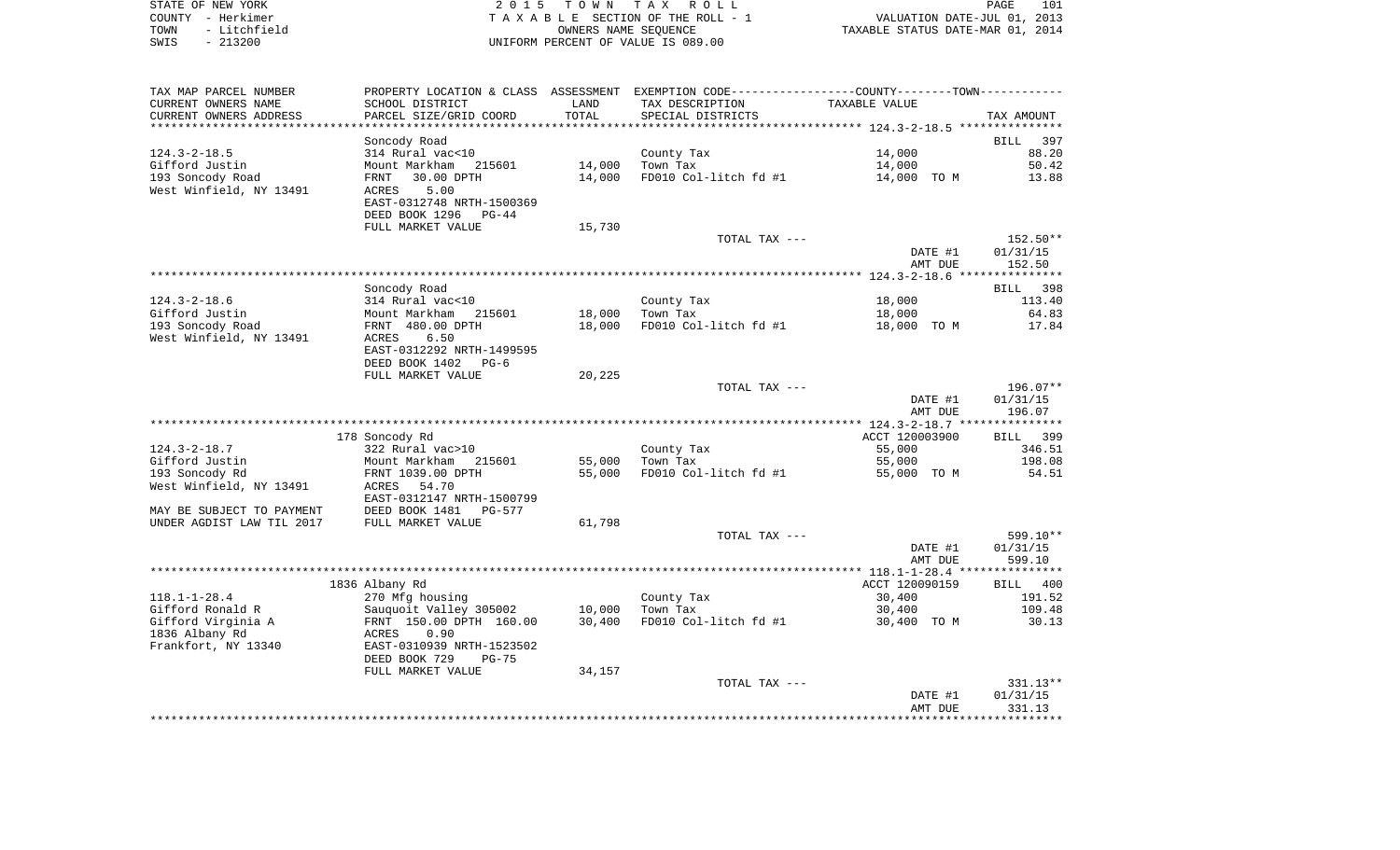| STATE OF NEW YORK    | 2015 TOWN TAX ROLL                 | 102<br>PAGE                      |
|----------------------|------------------------------------|----------------------------------|
| COUNTY - Herkimer    | TAXABLE SECTION OF THE ROLL - 1    | VALUATION DATE-JUL 01, 2013      |
| - Litchfield<br>TOWN | OWNERS NAME SEOUENCE               | TAXABLE STATUS DATE-MAR 01, 2014 |
| SWIS<br>- 213200     | UNIFORM PERCENT OF VALUE IS 089.00 |                                  |

| TAX MAP PARCEL NUMBER     | PROPERTY LOCATION & CLASS ASSESSMENT EXEMPTION CODE----------------COUNTY--------TOWN----------- |         |                       |                |            |
|---------------------------|--------------------------------------------------------------------------------------------------|---------|-----------------------|----------------|------------|
| CURRENT OWNERS NAME       | SCHOOL DISTRICT                                                                                  | LAND    | TAX DESCRIPTION       | TAXABLE VALUE  |            |
| CURRENT OWNERS ADDRESS    | PARCEL SIZE/GRID COORD                                                                           | TOTAL   | SPECIAL DISTRICTS     |                | TAX AMOUNT |
|                           |                                                                                                  |         |                       |                |            |
|                           | 1182 Wall St                                                                                     |         |                       | ACCT 120004590 | BILL 401   |
| $131.29 - 1 - 17$         | 210 1 Family Res                                                                                 |         | County Tax            | 45,000         | 283.50     |
| Gigliotti Michael L       | Mount Markham 215601                                                                             | 7,700   | Town Tax              | 45,000         | 162.06     |
| Gigliotti Michelle A      | FRNT 170.00 DPTH 125.00                                                                          | 45,000  | FD010 Col-litch fd #1 | 45,000 TO M    | 44.60      |
| 7928 State Route 51       | 0.34<br>ACRES                                                                                    |         |                       |                |            |
| W Winfield, NY 13491      | EAST-0327253 NRTH-1493427                                                                        |         |                       |                |            |
|                           | DEED BOOK 1205<br>PG-854                                                                         |         |                       |                |            |
|                           | FULL MARKET VALUE                                                                                | 50,562  |                       |                |            |
|                           |                                                                                                  |         | TOTAL TAX ---         |                | $490.16**$ |
|                           |                                                                                                  |         |                       | DATE #1        | 01/31/15   |
|                           |                                                                                                  |         |                       | AMT DUE        | 490.16     |
|                           |                                                                                                  |         |                       |                |            |
|                           | 656 Berberick Rd                                                                                 |         |                       |                | BILL 402   |
| $124.4 - 1 - 5.2$         | 210 1 Family Res                                                                                 |         | VET WAR CT 41121      | 8,100<br>8,100 |            |
| Gilbert William C         | Mount Markham 215601                                                                             |         | 15,900 County Tax     | 89,100         | 561.34     |
| Gilbert Kang I            | FRNT 212.70 DPTH                                                                                 | 97,200  | Town Tax              | 89,100         | 320.89     |
| 656 Berberick Rd          | ACRES<br>2.30                                                                                    |         | FD010 Col-litch fd #1 | 97,200 TO M    | 96.34      |
| Frankfort, NY 13340       | EAST-0318727 NRTH-1503394                                                                        |         |                       |                |            |
|                           | DEED BOOK 922<br>PG-552                                                                          |         |                       |                |            |
|                           | FULL MARKET VALUE                                                                                | 109,213 |                       |                |            |
|                           |                                                                                                  |         | TOTAL TAX ---         |                | $978.57**$ |
|                           |                                                                                                  |         |                       | DATE #1        | 01/31/15   |
|                           |                                                                                                  |         |                       | AMT DUE        | 978.57     |
|                           |                                                                                                  |         |                       |                |            |
|                           | Albany Rd                                                                                        |         |                       |                | BILL 403   |
| $124.3 - 4 - 7$           | 314 Rural vac<10                                                                                 |         | County Tax            | 17,600         | 110.88     |
| Gilson Linda              | Mount Markham<br>215601                                                                          | 17,600  | Town Tax              | 17,600         | 63.39      |
| 49 Beachfern Rd           | FRNT 320.00 DPTH                                                                                 | 17,600  | FD010 Col-litch fd #1 | 17,600 TO M    | 17.44      |
| Center Moriches, NY 11934 | 5.70<br>ACRES                                                                                    |         |                       |                |            |
|                           | EAST-0273600 NRTH-1075575                                                                        |         |                       |                |            |
|                           | DEED BOOK 1075<br>PG-587                                                                         |         |                       |                |            |
|                           | FULL MARKET VALUE                                                                                | 19,775  |                       |                |            |
|                           |                                                                                                  |         | TOTAL TAX ---         |                | 191.71**   |
|                           |                                                                                                  |         |                       | DATE #1        | 01/31/15   |
|                           |                                                                                                  |         |                       | AMT DUE        | 191.71     |
|                           |                                                                                                  |         |                       |                |            |
|                           | 171 Bennett Rd                                                                                   |         |                       | ACCT 179686    | BILL 404   |
| $118.1 - 1 - 31.6$        | 210 1 Family Res                                                                                 |         | County Tax            | 136,600        | 860.60     |
| Giovanone Scott J         | Sauguoit Valley 305002                                                                           | 15,700  | Town Tax              | 136,600        | 491.96     |
| Giovanone Joy C           | ACRES<br>6.70                                                                                    | 136,600 | FD010 Col-litch fd #1 | 136,600 TO M   | 135.39     |
| 171 Bennett Rd            | EAST-0308756 NRTH-1520551                                                                        |         |                       |                |            |
| Frankfort, NY 13340       | DEED BOOK 1493 PG-54                                                                             |         |                       |                |            |
|                           | FULL MARKET VALUE                                                                                | 153,483 |                       |                |            |
|                           |                                                                                                  |         | TOTAL TAX ---         |                | 1,487.95** |
|                           |                                                                                                  |         |                       | DATE #1        | 01/31/15   |
|                           |                                                                                                  |         |                       | AMT DUE        | 1,487.95   |
|                           |                                                                                                  |         |                       |                |            |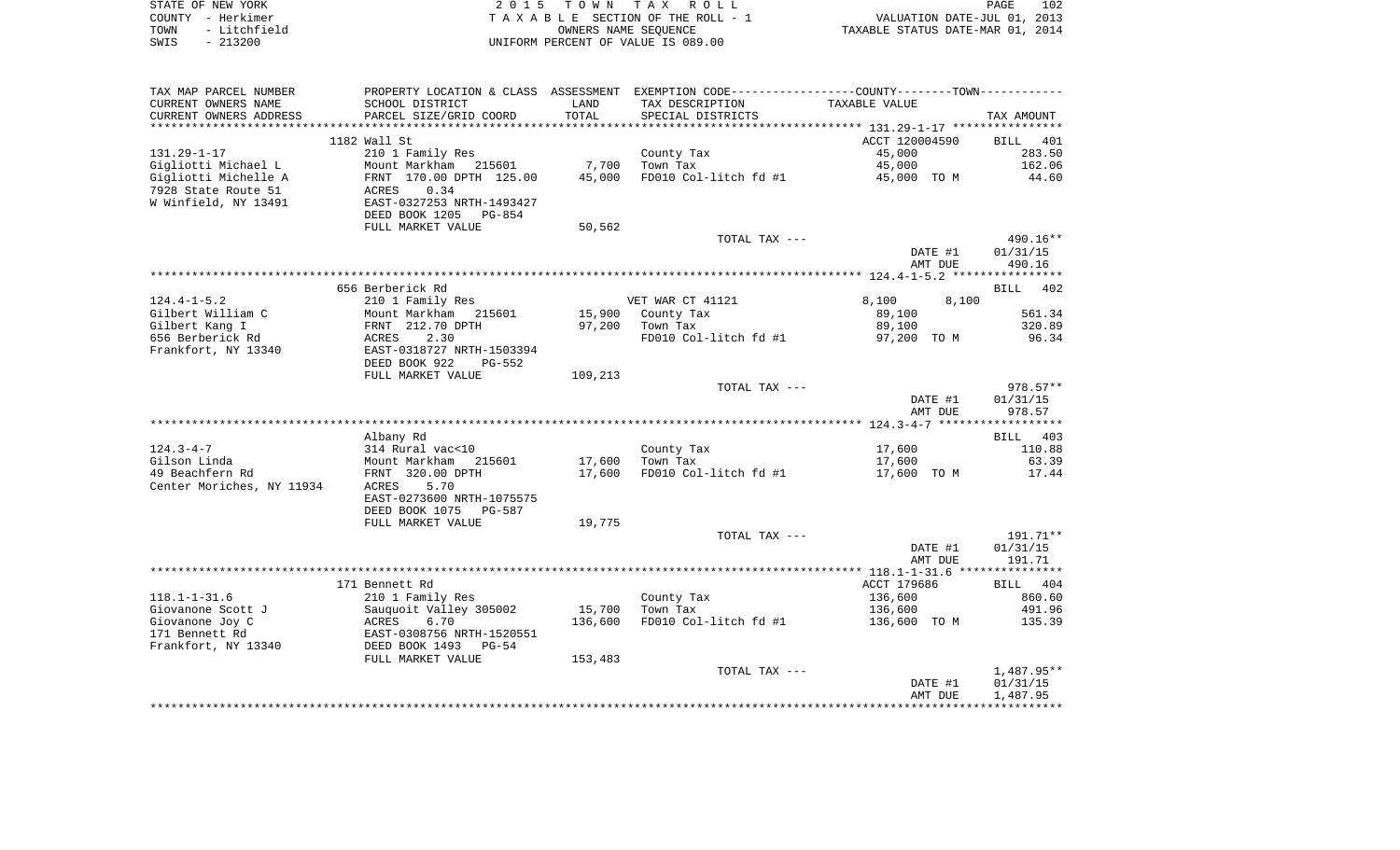| STATE OF NEW YORK |              | 2015 TOWN TAX ROLL                 | PAGE                             | 103 |
|-------------------|--------------|------------------------------------|----------------------------------|-----|
| COUNTY - Herkimer |              | TAXABLE SECTION OF THE ROLL - 1    | VALUATION DATE-JUL 01, 2013      |     |
| TOWN              | - Litchfield | OWNERS NAME SEOUENCE               | TAXABLE STATUS DATE-MAR 01, 2014 |     |
| SWIS              | $-213200$    | UNIFORM PERCENT OF VALUE IS 089.00 |                                  |     |

| TAX MAP PARCEL NUMBER       |                                                     |         | PROPERTY LOCATION & CLASS ASSESSMENT EXEMPTION CODE---------------COUNTY-------TOWN---------- |                |              |
|-----------------------------|-----------------------------------------------------|---------|-----------------------------------------------------------------------------------------------|----------------|--------------|
| CURRENT OWNERS NAME         | SCHOOL DISTRICT                                     | LAND    | TAX DESCRIPTION                                                                               | TAXABLE VALUE  |              |
| CURRENT OWNERS ADDRESS      | PARCEL SIZE/GRID COORD                              | TOTAL   | SPECIAL DISTRICTS                                                                             |                | TAX AMOUNT   |
|                             |                                                     |         |                                                                                               |                |              |
|                             | 410 Wheelock Rd                                     |         |                                                                                               | ACCT 165126    | 405<br>BILL  |
| $118.4 - 1 - 56.3$          | 210 1 Family Res                                    |         | County Tax                                                                                    | 99,400         | 626.23       |
| Glassel Glenn               | Mount Markham 215601                                | 22,400  | Town Tax                                                                                      | 99,400         | 357.98       |
| Glassel Michele             | Doublewide                                          | 99,400  | FD010 Col-litch fd #1                                                                         | 99,400 TO M    | 98.52        |
| PO Box 673                  | ACRES<br>5.50                                       |         |                                                                                               |                |              |
| Jeffersonville, NY 12748    | EAST-0323477 NRTH-1514196                           |         |                                                                                               |                |              |
|                             | DEED BOOK 1398<br>PG-848                            |         |                                                                                               |                |              |
|                             | FULL MARKET VALUE                                   | 111,685 |                                                                                               |                |              |
|                             |                                                     |         | TOTAL TAX ---                                                                                 |                | $1,082.73**$ |
|                             |                                                     |         |                                                                                               | DATE #1        | 01/31/15     |
|                             |                                                     |         |                                                                                               | AMT DUE        | 1,082.73     |
|                             |                                                     |         |                                                                                               |                |              |
|                             | 1366 Jones Rd                                       |         |                                                                                               | ACCT 120090227 | BILL 406     |
| $125.3 - 2 - 18.3$          | 240 Rural res                                       |         | County Tax                                                                                    | 122,000        | 768.61       |
| Goff Francis C              | Mount Markham<br>215601                             | 31,400  | Town Tax                                                                                      | 122,000        | 439.37       |
| Goff Judy A                 | ACRES<br>16.80                                      | 122,000 | FD010 Col-litch fd #1                                                                         | 122,000 TO M   | 120.92       |
| 1366 Jones Rd               | EAST-0329298 NRTH-1500312                           |         |                                                                                               |                |              |
| Ilion, NY 13357             | DEED BOOK 938<br><b>PG-581</b><br>FULL MARKET VALUE | 137,079 |                                                                                               |                |              |
|                             |                                                     |         | TOTAL TAX ---                                                                                 |                | $1,328.90**$ |
|                             |                                                     |         |                                                                                               | DATE #1        | 01/31/15     |
|                             |                                                     |         |                                                                                               | AMT DUE        | 1,328.90     |
|                             |                                                     |         |                                                                                               |                |              |
|                             | 224 Cook Rd                                         |         |                                                                                               | ACCT 120014340 | BILL 407     |
| $124.2 - 1 - 33$            | 241 Rural res&ag                                    |         | County Tax                                                                                    | 57,200         | 360.37       |
| Goodding David              | Mount Markham<br>215601                             | 41,000  | Town Tax                                                                                      | 57,200         | 206.00       |
| Goodding Melinda            | 50.00<br>ACRES                                      | 57,200  | FD010 Col-litch fd #1                                                                         | 57,200 TO M    | 56.69        |
| 1589 Mckoons Rd             | EAST-0315849 NRTH-1504721                           |         |                                                                                               |                |              |
| Richfield Springs, NY 13439 | DEED BOOK 869<br>$PG-313$                           |         |                                                                                               |                |              |
|                             | FULL MARKET VALUE                                   | 64,270  |                                                                                               |                |              |
|                             |                                                     |         | TOTAL TAX ---                                                                                 |                | $623.06**$   |
|                             |                                                     |         |                                                                                               | DATE #1        | 01/31/15     |
|                             |                                                     |         |                                                                                               | AMT DUE        | 623.06       |
|                             |                                                     |         |                                                                                               |                |              |
|                             | Cook Rd                                             |         |                                                                                               | ACCT 120010050 | 408<br>BILL  |
| $124.2 - 1 - 35$            | 314 Rural vac<10                                    |         | County Tax                                                                                    | 1,000          | 6.30         |
| Goodding David              | Mount Markham<br>215601                             | 1,000   | Town Tax                                                                                      | 1,000          | 3.60         |
| Goodding Melinda            | ACRES<br>2.50                                       | 1,000   | FD010 Col-litch fd #1                                                                         | 1,000 TO M     | .99          |
| 1589 McKoons Rd             | EAST-0316820 NRTH-1504622                           |         |                                                                                               |                |              |
| Richfield Springs, NY 13439 | DEED BOOK 909<br>$PG-153$                           |         |                                                                                               |                |              |
|                             | FULL MARKET VALUE                                   | 1,124   |                                                                                               |                |              |
|                             |                                                     |         | TOTAL TAX ---                                                                                 |                | $10.89**$    |
|                             |                                                     |         |                                                                                               | DATE #1        | 01/31/15     |
|                             |                                                     |         |                                                                                               | AMT DUE        | 10.89        |
|                             |                                                     |         |                                                                                               |                |              |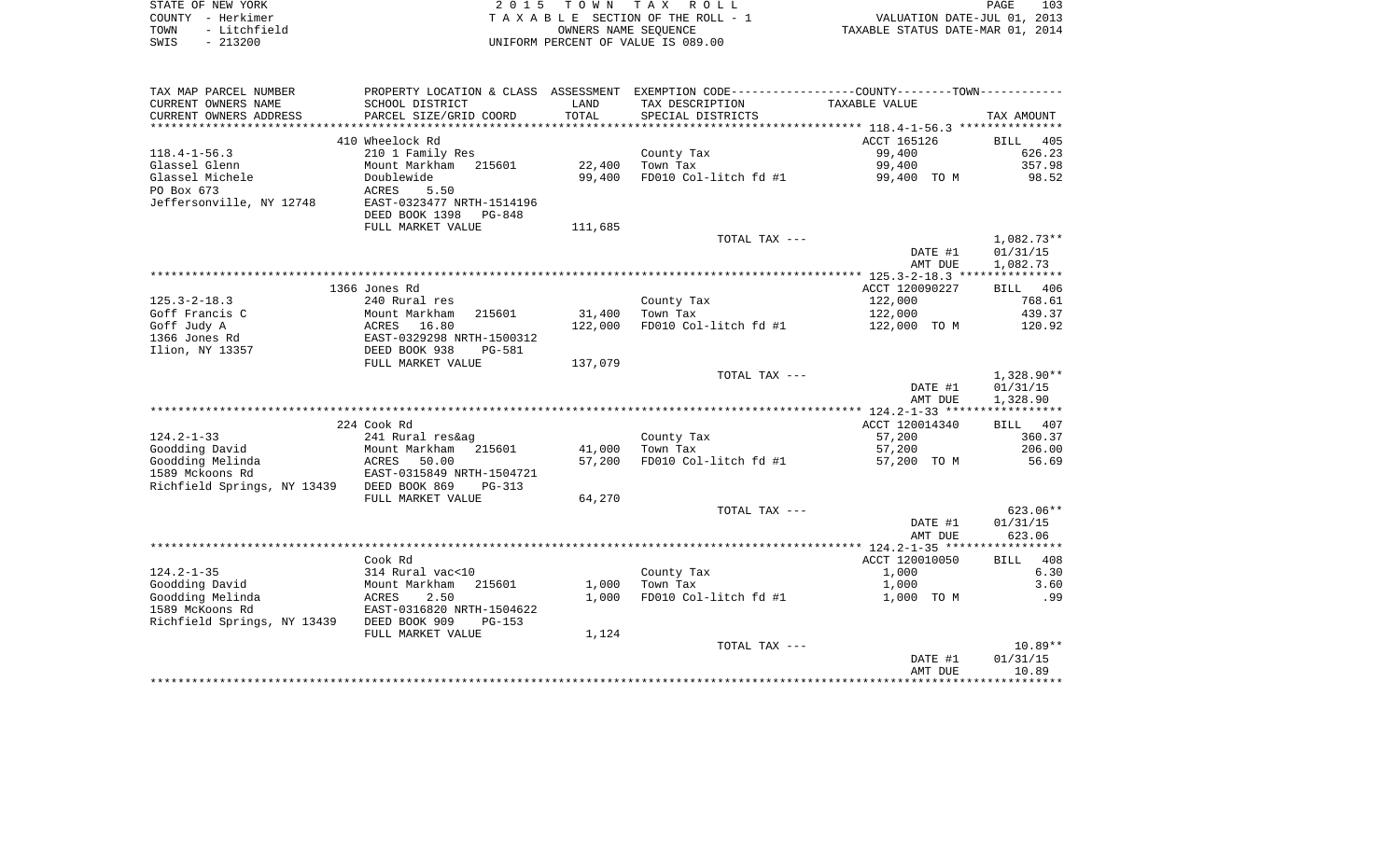|      | STATE OF NEW YORK | 2015 TOWN TAX ROLL                 | 104<br>PAGE                      |
|------|-------------------|------------------------------------|----------------------------------|
|      | COUNTY - Herkimer | TAXABLE SECTION OF THE ROLL - 1    | VALUATION DATE-JUL 01, 2013      |
| TOWN | - Litchfield      | OWNERS NAME SEOUENCE               | TAXABLE STATUS DATE-MAR 01, 2014 |
| SWIS | $-213200$         | UNIFORM PERCENT OF VALUE IS 089.00 |                                  |

| TAX MAP PARCEL NUMBER                  |                                                    |                  | PROPERTY LOCATION & CLASS ASSESSMENT EXEMPTION CODE----------------COUNTY--------TOWN----------- |                       |                      |
|----------------------------------------|----------------------------------------------------|------------------|--------------------------------------------------------------------------------------------------|-----------------------|----------------------|
| CURRENT OWNERS NAME                    | SCHOOL DISTRICT                                    | LAND             | TAX DESCRIPTION                                                                                  | TAXABLE VALUE         |                      |
| CURRENT OWNERS ADDRESS                 | PARCEL SIZE/GRID COORD                             | TOTAL            | SPECIAL DISTRICTS                                                                                |                       | TAX AMOUNT           |
|                                        |                                                    |                  |                                                                                                  |                       |                      |
|                                        | 802 Albany Rd                                      |                  |                                                                                                  | ACCT 120090132        | BILL<br>409          |
| $124.1 - 1 - 36.3$                     | 210 1 Family Res                                   |                  | County Tax                                                                                       | 66,000                | 415.81               |
| Gorski-Krause Nicole E                 | Mount Markham<br>215601                            | 22,000           | Town Tax                                                                                         | 66,000                | 237.69               |
| 802 Albany Rd                          | 5.20<br>ACRES                                      | 66,000           | FD010 Col-litch fd #1                                                                            | 66,000 TO M           | 65.42                |
| Clayville, NY 13322                    | EAST-0310547 NRTH-1504433                          |                  |                                                                                                  |                       |                      |
|                                        | DEED BOOK 912<br>$PG-243$                          |                  |                                                                                                  |                       |                      |
|                                        | FULL MARKET VALUE                                  | 74,157           |                                                                                                  |                       |                      |
|                                        |                                                    |                  | TOTAL TAX ---                                                                                    | DATE #1               | 718.92**<br>01/31/15 |
|                                        |                                                    |                  |                                                                                                  | AMT DUE               | 718.92               |
|                                        |                                                    |                  |                                                                                                  |                       |                      |
|                                        | 187 Case Rd                                        |                  |                                                                                                  | ACCT 178422           | BILL 410             |
| $124.2 - 1 - 1.3$                      | 210 1 Family Res                                   |                  | County Tax                                                                                       | 105,000               | 661.51               |
| Graziano Todd M                        | Mount Markham 215601                               | 15,000           | Town Tax                                                                                         | 105,000               | 378.15               |
| Graziano Megan E                       | FRNT 250.00 DPTH                                   | 105,000          | FD010 Col-litch fd #1                                                                            | 105,000 TO M          | 104.07               |
| 187 Case Road                          | 1.50<br>ACRES                                      |                  |                                                                                                  |                       |                      |
| Frankfort, NY 13340                    | EAST-0315668 NRTH-1512608                          |                  |                                                                                                  |                       |                      |
|                                        | DEED BOOK 1485<br>$PG-130$                         |                  |                                                                                                  |                       |                      |
|                                        | FULL MARKET VALUE                                  | 117,978          |                                                                                                  |                       |                      |
|                                        |                                                    |                  | TOTAL TAX ---                                                                                    |                       | $1,143.73**$         |
|                                        |                                                    |                  |                                                                                                  | DATE #1               | 01/31/15             |
|                                        |                                                    |                  |                                                                                                  | AMT DUE               | 1,143.73             |
|                                        |                                                    |                  |                                                                                                  |                       |                      |
|                                        | 652 Silver St                                      |                  |                                                                                                  | ACCT 120090024        | BILL 411             |
| $119.3 - 1 - 20$                       | 210 1 Family Res                                   |                  | County Tax                                                                                       | 86,100                | 542.44               |
| Greene Richard                         | Mount Markham 215601                               | 10,900           | Town Tax                                                                                         | 86,100                | 310.08               |
| Greene Mary                            | FRNT 150.00 DPTH 215.00                            | 86,100           | FD010 Col-litch fd #1                                                                            | 86,100 TO M           | 85.34                |
| 652 Silver St                          | 0.74<br>ACRES                                      |                  |                                                                                                  |                       |                      |
| Ilion, NY 13357                        | EAST-0331220 NRTH-1514684                          |                  |                                                                                                  |                       |                      |
|                                        | DEED BOOK 702<br><b>PG-189</b>                     |                  |                                                                                                  |                       |                      |
|                                        | FULL MARKET VALUE                                  | 96,742           |                                                                                                  |                       |                      |
|                                        |                                                    |                  | TOTAL TAX ---                                                                                    |                       | 937.86**             |
|                                        |                                                    |                  |                                                                                                  | DATE #1               | 01/31/15             |
|                                        |                                                    |                  |                                                                                                  | AMT DUE               | 937.86               |
|                                        |                                                    |                  |                                                                                                  |                       |                      |
|                                        | 1124 Barringer Rd                                  |                  |                                                                                                  | ACCT 120090100        | BILL 412             |
| $119.3 - 1 - 14.3$                     | 210 1 Family Res                                   |                  | County Tax<br>Town Tax                                                                           | 74,500                | 469.36<br>268.31     |
| Gregory Donald G                       | Mount Markham<br>215601<br>FRNT 200.00 DPTH 400.00 | 14,800<br>74,500 | FD010 Col-litch fd #1                                                                            | 74,500<br>74,500 TO M | 73.84                |
| Gregory Ellen J<br>1124 Barringer Road | 1.84<br>ACRES                                      |                  |                                                                                                  |                       |                      |
| Ilion, NY 13357                        | EAST-0332418 NRTH-1516189                          |                  |                                                                                                  |                       |                      |
|                                        | DEED BOOK 846<br>$PG-148$                          |                  |                                                                                                  |                       |                      |
|                                        | FULL MARKET VALUE                                  | 83,708           |                                                                                                  |                       |                      |
|                                        |                                                    |                  | TOTAL TAX ---                                                                                    |                       | 811.51**             |
|                                        |                                                    |                  |                                                                                                  | DATE #1               | 01/31/15             |
|                                        |                                                    |                  |                                                                                                  | AMT DUE               | 811.51               |
|                                        |                                                    |                  |                                                                                                  |                       |                      |
|                                        |                                                    |                  |                                                                                                  |                       |                      |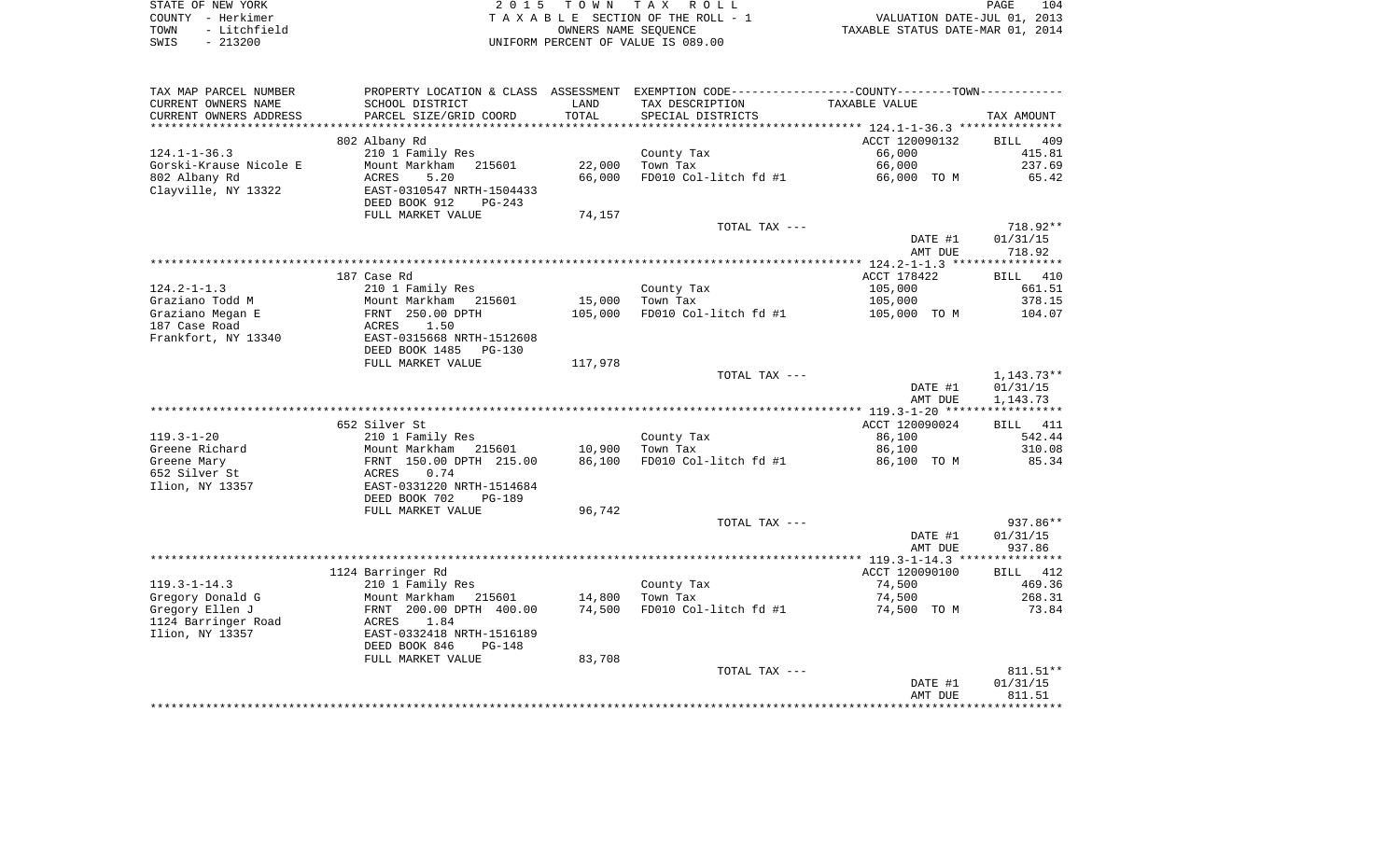| STATE OF NEW YORK     | 2015 TOWN TAX ROLL                 | 105<br>PAGE                      |
|-----------------------|------------------------------------|----------------------------------|
| COUNTY - Herkimer     | TAXABLE SECTION OF THE ROLL - 1    | VALUATION DATE-JUL 01, 2013      |
| - Litchfield<br>TOWN  | OWNERS NAME SEOUENCE               | TAXABLE STATUS DATE-MAR 01, 2014 |
| 213200<br>SWIS<br>$-$ | UNIFORM PERCENT OF VALUE IS 089.00 |                                  |

| TAX MAP PARCEL NUMBER                         | PROPERTY LOCATION & CLASS ASSESSMENT      |               | EXEMPTION CODE-----------------COUNTY-------TOWN----------- |                |                    |
|-----------------------------------------------|-------------------------------------------|---------------|-------------------------------------------------------------|----------------|--------------------|
| CURRENT OWNERS NAME<br>CURRENT OWNERS ADDRESS | SCHOOL DISTRICT<br>PARCEL SIZE/GRID COORD | LAND<br>TOTAL | TAX DESCRIPTION<br>SPECIAL DISTRICTS                        | TAXABLE VALUE  | TAX AMOUNT         |
| **********************                        |                                           |               |                                                             |                |                    |
|                                               | Cedarville Rd                             |               |                                                             | ACCT 120090212 | <b>BILL</b><br>413 |
| $131.1 - 3 - 8.3$                             | 314 Rural vac<10                          |               | County Tax                                                  | 4,100          | 25.83              |
| Greiner Melodia                               | Mount Markham<br>215601                   | 4,100         | Town Tax                                                    | 4,100          | 14.77              |
| Sanzo Thane                                   | Bldg Lot 1.7A                             | 4,100         | FD010 Col-litch fd #1                                       | 4,100 TO M     | 4.06               |
| 945 Steuben Hill Road                         | ACRES<br>1.70                             |               |                                                             |                |                    |
| Herkimer, NY 13350                            | EAST-0325262 NRTH-1494870                 |               |                                                             |                |                    |
|                                               | DEED BOOK 1533<br><b>PG-547</b>           |               |                                                             |                |                    |
| PRIOR OWNER ON 3/01/2014                      | FULL MARKET VALUE                         | 4,607         |                                                             |                |                    |
| Trask Erin                                    |                                           |               |                                                             |                |                    |
|                                               |                                           |               | TOTAL TAX ---                                               |                | 44.66**            |
|                                               |                                           |               |                                                             | DATE #1        | 01/31/15           |
|                                               |                                           |               |                                                             | AMT DUE        | 44.66              |
|                                               | Berberick Rd                              |               |                                                             |                | BILL 414           |
| $124.4 - 1 - 16$                              | 105 Vac farmland                          |               |                                                             | 11,300         | 71.19              |
| Griffin Joseph W                              | Mount Markham<br>215601                   | 11,300        | County Tax<br>Town Tax                                      | 11,300         | 40.70              |
| 424 Randall Lane                              | 6.00<br>ACRES                             | 11,300        | School Relevy                                               |                | 258.93             |
| LaVergne, TN 37086                            | EAST-0317231 NRTH-1500248                 |               | FD010 Col-litch fd #1                                       | 11,300 TO M    | 11.20              |
|                                               | DEED BOOK 1122<br><b>PG-594</b>           |               |                                                             |                |                    |
|                                               | FULL MARKET VALUE                         | 12,697        |                                                             |                |                    |
|                                               |                                           |               | TOTAL TAX ---                                               |                | 382.02**           |
|                                               |                                           |               |                                                             | DATE #1        | 01/31/15           |
|                                               |                                           |               |                                                             | AMT DUE        | 382.02             |
|                                               |                                           |               |                                                             |                |                    |
|                                               | 2171 State Route 51                       |               |                                                             | ACCT 120005910 | BILL 415           |
| $119.3 - 1 - 46$                              | 210 1 Family Res                          |               | County Tax                                                  | 47,500         | 299.26             |
| Griffith Donald R                             | Mount Markham<br>215601                   | 9,500         | Town Tax                                                    | 47,500         | 171.07             |
| 2171 State Route 51                           | 70.00 DPTH 236.00<br>FRNT                 | 47,500        | FD010 Col-litch fd #1                                       | 47,500 TO M    | 47.08              |
| Ilion, NY 13357                               | 0.56<br>ACRES                             |               |                                                             |                |                    |
|                                               | EAST-0335993 NRTH-1512600                 |               |                                                             |                |                    |
|                                               | DEED BOOK 570<br>$PG-17$                  |               |                                                             |                |                    |
|                                               | FULL MARKET VALUE                         | 53,371        |                                                             |                |                    |
|                                               |                                           |               | TOTAL TAX ---                                               |                | $517.41**$         |
|                                               |                                           |               |                                                             | DATE #1        | 01/31/15           |
|                                               |                                           |               |                                                             | AMT DUE        | 517.41             |
|                                               |                                           |               |                                                             |                |                    |
|                                               | 495 Cedarville Rd                         |               |                                                             | ACCT 151848    | BILL 416           |
| $131.29 - 1 - 1$                              | 210 1 Family Res                          |               | County Tax                                                  | 75,000         | 472.51             |
| Griffiths Ralph                               | Mount Markham<br>215601                   | 25,500        | Town Tax                                                    | 75,000         | 270.11             |
| Griffiths Janet                               | 8.00<br>ACRES                             | 75,000        | FD010 Col-litch fd #1                                       | 75,000 TO M    | 74.34              |
| 699 County Highway 19                         | EAST-0327183 NRTH-1494037                 |               |                                                             |                |                    |
| West Winfield, NY 13491                       | DEED BOOK 1316<br>PG-389                  |               |                                                             |                |                    |
|                                               | FULL MARKET VALUE                         | 84,270        |                                                             |                |                    |
|                                               |                                           |               | TOTAL TAX ---                                               |                | 816.96**           |
|                                               |                                           |               |                                                             | DATE #1        | 01/31/15           |
|                                               |                                           |               |                                                             | AMT DUE        | 816.96             |
|                                               |                                           |               |                                                             |                |                    |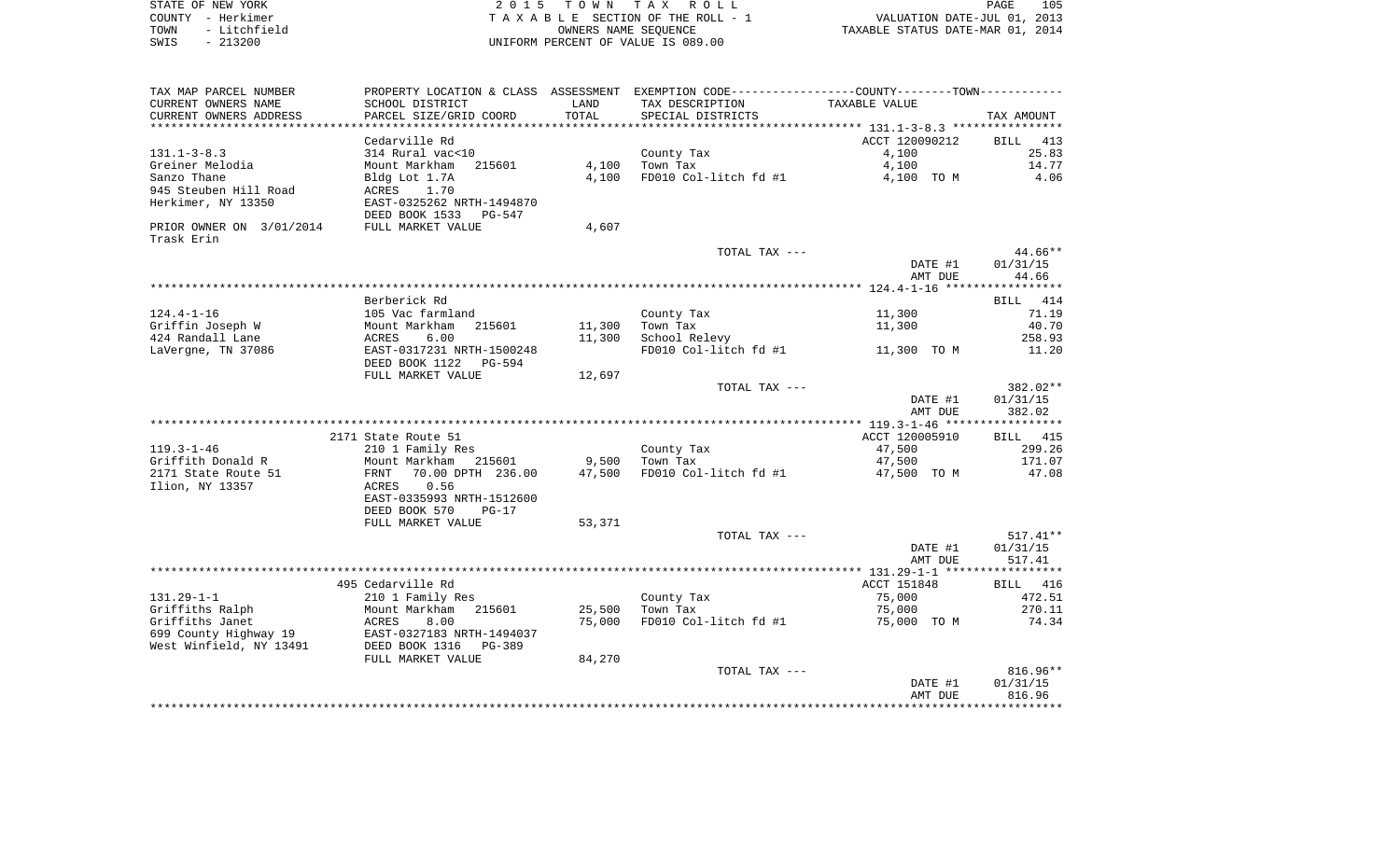| STATE OF NEW YORK |              | 2015 TOWN TAX ROLL                 | 106<br>PAGE                      |
|-------------------|--------------|------------------------------------|----------------------------------|
| COUNTY - Herkimer |              | TAXABLE SECTION OF THE ROLL - 1    | VALUATION DATE-JUL 01, 2013      |
| TOWN              | - Litchfield | OWNERS NAME SEOUENCE               | TAXABLE STATUS DATE-MAR 01, 2014 |
| SWIS              | - 213200     | UNIFORM PERCENT OF VALUE IS 089.00 |                                  |

| SCHOOL DISTRICT<br>TAX DESCRIPTION<br>TAXABLE VALUE<br>LAND<br>TOTAL<br>PARCEL SIZE/GRID COORD<br>SPECIAL DISTRICTS<br>TAX AMOUNT<br>10232 Roberts Rd<br>ACCT 120090133<br>BILL<br>417<br>210 1 Family Res<br>65,200<br>County Tax<br>410.77<br>234.81<br>Sauguoit Valley 305002<br>14,100<br>Town Tax<br>65,200<br>65,200<br>FD010 Col-litch fd #1<br>FRNT 200.00 DPTH 335.00<br>65,200 TO M<br>64.62<br><b>BANK</b><br>184<br>Sauquoit, NY 13456<br>EAST-0301865 NRTH-1523602<br>DEED BOOK 708<br>$PG-225$<br>FULL MARKET VALUE<br>73,258<br>710.20**<br>TOTAL TAX ---<br>DATE #1<br>01/31/15<br>710.20<br>AMT DUE<br>Roberts Rd<br>ACCT 120006450<br>BILL 418<br>$118.1 - 1 - 48.1$<br>105 Vac farmland<br>15,700<br>98.91<br>County Tax<br>15,700<br>15,700<br>56.54<br>Grossi Frank B<br>Sauquoit Valley 305002<br>Town Tax<br>Grossi Susan M<br>FRNT 658.00 DPTH 438.86<br>15,700<br>FD010 Col-litch fd #1<br>15,700 TO M<br>15.56<br>10232 Roberts Rd<br>5.00<br>ACRES<br>Sauguoit, NY 13456<br>EAST-0302163 NRTH-1523395<br>DEED BOOK 849<br>$PG-280$<br>FULL MARKET VALUE<br>17,640<br>171.01**<br>TOTAL TAX ---<br>DATE #1<br>01/31/15<br>AMT DUE<br>171.01<br>Barringer Rd<br>BILL 419<br>$119.3 - 1 - 58$<br>25.20<br>314 Rural vac<10<br>County Tax<br>4,000<br>Grygiel Leo R<br>4,000<br>14.41<br>Mount Markham<br>215601<br>Town Tax<br>4,000<br>4,000<br>FD010 Col-litch fd #1<br>3.96<br>1183 Barringer Road<br>Includes $59$ & $60$<br>4,000 TO M<br>Ilion, NY 13357<br>FRNT 470.00 DPTH<br>ACRES<br>1.80<br>EAST-0333572 NRTH-1516050<br>4,494<br>FULL MARKET VALUE<br>TOTAL TAX ---<br>$43.57**$<br>01/31/15<br>DATE #1<br>AMT DUE<br>43.57<br>Barringer Rd<br>BILL 420<br>$119.3 - 1 - 65$<br>200<br>1.26<br>314 Rural vac<10<br>County Tax<br>Grygiel Leo R<br>Mount Markham<br>Town Tax<br>200<br>0.72<br>215601<br>200<br>FRNT 32.00 DPTH<br>1183 Barringer Road<br>56.00<br>200<br>FD010 Col-litch fd #1<br>200 TO M<br>.20<br>Ilion, NY 13357<br>FULL MARKET VALUE<br>225<br>$2.18**$<br>TOTAL TAX ---<br>01/31/15<br>DATE #1<br>2.18<br>AMT DUE | TAX MAP PARCEL NUMBER  | PROPERTY LOCATION & CLASS ASSESSMENT EXEMPTION CODE----------------COUNTY--------TOWN---------- |  |  |
|----------------------------------------------------------------------------------------------------------------------------------------------------------------------------------------------------------------------------------------------------------------------------------------------------------------------------------------------------------------------------------------------------------------------------------------------------------------------------------------------------------------------------------------------------------------------------------------------------------------------------------------------------------------------------------------------------------------------------------------------------------------------------------------------------------------------------------------------------------------------------------------------------------------------------------------------------------------------------------------------------------------------------------------------------------------------------------------------------------------------------------------------------------------------------------------------------------------------------------------------------------------------------------------------------------------------------------------------------------------------------------------------------------------------------------------------------------------------------------------------------------------------------------------------------------------------------------------------------------------------------------------------------------------------------------------------------------------------------------------------------------------------------------------------------------------------------------------------------------------------------------------------------------------------------------------------------------------------------------------------------------------------------------------------------------------------------|------------------------|-------------------------------------------------------------------------------------------------|--|--|
|                                                                                                                                                                                                                                                                                                                                                                                                                                                                                                                                                                                                                                                                                                                                                                                                                                                                                                                                                                                                                                                                                                                                                                                                                                                                                                                                                                                                                                                                                                                                                                                                                                                                                                                                                                                                                                                                                                                                                                                                                                                                            | CURRENT OWNERS NAME    |                                                                                                 |  |  |
|                                                                                                                                                                                                                                                                                                                                                                                                                                                                                                                                                                                                                                                                                                                                                                                                                                                                                                                                                                                                                                                                                                                                                                                                                                                                                                                                                                                                                                                                                                                                                                                                                                                                                                                                                                                                                                                                                                                                                                                                                                                                            | CURRENT OWNERS ADDRESS |                                                                                                 |  |  |
|                                                                                                                                                                                                                                                                                                                                                                                                                                                                                                                                                                                                                                                                                                                                                                                                                                                                                                                                                                                                                                                                                                                                                                                                                                                                                                                                                                                                                                                                                                                                                                                                                                                                                                                                                                                                                                                                                                                                                                                                                                                                            |                        |                                                                                                 |  |  |
|                                                                                                                                                                                                                                                                                                                                                                                                                                                                                                                                                                                                                                                                                                                                                                                                                                                                                                                                                                                                                                                                                                                                                                                                                                                                                                                                                                                                                                                                                                                                                                                                                                                                                                                                                                                                                                                                                                                                                                                                                                                                            |                        |                                                                                                 |  |  |
|                                                                                                                                                                                                                                                                                                                                                                                                                                                                                                                                                                                                                                                                                                                                                                                                                                                                                                                                                                                                                                                                                                                                                                                                                                                                                                                                                                                                                                                                                                                                                                                                                                                                                                                                                                                                                                                                                                                                                                                                                                                                            | $118.1 - 1 - 48.4$     |                                                                                                 |  |  |
|                                                                                                                                                                                                                                                                                                                                                                                                                                                                                                                                                                                                                                                                                                                                                                                                                                                                                                                                                                                                                                                                                                                                                                                                                                                                                                                                                                                                                                                                                                                                                                                                                                                                                                                                                                                                                                                                                                                                                                                                                                                                            | Grossi Frank           |                                                                                                 |  |  |
|                                                                                                                                                                                                                                                                                                                                                                                                                                                                                                                                                                                                                                                                                                                                                                                                                                                                                                                                                                                                                                                                                                                                                                                                                                                                                                                                                                                                                                                                                                                                                                                                                                                                                                                                                                                                                                                                                                                                                                                                                                                                            | Grossi Susan           |                                                                                                 |  |  |
|                                                                                                                                                                                                                                                                                                                                                                                                                                                                                                                                                                                                                                                                                                                                                                                                                                                                                                                                                                                                                                                                                                                                                                                                                                                                                                                                                                                                                                                                                                                                                                                                                                                                                                                                                                                                                                                                                                                                                                                                                                                                            | 10232 Roberts Rd       |                                                                                                 |  |  |
|                                                                                                                                                                                                                                                                                                                                                                                                                                                                                                                                                                                                                                                                                                                                                                                                                                                                                                                                                                                                                                                                                                                                                                                                                                                                                                                                                                                                                                                                                                                                                                                                                                                                                                                                                                                                                                                                                                                                                                                                                                                                            |                        |                                                                                                 |  |  |
|                                                                                                                                                                                                                                                                                                                                                                                                                                                                                                                                                                                                                                                                                                                                                                                                                                                                                                                                                                                                                                                                                                                                                                                                                                                                                                                                                                                                                                                                                                                                                                                                                                                                                                                                                                                                                                                                                                                                                                                                                                                                            |                        |                                                                                                 |  |  |
|                                                                                                                                                                                                                                                                                                                                                                                                                                                                                                                                                                                                                                                                                                                                                                                                                                                                                                                                                                                                                                                                                                                                                                                                                                                                                                                                                                                                                                                                                                                                                                                                                                                                                                                                                                                                                                                                                                                                                                                                                                                                            |                        |                                                                                                 |  |  |
|                                                                                                                                                                                                                                                                                                                                                                                                                                                                                                                                                                                                                                                                                                                                                                                                                                                                                                                                                                                                                                                                                                                                                                                                                                                                                                                                                                                                                                                                                                                                                                                                                                                                                                                                                                                                                                                                                                                                                                                                                                                                            |                        |                                                                                                 |  |  |
|                                                                                                                                                                                                                                                                                                                                                                                                                                                                                                                                                                                                                                                                                                                                                                                                                                                                                                                                                                                                                                                                                                                                                                                                                                                                                                                                                                                                                                                                                                                                                                                                                                                                                                                                                                                                                                                                                                                                                                                                                                                                            |                        |                                                                                                 |  |  |
|                                                                                                                                                                                                                                                                                                                                                                                                                                                                                                                                                                                                                                                                                                                                                                                                                                                                                                                                                                                                                                                                                                                                                                                                                                                                                                                                                                                                                                                                                                                                                                                                                                                                                                                                                                                                                                                                                                                                                                                                                                                                            |                        |                                                                                                 |  |  |
|                                                                                                                                                                                                                                                                                                                                                                                                                                                                                                                                                                                                                                                                                                                                                                                                                                                                                                                                                                                                                                                                                                                                                                                                                                                                                                                                                                                                                                                                                                                                                                                                                                                                                                                                                                                                                                                                                                                                                                                                                                                                            |                        |                                                                                                 |  |  |
|                                                                                                                                                                                                                                                                                                                                                                                                                                                                                                                                                                                                                                                                                                                                                                                                                                                                                                                                                                                                                                                                                                                                                                                                                                                                                                                                                                                                                                                                                                                                                                                                                                                                                                                                                                                                                                                                                                                                                                                                                                                                            |                        |                                                                                                 |  |  |
|                                                                                                                                                                                                                                                                                                                                                                                                                                                                                                                                                                                                                                                                                                                                                                                                                                                                                                                                                                                                                                                                                                                                                                                                                                                                                                                                                                                                                                                                                                                                                                                                                                                                                                                                                                                                                                                                                                                                                                                                                                                                            |                        |                                                                                                 |  |  |
|                                                                                                                                                                                                                                                                                                                                                                                                                                                                                                                                                                                                                                                                                                                                                                                                                                                                                                                                                                                                                                                                                                                                                                                                                                                                                                                                                                                                                                                                                                                                                                                                                                                                                                                                                                                                                                                                                                                                                                                                                                                                            |                        |                                                                                                 |  |  |
|                                                                                                                                                                                                                                                                                                                                                                                                                                                                                                                                                                                                                                                                                                                                                                                                                                                                                                                                                                                                                                                                                                                                                                                                                                                                                                                                                                                                                                                                                                                                                                                                                                                                                                                                                                                                                                                                                                                                                                                                                                                                            |                        |                                                                                                 |  |  |
|                                                                                                                                                                                                                                                                                                                                                                                                                                                                                                                                                                                                                                                                                                                                                                                                                                                                                                                                                                                                                                                                                                                                                                                                                                                                                                                                                                                                                                                                                                                                                                                                                                                                                                                                                                                                                                                                                                                                                                                                                                                                            |                        |                                                                                                 |  |  |
|                                                                                                                                                                                                                                                                                                                                                                                                                                                                                                                                                                                                                                                                                                                                                                                                                                                                                                                                                                                                                                                                                                                                                                                                                                                                                                                                                                                                                                                                                                                                                                                                                                                                                                                                                                                                                                                                                                                                                                                                                                                                            |                        |                                                                                                 |  |  |
|                                                                                                                                                                                                                                                                                                                                                                                                                                                                                                                                                                                                                                                                                                                                                                                                                                                                                                                                                                                                                                                                                                                                                                                                                                                                                                                                                                                                                                                                                                                                                                                                                                                                                                                                                                                                                                                                                                                                                                                                                                                                            |                        |                                                                                                 |  |  |
|                                                                                                                                                                                                                                                                                                                                                                                                                                                                                                                                                                                                                                                                                                                                                                                                                                                                                                                                                                                                                                                                                                                                                                                                                                                                                                                                                                                                                                                                                                                                                                                                                                                                                                                                                                                                                                                                                                                                                                                                                                                                            |                        |                                                                                                 |  |  |
|                                                                                                                                                                                                                                                                                                                                                                                                                                                                                                                                                                                                                                                                                                                                                                                                                                                                                                                                                                                                                                                                                                                                                                                                                                                                                                                                                                                                                                                                                                                                                                                                                                                                                                                                                                                                                                                                                                                                                                                                                                                                            |                        |                                                                                                 |  |  |
|                                                                                                                                                                                                                                                                                                                                                                                                                                                                                                                                                                                                                                                                                                                                                                                                                                                                                                                                                                                                                                                                                                                                                                                                                                                                                                                                                                                                                                                                                                                                                                                                                                                                                                                                                                                                                                                                                                                                                                                                                                                                            |                        |                                                                                                 |  |  |
|                                                                                                                                                                                                                                                                                                                                                                                                                                                                                                                                                                                                                                                                                                                                                                                                                                                                                                                                                                                                                                                                                                                                                                                                                                                                                                                                                                                                                                                                                                                                                                                                                                                                                                                                                                                                                                                                                                                                                                                                                                                                            |                        |                                                                                                 |  |  |
|                                                                                                                                                                                                                                                                                                                                                                                                                                                                                                                                                                                                                                                                                                                                                                                                                                                                                                                                                                                                                                                                                                                                                                                                                                                                                                                                                                                                                                                                                                                                                                                                                                                                                                                                                                                                                                                                                                                                                                                                                                                                            |                        |                                                                                                 |  |  |
|                                                                                                                                                                                                                                                                                                                                                                                                                                                                                                                                                                                                                                                                                                                                                                                                                                                                                                                                                                                                                                                                                                                                                                                                                                                                                                                                                                                                                                                                                                                                                                                                                                                                                                                                                                                                                                                                                                                                                                                                                                                                            |                        |                                                                                                 |  |  |
|                                                                                                                                                                                                                                                                                                                                                                                                                                                                                                                                                                                                                                                                                                                                                                                                                                                                                                                                                                                                                                                                                                                                                                                                                                                                                                                                                                                                                                                                                                                                                                                                                                                                                                                                                                                                                                                                                                                                                                                                                                                                            |                        |                                                                                                 |  |  |
|                                                                                                                                                                                                                                                                                                                                                                                                                                                                                                                                                                                                                                                                                                                                                                                                                                                                                                                                                                                                                                                                                                                                                                                                                                                                                                                                                                                                                                                                                                                                                                                                                                                                                                                                                                                                                                                                                                                                                                                                                                                                            |                        |                                                                                                 |  |  |
|                                                                                                                                                                                                                                                                                                                                                                                                                                                                                                                                                                                                                                                                                                                                                                                                                                                                                                                                                                                                                                                                                                                                                                                                                                                                                                                                                                                                                                                                                                                                                                                                                                                                                                                                                                                                                                                                                                                                                                                                                                                                            |                        |                                                                                                 |  |  |
|                                                                                                                                                                                                                                                                                                                                                                                                                                                                                                                                                                                                                                                                                                                                                                                                                                                                                                                                                                                                                                                                                                                                                                                                                                                                                                                                                                                                                                                                                                                                                                                                                                                                                                                                                                                                                                                                                                                                                                                                                                                                            |                        |                                                                                                 |  |  |
|                                                                                                                                                                                                                                                                                                                                                                                                                                                                                                                                                                                                                                                                                                                                                                                                                                                                                                                                                                                                                                                                                                                                                                                                                                                                                                                                                                                                                                                                                                                                                                                                                                                                                                                                                                                                                                                                                                                                                                                                                                                                            |                        |                                                                                                 |  |  |
|                                                                                                                                                                                                                                                                                                                                                                                                                                                                                                                                                                                                                                                                                                                                                                                                                                                                                                                                                                                                                                                                                                                                                                                                                                                                                                                                                                                                                                                                                                                                                                                                                                                                                                                                                                                                                                                                                                                                                                                                                                                                            |                        |                                                                                                 |  |  |
|                                                                                                                                                                                                                                                                                                                                                                                                                                                                                                                                                                                                                                                                                                                                                                                                                                                                                                                                                                                                                                                                                                                                                                                                                                                                                                                                                                                                                                                                                                                                                                                                                                                                                                                                                                                                                                                                                                                                                                                                                                                                            |                        |                                                                                                 |  |  |
|                                                                                                                                                                                                                                                                                                                                                                                                                                                                                                                                                                                                                                                                                                                                                                                                                                                                                                                                                                                                                                                                                                                                                                                                                                                                                                                                                                                                                                                                                                                                                                                                                                                                                                                                                                                                                                                                                                                                                                                                                                                                            |                        |                                                                                                 |  |  |
|                                                                                                                                                                                                                                                                                                                                                                                                                                                                                                                                                                                                                                                                                                                                                                                                                                                                                                                                                                                                                                                                                                                                                                                                                                                                                                                                                                                                                                                                                                                                                                                                                                                                                                                                                                                                                                                                                                                                                                                                                                                                            |                        |                                                                                                 |  |  |
|                                                                                                                                                                                                                                                                                                                                                                                                                                                                                                                                                                                                                                                                                                                                                                                                                                                                                                                                                                                                                                                                                                                                                                                                                                                                                                                                                                                                                                                                                                                                                                                                                                                                                                                                                                                                                                                                                                                                                                                                                                                                            |                        |                                                                                                 |  |  |
|                                                                                                                                                                                                                                                                                                                                                                                                                                                                                                                                                                                                                                                                                                                                                                                                                                                                                                                                                                                                                                                                                                                                                                                                                                                                                                                                                                                                                                                                                                                                                                                                                                                                                                                                                                                                                                                                                                                                                                                                                                                                            |                        |                                                                                                 |  |  |
|                                                                                                                                                                                                                                                                                                                                                                                                                                                                                                                                                                                                                                                                                                                                                                                                                                                                                                                                                                                                                                                                                                                                                                                                                                                                                                                                                                                                                                                                                                                                                                                                                                                                                                                                                                                                                                                                                                                                                                                                                                                                            |                        |                                                                                                 |  |  |
|                                                                                                                                                                                                                                                                                                                                                                                                                                                                                                                                                                                                                                                                                                                                                                                                                                                                                                                                                                                                                                                                                                                                                                                                                                                                                                                                                                                                                                                                                                                                                                                                                                                                                                                                                                                                                                                                                                                                                                                                                                                                            |                        |                                                                                                 |  |  |
|                                                                                                                                                                                                                                                                                                                                                                                                                                                                                                                                                                                                                                                                                                                                                                                                                                                                                                                                                                                                                                                                                                                                                                                                                                                                                                                                                                                                                                                                                                                                                                                                                                                                                                                                                                                                                                                                                                                                                                                                                                                                            |                        |                                                                                                 |  |  |
|                                                                                                                                                                                                                                                                                                                                                                                                                                                                                                                                                                                                                                                                                                                                                                                                                                                                                                                                                                                                                                                                                                                                                                                                                                                                                                                                                                                                                                                                                                                                                                                                                                                                                                                                                                                                                                                                                                                                                                                                                                                                            |                        |                                                                                                 |  |  |
|                                                                                                                                                                                                                                                                                                                                                                                                                                                                                                                                                                                                                                                                                                                                                                                                                                                                                                                                                                                                                                                                                                                                                                                                                                                                                                                                                                                                                                                                                                                                                                                                                                                                                                                                                                                                                                                                                                                                                                                                                                                                            |                        |                                                                                                 |  |  |
|                                                                                                                                                                                                                                                                                                                                                                                                                                                                                                                                                                                                                                                                                                                                                                                                                                                                                                                                                                                                                                                                                                                                                                                                                                                                                                                                                                                                                                                                                                                                                                                                                                                                                                                                                                                                                                                                                                                                                                                                                                                                            |                        |                                                                                                 |  |  |
|                                                                                                                                                                                                                                                                                                                                                                                                                                                                                                                                                                                                                                                                                                                                                                                                                                                                                                                                                                                                                                                                                                                                                                                                                                                                                                                                                                                                                                                                                                                                                                                                                                                                                                                                                                                                                                                                                                                                                                                                                                                                            |                        |                                                                                                 |  |  |
|                                                                                                                                                                                                                                                                                                                                                                                                                                                                                                                                                                                                                                                                                                                                                                                                                                                                                                                                                                                                                                                                                                                                                                                                                                                                                                                                                                                                                                                                                                                                                                                                                                                                                                                                                                                                                                                                                                                                                                                                                                                                            |                        |                                                                                                 |  |  |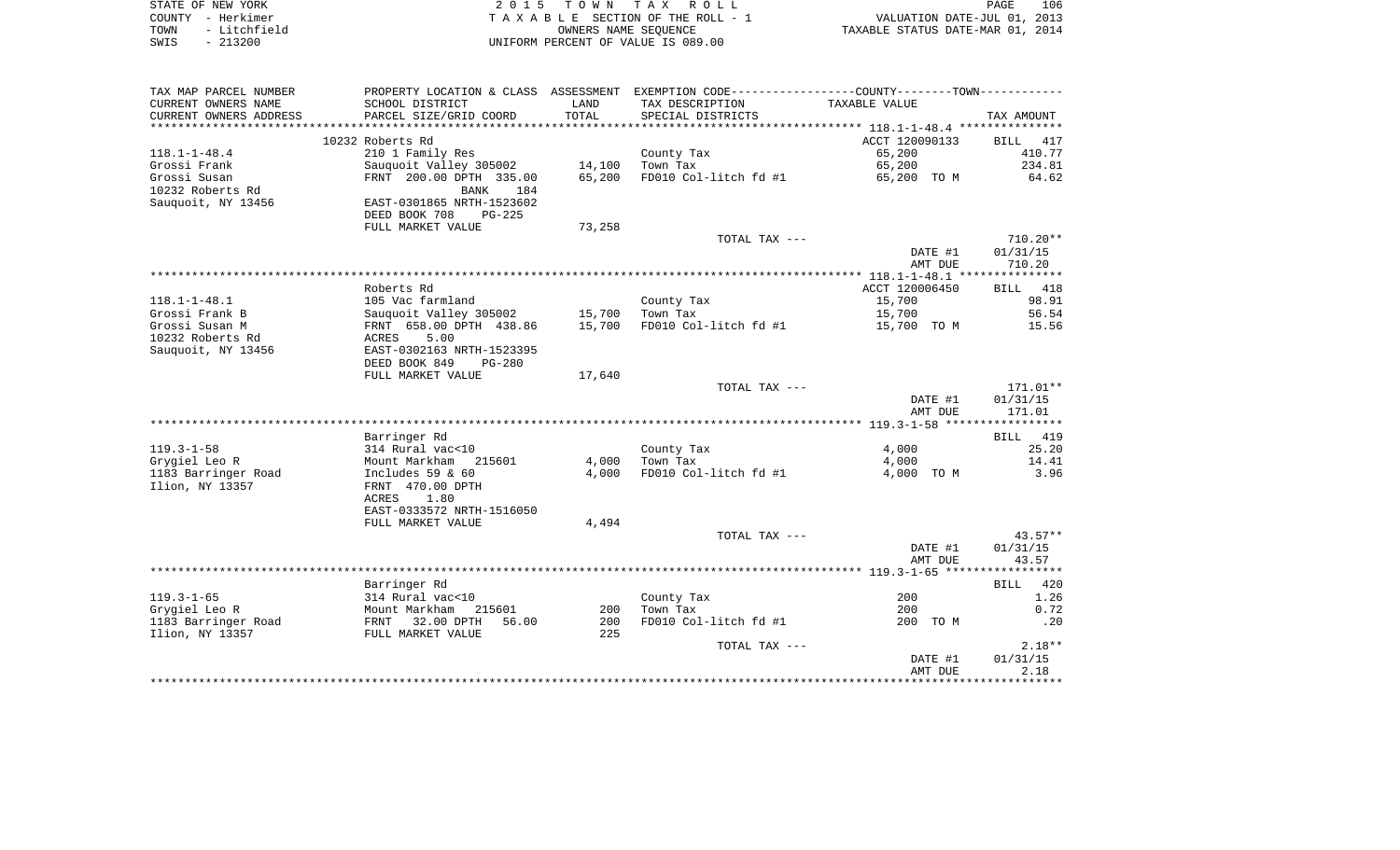| STATE OF NEW YORK    | 2015 TOWN TAX ROLL                 | 107<br>PAGE                      |
|----------------------|------------------------------------|----------------------------------|
| COUNTY - Herkimer    | TAXABLE SECTION OF THE ROLL - 1    | VALUATION DATE-JUL 01, 2013      |
| - Litchfield<br>TOWN | OWNERS NAME SEOUENCE               | TAXABLE STATUS DATE-MAR 01, 2014 |
| SWIS<br>- 213200     | UNIFORM PERCENT OF VALUE IS 089.00 |                                  |

 $\frac{107}{2013}$ <br>2014

| TAX MAP PARCEL NUMBER              | PROPERTY LOCATION & CLASS ASSESSMENT EXEMPTION CODE----------------COUNTY--------TOWN---------- |         |                                                         |                  |                        |
|------------------------------------|-------------------------------------------------------------------------------------------------|---------|---------------------------------------------------------|------------------|------------------------|
| CURRENT OWNERS NAME                | SCHOOL DISTRICT                                                                                 | LAND    | TAX DESCRIPTION                                         | TAXABLE VALUE    |                        |
| CURRENT OWNERS ADDRESS             | PARCEL SIZE/GRID COORD                                                                          | TOTAL   | SPECIAL DISTRICTS                                       |                  | TAX AMOUNT             |
| *********************              |                                                                                                 |         |                                                         |                  |                        |
|                                    | 221 Berberick Rd                                                                                |         |                                                         |                  | BILL 421               |
| $124.4 - 1 - 23.2$                 | 210 1 Family Res                                                                                |         | County Tax                                              | 96,100           | 605.44                 |
| Guardi David P                     | Mount Markham 215601                                                                            | 17,000  | Town Tax                                                | 96,100           | 346.10                 |
| Guardi Marjorie A                  | FRNT 200.00 DPTH                                                                                | 96,100  | FD010 Col-litch fd #1                                   | 96,100 TO M      | 95.25                  |
| 221 Berberick Rd                   | ACRES<br>2.80                                                                                   |         |                                                         |                  |                        |
| West Winfield, NY 13491            | EAST-0314868 NRTH-1496243                                                                       |         |                                                         |                  |                        |
|                                    | DEED BOOK 875<br>PG-391                                                                         |         |                                                         |                  |                        |
|                                    | FULL MARKET VALUE                                                                               | 107,978 |                                                         |                  |                        |
|                                    |                                                                                                 |         | TOTAL TAX ---                                           | DATE #1          | 1,046.79**<br>01/31/15 |
|                                    |                                                                                                 |         |                                                         | AMT DUE          | 1,046.79               |
|                                    |                                                                                                 |         |                                                         |                  |                        |
|                                    | 229 Berberick Rd                                                                                |         | 20 PCT OF VALUE USED FOR EXEMPTION PURPOSES ACCT 154303 |                  | BILL 422               |
| $124.4 - 1 - 23.1$                 | 120 Field crops                                                                                 |         | 41801<br>AGED-CT                                        | 14,940<br>14,940 |                        |
| Guardi John D                      | Mount Markham<br>215601                                                                         | 96,900  | County Tax                                              | 134,460          | 847.11                 |
| Guardi David                       | ACRES 145.60                                                                                    | 149,400 | Town Tax                                                | 134,460          | 484.25                 |
| 229 Berberick Rd                   | EAST-0316644 NRTH-1496925                                                                       |         | FD010 Col-litch fd #1                                   | 149,400 TO M     | 148.08                 |
| West Winfield, NY 13491            | DEED BOOK 1331<br>PG-725                                                                        |         |                                                         |                  |                        |
|                                    | FULL MARKET VALUE                                                                               | 167,865 |                                                         |                  |                        |
|                                    |                                                                                                 |         | TOTAL TAX ---                                           |                  | 1,479.44**             |
|                                    |                                                                                                 |         |                                                         | DATE #1          | 01/31/15               |
|                                    |                                                                                                 |         |                                                         | AMT DUE          | 1,479.44               |
|                                    |                                                                                                 |         |                                                         |                  |                        |
|                                    | 460 Goodier Rd                                                                                  |         |                                                         | ACCT 165614      | BILL 423               |
| $124.3 - 1 - 47.7$                 | 210 1 Family Res                                                                                |         | County Tax                                              | 275,000          | 1,732.53               |
| Guernier Felix & Monica            | Mount Markham 215601                                                                            | 21,000  | Town Tax                                                | 275,000          | 990.39                 |
| Guernier Jeffrey<br>460 Goodier Rd | ACRES<br>2.00<br>EAST-0307722 NRTH-1504127                                                      | 275,000 | FD010 Col-litch fd #1                                   | 275,000 TO M     | 272.57                 |
| Clayville, NY 13322                | DEED BOOK 1402<br>$PG-20$                                                                       |         |                                                         |                  |                        |
|                                    | FULL MARKET VALUE                                                                               | 308,989 |                                                         |                  |                        |
|                                    |                                                                                                 |         | TOTAL TAX ---                                           |                  | $2,995.49**$           |
|                                    |                                                                                                 |         |                                                         | DATE #1          | 01/31/15               |
|                                    |                                                                                                 |         |                                                         | AMT DUE          | 2,995.49               |
|                                    |                                                                                                 |         |                                                         |                  |                        |
|                                    | Goodier Rd                                                                                      |         |                                                         | ACCT 120090210   | BILL 424               |
| $124.3 - 1 - 47.5$                 | 322 Rural vac>10                                                                                |         | County Tax                                              | 32,000           | 201.60                 |
| Guernier Felix C                   | Mount Markham<br>215601                                                                         | 32,000  | Town Tax                                                | 32,000           | 115.25                 |
| 460 Goodier Rd                     | FRNT 1960.00 DPTH                                                                               | 32,000  | FD010 Col-litch fd #1                                   | 32,000 TO M      | 31.72                  |
| Clayville, NY 13322                | 43.00<br>ACRES                                                                                  |         |                                                         |                  |                        |
|                                    | EAST-0308686 NRTH-1504072                                                                       |         |                                                         |                  |                        |
|                                    | DEED BOOK 752<br><b>PG-317</b>                                                                  | 35,955  |                                                         |                  |                        |
|                                    | FULL MARKET VALUE                                                                               |         | TOTAL TAX ---                                           |                  | $348.57**$             |
|                                    |                                                                                                 |         |                                                         | DATE #1          | 01/31/15               |
|                                    |                                                                                                 |         |                                                         | AMT DUE          | 348.57                 |
|                                    |                                                                                                 |         |                                                         |                  |                        |
|                                    |                                                                                                 |         |                                                         |                  |                        |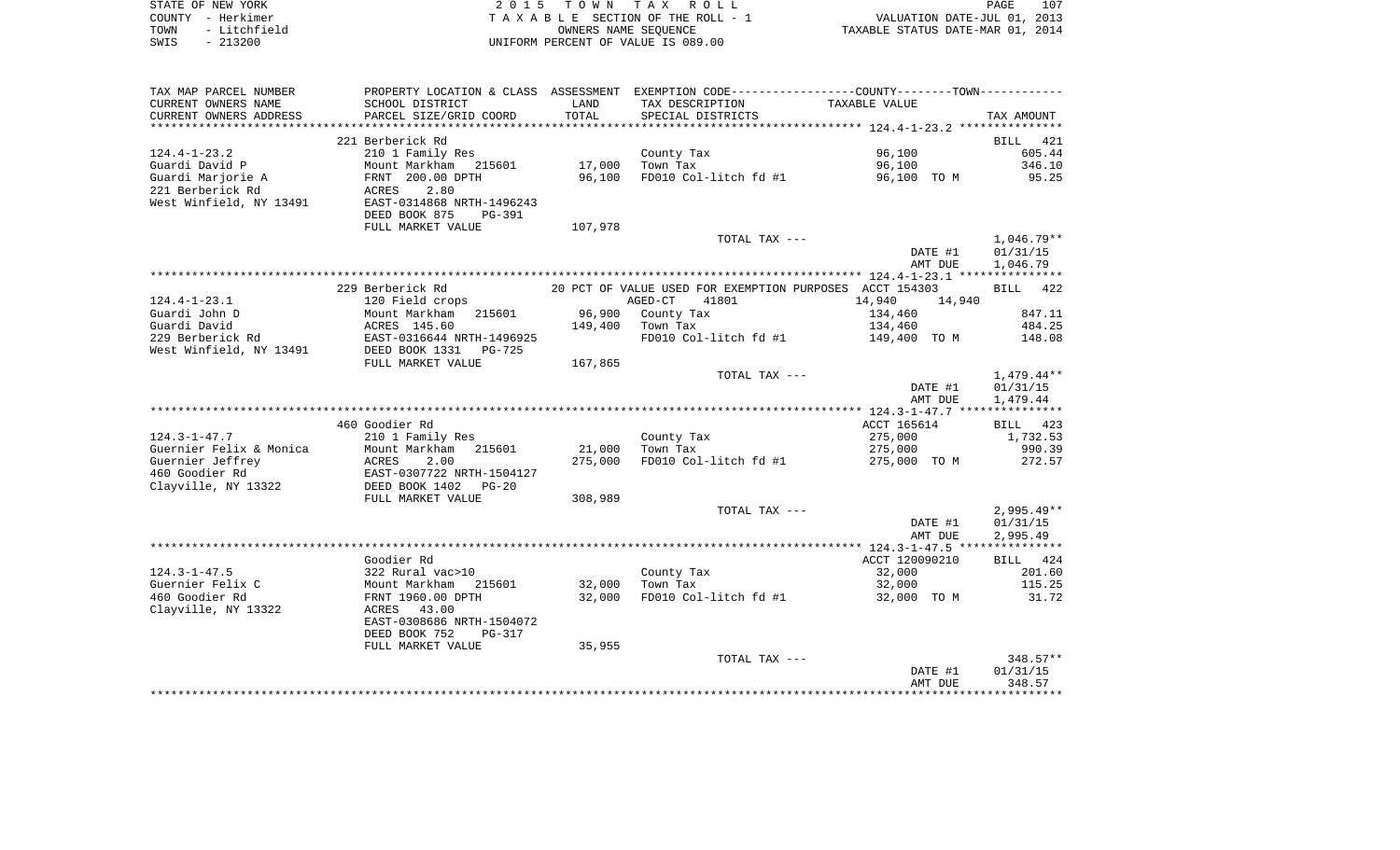| STATE OF NEW YORK    | 2015 TOWN TAX ROLL                 | 108<br>PAGE                      |
|----------------------|------------------------------------|----------------------------------|
| COUNTY - Herkimer    | TAXABLE SECTION OF THE ROLL - 1    | VALUATION DATE-JUL 01, 2013      |
| - Litchfield<br>TOWN | OWNERS NAME SEOUENCE               | TAXABLE STATUS DATE-MAR 01, 2014 |
| SWIS<br>- 213200     | UNIFORM PERCENT OF VALUE IS 089.00 |                                  |

| TAX MAP PARCEL NUMBER   |                                |         | PROPERTY LOCATION & CLASS ASSESSMENT EXEMPTION CODE---------------COUNTY-------TOWN--------- |                |                    |
|-------------------------|--------------------------------|---------|----------------------------------------------------------------------------------------------|----------------|--------------------|
| CURRENT OWNERS NAME     | SCHOOL DISTRICT                | LAND    | TAX DESCRIPTION                                                                              | TAXABLE VALUE  |                    |
| CURRENT OWNERS ADDRESS  | PARCEL SIZE/GRID COORD         | TOTAL   | SPECIAL DISTRICTS                                                                            |                | TAX AMOUNT         |
|                         |                                |         |                                                                                              |                |                    |
|                         | Rider Rd                       |         |                                                                                              | ACCT 163779    | 425<br><b>BILL</b> |
| $124.3 - 1 - 75$        | 314 Rural vac<10               |         | County Tax                                                                                   | 6,300          | 39.69              |
| Guernier Michael S      | Mount Markham<br>215601        | 6,300   | Town Tax                                                                                     | 6,300          | 22.69              |
| 460 Goodier Rd          | 0.34<br>ACRES                  | 6,300   | FD010 Col-litch fd #1                                                                        | 6,300 TO M     | 6.24               |
| Clayville, NY 13322     | EAST-0307440 NRTH-1501219      |         |                                                                                              |                |                    |
|                         | DEED BOOK 1390<br>PG-300       |         |                                                                                              |                |                    |
|                         | FULL MARKET VALUE              | 7,079   |                                                                                              |                |                    |
|                         |                                |         | TOTAL TAX ---                                                                                |                | 68.62**            |
|                         |                                |         |                                                                                              | DATE #1        | 01/31/15           |
|                         |                                |         |                                                                                              | AMT DUE        | 68.62              |
|                         |                                |         |                                                                                              |                |                    |
|                         | 1710 Albany Rd                 |         |                                                                                              | ACCT 120006300 | BILL 426           |
| $118.3 - 1 - 19.1$      | 210 1 Family Res               |         | County Tax                                                                                   | 47,500         | 299.26             |
| Guido Dean E Jr         | Sauquoit Valley 305002         | 17,500  | Town Tax                                                                                     | 47,500         | 171.07             |
| 1710 Albany Rd          | Doublewide                     | 47,500  | FD010 Col-litch fd #1                                                                        | 47,500 TO M    | 47.08              |
| Frankfort, NY 13340     | FRNT 600.00 DPTH               |         |                                                                                              |                |                    |
|                         | 8.80<br>ACRES                  |         |                                                                                              |                |                    |
|                         | EAST-0310351 NRTH-1521009      |         |                                                                                              |                |                    |
|                         | DEED BOOK 1393<br>PG-433       |         |                                                                                              |                |                    |
|                         | FULL MARKET VALUE              | 53,371  |                                                                                              |                |                    |
|                         |                                |         | TOTAL TAX ---                                                                                |                | $517.41**$         |
|                         |                                |         |                                                                                              | DATE #1        | 01/31/15           |
|                         |                                |         |                                                                                              | AMT DUE        | 517.41             |
|                         |                                |         |                                                                                              |                |                    |
|                         | Albany Rd                      |         |                                                                                              | ACCT 120012480 | 427<br><b>BILL</b> |
| $124.3 - 2 - 13.1$      | 105 Vac farmland               |         | County Tax                                                                                   | 43,600         | 274.68             |
| Guske Charles           | Mount Markham<br>215601        | 34,700  | Town Tax                                                                                     | 43,600         | 157.02             |
| 469 Albany Rd           | ACRES<br>53.40                 | 43,600  | FD010 Col-litch fd #1                                                                        | 43,600 TO M    | 43.21              |
| West Winfield, NY 13491 | EAST-0309254 NRTH-1499258      |         |                                                                                              |                |                    |
|                         | DEED BOOK 1118<br><b>PG-71</b> |         |                                                                                              |                |                    |
|                         | FULL MARKET VALUE              | 48,989  |                                                                                              |                |                    |
|                         |                                |         | TOTAL TAX ---                                                                                |                | $474.91**$         |
|                         |                                |         |                                                                                              | DATE #1        | 01/31/15           |
|                         |                                |         |                                                                                              | AMT DUE        | 474.91             |
|                         |                                |         |                                                                                              |                |                    |
|                         | 469 Albany Rd                  |         |                                                                                              |                | BILL 428           |
| $124.3 - 2 - 13.3$      | 240 Rural res                  |         | County Tax                                                                                   | 120,000        | 756.01             |
| Guske Charles           | 215601<br>Mount Markham        | 38,700  | Town Tax                                                                                     | 120,000        | 432.17             |
| 469 Albany Road         | 54.10<br>ACRES                 | 120,000 | FD010 Col-litch fd #1                                                                        | 120,000 TO M   | 118.94             |
| West Winfield, NY 13491 | EAST-0309613 NRTH-1498001      |         |                                                                                              |                |                    |
|                         | DEED BOOK 944<br>$PG-100$      |         |                                                                                              |                |                    |
|                         | FULL MARKET VALUE              | 134,831 |                                                                                              |                |                    |
|                         |                                |         | TOTAL TAX ---                                                                                |                | 1,307.12**         |
|                         |                                |         |                                                                                              | DATE #1        | 01/31/15           |
|                         |                                |         |                                                                                              | AMT DUE        | 1,307.12           |
|                         |                                |         |                                                                                              |                |                    |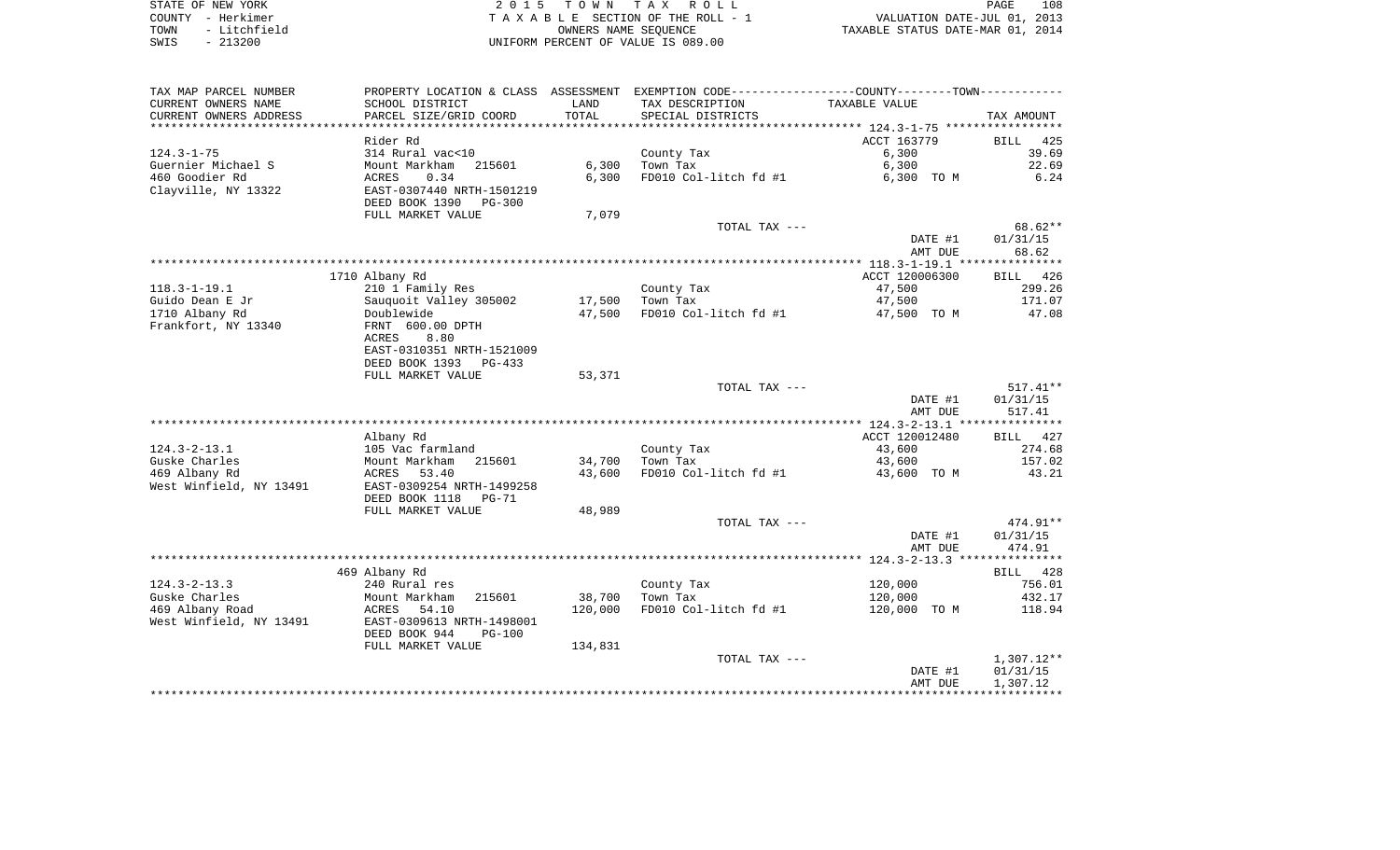| STATE OF NEW YORK    | 2015 TOWN TAX ROLL                 | 109<br>PAGE                      |
|----------------------|------------------------------------|----------------------------------|
| COUNTY - Herkimer    | TAXABLE SECTION OF THE ROLL - 1    | VALUATION DATE-JUL 01, 2013      |
| - Litchfield<br>TOWN | OWNERS NAME SEOUENCE               | TAXABLE STATUS DATE-MAR 01, 2014 |
| $-213200$<br>SWIS    | UNIFORM PERCENT OF VALUE IS 089.00 |                                  |

| TAX MAP PARCEL NUMBER                   |                                      |         |                        | PROPERTY LOCATION & CLASS ASSESSMENT EXEMPTION CODE---------------COUNTY-------TOWN---------- |              |
|-----------------------------------------|--------------------------------------|---------|------------------------|-----------------------------------------------------------------------------------------------|--------------|
| CURRENT OWNERS NAME                     | SCHOOL DISTRICT                      | LAND    | TAX DESCRIPTION        | TAXABLE VALUE                                                                                 |              |
| CURRENT OWNERS ADDRESS                  | PARCEL SIZE/GRID COORD               | TOTAL   | SPECIAL DISTRICTS      |                                                                                               | TAX AMOUNT   |
|                                         |                                      |         |                        |                                                                                               |              |
|                                         | 363 Goodier Rd                       |         |                        | ACCT 164395                                                                                   | BILL 429     |
| $124.1 - 1 - 23.1$                      | 241 Rural res&ag                     |         | County Tax             | 129,600                                                                                       | 816.49       |
| Gustin Linda L                          | Mount Markham 215601                 | 78,000  | Town Tax               | 129,600                                                                                       | 466.75       |
| 363 Goodier Rd                          | ACRES 109.90                         | 129,600 | School Relevy          |                                                                                               | 2,355.75     |
| Clayville, NY 13322                     | EAST-0307356 NRTH-1507219            |         | FD010 Col-litch fd #1  | 129,600 TO M                                                                                  | 128.45       |
|                                         | DEED BOOK 1394 PG-173                |         |                        |                                                                                               |              |
|                                         | FULL MARKET VALUE                    | 145,618 |                        |                                                                                               |              |
|                                         |                                      |         | TOTAL TAX ---          |                                                                                               | $3,767.44**$ |
|                                         |                                      |         |                        | DATE #1                                                                                       | 01/31/15     |
|                                         |                                      |         |                        | AMT DUE                                                                                       | 3,767.44     |
|                                         |                                      |         |                        |                                                                                               |              |
|                                         | 1682 Albany Rd                       |         |                        | ACCT 120090004                                                                                | BILL 430     |
| $118.3 - 1 - 18$                        | 210 1 Family Res                     |         | County Tax             | 90,000                                                                                        | 567.01       |
| Hale-Harris Donna V                     | Sauquoit Valley 305002<br>Doublewide | 12,400  | Town Tax               | 90,000                                                                                        | 324.13       |
| 1682 Albany Rd                          |                                      | 90,000  | FD010 Col-litch fd #1  | 90,000 TO M                                                                                   | 89.20        |
| Frankfort, NY 13340                     | FRNT 155.00 DPTH 190.00              |         |                        |                                                                                               |              |
|                                         | 0.92<br>ACRES                        |         |                        |                                                                                               |              |
|                                         | EAST-0309940 NRTH-1520700            |         |                        |                                                                                               |              |
|                                         | DEED BOOK 823<br>PG-179              |         |                        |                                                                                               |              |
|                                         | FULL MARKET VALUE                    | 101,124 |                        |                                                                                               |              |
|                                         |                                      |         | TOTAL TAX ---          |                                                                                               | 980.34**     |
|                                         |                                      |         |                        | DATE #1                                                                                       | 01/31/15     |
|                                         |                                      |         |                        | AMT DUE                                                                                       | 980.34       |
|                                         |                                      |         |                        |                                                                                               |              |
|                                         | 115 Fairway View Dr                  |         |                        |                                                                                               | BILL 431     |
| $124.3 - 3 - 3$                         | 210 1 Family Res                     |         | County Tax             | 270,000                                                                                       | 1,701.03     |
| Hallak Anthony G                        | Mount Markham 215601                 | 18,700  | Town Tax               | 270,000                                                                                       | 972.39       |
| Hallak Pamela A                         | FRNT 278.00 DPTH                     | 270,000 | FD010 Col-litch fd #1  | 270,000 TO M                                                                                  | 267.61       |
| 115 Fairway View Drive                  | 2.00<br>ACRES                        |         |                        |                                                                                               |              |
| Clayville, NY 13322                     | EAST-0305811 NRTH-1504440            |         |                        |                                                                                               |              |
|                                         | DEED BOOK 906<br>PG-202              |         |                        |                                                                                               |              |
|                                         | FULL MARKET VALUE                    | 303,371 |                        |                                                                                               |              |
|                                         |                                      |         | TOTAL TAX ---          |                                                                                               | $2,941.03**$ |
|                                         |                                      |         |                        | DATE #1                                                                                       | 01/31/15     |
|                                         |                                      |         |                        | AMT DUE                                                                                       | 2,941.03     |
|                                         | 396 Goodier Rd                       |         |                        | ACCT 120009420                                                                                |              |
| $124.3 - 1 - 46$                        |                                      |         |                        |                                                                                               | BILL 432     |
| Hanna Keith                             | 210 1 Family Res<br>215601           |         | County Tax<br>Town Tax | 172,800                                                                                       | 1,088.66     |
|                                         | Mount Markham                        | 25,300  |                        | 172,800                                                                                       | 622.33       |
| 396 Goodier Road<br>Clayville, NY 13322 | ACRES 18.00                          | 172,800 | FD010 Col-litch fd #1  | 172,800 TO M                                                                                  | 171.27       |
|                                         | EAST-0307516 NRTH-1504833<br>PG-361  |         |                        |                                                                                               |              |
| MAY BE SUBJECT TO PAYMENT               | DEED BOOK 823<br>FULL MARKET VALUE   | 194,157 |                        |                                                                                               |              |
| UNDER AGDIST LAW TIL 2014               |                                      |         |                        |                                                                                               |              |
|                                         |                                      |         | TOTAL TAX ---          |                                                                                               | 1,882.26**   |
|                                         |                                      |         |                        | DATE #1                                                                                       | 01/31/15     |
|                                         |                                      |         |                        | AMT DUE                                                                                       | 1,882.26     |
|                                         |                                      |         |                        |                                                                                               |              |
|                                         |                                      |         |                        |                                                                                               |              |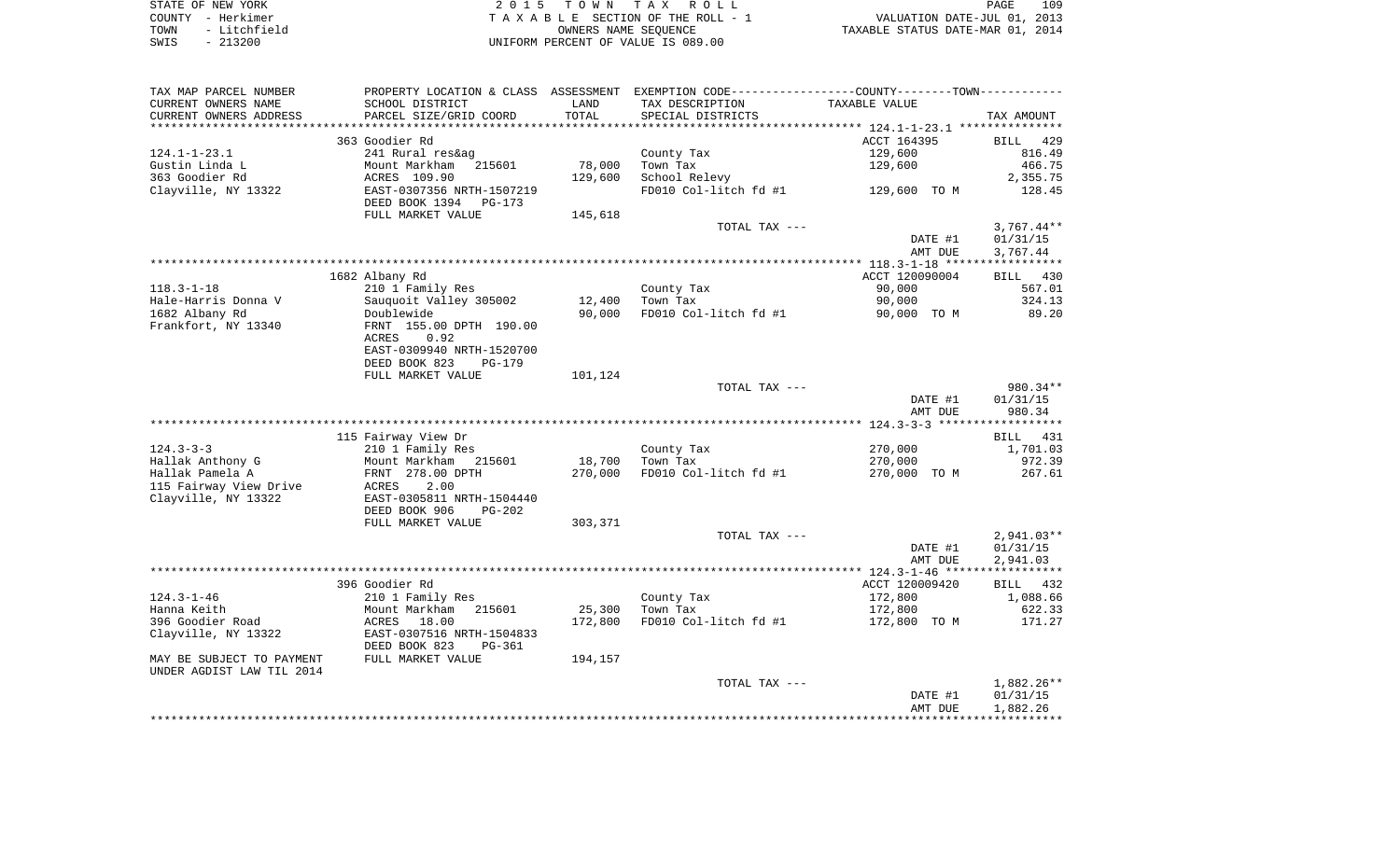| STATE OF NEW YORK    | 2015 TOWN TAX ROLL                 | PAGE                             |
|----------------------|------------------------------------|----------------------------------|
| COUNTY - Herkimer    | TAXABLE SECTION OF THE ROLL - 1    | VALUATION DATE-JUL 01, 2013      |
| - Litchfield<br>TOWN | OWNERS NAME SEOUENCE               | TAXABLE STATUS DATE-MAR 01, 2014 |
| $-213200$<br>SWIS    | UNIFORM PERCENT OF VALUE IS 089.00 |                                  |

| TAX MAP PARCEL NUMBER                                  |                                                       |         | PROPERTY LOCATION & CLASS ASSESSMENT EXEMPTION CODE---------------COUNTY-------TOWN---------- |                      |                                      |
|--------------------------------------------------------|-------------------------------------------------------|---------|-----------------------------------------------------------------------------------------------|----------------------|--------------------------------------|
| CURRENT OWNERS NAME                                    | SCHOOL DISTRICT                                       | LAND    | TAX DESCRIPTION                                                                               | TAXABLE VALUE        |                                      |
| CURRENT OWNERS ADDRESS                                 | PARCEL SIZE/GRID COORD                                | TOTAL   | SPECIAL DISTRICTS                                                                             |                      | TAX AMOUNT                           |
| **********************                                 |                                                       |         |                                                                                               |                      |                                      |
|                                                        | 156 Foster Rd                                         |         |                                                                                               | ACCT 181687          | 433<br>BILL                          |
| $124.4 - 1 - 18$                                       | 240 Rural res                                         |         | AG MKTS<br>41730                                                                              | $\Omega$<br>$\Omega$ |                                      |
| Hartman Laurel                                         | 215601<br>Mount Markham                               | 90,000  | County Tax                                                                                    | 167,400              | 1,054.64                             |
| 156 Foster Rd                                          | ACRES 192.30                                          | 167,400 | Town Tax                                                                                      | 167,400              | 602.88                               |
| Frankfort, NY 13340                                    | EAST-0315883 NRTH-1500629<br>DEED BOOK 1505<br>PG-631 |         | FD010 Col-litch fd #1                                                                         | 167,400 TO M         | 165.92                               |
| MAY BE SUBJECT TO PAYMENT                              | FULL MARKET VALUE                                     | 188,090 |                                                                                               |                      |                                      |
| UNDER AGDIST LAW TIL 2021                              |                                                       |         |                                                                                               |                      |                                      |
|                                                        |                                                       |         | TOTAL TAX ---                                                                                 | DATE #1<br>AMT DUE   | $1,823.44**$<br>01/31/15<br>1,823.44 |
|                                                        |                                                       |         |                                                                                               |                      |                                      |
|                                                        | Rising Rd                                             |         |                                                                                               | ACCT 120012570       | <b>BILL</b><br>434                   |
| $124.4 - 1 - 19$                                       | 314 Rural vac<10                                      |         | AG MKTS<br>41730                                                                              | 6,785<br>6,785       |                                      |
| Hartman Laurel                                         | Mount Markham<br>215601                               | 7,600   | County Tax                                                                                    | 815                  | 5.13                                 |
| 156 Foster Rd                                          | ACRES<br>1.70                                         | 7,600   | Town Tax                                                                                      | 815                  | 2.94                                 |
| Frankfort, NY 13340                                    | EAST-0314455 NRTH-1500634<br>DEED BOOK 1505<br>PG-631 |         | FD010 Col-litch fd #1                                                                         | 7,600 TO M           | 7.53                                 |
| MAY BE SUBJECT TO PAYMENT<br>UNDER AGDIST LAW TIL 2021 | FULL MARKET VALUE                                     | 8,539   |                                                                                               |                      |                                      |
|                                                        |                                                       |         | TOTAL TAX ---                                                                                 |                      | $15.60**$                            |
|                                                        |                                                       |         |                                                                                               | DATE #1<br>AMT DUE   | 01/31/15<br>15.60                    |
|                                                        |                                                       |         |                                                                                               |                      |                                      |
|                                                        | 458 Prior Rd                                          |         |                                                                                               |                      | <b>BILL</b><br>435                   |
| $124.2 - 1 - 25.2$                                     | 241 Rural res&ag                                      |         | VET COM CT 41131                                                                              | 13,500<br>13,500     |                                      |
| Hatcher Joan A                                         | Mount Markham 215601                                  | 32,000  | County Tax                                                                                    | 126,500              | 796.96                               |
| Patocka Duane                                          | FRNT 909.60 DPTH                                      | 140,000 | Town Tax                                                                                      | 126,500              | 455.58                               |
| 458 Prior Rd                                           | 25.40<br>ACRES                                        |         | FD010 Col-litch fd #1                                                                         | 140,000 TO M         | 138.76                               |
| Clayville, NY 13322                                    | EAST-0314587 NRTH-1508512                             |         |                                                                                               |                      |                                      |
|                                                        | DEED BOOK 1135<br>$PG-375$                            |         |                                                                                               |                      |                                      |
|                                                        | FULL MARKET VALUE                                     | 157,303 |                                                                                               |                      |                                      |
|                                                        |                                                       |         | TOTAL TAX ---                                                                                 |                      | $1,391.30**$                         |
|                                                        |                                                       |         |                                                                                               | DATE #1              | 01/31/15                             |
|                                                        |                                                       |         |                                                                                               | AMT DUE              | 1,391.30                             |
|                                                        |                                                       |         |                                                                                               |                      |                                      |
|                                                        | Albany Rd                                             |         |                                                                                               |                      | BILL 436                             |
| $118.1 - 1 - 28.5$                                     | 312 Vac w/imprv                                       |         | County Tax                                                                                    | 4,000                | 25.20                                |
| Hathaway John                                          | Sauguoit Valley 305002                                | 3,100   | Town Tax                                                                                      | 4,000                | 14.41                                |
| Hathaway Lugene                                        | ACRES<br>4.30                                         | 4,000   | FD010 Col-litch fd #1                                                                         | 4,000 TO M           | 3.96                                 |
| 1820 Albany Rd<br>Frankfort, NY 13340                  | EAST-0311469 NRTH-1522839                             |         |                                                                                               |                      |                                      |
|                                                        | FULL MARKET VALUE                                     | 4,494   | TOTAL TAX ---                                                                                 |                      | $43.57**$                            |
|                                                        |                                                       |         |                                                                                               | DATE #1              | 01/31/15                             |
|                                                        |                                                       |         |                                                                                               | AMT DUE              | 43.57                                |
|                                                        |                                                       |         |                                                                                               |                      |                                      |
|                                                        |                                                       |         |                                                                                               |                      |                                      |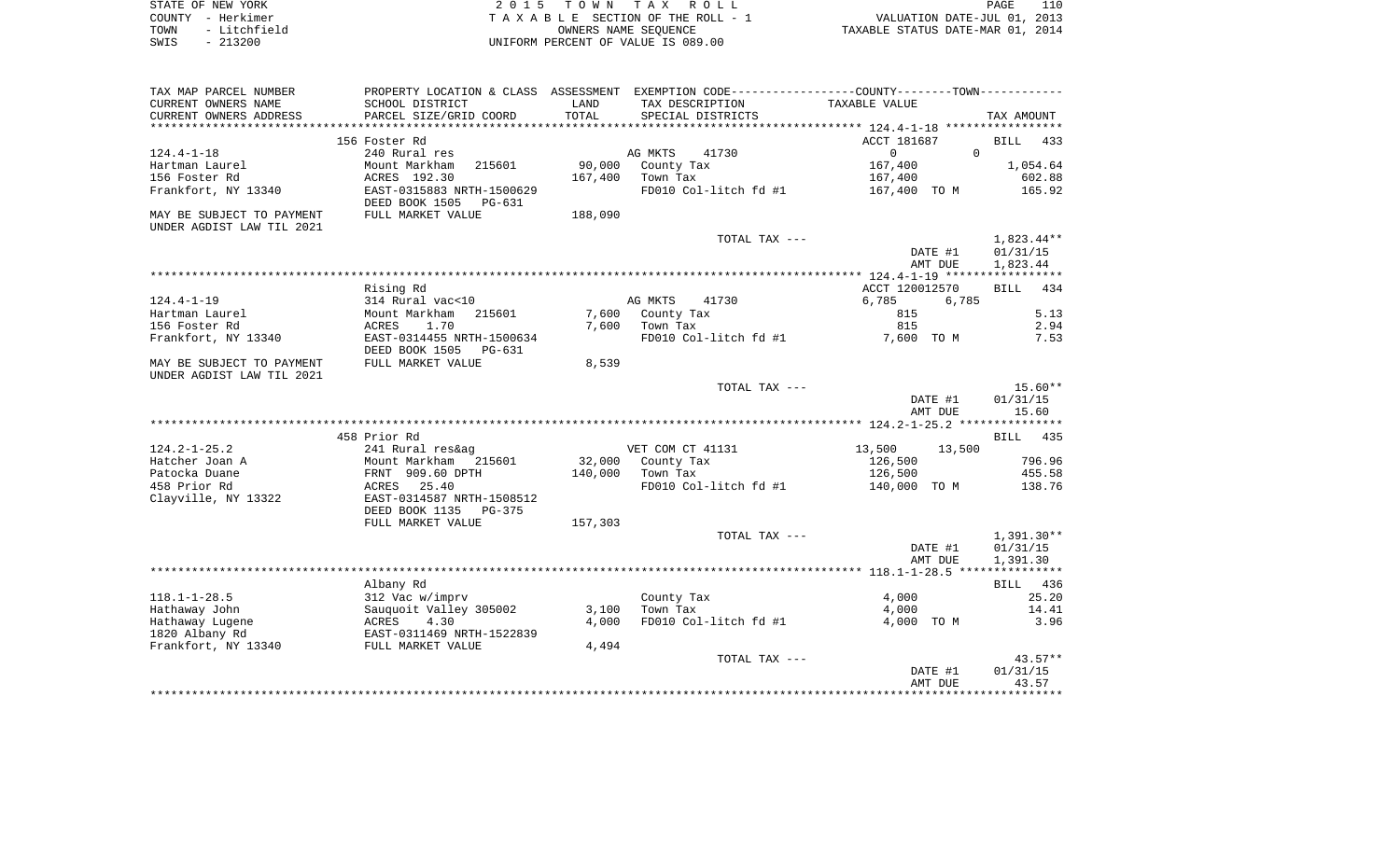| STATE OF NEW YORK    | 2015 TOWN TAX ROLL                 | PAGE                             |
|----------------------|------------------------------------|----------------------------------|
| COUNTY – Herkimer    | TAXABLE SECTION OF THE ROLL - 1    | VALUATION DATE-JUL 01, 2013      |
| - Litchfield<br>TOWN | OWNERS NAME SEOUENCE               | TAXABLE STATUS DATE-MAR 01, 2014 |
| SWIS<br>$-213200$    | UNIFORM PERCENT OF VALUE IS 089.00 |                                  |

| TAX MAP PARCEL NUMBER     | PROPERTY LOCATION & CLASS ASSESSMENT EXEMPTION CODE---------------COUNTY--------TOWN---------- |         |                       |                       |                    |
|---------------------------|------------------------------------------------------------------------------------------------|---------|-----------------------|-----------------------|--------------------|
| CURRENT OWNERS NAME       | SCHOOL DISTRICT                                                                                | LAND    | TAX DESCRIPTION       | TAXABLE VALUE         |                    |
| CURRENT OWNERS ADDRESS    | PARCEL SIZE/GRID COORD                                                                         | TOTAL   | SPECIAL DISTRICTS     |                       | TAX AMOUNT         |
|                           |                                                                                                |         |                       |                       |                    |
|                           | 1820 Albany Rd                                                                                 |         |                       |                       | BILL<br>437        |
| $118.1 - 1 - 28.3$        | 270 Mfg housing                                                                                |         | County Tax            | 70,000                | 441.01             |
| Hathaway John R           | Sauquoit Valley 305002                                                                         | 12,200  | Town Tax              | 70,000                | 252.10             |
| Hathaway Lugene J         | FRNT 150.00 DPTH 260.00                                                                        | 70,000  | FD010 Col-litch fd #1 | 70,000 TO M           | 69.38              |
| 1820 Albany Rd            | 0.90<br>ACRES                                                                                  |         |                       |                       |                    |
| Frankfort, NY 13340       | EAST-0310886 NRTH-1523188                                                                      |         |                       |                       |                    |
|                           | DEED BOOK 852<br>PG-153                                                                        |         |                       |                       |                    |
|                           | FULL MARKET VALUE                                                                              | 78,652  |                       |                       |                    |
|                           |                                                                                                |         | TOTAL TAX ---         |                       | 762.49**           |
|                           |                                                                                                |         |                       | DATE #1               | 01/31/15           |
|                           |                                                                                                |         |                       | AMT DUE               | 762.49             |
|                           | 236 Camp Rd                                                                                    |         |                       | ACCT 159395           | BILL               |
| $124.3 - 1 - 37$          | 210 1 Family Res                                                                               |         | County Tax            | 230,000               | 438<br>1,449.03    |
| Hauck Thomas J            | Mount Markham 215601                                                                           | 10,200  | Town Tax              | 230,000               | 828.33             |
| Hauck Linda K             | FRNT 150.00 DPTH 125.00                                                                        | 230,000 | FD010 Col-litch fd #1 | 230,000 TO M          | 227.96             |
| 236 Camp Rd               | 0.43<br>ACRES                                                                                  |         |                       |                       |                    |
| Clayville, NY 13322       | EAST-0306262 NRTH-1503924                                                                      |         |                       |                       |                    |
|                           | DEED BOOK 1361<br>PG-392                                                                       |         |                       |                       |                    |
|                           | FULL MARKET VALUE                                                                              | 258,427 |                       |                       |                    |
|                           |                                                                                                |         | TOTAL TAX ---         |                       | $2,505.32**$       |
|                           |                                                                                                |         |                       | DATE #1               | 01/31/15           |
|                           |                                                                                                |         |                       | AMT DUE               | 2,505.32           |
|                           |                                                                                                |         |                       |                       |                    |
|                           | 10232 Cedar Lake Rd                                                                            |         |                       |                       | 439<br>BILL        |
| $124.1 - 1 - 17.2$        | 105 Vac farmland                                                                               |         | AG MKTS L 41720       | $\overline{0}$        | $\Omega$           |
| Helleskov Erik            | Sauquoit Valley 305002                                                                         | 28,800  | County Tax            | 28,800                | 181.44             |
| 10232 Cedar Lake Rd       | ACRES<br>54.60                                                                                 | 28,800  | Town Tax              | 28,800                | 103.72             |
| Clayville, NY 13322       | EAST-0302515 NRTH-1505259                                                                      |         | FD010 Col-litch fd #1 | 28,800 TO M           | 28.55              |
|                           | DEED BOOK 1111<br>PG-279                                                                       |         |                       |                       |                    |
| MAY BE SUBJECT TO PAYMENT | FULL MARKET VALUE                                                                              | 32,360  |                       |                       |                    |
| UNDER AGDIST LAW TIL 2018 |                                                                                                |         |                       |                       |                    |
|                           |                                                                                                |         | TOTAL TAX ---         |                       | $313.71**$         |
|                           |                                                                                                |         |                       | DATE #1               | 01/31/15           |
|                           |                                                                                                |         |                       | AMT DUE               | 313.71             |
|                           |                                                                                                |         |                       |                       |                    |
| $118.4 - 1 - 9.2$         | 723 Ball Rd<br>270 Mfg housing                                                                 |         | County Tax            | ACCT 172164<br>26,000 | BILL 440<br>163.80 |
| Hendricks David A         | Mount Markham 215601                                                                           | 14,100  | Town Tax              | 26,000                | 93.64              |
| 416 Curtiss Ave           | FRNT 125.00 DPTH 225.00                                                                        | 26,000  | School Relevy         |                       | 595.75             |
| West Winfield, NY 13491   | 1.50<br>ACRES                                                                                  |         | FD010 Col-litch fd #1 | 26,000 TO M           | 25.77              |
|                           | EAST-0316617 NRTH-1519657                                                                      |         |                       |                       |                    |
|                           | DEED BOOK 1443<br>PG-558                                                                       |         |                       |                       |                    |
|                           | FULL MARKET VALUE                                                                              | 29,213  |                       |                       |                    |
|                           |                                                                                                |         | TOTAL TAX ---         |                       | 878.96**           |
|                           |                                                                                                |         |                       | DATE #1               | 01/31/15           |
|                           |                                                                                                |         |                       | AMT DUE               | 878.96             |
|                           |                                                                                                |         |                       |                       |                    |
|                           |                                                                                                |         |                       |                       |                    |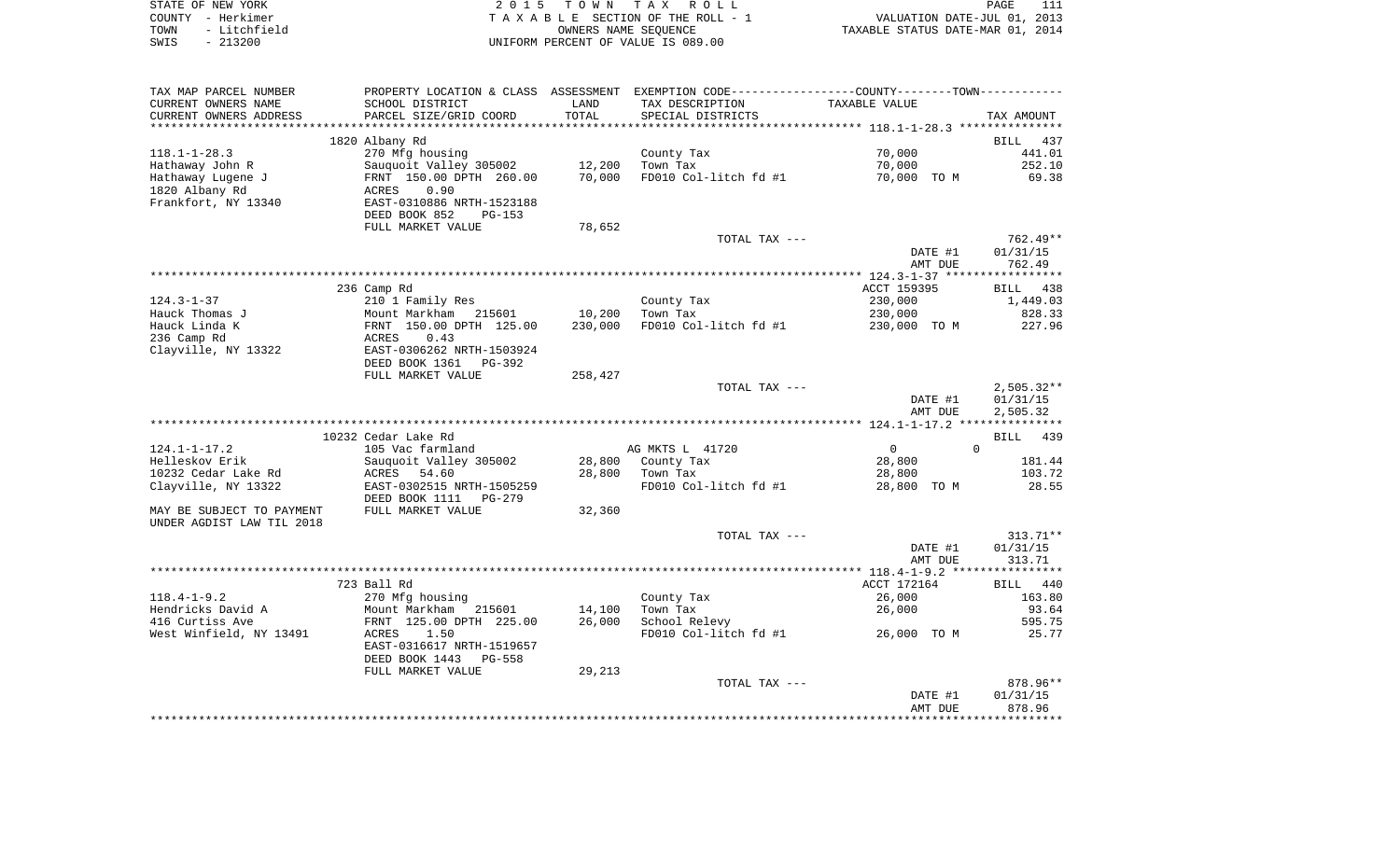| STATE OF NEW YORK |              | 2015 TOWN TAX ROLL                 |                      |  |                                  | PAGE |  |
|-------------------|--------------|------------------------------------|----------------------|--|----------------------------------|------|--|
| COUNTY - Herkimer |              | TAXABLE SECTION OF THE ROLL - 1    |                      |  | VALUATION DATE-JUL 01, 2013      |      |  |
| TOWN              | - Litchfield |                                    | OWNERS NAME SEOUENCE |  | TAXABLE STATUS DATE-MAR 01, 2014 |      |  |
| SWIS              | $-213200$    | UNIFORM PERCENT OF VALUE IS 089.00 |                      |  |                                  |      |  |

| TAX MAP PARCEL NUMBER                              | PROPERTY LOCATION & CLASS ASSESSMENT EXEMPTION CODE----------------COUNTY--------TOWN---------- |         |                       |                    |                      |
|----------------------------------------------------|-------------------------------------------------------------------------------------------------|---------|-----------------------|--------------------|----------------------|
| CURRENT OWNERS NAME                                | SCHOOL DISTRICT                                                                                 | LAND    | TAX DESCRIPTION       | TAXABLE VALUE      |                      |
| CURRENT OWNERS ADDRESS<br>************************ | PARCEL SIZE/GRID COORD                                                                          | TOTAL   | SPECIAL DISTRICTS     |                    | TAX AMOUNT           |
|                                                    | 599 Bennett Rd                                                                                  |         |                       | ACCT 120006750     | 441<br><b>BILL</b>   |
| $118.4 - 1 - 12$                                   | 240 Rural res                                                                                   |         | County Tax            | 88,000             | 554.41               |
| Hendricks David A                                  | 215601<br>Mount Markham                                                                         | 33,100  | Town Tax              | 88,000             | 316.93               |
| 45 S Main St                                       | 20.20<br>ACRES                                                                                  | 88,000  | FD010 Col-litch fd #1 | 88,000 TO M        | 87.22                |
| Yardley, PA 19067                                  | EAST-0316144 NRTH-1519524<br>DEED BOOK 1097<br>PG-497                                           |         |                       |                    |                      |
|                                                    | FULL MARKET VALUE                                                                               | 98,876  |                       |                    |                      |
|                                                    |                                                                                                 |         | TOTAL TAX ---         |                    | 958.56**             |
|                                                    |                                                                                                 |         |                       | DATE #1            | 01/31/15             |
|                                                    |                                                                                                 |         |                       | AMT DUE            | 958.56               |
|                                                    | 140 Prior Rd                                                                                    |         |                       | ACCT 148999        | BILL 442             |
| $124.1 - 1 - 41.3$                                 | 117 Horse farm                                                                                  |         | County Tax            | 133,400            | 840.43               |
| Herrick Nancy J                                    | Mount Markham<br>215601                                                                         | 28,500  | Town Tax              | 133,400            | 480.43               |
| 140 Prior Rd                                       | ACRES<br>32.00                                                                                  | 133,400 | FD010 Col-litch fd #1 | 133,400 TO M       | 132.22               |
| Clayville, NY 13322                                | EAST-0311402 NRTH-1503899                                                                       |         |                       |                    |                      |
|                                                    | DEED BOOK 1299<br>PG-647                                                                        |         |                       |                    |                      |
|                                                    | FULL MARKET VALUE                                                                               | 149,888 |                       |                    |                      |
|                                                    |                                                                                                 |         | TOTAL TAX ---         |                    | 1,453.08**           |
|                                                    |                                                                                                 |         |                       | DATE #1            | 01/31/15             |
|                                                    |                                                                                                 |         |                       | AMT DUE            | 1,453.08             |
|                                                    | Berberick Rd                                                                                    |         |                       | ACCT 120012510     | BILL 443             |
| $124.4 - 1 - 25.1$                                 | 312 Vac w/imprv                                                                                 |         | County Tax            | 31,500             | 198.45               |
| Hinman William C                                   | Mount Markham<br>215601                                                                         | 12,000  | Town Tax              | 31,500             | 113.45               |
| Hinman Wanda L                                     | ACRES<br>8.50                                                                                   | 31,500  | FD010 Col-litch fd #1 | 31,500 TO M        | 31.22                |
| 3597 Oneida Street                                 | EAST-0317282 NRTH-1499404                                                                       |         |                       |                    |                      |
| New Hartford, NY 13413                             | DEED BOOK 9134 PG-693                                                                           |         |                       |                    |                      |
|                                                    | FULL MARKET VALUE                                                                               | 35,393  |                       |                    |                      |
|                                                    |                                                                                                 |         | TOTAL TAX ---         |                    | 343.12**             |
|                                                    |                                                                                                 |         |                       | DATE #1            | 01/31/15             |
|                                                    |                                                                                                 |         |                       | AMT DUE            | 343.12               |
|                                                    | 399 Berberick Rd                                                                                |         |                       |                    | BILL 444             |
| $124.4 - 1 - 25.2$                                 | 210 1 Family Res                                                                                |         | County Tax            | 175,000            | 1,102.52             |
| Hinman William C                                   | Mount Markham<br>215601                                                                         | 13,000  | Town Tax              | 175,000            | 630.25               |
| Hinman Kristina M                                  | FRNT 313.00 DPTH                                                                                | 175,000 | FD010 Col-litch fd #1 | 175,000 TO M       | 173.45               |
| 399 Berberick Road                                 | 7.80<br>ACRES                                                                                   |         |                       |                    |                      |
| Frankfort, NY 13340                                | EAST-0317070 NRTH-1499196                                                                       |         |                       |                    |                      |
|                                                    | DEED BOOK 928<br>PG-386                                                                         |         |                       |                    |                      |
|                                                    | FULL MARKET VALUE                                                                               | 196,629 |                       |                    |                      |
|                                                    |                                                                                                 |         | TOTAL TAX ---         |                    | 1,906.22**           |
|                                                    |                                                                                                 |         |                       | DATE #1<br>AMT DUE | 01/31/15<br>1,906.22 |
|                                                    |                                                                                                 |         |                       |                    |                      |
|                                                    |                                                                                                 |         |                       |                    |                      |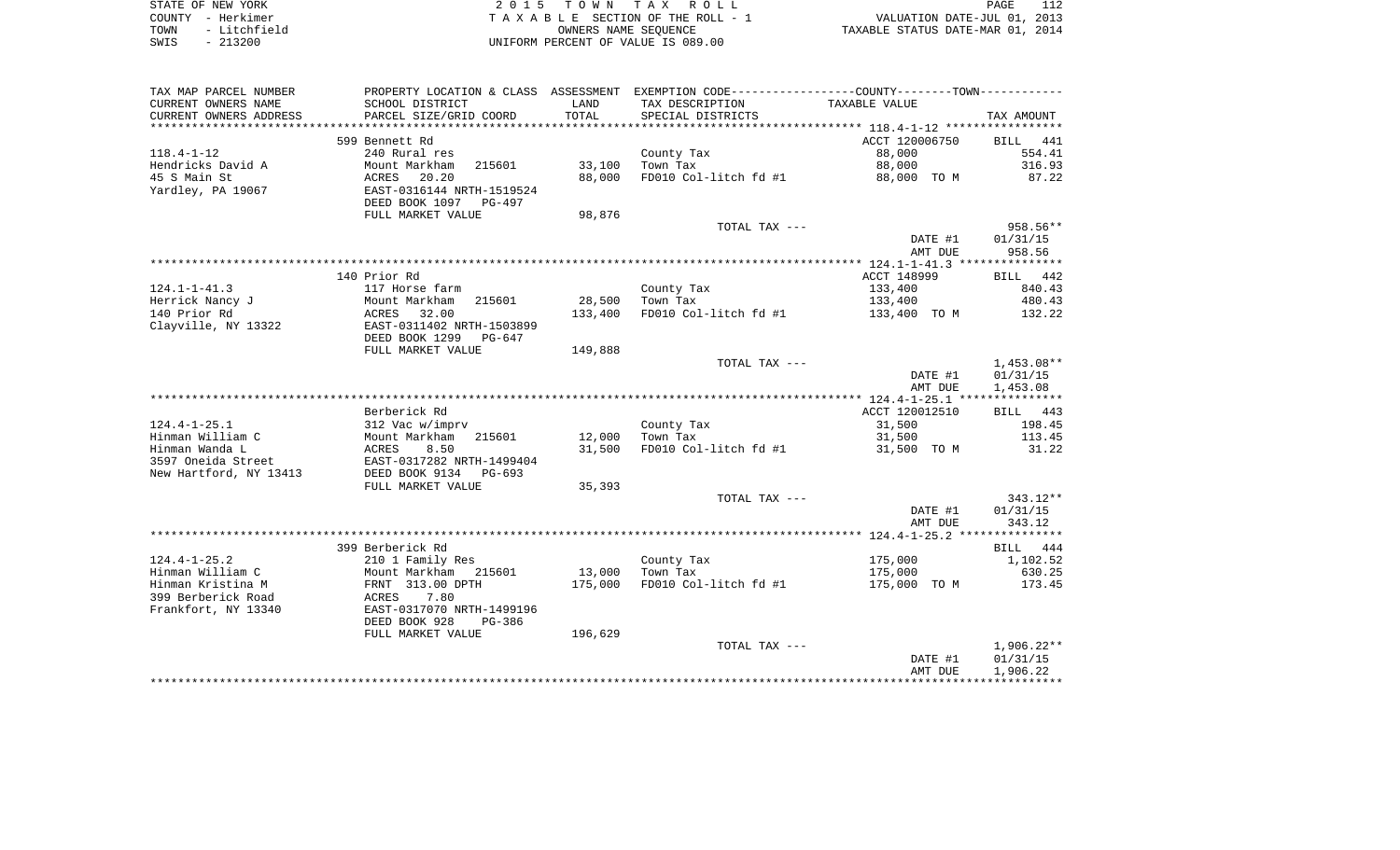| STATE OF NEW YORK    | 2015 TOWN TAX ROLL                 | 113<br>PAGE                      |
|----------------------|------------------------------------|----------------------------------|
| COUNTY – Herkimer    | TAXABLE SECTION OF THE ROLL - 1    | VALUATION DATE-JUL 01, 2013      |
| - Litchfield<br>TOWN | OWNERS NAME SEOUENCE               | TAXABLE STATUS DATE-MAR 01, 2014 |
| SWIS<br>- 213200     | UNIFORM PERCENT OF VALUE IS 089.00 |                                  |

| TAX MAP PARCEL NUMBER<br>CURRENT OWNERS NAME | PROPERTY LOCATION & CLASS ASSESSMENT EXEMPTION CODE---------------COUNTY-------TOWN----------<br>SCHOOL DISTRICT | LAND    | TAX DESCRIPTION       | TAXABLE VALUE  |                    |
|----------------------------------------------|------------------------------------------------------------------------------------------------------------------|---------|-----------------------|----------------|--------------------|
| CURRENT OWNERS ADDRESS                       | PARCEL SIZE/GRID COORD                                                                                           | TOTAL   | SPECIAL DISTRICTS     |                | TAX AMOUNT         |
|                                              |                                                                                                                  |         |                       |                |                    |
|                                              | 593 Berberick Rd                                                                                                 |         |                       |                | <b>BILL</b><br>445 |
| $124.4 - 1 - 26.5$                           | 210 1 Family Res                                                                                                 |         | County Tax            | 26,000         | 163.80             |
| Hoage Lewis D Sr                             | Mount Markham 215601                                                                                             | 5,000   | Town Tax              | 26,000         | 93.64              |
| Hoage Virginia M                             | NO RD FRONT                                                                                                      | 26,000  | FD010 Col-litch fd #1 | 26,000 TO M    | 25.77              |
| 593 Berberick Rd                             | COMMON DRIVEWAY                                                                                                  |         |                       |                |                    |
| Frankfort, NY 13340                          | BAR 2007                                                                                                         |         |                       |                |                    |
|                                              | EAST-0317933 NRTH-1502301                                                                                        |         |                       |                |                    |
|                                              | DEED BOOK 937<br>$PG-650$                                                                                        |         |                       |                |                    |
|                                              | FULL MARKET VALUE                                                                                                | 29,213  |                       |                |                    |
|                                              |                                                                                                                  |         | TOTAL TAX ---         |                | 283.21**           |
|                                              |                                                                                                                  |         |                       | DATE #1        | 01/31/15           |
|                                              |                                                                                                                  |         |                       | AMT DUE        | 283.21             |
|                                              |                                                                                                                  |         |                       |                |                    |
|                                              | 186 Camp Rd                                                                                                      |         |                       | ACCT 120011880 | BILL 446           |
| $124.3 - 1 - 28$                             | 210 1 Family Res                                                                                                 |         | County Tax            | 155,000        | 976.52             |
| Hoffman Keith A                              | Mount Markham 215601                                                                                             | 2,900   | Town Tax              | 155,000        | 558.22             |
| 186 Camp Rd                                  | FRNT 100.00 DPTH 109.00                                                                                          | 155,000 | FD010 Col-litch fd #1 | 155,000 TO M   | 153.63             |
| Clayville, NY 13322                          | EAST-0306500 NRTH-1502984                                                                                        |         |                       |                |                    |
|                                              | DEED BOOK 896<br>PG-507                                                                                          |         |                       |                |                    |
|                                              | FULL MARKET VALUE                                                                                                | 174,157 |                       |                |                    |
|                                              |                                                                                                                  |         | TOTAL TAX ---         |                | $1,688.37**$       |
|                                              |                                                                                                                  |         |                       | DATE #1        | 01/31/15           |
|                                              |                                                                                                                  |         |                       | AMT DUE        | 1,688.37           |
|                                              |                                                                                                                  |         |                       |                |                    |
|                                              | 228 Silver St                                                                                                    |         |                       | ACCT 168631    | BILL 447           |
| $125.1 - 2 - 35.1$                           | 210 1 Family Res                                                                                                 |         | County Tax            | 109,600        | 690.49             |
| Hoke Michael J                               | Mount Markham 215601                                                                                             | 14,800  | Town Tax              | 109,600        | 394.72             |
| Hoke Danielle L                              | FRNT 300.00 DPTH                                                                                                 | 109,600 | FD010 Col-litch fd #1 | 109,600 TO M   | 108.63             |
| 228 Silver St                                | 1.80<br>ACRES                                                                                                    |         |                       |                |                    |
| Ilion, NY 13357                              | EAST-0327294 NRTH-1507329<br>DEED BOOK 1421                                                                      |         |                       |                |                    |
|                                              | PG-57<br>FULL MARKET VALUE                                                                                       | 123,146 |                       |                |                    |
|                                              |                                                                                                                  |         | TOTAL TAX ---         |                | 1,193.84**         |
|                                              |                                                                                                                  |         |                       | DATE #1        | 01/31/15           |
|                                              |                                                                                                                  |         |                       | AMT DUE        | 1,193.84           |
|                                              |                                                                                                                  |         |                       |                |                    |
|                                              | 656 Albany Rd                                                                                                    |         |                       |                | BILL 448           |
| $124.3 - 1 - 73.4$                           | 210 1 Family Res                                                                                                 |         | County Tax            | 190,000        | 1,197.02           |
| Homer Kevin D                                | Mount Markham 215601                                                                                             | 21,600  | Town Tax              | 190,000        | 684.27             |
| Homer Anne C                                 | FRNT 288.00 DPTH                                                                                                 | 190,000 | FD010 Col-litch fd #1 | 190,000 TO M   | 188.32             |
| 656 Albany Rd                                | ACRES<br>3.30 BANK<br>023                                                                                        |         |                       |                |                    |
| West Winfield, NY 13491                      | EAST-0311636 NRTH-1501753                                                                                        |         |                       |                |                    |
|                                              | DEED BOOK 892<br><b>PG-417</b>                                                                                   |         |                       |                |                    |
|                                              | FULL MARKET VALUE                                                                                                | 213,483 |                       |                |                    |
|                                              |                                                                                                                  |         | TOTAL TAX ---         |                | $2,069.61**$       |
|                                              |                                                                                                                  |         |                       | DATE #1        | 01/31/15           |
|                                              |                                                                                                                  |         |                       | AMT DUE        | 2,069.61           |
|                                              |                                                                                                                  |         |                       |                |                    |
|                                              |                                                                                                                  |         |                       |                |                    |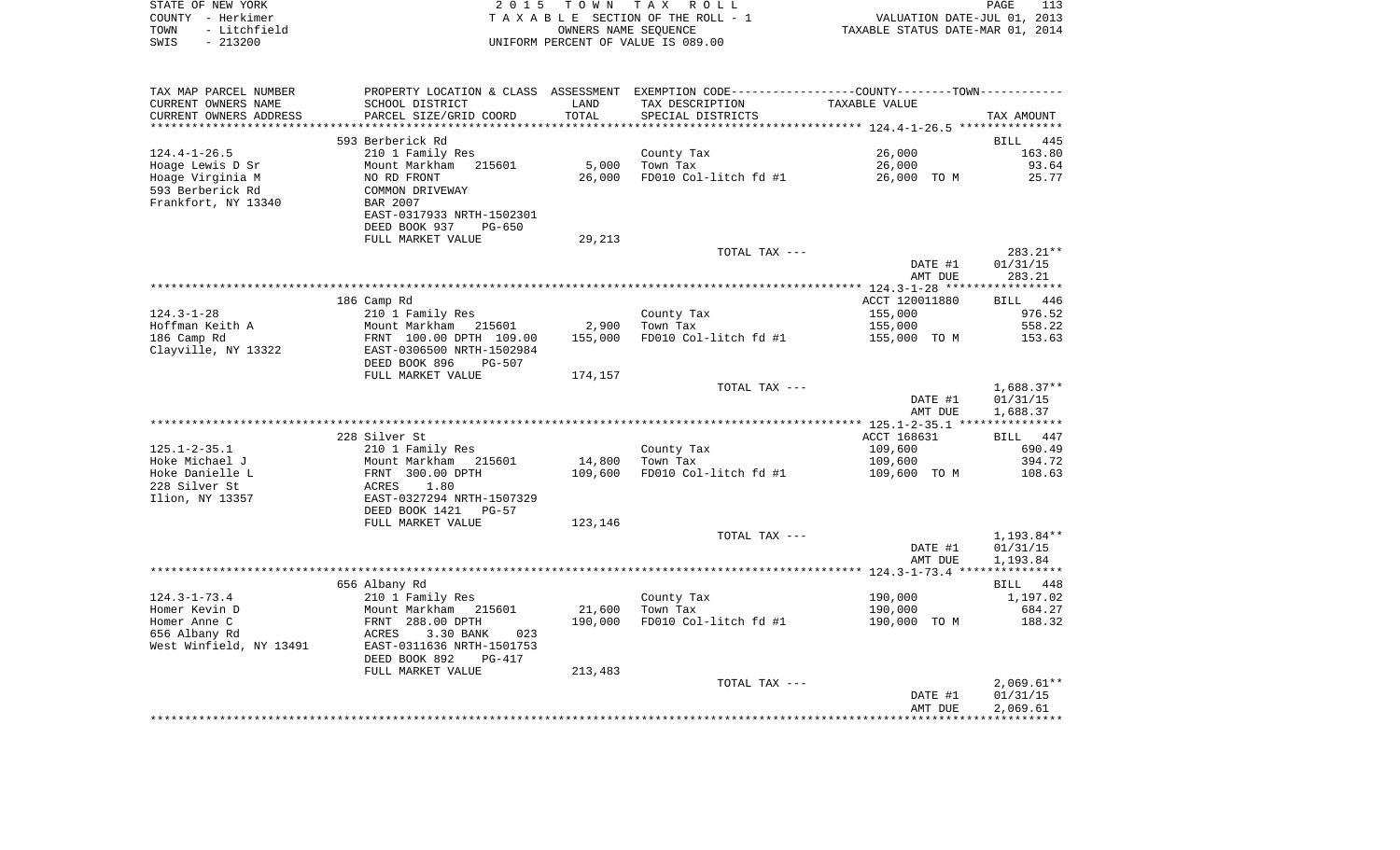| STATE OF NEW YORK    | 2015 TOWN TAX ROLL                 | PAGE                             |
|----------------------|------------------------------------|----------------------------------|
| COUNTY - Herkimer    | TAXABLE SECTION OF THE ROLL - 1    | VALUATION DATE-JUL 01, 2013      |
| - Litchfield<br>TOWN | OWNERS NAME SEOUENCE               | TAXABLE STATUS DATE-MAR 01, 2014 |
| $-213200$<br>SWIS    | UNIFORM PERCENT OF VALUE IS 089.00 |                                  |

 $\frac{114}{2013}$ <br>2014

| TAX MAP PARCEL NUMBER<br>CURRENT OWNERS NAME                               | SCHOOL DISTRICT                                                                                               | LAND           | PROPERTY LOCATION & CLASS ASSESSMENT EXEMPTION CODE---------------COUNTY-------TOWN----------<br>TAX DESCRIPTION | TAXABLE VALUE      |                                    |
|----------------------------------------------------------------------------|---------------------------------------------------------------------------------------------------------------|----------------|------------------------------------------------------------------------------------------------------------------|--------------------|------------------------------------|
| CURRENT OWNERS ADDRESS                                                     | PARCEL SIZE/GRID COORD                                                                                        | TOTAL          | SPECIAL DISTRICTS                                                                                                |                    | TAX AMOUNT                         |
|                                                                            |                                                                                                               |                |                                                                                                                  |                    |                                    |
|                                                                            | 425 Rider Rd                                                                                                  |                |                                                                                                                  | ACCT 170193        | BILL 449                           |
| 124.3-1-52                                                                 | 210 1 Family Res                                                                                              |                | County Tax                                                                                                       | 73,300             | 461.80                             |
| Howard Michael                                                             | Mount Markham 215601                                                                                          | 7,200          | Town Tax                                                                                                         | 73,300             | 263.98                             |
| 45 Dwight Avenue<br>Clinton, NY 13323                                      | FRNT 100.00 DPTH 80.00<br>EAST-0309108 NRTH-1503311<br>DEED BOOK 1430 PG-980                                  | 73,300         | FD010 Col-litch fd #1                                                                                            | 73,300 TO M        | 72.65                              |
|                                                                            | FULL MARKET VALUE                                                                                             | 82,360         |                                                                                                                  |                    |                                    |
|                                                                            |                                                                                                               |                | TOTAL TAX ---                                                                                                    | DATE #1<br>AMT DUE | 798.43**<br>01/31/15<br>798.43     |
|                                                                            |                                                                                                               |                |                                                                                                                  |                    |                                    |
|                                                                            | 264 Rider Rd                                                                                                  |                |                                                                                                                  | ACCT 120007110     | 450<br>BILL                        |
| 124.3-2-10                                                                 | 210 1 Family Res                                                                                              |                | County Tax                                                                                                       | 153,300            | 965.81                             |
| Hoyer James W                                                              | Mount Markham 215601                                                                                          |                | 11,200 Town Tax                                                                                                  | 153,300            | 552.10                             |
| 264 Rider Rd<br>Clayville, NY 13322                                        | FRNT 150.00 DPTH 153.00<br>0.52<br>ACRES<br>EAST-0307329 NRTH-1501308<br>DEED BOOK 894<br>$PG-655$            | 153,300        | FD010 Col-litch fd #1                                                                                            | 153,300 TO M       | 151.94                             |
|                                                                            | FULL MARKET VALUE                                                                                             | 172,247        |                                                                                                                  |                    |                                    |
|                                                                            |                                                                                                               |                | TOTAL TAX ---                                                                                                    | DATE #1<br>AMT DUE | 1,669.85**<br>01/31/15<br>1,669.85 |
|                                                                            |                                                                                                               |                |                                                                                                                  |                    |                                    |
|                                                                            | Albany Rd                                                                                                     |                |                                                                                                                  | ACCT 120006960     | BILL 451                           |
| 124.1-1-26                                                                 | 314 Rural vac<10                                                                                              |                | County Tax                                                                                                       | 1,000              | 6.30                               |
| Hubbell Scott                                                              | Mount Markham 215601                                                                                          | 1,000          | Town Tax                                                                                                         | 1,000              | 3.60                               |
| Hubbell Nancy<br>2659 Gulf to Lake Hwy PMB136 ACRES<br>Inverness, FL 34453 | Life Use: Earl J Hubbell<br>6.60<br>EAST-0309801 NRTH-1506129<br>DEED BOOK 861<br>PG-577<br>FULL MARKET VALUE | 1,000<br>1,124 | FD010 Col-litch fd #1                                                                                            | 1,000 TO M         | .99                                |
|                                                                            |                                                                                                               |                | TOTAL TAX ---                                                                                                    |                    | $10.89**$                          |
|                                                                            |                                                                                                               |                |                                                                                                                  | DATE #1            | 01/31/15                           |
|                                                                            |                                                                                                               |                |                                                                                                                  | AMT DUE            | 10.89                              |
|                                                                            |                                                                                                               |                |                                                                                                                  |                    |                                    |
|                                                                            | 172 Ball Rd                                                                                                   |                |                                                                                                                  |                    | BILL 452                           |
| $118.3 - 1 - 58.5$                                                         | 210 1 Family Res                                                                                              |                | County Tax                                                                                                       | 90,000             | 567.01                             |
| Hull Herbert D Jr                                                          | Mount Markham 215601                                                                                          | 14,000         | Town Tax                                                                                                         | 90,000             | 324.13                             |
| 172 Ball Road                                                              | FRNT 250.00 DPTH                                                                                              | 90,000         | FD010 Col-litch fd #1                                                                                            | 90,000 TO M        | 89.20                              |
| Clayville, NY 13322                                                        | ACRES<br>1.20<br>EAST-0310373 NRTH-1513080<br>DEED BOOK 1279 PG-93                                            |                |                                                                                                                  |                    |                                    |
|                                                                            | FULL MARKET VALUE                                                                                             | 101,124        |                                                                                                                  |                    |                                    |
|                                                                            |                                                                                                               |                | TOTAL TAX ---                                                                                                    |                    | 980.34**                           |
|                                                                            |                                                                                                               |                |                                                                                                                  | DATE #1<br>AMT DUE | 01/31/15<br>980.34                 |
|                                                                            |                                                                                                               |                |                                                                                                                  |                    |                                    |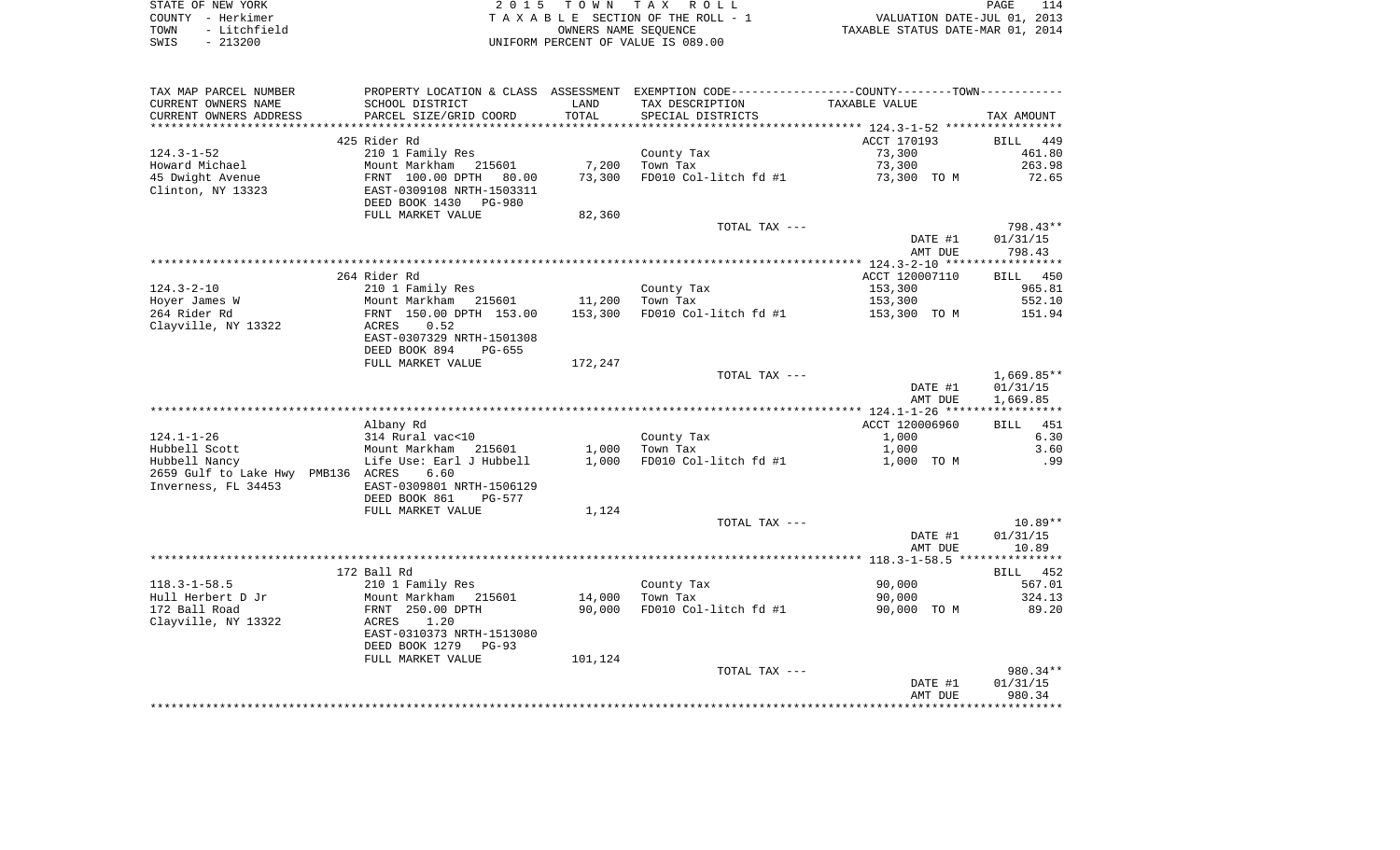| STATE OF NEW YORK |              | 2015 TOWN TAX ROLL                 |                      |                                  | PAGE |  |
|-------------------|--------------|------------------------------------|----------------------|----------------------------------|------|--|
| COUNTY            | – Herkimer   | TAXABLE SECTION OF THE ROLL - 1    |                      | VALUATION DATE-JUL 01, 2013      |      |  |
| TOWN              | - Litchfield |                                    | OWNERS NAME SEOUENCE | TAXABLE STATUS DATE-MAR 01, 2014 |      |  |
| $-213200$<br>SWIS |              | UNIFORM PERCENT OF VALUE IS 089.00 |                      |                                  |      |  |

| TAX MAP PARCEL NUMBER                       | PROPERTY LOCATION & CLASS ASSESSMENT EXEMPTION CODE----------------COUNTY--------TOWN----------- |        |                       |                  |                    |
|---------------------------------------------|--------------------------------------------------------------------------------------------------|--------|-----------------------|------------------|--------------------|
| CURRENT OWNERS NAME                         | SCHOOL DISTRICT                                                                                  | LAND   | TAX DESCRIPTION       | TAXABLE VALUE    |                    |
| CURRENT OWNERS ADDRESS                      | PARCEL SIZE/GRID COORD                                                                           | TOTAL  | SPECIAL DISTRICTS     |                  | TAX AMOUNT         |
|                                             |                                                                                                  |        |                       |                  |                    |
|                                             | Ball Rd                                                                                          |        |                       | ACCT 120006690   | <b>BILL</b><br>453 |
| $118.3 - 1 - 58.1$                          | 105 Vac farmland                                                                                 |        | AG MKTS L 41720       | 17,104<br>17,104 |                    |
| Hull Irrev Trust Nov 30, 2010 Mount Markham | 215601                                                                                           | 54,000 | County Tax            | 36,896           | 232.45             |
| Hull Herbert D Sr                           | FRNT 989.00 DPTH                                                                                 | 54,000 | Town Tax              | 36,896           | 132.88             |
| 190 Ball Rd                                 | ACRES<br>78.00                                                                                   |        | FD010 Col-litch fd #1 | 36,896 TO M      | 36.57              |
| Clayville, NY 13322                         | EAST-0310463 NRTH-1513847<br>DEED BOOK 1382<br>PG-696                                            |        | 17,104 EX             |                  |                    |
| MAY BE SUBJECT TO PAYMENT                   | FULL MARKET VALUE                                                                                | 60,674 |                       |                  |                    |
| UNDER AGDIST LAW TIL 2018                   |                                                                                                  |        |                       |                  |                    |
|                                             |                                                                                                  |        | TOTAL TAX ---         |                  | 401.90**           |
|                                             |                                                                                                  |        |                       | DATE #1          | 01/31/15           |
|                                             |                                                                                                  |        |                       | AMT DUE          | 401.90             |
|                                             |                                                                                                  |        |                       |                  |                    |
|                                             | 190 Ball Rd                                                                                      |        |                       | ACCT 120090140   | BILL 454           |
| $118.3 - 1 - 58.3$                          | 210 1 Family Res                                                                                 |        | County Tax            | 85,000           | 535.51             |
| Hull Irrev Trust Nov 30, 2010 Mount Markham | 215601                                                                                           | 10,700 | Town Tax              | 85,000           | 306.12             |
| Hull Herbert D Sr                           | ACRES<br>0.71                                                                                    | 85,000 | FD010 Col-litch fd #1 | 85,000 TO M      | 84.25              |
| 190 Ball Rd                                 | EAST-0310696 NRTH-1513282                                                                        |        |                       |                  |                    |
| Clayville, NY 13322                         | DEED BOOK 1382<br>PG-696                                                                         |        |                       |                  |                    |
|                                             | FULL MARKET VALUE                                                                                | 95,506 |                       |                  |                    |
|                                             |                                                                                                  |        | TOTAL TAX ---         |                  | 925.88**           |
|                                             |                                                                                                  |        |                       | DATE #1          | 01/31/15<br>925.88 |
|                                             |                                                                                                  |        |                       | AMT DUE          |                    |
|                                             | 183 Ball Rd                                                                                      |        |                       | ACCT 184231      | <b>BILL</b> 455    |
| $118.3 - 1 - 57$                            | 270 Mfg housing                                                                                  |        | County Tax            | 39,300           | 247.59             |
| Hull Roger                                  | Mount Markham 215601                                                                             | 11,900 | Town Tax              | 39,300           | 141.54             |
| Egelston Gena                               | FRNT 300.00 DPTH 125.00                                                                          | 39,300 | FD010 Col-litch fd #1 | 39,300 TO M      | 38.95              |
| 183 Ball Rd                                 | 0.86<br>ACRES                                                                                    |        |                       |                  |                    |
| Clayville, NY 13322                         | EAST-0310531 NRTH-1513424                                                                        |        |                       |                  |                    |
|                                             | DEED BOOK 1521<br>PG-646                                                                         |        |                       |                  |                    |
|                                             | FULL MARKET VALUE                                                                                | 44,157 |                       |                  |                    |
|                                             |                                                                                                  |        | TOTAL TAX ---         |                  | 428.08**           |
|                                             |                                                                                                  |        |                       | DATE #1          | 01/31/15           |
|                                             |                                                                                                  |        |                       | AMT DUE          | 428.08             |
|                                             |                                                                                                  |        |                       |                  |                    |
|                                             | 1675 Albany Rd                                                                                   |        |                       | ACCT 120008130   | 456<br>BILL        |
| $118.1 - 1 - 31.1$                          | 210 1 Family Res                                                                                 |        | County Tax            | 74,600           | 469.99             |
| Humble Daniel M                             | Sauquoit Valley 305002                                                                           | 16,100 | Town Tax              | 74,600           | 268.67             |
| Humble Tracey L                             | Doublewide                                                                                       | 74,600 | FD010 Col-litch fd #1 | 74,600 TO M      | 73.94              |
| 1675 Albany Rd                              | 2.40<br>ACRES                                                                                    |        |                       |                  |                    |
| Frankfort, NY 13340                         | EAST-0309444 NRTH-1520653                                                                        |        |                       |                  |                    |
|                                             | DEED BOOK 797<br>$PG-405$                                                                        |        |                       |                  |                    |
|                                             | FULL MARKET VALUE                                                                                | 83,820 |                       |                  |                    |
|                                             |                                                                                                  |        | TOTAL TAX ---         |                  | $812.60**$         |
|                                             |                                                                                                  |        |                       | DATE #1          | 01/31/15           |
|                                             |                                                                                                  |        |                       | AMT DUE          | 812.60             |
|                                             |                                                                                                  |        |                       |                  |                    |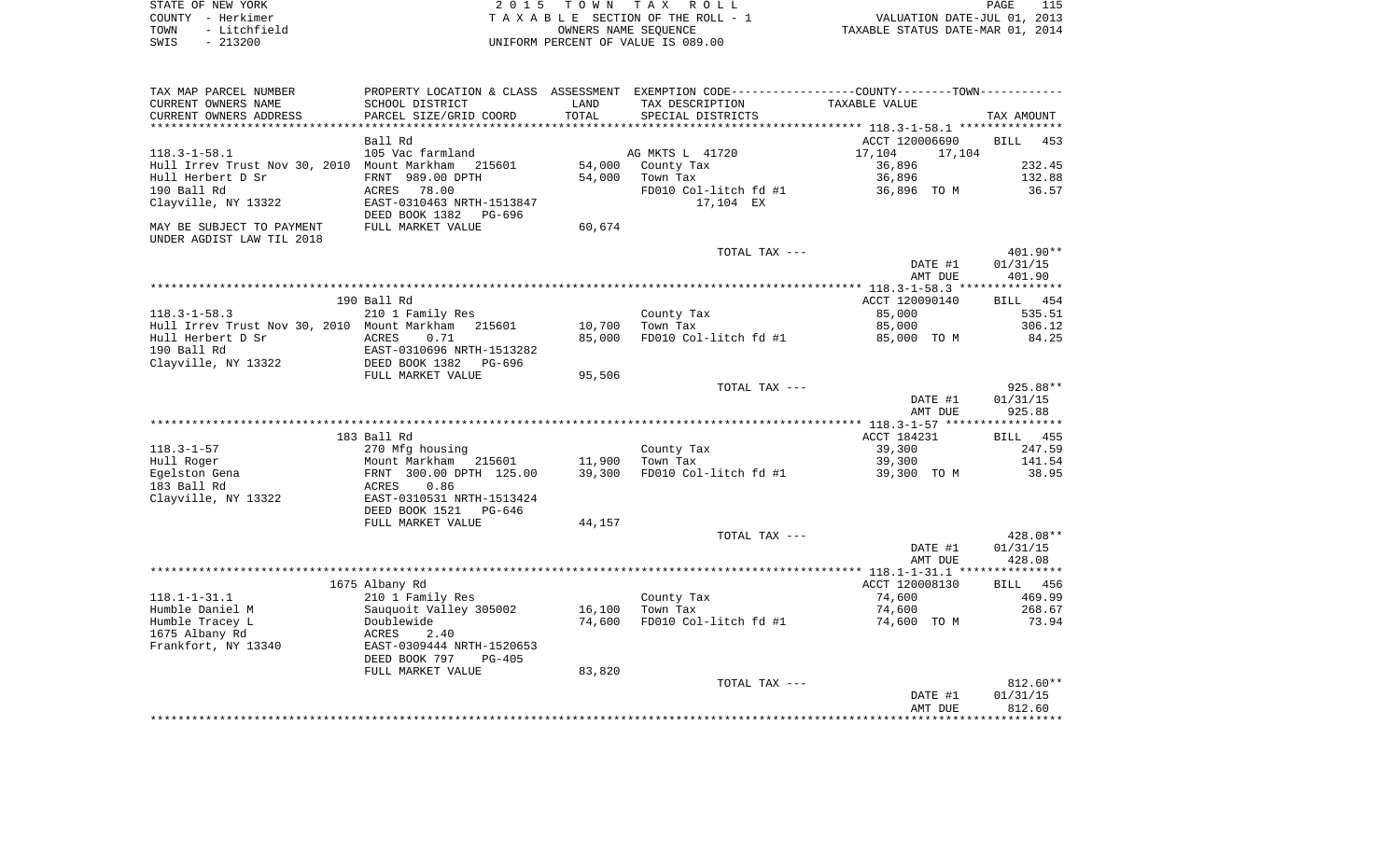| STATE OF NEW YORK    | 2015 TOWN TAX ROLL                 | PAGE                             |
|----------------------|------------------------------------|----------------------------------|
| COUNTY - Herkimer    | TAXABLE SECTION OF THE ROLL - 1    | VALUATION DATE-JUL 01, 2013      |
| - Litchfield<br>TOWN | OWNERS NAME SEOUENCE               | TAXABLE STATUS DATE-MAR 01, 2014 |
| $-213200$<br>SWIS    | UNIFORM PERCENT OF VALUE IS 089.00 |                                  |

 $\frac{116}{2013}$ <br> $\frac{2014}{2014}$ 

| TAX MAP PARCEL NUMBER   |                                          |         | PROPERTY LOCATION & CLASS ASSESSMENT EXEMPTION CODE----------------COUNTY--------TOWN---------- |                    |                      |
|-------------------------|------------------------------------------|---------|-------------------------------------------------------------------------------------------------|--------------------|----------------------|
| CURRENT OWNERS NAME     | SCHOOL DISTRICT                          | LAND    | TAX DESCRIPTION                                                                                 | TAXABLE VALUE      |                      |
| CURRENT OWNERS ADDRESS  | PARCEL SIZE/GRID COORD                   | TOTAL   | SPECIAL DISTRICTS                                                                               |                    | TAX AMOUNT           |
| *********************   | *************************                |         |                                                                                                 |                    |                      |
|                         | 356 Berberick Rd                         |         |                                                                                                 | ACCT 120090166     | BILL 457             |
| $124.4 - 2 - 2$         | 210 1 Family Res                         |         | County Tax                                                                                      | 150,000            | 945.02               |
| Humphreville Charles L  | Mount Markham 215601                     | 21,000  | Town Tax                                                                                        | 150,000            | 540.21               |
| PO Box 328              | 8.00<br>ACRES                            | 150,000 | FD010 Col-litch fd #1                                                                           | 150,000 TO M       | 148.67               |
| West Winfield, NY 13491 | EAST-0317683 NRTH-1497804                |         |                                                                                                 |                    |                      |
|                         | DEED BOOK 842<br>PG-502                  |         |                                                                                                 |                    |                      |
|                         | FULL MARKET VALUE                        | 168,539 |                                                                                                 |                    |                      |
|                         |                                          |         | TOTAL TAX ---                                                                                   |                    | $1,633.90**$         |
|                         |                                          |         |                                                                                                 | DATE #1            | 01/31/15             |
|                         |                                          |         |                                                                                                 | AMT DUE            | 1,633.90             |
|                         |                                          |         |                                                                                                 |                    |                      |
| $118.3 - 1 - 61.12$     | 264 Ball Road                            |         |                                                                                                 | ACCT 181995        | BILL 458             |
| Hutchins Linda C        | 210 1 Family Res<br>Mount Markham 215601 | 18,300  | County Tax<br>Town Tax                                                                          | 90,000<br>90,000   | 567.01<br>324.13     |
| 264 Ball Road           | FRNT 280.00 DPTH                         | 90,000  | FD010 Col-litch fd #1                                                                           | 90,000 TO M        | 89.20                |
| Clayville, NY 13322     | 3.40<br>ACRES                            |         |                                                                                                 |                    |                      |
|                         | EAST-0312308 NRTH-1513382                |         |                                                                                                 |                    |                      |
|                         | DEED BOOK 1507 PG-622                    |         |                                                                                                 |                    |                      |
|                         | FULL MARKET VALUE                        | 101,124 |                                                                                                 |                    |                      |
|                         |                                          |         | TOTAL TAX ---                                                                                   |                    | 980.34**             |
|                         |                                          |         |                                                                                                 | DATE #1            | 01/31/15             |
|                         |                                          |         |                                                                                                 | AMT DUE            | 980.34               |
|                         |                                          |         |                                                                                                 |                    |                      |
|                         | Barringer Rd                             |         |                                                                                                 | ACCT 120007890     | BILL 459             |
| $119.3 - 1 - 16$        | 534 Social org.                          |         | County Tax                                                                                      | 165,800            | 1,044.56             |
| Ilion Fish & Game Club  | Mount Markham 215601                     | 109,000 | Town Tax                                                                                        | 165,800            | 597.12               |
| PO Box 177              | ACRES 180.00                             | 165,800 | FD010 Col-litch fd #1                                                                           | 165,800 TO M       | 164.33               |
| Ilion, NY 13357         | EAST-0335411 NRTH-1513348                |         |                                                                                                 |                    |                      |
|                         | DEED BOOK 00279 PG-00599                 |         |                                                                                                 |                    |                      |
|                         | FULL MARKET VALUE                        | 186,292 |                                                                                                 |                    |                      |
|                         |                                          |         | TOTAL TAX ---                                                                                   |                    | $1,806.01**$         |
|                         |                                          |         |                                                                                                 | DATE #1            | 01/31/15             |
|                         |                                          |         |                                                                                                 | AMT DUE            | 1,806.01             |
|                         |                                          |         |                                                                                                 |                    |                      |
|                         | 1440 Cedarville Rd                       |         |                                                                                                 |                    | BILL 460             |
| $119.3 - 1 - 25.4$      | 534 Social org.                          |         | County Tax                                                                                      | 98,800             | 622.45               |
| Ilion Snowdrifters Inc  | Mount Markham 215601                     | 36,400  | Town Tax                                                                                        | 98,800             | 355.82               |
| PO Box 382              | 26.70<br>ACRES                           | 98,800  | School Relevy                                                                                   |                    | 2,263.86             |
| Ilion, NY 13357         | EAST-0330294 NRTH-1515341                |         | FD010 Col-litch fd #1                                                                           | 98,800 TO M        | 97.93                |
|                         | DEED BOOK 872<br>PG-485                  |         |                                                                                                 |                    |                      |
|                         | FULL MARKET VALUE                        | 111,011 |                                                                                                 |                    |                      |
|                         |                                          |         | TOTAL TAX ---                                                                                   |                    | $3,340.06**$         |
|                         |                                          |         |                                                                                                 | DATE #1<br>AMT DUE | 01/31/15<br>3,340.06 |
|                         |                                          |         |                                                                                                 |                    |                      |
|                         |                                          |         |                                                                                                 |                    |                      |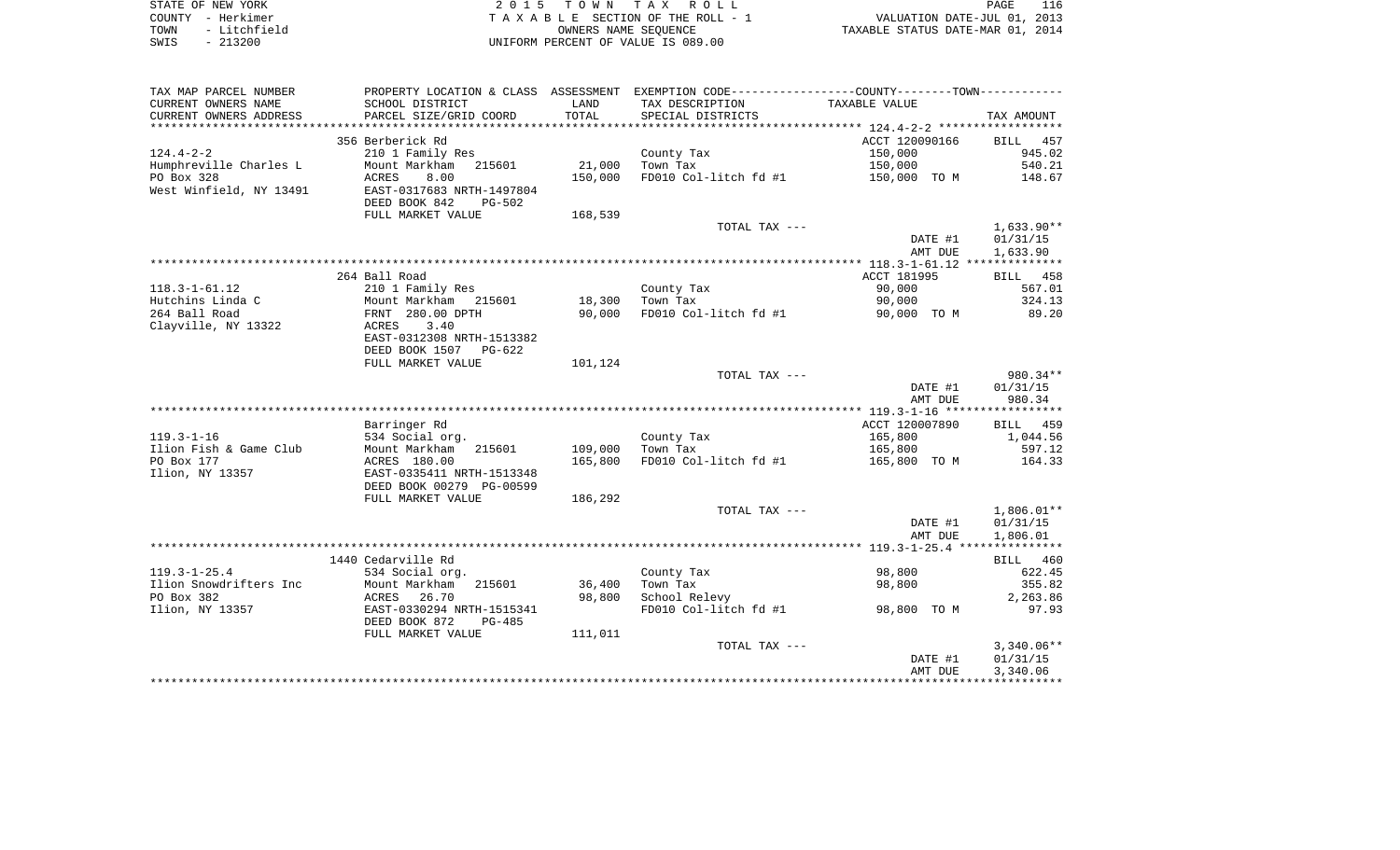| STATE OF NEW YORK    | 2015 TOWN TAX ROLL                 | PAGE                             |
|----------------------|------------------------------------|----------------------------------|
| COUNTY - Herkimer    | TAXABLE SECTION OF THE ROLL - 1    | VALUATION DATE-JUL 01, 2013      |
| - Litchfield<br>TOWN | OWNERS NAME SEOUENCE               | TAXABLE STATUS DATE-MAR 01, 2014 |
| - 213200<br>SWIS     | UNIFORM PERCENT OF VALUE IS 089.00 |                                  |

| TAX MAP PARCEL NUMBER                   | PROPERTY LOCATION & CLASS ASSESSMENT EXEMPTION CODE----------------COUNTY--------TOWN---------- |         |                                        |                |                 |
|-----------------------------------------|-------------------------------------------------------------------------------------------------|---------|----------------------------------------|----------------|-----------------|
| CURRENT OWNERS NAME                     | SCHOOL DISTRICT                                                                                 | LAND    | TAX DESCRIPTION                        | TAXABLE VALUE  |                 |
| CURRENT OWNERS ADDRESS                  | PARCEL SIZE/GRID COORD                                                                          | TOTAL   | SPECIAL DISTRICTS                      |                | TAX AMOUNT      |
|                                         |                                                                                                 |         |                                        |                |                 |
|                                         | 212 Cemetery Rd                                                                                 |         |                                        |                | BILL 461        |
| $119.3 - 4 - 14$                        | 314 Rural vac<10                                                                                |         | County Tax                             | 10,300         | 64.89           |
| Ingalls Carrie A<br>Babilon Mark S      | Mount Markham 215601                                                                            | 10,300  | Town Tax                               | 10,300         | 37.09           |
| 8516 Canning Factory Road               | FRNT 387.60 DPTH<br>ACRES<br>5.40                                                               | 10,300  | School Relevy<br>FD010 Col-litch fd #1 | 10,300 TO M    | 236.01<br>10.21 |
| Waterville, NY 13480                    | EAST-0325813 NRTH-1517818                                                                       |         |                                        |                |                 |
|                                         | DEED BOOK 1136<br>PG-973                                                                        |         |                                        |                |                 |
|                                         | FULL MARKET VALUE                                                                               | 11,573  |                                        |                |                 |
|                                         |                                                                                                 |         | TOTAL TAX ---                          |                | 348.20**        |
|                                         |                                                                                                 |         |                                        | DATE #1        | 01/31/15        |
|                                         |                                                                                                 |         |                                        | AMT DUE        | 348.20          |
|                                         |                                                                                                 |         |                                        |                |                 |
|                                         | 152 Silver St                                                                                   |         |                                        | ACCT 120013350 | BILL 462        |
| $125.1 - 2 - 38$                        | 210 1 Family Res                                                                                |         | County Tax                             | 96,200         | 606.07          |
| Ingalls William                         | Mount Markham 215601                                                                            | 13,200  | Town Tax                               | 96,200         | 346.46          |
| Ingalls, Carl, Gary, Craig, Ke life use |                                                                                                 | 96,200  | FD010 Col-litch fd #1                  | 96,200 TO M    | 95.35           |
| 152 Silver St<br>Ilion, NY 13357        | FRNT 200.00 DPTH 238.00<br>1.09<br>ACRES                                                        |         |                                        |                |                 |
|                                         | EAST-0326171 NRTH-1506227                                                                       |         |                                        |                |                 |
|                                         | DEED BOOK 912<br>PG-694                                                                         |         |                                        |                |                 |
|                                         | FULL MARKET VALUE                                                                               | 108,090 |                                        |                |                 |
|                                         |                                                                                                 |         | TOTAL TAX ---                          |                | 1,047.88**      |
|                                         |                                                                                                 |         |                                        | DATE #1        | 01/31/15        |
|                                         |                                                                                                 |         |                                        | AMT DUE        | 1,047.88        |
|                                         |                                                                                                 |         |                                        |                |                 |
|                                         | Rider Rd                                                                                        |         |                                        | ACCT 120007950 | BILL 463        |
| $124.3 - 2 - 11$                        | 323 Vacant rural                                                                                |         | County Tax                             | 7,800          | 49.14           |
| Inman Peter Paul                        | Mount Markham<br>ACRES 16.00<br>215601                                                          | 7,800   | Town Tax                               | 7,800          | 28.09           |
| 2814 Graffenburg Rd                     |                                                                                                 | 7,800   | FD010 Col-litch fd #1                  | 7,800 TO M     | 7.73            |
| New Hartford, NY 13413                  | EAST-0307626 NRTH-1500508<br>DEED BOOK 00616 PG-00773                                           |         |                                        |                |                 |
|                                         | FULL MARKET VALUE                                                                               | 8,764   |                                        |                |                 |
|                                         |                                                                                                 |         | TOTAL TAX ---                          |                | 84.96**         |
|                                         |                                                                                                 |         |                                        | DATE #1        | 01/31/15        |
|                                         |                                                                                                 |         |                                        | AMT DUE        | 84.96           |
|                                         |                                                                                                 |         |                                        |                |                 |
|                                         | Jones Rd                                                                                        |         |                                        | ACCT 120090222 | BILL 464        |
| $131.1 - 3 - 4.4$                       | 105 Vac farmland                                                                                |         | County Tax                             | 28,000         | 176.40          |
| Iulianetti Ernest                       | Mount Markham 215601                                                                            | 28,000  | Town Tax                               | 28,000         | 100.84          |
| 109 Route 73 South                      | FRNT 629.00 DPTH                                                                                | 28,000  | FD010 Col-litch fd #1                  | 28,000 TO M    | 27.75           |
| Braddock, NJ 10837                      | <b>ACRES</b><br>8.90                                                                            |         |                                        |                |                 |
|                                         | EAST-0328738 NRTH-1495765                                                                       |         |                                        |                |                 |
|                                         | DEED BOOK 1273 PG-913                                                                           |         |                                        |                |                 |
|                                         | FULL MARKET VALUE                                                                               | 31,461  | TOTAL TAX ---                          |                | $304.99**$      |
|                                         |                                                                                                 |         |                                        | DATE #1        | 01/31/15        |
|                                         |                                                                                                 |         |                                        | AMT DUE        | 304.99          |
|                                         |                                                                                                 |         |                                        |                |                 |
|                                         |                                                                                                 |         |                                        |                |                 |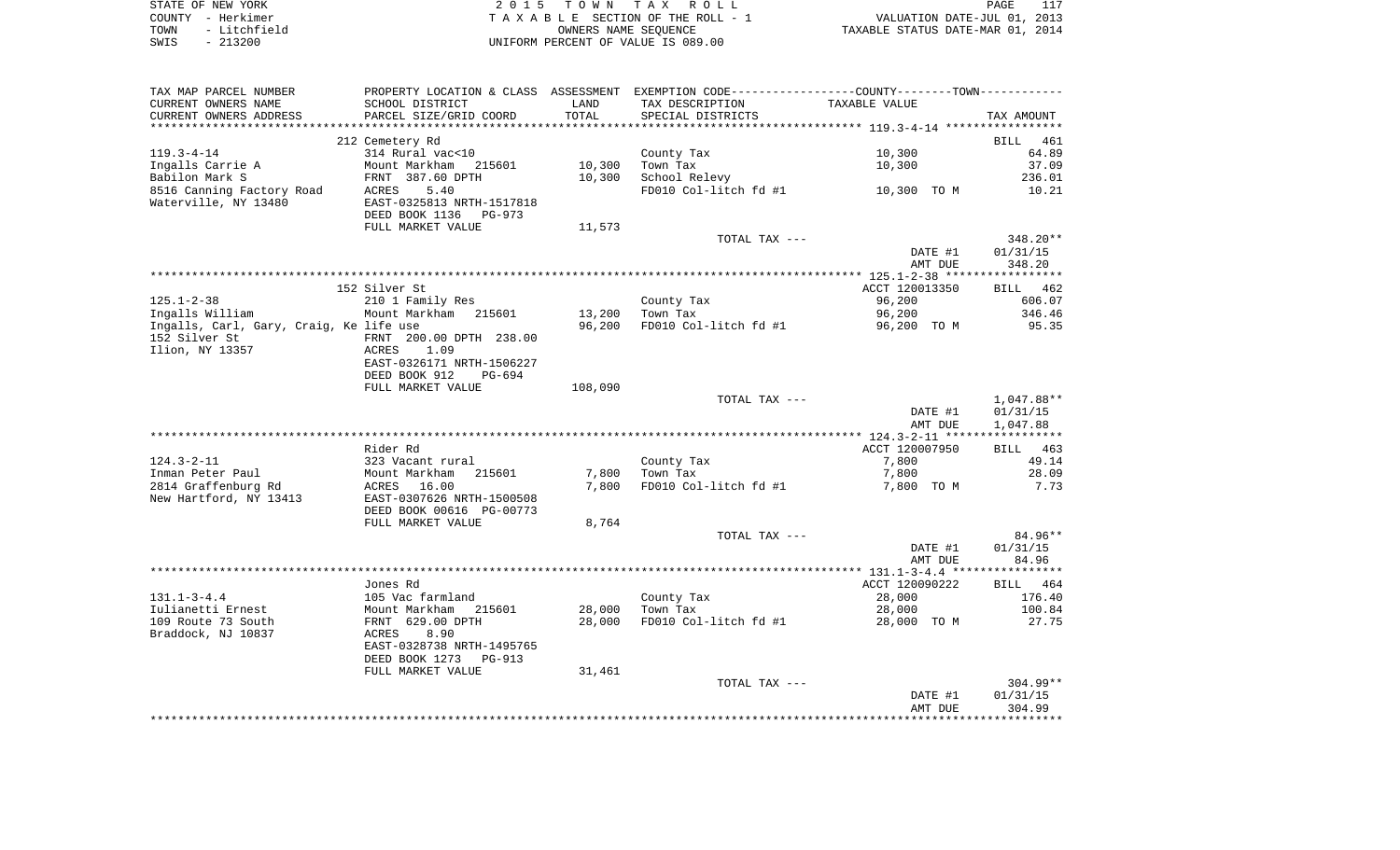| STATE OF NEW YORK    | 2015 TOWN TAX ROLL                 | PAGE                             |
|----------------------|------------------------------------|----------------------------------|
| COUNTY - Herkimer    | TAXABLE SECTION OF THE ROLL - 1    | VALUATION DATE-JUL 01, 2013      |
| - Litchfield<br>TOWN | OWNERS NAME SEOUENCE               | TAXABLE STATUS DATE-MAR 01, 2014 |
| $-213200$<br>SWIS    | UNIFORM PERCENT OF VALUE IS 089.00 |                                  |

| TAX MAP PARCEL NUMBER                |                                            |         | PROPERTY LOCATION & CLASS ASSESSMENT EXEMPTION CODE---------------COUNTY-------TOWN---------- |                |              |
|--------------------------------------|--------------------------------------------|---------|-----------------------------------------------------------------------------------------------|----------------|--------------|
| CURRENT OWNERS NAME                  | SCHOOL DISTRICT                            | LAND    | TAX DESCRIPTION                                                                               | TAXABLE VALUE  |              |
| CURRENT OWNERS ADDRESS               | PARCEL SIZE/GRID COORD                     | TOTAL   | SPECIAL DISTRICTS                                                                             |                | TAX AMOUNT   |
| **********************               |                                            |         |                                                                                               |                |              |
|                                      | 387 Butcher Rd                             |         |                                                                                               | ACCT 120008070 | BILL<br>465  |
| $118.4 - 1 - 37.1$                   | 322 Rural vac>10                           |         | County Tax                                                                                    | 18,500         | 116.55       |
| Jackson Robert P                     | Mount Markham<br>215601                    | 18,500  | Town Tax                                                                                      | 18,500         | 66.63        |
| Jackson Patricia A                   | 19.60<br>ACRES                             | 18,500  | FD010 Col-litch fd #1                                                                         | 18,500 TO M    | 18.34        |
| 361 Butcher Rd                       | EAST-0313553 NRTH-1515268                  |         |                                                                                               |                |              |
| Clayville, NY 13322                  | DEED BOOK 734<br>$PG-87$                   |         |                                                                                               |                |              |
|                                      | FULL MARKET VALUE                          | 20,787  |                                                                                               |                |              |
|                                      |                                            |         | TOTAL TAX ---                                                                                 |                | $201.52**$   |
|                                      |                                            |         |                                                                                               | DATE #1        | 01/31/15     |
|                                      |                                            |         |                                                                                               | AMT DUE        | 201.52       |
|                                      |                                            |         |                                                                                               |                |              |
|                                      | 361 Butcher Rd                             |         |                                                                                               |                | BILL 466     |
| $118.4 - 1 - 37.2$                   | 210 1 Family Res                           |         | County Tax                                                                                    | 130,400        | 821.53       |
| Jackson Robert P                     | Mount Markham<br>215601                    | 13,000  | Town Tax                                                                                      | 130,400        | 469.63       |
| Jackson Patricia A<br>361 Butcher Rd | ACRES<br>1.00<br>EAST-0312479 NRTH-1515047 | 130,400 | FD010 Col-litch fd #1                                                                         | 130,400 TO M   | 129.25       |
| Clayville, NY 13322                  | DEED BOOK 775<br>$PG-122$                  |         |                                                                                               |                |              |
|                                      | FULL MARKET VALUE                          | 146,517 |                                                                                               |                |              |
|                                      |                                            |         | TOTAL TAX ---                                                                                 |                | 1,420.41**   |
|                                      |                                            |         |                                                                                               | DATE #1        | 01/31/15     |
|                                      |                                            |         |                                                                                               | AMT DUE        | 1,420.41     |
|                                      |                                            |         |                                                                                               |                |              |
|                                      | 374 Butcher Rd                             |         |                                                                                               | ACCT 120090006 | BILL 467     |
| $118.4 - 1 - 39$                     | 210 1 Family Res                           |         | County Tax                                                                                    | 132,800        | 836.65       |
| Jackson Robert P                     | Mount Markham<br>215601                    | 13,500  | Town Tax                                                                                      | 132,800        | 478.27       |
| Jackson Patricia A                   | ACRES<br>3.50                              | 132,800 | FD010 Col-litch fd #1                                                                         | 132,800 TO M   | 131.62       |
| 361 Butcher Rd                       | EAST-0312992 NRTH-1514651                  |         |                                                                                               |                |              |
| Clayville, NY 13322                  | DEED BOOK 943<br>PG-384                    |         |                                                                                               |                |              |
|                                      | FULL MARKET VALUE                          | 149,213 |                                                                                               |                |              |
|                                      |                                            |         | TOTAL TAX ---                                                                                 |                | $1,446.54**$ |
|                                      |                                            |         |                                                                                               | DATE #1        | 01/31/15     |
|                                      |                                            |         |                                                                                               | AMT DUE        | 1,446.54     |
|                                      |                                            |         |                                                                                               |                |              |
|                                      | 637 Silver St                              |         |                                                                                               |                | BILL 468     |
| $119.3 - 1 - 21.2$                   | 210 1 Family Res                           |         | County Tax                                                                                    | 166,300        | 1,047.71     |
| Janis James J                        | Mount Markham 215601                       | 19,200  | Town Tax                                                                                      | 166,300        | 598.92       |
| Janis Barbara J<br>637 Silver St     | FRNT 572.00 DPTH<br>3.80<br>ACRES          | 166,300 | FD010 Col-litch fd #1                                                                         | 166,300 TO M   | 164.83       |
| Ilion, NY 13357                      | EAST-0330824 NRTH-1514729                  |         |                                                                                               |                |              |
|                                      | DEED BOOK 870<br>$PG-388$                  |         |                                                                                               |                |              |
|                                      | FULL MARKET VALUE                          | 186,854 |                                                                                               |                |              |
|                                      |                                            |         | TOTAL TAX ---                                                                                 |                | $1,811.46**$ |
|                                      |                                            |         |                                                                                               | DATE #1        | 01/31/15     |
|                                      |                                            |         |                                                                                               | AMT DUE        | 1,811.46     |
|                                      |                                            |         |                                                                                               |                |              |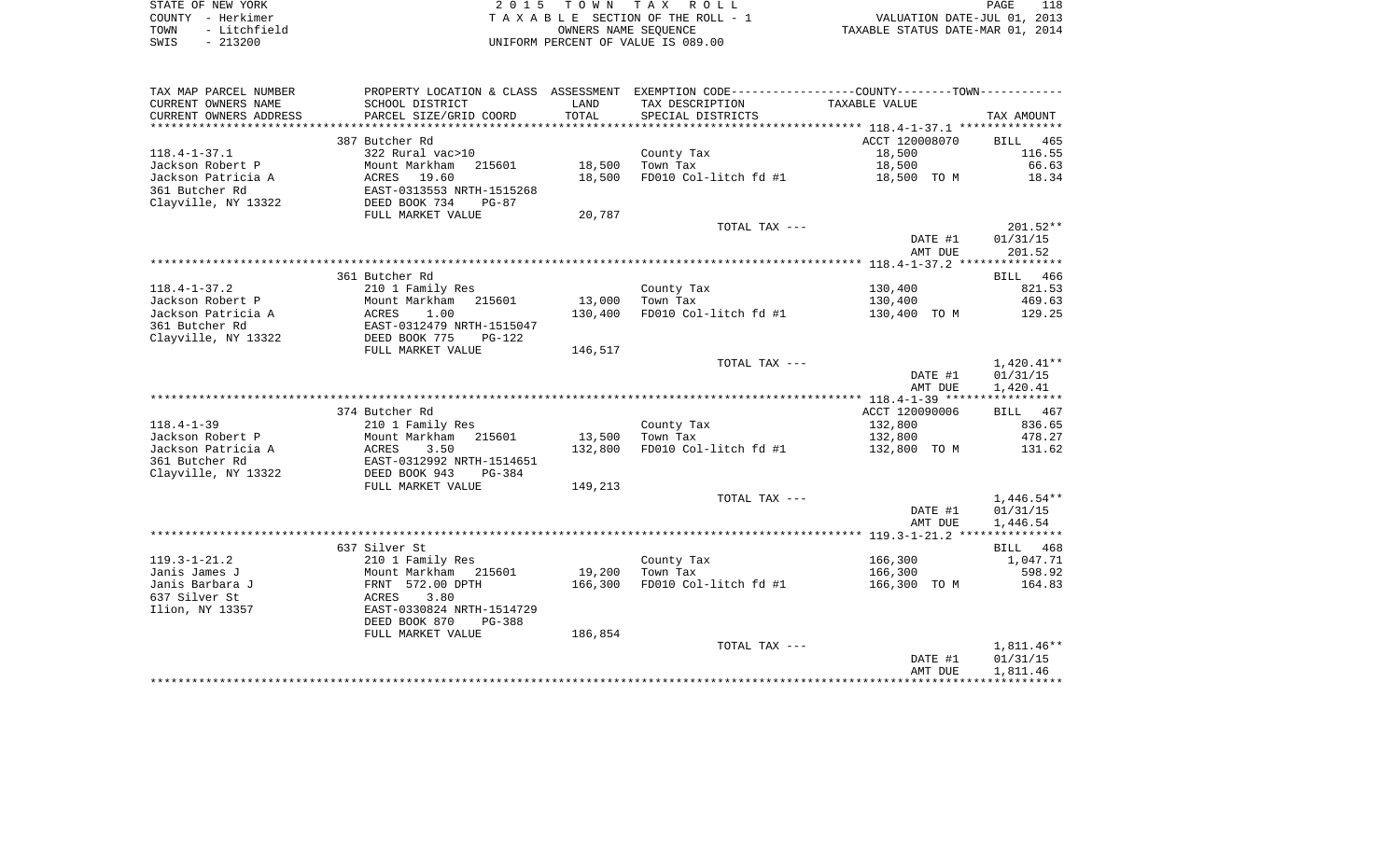| STATE OF NEW YORK |                   | 2015 TOWN TAX ROLL                 | 119<br>PAGE                      |
|-------------------|-------------------|------------------------------------|----------------------------------|
|                   | COUNTY - Herkimer | TAXABLE SECTION OF THE ROLL - 1    | VALUATION DATE-JUL 01, 2013      |
| TOWN              | - Litchfield      | OWNERS NAME SEOUENCE               | TAXABLE STATUS DATE-MAR 01, 2014 |
| SWIS              | $-213200$         | UNIFORM PERCENT OF VALUE IS 089.00 |                                  |

| TAX MAP PARCEL NUMBER    |                                |         | PROPERTY LOCATION & CLASS ASSESSMENT EXEMPTION CODE---------------COUNTY--------TOWN---------- |                |                    |
|--------------------------|--------------------------------|---------|------------------------------------------------------------------------------------------------|----------------|--------------------|
| CURRENT OWNERS NAME      | SCHOOL DISTRICT                | LAND    | TAX DESCRIPTION                                                                                | TAXABLE VALUE  |                    |
| CURRENT OWNERS ADDRESS   | PARCEL SIZE/GRID COORD         | TOTAL   | SPECIAL DISTRICTS                                                                              |                | TAX AMOUNT         |
| ********************     |                                |         |                                                                                                |                |                    |
|                          | 243 Hacadam Rd                 |         |                                                                                                | ACCT 120001950 | <b>BILL</b><br>469 |
| $118.1 - 1 - 23$         | 210 1 Family Res               |         | County Tax                                                                                     | 100,000        | 630.01             |
| Jaquish Nathan           | Sauquoit Valley 305002         | 15,600  | Town Tax                                                                                       | 100,000        | 360.14             |
| Jaquish Nancy            | FRNT 294.10 DPTH               | 100,000 | School Relevy                                                                                  |                | 1,758.07           |
| 243 Hacadam Rd           | 2.20<br>ACRES                  |         | FD010 Col-litch fd #1                                                                          | 100,000 TO M   | 99.12              |
| Sauquoit, NY 13456       | EAST-0304579 NRTH-1525674      |         |                                                                                                |                |                    |
|                          | DEED BOOK 872<br><b>PG-330</b> |         |                                                                                                |                |                    |
|                          | FULL MARKET VALUE              | 112,360 |                                                                                                |                |                    |
|                          |                                |         | TOTAL TAX ---                                                                                  |                | $2,847.34**$       |
|                          |                                |         |                                                                                                | DATE #1        | 01/31/15           |
|                          |                                |         |                                                                                                | AMT DUE        | 2,847.34           |
|                          |                                |         |                                                                                                |                |                    |
|                          | 724 Silver St                  |         |                                                                                                | ACCT 179324    | BILL 470           |
| $119.3 - 1 - 8$          | 270 Mfg housing                |         | County Tax                                                                                     | 83,900         | 528.58             |
| Jarrell Harold E         | Mount Markham<br>215601        | 13,700  | Town Tax                                                                                       | 83,900         | 302.16             |
| Jarrell Sharon B         | ACRES<br>1.30                  | 83,900  | School Relevy                                                                                  |                | 1,922.46           |
| 724 Silver Street        | EAST-0331968 NRTH-1515983      |         | FD010 Col-litch fd #1                                                                          | 83,900 TO M    | 83.16              |
| Ilion, NY 13357          | DEED BOOK 1490<br>PG-944       |         |                                                                                                |                |                    |
|                          | FULL MARKET VALUE              | 94,270  |                                                                                                |                |                    |
|                          |                                |         | TOTAL TAX ---                                                                                  |                | $2,836.36**$       |
|                          |                                |         |                                                                                                | DATE #1        | 01/31/15           |
|                          |                                |         |                                                                                                | AMT DUE        | 2,836.36           |
|                          |                                |         |                                                                                                |                |                    |
|                          | 398 Jerusalem Hill Rd          |         |                                                                                                |                | 471<br>BILL        |
| $124.2 - 1 - 59$         | 210 1 Family Res               |         | County Tax                                                                                     | 84,200         | 530.47             |
| Jaunzems Eva             | Mount Markham 215601           | 8,800   | Town Tax                                                                                       | 84,200         | 303.24             |
| Siegmund Elizabeth       | FRNT 220.00 DPTH<br>95.00      | 84,200  | School Relevy                                                                                  |                | 1,929.34           |
| 398 Jerusalem Hill Rd    | EAST-0313496 NRTH-1511249      |         | FD010 Col-litch fd #1                                                                          | 84,200 TO M    | 83.45              |
| Clayville, NY 13322      | DEED BOOK 1267<br>$PG-453$     |         |                                                                                                |                |                    |
|                          | FULL MARKET VALUE              | 94,607  |                                                                                                |                |                    |
|                          |                                |         | TOTAL TAX ---                                                                                  |                | $2,846.50**$       |
|                          |                                |         |                                                                                                | DATE #1        | 01/31/15           |
|                          |                                |         |                                                                                                | AMT DUE        | 2,846.50           |
|                          |                                |         |                                                                                                |                |                    |
|                          | 1018 State Route 51            |         |                                                                                                | ACCT 120012990 | BILL 472           |
| $131.29 - 1 - 6$         | 210 1 Family Res               |         | County Tax                                                                                     | 93,600         | 589.69             |
| Jennett - Close Toshya L | Mount Markham<br>215601        | 9,500   | Town Tax                                                                                       | 93,600         | 337.09             |
| 1018 State Route 51      | FRNT 365.00 DPTH 140.00        | 93,600  | FD010 Col-litch fd #1                                                                          | 93,600 TO M    | 92.77              |
| Ilion, NY 13357          | 0.56<br>ACRES                  |         |                                                                                                |                |                    |
|                          | EAST-0327690 NRTH-1493838      |         |                                                                                                |                |                    |
|                          | DEED BOOK 941<br>$PG-704$      |         |                                                                                                |                |                    |
|                          | FULL MARKET VALUE              | 105,169 |                                                                                                |                |                    |
|                          |                                |         | TOTAL TAX ---                                                                                  |                | $1,019.55**$       |
|                          |                                |         |                                                                                                | DATE #1        | 01/31/15           |
|                          |                                |         |                                                                                                | AMT DUE        | 1,019.55           |
|                          |                                |         |                                                                                                |                |                    |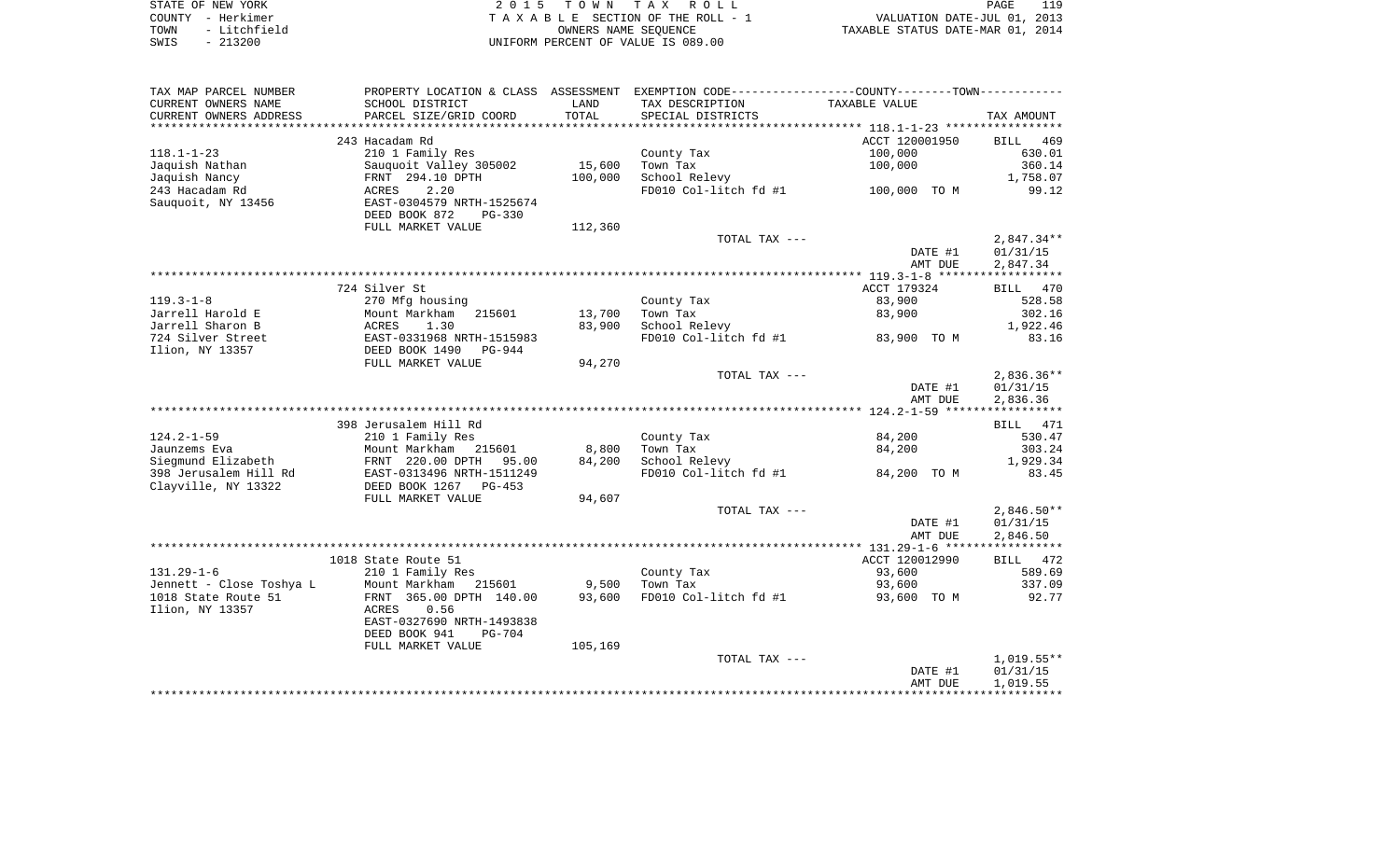|      | STATE OF NEW YORK | 2015 TOWN TAX ROLL                 | 120<br>PAGE                      |
|------|-------------------|------------------------------------|----------------------------------|
|      | COUNTY - Herkimer | TAXABLE SECTION OF THE ROLL - 1    | VALUATION DATE-JUL 01, 2013      |
| TOWN | - Litchfield      | OWNERS NAME SEOUENCE               | TAXABLE STATUS DATE-MAR 01, 2014 |
| SWIS | $-213200$         | UNIFORM PERCENT OF VALUE IS 089.00 |                                  |

| TAX MAP PARCEL NUMBER<br>CURRENT OWNERS NAME     | PROPERTY LOCATION & CLASS ASSESSMENT EXEMPTION CODE---------------COUNTY--------TOWN----------<br>SCHOOL DISTRICT | LAND    | TAX DESCRIPTION       | TAXABLE VALUE         |                    |
|--------------------------------------------------|-------------------------------------------------------------------------------------------------------------------|---------|-----------------------|-----------------------|--------------------|
| CURRENT OWNERS ADDRESS<br>********************** | PARCEL SIZE/GRID COORD                                                                                            | TOTAL   | SPECIAL DISTRICTS     |                       | TAX AMOUNT         |
|                                                  | Butcher Rd                                                                                                        |         |                       | ACCT 120012330        | 473<br>BILL        |
| $118.3 - 1 - 26.1$                               | 322 Rural vac>10                                                                                                  |         | County Tax            | 48,400                | 304.93             |
| Joaquin Daniel                                   | Sauquoit Valley 305002                                                                                            | 48,400  | Town Tax              | 48,400                | 174.31             |
| Joaquin Linda                                    | 71.80<br>ACRES                                                                                                    | 48,400  | FD010 Col-litch fd #1 | 48,400 TO M           | 47.97              |
| 602 Butcher Rd                                   | EAST-0310707 NRTH-1516807                                                                                         |         |                       |                       |                    |
| Clayville, NY 13322                              | DEED BOOK 722<br>$PG-340$<br>FULL MARKET VALUE                                                                    | 54,382  |                       |                       |                    |
| MAY BE SUBJECT TO PAYMENT                        |                                                                                                                   |         |                       |                       |                    |
| UNDER AGDIST LAW TIL 2015                        |                                                                                                                   |         |                       |                       |                    |
|                                                  |                                                                                                                   |         | TOTAL TAX ---         |                       | 527.21**           |
|                                                  |                                                                                                                   |         |                       | DATE #1               | 01/31/15           |
|                                                  |                                                                                                                   |         |                       | AMT DUE               | 527.21             |
|                                                  |                                                                                                                   |         |                       |                       |                    |
|                                                  | 602 Butcher Rd                                                                                                    |         |                       | ACCT 120090186        | BILL<br>474        |
| $118.3 - 1 - 26.2$                               | 270 Mfg housing                                                                                                   |         | VETFUND CT 41101      | 1,400<br>1,400        |                    |
| Joaquin Daniel                                   | Sauquoit Valley 305002                                                                                            | 21,800  | County Tax            | 42,900                | 270.27             |
| Joaquin Linda<br>602 Butcher Rd                  | ACRES<br>5.00 BANK<br>230                                                                                         | 44,300  | Town Tax              | 42,900<br>44,300 TO M | 154.50<br>43.91    |
| Clayville, NY 13322                              | EAST-0310634 NRTH-1516047<br>DEED BOOK 722<br>PG-339                                                              |         | FD010 Col-litch fd #1 |                       |                    |
|                                                  | FULL MARKET VALUE                                                                                                 | 49,775  |                       |                       |                    |
|                                                  |                                                                                                                   |         | TOTAL TAX ---         |                       | 468.68**           |
|                                                  |                                                                                                                   |         |                       | DATE #1               | 01/31/15           |
|                                                  |                                                                                                                   |         |                       | AMT DUE               | 468.68             |
|                                                  |                                                                                                                   |         |                       |                       |                    |
|                                                  | 1236 Barringer Rd                                                                                                 |         |                       |                       | <b>BILL</b><br>475 |
| $119.3 - 1 - 15.5$                               | 210 1 Family Res                                                                                                  |         | County Tax            | 145,800               | 918.56             |
| Johnson Kenneth                                  | Mount Markham<br>215601                                                                                           | 13,200  | Town Tax              | 145,800               | 525.09             |
| 1236 Barringer Rd<br>Ilion, NY 13357             | ACRES<br>1.10<br>EAST-0334465 NRTH-1515344                                                                        | 145,800 | FD010 Col-litch fd #1 | 145,800 TO M          | 144.51             |
|                                                  | DEED BOOK 795<br>$PG-67$                                                                                          |         |                       |                       |                    |
|                                                  | FULL MARKET VALUE                                                                                                 | 163,820 |                       |                       |                    |
|                                                  |                                                                                                                   |         | TOTAL TAX ---         |                       | $1,588.16**$       |
|                                                  |                                                                                                                   |         |                       | DATE #1               | 01/31/15           |
|                                                  |                                                                                                                   |         |                       | AMT DUE               | 1,588.16           |
|                                                  |                                                                                                                   |         |                       |                       |                    |
|                                                  | Barringer Rd                                                                                                      |         |                       | ACCT 120090135        | BILL<br>476        |
| $119.3 - 1 - 15.2$                               | 314 Rural vac<10                                                                                                  |         | County Tax            | 25,800                | 162.54             |
| Johnson Linda A                                  | 215601<br>Mount Markham                                                                                           | 25,800  | Town Tax              | 25,800                | 92.92              |
| 1219 Barringer Rd<br>Ilion, NY 13357             | ACRES<br>27.50<br>EAST-0333904 NRTH-1515115                                                                       | 25,800  | FD010 Col-litch fd #1 | 25,800 TO M           | 25.57              |
|                                                  | DEED BOOK 857<br>$PG-95$                                                                                          |         |                       |                       |                    |
|                                                  | FULL MARKET VALUE                                                                                                 | 28,989  |                       |                       |                    |
|                                                  |                                                                                                                   |         | TOTAL TAX ---         |                       | 281.03**           |
|                                                  |                                                                                                                   |         |                       | DATE #1               | 01/31/15           |
|                                                  |                                                                                                                   |         |                       | AMT DUE               | 281.03             |
|                                                  |                                                                                                                   |         |                       |                       |                    |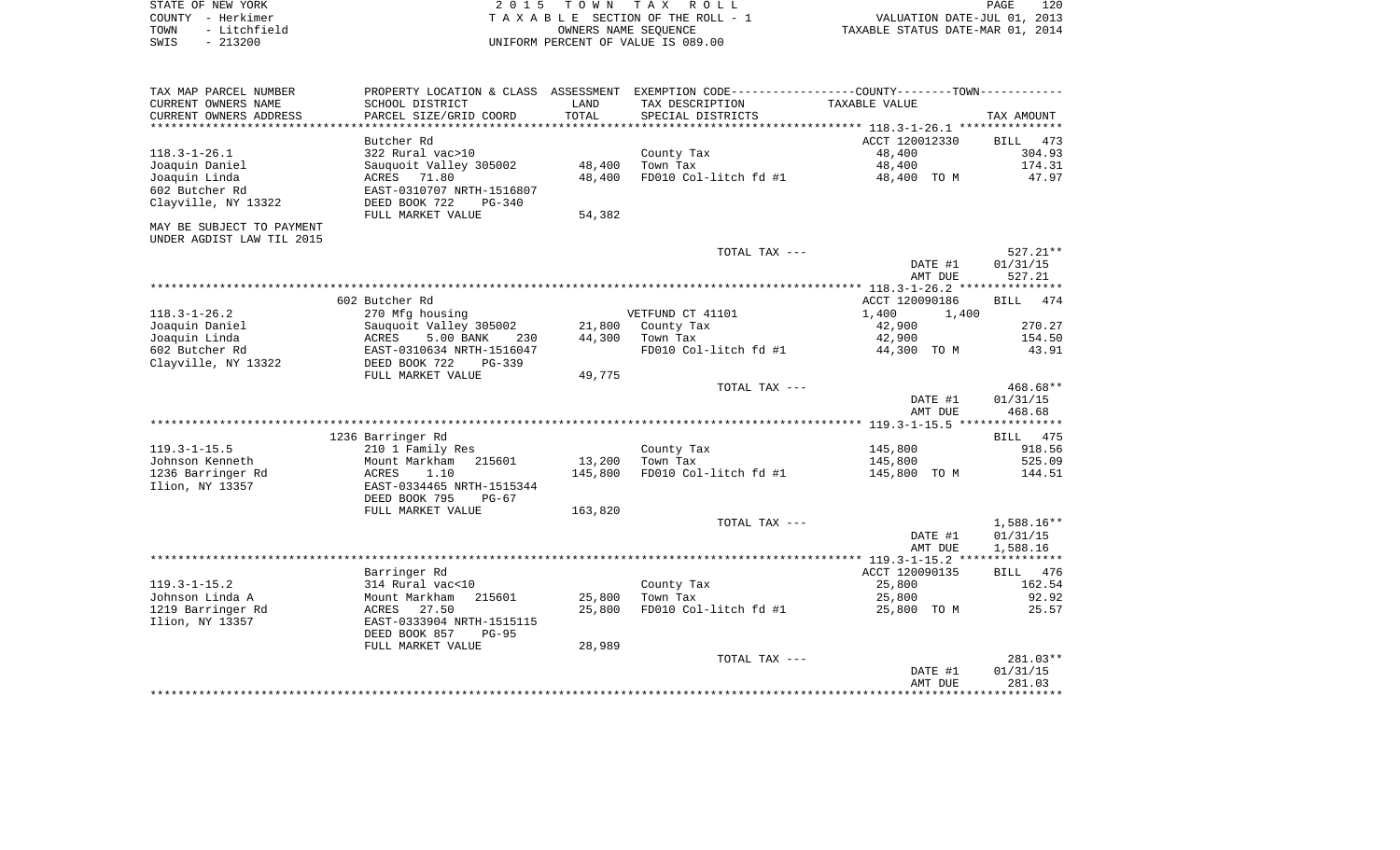STATE OF NEW YORK **EXECUTE:**  $2015$  TOWN TAX ROLL COUNTY - Herkimer<br>
T A X A B L E SECTION OF THE ROLL - 1<br>
TOWN - Litchfield<br>
SWIS - 213200 - UNIFORM PERCENT OF VALUE IS 089.00 TOWN - Litchfield OWNERS NAME SEQUENCE TAXABLE STATUS DATE-MAR 01, 2014 SWIS - 213200 UNIFORM PERCENT OF VALUE IS 089.00

| TAX MAP PARCEL NUMBER     |                                |         | PROPERTY LOCATION & CLASS ASSESSMENT EXEMPTION CODE----------------COUNTY-------TOWN----------- |                  |                    |
|---------------------------|--------------------------------|---------|-------------------------------------------------------------------------------------------------|------------------|--------------------|
| CURRENT OWNERS NAME       | SCHOOL DISTRICT                | LAND    | TAX DESCRIPTION                                                                                 | TAXABLE VALUE    |                    |
| CURRENT OWNERS ADDRESS    | PARCEL SIZE/GRID COORD         | TOTAL   | SPECIAL DISTRICTS                                                                               |                  | TAX AMOUNT         |
|                           |                                |         |                                                                                                 |                  |                    |
|                           | Barringer Rd                   |         |                                                                                                 |                  | <b>BILL</b><br>477 |
| $119.3 - 1 - 63$          | 314 Rural vac<10               |         | County Tax                                                                                      | 4,770            | 30.05              |
| Johnson Philip            | Mount Markham<br>215601        | 4,770   | Town Tax                                                                                        | 4,770            | 17.18              |
| 1219 Barringer Road       | FRNT 236.00 DPTH<br>88.00      | 4,770   | FD010 Col-litch fd #1                                                                           | 4,770 TO M       | 4.73               |
| Ilion, NY 13357           | FULL MARKET VALUE              | 5,360   |                                                                                                 |                  |                    |
|                           |                                |         | TOTAL TAX ---                                                                                   |                  | $51.96**$          |
|                           |                                |         |                                                                                                 | DATE #1          | 01/31/15           |
|                           |                                |         |                                                                                                 | AMT DUE          | 51.96              |
|                           |                                |         |                                                                                                 |                  |                    |
|                           | Soncody Rd                     |         |                                                                                                 | ACCT 120000510   | BILL 478           |
| $124.4 - 1 - 21.1$        | 105 Vac farmland               |         | AG MKTS L 41720                                                                                 | 7,266<br>7,266   |                    |
| Jones Frederick R         | Mount Markham<br>215601        |         | 44,000 County Tax                                                                               | 36,734           | 231.43             |
| Jones Debrah B            | FRNT 3790.00 DPTH              | 44,000  | Town Tax                                                                                        | 36,734           | 132.30             |
| 417 Brace Rd              | ACRES 71.30                    |         | FD010 Col-litch fd #1                                                                           | 36,734 TO M      | 36.41              |
| West Winfield, NY 13491   | EAST-0314232 NRTH-1498312      |         | 7,266 EX                                                                                        |                  |                    |
|                           | DEED BOOK 874<br><b>PG-710</b> |         |                                                                                                 |                  |                    |
| MAY BE SUBJECT TO PAYMENT | FULL MARKET VALUE              | 49,438  |                                                                                                 |                  |                    |
| UNDER AGDIST LAW TIL 2018 |                                |         |                                                                                                 |                  |                    |
|                           |                                |         | TOTAL TAX ---                                                                                   |                  | $400.14**$         |
|                           |                                |         |                                                                                                 | DATE #1          | 01/31/15           |
|                           |                                |         |                                                                                                 | AMT DUE          | 400.14             |
|                           |                                |         |                                                                                                 |                  |                    |
|                           | 404 Berberick Rd               |         |                                                                                                 | ACCT 120090169   | 479<br>BILL        |
| $124.4 - 2 - 7$           | 314 Rural vac<10               |         | County Tax                                                                                      | 10,300           | 64.89              |
| Jones Matthew E           | Mount Markham 215601           | 10,300  | Town Tax                                                                                        | 10,300           | 37.09              |
| 9611 Sessions Rd          | Bldg Lot                       | 10,300  | FD010 Col-litch fd #1                                                                           | 10,300 TO M      | 10.21              |
| Sauquoit, NY 13456        | ACRES<br>5.40                  |         |                                                                                                 |                  |                    |
|                           | EAST-0318160 NRTH-1498676      |         |                                                                                                 |                  |                    |
|                           | DEED BOOK 939<br>PG-634        |         |                                                                                                 |                  |                    |
|                           | FULL MARKET VALUE              | 11,573  |                                                                                                 |                  |                    |
|                           |                                |         | TOTAL TAX ---                                                                                   |                  | $112.19**$         |
|                           |                                |         |                                                                                                 | DATE #1          | 01/31/15           |
|                           |                                |         |                                                                                                 | AMT DUE          | 112.19             |
|                           |                                |         |                                                                                                 |                  |                    |
|                           | 376 Cedarville Rd              |         |                                                                                                 | ACCT 172995      | BILL 480           |
| $125.3 - 2 - 27$          | 120 Field crops                |         | AG MKTS L 41720                                                                                 | 12,482<br>12,482 |                    |
| Jones Philip R            | Mount Markham<br>215601        |         | 85,600 County Tax                                                                               | 156,618          | 986.71             |
| Jones Andrea J            | ACRES 114.00                   | 169,100 | Town Tax                                                                                        | 156,618          | 564.05             |
| 376 Cedarville Rd         | EAST-0325707 NRTH-1498314      |         | FD010 Col-litch fd #1                                                                           | 156,618 TO M     | 155.23             |
| Ilion, NY 13357           | DEED BOOK 1448<br>PG-859       |         | 12,482 EX                                                                                       |                  |                    |
|                           | FULL MARKET VALUE              | 190,000 |                                                                                                 |                  |                    |
| MAY BE SUBJECT TO PAYMENT |                                |         |                                                                                                 |                  |                    |
| UNDER AGDIST LAW TIL 2018 |                                |         |                                                                                                 |                  |                    |
|                           |                                |         | TOTAL TAX ---                                                                                   |                  | 1,705.99**         |
|                           |                                |         |                                                                                                 | DATE #1          | 01/31/15           |
|                           |                                |         |                                                                                                 | AMT DUE          | 1,705.99           |
|                           |                                |         |                                                                                                 |                  |                    |
|                           |                                |         |                                                                                                 |                  |                    |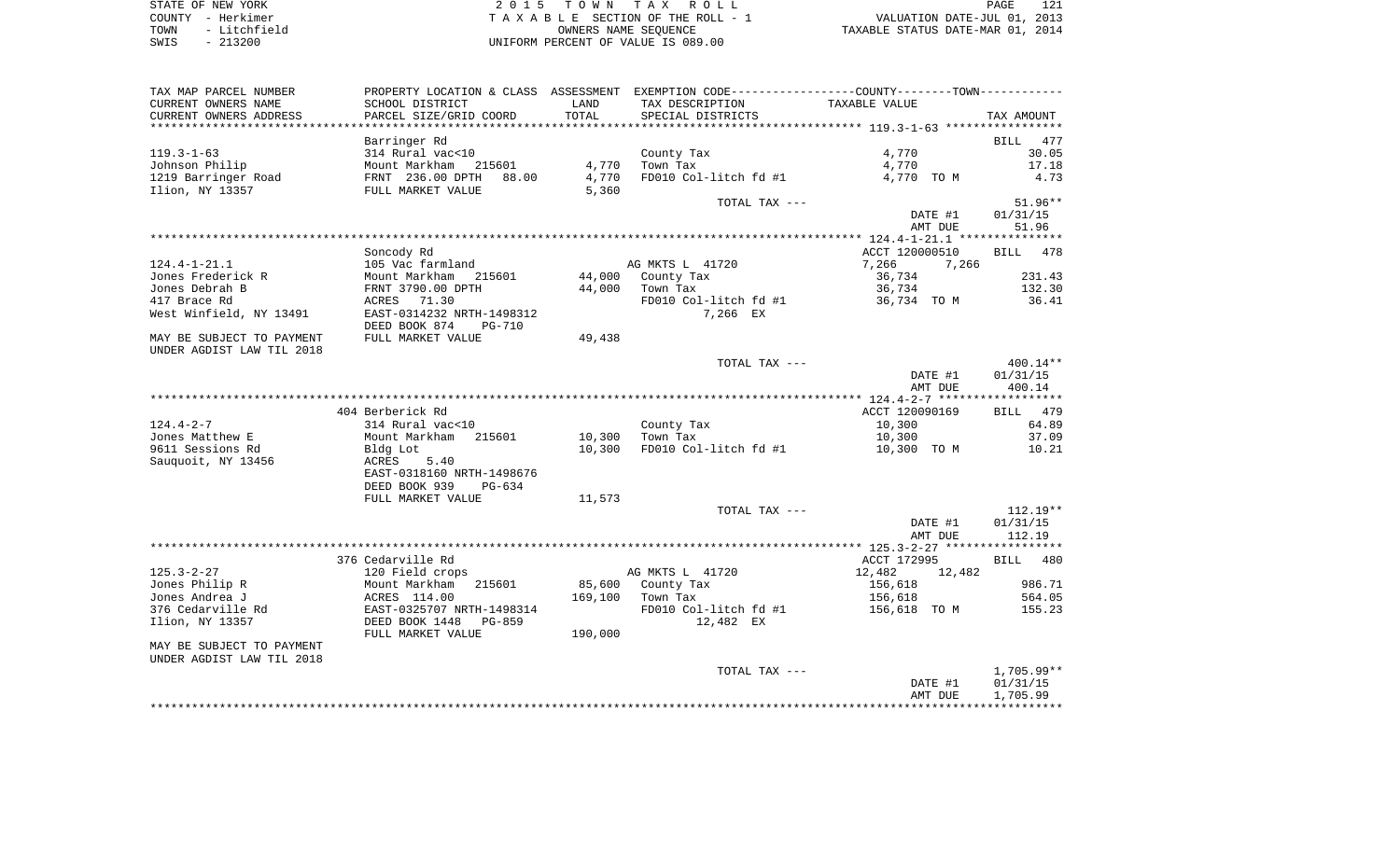| STATE OF NEW YORK    | 2015 TOWN TAX ROLL                 | 122<br>PAGE                      |
|----------------------|------------------------------------|----------------------------------|
| COUNTY - Herkimer    | TAXABLE SECTION OF THE ROLL - 1    | VALUATION DATE-JUL 01, 2013      |
| TOWN<br>- Litchfield | OWNERS NAME SEOUENCE               | TAXABLE STATUS DATE-MAR 01, 2014 |
| SWIS<br>- 213200     | UNIFORM PERCENT OF VALUE IS 089.00 |                                  |

| TAX MAP PARCEL NUMBER     |                           |        | PROPERTY LOCATION & CLASS ASSESSMENT EXEMPTION CODE----------------COUNTY--------TOWN---------- |                |            |
|---------------------------|---------------------------|--------|-------------------------------------------------------------------------------------------------|----------------|------------|
| CURRENT OWNERS NAME       | SCHOOL DISTRICT           | LAND   | TAX DESCRIPTION                                                                                 | TAXABLE VALUE  |            |
| CURRENT OWNERS ADDRESS    | PARCEL SIZE/GRID COORD    | TOTAL  | SPECIAL DISTRICTS                                                                               |                | TAX AMOUNT |
|                           |                           |        |                                                                                                 |                |            |
|                           | King Rd                   |        |                                                                                                 | ACCT 177233    | BILL 481   |
| $118.3 - 1 - 3.2$         | 105 Vac farmland          |        | County Tax                                                                                      | 7,200          | 45.36      |
| Jones Russell W           | Sauquoit Valley 305002    | 7,200  | Town Tax                                                                                        | 7,200          | 25.93      |
| 2800 King Rd              | ACRES 11.70               | 7,200  | FD010 Col-litch fd #1                                                                           | 7,200 TO M     | 7.14       |
| Sauuquoit, NY 13456       | EAST-0301675 NRTH-1518928 |        |                                                                                                 |                |            |
|                           | DEED BOOK 1477<br>PG-307  |        |                                                                                                 |                |            |
|                           | FULL MARKET VALUE         | 8,090  |                                                                                                 |                |            |
|                           |                           |        | TOTAL TAX ---                                                                                   |                | 78.43**    |
|                           |                           |        |                                                                                                 | DATE #1        | 01/31/15   |
|                           |                           |        |                                                                                                 | AMT DUE        | 78.43      |
|                           |                           |        |                                                                                                 |                |            |
|                           | King Rd                   |        |                                                                                                 | ACCT 177232    | BILL 482   |
| $118.3 - 1 - 3.3$         | 105 Vac farmland          |        | County Tax                                                                                      | 1,000          | 6.30       |
| Jones Russell W           | Sauquoit Valley 305002    | 1,000  | Town Tax                                                                                        | 1,000          | 3.60       |
| 2800 King Rd              | ACRES<br>1.30             | 1,000  | FD010 Col-litch fd #1                                                                           | 1,000 TO M     | .99        |
| Sauquoit, NY 13456        | EAST-0302018 NRTH-1518717 |        |                                                                                                 |                |            |
|                           | DEED BOOK 1477<br>PG-306  |        |                                                                                                 |                |            |
|                           | FULL MARKET VALUE         | 1,124  |                                                                                                 |                |            |
|                           |                           |        | TOTAL TAX ---                                                                                   |                | 10.89**    |
|                           |                           |        |                                                                                                 | DATE #1        | 01/31/15   |
|                           |                           |        |                                                                                                 | AMT DUE        | 10.89      |
|                           |                           |        |                                                                                                 |                |            |
|                           | 2800 King Rd              |        |                                                                                                 | ACCT 120012300 | BILL 483   |
| $118.3 - 1 - 35$          | 105 Vac farmland          |        | AG MKTS L 41720                                                                                 | $\circ$        | $\Omega$   |
| Jones Russell W           | Sauquoit Valley 305002    |        | 42,200 County Tax                                                                               | 42,200         | 265.86     |
| Jones Linda K             | 94.70<br>ACRES            | 42,200 | Town Tax                                                                                        | 42,200         | 151.98     |
| 2800 King Rd              | EAST-0303095 NRTH-1515830 |        | FD010 Col-litch fd #1                                                                           | 42,200 TO M    | 41.83      |
| Sauquoit, NY 13456        | DEED BOOK 896<br>PG-526   |        |                                                                                                 |                |            |
|                           | FULL MARKET VALUE         | 47,416 |                                                                                                 |                |            |
| MAY BE SUBJECT TO PAYMENT |                           |        |                                                                                                 |                |            |
| UNDER AGDIST LAW TIL 2018 |                           |        |                                                                                                 |                |            |
|                           |                           |        | TOTAL TAX ---                                                                                   |                | 459.67**   |
|                           |                           |        |                                                                                                 | DATE #1        | 01/31/15   |
|                           |                           |        |                                                                                                 | AMT DUE        | 459.67     |
|                           |                           |        |                                                                                                 |                |            |
|                           | Cedarville (off) Rd       |        |                                                                                                 | ACCT 120008400 | BILL 484   |
| $124.4 - 1 - 30$          | 105 Vac farmland          |        | AG MKTS L 41720                                                                                 | $\Omega$       | $\Omega$   |
| Jones Terry Lynn          | Mount Markham<br>215601   |        | 36,100 County Tax                                                                               | 36,100         | 227.43     |
| Jones Bobbie Jean         | ACRES 103.00              | 36,100 | Town Tax                                                                                        | 36,100         | 130.01     |
| 391 Cedarville Rd         | EAST-0322148 NRTH-1499083 |        | FD010 Col-litch fd #1                                                                           | 36,100 TO M    | 35.78      |
| Ilion, NY 13357           | DEED BOOK 1162<br>PG-551  |        |                                                                                                 |                |            |
|                           | FULL MARKET VALUE         | 40,562 |                                                                                                 |                |            |
| MAY BE SUBJECT TO PAYMENT |                           |        |                                                                                                 |                |            |
| UNDER AGDIST LAW TIL 2018 |                           |        |                                                                                                 |                |            |
|                           |                           |        | TOTAL TAX ---                                                                                   |                | 393.22**   |
|                           |                           |        |                                                                                                 | DATE #1        | 01/31/15   |
|                           |                           |        |                                                                                                 | AMT DUE        | 393.22     |
|                           |                           |        |                                                                                                 |                |            |
|                           |                           |        |                                                                                                 |                |            |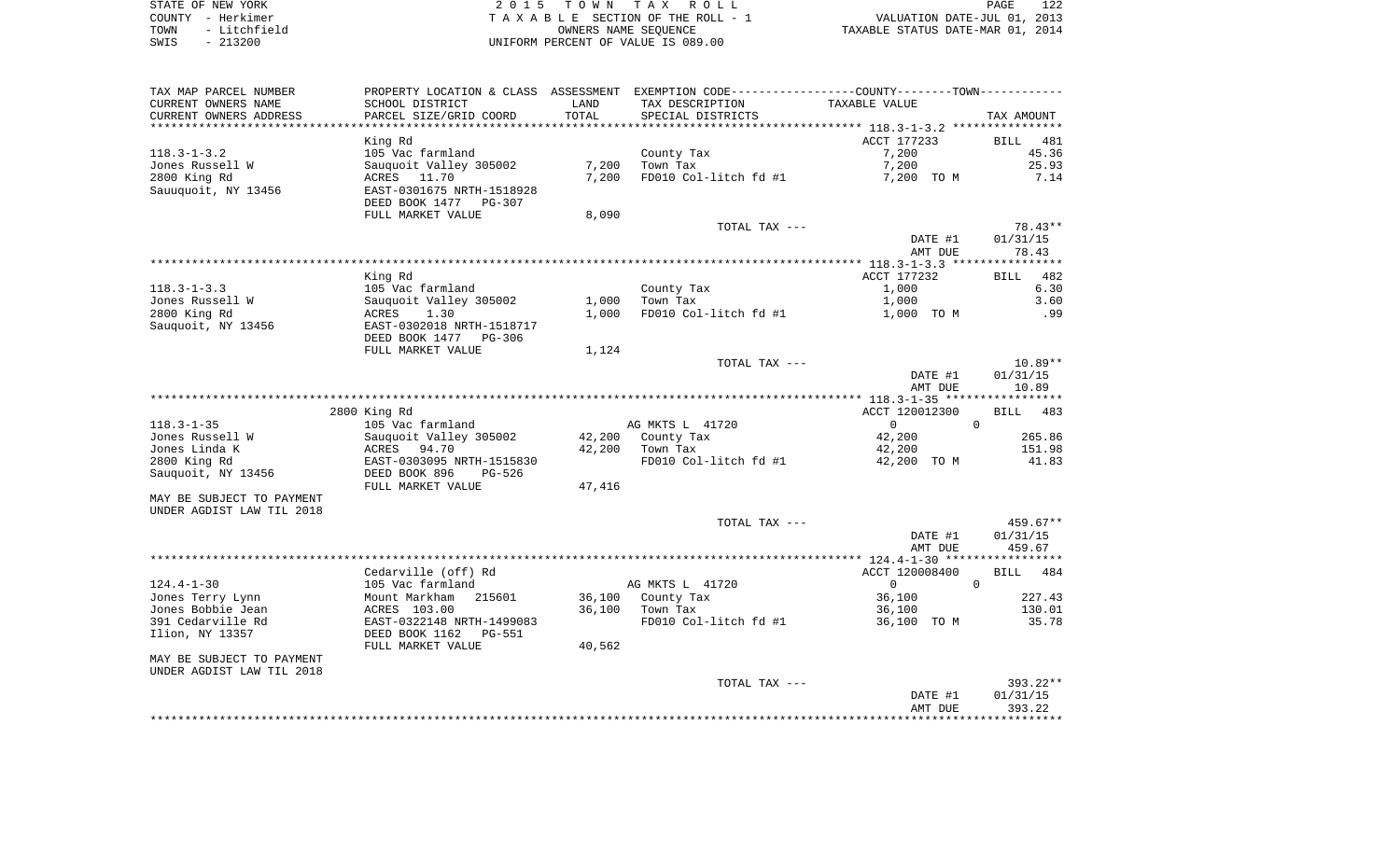|      | STATE OF NEW YORK | 2015 TOWN TAX ROLL                 | PAGE                             |
|------|-------------------|------------------------------------|----------------------------------|
|      | COUNTY - Herkimer | TAXABLE SECTION OF THE ROLL - 1    | VALUATION DATE-JUL 01, 2013      |
| TOWN | - Litchfield      | OWNERS NAME SEOUENCE               | TAXABLE STATUS DATE-MAR 01, 2014 |
| SWIS | $-213200$         | UNIFORM PERCENT OF VALUE IS 089.00 |                                  |

| TAX MAP PARCEL NUMBER                                  | PROPERTY LOCATION & CLASS ASSESSMENT |         | EXEMPTION CODE-----------------COUNTY-------TOWN----------- |                  |                    |
|--------------------------------------------------------|--------------------------------------|---------|-------------------------------------------------------------|------------------|--------------------|
| CURRENT OWNERS NAME                                    | SCHOOL DISTRICT                      | LAND    | TAX DESCRIPTION                                             | TAXABLE VALUE    |                    |
| CURRENT OWNERS ADDRESS                                 | PARCEL SIZE/GRID COORD               | TOTAL   | SPECIAL DISTRICTS                                           |                  | TAX AMOUNT         |
|                                                        |                                      |         |                                                             |                  |                    |
|                                                        | 391 Cedarville Rd                    |         |                                                             | ACCT 120008370   | 485<br>BILL        |
| $124.4 - 1 - 34$                                       | 112 Dairy farm                       |         | AGRIC 10 Y 41700                                            | 10,000<br>10,000 |                    |
| Jones Terry Lynn                                       | 215601<br>Mount Markham              |         | 98,000 AGRIC 10 Y 41700                                     | 10,000<br>10,000 |                    |
| Jones Bobbie Jean                                      | Wedgenock Farms                      |         | 450,000 AGRIC 10 Y 41700                                    | 15,000<br>15,000 |                    |
| 391 Cedarville Rd                                      | ACRES 146.70                         |         | AG MKTS L 41720                                             | 13,742<br>13,742 |                    |
| Ilion, NY 13357                                        | EAST-0323419 NRTH-1497329            |         | AGRIC 10 Y 42100                                            | 40,000<br>40,000 |                    |
|                                                        | DEED BOOK 1162<br>PG-551             |         | County Tax                                                  | 361,258          | 2,275.97           |
| MAY BE SUBJECT TO PAYMENT                              | FULL MARKET VALUE                    | 505,618 | Town Tax                                                    | 361,258          | 1,301.05           |
| UNDER AGDIST LAW TIL 2018                              |                                      |         | FD010 Col-litch fd #1                                       | 436,258 TO M     | 432.40             |
|                                                        |                                      |         | 13,742 EX                                                   |                  |                    |
|                                                        |                                      |         |                                                             |                  |                    |
|                                                        |                                      |         | TOTAL TAX ---                                               |                  | $4,009.42**$       |
|                                                        |                                      |         |                                                             | DATE #1          | 01/31/15           |
|                                                        |                                      |         |                                                             | AMT DUE          | 4,009.42           |
|                                                        |                                      |         |                                                             |                  |                    |
|                                                        | Wall St                              |         |                                                             | ACCT 120008430   | <b>BILL</b><br>486 |
| $130.2 - 2 - 6$                                        | 105 Vac farmland                     |         | AG MKTS L 41720                                             | $\overline{0}$   | $\Omega$           |
| Jones Terry Lynn                                       | Mount Markham 215601                 | 37,900  | County Tax                                                  | 37,900           | 238.77             |
| Jones Bobbie Jean                                      | 79.30<br>ACRES                       | 37,900  | Town Tax                                                    | 37,900           | 136.49             |
| 391 Cedarville Rd                                      | EAST-0321609 NRTH-1495504            |         | FD010 Col-litch fd #1                                       | 37,900 TO M      | 37.56              |
| Ilion, NY 13357                                        | DEED BOOK 1162<br>PG-551             |         |                                                             |                  |                    |
|                                                        | FULL MARKET VALUE                    | 42,584  |                                                             |                  |                    |
| MAY BE SUBJECT TO PAYMENT<br>UNDER AGDIST LAW TIL 2018 |                                      |         |                                                             |                  |                    |
|                                                        |                                      |         |                                                             |                  |                    |
|                                                        |                                      |         | TOTAL TAX ---                                               |                  | $412.82**$         |
|                                                        |                                      |         |                                                             | DATE #1          | 01/31/15           |
|                                                        |                                      |         |                                                             | AMT DUE          | 412.82             |
|                                                        |                                      |         |                                                             |                  |                    |
|                                                        |                                      |         |                                                             |                  | BILL 487           |
|                                                        | 10290 Roberts Rd                     |         |                                                             | ACCT 120090042   |                    |
| $118.1 - 1 - 38.1$                                     | 210 1 Family Res                     |         | County Tax                                                  | 144,200          | 908.48             |
| Joyce Michael J                                        | Sauquoit Valley 305002               | 17,200  | Town Tax                                                    | 144,200          | 519.33             |
| 10290 Roberts Rd                                       | 4.80<br>ACRES                        | 144,200 | FD010 Col-litch fd #1                                       | 144,200 TO M     | 142.92             |
| Sauquoit, NY 13456                                     | EAST-0302868 NRTH-1522762            |         |                                                             |                  |                    |
|                                                        | DEED BOOK 890<br>$PG-96$             |         |                                                             |                  |                    |
|                                                        | FULL MARKET VALUE                    | 162,022 |                                                             |                  |                    |
|                                                        |                                      |         | TOTAL TAX ---                                               |                  | $1,570.73**$       |
|                                                        |                                      |         |                                                             | DATE #1          | 01/31/15           |
|                                                        |                                      |         |                                                             | AMT DUE          | 1,570.73           |
|                                                        |                                      |         |                                                             |                  |                    |
|                                                        | 235 Hacadam Rd                       |         |                                                             | ACCT 120090085   | BILL 488           |
| $118.1 - 1 - 22.4$                                     | 210 1 Family Res                     |         | County Tax                                                  | 112,300          | 707.50             |
| Jweid Gregory                                          | Sauquoit Valley 305002               | 8,200   | Town Tax                                                    | 112,300          | 404.44             |
| Jweid Kim                                              | FRNT 125.00 DPTH 185.00              | 112,300 | FD010 Col-litch fd #1                                       | 112,300 TO M     | 111.31             |
| 235 Hacadam Rd                                         | ACRES<br>$0.40$ BANK<br>262          |         |                                                             |                  |                    |
| Sauquoit, NY 13456                                     | EAST-0304543 NRTH-1525428            |         |                                                             |                  |                    |
|                                                        | DEED BOOK 725<br>$PG-226$            |         |                                                             |                  |                    |
|                                                        | FULL MARKET VALUE                    | 126,180 |                                                             |                  |                    |
|                                                        |                                      |         | TOTAL TAX ---                                               |                  | $1,223.25**$       |
|                                                        |                                      |         |                                                             | DATE #1          | 01/31/15           |
|                                                        |                                      |         |                                                             | AMT DUE          | 1,223.25           |
|                                                        |                                      |         |                                                             |                  |                    |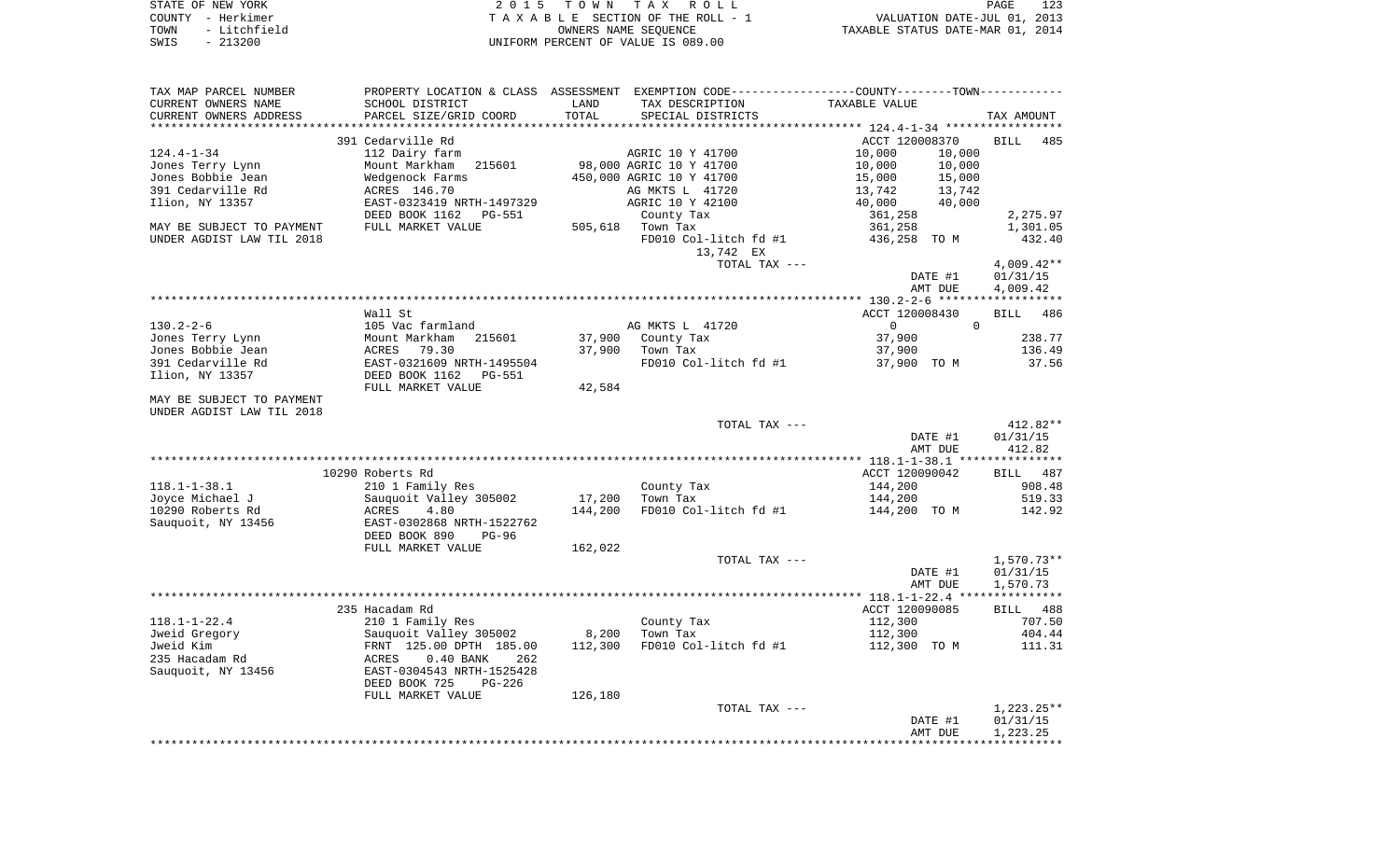| STATE OF NEW YORK |  |              |  |
|-------------------|--|--------------|--|
| COUNTY - Herkimer |  |              |  |
| TOWN              |  | - Litchfield |  |
| SWTS              |  | $-213200$    |  |

2015 TOWN TAX ROLL TA X A B L E SECTION OF THE ROLL - 1 TOWN - Litchfield OWNERS NAME SEQUENCE TAXABLE STATUS DATE-MAR 01, 2014 SWIS - 213200 UNIFORM PERCENT OF VALUE IS 089.00

| TAX MAP PARCEL NUMBER  | PROPERTY LOCATION & CLASS | ASSESSMENT |                       |                                  |             |
|------------------------|---------------------------|------------|-----------------------|----------------------------------|-------------|
| CURRENT OWNERS NAME    | SCHOOL DISTRICT           | LAND       | TAX DESCRIPTION       | TAXABLE VALUE                    |             |
| CURRENT OWNERS ADDRESS | PARCEL SIZE/GRID COORD    | TOTAL      | SPECIAL DISTRICTS     |                                  | TAX AMOUNT  |
|                        |                           |            |                       |                                  |             |
|                        | Hacadam Road              |            |                       | ACCT 170281                      | BILL 489    |
| $118.1 - 1 - 22.5$     | 314 Rural vac<10          |            | County Tax            | 10,000                           | 63.00       |
| Jweid Gregory          | Sauquoit Valley 305002    | 10,000     | Town Tax              | 10,000                           | 36.01       |
| Jweid Kim              | 6.00<br>ACRES             | 10,000     | School Relevy         |                                  | 237.47      |
| 235 Hacadam Road       | EAST-0304090 NRTH-1525708 |            | FD010 Col-litch fd #1 | 10,000 TO M                      | 9.91        |
| Sauquoit, NY 13456     | DEED BOOK 1431 PG-506     |            |                       |                                  |             |
|                        | FULL MARKET VALUE         | 11,236     |                       |                                  |             |
|                        |                           |            | TOTAL TAX ---         |                                  | $346.39**$  |
|                        |                           |            |                       | DATE #1                          | 01/31/15    |
|                        |                           |            |                       | AMT DUE                          | 346.39      |
|                        |                           |            |                       |                                  |             |
|                        | 520 Bennett Rd            |            |                       | ACCT 164688                      | BILL 490    |
| $118.4 - 1 - 5.5$      | 210 1 Family Res          |            | County Tax            | 69,800                           | 439.75      |
| Kajtazovic Ismet       | Mount Markham 215601      | 10,400     | Town Tax              | 69,800                           | 251.38      |
| 520 Bennett Rd         | Doublewide                | 69,800     | FD010 Col-litch fd #1 | 69,800 TO M                      | 69.18       |
| Frankfort, NY 13340    | FRNT 119.00 DPTH 250.00   |            |                       |                                  |             |
|                        | 0.68<br>ACRES             |            |                       |                                  |             |
|                        | EAST-0314985 NRTH-1519066 |            |                       |                                  |             |
|                        | DEED BOOK 1395 PG-864     |            |                       |                                  |             |
|                        | FULL MARKET VALUE         | 78,427     |                       |                                  |             |
|                        |                           |            | TOTAL TAX ---         |                                  | $760.31**$  |
|                        |                           |            |                       | DATE #1                          | 01/31/15    |
|                        |                           |            |                       | AMT DUE                          | 760.31      |
|                        |                           |            |                       |                                  |             |
|                        | Bennett Rd                |            |                       | ACCT 164688                      | 491<br>BILL |
| $118.4 - 1 - 34.2$     | 314 Rural vac<10          |            | County Tax            | 1,000                            | 6.30        |
| Kajtazovic Ismet       | Mount Markham<br>215601   | 1,000      | Town Tax              | 1,000                            | 3.60        |
| 520 Bennett Rd         | FRNT 400.00 DPTH          | 1,000      | FD010 Col-litch fd #1 | 1,000 TO M                       | .99         |
| Frankfort, NY 13340    | 2.00<br>ACRES             |            |                       |                                  |             |
|                        | EAST-0315206 NRTH-1518966 |            |                       |                                  |             |
|                        | DEED BOOK 1395<br>PG-864  |            |                       |                                  |             |
|                        | FULL MARKET VALUE         | 1,124      |                       |                                  |             |
|                        |                           |            | TOTAL TAX ---         |                                  | $10.89**$   |
|                        |                           |            |                       | DATE #1                          | 01/31/15    |
|                        |                           |            |                       | AMT DUE                          | 10.89       |
|                        |                           |            |                       | ******************************** |             |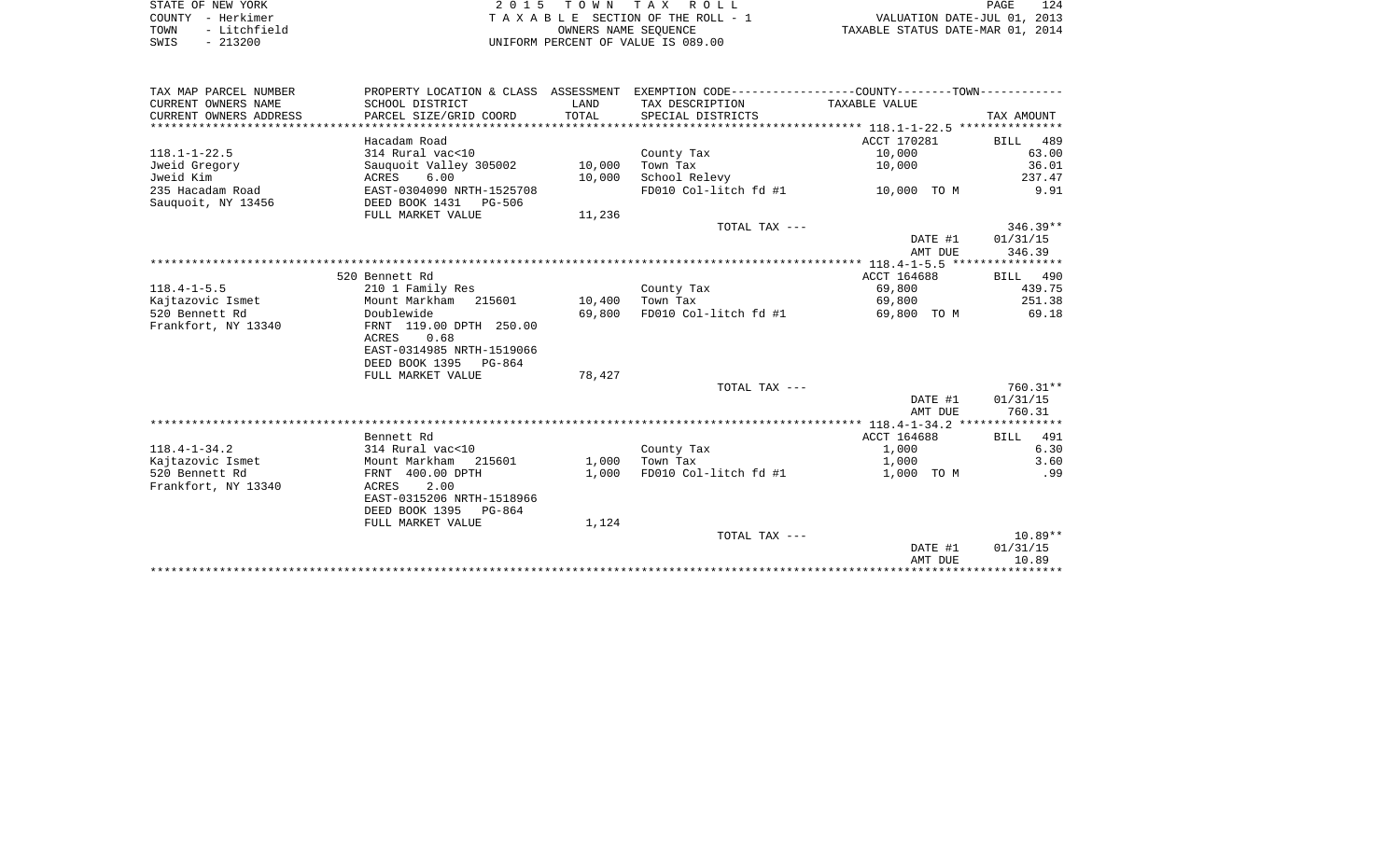STATE OF NEW YORK 2 0 1 5 T O W N T A X R O L L PAGE 125VALUATION DATE-JUL 01, 2013 TOWN - Litchfield TAXABLE STATUS DATE-MAR 01, 2014 RPS155/V04/L015 CURRENT DATE 12/16/2014

COUNTY - Herkimer  $T A X A B L E$  SECTION OF THE ROLL - 1

### R O L L S U B S E C T I O N - - T O T A L S

# \*\*\* S P E C I A L D I S T R I C T S U M M A R Y \*\*\*

| CODE<br>DISTRICT NAME PARCELS | TOTAL | EXTENSION<br>TYPE | <b>EXTENSION</b><br>VALUE | AD VALOREM<br>VALUE | EXEMPT<br>AMOUNT | TAXABLE<br>VALUE | TOTAL<br>TAX |
|-------------------------------|-------|-------------------|---------------------------|---------------------|------------------|------------------|--------------|
| FD010 Col-litch fd #          |       | 491 TOTAL M       |                           | 42417,506           | 356,848          | 42060,658        | 41,688.39    |

### \*\*\* S C H O O L D I S T R I C T S U M M A R Y \*\*\*

| CODE   | DISTRICT NAME                    | TOTAL<br>PARCELS | ASSESSED<br>LAND | ASSESSED<br>TOTAL | <b>EXEMPT</b><br>AMOUNT | TOTAL<br>TAXABLE        |
|--------|----------------------------------|------------------|------------------|-------------------|-------------------------|-------------------------|
|        |                                  |                  |                  |                   | STAR AMOUNT             | STAR TAXABLE            |
|        | Central Valley Cntrl             | 9                | 133,800          | 151,900           | 10,443                  | 141,457                 |
| 212803 | Mount Markham                    | 384              | 10185,430        | 34955,106         | 2179,586                | 141,457<br>32,775,520   |
| 215601 | Sauguoit Valley Cen              | 98               | 2014,900         | 7310,500          | 5240,940<br>118,412     | 27,534,580<br>7,192,088 |
| 305002 |                                  |                  |                  |                   | 1656,660                | 5,535,428               |
|        | SUB-TOTAL                        | 491              | 12334,130        | 42417,506         | 2308,441                | 40,109,065              |
|        | $S \cup B - T \cup T A L (CONT)$ |                  |                  |                   | 6897,600                | 33, 211, 465            |
|        | TOTAL                            | 491              | 12334,130        | 42417,506         | 2308,441                | 40,109,065              |
|        | TO TAL (CONT)                    |                  |                  |                   | 6897,600                | 33, 211, 465            |

\*\*\* S Y S T E M C O D E S S U M M A R Y \*\*\*

NO SYSTEM EXEMPTIONS AT THIS LEVEL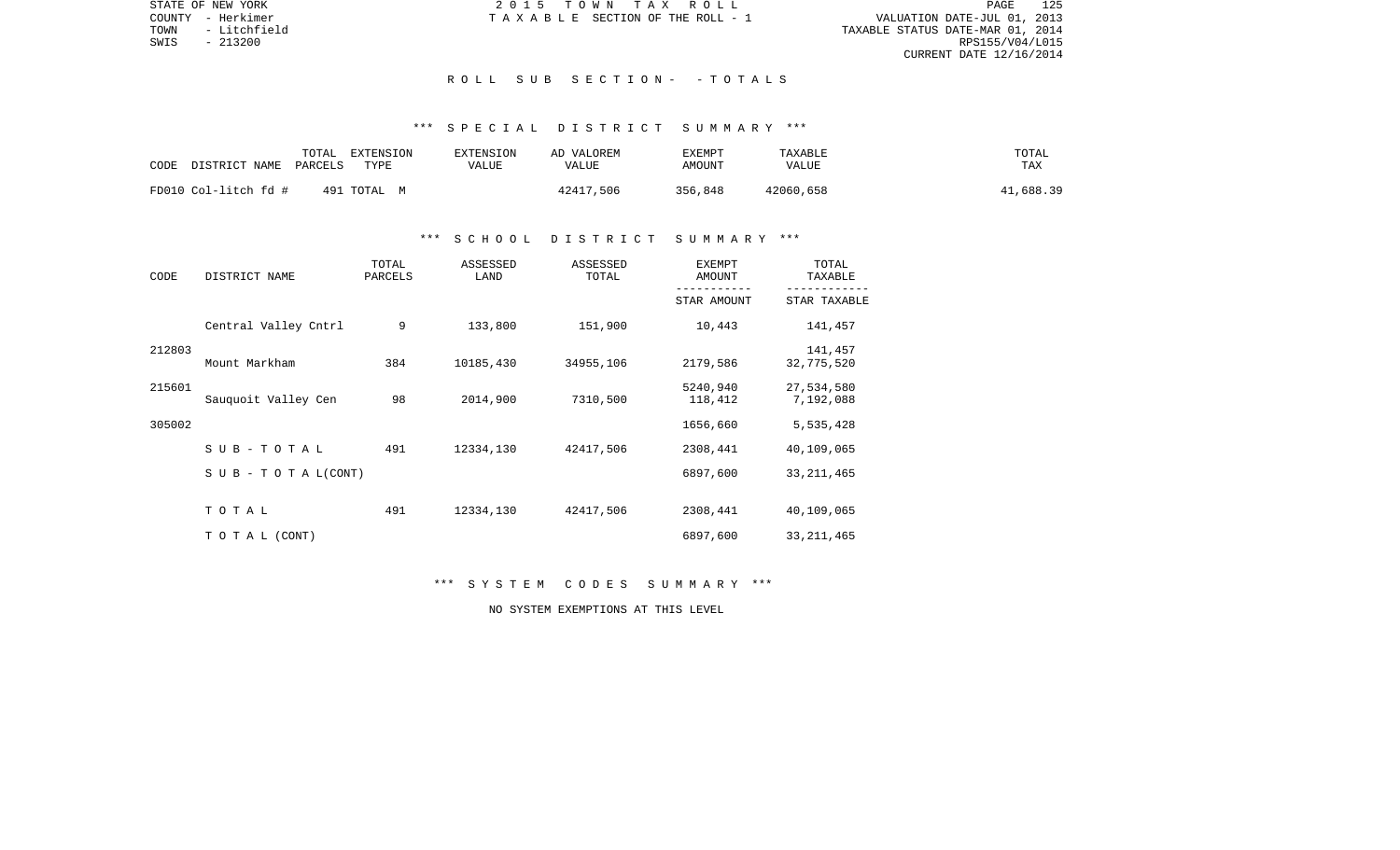PAGE 126 r VALUATION DATE-JUL 01, 2013<br>TAXABLE STATUS DATE-MAR 01, 2014<br>RPS155/V04/L015 CURRENT DATE 12/16/2014

STATE OF NEW YORK **2015 TOWN TAX ROLL** COUNTY - Herkimer T A X A B L E SECTION OF THE ROLL - 1

TOWN - Litchfield<br>SWIS - 213200

### R O L L S U B S E C T I O N - - T O T A L S

#### \*\*\* E X E M P T I O N S U M M A R Y \*\*\*

|       |             | TOTAL   |          |          |
|-------|-------------|---------|----------|----------|
| CODE  | DESCRIPTION | PARCELS | COUNTY   | TOWN     |
| 41101 | VETFUND CT  | 4       | 8,050    | 8,050    |
|       |             |         |          |          |
| 41121 | VET WAR CT  | 8       | 64,800   | 64,800   |
| 41131 | VET COM CT  | 7       | 92,006   | 92,006   |
| 41141 | VET DIS CT  | 3       | 66,938   | 66,938   |
| 41700 | AGRIC 10 Y  | 10      | 1682,400 | 1682,400 |
| 41720 | AG MKTS L   | 72      | 356,848  | 356,848  |
| 41730 | AG MKTS     | 14      | 104,293  | 104,293  |
| 41801 | AGED-CT     |         | 14,940   | 14,940   |
| 42100 | AGRIC 10 Y  | 13      | 164,900  | 164,900  |
|       | ТОТАЬ       | 132     | 2555,175 | 2555,175 |

# \*\*\* G R A N D T O T A L S \*\*\*

| ROLL |                           | TOTAL   | ASSESSED  | ASSESSED  | EXEMPT      | TOTAL        | TOTAL      |
|------|---------------------------|---------|-----------|-----------|-------------|--------------|------------|
| SEC  | DESCRIPTION               | PARCELS | LAND      | TOTAL     | AMOUNT      | TAXABLE      | TAX        |
|      |                           |         |           |           | STAR AMOUNT | STAR TAXABLE |            |
|      | County Tax                |         | 12334,130 | 42417,506 | 2,555,175   | 39,862,331   | 251,136.91 |
|      | Town Tax<br>School Relevy |         | 12334,130 | 42417,506 | 2,555,175   | 39,862,331   | 143,561.46 |
|      |                           |         |           |           |             |              | 91,872.26  |
|      | SPEC DIST TAXES           |         |           |           |             |              | 41,688.39  |
|      | TAXABLE                   | 491     |           |           |             |              | 528,259.02 |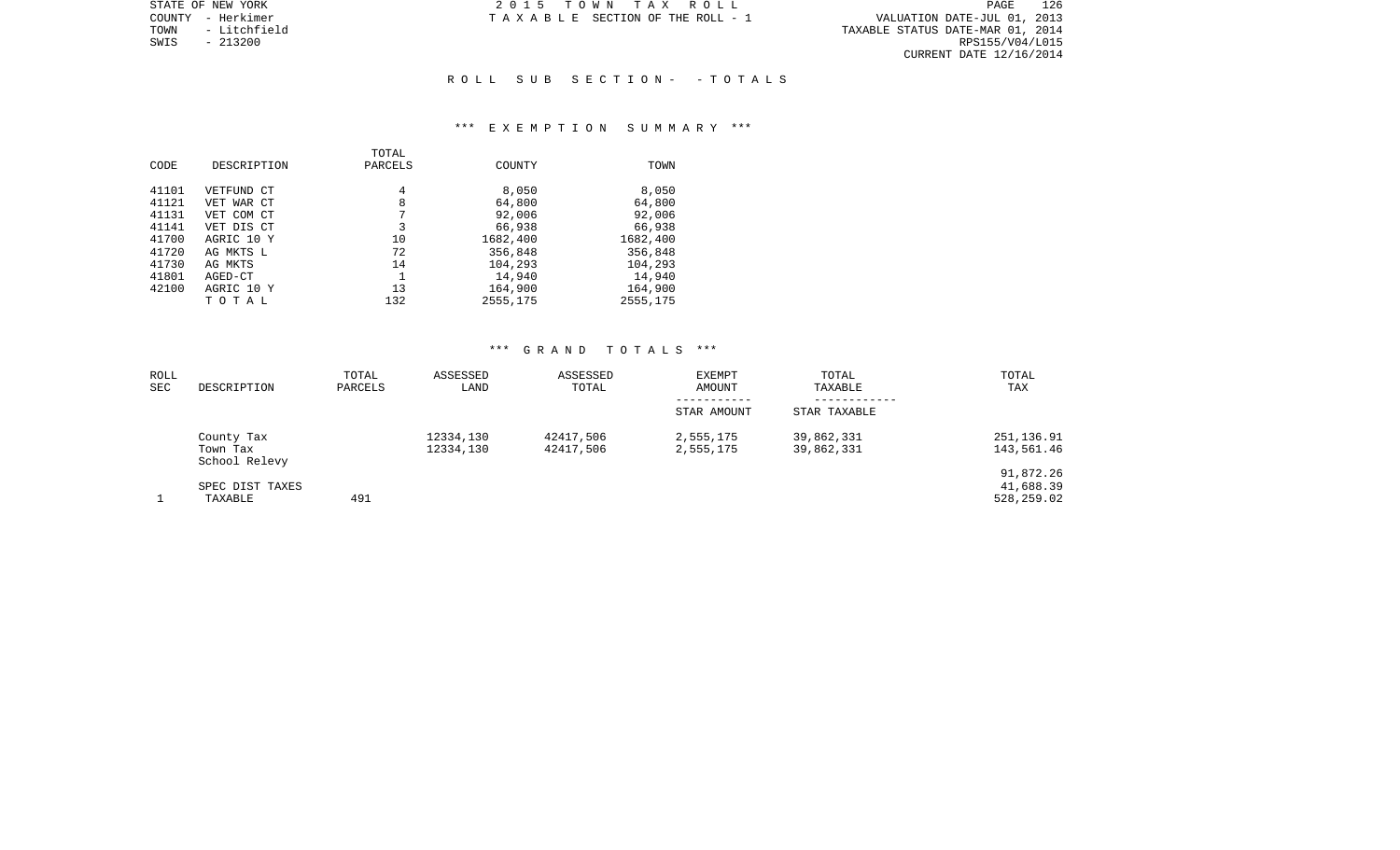|      | STATE OF NEW YORK | 2015 TOWN TAX ROLL                 |                                          | PAGE | 127 |
|------|-------------------|------------------------------------|------------------------------------------|------|-----|
|      | COUNTY - Herkimer | TAXABLE SECTION OF THE ROLL - 1    | SUB-SECT - 1 VALUATION DATE-JUL 01, 2013 |      |     |
| TOWN | - Litchfield      | OWNERS NAME SEOUENCE               | TAXABLE STATUS DATE-MAR 01, 2014         |      |     |
| SWIS | $-213200$         | UNIFORM PERCENT OF VALUE IS 089.00 |                                          |      |     |

| TAX MAP PARCEL NUMBER  | PROPERTY LOCATION & CLASS | ASSESSMENT | EXEMPTION CODE-       | -COUNTY------<br>$-TOWN--$         |             |
|------------------------|---------------------------|------------|-----------------------|------------------------------------|-------------|
| CURRENT OWNERS NAME    | SCHOOL DISTRICT           | LAND       | TAX DESCRIPTION       | TAXABLE VALUE                      |             |
| CURRENT OWNERS ADDRESS | PARCEL SIZE/GRID COORD    | TOTAL      | SPECIAL DISTRICTS     |                                    | TAX AMOUNT  |
|                        |                           |            |                       | $124.4 - 2 - 12$ ***************** |             |
|                        | 446 Berberick Rd          |            |                       | ACCT 171018                        | 492<br>BILL |
| 124.4-2-12             | 210 1 Family Res          |            | County Tax            | 97,700                             | 615.52      |
| Kast Jessica M         | Mount Markham 215601      | 24,200     | Town Tax              | 97.700                             | 351.86      |
| 446 Berberick Rd       | 6.90<br>ACRES             | 97,700     | FD010 Col-litch fd #1 | 97,700<br>TO M                     | 96.84       |
| Frankfort, NY 13340    | EAST-0318792 NRTH-1499476 |            |                       |                                    |             |
|                        | DEED BOOK 1436<br>PG-544  |            |                       |                                    |             |
|                        | FULL MARKET VALUE         | 109,775    |                       |                                    |             |
|                        |                           |            | TOTAL TAX $---$       |                                    | 1,064.22**  |
|                        |                           |            |                       | DATE #1                            | 01/31/15    |
|                        |                           |            |                       | AMT DUE                            | 1,064.22    |
|                        |                           |            |                       |                                    |             |
|                        |                           |            |                       |                                    |             |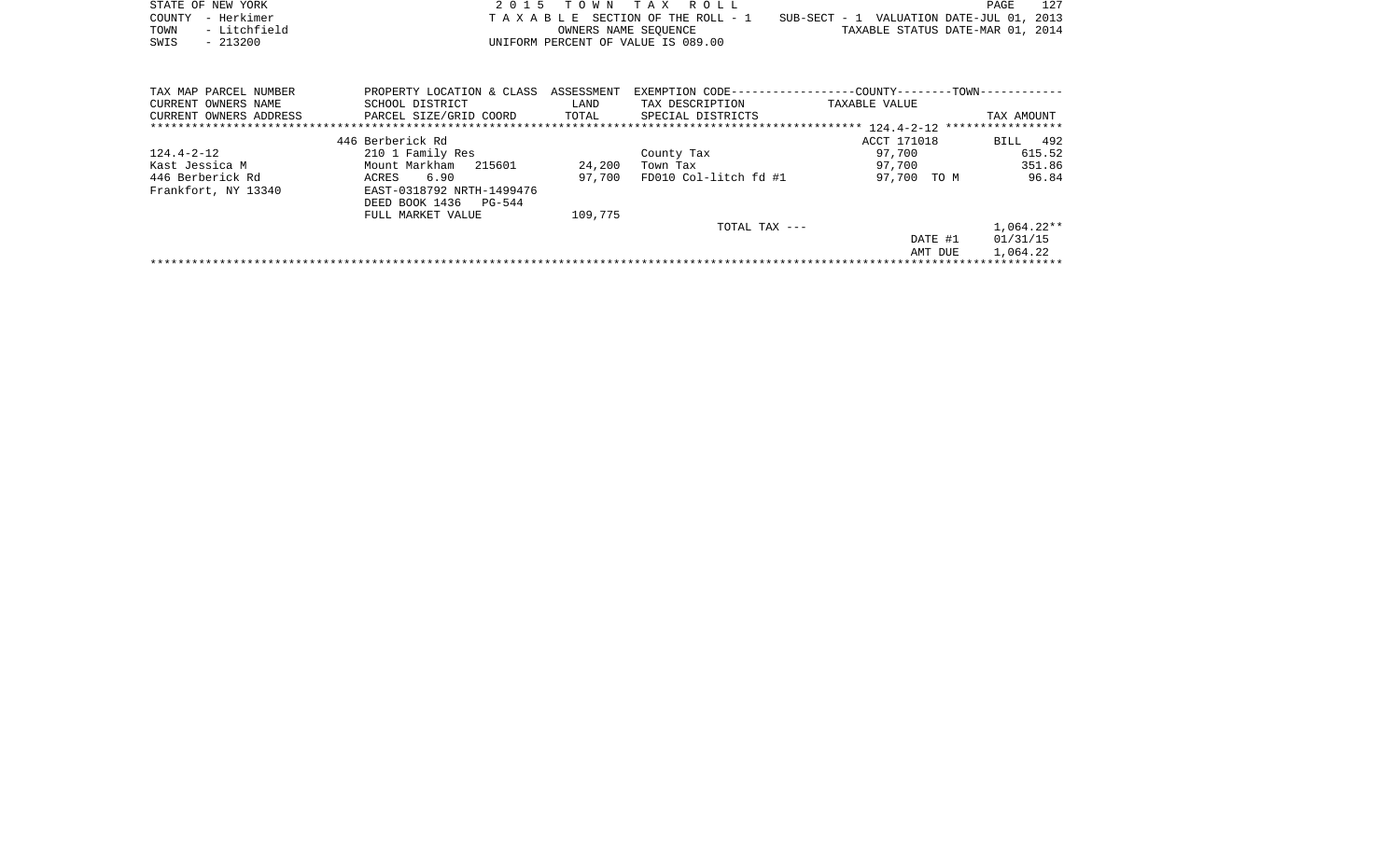| STATE OF NEW YORK |              | 2015 TOWN TAX ROLL                    |                                          | PAGE                    | 128 |
|-------------------|--------------|---------------------------------------|------------------------------------------|-------------------------|-----|
| COUNTY - Herkimer |              | T A X A B L E SECTION OF THE ROLL - 1 | SUB-SECT - 1 VALUATION DATE-JUL 01, 2013 |                         |     |
| TOWN              | - Litchfield |                                       | TAXABLE STATUS DATE-MAR 01, 2014         |                         |     |
| SWIS              | - 213200     | UNIFORM PERCENT OF VALUE IS 089.00    |                                          | RPS155/V04/L015         |     |
|                   |              |                                       |                                          | CURRENT DATE 12/16/2014 |     |

### R O L L S U B S E C T I O N - 1 - T O T A L S

## \*\*\* S P E C I A L D I S T R I C T S U M M A R Y \*\*\*

| CODE<br>DISTRICT NAME | TOTAL<br>EXTENSION<br>PARCELS<br>TYPE | EXTENSION<br>VALUE | AD VALOREM<br>VALUE | <b>EXEMPT</b><br><b>AMOUNT</b> | TAXABLE<br>VALUE | TOTAL<br>TAX |
|-----------------------|---------------------------------------|--------------------|---------------------|--------------------------------|------------------|--------------|
| FD010 Col-litch fd #  | TOTAL                                 | . м                | ,700<br>07          |                                | 97,700           | 96.84        |

# \*\*\* S C H O O L D I S T R I C T S U M M A R Y \*\*\*

| CODE   | DISTRICT NAME                    | TOTAL<br>PARCELS | ASSESSED<br>LAND | ASSESSED<br>TOTAL | EXEMPT<br>AMOUNT | TOTAL<br>TAXABLE |
|--------|----------------------------------|------------------|------------------|-------------------|------------------|------------------|
|        |                                  |                  |                  |                   | STAR AMOUNT      | STAR TAXABLE     |
|        | Mount Markham                    | 1                | 24,200           | 97,700            |                  | 97,700           |
| 215601 |                                  |                  |                  |                   | 27,000           | 70,700           |
|        | SUB-TOTAL                        |                  | 24,200           | 97,700            |                  | 97,700           |
|        | $S \cup B - T \cup T A L (CONT)$ |                  |                  |                   | 27,000           | 70,700           |
|        | TOTAL                            |                  |                  |                   |                  |                  |
|        |                                  | 1                | 24,200           | 97,700            |                  | 97,700           |
|        | T O T A L (CONT)                 |                  |                  |                   | 27,000           | 70,700           |

\*\*\* S Y S T E M C O D E S S U M M A R Y \*\*\*

#### NO SYSTEM EXEMPTIONS AT THIS LEVEL

\*\*\* E X E M P T I O N S U M M A R Y \*\*\*

NO EXEMPTIONS AT THIS LEVEL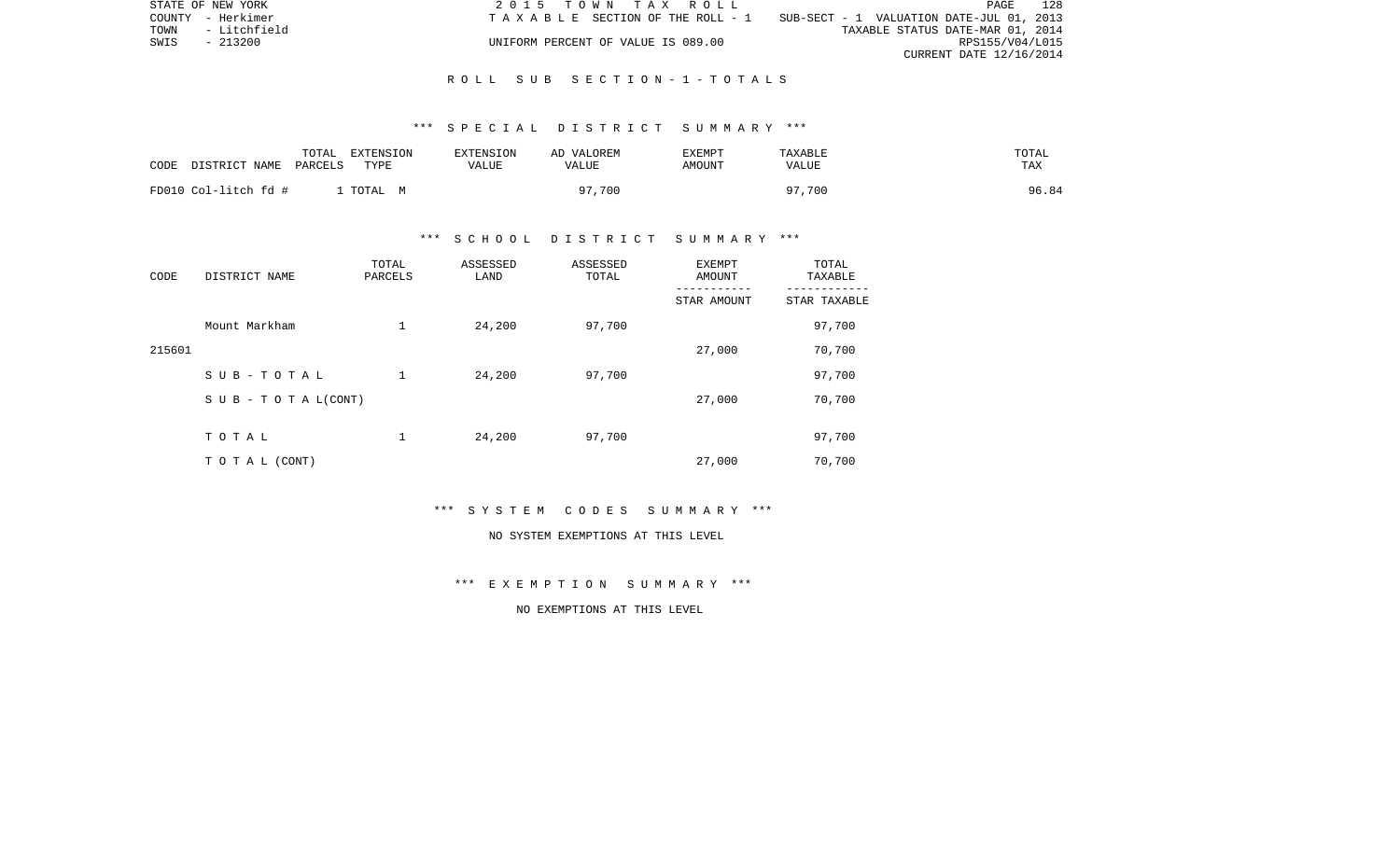|      | STATE OF NEW YORK | 2015 TOWN TAX ROLL                                                                | PAGE                    | 129 |
|------|-------------------|-----------------------------------------------------------------------------------|-------------------------|-----|
|      | COUNTY - Herkimer | SUB-SECT - 1 VALUATION DATE-JUL 01, 2013<br>T A X A B L E SECTION OF THE ROLL - 1 |                         |     |
| TOWN | - Litchfield      | TAXABLE STATUS DATE-MAR 01, 2014                                                  |                         |     |
| SWIS | $-213200$         | UNIFORM PERCENT OF VALUE IS 089.00                                                | RPS155/V04/L015         |     |
|      |                   |                                                                                   | CURRENT DATE 12/16/2014 |     |

## R O L L S U B S E C T I O N - 1 - T O T A L S

#### \*\*\* G R A N D T O T A L S \*\*\*

| ROLL<br>SEC | DESCRIPTION     | TOTAL<br>PARCELS | ASSESSED<br>LAND | ASSESSED<br>TOTAL | <b>EXEMPT</b><br>AMOUNT | TOTAL<br>TAXABLE | TOTAL<br><b>TAX</b> |
|-------------|-----------------|------------------|------------------|-------------------|-------------------------|------------------|---------------------|
|             |                 |                  |                  |                   |                         |                  |                     |
|             |                 |                  |                  |                   | STAR AMOUNT             | STAR TAXABLE     |                     |
|             | County Tax      |                  | 24,200           | 97,700            |                         | 97,700           | 615.52              |
|             | Town Tax        |                  | 24,200           | 97,700            |                         | 97,700           | 351.86              |
|             | SPEC DIST TAXES |                  |                  |                   |                         |                  | 96.84               |
|             | TAXABLE         |                  |                  |                   |                         |                  | 1,064.22            |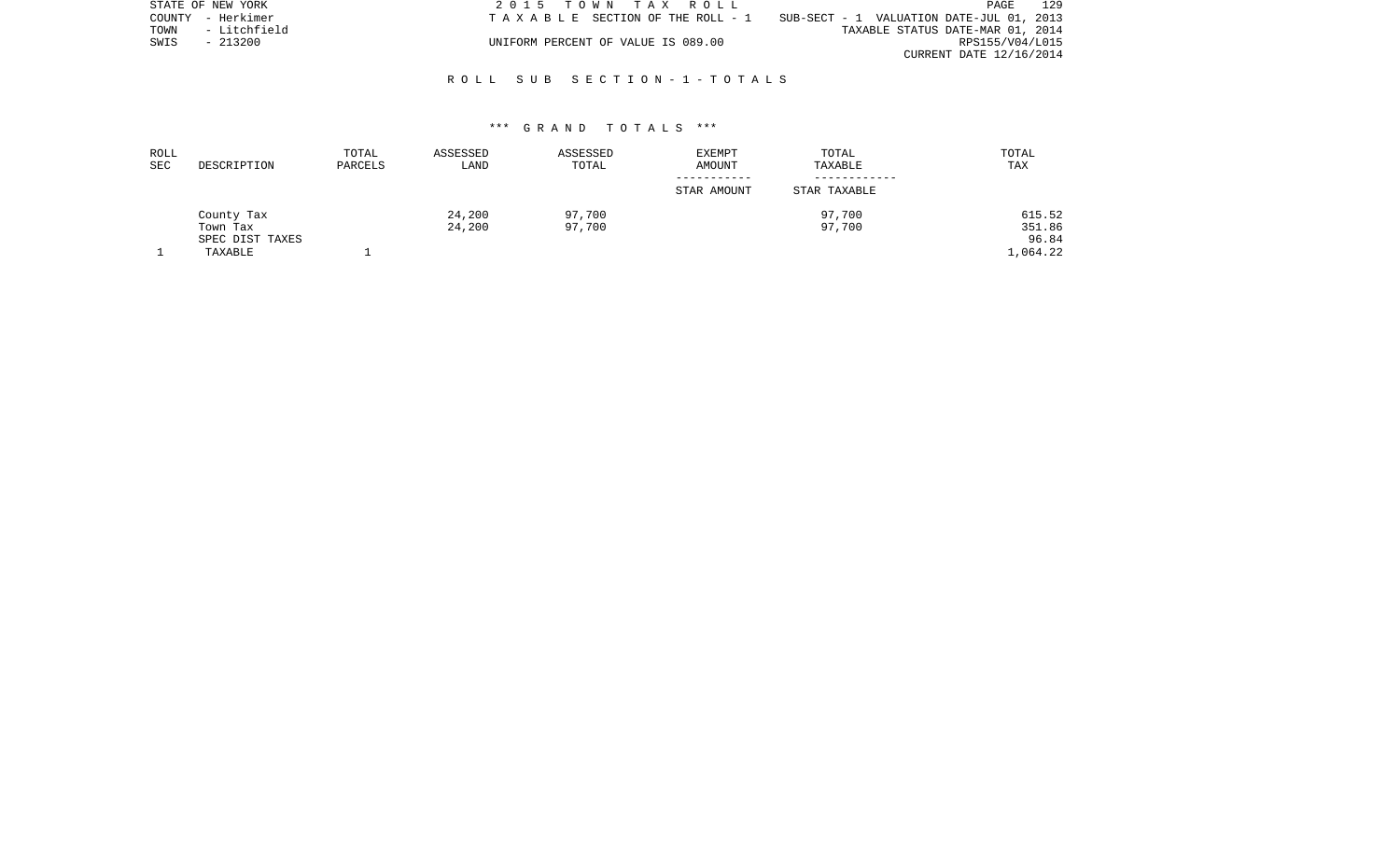| STATE OF NEW YORK    | 2015 TOWN TAX ROLL                 | 130<br>PAGE                      |
|----------------------|------------------------------------|----------------------------------|
| COUNTY - Herkimer    | TAXABLE SECTION OF THE ROLL - 1    | VALUATION DATE-JUL 01, 2013      |
| - Litchfield<br>TOWN | OWNERS NAME SEOUENCE               | TAXABLE STATUS DATE-MAR 01, 2014 |
| $-213200$<br>SWIS    | UNIFORM PERCENT OF VALUE IS 089.00 |                                  |

130<br>2013<br>2014

| TAX MAP PARCEL NUMBER              | PROPERTY LOCATION & CLASS ASSESSMENT EXEMPTION CODE----------------COUNTY--------TOWN----------- |         |                       |                |                    |
|------------------------------------|--------------------------------------------------------------------------------------------------|---------|-----------------------|----------------|--------------------|
| CURRENT OWNERS NAME                | SCHOOL DISTRICT                                                                                  | LAND    | TAX DESCRIPTION       | TAXABLE VALUE  |                    |
| CURRENT OWNERS ADDRESS             | PARCEL SIZE/GRID COORD                                                                           | TOTAL   | SPECIAL DISTRICTS     |                | TAX AMOUNT         |
| *********************              |                                                                                                  |         |                       |                |                    |
|                                    | Berberick Rd                                                                                     |         |                       | ACCT 183827    | <b>BILL</b><br>493 |
| $124.4 - 2 - 13$                   | 314 Rural vac<10                                                                                 |         | County Tax            | 11,300         | 71.19              |
| Kast Jessica M                     | Mount Markham<br>215601                                                                          | 11,300  | Town Tax              | 11,300         | 40.70              |
| 315 Berberick Rd                   | Bldg Lot                                                                                         | 11,300  | FD010 Col-litch fd #1 | 11,300 TO M    | 11.20              |
| Frankfort, NY 13340                | 8.10<br>ACRES                                                                                    |         |                       |                |                    |
|                                    | EAST-0318771 NRTH-1499715<br>DEED BOOK 1519<br>PG-255                                            |         |                       |                |                    |
|                                    | FULL MARKET VALUE                                                                                | 12,697  |                       |                |                    |
|                                    |                                                                                                  |         | TOTAL TAX ---         |                | $123.09**$         |
|                                    |                                                                                                  |         |                       | DATE #1        | 01/31/15           |
|                                    |                                                                                                  |         |                       | AMT DUE        | 123.09             |
|                                    |                                                                                                  |         |                       |                |                    |
|                                    | 112 Bennett Rd                                                                                   |         |                       | ACCT 120006270 | BILL 494           |
| $118.3 - 1 - 5.1$                  | 270 Mfg housing                                                                                  |         | County Tax            | 44,400         | 279.72             |
| Kehoe Beverly                      | Sauquoit Valley 305002                                                                           | 13,000  | Town Tax              | 44,400         | 159.90             |
| 112 Bennett Rd                     | FRNT 290.00 DPTH 279.00                                                                          | 44,400  | FD010 Col-litch fd #1 | 44,400 TO M    | 44.01              |
| Frankfort, NY 13340                | 1.00<br>ACRES                                                                                    |         |                       |                |                    |
|                                    | EAST-0307253 NRTH-1520356                                                                        |         |                       |                |                    |
|                                    | DEED BOOK 1152<br>PG-698                                                                         |         |                       |                |                    |
|                                    | FULL MARKET VALUE                                                                                | 49,888  |                       |                |                    |
|                                    |                                                                                                  |         | TOTAL TAX ---         |                | 483.63**           |
|                                    |                                                                                                  |         |                       | DATE #1        | 01/31/15           |
|                                    |                                                                                                  |         |                       | AMT DUE        | 483.63             |
|                                    |                                                                                                  |         |                       |                |                    |
|                                    | 262 Camp Rd                                                                                      |         |                       | ACCT 157909    | 495<br>BILL        |
| $124.3 - 1 - 41$                   | 260 Seasonal res                                                                                 |         | County Tax            | 55,800         | 351.55             |
| Keller Thomas F                    | Mount Markham<br>215601                                                                          | 10,500  | Town Tax              | 55,800         | 200.96<br>55.31    |
| 262 Camp Rd<br>Clayville, NY 13322 | FRNT 100.00 DPTH 100.00<br>ACRES<br>0.46                                                         | 55,800  | FD010 Col-litch fd #1 | 55,800 TO M    |                    |
|                                    | EAST-0306826 NRTH-1504150                                                                        |         |                       |                |                    |
|                                    | DEED BOOK 1352<br>PG-579                                                                         |         |                       |                |                    |
|                                    | FULL MARKET VALUE                                                                                | 62,697  |                       |                |                    |
|                                    |                                                                                                  |         | TOTAL TAX ---         |                | $607.82**$         |
|                                    |                                                                                                  |         |                       | DATE #1        | 01/31/15           |
|                                    |                                                                                                  |         |                       | AMT DUE        | 607.82             |
|                                    |                                                                                                  |         |                       |                |                    |
|                                    | 1322 Albany Rd                                                                                   |         |                       | ACCT 120006360 | BILL 496           |
| $118.3 - 1 - 50$                   | 210 1 Family Res                                                                                 |         | County Tax            | 120,000        | 756.01             |
| Kelly Jack C                       | Mount Markham 215601                                                                             | 15,000  | Town Tax              | 120,000        | 432.17             |
| Kelly Dianna J                     | ACRES<br>2.00 BANK<br>023                                                                        | 120,000 | FD010 Col-litch fd #1 | 120,000 TO M   | 118.94             |
| 1322 Albany Rd                     | EAST-0307731 NRTH-1514049                                                                        |         |                       |                |                    |
| Clayville, NY 13322                | DEED BOOK 1106<br>PG-377                                                                         |         |                       |                |                    |
|                                    | FULL MARKET VALUE                                                                                | 134,831 |                       |                |                    |
|                                    |                                                                                                  |         | TOTAL TAX ---         |                | 1,307.12**         |
|                                    |                                                                                                  |         |                       | DATE #1        | 01/31/15           |
|                                    |                                                                                                  |         |                       | AMT DUE        | 1,307.12           |
|                                    |                                                                                                  |         |                       |                |                    |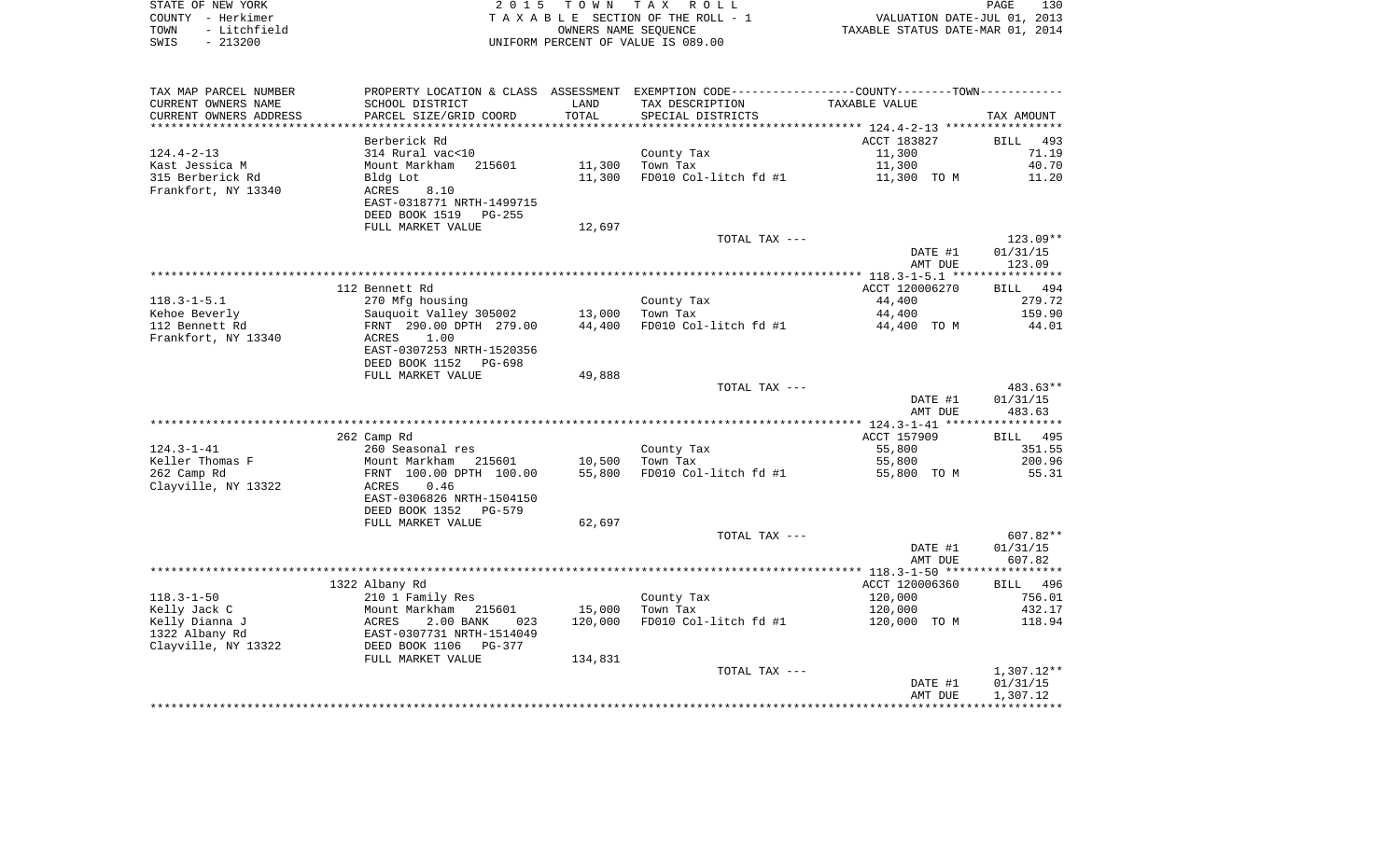| STATE OF NEW YORK    | 2015 TOWN TAX ROLL                 | 131<br>PAGE                      |
|----------------------|------------------------------------|----------------------------------|
| COUNTY - Herkimer    | TAXABLE SECTION OF THE ROLL - 1    | VALUATION DATE-JUL 01, 2013      |
| - Litchfield<br>TOWN | OWNERS NAME SEOUENCE               | TAXABLE STATUS DATE-MAR 01, 2014 |
| $-213200$<br>SWIS    | UNIFORM PERCENT OF VALUE IS 089.00 |                                  |

|                                    |                                          |                              |                                                                                               | DATE #1<br>AMT DUE    | 01/31/15<br>33.76  |
|------------------------------------|------------------------------------------|------------------------------|-----------------------------------------------------------------------------------------------|-----------------------|--------------------|
|                                    |                                          |                              | TOTAL TAX ---                                                                                 |                       | $33.76**$          |
|                                    | FULL MARKET VALUE                        | 3,483                        |                                                                                               |                       |                    |
|                                    | DEED BOOK 1298<br>PG-892                 |                              |                                                                                               |                       |                    |
| New Hartford, NY 13413             | EAST-0300868 NRTH-1525046                |                              |                                                                                               |                       |                    |
| 2617 Graffenburg Road              | ACRES<br>1.30                            |                              |                                                                                               |                       |                    |
| Bathke Jennifer                    | FRNT 290.00 DPTH 260.00                  | 3,100                        | FD010 Col-litch fd #1                                                                         | 3,100 TO M            | 3.07               |
| King Michael                       | Sauquoit Valley 305002                   | 3,100                        | Town Tax                                                                                      | 3,100                 | 11.16              |
| $118.1 - 1 - 3$                    | 314 Rural vac<10                         |                              | County Tax                                                                                    | 3,100                 | 19.53              |
|                                    | 10141 Roberts Rd                         |                              |                                                                                               | ACCT 148844           | <b>BILL</b><br>500 |
|                                    |                                          |                              |                                                                                               |                       |                    |
|                                    |                                          |                              |                                                                                               | AMT DUE               | 735.26             |
|                                    |                                          |                              |                                                                                               | DATE #1               | 01/31/15           |
|                                    |                                          |                              | TOTAL TAX ---                                                                                 |                       | $735.26**$         |
|                                    | FULL MARKET VALUE                        | 75,843                       |                                                                                               |                       |                    |
| Clayville, NY 13322                | DEED BOOK 698<br>PG-186                  |                              |                                                                                               |                       |                    |
| 355 Jerusalem Hill Rd              | EAST-0312855 NRTH-1511530                |                              |                                                                                               |                       |                    |
| Kennedy Susan M                    | Mount Markham<br>215601<br>ACRES<br>1.00 | 13,000<br>67,500             | FD010 Col-litch fd #1                                                                         | 67,500<br>67,500 TO M | 66.90              |
| $118.3 - 1 - 62$<br>Kennedy Jack J | 210 1 Family Res                         |                              | County Tax<br>Town Tax                                                                        | 67,500                | 425.26<br>243.10   |
|                                    | 355 Jerusalem Hill Rd                    |                              |                                                                                               | ACCT 120005400        | BILL<br>499        |
|                                    |                                          |                              |                                                                                               |                       |                    |
|                                    |                                          |                              |                                                                                               | AMT DUE               | 10.89              |
|                                    |                                          |                              |                                                                                               | DATE #1               | 01/31/15           |
|                                    |                                          |                              | TOTAL TAX ---                                                                                 |                       | $10.89**$          |
|                                    | FULL MARKET VALUE                        | 1,124                        |                                                                                               |                       |                    |
| Clayville, NY 13322                | DEED BOOK 1441<br>$PG-113$               |                              |                                                                                               |                       |                    |
| 1322 Albany Road                   | EAST-0307870 NRTH-1514022                |                              |                                                                                               |                       |                    |
| Kely Dianna J                      | ACRES<br>0.40                            | 1,000                        | FD010 Col-litch fd #1                                                                         | 1,000 TO M            | .99                |
| Kelly Jack C                       | Mount Markham<br>215601                  | 1,000                        | Town Tax                                                                                      | 1,000                 | 3.60               |
| $118.3 - 1 - 51.6$                 | 314 Rural vac<10                         |                              | County Tax                                                                                    | 1,000                 | 6.30               |
|                                    | Albany Road                              |                              |                                                                                               | ACCT 171748           | 498<br><b>BILL</b> |
|                                    |                                          |                              |                                                                                               |                       |                    |
|                                    |                                          |                              |                                                                                               | AMT DUE               | 123.09             |
|                                    |                                          |                              |                                                                                               | DATE #1               | 01/31/15           |
|                                    |                                          |                              | TOTAL TAX ---                                                                                 |                       | $123.09**$         |
|                                    | FULL MARKET VALUE                        | 12,697                       |                                                                                               |                       |                    |
|                                    | DEED BOOK 1212<br>PG-258                 |                              |                                                                                               |                       |                    |
| Clayville, NY 13322                | EAST-0307755 NRTH-1514394                |                              |                                                                                               |                       |                    |
| 1322 Albany Rd                     | 2.00<br>ACRES                            |                              |                                                                                               |                       |                    |
| Kelly Dianna J                     | FRNT 391.00 DPTH                         | 11,300                       | FD010 Col-litch fd #1                                                                         | 11,300 TO M           | 11.20              |
| Kelly Jack C                       | Mount Markham 215601                     | 11,300                       | Town Tax                                                                                      | 11,300                | 40.70              |
| $118.3 - 1 - 51.5$                 | Albany Rd<br>314 Rural vac<10            |                              | County Tax                                                                                    | 11,300                | 71.19              |
|                                    |                                          |                              |                                                                                               |                       | <b>BILL</b><br>497 |
| CURRENT OWNERS ADDRESS             | PARCEL SIZE/GRID COORD                   | TOTAL<br>* * * * * * * * * * | SPECIAL DISTRICTS                                                                             |                       | TAX AMOUNT         |
| CURRENT OWNERS NAME                | SCHOOL DISTRICT                          | LAND                         | TAX DESCRIPTION                                                                               | TAXABLE VALUE         |                    |
| TAX MAP PARCEL NUMBER              |                                          |                              | PROPERTY LOCATION & CLASS ASSESSMENT EXEMPTION CODE---------------COUNTY-------TOWN---------- |                       |                    |
|                                    |                                          |                              |                                                                                               |                       |                    |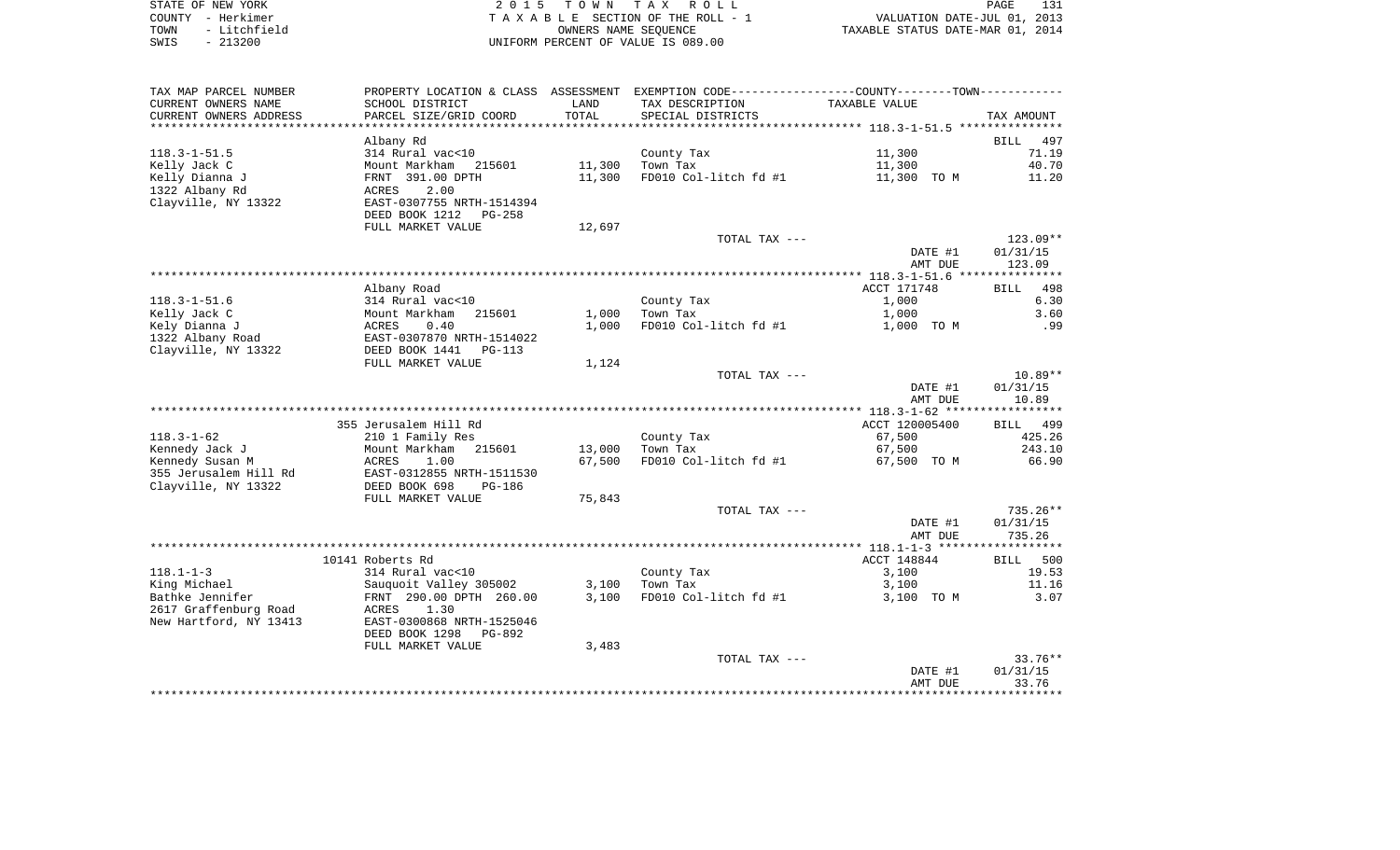| STATE OF NEW YORK |                   | 2015 TOWN TAX ROLL                 | 132<br>PAGE                      |
|-------------------|-------------------|------------------------------------|----------------------------------|
|                   | COUNTY - Herkimer | TAXABLE SECTION OF THE ROLL - 1    | VALUATION DATE-JUL 01, 2013      |
| TOWN              | - Litchfield      | OWNERS NAME SEOUENCE               | TAXABLE STATUS DATE-MAR 01, 2014 |
| SWIS              | - 213200          | UNIFORM PERCENT OF VALUE IS 089.00 |                                  |

| TAX MAP PARCEL NUMBER     |                                                     |         | PROPERTY LOCATION & CLASS ASSESSMENT EXEMPTION CODE---------------COUNTY-------TOWN---------- |                |              |
|---------------------------|-----------------------------------------------------|---------|-----------------------------------------------------------------------------------------------|----------------|--------------|
| CURRENT OWNERS NAME       | SCHOOL DISTRICT                                     | LAND    | TAX DESCRIPTION                                                                               | TAXABLE VALUE  |              |
| CURRENT OWNERS ADDRESS    | PARCEL SIZE/GRID COORD                              | TOTAL   | SPECIAL DISTRICTS                                                                             |                | TAX AMOUNT   |
|                           |                                                     |         |                                                                                               |                |              |
|                           | 502 Bennett Rd                                      |         |                                                                                               | ACCT 120090141 | BILL 501     |
| $118.4 - 1 - 5.3$         | 240 Rural res                                       |         | County Tax                                                                                    | 115,600        | 728.29       |
| Kinne Todd W              | Mount Markham<br>215601                             | 37,400  | Town Tax                                                                                      | 115,600        | 416.33       |
| Kinne Melissa H           | FRNT 620.00 DPTH                                    | 115,600 | FD010 Col-litch fd #1                                                                         | 115,600 TO M   | 114.58       |
| 502 Bennett Rd            | 28.80<br>ACRES                                      |         |                                                                                               |                |              |
| Frankfort, NY 13340       | EAST-0314246 NRTH-1518727                           |         |                                                                                               |                |              |
|                           | DEED BOOK 830<br>PG-529                             |         |                                                                                               |                |              |
|                           | FULL MARKET VALUE                                   | 129,888 |                                                                                               |                |              |
|                           |                                                     |         | TOTAL TAX ---                                                                                 |                | $1,259.20**$ |
|                           |                                                     |         |                                                                                               | DATE #1        | 01/31/15     |
|                           |                                                     |         |                                                                                               | AMT DUE        | 1,259.20     |
|                           |                                                     |         |                                                                                               |                |              |
|                           | 10273 Roberts Rd                                    |         |                                                                                               |                | BILL 502     |
| 118.1-1-21.3              | 210 1 Family Res                                    |         | County Tax                                                                                    | 75,600         | 476.29       |
| Knauth Jonathan           | Sauquoit Valley 305002                              | 16,900  | Town Tax                                                                                      | 75,600         | 272.27       |
| Knauth Marybeth G         | ACRES<br>2.76 BANK<br>035                           | 75,600  | FD010 Col-litch fd #1                                                                         | 75,600 TO M    | 74.93        |
| 10273 Roberts Rd          | EAST-0302843 NRTH-1523532<br>DEED BOOK 781<br>PG-46 |         |                                                                                               |                |              |
| Sauquoit, NY 13456        | FULL MARKET VALUE                                   | 84,944  |                                                                                               |                |              |
|                           |                                                     |         | TOTAL TAX ---                                                                                 |                | 823.49**     |
|                           |                                                     |         |                                                                                               | DATE #1        | 01/31/15     |
|                           |                                                     |         |                                                                                               | AMT DUE        | 823.49       |
|                           |                                                     |         |                                                                                               |                |              |
|                           | Elizabethtown Rd                                    |         |                                                                                               | ACCT 120003240 | BILL 503     |
| 125.1-2-27                | 322 Rural vac>10                                    |         | County Tax                                                                                    | 4,100          | 25.83        |
| Knight Laura              | Central Valley 212803                               | 4,100   | Town Tax                                                                                      | 4,100          | 14.77        |
| Kirkpatrick Michael       | ACRES<br>13.10                                      | 4,100   | FD010 Col-litch fd #1                                                                         | 4,100 TO M     | 4.06         |
| 1057 Elizabethtown Rd     | EAST-0335811 NRTH-1509733                           |         |                                                                                               |                |              |
| Ilion, NY 13357           | DEED BOOK 1230<br>PG-935                            |         |                                                                                               |                |              |
|                           | FULL MARKET VALUE                                   | 4,607   |                                                                                               |                |              |
| MAY BE SUBJECT TO PAYMENT |                                                     |         |                                                                                               |                |              |
| UNDER AGDIST LAW TIL 2021 |                                                     |         |                                                                                               |                |              |
|                           |                                                     |         | TOTAL TAX ---                                                                                 |                | $44.66**$    |
|                           |                                                     |         |                                                                                               | DATE #1        | 01/31/15     |
|                           |                                                     |         |                                                                                               | AMT DUE        | 44.66        |
|                           |                                                     |         |                                                                                               |                |              |
|                           | 1307 Albany Rd                                      |         |                                                                                               | ACCT 120003060 | BILL 504     |
| $118.3 - 1 - 40$          | 210 1 Family Res                                    |         | County Tax                                                                                    | 116,200        | 732.07       |
| Knobloch Richard          | Mount Markham<br>215601                             | 20,700  | Town Tax                                                                                      | 116,200        | 418.49       |
| Knobloch Gail M           | ACRES<br>4.50                                       | 116,200 | FD010 Col-litch fd #1                                                                         | 116,200 TO M   | 115.17       |
| 1307 Albany Rd            | EAST-0307360 NRTH-1513778                           |         |                                                                                               |                |              |
| Clayville, NY 13322       | DEED BOOK 926<br>PG-115                             |         |                                                                                               |                |              |
|                           | FULL MARKET VALUE                                   | 130,562 |                                                                                               |                |              |
|                           |                                                     |         | TOTAL TAX ---                                                                                 |                | $1,265.73**$ |
|                           |                                                     |         |                                                                                               | DATE #1        | 01/31/15     |
|                           |                                                     |         |                                                                                               | AMT DUE        | 1,265.73     |
|                           |                                                     |         |                                                                                               |                |              |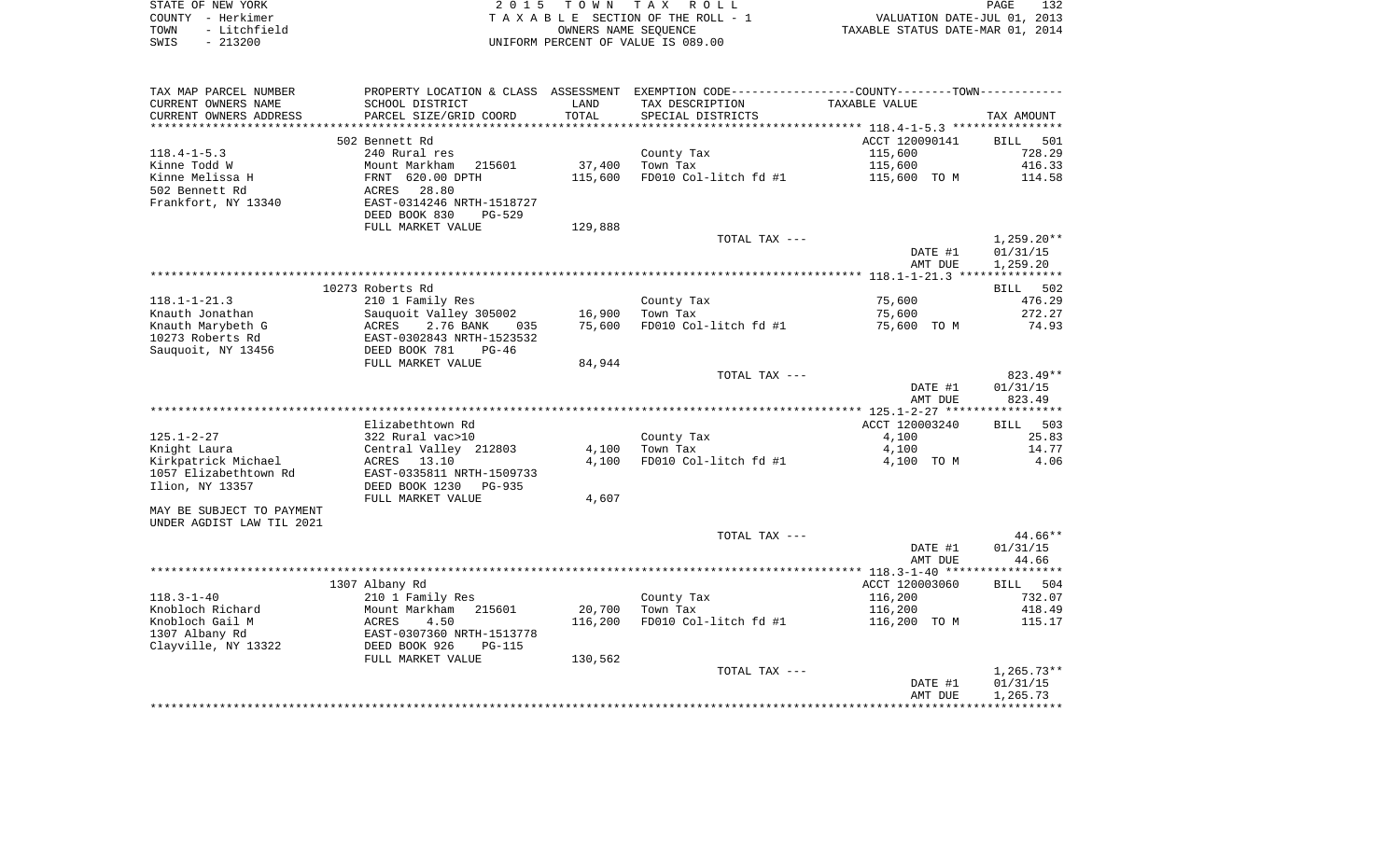| STATE OF NEW YORK    | 2015 TOWN TAX ROLL                    | 133<br>PAGE                      |
|----------------------|---------------------------------------|----------------------------------|
| COUNTY - Herkimer    | T A X A B L E SECTION OF THE ROLL - 1 | VALUATION DATE-JUL 01, 2013      |
| - Litchfield<br>TOWN | OWNERS NAME SEOUENCE                  | TAXABLE STATUS DATE-MAR 01, 2014 |
| - 213200<br>SWIS     | UNIFORM PERCENT OF VALUE IS 089.00    |                                  |

| TAX MAP PARCEL NUMBER    | PROPERTY LOCATION & CLASS ASSESSMENT EXEMPTION CODE---------------COUNTY--------TOWN---------- |        |                       |                |             |
|--------------------------|------------------------------------------------------------------------------------------------|--------|-----------------------|----------------|-------------|
| CURRENT OWNERS NAME      | SCHOOL DISTRICT                                                                                | LAND   | TAX DESCRIPTION       | TAXABLE VALUE  |             |
| CURRENT OWNERS ADDRESS   | PARCEL SIZE/GRID COORD                                                                         | TOTAL  | SPECIAL DISTRICTS     |                | TAX AMOUNT  |
| *******************      | ****************************                                                                   |        |                       |                |             |
|                          | 2144 Graffenburg Rd                                                                            |        |                       | ACCT 156564    | BILL<br>505 |
| $118.1 - 1 - 8$          | 210 1 Family Res                                                                               |        | County Tax            | 62,600         | 394.39      |
| Kochan Nancy J           | Sauquoit Valley 305002                                                                         | 9,800  | Town Tax              | 62,600         | 225.45      |
| Kochan Mary J            | Doublewide                                                                                     | 62,600 | FD010 Col-litch fd #1 | 62,600 TO M    | 62.05       |
| 2144 Graffenburg Rd      | FRNT 150.00 DPTH 175.00                                                                        |        |                       |                |             |
| Sauquoit, NY 13456-3610  | 0.60<br>ACRES                                                                                  |        |                       |                |             |
|                          | EAST-0302531 NRTH-1525182                                                                      |        |                       |                |             |
|                          | DEED BOOK 1344<br>PG-668                                                                       |        |                       |                |             |
|                          | FULL MARKET VALUE                                                                              | 70,337 |                       |                |             |
|                          |                                                                                                |        | TOTAL TAX ---         |                | 681.89**    |
|                          |                                                                                                |        |                       | DATE #1        | 01/31/15    |
|                          |                                                                                                |        |                       | AMT DUE        | 681.89      |
|                          |                                                                                                |        |                       |                |             |
|                          | 137 Foster Rd                                                                                  |        |                       | ACCT 180997    | 506<br>BILL |
| $124.4 - 1 - 26.2$       | 270 Mfg housing                                                                                |        | County Tax            | 21,000         | 132.30      |
| Kornutiak Daniel         | Mount Markham<br>215601                                                                        | 10,900 | Town Tax              | 21,000         | 75.63       |
| Kornutiak David          | 2.00<br>ACRES                                                                                  | 21,000 | FD010 Col-litch fd #1 | 21,000 TO M    | 20.81       |
| 469 Stroupe Rd           | EAST-0316148 NRTH-1501936                                                                      |        |                       |                |             |
| Ilion, NY 13357          | DEED BOOK 1501<br>PG-366                                                                       |        |                       |                |             |
|                          | FULL MARKET VALUE                                                                              | 23,596 |                       |                |             |
|                          |                                                                                                |        | TOTAL TAX ---         |                | 228.74**    |
|                          |                                                                                                |        |                       | DATE #1        | 01/31/15    |
|                          |                                                                                                |        |                       | AMT DUE        | 228.74      |
|                          |                                                                                                |        |                       |                |             |
|                          | Foster Rd                                                                                      |        |                       | ACCT 186266    | BILL 507    |
| $124.4 - 1 - 26.3$       | 270 Mfg housing                                                                                |        | County Tax            | 43,200         | 272.16      |
| Kornutiak Daniel         | Mount Markham<br>215601                                                                        | 15,200 | Town Tax              | 43,200         | 155.58      |
| 469 Stroupe Rd           | ACRES<br>2.00                                                                                  | 43,200 | FD010 Col-litch fd #1 | 43,200 TO M    | 42.82       |
| Ilon, NY 13357           | EAST-0315994 NRTH-1502015                                                                      |        |                       |                |             |
|                          | DEED BOOK 1533<br>PG-506                                                                       |        |                       |                |             |
| PRIOR OWNER ON 3/01/2014 | FULL MARKET VALUE                                                                              | 48,539 |                       |                |             |
| Madaras Norma E          |                                                                                                |        |                       |                |             |
|                          |                                                                                                |        | TOTAL TAX ---         |                | 470.56**    |
|                          |                                                                                                |        |                       | DATE #1        | 01/31/15    |
|                          |                                                                                                |        |                       | AMT DUE        | 470.56      |
|                          |                                                                                                |        |                       |                |             |
|                          | Albany Rd                                                                                      |        |                       | ACCT 120008640 | 508<br>BILL |
| $124.1 - 1 - 34$         | 323 Vacant rural                                                                               |        | County Tax            | 1,000          | 6.30        |
| Kotary Ellis             | Mount Markham<br>215601                                                                        | 1,000  | Town Tax              | 1,000          | 3.60        |
| 1496 Albany Rd           | 3.00<br>ACRES                                                                                  | 1,000  | FD010 Col-litch fd #1 | 1,000 TO M     | .99         |
| Clayville, NY 13322      | EAST-0309958 NRTH-1504916                                                                      |        |                       |                |             |
|                          | FULL MARKET VALUE                                                                              | 1,124  |                       |                |             |
|                          |                                                                                                |        | TOTAL TAX ---         |                | $10.89**$   |
|                          |                                                                                                |        |                       | DATE #1        | 01/31/15    |
|                          |                                                                                                |        |                       | AMT DUE        | 10.89       |
|                          |                                                                                                |        |                       |                |             |
|                          |                                                                                                |        |                       |                |             |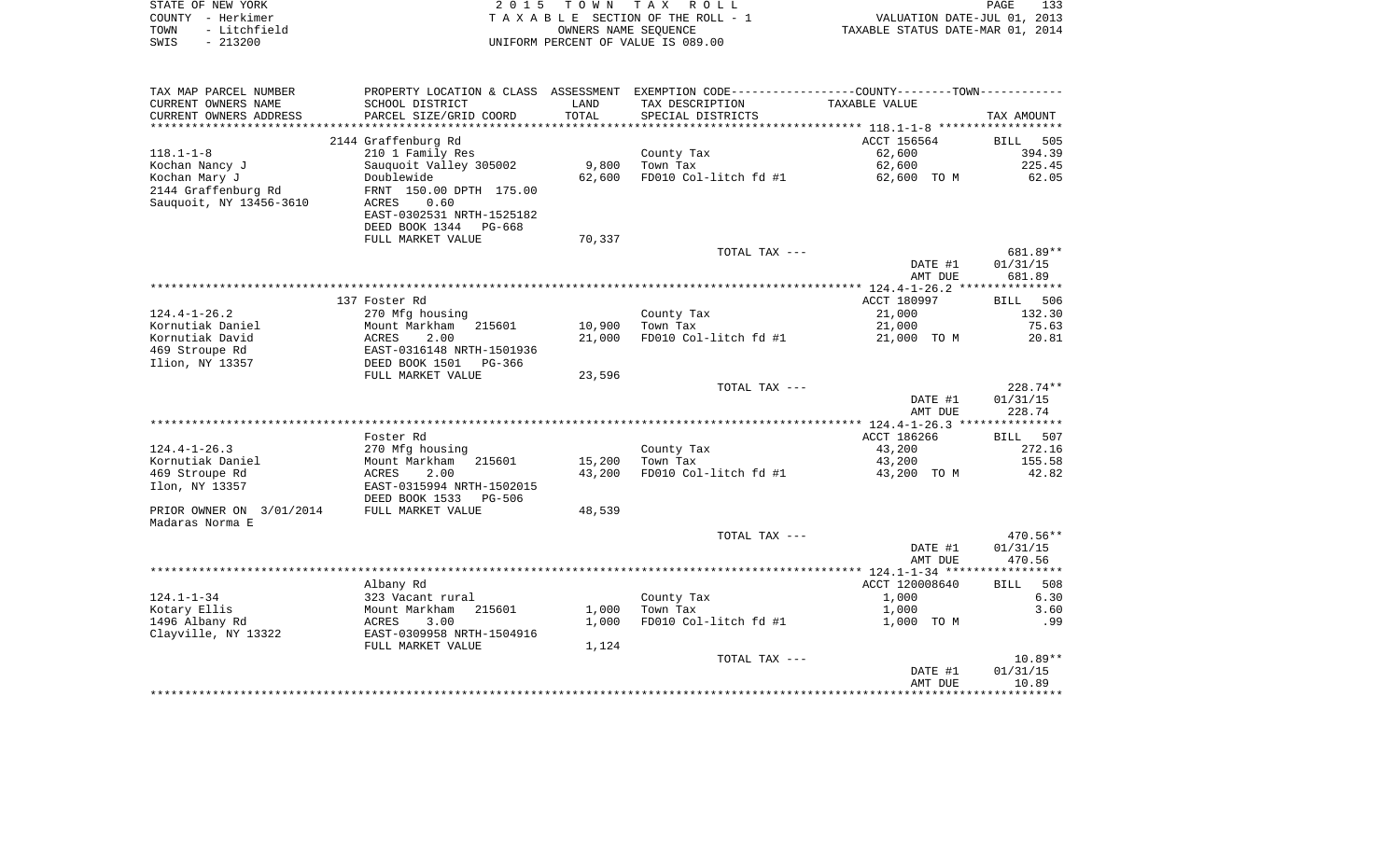| STATE OF NEW YORK    | 2015 TOWN TAX ROLL                 | 134<br>PAGE                      |
|----------------------|------------------------------------|----------------------------------|
| COUNTY - Herkimer    | TAXABLE SECTION OF THE ROLL - 1    | VALUATION DATE-JUL 01, 2013      |
| - Litchfield<br>TOWN | OWNERS NAME SEOUENCE               | TAXABLE STATUS DATE-MAR 01, 2014 |
| - 213200<br>SWIS     | UNIFORM PERCENT OF VALUE IS 089.00 |                                  |

| TAX MAP PARCEL NUMBER                                   |                                    |         | PROPERTY LOCATION & CLASS ASSESSMENT EXEMPTION CODE---------------COUNTY-------TOWN---------- |                           |                       |
|---------------------------------------------------------|------------------------------------|---------|-----------------------------------------------------------------------------------------------|---------------------------|-----------------------|
| CURRENT OWNERS NAME                                     | SCHOOL DISTRICT                    | LAND    | TAX DESCRIPTION                                                                               | TAXABLE VALUE             |                       |
| CURRENT OWNERS ADDRESS                                  | PARCEL SIZE/GRID COORD             | TOTAL   | SPECIAL DISTRICTS                                                                             |                           | TAX AMOUNT            |
|                                                         |                                    |         |                                                                                               |                           |                       |
|                                                         | 1270 Albany Rd                     |         |                                                                                               | ACCT 120009270            | <b>BILL</b><br>509    |
| $118.3 - 1 - 49$                                        | 210 1 Family Res                   |         | County Tax                                                                                    | 73,700                    | 464.32                |
| Kotary Kenneth M                                        | Mount Markham<br>215601            | 18,300  | Town Tax                                                                                      | 73,700                    | 265.43                |
| Kotary Darlene D                                        | 3.40<br>ACRES                      | 73,700  | FD010 Col-litch fd #1                                                                         | 73,700 TO M               | 73.05                 |
| 1270 Albany Rd                                          | EAST-0307989 NRTH-1513181          |         |                                                                                               |                           |                       |
| Clayville, NY 13322                                     | DEED BOOK 00646 PG-00086           |         |                                                                                               |                           |                       |
|                                                         | FULL MARKET VALUE                  | 82,809  |                                                                                               |                           |                       |
|                                                         |                                    |         | TOTAL TAX ---                                                                                 |                           | 802.80**              |
|                                                         |                                    |         |                                                                                               | DATE #1                   | 01/31/15              |
|                                                         |                                    |         |                                                                                               | AMT DUE                   | 802.80                |
|                                                         |                                    |         |                                                                                               |                           |                       |
| $118.3 - 1 - 31$                                        | 1496 Albany Rd<br>210 1 Family Res |         | County Tax                                                                                    | ACCT 120090041<br>100,100 | 510<br>BILL<br>630.64 |
| Kotary Mark E                                           | Sauquoit Valley 305002             | 17,400  | Town Tax                                                                                      | 100,100                   | 360.50                |
| Kotary Renee G                                          | 3.00<br>ACRES                      | 100,100 | FD010 Col-litch fd #1                                                                         | 100,100 TO M              | 99.21                 |
| 1496 Albany Rd                                          | EAST-0308170 NRTH-1517723          |         |                                                                                               |                           |                       |
| Clayville, NY 13322                                     | DEED BOOK 00640 PG-00446           |         |                                                                                               |                           |                       |
|                                                         | FULL MARKET VALUE                  | 112,472 |                                                                                               |                           |                       |
|                                                         |                                    |         | TOTAL TAX ---                                                                                 |                           | $1,090.35**$          |
|                                                         |                                    |         |                                                                                               | DATE #1                   | 01/31/15              |
|                                                         |                                    |         |                                                                                               | AMT DUE                   | 1,090.35              |
|                                                         |                                    |         |                                                                                               |                           |                       |
|                                                         | Rashach Rd                         |         |                                                                                               | ACCT 120006840            | 511<br>BILL           |
| $118.3 - 1 - 43$                                        | 241 Rural res&ag                   |         | County Tax                                                                                    | 38,000                    | 239.40                |
| Kotary Thomas P                                         | Mount Markham<br>215601            | 25,700  | Town Tax                                                                                      | 38,000                    | 136.85                |
| Kotary Kathy S                                          | ACRES<br>17.50                     | 38,000  | FD010 Col-litch fd #1                                                                         | 38,000 TO M               | 37.66                 |
| 3789 Rivers Pointe Way Apt 12 EAST-0307231 NRTH-1512941 |                                    |         |                                                                                               |                           |                       |
| Liverpool, NY 13090                                     | DEED BOOK 1123<br><b>PG-578</b>    |         |                                                                                               |                           |                       |
|                                                         | FULL MARKET VALUE                  | 42,697  |                                                                                               |                           |                       |
|                                                         |                                    |         | TOTAL TAX ---                                                                                 |                           | $413.91**$            |
|                                                         |                                    |         |                                                                                               | DATE #1                   | 01/31/15<br>413.91    |
|                                                         |                                    |         |                                                                                               | AMT DUE                   |                       |
|                                                         | Fairway View Dr                    |         |                                                                                               | ACCT 120090094            | BILL 512              |
| $124.3 - 3 - 6$                                         | 314 Rural vac<10                   |         | County Tax                                                                                    | 7,800                     | 49.14                 |
| Kotary Thomas P                                         | Mount Markham<br>215601            | 7,800   | Town Tax                                                                                      | 7,800                     | 28.09                 |
| Kotary Kathy S                                          | FRNT 225.00 DPTH 250.00            | 7,800   | FD010 Col-litch fd #1                                                                         | 7,800 TO M                | 7.73                  |
| 3789 Rivers Pointe Way Apt 12 ACRES                     | 1.30                               |         |                                                                                               |                           |                       |
| Liverpool, NY 13090                                     | EAST-0305212 NRTH-1504715          |         |                                                                                               |                           |                       |
|                                                         | DEED BOOK 903<br>$PG-145$          |         |                                                                                               |                           |                       |
|                                                         | FULL MARKET VALUE                  | 8,764   |                                                                                               |                           |                       |
|                                                         |                                    |         | TOTAL TAX ---                                                                                 |                           | 84.96**               |
|                                                         |                                    |         |                                                                                               | DATE #1                   | 01/31/15              |
|                                                         |                                    |         |                                                                                               | AMT DUE                   | 84.96                 |
|                                                         |                                    |         |                                                                                               |                           |                       |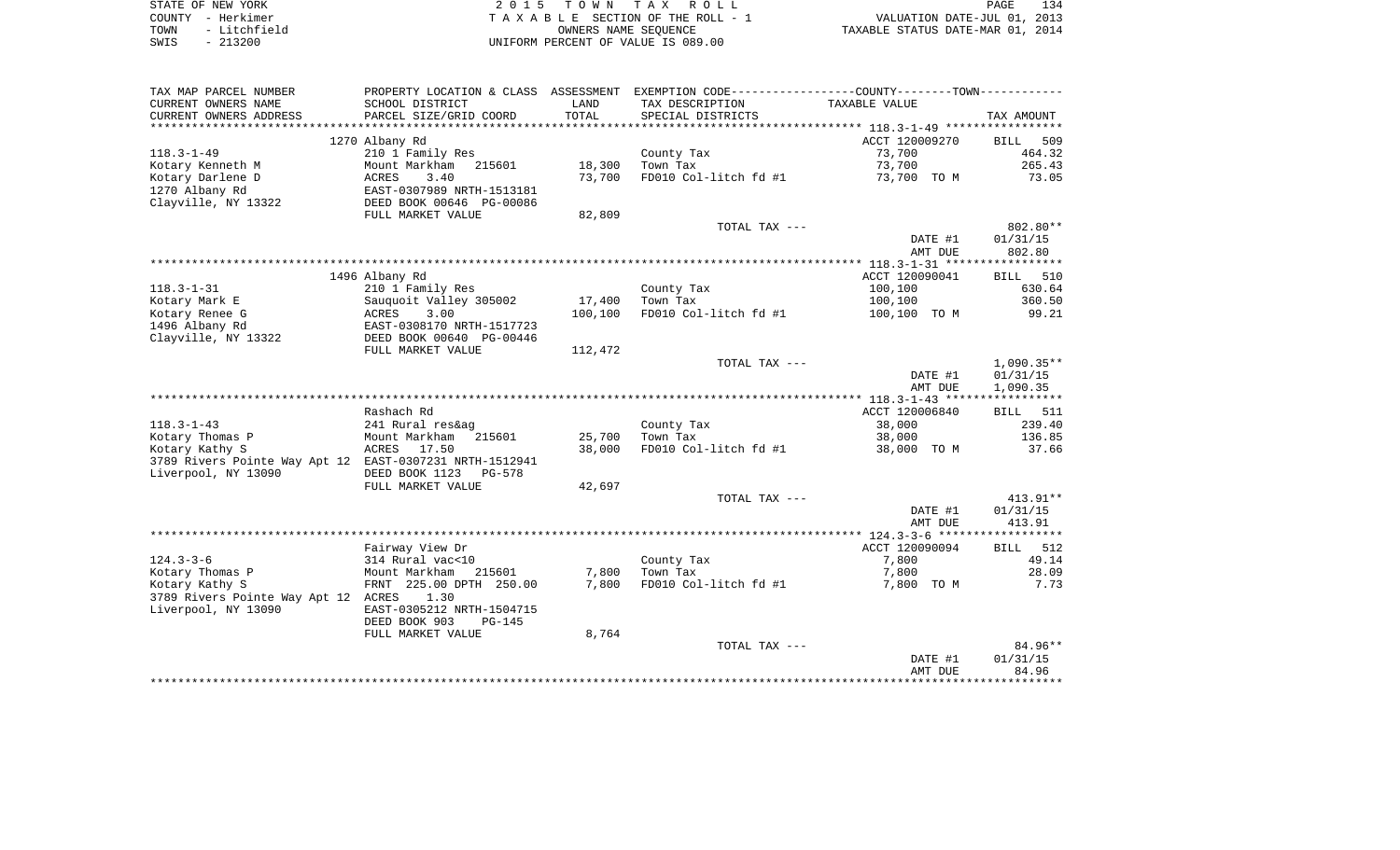STATE OF NEW YORK 2 0 1 5 T O W N T A X R O L L PAGE 135COUNTY - Herkimer **T A X A B L E** SECTION OF THE ROLL - 1 VALUATION DATE-JUL 01, 2013 TOWN - Litchfield COWNERS NAME SEQUENCE TAXABLE STATUS DATE-MAR 01, 2014 SWIS - 213200 UNIFORM PERCENT OF VALUE IS 089.00

TAX MAP PARCEL NUMBER PROPERTY LOCATION & CLASS ASSESSMENT EXEMPTION CODE------------------COUNTY--------TOWN------------ CURRENT OWNERS NAME SCHOOL DISTRICT LAND TAX DESCRIPTION TAXABLE VALUECURRENT OWNERS ADDRESS PARCEL SIZE/GRID COORD TOTAL SPECIAL DISTRICTS TAX AMOUNT \*\*\*\*\*\*\*\*\*\*\*\*\*\*\*\*\*\*\*\*\*\*\*\*\*\*\*\*\*\*\*\*\*\*\*\*\*\*\*\*\*\*\*\*\*\*\*\*\*\*\*\*\*\*\*\*\*\*\*\*\*\*\*\*\*\*\*\*\*\*\*\*\*\*\*\*\*\*\*\*\*\*\*\*\*\*\*\*\*\*\*\*\*\*\*\*\*\*\*\*\*\*\* 118.2-2-3 \*\*\*\*\*\*\*\*\*\*\*\*\*\*\*\*\*\* Gulf Rd ACCT 158509 BILL 513118.2-2-3 314 Rural vac<10 County Tax 1,000 6.30 Kovalevich Oleg Mount Markham 215601 1,000 Town Tax 1,000 3.60 5 Russet Bush Lane FRNT 217.00 DPTH 50.00 1,000 School Relevy 22.91 Utica, NY 13501 ACRES 0.13 FD010 Col-litch fd #1 1,000 TO M .99 EAST-0315477 NRTH-1522212 DEED BOOK 1356 PG-176FULL MARKET VALUE 1,124 TOTAL TAX --- 33.80\*\* DATE #1 01/31/15 AMT DUE 33.80 \*\*\*\*\*\*\*\*\*\*\*\*\*\*\*\*\*\*\*\*\*\*\*\*\*\*\*\*\*\*\*\*\*\*\*\*\*\*\*\*\*\*\*\*\*\*\*\*\*\*\*\*\*\*\*\*\*\*\*\*\*\*\*\*\*\*\*\*\*\*\*\*\*\*\*\*\*\*\*\*\*\*\*\*\*\*\*\*\*\*\*\*\*\*\*\*\*\*\*\*\*\*\* 118.4-1-34.1 \*\*\*\*\*\*\*\*\*\*\*\*\*\*\* Bennett Rd ACCT 120008040 BILL 514118.4-1-34.1 105 Vac farmland AG MKTS L 41720 0 0 0 0 Kramer Barry Mount Markham 215601 28,800 County Tax 28,800 181.44 DeVilleneuve ACRES 57.20 28,800 Town Tax 28,800 103.72 535 West 110th Street Apt 8d EAST-0315266 NRTH-1518202 FD010 Col-litch fd #1 28,800 TO M 28.55<br>New York City, NY 10025 DEED BOOK 1289 PG-336 New York City, NY 10025 FULL MARKET VALUE 32,360 MAY BE SUBJECT TO PAYMENT UNDER AGDIST LAW TIL 2018 TOTAL TAX --- 313.71\*\* DATE #1 01/31/15 AMT DUE 313.71 \*\*\*\*\*\*\*\*\*\*\*\*\*\*\*\*\*\*\*\*\*\*\*\*\*\*\*\*\*\*\*\*\*\*\*\*\*\*\*\*\*\*\*\*\*\*\*\*\*\*\*\*\*\*\*\*\*\*\*\*\*\*\*\*\*\*\*\*\*\*\*\*\*\*\*\*\*\*\*\*\*\*\*\*\*\*\*\*\*\*\*\*\*\*\*\*\*\*\*\*\*\*\* 118.4-1-37.3 \*\*\*\*\*\*\*\*\*\*\*\*\*\*\*387 Butcher Rd **BILL** 515 118.4-1-37.3 241 Rural res&ag AG MKTS L 41720 14,788 14,788 Kramer Barry 1,002.42 1,000 Mount Markham 215601 62,400 County Tax 159,112 1,002.42 535 West 110th St Apt 8D ACRES 78.80 173,900 Town Tax 159,112 573.03 New York City, NY 10025 EAST-0313826 NRTH-1515217 FD010 Col-litch fd #1 159,112 TO M 157.70 DEED BOOK 934 PG-503 14,788 EX MAY BE SUBJECT TO PAYMENT FULL MARKET VALUE 195,393 UNDER AGDIST LAW TIL 2018TOTAL TAX  $---$  1,733.15\*\* DATE #1 01/31/15 AMT DUE 1,733.15 \*\*\*\*\*\*\*\*\*\*\*\*\*\*\*\*\*\*\*\*\*\*\*\*\*\*\*\*\*\*\*\*\*\*\*\*\*\*\*\*\*\*\*\*\*\*\*\*\*\*\*\*\*\*\*\*\*\*\*\*\*\*\*\*\*\*\*\*\*\*\*\*\*\*\*\*\*\*\*\*\*\*\*\*\*\*\*\*\*\*\*\*\*\*\*\*\*\*\*\*\*\*\* 118.4-1-38 \*\*\*\*\*\*\*\*\*\*\*\*\*\*\*\*\*ACCT 120008100 BILL 516 BILL 516 118.4-1-38 105 Vac farmland AG MKTS L 41720 4,184 4,184 4,184 Kramer Barry Mount Markham 215601 39,100 County Tax 34,916 219.97 535 110th Street Apt 8D ACRES 64.60 39,100 Town Tax 34,916 125.75 New York City, NY 10025 EAST-0314250 NRTH-1516704 FD010 Col-litch fd #1 34,916 TO M 34.61 DEED BOOK 934 PG-504 4,184 EX MAY BE SUBJECT TO PAYMENT FULL MARKET VALUE  $43.933$ UNDER AGDIST LAW TIL 2018

 TOTAL TAX --- 380.33\*\* DATE #1 01/31/15 AMT DUE 380.33\*\*\*\*\*\*\*\*\*\*\*\*\*\*\*\*\*\*\*\*\*\*\*\*\*\*\*\*\*\*\*\*\*\*\*\*\*\*\*\*\*\*\*\*\*\*\*\*\*\*\*\*\*\*\*\*\*\*\*\*\*\*\*\*\*\*\*\*\*\*\*\*\*\*\*\*\*\*\*\*\*\*\*\*\*\*\*\*\*\*\*\*\*\*\*\*\*\*\*\*\*\*\*\*\*\*\*\*\*\*\*\*\*\*\*\*\*\*\*\*\*\*\*\*\*\*\*\*\*\*\*\*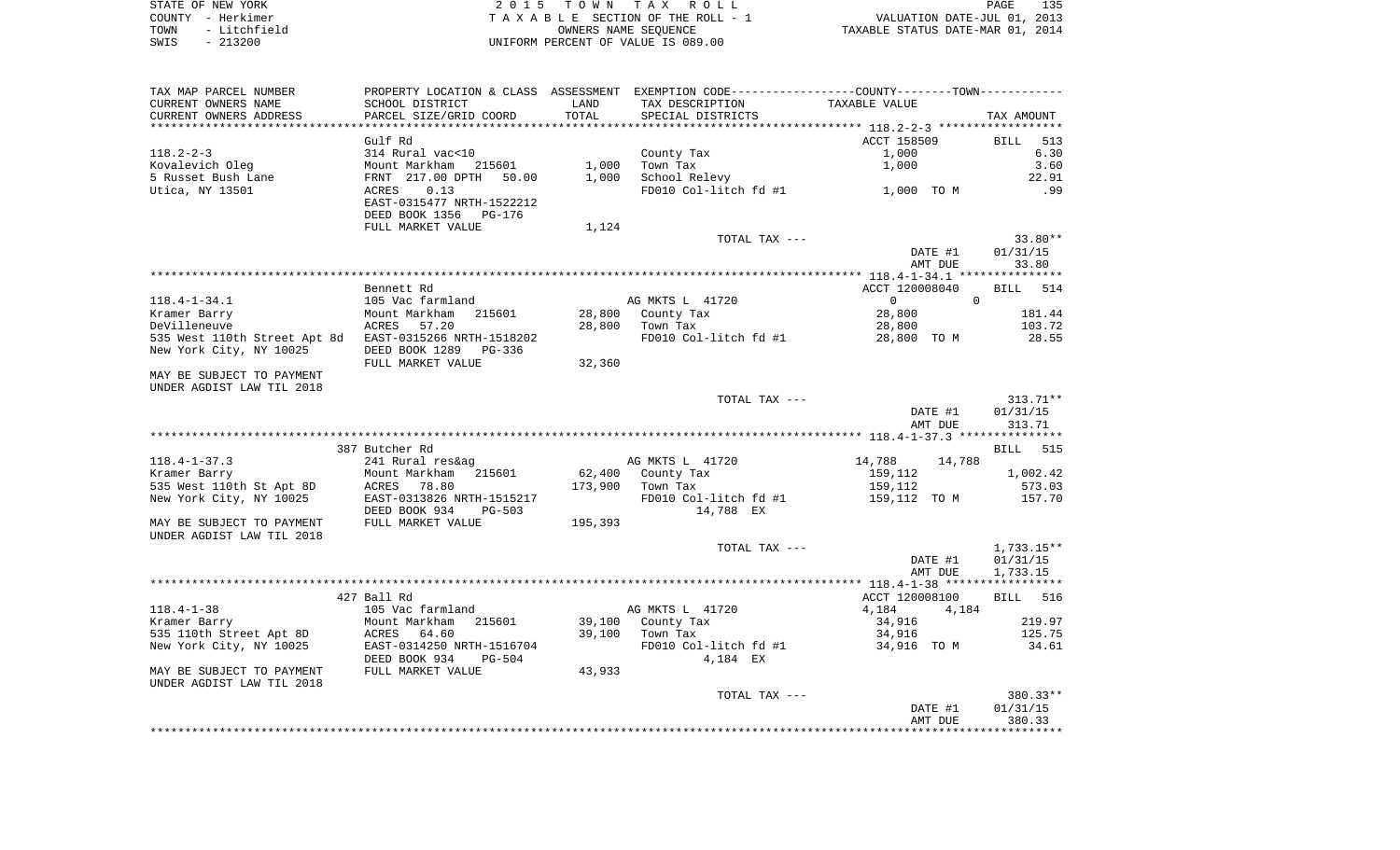| STATE OF NEW YORK    | 2015 TOWN TAX ROLL                 | 136<br>PAGE                      |
|----------------------|------------------------------------|----------------------------------|
| COUNTY - Herkimer    | TAXABLE SECTION OF THE ROLL - 1    | VALUATION DATE-JUL 01, 2013      |
| - Litchfield<br>TOWN | OWNERS NAME SEOUENCE               | TAXABLE STATUS DATE-MAR 01, 2014 |
| SWIS<br>$-213200$    | UNIFORM PERCENT OF VALUE IS 089.00 |                                  |

| TAX MAP PARCEL NUMBER   | PROPERTY LOCATION & CLASS ASSESSMENT |        | EXEMPTION CODE-----------------COUNTY--------TOWN----------- |                                                          |                    |
|-------------------------|--------------------------------------|--------|--------------------------------------------------------------|----------------------------------------------------------|--------------------|
| CURRENT OWNERS NAME     | SCHOOL DISTRICT                      | LAND   | TAX DESCRIPTION                                              | TAXABLE VALUE                                            |                    |
| CURRENT OWNERS ADDRESS  | PARCEL SIZE/GRID COORD               | TOTAL  | SPECIAL DISTRICTS                                            |                                                          | TAX AMOUNT         |
|                         |                                      |        |                                                              | *************************** 124.1-1-19 ***************** |                    |
|                         | Rasbach Rd                           |        |                                                              | ACCT 120085000                                           | <b>BILL</b><br>517 |
| $124.1 - 1 - 19$        | 322 Rural vac>10                     |        | County Tax                                                   | 5,300                                                    | 33.39              |
| Kraszewski Michael J    | Mount Markham<br>215601              | 5,300  | Town Tax                                                     | 5,300                                                    | 19.09              |
| 4751 Military Rd        | 15.00<br>ACRES                       | 5,300  | FD010 Col-litch fd #1                                        | 5,300 TO M                                               | 5.25               |
| Poland, NY 13431        | EAST-0305099 NRTH-1507719            |        |                                                              |                                                          |                    |
|                         | DEED BOOK 945<br>PG-452              |        |                                                              |                                                          |                    |
|                         | FULL MARKET VALUE                    | 5,955  |                                                              |                                                          |                    |
|                         |                                      |        | TOTAL TAX ---                                                |                                                          | $57.73**$          |
|                         |                                      |        |                                                              | DATE #1                                                  | 01/31/15           |
|                         |                                      |        |                                                              | AMT DUE                                                  | 57.73              |
|                         |                                      |        |                                                              |                                                          |                    |
|                         | Prior Rd                             |        |                                                              | ACCT 160106                                              | BILL 518           |
| $124.1 - 1 - 36.2$      | 314 Rural vac<10                     |        | County Tax                                                   | 4,200                                                    | 26.46              |
| Krause Nicole E         | Mount Markham<br>215601              | 4,200  | Town Tax                                                     | 4,200                                                    | 15.13              |
| 802 Albany Rd           | FRNT 112.00 DPTH 150.00              | 4,200  | FD010 Col-litch fd #1                                        | 4,200 TO M                                               | 4.16               |
| Clayville, NY 13322     | EAST-0310709 NRTH-1504302            |        |                                                              |                                                          |                    |
|                         | DEED BOOK 1365<br>$PG-600$           |        |                                                              |                                                          |                    |
|                         | FULL MARKET VALUE                    | 4,719  |                                                              |                                                          |                    |
|                         |                                      |        | TOTAL TAX ---                                                |                                                          | 45.75**            |
|                         |                                      |        |                                                              | DATE #1                                                  | 01/31/15           |
|                         |                                      |        |                                                              | AMT DUE                                                  | 45.75              |
|                         |                                      |        |                                                              |                                                          |                    |
|                         | Wall St                              |        |                                                              | ACCT 120010500                                           | 519<br>BILL        |
| $130.2 - 2 - 5$         | 105 Vac farmland                     |        | County Tax                                                   | 42,200                                                   | 265.86             |
| Kruesi Daniel           | 215601<br>Mount Markham              | 42,200 | Town Tax                                                     | 42,200                                                   | 151.98             |
| Kruesi Kimberly         | ACRES<br>99.10                       | 42,200 | FD010 Col-litch fd #1                                        | 42,200 TO M                                              | 41.83              |
| 26 Edgebrook Ave        | EAST-0320122 NRTH-1495569            |        |                                                              |                                                          |                    |
| Little Silver, NJ 07739 | DEED BOOK 1159<br>$PG-352$           |        |                                                              |                                                          |                    |
|                         | FULL MARKET VALUE                    | 47,416 |                                                              |                                                          |                    |
|                         |                                      |        | TOTAL TAX ---                                                |                                                          | 459.67**           |
|                         |                                      |        |                                                              | DATE #1                                                  | 01/31/15           |
|                         |                                      |        |                                                              | AMT DUE                                                  | 459.67             |
|                         |                                      |        |                                                              |                                                          |                    |
|                         | 976 State Route 51                   |        |                                                              | ACCT 120008340                                           | <b>BILL</b><br>520 |
| $131.29 - 1 - 7$        | 210 1 Family Res                     |        | County Tax                                                   | 63,100                                                   | 397.54             |
| LaFountain Paul A       | Mount Markham<br>215601              | 13,100 | Town Tax                                                     | 63,100                                                   | 227.25             |
| LaFountain Catherine E  | Life Estate                          | 63,100 | School Relevy                                                |                                                          | 831.99             |
| 976                     | FRNT 264.00 DPTH<br>92.00            |        | FD010 Col-litch fd #1                                        | 63,100 TO M                                              | 62.54              |
| PO Box 115              | 1.04<br>ACRES                        |        |                                                              |                                                          |                    |
| Ilion, NY 13357         | EAST-0327527 NRTH-1493555            |        |                                                              |                                                          |                    |
|                         | DEED BOOK 1263<br>PG-427             |        |                                                              |                                                          |                    |
|                         | FULL MARKET VALUE                    | 70,899 |                                                              |                                                          |                    |
|                         |                                      |        | TOTAL TAX ---                                                |                                                          | $1,519.32**$       |
|                         |                                      |        |                                                              | DATE #1                                                  | 01/31/15           |
|                         |                                      |        |                                                              | AMT DUE                                                  | 1,519.32           |
|                         |                                      |        |                                                              |                                                          |                    |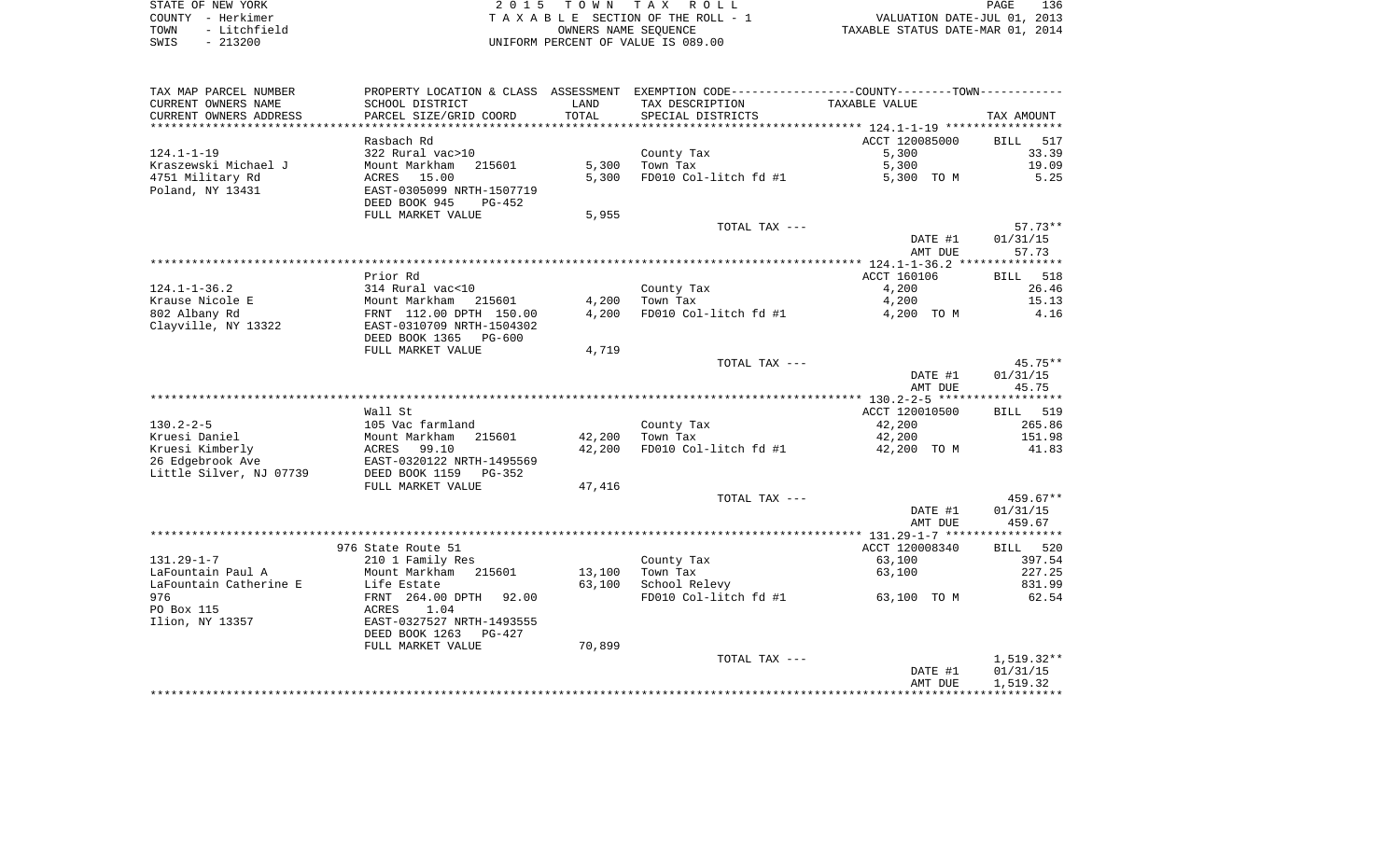| STATE OF NEW YORK    | 2015 TOWN TAX ROLL                 | 137<br>PAGE                      |
|----------------------|------------------------------------|----------------------------------|
| COUNTY - Herkimer    | TAXABLE SECTION OF THE ROLL - 1    | VALUATION DATE-JUL 01, 2013      |
| - Litchfield<br>TOWN | OWNERS NAME SEOUENCE               | TAXABLE STATUS DATE-MAR 01, 2014 |
| $-213200$<br>SWIS    | UNIFORM PERCENT OF VALUE IS 089.00 |                                  |

| TAX MAP PARCEL NUMBER    | PROPERTY LOCATION & CLASS ASSESSMENT |        | EXEMPTION CODE----------------COUNTY-------TOWN----------- |                |                    |
|--------------------------|--------------------------------------|--------|------------------------------------------------------------|----------------|--------------------|
| CURRENT OWNERS NAME      | SCHOOL DISTRICT                      | LAND   | TAX DESCRIPTION                                            | TAXABLE VALUE  |                    |
| CURRENT OWNERS ADDRESS   | PARCEL SIZE/GRID COORD               | TOTAL  | SPECIAL DISTRICTS                                          |                | TAX AMOUNT         |
| ***********************  | ******************************       |        |                                                            |                |                    |
|                          | 1006 State Route 51                  |        |                                                            | ACCT 120008700 | <b>BILL</b><br>521 |
| $131.29 - 1 - 8$         | 270 Mfg housing                      |        | County Tax                                                 | 33,500         | 211.05             |
| LaFountain Paul A        | Mount Markham<br>215601              | 9,100  | Town Tax                                                   | 33,500         | 120.65             |
| LaFountain Catherine E   | ACRES<br>0.51                        | 33,500 | School Relevy                                              |                | 767.62             |
| PO Box 115               | EAST-0327580 NRTH-1493683            |        | FD010 Col-litch fd #1                                      | 33,500 TO M    | 33.20              |
| Ilion, NY 13357          | DEED BOOK 938<br>$PG-439$            |        |                                                            |                |                    |
|                          | FULL MARKET VALUE                    | 37,640 |                                                            |                |                    |
|                          |                                      |        | TOTAL TAX ---                                              |                | 1,132.52**         |
|                          |                                      |        |                                                            | DATE #1        | 01/31/15           |
|                          |                                      |        |                                                            |                |                    |
|                          |                                      |        |                                                            | AMT DUE        | 1,132.52           |
|                          |                                      |        |                                                            |                |                    |
|                          | State Route 51 (Off)                 |        |                                                            | ACCT 172215    | 522<br>BILL        |
| $119.3 - 1 - 50$         | 314 Rural vac<10                     |        | County Tax                                                 | 4,200          | 26.46              |
| LaFountain Todd          | Mount Markham<br>215601              | 4,200  | Town Tax                                                   | 4,200          | 15.13              |
| 1008 State Route 51      | FRNT 175.00 DPTH 216.00              | 4,200  | School Relevy                                              |                | 96.24              |
| Ilion, NY 13357          | ACRES<br>0.36                        |        | FD010 Col-litch fd #1                                      | 4,200 TO M     | 4.16               |
|                          | EAST-0336937 NRTH-1512906            |        |                                                            |                |                    |
|                          | DEED BOOK 1443<br>PG-875             |        |                                                            |                |                    |
|                          | FULL MARKET VALUE                    | 4,719  |                                                            |                |                    |
|                          |                                      |        | TOTAL TAX ---                                              |                | 141.99**           |
|                          |                                      |        |                                                            | DATE #1        | 01/31/15           |
|                          |                                      |        |                                                            | AMT DUE        | 141.99             |
|                          |                                      |        |                                                            |                |                    |
|                          | 977 State Route 51                   |        |                                                            | ACCT 182161    | <b>BILL</b><br>523 |
| $131.29 - 1 - 15.1$      | 210 1 Family Res                     |        | County Tax                                                 | 80,000         | 504.01             |
| LaFountain Todd          | Mount Markham 215601                 | 13,900 | Town Tax                                                   | 80,000         | 288.11             |
| 977 State Route 51       | 1.10<br>ACRES                        | 80,000 | FD010 Col-litch fd #1                                      | 80,000 TO M    | 79.29              |
| Ilion, NY 13357          | EAST-0327338 NRTH-1493297            |        |                                                            |                |                    |
|                          | DEED BOOK 1508<br>PG-729             |        |                                                            |                |                    |
|                          | FULL MARKET VALUE                    | 89,888 |                                                            |                |                    |
|                          |                                      |        | TOTAL TAX ---                                              |                | 871.41**           |
|                          |                                      |        |                                                            | DATE #1        | 01/31/15           |
|                          |                                      |        |                                                            | AMT DUE        | 871.41             |
|                          |                                      |        |                                                            |                |                    |
|                          | Camp Rd                              |        |                                                            | ACCT 120090094 | BILL 524           |
| $124.3 - 3 - 1.1$        | 322 Rural vac>10                     |        | County Tax                                                 | 57,200         | 360.37             |
| Lake Club Properties LLC | Mount Markham<br>215601              | 57,200 | Town Tax                                                   | 57,200         | 206.00             |
| 115 Fairway View Drive   | FRNT 905.00 DPTH                     | 57,200 | FD010 Col-litch fd #1                                      | 57,200 TO M    | 56.69              |
| Clayville, NY 13322      | 77.40                                |        |                                                            |                |                    |
|                          | ACRES<br>EAST-0304068 NRTH-1504753   |        |                                                            |                |                    |
|                          |                                      |        |                                                            |                |                    |
|                          | DEED BOOK 869<br>$PG-205$            |        |                                                            |                |                    |
|                          | FULL MARKET VALUE                    | 64,270 |                                                            |                |                    |
|                          |                                      |        | TOTAL TAX ---                                              |                | $623.06**$         |
|                          |                                      |        |                                                            | DATE #1        | 01/31/15           |
|                          |                                      |        |                                                            | AMT DUE        | 623.06             |
|                          |                                      |        |                                                            |                |                    |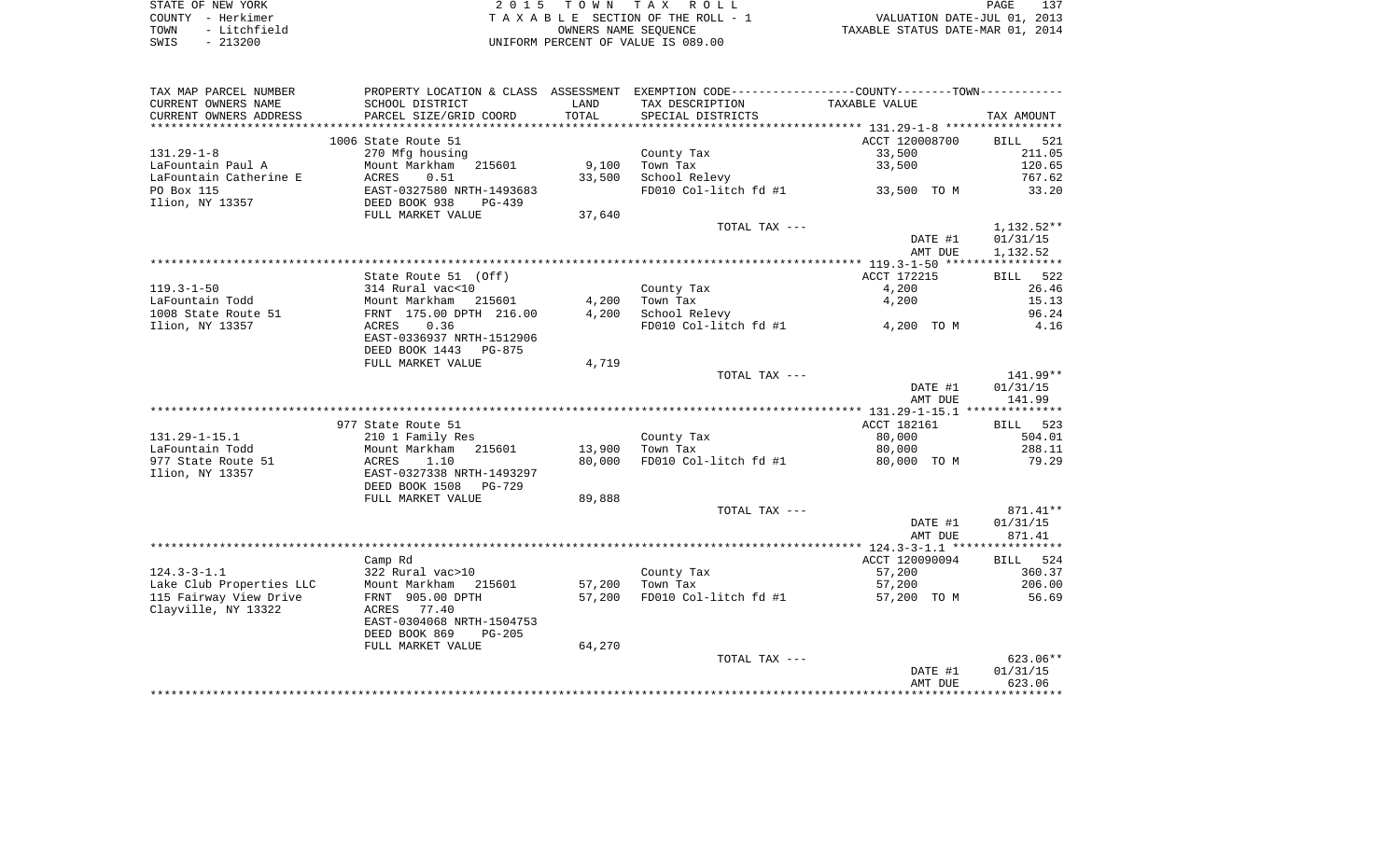|      | STATE OF NEW YORK | 2015 TOWN TAX ROLL                 | 138<br>PAGE                      |
|------|-------------------|------------------------------------|----------------------------------|
|      | COUNTY - Herkimer | TAXABLE SECTION OF THE ROLL - 1    | VALUATION DATE-JUL 01, 2013      |
| TOWN | - Litchfield      | OWNERS NAME SEOUENCE               | TAXABLE STATUS DATE-MAR 01, 2014 |
| SWIS | $-213200$         | UNIFORM PERCENT OF VALUE IS 089.00 |                                  |

| TAX MAP PARCEL NUMBER   | PROPERTY LOCATION & CLASS ASSESSMENT |         | EXEMPTION CODE-----------------COUNTY--------TOWN----------- |                |              |
|-------------------------|--------------------------------------|---------|--------------------------------------------------------------|----------------|--------------|
| CURRENT OWNERS NAME     | SCHOOL DISTRICT                      | LAND    | TAX DESCRIPTION                                              | TAXABLE VALUE  |              |
| CURRENT OWNERS ADDRESS  | PARCEL SIZE/GRID COORD               | TOTAL   | SPECIAL DISTRICTS                                            |                | TAX AMOUNT   |
|                         |                                      |         |                                                              |                |              |
|                         | 353 Rising Road                      |         |                                                              |                | 525<br>BILL  |
| $124.3 - 2 - 29.2$      | 210 1 Family Res                     |         | County Tax                                                   | 185,000        | 1,165.52     |
| Lallier Todd M          | Mount Markham<br>215601              | 22,000  | Town Tax                                                     | 185,000        | 666.26       |
| 353 Rising Road         | FRNT 545.00 DPTH                     | 185,000 | FD010 Col-litch fd #1                                        | 185,000 TO M   | 183.36       |
| West Winfield, NY 13491 | ACRES<br>5.20                        |         |                                                              |                |              |
|                         | EAST-0311895 NRTH-1498455            |         |                                                              |                |              |
|                         | DEED BOOK 1505<br>PG-733             |         |                                                              |                |              |
|                         | FULL MARKET VALUE                    | 207,865 |                                                              |                |              |
|                         |                                      |         | TOTAL TAX ---                                                |                | $2,015.14**$ |
|                         |                                      |         |                                                              | DATE #1        | 01/31/15     |
|                         |                                      |         |                                                              | AMT DUE        | 2,015.14     |
|                         |                                      |         |                                                              |                |              |
|                         | 364 Soncody Rd                       |         |                                                              | ACCT 120006030 | BILL 526     |
| $124.4 - 1 - 22$        | 210 1 Family Res                     |         | County Tax                                                   | 62,000         | 390.61       |
| Land Susan M            | Mount Markham<br>215601              | 13,600  | Town Tax                                                     | 62,000         | 223.29       |
| 364 Soncody Rd          | FRNT 212.00 DPTH 575.00              | 62,000  | FD010 Col-litch fd #1                                        | 62,000 TO M    | 61.45        |
| West Winfield, NY 13491 | 2.80<br>ACRES                        |         |                                                              |                |              |
|                         | EAST-0314992 NRTH-1497672            |         |                                                              |                |              |
|                         | DEED BOOK 827<br>PG-394              |         |                                                              |                |              |
|                         | FULL MARKET VALUE                    | 69,663  |                                                              |                |              |
|                         |                                      |         | TOTAL TAX ---                                                |                | $675.35**$   |
|                         |                                      |         |                                                              | DATE #1        | 01/31/15     |
|                         |                                      |         |                                                              | AMT DUE        | 675.35       |
|                         |                                      |         |                                                              |                |              |
|                         | Brown Rd                             |         |                                                              |                | BILL 527     |
| $118.3 - 1 - 32.13$     | 314 Rural vac<10                     |         | County Tax                                                   | 13,500         | 85.05        |
| Landphere Brian J       | Sauquoit Valley 305002               | 13,500  | Town Tax                                                     | 13,500         | 48.62        |
| 196 Brown Rd            | FRNT 492.00 DPTH                     | 13,500  | FD010 Col-litch fd #1                                        | 13,500 TO M    | 13.38        |
| Frankfort, NY 13340     | 5.10<br>ACRES                        |         |                                                              |                |              |
|                         | EAST-0306771 NRTH-1517632            |         |                                                              |                |              |
|                         | DEED BOOK 947<br>PG-696              |         |                                                              |                |              |
|                         | FULL MARKET VALUE                    | 15,169  |                                                              |                |              |
|                         |                                      |         | TOTAL TAX ---                                                |                | 147.05**     |
|                         |                                      |         |                                                              | DATE #1        | 01/31/15     |
|                         |                                      |         |                                                              | AMT DUE        | 147.05       |
|                         |                                      |         |                                                              |                |              |
|                         | Brown Rd                             |         |                                                              | ACCT 120009810 | 528<br>BILL  |
| $118.3 - 1 - 33$        | 120 Field crops                      |         | AGRIC 10 Y 42100                                             | 2,000<br>2,000 |              |
| Landphere Brian J       | Sauquoit Valley 305002               | 122,300 | County Tax                                                   | 168,000        | 1,058.42     |
| 196 Brown Rd            | ACRES 205.20                         | 170,000 | Town Tax                                                     | 168,000        | 605.04       |
| Frankfort, NY 13340     | EAST-0305254 NRTH-1516769            |         | FD010 Col-litch fd #1                                        | 170,000 TO M   | 168.50       |
|                         | DEED BOOK 1200<br>PG-276             |         |                                                              |                |              |
|                         | FULL MARKET VALUE                    | 191,011 |                                                              |                |              |
|                         |                                      |         | TOTAL TAX ---                                                |                | 1,831.96**   |
|                         |                                      |         |                                                              | DATE #1        | 01/31/15     |
|                         |                                      |         |                                                              | AMT DUE        | 1,831.96     |
|                         |                                      |         |                                                              |                |              |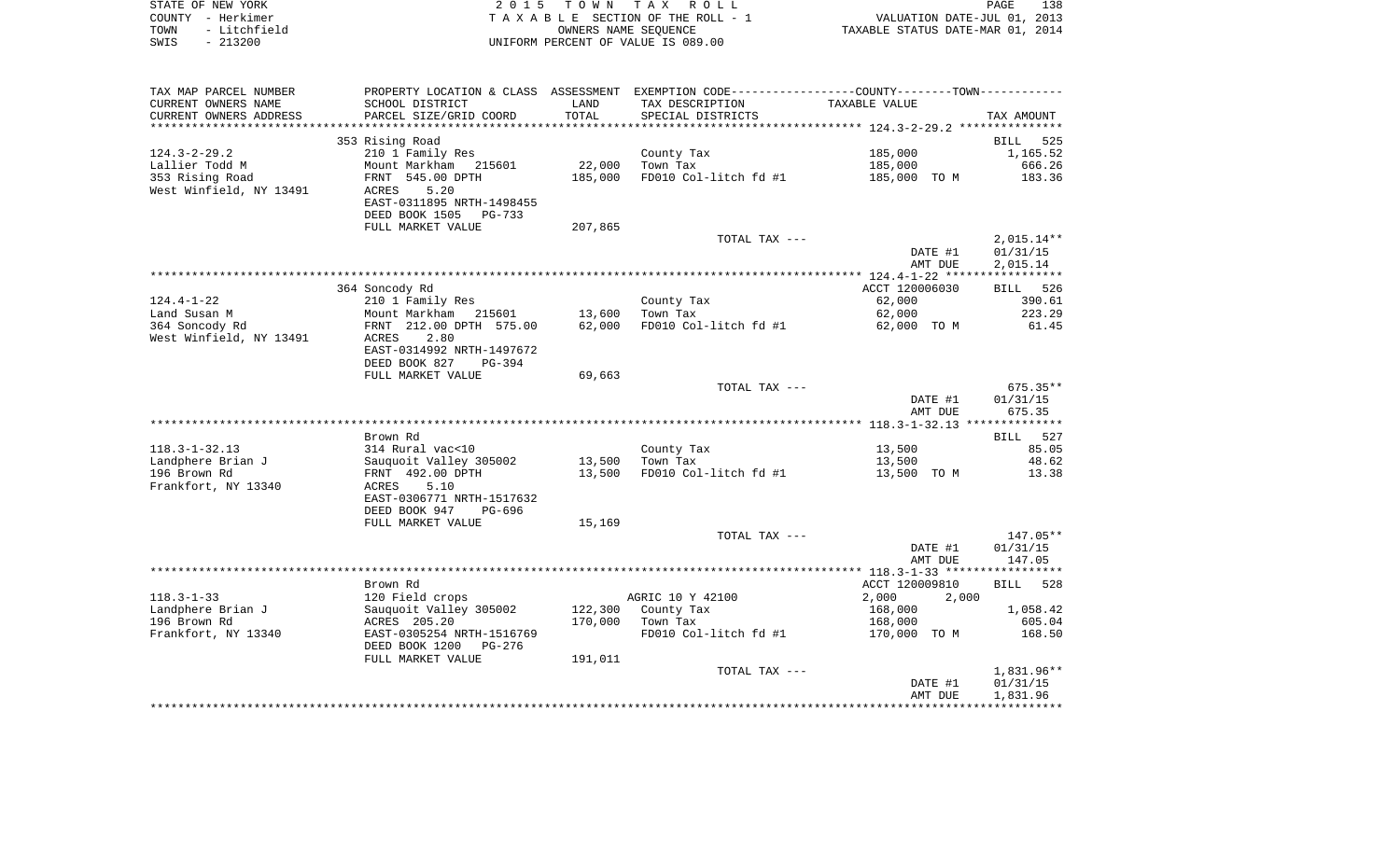| STATE OF NEW YORK |                   | 2015 TOWN TAX ROLL                 | 139<br>PAGE                      |
|-------------------|-------------------|------------------------------------|----------------------------------|
|                   | COUNTY - Herkimer | TAXABLE SECTION OF THE ROLL - 1    | VALUATION DATE-JUL 01, 2013      |
| TOWN              | - Litchfield      | OWNERS NAME SEOUENCE               | TAXABLE STATUS DATE-MAR 01, 2014 |
| SWIS              | - 213200          | UNIFORM PERCENT OF VALUE IS 089.00 |                                  |

| TAX MAP PARCEL NUMBER            |                                                     |         | PROPERTY LOCATION & CLASS ASSESSMENT EXEMPTION CODE---------------COUNTY-------TOWN---------- |                |                    |
|----------------------------------|-----------------------------------------------------|---------|-----------------------------------------------------------------------------------------------|----------------|--------------------|
| CURRENT OWNERS NAME              | SCHOOL DISTRICT                                     | LAND    | TAX DESCRIPTION                                                                               | TAXABLE VALUE  |                    |
| CURRENT OWNERS ADDRESS           | PARCEL SIZE/GRID COORD                              | TOTAL   | SPECIAL DISTRICTS                                                                             |                | TAX AMOUNT         |
| *****************                |                                                     |         |                                                                                               |                |                    |
|                                  | 281 Camp Rd                                         |         |                                                                                               |                | <b>BILL</b><br>529 |
| $124.3 - 3 - 2$                  | 210 1 Family Res                                    |         | County Tax                                                                                    | 168,800        | 1,063.46           |
| Lane Robert                      | Mount Markham 215601                                | 25,000  | Town Tax                                                                                      | 168,800        | 607.92             |
| 281 Camp Rd                      | FRNT 200.00 DPTH                                    | 168,800 | FD010 Col-litch fd #1                                                                         | 168,800 TO M   | 167.31             |
| Clayville, NY 13322              | 5.00<br>ACRES                                       |         |                                                                                               |                |                    |
|                                  | EAST-0305726 NRTH-1504892                           |         |                                                                                               |                |                    |
|                                  | DEED BOOK 1241<br>PG-428                            |         |                                                                                               |                |                    |
|                                  | FULL MARKET VALUE                                   | 189,663 | TOTAL TAX ---                                                                                 |                | 1,838.69**         |
|                                  |                                                     |         |                                                                                               | DATE #1        | 01/31/15           |
|                                  |                                                     |         |                                                                                               | AMT DUE        | 1,838.69           |
|                                  |                                                     |         |                                                                                               |                |                    |
|                                  | 141 Jerusalem Hill Rd                               |         |                                                                                               | ACCT 120009120 | <b>BILL</b><br>530 |
| $118.3 - 1 - 53$                 | 120 Field crops                                     |         | AG MKTS L 41720                                                                               | 2,217<br>2,217 |                    |
| Langow Mary                      | Mount Markham 215601                                | 59,700  | County Tax                                                                                    | 121,383        | 764.73             |
| 141 Jerusalem Rd                 | ACRES<br>82.70                                      | 123,600 | Town Tax                                                                                      | 121,383        | 437.15             |
| Clayville, NY 13322              | EAST-0309070 NRTH-1513019                           |         | FD010 Col-litch fd #1                                                                         | 121,383 TO M   | 120.31             |
|                                  | DEED BOOK 00341 PG-00345                            |         | 2,217 EX                                                                                      |                |                    |
| MAY BE SUBJECT TO PAYMENT        | FULL MARKET VALUE                                   | 138,876 |                                                                                               |                |                    |
| UNDER AGDIST LAW TIL 2018        |                                                     |         |                                                                                               |                |                    |
|                                  |                                                     |         | TOTAL TAX ---                                                                                 |                | 1,322.19**         |
|                                  |                                                     |         |                                                                                               | DATE #1        | 01/31/15           |
|                                  |                                                     |         |                                                                                               | AMT DUE        | 1,322.19           |
|                                  | 146 Jerusalem Hill Rd                               |         |                                                                                               | ACCT 120009150 | BILL 531           |
| $118.3 - 1 - 54$                 | 210 1 Family Res                                    |         | County Tax                                                                                    | 54,800         | 345.25             |
| Langow Steven R                  | Mount Markham 215601                                | 8,900   | Town Tax                                                                                      | 54,800         | 197.36             |
| 146 Jerusalem Hill Rd            | FRNT 170.00 DPTH 125.00                             | 54,800  | School Relevy                                                                                 |                | 641.81             |
| Clayville, NY 13322              | EAST-0308880 NRTH-1512513                           |         | FD010 Col-litch fd #1                                                                         | 54,800 TO M    | 54.32              |
|                                  | DEED BOOK 00658 PG-00189                            |         |                                                                                               |                |                    |
|                                  | FULL MARKET VALUE                                   | 61,573  |                                                                                               |                |                    |
|                                  |                                                     |         | TOTAL TAX ---                                                                                 |                | 1,238.74**         |
|                                  |                                                     |         |                                                                                               | DATE #1        | 01/31/15           |
|                                  |                                                     |         |                                                                                               | AMT DUE        | 1,238.74           |
|                                  |                                                     |         |                                                                                               |                |                    |
|                                  | 10652 Roberts Rd                                    |         |                                                                                               | ACCT 120090125 | BILL 532           |
| $118.3 - 1 - 4.3$                | 240 Rural res                                       |         | County Tax                                                                                    | 188,000        | 1,184.42           |
| Larsen David                     | Sauquoit Valley 305002<br>ACRES   13.80 BANK    093 | 29,900  | Town Tax                                                                                      | 188,000        | 677.07             |
| Larsen Heidi<br>10652 Roberts Rd |                                                     | 188,000 | FD010 Col-litch fd #1                                                                         | 188,000 TO M   | 186.34             |
| Frankfort, NY 13340              | EAST-0307518 NRTH-1518833<br>DEED BOOK 1232 PG-823  |         |                                                                                               |                |                    |
|                                  | FULL MARKET VALUE                                   | 211,236 |                                                                                               |                |                    |
|                                  |                                                     |         | TOTAL TAX ---                                                                                 |                | $2,047.83**$       |
|                                  |                                                     |         |                                                                                               | DATE #1        | 01/31/15           |
|                                  |                                                     |         |                                                                                               | AMT DUE        | 2,047.83           |
|                                  |                                                     |         |                                                                                               |                |                    |
|                                  |                                                     |         |                                                                                               |                |                    |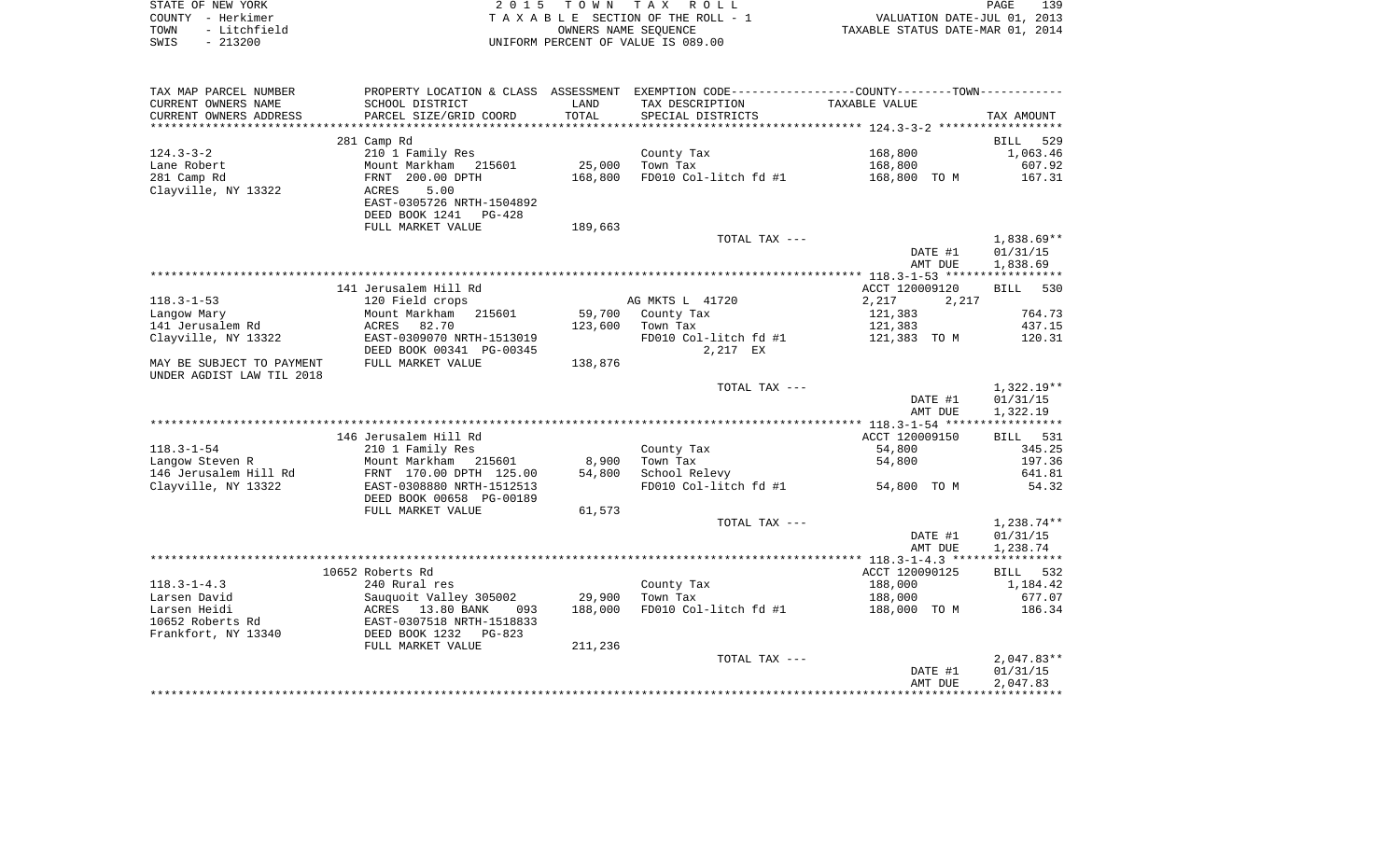| STATE OF NEW YORK    | 2015 TOWN TAX ROLL                   | 140<br>PAGE                      |
|----------------------|--------------------------------------|----------------------------------|
| COUNTY - Herkimer    | TAXABLE SECTION OF THE ROLL - 1      | VALUATION DATE-JUL 01, 2013      |
| - Litchfield<br>TOWN | OWNERS NAME SEOUENCE                 | TAXABLE STATUS DATE-MAR 01, 2014 |
| CMTC _ 01.2000       | LINITEONA DEDCENT OF VALUE TO 000 00 |                                  |

SWIS - 213200 UNIFORM PERCENT OF VALUE IS 089.00

| TAX MAP PARCEL NUMBER     |                           |         | PROPERTY LOCATION & CLASS ASSESSMENT EXEMPTION CODE---------------COUNTY--------TOWN---------- |                  |                    |
|---------------------------|---------------------------|---------|------------------------------------------------------------------------------------------------|------------------|--------------------|
| CURRENT OWNERS NAME       | SCHOOL DISTRICT           | LAND    | TAX DESCRIPTION                                                                                | TAXABLE VALUE    |                    |
| CURRENT OWNERS ADDRESS    | PARCEL SIZE/GRID COORD    | TOTAL   | SPECIAL DISTRICTS                                                                              |                  | TAX AMOUNT         |
|                           |                           |         |                                                                                                |                  |                    |
|                           | Hacadam Rd                |         |                                                                                                | ACCT 120001710   | <b>BILL</b><br>533 |
| $118.1 - 1 - 35$          | 105 Vac farmland          |         | AG MKTS L 41720                                                                                | 10,357<br>10,357 |                    |
| Larson Stuart H           | Sauguoit Valley 305002    |         | 36,100 County Tax                                                                              | 25,743           | 162.18             |
| 10510 Roberts Rd          | ACRES 57.00               | 36,100  | Town Tax                                                                                       | 25,743           | 92.71              |
| Sauquoit, NY 13456        | EAST-0304425 NRTH-1523807 |         | FD010 Col-litch fd #1                                                                          | 25,743 TO M      | 25.52              |
|                           | DEED BOOK 779<br>PG-682   |         | 10,357 EX                                                                                      |                  |                    |
| MAY BE SUBJECT TO PAYMENT | FULL MARKET VALUE         | 40,562  |                                                                                                |                  |                    |
| UNDER AGDIST LAW TIL 2018 |                           |         |                                                                                                |                  |                    |
|                           |                           |         | TOTAL TAX ---                                                                                  |                  | $280.41**$         |
|                           |                           |         |                                                                                                | DATE #1          | 01/31/15           |
|                           |                           |         |                                                                                                | AMT DUE          | 280.41             |
|                           |                           |         |                                                                                                |                  |                    |
|                           | 10510 Roberts Rd          |         |                                                                                                | ACCT 120001560   | BILL 534           |
| $118.1 - 1 - 52$          | 113 Cattle farm           |         | AG MKTS L 41720                                                                                | 2,441<br>2,441   |                    |
| Larson Stuart H           | Sauquoit Valley 305002    |         | 59,600 AGRIC 10 Y 42100                                                                        | 5,000<br>5,000   |                    |
| 10510 Roberts Rd          | ACRES<br>92.00            |         | 157,600 County Tax                                                                             | 150,159          | 946.02             |
| Sauquoit, NY 13456        | EAST-0306333 NRTH-1521044 |         | Town Tax                                                                                       | 150,159          | 540.79             |
|                           | DEED BOOK 779<br>PG-682   |         | FD010 Col-litch fd #1                                                                          | 155,159  TO M    | 153.79             |
| MAY BE SUBJECT TO PAYMENT | FULL MARKET VALUE         | 177,079 | 2,441 EX                                                                                       |                  |                    |
| UNDER AGDIST LAW TIL 2018 |                           |         |                                                                                                |                  |                    |
|                           |                           |         | TOTAL TAX ---                                                                                  |                  | $1,640.60**$       |
|                           |                           |         |                                                                                                | DATE #1          | 01/31/15           |
|                           |                           |         |                                                                                                | AMT DUE          | 1,640.60           |
|                           |                           |         |                                                                                                |                  |                    |
|                           | Roberts Rd                |         |                                                                                                | ACCT 120001500   | BILL 535           |
| $118.1 - 1 - 55$          | 105 Vac farmland          |         | AG MKTS L 41720                                                                                | 899<br>899       |                    |
| Larson Stuart H           | Sauguoit Valley 305002    |         | 15,500 County Tax                                                                              | 14,601           | 91.99              |
| 10510 Roberts Rd          | ACRES 23.00               | 15,500  | Town Tax                                                                                       | 14,601           | 52.58              |
| Sauquoit, NY 13456        | EAST-0306370 NRTH-1519851 |         | FD010 Col-litch fd #1                                                                          | 14,601 TO M      | 14.47              |
|                           | DEED BOOK 779<br>PG-682   |         | 899 EX                                                                                         |                  |                    |
| MAY BE SUBJECT TO PAYMENT | FULL MARKET VALUE         | 17,416  |                                                                                                |                  |                    |
| UNDER AGDIST LAW TIL 2018 |                           |         |                                                                                                |                  |                    |
|                           |                           |         | TOTAL TAX ---                                                                                  |                  | 159.04**           |
|                           |                           |         |                                                                                                | DATE #1          | 01/31/15           |
|                           |                           |         |                                                                                                | AMT DUE          | 159.04             |
|                           |                           |         |                                                                                                |                  |                    |
|                           | 170 Bennett Rd            |         |                                                                                                | ACCT 120090196   | BILL 536           |
| $118.3 - 1 - 4.7$         | 210 1 Family Res          |         | County Tax                                                                                     | 82,000           | 516.61             |
| Laufer Grant              | Sauguoit Valley 305002    | 13,000  | Town Tax                                                                                       | 82,000           | 295.32             |
| 170 Bennett Rd            | ACRES<br>1.00             | 82,000  | FD010 Col-litch fd #1                                                                          | 82,000 TO M      | 81.27              |
| Frankfort, NY 13340       | EAST-0308250 NRTH-1519836 |         |                                                                                                |                  |                    |
|                           | DEED BOOK 845<br>$PG-663$ |         |                                                                                                |                  |                    |
|                           | FULL MARKET VALUE         | 92,135  |                                                                                                |                  |                    |
|                           |                           |         | TOTAL TAX ---                                                                                  |                  | 893.20**           |
|                           |                           |         |                                                                                                | DATE #1          | 01/31/15           |
|                           |                           |         |                                                                                                | AMT DUE          | 893.20             |
|                           |                           |         |                                                                                                |                  |                    |
|                           |                           |         |                                                                                                |                  |                    |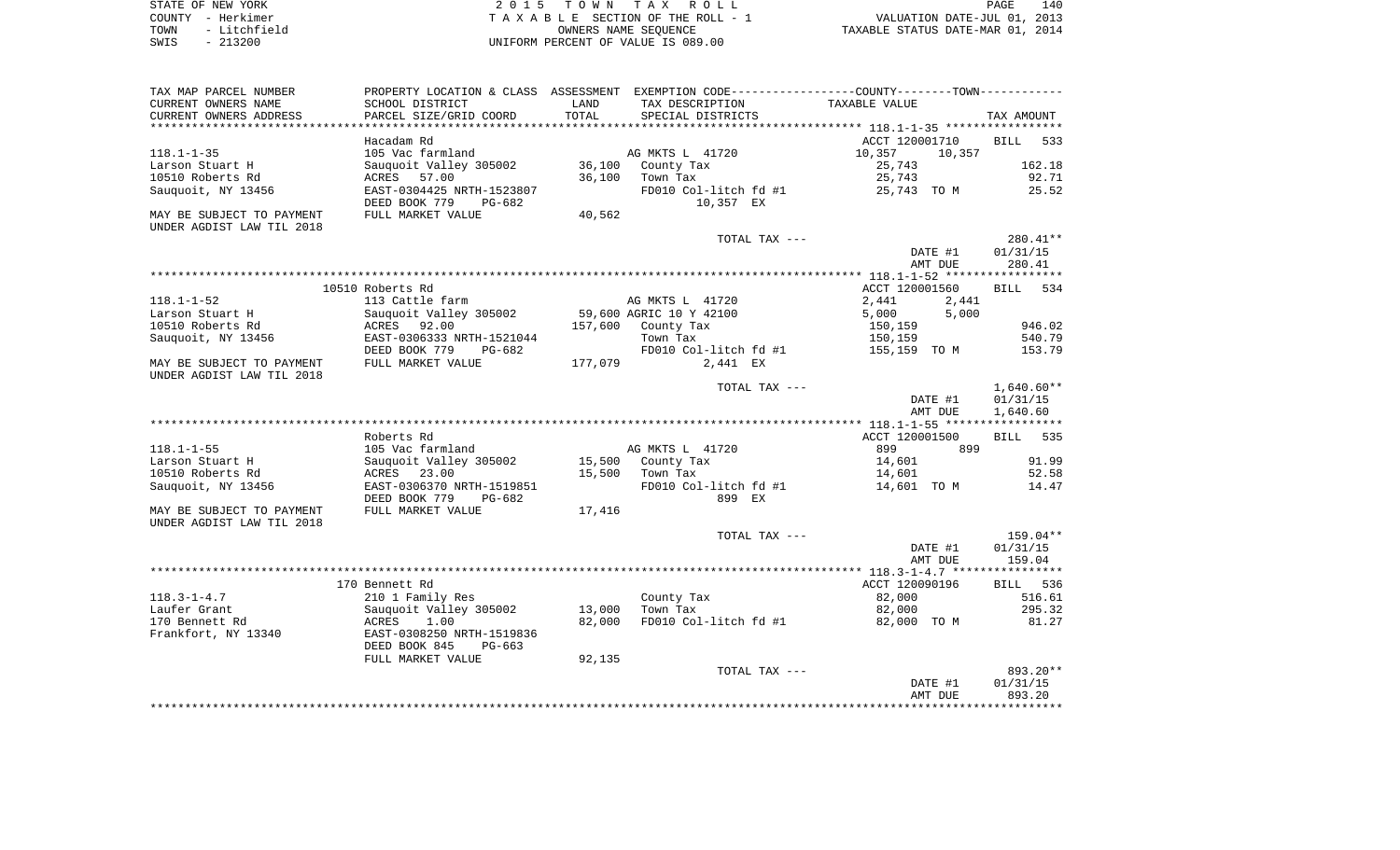| STATE OF NEW YORK    | 2015 TOWN TAX ROLL                 | 141<br>PAGE                      |
|----------------------|------------------------------------|----------------------------------|
| COUNTY - Herkimer    | TAXABLE SECTION OF THE ROLL - 1    | VALUATION DATE-JUL 01, 2013      |
| - Litchfield<br>TOWN | OWNERS NAME SEOUENCE               | TAXABLE STATUS DATE-MAR 01, 2014 |
| $-213200$<br>SWIS    | UNIFORM PERCENT OF VALUE IS 089.00 |                                  |

| SCHOOL DISTRICT<br>TAX DESCRIPTION<br>TAXABLE VALUE<br>LAND<br>TOTAL<br>PARCEL SIZE/GRID COORD<br>SPECIAL DISTRICTS<br>TAX AMOUNT<br>********************<br>543 Jerusalem Hill Rd<br>ACCT 120005370<br><b>BILL</b><br>537<br>210 1 Family Res<br>County Tax<br>102,700<br>647.02<br>13,000<br>Mount Markham<br>215601<br>Town Tax<br>102,700<br>369.87<br>FD010 Col-litch fd #1<br>ACRES<br>1.00<br>102,700<br>102,700 TO M<br>101.79<br>EAST-0316443 NRTH-1510889<br>Clayville, NY 13322<br>DEED BOOK 1257<br>PG-711<br>FULL MARKET VALUE<br>115,393<br>TOTAL TAX ---<br>$1,118.68**$<br>DATE #1<br>01/31/15<br>AMT DUE<br>1,118.68<br>Albany Rd<br>538<br>BILL<br>$124.3 - 4 - 2$<br>314 Rural vac<10<br>122.22<br>County Tax<br>19,400<br>Lazarek Douglas<br>19,400<br>Town Tax<br>69.87<br>Mount Markham<br>215601<br>19,400<br>910 East Street<br>19,400<br>School Relevy<br>444.53<br>FRNT 379.00 DPTH<br>Cassville, NY 13318<br>7.00<br>FD010 Col-litch fd #1<br>19.23<br>ACRES<br>19,400 TO M<br>EAST-0273000 NRTH-1076190<br>DEED BOOK 1189<br><b>PG-818</b><br>21,798<br>FULL MARKET VALUE<br>TOTAL TAX ---<br>655.85**<br>DATE #1<br>01/31/15<br>AMT DUE<br>655.85<br>1772 Albany Rd<br>ACCT 152371<br>BILL 539<br>79,200<br>498.97<br>$118.1 - 1 - 29.2$<br>210 1 Family Res<br>County Tax<br>Leao Erica S<br>Sauguoit Valley 305002<br>79,200<br>285.23<br>14,300<br>Town Tax<br>1772 Albany Rd<br>79,200<br>ACRES<br>1.60<br>FD010 Col-litch fd #1<br>79,200 TO M<br>78.50<br>Frankfort, NY 13340<br>EAST-0310751 NRTH-1522327<br>DEED BOOK 1319<br>PG-574<br>88,989<br>FULL MARKET VALUE<br>862.70**<br>TOTAL TAX ---<br>DATE #1<br>01/31/15<br>AMT DUE<br>862.70<br>431 Albany Rd<br>ACCT 120009450<br>BILL 540<br>$124.3 - 2 - 12.1$<br>210 1 Family Res<br>County Tax<br>100,000<br>630.01<br>Ledda Elizabeth<br>Mount Markham<br>19,000<br>Town Tax<br>100,000<br>360.14<br>215601<br>431 Albany Rd<br>100,000<br>FD010 Col-litch fd #1<br>99.12<br>ACRES<br>100,000 TO M<br>1.90<br>West Winfield, NY 13491<br>EAST-0308089 NRTH-1498839<br>DEED BOOK 750<br>$PG-56$<br>MAY BE SUBJECT TO PAYMENT<br>112,360<br>FULL MARKET VALUE<br>UNDER AGDIST LAW TIL 2016<br>$1,089.27**$<br>TOTAL TAX ---<br>DATE #1<br>01/31/15<br>AMT DUE<br>1,089.27 | TAX MAP PARCEL NUMBER  | PROPERTY LOCATION & CLASS ASSESSMENT EXEMPTION CODE----------------COUNTY--------TOWN---------- |  |  |
|--------------------------------------------------------------------------------------------------------------------------------------------------------------------------------------------------------------------------------------------------------------------------------------------------------------------------------------------------------------------------------------------------------------------------------------------------------------------------------------------------------------------------------------------------------------------------------------------------------------------------------------------------------------------------------------------------------------------------------------------------------------------------------------------------------------------------------------------------------------------------------------------------------------------------------------------------------------------------------------------------------------------------------------------------------------------------------------------------------------------------------------------------------------------------------------------------------------------------------------------------------------------------------------------------------------------------------------------------------------------------------------------------------------------------------------------------------------------------------------------------------------------------------------------------------------------------------------------------------------------------------------------------------------------------------------------------------------------------------------------------------------------------------------------------------------------------------------------------------------------------------------------------------------------------------------------------------------------------------------------------------------------------------------------------------------------------------------------------------------------------------------------------------------------------------------------------------------------------------------------------------------------|------------------------|-------------------------------------------------------------------------------------------------|--|--|
|                                                                                                                                                                                                                                                                                                                                                                                                                                                                                                                                                                                                                                                                                                                                                                                                                                                                                                                                                                                                                                                                                                                                                                                                                                                                                                                                                                                                                                                                                                                                                                                                                                                                                                                                                                                                                                                                                                                                                                                                                                                                                                                                                                                                                                                                    | CURRENT OWNERS NAME    |                                                                                                 |  |  |
|                                                                                                                                                                                                                                                                                                                                                                                                                                                                                                                                                                                                                                                                                                                                                                                                                                                                                                                                                                                                                                                                                                                                                                                                                                                                                                                                                                                                                                                                                                                                                                                                                                                                                                                                                                                                                                                                                                                                                                                                                                                                                                                                                                                                                                                                    | CURRENT OWNERS ADDRESS |                                                                                                 |  |  |
|                                                                                                                                                                                                                                                                                                                                                                                                                                                                                                                                                                                                                                                                                                                                                                                                                                                                                                                                                                                                                                                                                                                                                                                                                                                                                                                                                                                                                                                                                                                                                                                                                                                                                                                                                                                                                                                                                                                                                                                                                                                                                                                                                                                                                                                                    |                        |                                                                                                 |  |  |
|                                                                                                                                                                                                                                                                                                                                                                                                                                                                                                                                                                                                                                                                                                                                                                                                                                                                                                                                                                                                                                                                                                                                                                                                                                                                                                                                                                                                                                                                                                                                                                                                                                                                                                                                                                                                                                                                                                                                                                                                                                                                                                                                                                                                                                                                    |                        |                                                                                                 |  |  |
|                                                                                                                                                                                                                                                                                                                                                                                                                                                                                                                                                                                                                                                                                                                                                                                                                                                                                                                                                                                                                                                                                                                                                                                                                                                                                                                                                                                                                                                                                                                                                                                                                                                                                                                                                                                                                                                                                                                                                                                                                                                                                                                                                                                                                                                                    | $124.2 - 1 - 4$        |                                                                                                 |  |  |
|                                                                                                                                                                                                                                                                                                                                                                                                                                                                                                                                                                                                                                                                                                                                                                                                                                                                                                                                                                                                                                                                                                                                                                                                                                                                                                                                                                                                                                                                                                                                                                                                                                                                                                                                                                                                                                                                                                                                                                                                                                                                                                                                                                                                                                                                    | Laufer Tammy           |                                                                                                 |  |  |
|                                                                                                                                                                                                                                                                                                                                                                                                                                                                                                                                                                                                                                                                                                                                                                                                                                                                                                                                                                                                                                                                                                                                                                                                                                                                                                                                                                                                                                                                                                                                                                                                                                                                                                                                                                                                                                                                                                                                                                                                                                                                                                                                                                                                                                                                    | Laufer Shane           |                                                                                                 |  |  |
|                                                                                                                                                                                                                                                                                                                                                                                                                                                                                                                                                                                                                                                                                                                                                                                                                                                                                                                                                                                                                                                                                                                                                                                                                                                                                                                                                                                                                                                                                                                                                                                                                                                                                                                                                                                                                                                                                                                                                                                                                                                                                                                                                                                                                                                                    | 543 Jerusalem Hill Rd  |                                                                                                 |  |  |
|                                                                                                                                                                                                                                                                                                                                                                                                                                                                                                                                                                                                                                                                                                                                                                                                                                                                                                                                                                                                                                                                                                                                                                                                                                                                                                                                                                                                                                                                                                                                                                                                                                                                                                                                                                                                                                                                                                                                                                                                                                                                                                                                                                                                                                                                    |                        |                                                                                                 |  |  |
|                                                                                                                                                                                                                                                                                                                                                                                                                                                                                                                                                                                                                                                                                                                                                                                                                                                                                                                                                                                                                                                                                                                                                                                                                                                                                                                                                                                                                                                                                                                                                                                                                                                                                                                                                                                                                                                                                                                                                                                                                                                                                                                                                                                                                                                                    |                        |                                                                                                 |  |  |
|                                                                                                                                                                                                                                                                                                                                                                                                                                                                                                                                                                                                                                                                                                                                                                                                                                                                                                                                                                                                                                                                                                                                                                                                                                                                                                                                                                                                                                                                                                                                                                                                                                                                                                                                                                                                                                                                                                                                                                                                                                                                                                                                                                                                                                                                    |                        |                                                                                                 |  |  |
|                                                                                                                                                                                                                                                                                                                                                                                                                                                                                                                                                                                                                                                                                                                                                                                                                                                                                                                                                                                                                                                                                                                                                                                                                                                                                                                                                                                                                                                                                                                                                                                                                                                                                                                                                                                                                                                                                                                                                                                                                                                                                                                                                                                                                                                                    |                        |                                                                                                 |  |  |
|                                                                                                                                                                                                                                                                                                                                                                                                                                                                                                                                                                                                                                                                                                                                                                                                                                                                                                                                                                                                                                                                                                                                                                                                                                                                                                                                                                                                                                                                                                                                                                                                                                                                                                                                                                                                                                                                                                                                                                                                                                                                                                                                                                                                                                                                    |                        |                                                                                                 |  |  |
|                                                                                                                                                                                                                                                                                                                                                                                                                                                                                                                                                                                                                                                                                                                                                                                                                                                                                                                                                                                                                                                                                                                                                                                                                                                                                                                                                                                                                                                                                                                                                                                                                                                                                                                                                                                                                                                                                                                                                                                                                                                                                                                                                                                                                                                                    |                        |                                                                                                 |  |  |
|                                                                                                                                                                                                                                                                                                                                                                                                                                                                                                                                                                                                                                                                                                                                                                                                                                                                                                                                                                                                                                                                                                                                                                                                                                                                                                                                                                                                                                                                                                                                                                                                                                                                                                                                                                                                                                                                                                                                                                                                                                                                                                                                                                                                                                                                    |                        |                                                                                                 |  |  |
|                                                                                                                                                                                                                                                                                                                                                                                                                                                                                                                                                                                                                                                                                                                                                                                                                                                                                                                                                                                                                                                                                                                                                                                                                                                                                                                                                                                                                                                                                                                                                                                                                                                                                                                                                                                                                                                                                                                                                                                                                                                                                                                                                                                                                                                                    |                        |                                                                                                 |  |  |
|                                                                                                                                                                                                                                                                                                                                                                                                                                                                                                                                                                                                                                                                                                                                                                                                                                                                                                                                                                                                                                                                                                                                                                                                                                                                                                                                                                                                                                                                                                                                                                                                                                                                                                                                                                                                                                                                                                                                                                                                                                                                                                                                                                                                                                                                    |                        |                                                                                                 |  |  |
|                                                                                                                                                                                                                                                                                                                                                                                                                                                                                                                                                                                                                                                                                                                                                                                                                                                                                                                                                                                                                                                                                                                                                                                                                                                                                                                                                                                                                                                                                                                                                                                                                                                                                                                                                                                                                                                                                                                                                                                                                                                                                                                                                                                                                                                                    |                        |                                                                                                 |  |  |
|                                                                                                                                                                                                                                                                                                                                                                                                                                                                                                                                                                                                                                                                                                                                                                                                                                                                                                                                                                                                                                                                                                                                                                                                                                                                                                                                                                                                                                                                                                                                                                                                                                                                                                                                                                                                                                                                                                                                                                                                                                                                                                                                                                                                                                                                    |                        |                                                                                                 |  |  |
|                                                                                                                                                                                                                                                                                                                                                                                                                                                                                                                                                                                                                                                                                                                                                                                                                                                                                                                                                                                                                                                                                                                                                                                                                                                                                                                                                                                                                                                                                                                                                                                                                                                                                                                                                                                                                                                                                                                                                                                                                                                                                                                                                                                                                                                                    |                        |                                                                                                 |  |  |
|                                                                                                                                                                                                                                                                                                                                                                                                                                                                                                                                                                                                                                                                                                                                                                                                                                                                                                                                                                                                                                                                                                                                                                                                                                                                                                                                                                                                                                                                                                                                                                                                                                                                                                                                                                                                                                                                                                                                                                                                                                                                                                                                                                                                                                                                    |                        |                                                                                                 |  |  |
|                                                                                                                                                                                                                                                                                                                                                                                                                                                                                                                                                                                                                                                                                                                                                                                                                                                                                                                                                                                                                                                                                                                                                                                                                                                                                                                                                                                                                                                                                                                                                                                                                                                                                                                                                                                                                                                                                                                                                                                                                                                                                                                                                                                                                                                                    |                        |                                                                                                 |  |  |
|                                                                                                                                                                                                                                                                                                                                                                                                                                                                                                                                                                                                                                                                                                                                                                                                                                                                                                                                                                                                                                                                                                                                                                                                                                                                                                                                                                                                                                                                                                                                                                                                                                                                                                                                                                                                                                                                                                                                                                                                                                                                                                                                                                                                                                                                    |                        |                                                                                                 |  |  |
|                                                                                                                                                                                                                                                                                                                                                                                                                                                                                                                                                                                                                                                                                                                                                                                                                                                                                                                                                                                                                                                                                                                                                                                                                                                                                                                                                                                                                                                                                                                                                                                                                                                                                                                                                                                                                                                                                                                                                                                                                                                                                                                                                                                                                                                                    |                        |                                                                                                 |  |  |
|                                                                                                                                                                                                                                                                                                                                                                                                                                                                                                                                                                                                                                                                                                                                                                                                                                                                                                                                                                                                                                                                                                                                                                                                                                                                                                                                                                                                                                                                                                                                                                                                                                                                                                                                                                                                                                                                                                                                                                                                                                                                                                                                                                                                                                                                    |                        |                                                                                                 |  |  |
|                                                                                                                                                                                                                                                                                                                                                                                                                                                                                                                                                                                                                                                                                                                                                                                                                                                                                                                                                                                                                                                                                                                                                                                                                                                                                                                                                                                                                                                                                                                                                                                                                                                                                                                                                                                                                                                                                                                                                                                                                                                                                                                                                                                                                                                                    |                        |                                                                                                 |  |  |
|                                                                                                                                                                                                                                                                                                                                                                                                                                                                                                                                                                                                                                                                                                                                                                                                                                                                                                                                                                                                                                                                                                                                                                                                                                                                                                                                                                                                                                                                                                                                                                                                                                                                                                                                                                                                                                                                                                                                                                                                                                                                                                                                                                                                                                                                    |                        |                                                                                                 |  |  |
|                                                                                                                                                                                                                                                                                                                                                                                                                                                                                                                                                                                                                                                                                                                                                                                                                                                                                                                                                                                                                                                                                                                                                                                                                                                                                                                                                                                                                                                                                                                                                                                                                                                                                                                                                                                                                                                                                                                                                                                                                                                                                                                                                                                                                                                                    |                        |                                                                                                 |  |  |
|                                                                                                                                                                                                                                                                                                                                                                                                                                                                                                                                                                                                                                                                                                                                                                                                                                                                                                                                                                                                                                                                                                                                                                                                                                                                                                                                                                                                                                                                                                                                                                                                                                                                                                                                                                                                                                                                                                                                                                                                                                                                                                                                                                                                                                                                    |                        |                                                                                                 |  |  |
|                                                                                                                                                                                                                                                                                                                                                                                                                                                                                                                                                                                                                                                                                                                                                                                                                                                                                                                                                                                                                                                                                                                                                                                                                                                                                                                                                                                                                                                                                                                                                                                                                                                                                                                                                                                                                                                                                                                                                                                                                                                                                                                                                                                                                                                                    |                        |                                                                                                 |  |  |
|                                                                                                                                                                                                                                                                                                                                                                                                                                                                                                                                                                                                                                                                                                                                                                                                                                                                                                                                                                                                                                                                                                                                                                                                                                                                                                                                                                                                                                                                                                                                                                                                                                                                                                                                                                                                                                                                                                                                                                                                                                                                                                                                                                                                                                                                    |                        |                                                                                                 |  |  |
|                                                                                                                                                                                                                                                                                                                                                                                                                                                                                                                                                                                                                                                                                                                                                                                                                                                                                                                                                                                                                                                                                                                                                                                                                                                                                                                                                                                                                                                                                                                                                                                                                                                                                                                                                                                                                                                                                                                                                                                                                                                                                                                                                                                                                                                                    |                        |                                                                                                 |  |  |
|                                                                                                                                                                                                                                                                                                                                                                                                                                                                                                                                                                                                                                                                                                                                                                                                                                                                                                                                                                                                                                                                                                                                                                                                                                                                                                                                                                                                                                                                                                                                                                                                                                                                                                                                                                                                                                                                                                                                                                                                                                                                                                                                                                                                                                                                    |                        |                                                                                                 |  |  |
|                                                                                                                                                                                                                                                                                                                                                                                                                                                                                                                                                                                                                                                                                                                                                                                                                                                                                                                                                                                                                                                                                                                                                                                                                                                                                                                                                                                                                                                                                                                                                                                                                                                                                                                                                                                                                                                                                                                                                                                                                                                                                                                                                                                                                                                                    |                        |                                                                                                 |  |  |
|                                                                                                                                                                                                                                                                                                                                                                                                                                                                                                                                                                                                                                                                                                                                                                                                                                                                                                                                                                                                                                                                                                                                                                                                                                                                                                                                                                                                                                                                                                                                                                                                                                                                                                                                                                                                                                                                                                                                                                                                                                                                                                                                                                                                                                                                    |                        |                                                                                                 |  |  |
|                                                                                                                                                                                                                                                                                                                                                                                                                                                                                                                                                                                                                                                                                                                                                                                                                                                                                                                                                                                                                                                                                                                                                                                                                                                                                                                                                                                                                                                                                                                                                                                                                                                                                                                                                                                                                                                                                                                                                                                                                                                                                                                                                                                                                                                                    |                        |                                                                                                 |  |  |
|                                                                                                                                                                                                                                                                                                                                                                                                                                                                                                                                                                                                                                                                                                                                                                                                                                                                                                                                                                                                                                                                                                                                                                                                                                                                                                                                                                                                                                                                                                                                                                                                                                                                                                                                                                                                                                                                                                                                                                                                                                                                                                                                                                                                                                                                    |                        |                                                                                                 |  |  |
|                                                                                                                                                                                                                                                                                                                                                                                                                                                                                                                                                                                                                                                                                                                                                                                                                                                                                                                                                                                                                                                                                                                                                                                                                                                                                                                                                                                                                                                                                                                                                                                                                                                                                                                                                                                                                                                                                                                                                                                                                                                                                                                                                                                                                                                                    |                        |                                                                                                 |  |  |
|                                                                                                                                                                                                                                                                                                                                                                                                                                                                                                                                                                                                                                                                                                                                                                                                                                                                                                                                                                                                                                                                                                                                                                                                                                                                                                                                                                                                                                                                                                                                                                                                                                                                                                                                                                                                                                                                                                                                                                                                                                                                                                                                                                                                                                                                    |                        |                                                                                                 |  |  |
|                                                                                                                                                                                                                                                                                                                                                                                                                                                                                                                                                                                                                                                                                                                                                                                                                                                                                                                                                                                                                                                                                                                                                                                                                                                                                                                                                                                                                                                                                                                                                                                                                                                                                                                                                                                                                                                                                                                                                                                                                                                                                                                                                                                                                                                                    |                        |                                                                                                 |  |  |
|                                                                                                                                                                                                                                                                                                                                                                                                                                                                                                                                                                                                                                                                                                                                                                                                                                                                                                                                                                                                                                                                                                                                                                                                                                                                                                                                                                                                                                                                                                                                                                                                                                                                                                                                                                                                                                                                                                                                                                                                                                                                                                                                                                                                                                                                    |                        |                                                                                                 |  |  |
|                                                                                                                                                                                                                                                                                                                                                                                                                                                                                                                                                                                                                                                                                                                                                                                                                                                                                                                                                                                                                                                                                                                                                                                                                                                                                                                                                                                                                                                                                                                                                                                                                                                                                                                                                                                                                                                                                                                                                                                                                                                                                                                                                                                                                                                                    |                        |                                                                                                 |  |  |
|                                                                                                                                                                                                                                                                                                                                                                                                                                                                                                                                                                                                                                                                                                                                                                                                                                                                                                                                                                                                                                                                                                                                                                                                                                                                                                                                                                                                                                                                                                                                                                                                                                                                                                                                                                                                                                                                                                                                                                                                                                                                                                                                                                                                                                                                    |                        |                                                                                                 |  |  |
|                                                                                                                                                                                                                                                                                                                                                                                                                                                                                                                                                                                                                                                                                                                                                                                                                                                                                                                                                                                                                                                                                                                                                                                                                                                                                                                                                                                                                                                                                                                                                                                                                                                                                                                                                                                                                                                                                                                                                                                                                                                                                                                                                                                                                                                                    |                        |                                                                                                 |  |  |
|                                                                                                                                                                                                                                                                                                                                                                                                                                                                                                                                                                                                                                                                                                                                                                                                                                                                                                                                                                                                                                                                                                                                                                                                                                                                                                                                                                                                                                                                                                                                                                                                                                                                                                                                                                                                                                                                                                                                                                                                                                                                                                                                                                                                                                                                    |                        |                                                                                                 |  |  |
|                                                                                                                                                                                                                                                                                                                                                                                                                                                                                                                                                                                                                                                                                                                                                                                                                                                                                                                                                                                                                                                                                                                                                                                                                                                                                                                                                                                                                                                                                                                                                                                                                                                                                                                                                                                                                                                                                                                                                                                                                                                                                                                                                                                                                                                                    |                        |                                                                                                 |  |  |
|                                                                                                                                                                                                                                                                                                                                                                                                                                                                                                                                                                                                                                                                                                                                                                                                                                                                                                                                                                                                                                                                                                                                                                                                                                                                                                                                                                                                                                                                                                                                                                                                                                                                                                                                                                                                                                                                                                                                                                                                                                                                                                                                                                                                                                                                    |                        |                                                                                                 |  |  |
|                                                                                                                                                                                                                                                                                                                                                                                                                                                                                                                                                                                                                                                                                                                                                                                                                                                                                                                                                                                                                                                                                                                                                                                                                                                                                                                                                                                                                                                                                                                                                                                                                                                                                                                                                                                                                                                                                                                                                                                                                                                                                                                                                                                                                                                                    |                        |                                                                                                 |  |  |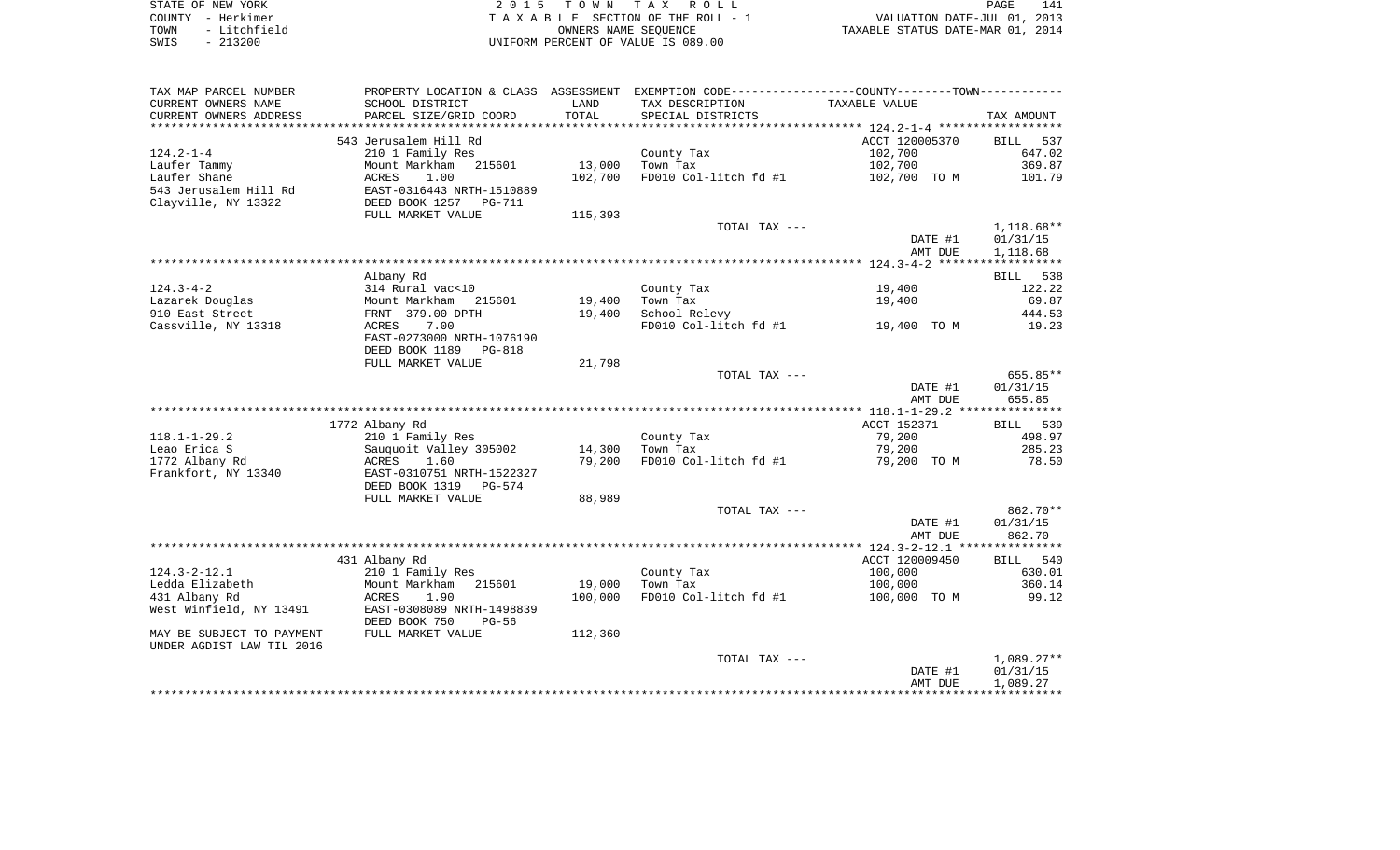| STATE OF NEW YORK    | 2015 TOWN TAX ROLL                 | 142<br>PAGE                      |
|----------------------|------------------------------------|----------------------------------|
| COUNTY - Herkimer    | TAXABLE SECTION OF THE ROLL - 1    | VALUATION DATE-JUL 01, 2013      |
| - Litchfield<br>TOWN | OWNERS NAME SEOUENCE               | TAXABLE STATUS DATE-MAR 01, 2014 |
| $-213200$<br>SWIS    | UNIFORM PERCENT OF VALUE IS 089.00 |                                  |
|                      |                                    |                                  |

| TAX MAP PARCEL NUMBER                       | PROPERTY LOCATION & CLASS ASSESSMENT EXEMPTION CODE---------------COUNTY-------TOWN---------- |        |                                   |                |             |
|---------------------------------------------|-----------------------------------------------------------------------------------------------|--------|-----------------------------------|----------------|-------------|
| CURRENT OWNERS NAME                         | SCHOOL DISTRICT                                                                               | LAND   | TAX DESCRIPTION                   | TAXABLE VALUE  |             |
| CURRENT OWNERS ADDRESS                      | PARCEL SIZE/GRID COORD                                                                        | TOTAL  | SPECIAL DISTRICTS                 |                | TAX AMOUNT  |
|                                             |                                                                                               |        |                                   |                |             |
|                                             | Albany Road                                                                                   |        |                                   | ACCT 167187    | BILL<br>541 |
| $124.3 - 2 - 12.2$                          | 105 Vac farmland                                                                              |        | AG MKTS<br>41730                  | 6,742<br>6,742 |             |
| Ledda Family Trust 12/13/2011 Mount Markham | 215601                                                                                        | 58,000 | County Tax                        | 58,258         | 367.03      |
| Ledda Elizabeth                             | FRNT 3686.00 DPTH                                                                             | 65,000 | Town Tax                          | 58,258         | 209.81      |
| 431 Albany Road                             | 88.10<br>ACRES                                                                                |        | FD010 Col-litch fd #1 65,000 TO M |                | 64.42       |
| West Winfield, NY 13491                     | EAST-0308081 NRTH-1498847                                                                     |        |                                   |                |             |
|                                             | DEED BOOK 1424 PG-549                                                                         |        |                                   |                |             |
| MAY BE SUBJECT TO PAYMENT                   | FULL MARKET VALUE                                                                             | 73,034 |                                   |                |             |
| UNDER AGDIST LAW TIL 2021                   |                                                                                               |        |                                   |                |             |
|                                             |                                                                                               |        | TOTAL TAX ---                     |                | $641.26**$  |
|                                             |                                                                                               |        |                                   | DATE #1        | 01/31/15    |
|                                             |                                                                                               |        |                                   | AMT DUE        | 641.26      |
|                                             |                                                                                               |        |                                   |                |             |
|                                             | Albany St                                                                                     |        |                                   | ACCT 120006420 | BILL 542    |
| $118.1 - 1 - 27$                            | 105 Vac farmland                                                                              |        | County Tax                        | 14,400         | 90.72       |
| Leitz Barbara                               | Sauquoit Valley 305002                                                                        | 14,400 | Town Tax                          | 14,400         | 51.86       |
| 162 Mc Intyre Rd                            | ACRES 28.60                                                                                   | 14,400 | School Relevy                     |                | 341.96      |
| Frankfort, NY 13340                         | EAST-0312966 NRTH-1522729                                                                     |        | FD010 Col-litch fd #1             | 14,400 TO M    | 14.27       |
|                                             | DEED BOOK 675<br>PG-718                                                                       |        |                                   |                |             |
|                                             | FULL MARKET VALUE                                                                             | 16,180 |                                   |                |             |
|                                             |                                                                                               |        | TOTAL TAX ---                     |                | 498.81**    |
|                                             |                                                                                               |        |                                   | DATE #1        | 01/31/15    |
|                                             |                                                                                               |        |                                   | AMT DUE        | 498.81      |
|                                             |                                                                                               |        |                                   |                |             |
|                                             | State Route 51                                                                                |        |                                   | ACCT 120009660 | BILL 543    |
| $125.1 - 2 - 13.1$                          | 322 Rural vac>10                                                                              |        | County Tax                        | 19,600         | 123.48      |
| Leitz Billie Jean                           | 215601<br>Mount Markham                                                                       | 19,600 | Town Tax                          | 19,600         | 70.59       |
| 2184 State Route 51                         | 28.30<br>ACRES                                                                                | 19,600 | FD010 Col-litch fd #1             | 19,600 TO M    | 19.43       |
| Ilion, NY 13357                             | EAST-0335948 NRTH-1511878                                                                     |        |                                   |                |             |
|                                             | DEED BOOK 821<br>PG-274                                                                       |        |                                   |                |             |
|                                             | FULL MARKET VALUE                                                                             | 22,022 |                                   |                |             |
|                                             |                                                                                               |        | TOTAL TAX ---                     |                | $213.50**$  |
|                                             |                                                                                               |        |                                   | DATE #1        | 01/31/15    |
|                                             |                                                                                               |        |                                   | AMT DUE        | 213.50      |
|                                             |                                                                                               |        |                                   | ACCT 120009661 | BILL 544    |
| $125.1 - 2 - 13.3$                          | 2184 State Route 51<br>270 Mfg housing                                                        |        | County Tax                        | 76,000         | 478.81      |
| Leitz Billie Jean                           | Mount Markham<br>215601                                                                       | 27,100 | Town Tax                          | 76,000         | 273.71      |
| Walker Steven                               | ACRES<br>9.30                                                                                 | 76,000 | FD010 Col-litch fd #1             | 76,000 TO M    | 75.33       |
| Attn: Billie Jean Leitz                     | EAST-0336588 NRTH-1512074                                                                     |        |                                   |                |             |
| 2184 State Route 51                         | DEED BOOK 785<br>PG-132                                                                       |        |                                   |                |             |
| Ilion, NY 13357                             | FULL MARKET VALUE                                                                             | 85,393 |                                   |                |             |
|                                             |                                                                                               |        | TOTAL TAX ---                     |                | $827.85**$  |
|                                             |                                                                                               |        |                                   | DATE #1        | 01/31/15    |
|                                             |                                                                                               |        |                                   | AMT DUE        | 827.85      |
|                                             |                                                                                               |        |                                   |                |             |
|                                             |                                                                                               |        |                                   |                |             |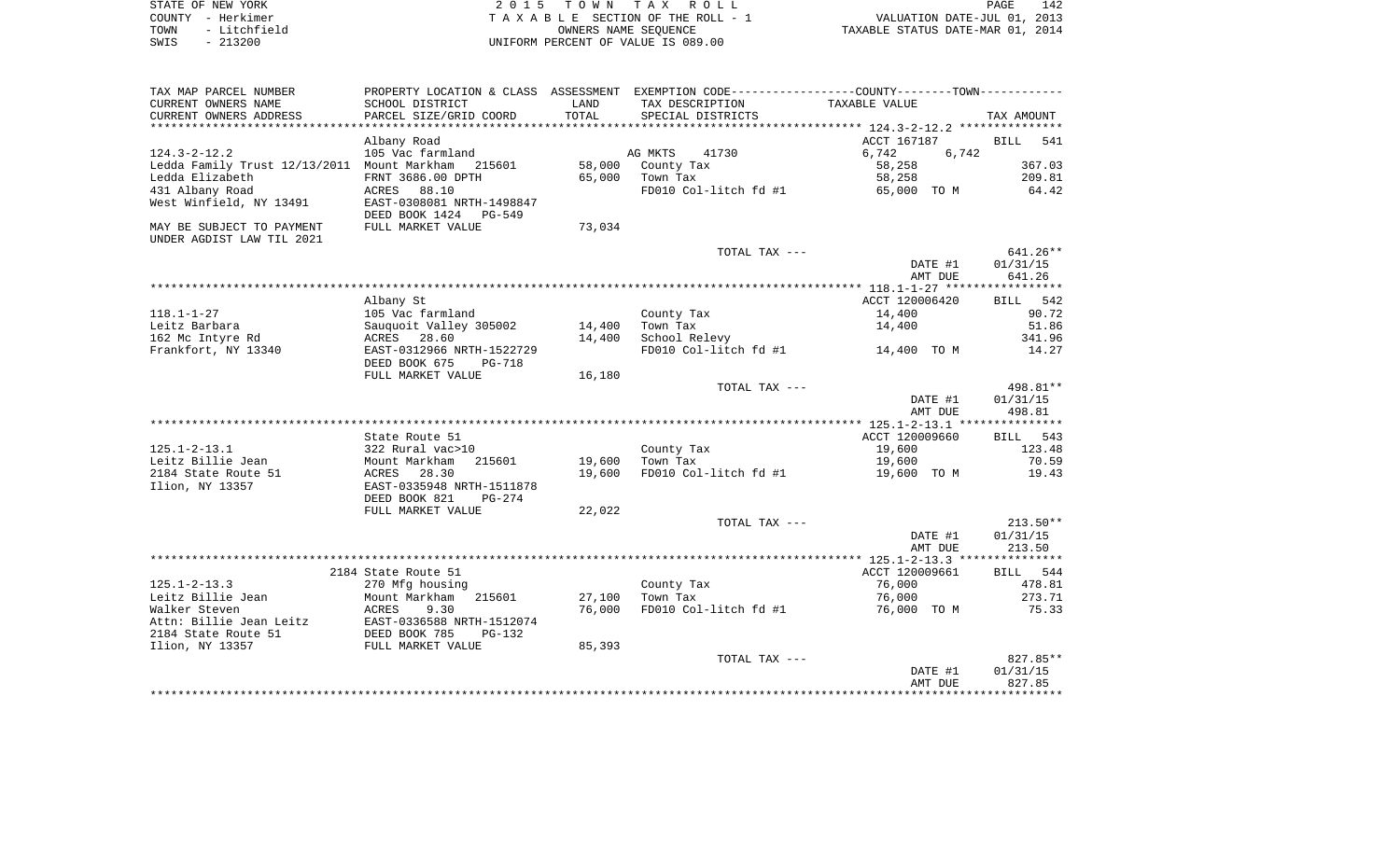|      | STATE OF NEW YORK | 2015 TOWN TAX ROLL                 | PAGE                             | 143 |
|------|-------------------|------------------------------------|----------------------------------|-----|
|      | COUNTY - Herkimer | TAXABLE SECTION OF THE ROLL - 1    | VALUATION DATE-JUL 01, 2013      |     |
| TOWN | - Litchfield      | OWNERS NAME SEOUENCE               | TAXABLE STATUS DATE-MAR 01, 2014 |     |
| SWIS | $-213200$         | UNIFORM PERCENT OF VALUE IS 089.00 |                                  |     |

| CURRENT OWNERS NAME<br>SCHOOL DISTRICT<br>LAND<br>TAX DESCRIPTION<br>TAXABLE VALUE<br>TOTAL<br>CURRENT OWNERS ADDRESS<br>PARCEL SIZE/GRID COORD<br>SPECIAL DISTRICTS<br>TAX AMOUNT<br>ACCT 120090208<br>545<br>158 Bennett Rd<br>BILL<br>$118.3 - 1 - 4.15$<br>108,000<br>210 1 Family Res<br>County Tax<br>680.41<br>Lewandrowski Daniel<br>Sauquoit Valley 305002<br>14,800<br>Town Tax<br>108,000<br>388.95<br>158 Bennett Rd<br>ACRES<br>1.80<br>108,000<br>FD010 Col-litch fd #1<br>108,000 TO M<br>107.04<br>Frankfort, NY 13340<br>EAST-0308071 NRTH-1519864<br>DEED BOOK 841<br>PG-123<br>FULL MARKET VALUE<br>121,348<br>$1,176.40**$<br>TOTAL TAX ---<br>01/31/15<br>DATE #1<br>AMT DUE<br>1,176.40<br>387 Butcher Rd<br>BILL 546<br>$118.4 - 1 - 37.4$<br>210 1 Family Res<br>County Tax<br>69,700<br>439.12<br>Town Tax<br>Lewandrowski Richard J<br>Mount Markham<br>16,300<br>69,700<br>251.02<br>215601<br>387 Butcher Rd<br>FRNT 269.00 DPTH<br>69,700<br>School Relevy<br>983.21<br>FD010 Col-litch fd #1<br>Clayville, NY 13322<br>ACRES<br>2.50<br>69,700 TO M<br>69.08<br>EAST-0313076 NRTH-1515039<br>DEED BOOK 942<br><b>PG-148</b><br>FULL MARKET VALUE<br>78,315<br>$1,742.43**$<br>TOTAL TAX ---<br>01/31/15<br>DATE #1<br>AMT DUE<br>1,742.43<br>360 Ball Rd<br>ACCT 120090002<br>BILL 547<br>$118.4 - 1 - 40$<br>210 1 Family Res<br>VET WAR CT 41121<br>8,100<br>8,100<br>Lewek Irrevocable Trust<br>Mount Markham<br>215601<br>16,500<br>County Tax<br>90,600<br>570.79<br>98,700<br>Lewek Richard F<br>2.60<br>Town Tax<br>326.29<br>ACRES<br>90,600<br>360 Ball Rd<br>EAST-0313518 NRTH-1514346<br>FD010 Col-litch fd #1<br>98,700 TO M<br>97.83<br>Clayville, NY 13322<br>DEED BOOK 1286<br>$PG-191$<br>FULL MARKET VALUE<br>110,899<br>TOTAL TAX ---<br>994.91**<br>DATE #1<br>01/31/15<br>994.91<br>AMT DUE<br>ACCT 120006150<br>BILL 548<br>Dugan Rd<br>$124.3 - 2 - 3$<br>105 Vac farmland<br>County Tax<br>12,900<br>81.27<br>Lewis Robert Luke<br>46.46<br>Sauguoit Valley 305002<br>12,900<br>Town Tax<br>12,900<br>12,900<br>Lewis Mark C<br>Etal Mark/joseph Iii<br>FD010 Col-litch fd #1<br>12,900 TO M<br>12.79<br>194 Clinton Rd<br>Etal Lewis Daniel/michael<br>ACRES 19.20<br>New Hartford, NY 13413<br>EAST-0302769 NRTH-1499834<br>DEED BOOK 1199 PG-167<br>FULL MARKET VALUE<br>14,494<br>$140.52**$<br>TOTAL TAX ---<br>01/31/15<br>DATE #1<br>140.52<br>AMT DUE | TAX MAP PARCEL NUMBER | PROPERTY LOCATION & CLASS ASSESSMENT | EXEMPTION CODE-----------------COUNTY--------TOWN----------- |  |
|--------------------------------------------------------------------------------------------------------------------------------------------------------------------------------------------------------------------------------------------------------------------------------------------------------------------------------------------------------------------------------------------------------------------------------------------------------------------------------------------------------------------------------------------------------------------------------------------------------------------------------------------------------------------------------------------------------------------------------------------------------------------------------------------------------------------------------------------------------------------------------------------------------------------------------------------------------------------------------------------------------------------------------------------------------------------------------------------------------------------------------------------------------------------------------------------------------------------------------------------------------------------------------------------------------------------------------------------------------------------------------------------------------------------------------------------------------------------------------------------------------------------------------------------------------------------------------------------------------------------------------------------------------------------------------------------------------------------------------------------------------------------------------------------------------------------------------------------------------------------------------------------------------------------------------------------------------------------------------------------------------------------------------------------------------------------------------------------------------------------------------------------------------------------------------------------------------------------------------------------------------------------------------------------------------------------------------------------------------------------------------------------------------------------|-----------------------|--------------------------------------|--------------------------------------------------------------|--|
|                                                                                                                                                                                                                                                                                                                                                                                                                                                                                                                                                                                                                                                                                                                                                                                                                                                                                                                                                                                                                                                                                                                                                                                                                                                                                                                                                                                                                                                                                                                                                                                                                                                                                                                                                                                                                                                                                                                                                                                                                                                                                                                                                                                                                                                                                                                                                                                                                    |                       |                                      |                                                              |  |
|                                                                                                                                                                                                                                                                                                                                                                                                                                                                                                                                                                                                                                                                                                                                                                                                                                                                                                                                                                                                                                                                                                                                                                                                                                                                                                                                                                                                                                                                                                                                                                                                                                                                                                                                                                                                                                                                                                                                                                                                                                                                                                                                                                                                                                                                                                                                                                                                                    |                       |                                      |                                                              |  |
|                                                                                                                                                                                                                                                                                                                                                                                                                                                                                                                                                                                                                                                                                                                                                                                                                                                                                                                                                                                                                                                                                                                                                                                                                                                                                                                                                                                                                                                                                                                                                                                                                                                                                                                                                                                                                                                                                                                                                                                                                                                                                                                                                                                                                                                                                                                                                                                                                    |                       |                                      |                                                              |  |
|                                                                                                                                                                                                                                                                                                                                                                                                                                                                                                                                                                                                                                                                                                                                                                                                                                                                                                                                                                                                                                                                                                                                                                                                                                                                                                                                                                                                                                                                                                                                                                                                                                                                                                                                                                                                                                                                                                                                                                                                                                                                                                                                                                                                                                                                                                                                                                                                                    |                       |                                      |                                                              |  |
|                                                                                                                                                                                                                                                                                                                                                                                                                                                                                                                                                                                                                                                                                                                                                                                                                                                                                                                                                                                                                                                                                                                                                                                                                                                                                                                                                                                                                                                                                                                                                                                                                                                                                                                                                                                                                                                                                                                                                                                                                                                                                                                                                                                                                                                                                                                                                                                                                    |                       |                                      |                                                              |  |
|                                                                                                                                                                                                                                                                                                                                                                                                                                                                                                                                                                                                                                                                                                                                                                                                                                                                                                                                                                                                                                                                                                                                                                                                                                                                                                                                                                                                                                                                                                                                                                                                                                                                                                                                                                                                                                                                                                                                                                                                                                                                                                                                                                                                                                                                                                                                                                                                                    |                       |                                      |                                                              |  |
|                                                                                                                                                                                                                                                                                                                                                                                                                                                                                                                                                                                                                                                                                                                                                                                                                                                                                                                                                                                                                                                                                                                                                                                                                                                                                                                                                                                                                                                                                                                                                                                                                                                                                                                                                                                                                                                                                                                                                                                                                                                                                                                                                                                                                                                                                                                                                                                                                    |                       |                                      |                                                              |  |
|                                                                                                                                                                                                                                                                                                                                                                                                                                                                                                                                                                                                                                                                                                                                                                                                                                                                                                                                                                                                                                                                                                                                                                                                                                                                                                                                                                                                                                                                                                                                                                                                                                                                                                                                                                                                                                                                                                                                                                                                                                                                                                                                                                                                                                                                                                                                                                                                                    |                       |                                      |                                                              |  |
|                                                                                                                                                                                                                                                                                                                                                                                                                                                                                                                                                                                                                                                                                                                                                                                                                                                                                                                                                                                                                                                                                                                                                                                                                                                                                                                                                                                                                                                                                                                                                                                                                                                                                                                                                                                                                                                                                                                                                                                                                                                                                                                                                                                                                                                                                                                                                                                                                    |                       |                                      |                                                              |  |
|                                                                                                                                                                                                                                                                                                                                                                                                                                                                                                                                                                                                                                                                                                                                                                                                                                                                                                                                                                                                                                                                                                                                                                                                                                                                                                                                                                                                                                                                                                                                                                                                                                                                                                                                                                                                                                                                                                                                                                                                                                                                                                                                                                                                                                                                                                                                                                                                                    |                       |                                      |                                                              |  |
|                                                                                                                                                                                                                                                                                                                                                                                                                                                                                                                                                                                                                                                                                                                                                                                                                                                                                                                                                                                                                                                                                                                                                                                                                                                                                                                                                                                                                                                                                                                                                                                                                                                                                                                                                                                                                                                                                                                                                                                                                                                                                                                                                                                                                                                                                                                                                                                                                    |                       |                                      |                                                              |  |
|                                                                                                                                                                                                                                                                                                                                                                                                                                                                                                                                                                                                                                                                                                                                                                                                                                                                                                                                                                                                                                                                                                                                                                                                                                                                                                                                                                                                                                                                                                                                                                                                                                                                                                                                                                                                                                                                                                                                                                                                                                                                                                                                                                                                                                                                                                                                                                                                                    |                       |                                      |                                                              |  |
|                                                                                                                                                                                                                                                                                                                                                                                                                                                                                                                                                                                                                                                                                                                                                                                                                                                                                                                                                                                                                                                                                                                                                                                                                                                                                                                                                                                                                                                                                                                                                                                                                                                                                                                                                                                                                                                                                                                                                                                                                                                                                                                                                                                                                                                                                                                                                                                                                    |                       |                                      |                                                              |  |
|                                                                                                                                                                                                                                                                                                                                                                                                                                                                                                                                                                                                                                                                                                                                                                                                                                                                                                                                                                                                                                                                                                                                                                                                                                                                                                                                                                                                                                                                                                                                                                                                                                                                                                                                                                                                                                                                                                                                                                                                                                                                                                                                                                                                                                                                                                                                                                                                                    |                       |                                      |                                                              |  |
|                                                                                                                                                                                                                                                                                                                                                                                                                                                                                                                                                                                                                                                                                                                                                                                                                                                                                                                                                                                                                                                                                                                                                                                                                                                                                                                                                                                                                                                                                                                                                                                                                                                                                                                                                                                                                                                                                                                                                                                                                                                                                                                                                                                                                                                                                                                                                                                                                    |                       |                                      |                                                              |  |
|                                                                                                                                                                                                                                                                                                                                                                                                                                                                                                                                                                                                                                                                                                                                                                                                                                                                                                                                                                                                                                                                                                                                                                                                                                                                                                                                                                                                                                                                                                                                                                                                                                                                                                                                                                                                                                                                                                                                                                                                                                                                                                                                                                                                                                                                                                                                                                                                                    |                       |                                      |                                                              |  |
|                                                                                                                                                                                                                                                                                                                                                                                                                                                                                                                                                                                                                                                                                                                                                                                                                                                                                                                                                                                                                                                                                                                                                                                                                                                                                                                                                                                                                                                                                                                                                                                                                                                                                                                                                                                                                                                                                                                                                                                                                                                                                                                                                                                                                                                                                                                                                                                                                    |                       |                                      |                                                              |  |
|                                                                                                                                                                                                                                                                                                                                                                                                                                                                                                                                                                                                                                                                                                                                                                                                                                                                                                                                                                                                                                                                                                                                                                                                                                                                                                                                                                                                                                                                                                                                                                                                                                                                                                                                                                                                                                                                                                                                                                                                                                                                                                                                                                                                                                                                                                                                                                                                                    |                       |                                      |                                                              |  |
|                                                                                                                                                                                                                                                                                                                                                                                                                                                                                                                                                                                                                                                                                                                                                                                                                                                                                                                                                                                                                                                                                                                                                                                                                                                                                                                                                                                                                                                                                                                                                                                                                                                                                                                                                                                                                                                                                                                                                                                                                                                                                                                                                                                                                                                                                                                                                                                                                    |                       |                                      |                                                              |  |
|                                                                                                                                                                                                                                                                                                                                                                                                                                                                                                                                                                                                                                                                                                                                                                                                                                                                                                                                                                                                                                                                                                                                                                                                                                                                                                                                                                                                                                                                                                                                                                                                                                                                                                                                                                                                                                                                                                                                                                                                                                                                                                                                                                                                                                                                                                                                                                                                                    |                       |                                      |                                                              |  |
|                                                                                                                                                                                                                                                                                                                                                                                                                                                                                                                                                                                                                                                                                                                                                                                                                                                                                                                                                                                                                                                                                                                                                                                                                                                                                                                                                                                                                                                                                                                                                                                                                                                                                                                                                                                                                                                                                                                                                                                                                                                                                                                                                                                                                                                                                                                                                                                                                    |                       |                                      |                                                              |  |
|                                                                                                                                                                                                                                                                                                                                                                                                                                                                                                                                                                                                                                                                                                                                                                                                                                                                                                                                                                                                                                                                                                                                                                                                                                                                                                                                                                                                                                                                                                                                                                                                                                                                                                                                                                                                                                                                                                                                                                                                                                                                                                                                                                                                                                                                                                                                                                                                                    |                       |                                      |                                                              |  |
|                                                                                                                                                                                                                                                                                                                                                                                                                                                                                                                                                                                                                                                                                                                                                                                                                                                                                                                                                                                                                                                                                                                                                                                                                                                                                                                                                                                                                                                                                                                                                                                                                                                                                                                                                                                                                                                                                                                                                                                                                                                                                                                                                                                                                                                                                                                                                                                                                    |                       |                                      |                                                              |  |
|                                                                                                                                                                                                                                                                                                                                                                                                                                                                                                                                                                                                                                                                                                                                                                                                                                                                                                                                                                                                                                                                                                                                                                                                                                                                                                                                                                                                                                                                                                                                                                                                                                                                                                                                                                                                                                                                                                                                                                                                                                                                                                                                                                                                                                                                                                                                                                                                                    |                       |                                      |                                                              |  |
|                                                                                                                                                                                                                                                                                                                                                                                                                                                                                                                                                                                                                                                                                                                                                                                                                                                                                                                                                                                                                                                                                                                                                                                                                                                                                                                                                                                                                                                                                                                                                                                                                                                                                                                                                                                                                                                                                                                                                                                                                                                                                                                                                                                                                                                                                                                                                                                                                    |                       |                                      |                                                              |  |
|                                                                                                                                                                                                                                                                                                                                                                                                                                                                                                                                                                                                                                                                                                                                                                                                                                                                                                                                                                                                                                                                                                                                                                                                                                                                                                                                                                                                                                                                                                                                                                                                                                                                                                                                                                                                                                                                                                                                                                                                                                                                                                                                                                                                                                                                                                                                                                                                                    |                       |                                      |                                                              |  |
|                                                                                                                                                                                                                                                                                                                                                                                                                                                                                                                                                                                                                                                                                                                                                                                                                                                                                                                                                                                                                                                                                                                                                                                                                                                                                                                                                                                                                                                                                                                                                                                                                                                                                                                                                                                                                                                                                                                                                                                                                                                                                                                                                                                                                                                                                                                                                                                                                    |                       |                                      |                                                              |  |
|                                                                                                                                                                                                                                                                                                                                                                                                                                                                                                                                                                                                                                                                                                                                                                                                                                                                                                                                                                                                                                                                                                                                                                                                                                                                                                                                                                                                                                                                                                                                                                                                                                                                                                                                                                                                                                                                                                                                                                                                                                                                                                                                                                                                                                                                                                                                                                                                                    |                       |                                      |                                                              |  |
|                                                                                                                                                                                                                                                                                                                                                                                                                                                                                                                                                                                                                                                                                                                                                                                                                                                                                                                                                                                                                                                                                                                                                                                                                                                                                                                                                                                                                                                                                                                                                                                                                                                                                                                                                                                                                                                                                                                                                                                                                                                                                                                                                                                                                                                                                                                                                                                                                    |                       |                                      |                                                              |  |
|                                                                                                                                                                                                                                                                                                                                                                                                                                                                                                                                                                                                                                                                                                                                                                                                                                                                                                                                                                                                                                                                                                                                                                                                                                                                                                                                                                                                                                                                                                                                                                                                                                                                                                                                                                                                                                                                                                                                                                                                                                                                                                                                                                                                                                                                                                                                                                                                                    |                       |                                      |                                                              |  |
|                                                                                                                                                                                                                                                                                                                                                                                                                                                                                                                                                                                                                                                                                                                                                                                                                                                                                                                                                                                                                                                                                                                                                                                                                                                                                                                                                                                                                                                                                                                                                                                                                                                                                                                                                                                                                                                                                                                                                                                                                                                                                                                                                                                                                                                                                                                                                                                                                    |                       |                                      |                                                              |  |
|                                                                                                                                                                                                                                                                                                                                                                                                                                                                                                                                                                                                                                                                                                                                                                                                                                                                                                                                                                                                                                                                                                                                                                                                                                                                                                                                                                                                                                                                                                                                                                                                                                                                                                                                                                                                                                                                                                                                                                                                                                                                                                                                                                                                                                                                                                                                                                                                                    |                       |                                      |                                                              |  |
|                                                                                                                                                                                                                                                                                                                                                                                                                                                                                                                                                                                                                                                                                                                                                                                                                                                                                                                                                                                                                                                                                                                                                                                                                                                                                                                                                                                                                                                                                                                                                                                                                                                                                                                                                                                                                                                                                                                                                                                                                                                                                                                                                                                                                                                                                                                                                                                                                    |                       |                                      |                                                              |  |
|                                                                                                                                                                                                                                                                                                                                                                                                                                                                                                                                                                                                                                                                                                                                                                                                                                                                                                                                                                                                                                                                                                                                                                                                                                                                                                                                                                                                                                                                                                                                                                                                                                                                                                                                                                                                                                                                                                                                                                                                                                                                                                                                                                                                                                                                                                                                                                                                                    |                       |                                      |                                                              |  |
|                                                                                                                                                                                                                                                                                                                                                                                                                                                                                                                                                                                                                                                                                                                                                                                                                                                                                                                                                                                                                                                                                                                                                                                                                                                                                                                                                                                                                                                                                                                                                                                                                                                                                                                                                                                                                                                                                                                                                                                                                                                                                                                                                                                                                                                                                                                                                                                                                    |                       |                                      |                                                              |  |
|                                                                                                                                                                                                                                                                                                                                                                                                                                                                                                                                                                                                                                                                                                                                                                                                                                                                                                                                                                                                                                                                                                                                                                                                                                                                                                                                                                                                                                                                                                                                                                                                                                                                                                                                                                                                                                                                                                                                                                                                                                                                                                                                                                                                                                                                                                                                                                                                                    |                       |                                      |                                                              |  |
|                                                                                                                                                                                                                                                                                                                                                                                                                                                                                                                                                                                                                                                                                                                                                                                                                                                                                                                                                                                                                                                                                                                                                                                                                                                                                                                                                                                                                                                                                                                                                                                                                                                                                                                                                                                                                                                                                                                                                                                                                                                                                                                                                                                                                                                                                                                                                                                                                    |                       |                                      |                                                              |  |
|                                                                                                                                                                                                                                                                                                                                                                                                                                                                                                                                                                                                                                                                                                                                                                                                                                                                                                                                                                                                                                                                                                                                                                                                                                                                                                                                                                                                                                                                                                                                                                                                                                                                                                                                                                                                                                                                                                                                                                                                                                                                                                                                                                                                                                                                                                                                                                                                                    |                       |                                      |                                                              |  |
|                                                                                                                                                                                                                                                                                                                                                                                                                                                                                                                                                                                                                                                                                                                                                                                                                                                                                                                                                                                                                                                                                                                                                                                                                                                                                                                                                                                                                                                                                                                                                                                                                                                                                                                                                                                                                                                                                                                                                                                                                                                                                                                                                                                                                                                                                                                                                                                                                    |                       |                                      |                                                              |  |
|                                                                                                                                                                                                                                                                                                                                                                                                                                                                                                                                                                                                                                                                                                                                                                                                                                                                                                                                                                                                                                                                                                                                                                                                                                                                                                                                                                                                                                                                                                                                                                                                                                                                                                                                                                                                                                                                                                                                                                                                                                                                                                                                                                                                                                                                                                                                                                                                                    |                       |                                      |                                                              |  |
|                                                                                                                                                                                                                                                                                                                                                                                                                                                                                                                                                                                                                                                                                                                                                                                                                                                                                                                                                                                                                                                                                                                                                                                                                                                                                                                                                                                                                                                                                                                                                                                                                                                                                                                                                                                                                                                                                                                                                                                                                                                                                                                                                                                                                                                                                                                                                                                                                    |                       |                                      |                                                              |  |
|                                                                                                                                                                                                                                                                                                                                                                                                                                                                                                                                                                                                                                                                                                                                                                                                                                                                                                                                                                                                                                                                                                                                                                                                                                                                                                                                                                                                                                                                                                                                                                                                                                                                                                                                                                                                                                                                                                                                                                                                                                                                                                                                                                                                                                                                                                                                                                                                                    |                       |                                      |                                                              |  |
|                                                                                                                                                                                                                                                                                                                                                                                                                                                                                                                                                                                                                                                                                                                                                                                                                                                                                                                                                                                                                                                                                                                                                                                                                                                                                                                                                                                                                                                                                                                                                                                                                                                                                                                                                                                                                                                                                                                                                                                                                                                                                                                                                                                                                                                                                                                                                                                                                    |                       |                                      |                                                              |  |
|                                                                                                                                                                                                                                                                                                                                                                                                                                                                                                                                                                                                                                                                                                                                                                                                                                                                                                                                                                                                                                                                                                                                                                                                                                                                                                                                                                                                                                                                                                                                                                                                                                                                                                                                                                                                                                                                                                                                                                                                                                                                                                                                                                                                                                                                                                                                                                                                                    |                       |                                      |                                                              |  |
|                                                                                                                                                                                                                                                                                                                                                                                                                                                                                                                                                                                                                                                                                                                                                                                                                                                                                                                                                                                                                                                                                                                                                                                                                                                                                                                                                                                                                                                                                                                                                                                                                                                                                                                                                                                                                                                                                                                                                                                                                                                                                                                                                                                                                                                                                                                                                                                                                    |                       |                                      |                                                              |  |
|                                                                                                                                                                                                                                                                                                                                                                                                                                                                                                                                                                                                                                                                                                                                                                                                                                                                                                                                                                                                                                                                                                                                                                                                                                                                                                                                                                                                                                                                                                                                                                                                                                                                                                                                                                                                                                                                                                                                                                                                                                                                                                                                                                                                                                                                                                                                                                                                                    |                       |                                      |                                                              |  |
|                                                                                                                                                                                                                                                                                                                                                                                                                                                                                                                                                                                                                                                                                                                                                                                                                                                                                                                                                                                                                                                                                                                                                                                                                                                                                                                                                                                                                                                                                                                                                                                                                                                                                                                                                                                                                                                                                                                                                                                                                                                                                                                                                                                                                                                                                                                                                                                                                    |                       |                                      |                                                              |  |
|                                                                                                                                                                                                                                                                                                                                                                                                                                                                                                                                                                                                                                                                                                                                                                                                                                                                                                                                                                                                                                                                                                                                                                                                                                                                                                                                                                                                                                                                                                                                                                                                                                                                                                                                                                                                                                                                                                                                                                                                                                                                                                                                                                                                                                                                                                                                                                                                                    |                       |                                      |                                                              |  |
|                                                                                                                                                                                                                                                                                                                                                                                                                                                                                                                                                                                                                                                                                                                                                                                                                                                                                                                                                                                                                                                                                                                                                                                                                                                                                                                                                                                                                                                                                                                                                                                                                                                                                                                                                                                                                                                                                                                                                                                                                                                                                                                                                                                                                                                                                                                                                                                                                    |                       |                                      |                                                              |  |
|                                                                                                                                                                                                                                                                                                                                                                                                                                                                                                                                                                                                                                                                                                                                                                                                                                                                                                                                                                                                                                                                                                                                                                                                                                                                                                                                                                                                                                                                                                                                                                                                                                                                                                                                                                                                                                                                                                                                                                                                                                                                                                                                                                                                                                                                                                                                                                                                                    |                       |                                      |                                                              |  |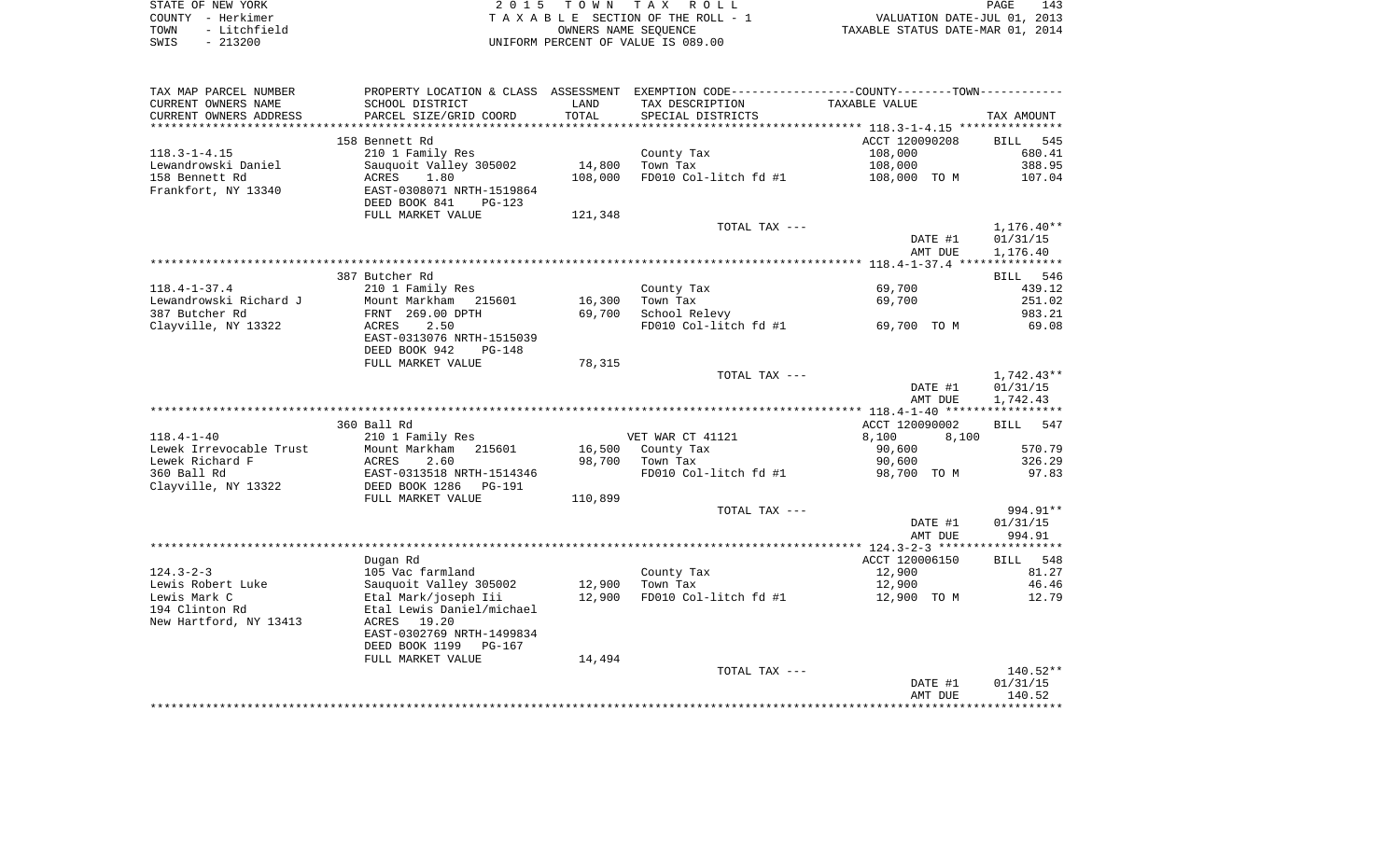| STATE OF NEW YORK    | 2015 TOWN TAX ROLL                 | 144<br>PAGE                      |
|----------------------|------------------------------------|----------------------------------|
| COUNTY - Herkimer    | TAXABLE SECTION OF THE ROLL - 1    | VALUATION DATE-JUL 01, 2013      |
| - Litchfield<br>TOWN | OWNERS NAME SEOUENCE               | TAXABLE STATUS DATE-MAR 01, 2014 |
| - 213200<br>SWIS     | UNIFORM PERCENT OF VALUE IS 089.00 |                                  |

| TAX MAP PARCEL NUMBER  |                                                   |         | PROPERTY LOCATION & CLASS ASSESSMENT EXEMPTION CODE---------------COUNTY-------TOWN---------- |                |             |
|------------------------|---------------------------------------------------|---------|-----------------------------------------------------------------------------------------------|----------------|-------------|
| CURRENT OWNERS NAME    | SCHOOL DISTRICT                                   | LAND    | TAX DESCRIPTION                                                                               | TAXABLE VALUE  |             |
| CURRENT OWNERS ADDRESS | PARCEL SIZE/GRID COORD                            | TOTAL   | SPECIAL DISTRICTS                                                                             |                | TAX AMOUNT  |
|                        |                                                   |         |                                                                                               |                |             |
|                        | 2088 Graffenburg Rd                               |         |                                                                                               | ACCT 154471    | 549<br>BILL |
| $118.1 - 1 - 15$       | 210 1 Family Res                                  |         | County Tax                                                                                    | 54,000         | 340.21      |
| Liddy Barbara A        | Sauquoit Valley 305002                            | 9,900   | Town Tax                                                                                      | 54,000         | 194.48      |
| 2088 Graffenburg Rd    | FRNT 140.00 DPTH 189.00                           | 54,000  | FD010 Col-litch fd #1                                                                         | 54,000 TO M    | 53.52       |
| Sauquoit, NY 13456     | ACRES<br>0.61                                     |         |                                                                                               |                |             |
|                        | EAST-0301901 NRTH-1524125                         |         |                                                                                               |                |             |
|                        | DEED BOOK 1332<br>PG-693                          |         |                                                                                               |                |             |
|                        | FULL MARKET VALUE                                 | 60,674  |                                                                                               |                |             |
|                        |                                                   |         | TOTAL TAX ---                                                                                 |                | 588.21**    |
|                        |                                                   |         |                                                                                               | DATE #1        | 01/31/15    |
|                        |                                                   |         |                                                                                               | AMT DUE        | 588.21      |
|                        |                                                   |         |                                                                                               |                |             |
|                        | 1230 Jones Rd                                     |         |                                                                                               |                | BILL 550    |
| $131.1 - 3 - 4.5$      | 270 Mfg housing                                   |         | County Tax                                                                                    | 60,000         | 378.01      |
| Light Jeffrey          | Mount Markham<br>215601                           | 21,800  | Town Tax                                                                                      | 60,000         | 216.09      |
| Light Donna            | 5.00<br>ACRES                                     | 60,000  | FD010 Col-litch fd #1                                                                         | 60,000 TO M    | 59.47       |
| 1230 Jones Rd          | EAST-0328654 NRTH-1497608                         |         |                                                                                               |                |             |
| Ilion, NY 13357        | DEED BOOK 764<br>PG-554<br>FULL MARKET VALUE      | 67,416  |                                                                                               |                |             |
|                        |                                                   |         | TOTAL TAX ---                                                                                 |                | 653.57**    |
|                        |                                                   |         |                                                                                               | DATE #1        | 01/31/15    |
|                        |                                                   |         |                                                                                               | AMT DUE        | 653.57      |
|                        |                                                   |         |                                                                                               |                |             |
|                        | 591 Jerusalem Hill Rd                             |         |                                                                                               | ACCT 120002700 | BILL 551    |
| $124.2 - 1 - 8.3$      | 210 1 Family Res                                  |         | County Tax                                                                                    | 123,800        | 779.95      |
| Linck Gerald II        | Mount Markham 215601                              | 18,900  | Town Tax                                                                                      | 123,800        | 445.86      |
| Linck Kristin S        | 6.70<br>ACRES                                     | 123,800 | FD010 Col-litch fd #1                                                                         | 123,800 TO M   | 122.70      |
| 591 Jerusalem Hill Rd  | EAST-0317553 NRTH-1510665                         |         |                                                                                               |                |             |
| Frankfort, NY 13340    | DEED BOOK 868<br>PG-541                           |         |                                                                                               |                |             |
|                        | FULL MARKET VALUE                                 | 139,101 |                                                                                               |                |             |
|                        |                                                   |         | TOTAL TAX ---                                                                                 |                | 1,348.51**  |
|                        |                                                   |         |                                                                                               | DATE #1        | 01/31/15    |
|                        |                                                   |         |                                                                                               | AMT DUE        | 1,348.51    |
|                        |                                                   |         |                                                                                               |                |             |
|                        | 148 Hammond Rd                                    |         |                                                                                               |                | BILL 552    |
| $124.4 - 1 - 6.3$      | 240 Rural res                                     |         | County Tax                                                                                    | 101,500        | 639.46      |
| Lincourt James         | 215601<br>Mount Markham                           | 18,000  | Town Tax                                                                                      | 101,500        | 365.55      |
| Lincourt Barbara       | ACRES 10.00 BANK 135<br>EAST-0322863 NRTH-1502663 | 101,500 | FD010 Col-litch fd #1                                                                         | 101,500 TO M   | 100.60      |
| 148 Hammond Rd         |                                                   |         |                                                                                               |                |             |
| Ilion, NY 13357        | DEED BOOK 768<br>PG-732                           |         |                                                                                               |                |             |
|                        | FULL MARKET VALUE                                 | 114,045 |                                                                                               |                |             |
|                        |                                                   |         | TOTAL TAX ---                                                                                 |                | 1,105.61**  |
|                        |                                                   |         |                                                                                               | DATE #1        | 01/31/15    |
|                        |                                                   |         |                                                                                               | AMT DUE        | 1,105.61    |
|                        |                                                   |         |                                                                                               |                |             |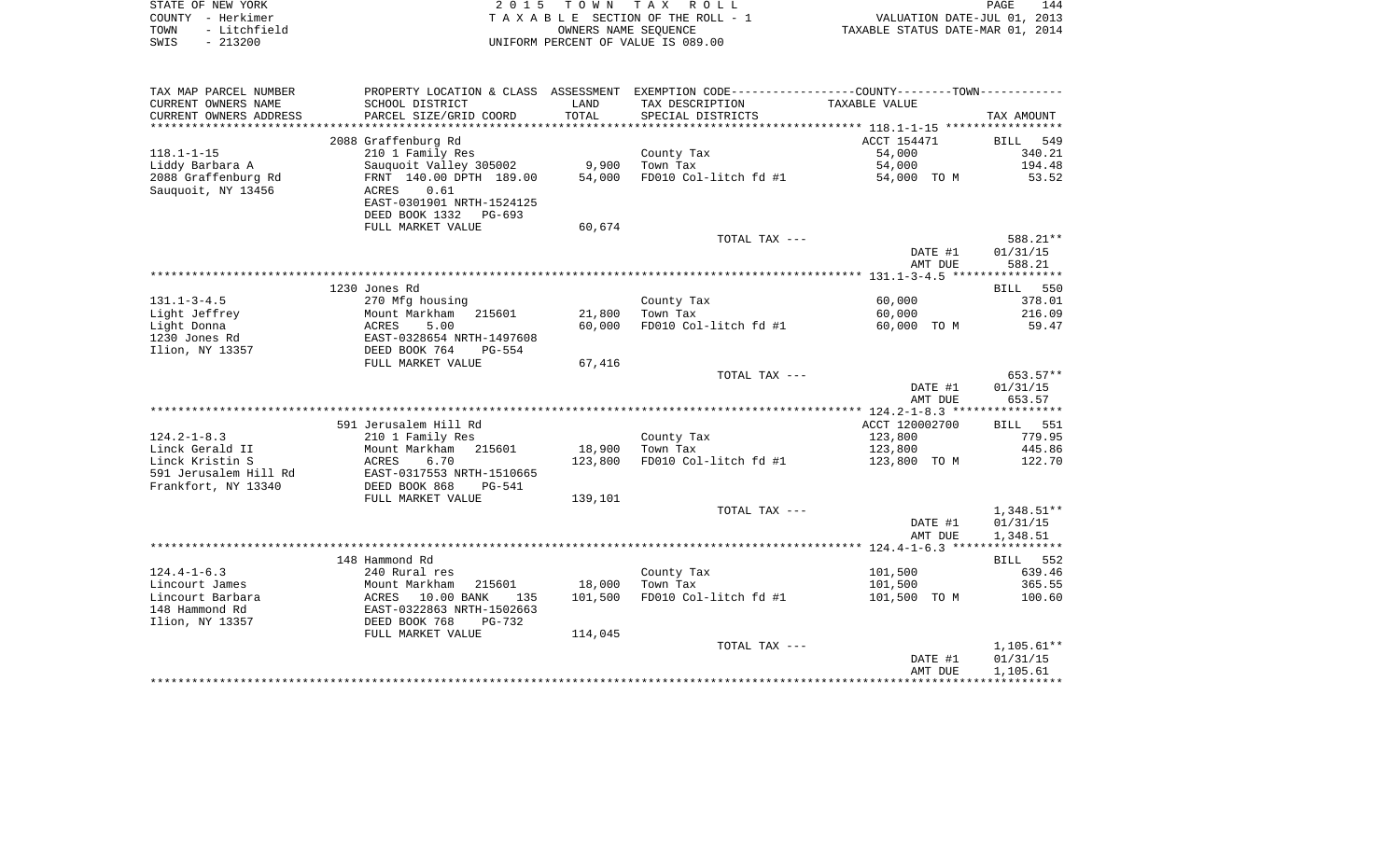| STATE OF NEW YORK        |              | 2015 TOWN TAX ROLL                  | PAGE                             | 145 |
|--------------------------|--------------|-------------------------------------|----------------------------------|-----|
| COUNTY - Herkimer        |              | TAXABLE SECTION OF THE ROLL - 1     | VALUATION DATE-JUL 01, 2013      |     |
| TOWN                     | - Litchfield | OWNERS NAME SEOUENCE                | TAXABLE STATUS DATE-MAR 01, 2014 |     |
| сыте <sub>–</sub> ว12000 |              | INITEOPM DEPOEME OF VAIIE IS 000 00 |                                  |     |

2015 TOWN TAX ROLL TA X A B L E SECTION OF THE ROLL - 1 SWIS - 213200 UNIFORM PERCENT OF VALUE IS 089.00

| TAX MAP PARCEL NUMBER                           | PROPERTY LOCATION & CLASS ASSESSMENT                 |        | EXEMPTION CODE----------------COUNTY-------TOWN----------- |                |                      |
|-------------------------------------------------|------------------------------------------------------|--------|------------------------------------------------------------|----------------|----------------------|
| CURRENT OWNERS NAME                             | SCHOOL DISTRICT                                      | LAND   | TAX DESCRIPTION                                            | TAXABLE VALUE  |                      |
| CURRENT OWNERS ADDRESS<br>********************* | PARCEL SIZE/GRID COORD                               | TOTAL  | SPECIAL DISTRICTS                                          |                | TAX AMOUNT           |
|                                                 | Hammond Rd                                           |        |                                                            | ACCT 120000540 | 553<br>BILL          |
| $124.4 - 1 - 6.1$                               | 105 Vac farmland                                     |        | County Tax                                                 | 25,800         | 162.54               |
| Lincourt James A                                | Mount Markham<br>215601                              | 25,800 | Town Tax                                                   | 25,800         | 92.92                |
| Lincourt Barbara J                              | 54.10<br>ACRES                                       | 25,800 | School Relevy                                              |                | 591.16               |
| 148 Hammond Rd                                  | EAST-0322468 NRTH-1503303                            |        | FD010 Col-litch fd #1                                      | 25,800 TO M    | 25.57                |
| Ilion, NY 13357                                 | DEED BOOK 779<br>$PG-235$                            |        |                                                            |                |                      |
|                                                 | FULL MARKET VALUE                                    | 28,989 |                                                            |                |                      |
|                                                 |                                                      |        | TOTAL TAX ---                                              |                | 872.19**             |
|                                                 |                                                      |        |                                                            | DATE #1        | 01/31/15             |
|                                                 |                                                      |        |                                                            | AMT DUE        | 872.19               |
|                                                 |                                                      |        |                                                            |                |                      |
|                                                 | 553 Cedarville Rd                                    |        |                                                            | ACCT 120090000 | 554<br>BILL          |
| $124.4 - 1 - 9$                                 | 270 Mfg housing                                      |        | County Tax                                                 | 22,100         | 139.23               |
| Lincourt James A                                | Mount Markham<br>215601                              | 7,400  | Town Tax                                                   | 22,100         | 79.59                |
| Lincourt Barbara J                              | FRNT 132.00 DPTH 165.00                              | 22,100 | School Relevy                                              |                | 506.39               |
| 148 Hammon Rd                                   | 0.30<br>ACRES                                        |        | FD010 Col-litch fd #1                                      | 22,100 TO M    | 21.90                |
| Ilion, NY 13357                                 | EAST-0323896 NRTH-1502916                            |        |                                                            |                |                      |
|                                                 | DEED BOOK 921<br>PG-535                              |        |                                                            |                |                      |
|                                                 | FULL MARKET VALUE                                    | 24,831 |                                                            |                |                      |
|                                                 |                                                      |        | TOTAL TAX ---                                              | DATE #1        | 747.11**<br>01/31/15 |
|                                                 |                                                      |        |                                                            | AMT DUE        | 747.11               |
|                                                 |                                                      |        |                                                            |                |                      |
|                                                 | Cedarville (off) Rd                                  |        |                                                            | ACCT 120000570 | <b>BILL</b> 555      |
| $124.4 - 1 - 13.1$                              | 105 Vac farmland                                     |        | County Tax                                                 | 14,400         | 90.72                |
| Lincourt James A                                | 215601<br>Mount Markham                              | 14,400 | Town Tax                                                   | 14,400         | 51.86                |
| Lincourt Barbara J                              | ACRES<br>42.70                                       | 14,400 | School Relevy                                              |                | 329.96               |
| 148 Hammond Rd                                  | EAST-0322225 NRTH-1501186                            |        | FD010 Col-litch fd #1                                      | 14,400 TO M    | 14.27                |
| Ilion, NY 13357                                 | DEED BOOK 779<br>$PG-235$                            |        |                                                            |                |                      |
|                                                 | FULL MARKET VALUE                                    | 16,180 |                                                            |                |                      |
|                                                 |                                                      |        | TOTAL TAX ---                                              |                | 486.81**             |
|                                                 |                                                      |        |                                                            | DATE #1        | 01/31/15             |
|                                                 |                                                      |        |                                                            | AMT DUE        | 486.81               |
|                                                 |                                                      |        |                                                            |                |                      |
|                                                 | Cedarville Rd                                        |        |                                                            | ACCT 120012900 | BILL 556             |
| $124.4 - 1 - 39.1$                              | 105 Vac farmland                                     |        | County Tax                                                 | 10,000         | 63.00                |
| Lincourt James A                                | Mount Markham<br>215601                              | 10,000 | Town Tax                                                   | 10,000         | 36.01                |
| Lincourt Barbara J                              | split w/39.2 [2012]                                  | 10,000 | FD010 Col-litch fd #1                                      | 10,000 TO M    | 9.91                 |
| 148 Hammond Rd                                  | ACRES 17.00                                          |        |                                                            |                |                      |
| Ilion, NY 13357                                 | EAST-0323488 NRTH-1502358<br>DEED BOOK 818<br>PG-446 |        |                                                            |                |                      |
|                                                 | FULL MARKET VALUE                                    | 11,236 |                                                            |                |                      |
|                                                 |                                                      |        | TOTAL TAX ---                                              |                | $108.92**$           |
|                                                 |                                                      |        |                                                            | DATE #1        | 01/31/15             |
|                                                 |                                                      |        |                                                            | AMT DUE        | 108.92               |
|                                                 |                                                      |        |                                                            |                |                      |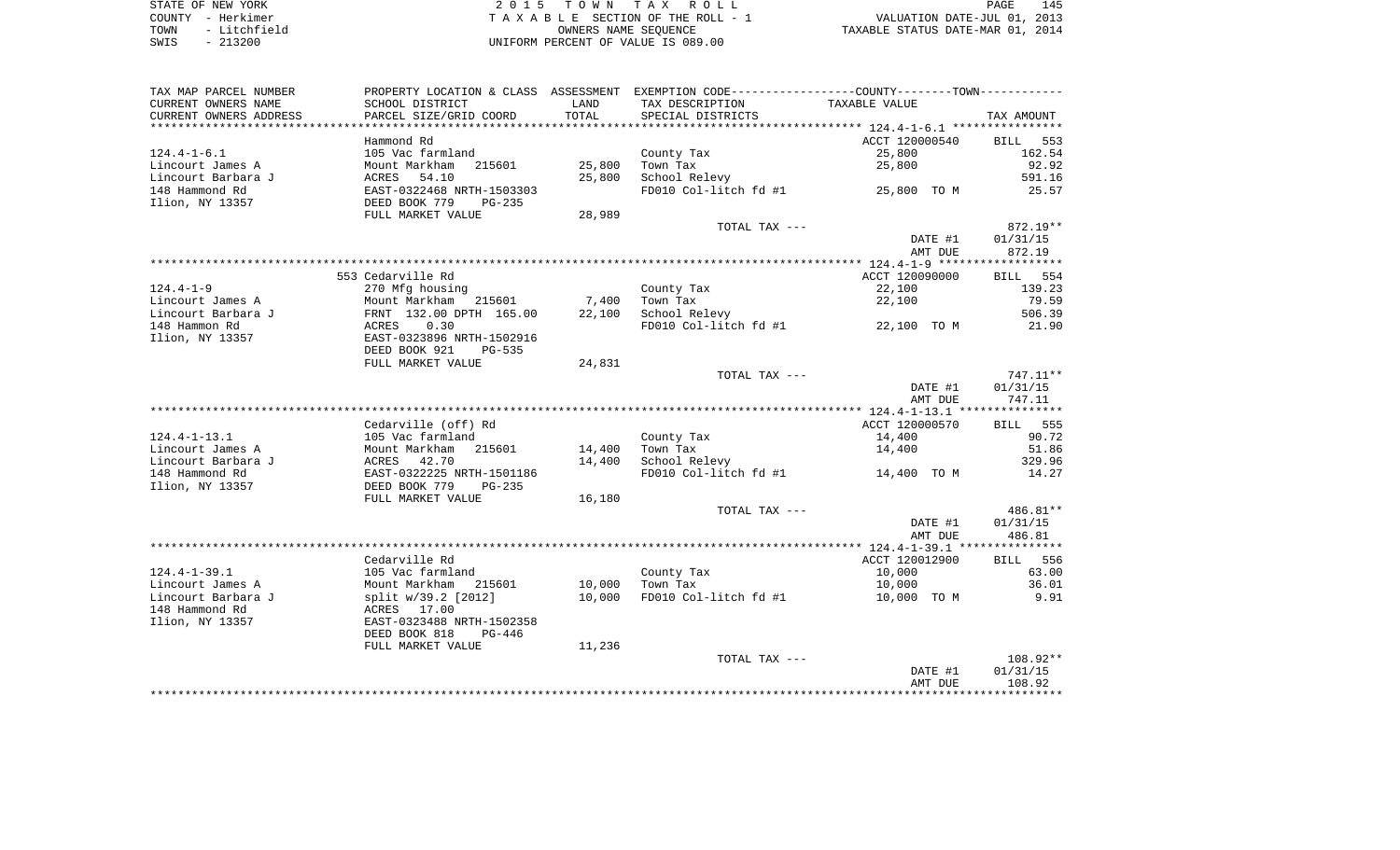| STATE OF NEW YORK |  |              |  |
|-------------------|--|--------------|--|
| COUNTY - Herkimer |  |              |  |
| TOWN              |  | - Litchfield |  |
| SWTS              |  | $-213200$    |  |

2015 TOWN TAX ROLL TA X A B L E SECTION OF THE ROLL - 1 TOWN - Litchfield OWNERS NAME SEQUENCE TAXABLE STATUS DATE-MAR 01, 2014 SWIS - 213200 CONTRORM PERCENT OF VALUE IS 089.00

| TAX MAP PARCEL NUMBER                 | PROPERTY LOCATION & CLASS ASSESSMENT |                  | EXEMPTION CODE-----------------COUNTY-------TOWN----------- |                                 |                    |
|---------------------------------------|--------------------------------------|------------------|-------------------------------------------------------------|---------------------------------|--------------------|
| CURRENT OWNERS NAME                   | SCHOOL DISTRICT                      | LAND             | TAX DESCRIPTION                                             | TAXABLE VALUE                   |                    |
| CURRENT OWNERS ADDRESS                | PARCEL SIZE/GRID COORD               | TOTAL            | SPECIAL DISTRICTS                                           |                                 | TAX AMOUNT         |
|                                       | Roberts Rd                           |                  |                                                             | ACCT 120006390                  | 557<br>BILL        |
| $118.1 - 1 - 51$                      | 105 Vac farmland                     |                  | County Tax                                                  | 61,800                          | 389.35             |
| Linder Donald                         | Sauquoit Valley 305002               | 61,800           | Town Tax                                                    | 61,800                          | 222.57             |
| 10130 Roberts Rd                      | 94.60<br>ACRES                       | 61,800           | FD010 Col-litch fd #1                                       | 61,800 TO M                     | 61.25              |
| Sauguoit, NY 13456                    | EAST-0305537 NRTH-1521705            |                  |                                                             |                                 |                    |
|                                       | DEED BOOK 872<br>PG-666              |                  |                                                             |                                 |                    |
|                                       | FULL MARKET VALUE                    | 69,438           |                                                             |                                 |                    |
|                                       |                                      |                  | TOTAL TAX ---                                               |                                 | 673.17**           |
|                                       |                                      |                  |                                                             | DATE #1                         | 01/31/15           |
|                                       |                                      |                  |                                                             | AMT DUE                         | 673.17             |
|                                       |                                      |                  |                                                             |                                 |                    |
|                                       | 10394 Roberts Rd                     |                  |                                                             | ACCT 120090143                  | <b>BILL</b><br>558 |
| $118.1 - 1 - 50.3$<br>Linder Donald W | 105 Vac farmland                     |                  | County Tax                                                  | 59,700                          | 376.12<br>215.01   |
| 10130 Roberts Rd                      | Sauguoit Valley 305002<br>60.00      | 46,000<br>59,700 | Town Tax<br>FD010 Col-litch fd #1                           | 59,700                          | 59.17              |
| Sauquoit, NY 13456                    | ACRES<br>EAST-0304287 NRTH-1521461   |                  |                                                             | 59,700 TO M                     |                    |
|                                       | DEED BOOK 713<br>$PG-235$            |                  |                                                             |                                 |                    |
|                                       | FULL MARKET VALUE                    | 67,079           |                                                             |                                 |                    |
|                                       |                                      |                  | TOTAL TAX ---                                               |                                 | 650.30**           |
|                                       |                                      |                  |                                                             | DATE #1                         | 01/31/15           |
|                                       |                                      |                  |                                                             | AMT DUE                         | 650.30             |
|                                       |                                      |                  |                                                             |                                 |                    |
|                                       | 10180 Roberts Rd                     |                  |                                                             | ACCT 158425                     | 559<br><b>BILL</b> |
| $118.1 - 1 - 44.2$                    | 210 1 Family Res                     |                  | County Tax                                                  | 165,000                         | 1,039.52           |
| Linder Sharon K                       | Sauquoit Valley 305002               | 18,000           | Town Tax                                                    | 165,000                         | 594.24             |
| 10180 Roberts Rd                      | <b>ACRES</b><br>3.28                 | 165,000          | FD010 Col-litch fd #1                                       | 165,000 TO M                    | 163.54             |
| Sauguoit, NY 13456                    | EAST-0300992 NRTH-1523997            |                  |                                                             |                                 |                    |
|                                       | DEED BOOK 1355<br><b>PG-717</b>      |                  |                                                             |                                 |                    |
|                                       | FULL MARKET VALUE                    | 185,393          | TOTAL TAX ---                                               |                                 | 1,797.30**         |
|                                       |                                      |                  |                                                             | DATE #1                         | 01/31/15           |
|                                       |                                      |                  |                                                             | AMT DUE                         | 1,797.30           |
|                                       |                                      |                  |                                                             |                                 |                    |
|                                       | Graffenburg Rd                       |                  |                                                             | ACCT 170652                     | <b>BILL</b><br>560 |
| $118.1 - 1 - 6.1$                     | 105 Vac farmland                     |                  | AG MKTS L 41720                                             | 3,708<br>3,708                  |                    |
| Linder William                        | Sauguoit Valley 305002               | 30,000           | County Tax                                                  | 26,292                          | 165.64             |
| 10130 Roberts Rd                      | FRNT 1971.00 DPTH                    | 30,000           | Town Tax                                                    | 26,292                          | 94.69              |
| Sauquoit, NY 13456                    | ACRES 35.70                          |                  | FD010 Col-litch fd #1                                       | 26,292 TO M                     | 26.06              |
|                                       | EAST-0301902 NRTH-1525284            |                  | 3,708 EX                                                    |                                 |                    |
| MAY BE SUBJECT TO PAYMENT             | DEED BOOK 1434<br>$PG-232$           |                  |                                                             |                                 |                    |
| UNDER AGDIST LAW TIL 2018             | FULL MARKET VALUE                    | 33,708           |                                                             |                                 |                    |
|                                       |                                      |                  | TOTAL TAX ---                                               |                                 | $286.39**$         |
|                                       |                                      |                  |                                                             | DATE #1<br>AMT DUE              | 01/31/15<br>286.39 |
|                                       |                                      |                  |                                                             | ******************************* |                    |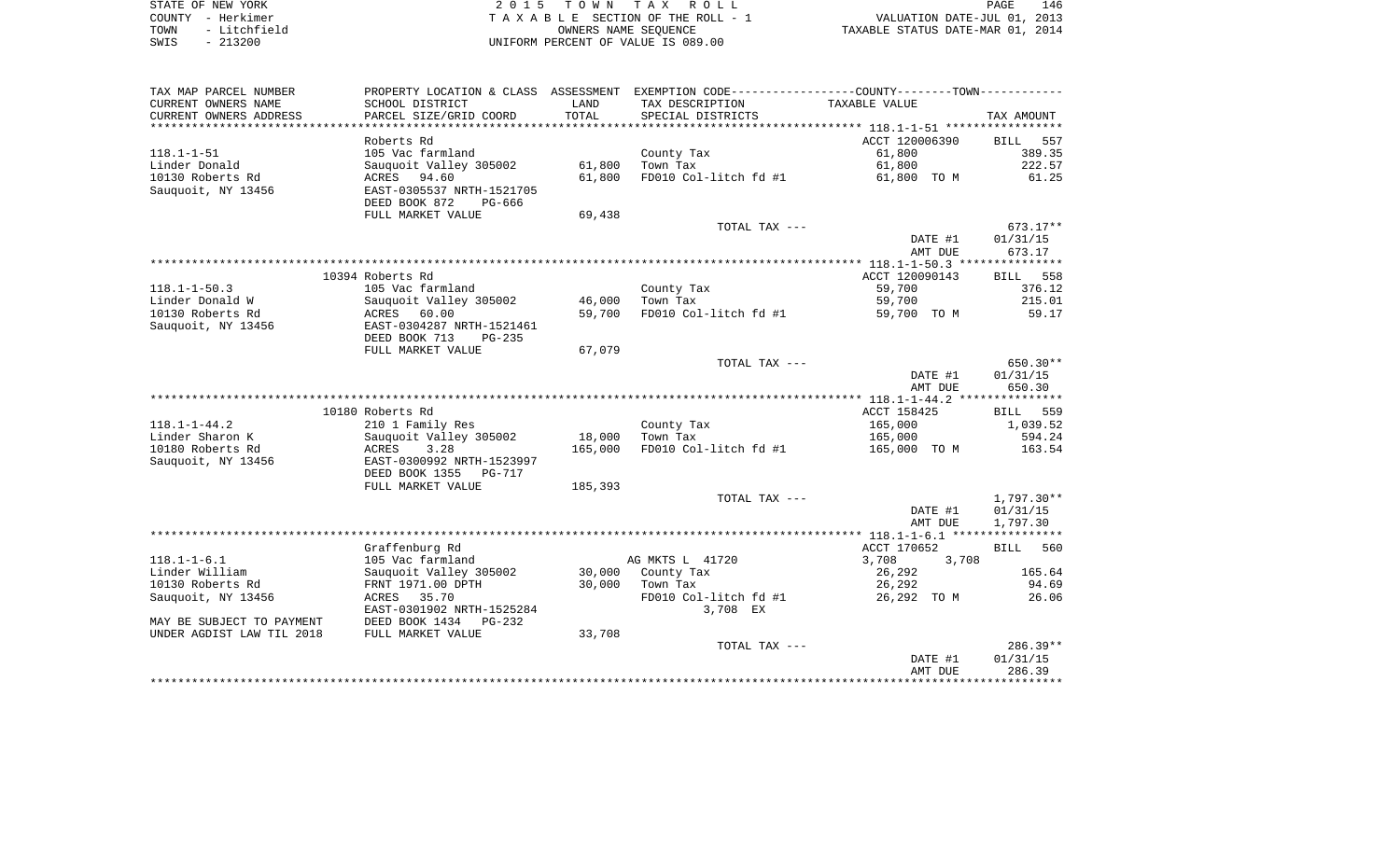| STATE OF NEW YORK |              | 2015 TOWN TAX ROLL                 |                      |  |                                  | PAGE | 147 |
|-------------------|--------------|------------------------------------|----------------------|--|----------------------------------|------|-----|
| COUNTY - Herkimer |              | TAXABLE SECTION OF THE ROLL - 1    |                      |  | VALUATION DATE-JUL 01, 2013      |      |     |
| TOWN              | - Litchfield |                                    | OWNERS NAME SEOUENCE |  | TAXABLE STATUS DATE-MAR 01, 2014 |      |     |
| $-213200$<br>SWIS |              | UNIFORM PERCENT OF VALUE IS 089.00 |                      |  |                                  |      |     |

| TAX MAP PARCEL NUMBER                |                                                        |         | PROPERTY LOCATION & CLASS ASSESSMENT EXEMPTION CODE---------------COUNTY-------TOWN---------- |                        |                    |
|--------------------------------------|--------------------------------------------------------|---------|-----------------------------------------------------------------------------------------------|------------------------|--------------------|
| CURRENT OWNERS NAME                  | SCHOOL DISTRICT                                        | LAND    | TAX DESCRIPTION                                                                               | TAXABLE VALUE          |                    |
| CURRENT OWNERS ADDRESS               | PARCEL SIZE/GRID COORD                                 | TOTAL   | SPECIAL DISTRICTS                                                                             |                        | TAX AMOUNT         |
|                                      |                                                        |         |                                                                                               |                        |                    |
|                                      | 200 Bennett Rd                                         |         |                                                                                               | ACCT 120090195         | 561<br>BILL        |
| $118.3 - 1 - 4.6$                    | 210 1 Family Res                                       |         | County Tax                                                                                    | 92,000                 | 579.61             |
| Lindsey Christopher                  | Sauquoit Valley 305002                                 | 16,300  | Town Tax                                                                                      | 92,000                 | 331.33             |
| 200 Bennett Rd                       | 2.50<br>ACRES                                          | 92,000  | FD010 Col-litch fd #1                                                                         | 92,000 TO M            | 91.19              |
| Frankfort, NY 13340                  | EAST-0308767 NRTH-1519408                              |         |                                                                                               |                        |                    |
|                                      | DEED BOOK 901<br>$PG-290$                              |         |                                                                                               |                        |                    |
|                                      | FULL MARKET VALUE                                      | 103,371 |                                                                                               |                        |                    |
|                                      |                                                        |         | TOTAL TAX ---                                                                                 |                        | $1,002.13**$       |
|                                      |                                                        |         |                                                                                               | DATE #1                | 01/31/15           |
|                                      |                                                        |         |                                                                                               | AMT DUE                | 1,002.13           |
|                                      |                                                        |         |                                                                                               |                        |                    |
| $125.3 - 2 - 18.7$                   | 1466 Jones Rd<br>210 1 Family Res                      |         | County Tax                                                                                    | ACCT 167646<br>120,000 | BILL 562<br>756.01 |
| Lisandrelli James P                  | Mount Markham<br>215601                                | 19,000  | Town Tax                                                                                      | 120,000                | 432.17             |
| 1466 Jones Road                      | ACRES<br>7.47                                          | 120,000 | FD010 Col-litch fd #1                                                                         | 120,000 TO M           | 118.94             |
| Ilion, NY 13357                      | EAST-0329832 NRTH-1501879                              |         |                                                                                               |                        |                    |
|                                      | DEED BOOK 1414<br>PG-366                               |         |                                                                                               |                        |                    |
|                                      | FULL MARKET VALUE                                      | 134,831 |                                                                                               |                        |                    |
|                                      |                                                        |         | TOTAL TAX ---                                                                                 |                        | 1,307.12**         |
|                                      |                                                        |         |                                                                                               | DATE #1                | 01/31/15           |
|                                      |                                                        |         |                                                                                               | AMT DUE                | 1,307.12           |
|                                      |                                                        |         |                                                                                               |                        |                    |
|                                      | 10585 Roberts Rd                                       |         |                                                                                               | ACCT 120090206         | BILL 563           |
| $118.3 - 1 - 5.2$                    | 210 1 Family Res                                       |         | County Tax                                                                                    | 135,000                | 850.51             |
| Litz Jeanne                          | Sauquoit Valley 305002                                 | 13,200  | Town Tax                                                                                      | 135,000                | 486.19             |
| 10585 Roberts Rd                     | FRNT 200.00 DPTH 271.42                                | 135,000 | FD010 Col-litch fd #1                                                                         | 135,000 TO M           | 133.81             |
| Frankfort, NY 13340                  | 1.11 BANK<br>ACRES<br>171                              |         |                                                                                               |                        |                    |
|                                      | EAST-0307476 NRTH-1519970                              |         |                                                                                               |                        |                    |
|                                      | DEED BOOK 743<br>$PG-260$                              |         |                                                                                               |                        |                    |
|                                      | FULL MARKET VALUE                                      | 151,685 |                                                                                               |                        |                    |
|                                      |                                                        |         | TOTAL TAX ---                                                                                 |                        | $1,470.51**$       |
|                                      |                                                        |         |                                                                                               | DATE #1                | 01/31/15           |
|                                      |                                                        |         |                                                                                               | AMT DUE                | 1,470.51           |
|                                      |                                                        |         |                                                                                               |                        |                    |
|                                      | 1753 Dugan Rd                                          |         |                                                                                               | ACCT 120008010         | BILL<br>564        |
| $124.3 - 2 - 5$                      | 210 1 Family Res                                       |         | VET COM CT 41131                                                                              | 13,500<br>13,500       |                    |
| Locorini Anthony                     | Mount Markham<br>215601                                | 18,400  | County Tax                                                                                    | 156,500                | 985.97             |
| Locorini Tini                        | ACRES<br>1.70                                          | 170,000 | Town Tax                                                                                      | 156,500                | 563.62             |
| 1753 Dugan Rd<br>Clayville, NY 13322 | EAST-0304625 NRTH-1498802<br>DEED BOOK 708<br>$PG-205$ |         | School Relevy<br>FD010 Col-litch fd #1                                                        |                        | 2,645.53<br>168.50 |
|                                      |                                                        | 191,011 |                                                                                               | 170,000 TO M           |                    |
|                                      | FULL MARKET VALUE                                      |         | TOTAL TAX ---                                                                                 |                        | $4,363.62**$       |
|                                      |                                                        |         |                                                                                               | DATE #1                | 01/31/15           |
|                                      |                                                        |         |                                                                                               | AMT DUE                | 4,363.62           |
|                                      |                                                        |         |                                                                                               |                        |                    |
|                                      |                                                        |         |                                                                                               |                        |                    |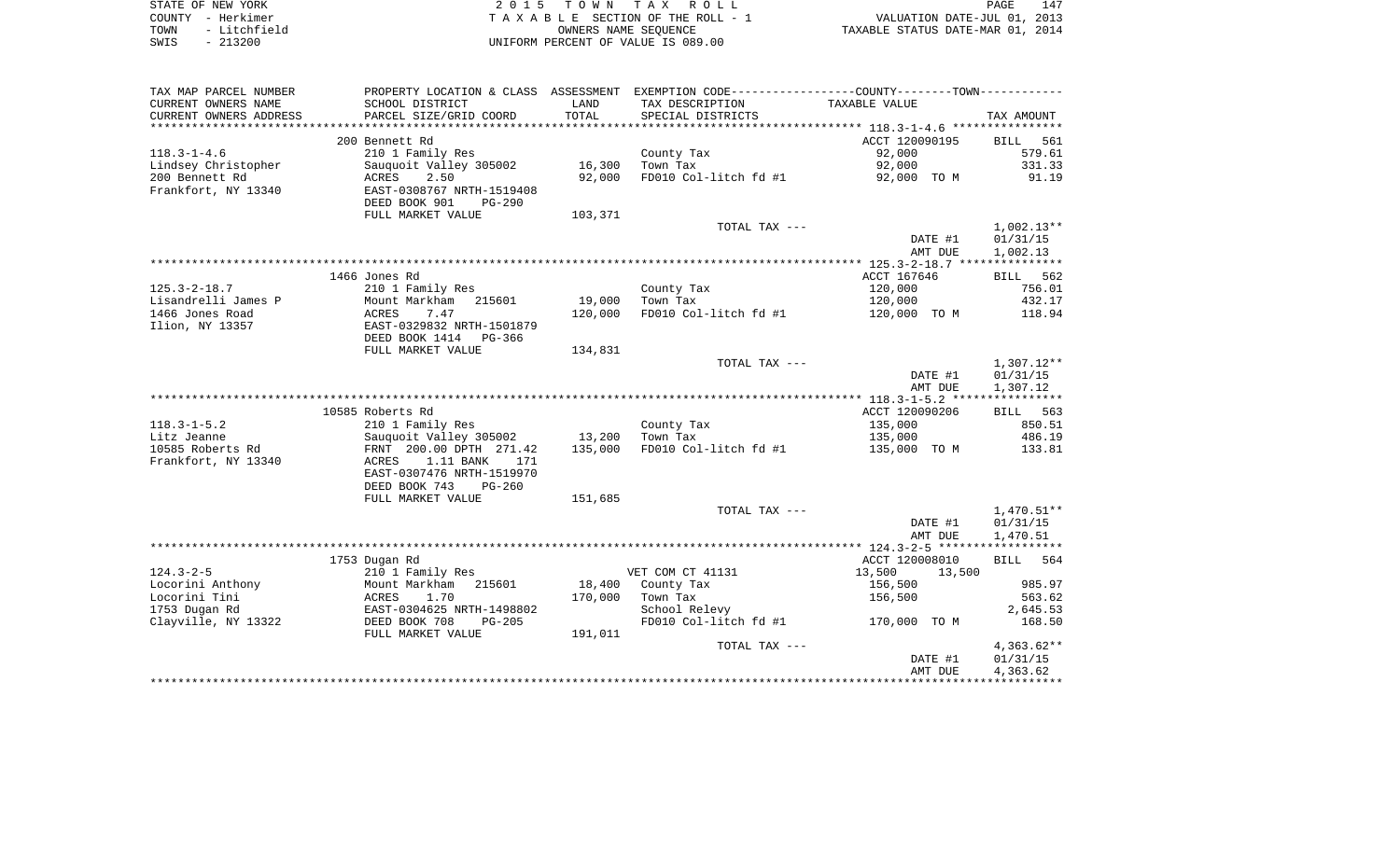|      | STATE OF NEW YORK | 2015 TOWN TAX ROLL                 | 148<br>PAGE                      |
|------|-------------------|------------------------------------|----------------------------------|
|      | COUNTY - Herkimer | TAXABLE SECTION OF THE ROLL - 1    | VALUATION DATE-JUL 01, 2013      |
| TOWN | - Litchfield      | OWNERS NAME SEOUENCE               | TAXABLE STATUS DATE-MAR 01, 2014 |
| SWIS | $-213200$         | UNIFORM PERCENT OF VALUE IS 089.00 |                                  |

| TAX MAP PARCEL NUMBER  | PROPERTY LOCATION & CLASS ASSESSMENT |        |                       | EXEMPTION CODE----------------COUNTY-------TOWN----------- |                    |
|------------------------|--------------------------------------|--------|-----------------------|------------------------------------------------------------|--------------------|
| CURRENT OWNERS NAME    | SCHOOL DISTRICT                      | LAND   | TAX DESCRIPTION       | TAXABLE VALUE                                              |                    |
| CURRENT OWNERS ADDRESS | PARCEL SIZE/GRID COORD               | TOTAL  | SPECIAL DISTRICTS     |                                                            | TAX AMOUNT         |
|                        |                                      |        |                       |                                                            |                    |
|                        | 2248 State Route 51                  |        |                       |                                                            | 565<br>BILL        |
| $119.3 - 1 - 56.2$     | 210 1 Family Res                     |        | County Tax            | 47,200                                                     | 297.37             |
| Loiacono Scott F       | 215601<br>Mount Markham              | 17,000 | Town Tax              | 47,200                                                     | 169.99             |
| 2248 State Route 51    | 2.80<br>ACRES                        | 47,200 | FD010 Col-litch fd #1 | 47,200 TO M                                                | 46.78              |
| Ilion, NY 13357        | EAST-0337639 NRTH-1513210            |        |                       |                                                            |                    |
|                        | FULL MARKET VALUE                    | 53,034 |                       |                                                            |                    |
|                        |                                      |        | TOTAL TAX ---         |                                                            | $514.14**$         |
|                        |                                      |        |                       | DATE #1                                                    | 01/31/15           |
|                        |                                      |        |                       | AMT DUE                                                    | 514.14             |
|                        |                                      |        |                       |                                                            |                    |
|                        | 1071 State Route 51                  |        |                       | ACCT 120004890                                             | <b>BILL</b><br>566 |
| $131.1 - 3 - 6$        | 220 2 Family Res                     |        | VET WAR CT 41121      | 8,100<br>8,100                                             |                    |
| Lopata Frank           | Mount Markham<br>215601              |        | 13,200 County Tax     | 71,800                                                     | 452.35             |
| Lopata Sheree          | ACRES<br>1.10                        | 79,900 | Town Tax              | 71,800                                                     | 258.58             |
| 1071 State Route 51    | EAST-0327914 NRTH-1494850            |        | FD010 Col-litch fd #1 | 79,900 TO M                                                | 79.19              |
| Ilion, NY 13357        | DEED BOOK 692<br>$PG-25$             |        |                       |                                                            |                    |
|                        | FULL MARKET VALUE                    | 89,775 |                       |                                                            |                    |
|                        |                                      |        | TOTAL TAX ---         |                                                            | 790.12**           |
|                        |                                      |        |                       | DATE #1                                                    | 01/31/15           |
|                        |                                      |        |                       | AMT DUE                                                    | 790.12             |
|                        |                                      |        |                       |                                                            |                    |
|                        | 2104 Graffenburg Rd                  |        |                       | ACCT 120009180                                             | 567<br><b>BILL</b> |
| $118.1 - 1 - 11$       | 210 1 Family Res                     |        | VET WAR CT 41121      | 8,100<br>8,100                                             |                    |
| Lorraine Donald        | Sauguoit Valley 305002               |        | 13,000 County Tax     | 51,100                                                     | 321.94             |
| Lorraine Paula         | ACRES<br>1.00                        | 59,200 | Town Tax              | 51,100                                                     | 184.03             |
| 2104 Graffenburg Rd    | EAST-0302131 NRTH-1524533            |        | FD010 Col-litch fd #1 | 59,200 TO M                                                | 58.68              |
| Sauquoit, NY 13456     | DEED BOOK 00615 PG-00179             |        |                       |                                                            |                    |
|                        | FULL MARKET VALUE                    | 66,517 |                       |                                                            |                    |
|                        |                                      |        | TOTAL TAX ---         |                                                            | 564.65**           |
|                        |                                      |        |                       | DATE #1                                                    | 01/31/15           |
|                        |                                      |        |                       | AMT DUE                                                    | 564.65             |
|                        |                                      |        |                       |                                                            |                    |
|                        | Graffenburg Rd                       |        |                       | ACCT 120090013                                             | <b>BILL</b> 568    |
| $118.1 - 1 - 12$       | 314 Rural vac<10                     |        | County Tax            | 1,000                                                      | 6.30               |
| Lorraine Donald        | Sauquoit Valley 305002               | 1,000  | Town Tax              | 1,000                                                      | 3.60               |
| Lorraine Paula         | FRNT 4.00 DPTH 186.00                | 1,000  | FD010 Col-litch fd #1 | 1,000 TO M                                                 | .99                |
| 2104 Graffenburg Rd    | EAST-0302063 NRTH-1524430            |        |                       |                                                            |                    |
|                        |                                      |        |                       |                                                            |                    |
| Sauquoit, NY 13456     | DEED BOOK 00615 PG-00179             |        |                       |                                                            |                    |
|                        | FULL MARKET VALUE                    | 1,124  |                       |                                                            |                    |
|                        |                                      |        | TOTAL TAX ---         |                                                            | $10.89**$          |
|                        |                                      |        |                       | DATE #1                                                    | 01/31/15           |
|                        |                                      |        |                       | AMT DUE                                                    | 10.89              |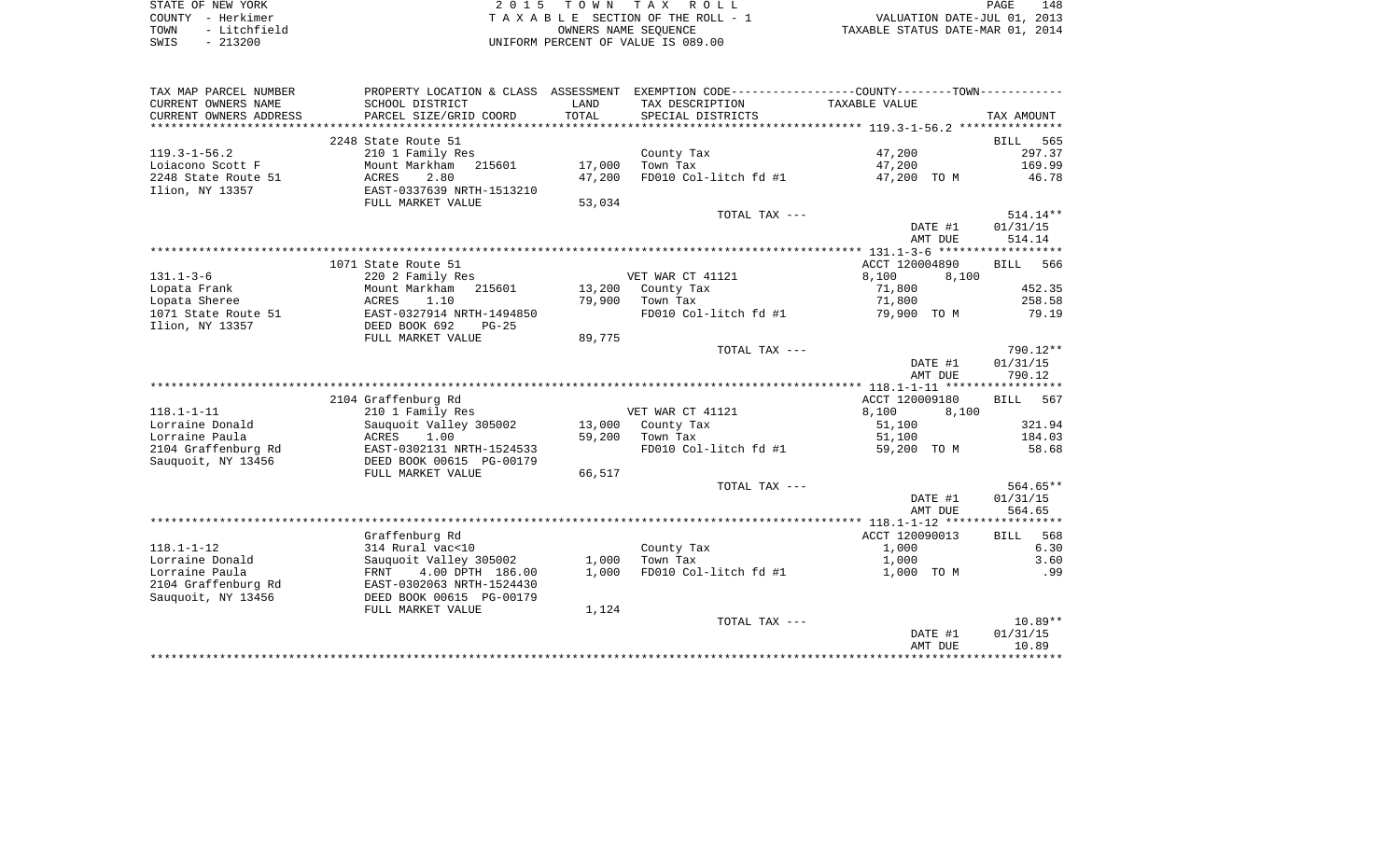|      | STATE OF NEW YORK | 2015 TOWN TAX ROLL                 | PAGE                             | 149 |
|------|-------------------|------------------------------------|----------------------------------|-----|
|      | COUNTY - Herkimer | TAXABLE SECTION OF THE ROLL - 1    | VALUATION DATE-JUL 01, 2013      |     |
| TOWN | - Litchfield      | OWNERS NAME SEOUENCE               | TAXABLE STATUS DATE-MAR 01, 2014 |     |
| SWIS | - 213200          | UNIFORM PERCENT OF VALUE IS 089.00 |                                  |     |

149<br>2013<br>2014

| TAX MAP PARCEL NUMBER   |                           |         |                        | PROPERTY LOCATION & CLASS ASSESSMENT EXEMPTION CODE----------------COUNTY--------TOWN----------- |                    |
|-------------------------|---------------------------|---------|------------------------|--------------------------------------------------------------------------------------------------|--------------------|
| CURRENT OWNERS NAME     | SCHOOL DISTRICT           | LAND    | TAX DESCRIPTION        | TAXABLE VALUE                                                                                    |                    |
| CURRENT OWNERS ADDRESS  | PARCEL SIZE/GRID COORD    | TOTAL   | SPECIAL DISTRICTS      |                                                                                                  | TAX AMOUNT         |
|                         |                           |         |                        |                                                                                                  |                    |
|                         | Soncody Rd                |         |                        |                                                                                                  | BILL<br>569        |
| $124.3 - 2 - 18.2$      | 314 Rural vac<10          |         | County Tax             | 11,600                                                                                           | 73.08              |
| Loughlin Terry          | Mount Markham<br>215601   | 11,600  | Town Tax               | 11,600                                                                                           | 41.78              |
| 3193 Eckhand Rd         | FRNT 287.00 DPTH          | 11,600  | FD010 Col-litch fd #1  | 11,600 TO M                                                                                      | 11.50              |
| Sauguoit, NY 13456      | ACRES<br>2.40             |         |                        |                                                                                                  |                    |
|                         | EAST-0312059 NRTH-1500273 |         |                        |                                                                                                  |                    |
|                         | DEED BOOK 898<br>PG-315   |         |                        |                                                                                                  |                    |
|                         | FULL MARKET VALUE         | 13,034  |                        |                                                                                                  |                    |
|                         |                           |         | TOTAL TAX ---          |                                                                                                  | 126.36**           |
|                         |                           |         |                        | DATE #1                                                                                          | 01/31/15           |
|                         |                           |         |                        | AMT DUE                                                                                          | 126.36             |
|                         |                           |         |                        |                                                                                                  |                    |
|                         | 610 Cedarville Rd         |         |                        | ACCT 160505                                                                                      | 570<br>BILL        |
| $125.3 - 2 - 21$        | 210 1 Family Res          |         | VET WAR C 41122        | 8,100<br>$\mathbf 0$                                                                             |                    |
| Louis Erin C            | Mount Markham<br>215601   |         | 19,200 VET WAR T 41123 | $\overline{0}$<br>8,100                                                                          |                    |
| 610 Cedarville Rd       | ACRES<br>3.80             |         | 91,800 County Tax      | 83,700                                                                                           | 527.32             |
| Ilion, NY 13357         | EAST-0324188 NRTH-1502673 |         | Town Tax               | 83,700                                                                                           | 301.44             |
|                         | DEED BOOK 1368<br>PG-313  |         | FD010 Col-litch fd #1  | 91,800 TO M                                                                                      | 90.99              |
|                         | FULL MARKET VALUE         | 103,146 |                        |                                                                                                  |                    |
|                         |                           |         | TOTAL TAX ---          |                                                                                                  | $919.75**$         |
|                         |                           |         |                        | DATE #1                                                                                          | 01/31/15           |
|                         |                           |         |                        | AMT DUE                                                                                          | 919.75             |
|                         |                           |         |                        |                                                                                                  |                    |
|                         | Babcock Hill Rd           |         |                        | ACCT 155664                                                                                      | 571<br>BILL        |
| $130.2 - 2 - 7.2$       | 314 Rural vac<10          |         | County Tax             | 1,000                                                                                            | 6.30               |
| Louis Richard David     | Mount Markham<br>215601   | 1,000   | Town Tax               | 1,000                                                                                            | 3.60               |
| Louis Carolyn M         | PRIOR OWNER--BURDICK      | 1,000   | FD010 Col-litch fd #1  | 1,000 TO M                                                                                       | .99                |
| 1077 Babcock Hill Rd    | 2.20<br>ACRES             |         |                        |                                                                                                  |                    |
| West Winfield, NY 13491 | EAST-0322770 NRTH-1494074 |         |                        |                                                                                                  |                    |
|                         | DEED BOOK 1339<br>PG-644  |         |                        |                                                                                                  |                    |
|                         | FULL MARKET VALUE         | 1,124   |                        |                                                                                                  |                    |
|                         |                           |         | TOTAL TAX ---          |                                                                                                  | $10.89**$          |
|                         |                           |         |                        | DATE #1                                                                                          | 01/31/15           |
|                         |                           |         |                        | AMT DUE                                                                                          | 10.89              |
|                         |                           |         |                        |                                                                                                  |                    |
|                         | 234 Ball Rd               |         |                        |                                                                                                  | BILL 572           |
| $118.3 - 1 - 61.3$      | 210 1 Family Res          |         | County Tax             | 81,000                                                                                           | 510.31             |
| Lounsbury Ethel M       | Mount Markham 215601      | 21,900  | Town Tax               | 81,000                                                                                           | 291.72             |
| 234 Ball Rd             | Doublewide                | 81,000  | FD010 Col-litch fd #1  | 81,000 TO M                                                                                      | 80.28              |
| Clayville, NY 13322     | FRNT 316.00 DPTH          |         |                        |                                                                                                  |                    |
|                         | ACRES<br>5.10 BANK<br>813 |         |                        |                                                                                                  |                    |
|                         | EAST-0311515 NRTH-1513250 |         |                        |                                                                                                  |                    |
|                         | DEED BOOK 835<br>$PG-74$  |         |                        |                                                                                                  |                    |
|                         | FULL MARKET VALUE         | 91,011  |                        |                                                                                                  |                    |
|                         |                           |         | TOTAL TAX ---          |                                                                                                  | 882.31**           |
|                         |                           |         |                        | DATE #1<br>AMT DUE                                                                               | 01/31/15<br>882.31 |
|                         |                           |         |                        |                                                                                                  |                    |
|                         |                           |         |                        |                                                                                                  |                    |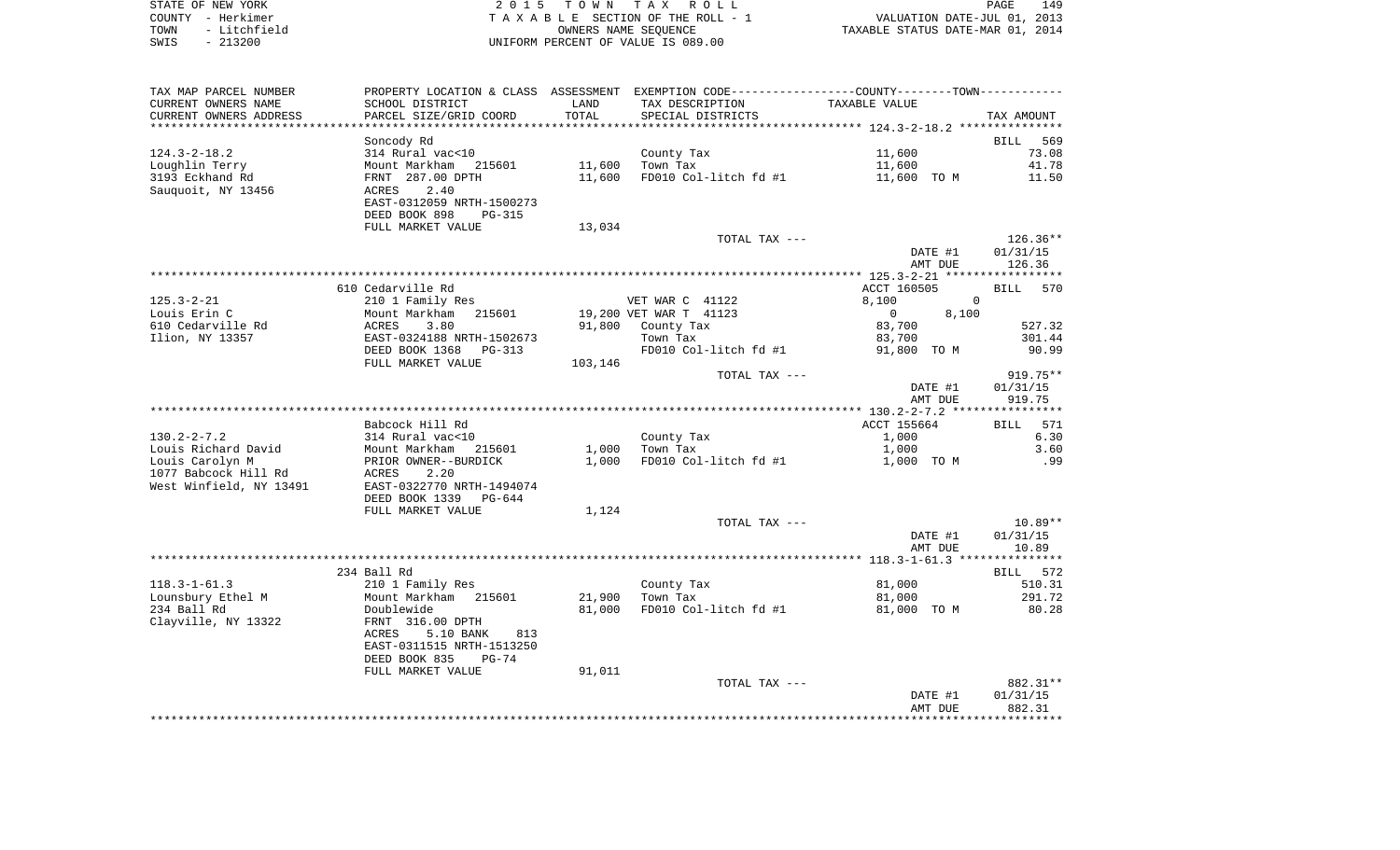| STATE OF NEW YORK    | 2015 TOWN TAX ROLL                 | 150<br>PAGE                      |
|----------------------|------------------------------------|----------------------------------|
| COUNTY - Herkimer    | TAXABLE SECTION OF THE ROLL - 1    | VALUATION DATE-JUL 01, 2013      |
| - Litchfield<br>TOWN | OWNERS NAME SEOUENCE               | TAXABLE STATUS DATE-MAR 01, 2014 |
| $-213200$<br>SWIS    | UNIFORM PERCENT OF VALUE IS 089.00 |                                  |

| TAX MAP PARCEL NUMBER     | PROPERTY LOCATION & CLASS ASSESSMENT EXEMPTION CODE---------------COUNTY-------TOWN---------- |         |                       |                |                    |
|---------------------------|-----------------------------------------------------------------------------------------------|---------|-----------------------|----------------|--------------------|
| CURRENT OWNERS NAME       | SCHOOL DISTRICT                                                                               | LAND    | TAX DESCRIPTION       | TAXABLE VALUE  |                    |
| CURRENT OWNERS ADDRESS    | PARCEL SIZE/GRID COORD                                                                        | TOTAL   | SPECIAL DISTRICTS     |                | TAX AMOUNT         |
| ************************* |                                                                                               |         |                       |                |                    |
|                           | 1280 State Route 51                                                                           |         |                       | ACCT 120007380 | BILL<br>573        |
| $125.3 - 2 - 28$          | 425 Bar                                                                                       |         | County Tax            | 94,900         | 597.88             |
| Lupinski Edward           | Mount Markham<br>215601                                                                       | 15,800  | Town Tax              | 94,900         | 341.78             |
| 1280 State Route 51       | 6.00<br>ACRES                                                                                 | 94,900  | FD010 Col-litch fd #1 | 94,900 TO M    | 94.06              |
| Ilion, NY 13357           | EAST-0328026 NRTH-1498858                                                                     |         |                       |                |                    |
|                           | DEED BOOK 752<br>PG-249                                                                       |         |                       |                |                    |
|                           | FULL MARKET VALUE                                                                             | 106,629 |                       |                |                    |
|                           |                                                                                               |         | TOTAL TAX ---         |                | 1,033.72**         |
|                           |                                                                                               |         |                       | DATE #1        | 01/31/15           |
|                           |                                                                                               |         |                       | AMT DUE        | 1,033.72           |
|                           |                                                                                               |         |                       |                |                    |
|                           | Soncody Rd                                                                                    |         |                       | ACCT 172165    | BILL 574           |
| $124.3 - 4 - 4$           | 314 Rural vac<10                                                                              |         | County Tax            | 12,900         | 81.27              |
| Lupinski Micahel A        | Mount Markham 215601                                                                          | 12,900  | Town Tax              | 12,900         | 46.46              |
| 1284 State Route 51       | FRNT 396.00 DPTH                                                                              | 12,900  | FD010 Col-litch fd #1 | 12,900 TO M    | 12.79              |
| Ilion, NY 13357           | ACRES<br>3.30                                                                                 |         |                       |                |                    |
|                           | EAST-0274430 NRTH-1075810                                                                     |         |                       |                |                    |
|                           | DEED BOOK 1443<br>PG-560                                                                      |         |                       |                |                    |
|                           | FULL MARKET VALUE                                                                             | 14,494  | TOTAL TAX ---         |                | $140.52**$         |
|                           |                                                                                               |         |                       | DATE #1        | 01/31/15           |
|                           |                                                                                               |         |                       | AMT DUE        | 140.52             |
|                           |                                                                                               |         |                       |                |                    |
|                           | 1992 State Route 51                                                                           |         |                       | ACCT 120009540 | 575<br><b>BILL</b> |
| $125.1 - 2 - 10$          | 210 1 Family Res                                                                              |         | VET WAR CT 41121      | 8,100<br>8,100 |                    |
| Lupinski Stanley A        | Mount Markham<br>215601                                                                       |         | 14,100 County Tax     | 80,100         | 504.64             |
| Lupinski Ethel            | ACRES<br>1.50                                                                                 | 88,200  | Town Tax              | 80,100         | 288.47             |
| 1992 State Route 51       |                                                                                               |         | FD010 Col-litch fd #1 | 88,200 TO M    | 87.42              |
| Ilion, NY 13357           | EAST-0333300 NRTH-1510442<br>DEED BOOK 893    PG-650                                          |         |                       |                |                    |
|                           | FULL MARKET VALUE                                                                             | 99,101  |                       |                |                    |
|                           |                                                                                               |         | TOTAL TAX ---         |                | 880.53**           |
|                           |                                                                                               |         |                       | DATE #1        | 01/31/15           |
|                           |                                                                                               |         |                       | AMT DUE        | 880.53             |
|                           |                                                                                               |         |                       |                |                    |
|                           | 530 Cedarville Rd                                                                             |         |                       | ACCT 120000720 | BILL 576           |
| $125.3 - 2 - 22$          | 210 1 Family Res                                                                              |         | County Tax            | 65,000         | 409.51             |
| Lydford Robert G          | Mount Markham 215601                                                                          | 8,400   | Town Tax              | 65,000         | 234.09             |
| Lydford Winifred          | FRNT 115.00 DPTH 152.00                                                                       | 65,000  | School Relevy         |                | 239.61             |
| 530 Cedarville Road       | 0.42<br>ACRES                                                                                 |         | FD010 Col-litch fd #1 | 65,000 TO M    | 64.42              |
| Ilion, NY 13357           | EAST-0324185 NRTH-1500916                                                                     |         |                       |                |                    |
|                           | DEED BOOK 1124 PG-591                                                                         |         |                       |                |                    |
|                           | FULL MARKET VALUE                                                                             | 73,034  |                       |                |                    |
|                           |                                                                                               |         | TOTAL TAX ---         |                | $947.63**$         |
|                           |                                                                                               |         |                       | DATE #1        | 01/31/15           |
|                           |                                                                                               |         |                       | AMT DUE        | 947.63             |
|                           |                                                                                               |         |                       |                |                    |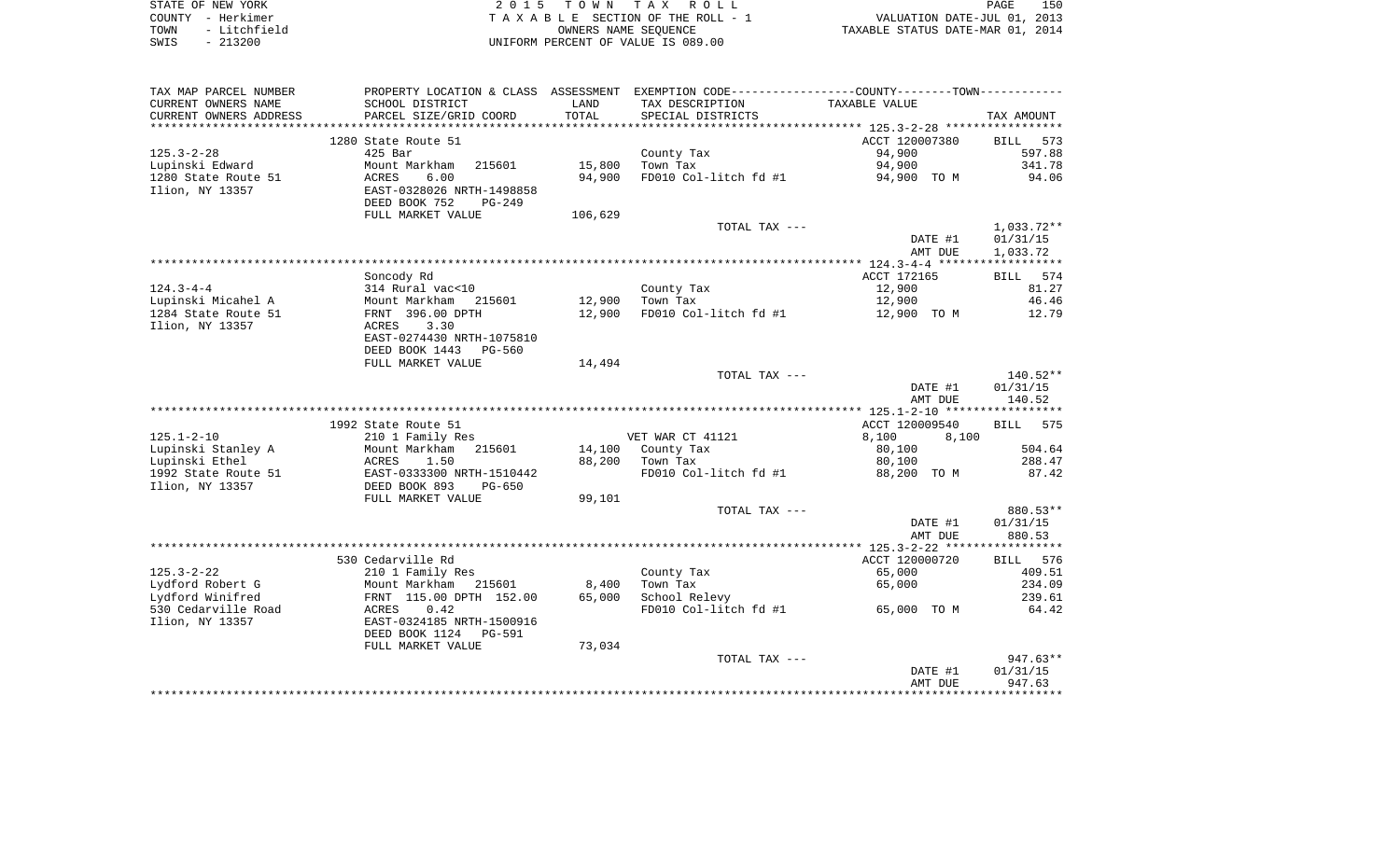| STATE OF NEW YORK    | 2015 TOWN TAX ROLL                 | 151<br>PAGE                      |
|----------------------|------------------------------------|----------------------------------|
| COUNTY - Herkimer    | TAXABLE SECTION OF THE ROLL - 1    | VALUATION DATE-JUL 01, 2013      |
| - Litchfield<br>TOWN | OWNERS NAME SEOUENCE               | TAXABLE STATUS DATE-MAR 01, 2014 |
| SWIS<br>- 213200     | UNIFORM PERCENT OF VALUE IS 089.00 |                                  |

| TAX MAP PARCEL NUMBER  |                            |        | PROPERTY LOCATION & CLASS ASSESSMENT EXEMPTION CODE---------------COUNTY-------TOWN---------- |                |             |
|------------------------|----------------------------|--------|-----------------------------------------------------------------------------------------------|----------------|-------------|
| CURRENT OWNERS NAME    | SCHOOL DISTRICT            | LAND   | TAX DESCRIPTION                                                                               | TAXABLE VALUE  |             |
| CURRENT OWNERS ADDRESS | PARCEL SIZE/GRID COORD     | TOTAL  | SPECIAL DISTRICTS                                                                             |                | TAX AMOUNT  |
| *********************  | *************************  |        |                                                                                               |                |             |
|                        | 1570 Albany Rd             |        |                                                                                               | ACCT 151033    | BILL<br>577 |
| $118.3 - 1 - 32.3$     | 210 1 Family Res           |        | County Tax                                                                                    | 84,900         | 534.88      |
| Lyubezhanin Pavel      | Sauquoit Valley 305002     | 12,400 | Town Tax                                                                                      | 84,900         | 305.76      |
| Lyubezhanin Viktoria   | FRNT 200.00 DPTH 200.00    | 84,900 | FD010 Col-litch fd #1                                                                         | 84,900 TO M    | 84.15       |
| 1570 Albany St         | 0.92<br>ACRES              |        |                                                                                               |                |             |
| Frankfort, NY 13340    | EAST-0308753 NRTH-1518755  |        |                                                                                               |                |             |
|                        | DEED BOOK 1311<br>PG-383   |        |                                                                                               |                |             |
|                        | FULL MARKET VALUE          | 95,393 |                                                                                               |                |             |
|                        |                            |        | TOTAL TAX ---                                                                                 |                | $924.79**$  |
|                        |                            |        |                                                                                               | DATE #1        | 01/31/15    |
|                        |                            |        |                                                                                               | AMT DUE        | 924.79      |
|                        |                            |        |                                                                                               |                |             |
|                        | Butcher Rd                 |        |                                                                                               | ACCT 181619    | 578<br>BILL |
| $118.3 - 1 - 52.1$     | 105 Vac farmland           |        | County Tax                                                                                    | 25,800         | 162.54      |
| Macrina Joseph P       | Mount Markham<br>215601    | 25,800 | Town Tax                                                                                      | 25,800         | 92.92       |
| Macrina Pamela A       | 36.50<br>ACRES             | 25,800 | FD010 Col-litch fd #1                                                                         | 25,800 TO M    | 25.57       |
| 416 Margaret Street    | EAST-0311069 NRTH-1515075  |        |                                                                                               |                |             |
| Herkimer, NY 13350     | DEED BOOK 1505<br>$PG-306$ |        |                                                                                               |                |             |
|                        | FULL MARKET VALUE          | 28,989 |                                                                                               |                |             |
|                        |                            |        | TOTAL TAX ---                                                                                 |                | 281.03**    |
|                        |                            |        |                                                                                               | DATE #1        | 01/31/15    |
|                        |                            |        |                                                                                               | AMT DUE        | 281.03      |
|                        |                            |        |                                                                                               |                |             |
|                        | Butcher Off Rd             |        |                                                                                               |                | BILL 579    |
| $118.3 - 1 - 63$       | 323 Vacant rural           |        | County Tax                                                                                    | 5,300          | 33.39       |
| Macrina Joseph P       | Mount Markham<br>215601    | 5,300  | Town Tax                                                                                      | 5,300          | 19.09       |
| Macrina Pamela A       | ACRES<br>8.70              | 5,300  | FD010 Col-litch fd #1                                                                         | 5,300 TO M     | 5.25        |
| 416 Margaret Street    | EAST-0309398 NRTH-1515072  |        |                                                                                               |                |             |
| Herkimer, NY 13350     | DEED BOOK 1505<br>$PG-306$ |        |                                                                                               |                |             |
|                        | FULL MARKET VALUE          | 5,955  |                                                                                               |                |             |
|                        |                            |        | TOTAL TAX ---                                                                                 |                | $57.73**$   |
|                        |                            |        |                                                                                               | DATE #1        | 01/31/15    |
|                        |                            |        |                                                                                               | AMT DUE        | 57.73       |
|                        |                            |        |                                                                                               |                |             |
|                        | 1362 Cedarville Rd         |        |                                                                                               | ACCT 120000930 | BILL 580    |
| $119.3 - 1 - 27$       | 210 1 Family Res           |        | County Tax                                                                                    | 81,000         | 510.31      |
| Maine Walter M Sr      | Mount Markham<br>215601    | 13,200 | Town Tax                                                                                      | 81,000         | 291.72      |
| Maine Barbara E        | ACRES<br>1.09              | 81,000 | FD010 Col-litch fd #1                                                                         | 81,000 TO M    | 80.28       |
| 1362 Cedarville Rd     | EAST-0329017 NRTH-1514778  |        |                                                                                               |                |             |
| Frankfort, NY 13340    | DEED BOOK 839<br>$PG-558$  |        |                                                                                               |                |             |
|                        | FULL MARKET VALUE          | 91,011 |                                                                                               |                |             |
|                        |                            |        | TOTAL TAX ---                                                                                 |                | 882.31**    |
|                        |                            |        |                                                                                               | DATE #1        | 01/31/15    |
|                        |                            |        |                                                                                               | AMT DUE        | 882.31      |
|                        |                            |        |                                                                                               |                |             |
|                        |                            |        |                                                                                               |                |             |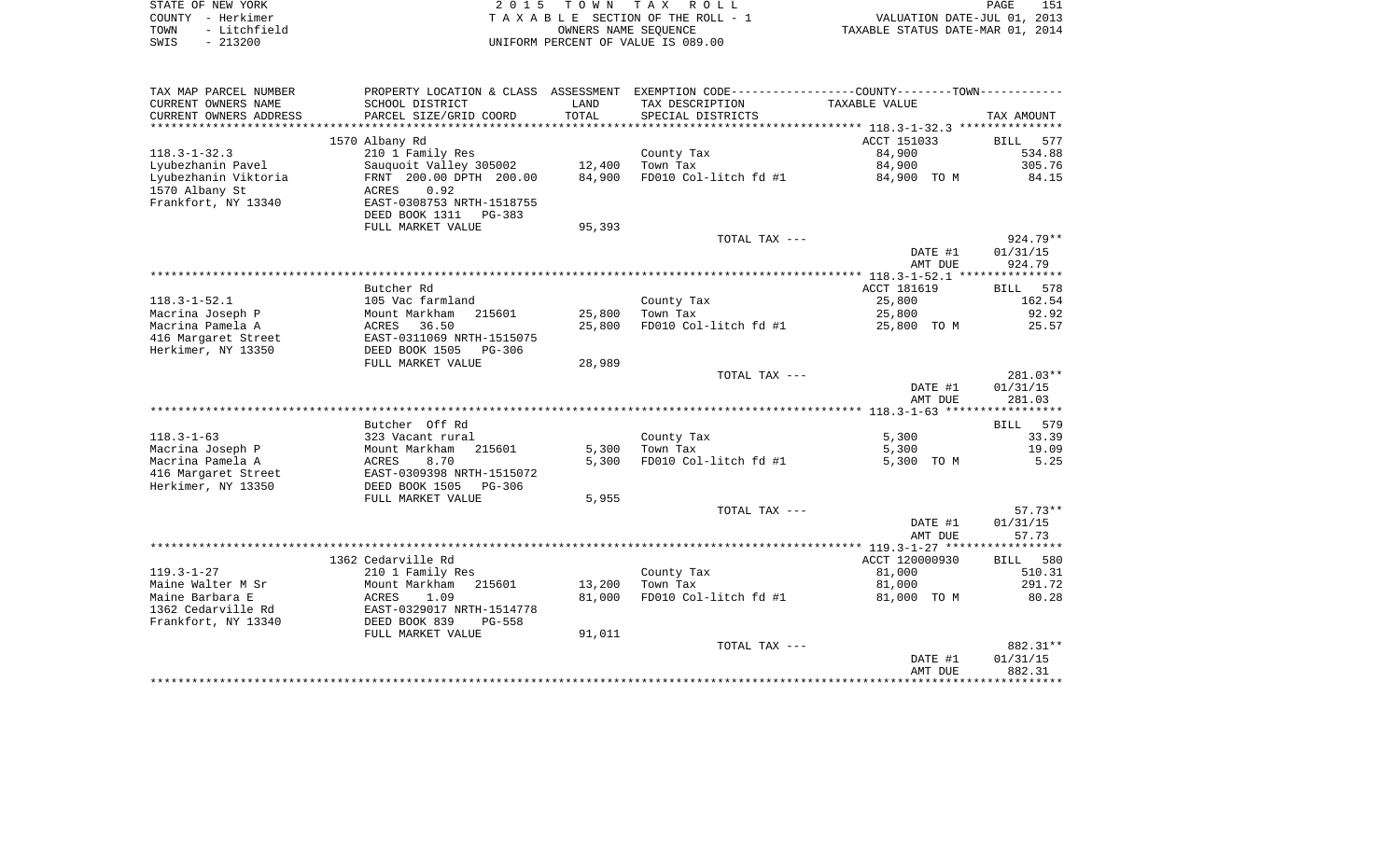| STATE OF NEW YORK |              | 2015 TOWN TAX ROLL                 |  |                                  | PAGE | 152 |
|-------------------|--------------|------------------------------------|--|----------------------------------|------|-----|
| COUNTY - Herkimer |              | TAXABLE SECTION OF THE ROLL - 1    |  | VALUATION DATE-JUL 01, 2013      |      |     |
| TOWN              | - Litchfield | OWNERS NAME SEOUENCE               |  | TAXABLE STATUS DATE-MAR 01, 2014 |      |     |
| $-213200$<br>SWIS |              | UNIFORM PERCENT OF VALUE IS 089.00 |  |                                  |      |     |

| TAX MAP PARCEL NUMBER                       | PROPERTY LOCATION & CLASS ASSESSMENT EXEMPTION CODE----------------COUNTY--------TOWN---------- |         |                       |                    |                                    |
|---------------------------------------------|-------------------------------------------------------------------------------------------------|---------|-----------------------|--------------------|------------------------------------|
| CURRENT OWNERS NAME                         | SCHOOL DISTRICT                                                                                 | LAND    | TAX DESCRIPTION       | TAXABLE VALUE      |                                    |
| CURRENT OWNERS ADDRESS                      | PARCEL SIZE/GRID COORD                                                                          | TOTAL   | SPECIAL DISTRICTS     |                    | TAX AMOUNT                         |
|                                             |                                                                                                 |         |                       |                    |                                    |
|                                             | 1662 Albany St                                                                                  |         |                       | ACCT 187229        | <b>BILL</b><br>581                 |
| $118.3 - 1 - 20$                            | 210 1 Family Res                                                                                |         | County Tax            | 73,400             | 462.43                             |
| Mancini Kristina                            | Sauquoit Valley 305002                                                                          | 13,000  | Town Tax              | 73,400             | 264.35                             |
| 1662 Albany St                              | ACRES 1.02                                                                                      | 73,400  | School Relevy         |                    | 1,743.03                           |
| Frankfort, NY 13340                         | EAST-0309705 NRTH-1520255<br>DEED BOOK 1539 PG-104                                              |         | FD010 Col-litch fd #1 | 73,400 TO M        | 72.75                              |
| PRIOR OWNER ON 3/01/2014<br>Mancini Candice | FULL MARKET VALUE                                                                               | 82,472  |                       |                    |                                    |
|                                             |                                                                                                 |         | TOTAL TAX ---         |                    | $2,542.56**$                       |
|                                             |                                                                                                 |         |                       | DATE #1            | 01/31/15                           |
|                                             |                                                                                                 |         |                       | AMT DUE            | 2,542.56                           |
|                                             |                                                                                                 |         |                       |                    |                                    |
|                                             | 1527 Cedarville Rd                                                                              |         |                       | ACCT 120005940     | BILL 582                           |
| $119.3 - 1 - 6$                             | 552 Golf course                                                                                 |         | County Tax            | 429,500            | 2,705.90                           |
| Maple Crest Golf Course                     | Mount Markham<br>215601                                                                         | 40,300  | Town Tax              | 429,500            | 1,546.82                           |
| 1527 Cedarville Rd                          | ACRES<br>31.30                                                                                  | 429,500 | FD010 Col-litch fd #1 | 429,500 TO M       | 425.70                             |
| Frankfort, NY 13340                         | EAST-0331292 NRTH-1516567                                                                       |         |                       |                    |                                    |
|                                             | DEED BOOK 00639 PG-00647                                                                        |         |                       |                    |                                    |
|                                             | FULL MARKET VALUE                                                                               | 482,584 |                       |                    |                                    |
|                                             |                                                                                                 |         | TOTAL TAX ---         |                    | $4,678.42**$                       |
|                                             |                                                                                                 |         |                       | DATE #1            | 01/31/15                           |
|                                             |                                                                                                 |         |                       | AMT DUE            | 4,678.42                           |
|                                             | 10206 Roberts Rd                                                                                |         |                       | ACCT 120001350     | BILL 583                           |
| $118.1 - 1 - 42$                            | 210 1 Family Res                                                                                |         | County Tax            | 132,300            | 833.50                             |
| Marceau Mathiev                             | Sauquoit Valley 305002                                                                          | 8,500   | Town Tax              | 132,300            | 476.47                             |
| 10206 Roberts Rd                            | FRNT 177.00 DPTH 147.00                                                                         | 132,300 | FD010 Col-litch fd #1 | 132,300 TO M       | 131.13                             |
| Sauquoit, NY 13456                          | 0.44<br>ACRES                                                                                   |         |                       |                    |                                    |
|                                             | EAST-0301504 NRTH-1523913                                                                       |         |                       |                    |                                    |
|                                             | DEED BOOK 1094 PG-645                                                                           |         |                       |                    |                                    |
|                                             | FULL MARKET VALUE                                                                               | 148,652 |                       |                    |                                    |
|                                             |                                                                                                 |         | TOTAL TAX ---         | DATE #1<br>AMT DUE | 1,441.10**<br>01/31/15<br>1,441.10 |
|                                             |                                                                                                 |         |                       |                    |                                    |
|                                             | 308 Rasbach Rd                                                                                  |         |                       |                    | BILL 584                           |
| $124.1 - 1 - 14.3$                          | 210 1 Family Res                                                                                |         | County Tax            | 64,800             | 408.25                             |
| Markert Timothy                             | Mount Markham 215601                                                                            | 12,400  | Town Tax              | 64,800             | 233.37                             |
| Markert Pamela                              | FRNT 200.00 DPTH 200.00                                                                         | 64,800  | FD010 Col-litch fd #1 | 64,800 TO M        | 64.23                              |
| 308 Rasbach Rd                              | ACRES<br>0.92                                                                                   |         |                       |                    |                                    |
| Clayville, NY 13322                         | EAST-0306584 NRTH-1508894                                                                       |         |                       |                    |                                    |
|                                             | DEED BOOK 1136<br>PG-672                                                                        |         |                       |                    |                                    |
|                                             | FULL MARKET VALUE                                                                               | 72,809  |                       |                    |                                    |
|                                             |                                                                                                 |         | TOTAL TAX ---         |                    | 705.85**                           |
|                                             |                                                                                                 |         |                       | DATE #1            | 01/31/15                           |
|                                             |                                                                                                 |         |                       | AMT DUE            | 705.85                             |
|                                             |                                                                                                 |         |                       |                    | **************                     |
|                                             |                                                                                                 |         |                       |                    |                                    |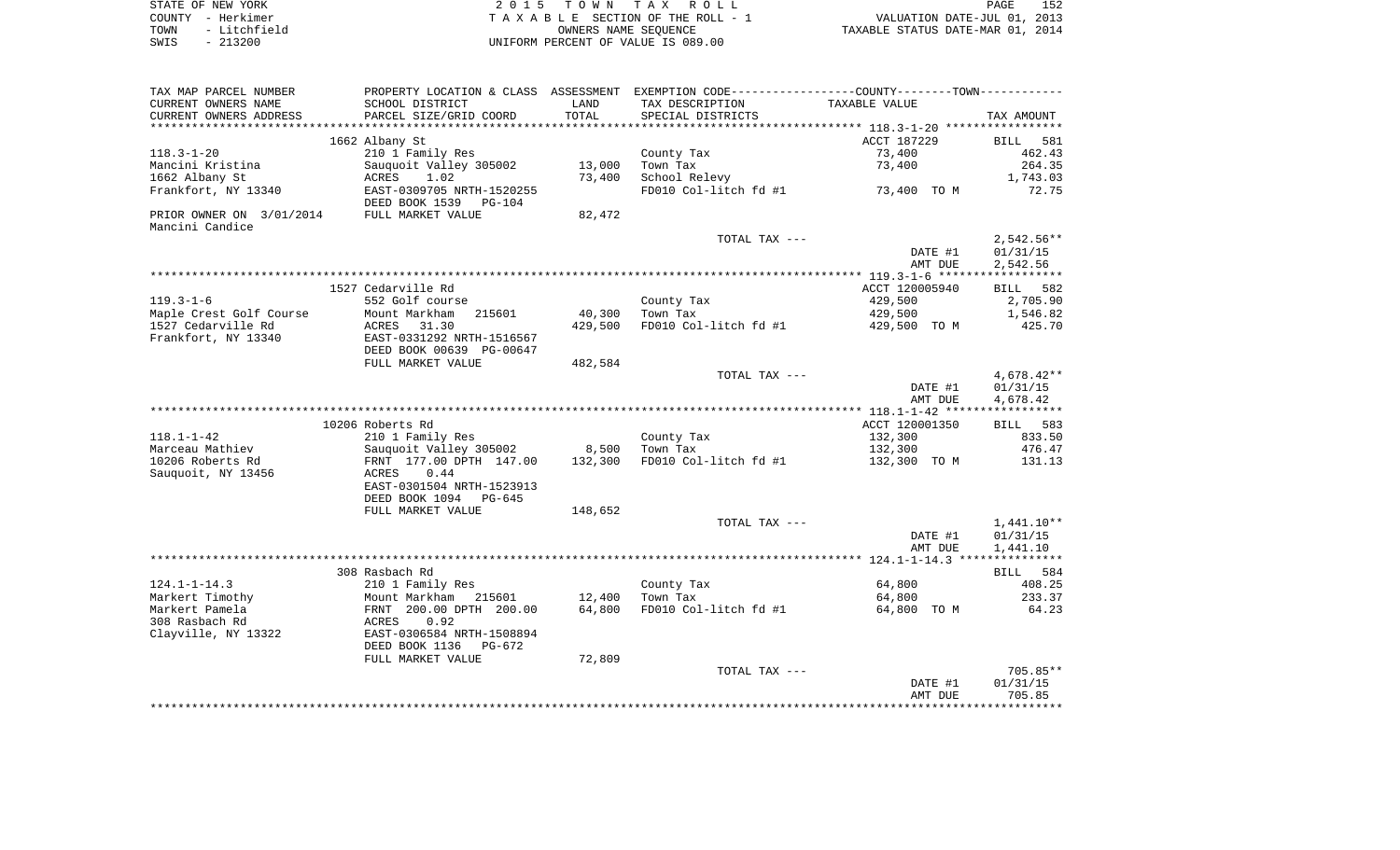| STATE OF NEW YORK    | 2015 TOWN TAX ROLL                 | 153<br>PAGE                      |
|----------------------|------------------------------------|----------------------------------|
| COUNTY - Herkimer    | TAXABLE SECTION OF THE ROLL - 1    | VALUATION DATE-JUL 01, 2013      |
| - Litchfield<br>TOWN | OWNERS NAME SEOUENCE               | TAXABLE STATUS DATE-MAR 01, 2014 |
| $-213200$<br>SWIS    | UNIFORM PERCENT OF VALUE IS 089.00 |                                  |

| TAX MAP PARCEL NUMBER     |                                                        |         | PROPERTY LOCATION & CLASS ASSESSMENT EXEMPTION CODE---------------COUNTY-------TOWN---------- |                    |                    |
|---------------------------|--------------------------------------------------------|---------|-----------------------------------------------------------------------------------------------|--------------------|--------------------|
| CURRENT OWNERS NAME       | SCHOOL DISTRICT                                        | LAND    | TAX DESCRIPTION                                                                               | TAXABLE VALUE      |                    |
| CURRENT OWNERS ADDRESS    | PARCEL SIZE/GRID COORD                                 | TOTAL   | SPECIAL DISTRICTS                                                                             |                    | TAX AMOUNT         |
| ************************* |                                                        |         |                                                                                               |                    |                    |
|                           | 120 Hackadam Rd                                        |         |                                                                                               | ACCT 120009403     | BILL<br>585        |
| $118.1 - 1 - 37.2$        | 210 1 Family Res                                       |         | County Tax                                                                                    | 129,600            | 816.49             |
| Marsh Scott A             | Sauquoit Valley 305002                                 | 16,300  | Town Tax                                                                                      | 129,600            | 466.75             |
| 120 Hackadam Rd           | 2.50 BANK<br>ACRES<br>135                              | 129,600 | FD010 Col-litch fd #1                                                                         | 129,600 TO M       | 128.45             |
| Sauquoit, NY 13456        | EAST-0303634 NRTH-1523324<br>DEED BOOK 943<br>$PG-405$ |         |                                                                                               |                    |                    |
|                           | FULL MARKET VALUE                                      | 145,618 |                                                                                               |                    |                    |
|                           |                                                        |         | TOTAL TAX ---                                                                                 |                    | $1,411.69**$       |
|                           |                                                        |         |                                                                                               | DATE #1            | 01/31/15           |
|                           |                                                        |         |                                                                                               | AMT DUE            | 1,411.69           |
|                           |                                                        |         |                                                                                               |                    |                    |
|                           | 1860 State Route 51                                    |         |                                                                                               | ACCT 161730        | BILL 586           |
| $125.1 - 2 - 31$          | 240 Rural res                                          |         | County Tax                                                                                    | 73,000             | 459.91             |
| Martens Deverie A         | Mount Markham<br>215601                                | 30,800  | Town Tax                                                                                      | 73,000             | 262.90             |
| 1860 State Route 51       | FRNT 178.00 DPTH                                       | 73,000  | FD010 Col-litch fd #1                                                                         | 73,000 TO M        | 72.35              |
| Ilion, NY 13357           | ACRES 15.50                                            |         |                                                                                               |                    |                    |
|                           | EAST-0332427 NRTH-1507784                              |         |                                                                                               |                    |                    |
|                           | DEED BOOK 1376<br>$PG-353$                             |         |                                                                                               |                    |                    |
|                           | FULL MARKET VALUE                                      | 82,022  |                                                                                               |                    |                    |
|                           |                                                        |         | TOTAL TAX ---                                                                                 |                    | 795.16**           |
|                           |                                                        |         |                                                                                               | DATE #1<br>AMT DUE | 01/31/15<br>795.16 |
|                           |                                                        |         |                                                                                               |                    |                    |
|                           | Bennett Rd                                             |         |                                                                                               |                    | BILL 587           |
| $118.3 - 1 - 21.1$        | 314 Rural vac<10                                       |         | County Tax                                                                                    | 1,600              | 10.08              |
| Martin Barbara            | Sauquoit Valley 305002                                 | 1,600   | Town Tax                                                                                      | 1,600              | 5.76               |
| Yacobelli Albert          | ACRES<br>7.70                                          | 1,600   | FD010 Col-litch fd #1                                                                         | 1,600 TO M         | 1.59               |
| 11753 Reservoir Rd        | EAST-0310045 NRTH-1520074                              |         |                                                                                               |                    |                    |
| Cassville, NY 13318       | DEED BOOK 1262<br>PG-815                               |         |                                                                                               |                    |                    |
|                           | FULL MARKET VALUE                                      | 1,798   |                                                                                               |                    |                    |
|                           |                                                        |         | TOTAL TAX ---                                                                                 |                    | $17.43**$          |
|                           |                                                        |         |                                                                                               | DATE #1            | 01/31/15           |
|                           |                                                        |         |                                                                                               | AMT DUE            | 17.43              |
|                           |                                                        |         |                                                                                               |                    |                    |
|                           | 140 Johnson Rd                                         |         |                                                                                               | ACCT 120008310     | BILL 588           |
| $131.22 - 1 - 3$          | 210 1 Family Res                                       |         | County Tax                                                                                    | 55,300             | 348.40             |
| Martin Terry M            | Mount Markham<br>215601                                | 23,500  | Town Tax                                                                                      | 55,300             | 199.16             |
| Martin Joanne E           | 6.40<br>ACRES                                          | 55,300  | FD010 Col-litch fd #1                                                                         | 55,300 TO M        | 54.81              |
| 140 Johnson Rd            | EAST-0328249 NRTH-1495682                              |         |                                                                                               |                    |                    |
| Ilion, NY 13357           | DEED BOOK 703<br>$PG-121$                              |         |                                                                                               |                    |                    |
|                           | FULL MARKET VALUE                                      | 62,135  |                                                                                               |                    |                    |
|                           |                                                        |         | TOTAL TAX ---                                                                                 |                    | $602.37**$         |
|                           |                                                        |         |                                                                                               | DATE #1            | 01/31/15           |
|                           |                                                        |         |                                                                                               | AMT DUE            | 602.37             |
|                           |                                                        |         |                                                                                               |                    |                    |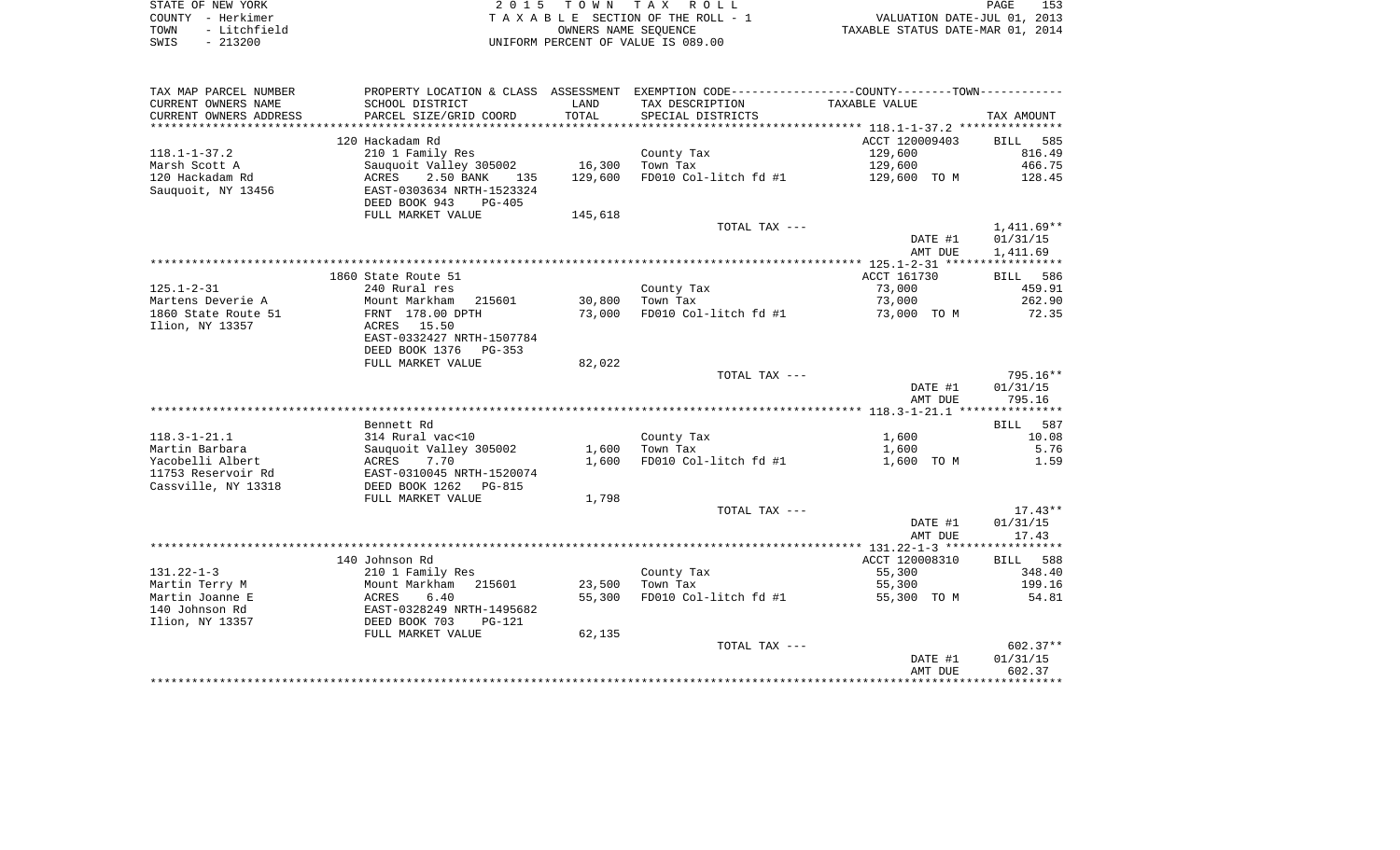STATE OF NEW YORK 2 0 1 5 T O W N T A X R O L L PAGE 154COUNTY - Herkimer **T A X A B L E** SECTION OF THE ROLL - 1 VALUATION DATE-JUL 01, 2013 TOWN - Litchfield COWNERS NAME SEQUENCE TAXABLE STATUS DATE-MAR 01, 2014 SWIS - 213200 UNIFORM PERCENT OF VALUE IS 089.00

TAX MAP PARCEL NUMBER PROPERTY LOCATION & CLASS ASSESSMENT EXEMPTION CODE------------------COUNTY--------TOWN------------ CURRENT OWNERS NAME SCHOOL DISTRICT LAND TAX DESCRIPTION TAXABLE VALUECURRENT OWNERS ADDRESS PARCEL SIZE/GRID COORD TOTAL SPECIAL DISTRICTS TAX AMOUNT \*\*\*\*\*\*\*\*\*\*\*\*\*\*\*\*\*\*\*\*\*\*\*\*\*\*\*\*\*\*\*\*\*\*\*\*\*\*\*\*\*\*\*\*\*\*\*\*\*\*\*\*\*\*\*\*\*\*\*\*\*\*\*\*\*\*\*\*\*\*\*\*\*\*\*\*\*\*\*\*\*\*\*\*\*\*\*\*\*\*\*\*\*\*\*\*\*\*\*\*\*\*\* 131.22-1-11 \*\*\*\*\*\*\*\*\*\*\*\*\*\*\*\* Jones Rd ACCT 178078 BILL 58952.92 131.22-1-11 314 Rural vac<10 County Tax 8,400 52.92 Martin Terry M Mount Markham 215601 8,400 Town Tax 8,400 30.25 Martin Joanne E ACRES 2.10 8,400 FD010 Col-litch fd #1 8,400 TO M 8.33 140 Johnson Rd EAST-0328663 NRTH-1495351Ilion, NY 13357 DEED BOOK 1482 PG-794 FULL MARKET VALUE 9,438 TOTAL TAX --- 91.50\*\* DATE #1 01/31/15 AMT DUE 91.50 \*\*\*\*\*\*\*\*\*\*\*\*\*\*\*\*\*\*\*\*\*\*\*\*\*\*\*\*\*\*\*\*\*\*\*\*\*\*\*\*\*\*\*\*\*\*\*\*\*\*\*\*\*\*\*\*\*\*\*\*\*\*\*\*\*\*\*\*\*\*\*\*\*\*\*\*\*\*\*\*\*\*\*\*\*\*\*\*\*\*\*\*\*\*\*\*\*\*\*\*\*\*\* 119.3-1-39.2 \*\*\*\*\*\*\*\*\*\*\*\*\*\*\* Cedarville Rd BILL 590119.3-1-39.2 314 Rural vac<10 County Tax 7,200 45.36 Mason Lawrence J Mount Markham 215601 7,200 Town Tax 7,200 25.93 Mason Nancy A **FRNT 471.00 DPTH** 7,200 FD010 Col-litch fd #1 7,200 TO M 7.14 1172 Cedarville Rd ACRES 3.10Frankfort, NY 13340 EAST-0326037 NRTH-1512835 DEED BOOK 823 PG-429FULL MARKET VALUE 8,090 TOTAL TAX  $---$  78.43\*\* DATE #1 01/31/15 AMT DUE 78.43 \*\*\*\*\*\*\*\*\*\*\*\*\*\*\*\*\*\*\*\*\*\*\*\*\*\*\*\*\*\*\*\*\*\*\*\*\*\*\*\*\*\*\*\*\*\*\*\*\*\*\*\*\*\*\*\*\*\*\*\*\*\*\*\*\*\*\*\*\*\*\*\*\*\*\*\*\*\*\*\*\*\*\*\*\*\*\*\*\*\*\*\*\*\*\*\*\*\*\*\*\*\*\* 119.3-1-38 \*\*\*\*\*\*\*\*\*\*\*\*\*\*\*\*\***BILL 591** 1172 Cedarville Rd **ACCT** 120000240 408.25 119.3-1-38 210 1 Family Res County Tax 64,800 408.25 Mason Lawrence J I 1 233.37 Mount Markham 215601 11,000 Town Tax 64,800 64,800 233.37 Mason Nancy A **ACRES** 0.75 64,800 FD010 Col-litch fd #1 64,800 TO M 64.23 1172 Cedarville Rd EAST-0325811 NRTH-1512846Frankfort, NY 13340 DEED BOOK 826 PG-202 FULL MARKET VALUE 72,809 TOTAL TAX --- 705.85\*\* DATE #1 01/31/15 AMT DUE 705.85 \*\*\*\*\*\*\*\*\*\*\*\*\*\*\*\*\*\*\*\*\*\*\*\*\*\*\*\*\*\*\*\*\*\*\*\*\*\*\*\*\*\*\*\*\*\*\*\*\*\*\*\*\*\*\*\*\*\*\*\*\*\*\*\*\*\*\*\*\*\*\*\*\*\*\*\*\*\*\*\*\*\*\*\*\*\*\*\*\*\*\*\*\*\*\*\*\*\*\*\*\*\*\* 118.3-1-2.8 \*\*\*\*\*\*\*\*\*\*\*\*\*\*\*\* 119 Cobane Rd BILL 592118.3-1-2.8 210 1 Family Res County Tax 161,500 1,017.47 Massoud Michael 2012 Sauquoit Valley 305002 25,100 Town Tax 161,500 581.63 Massoud Barbara ACRES 7.70 161,500 FD010 Col-litch fd #1 161,500 TO M 160.07 119 Cobane Rd EAST-0302137 NRTH-1520688Sauquoit, NY 13456 DEED BOOK 787 PG-634 FULL MARKET VALUE 181,461 TOTAL TAX --- 1,759.17\*\* DATE #1 01/31/15 AMT DUE 1,759.17 \*\*\*\*\*\*\*\*\*\*\*\*\*\*\*\*\*\*\*\*\*\*\*\*\*\*\*\*\*\*\*\*\*\*\*\*\*\*\*\*\*\*\*\*\*\*\*\*\*\*\*\*\*\*\*\*\*\*\*\*\*\*\*\*\*\*\*\*\*\*\*\*\*\*\*\*\*\*\*\*\*\*\*\*\*\*\*\*\*\*\*\*\*\*\*\*\*\*\*\*\*\*\*\*\*\*\*\*\*\*\*\*\*\*\*\*\*\*\*\*\*\*\*\*\*\*\*\*\*\*\*\*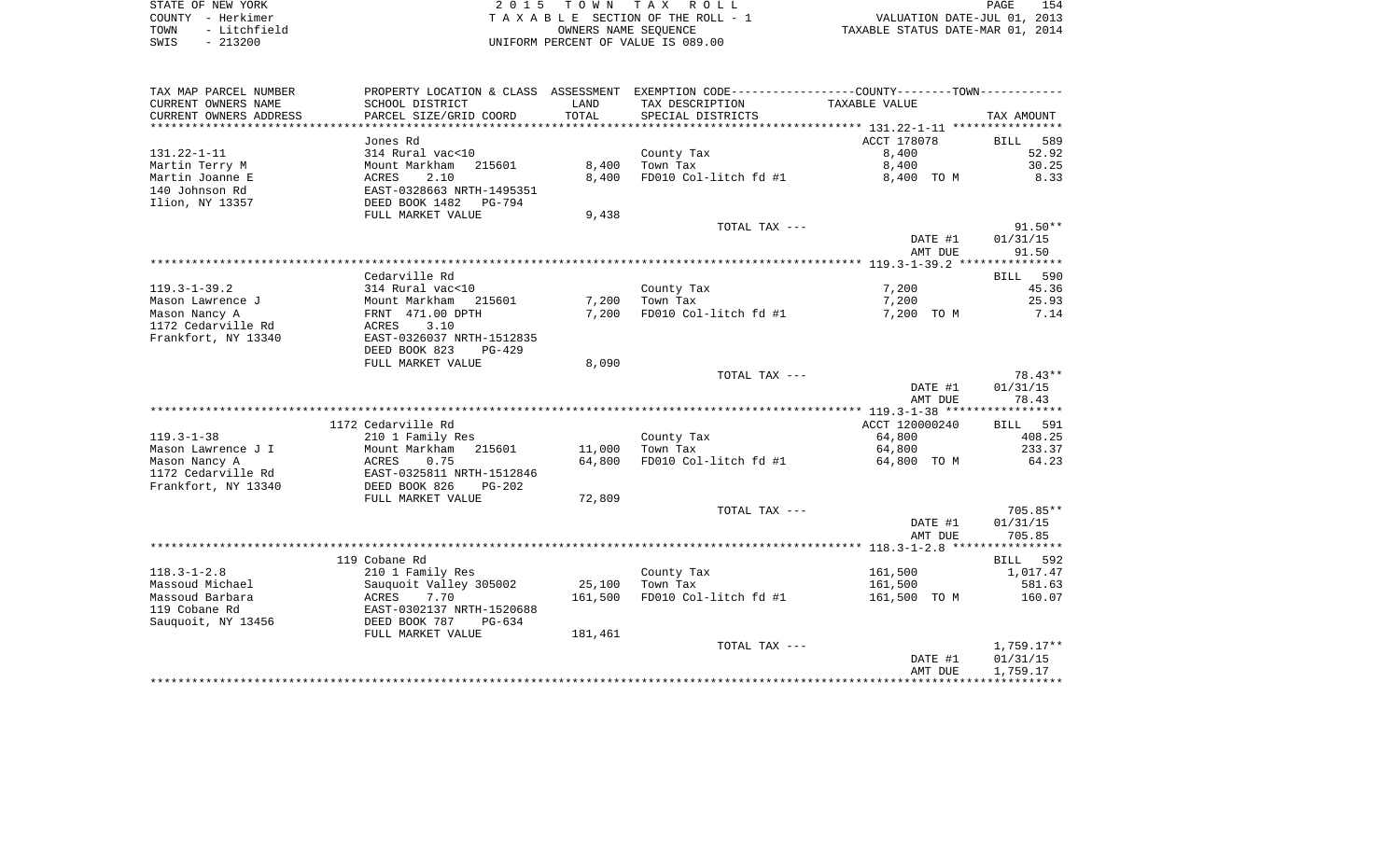STATE OF NEW YORK **EXECUTE:**  $2015$  TOWN TAX ROLL COUNTY - Herkimer<br>
T A X A B L E SECTION OF THE ROLL - 1<br>
TOWN - Litchfield<br>
SWIS - 213200 UNIFORM PERCENT OF VALUE IS 089.00 TOWN - Litchfield OWNERS NAME SEQUENCE TAXABLE STATUS DATE-MAR 01, 2014 SWIS - 213200 UNIFORM PERCENT OF VALUE IS 089.00

| TAX MAP PARCEL NUMBER    | PROPERTY LOCATION & CLASS ASSESSMENT EXEMPTION CODE----------------COUNTY-------TOWN----------- |         |                       |                |                    |
|--------------------------|-------------------------------------------------------------------------------------------------|---------|-----------------------|----------------|--------------------|
| CURRENT OWNERS NAME      | SCHOOL DISTRICT                                                                                 | LAND    | TAX DESCRIPTION       | TAXABLE VALUE  |                    |
| CURRENT OWNERS ADDRESS   | PARCEL SIZE/GRID COORD                                                                          | TOTAL   | SPECIAL DISTRICTS     |                | TAX AMOUNT         |
|                          |                                                                                                 |         |                       |                |                    |
|                          | Barringer Rd                                                                                    |         |                       |                | 593<br><b>BILL</b> |
| $119.3 - 1 - 64$         | 314 Rural vac<10                                                                                |         | County Tax            | 3,160          | 19.91              |
| Matthews Thomas          | Mount Markham 215601                                                                            | 3,160   | Town Tax              | 3,160          | 11.38              |
| 1231 Barringer Road      | FRNT 208.00 DPTH<br>66.00                                                                       | 3,160   | FD010 Col-litch fd #1 | 3,160 TO M     | 3.13               |
| Ilion, NY 13357          | FULL MARKET VALUE                                                                               | 3,551   |                       |                |                    |
|                          |                                                                                                 |         | TOTAL TAX ---         |                | $34.42**$          |
|                          |                                                                                                 |         |                       |                |                    |
|                          |                                                                                                 |         |                       | DATE #1        | 01/31/15           |
|                          |                                                                                                 |         |                       | AMT DUE        | 34.42              |
|                          |                                                                                                 |         |                       |                |                    |
|                          | 1182 Barringer Rd                                                                               |         |                       | ACCT 120090134 | 594<br><b>BILL</b> |
| $119.3 - 1 - 15.1$       | 240 Rural res                                                                                   |         | County Tax            | 137,200        | 864.38             |
| Mattox Dale P            | Mount Markham<br>215601                                                                         | 30,800  | Town Tax              | 137,200        | 494.12             |
| Mattox Robin A           | 15.50 BANK<br>740<br>ACRES                                                                      | 137,200 | FD010 Col-litch fd #1 | 137,200 TO M   | 135.99             |
| 1182 Barringer Rd        | EAST-0333096 NRTH-1515536                                                                       |         |                       |                |                    |
| Ilion, NY 13357          | DEED BOOK 706<br>$PG-535$                                                                       |         |                       |                |                    |
|                          | FULL MARKET VALUE                                                                               | 154,157 |                       |                |                    |
|                          |                                                                                                 |         | TOTAL TAX ---         |                | 1,494.49**         |
|                          |                                                                                                 |         |                       | DATE #1        | 01/31/15           |
|                          |                                                                                                 |         |                       | AMT DUE        | 1,494.49           |
|                          |                                                                                                 |         |                       |                |                    |
|                          | State Route 51                                                                                  |         |                       | ACCT 150018    | <b>BILL</b><br>595 |
| $119.3 - 1 - 51$         | 314 Rural vac<10                                                                                |         | County Tax            | 2,500          | 15.75              |
| Maynard Peter            | Mount Markham<br>215601                                                                         | 2,500   | Town Tax              | 2,500          | 9.00               |
| PO Box 171               | 70.00 DPTH 257.00<br>FRNT                                                                       | 2,500   | School Relevy         |                | 57.28              |
| Little Ferry, NJ 07643   | EAST-0337001 NRTH-1512962                                                                       |         | FD010 Col-litch fd #1 | 2,500 TO M     | 2.48               |
|                          | DEED BOOK 1304 PG-774                                                                           |         |                       |                |                    |
| PRIOR OWNER ON 3/01/2014 | FULL MARKET VALUE                                                                               | 2,809   |                       |                |                    |
| Maynard Peter            |                                                                                                 |         |                       |                |                    |
|                          |                                                                                                 |         | TOTAL TAX ---         |                | 84.51**            |
|                          |                                                                                                 |         |                       | DATE #1        | 01/31/15           |
|                          |                                                                                                 |         |                       | AMT DUE        | 84.51              |
|                          |                                                                                                 |         |                       |                |                    |
|                          | 189 Camp Rd                                                                                     |         |                       | ACCT 120008250 | BILL 596           |
| $124.3 - 1 - 11$         | 210 1 Family Res                                                                                |         | County Tax            | 121,300        | 764.20             |
| Mc Elwain Harold         | Mount Markham<br>215601                                                                         | 7,800   | Town Tax              | 121,300        | 436.85             |
| Mc Elwain Rosemary       | FRNT 100.00 DPTH 100.00                                                                         | 121,300 | FD010 Col-litch fd #1 | 121,300 TO M   | 120.23             |
| 144 Pineneedle Drive     | 0.23                                                                                            |         |                       |                |                    |
| Bradenton, FL 34210      | ACRES                                                                                           |         |                       |                |                    |
|                          | EAST-0306322 NRTH-1502969                                                                       |         |                       |                |                    |
|                          | DEED BOOK 807<br>$PG-405$                                                                       |         |                       |                |                    |
|                          | FULL MARKET VALUE                                                                               | 136,292 |                       |                |                    |
|                          |                                                                                                 |         | TOTAL TAX ---         |                | $1,321.28**$       |
|                          |                                                                                                 |         |                       | DATE #1        | 01/31/15           |
|                          |                                                                                                 |         |                       | AMT DUE        | 1,321.28           |
|                          |                                                                                                 |         |                       |                |                    |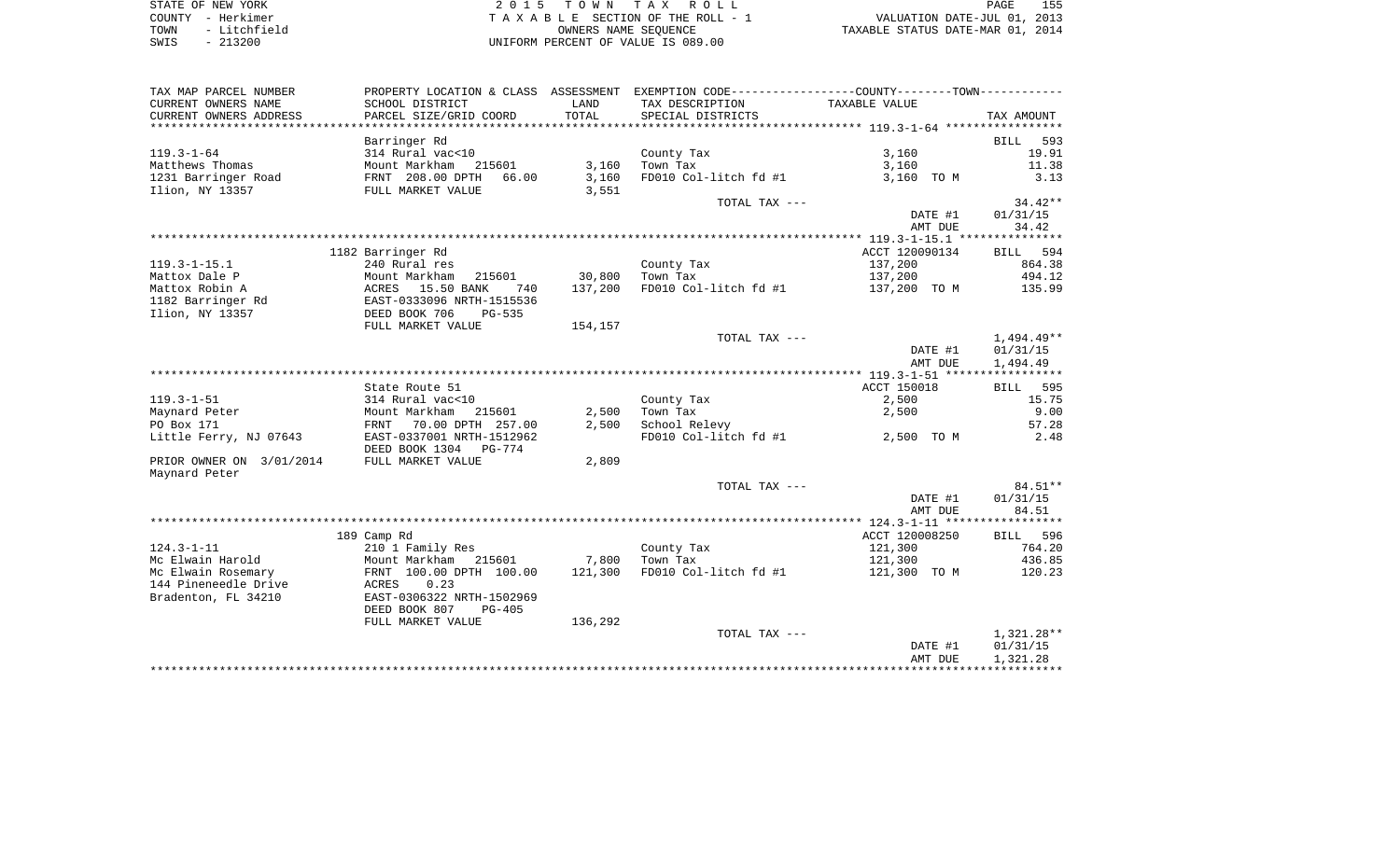| STATE OF NEW YORK    | 2015 TOWN TAX ROLL                 | 156<br>PAGE                      |
|----------------------|------------------------------------|----------------------------------|
| COUNTY - Herkimer    | TAXABLE SECTION OF THE ROLL - 1    | VALUATION DATE-JUL 01, 2013      |
| - Litchfield<br>TOWN | OWNERS NAME SEOUENCE               | TAXABLE STATUS DATE-MAR 01, 2014 |
| $-213200$<br>SWIS    | UNIFORM PERCENT OF VALUE IS 089.00 |                                  |

| TAX MAP PARCEL NUMBER<br>CURRENT OWNERS NAME      | PROPERTY LOCATION & CLASS ASSESSMENT<br>SCHOOL DISTRICT | LAND    | EXEMPTION CODE----------------COUNTY-------TOWN-----------<br>TAX DESCRIPTION | TAXABLE VALUE  |                    |
|---------------------------------------------------|---------------------------------------------------------|---------|-------------------------------------------------------------------------------|----------------|--------------------|
| CURRENT OWNERS ADDRESS<br>*********************** | PARCEL SIZE/GRID COORD<br>*************************     | TOTAL   | SPECIAL DISTRICTS                                                             |                | TAX AMOUNT         |
|                                                   | 192 Camp Rd                                             |         |                                                                               | ACCT 120011910 | 597<br><b>BILL</b> |
| $124.3 - 1 - 29$                                  | 210 1 Family Res                                        |         | County Tax                                                                    | 119,300        | 751.60             |
| Mc Elwain Mark E                                  | Mount Markham 215601                                    | 9,600   | Town Tax                                                                      | 119,300        | 429.65             |
| Mc Elwain Laurie                                  | FRNT 150.00 DPTH 116.00                                 | 119,300 | FD010 Col-litch fd #1                                                         | 119,300 TO M   | 118.24             |
| 192 Camp Rd                                       | EAST-0306489 NRTH-1503025                               |         |                                                                               |                |                    |
| Clayville, NY 13322                               | DEED BOOK 855<br>$PG-672$                               |         |                                                                               |                |                    |
|                                                   | FULL MARKET VALUE                                       | 134,045 |                                                                               |                |                    |
|                                                   |                                                         |         | TOTAL TAX ---                                                                 |                | $1,299.49**$       |
|                                                   |                                                         |         |                                                                               | DATE #1        | 01/31/15           |
|                                                   |                                                         |         |                                                                               | AMT DUE        | 1,299.49           |
|                                                   |                                                         |         |                                                                               |                | ***********        |
|                                                   | 451 Rider Rd                                            |         |                                                                               | ACCT 156006    | 598<br>BILL        |
| $124.3 - 1 - 57$                                  | 210 1 Family Res                                        |         | County Tax                                                                    | 67,500         | 425.26             |
| McCallen Michael C                                | Mount Markham<br>215601                                 | 8,200   | Town Tax                                                                      | 67,500         | 243.10             |
| McCallen Joanne R                                 | 92.00 DPTH 127.00<br>FRNT                               | 67,500  | FD010 Col-litch fd #1                                                         | 67,500 TO M    | 66.90              |
| 78 South Magee Street                             | ACRES<br>0.27                                           |         |                                                                               |                |                    |
| Southhampton, NY 11968                            | EAST-0309641 NRTH-1503283                               |         |                                                                               |                |                    |
|                                                   | DEED BOOK 1341<br><b>PG-469</b>                         |         |                                                                               |                |                    |
|                                                   | FULL MARKET VALUE                                       | 75,843  |                                                                               |                |                    |
|                                                   |                                                         |         | TOTAL TAX ---                                                                 |                | $735.26**$         |
|                                                   |                                                         |         |                                                                               | DATE #1        | 01/31/15           |
|                                                   |                                                         |         |                                                                               | AMT DUE        | 735.26             |
|                                                   |                                                         |         |                                                                               |                |                    |
|                                                   | 180 Bennett Rd                                          |         |                                                                               | ACCT 120090198 | 599<br>BILL        |
| $118.3 - 1 - 4.11$                                | 210 1 Family Res                                        |         | County Tax                                                                    | 108,000        | 680.41             |
| Mccarthy Joseph C                                 | Sauguoit Valley 305002                                  | 13,000  | Town Tax                                                                      | 108,000        | 388.95             |
| Mccarthy Pamela J                                 | 1.00 BANK<br>ACRES<br>135                               | 108,000 | FD010 Col-litch fd #1                                                         | 108,000 TO M   | 107.04             |
| 180 Bennett Rd                                    | EAST-0308444 NRTH-1519758                               |         |                                                                               |                |                    |
| Frankfort, NY 13340                               | DEED BOOK 760<br>$PG-318$                               |         |                                                                               |                |                    |
|                                                   | FULL MARKET VALUE                                       | 121,348 |                                                                               |                |                    |
|                                                   |                                                         |         | TOTAL TAX ---                                                                 |                | $1,176.40**$       |
|                                                   |                                                         |         |                                                                               | DATE #1        | 01/31/15           |
|                                                   |                                                         |         |                                                                               | AMT DUE        | 1,176.40           |
|                                                   |                                                         |         |                                                                               |                | 600                |
| $119.3 - 1 - 25.3$                                | Cemetary Rd<br>322 Rural vac>10                         |         | AG MKTS<br>41730                                                              | 1,426<br>1,426 | <b>BILL</b>        |
| Mccoy Joseph L                                    | Mount Markham<br>215601                                 | 10,700  | County Tax                                                                    | 9,274          | 58.43              |
| 889 Clemons Rd                                    | 18.70<br>ACRES                                          | 10,700  | Town Tax                                                                      | 9,274          | 33.40              |
| Frankfort, NY 13340                               | EAST-0327910 NRTH-1517866                               |         | School Relevy                                                                 |                | 212.50             |
|                                                   | DEED BOOK 907<br><b>PG-518</b>                          |         | FD010 Col-litch fd #1                                                         | 10,700 TO M    | 10.61              |
| MAY BE SUBJECT TO PAYMENT                         | FULL MARKET VALUE                                       | 12,022  |                                                                               |                |                    |
| UNDER AGDIST LAW TIL 2021                         |                                                         |         |                                                                               |                |                    |
|                                                   |                                                         |         | TOTAL TAX ---                                                                 |                | 314.94**           |
|                                                   |                                                         |         |                                                                               | DATE #1        | 01/31/15           |
|                                                   |                                                         |         |                                                                               | AMT DUE        | 314.94             |
|                                                   |                                                         |         |                                                                               |                |                    |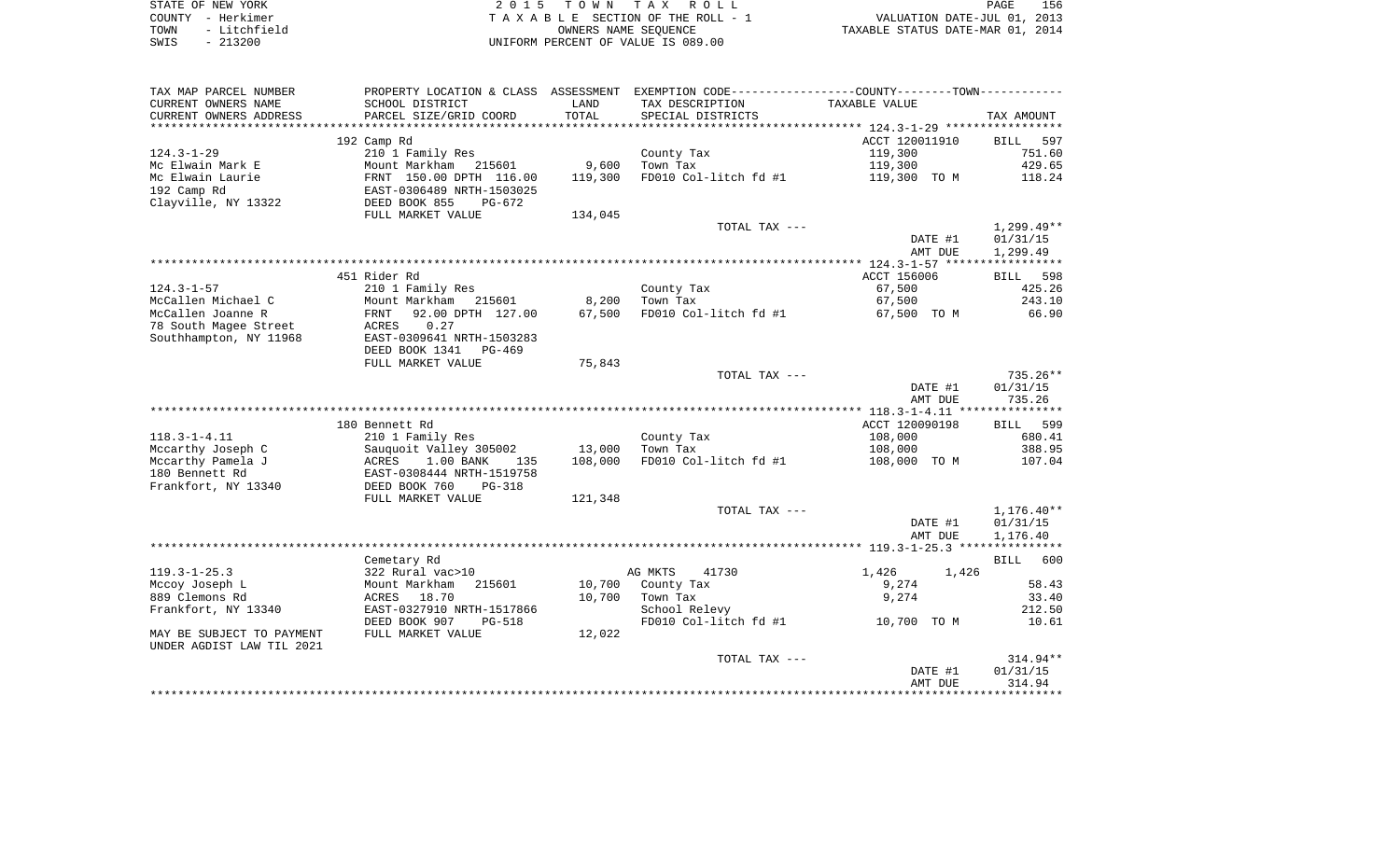| STATE OF NEW YORK    | 2015 TOWN TAX ROLL                 | 157<br>PAGE                      |
|----------------------|------------------------------------|----------------------------------|
| COUNTY - Herkimer    | TAXABLE SECTION OF THE ROLL - 1    | VALUATION DATE-JUL 01, 2013      |
| - Litchfield<br>TOWN | OWNERS NAME SEOUENCE               | TAXABLE STATUS DATE-MAR 01, 2014 |
| $-213200$<br>SWIS    | UNIFORM PERCENT OF VALUE IS 089.00 |                                  |

| TAX MAP PARCEL NUMBER    | PROPERTY LOCATION & CLASS ASSESSMENT EXEMPTION CODE----------------COUNTY--------TOWN---------- |         |                       |                    |                    |
|--------------------------|-------------------------------------------------------------------------------------------------|---------|-----------------------|--------------------|--------------------|
| CURRENT OWNERS NAME      | SCHOOL DISTRICT                                                                                 | LAND    | TAX DESCRIPTION       | TAXABLE VALUE      |                    |
| CURRENT OWNERS ADDRESS   | PARCEL SIZE/GRID COORD                                                                          | TOTAL   | SPECIAL DISTRICTS     |                    | TAX AMOUNT         |
| **********************   |                                                                                                 |         |                       |                    |                    |
|                          | 2092 Graffenburg Rd                                                                             |         |                       | ACCT 174589        | <b>BILL</b><br>601 |
| $118.1 - 1 - 48.3$       | 322 Rural vac>10                                                                                |         | County Tax            | 42,000             | 264.60             |
| McCraith Daniel J        | Sauquoit Valley 305002                                                                          | 42,000  | Town Tax              | 42,000             | 151.26             |
| McCraith April           | ACRES 37.70                                                                                     | 42,000  | FD010 Col-litch fd #1 | 42,000 TO M        | 41.63              |
| 15 Stanhope Court        | EAST-0301991 NRTH-1522560                                                                       |         |                       |                    |                    |
| New Hartford, NY 13413   | DEED BOOK 1459<br>PG-289                                                                        |         |                       |                    |                    |
|                          | FULL MARKET VALUE                                                                               | 47,191  |                       |                    |                    |
|                          |                                                                                                 |         | TOTAL TAX ---         |                    | 457.49**           |
|                          |                                                                                                 |         |                       | DATE #1            | 01/31/15           |
|                          |                                                                                                 |         |                       | AMT DUE            | 457.49             |
|                          |                                                                                                 |         |                       |                    |                    |
|                          | 950 Jerusalem Hill Rd                                                                           |         |                       | ACCT 120011400     | BILL 602           |
| $124.2 - 1 - 18$         | 210 1 Family Res                                                                                |         | County Tax            | 79,800             | 502.75             |
| McCutcheon John          | Mount Markham 215601                                                                            | 20,000  | Town Tax              | 79,800             | 287.39             |
| McCutcheon Wendy         | FRNT 455.00 DPTH                                                                                | 79,800  | FD010 Col-litch fd #1 | 79,800 TO M        | 79.09              |
| 950 Jerusalem Hill Road  | 4.20<br>ACRES                                                                                   |         |                       |                    |                    |
| Ilion, NY 13357          | EAST-0323287 NRTH-1506721                                                                       |         |                       |                    |                    |
|                          | DEED BOOK 723<br>PG-186                                                                         |         |                       |                    |                    |
| PRIOR OWNER ON 3/01/2014 | FULL MARKET VALUE                                                                               | 89,663  |                       |                    |                    |
| Mccutcheon John          |                                                                                                 |         |                       |                    |                    |
|                          |                                                                                                 |         | TOTAL TAX ---         |                    | $869.23**$         |
|                          |                                                                                                 |         |                       | DATE #1            | 01/31/15           |
|                          |                                                                                                 |         |                       | AMT DUE            | 869.23             |
|                          |                                                                                                 |         |                       |                    |                    |
|                          | 454 Bennett Rd                                                                                  |         |                       | ACCT 168821        | BILL 603           |
| $118.4 - 1 - 4$          | 210 1 Family Res                                                                                |         | County Tax            | 104,700            | 659.62             |
| McCutcheon Matthew J     | Mount Markham<br>215601                                                                         | 25,300  | Town Tax              | 104,700            | 377.07             |
| McCutcheon Heather A     | ACRES<br>8.20                                                                                   | 104,700 | FD010 Col-litch fd #1 | 104,700 TO M       | 103.77             |
| 454 Bennett Rd           | EAST-0314011 NRTH-1519450                                                                       |         |                       |                    |                    |
| Frankfort, NY 13340      | DEED BOOK 1422<br>PG-479                                                                        |         |                       |                    |                    |
|                          | FULL MARKET VALUE                                                                               | 117,640 |                       |                    |                    |
|                          |                                                                                                 |         | TOTAL TAX ---         |                    | 1,140.46**         |
|                          |                                                                                                 |         |                       | DATE #1            | 01/31/15           |
|                          |                                                                                                 |         |                       | AMT DUE            | 1,140.46           |
|                          |                                                                                                 |         |                       |                    |                    |
|                          | Clemons Rd                                                                                      |         |                       | ACCT 152972        | BILL 604           |
| $118.4 - 2 - 3$          | 314 Rural vac<10                                                                                |         | County Tax            | 11,300             | 71.19              |
| McFarland David          | 215601<br>Mount Markham                                                                         | 11,300  | Town Tax              | 11,300             | 40.70              |
| McFarland Karen C        | ACRES<br>3.50                                                                                   | 11,300  | FD010 Col-litch fd #1 | 11,300 TO M        | 11.20              |
| 419 Campbell Hill Rd     | EAST-0323654 NRTH-1519069                                                                       |         |                       |                    |                    |
| Middleburgh, NY 12122    | DEED BOOK 1323<br>PG-398                                                                        |         |                       |                    |                    |
|                          | FULL MARKET VALUE                                                                               | 12,697  |                       |                    |                    |
|                          |                                                                                                 |         | TOTAL TAX ---         |                    | 123.09**           |
|                          |                                                                                                 |         |                       | DATE #1<br>AMT DUE | 01/31/15<br>123.09 |
|                          |                                                                                                 |         |                       |                    |                    |
|                          |                                                                                                 |         |                       |                    |                    |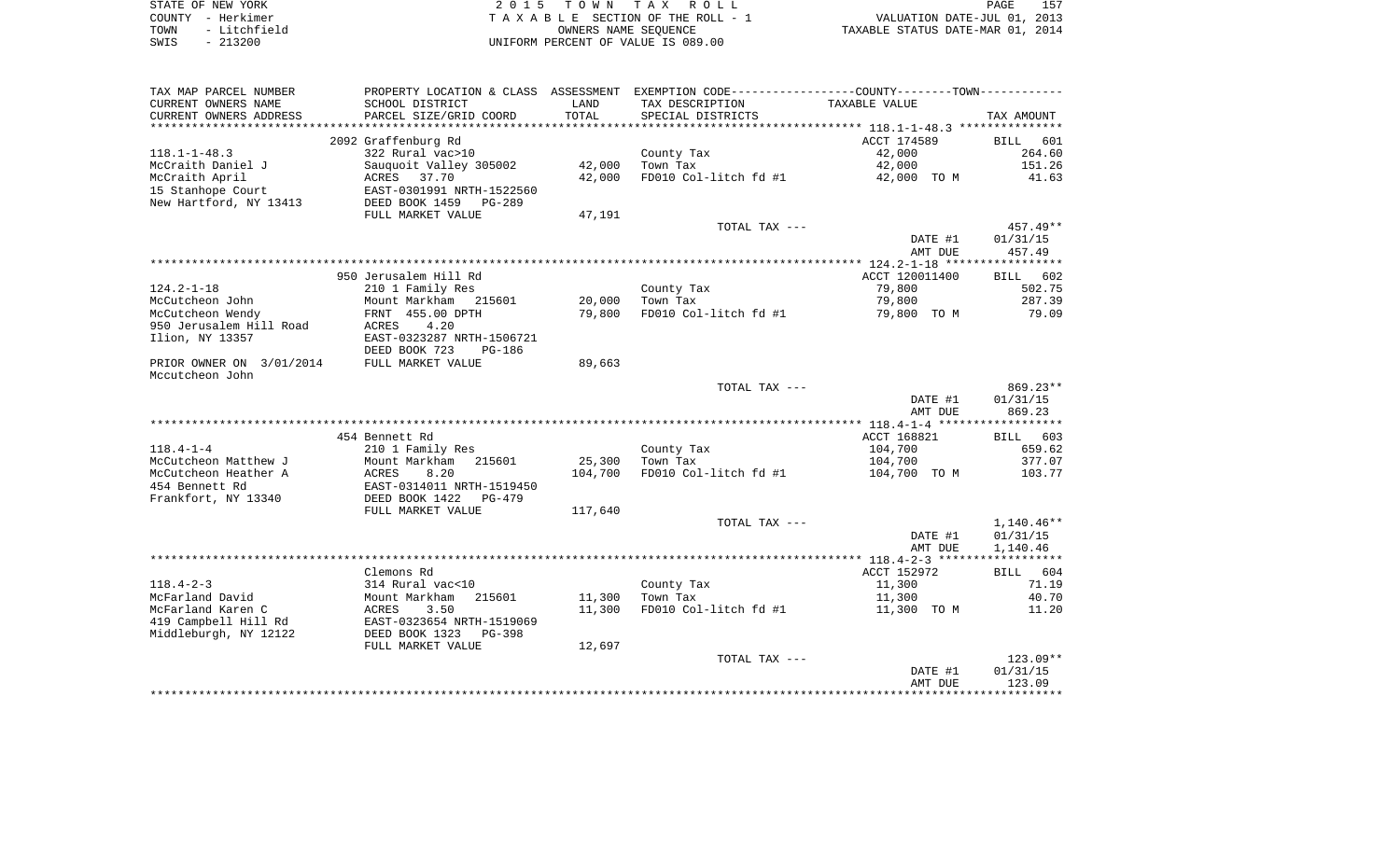| STATE OF NEW YORK    | 2015 TOWN TAX ROLL                 | 158<br>PAGE                      |
|----------------------|------------------------------------|----------------------------------|
| COUNTY - Herkimer    | TAXABLE SECTION OF THE ROLL - 1    | VALUATION DATE-JUL 01, 2013      |
| - Litchfield<br>TOWN | OWNERS NAME SEOUENCE               | TAXABLE STATUS DATE-MAR 01, 2014 |
| $-213200$<br>SWIS    | UNIFORM PERCENT OF VALUE IS 089.00 |                                  |

| TAX MAP PARCEL NUMBER    | PROPERTY LOCATION & CLASS ASSESSMENT EXEMPTION CODE----------------COUNTY--------TOWN----------- |         |                       |                      |                    |
|--------------------------|--------------------------------------------------------------------------------------------------|---------|-----------------------|----------------------|--------------------|
| CURRENT OWNERS NAME      | SCHOOL DISTRICT                                                                                  | LAND    | TAX DESCRIPTION       | <b>TAXABLE VALUE</b> |                    |
| CURRENT OWNERS ADDRESS   | PARCEL SIZE/GRID COORD                                                                           | TOTAL   | SPECIAL DISTRICTS     |                      | TAX AMOUNT         |
|                          |                                                                                                  |         |                       |                      |                    |
|                          | Morris Rd                                                                                        |         |                       |                      | 605<br>BILL        |
| $118.4 - 2 - 1$          | 314 Rural vac<10                                                                                 |         | County Tax            | 16,600               | 104.58             |
| McFarland David M        | Mount Markham 215601                                                                             | 16,600  | Town Tax              | 16,600               | 59.78              |
| McFarland Karen C        | FRNT 300.00 DPTH                                                                                 | 16,600  | FD010 Col-litch fd #1 | 16,600 TO M          | 16.45              |
| 419 Campbell Hill Road   | 7.10<br>ACRES                                                                                    |         |                       |                      |                    |
| Middleburgh, NY 12122    | EAST-0323341 NRTH-1519481                                                                        |         |                       |                      |                    |
|                          | DEED BOOK 1176<br>PG-261                                                                         |         |                       |                      |                    |
|                          | FULL MARKET VALUE                                                                                | 18,652  |                       |                      |                    |
|                          |                                                                                                  |         | TOTAL TAX ---         |                      | 180.81**           |
|                          |                                                                                                  |         |                       | DATE #1<br>AMT DUE   | 01/31/15<br>180.81 |
|                          |                                                                                                  |         |                       |                      |                    |
|                          | 177 Camp Rd                                                                                      |         |                       | ACCT 120009425       | BILL 606           |
| $124.3 - 1 - 12$         | 210 1 Family Res                                                                                 |         | County Tax            | 158,000              | 995.42             |
| McIlwain Robert H        | Mount Markham<br>215601                                                                          | 7,800   | Town Tax              | 158,000              | 569.03             |
| McIlwain Jacqueline      | FRNT 100.00 DPTH 100.00                                                                          | 158,000 | FD010 Col-litch fd #1 | 158,000 TO M         | 156.60             |
| 100 Birch N Coppice No 7 | EAST-0306369 NRTH-1502775                                                                        |         |                       |                      |                    |
| Myrtle Beach, SC 29575   | DEED BOOK 943<br>$PG-248$                                                                        |         |                       |                      |                    |
|                          | FULL MARKET VALUE                                                                                | 177,528 |                       |                      |                    |
|                          |                                                                                                  |         | TOTAL TAX ---         |                      | $1,721.05**$       |
|                          |                                                                                                  |         |                       | DATE #1              | 01/31/15           |
|                          |                                                                                                  |         |                       | AMT DUE              | 1,721.05           |
|                          |                                                                                                  |         |                       |                      |                    |
|                          | 221 Ball Rd                                                                                      |         |                       | ACCT 120090185       | BILL 607           |
| $118.3 - 1 - 58.4$       | 210 1 Family Res                                                                                 |         | County Tax            | 75,600               | 476.29             |
| Mckane Terry G           | Mount Markham<br>215601                                                                          | 13,400  | Town Tax              | 75,600               | 272.27             |
| Mckane Jody A            | ACRES<br>1.20                                                                                    | 75,600  | FD010 Col-litch fd #1 | 75,600 TO M          | 74.93              |
| 221 Ball Rd              | EAST-0311198 NRTH-1513647                                                                        |         |                       |                      |                    |
| Clayville, NY 13322      | DEED BOOK 863<br><b>PG-174</b>                                                                   | 84,944  |                       |                      |                    |
|                          | FULL MARKET VALUE                                                                                |         | TOTAL TAX ---         |                      | 823.49**           |
|                          |                                                                                                  |         |                       | DATE #1              | 01/31/15           |
|                          |                                                                                                  |         |                       | AMT DUE              | 823.49             |
|                          |                                                                                                  |         |                       |                      |                    |
|                          | 2122 State Route 51                                                                              |         |                       | ACCT 120090221       | BILL 608           |
| $125.1 - 2 - 13.2$       | 210 1 Family Res                                                                                 |         | County Tax            | 124,000              | 781.21             |
| Mead Kevin               | Mount Markham<br>215601                                                                          | 16,100  | Town Tax              | 124,000              | 446.58             |
| Mead Susan               | ACRES<br>2.40                                                                                    | 124,000 | FD010 Col-litch fd #1 | 124,000 TO M         | 122.90             |
| 2122 State Route 51      | EAST-0335287 NRTH-1511919                                                                        |         |                       |                      |                    |
| Ilion, NY 13357          | DEED BOOK 1226<br>PG-399                                                                         |         |                       |                      |                    |
|                          | FULL MARKET VALUE                                                                                | 139,326 |                       |                      |                    |
|                          |                                                                                                  |         | TOTAL TAX ---         |                      | 1,350.69**         |
|                          |                                                                                                  |         |                       | DATE #1              | 01/31/15           |
|                          |                                                                                                  |         |                       | AMT DUE              | 1,350.69           |
|                          |                                                                                                  |         |                       |                      |                    |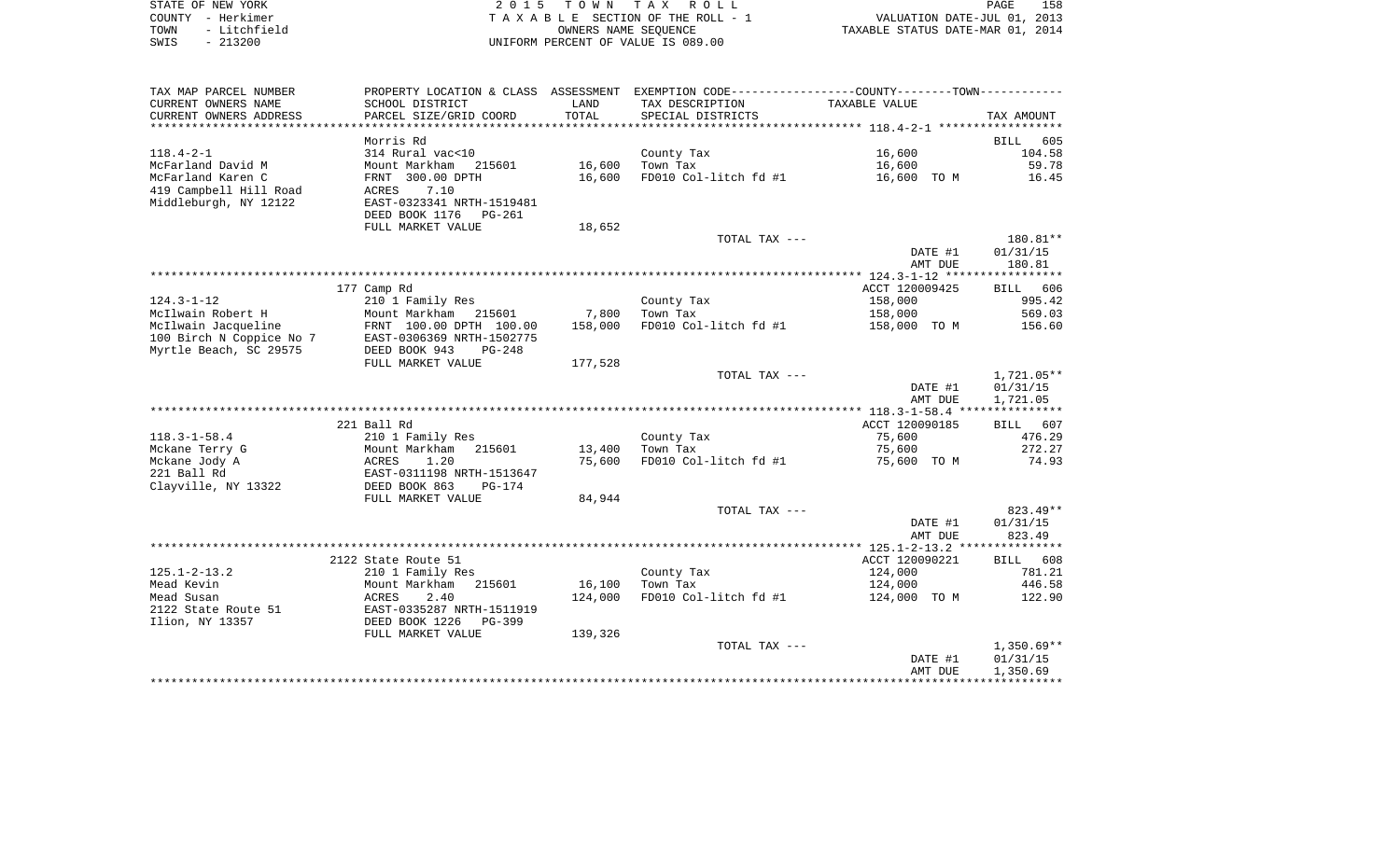STATE OF NEW YORK 2 0 1 5 T O W N T A X R O L L PAGE 159COUNTY - Herkimer **T A X A B L E** SECTION OF THE ROLL - 1 VALUATION DATE-JUL 01, 2013 TOWN - Litchfield COWNERS NAME SEQUENCE TAXABLE STATUS DATE-MAR 01, 2014 SWIS - 213200 UNIFORM PERCENT OF VALUE IS 089.00

TAX MAP PARCEL NUMBER PROPERTY LOCATION & CLASS ASSESSMENT EXEMPTION CODE------------------COUNTY--------TOWN------------ CURRENT OWNERS NAME SCHOOL DISTRICT LAND TAX DESCRIPTION TAXABLE VALUECURRENT OWNERS ADDRESS PARCEL SIZE/GRID COORD TOTAL SPECIAL DISTRICTS TAX AMOUNT \*\*\*\*\*\*\*\*\*\*\*\*\*\*\*\*\*\*\*\*\*\*\*\*\*\*\*\*\*\*\*\*\*\*\*\*\*\*\*\*\*\*\*\*\*\*\*\*\*\*\*\*\*\*\*\*\*\*\*\*\*\*\*\*\*\*\*\*\*\*\*\*\*\*\*\*\*\*\*\*\*\*\*\*\*\*\*\*\*\*\*\*\*\*\*\*\*\*\*\*\*\*\* 125.1-2-26 \*\*\*\*\*\*\*\*\*\*\*\*\*\*\*\*\* Elizabethtown Rd ACCT 187978 BILL 609 $13.23$ 125.1-2-26 323 Vacant rural County Tax 3.100 Merena Kyle Central Valley 212803 2,100 Town Tax 2,100 7.56 Merena Brenda ACRES 5.00 2,100 FD010 Col-litch fd #1 2,100 TO M 2.08 1080 Elizabethtown Rd EAST-0336361 NRTH-1510774Ilion, NY 13357 DEED BOOK 1543 PG-901 FULL MARKET VALUE 2,360 PRIOR OWNER ON 3/01/2014 Shemin Nurseries, Inc TOTAL TAX --- 22.87\*\* DATE #1 01/31/15 AMT DUE 22.87 \*\*\*\*\*\*\*\*\*\*\*\*\*\*\*\*\*\*\*\*\*\*\*\*\*\*\*\*\*\*\*\*\*\*\*\*\*\*\*\*\*\*\*\*\*\*\*\*\*\*\*\*\*\*\*\*\*\*\*\*\*\*\*\*\*\*\*\*\*\*\*\*\*\*\*\*\*\*\*\*\*\*\*\*\*\*\*\*\*\*\*\*\*\*\*\*\*\*\*\*\*\*\* 118.1-1-32.5 \*\*\*\*\*\*\*\*\*\*\*\*\*\*\*BILL 610 111 Bennett Rd **ACCT** 120090152 118.1-1-32.5 210 1 Family Res County Tax 72,000 453.61 Mew James J Sauquoit Valley 305002 10,600 Town Tax 72,000 259.30 111 Bennett Rd Doublewide 72,000 FD010 Col-litch fd #1 72,000 TO M 71.36 Frankfort, NY 13340 FRNT 150.00 DPTH 250.00 ACRES 0.70 BANK 262 EAST-0307299 NRTH-1520600 DEED BOOK 851 PG-569FULL MARKET VALUE 80,899 TOTAL TAX --- 784.27\*\* DATE #1 01/31/15 AMT DUE 784.27 \*\*\*\*\*\*\*\*\*\*\*\*\*\*\*\*\*\*\*\*\*\*\*\*\*\*\*\*\*\*\*\*\*\*\*\*\*\*\*\*\*\*\*\*\*\*\*\*\*\*\*\*\*\*\*\*\*\*\*\*\*\*\*\*\*\*\*\*\*\*\*\*\*\*\*\*\*\*\*\*\*\*\*\*\*\*\*\*\*\*\*\*\*\*\*\*\*\*\*\*\*\*\* 124.3-1-55 \*\*\*\*\*\*\*\*\*\*\*\*\*\*\*\*\* Rider Rd ACCT 120010380 BILL 611124.3-1-55 260 Seasonal res County Tax 65,000 409.51 Miga Family Trust Mount Markham 215601 27,600 Town Tax 65,000 234.09 Miga Walter & Doris FRNT 25.00 DPTH 190.00 65,000 FD010 Col-litch fd #1 65,000 TO M 64.42 208 Winchester Drive ACRES 7.60New Hartford, NY 13413 EAST-0309695 NRTH-1503605 DEED BOOK 1233 PG-826FULL MARKET VALUE 73,034 TOTAL TAX --- 708.02\*\* DATE #1 01/31/15 AMT DUE 708.02 \*\*\*\*\*\*\*\*\*\*\*\*\*\*\*\*\*\*\*\*\*\*\*\*\*\*\*\*\*\*\*\*\*\*\*\*\*\*\*\*\*\*\*\*\*\*\*\*\*\*\*\*\*\*\*\*\*\*\*\*\*\*\*\*\*\*\*\*\*\*\*\*\*\*\*\*\*\*\*\*\*\*\*\*\*\*\*\*\*\*\*\*\*\*\*\*\*\*\*\*\*\*\* 124.3-1-56 \*\*\*\*\*\*\*\*\*\*\*\*\*\*\*\*\*BTLL 612 at the set of the set of the set of the set of the set of the set of the set of the set of the set of the set of the set of the set of the set of the set of the set of the set of the set of the set of the set of the set of 124.3-1-56 210 1 Family Res County Tax 54,100 340.84 Miga Wesley Mount Markham 215601 6,800 Town Tax 54,100 194.84 Miga Karen S Not Primary 54,100 FD010 Col-litch fd #1 54,100 TO M 53.62 2632 Mill Gln FRNT 65.00 DPTH 100.00Endicott, NY 13760 ACRES 0.15 EAST-0309460 NRTH-1503303 DEED BOOK 861 PG-699FULL MARKET VALUE 60,787 TOTAL TAX --- 589.30\*\* DATE #1 01/31/15 AMT DUE 589.30\*\*\*\*\*\*\*\*\*\*\*\*\*\*\*\*\*\*\*\*\*\*\*\*\*\*\*\*\*\*\*\*\*\*\*\*\*\*\*\*\*\*\*\*\*\*\*\*\*\*\*\*\*\*\*\*\*\*\*\*\*\*\*\*\*\*\*\*\*\*\*\*\*\*\*\*\*\*\*\*\*\*\*\*\*\*\*\*\*\*\*\*\*\*\*\*\*\*\*\*\*\*\*\*\*\*\*\*\*\*\*\*\*\*\*\*\*\*\*\*\*\*\*\*\*\*\*\*\*\*\*\*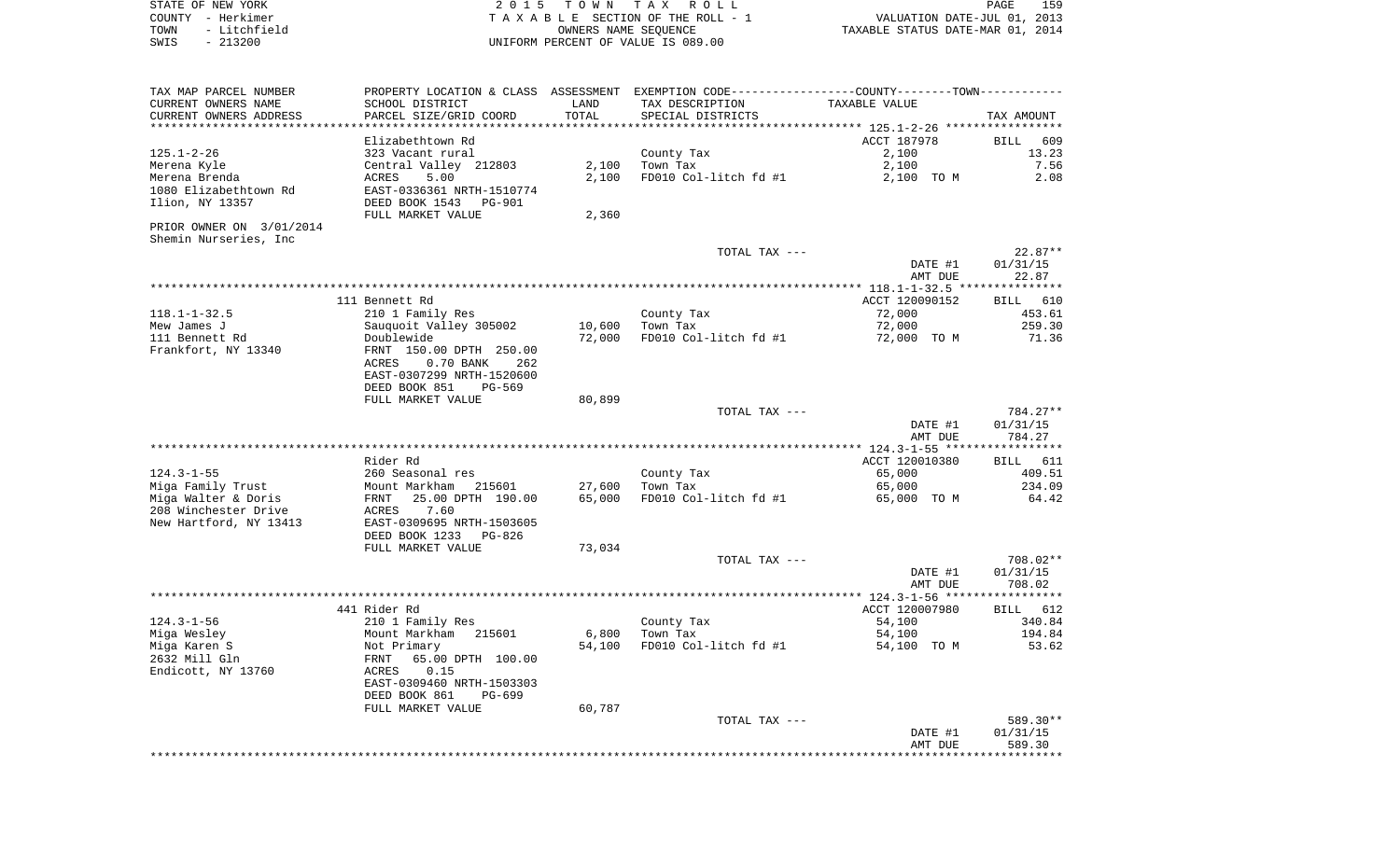| STATE OF NEW YORK    | 2015 TOWN TAX ROLL                 | 160<br>PAGE                      |
|----------------------|------------------------------------|----------------------------------|
| COUNTY - Herkimer    | TAXABLE SECTION OF THE ROLL - 1    | VALUATION DATE-JUL 01, 2013      |
| - Litchfield<br>TOWN | OWNERS NAME SEOUENCE               | TAXABLE STATUS DATE-MAR 01, 2014 |
| $-213200$<br>SWIS    | UNIFORM PERCENT OF VALUE IS 089.00 |                                  |

| TAX MAP PARCEL NUMBER                 | PROPERTY LOCATION & CLASS ASSESSMENT EXEMPTION CODE---------------COUNTY-------TOWN---------- |                |                        |                    |                    |
|---------------------------------------|-----------------------------------------------------------------------------------------------|----------------|------------------------|--------------------|--------------------|
| CURRENT OWNERS NAME                   | SCHOOL DISTRICT                                                                               | LAND           | TAX DESCRIPTION        | TAXABLE VALUE      |                    |
| CURRENT OWNERS ADDRESS                | PARCEL SIZE/GRID COORD                                                                        | TOTAL          | SPECIAL DISTRICTS      |                    | TAX AMOUNT         |
| ***********************               | ***************************                                                                   |                |                        |                    |                    |
|                                       | 1379 Jones Rd                                                                                 |                |                        | ACCT 180925        | BILL 613           |
| $125.3 - 2 - 18.11$                   | 210 1 Family Res                                                                              |                | County Tax             | 126,000            | 793.81             |
| Milewski Gregory M                    | Mount Markham<br>215601                                                                       | 21,000         | Town Tax               | 126,000            | 453.78             |
| Milewski Heather M                    | ACRES<br>11.33                                                                                | 126,000        | FD010 Col-litch fd #1  | 126,000 TO M       | 124.88             |
| 1379 Jones Rd                         | EAST-0328319 NRTH-1500877                                                                     |                |                        |                    |                    |
| Ilion, NY 13357                       | DEED BOOK 1500<br>PG-964                                                                      |                |                        |                    |                    |
|                                       | FULL MARKET VALUE                                                                             | 141,573        |                        |                    |                    |
|                                       |                                                                                               |                | TOTAL TAX ---          |                    | $1,372.47**$       |
|                                       |                                                                                               |                |                        | DATE #1            | 01/31/15           |
|                                       |                                                                                               |                |                        | AMT DUE            | 1,372.47           |
|                                       |                                                                                               |                |                        |                    |                    |
|                                       | 1067 Cedarville Rd                                                                            |                |                        | ACCT 120090113     | BILL<br>614        |
| $118.4 - 1 - 56.2$                    | 270 Mfg housing                                                                               |                | VET COM CT 41131       | 11,250<br>11,250   |                    |
| Miller Andrew                         | Mount Markham<br>215601                                                                       |                | 7,800 VET DIS CT 41141 | 6,750<br>6,750     |                    |
| Miller Patricia<br>1067 Cedarville Rd | FRNT 142.00 DPTH 210.00                                                                       | 45,000         | County Tax<br>Town Tax | 27,000             | 170.10             |
| Ilion, NY 13357                       | ACRES<br>0.67<br>EAST-0324633 NRTH-1511826                                                    |                | FD010 Col-litch fd #1  | 27,000             | 97.24<br>44.60     |
|                                       | DEED BOOK 703<br><b>PG-755</b>                                                                |                |                        | 45,000 TO M        |                    |
|                                       | FULL MARKET VALUE                                                                             | 50,562         |                        |                    |                    |
|                                       |                                                                                               |                | TOTAL TAX ---          |                    | 311.94**           |
|                                       |                                                                                               |                |                        | DATE #1            | 01/31/15           |
|                                       |                                                                                               |                |                        | AMT DUE            | 311.94             |
|                                       | *************                                                                                 |                |                        |                    |                    |
|                                       | 1177 Wall St                                                                                  |                |                        | ACCT 120003540     | BILL 615           |
| $131.29 - 1 - 21$                     | 210 1 Family Res                                                                              |                | County Tax             | 56,200             | 354.07             |
| Miller Ernest H Jr                    | Mount Markham 215601                                                                          | 10,300         | Town Tax               | 56,200             | 202.40             |
| Miller Lois J                         | Merged W/lot 20.1                                                                             | 56,200         | FD010 Col-litch fd #1  | 56,200 TO M        | 55.70              |
| 1177 Wall St                          | FRNT 210.00 DPTH                                                                              |                |                        |                    |                    |
| Ilion, NY 13357                       | 0.66<br>ACRES                                                                                 |                |                        |                    |                    |
|                                       | EAST-0327122 NRTH-1493506                                                                     |                |                        |                    |                    |
|                                       | DEED BOOK 708<br><b>PG-112</b>                                                                |                |                        |                    |                    |
|                                       | FULL MARKET VALUE                                                                             | 63,146         |                        |                    |                    |
|                                       |                                                                                               |                | TOTAL TAX ---          |                    | $612.17**$         |
|                                       |                                                                                               |                |                        | DATE #1<br>AMT DUE | 01/31/15<br>612.17 |
|                                       |                                                                                               |                |                        |                    |                    |
|                                       | 269 Cedarville Rd                                                                             |                |                        |                    | <b>BILL</b><br>616 |
| $131.1 - 3 - 12$                      | 112 Dairy farm                                                                                |                | AGRIC 10 Y 41700       | 52,200<br>52,200   |                    |
| Miller Joseph J Jr                    | Mount Markham<br>215601                                                                       | 90,400 AG MKTS | 41730                  | 15,175<br>15,175   |                    |
| Miller Emma W                         | MERGE-131.1-312.3 AND                                                                         | 218,000        | County Tax             | 150,625            | 948.95             |
| 269 Cedarville Rd                     | $131.1 - 3 - 12.1$                                                                            |                | Town Tax               | 150,625            | 542.47             |
| Ilion, NY 13357                       | ACRES 121.00                                                                                  |                | School Relevy          |                    | 2,837.51           |
|                                       | EAST-0287540 NRTH-1071390                                                                     |                | FD010 Col-litch fd #1  | 218,000 TO M       | 216.07             |
| MAY BE SUBJECT TO PAYMENT             | DEED BOOK 1270<br>PG-143                                                                      |                |                        |                    |                    |
| UNDER AGDIST LAW TIL 2021             | FULL MARKET VALUE                                                                             | 244,944        |                        |                    |                    |
|                                       |                                                                                               |                | TOTAL TAX ---          |                    | $4,545.00**$       |
|                                       |                                                                                               |                |                        | DATE #1            | 01/31/15           |
|                                       |                                                                                               |                |                        | AMT DUE            | 4,545.00           |
|                                       |                                                                                               |                |                        |                    |                    |
|                                       |                                                                                               |                |                        |                    |                    |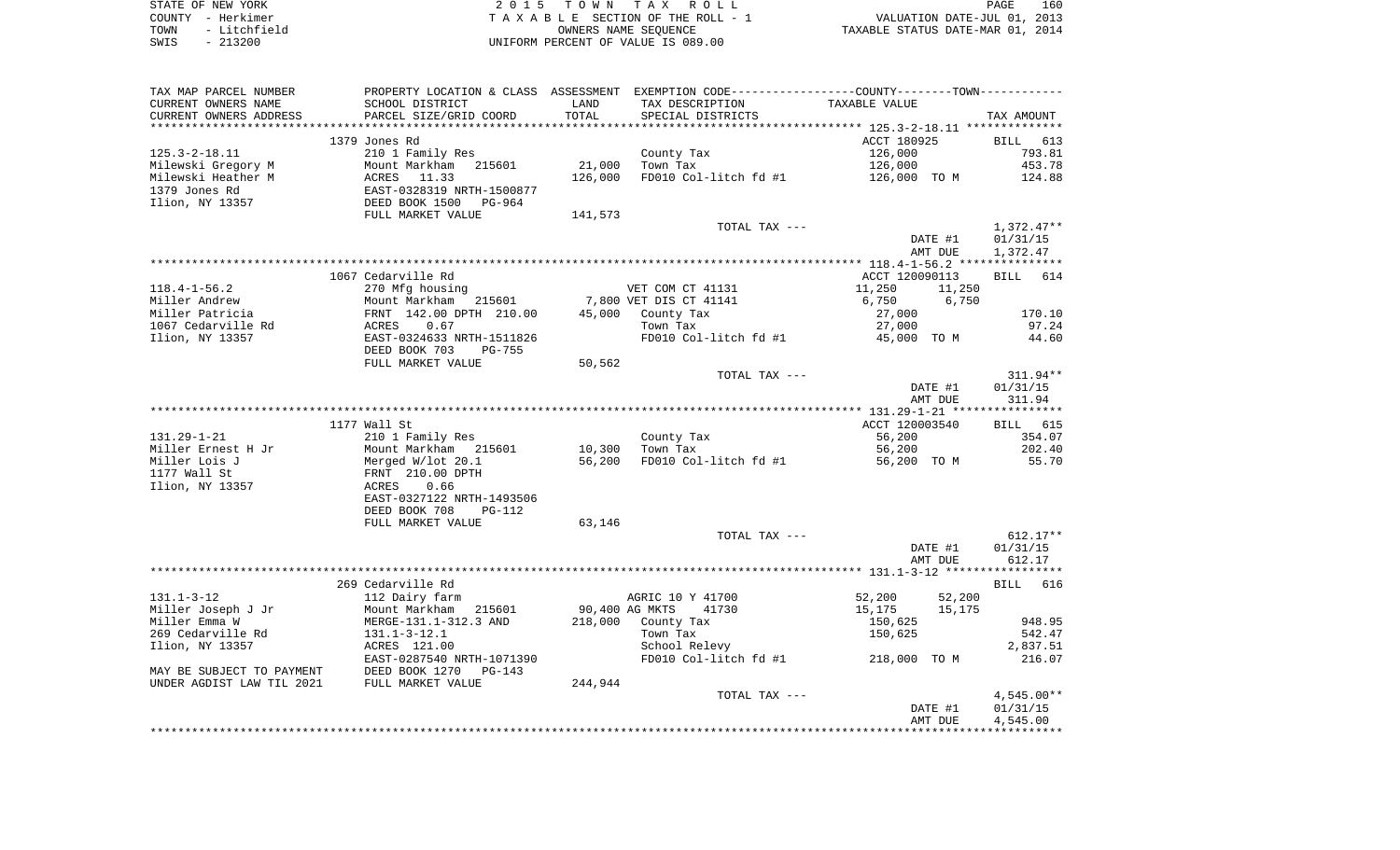| STATE OF NEW YORK    | 2015 TOWN TAX ROLL                 | 161<br>PAGE                      |
|----------------------|------------------------------------|----------------------------------|
| COUNTY - Herkimer    | TAXABLE SECTION OF THE ROLL - 1    | VALUATION DATE-JUL 01, 2013      |
| - Litchfield<br>TOWN | OWNERS NAME SEOUENCE               | TAXABLE STATUS DATE-MAR 01, 2014 |
| $-213200$<br>SWIS    | UNIFORM PERCENT OF VALUE IS 089.00 |                                  |

| TAX MAP PARCEL NUMBER     | PROPERTY LOCATION & CLASS ASSESSMENT EXEMPTION CODE---------------COUNTY-------TOWN--------- |        |                       |                |                    |
|---------------------------|----------------------------------------------------------------------------------------------|--------|-----------------------|----------------|--------------------|
| CURRENT OWNERS NAME       | SCHOOL DISTRICT                                                                              | LAND   | TAX DESCRIPTION       | TAXABLE VALUE  |                    |
| CURRENT OWNERS ADDRESS    | PARCEL SIZE/GRID COORD                                                                       | TOTAL  | SPECIAL DISTRICTS     |                | TAX AMOUNT         |
| *******************       | ***************************                                                                  |        |                       |                |                    |
|                           | 451 Cedarville Rd                                                                            |        |                       | ACCT 120005880 | BILL 617           |
| $124.4 - 1 - 32$          | 210 1 Family Res                                                                             |        | County Tax            | 85,000         | 535.51             |
| Miller Nelson D           | Mount Markham<br>215601                                                                      | 20,500 | Town Tax              | 85,000         | 306.12             |
| Miller Elizabeth M        | ACRES<br>4.40                                                                                | 85,000 | School Relevy         |                | 1,333.81           |
| 451 Cedarville Rd         | EAST-0323962 NRTH-1499393                                                                    |        | FD010 Col-litch fd #1 | 85,000 TO M    | 84.25              |
| Ilion, NY 13357           | DEED BOOK 1123<br>PG-977                                                                     |        |                       |                |                    |
|                           | FULL MARKET VALUE                                                                            | 95,506 |                       |                |                    |
|                           |                                                                                              |        | TOTAL TAX ---         |                | $2,259.69**$       |
|                           |                                                                                              |        |                       | DATE #1        | 01/31/15           |
|                           |                                                                                              |        |                       | AMT DUE        | 2,259.69           |
|                           |                                                                                              |        |                       |                |                    |
|                           | Berberick Rd                                                                                 |        |                       | ACCT 120009407 | 618<br><b>BILL</b> |
| $130.2 - 4 - 3$           | 311 Res vac land                                                                             |        | AG MKTS<br>41730      | 9,324<br>9,324 |                    |
| Miller Thomas             | Mount Markham 215601                                                                         |        | 32,500 County Tax     | 23,176         | 146.01             |
| Miller Tari L             | Lease w/Treen                                                                                | 32,500 | Town Tax              | 23,176         | 83.47              |
| 119 Cedarville Rd         | FRNT 705.00 DPTH                                                                             |        | School Relevy         |                | 531.05             |
| Ilion, NY 13357           | ACRES 28.90                                                                                  |        | FD010 Col-litch fd #1 | 32,500 TO M    | 32.21              |
|                           | EAST-0316027 NRTH-1495679                                                                    |        |                       |                |                    |
| MAY BE SUBJECT TO PAYMENT | DEED BOOK 1234 PG-218                                                                        |        |                       |                |                    |
| UNDER AGDIST LAW TIL 2021 | FULL MARKET VALUE                                                                            | 36,517 |                       |                |                    |
|                           |                                                                                              |        | TOTAL TAX ---         |                | 792.74**           |
|                           |                                                                                              |        |                       | DATE #1        | 01/31/15           |
|                           |                                                                                              |        |                       | AMT DUE        | 792.74             |
|                           |                                                                                              |        |                       |                |                    |
|                           | 119 Cedarville Rd                                                                            |        |                       | ACCT 120009750 | BILL 619           |
| $131.29 - 1 - 22$         | 210 1 Family Res                                                                             |        | County Tax            | 57,200         | 360.37             |
| Miller Thomas W           | Mount Markham<br>215601                                                                      | 13,000 | Town Tax              | 57,200         | 206.00             |
| Miller Tari L             | <b>ACRES</b><br>1.00 BANK<br>184                                                             | 57,200 | FD010 Col-litch fd #1 | 57,200 TO M    | 56.69              |
| 119 Cedarville Rd         | EAST-0326978 NRTH-1493598                                                                    |        |                       |                |                    |
| Ilion, NY 13357           | DEED BOOK 888<br>$PG-141$                                                                    |        |                       |                |                    |
|                           | FULL MARKET VALUE                                                                            | 64,270 |                       |                |                    |
|                           |                                                                                              |        | TOTAL TAX ---         |                | 623.06**           |
|                           |                                                                                              |        |                       | DATE #1        | 01/31/15           |
|                           |                                                                                              |        |                       | AMT DUE        | 623.06             |
|                           |                                                                                              |        |                       |                |                    |
|                           | Elizabethtown Rd                                                                             |        |                       | ACCT 120012090 | BILL 620           |
| $125.1 - 2 - 28$          | 323 Vacant rural                                                                             |        | County Tax            | 6,200          | 39.06              |
| Miller William J          | Central Valley 212803                                                                        | 6,200  | Town Tax              | 6,200          | 22.33              |
| Miller Jonas J            | ACRES<br>21.40                                                                               | 6,200  | FD010 Col-litch fd #1 | 6,200 TO M     | 6.15               |
| 14720 Bundysburg Rd       | EAST-0335042 NRTH-1508253                                                                    |        |                       |                |                    |
| Middlefield, OH 44062     | DEED BOOK 1521 PG-22                                                                         |        |                       |                |                    |
|                           | FULL MARKET VALUE                                                                            | 6,966  |                       |                |                    |
|                           |                                                                                              |        | TOTAL TAX ---         |                | $67.54**$          |
|                           |                                                                                              |        |                       | DATE #1        | 01/31/15           |
|                           |                                                                                              |        |                       | AMT DUE        | 67.54              |
|                           |                                                                                              |        |                       |                |                    |
|                           |                                                                                              |        |                       |                |                    |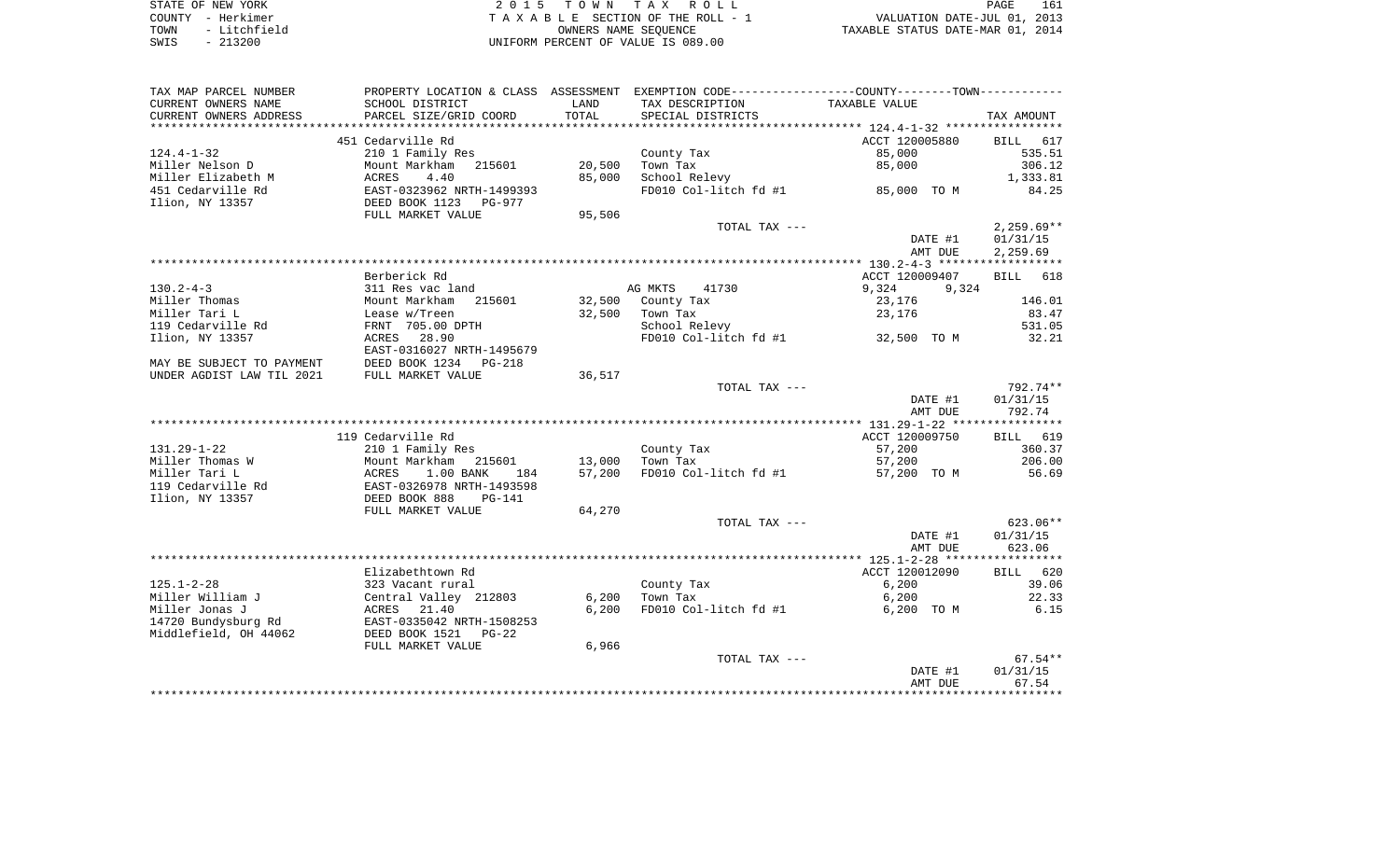|      | STATE OF NEW YORK | 2015 TOWN TAX ROLL                 | <b>PAGE</b>                      | 162 |
|------|-------------------|------------------------------------|----------------------------------|-----|
|      | COUNTY - Herkimer | TAXABLE SECTION OF THE ROLL - 1    | VALUATION DATE-JUL 01, 2013      |     |
| TOWN | - Litchfield      | OWNERS NAME SEOUENCE               | TAXABLE STATUS DATE-MAR 01, 2014 |     |
| SWIS | - 213200          | UNIFORM PERCENT OF VALUE IS 089.00 |                                  |     |

| TAX MAP PARCEL NUMBER  |                           |         |                       | PROPERTY LOCATION & CLASS ASSESSMENT EXEMPTION CODE---------------COUNTY-------TOWN---------- |             |
|------------------------|---------------------------|---------|-----------------------|-----------------------------------------------------------------------------------------------|-------------|
| CURRENT OWNERS NAME    | SCHOOL DISTRICT           | LAND    | TAX DESCRIPTION       | TAXABLE VALUE                                                                                 |             |
| CURRENT OWNERS ADDRESS | PARCEL SIZE/GRID COORD    | TOTAL   | SPECIAL DISTRICTS     |                                                                                               | TAX AMOUNT  |
|                        |                           |         |                       |                                                                                               |             |
|                        | 255 Rider Rd              |         |                       | ACCT 120005490                                                                                | 621<br>BILL |
| $124.3 - 1 - 23$       | 210 1 Family Res          |         | County Tax            | 140,000                                                                                       | 882.02      |
| Mineo Peter J          | Mount Markham<br>215601   | 18,600  | Town Tax              | 140,000                                                                                       | 504.20      |
| Mineo Alison K         | FRNT 216.00 DPTH          | 140,000 |                       | FD010 Col-litch fd #1 140,000 TO M                                                            | 138.76      |
| 255 Rider Rd           | 1.80<br>ACRES             |         |                       |                                                                                               |             |
| Clayville, NY 13322    | EAST-0306718 NRTH-1501234 |         |                       |                                                                                               |             |
|                        | DEED BOOK 853<br>PG-324   |         |                       |                                                                                               |             |
|                        | FULL MARKET VALUE         | 157,303 |                       |                                                                                               |             |
|                        |                           |         | TOTAL TAX ---         |                                                                                               | 1,524.98**  |
|                        |                           |         |                       | DATE #1                                                                                       | 01/31/15    |
|                        |                           |         |                       | AMT DUE                                                                                       | 1,524.98    |
|                        |                           |         |                       |                                                                                               |             |
|                        | Monohan Dr                |         |                       | 50 PCT OF VALUE USED FOR EXEMPTION PURPOSES ACCT 120090098                                    | BILL 622    |
| $119.3 - 1 - 14.2$     | 416 Mfg hsing pk          |         | VET COM CT 41131      | 10,625<br>10,625                                                                              |             |
| Monohan Christopher J  | Mount Markham 215601      |         | 27,200 County Tax     | 74,375                                                                                        | 468.57      |
| Monohan Nancy L        | ACRES<br>2.30             | 85,000  | Town Tax              | 74,375                                                                                        | 267.86      |
| 108 Monohan Dr         | EAST-0332802 NRTH-1516023 |         | FD010 Col-litch fd #1 | 85,000 TO M                                                                                   | 84.25       |
| Ilion, NY 13357        | DEED BOOK 687<br>$PG-26$  |         |                       |                                                                                               |             |
|                        | FULL MARKET VALUE         | 95,506  |                       |                                                                                               |             |
|                        |                           |         | TOTAL TAX ---         |                                                                                               | $820.68**$  |
|                        |                           |         |                       | DATE #1                                                                                       | 01/31/15    |
|                        |                           |         |                       | AMT DUE                                                                                       | 820.68      |
|                        |                           |         |                       |                                                                                               |             |
|                        | Barringer Rd              |         |                       |                                                                                               | BILL 623    |
| $119.3 - 1 - 66$       | 314 Rural vac<10          |         | County Tax            | 3,730                                                                                         | 23.50       |
| Monohan Peter J        | Mount Markham<br>215601   | 3,730   | Town Tax              | 3,730                                                                                         | 13.43       |
| 1252 Barringer Road    | FRNT 585.00 DPTH 27.00    | 3,730   | FD010 Col-litch fd #1 | 3,730 TO M                                                                                    | 3.70        |
| Ilion, NY 13357        | FULL MARKET VALUE         | 4,191   |                       |                                                                                               |             |
|                        |                           |         | TOTAL TAX ---         |                                                                                               | $40.63**$   |
|                        |                           |         |                       | DATE #1                                                                                       | 01/31/15    |
|                        |                           |         |                       | AMT DUE                                                                                       | 40.63       |
|                        |                           |         |                       |                                                                                               |             |
|                        | Barringer Rd              |         |                       |                                                                                               | BILL 624    |
| $119.3 - 1 - 61$       | 314 Rural vac<10          |         | County Tax            | 6,150                                                                                         | 38.75       |
| Morgan David           | Mount Markham<br>215601   | 6,150   | Town Tax              | 6,150                                                                                         | 22.15       |
| 1199 Barringer Road    | FRNT 208.00 DPTH 129.00   | 6,150   | FD010 Col-litch fd #1 | 6,150 TO M                                                                                    | 6.10        |
| Ilion, NY 13357        | FULL MARKET VALUE         | 6,910   |                       |                                                                                               |             |
|                        |                           |         | TOTAL TAX ---         |                                                                                               | $67.00**$   |
|                        |                           |         |                       | DATE #1                                                                                       | 01/31/15    |
|                        |                           |         |                       | AMT DUE                                                                                       | 67.00       |
|                        |                           |         |                       |                                                                                               |             |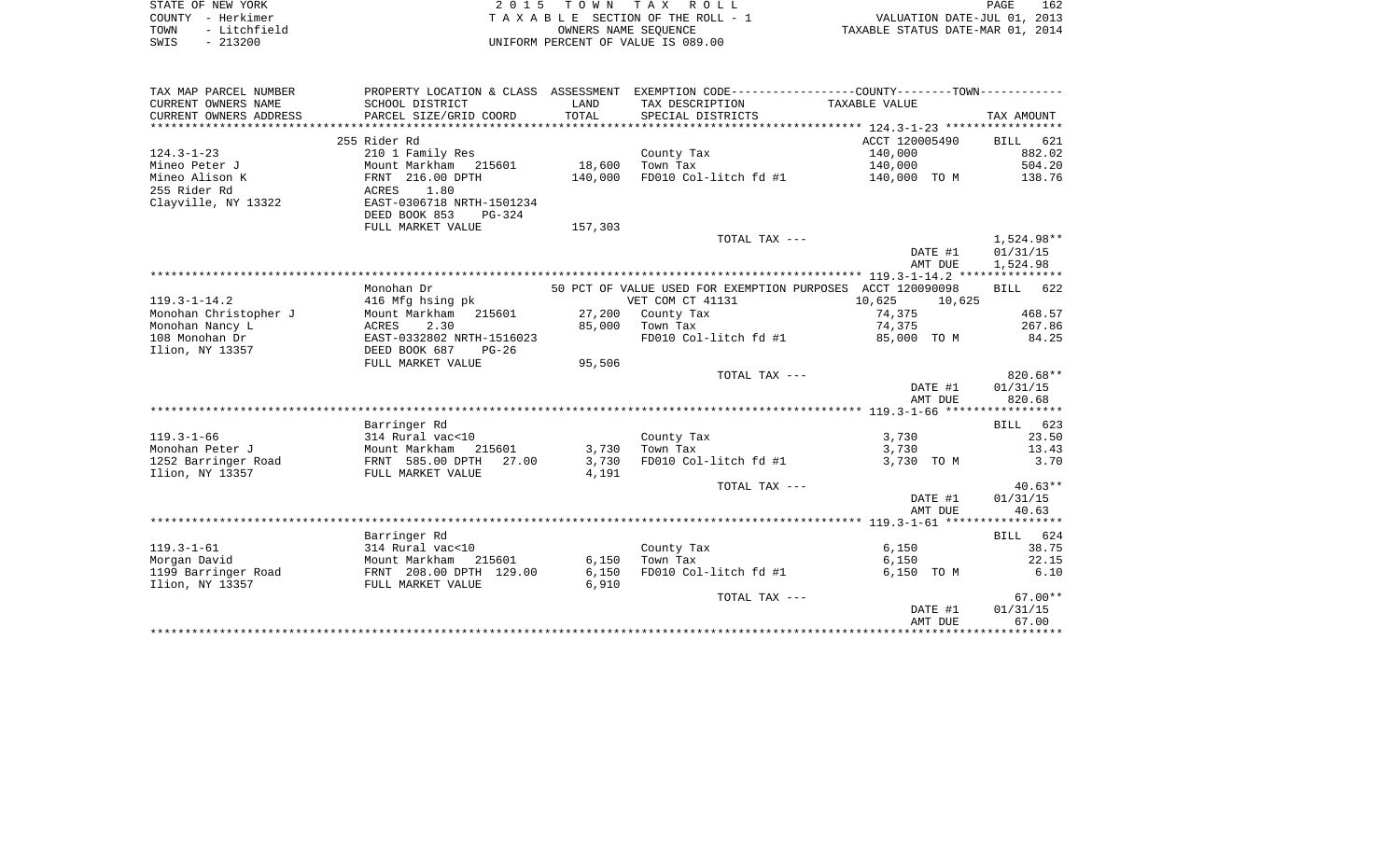| STATE OF NEW YORK |              | 2015 TOWN TAX ROLL                 |                                  | PAGE | 163 |
|-------------------|--------------|------------------------------------|----------------------------------|------|-----|
| COUNTY - Herkimer |              | TAXABLE SECTION OF THE ROLL - 1    | VALUATION DATE-JUL 01, 2013      |      |     |
| TOWN              | - Litchfield | OWNERS NAME SEOUENCE               | TAXABLE STATUS DATE-MAR 01, 2014 |      |     |
| SWIS              | $-213200$    | UNIFORM PERCENT OF VALUE IS 089.00 |                                  |      |     |

| SCHOOL DISTRICT                                                                  | LAND                                                                                                                                                                                                                                                     | TAX DESCRIPTION                                         | TAXABLE VALUE                                                                                     |                                                                                                                                                                                                                                 |
|----------------------------------------------------------------------------------|----------------------------------------------------------------------------------------------------------------------------------------------------------------------------------------------------------------------------------------------------------|---------------------------------------------------------|---------------------------------------------------------------------------------------------------|---------------------------------------------------------------------------------------------------------------------------------------------------------------------------------------------------------------------------------|
|                                                                                  |                                                                                                                                                                                                                                                          |                                                         |                                                                                                   | TAX AMOUNT                                                                                                                                                                                                                      |
| 748 Berberick Rd<br>210 1 Family Res<br>Mount Markham<br>215601<br>ACRES<br>4.00 | 19,600                                                                                                                                                                                                                                                   | County Tax<br>Town Tax                                  | 94,000<br>94,000                                                                                  | <b>BILL</b><br>625<br>592.21<br>338.53<br>1,540.02                                                                                                                                                                              |
| EAST-0319086 NRTH-1504949<br>DEED BOOK 1135<br>PG-271                            |                                                                                                                                                                                                                                                          | FD010 Col-litch fd #1                                   | 94,000 TO M                                                                                       | 93.17                                                                                                                                                                                                                           |
|                                                                                  |                                                                                                                                                                                                                                                          |                                                         | DATE #1<br>AMT DUE                                                                                | $2,563.93**$<br>01/31/15<br>2,563.93                                                                                                                                                                                            |
|                                                                                  |                                                                                                                                                                                                                                                          |                                                         |                                                                                                   |                                                                                                                                                                                                                                 |
| 314 Rural vac<10                                                                 |                                                                                                                                                                                                                                                          | County Tax                                              | 8,500                                                                                             | <b>BILL</b><br>626<br>53.55                                                                                                                                                                                                     |
| Mount Markham 215601                                                             | 8,500                                                                                                                                                                                                                                                    | Town Tax                                                | 8,500                                                                                             | 30.61                                                                                                                                                                                                                           |
| ACRES<br>3.70<br>EAST-0274150 NRTH-1075920                                       | 8,500                                                                                                                                                                                                                                                    |                                                         | 8,500 TO M                                                                                        | 8.42                                                                                                                                                                                                                            |
| FULL MARKET VALUE                                                                | 9,551                                                                                                                                                                                                                                                    |                                                         |                                                                                                   |                                                                                                                                                                                                                                 |
|                                                                                  |                                                                                                                                                                                                                                                          |                                                         | DATE #1                                                                                           | $92.58**$<br>01/31/15<br>92.58                                                                                                                                                                                                  |
|                                                                                  |                                                                                                                                                                                                                                                          |                                                         |                                                                                                   |                                                                                                                                                                                                                                 |
| Albany Rd                                                                        |                                                                                                                                                                                                                                                          |                                                         |                                                                                                   | <b>BILL</b><br>627                                                                                                                                                                                                              |
|                                                                                  |                                                                                                                                                                                                                                                          |                                                         |                                                                                                   | 60.48                                                                                                                                                                                                                           |
| FRNT 504.00 DPTH                                                                 | 9,600                                                                                                                                                                                                                                                    | FD010 Col-litch fd #1                                   | 9,600 TO M                                                                                        | 34.57<br>9.52                                                                                                                                                                                                                   |
| EAST-0273810 NRTH-1075860<br>DEED BOOK 1196<br>PG-739                            |                                                                                                                                                                                                                                                          |                                                         |                                                                                                   |                                                                                                                                                                                                                                 |
|                                                                                  |                                                                                                                                                                                                                                                          |                                                         |                                                                                                   | $104.57**$                                                                                                                                                                                                                      |
|                                                                                  |                                                                                                                                                                                                                                                          |                                                         | DATE #1                                                                                           | 01/31/15<br>104.57                                                                                                                                                                                                              |
|                                                                                  |                                                                                                                                                                                                                                                          |                                                         |                                                                                                   |                                                                                                                                                                                                                                 |
| 592 Albany St                                                                    |                                                                                                                                                                                                                                                          |                                                         | ACCT 120010800                                                                                    | BILL 628                                                                                                                                                                                                                        |
|                                                                                  |                                                                                                                                                                                                                                                          | County Tax                                              | 80,000                                                                                            | 504.01                                                                                                                                                                                                                          |
| FRNT 170.00 DPTH 170.00                                                          | 80,000                                                                                                                                                                                                                                                   | FD010 Col-litch fd #1                                   | 80,000 TO M                                                                                       | 288.11<br>79.29                                                                                                                                                                                                                 |
| EAST-0310812 NRTH-1500684<br>DEED BOOK 1173<br>PG-401                            |                                                                                                                                                                                                                                                          |                                                         |                                                                                                   |                                                                                                                                                                                                                                 |
| FULL MARKET VALUE                                                                | 89,888                                                                                                                                                                                                                                                   |                                                         |                                                                                                   |                                                                                                                                                                                                                                 |
|                                                                                  |                                                                                                                                                                                                                                                          |                                                         |                                                                                                   | 871.41**                                                                                                                                                                                                                        |
|                                                                                  |                                                                                                                                                                                                                                                          |                                                         | AMT DUE                                                                                           | 01/31/15<br>871.41                                                                                                                                                                                                              |
|                                                                                  | PARCEL SIZE/GRID COORD<br>FULL MARKET VALUE<br>Soncody Rd<br>FRNT 134.00 DPTH<br>DEED BOOK 1181<br>PG-873<br>314 Rural vac<10<br>Mount Markham 215601<br>ACRES<br>5.20<br>FULL MARKET VALUE<br>210 1 Family Res<br>Mount Markham 215601<br>0.66<br>ACRES | TOTAL<br>94,000<br>105,618<br>9,600<br>10,787<br>12,900 | SPECIAL DISTRICTS<br>School Relevy<br>FD010 Col-litch fd #1<br>County Tax<br>Town Tax<br>Town Tax | PROPERTY LOCATION & CLASS ASSESSMENT EXEMPTION CODE----------------COUNTY-------TOWN----------<br>TOTAL TAX ---<br>TOTAL TAX ---<br>AMT DUE<br>9,600<br>9,600<br>TOTAL TAX ---<br>AMT DUE<br>80,000<br>TOTAL TAX ---<br>DATE #1 |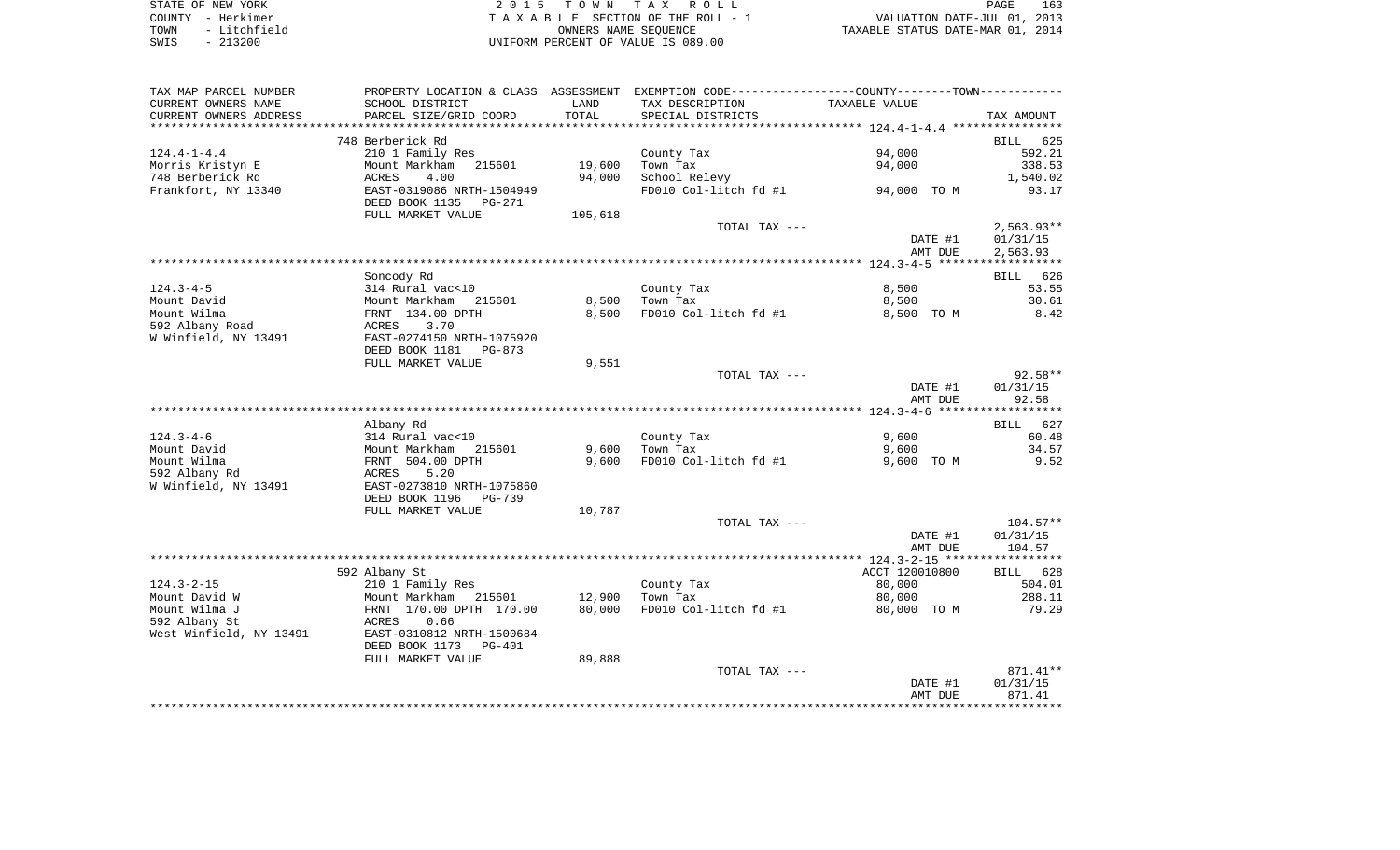| STATE OF NEW YORK    | 2015 TOWN TAX ROLL                 | 164<br><b>PAGE</b>               |
|----------------------|------------------------------------|----------------------------------|
| COUNTY - Herkimer    | TAXABLE SECTION OF THE ROLL - 1    | VALUATION DATE-JUL 01, 2013      |
| - Litchfield<br>TOWN | OWNERS NAME SEOUENCE               | TAXABLE STATUS DATE-MAR 01, 2014 |
| - 213200<br>SWIS     | UNIFORM PERCENT OF VALUE IS 089.00 |                                  |

| TAX MAP PARCEL NUMBER  |                           |         | PROPERTY LOCATION & CLASS ASSESSMENT EXEMPTION CODE---------------COUNTY-------TOWN---------- |                  |                    |
|------------------------|---------------------------|---------|-----------------------------------------------------------------------------------------------|------------------|--------------------|
| CURRENT OWNERS NAME    | SCHOOL DISTRICT           | LAND    | TAX DESCRIPTION                                                                               | TAXABLE VALUE    |                    |
| CURRENT OWNERS ADDRESS | PARCEL SIZE/GRID COORD    | TOTAL   | SPECIAL DISTRICTS                                                                             |                  | TAX AMOUNT         |
| *********************  |                           |         |                                                                                               |                  |                    |
|                        | 340 Butcher Rd            |         |                                                                                               |                  | 629<br><b>BILL</b> |
| $118.3 - 1 - 61.5$     | 210 1 Family Res          |         | County Tax                                                                                    | 155,000          | 976.52             |
| Moxham Michael J       | Mount Markham 215601      | 15,000  | Town Tax                                                                                      | 155,000          | 558.22             |
| Moxham Melissa A       | FRNT 200.00 DPTH          | 155,000 | FD010 Col-litch fd #1                                                                         | 155,000 TO M     | 153.63             |
| 340 Butcher Rd         | 1.60<br>ACRES             |         |                                                                                               |                  |                    |
| Clayville, NY 13322    | EAST-0311990 NRTH-1514901 |         |                                                                                               |                  |                    |
|                        | DEED BOOK 1076<br>PG-110  |         |                                                                                               |                  |                    |
|                        | FULL MARKET VALUE         | 174,157 |                                                                                               |                  |                    |
|                        |                           |         | TOTAL TAX ---                                                                                 |                  | $1,688.37**$       |
|                        |                           |         |                                                                                               | DATE #1          | 01/31/15           |
|                        |                           |         |                                                                                               | AMT DUE          | 1,688.37           |
|                        |                           |         |                                                                                               |                  |                    |
|                        | 1801 State Route 51       |         |                                                                                               | ACCT 120007290   | BILL<br>630        |
| $125.1 - 2 - 43.1$     | 210 1 Family Res          |         | VET COM CT 41131                                                                              | 13,500<br>13,500 |                    |
| Murphy Larry           | Mount Markham<br>215601   | 25,500  | County Tax                                                                                    | 96,500           | 607.96             |
| Murphy Phyllis         | FRNT 240.00 DPTH          | 110,000 | Town Tax                                                                                      | 96,500           | 347.54             |
| 1801 State Route 51    | ACRES<br>8.00             |         | FD010 Col-litch fd #1                                                                         | 110,000 TO M     | 109.03             |
| Ilion, NY 13357        | EAST-0330896 NRTH-1507486 |         |                                                                                               |                  |                    |
|                        | DEED BOOK 1215<br>PG-205  |         |                                                                                               |                  |                    |
|                        | FULL MARKET VALUE         | 123,596 |                                                                                               |                  |                    |
|                        |                           |         | TOTAL TAX ---                                                                                 |                  | $1,064.53**$       |
|                        |                           |         |                                                                                               | DATE #1          | 01/31/15           |
|                        |                           |         |                                                                                               | AMT DUE          | 1,064.53           |
|                        |                           |         |                                                                                               |                  |                    |
|                        | 175 Clemons Rd            |         |                                                                                               | ACCT 120013770   | BILL 631           |
| $118.4 - 1 - 16.1$     | 210 1 Family Res          |         | County Tax                                                                                    | 62,400           | 393.13             |
| Murray Steven Edward   | Mount Markham<br>215601   | 22,700  | Town Tax                                                                                      | 62,400           | 224.73             |
| Murray Rebecca R       | ACRES<br>5.70             | 62,400  | FD010 Col-litch fd #1                                                                         | 62,400 TO M      | 61.85              |
| 175 Clemons Rd         | EAST-0318105 NRTH-1519616 |         |                                                                                               |                  |                    |
| Frankfort, NY 13340    | DEED BOOK 821<br>$PG-60$  |         |                                                                                               |                  |                    |
|                        | FULL MARKET VALUE         | 70,112  |                                                                                               |                  |                    |
|                        |                           |         | TOTAL TAX ---                                                                                 |                  | 679.71**           |
|                        |                           |         |                                                                                               | DATE #1          | 01/31/15           |
|                        |                           |         |                                                                                               | AMT DUE          | 679.71             |
|                        | 570 Bennett Rd            |         |                                                                                               | ACCT 120090031   | BILL 632           |
| $118.4 - 1 - 7$        | 210 1 Family Res          |         | County Tax                                                                                    | 79,800           | 502.75             |
| Mykel Marlynn J        | Mount Markham<br>215601   | 13,000  | Town Tax                                                                                      | 79,800           | 287.39             |
| Fish Dwight            | ACRES<br>1.00             | 79,800  | School Relevy                                                                                 |                  | 1,214.65           |
| 570 Bennett Rd         | EAST-0315941 NRTH-1518718 |         | FD010 Col-litch fd #1                                                                         | 79,800 TO M      | 79.09              |
| Frankfort, NY 13340    | DEED BOOK 1107<br>PG-597  |         |                                                                                               |                  |                    |
|                        | FULL MARKET VALUE         | 89,663  |                                                                                               |                  |                    |
|                        |                           |         | TOTAL TAX ---                                                                                 |                  | $2,083.88**$       |
|                        |                           |         |                                                                                               | DATE #1          | 01/31/15           |
|                        |                           |         |                                                                                               | AMT DUE          | 2,083.88           |
|                        |                           |         |                                                                                               |                  |                    |
|                        |                           |         |                                                                                               |                  |                    |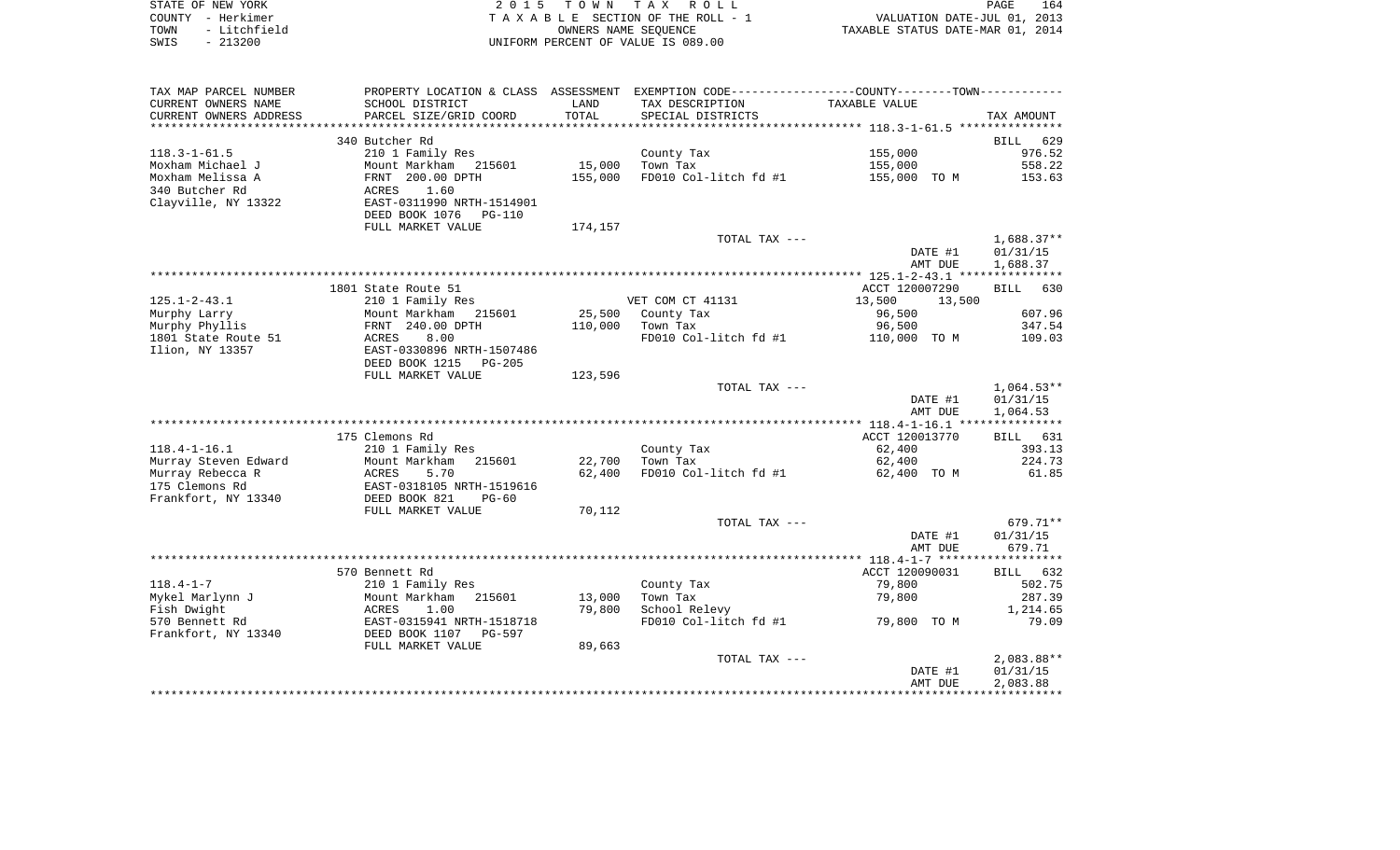|      | STATE OF NEW YORK | 2015 TOWN TAX ROLL                 | 165<br>PAGE                      |
|------|-------------------|------------------------------------|----------------------------------|
|      | COUNTY - Herkimer | TAXABLE SECTION OF THE ROLL - 1    | VALUATION DATE-JUL 01, 2013      |
| TOWN | - Litchfield      | OWNERS NAME SEOUENCE               | TAXABLE STATUS DATE-MAR 01, 2014 |
| SWIS | $-213200$         | UNIFORM PERCENT OF VALUE IS 089.00 |                                  |

| TAX MAP PARCEL NUMBER  | PROPERTY LOCATION & CLASS ASSESSMENT EXEMPTION CODE---------------COUNTY-------TOWN---------- |        |                       |                    |                    |
|------------------------|-----------------------------------------------------------------------------------------------|--------|-----------------------|--------------------|--------------------|
| CURRENT OWNERS NAME    | SCHOOL DISTRICT                                                                               | LAND   | TAX DESCRIPTION       | TAXABLE VALUE      |                    |
| CURRENT OWNERS ADDRESS | PARCEL SIZE/GRID COORD                                                                        | TOTAL  | SPECIAL DISTRICTS     |                    | TAX AMOUNT         |
|                        |                                                                                               |        |                       |                    |                    |
|                        | 1073 Cedarville Rd                                                                            |        |                       | ACCT 120012960     | BILL 633           |
| $118.4 - 1 - 55$       | 210 1 Family Res                                                                              |        | VET COM CT 41131      | 13,500<br>13,500   |                    |
| Neale Richard C        | Mount Markham 215601                                                                          | 13,700 | County Tax            | 43,700             | 275.31             |
| Neale Denise J         | FRNT 238.00 DPTH 217.00                                                                       | 57,200 | Town Tax              | 43,700             | 157.38             |
| 1072 Cedarville Rd     | - - -<br>ACRES<br>1.30 BANK<br>193                                                            |        | FD010 Col-litch fd #1 | 57,200 TO M        | 56.69              |
| Ilion, NY 13357        | EAST-0324690 NRTH-1512023                                                                     |        |                       |                    |                    |
|                        | DEED BOOK 714<br>PG-333                                                                       |        |                       |                    |                    |
|                        | FULL MARKET VALUE                                                                             | 64,270 |                       |                    |                    |
|                        |                                                                                               |        | TOTAL TAX ---         |                    | 489.38**           |
|                        |                                                                                               |        |                       | DATE #1            | 01/31/15           |
|                        |                                                                                               |        |                       | AMT DUE            | 489.38             |
|                        |                                                                                               |        |                       |                    |                    |
|                        | 1061 Cedarville Rd                                                                            |        |                       |                    | BILL 634           |
| $118.4 - 1 - 56.4$     | 312 Vac w/imprv                                                                               |        | County Tax            | 15,000             | 94.50              |
| Neale Richard C        | Mount Markham 215601                                                                          | 14,000 | Town Tax              | 15,000             | 54.02              |
| Neale Denise J         | FRNT 155.00 DPTH                                                                              | 15,000 | FD010 Col-litch fd #1 | 15,000 TO M        | 14.87              |
| 1073 Cedarville Road   | <b>ACRES</b> 15.00                                                                            |        |                       |                    |                    |
| Ilion, NY 13357        | EAST-0324026 NRTH-1512342                                                                     |        |                       |                    |                    |
|                        | DEED BOOK 1361<br>PG-120                                                                      |        |                       |                    |                    |
|                        | FULL MARKET VALUE                                                                             | 16,854 |                       |                    |                    |
|                        |                                                                                               |        | TOTAL TAX ---         |                    | 163.39**           |
|                        |                                                                                               |        |                       | DATE #1<br>AMT DUE | 01/31/15<br>163.39 |
|                        |                                                                                               |        |                       |                    |                    |
|                        | Babcock Hill Rd                                                                               |        |                       | ACCT 120000750     | BILL 635           |
| $130.2 - 2 - 7.1$      | 105 Vac farmland                                                                              |        | County Tax            | 17,500             | 110.25             |
| Neff Larry             | Mount Markham<br>215601                                                                       | 17,500 | Town Tax              | 17,500             | 63.03              |
| Mettinghouse Road      | 35.00<br>ACRES                                                                                | 17,500 | FD010 Col-litch fd #1 | 17,500 TO M        | 17.35              |
| W Winfield, NY 13491   | EAST-0322358 NRTH-1494921                                                                     |        |                       |                    |                    |
|                        | DEED BOOK 1292<br>PG-943                                                                      |        |                       |                    |                    |
|                        | FULL MARKET VALUE                                                                             | 19,663 |                       |                    |                    |
|                        |                                                                                               |        | TOTAL TAX ---         |                    | 190.63**           |
|                        |                                                                                               |        |                       | DATE #1            | 01/31/15           |
|                        |                                                                                               |        |                       | AMT DUE            | 190.63             |
|                        |                                                                                               |        |                       |                    |                    |
|                        | Ball Rd                                                                                       |        |                       | ACCT 0120004801    | BILL 636           |
| $118.3 - 1 - 61.2$     | 314 Rural vac<10                                                                              |        | County Tax            | 8,200              | 51.66              |
| Nelson John F          | 215601<br>Mount Markham                                                                       | 8,200  | Town Tax              | 8,200              | 29.53              |
| 420 Shoemaker Rd       | ACRES<br>1.80                                                                                 | 8.200  | FD010 Col-litch fd #1 | 8,200 TO M         | 8.13               |
| Mohawk, NY 13407       | ---<br>EAST-0312870 NRTH-1514386                                                              |        |                       |                    |                    |
|                        | DEED BOOK 776<br><b>PG-710</b>                                                                |        |                       |                    |                    |
|                        | FULL MARKET VALUE                                                                             | 9,213  |                       |                    |                    |
|                        |                                                                                               |        | TOTAL TAX ---         |                    | $89.32**$          |
|                        |                                                                                               |        |                       | DATE #1            | 01/31/15           |
|                        |                                                                                               |        |                       | AMT DUE            | 89.32              |
|                        |                                                                                               |        |                       |                    |                    |
|                        |                                                                                               |        |                       |                    |                    |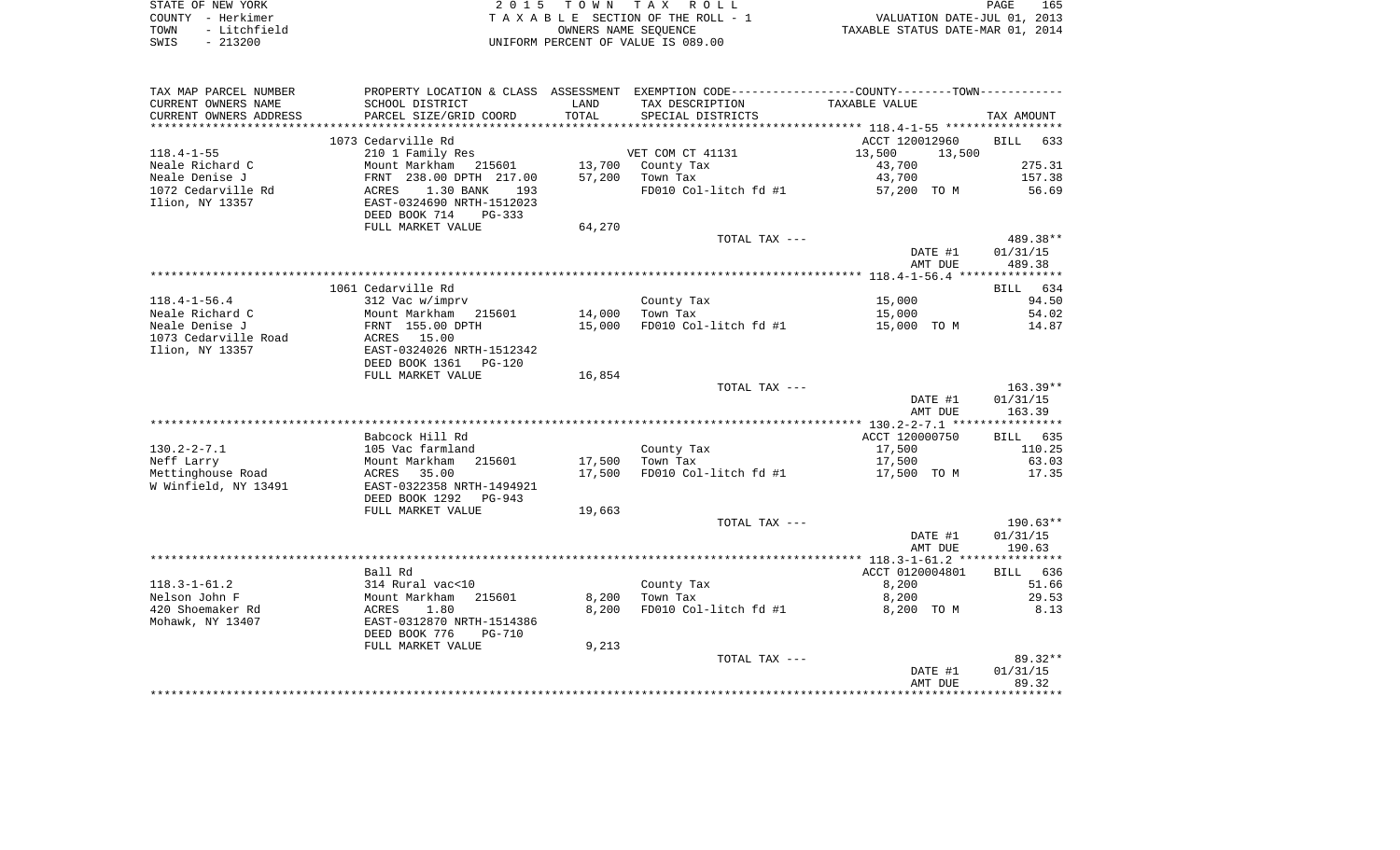| STATE OF NEW YORK    | 2015 TOWN TAX ROLL                 | 166<br>PAGE                      |
|----------------------|------------------------------------|----------------------------------|
| COUNTY - Herkimer    | TAXABLE SECTION OF THE ROLL - 1    | VALUATION DATE-JUL 01, 2013      |
| - Litchfield<br>TOWN | OWNERS NAME SEOUENCE               | TAXABLE STATUS DATE-MAR 01, 2014 |
| $-213200$<br>SWIS    | UNIFORM PERCENT OF VALUE IS 089.00 |                                  |

| TAX MAP PARCEL NUMBER  | PROPERTY LOCATION & CLASS ASSESSMENT EXEMPTION CODE---------------COUNTY-------TOWN---------- |            |                       |                |                    |
|------------------------|-----------------------------------------------------------------------------------------------|------------|-----------------------|----------------|--------------------|
| CURRENT OWNERS NAME    | SCHOOL DISTRICT                                                                               | LAND       | TAX DESCRIPTION       | TAXABLE VALUE  |                    |
| CURRENT OWNERS ADDRESS | PARCEL SIZE/GRID COORD                                                                        | TOTAL      | SPECIAL DISTRICTS     |                | TAX AMOUNT         |
|                        | ************************                                                                      | ********** |                       |                |                    |
|                        | 2011 Graffenburg Rd                                                                           |            |                       | ACCT 156890    | <b>BILL</b><br>637 |
| $118.1 - 1 - 47$       | 210 1 Family Res                                                                              |            | County Tax            | 114,200        | 719.47             |
|                        | Newell Revocable Trust Charles Sauquoit Valley 305002                                         | 19,000     | Town Tax              | 114,200        | 411.28             |
| 2011 Graffenburg Rd    | ACRES<br>3.74                                                                                 | 114,200    | FD010 Col-litch fd #1 | 114,200 TO M   | 113.19             |
| Sauguoit, NY 13456     | EAST-0301244 NRTH-1523506                                                                     |            |                       |                |                    |
|                        | DEED BOOK 1346<br>PG-700                                                                      |            |                       |                |                    |
|                        | FULL MARKET VALUE                                                                             | 128,315    |                       |                |                    |
|                        |                                                                                               |            | TOTAL TAX ---         |                | $1,243.94**$       |
|                        |                                                                                               |            |                       | DATE #1        | 01/31/15           |
|                        |                                                                                               |            |                       | AMT DUE        | 1,243.94           |
|                        |                                                                                               |            |                       |                |                    |
|                        | Graffenburg Rd                                                                                |            |                       | ACCT 156889    | BILL 638           |
| $118.1 - 1 - 48.2$     | 312 Vac w/imprv                                                                               |            | County Tax            | 36,000         | 226.80             |
|                        | Newell Revocable Trust Charles Sauquoit Valley 305002                                         | 17,000     | Town Tax              | 36,000         | 129.65             |
| 2011 Graffenburg Rd    | 24.30<br>ACRES                                                                                | 36,000     | FD010 Col-litch fd #1 | 36,000 TO M    | 35.68              |
| Saquoit, NY 13456      | EAST-0301336 NRTH-1522207                                                                     |            |                       |                |                    |
|                        | DEED BOOK 1346<br>PG-697                                                                      |            |                       |                |                    |
|                        | FULL MARKET VALUE                                                                             | 40,449     |                       |                |                    |
|                        |                                                                                               |            | TOTAL TAX ---         |                | $392.13**$         |
|                        |                                                                                               |            |                       | DATE #1        | 01/31/15           |
|                        |                                                                                               |            |                       | AMT DUE        | 392.13             |
|                        | 121 Butcher Rd                                                                                |            |                       | ACCT 120090027 | 639<br>BILL        |
| $118.3 - 1 - 30$       | 210 1 Family Res                                                                              |            | County Tax            | 86,100         | 542.44             |
| Nichols Russell L      | Sauguoit Valley 305002                                                                        | 13,000     | Town Tax              | 86,100         | 310.08             |
| 121 Butcher Rd         | ACRES<br>1.00                                                                                 | 86,100     | FD010 Col-litch fd #1 | 86,100 TO M    | 85.34              |
| Clayville, NY 13322    | EAST-0271782 NRTH-1092938                                                                     |            |                       |                |                    |
|                        | DEED BOOK 866<br>PG-327                                                                       |            |                       |                |                    |
|                        | FULL MARKET VALUE                                                                             | 96,742     |                       |                |                    |
|                        |                                                                                               |            | TOTAL TAX ---         |                | $937.86**$         |
|                        |                                                                                               |            |                       | DATE #1        | 01/31/15           |
|                        |                                                                                               |            |                       | AMT DUE        | 937.86             |
|                        |                                                                                               |            |                       |                |                    |
|                        | 528 Berberick Rd                                                                              |            |                       | ACCT 120090175 | <b>BILL</b><br>640 |
| $124.4 - 2 - 16$       | 314 Rural vac<10                                                                              |            | County Tax            | 9,300          | 58.59              |
| Niederlander Todd K    | Mount Markham<br>215601                                                                       | 9,300      | Town Tax              | 9,300          | 33.49              |
| 528 Berberick Rd       | Bldg Lot                                                                                      | 9,300      | FD010 Col-litch fd #1 | 9,300 TO M     | 9.22               |
| Frankfort, NY 13340    | Berberick Rd                                                                                  |            |                       |                |                    |
|                        | ACRES<br>4.60                                                                                 |            |                       |                |                    |
|                        | EAST-0318126 NRTH-1500554                                                                     |            |                       |                |                    |
|                        | DEED BOOK 944<br>$PG-36$                                                                      |            |                       |                |                    |
|                        | FULL MARKET VALUE                                                                             | 10,449     |                       |                |                    |
|                        |                                                                                               |            | TOTAL TAX ---         |                | $101.30**$         |
|                        |                                                                                               |            |                       | DATE #1        | 01/31/15           |
|                        |                                                                                               |            |                       | AMT DUE        | 101.30             |
|                        |                                                                                               |            |                       |                |                    |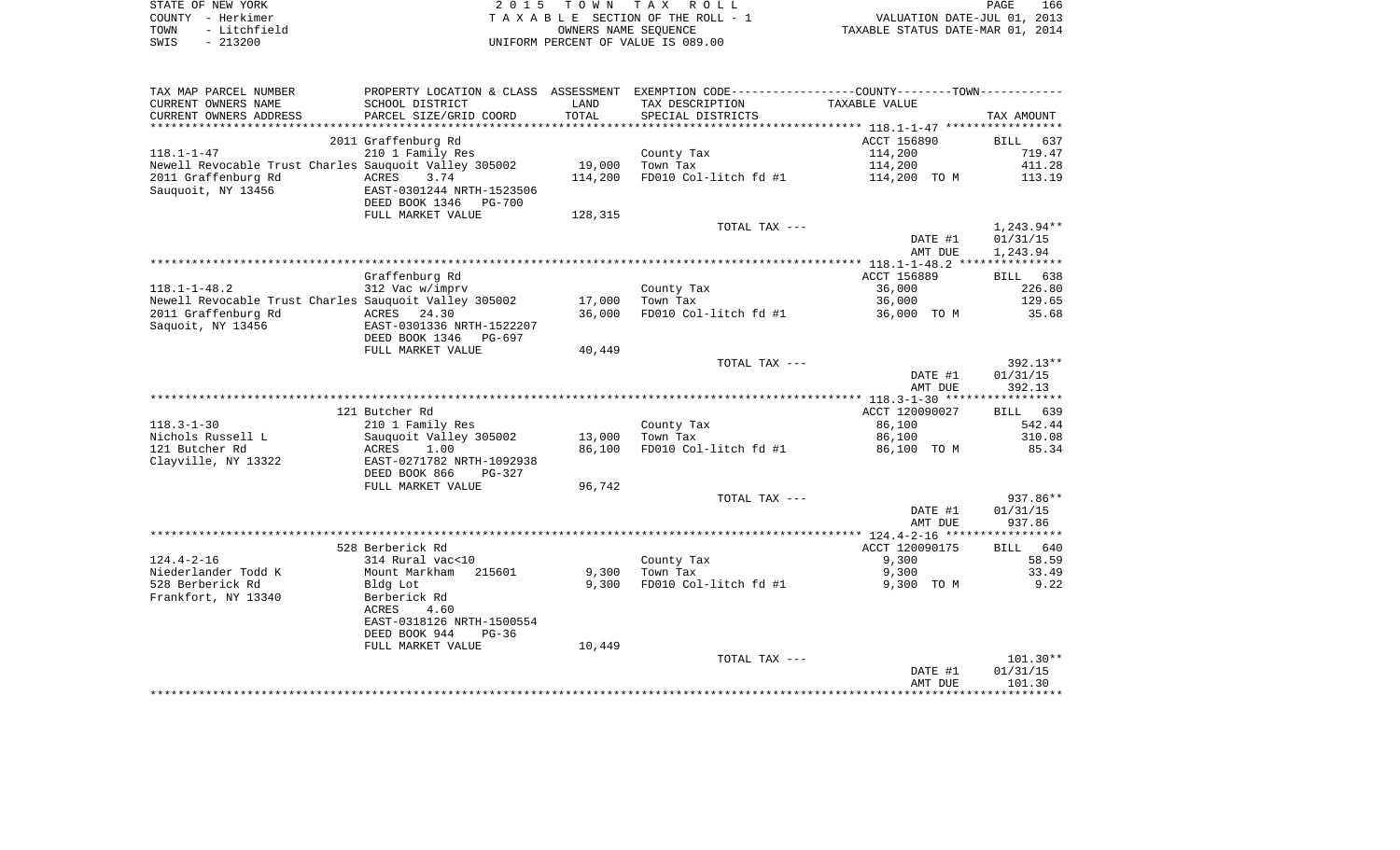| STATE OF NEW YORK    | 2015 TOWN TAX ROLL                 | 167<br>PAGE                      |
|----------------------|------------------------------------|----------------------------------|
| COUNTY - Herkimer    | TAXABLE SECTION OF THE ROLL - 1    | VALUATION DATE-JUL 01, 2013      |
| - Litchfield<br>TOWN | OWNERS NAME SEOUENCE               | TAXABLE STATUS DATE-MAR 01, 2014 |
| $-213200$<br>SWIS    | UNIFORM PERCENT OF VALUE IS 089.00 |                                  |

| CURRENT OWNERS NAME<br>SCHOOL DISTRICT<br>TAX DESCRIPTION<br>TAXABLE VALUE<br>LAND<br>CURRENT OWNERS ADDRESS<br>PARCEL SIZE/GRID COORD<br>TOTAL<br>SPECIAL DISTRICTS<br>TAX AMOUNT<br>**************<br>******************<br>*************************<br>528 Berberick Rd<br>ACCT 120090176<br><b>BILL</b><br>641<br>200,000<br>1,260.02<br>210 1 Family Res<br>County Tax<br>22,000<br>720.29<br>Mount Markham 215601<br>Town Tax<br>200,000<br>528 Berberick Rd<br>5.20<br>200,000<br>FD010 Col-litch fd #1<br>200,000 TO M<br>198.23<br>ACRES<br>EAST-0318201 NRTH-1500751<br>DEED BOOK 940<br>$PG-10$<br>FULL MARKET VALUE<br>224,719<br>TOTAL TAX ---<br>2,178.54**<br>DATE #1<br>01/31/15<br>2,178.54<br>AMT DUE<br>Shalebed Rd<br>BILL 642<br>10,300<br>64.89<br>105 Vac farmland<br>County Tax<br>Town Tax<br>10,300<br>37.09<br>Mount Markham<br>215601<br>10,300<br>FD010 Col-litch fd #1<br>10,300<br>10,300 TO M<br>ACRES<br>5.00<br>10.21<br>EAST-0324584 NRTH-1502825<br>DEED BOOK 927<br>PG-323<br>FULL MARKET VALUE<br>11,573<br>$112.19**$<br>TOTAL TAX ---<br>DATE #1<br>01/31/15<br>AMT DUE<br>112.19<br>ACCT 164682<br>1264 Jones Rd<br>BILL 643<br>210 1 Family Res<br>County Tax<br>93,100<br>586.54<br>Mount Markham 215601<br>12,000<br>Town Tax<br>93,100<br>335.29<br>93,100<br>FD010 Col-litch fd #1<br>92.28<br>FRNT 240.00 DPTH 160.00<br>93,100 TO M<br>0.88<br>ACRES<br>EAST-0328602 NRTH-1498446<br>DEED BOOK 1460<br>$PG-20$<br>FULL MARKET VALUE<br>104,607<br>1,014.11**<br>TOTAL TAX ---<br>DATE #1<br>01/31/15<br>AMT DUE<br>1,014.11<br>10425 Roberts Rd<br>ACCT 120013740<br>BILL 644<br>210 1 Family Res<br>County Tax<br>98,000<br>617.41<br>Noviasky-McDaniel Jacqueline Sauquoit Valley 305002<br>17,400<br>352.94<br>Town Tax<br>98,000<br>ACRES<br>98,000<br>FD010 Col-litch fd #1<br>98,000 TO M<br>97.13<br>3.00<br>Sauquoit, NY 13456<br>EAST-0305690 NRTH-1522629<br>DEED BOOK 1196<br>PG-874<br>110,112<br>FULL MARKET VALUE<br>$1,067.48**$<br>TOTAL TAX ---<br>DATE #1<br>01/31/15<br>1,067.48<br>AMT DUE | TAX MAP PARCEL NUMBER       |  | PROPERTY LOCATION & CLASS ASSESSMENT EXEMPTION CODE----------------COUNTY--------TOWN---------- |  |
|-----------------------------------------------------------------------------------------------------------------------------------------------------------------------------------------------------------------------------------------------------------------------------------------------------------------------------------------------------------------------------------------------------------------------------------------------------------------------------------------------------------------------------------------------------------------------------------------------------------------------------------------------------------------------------------------------------------------------------------------------------------------------------------------------------------------------------------------------------------------------------------------------------------------------------------------------------------------------------------------------------------------------------------------------------------------------------------------------------------------------------------------------------------------------------------------------------------------------------------------------------------------------------------------------------------------------------------------------------------------------------------------------------------------------------------------------------------------------------------------------------------------------------------------------------------------------------------------------------------------------------------------------------------------------------------------------------------------------------------------------------------------------------------------------------------------------------------------------------------------------------------------------------------------------------------------------------------------------------------------------------------------------------------------------------------------|-----------------------------|--|-------------------------------------------------------------------------------------------------|--|
|                                                                                                                                                                                                                                                                                                                                                                                                                                                                                                                                                                                                                                                                                                                                                                                                                                                                                                                                                                                                                                                                                                                                                                                                                                                                                                                                                                                                                                                                                                                                                                                                                                                                                                                                                                                                                                                                                                                                                                                                                                                                 |                             |  |                                                                                                 |  |
|                                                                                                                                                                                                                                                                                                                                                                                                                                                                                                                                                                                                                                                                                                                                                                                                                                                                                                                                                                                                                                                                                                                                                                                                                                                                                                                                                                                                                                                                                                                                                                                                                                                                                                                                                                                                                                                                                                                                                                                                                                                                 |                             |  |                                                                                                 |  |
|                                                                                                                                                                                                                                                                                                                                                                                                                                                                                                                                                                                                                                                                                                                                                                                                                                                                                                                                                                                                                                                                                                                                                                                                                                                                                                                                                                                                                                                                                                                                                                                                                                                                                                                                                                                                                                                                                                                                                                                                                                                                 |                             |  |                                                                                                 |  |
|                                                                                                                                                                                                                                                                                                                                                                                                                                                                                                                                                                                                                                                                                                                                                                                                                                                                                                                                                                                                                                                                                                                                                                                                                                                                                                                                                                                                                                                                                                                                                                                                                                                                                                                                                                                                                                                                                                                                                                                                                                                                 |                             |  |                                                                                                 |  |
|                                                                                                                                                                                                                                                                                                                                                                                                                                                                                                                                                                                                                                                                                                                                                                                                                                                                                                                                                                                                                                                                                                                                                                                                                                                                                                                                                                                                                                                                                                                                                                                                                                                                                                                                                                                                                                                                                                                                                                                                                                                                 | $124.4 - 2 - 17$            |  |                                                                                                 |  |
|                                                                                                                                                                                                                                                                                                                                                                                                                                                                                                                                                                                                                                                                                                                                                                                                                                                                                                                                                                                                                                                                                                                                                                                                                                                                                                                                                                                                                                                                                                                                                                                                                                                                                                                                                                                                                                                                                                                                                                                                                                                                 | Niederlander Todd K         |  |                                                                                                 |  |
|                                                                                                                                                                                                                                                                                                                                                                                                                                                                                                                                                                                                                                                                                                                                                                                                                                                                                                                                                                                                                                                                                                                                                                                                                                                                                                                                                                                                                                                                                                                                                                                                                                                                                                                                                                                                                                                                                                                                                                                                                                                                 |                             |  |                                                                                                 |  |
|                                                                                                                                                                                                                                                                                                                                                                                                                                                                                                                                                                                                                                                                                                                                                                                                                                                                                                                                                                                                                                                                                                                                                                                                                                                                                                                                                                                                                                                                                                                                                                                                                                                                                                                                                                                                                                                                                                                                                                                                                                                                 | Frankfort, NY 13340         |  |                                                                                                 |  |
|                                                                                                                                                                                                                                                                                                                                                                                                                                                                                                                                                                                                                                                                                                                                                                                                                                                                                                                                                                                                                                                                                                                                                                                                                                                                                                                                                                                                                                                                                                                                                                                                                                                                                                                                                                                                                                                                                                                                                                                                                                                                 |                             |  |                                                                                                 |  |
|                                                                                                                                                                                                                                                                                                                                                                                                                                                                                                                                                                                                                                                                                                                                                                                                                                                                                                                                                                                                                                                                                                                                                                                                                                                                                                                                                                                                                                                                                                                                                                                                                                                                                                                                                                                                                                                                                                                                                                                                                                                                 |                             |  |                                                                                                 |  |
|                                                                                                                                                                                                                                                                                                                                                                                                                                                                                                                                                                                                                                                                                                                                                                                                                                                                                                                                                                                                                                                                                                                                                                                                                                                                                                                                                                                                                                                                                                                                                                                                                                                                                                                                                                                                                                                                                                                                                                                                                                                                 |                             |  |                                                                                                 |  |
|                                                                                                                                                                                                                                                                                                                                                                                                                                                                                                                                                                                                                                                                                                                                                                                                                                                                                                                                                                                                                                                                                                                                                                                                                                                                                                                                                                                                                                                                                                                                                                                                                                                                                                                                                                                                                                                                                                                                                                                                                                                                 |                             |  |                                                                                                 |  |
|                                                                                                                                                                                                                                                                                                                                                                                                                                                                                                                                                                                                                                                                                                                                                                                                                                                                                                                                                                                                                                                                                                                                                                                                                                                                                                                                                                                                                                                                                                                                                                                                                                                                                                                                                                                                                                                                                                                                                                                                                                                                 |                             |  |                                                                                                 |  |
|                                                                                                                                                                                                                                                                                                                                                                                                                                                                                                                                                                                                                                                                                                                                                                                                                                                                                                                                                                                                                                                                                                                                                                                                                                                                                                                                                                                                                                                                                                                                                                                                                                                                                                                                                                                                                                                                                                                                                                                                                                                                 |                             |  |                                                                                                 |  |
|                                                                                                                                                                                                                                                                                                                                                                                                                                                                                                                                                                                                                                                                                                                                                                                                                                                                                                                                                                                                                                                                                                                                                                                                                                                                                                                                                                                                                                                                                                                                                                                                                                                                                                                                                                                                                                                                                                                                                                                                                                                                 |                             |  |                                                                                                 |  |
|                                                                                                                                                                                                                                                                                                                                                                                                                                                                                                                                                                                                                                                                                                                                                                                                                                                                                                                                                                                                                                                                                                                                                                                                                                                                                                                                                                                                                                                                                                                                                                                                                                                                                                                                                                                                                                                                                                                                                                                                                                                                 | $125.3 - 2 - 20.2$          |  |                                                                                                 |  |
|                                                                                                                                                                                                                                                                                                                                                                                                                                                                                                                                                                                                                                                                                                                                                                                                                                                                                                                                                                                                                                                                                                                                                                                                                                                                                                                                                                                                                                                                                                                                                                                                                                                                                                                                                                                                                                                                                                                                                                                                                                                                 | Nolan Mark                  |  |                                                                                                 |  |
|                                                                                                                                                                                                                                                                                                                                                                                                                                                                                                                                                                                                                                                                                                                                                                                                                                                                                                                                                                                                                                                                                                                                                                                                                                                                                                                                                                                                                                                                                                                                                                                                                                                                                                                                                                                                                                                                                                                                                                                                                                                                 | 292 State Route 28          |  |                                                                                                 |  |
|                                                                                                                                                                                                                                                                                                                                                                                                                                                                                                                                                                                                                                                                                                                                                                                                                                                                                                                                                                                                                                                                                                                                                                                                                                                                                                                                                                                                                                                                                                                                                                                                                                                                                                                                                                                                                                                                                                                                                                                                                                                                 | Richfield Springs, NY 13439 |  |                                                                                                 |  |
|                                                                                                                                                                                                                                                                                                                                                                                                                                                                                                                                                                                                                                                                                                                                                                                                                                                                                                                                                                                                                                                                                                                                                                                                                                                                                                                                                                                                                                                                                                                                                                                                                                                                                                                                                                                                                                                                                                                                                                                                                                                                 |                             |  |                                                                                                 |  |
|                                                                                                                                                                                                                                                                                                                                                                                                                                                                                                                                                                                                                                                                                                                                                                                                                                                                                                                                                                                                                                                                                                                                                                                                                                                                                                                                                                                                                                                                                                                                                                                                                                                                                                                                                                                                                                                                                                                                                                                                                                                                 |                             |  |                                                                                                 |  |
|                                                                                                                                                                                                                                                                                                                                                                                                                                                                                                                                                                                                                                                                                                                                                                                                                                                                                                                                                                                                                                                                                                                                                                                                                                                                                                                                                                                                                                                                                                                                                                                                                                                                                                                                                                                                                                                                                                                                                                                                                                                                 |                             |  |                                                                                                 |  |
|                                                                                                                                                                                                                                                                                                                                                                                                                                                                                                                                                                                                                                                                                                                                                                                                                                                                                                                                                                                                                                                                                                                                                                                                                                                                                                                                                                                                                                                                                                                                                                                                                                                                                                                                                                                                                                                                                                                                                                                                                                                                 |                             |  |                                                                                                 |  |
|                                                                                                                                                                                                                                                                                                                                                                                                                                                                                                                                                                                                                                                                                                                                                                                                                                                                                                                                                                                                                                                                                                                                                                                                                                                                                                                                                                                                                                                                                                                                                                                                                                                                                                                                                                                                                                                                                                                                                                                                                                                                 |                             |  |                                                                                                 |  |
|                                                                                                                                                                                                                                                                                                                                                                                                                                                                                                                                                                                                                                                                                                                                                                                                                                                                                                                                                                                                                                                                                                                                                                                                                                                                                                                                                                                                                                                                                                                                                                                                                                                                                                                                                                                                                                                                                                                                                                                                                                                                 |                             |  |                                                                                                 |  |
|                                                                                                                                                                                                                                                                                                                                                                                                                                                                                                                                                                                                                                                                                                                                                                                                                                                                                                                                                                                                                                                                                                                                                                                                                                                                                                                                                                                                                                                                                                                                                                                                                                                                                                                                                                                                                                                                                                                                                                                                                                                                 |                             |  |                                                                                                 |  |
|                                                                                                                                                                                                                                                                                                                                                                                                                                                                                                                                                                                                                                                                                                                                                                                                                                                                                                                                                                                                                                                                                                                                                                                                                                                                                                                                                                                                                                                                                                                                                                                                                                                                                                                                                                                                                                                                                                                                                                                                                                                                 | $125.3 - 2 - 33$            |  |                                                                                                 |  |
|                                                                                                                                                                                                                                                                                                                                                                                                                                                                                                                                                                                                                                                                                                                                                                                                                                                                                                                                                                                                                                                                                                                                                                                                                                                                                                                                                                                                                                                                                                                                                                                                                                                                                                                                                                                                                                                                                                                                                                                                                                                                 | Nolan Paul W                |  |                                                                                                 |  |
|                                                                                                                                                                                                                                                                                                                                                                                                                                                                                                                                                                                                                                                                                                                                                                                                                                                                                                                                                                                                                                                                                                                                                                                                                                                                                                                                                                                                                                                                                                                                                                                                                                                                                                                                                                                                                                                                                                                                                                                                                                                                 | 1264 Jones Rd               |  |                                                                                                 |  |
|                                                                                                                                                                                                                                                                                                                                                                                                                                                                                                                                                                                                                                                                                                                                                                                                                                                                                                                                                                                                                                                                                                                                                                                                                                                                                                                                                                                                                                                                                                                                                                                                                                                                                                                                                                                                                                                                                                                                                                                                                                                                 | Ilion, NY 13357             |  |                                                                                                 |  |
|                                                                                                                                                                                                                                                                                                                                                                                                                                                                                                                                                                                                                                                                                                                                                                                                                                                                                                                                                                                                                                                                                                                                                                                                                                                                                                                                                                                                                                                                                                                                                                                                                                                                                                                                                                                                                                                                                                                                                                                                                                                                 |                             |  |                                                                                                 |  |
|                                                                                                                                                                                                                                                                                                                                                                                                                                                                                                                                                                                                                                                                                                                                                                                                                                                                                                                                                                                                                                                                                                                                                                                                                                                                                                                                                                                                                                                                                                                                                                                                                                                                                                                                                                                                                                                                                                                                                                                                                                                                 |                             |  |                                                                                                 |  |
|                                                                                                                                                                                                                                                                                                                                                                                                                                                                                                                                                                                                                                                                                                                                                                                                                                                                                                                                                                                                                                                                                                                                                                                                                                                                                                                                                                                                                                                                                                                                                                                                                                                                                                                                                                                                                                                                                                                                                                                                                                                                 |                             |  |                                                                                                 |  |
|                                                                                                                                                                                                                                                                                                                                                                                                                                                                                                                                                                                                                                                                                                                                                                                                                                                                                                                                                                                                                                                                                                                                                                                                                                                                                                                                                                                                                                                                                                                                                                                                                                                                                                                                                                                                                                                                                                                                                                                                                                                                 |                             |  |                                                                                                 |  |
|                                                                                                                                                                                                                                                                                                                                                                                                                                                                                                                                                                                                                                                                                                                                                                                                                                                                                                                                                                                                                                                                                                                                                                                                                                                                                                                                                                                                                                                                                                                                                                                                                                                                                                                                                                                                                                                                                                                                                                                                                                                                 |                             |  |                                                                                                 |  |
|                                                                                                                                                                                                                                                                                                                                                                                                                                                                                                                                                                                                                                                                                                                                                                                                                                                                                                                                                                                                                                                                                                                                                                                                                                                                                                                                                                                                                                                                                                                                                                                                                                                                                                                                                                                                                                                                                                                                                                                                                                                                 |                             |  |                                                                                                 |  |
|                                                                                                                                                                                                                                                                                                                                                                                                                                                                                                                                                                                                                                                                                                                                                                                                                                                                                                                                                                                                                                                                                                                                                                                                                                                                                                                                                                                                                                                                                                                                                                                                                                                                                                                                                                                                                                                                                                                                                                                                                                                                 |                             |  |                                                                                                 |  |
|                                                                                                                                                                                                                                                                                                                                                                                                                                                                                                                                                                                                                                                                                                                                                                                                                                                                                                                                                                                                                                                                                                                                                                                                                                                                                                                                                                                                                                                                                                                                                                                                                                                                                                                                                                                                                                                                                                                                                                                                                                                                 |                             |  |                                                                                                 |  |
|                                                                                                                                                                                                                                                                                                                                                                                                                                                                                                                                                                                                                                                                                                                                                                                                                                                                                                                                                                                                                                                                                                                                                                                                                                                                                                                                                                                                                                                                                                                                                                                                                                                                                                                                                                                                                                                                                                                                                                                                                                                                 | $118.1 - 1 - 34$            |  |                                                                                                 |  |
|                                                                                                                                                                                                                                                                                                                                                                                                                                                                                                                                                                                                                                                                                                                                                                                                                                                                                                                                                                                                                                                                                                                                                                                                                                                                                                                                                                                                                                                                                                                                                                                                                                                                                                                                                                                                                                                                                                                                                                                                                                                                 |                             |  |                                                                                                 |  |
|                                                                                                                                                                                                                                                                                                                                                                                                                                                                                                                                                                                                                                                                                                                                                                                                                                                                                                                                                                                                                                                                                                                                                                                                                                                                                                                                                                                                                                                                                                                                                                                                                                                                                                                                                                                                                                                                                                                                                                                                                                                                 | 10425 Roberts Rd            |  |                                                                                                 |  |
|                                                                                                                                                                                                                                                                                                                                                                                                                                                                                                                                                                                                                                                                                                                                                                                                                                                                                                                                                                                                                                                                                                                                                                                                                                                                                                                                                                                                                                                                                                                                                                                                                                                                                                                                                                                                                                                                                                                                                                                                                                                                 |                             |  |                                                                                                 |  |
|                                                                                                                                                                                                                                                                                                                                                                                                                                                                                                                                                                                                                                                                                                                                                                                                                                                                                                                                                                                                                                                                                                                                                                                                                                                                                                                                                                                                                                                                                                                                                                                                                                                                                                                                                                                                                                                                                                                                                                                                                                                                 |                             |  |                                                                                                 |  |
|                                                                                                                                                                                                                                                                                                                                                                                                                                                                                                                                                                                                                                                                                                                                                                                                                                                                                                                                                                                                                                                                                                                                                                                                                                                                                                                                                                                                                                                                                                                                                                                                                                                                                                                                                                                                                                                                                                                                                                                                                                                                 |                             |  |                                                                                                 |  |
|                                                                                                                                                                                                                                                                                                                                                                                                                                                                                                                                                                                                                                                                                                                                                                                                                                                                                                                                                                                                                                                                                                                                                                                                                                                                                                                                                                                                                                                                                                                                                                                                                                                                                                                                                                                                                                                                                                                                                                                                                                                                 |                             |  |                                                                                                 |  |
|                                                                                                                                                                                                                                                                                                                                                                                                                                                                                                                                                                                                                                                                                                                                                                                                                                                                                                                                                                                                                                                                                                                                                                                                                                                                                                                                                                                                                                                                                                                                                                                                                                                                                                                                                                                                                                                                                                                                                                                                                                                                 |                             |  |                                                                                                 |  |
|                                                                                                                                                                                                                                                                                                                                                                                                                                                                                                                                                                                                                                                                                                                                                                                                                                                                                                                                                                                                                                                                                                                                                                                                                                                                                                                                                                                                                                                                                                                                                                                                                                                                                                                                                                                                                                                                                                                                                                                                                                                                 |                             |  |                                                                                                 |  |
|                                                                                                                                                                                                                                                                                                                                                                                                                                                                                                                                                                                                                                                                                                                                                                                                                                                                                                                                                                                                                                                                                                                                                                                                                                                                                                                                                                                                                                                                                                                                                                                                                                                                                                                                                                                                                                                                                                                                                                                                                                                                 |                             |  |                                                                                                 |  |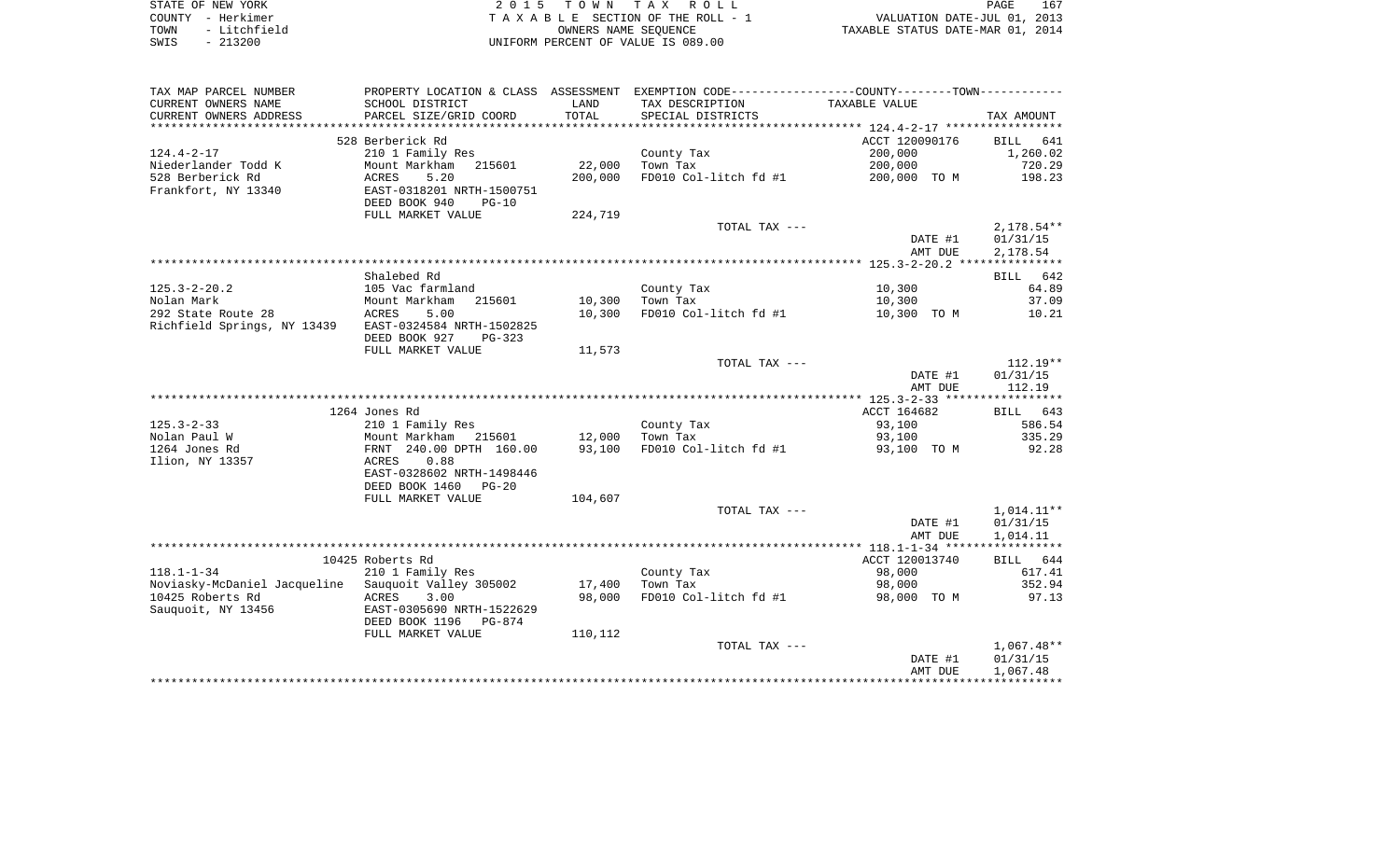| STATE OF NEW YORK    | 2015 TOWN TAX ROLL                 | 168<br>PAGE                      |
|----------------------|------------------------------------|----------------------------------|
| COUNTY - Herkimer    | TAXABLE SECTION OF THE ROLL - 1    | VALUATION DATE-JUL 01, 2013      |
| - Litchfield<br>TOWN | OWNERS NAME SEOUENCE               | TAXABLE STATUS DATE-MAR 01, 2014 |
| $-213200$<br>SWIS    | UNIFORM PERCENT OF VALUE IS 089.00 |                                  |

| TAX MAP PARCEL NUMBER<br>CURRENT OWNERS NAME   | PROPERTY LOCATION & CLASS ASSESSMENT<br>SCHOOL DISTRICT | LAND    | TAX DESCRIPTION       | EXEMPTION CODE-----------------COUNTY-------TOWN-----------<br>TAXABLE VALUE |                    |
|------------------------------------------------|---------------------------------------------------------|---------|-----------------------|------------------------------------------------------------------------------|--------------------|
| CURRENT OWNERS ADDRESS<br>******************** | PARCEL SIZE/GRID COORD                                  | TOTAL   | SPECIAL DISTRICTS     |                                                                              | TAX AMOUNT         |
|                                                | 138 Rasbach Rd                                          |         |                       | ACCT 187324                                                                  | BILL<br>645        |
| $124.1 - 1 - 23.5$                             | 270 Mfg housing                                         |         | County Tax            | 39,500                                                                       | 248.85             |
| Nuzum Wayne                                    | Mount Markham<br>215601                                 | 10,000  | Town Tax              | 39,500                                                                       | 142.26             |
| Nuzum Madeline                                 | FRNT 128.00 DPTH 254.00                                 | 39,500  | FD010 Col-litch fd #1 | 39,500 TO M                                                                  | 39.15              |
| 150 Rasbach Rd                                 | 1.00<br>ACRES                                           |         |                       |                                                                              |                    |
| Clayville, NY 13322                            | EAST-0306391 NRTH-1506514<br>DEED BOOK 1531<br>PG-616   |         |                       |                                                                              |                    |
| PRIOR OWNER ON 3/01/2014                       | FULL MARKET VALUE                                       | 44,382  |                       |                                                                              |                    |
| Stewart Kenneth J                              |                                                         |         |                       |                                                                              |                    |
|                                                |                                                         |         | TOTAL TAX ---         |                                                                              | 430.26**           |
|                                                |                                                         |         |                       | DATE #1<br>AMT DUE                                                           | 01/31/15<br>430.26 |
|                                                |                                                         |         |                       |                                                                              |                    |
|                                                | 150 Rasbach Rd                                          |         |                       | ACCT 120090095                                                               | <b>BILL</b><br>646 |
| $124.1 - 1 - 23.4$                             | 210 1 Family Res                                        |         | County Tax            | 114,900                                                                      | 723.88             |
| Nuzum Wayne C                                  | Mount Markham 215601                                    | 13,000  | Town Tax              | 114,900                                                                      | 413.80             |
| Nuzum Madeline                                 | FRNT 215.00 DPTH 259.00                                 | 114,900 | FD010 Col-litch fd #1 | 114,900 TO M                                                                 | 113.88             |
| 150 Rasbach Rd                                 | 1.00<br>ACRES                                           |         |                       |                                                                              |                    |
| Clayville, NY 13322                            | EAST-0306430 NRTH-1506692                               |         |                       |                                                                              |                    |
|                                                | DEED BOOK 871<br><b>PG-595</b>                          |         |                       |                                                                              |                    |
|                                                | FULL MARKET VALUE                                       | 129,101 |                       |                                                                              |                    |
|                                                |                                                         |         | TOTAL TAX ---         |                                                                              | $1,251.56**$       |
|                                                |                                                         |         |                       | DATE #1                                                                      | 01/31/15           |
|                                                |                                                         |         |                       | AMT DUE                                                                      | 1,251.56           |
|                                                | 224 Cemetery Rd                                         |         |                       | ACCT 120090202                                                               | BILL 647           |
| $119.3 - 4 - 18$                               | 270 Mfg housing                                         |         | County Tax            | 20,400                                                                       | 128.52             |
| Oliver Dana R                                  | Mount Markham<br>215601                                 | 8,800   | Town Tax              | 20,400                                                                       | 73.47              |
| Attn: John Oliver                              | FRNT 182.00 DPTH 112.00                                 | 20,400  | School Relevy         |                                                                              | 467.44             |
| 224 Cemetery Rd                                | EAST-0326229 NRTH-1518009                               |         | FD010 Col-litch fd #1 | 20,400 TO M                                                                  | 20.22              |
| Frankfort, NY 13340                            | DEED BOOK 927<br>$PG-41$                                |         |                       |                                                                              |                    |
|                                                | FULL MARKET VALUE                                       | 22,921  |                       |                                                                              |                    |
|                                                |                                                         |         | TOTAL TAX ---         |                                                                              | 689.65**           |
|                                                |                                                         |         |                       | DATE #1                                                                      | 01/31/15           |
|                                                |                                                         |         |                       | AMT DUE                                                                      | 689.65             |
|                                                |                                                         |         |                       |                                                                              |                    |
| $130.2 - 4 - 5$                                | 173 Berberick Rd<br>210 1 Family Res                    |         | VET COM CT 41131      | ACCT 120009407<br>13,500                                                     | BILL<br>648        |
| Ondrako Jan                                    | Mount Markham<br>215601                                 | 13,000  | County Tax            | 13,500<br>61,500                                                             | 387.46             |
| 173 Berberick Rd                               | Subdivision 2008                                        | 75,000  | Town Tax              | 61,500                                                                       | 221.49             |
| West Winfield, NY 13491                        | FRNT 323.00 DPTH                                        |         | FD010 Col-litch fd #1 | 75,000 TO M                                                                  | 74.34              |
|                                                | ACRES<br>1.00                                           |         |                       |                                                                              |                    |
|                                                | EAST-0314688 NRTH-1495382                               |         |                       |                                                                              |                    |
|                                                | DEED BOOK 1234<br>PG-215                                |         |                       |                                                                              |                    |
|                                                | FULL MARKET VALUE                                       | 84,270  |                       |                                                                              |                    |
|                                                |                                                         |         | TOTAL TAX ---         |                                                                              | 683.29**           |
|                                                |                                                         |         |                       | DATE #1                                                                      | 01/31/15           |
|                                                |                                                         |         |                       | AMT DUE                                                                      | 683.29             |
|                                                |                                                         |         |                       |                                                                              |                    |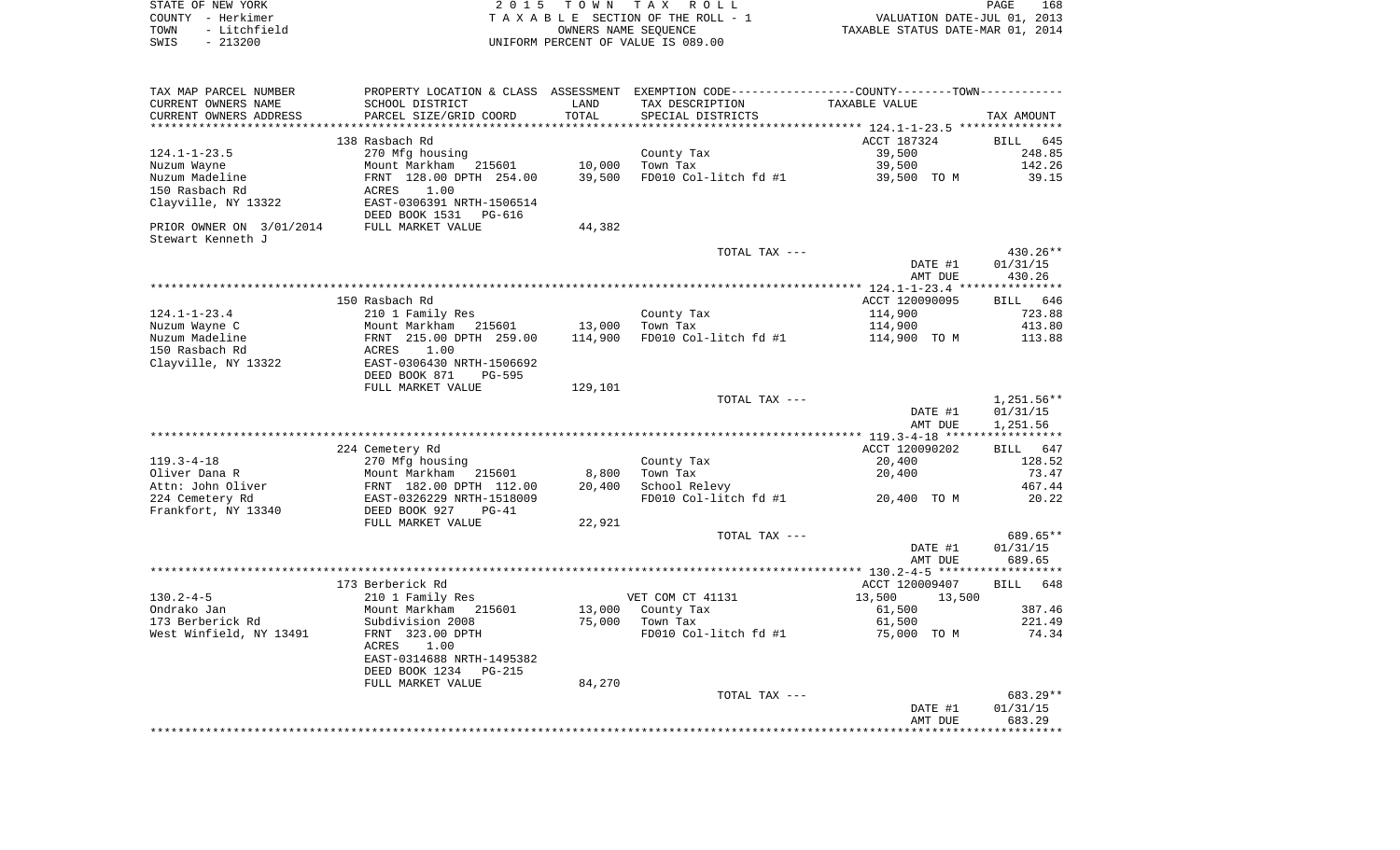|      | STATE OF NEW YORK | 2015 TOWN TAX ROLL                 | PAGE                             | 169 |
|------|-------------------|------------------------------------|----------------------------------|-----|
|      | COUNTY - Herkimer | TAXABLE SECTION OF THE ROLL - 1    | VALUATION DATE-JUL 01, 2013      |     |
| TOWN | - Litchfield      | OWNERS NAME SEOUENCE               | TAXABLE STATUS DATE-MAR 01, 2014 |     |
| SWIS | $-213200$         | UNIFORM PERCENT OF VALUE IS 089.00 |                                  |     |

| TAX MAP PARCEL NUMBER<br>CURRENT OWNERS NAME  | PROPERTY LOCATION & CLASS ASSESSMENT EXEMPTION CODE---------------COUNTY-------TOWN----------<br>SCHOOL DISTRICT | LAND    | TAX DESCRIPTION        | TAXABLE VALUE           |                      |
|-----------------------------------------------|------------------------------------------------------------------------------------------------------------------|---------|------------------------|-------------------------|----------------------|
| CURRENT OWNERS ADDRESS                        | PARCEL SIZE/GRID COORD                                                                                           | TOTAL   | SPECIAL DISTRICTS      |                         | TAX AMOUNT           |
|                                               |                                                                                                                  |         |                        |                         |                      |
|                                               | 184 Berberick Rd                                                                                                 |         |                        | ACCT 120009407          | BILL 649             |
| 130.2-4-4                                     | 210 1 Family Res                                                                                                 |         | County Tax             | 92,800                  | 584.65               |
| Ondrako Shane J                               | Mount Markham 215601                                                                                             | 27,800  | Town Tax               | 92,800                  | 334.21               |
| Crandall-Ondrako Christine M Subdivision 2008 |                                                                                                                  | 92,800  | School Relevy          |                         | 1,512.53             |
| 184 Berberick Rd                              | FRNT 748.00 DPTH                                                                                                 |         | FD010 Col-litch fd #1  | 92,800 TO M             | 91.98                |
| W Winfield, NY 13491                          | ACRES 19.60                                                                                                      |         |                        |                         |                      |
|                                               | EAST-3155570 NRTH-1595179                                                                                        |         |                        |                         |                      |
|                                               | DEED BOOK 1234 PG-221                                                                                            |         |                        |                         |                      |
|                                               | FULL MARKET VALUE                                                                                                | 104,270 |                        |                         |                      |
|                                               |                                                                                                                  |         | TOTAL TAX ---          |                         | $2,523.37**$         |
|                                               |                                                                                                                  |         |                        | DATE #1<br>AMT DUE      | 01/31/15<br>2,523.37 |
|                                               |                                                                                                                  |         |                        |                         |                      |
|                                               | Berberick Rd                                                                                                     |         |                        | ACCT 120009407          | BILL 650             |
| $130.2 - 4 - 2$                               | 311 Res vac land                                                                                                 |         | County Tax             | 26,400                  | 166.32               |
| Ondrako Steven J                              |                                                                                                                  | 26,400  | Town Tax               | 26,400                  | 95.08                |
| 173 Berberick Rd                              | 311 Res vac land<br>Mount Markham 215601<br>Subdivision 2008                                                     | 26,400  | School Relevy          |                         | 604.92               |
| W Winfield, NY 13491                          | FRNT 430.00 DPTH                                                                                                 |         | FD010 Col-litch fd #1  | 26,400 TO M             | 26.17                |
|                                               | ACRES 16.80                                                                                                      |         |                        |                         |                      |
|                                               | EAST-0314373 NRTH-1495883                                                                                        |         |                        |                         |                      |
|                                               | DEED BOOK 1234 PG-234                                                                                            |         |                        |                         |                      |
|                                               | FULL MARKET VALUE                                                                                                | 29,663  |                        |                         |                      |
|                                               |                                                                                                                  |         | TOTAL TAX ---          |                         | 892.49**             |
|                                               |                                                                                                                  |         |                        | DATE #1                 | 01/31/15             |
|                                               |                                                                                                                  |         |                        | AMT DUE                 | 892.49               |
|                                               |                                                                                                                  |         |                        |                         |                      |
| 130.2-4-6                                     | Berberick Rd                                                                                                     |         | County Tax             | ACCT 120009407<br>6,200 | BILL 651<br>39.06    |
| Ondrako Tina M                                | 314 Rural vac<10                                                                                                 | 6,200   | Town Tax               | 6,200                   | 22.33                |
| 156 Berberick Rd                              | 314 Rural vac<10<br>Mount Markham 215601<br>Subdivision 2008                                                     | 6,200   | School Relevy          |                         | 142.06               |
| W Winfield, NY 13491                          | FRNT 139.00 DPTH 492.00                                                                                          |         | FD010 Col-litch fd #1  | 6,200 TO M              | 6.15                 |
|                                               | 0.78<br>ACRES                                                                                                    |         |                        |                         |                      |
|                                               | EAST-0314780 NRTH-1495103                                                                                        |         |                        |                         |                      |
|                                               | DEED BOOK 1234 PG-225                                                                                            |         |                        |                         |                      |
|                                               | FULL MARKET VALUE                                                                                                | 6,966   |                        |                         |                      |
|                                               |                                                                                                                  |         | TOTAL TAX ---          |                         | $209.60**$           |
|                                               |                                                                                                                  |         |                        | DATE #1                 | 01/31/15             |
|                                               |                                                                                                                  |         |                        | AMT DUE                 | 209.60               |
|                                               |                                                                                                                  |         |                        |                         |                      |
|                                               | Berberick Rd                                                                                                     |         |                        | ACCT 120009407          | BILL 652             |
| 130.2-4-1                                     | 311 Res vac land                                                                                                 |         | County Tax<br>Town Tax | 24,400                  | 153.72               |
| Ondrako Tricia A                              | Mount Markham 215601<br>Subdivision 2008                                                                         | 24,400  |                        | 24,400                  | 87.87                |
| 334 Otsego Street                             |                                                                                                                  | 24,400  | FD010 Col-litch fd #1  | 24,400 TO M             | 24.18                |
| Ilion, NY 13357                               | FRNT 134.00 DPTH                                                                                                 |         |                        |                         |                      |
|                                               | ACRES 12.80                                                                                                      |         |                        |                         |                      |
|                                               | EAST-0314046 NRTH-1495489<br>DEED BOOK 1234 PG-229                                                               |         |                        |                         |                      |
|                                               | FULL MARKET VALUE                                                                                                | 27,416  |                        |                         |                      |
|                                               |                                                                                                                  |         | TOTAL TAX $---$        |                         | $265.77**$           |
|                                               |                                                                                                                  |         |                        | DATE #1                 | 01/31/15             |
|                                               |                                                                                                                  |         |                        | AMT DUE                 | 265.77               |
|                                               |                                                                                                                  |         |                        |                         |                      |
|                                               |                                                                                                                  |         |                        |                         |                      |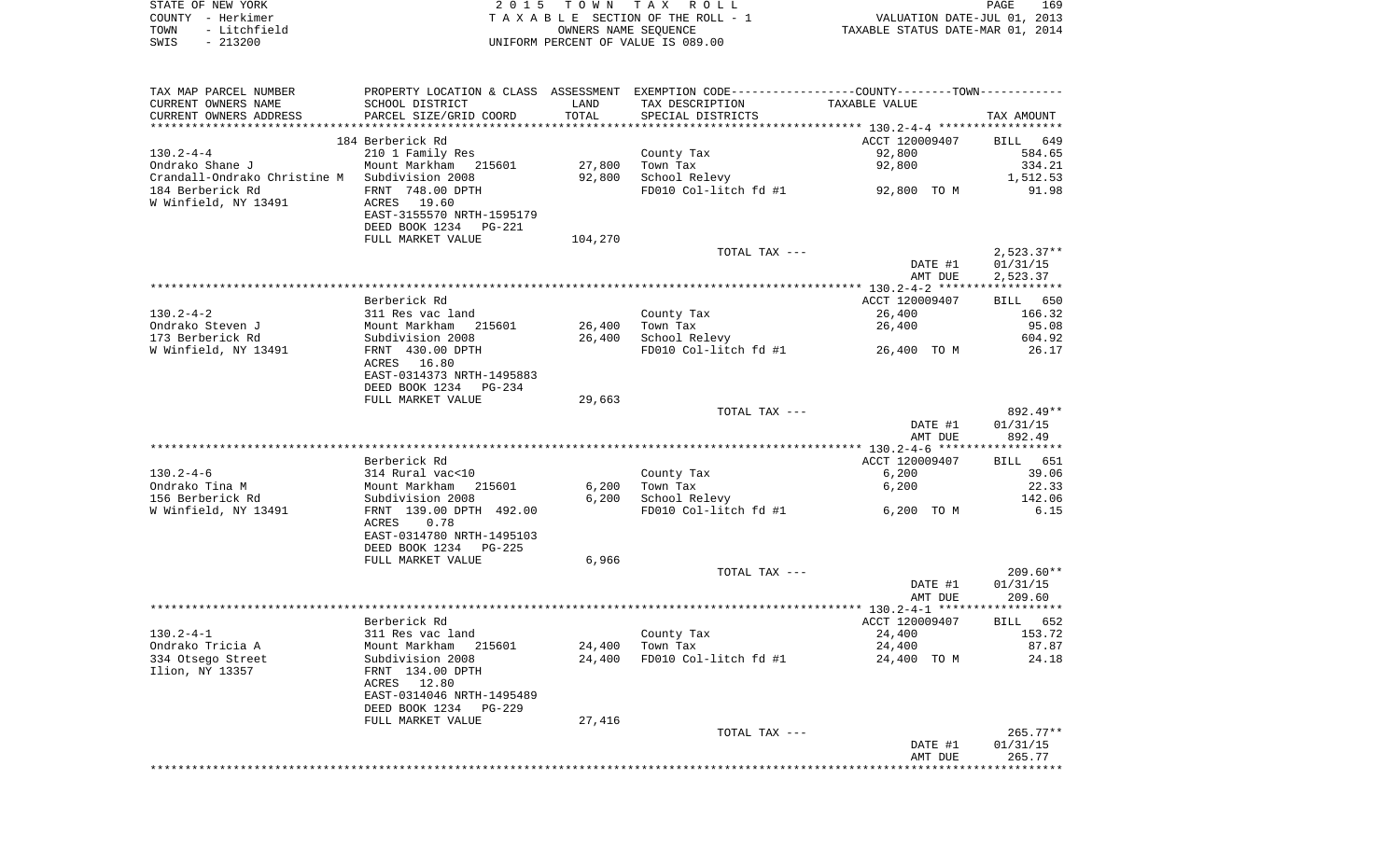| STATE OF NEW YORK                          | 2015 TOWN TAX ROLL                 | 170<br>PAGE                      |
|--------------------------------------------|------------------------------------|----------------------------------|
| – Herkimer<br>COUNTY                       | TAXABLE SECTION OF THE ROLL - 1    | VALUATION DATE-JUL 01, 2013      |
| - Litchfield<br>TOWN                       | OWNERS NAME SEOUENCE               | TAXABLE STATUS DATE-MAR 01, 2014 |
| 213200<br>SWIS<br>$\overline{\phantom{0}}$ | UNIFORM PERCENT OF VALUE IS 089.00 |                                  |

|                                                                      | 529.39<br>AMT DUE                                           |
|----------------------------------------------------------------------|-------------------------------------------------------------|
|                                                                      |                                                             |
|                                                                      | DATE #1<br>01/31/15                                         |
|                                                                      | 529.39**<br>TOTAL TAX ---                                   |
| FULL MARKET VALUE<br>54,607                                          |                                                             |
| DEED BOOK 926<br><b>PG-513</b>                                       |                                                             |
| Frankfort, NY 13340<br>EAST-0308946 NRTH-1520510                     |                                                             |
| 159 Bennett Rd<br>ACRES<br>6.71                                      |                                                             |
| Ostrosky Marion<br>Doublewide<br>48,600                              | FD010 Col-litch fd #1<br>48,600 TO M<br>48.17               |
| Ostrosky Frank<br>Sauquoit Valley 305002<br>23,900<br>Town Tax       | 48,600<br>175.03                                            |
| $118.1 - 1 - 31.5$<br>210 1 Family Res<br>County Tax                 | 48,600<br>306.19                                            |
| 181 Bennett Rd                                                       | ACCT 120090138<br>BILL 656                                  |
|                                                                      |                                                             |
|                                                                      | AMT DUE<br>141.99                                           |
|                                                                      | DATE #1<br>01/31/15                                         |
|                                                                      | 141.99**<br>TOTAL TAX ---                                   |
| FULL MARKET VALUE<br>4,719                                           |                                                             |
| Ilion, NY 13357<br>DEED BOOK 789<br>$PG-555$                         |                                                             |
|                                                                      | 4,200 TO M                                                  |
| 1105 Barranger Rd<br>EAST-0332338 NRTH-1516605                       | FD010 Col-litch fd #1<br>4.16                               |
| Ostrander Michele<br>FRNT 305.00 DPTH<br>65.00<br>4,200              | School Relevy<br>96.24                                      |
| Ostrander Richard J<br>Town Tax<br>Mount Markham<br>215601<br>4,200  | 4,200<br>15.13                                              |
| $119.3 - 1 - 12$<br>314 Rural vac<10<br>County Tax                   | 4,200<br>26.46                                              |
| 1105 Barringer Rd                                                    | ACCT 120013320<br>655<br><b>BILL</b>                        |
|                                                                      |                                                             |
|                                                                      | AMT DUE<br>2,353.97                                         |
|                                                                      | DATE #1<br>01/31/15                                         |
|                                                                      | $2,353.97**$<br>TOTAL TAX ---                               |
| 119,775<br>FULL MARKET VALUE                                         |                                                             |
| DEED BOOK 789<br>$PG-555$                                            |                                                             |
| Ilion, NY 13357<br>EAST-0332206 NRTH-1516651                         |                                                             |
| 1105 Barringer Rd<br>ACRES<br>0.71                                   | FD010 Col-litch fd #1<br>105.66<br>106,600 TO M             |
| Ostrander Michele<br>FRNT 200.00 DPTH 115.00<br>106,600              | School Relevy<br>1,192.81                                   |
| Ostrander Richard J<br>Mount Markham<br>10,700<br>215601<br>Town Tax | 383.91<br>106,600                                           |
|                                                                      |                                                             |
| $119.3 - 1 - 9$<br>210 1 Family Res<br>County Tax                    | 106,600<br>671.59                                           |
| 1105 Barringer Rd                                                    | ACCT 120004500<br>654<br>BILL                               |
|                                                                      |                                                             |
|                                                                      | 3,010.18<br>AMT DUE                                         |
|                                                                      | DATE #1<br>01/31/15                                         |
|                                                                      | $3,010.18**$<br>TOTAL TAX ---                               |
| FULL MARKET VALUE<br>120,449                                         |                                                             |
| Ilion, NY 13357<br>DEED BOOK 1434<br>PG-779                          |                                                             |
| 106 Hammond Rd<br>EAST-0323614 NRTH-1503249                          | FD010 Col-litch fd #1<br>106.25<br>107,200 TO M             |
| Cozzy Angela A<br>ACRES<br>10.00<br>107,200                          | School Relevy<br>1,842.49                                   |
| 28,000<br>Ostrander Luke A<br>Mount Markham<br>215601<br>Town Tax    | 107,200<br>386.07                                           |
| $124.4 - 1 - 8$<br>210 1 Family Res<br>County Tax                    | 107,200<br>675.37                                           |
| 106 Hammond Rd                                                       | ACCT 120090035<br><b>BILL</b><br>653                        |
| **************************<br>*******************<br>*************** |                                                             |
| CURRENT OWNERS ADDRESS<br>PARCEL SIZE/GRID COORD<br>TOTAL            | SPECIAL DISTRICTS<br>TAX AMOUNT                             |
| CURRENT OWNERS NAME<br>SCHOOL DISTRICT<br>LAND                       | TAX DESCRIPTION<br>TAXABLE VALUE                            |
| PROPERTY LOCATION & CLASS<br>ASSESSMENT<br>TAX MAP PARCEL NUMBER     | EXEMPTION CODE-----------------COUNTY-------TOWN----------- |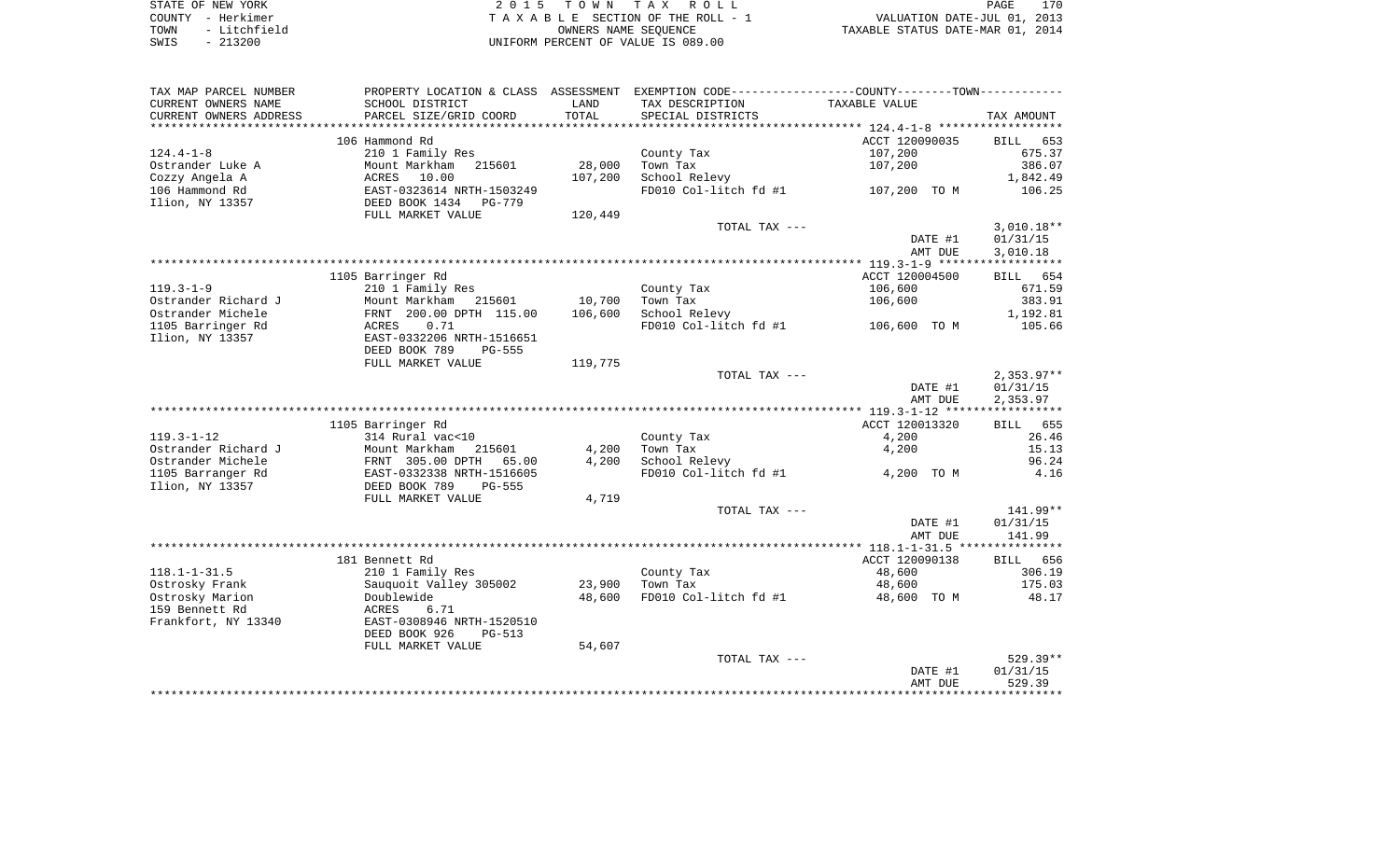|      | STATE OF NEW YORK | 2015 TOWN TAX ROLL                 | 171<br>PAGE                      |
|------|-------------------|------------------------------------|----------------------------------|
|      | COUNTY - Herkimer | TAXABLE SECTION OF THE ROLL - 1    | VALUATION DATE-JUL 01, 2013      |
| TOWN | - Litchfield      | OWNERS NAME SEOUENCE               | TAXABLE STATUS DATE-MAR 01, 2014 |
| SWIS | $-213200$         | UNIFORM PERCENT OF VALUE IS 089.00 |                                  |

| TAX MAP PARCEL NUMBER  | PROPERTY LOCATION & CLASS ASSESSMENT  |              | EXEMPTION CODE-----------------COUNTY-------TOWN----------- |                |              |
|------------------------|---------------------------------------|--------------|-------------------------------------------------------------|----------------|--------------|
| CURRENT OWNERS NAME    | SCHOOL DISTRICT                       | LAND         | TAX DESCRIPTION                                             | TAXABLE VALUE  |              |
| CURRENT OWNERS ADDRESS | PARCEL SIZE/GRID COORD                | <b>TOTAL</b> | SPECIAL DISTRICTS                                           |                | TAX AMOUNT   |
|                        |                                       |              |                                                             |                |              |
|                        | 189 Bennett Rd                        |              |                                                             | ACCT 120090145 | BILL<br>657  |
| $118.1 - 1 - 31.9$     | 210 1 Family Res                      |              | County Tax                                                  | 104,800        | 660.25       |
| Ostrosky Frank         | Sauquoit Valley 305002                | 11,200       | Town Tax                                                    | 104,800        | 377.43       |
| Ostrosky Marion        | 3.31<br>ACRES                         | 104,800      | FD010 Col-litch fd #1                                       | 104,800 TO M   | 103.87       |
| 189 Bennett Rd         | EAST-0308958 NRTH-1520152             |              |                                                             |                |              |
| Frankfort, NY 13340    | DEED BOOK 715<br>$PG-241$             |              |                                                             |                |              |
|                        | FULL MARKET VALUE                     | 117,753      |                                                             |                |              |
|                        |                                       |              | TOTAL TAX ---                                               |                | $1,141.55**$ |
|                        |                                       |              |                                                             | DATE #1        | 01/31/15     |
|                        |                                       |              |                                                             | AMT DUE        | 1,141.55     |
|                        |                                       |              |                                                             |                |              |
|                        | 1457 Cedarville Rd                    |              |                                                             | ACCT 120010590 | BILL 658     |
| $119.3 - 1 - 24$       | 210 1 Family Res                      |              | VET WAR CT 41121                                            | 8,100<br>8,100 |              |
| Osullivan Mark         | Mount Markham<br>215601               | 17,400       | County Tax                                                  | 97,600         | 614.89       |
| Osullivan Lori A       | <b>ACRES</b><br>3.00 BANK<br>291      | 105,700      | Town Tax                                                    | 97,600         | 351.50       |
| 1457 Cedarville Rd     | EAST-0330315 NRTH-1516029<br>$PG-424$ |              | FD010 Col-litch fd #1                                       | 105,700 TO M   | 104.76       |
| Frankfort, NY 13340    | DEED BOOK 806<br>FULL MARKET VALUE    | 118,764      |                                                             |                |              |
|                        |                                       |              | TOTAL TAX ---                                               |                | $1,071.15**$ |
|                        |                                       |              |                                                             | DATE #1        | 01/31/15     |
|                        |                                       |              |                                                             | AMT DUE        | 1,071.15     |
|                        |                                       |              |                                                             |                |              |
|                        | Albany Rd                             |              |                                                             | ACCT 120014010 | 659<br>BILL  |
| $124.1 - 1 - 33$       | 314 Rural vac<10                      |              | County Tax                                                  | 1,000          | 6.30         |
| Otterson William       | Mount Markham<br>215601               | 1,000        | Town Tax                                                    | 1,000          | 3.60         |
| 251 W 30th Street 14W  | 2.00<br>ACRES                         | 1,000        | FD010 Col-litch fd #1                                       | 1,000 TO M     | .99          |
| New York, NY 10001     | EAST-0309871 NRTH-1505260             |              |                                                             |                |              |
|                        | DEED BOOK 1166<br>PG-117              |              |                                                             |                |              |
|                        | FULL MARKET VALUE                     | 1,124        |                                                             |                |              |
|                        |                                       |              | TOTAL TAX ---                                               |                | $10.89**$    |
|                        |                                       |              |                                                             | DATE #1        | 01/31/15     |
|                        |                                       |              |                                                             | AMT DUE        | 10.89        |
|                        |                                       |              |                                                             |                |              |
|                        | 161 Brown Rd                          |              |                                                             |                | BILL 660     |
| $118.3 - 1 - 32.15$    | 240 Rural res                         |              | County Tax                                                  | 150,000        | 945.02       |
| Owens Aaron            | Sauquoit Valley 305002                | 28,000       | Town Tax                                                    | 150,000        | 540.21       |
| Owens Tiffany          | FRNT 250.00 DPTH                      | 150,000      | FD010 Col-litch fd #1                                       | 150,000 TO M   | 148.67       |
| 161 Brown Road         | ACRES 11.30                           |              |                                                             |                |              |
| Frankfort, NY 13340    | EAST-0306890 NRTH-1516606             |              |                                                             |                |              |
|                        | DEED BOOK 1230<br>PG-755              |              |                                                             |                |              |
|                        | FULL MARKET VALUE                     | 168,539      |                                                             |                |              |
|                        |                                       |              | TOTAL TAX ---                                               |                | $1,633.90**$ |
|                        |                                       |              |                                                             | DATE #1        | 01/31/15     |
|                        |                                       |              |                                                             | AMT DUE        | 1,633.90     |
|                        |                                       |              |                                                             |                |              |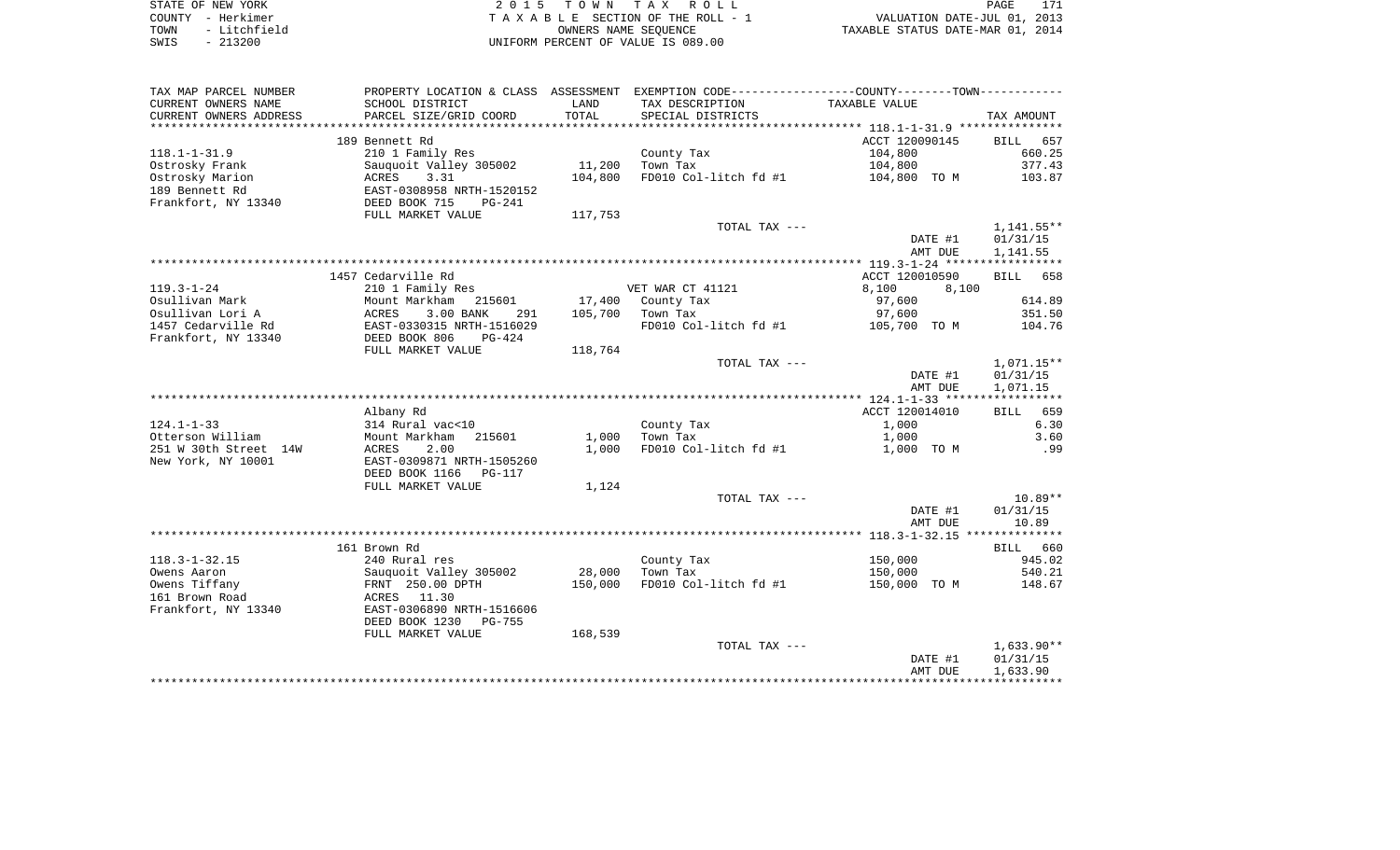| STATE OF NEW YORK    | 2015 TOWN TAX ROLL                 | 172<br>PAGE                      |
|----------------------|------------------------------------|----------------------------------|
| COUNTY - Herkimer    | TAXABLE SECTION OF THE ROLL - 1    | VALUATION DATE-JUL 01, 2013      |
| - Litchfield<br>TOWN | OWNERS NAME SEOUENCE               | TAXABLE STATUS DATE-MAR 01, 2014 |
| $-213200$<br>SWIS    | UNIFORM PERCENT OF VALUE IS 089.00 |                                  |

| TAX MAP PARCEL NUMBER                             | PROPERTY LOCATION & CLASS ASSESSMENT               |              | EXEMPTION CODE-----------------COUNTY-------TOWN----------- |                     |                    |
|---------------------------------------------------|----------------------------------------------------|--------------|-------------------------------------------------------------|---------------------|--------------------|
| CURRENT OWNERS NAME                               | SCHOOL DISTRICT                                    | LAND         | TAX DESCRIPTION                                             | TAXABLE VALUE       |                    |
| CURRENT OWNERS ADDRESS<br>*********************** | PARCEL SIZE/GRID COORD                             | TOTAL        | SPECIAL DISTRICTS                                           |                     | TAX AMOUNT         |
|                                                   | 215 Hacadam Rd                                     |              |                                                             | ACCT 120009900      | <b>BILL</b><br>661 |
| $118.1 - 1 - 22.1$                                | 240 Rural res                                      |              | County Tax                                                  | 90,000              | 567.01             |
| Owens Michael                                     | Sauquoit Valley 305002                             | 27,000       | Town Tax                                                    | 90,000              | 324.13             |
| Lazicki Donna                                     | ACRES<br>6.30 BANK<br>813                          | 90,000       | FD010 Col-litch fd #1                                       | 90,000 TO M         | 89.20              |
| 215 Hacadam Rd                                    | EAST-0304131 NRTH-1525512                          |              |                                                             |                     |                    |
| Sauquoit, NY 13456                                | DEED BOOK 815<br>$PG-277$                          |              |                                                             |                     |                    |
|                                                   | FULL MARKET VALUE                                  | 101,124      |                                                             |                     |                    |
|                                                   |                                                    |              | TOTAL TAX ---                                               |                     | 980.34**           |
|                                                   |                                                    |              |                                                             | DATE #1             | 01/31/15           |
|                                                   |                                                    |              |                                                             | AMT DUE             | 980.34             |
|                                                   | 113 Clemons Rd                                     |              |                                                             | ACCT 179631         | BILL 662           |
| $118.4 - 1 - 10.1$                                | 270 Mfg housing                                    |              | County Tax                                                  | 40,000              | 252.00             |
| Pace Charles P                                    | Mount Markham<br>215601                            | 23,000       | Town Tax                                                    | 40,000              | 144.06             |
| Pace Susan L                                      | ACRES<br>10.00                                     | 40,000       | School Relevy                                               |                     | 916.55             |
| 177 Elizabethtown Rd                              | EAST-0317022 NRTH-1519799                          |              | FD010 Col-litch fd #1                                       | 40,000 TO M         | 39.65              |
| Ilion, NY 13357                                   | DEED BOOK 1492<br>PG-671                           |              |                                                             |                     |                    |
|                                                   | FULL MARKET VALUE                                  | 44,944       |                                                             |                     |                    |
|                                                   |                                                    |              | TOTAL TAX ---                                               |                     | $1,352.26**$       |
|                                                   |                                                    |              |                                                             | DATE #1             | 01/31/15           |
|                                                   |                                                    |              |                                                             | AMT DUE             | 1,352.26           |
|                                                   |                                                    |              |                                                             |                     |                    |
|                                                   | 125 Clemons Rd                                     |              |                                                             | ACCT 165624         | BILL 663           |
| $118.4 - 1 - 10.2$<br>Pace Charles P              | 210 1 Family Res<br>Mount Markham<br>215601        | 7,700        | County Tax<br>Town Tax                                      | 40,000<br>40,000    | 252.00<br>144.06   |
| 177 Elizabethtown Road                            | FRNT 100.00 DPTH 150.00                            | 40,000       | School Relevy                                               |                     | 916.55             |
| Ilion, NY 13357                                   | 0.34<br>ACRES                                      |              | FD010 Col-litch fd #1                                       | 40,000 TO M         | 39.65              |
|                                                   | EAST-0317299 NRTH-1519613                          |              |                                                             |                     |                    |
|                                                   | DEED BOOK 1402<br>$PG-85$                          |              |                                                             |                     |                    |
|                                                   | FULL MARKET VALUE                                  | 44,944       |                                                             |                     |                    |
|                                                   |                                                    |              | TOTAL TAX ---                                               |                     | $1,352.26**$       |
|                                                   |                                                    |              |                                                             | DATE #1             | 01/31/15           |
|                                                   |                                                    |              |                                                             | AMT DUE             | 1,352.26           |
|                                                   |                                                    |              |                                                             |                     |                    |
|                                                   | Elizabethtown Rd                                   |              |                                                             | ACCT 120013050      | BILL 664           |
| $131.22 - 1 - 8.1$                                | 312 Vac w/imprv                                    |              | County Tax                                                  | 3,100               | 19.53              |
| Pace Susan Lynn<br>177 Elizabethtown Rd           | Mount Markham<br>215601<br>FRNT 145.00 DPTH 203.00 | 800<br>3,100 | Town Tax<br>FD010 Col-litch fd #1                           | 3,100<br>3,100 TO M | 11.16<br>3.07      |
| Ilion, NY 13357                                   | EAST-0328531 NRTH-1494600                          |              |                                                             |                     |                    |
|                                                   | DEED BOOK 916<br><b>PG-290</b>                     |              |                                                             |                     |                    |
|                                                   | FULL MARKET VALUE                                  | 3,483        |                                                             |                     |                    |
|                                                   |                                                    |              | TOTAL TAX ---                                               |                     | $33.76**$          |
|                                                   |                                                    |              |                                                             | DATE #1             | 01/31/15           |
|                                                   |                                                    |              |                                                             | AMT DUE             | 33.76              |
|                                                   |                                                    |              |                                                             |                     |                    |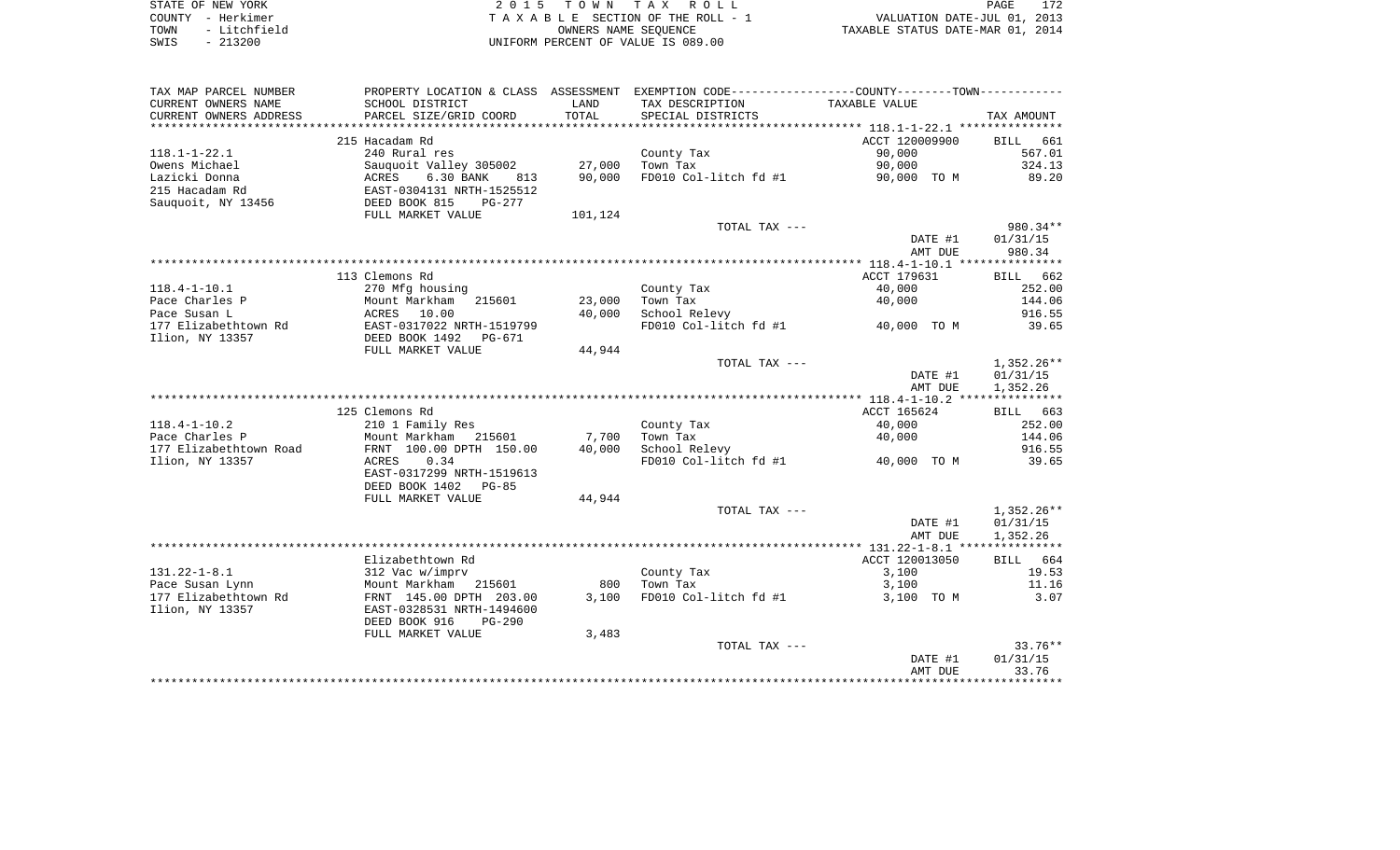| STATE OF NEW YORK    | 2015 TOWN TAX ROLL                 | 173<br>PAGE                      |
|----------------------|------------------------------------|----------------------------------|
| COUNTY - Herkimer    | TAXABLE SECTION OF THE ROLL - 1    | VALUATION DATE-JUL 01, 2013      |
| - Litchfield<br>TOWN | OWNERS NAME SEOUENCE               | TAXABLE STATUS DATE-MAR 01, 2014 |
| $-213200$<br>SWIS    | UNIFORM PERCENT OF VALUE IS 089.00 |                                  |

| PROPERTY LOCATION & CLASS ASSESSMENT EXEMPTION CODE----------------COUNTY--------TOWN-----------<br>TAX MAP PARCEL NUMBER<br>CURRENT OWNERS NAME<br>SCHOOL DISTRICT<br>LAND<br>TAX DESCRIPTION | TAXABLE VALUE  |                    |
|------------------------------------------------------------------------------------------------------------------------------------------------------------------------------------------------|----------------|--------------------|
| CURRENT OWNERS ADDRESS<br>PARCEL SIZE/GRID COORD<br>TOTAL<br>SPECIAL DISTRICTS                                                                                                                 |                | TAX AMOUNT         |
| ********                                                                                                                                                                                       |                |                    |
| Hacadam Rd                                                                                                                                                                                     | ACCT 179026    | <b>BILL</b><br>665 |
| $118.1 - 1 - 24$<br>105 Vac farmland<br>County Tax                                                                                                                                             | 29,700         | 187.11             |
| 29,700<br>Palmer George H<br>Sauquoit Valley 305002<br>Town Tax                                                                                                                                | 29,700         | 106.96             |
| 9287 Sessions Rd<br>ACRES<br>29,700<br>FD010 Col-litch fd #1<br>58.00                                                                                                                          | 29,700 TO M    | 29.44              |
| Washington Mills, NY 13479<br>EAST-0305490 NRTH-1524932                                                                                                                                        |                |                    |
| DEED BOOK 1488<br>PG-951                                                                                                                                                                       |                |                    |
| FULL MARKET VALUE<br>33,371                                                                                                                                                                    |                |                    |
| TOTAL TAX ---                                                                                                                                                                                  |                | 323.51**           |
|                                                                                                                                                                                                | DATE #1        | 01/31/15           |
|                                                                                                                                                                                                | AMT DUE        | 323.51             |
|                                                                                                                                                                                                |                |                    |
| Albany St                                                                                                                                                                                      | ACCT 179025    | BILL<br>666        |
| $118.1 - 1 - 25$<br>105 Vac farmland<br>County Tax                                                                                                                                             | 17,000         | 107.10             |
| Palmer George H<br>Sauquoit Valley 305002<br>17,000<br>Town Tax                                                                                                                                | 17,000         | 61.22              |
| 9287 Sessions Rd<br>ACRES 38.90<br>17,000<br>FD010 Col-litch fd #1                                                                                                                             | 17,000 TO M    | 16.85              |
| PO Box 197<br>EAST-0307294 NRTH-1524179                                                                                                                                                        |                |                    |
| Washington Mills, NY 13479<br>DEED BOOK 1488<br>PG-946                                                                                                                                         |                |                    |
| FULL MARKET VALUE<br>19,101<br>PRIOR OWNER ON 3/01/2014                                                                                                                                        |                |                    |
| Palmer George H                                                                                                                                                                                |                |                    |
| TOTAL TAX ---                                                                                                                                                                                  |                | $185.17**$         |
|                                                                                                                                                                                                | DATE #1        | 01/31/15           |
|                                                                                                                                                                                                | AMT DUE        | 185.17             |
|                                                                                                                                                                                                |                |                    |
| Roberts Rd                                                                                                                                                                                     | ACCT 179024    | BILL 667           |
| $118.1 - 1 - 50.1$<br>312 Vac w/imprv<br>County Tax                                                                                                                                            | 13,400         | 84.42              |
| Palmer George H<br>Sauquoit Valley 305002<br>12,369<br>Town Tax                                                                                                                                | 13,400         | 48.26              |
| Palmer Deborah N<br>13,400<br>FD010 Col-litch fd #1<br>ACRES 31.00                                                                                                                             | 13,400 TO M    | 13.28              |
| 9287 sessions Rd<br>EAST-0305425 NRTH-1523293                                                                                                                                                  |                |                    |
| Washington Mills, NY 13479<br>DEED BOOK 1488<br>PG-941                                                                                                                                         |                |                    |
| FULL MARKET VALUE<br>15,056                                                                                                                                                                    |                |                    |
| TOTAL TAX ---                                                                                                                                                                                  |                | 145.96**           |
|                                                                                                                                                                                                | DATE #1        | 01/31/15           |
|                                                                                                                                                                                                | AMT DUE        | 145.96             |
|                                                                                                                                                                                                |                |                    |
| Berberick Rd                                                                                                                                                                                   | ACCT 120090213 | BILL 668           |
| $124.4 - 1 - 27.2$<br>323 Vacant rural<br>County Tax                                                                                                                                           | 17,500         | 110.25             |
| Paolozzi Family Irrev Trust Jo Mount Markham<br>17,500<br>Town Tax<br>215601<br>Paolozzi John A Jr<br>Paolozzi Mickeline Truste<br>17,500<br>FD010 Col-litch fd #1                             | 17,500         | 63.03<br>17.35     |
| 17 Poplar Ave<br>ACRES<br>33.20                                                                                                                                                                | 17,500 TO M    |                    |
| Whitesboro, NY 13492<br>EAST-0319410 NRTH-1498405                                                                                                                                              |                |                    |
| DEED BOOK 1404<br>PG-764                                                                                                                                                                       |                |                    |
| 19,663<br>FULL MARKET VALUE                                                                                                                                                                    |                |                    |
| TOTAL TAX ---                                                                                                                                                                                  |                | $190.63**$         |
|                                                                                                                                                                                                | DATE #1        | 01/31/15           |
|                                                                                                                                                                                                | AMT DUE        | 190.63             |
|                                                                                                                                                                                                |                |                    |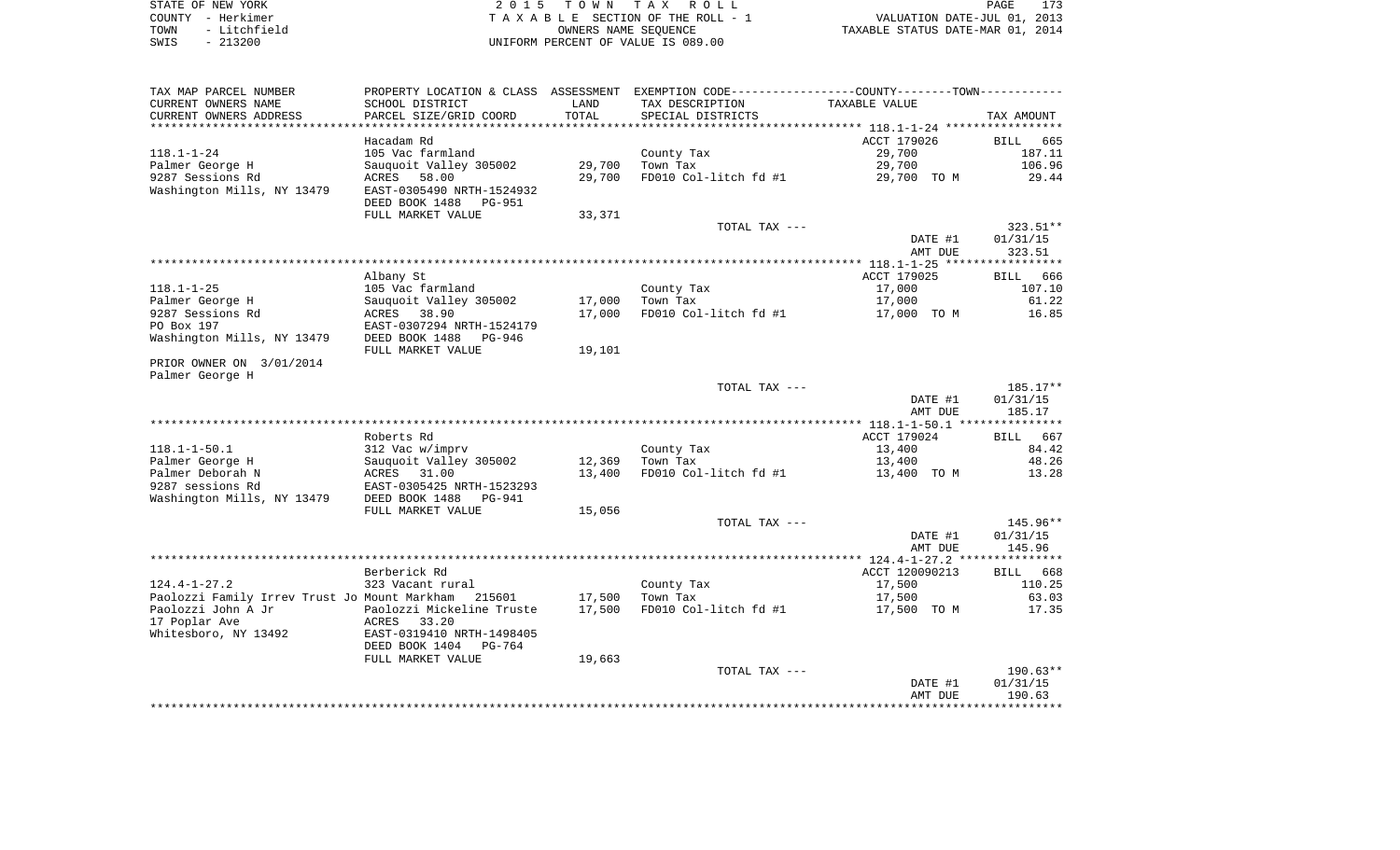|      | STATE OF NEW YORK | 2015 TOWN TAX ROLL                 | 174<br>PAGE                      |
|------|-------------------|------------------------------------|----------------------------------|
|      | COUNTY - Herkimer | TAXABLE SECTION OF THE ROLL - 1    | VALUATION DATE-JUL 01, 2013      |
| TOWN | - Litchfield      | OWNERS NAME SEOUENCE               | TAXABLE STATUS DATE-MAR 01, 2014 |
| SWIS | $-213200$         | UNIFORM PERCENT OF VALUE IS 089.00 |                                  |

| TAX MAP PARCEL NUMBER                               | PROPERTY LOCATION & CLASS ASSESSMENT EXEMPTION CODE---------------COUNTY--------TOWN---------- |        |                        |                         |                   |
|-----------------------------------------------------|------------------------------------------------------------------------------------------------|--------|------------------------|-------------------------|-------------------|
| CURRENT OWNERS NAME                                 | SCHOOL DISTRICT                                                                                | LAND   | TAX DESCRIPTION        | TAXABLE VALUE           |                   |
| CURRENT OWNERS ADDRESS                              | PARCEL SIZE/GRID COORD                                                                         | TOTAL  | SPECIAL DISTRICTS      |                         | TAX AMOUNT        |
|                                                     |                                                                                                |        |                        |                         |                   |
|                                                     | Berberick Rd                                                                                   |        |                        | ACCT 120015210          | 669<br>BILL       |
| $124.4 - 1 - 28$                                    | 314 Rural vac<10                                                                               |        | County Tax             | 14,400                  | 90.72             |
| Paolozzi Family Irrev Trust Jo Mount Markham 215601 |                                                                                                | 14,400 | Town Tax               | 14,400                  | 51.86             |
| Paolozzi John A Jr                                  | Paolozzi M M Trustee                                                                           | 14,400 | FD010 Col-litch fd #1  | 14,400 TO M             | 14.27             |
| 17 Poplar Ave                                       | ACRES 24.20                                                                                    |        |                        |                         |                   |
| Whitesboro, NY 13492                                | EAST-0318902 NRTH-1497541                                                                      |        |                        |                         |                   |
|                                                     | DEED BOOK 1404 PG-764                                                                          |        |                        |                         |                   |
|                                                     | FULL MARKET VALUE                                                                              | 16,180 |                        |                         |                   |
|                                                     |                                                                                                |        | TOTAL TAX ---          |                         | $156.85**$        |
|                                                     |                                                                                                |        |                        | DATE #1                 | 01/31/15          |
|                                                     |                                                                                                |        |                        | AMT DUE                 | 156.85            |
|                                                     |                                                                                                |        |                        |                         |                   |
| $124.4 - 1 - 35$                                    | Berberick (Off) Rd<br>323 Vacant rural                                                         |        |                        | ACCT 120010140<br>3,100 | BILL 670<br>19.53 |
| Paolozzi Family Irrev Trust Jo Mount Markham 215601 |                                                                                                | 3,100  | County Tax<br>Town Tax | 3,100                   | 11.16             |
| Paolozzi John A Jr                                  | Paolozzi M M Trustee                                                                           | 3,100  | FD010 Col-litch fd #1  | 3,100 TO M              | 3.07              |
| 17 Poplar Ave                                       | ACRES<br>8.30                                                                                  |        |                        |                         |                   |
| Whitesboro, NY 13492                                | EAST-0318724 NRTH-1496974                                                                      |        |                        |                         |                   |
|                                                     | DEED BOOK 1404<br>PG-764                                                                       |        |                        |                         |                   |
|                                                     | FULL MARKET VALUE                                                                              | 3,483  |                        |                         |                   |
|                                                     |                                                                                                |        | TOTAL TAX ---          |                         | $33.76***$        |
|                                                     |                                                                                                |        |                        | DATE #1                 | 01/31/15          |
|                                                     |                                                                                                |        |                        | AMT DUE                 | 33.76             |
|                                                     |                                                                                                |        |                        |                         |                   |
|                                                     | Berberick Rd                                                                                   |        |                        | ACCT 166099             | BILL 671          |
| 124.4-2-6                                           | 314 Rural vac<10                                                                               |        | County Tax             | 10,300                  | 64.89             |
| Paolozzi Family Irrev Trust Jo Mount Markham 215601 |                                                                                                | 10,300 | Town Tax               | 10,300                  | 37.09             |
| Paolozzi John A Jr                                  | Paolozzi Mm Trustee                                                                            | 10,300 | FD010 Col-litch fd #1  | 10,300 TO M             | 10.21             |
| 17 Poplar Ave                                       | ACRES<br>5.30                                                                                  |        |                        |                         |                   |
| Whitesboro, NY 13492                                | EAST-0318025 NRTH-1498520                                                                      |        |                        |                         |                   |
|                                                     | DEED BOOK 1404<br>PG-759                                                                       |        |                        |                         |                   |
|                                                     | FULL MARKET VALUE                                                                              | 11,573 |                        |                         |                   |
|                                                     |                                                                                                |        | TOTAL TAX ---          |                         | $112.19**$        |
|                                                     |                                                                                                |        |                        | DATE #1                 | 01/31/15          |
|                                                     |                                                                                                |        |                        | AMT DUE                 | 112.19            |
|                                                     |                                                                                                |        |                        |                         |                   |
|                                                     | Albany Rd                                                                                      |        |                        | ACCT 156965             | BILL 672          |
| $118.3 - 1 - 38.2$                                  | 314 Rural vac<10<br>Sit Kurai vackio<br>Sauquoit Valley 305002                                 |        | County Tax             | 1,000                   | 6.30              |
| Parks Tadd A                                        |                                                                                                | 1,000  | Town Tax               | 1,000                   | 3.60              |
| 106 Brigham Rd                                      | School District split<br>0.54                                                                  | 1,000  | School Relevy          |                         | 23.75             |
| Clayville, NY 13322                                 | ACRES<br>EAST-0307313 NRTH-1514590                                                             |        | FD010 Col-litch fd #1  | 1,000 TO M              | .99               |
|                                                     | DEED BOOK 1347 PG-163                                                                          |        |                        |                         |                   |
|                                                     | FULL MARKET VALUE                                                                              | 1,124  |                        |                         |                   |
|                                                     |                                                                                                |        | TOTAL TAX ---          |                         | $34.64**$         |
|                                                     |                                                                                                |        |                        | DATE #1                 | 01/31/15          |
|                                                     |                                                                                                |        |                        | AMT DUE                 | 34.64             |
|                                                     |                                                                                                |        |                        |                         |                   |
|                                                     |                                                                                                |        |                        |                         |                   |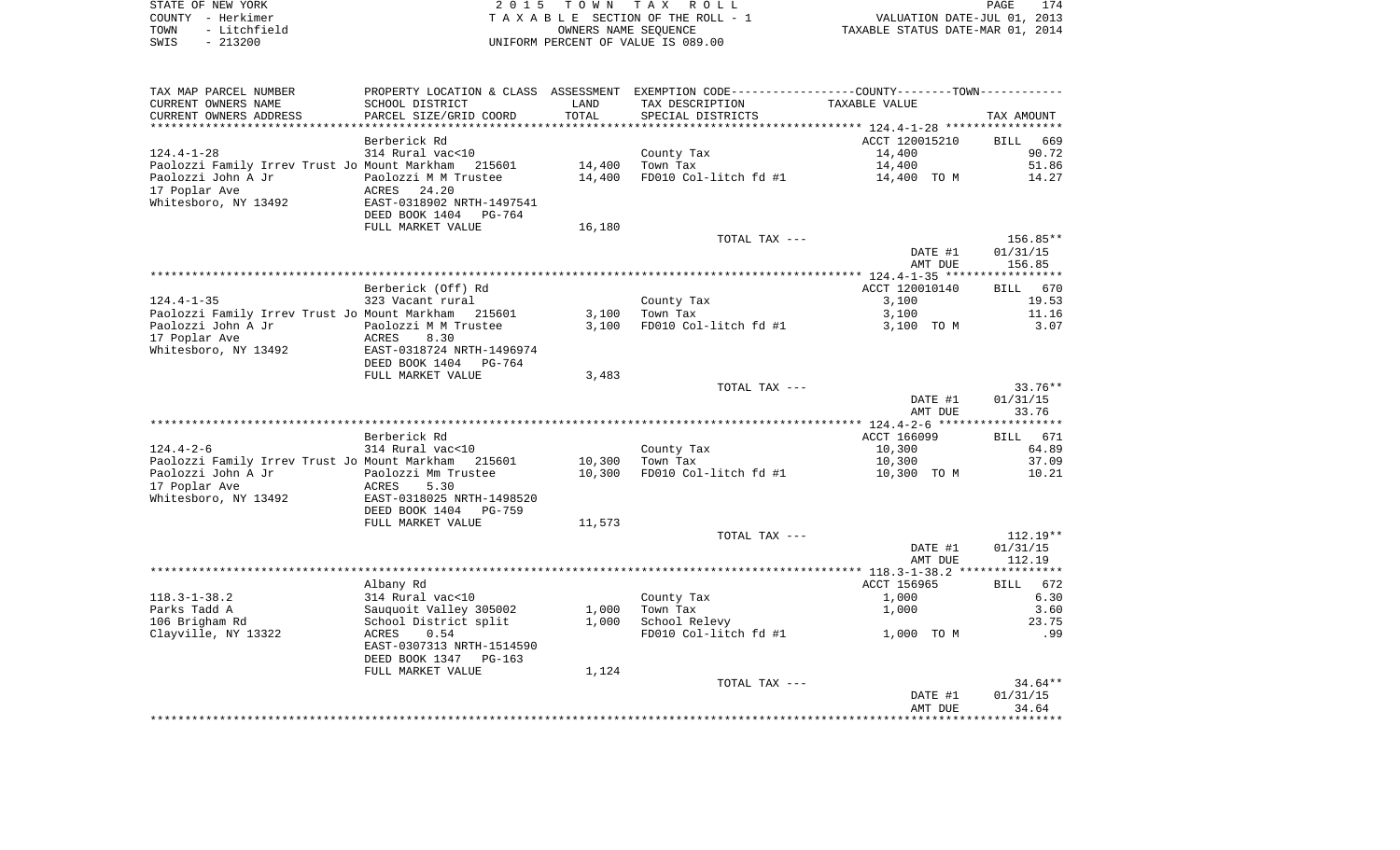|      | STATE OF NEW YORK | 2015 TOWN TAX ROLL                 | 175<br>PAGE                      |
|------|-------------------|------------------------------------|----------------------------------|
|      | COUNTY - Herkimer | TAXABLE SECTION OF THE ROLL - 1    | VALUATION DATE-JUL 01, 2013      |
| TOWN | - Litchfield      | OWNERS NAME SEOUENCE               | TAXABLE STATUS DATE-MAR 01, 2014 |
| SWIS | - 213200          | UNIFORM PERCENT OF VALUE IS 089.00 |                                  |

| SCHOOL DISTRICT<br>TAX DESCRIPTION<br>TAXABLE VALUE<br>LAND<br>PARCEL SIZE/GRID COORD<br>TOTAL<br>SPECIAL DISTRICTS<br>TAX AMOUNT<br>106 Brigham Rd<br>ACCT 156965<br>BILL 673<br>210 1 Family Res<br>83,000<br>522.91<br>County Tax<br>17,400<br>83,000<br>298.92<br>Mount Markham 215601<br>Town Tax<br>83,000<br>School Relevy<br>FRNT 1023.00 DPTH<br>1,287.97<br>FD010 Col-litch $f d$ #1 83,000 TO M<br>Clayville, NY 13322<br>ACRES<br>3.00<br>82.27<br>EAST-0307440 NRTH-1514431<br>DEED BOOK 1347 PG-163<br>FULL MARKET VALUE<br>93,258<br>TOTAL TAX ---<br>$2,192.07**$<br>DATE #1<br>01/31/15<br>AMT DUE<br>2,192.07<br>490 Albany Rd<br>ACCT 154362<br>BILL 674<br>$124.3 - 4 - 10$<br>12,100<br>76.23<br>314 Rural vac<10<br>County Tax<br>12,100<br>43.58<br>Parks Tadd A<br>12,100<br>Town Tax<br>Mount Markham 215601<br>FRNT 328.00 DPTH<br>106 Brigham Road<br>12,100<br>School Relevy<br>277.26<br>FD010 Col-litch $fd$ #1 $12,100$ TO M<br>Clayville, NY 13322<br>8.30<br>11.99<br>ACRES<br>EAST-0310223 NRTH-1498986<br>DEED BOOK 1332<br>$PG-14$<br>FULL MARKET VALUE<br>13,596<br>409.06**<br>TOTAL TAX ---<br>DATE #1<br>01/31/15<br>409.06<br>AMT DUE<br>ACCT 120010440<br>1043 State Route 51<br>BILL 675<br>County Tax<br>45,400<br>$131.1 - 3 - 7.1$<br>280 Res Multiple<br>286.02<br>Mount Markham 215601<br>26,400<br>45,400<br>Parment Michael J<br>Town Tax<br>163.51<br>45,400<br>426.43<br>1043 State Route 51<br>ACRES<br>14.00<br>School Relevy<br>FD010 Col-litch fd #1<br>45,400 TO M<br>45.00<br>Ilion, NY 13357<br>EAST-0327680 NRTH-1494929<br>DEED BOOK 1210 PG-37<br>FULL MARKET VALUE<br>51,011<br>920.96**<br>TOTAL TAX ---<br>01/31/15<br>DATE #1<br>920.96<br>AMT DUE<br>1588 Albany St<br>ACCT 175600<br>BILL 676<br>$118.3 - 1 - 6$<br>83,600<br>526.69<br>210 1 Family Res<br>County Tax<br>Parmly Perry L<br>Sauquoit Valley 305002<br>ACRES 1.50<br>14,100<br>Town Tax<br>83,600<br>301.08<br>FD010 Col-litch fd #1 83,600 TO M<br>Parmly Maria H<br>83,600<br>82.86<br>EAST-0308969 NRTH-1519155<br>1588 Albany St<br>DEED BOOK 1466<br>Frankfort, NY 13340<br>PG-378<br>93,933<br>FULL MARKET VALUE<br>$910.63**$<br>TOTAL TAX ---<br>DATE #1<br>01/31/15<br>910.63<br>AMT DUE | TAX MAP PARCEL NUMBER  |  | PROPERTY LOCATION & CLASS ASSESSMENT EXEMPTION CODE---------------COUNTY--------TOWN---------- |  |
|--------------------------------------------------------------------------------------------------------------------------------------------------------------------------------------------------------------------------------------------------------------------------------------------------------------------------------------------------------------------------------------------------------------------------------------------------------------------------------------------------------------------------------------------------------------------------------------------------------------------------------------------------------------------------------------------------------------------------------------------------------------------------------------------------------------------------------------------------------------------------------------------------------------------------------------------------------------------------------------------------------------------------------------------------------------------------------------------------------------------------------------------------------------------------------------------------------------------------------------------------------------------------------------------------------------------------------------------------------------------------------------------------------------------------------------------------------------------------------------------------------------------------------------------------------------------------------------------------------------------------------------------------------------------------------------------------------------------------------------------------------------------------------------------------------------------------------------------------------------------------------------------------------------------------------------------------------------------------------------------------------------------------------------------------------------------------------------------------------------------------------------------------------------------------------------------------------------------------------------|------------------------|--|------------------------------------------------------------------------------------------------|--|
|                                                                                                                                                                                                                                                                                                                                                                                                                                                                                                                                                                                                                                                                                                                                                                                                                                                                                                                                                                                                                                                                                                                                                                                                                                                                                                                                                                                                                                                                                                                                                                                                                                                                                                                                                                                                                                                                                                                                                                                                                                                                                                                                                                                                                                      | CURRENT OWNERS NAME    |  |                                                                                                |  |
|                                                                                                                                                                                                                                                                                                                                                                                                                                                                                                                                                                                                                                                                                                                                                                                                                                                                                                                                                                                                                                                                                                                                                                                                                                                                                                                                                                                                                                                                                                                                                                                                                                                                                                                                                                                                                                                                                                                                                                                                                                                                                                                                                                                                                                      | CURRENT OWNERS ADDRESS |  |                                                                                                |  |
|                                                                                                                                                                                                                                                                                                                                                                                                                                                                                                                                                                                                                                                                                                                                                                                                                                                                                                                                                                                                                                                                                                                                                                                                                                                                                                                                                                                                                                                                                                                                                                                                                                                                                                                                                                                                                                                                                                                                                                                                                                                                                                                                                                                                                                      | ********************** |  |                                                                                                |  |
|                                                                                                                                                                                                                                                                                                                                                                                                                                                                                                                                                                                                                                                                                                                                                                                                                                                                                                                                                                                                                                                                                                                                                                                                                                                                                                                                                                                                                                                                                                                                                                                                                                                                                                                                                                                                                                                                                                                                                                                                                                                                                                                                                                                                                                      |                        |  |                                                                                                |  |
|                                                                                                                                                                                                                                                                                                                                                                                                                                                                                                                                                                                                                                                                                                                                                                                                                                                                                                                                                                                                                                                                                                                                                                                                                                                                                                                                                                                                                                                                                                                                                                                                                                                                                                                                                                                                                                                                                                                                                                                                                                                                                                                                                                                                                                      | $118.3 - 1 - 51.2$     |  |                                                                                                |  |
|                                                                                                                                                                                                                                                                                                                                                                                                                                                                                                                                                                                                                                                                                                                                                                                                                                                                                                                                                                                                                                                                                                                                                                                                                                                                                                                                                                                                                                                                                                                                                                                                                                                                                                                                                                                                                                                                                                                                                                                                                                                                                                                                                                                                                                      | Parks Tadd A           |  |                                                                                                |  |
|                                                                                                                                                                                                                                                                                                                                                                                                                                                                                                                                                                                                                                                                                                                                                                                                                                                                                                                                                                                                                                                                                                                                                                                                                                                                                                                                                                                                                                                                                                                                                                                                                                                                                                                                                                                                                                                                                                                                                                                                                                                                                                                                                                                                                                      | 106 Brigham Rd         |  |                                                                                                |  |
|                                                                                                                                                                                                                                                                                                                                                                                                                                                                                                                                                                                                                                                                                                                                                                                                                                                                                                                                                                                                                                                                                                                                                                                                                                                                                                                                                                                                                                                                                                                                                                                                                                                                                                                                                                                                                                                                                                                                                                                                                                                                                                                                                                                                                                      |                        |  |                                                                                                |  |
|                                                                                                                                                                                                                                                                                                                                                                                                                                                                                                                                                                                                                                                                                                                                                                                                                                                                                                                                                                                                                                                                                                                                                                                                                                                                                                                                                                                                                                                                                                                                                                                                                                                                                                                                                                                                                                                                                                                                                                                                                                                                                                                                                                                                                                      |                        |  |                                                                                                |  |
|                                                                                                                                                                                                                                                                                                                                                                                                                                                                                                                                                                                                                                                                                                                                                                                                                                                                                                                                                                                                                                                                                                                                                                                                                                                                                                                                                                                                                                                                                                                                                                                                                                                                                                                                                                                                                                                                                                                                                                                                                                                                                                                                                                                                                                      |                        |  |                                                                                                |  |
|                                                                                                                                                                                                                                                                                                                                                                                                                                                                                                                                                                                                                                                                                                                                                                                                                                                                                                                                                                                                                                                                                                                                                                                                                                                                                                                                                                                                                                                                                                                                                                                                                                                                                                                                                                                                                                                                                                                                                                                                                                                                                                                                                                                                                                      |                        |  |                                                                                                |  |
|                                                                                                                                                                                                                                                                                                                                                                                                                                                                                                                                                                                                                                                                                                                                                                                                                                                                                                                                                                                                                                                                                                                                                                                                                                                                                                                                                                                                                                                                                                                                                                                                                                                                                                                                                                                                                                                                                                                                                                                                                                                                                                                                                                                                                                      |                        |  |                                                                                                |  |
|                                                                                                                                                                                                                                                                                                                                                                                                                                                                                                                                                                                                                                                                                                                                                                                                                                                                                                                                                                                                                                                                                                                                                                                                                                                                                                                                                                                                                                                                                                                                                                                                                                                                                                                                                                                                                                                                                                                                                                                                                                                                                                                                                                                                                                      |                        |  |                                                                                                |  |
|                                                                                                                                                                                                                                                                                                                                                                                                                                                                                                                                                                                                                                                                                                                                                                                                                                                                                                                                                                                                                                                                                                                                                                                                                                                                                                                                                                                                                                                                                                                                                                                                                                                                                                                                                                                                                                                                                                                                                                                                                                                                                                                                                                                                                                      |                        |  |                                                                                                |  |
|                                                                                                                                                                                                                                                                                                                                                                                                                                                                                                                                                                                                                                                                                                                                                                                                                                                                                                                                                                                                                                                                                                                                                                                                                                                                                                                                                                                                                                                                                                                                                                                                                                                                                                                                                                                                                                                                                                                                                                                                                                                                                                                                                                                                                                      |                        |  |                                                                                                |  |
|                                                                                                                                                                                                                                                                                                                                                                                                                                                                                                                                                                                                                                                                                                                                                                                                                                                                                                                                                                                                                                                                                                                                                                                                                                                                                                                                                                                                                                                                                                                                                                                                                                                                                                                                                                                                                                                                                                                                                                                                                                                                                                                                                                                                                                      |                        |  |                                                                                                |  |
|                                                                                                                                                                                                                                                                                                                                                                                                                                                                                                                                                                                                                                                                                                                                                                                                                                                                                                                                                                                                                                                                                                                                                                                                                                                                                                                                                                                                                                                                                                                                                                                                                                                                                                                                                                                                                                                                                                                                                                                                                                                                                                                                                                                                                                      |                        |  |                                                                                                |  |
|                                                                                                                                                                                                                                                                                                                                                                                                                                                                                                                                                                                                                                                                                                                                                                                                                                                                                                                                                                                                                                                                                                                                                                                                                                                                                                                                                                                                                                                                                                                                                                                                                                                                                                                                                                                                                                                                                                                                                                                                                                                                                                                                                                                                                                      |                        |  |                                                                                                |  |
|                                                                                                                                                                                                                                                                                                                                                                                                                                                                                                                                                                                                                                                                                                                                                                                                                                                                                                                                                                                                                                                                                                                                                                                                                                                                                                                                                                                                                                                                                                                                                                                                                                                                                                                                                                                                                                                                                                                                                                                                                                                                                                                                                                                                                                      |                        |  |                                                                                                |  |
|                                                                                                                                                                                                                                                                                                                                                                                                                                                                                                                                                                                                                                                                                                                                                                                                                                                                                                                                                                                                                                                                                                                                                                                                                                                                                                                                                                                                                                                                                                                                                                                                                                                                                                                                                                                                                                                                                                                                                                                                                                                                                                                                                                                                                                      |                        |  |                                                                                                |  |
|                                                                                                                                                                                                                                                                                                                                                                                                                                                                                                                                                                                                                                                                                                                                                                                                                                                                                                                                                                                                                                                                                                                                                                                                                                                                                                                                                                                                                                                                                                                                                                                                                                                                                                                                                                                                                                                                                                                                                                                                                                                                                                                                                                                                                                      |                        |  |                                                                                                |  |
|                                                                                                                                                                                                                                                                                                                                                                                                                                                                                                                                                                                                                                                                                                                                                                                                                                                                                                                                                                                                                                                                                                                                                                                                                                                                                                                                                                                                                                                                                                                                                                                                                                                                                                                                                                                                                                                                                                                                                                                                                                                                                                                                                                                                                                      |                        |  |                                                                                                |  |
|                                                                                                                                                                                                                                                                                                                                                                                                                                                                                                                                                                                                                                                                                                                                                                                                                                                                                                                                                                                                                                                                                                                                                                                                                                                                                                                                                                                                                                                                                                                                                                                                                                                                                                                                                                                                                                                                                                                                                                                                                                                                                                                                                                                                                                      |                        |  |                                                                                                |  |
|                                                                                                                                                                                                                                                                                                                                                                                                                                                                                                                                                                                                                                                                                                                                                                                                                                                                                                                                                                                                                                                                                                                                                                                                                                                                                                                                                                                                                                                                                                                                                                                                                                                                                                                                                                                                                                                                                                                                                                                                                                                                                                                                                                                                                                      |                        |  |                                                                                                |  |
|                                                                                                                                                                                                                                                                                                                                                                                                                                                                                                                                                                                                                                                                                                                                                                                                                                                                                                                                                                                                                                                                                                                                                                                                                                                                                                                                                                                                                                                                                                                                                                                                                                                                                                                                                                                                                                                                                                                                                                                                                                                                                                                                                                                                                                      |                        |  |                                                                                                |  |
|                                                                                                                                                                                                                                                                                                                                                                                                                                                                                                                                                                                                                                                                                                                                                                                                                                                                                                                                                                                                                                                                                                                                                                                                                                                                                                                                                                                                                                                                                                                                                                                                                                                                                                                                                                                                                                                                                                                                                                                                                                                                                                                                                                                                                                      |                        |  |                                                                                                |  |
|                                                                                                                                                                                                                                                                                                                                                                                                                                                                                                                                                                                                                                                                                                                                                                                                                                                                                                                                                                                                                                                                                                                                                                                                                                                                                                                                                                                                                                                                                                                                                                                                                                                                                                                                                                                                                                                                                                                                                                                                                                                                                                                                                                                                                                      |                        |  |                                                                                                |  |
|                                                                                                                                                                                                                                                                                                                                                                                                                                                                                                                                                                                                                                                                                                                                                                                                                                                                                                                                                                                                                                                                                                                                                                                                                                                                                                                                                                                                                                                                                                                                                                                                                                                                                                                                                                                                                                                                                                                                                                                                                                                                                                                                                                                                                                      |                        |  |                                                                                                |  |
|                                                                                                                                                                                                                                                                                                                                                                                                                                                                                                                                                                                                                                                                                                                                                                                                                                                                                                                                                                                                                                                                                                                                                                                                                                                                                                                                                                                                                                                                                                                                                                                                                                                                                                                                                                                                                                                                                                                                                                                                                                                                                                                                                                                                                                      |                        |  |                                                                                                |  |
|                                                                                                                                                                                                                                                                                                                                                                                                                                                                                                                                                                                                                                                                                                                                                                                                                                                                                                                                                                                                                                                                                                                                                                                                                                                                                                                                                                                                                                                                                                                                                                                                                                                                                                                                                                                                                                                                                                                                                                                                                                                                                                                                                                                                                                      |                        |  |                                                                                                |  |
|                                                                                                                                                                                                                                                                                                                                                                                                                                                                                                                                                                                                                                                                                                                                                                                                                                                                                                                                                                                                                                                                                                                                                                                                                                                                                                                                                                                                                                                                                                                                                                                                                                                                                                                                                                                                                                                                                                                                                                                                                                                                                                                                                                                                                                      |                        |  |                                                                                                |  |
|                                                                                                                                                                                                                                                                                                                                                                                                                                                                                                                                                                                                                                                                                                                                                                                                                                                                                                                                                                                                                                                                                                                                                                                                                                                                                                                                                                                                                                                                                                                                                                                                                                                                                                                                                                                                                                                                                                                                                                                                                                                                                                                                                                                                                                      |                        |  |                                                                                                |  |
|                                                                                                                                                                                                                                                                                                                                                                                                                                                                                                                                                                                                                                                                                                                                                                                                                                                                                                                                                                                                                                                                                                                                                                                                                                                                                                                                                                                                                                                                                                                                                                                                                                                                                                                                                                                                                                                                                                                                                                                                                                                                                                                                                                                                                                      |                        |  |                                                                                                |  |
|                                                                                                                                                                                                                                                                                                                                                                                                                                                                                                                                                                                                                                                                                                                                                                                                                                                                                                                                                                                                                                                                                                                                                                                                                                                                                                                                                                                                                                                                                                                                                                                                                                                                                                                                                                                                                                                                                                                                                                                                                                                                                                                                                                                                                                      |                        |  |                                                                                                |  |
|                                                                                                                                                                                                                                                                                                                                                                                                                                                                                                                                                                                                                                                                                                                                                                                                                                                                                                                                                                                                                                                                                                                                                                                                                                                                                                                                                                                                                                                                                                                                                                                                                                                                                                                                                                                                                                                                                                                                                                                                                                                                                                                                                                                                                                      |                        |  |                                                                                                |  |
|                                                                                                                                                                                                                                                                                                                                                                                                                                                                                                                                                                                                                                                                                                                                                                                                                                                                                                                                                                                                                                                                                                                                                                                                                                                                                                                                                                                                                                                                                                                                                                                                                                                                                                                                                                                                                                                                                                                                                                                                                                                                                                                                                                                                                                      |                        |  |                                                                                                |  |
|                                                                                                                                                                                                                                                                                                                                                                                                                                                                                                                                                                                                                                                                                                                                                                                                                                                                                                                                                                                                                                                                                                                                                                                                                                                                                                                                                                                                                                                                                                                                                                                                                                                                                                                                                                                                                                                                                                                                                                                                                                                                                                                                                                                                                                      |                        |  |                                                                                                |  |
|                                                                                                                                                                                                                                                                                                                                                                                                                                                                                                                                                                                                                                                                                                                                                                                                                                                                                                                                                                                                                                                                                                                                                                                                                                                                                                                                                                                                                                                                                                                                                                                                                                                                                                                                                                                                                                                                                                                                                                                                                                                                                                                                                                                                                                      |                        |  |                                                                                                |  |
|                                                                                                                                                                                                                                                                                                                                                                                                                                                                                                                                                                                                                                                                                                                                                                                                                                                                                                                                                                                                                                                                                                                                                                                                                                                                                                                                                                                                                                                                                                                                                                                                                                                                                                                                                                                                                                                                                                                                                                                                                                                                                                                                                                                                                                      |                        |  |                                                                                                |  |
|                                                                                                                                                                                                                                                                                                                                                                                                                                                                                                                                                                                                                                                                                                                                                                                                                                                                                                                                                                                                                                                                                                                                                                                                                                                                                                                                                                                                                                                                                                                                                                                                                                                                                                                                                                                                                                                                                                                                                                                                                                                                                                                                                                                                                                      |                        |  |                                                                                                |  |
|                                                                                                                                                                                                                                                                                                                                                                                                                                                                                                                                                                                                                                                                                                                                                                                                                                                                                                                                                                                                                                                                                                                                                                                                                                                                                                                                                                                                                                                                                                                                                                                                                                                                                                                                                                                                                                                                                                                                                                                                                                                                                                                                                                                                                                      |                        |  |                                                                                                |  |
|                                                                                                                                                                                                                                                                                                                                                                                                                                                                                                                                                                                                                                                                                                                                                                                                                                                                                                                                                                                                                                                                                                                                                                                                                                                                                                                                                                                                                                                                                                                                                                                                                                                                                                                                                                                                                                                                                                                                                                                                                                                                                                                                                                                                                                      |                        |  |                                                                                                |  |
|                                                                                                                                                                                                                                                                                                                                                                                                                                                                                                                                                                                                                                                                                                                                                                                                                                                                                                                                                                                                                                                                                                                                                                                                                                                                                                                                                                                                                                                                                                                                                                                                                                                                                                                                                                                                                                                                                                                                                                                                                                                                                                                                                                                                                                      |                        |  |                                                                                                |  |
|                                                                                                                                                                                                                                                                                                                                                                                                                                                                                                                                                                                                                                                                                                                                                                                                                                                                                                                                                                                                                                                                                                                                                                                                                                                                                                                                                                                                                                                                                                                                                                                                                                                                                                                                                                                                                                                                                                                                                                                                                                                                                                                                                                                                                                      |                        |  |                                                                                                |  |
|                                                                                                                                                                                                                                                                                                                                                                                                                                                                                                                                                                                                                                                                                                                                                                                                                                                                                                                                                                                                                                                                                                                                                                                                                                                                                                                                                                                                                                                                                                                                                                                                                                                                                                                                                                                                                                                                                                                                                                                                                                                                                                                                                                                                                                      |                        |  |                                                                                                |  |
|                                                                                                                                                                                                                                                                                                                                                                                                                                                                                                                                                                                                                                                                                                                                                                                                                                                                                                                                                                                                                                                                                                                                                                                                                                                                                                                                                                                                                                                                                                                                                                                                                                                                                                                                                                                                                                                                                                                                                                                                                                                                                                                                                                                                                                      |                        |  |                                                                                                |  |
|                                                                                                                                                                                                                                                                                                                                                                                                                                                                                                                                                                                                                                                                                                                                                                                                                                                                                                                                                                                                                                                                                                                                                                                                                                                                                                                                                                                                                                                                                                                                                                                                                                                                                                                                                                                                                                                                                                                                                                                                                                                                                                                                                                                                                                      |                        |  |                                                                                                |  |
|                                                                                                                                                                                                                                                                                                                                                                                                                                                                                                                                                                                                                                                                                                                                                                                                                                                                                                                                                                                                                                                                                                                                                                                                                                                                                                                                                                                                                                                                                                                                                                                                                                                                                                                                                                                                                                                                                                                                                                                                                                                                                                                                                                                                                                      |                        |  |                                                                                                |  |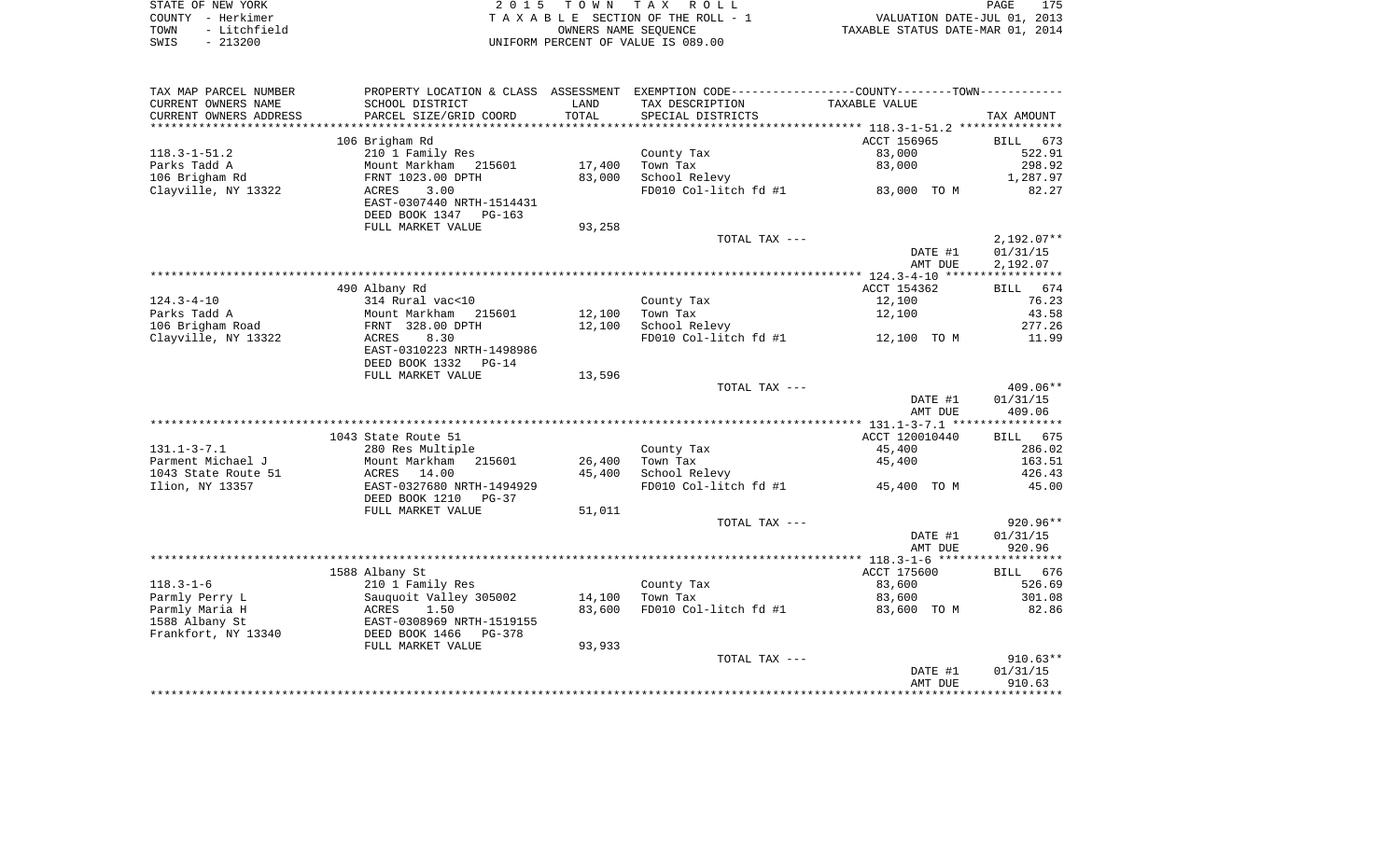| STATE OF NEW YORK    | 2015 TOWN TAX ROLL                 | 176<br>PAGE                      |
|----------------------|------------------------------------|----------------------------------|
| COUNTY - Herkimer    | TAXABLE SECTION OF THE ROLL - 1    | VALUATION DATE-JUL 01, 2013      |
| - Litchfield<br>TOWN | OWNERS NAME SEOUENCE               | TAXABLE STATUS DATE-MAR 01, 2014 |
| $-213200$<br>SWIS    | UNIFORM PERCENT OF VALUE IS 089.00 |                                  |

| TAX MAP PARCEL NUMBER     |                                                         |         | PROPERTY LOCATION & CLASS ASSESSMENT EXEMPTION CODE---------------COUNTY-------TOWN---------- |                |                    |
|---------------------------|---------------------------------------------------------|---------|-----------------------------------------------------------------------------------------------|----------------|--------------------|
| CURRENT OWNERS NAME       | SCHOOL DISTRICT                                         | LAND    | TAX DESCRIPTION                                                                               | TAXABLE VALUE  |                    |
| CURRENT OWNERS ADDRESS    | PARCEL SIZE/GRID COORD                                  | TOTAL   | SPECIAL DISTRICTS                                                                             |                | TAX AMOUNT         |
| ************************* |                                                         |         |                                                                                               |                |                    |
|                           | 826 Ball Rd                                             |         |                                                                                               | ACCT 174137    | <b>BILL</b><br>677 |
| $118.4 - 1 - 15$          | 270 Mfg housing                                         |         | County Tax                                                                                    | 30,000         | 189.00             |
| Parry Robert J            | Mount Markham<br>215601                                 | 14,500  | Town Tax                                                                                      | 30,000         | 108.04             |
| Parry Andrea M            | ACRES<br>1.70                                           | 30,000  | FD010 Col-litch fd #1                                                                         | 30,000 TO M    | 29.73              |
| 529 Hacadam Rd            | EAST-0316623 NRTH-1521410                               |         |                                                                                               |                |                    |
| Sauquoit, NY 13456        | DEED BOOK 1456<br>$PG-181$                              |         |                                                                                               |                |                    |
|                           | FULL MARKET VALUE                                       | 33,708  |                                                                                               |                |                    |
|                           |                                                         |         | TOTAL TAX ---                                                                                 |                | 326.77**           |
|                           |                                                         |         |                                                                                               | DATE #1        | 01/31/15           |
|                           |                                                         |         |                                                                                               | AMT DUE        | 326.77             |
|                           | 593 Albany Rd                                           |         |                                                                                               | ACCT 120003930 | BILL 678           |
| $124.3 - 4 - 3$           | 240 Rural res                                           |         | County Tax                                                                                    | 94,500         | 595.36             |
| Passalacqua John A        | Mount Markham<br>215601                                 | 30,900  | Town Tax                                                                                      | 94,500         | 340.34             |
| 593 Albany Rd             | ACRES<br>12.30                                          | 94,500  | FD010 Col-litch fd #1                                                                         | 94,500 TO M    | 93.66              |
| West Winfield, NY 13491   | EAST-0273588 NRTH-1075479                               |         |                                                                                               |                |                    |
|                           | DEED BOOK 920<br>PG-584                                 |         |                                                                                               |                |                    |
|                           | FULL MARKET VALUE                                       | 106,180 |                                                                                               |                |                    |
|                           |                                                         |         | TOTAL TAX ---                                                                                 |                | 1,029.36**         |
|                           |                                                         |         |                                                                                               | DATE #1        | 01/31/15           |
|                           |                                                         |         |                                                                                               | AMT DUE        | 1,029.36           |
|                           |                                                         |         |                                                                                               |                |                    |
|                           | 10395 Roberts Rd                                        |         |                                                                                               | ACCT 120090129 | BILL 679           |
| $118.1 - 1 - 50.2$        | 210 1 Family Res                                        |         | County Tax                                                                                    | 120,000        | 756.01             |
| Peckman Will R            | Sauquoit Valley 305002                                  | 13,000  | Town Tax                                                                                      | 120,000        | 432.17             |
| Peckham Kimberly A        | FRNT 170.00 DPTH 270.00                                 | 120,000 | FD010 Col-litch fd #1                                                                         | 120,000 TO M   | 118.94             |
| 10395 Roberts Rd          | 1.00<br>ACRES                                           |         |                                                                                               |                |                    |
| Sauquoit, NY 13456        | EAST-0305013 NRTH-1522696<br>DEED BOOK 1129<br>$PG-256$ |         |                                                                                               |                |                    |
|                           | FULL MARKET VALUE                                       | 134,831 |                                                                                               |                |                    |
|                           |                                                         |         | TOTAL TAX ---                                                                                 |                | 1,307.12**         |
|                           |                                                         |         |                                                                                               | DATE #1        | 01/31/15           |
|                           |                                                         |         |                                                                                               | AMT DUE        | 1,307.12           |
|                           |                                                         |         |                                                                                               |                |                    |
|                           | 123 Cobane Rd                                           |         |                                                                                               |                | 680<br><b>BILL</b> |
| $118.3 - 1 - 2.13$        | 210 1 Family Res                                        |         | County Tax                                                                                    | 189,000        | 1,190.72           |
| Pedulla Luigi             | Sauquoit Valley 305002                                  | 13,300  | Town Tax                                                                                      | 189,000        | 680.67             |
| Pedulla Cristina M        | ACRES<br>1.12                                           | 189,000 | FD010 Col-litch fd #1                                                                         | 189,000 TO M   | 187.33             |
| 123 Cobane Rd             | EAST-0302171 NRTH-1520250                               |         |                                                                                               |                |                    |
| Sauguoit, NY 13456        | DEED BOOK 886<br>$PG-648$                               |         |                                                                                               |                |                    |
|                           | FULL MARKET VALUE                                       | 212,360 |                                                                                               |                |                    |
|                           |                                                         |         | TOTAL TAX ---                                                                                 |                | $2,058.72**$       |
|                           |                                                         |         |                                                                                               | DATE #1        | 01/31/15           |
|                           |                                                         |         |                                                                                               | AMT DUE        | 2,058.72           |
|                           |                                                         |         |                                                                                               |                |                    |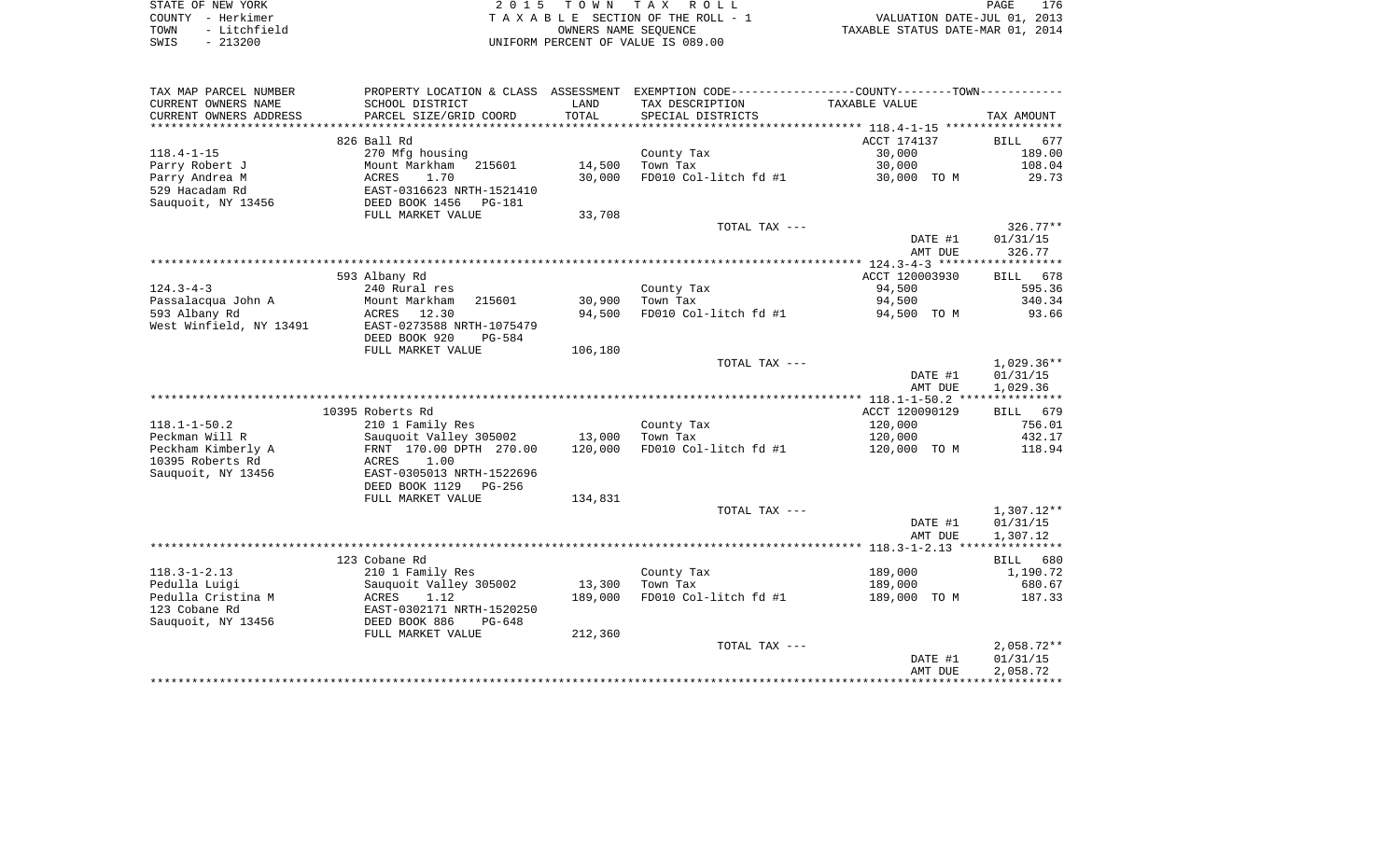| STATE OF NEW YORK    | 2015 TOWN TAX ROLL                 | PAGE                             |
|----------------------|------------------------------------|----------------------------------|
| COUNTY – Herkimer    | TAXABLE SECTION OF THE ROLL - 1    | VALUATION DATE-JUL 01, 2013      |
| - Litchfield<br>TOWN | OWNERS NAME SEOUENCE               | TAXABLE STATUS DATE-MAR 01, 2014 |
| $-213200$<br>SWIS    | UNIFORM PERCENT OF VALUE IS 089.00 |                                  |

| 304 Jerusalem Hill Rd<br>ACCT 120010020<br>$\Omega$<br>124.1-1-9<br>120 Field crops<br>AG MKTS L 41720<br>$\overline{0}$<br>Perkins Ronald<br>Mount Markham 215601<br>58,000 County Tax<br>123,600<br>Life U F<br>Perkins Sara J<br>ACRES<br>94.00<br>123,600<br>Town Tax<br>123,600<br>29 Parker Ave<br>FD010 Col-litch fd #1<br>EAST-0311675 NRTH-1510890<br>123,600 TO M<br>Hyde Park, NY 12538<br>DEED BOOK 882<br>PG-348<br>FULL MARKET VALUE<br>138,876<br>MAY BE SUBJECT TO PAYMENT<br>UNDER AGDIST LAW TIL 2018<br>TOTAL TAX ---<br>1,346.34**<br>01/31/15<br>DATE #1<br>1,346.34<br>AMT DUE<br>388 Berberick Rd<br>ACCT 120090172<br>BILL 682<br>124.4-2-5<br>County Tax<br>85,000<br>210 1 Family Res<br>85,000<br>Perrone David J<br>Mount Markham 215601<br>21,900<br>Town Tax<br>School Relevy<br>Perrone Amy M<br>ACRES 5.10<br>EAST-0317880 NRTH-1498385<br>DEED BOOK 896 PG-432<br>85,000<br>FD010 Col-litch fd #1 85,000 TO M<br>388 Berberick Rd<br>Frankfort, NY 13340<br>95,506<br>FULL MARKET VALUE<br>TOTAL TAX ---<br>DATE #1<br>01/31/15<br>AMT DUE<br>2,259.69<br>BILL 683<br>ACCT 120010260<br>215 Camp Rd<br>124.3-1-4<br>210 1 Family Res<br>County Tax<br>122,900<br>8,400<br>Peterson Richard G<br>Mount Markham 215601<br>Town Tax<br>122,900<br>122,900<br>FD010 Col-litch fd #1<br>Peterson Carol A<br>FRNT 110.00 DPTH 110.00<br>EAST-0306166 NRTH-1503552<br>122,900 TO M<br>1341 Manury Rd<br>Fernadia, FL 32034<br>DEED BOOK 943<br>PG-467<br>FULL MARKET VALUE<br>138,090<br>PRIOR OWNER ON 3/01/2014<br>Peterson Richard G<br>TOTAL TAX ---<br>1,338.71**<br>01/31/15<br>DATE #1<br>AMT DUE<br>1,338.71 | TAX MAP PARCEL NUMBER<br>CURRENT OWNERS NAME | SCHOOL DISTRICT        | LAND   | PROPERTY LOCATION & CLASS ASSESSMENT EXEMPTION CODE---------------COUNTY--------TOWN----------<br>TAX DESCRIPTION | TAXABLE VALUE |              |
|------------------------------------------------------------------------------------------------------------------------------------------------------------------------------------------------------------------------------------------------------------------------------------------------------------------------------------------------------------------------------------------------------------------------------------------------------------------------------------------------------------------------------------------------------------------------------------------------------------------------------------------------------------------------------------------------------------------------------------------------------------------------------------------------------------------------------------------------------------------------------------------------------------------------------------------------------------------------------------------------------------------------------------------------------------------------------------------------------------------------------------------------------------------------------------------------------------------------------------------------------------------------------------------------------------------------------------------------------------------------------------------------------------------------------------------------------------------------------------------------------------------------------------------------------------------------------------------------------------------------------------------------|----------------------------------------------|------------------------|--------|-------------------------------------------------------------------------------------------------------------------|---------------|--------------|
|                                                                                                                                                                                                                                                                                                                                                                                                                                                                                                                                                                                                                                                                                                                                                                                                                                                                                                                                                                                                                                                                                                                                                                                                                                                                                                                                                                                                                                                                                                                                                                                                                                                | CURRENT OWNERS ADDRESS                       | PARCEL SIZE/GRID COORD | TOTAL  | SPECIAL DISTRICTS                                                                                                 |               | TAX AMOUNT   |
|                                                                                                                                                                                                                                                                                                                                                                                                                                                                                                                                                                                                                                                                                                                                                                                                                                                                                                                                                                                                                                                                                                                                                                                                                                                                                                                                                                                                                                                                                                                                                                                                                                                |                                              |                        |        |                                                                                                                   |               | BILL 681     |
|                                                                                                                                                                                                                                                                                                                                                                                                                                                                                                                                                                                                                                                                                                                                                                                                                                                                                                                                                                                                                                                                                                                                                                                                                                                                                                                                                                                                                                                                                                                                                                                                                                                |                                              |                        |        |                                                                                                                   |               |              |
|                                                                                                                                                                                                                                                                                                                                                                                                                                                                                                                                                                                                                                                                                                                                                                                                                                                                                                                                                                                                                                                                                                                                                                                                                                                                                                                                                                                                                                                                                                                                                                                                                                                |                                              |                        |        |                                                                                                                   |               | 778.69       |
|                                                                                                                                                                                                                                                                                                                                                                                                                                                                                                                                                                                                                                                                                                                                                                                                                                                                                                                                                                                                                                                                                                                                                                                                                                                                                                                                                                                                                                                                                                                                                                                                                                                |                                              |                        |        |                                                                                                                   |               | 445.14       |
|                                                                                                                                                                                                                                                                                                                                                                                                                                                                                                                                                                                                                                                                                                                                                                                                                                                                                                                                                                                                                                                                                                                                                                                                                                                                                                                                                                                                                                                                                                                                                                                                                                                |                                              |                        |        |                                                                                                                   |               | 122.51       |
|                                                                                                                                                                                                                                                                                                                                                                                                                                                                                                                                                                                                                                                                                                                                                                                                                                                                                                                                                                                                                                                                                                                                                                                                                                                                                                                                                                                                                                                                                                                                                                                                                                                |                                              |                        |        |                                                                                                                   |               |              |
|                                                                                                                                                                                                                                                                                                                                                                                                                                                                                                                                                                                                                                                                                                                                                                                                                                                                                                                                                                                                                                                                                                                                                                                                                                                                                                                                                                                                                                                                                                                                                                                                                                                |                                              |                        |        |                                                                                                                   |               |              |
|                                                                                                                                                                                                                                                                                                                                                                                                                                                                                                                                                                                                                                                                                                                                                                                                                                                                                                                                                                                                                                                                                                                                                                                                                                                                                                                                                                                                                                                                                                                                                                                                                                                |                                              |                        |        |                                                                                                                   |               |              |
|                                                                                                                                                                                                                                                                                                                                                                                                                                                                                                                                                                                                                                                                                                                                                                                                                                                                                                                                                                                                                                                                                                                                                                                                                                                                                                                                                                                                                                                                                                                                                                                                                                                |                                              |                        |        |                                                                                                                   |               |              |
|                                                                                                                                                                                                                                                                                                                                                                                                                                                                                                                                                                                                                                                                                                                                                                                                                                                                                                                                                                                                                                                                                                                                                                                                                                                                                                                                                                                                                                                                                                                                                                                                                                                |                                              |                        |        |                                                                                                                   |               |              |
|                                                                                                                                                                                                                                                                                                                                                                                                                                                                                                                                                                                                                                                                                                                                                                                                                                                                                                                                                                                                                                                                                                                                                                                                                                                                                                                                                                                                                                                                                                                                                                                                                                                |                                              |                        |        |                                                                                                                   |               |              |
|                                                                                                                                                                                                                                                                                                                                                                                                                                                                                                                                                                                                                                                                                                                                                                                                                                                                                                                                                                                                                                                                                                                                                                                                                                                                                                                                                                                                                                                                                                                                                                                                                                                |                                              |                        |        |                                                                                                                   |               |              |
|                                                                                                                                                                                                                                                                                                                                                                                                                                                                                                                                                                                                                                                                                                                                                                                                                                                                                                                                                                                                                                                                                                                                                                                                                                                                                                                                                                                                                                                                                                                                                                                                                                                |                                              |                        |        |                                                                                                                   |               | 535.51       |
|                                                                                                                                                                                                                                                                                                                                                                                                                                                                                                                                                                                                                                                                                                                                                                                                                                                                                                                                                                                                                                                                                                                                                                                                                                                                                                                                                                                                                                                                                                                                                                                                                                                |                                              |                        |        |                                                                                                                   |               | 306.12       |
|                                                                                                                                                                                                                                                                                                                                                                                                                                                                                                                                                                                                                                                                                                                                                                                                                                                                                                                                                                                                                                                                                                                                                                                                                                                                                                                                                                                                                                                                                                                                                                                                                                                |                                              |                        |        |                                                                                                                   |               | 1,333.81     |
|                                                                                                                                                                                                                                                                                                                                                                                                                                                                                                                                                                                                                                                                                                                                                                                                                                                                                                                                                                                                                                                                                                                                                                                                                                                                                                                                                                                                                                                                                                                                                                                                                                                |                                              |                        |        |                                                                                                                   |               | 84.25        |
|                                                                                                                                                                                                                                                                                                                                                                                                                                                                                                                                                                                                                                                                                                                                                                                                                                                                                                                                                                                                                                                                                                                                                                                                                                                                                                                                                                                                                                                                                                                                                                                                                                                |                                              |                        |        |                                                                                                                   |               |              |
|                                                                                                                                                                                                                                                                                                                                                                                                                                                                                                                                                                                                                                                                                                                                                                                                                                                                                                                                                                                                                                                                                                                                                                                                                                                                                                                                                                                                                                                                                                                                                                                                                                                |                                              |                        |        |                                                                                                                   |               |              |
|                                                                                                                                                                                                                                                                                                                                                                                                                                                                                                                                                                                                                                                                                                                                                                                                                                                                                                                                                                                                                                                                                                                                                                                                                                                                                                                                                                                                                                                                                                                                                                                                                                                |                                              |                        |        |                                                                                                                   |               | $2,259.69**$ |
|                                                                                                                                                                                                                                                                                                                                                                                                                                                                                                                                                                                                                                                                                                                                                                                                                                                                                                                                                                                                                                                                                                                                                                                                                                                                                                                                                                                                                                                                                                                                                                                                                                                |                                              |                        |        |                                                                                                                   |               |              |
|                                                                                                                                                                                                                                                                                                                                                                                                                                                                                                                                                                                                                                                                                                                                                                                                                                                                                                                                                                                                                                                                                                                                                                                                                                                                                                                                                                                                                                                                                                                                                                                                                                                |                                              |                        |        |                                                                                                                   |               |              |
|                                                                                                                                                                                                                                                                                                                                                                                                                                                                                                                                                                                                                                                                                                                                                                                                                                                                                                                                                                                                                                                                                                                                                                                                                                                                                                                                                                                                                                                                                                                                                                                                                                                |                                              |                        |        |                                                                                                                   |               |              |
|                                                                                                                                                                                                                                                                                                                                                                                                                                                                                                                                                                                                                                                                                                                                                                                                                                                                                                                                                                                                                                                                                                                                                                                                                                                                                                                                                                                                                                                                                                                                                                                                                                                |                                              |                        |        |                                                                                                                   |               | 774.28       |
|                                                                                                                                                                                                                                                                                                                                                                                                                                                                                                                                                                                                                                                                                                                                                                                                                                                                                                                                                                                                                                                                                                                                                                                                                                                                                                                                                                                                                                                                                                                                                                                                                                                |                                              |                        |        |                                                                                                                   |               | 442.62       |
|                                                                                                                                                                                                                                                                                                                                                                                                                                                                                                                                                                                                                                                                                                                                                                                                                                                                                                                                                                                                                                                                                                                                                                                                                                                                                                                                                                                                                                                                                                                                                                                                                                                |                                              |                        |        |                                                                                                                   |               | 121.81       |
|                                                                                                                                                                                                                                                                                                                                                                                                                                                                                                                                                                                                                                                                                                                                                                                                                                                                                                                                                                                                                                                                                                                                                                                                                                                                                                                                                                                                                                                                                                                                                                                                                                                |                                              |                        |        |                                                                                                                   |               |              |
|                                                                                                                                                                                                                                                                                                                                                                                                                                                                                                                                                                                                                                                                                                                                                                                                                                                                                                                                                                                                                                                                                                                                                                                                                                                                                                                                                                                                                                                                                                                                                                                                                                                |                                              |                        |        |                                                                                                                   |               |              |
|                                                                                                                                                                                                                                                                                                                                                                                                                                                                                                                                                                                                                                                                                                                                                                                                                                                                                                                                                                                                                                                                                                                                                                                                                                                                                                                                                                                                                                                                                                                                                                                                                                                |                                              |                        |        |                                                                                                                   |               |              |
|                                                                                                                                                                                                                                                                                                                                                                                                                                                                                                                                                                                                                                                                                                                                                                                                                                                                                                                                                                                                                                                                                                                                                                                                                                                                                                                                                                                                                                                                                                                                                                                                                                                |                                              |                        |        |                                                                                                                   |               |              |
|                                                                                                                                                                                                                                                                                                                                                                                                                                                                                                                                                                                                                                                                                                                                                                                                                                                                                                                                                                                                                                                                                                                                                                                                                                                                                                                                                                                                                                                                                                                                                                                                                                                |                                              |                        |        |                                                                                                                   |               |              |
|                                                                                                                                                                                                                                                                                                                                                                                                                                                                                                                                                                                                                                                                                                                                                                                                                                                                                                                                                                                                                                                                                                                                                                                                                                                                                                                                                                                                                                                                                                                                                                                                                                                |                                              |                        |        |                                                                                                                   |               |              |
|                                                                                                                                                                                                                                                                                                                                                                                                                                                                                                                                                                                                                                                                                                                                                                                                                                                                                                                                                                                                                                                                                                                                                                                                                                                                                                                                                                                                                                                                                                                                                                                                                                                |                                              |                        |        |                                                                                                                   |               |              |
|                                                                                                                                                                                                                                                                                                                                                                                                                                                                                                                                                                                                                                                                                                                                                                                                                                                                                                                                                                                                                                                                                                                                                                                                                                                                                                                                                                                                                                                                                                                                                                                                                                                |                                              |                        |        |                                                                                                                   |               |              |
| ACCT 120012660<br>215 Camp Rd                                                                                                                                                                                                                                                                                                                                                                                                                                                                                                                                                                                                                                                                                                                                                                                                                                                                                                                                                                                                                                                                                                                                                                                                                                                                                                                                                                                                                                                                                                                                                                                                                  |                                              |                        |        |                                                                                                                   |               | BILL 684     |
| 81,000<br>124.3-1-5<br>210 1 Family Res<br>County Tax                                                                                                                                                                                                                                                                                                                                                                                                                                                                                                                                                                                                                                                                                                                                                                                                                                                                                                                                                                                                                                                                                                                                                                                                                                                                                                                                                                                                                                                                                                                                                                                          |                                              |                        |        |                                                                                                                   |               | 510.31       |
| 3,900<br>Peterson Richard G<br>Mount Markham 215601<br>Town Tax<br>81,000                                                                                                                                                                                                                                                                                                                                                                                                                                                                                                                                                                                                                                                                                                                                                                                                                                                                                                                                                                                                                                                                                                                                                                                                                                                                                                                                                                                                                                                                                                                                                                      |                                              |                        |        |                                                                                                                   |               | 291.72       |
| FRNT 100.00 DPTH 100.00<br>81,000<br>FD010 Col-litch fd #1<br>81,000 TO M<br>Peterson Carol A                                                                                                                                                                                                                                                                                                                                                                                                                                                                                                                                                                                                                                                                                                                                                                                                                                                                                                                                                                                                                                                                                                                                                                                                                                                                                                                                                                                                                                                                                                                                                  |                                              |                        |        |                                                                                                                   |               | 80.28        |
| 1341 Manury Rd<br>0.24<br>ACRES                                                                                                                                                                                                                                                                                                                                                                                                                                                                                                                                                                                                                                                                                                                                                                                                                                                                                                                                                                                                                                                                                                                                                                                                                                                                                                                                                                                                                                                                                                                                                                                                                |                                              |                        |        |                                                                                                                   |               |              |
| Fernadia, FL 32034<br>EAST-0306203 NRTH-1503457<br>DEED BOOK 943<br>PG-467                                                                                                                                                                                                                                                                                                                                                                                                                                                                                                                                                                                                                                                                                                                                                                                                                                                                                                                                                                                                                                                                                                                                                                                                                                                                                                                                                                                                                                                                                                                                                                     |                                              |                        |        |                                                                                                                   |               |              |
|                                                                                                                                                                                                                                                                                                                                                                                                                                                                                                                                                                                                                                                                                                                                                                                                                                                                                                                                                                                                                                                                                                                                                                                                                                                                                                                                                                                                                                                                                                                                                                                                                                                | PRIOR OWNER ON 3/01/2014                     | FULL MARKET VALUE      | 91,011 |                                                                                                                   |               |              |
|                                                                                                                                                                                                                                                                                                                                                                                                                                                                                                                                                                                                                                                                                                                                                                                                                                                                                                                                                                                                                                                                                                                                                                                                                                                                                                                                                                                                                                                                                                                                                                                                                                                |                                              |                        |        | TOTAL TAX ---                                                                                                     |               | 882.31**     |
|                                                                                                                                                                                                                                                                                                                                                                                                                                                                                                                                                                                                                                                                                                                                                                                                                                                                                                                                                                                                                                                                                                                                                                                                                                                                                                                                                                                                                                                                                                                                                                                                                                                |                                              |                        |        |                                                                                                                   | DATE #1       | 01/31/15     |
|                                                                                                                                                                                                                                                                                                                                                                                                                                                                                                                                                                                                                                                                                                                                                                                                                                                                                                                                                                                                                                                                                                                                                                                                                                                                                                                                                                                                                                                                                                                                                                                                                                                |                                              |                        |        |                                                                                                                   |               |              |
| Peterson Richard G<br>AMT DUE                                                                                                                                                                                                                                                                                                                                                                                                                                                                                                                                                                                                                                                                                                                                                                                                                                                                                                                                                                                                                                                                                                                                                                                                                                                                                                                                                                                                                                                                                                                                                                                                                  |                                              |                        |        |                                                                                                                   |               | 882.31       |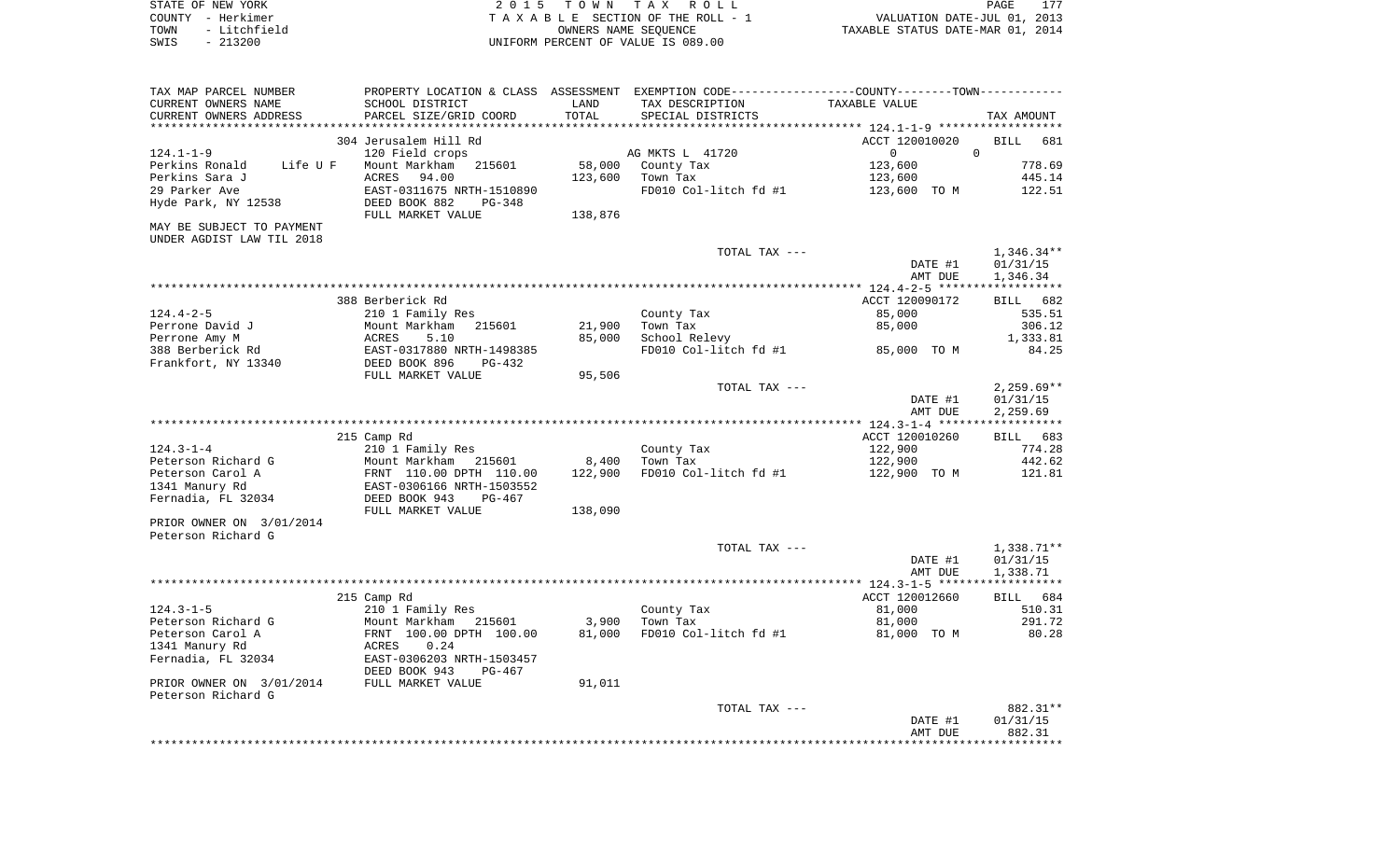| STATE OF NEW YORK |              | 2015 TOWN TAX ROLL                 | 178<br>PAGE                      |
|-------------------|--------------|------------------------------------|----------------------------------|
| COUNTY - Herkimer |              | TAXABLE SECTION OF THE ROLL - 1    | VALUATION DATE-JUL 01, 2013      |
| TOWN              | - Litchfield | OWNERS NAME SEOUENCE               | TAXABLE STATUS DATE-MAR 01, 2014 |
| SWIS              | $-213200$    | UNIFORM PERCENT OF VALUE IS 089.00 |                                  |

| TAX MAP PARCEL NUMBER               |                                                        |        | PROPERTY LOCATION & CLASS ASSESSMENT EXEMPTION CODE----------------COUNTY--------TOWN---------- |                |                    |
|-------------------------------------|--------------------------------------------------------|--------|-------------------------------------------------------------------------------------------------|----------------|--------------------|
| CURRENT OWNERS NAME                 | SCHOOL DISTRICT                                        | LAND   | TAX DESCRIPTION                                                                                 | TAXABLE VALUE  |                    |
| CURRENT OWNERS ADDRESS              | PARCEL SIZE/GRID COORD                                 | TOTAL  | SPECIAL DISTRICTS                                                                               |                | TAX AMOUNT         |
| *******************                 |                                                        |        |                                                                                                 |                |                    |
|                                     | 680 Silver St                                          |        |                                                                                                 |                | 685<br>BILL        |
| $119.3 - 1 - 17.2$                  | 105 Vac farmland                                       |        | County Tax                                                                                      | 30,900         | 194.67             |
| Petrie Jeffrey                      | Mount Markham 215601                                   | 30,900 | Town Tax                                                                                        | 30,900         | 111.28             |
| Petrie Joyce                        | 25.00 DPTH<br>FRNT                                     | 30,900 | School Relevy                                                                                   |                | 708.03             |
| 19 Arlington Ave                    | 58.80<br>ACRES                                         |        | FD010 Col-litch fd #1                                                                           | 30,900 TO M    | 30.63              |
| Ilion, NY 13357                     | EAST-0332532 NRTH-1514596                              |        |                                                                                                 |                |                    |
|                                     | DEED BOOK 834<br>PG-384                                |        |                                                                                                 |                |                    |
|                                     | FULL MARKET VALUE                                      | 34,719 |                                                                                                 |                |                    |
|                                     |                                                        |        | TOTAL TAX ---                                                                                   |                | $1,044.61**$       |
|                                     |                                                        |        |                                                                                                 | DATE #1        | 01/31/15           |
|                                     |                                                        |        |                                                                                                 | AMT DUE        | 1,044.61           |
|                                     |                                                        |        |                                                                                                 |                |                    |
|                                     | 750 Ball Rd                                            |        |                                                                                                 | ACCT 120003000 | BILL 686           |
| $118.4 - 1 - 13$                    | 210 1 Family Res                                       |        | County Tax                                                                                      | 37,800         | 238.14             |
| Petro Joseph                        | Mount Markham 215601                                   | 13,000 | Town Tax                                                                                        | 37,800         | 136.13             |
| Petro Stasia                        | ACRES<br>1.00                                          | 37,800 | FD010 Col-litch fd #1                                                                           | 37,800 TO M    | 37.47              |
| 203 North Country Line Road         | EAST-0316633 NRTH-1520253                              |        |                                                                                                 |                |                    |
| Saint Paul, IN 47272                | DEED BOOK 884<br>$PG-118$                              |        |                                                                                                 |                |                    |
|                                     | FULL MARKET VALUE                                      | 42,472 |                                                                                                 |                |                    |
|                                     |                                                        |        | TOTAL TAX ---                                                                                   |                | $411.74**$         |
|                                     |                                                        |        |                                                                                                 | DATE #1        | 01/31/15           |
|                                     |                                                        |        |                                                                                                 | AMT DUE        | 411.74             |
|                                     |                                                        |        |                                                                                                 | ACCT 176219    |                    |
| $124.1 - 1 - 38$                    | 123 Prior Rd<br>210 1 Family Res                       |        |                                                                                                 | 70,600         | BILL 687<br>444.79 |
| Petronella James P                  | Mount Markham 215601                                   |        | County Tax<br>Town Tax                                                                          |                | 254.26             |
|                                     |                                                        | 9,100  | FD010 Col-litch fd #1                                                                           | 70,600         |                    |
| Petronella Marisa L<br>123 Prior Rd | 86.00 DPTH 225.00<br>FRNT<br>EAST-0310821 NRTH-1504156 | 70,600 |                                                                                                 | 70,600 TO M    | 69.98              |
| Clayville, NY 13322                 | DEED BOOK 1470<br>PG-339                               |        |                                                                                                 |                |                    |
|                                     | FULL MARKET VALUE                                      | 79,326 |                                                                                                 |                |                    |
|                                     |                                                        |        | TOTAL TAX ---                                                                                   |                | 769.03**           |
|                                     |                                                        |        |                                                                                                 | DATE #1        | 01/31/15           |
|                                     |                                                        |        |                                                                                                 | AMT DUE        | 769.03             |
|                                     |                                                        |        |                                                                                                 |                |                    |
|                                     | 10517 Roberts Rd                                       |        |                                                                                                 | ACCT 120001830 | BILL 688           |
| $118.1 - 1 - 53$                    | 210 1 Family Res                                       |        | County Tax                                                                                      | 83,000         | 522.91             |
| Petronella Kimberly                 | Sauquoit Valley 305002                                 | 7,500  | Town Tax                                                                                        | 83,000         | 298.92             |
| Petronella Carmine                  | FRNT 125.00 DPTH 150.00                                | 83,000 | FD010 Col-litch fd #1                                                                           | 83,000 TO M    | 82.27              |
| 10517 Roberts Rd                    | EAST-0306775 NRTH-1521156                              |        |                                                                                                 |                |                    |
| Sauquoit, NY 13456                  | DEED BOOK 1156<br>PG-756                               |        |                                                                                                 |                |                    |
|                                     | FULL MARKET VALUE                                      | 93,258 |                                                                                                 |                |                    |
|                                     |                                                        |        | TOTAL TAX ---                                                                                   |                | $904.10**$         |
|                                     |                                                        |        |                                                                                                 | DATE #1        | 01/31/15           |
|                                     |                                                        |        |                                                                                                 | AMT DUE        | 904.10             |
|                                     |                                                        |        |                                                                                                 |                |                    |
|                                     |                                                        |        |                                                                                                 |                |                    |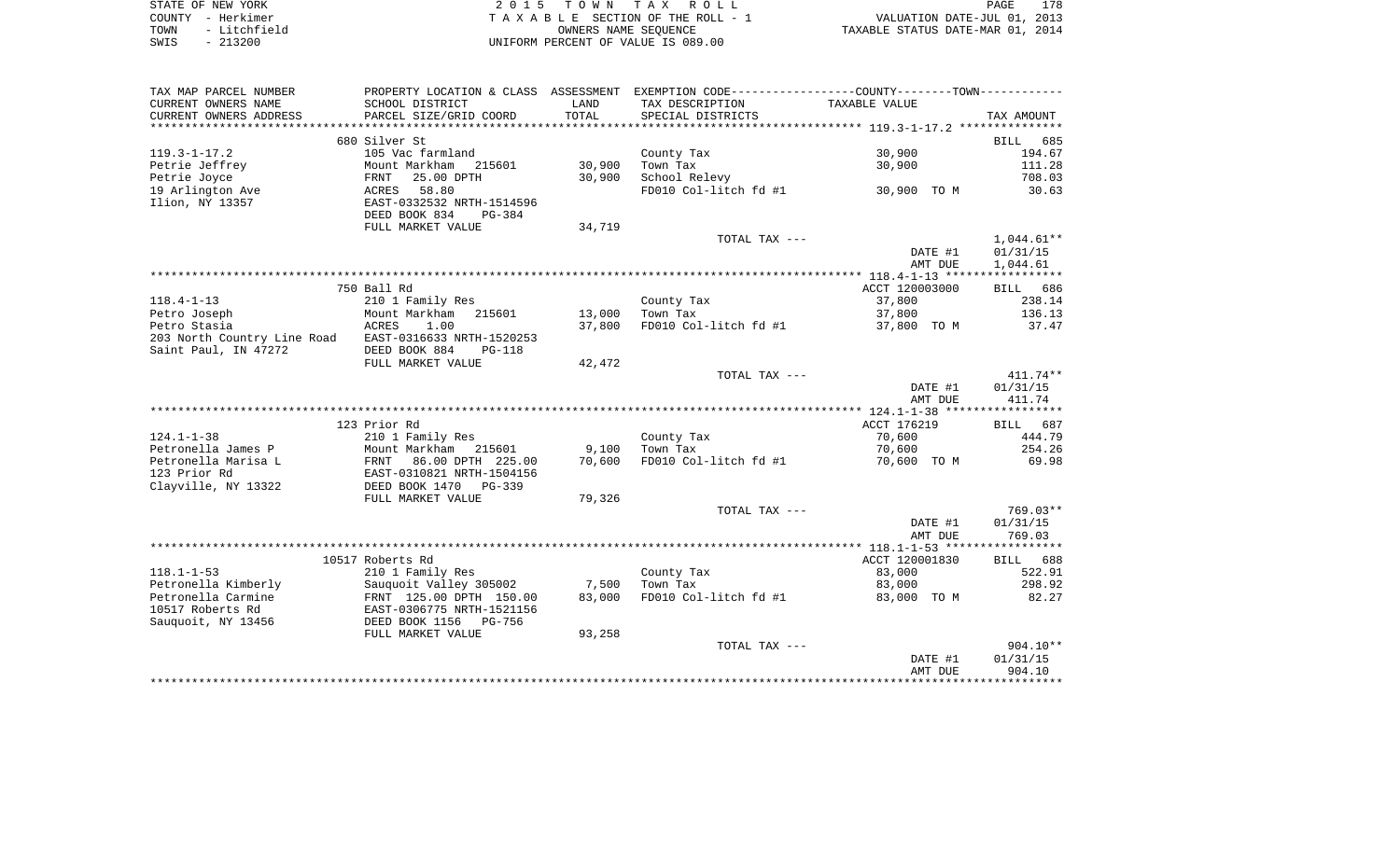| STATE OF NEW YORK    | 2015 TOWN TAX ROLL<br>PAGE                                     | 179 |
|----------------------|----------------------------------------------------------------|-----|
| COUNTY - Herkimer    | VALUATION DATE-JUL 01, 2013<br>TAXABLE SECTION OF THE ROLL - 1 |     |
| - Litchfield<br>TOWN | TAXABLE STATUS DATE-MAR 01, 2014<br>OWNERS NAME SEOUENCE       |     |
| $-213200$<br>SWIS    | UNIFORM PERCENT OF VALUE IS 089.00                             |     |

| TAX MAP PARCEL NUMBER  | PROPERTY LOCATION & CLASS ASSESSMENT EXEMPTION CODE----------------COUNTY--------TOWN---------- |         |                       |                |              |
|------------------------|-------------------------------------------------------------------------------------------------|---------|-----------------------|----------------|--------------|
| CURRENT OWNERS NAME    | SCHOOL DISTRICT                                                                                 | LAND    | TAX DESCRIPTION       | TAXABLE VALUE  |              |
| CURRENT OWNERS ADDRESS | PARCEL SIZE/GRID COORD                                                                          | TOTAL   | SPECIAL DISTRICTS     |                | TAX AMOUNT   |
|                        |                                                                                                 |         |                       |                |              |
|                        | 1845 State Route 51                                                                             |         |                       | ACCT 120011280 | BILL 689     |
| 125.1-2-33             | 240 Rural res                                                                                   |         | County Tax            | 96,100         | 605.44       |
| Pett Robert            | 215601<br>Mount Markham                                                                         | 34,700  | Town Tax              | 96,100         | 346.10       |
| 1845 State Route 51    | ACRES<br>23.40                                                                                  | 96,100  | FD010 Col-litch fd #1 | 96,100 TO M    | 95.25        |
| Ilion, NY 13357        | EAST-0331250 NRTH-1508583                                                                       |         |                       |                |              |
|                        | DEED BOOK 670<br>$PG-29$                                                                        |         |                       |                |              |
|                        | FULL MARKET VALUE                                                                               | 107,978 |                       |                |              |
|                        |                                                                                                 |         | TOTAL TAX ---         |                | $1,046.79**$ |
|                        |                                                                                                 |         |                       | DATE #1        | 01/31/15     |
|                        |                                                                                                 |         |                       | AMT DUE        | 1,046.79     |
|                        |                                                                                                 |         |                       |                |              |
|                        | 1845 State Route 51                                                                             |         |                       | ACCT 120011250 | BILL 690     |
| $125.1 - 2 - 32$       | 210 1 Family Res                                                                                |         | County Tax            | 49,900         | 314.38       |
| Pett Robert H          | Mount Markham 215601<br>Not Primary Residence<br>FRNT 145.00 DPTH 213.00                        |         | 13,700 Town Tax       | 49,900         | 179.71       |
| Pett Marjorie L        |                                                                                                 | 49,900  | FD010 Col-litch fd #1 | 49,900 TO M    | 49.46        |
| 1845 State Route 51    |                                                                                                 |         |                       |                |              |
| Ilion, NY 13357        | 1.30<br>ACRES                                                                                   |         |                       |                |              |
|                        | EAST-0331584 NRTH-1508189                                                                       |         |                       |                |              |
|                        | DEED BOOK 736<br>$PG-56$                                                                        |         |                       |                |              |
|                        | FULL MARKET VALUE                                                                               | 56,067  |                       |                |              |
|                        |                                                                                                 |         | TOTAL TAX ---         |                | 543.55**     |
|                        |                                                                                                 |         |                       | DATE #1        | 01/31/15     |
|                        |                                                                                                 |         |                       | AMT DUE        | 543.55       |
|                        |                                                                                                 |         |                       |                |              |
|                        | Bennett Rd                                                                                      |         |                       |                | BILL 691     |
| 118.4-1-2.2            |                                                                                                 |         | County Tax            | 35,000         | 220.50       |
| Pettinato Salvatore    |                                                                                                 | 35,000  | Town Tax              | 35,000         | 126.05       |
| 424 Bennett Road       | 314 Rural vac<10<br>Sauquoit Valley 305002<br>FRNT 225.00 DPTH                                  | 35,000  | School Relevy         |                | 831.14       |
| Frankfort, NY 13340    | ACRES 54.40                                                                                     |         | FD010 Col-litch fd #1 | 35,000 TO M    | 34.69        |
|                        | EAST-0313318 NRTH-1521039                                                                       |         |                       |                |              |
|                        | DEED BOOK 1277 PG-790                                                                           |         |                       |                |              |
|                        | FULL MARKET VALUE                                                                               | 39,326  |                       |                |              |
|                        |                                                                                                 |         | TOTAL TAX ---         |                | 1,212.38**   |
|                        |                                                                                                 |         |                       | DATE #1        | 01/31/15     |
|                        |                                                                                                 |         |                       | AMT DUE        | 1,212.38     |
|                        |                                                                                                 |         |                       |                |              |
|                        | 440 Bennett Rd                                                                                  |         |                       |                | BILL 692     |
| $118.4 - 1 - 36.2$     | 210 1 Family Res                                                                                |         | County Tax            | 58,000         | 365.41       |
| Pettinato Salvatore    | Mount Markham 215601<br>FRNT 210.00 DPTH 210.00<br>ACRES 1.00<br>EAST-0313483 NRTH-1519624      | 13,000  | Town Tax              | 58,000         | 208.88       |
| Markwardt Michelle     |                                                                                                 | 58,000  | School Relevy         |                | 715.13       |
| 440 Bennett Rd         |                                                                                                 |         | FD010 Col-litch fd #1 | 58,000 TO M    | 57.49        |
| Frankfort, NY 13340    |                                                                                                 |         |                       |                |              |
|                        | DEED BOOK 844<br>PG-373                                                                         |         |                       |                |              |
|                        | FULL MARKET VALUE                                                                               | 65,169  |                       |                |              |
|                        |                                                                                                 |         | TOTAL TAX ---         |                | 1,346.91**   |
|                        |                                                                                                 |         |                       | DATE #1        | 01/31/15     |
|                        |                                                                                                 |         |                       | AMT DUE        | 1,346.91     |
|                        |                                                                                                 |         |                       |                |              |
|                        |                                                                                                 |         |                       |                |              |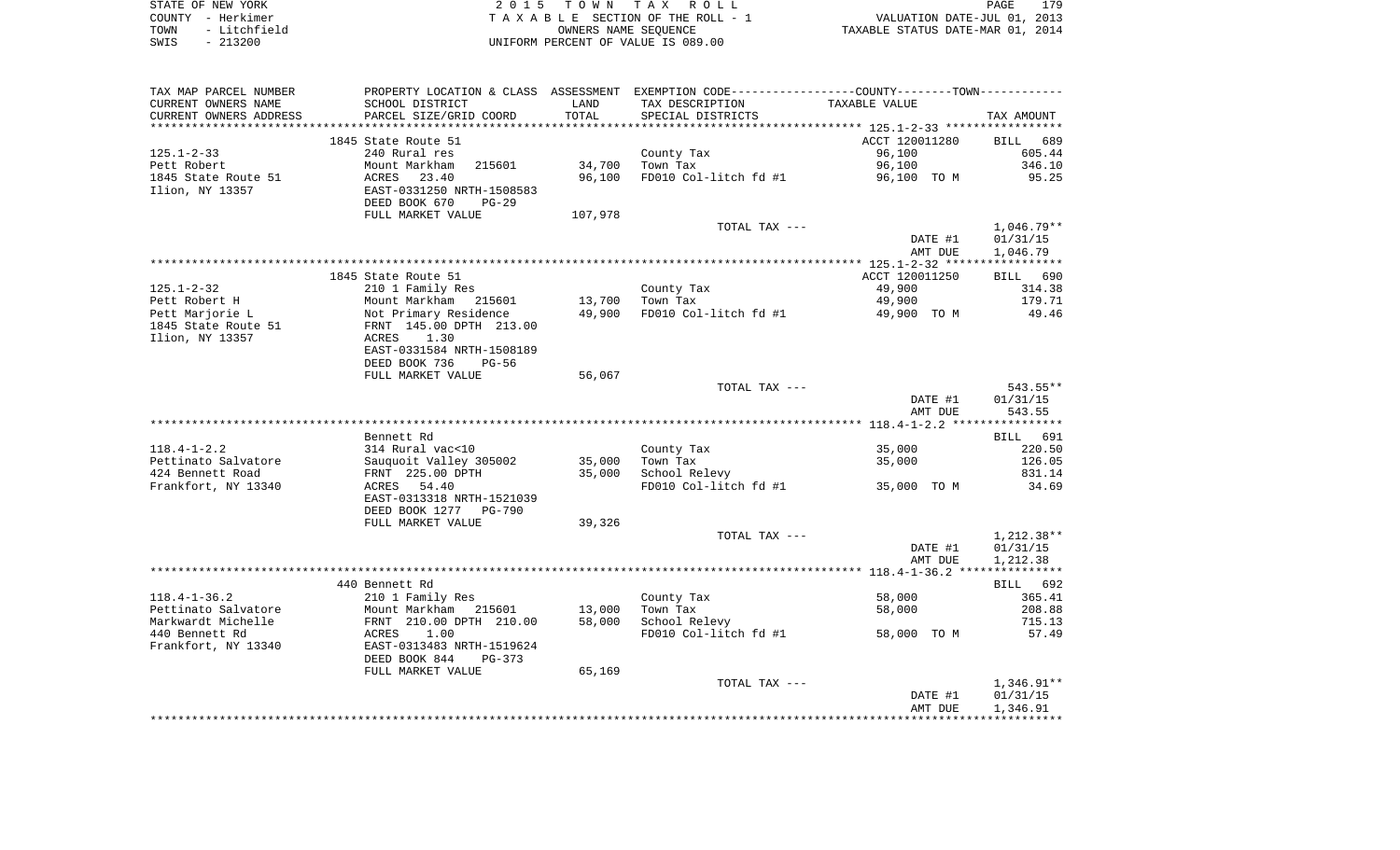| STATE OF NEW YORK    | 2015 TOWN TAX ROLL                 | 180<br>PAGE                      |
|----------------------|------------------------------------|----------------------------------|
| COUNTY - Herkimer    | TAXABLE SECTION OF THE ROLL - 1    | VALUATION DATE-JUL 01, 2013      |
| - Litchfield<br>TOWN | OWNERS NAME SEOUENCE               | TAXABLE STATUS DATE-MAR 01, 2014 |
| $-213200$<br>SWIS    | UNIFORM PERCENT OF VALUE IS 089.00 |                                  |

| TAX MAP PARCEL NUMBER                     |                                                                     |                   | PROPERTY LOCATION & CLASS ASSESSMENT EXEMPTION CODE---------------COUNTY-------TOWN---------- |                         |                    |
|-------------------------------------------|---------------------------------------------------------------------|-------------------|-----------------------------------------------------------------------------------------------|-------------------------|--------------------|
| CURRENT OWNERS NAME                       | SCHOOL DISTRICT                                                     | LAND              | TAX DESCRIPTION                                                                               | TAXABLE VALUE           |                    |
| CURRENT OWNERS ADDRESS                    | PARCEL SIZE/GRID COORD                                              | TOTAL             | SPECIAL DISTRICTS                                                                             |                         | TAX AMOUNT         |
|                                           |                                                                     |                   |                                                                                               |                         |                    |
|                                           | Bennett Rd                                                          |                   |                                                                                               |                         | 693<br><b>BILL</b> |
| $118.4 - 1 - 36.3$                        | 314 Rural vac<10                                                    |                   | County Tax                                                                                    | 3,800                   | 23.94              |
| Pettinato Salvatore                       | Mount Markham 215601                                                | 3,800             | Town Tax                                                                                      | 3,800                   | 13.69              |
| 424 Bennett Road                          | FRNT 384.00 DPTH                                                    | 3,800             | School Relevy                                                                                 |                         | 87.07              |
| Frankfort, NY 13340                       | 5.80<br>ACRES<br>EAST-0313245 NRTH-1519507<br>DEED BOOK 1277 PG-790 |                   | FD010 Col-litch fd #1                                                                         | 3,800 TO M              | 3.77               |
|                                           | FULL MARKET VALUE                                                   | 4,270             |                                                                                               |                         |                    |
|                                           |                                                                     |                   | TOTAL TAX ---                                                                                 |                         | $128.47**$         |
|                                           |                                                                     |                   |                                                                                               | DATE #1                 | 01/31/15           |
|                                           |                                                                     |                   |                                                                                               | AMT DUE                 | 128.47             |
|                                           | 326 Butcher Rd                                                      |                   |                                                                                               |                         | 694                |
| $118.3 - 1 - 52.2$                        |                                                                     |                   |                                                                                               | 114,000                 | BILL<br>718.21     |
|                                           | 210 1 Family Res<br>Mount Markham<br>215601                         |                   | County Tax<br>Town Tax                                                                        |                         | 410.56             |
| Philpotts Steven M<br>Philpotts Darleen A | 3.51 BANK<br>074<br>ACRES                                           | 18,500<br>114,000 | FD010 Col-litch fd #1                                                                         | 114,000<br>114,000 TO M | 112.99             |
| 326 Butcher Rd                            | EAST-0311734 NRTH-1514859                                           |                   |                                                                                               |                         |                    |
| Clayville, NY 13322                       | DEED BOOK 845<br>$PG-10$                                            |                   |                                                                                               |                         |                    |
|                                           | FULL MARKET VALUE                                                   | 128,090           |                                                                                               |                         |                    |
|                                           |                                                                     |                   | TOTAL TAX ---                                                                                 |                         | 1,241.76**         |
|                                           |                                                                     |                   |                                                                                               | DATE #1<br>AMT DUE      | 01/31/15           |
|                                           |                                                                     |                   |                                                                                               |                         | 1,241.76           |
|                                           | 1137 Cedarville Rd                                                  |                   |                                                                                               | ACCT 120013230          | BILL 695           |
| $119.3 - 1 - 33$                          | 210 1 Family Res                                                    |                   | County Tax                                                                                    | 94,000                  | 592.21             |
| Pierce Edward T                           | Mount Markham<br>215601                                             | 13,700            | Town Tax                                                                                      | 94,000                  | 338.53             |
| Pierce Tricia L                           | 1.30<br>ACRES                                                       | 94,000            | FD010 Col-litch fd #1                                                                         | 94,000 TO M             | 93.17              |
| 1137 Cedarville Rd                        | EAST-0325024 NRTH-1513233                                           |                   |                                                                                               |                         |                    |
| Ilion, NY 13357                           | DEED BOOK 946<br><b>PG-202</b>                                      |                   |                                                                                               |                         |                    |
|                                           | FULL MARKET VALUE                                                   | 105,618           |                                                                                               |                         |                    |
|                                           |                                                                     |                   | TOTAL TAX ---                                                                                 |                         | 1,023.91**         |
|                                           |                                                                     |                   |                                                                                               | DATE #1                 | 01/31/15           |
|                                           |                                                                     |                   |                                                                                               | AMT DUE                 | 1,023.91           |
|                                           | 128 Rasbach Rd                                                      |                   |                                                                                               | ACCT 120090130          | BILL 696           |
| $124.1 - 1 - 23.6$                        | 210 1 Family Res                                                    |                   | County Tax                                                                                    | 73,400                  | 462.43             |
| Pilger James                              | Mount Markham<br>215601                                             | 13,400            | Town Tax                                                                                      | 73,400                  | 264.35             |
| Pilger Mary                               | ACRES<br>1.20                                                       | 73,400            | FD010 Col-litch fd #1                                                                         | 73,400 TO M             | 72.75              |
| 128 Rasbach Rd                            | EAST-0306339 NRTH-1506350                                           |                   |                                                                                               |                         |                    |
| Clayville, NY 13322                       | DEED BOOK 807<br><b>PG-100</b>                                      |                   |                                                                                               |                         |                    |
|                                           | FULL MARKET VALUE                                                   | 82,472            |                                                                                               |                         |                    |
|                                           |                                                                     |                   | TOTAL TAX ---                                                                                 |                         | 799.53**           |
|                                           |                                                                     |                   |                                                                                               | DATE #1                 | 01/31/15           |
|                                           |                                                                     |                   |                                                                                               | AMT DUE                 | 799.53             |
|                                           |                                                                     |                   |                                                                                               |                         |                    |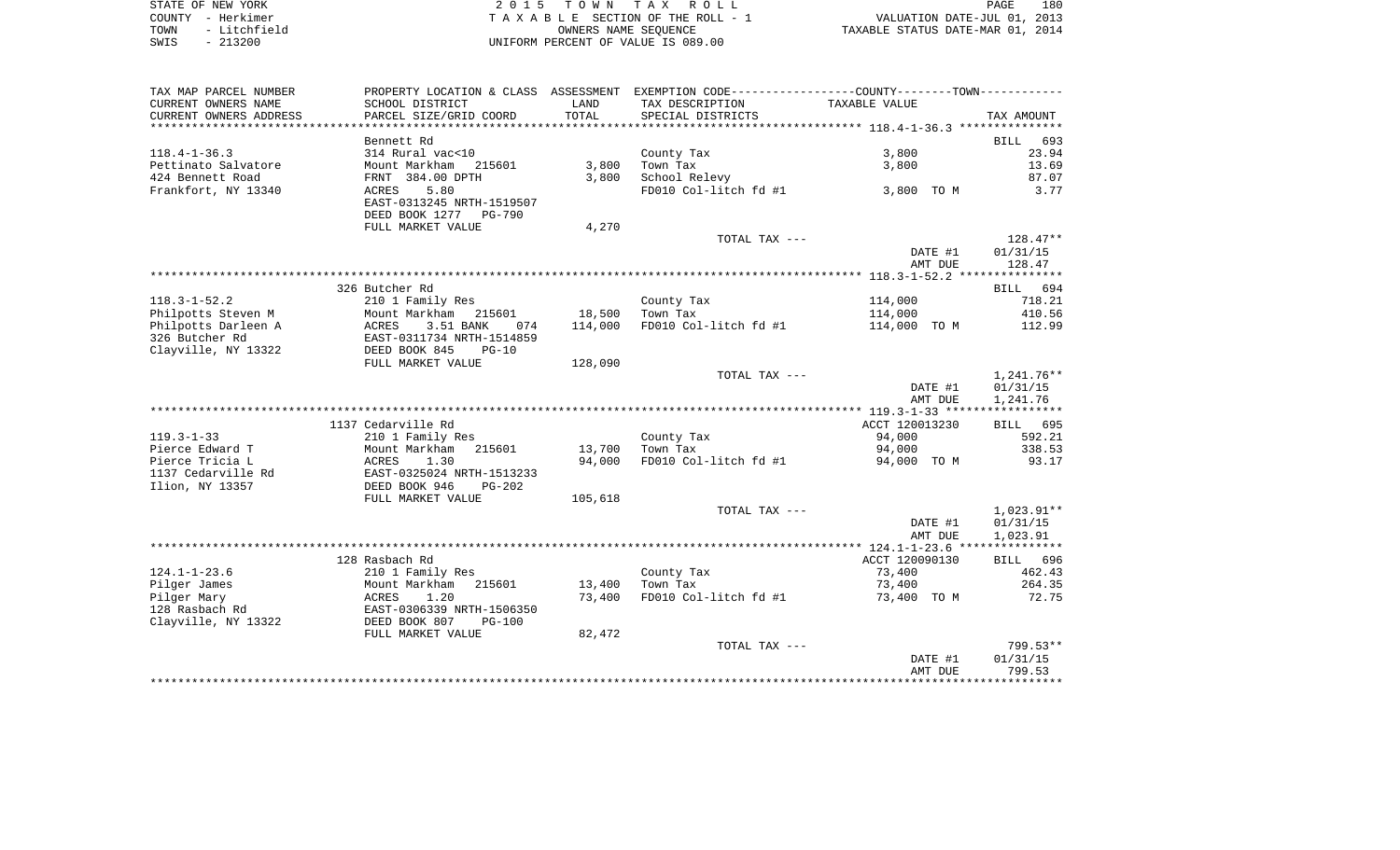| STATE OF NEW YORK    | 2015 TOWN TAX ROLL                 | 181<br>PAGE                      |
|----------------------|------------------------------------|----------------------------------|
| COUNTY - Herkimer    | TAXABLE SECTION OF THE ROLL - 1    | VALUATION DATE-JUL 01, 2013      |
| - Litchfield<br>TOWN | OWNERS NAME SEOUENCE               | TAXABLE STATUS DATE-MAR 01, 2014 |
| $-213200$<br>SWIS    | UNIFORM PERCENT OF VALUE IS 089.00 |                                  |

| TAX MAP PARCEL NUMBER<br>CURRENT OWNERS NAME      | SCHOOL DISTRICT           | LAND    | PROPERTY LOCATION & CLASS ASSESSMENT EXEMPTION CODE----------------COUNTY-------TOWN----------<br>TAX DESCRIPTION | TAXABLE VALUE              |                    |
|---------------------------------------------------|---------------------------|---------|-------------------------------------------------------------------------------------------------------------------|----------------------------|--------------------|
| CURRENT OWNERS ADDRESS<br>*********************** | PARCEL SIZE/GRID COORD    | TOTAL   | SPECIAL DISTRICTS                                                                                                 |                            | TAX AMOUNT         |
|                                                   | 858 Cedarville Rd         |         |                                                                                                                   | ACCT 120090056             | 697<br><b>BILL</b> |
| $124.2 - 1 - 16.2$                                | 210 1 Family Res          |         | County Tax                                                                                                        | 144,700                    | 911.63             |
| Piscione Ralph J Jr                               | Mount Markham<br>215601   | 15,900  | Town Tax                                                                                                          | 144,700                    | 521.13             |
| Piscione Joy M                                    | 2.34<br>ACRES             | 144,700 | FD010 Col-litch fd #1                                                                                             | 144,700 TO M               | 143.42             |
| 858 Cedarville Rd                                 | EAST-0323543 NRTH-1507912 |         |                                                                                                                   |                            |                    |
| Ilion, NY 13357                                   | DEED BOOK 796<br>$PG-499$ |         |                                                                                                                   |                            |                    |
|                                                   | FULL MARKET VALUE         | 162,584 |                                                                                                                   |                            |                    |
|                                                   |                           |         | TOTAL TAX ---                                                                                                     |                            | $1,576.18**$       |
|                                                   |                           |         |                                                                                                                   | DATE #1                    | 01/31/15           |
|                                                   |                           |         |                                                                                                                   | AMT DUE                    | 1,576.18           |
|                                                   | 320 Cook Rd               |         |                                                                                                                   | ACCT 120090028             | 698<br>BILL        |
| $124.2 - 1 - 31$                                  | 241 Rural res&ag          |         | County Tax                                                                                                        | 75,000                     | 472.51             |
| Plungis Benjamin                                  | Mount Markham 215601      | 19,100  | Town Tax                                                                                                          | 75,000                     | 270.11             |
| Plungis Deborah                                   | FRNT 1000.00 DPTH         | 75,000  | School Relevy                                                                                                     |                            | 1,104.67           |
| 320 Cook Rd                                       | ACRES<br>20.00            |         | FD010 Col-litch fd #1                                                                                             | 75,000 TO M                | 74.34              |
| Frankfort, NY 13340                               | EAST-0316211 NRTH-1507099 |         |                                                                                                                   |                            |                    |
|                                                   | DEED BOOK 890<br>$PG-233$ |         |                                                                                                                   |                            |                    |
|                                                   | FULL MARKET VALUE         | 84,270  |                                                                                                                   |                            |                    |
|                                                   |                           |         | TOTAL TAX ---                                                                                                     |                            | 1,921.63**         |
|                                                   |                           |         |                                                                                                                   | DATE #1                    | 01/31/15           |
|                                                   |                           |         |                                                                                                                   | AMT DUE                    | 1,921.63           |
|                                                   | Cook Rd                   |         |                                                                                                                   | ACCT 120005970             | <b>BILL</b><br>699 |
| $124.2 - 1 - 34$                                  | 105 Vac farmland          |         | AG MKTS L 41720                                                                                                   | 5,547<br>5,547             |                    |
| Plungis Mary                                      | Mount Markham<br>215601   | 37,100  | County Tax                                                                                                        | 31,553                     | 198.79             |
| 174 Cook Rd                                       | 80.20<br>ACRES            | 37,100  | Town Tax                                                                                                          | 31,553                     | 113.64             |
| Frankfort, NY 13340                               | EAST-0317040 NRTH-1505983 |         | FD010 Col-litch fd #1                                                                                             | 31,553 TO M                | 31.27              |
|                                                   | DEED BOOK 860<br>PG-680   |         | 5,547 EX                                                                                                          |                            |                    |
| MAY BE SUBJECT TO PAYMENT                         | FULL MARKET VALUE         | 41,685  |                                                                                                                   |                            |                    |
| UNDER AGDIST LAW TIL 2018                         |                           |         |                                                                                                                   |                            |                    |
|                                                   |                           |         | TOTAL TAX ---                                                                                                     |                            | 343.70**           |
|                                                   |                           |         |                                                                                                                   | DATE #1                    | 01/31/15           |
|                                                   |                           |         |                                                                                                                   | AMT DUE                    | 343.70             |
|                                                   | Cook Off Rd               |         |                                                                                                                   | ACCT 120006090             | 700<br><b>BILL</b> |
| $124.2 - 1 - 46$                                  | 314 Rural vac<10          |         | AG MKTS L 41720                                                                                                   | $\overline{0}$<br>$\Omega$ |                    |
| Plungis Mary                                      | Mount Markham<br>215601   | 300     | County Tax                                                                                                        | 300                        | 1.89               |
| 174 Cook Rd                                       | ACRES<br>3.00             | 300     | Town Tax                                                                                                          | 300                        | 1.08               |
| Frankfort, NY 13340                               | EAST-0317927 NRTH-1505057 |         | FD010 Col-litch fd #1                                                                                             | 300 TO M                   | .30                |
|                                                   | DEED BOOK 860<br>PG-680   |         |                                                                                                                   |                            |                    |
| MAY BE SUBJECT TO PAYMENT                         | FULL MARKET VALUE         | 337     |                                                                                                                   |                            |                    |
| UNDER AGDIST LAW TIL 2018                         |                           |         |                                                                                                                   |                            |                    |
|                                                   |                           |         | TOTAL TAX ---                                                                                                     |                            | $3.27**$           |
|                                                   |                           |         |                                                                                                                   | DATE #1                    | 01/31/15           |
|                                                   |                           |         |                                                                                                                   | AMT DUE                    | 3.27               |
|                                                   |                           |         |                                                                                                                   |                            |                    |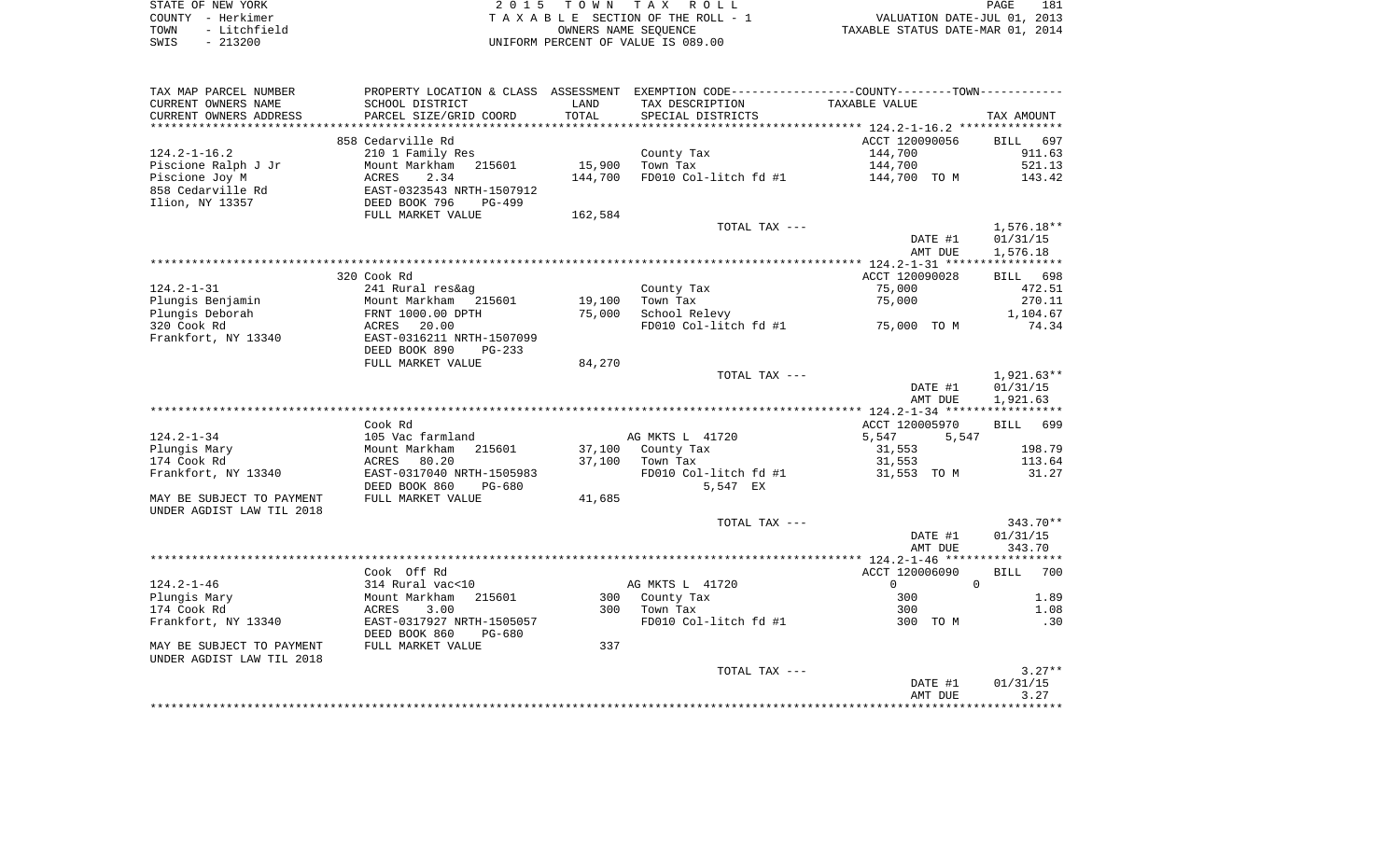| STATE OF NEW YORK    | 2015 TOWN TAX ROLL                 | 182<br>PAGE                      |
|----------------------|------------------------------------|----------------------------------|
| COUNTY - Herkimer    | TAXABLE SECTION OF THE ROLL - 1    | VALUATION DATE-JUL 01, 2013      |
| - Litchfield<br>TOWN | OWNERS NAME SEOUENCE               | TAXABLE STATUS DATE-MAR 01, 2014 |
| $-213200$<br>SWIS    | UNIFORM PERCENT OF VALUE IS 089.00 |                                  |

| TAX MAP PARCEL NUMBER<br>CURRENT OWNERS NAME | PROPERTY LOCATION & CLASS ASSESSMENT EXEMPTION CODE----------------COUNTY--------TOWN-----------<br>SCHOOL DISTRICT                                                            | LAND    | TAX DESCRIPTION                   | TAXABLE VALUE  |            |
|----------------------------------------------|--------------------------------------------------------------------------------------------------------------------------------------------------------------------------------|---------|-----------------------------------|----------------|------------|
| CURRENT OWNERS ADDRESS                       | PARCEL SIZE/GRID COORD                                                                                                                                                         | TOTAL   | SPECIAL DISTRICTS                 |                | TAX AMOUNT |
|                                              |                                                                                                                                                                                |         |                                   |                |            |
|                                              | 174 Cook Rd                                                                                                                                                                    |         |                                   | ACCT 120006180 | BILL 701   |
| 124.4-1-1                                    | 120 Field crops                                                                                                                                                                |         | AG MKTS L 41720                   | 539<br>539     |            |
| Plungis Mary                                 | Mount Markham 215601 68,900 AGRIC 10 Y 42100                                                                                                                                   |         |                                   | 3,000<br>3,000 |            |
| 174 Cook Rd                                  | ACRES 109.60                                                                                                                                                                   |         | 123,600 County Tax                | 120,061        | 756.40     |
| Frankfort, NY 13340                          | EAST-0315342 NRTH-1503325                                                                                                                                                      |         | Town Tax                          | 120,061        | 432.39     |
|                                              | DEED BOOK 860<br>PG-680                                                                                                                                                        |         | FD010 Col-litch fd #1             | 123,061 TO M   | 121.97     |
| MAY BE SUBJECT TO PAYMENT                    | FULL MARKET VALUE                                                                                                                                                              | 138,876 | 539 EX                            |                |            |
| UNDER AGDIST LAW TIL 2018                    |                                                                                                                                                                                |         |                                   |                |            |
|                                              |                                                                                                                                                                                |         | TOTAL TAX ---                     |                | 1,310.76** |
|                                              |                                                                                                                                                                                |         |                                   | DATE #1        | 01/31/15   |
|                                              |                                                                                                                                                                                |         |                                   | AMT DUE        | 1,310.76   |
|                                              |                                                                                                                                                                                |         |                                   |                |            |
|                                              | 260 Rider Rd                                                                                                                                                                   |         |                                   | ACCT 0090075   | BILL 702   |
| 124.3-2-28                                   | 210 1 Family Res                                                                                                                                                               |         | County Tax                        | 180,000        | 1,134.02   |
|                                              |                                                                                                                                                                                | 13,000  | Town Tax                          | 180,000        | 648.26     |
|                                              | Podosek Craig<br>Podosek Janet T<br>260 Rider Rd<br>260 Rider Rd<br>260 Rider Rd<br>260 Rider Rd<br>260 Rider Rd<br>260 Rider Rd<br>260 RTM 2000 701 PG-857<br>2000 701 PG-857 | 180,000 | FD010 Col-litch fd #1             | 180,000 TO M   | 178.41     |
|                                              |                                                                                                                                                                                |         |                                   |                |            |
|                                              |                                                                                                                                                                                |         |                                   |                |            |
|                                              |                                                                                                                                                                                |         |                                   |                |            |
|                                              | FULL MARKET VALUE                                                                                                                                                              | 202,247 | TOTAL TAX ---                     |                | 1,960.69** |
|                                              |                                                                                                                                                                                |         |                                   |                |            |
|                                              |                                                                                                                                                                                |         |                                   | DATE #1        | 01/31/15   |
|                                              |                                                                                                                                                                                |         |                                   | AMT DUE        | 1,960.69   |
|                                              | Rider Rd                                                                                                                                                                       |         |                                   | ACCT 161454    | BILL 703   |
| 124.3-2-32                                   | 322 Rural vac>10                                                                                                                                                               |         |                                   | 5,500          |            |
|                                              |                                                                                                                                                                                |         | County Tax<br>Town Tax            |                | 34.65      |
| Podosek Craig                                | Mount Markham 215601 5,500<br>Split from 124.3-1-24.1 5,500                                                                                                                    |         | 5,500 Town Tax                    | 5,500          | 19.81      |
| Podosek Janet                                |                                                                                                                                                                                |         | FD010 Col-litch fd #1             | 5,500 TO M     | 5.45       |
| 260 Rider Road                               | FRNT 674.00 DPTH                                                                                                                                                               |         |                                   |                |            |
| Clayville, NY 13322                          | ACRES 11.40                                                                                                                                                                    |         |                                   |                |            |
|                                              | EAST-0307126 NRTH-1500832                                                                                                                                                      |         |                                   |                |            |
|                                              | DEED BOOK 1374 PG-434                                                                                                                                                          |         |                                   |                |            |
|                                              | FULL MARKET VALUE                                                                                                                                                              | 6,180   |                                   |                |            |
|                                              |                                                                                                                                                                                |         | TOTAL TAX ---                     |                | 59.91**    |
|                                              |                                                                                                                                                                                |         |                                   | DATE #1        | 01/31/15   |
|                                              |                                                                                                                                                                                |         |                                   | AMT DUE        | 59.91      |
|                                              |                                                                                                                                                                                |         |                                   |                |            |
|                                              | 147 Top of Hill Lane                                                                                                                                                           |         |                                   | ACCT 158282    | BILL 704   |
| 124.3-1-42                                   | 260 Seasonal res                                                                                                                                                               |         | County Tax                        | 79,000         | 497.71     |
| Polizzi Jordan                               | Mount Markham 215601                                                                                                                                                           | 10,500  | Town Tax                          | 79,000         | 284.51     |
| Siriano Nancy                                | FRNT 100.00 DPTH 200.00<br>EAST-0306963 NRTH-1504371                                                                                                                           | 79,000  | FD010 Col-litch fd #1 79,000 TO M |                | 78.30      |
| 18 Talcott Rd                                |                                                                                                                                                                                |         |                                   |                |            |
| Utica, NY 13502                              | DEED BOOK 1354 PG-788                                                                                                                                                          |         |                                   |                |            |
|                                              | FULL MARKET VALUE                                                                                                                                                              | 88,764  |                                   |                |            |
|                                              |                                                                                                                                                                                |         | TOTAL TAX ---                     |                | 860.52**   |
|                                              |                                                                                                                                                                                |         |                                   | DATE #1        | 01/31/15   |
|                                              |                                                                                                                                                                                |         |                                   | AMT DUE        | 860.52     |
|                                              |                                                                                                                                                                                |         |                                   |                |            |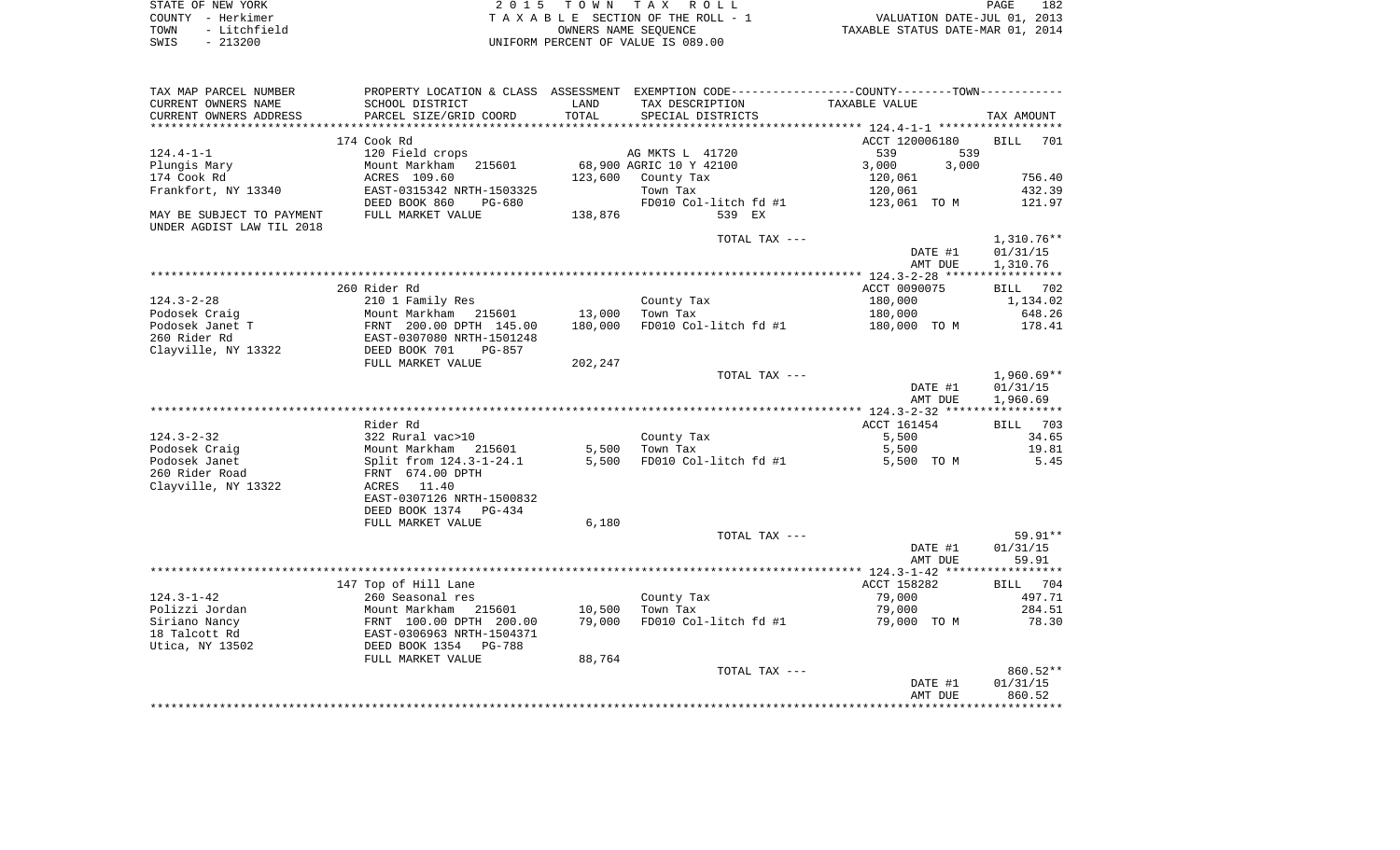| STATE OF NEW YORK     | 2015 TOWN TAX ROLL                 | PAGE                             | 183 |
|-----------------------|------------------------------------|----------------------------------|-----|
| COUNTY - Herkimer     | TAXABLE SECTION OF THE ROLL - 1    | VALUATION DATE-JUL 01, 2013      |     |
| - Litchfield<br>TOWN  | OWNERS NAME SEOUENCE               | TAXABLE STATUS DATE-MAR 01, 2014 |     |
| 213200<br>SWIS<br>$-$ | UNIFORM PERCENT OF VALUE IS 089.00 |                                  |     |

| TAX MAP PARCEL NUMBER                           | PROPERTY LOCATION & CLASS ASSESSMENT EXEMPTION CODE----------------COUNTY-------TOWN---------- |                  |                                        |                       |                       |
|-------------------------------------------------|------------------------------------------------------------------------------------------------|------------------|----------------------------------------|-----------------------|-----------------------|
| CURRENT OWNERS NAME                             | SCHOOL DISTRICT                                                                                | LAND             | TAX DESCRIPTION                        | TAXABLE VALUE         |                       |
| CURRENT OWNERS ADDRESS                          | PARCEL SIZE/GRID COORD                                                                         | TOTAL            | SPECIAL DISTRICTS                      |                       | TAX AMOUNT            |
| *********************                           | ***********************                                                                        | **************** |                                        |                       |                       |
|                                                 | State Route 51                                                                                 |                  |                                        | ACCT 186267           | <b>BILL</b><br>705    |
| $125.1 - 2 - 50$                                | 314 Rural vac<10                                                                               |                  | County Tax                             | 5,200                 | 32.76                 |
| Polley Kenneth G                                | Mount Markham<br>215601                                                                        | 5,200            | Town Tax                               | 5,200                 | 18.73                 |
| Polley Jeremy E                                 | FRNT 330.00 DPTH 390.00                                                                        | 5,200            | FD010 Col-litch fd #1                  | 5,200 TO M            | 5.15                  |
| 364 Brewer Road                                 | ACRES<br>0.64                                                                                  |                  |                                        |                       |                       |
| Ilion, NY 13357                                 | EAST-0331201 NRTH-1506980<br>DEED BOOK 1533<br><b>PG-508</b>                                   |                  |                                        |                       |                       |
| PRIOR OWNER ON 3/01/2014<br>Sweeney David T     | FULL MARKET VALUE                                                                              | 5,843            |                                        |                       |                       |
|                                                 |                                                                                                |                  | TOTAL TAX ---                          |                       | $56.64**$             |
|                                                 |                                                                                                |                  |                                        | DATE #1               | 01/31/15              |
|                                                 |                                                                                                |                  |                                        | AMT DUE               | 56.64                 |
|                                                 |                                                                                                |                  |                                        |                       |                       |
|                                                 | 364 Berberick Rd                                                                               |                  |                                        | ACCT 185338           | 706<br>BILL           |
| $124.4 - 2 - 3$                                 | 210 1 Family Res                                                                               |                  | County Tax                             | 102,200               | 643.87                |
| Pollicove Marc C                                | Mount Markham<br>215601                                                                        | 17,200           | Town Tax                               | 102,200               | 368.07                |
| 364 Berberick Rd                                | ACRES<br>5.30                                                                                  | 102,200          | FD010 Col-litch fd #1                  | 102,200 TO M          | 101.30                |
| Frankfort, NY 13340                             | EAST-0317610 NRTH-1498104                                                                      |                  |                                        |                       |                       |
|                                                 | DEED BOOK 1528<br>PG-416                                                                       |                  |                                        |                       |                       |
| PRIOR OWNER ON 3/01/2014<br>Bushinger Brett     | FULL MARKET VALUE                                                                              | 114,831          |                                        |                       |                       |
|                                                 |                                                                                                |                  | TOTAL TAX ---                          |                       | $1,113.24**$          |
|                                                 |                                                                                                |                  |                                        | DATE #1               | 01/31/15              |
|                                                 |                                                                                                |                  |                                        | AMT DUE               | 1,113.24              |
|                                                 |                                                                                                |                  |                                        |                       |                       |
|                                                 | 1424 Jones Rd                                                                                  |                  |                                        | ACCT 120011520        | BILL 707              |
| $125.3 - 2 - 18.1$                              | 240 Rural res                                                                                  |                  | County Tax                             | 124,200               | 782.47                |
| Pope Dorothy E                                  | Mount Markham<br>215601                                                                        | 39,200           | Town Tax                               | 124,200               | 447.30                |
| 1424 Jones Rd                                   | 32.40<br>ACRES                                                                                 | 124,200          | School Relevy                          |                       | 1,596.11              |
| Ilion, NY 13357                                 | EAST-0328379 NRTH-1501652                                                                      |                  | FD010 Col-litch fd #1                  | 124,200 TO M          | 123.10                |
|                                                 | DEED BOOK 1098<br>$PG-159$                                                                     |                  |                                        |                       |                       |
|                                                 | FULL MARKET VALUE                                                                              | 139,551          |                                        |                       |                       |
|                                                 |                                                                                                |                  | TOTAL TAX ---                          |                       | 2,948.98**            |
|                                                 |                                                                                                |                  |                                        | DATE #1               | 01/31/15              |
|                                                 |                                                                                                |                  |                                        | AMT DUE               | 2,948.98              |
|                                                 |                                                                                                |                  |                                        |                       |                       |
| $125.3 - 2 - 18.9$                              | 1445 Jones Rd                                                                                  |                  | County Tax                             | ACCT 186246<br>23,700 | 708<br>BILL<br>149.31 |
|                                                 | 321 Abandoned ag                                                                               |                  |                                        |                       |                       |
| Pope Freddie                                    | Mount Markham<br>215601                                                                        | 23,700           | Town Tax                               | 23,700                | 85.35<br>543.05       |
| 369 West Main Street<br>West Winfield, NY 13491 | ACRES<br>44.40<br>EAST-0327141 NRTH-1502197                                                    | 23,700           | School Relevy<br>FD010 Col-litch fd #1 | 23,700 TO M           | 23.49                 |
|                                                 | DEED BOOK 1533<br><b>PG-437</b>                                                                |                  |                                        |                       |                       |
| PRIOR OWNER ON 3/01/2014<br>Pope Freddie J      | FULL MARKET VALUE                                                                              | 26,629           |                                        |                       |                       |
|                                                 |                                                                                                |                  | TOTAL TAX ---                          |                       | 801.20**              |
|                                                 |                                                                                                |                  |                                        | DATE #1               | 01/31/15              |
|                                                 |                                                                                                |                  |                                        | AMT DUE               | 801.20                |
|                                                 |                                                                                                |                  |                                        |                       |                       |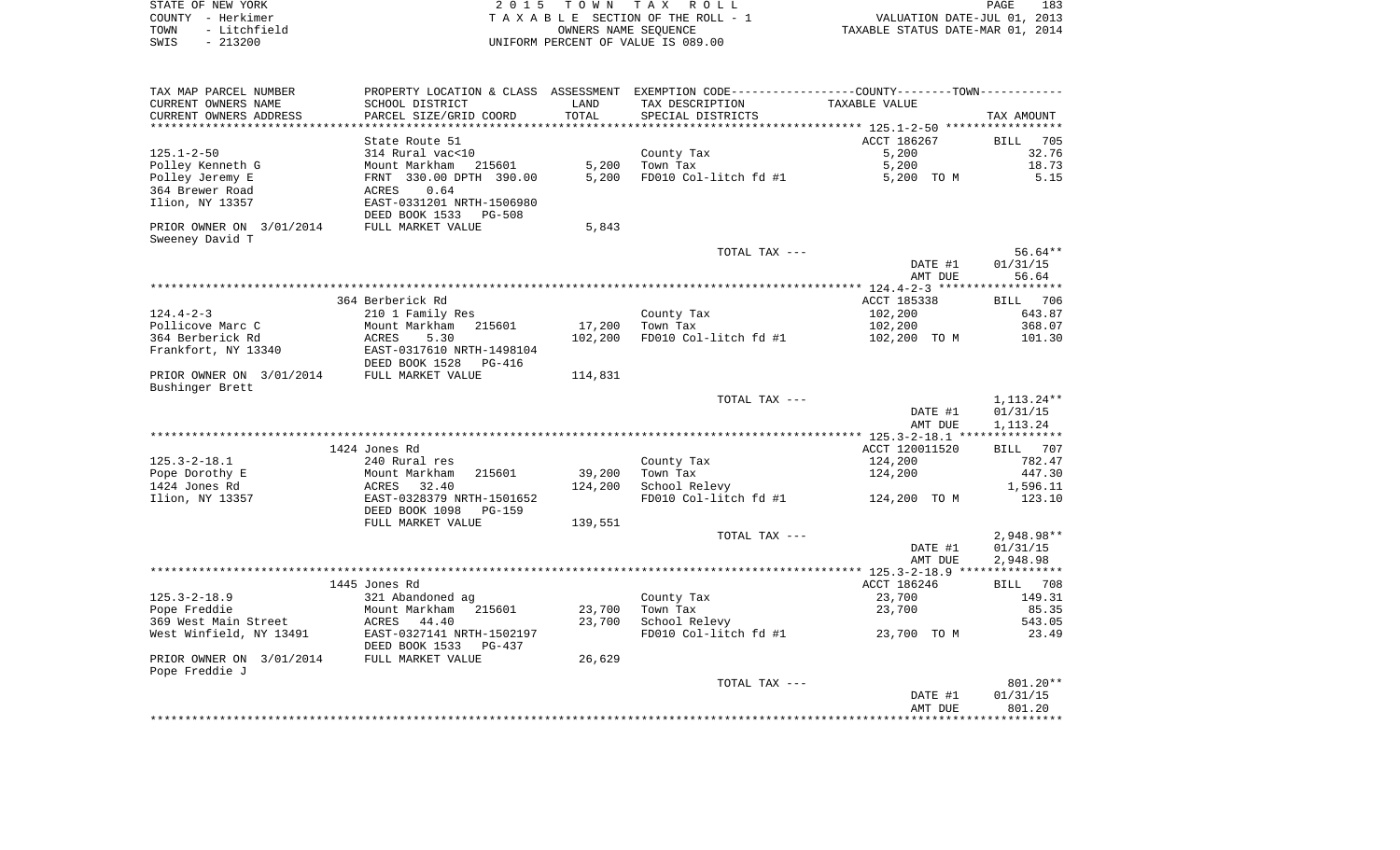| STATE OF NEW YORK        | 2 0 1 5                              |        | PAGE<br>184                                                 |                                  |             |
|--------------------------|--------------------------------------|--------|-------------------------------------------------------------|----------------------------------|-------------|
| COUNTY - Herkimer        |                                      |        | TOWN TAX ROLL<br>TAXABLE SECTION OF THE ROLL - 1            | VALUATION DATE-JUL 01, 2013      |             |
| - Litchfield<br>TOWN     |                                      |        | OWNERS NAME SEOUENCE                                        | TAXABLE STATUS DATE-MAR 01, 2014 |             |
| $-213200$<br>SWIS        |                                      |        | UNIFORM PERCENT OF VALUE IS 089.00                          |                                  |             |
|                          |                                      |        |                                                             |                                  |             |
| TAX MAP PARCEL NUMBER    | PROPERTY LOCATION & CLASS ASSESSMENT |        | EXEMPTION CODE-----------------COUNTY-------TOWN----------- |                                  |             |
| CURRENT OWNERS NAME      | SCHOOL DISTRICT                      | LAND   | TAX DESCRIPTION                                             | TAXABLE VALUE                    |             |
| CURRENT OWNERS ADDRESS   | PARCEL SIZE/GRID COORD               | TOTAL  | SPECIAL DISTRICTS                                           |                                  | TAX AMOUNT  |
|                          |                                      |        |                                                             |                                  |             |
|                          | State Route 51                       |        |                                                             | ACCT 186247                      | BILL 709    |
| $125.3 - 2 - 39$         | 322 Rural vac>10                     |        | County Tax                                                  | 8,400                            | 52.92       |
| Pope Freddie             | Mount Markham<br>215601              | 8,400  | Town Tax                                                    | 8,400                            | 30.25       |
| 369 West Main Street     | $L$ 16                               | 8,400  | School Relevy                                               |                                  | 192.48      |
| West Winfield, NY 13491  | 51                                   |        | FD010 Col-litch fd #1                                       | 8,400 TO M                       | 8.33        |
|                          | ACRES 16.00                          |        |                                                             |                                  |             |
| PRIOR OWNER ON 3/01/2014 | EAST-0327718 NRTH-1502418            |        |                                                             |                                  |             |
| Pope Freddie J           | DEED BOOK 1533 PG-441                |        |                                                             |                                  |             |
|                          | FULL MARKET VALUE                    | 9,438  |                                                             |                                  |             |
|                          |                                      |        | TOTAL TAX ---                                               |                                  | 283.98**    |
|                          |                                      |        |                                                             | DATE #1                          | 01/31/15    |
|                          |                                      |        |                                                             | AMT DUE                          | 283.98      |
|                          |                                      |        |                                                             |                                  |             |
|                          | 1438 Jones Rd                        |        |                                                             | ACCT 120090226                   | 710<br>BILL |
| $125.3 - 2 - 18.2$       | 210 1 Family Res                     |        | County Tax                                                  | 73,400                           | 462.43      |
| Pope Jeffrey A           | Mount Markham<br>215601              | 13,000 | Town Tax                                                    | 73,400                           | 264.35      |
| Pope Gail D              | ACRES<br>1.00                        | 73,400 | FD010 Col-litch fd #1                                       | 73,400 TO M                      | 72.75       |
| 1438 Jones Rd            | EAST-0329346 NRTH-1501584            |        |                                                             |                                  |             |
| Ilion, NY 13357          | DEED BOOK 760<br>$PG-295$            |        |                                                             |                                  |             |
|                          | FULL MARKET VALUE                    | 82,472 |                                                             |                                  |             |
|                          |                                      |        | TOTAL TAX ---                                               |                                  | 799.53**    |
|                          |                                      |        |                                                             | DATE #1                          | 01/31/15    |
|                          |                                      |        |                                                             | AMT DUE                          | 799.53      |
|                          |                                      |        |                                                             |                                  |             |

|                     | 2096 Graffenburg Rd       |        |                       | ACCT 120090001 | 711<br>BILL |
|---------------------|---------------------------|--------|-----------------------|----------------|-------------|
| $118.1 - 1 - 13$    | 210 1 Family Res          |        | VETFUND CT 41101      | 600<br>600     |             |
| Porter Dane S       | Sauquoit Valley 305002    | 10,100 | County Tax            | 88,100         | 555.04      |
| Porter Lori A       | FRNT 150.00 DPTH 189.00   | 88,700 | Town Tax              | 88,100         | 317.29      |
| 2096 Graffenburg Rd | EAST-0302030 NRTH-1524345 |        | FD010 Col-litch fd #1 | 88,700 TO M    | 87.92       |
| Sauquoit, NY 13456  | DEED BOOK 838<br>$PG-7$   |        |                       |                |             |
|                     | FULL MARKET VALUE         | 99,663 |                       |                |             |
|                     |                           |        | TOTAL TAX ---         |                | $960.25**$  |
|                     |                           |        |                       | DATE #1        | 01/31/15    |
|                     |                           |        |                       | AMT DUE        | 960.25      |
|                     |                           |        |                       |                |             |
|                     | 2092 Graffenburg Rd       |        |                       | ACCT 183009    | BILL 712    |
| $118.1 - 1 - 14$    | 210 1 Family Res          |        | County Tax            | 84,200         | 530.47      |
| Porter Hank W       | Sauguoit Valley 305002    | 9,500  | Town Tax              | 84,200         | 303.24      |
| Porter Erin E       | FRNT 114.00 DPTH 189.00   | 84,200 | FD010 Col-litch fd #1 | 84,200 TO M    | 83.45       |
| 2096 Graffenburg Rd | 0.56<br>ACRES             |        |                       |                |             |
| Sauguoit, NY 13456  | EAST-0301967 NRTH-1524239 |        |                       |                |             |
|                     | DEED BOOK 1514<br>PG-125  |        |                       |                |             |
|                     | FULL MARKET VALUE         | 94,607 |                       |                |             |
|                     |                           |        | TOTAL TAX ---         |                | $917.16**$  |
|                     |                           |        |                       | DATE #1        | 01/31/15    |
|                     |                           |        |                       | AMT DUE        | 917.16      |

\*\*\*\*\*\*\*\*\*\*\*\*\*\*\*\*\*\*\*\*\*\*\*\*\*\*\*\*\*\*\*\*\*\*\*\*\*\*\*\*\*\*\*\*\*\*\*\*\*\*\*\*\*\*\*\*\*\*\*\*\*\*\*\*\*\*\*\*\*\*\*\*\*\*\*\*\*\*\*\*\*\*\*\*\*\*\*\*\*\*\*\*\*\*\*\*\*\*\*\*\*\*\*\*\*\*\*\*\*\*\*\*\*\*\*\*\*\*\*\*\*\*\*\*\*\*\*\*\*\*\*\*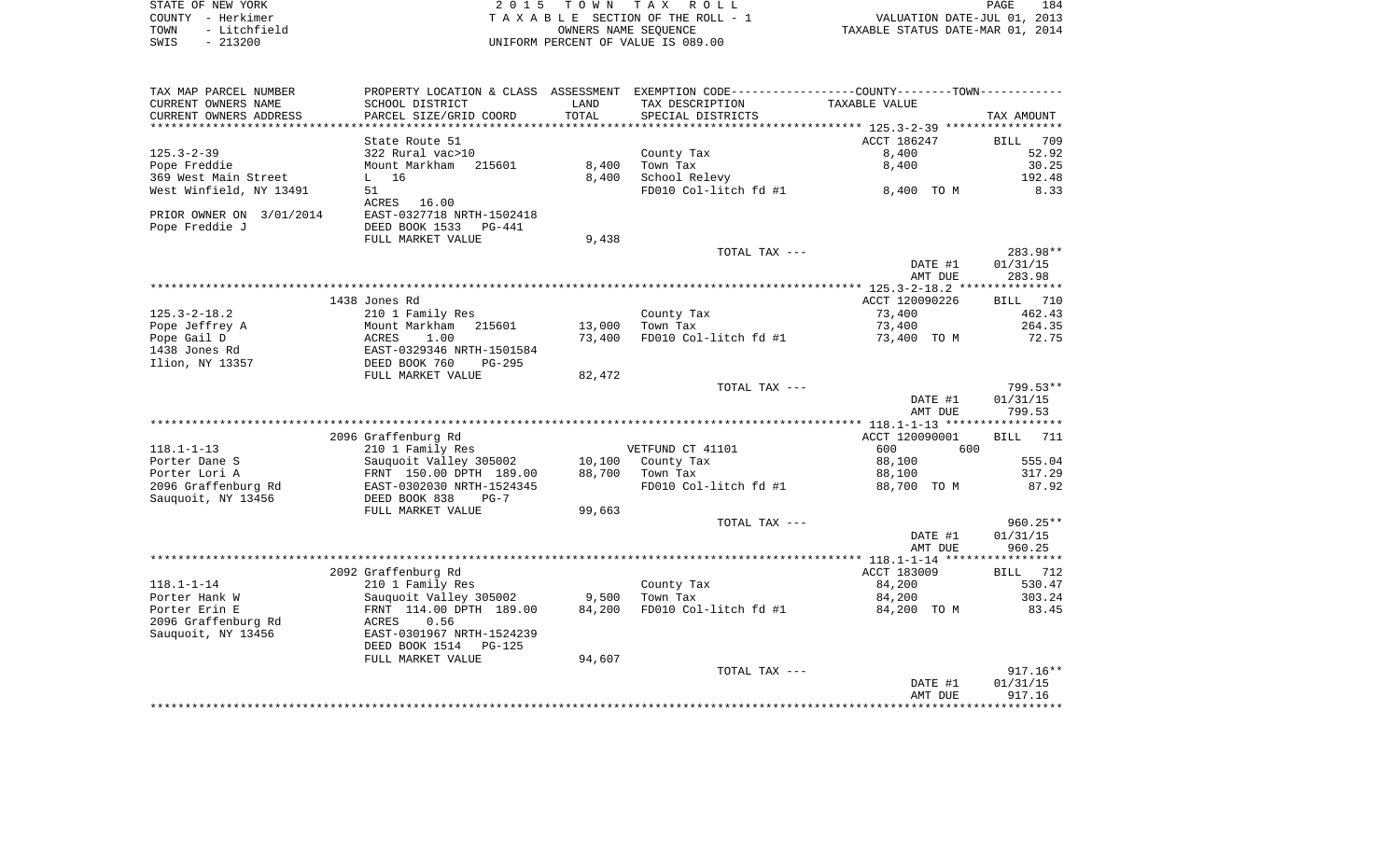| STATE OF NEW YORK |           |              |
|-------------------|-----------|--------------|
| COUNTY - Herkimer |           |              |
| TOWN              |           | - Litchfield |
| SWTS              | $-213200$ |              |

2015 TOWN TAX ROLL TA X A B L E SECTION OF THE ROLL - 1 TOWN - Litchfield OWNERS NAME SEQUENCE TAXABLE STATUS DATE-MAR 01, 2014 SWIS - 213200 UNIFORM PERCENT OF VALUE IS 089.00

| TAX MAP PARCEL NUMBER  | PROPERTY LOCATION & CLASS ASSESSMENT |         | EXEMPTION CODE-----------------COUNTY-------TOWN----------- |                |                    |
|------------------------|--------------------------------------|---------|-------------------------------------------------------------|----------------|--------------------|
| CURRENT OWNERS NAME    | SCHOOL DISTRICT                      | LAND    | TAX DESCRIPTION                                             | TAXABLE VALUE  |                    |
| CURRENT OWNERS ADDRESS | PARCEL SIZE/GRID COORD               | TOTAL   | SPECIAL DISTRICTS                                           |                | TAX AMOUNT         |
| ********************   |                                      |         |                                                             |                |                    |
|                        | Brown Rd                             |         |                                                             |                | <b>BILL</b><br>713 |
| $118.3 - 1 - 32.14$    | 312 Vac w/imprv                      |         | County Tax                                                  | 44,000         | 277.20             |
| Potter Frank W         | Sauquoit Valley 305002               | 19,500  | Town Tax                                                    | 44,000         | 158.46             |
| Potter N Kathleen      | EAST-0306356 NRTH-1516547            | 44,000  | FD010 Col-litch fd #1                                       | 44,000 TO M    | 43.61              |
| 1126 Center Road       | DEED BOOK 1204 PG-677                |         |                                                             |                |                    |
| Frankfort, NY 13340    | FULL MARKET VALUE                    | 49,438  |                                                             |                |                    |
|                        |                                      |         | TOTAL TAX ---                                               |                | $479.27**$         |
|                        |                                      |         |                                                             | DATE #1        | 01/31/15           |
|                        |                                      |         |                                                             | AMT DUE        | 479.27             |
|                        |                                      |         |                                                             |                |                    |
|                        | 2962 King Rd                         |         |                                                             | ACCT 120002790 | 714<br>BILL        |
| $118.3 - 1 - 2.2$      | 210 1 Family Res                     |         | County Tax                                                  | 70,200         | 442.27             |
| Poupart Joseph R       | Sauquoit Valley 305002               | 10,000  | Town Tax                                                    | 70,200         | 252.82             |
| Kochan Patricia J      | FRNT 100.00 DPTH 175.00              | 70,200  | FD010 Col-litch fd #1                                       | 70,200 TO M    | 69.58              |
| 2962 King Rd           | ACRES<br>0.63                        |         |                                                             |                |                    |
| Sauquoit, NY 13456     | EAST-0301246 NRTH-1520587            |         |                                                             |                |                    |
|                        | DEED BOOK 890<br>$PG-272$            |         |                                                             |                |                    |
|                        | FULL MARKET VALUE                    | 78,876  |                                                             |                |                    |
|                        |                                      |         | TOTAL TAX ---                                               |                | $764.67**$         |
|                        |                                      |         |                                                             | DATE #1        | 01/31/15           |
|                        |                                      |         |                                                             | AMT DUE        | 764.67             |
|                        |                                      |         |                                                             |                |                    |
|                        | Cemetery Rd                          |         |                                                             | ACCT 120003660 | <b>BILL</b> 715    |
| $119.3 - 1 - 2$        | 314 Rural vac<10                     |         | County Tax                                                  | 23,700         | 149.31             |
| Powers Jan             | 215601<br>Mount Markham              | 23,700  | Town Tax                                                    | 23,700         | 85.35              |
| 15 Grand View Ave      | ACRES<br>9.30                        | 23,700  | School Relevy                                               |                | 543.05             |
| Walden, NY 12586       | EAST-0326866 NRTH-1518171            |         | FD010 Col-litch fd #1                                       | 23,700 TO M    | 23.49              |
|                        | DEED BOOK 939<br>PG-381              |         |                                                             |                |                    |
|                        | FULL MARKET VALUE                    | 26,629  |                                                             |                |                    |
|                        |                                      |         | TOTAL TAX ---                                               |                | 801.20**           |
|                        |                                      |         |                                                             | DATE #1        | 01/31/15           |
|                        |                                      |         |                                                             | AMT DUE        | 801.20             |
|                        |                                      |         |                                                             |                |                    |
|                        | 246 Silver St                        |         |                                                             |                | BILL<br>716        |
| $125.1 - 2 - 35.2$     | 240 Rural res                        |         | County Tax                                                  | 105,800        | 666.55             |
| Prenderville Edward    | Mount Markham<br>215601              | 31,300  | Town Tax                                                    | 105,800        | 381.03             |
| Prenderville Lorene    | ACRES 16.50                          | 105,800 | FD010 Col-litch fd #1                                       | 105,800 TO M   | 104.86             |
| 246 Silver St          | EAST-0327711 NRTH-1507653            |         |                                                             |                |                    |
| Ilion, NY 13357        | DEED BOOK 798<br>$PG-145$            |         |                                                             |                |                    |
|                        | FULL MARKET VALUE                    | 118,876 |                                                             |                |                    |
|                        |                                      |         | TOTAL TAX ---                                               |                | $1,152.44**$       |
|                        |                                      |         |                                                             | DATE #1        | 01/31/15           |
|                        |                                      |         |                                                             | AMT DUE        | 1,152.44           |
|                        |                                      |         |                                                             |                |                    |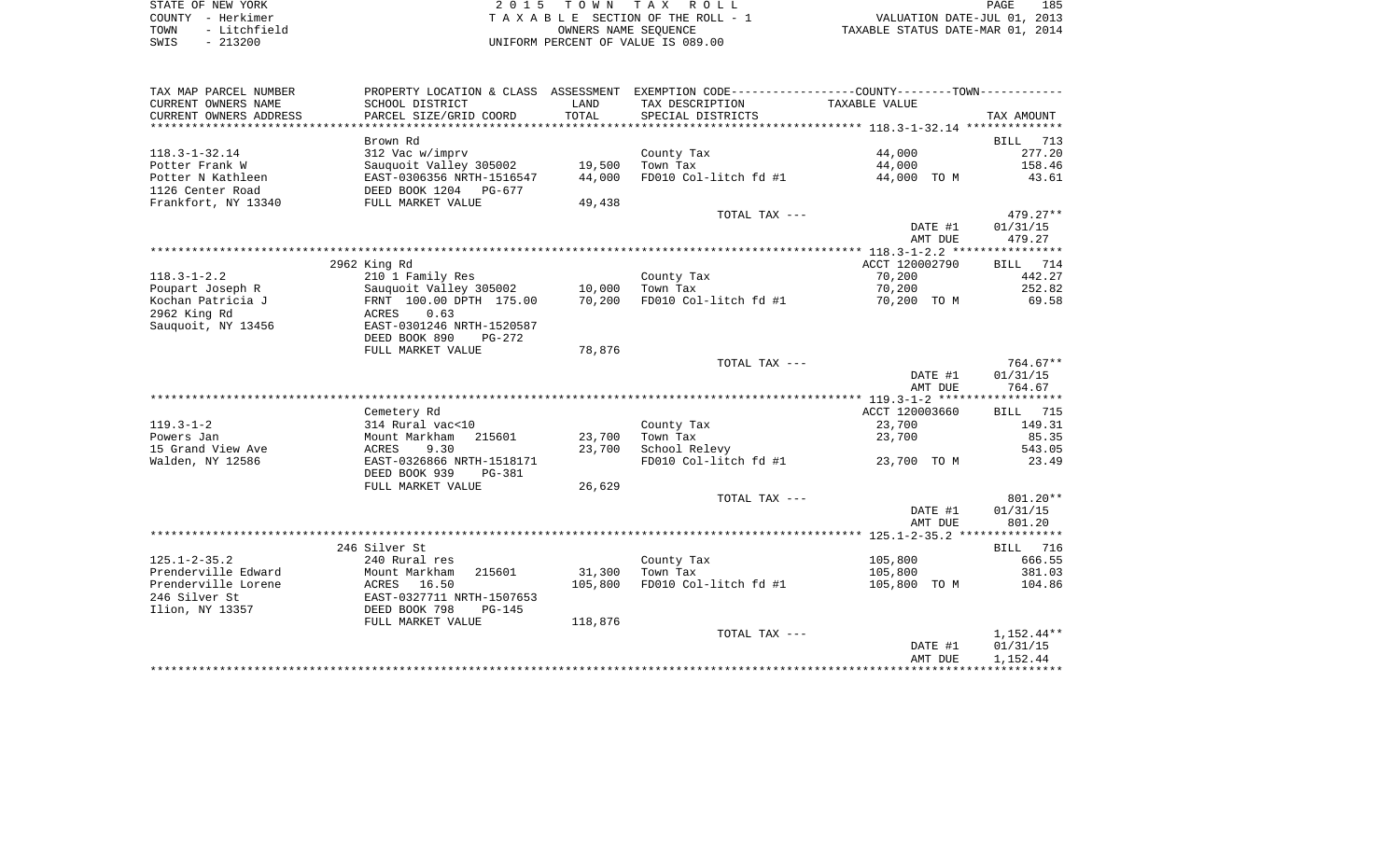| STATE OF NEW YORK    | 2015 TOWN TAX ROLL                 | 186<br>PAGE                      |
|----------------------|------------------------------------|----------------------------------|
| COUNTY – Herkimer    | TAXABLE SECTION OF THE ROLL - 1    | VALUATION DATE-JUL 01, 2013      |
| - Litchfield<br>TOWN | OWNERS NAME SEOUENCE               | TAXABLE STATUS DATE-MAR 01, 2014 |
| - 213200<br>SWIS     | UNIFORM PERCENT OF VALUE IS 089.00 |                                  |

| TAX MAP PARCEL NUMBER       |                                          |                | PROPERTY LOCATION & CLASS ASSESSMENT EXEMPTION CODE---------------COUNTY-------TOWN--------- |                |                    |
|-----------------------------|------------------------------------------|----------------|----------------------------------------------------------------------------------------------|----------------|--------------------|
| CURRENT OWNERS NAME         | SCHOOL DISTRICT                          | LAND           | TAX DESCRIPTION                                                                              | TAXABLE VALUE  |                    |
| CURRENT OWNERS ADDRESS      | PARCEL SIZE/GRID COORD                   | TOTAL          | SPECIAL DISTRICTS                                                                            |                | TAX AMOUNT         |
| **********************      |                                          |                |                                                                                              |                |                    |
|                             | 420 Prior Rd                             |                |                                                                                              |                | 717<br>BILL        |
| $124.2 - 1 - 25.5$          | 270 Mfg housing                          |                | County Tax                                                                                   | 55,000         | 346.51             |
| Prill Robert A              | Mount Markham 215601                     | 13,000         | Town Tax                                                                                     | 55,000         | 198.08             |
| 420 Prior Rd                | FRNT 200.00 DPTH                         | 55,000         | FD010 Col-litch fd #1                                                                        | 55,000 TO M    | 54.51              |
| Clayville, NY 13322         | 1.00<br>ACRES                            |                |                                                                                              |                |                    |
|                             | EAST-0313936 NRTH-1508480                |                |                                                                                              |                |                    |
|                             | DEED BOOK 1287<br>$PG-344$               |                |                                                                                              |                |                    |
|                             | FULL MARKET VALUE                        | 61,798         |                                                                                              |                |                    |
|                             |                                          |                | TOTAL TAX ---                                                                                |                | 599.10**           |
|                             |                                          |                |                                                                                              | DATE #1        | 01/31/15           |
|                             |                                          |                |                                                                                              | AMT DUE        | 599.10             |
|                             |                                          |                |                                                                                              |                |                    |
|                             | Albany Rd                                |                |                                                                                              |                | <b>BILL</b><br>718 |
| $124.1 - 1 - 11.4$          | 314 Rural vac<10                         |                | County Tax                                                                                   | 1,000          | 6.30               |
| Prior Carlton<br>Prior Mary | Mount Markham<br>215601<br>ACRES<br>3.00 | 1,000<br>1,000 | Town Tax<br>School Relevy                                                                    | 1,000          | 3.60<br>22.91      |
| 992 albany Rd               | EAST-0309125 NRTH-1508665                |                | FD010 Col-litch fd #1                                                                        | 1,000 TO M     | .99                |
| Clayville, NY 13322         | DEED BOOK 773<br>$PG-312$                |                |                                                                                              |                |                    |
|                             | FULL MARKET VALUE                        | 1,124          |                                                                                              |                |                    |
|                             |                                          |                | TOTAL TAX ---                                                                                |                | $33.80**$          |
|                             |                                          |                |                                                                                              | DATE #1        | 01/31/15           |
|                             |                                          |                |                                                                                              | AMT DUE        | 33.80              |
|                             |                                          |                |                                                                                              |                |                    |
|                             | 1008 Albany Rd                           |                |                                                                                              | ACCT 120090108 | 719<br>BILL        |
| $124.1 - 1 - 11.2$          | 210 1 Family Res                         |                | County Tax                                                                                   | 45,400         | 286.02             |
| Prior Edward J              | Mount Markham 215601                     | 13,900         | Town Tax                                                                                     | 45,400         | 163.51             |
| 1008 Albany Rd              | FRNT 300.00 DPTH 250.00                  | 45,400         | FD010 Col-litch fd #1                                                                        | 45,400 TO M    | 45.00              |
| Clayville, NY 13322         | 1.40<br>ACRES                            |                |                                                                                              |                |                    |
|                             | EAST-0309362 NRTH-1508243                |                |                                                                                              |                |                    |
|                             | DEED BOOK 702<br>$PG-98$                 |                |                                                                                              |                |                    |
|                             | FULL MARKET VALUE                        | 51,011         |                                                                                              |                |                    |
|                             |                                          |                | TOTAL TAX ---                                                                                |                | 494.53**           |
|                             |                                          |                |                                                                                              | DATE #1        | 01/31/15           |
|                             |                                          |                |                                                                                              | AMT DUE        | 494.53             |
|                             |                                          |                |                                                                                              |                |                    |
|                             | 992 Albany Rd                            |                |                                                                                              |                | BILL 720           |
| $124.1 - 1 - 11.3$          | 210 1 Family Res                         |                | County Tax                                                                                   | 103,700        | 653.32             |
| Prior Mary                  | Mount Markham 215601                     | 17,600         | Town Tax                                                                                     | 103,700        | 373.47             |
| Prior Ed J                  | ACRES<br>3.10                            | 103,700        | School Relevy                                                                                |                | 1,126.37           |
| 992 Albany Rd               | EAST-0309563 NRTH-1508021                |                | FD010 Col-litch fd #1                                                                        | 103,700 TO M   | 102.78             |
| Clayville, NY 13322         | DEED BOOK 898<br>$PG-85$                 |                |                                                                                              |                |                    |
|                             | FULL MARKET VALUE                        | 116,517        | TOTAL TAX ---                                                                                |                | $2,255.94**$       |
|                             |                                          |                |                                                                                              | DATE #1        | 01/31/15           |
|                             |                                          |                |                                                                                              | AMT DUE        | 2,255.94           |
|                             |                                          |                |                                                                                              |                |                    |
|                             |                                          |                |                                                                                              |                |                    |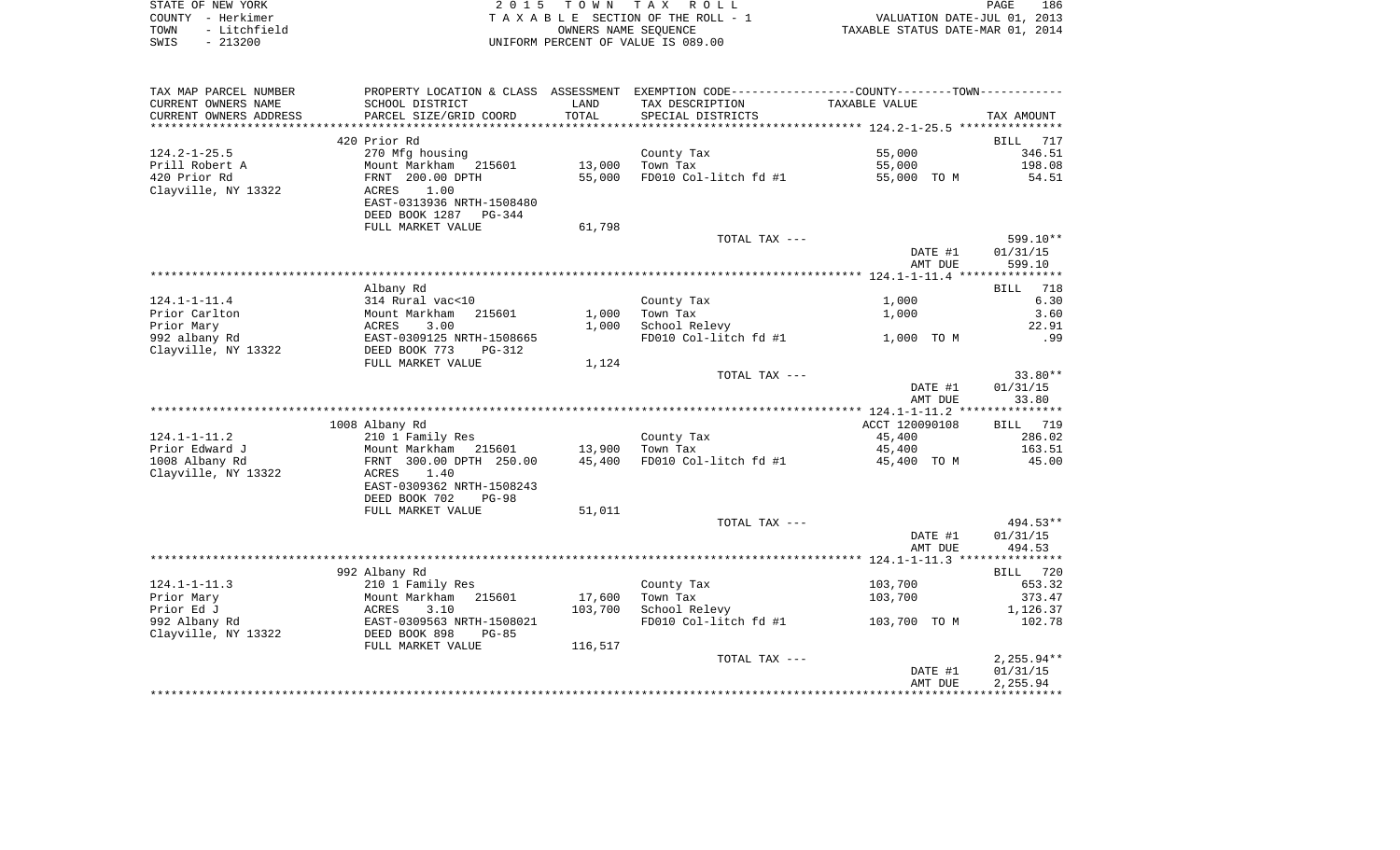| STATE OF NEW YORK    | 2015 TOWN TAX ROLL                 | 187<br>PAGE                      |
|----------------------|------------------------------------|----------------------------------|
| COUNTY - Herkimer    | TAXABLE SECTION OF THE ROLL - 1    | VALUATION DATE-JUL 01, 2013      |
| - Litchfield<br>TOWN | OWNERS NAME SEOUENCE               | TAXABLE STATUS DATE-MAR 01, 2014 |
| $-213200$<br>SWIS    | UNIFORM PERCENT OF VALUE IS 089.00 |                                  |

| TAX MAP PARCEL NUMBER   | PROPERTY LOCATION & CLASS ASSESSMENT EXEMPTION CODE---------------COUNTY-------TOWN----------    |         |                                           |                |              |
|-------------------------|--------------------------------------------------------------------------------------------------|---------|-------------------------------------------|----------------|--------------|
| CURRENT OWNERS NAME     | SCHOOL DISTRICT                                                                                  | LAND    | TAX DESCRIPTION                           | TAXABLE VALUE  |              |
| CURRENT OWNERS ADDRESS  | PARCEL SIZE/GRID COORD                                                                           | TOTAL   | SPECIAL DISTRICTS                         |                | TAX AMOUNT   |
| *********************** |                                                                                                  |         |                                           |                |              |
|                         | 260 Camp Rd                                                                                      |         |                                           | ACCT 161021    | BILL 721     |
| $124.3 - 1 - 43$        | 210 1 Family Res                                                                                 |         | County Tax                                | 116,500        | 733.96       |
| Provost Irving R        |                                                                                                  | 7,800   | Town Tax                                  | 116,500        | 419.57       |
| Provost Terri L         |                                                                                                  | 116,500 | FD010 Col-litch fd #1 116,500 TO M 115.47 |                |              |
| 260 Camp Rd             | 210 1 Pamily Res<br>Mount Markham 215601<br>FRNT 100.00 DPTH 100.00<br>EAST-0306696 NRTH-1504240 |         |                                           |                |              |
| Clayville, NY 13322     | DEED BOOK 1373 PG-602                                                                            |         |                                           |                |              |
|                         | FULL MARKET VALUE                                                                                | 130,899 |                                           |                |              |
|                         |                                                                                                  |         | TOTAL TAX ---                             |                | $1,269.00**$ |
|                         |                                                                                                  |         |                                           | DATE #1        | 01/31/15     |
|                         |                                                                                                  |         |                                           | AMT DUE        | 1,269.00     |
|                         |                                                                                                  |         |                                           |                |              |
|                         | 105 Bennett Rd                                                                                   |         |                                           | ACCT 120090161 | BILL 722     |
| $118.1 - 1 - 32.3$      | 270 Mfg housing                                                                                  |         | County Tax                                | 30,700         | 193.41       |
| Pugliese Frank          | Sauquoit Valley 305002 11,000 Town Tax                                                           |         |                                           | 30,700         | 110.56       |
| 105 Bennett Rd          | Sauquoit Valley 30330.00<br>FRNT 150.00 DPTH 300.00<br>ACRES 0.75<br>2007192 NRTH-1520659        | 30,700  | FD010 Col-litch $fd$ #1 30,700 TO M       |                | 30.43        |
| Frankfort, NY 13340     |                                                                                                  |         |                                           |                |              |
|                         |                                                                                                  |         |                                           |                |              |
|                         | DEED BOOK 942<br>PG-646                                                                          |         |                                           |                |              |
|                         | FULL MARKET VALUE                                                                                | 34,494  |                                           |                |              |
|                         |                                                                                                  |         | TOTAL TAX ---                             |                | 334.40**     |
|                         |                                                                                                  |         |                                           | DATE #1        | 01/31/15     |
|                         |                                                                                                  |         |                                           | AMT DUE        | 334.40       |
|                         |                                                                                                  |         |                                           |                |              |
|                         | Clemons Rd                                                                                       |         |                                           |                | BILL 723     |
| 118.4-2-2               | 314 Rural vac<10                                                                                 |         | County Tax                                | 18,500         | 116.55       |
| Purdy Frank D           |                                                                                                  | 18,500  | Town Tax                                  | 18,500         | 66.63        |
| Huggin P                | Mount Markham 215601<br>FRNT 315.50 DPTH                                                         | 18,500  | FD010 Col-litch fd #1                     | 18,500 TO M    | 18.34        |
| Attn: Frank Cavalari    |                                                                                                  |         |                                           |                |              |
| RD2 Rte 94              | ACRES 8.80<br>EAST-0323052 NRTH-1519203                                                          |         |                                           |                |              |
| New Windsor, NY 12553   | DEED BOOK 760<br>PG-168                                                                          |         |                                           |                |              |
|                         | FULL MARKET VALUE                                                                                | 20,787  |                                           |                |              |
|                         |                                                                                                  |         | TOTAL TAX ---                             |                | $201.52**$   |
|                         |                                                                                                  |         |                                           | DATE #1        | 01/31/15     |
|                         |                                                                                                  |         |                                           | AMT DUE        | 201.52       |
|                         |                                                                                                  |         |                                           |                |              |
|                         | Cemetery Rd                                                                                      |         |                                           |                | BILL 724     |
| $119.3 - 4 - 2$         |                                                                                                  |         | County Tax                                | 6,200          | 39.06        |
| Purdy Frank D           | 314 Rural vac<10<br>Mount Markham 215601                                                         |         | $6,200$ Town Tax                          | 6,200          | 22.33        |
| Attn: Frank Cavalari    | FRNT 210.00 DPTH                                                                                 | 6,200   | FD010 Col-litch fd #1                     | 6,200 TO M     | 6.15         |
| RD2 Rte 94              | ACRES 1.00                                                                                       |         |                                           |                |              |
| New Windsor, NY 12553   | EAST-0324258 NRTH-1518890                                                                        |         |                                           |                |              |
|                         | DEED BOOK 760<br>$PG-168$                                                                        |         |                                           |                |              |
|                         | FULL MARKET VALUE                                                                                | 6,966   |                                           |                |              |
|                         |                                                                                                  |         | TOTAL TAX ---                             |                | $67.54**$    |
|                         |                                                                                                  |         |                                           | DATE #1        | 01/31/15     |
|                         |                                                                                                  |         |                                           | AMT DUE        | 67.54        |
|                         |                                                                                                  |         |                                           |                |              |
|                         |                                                                                                  |         |                                           |                |              |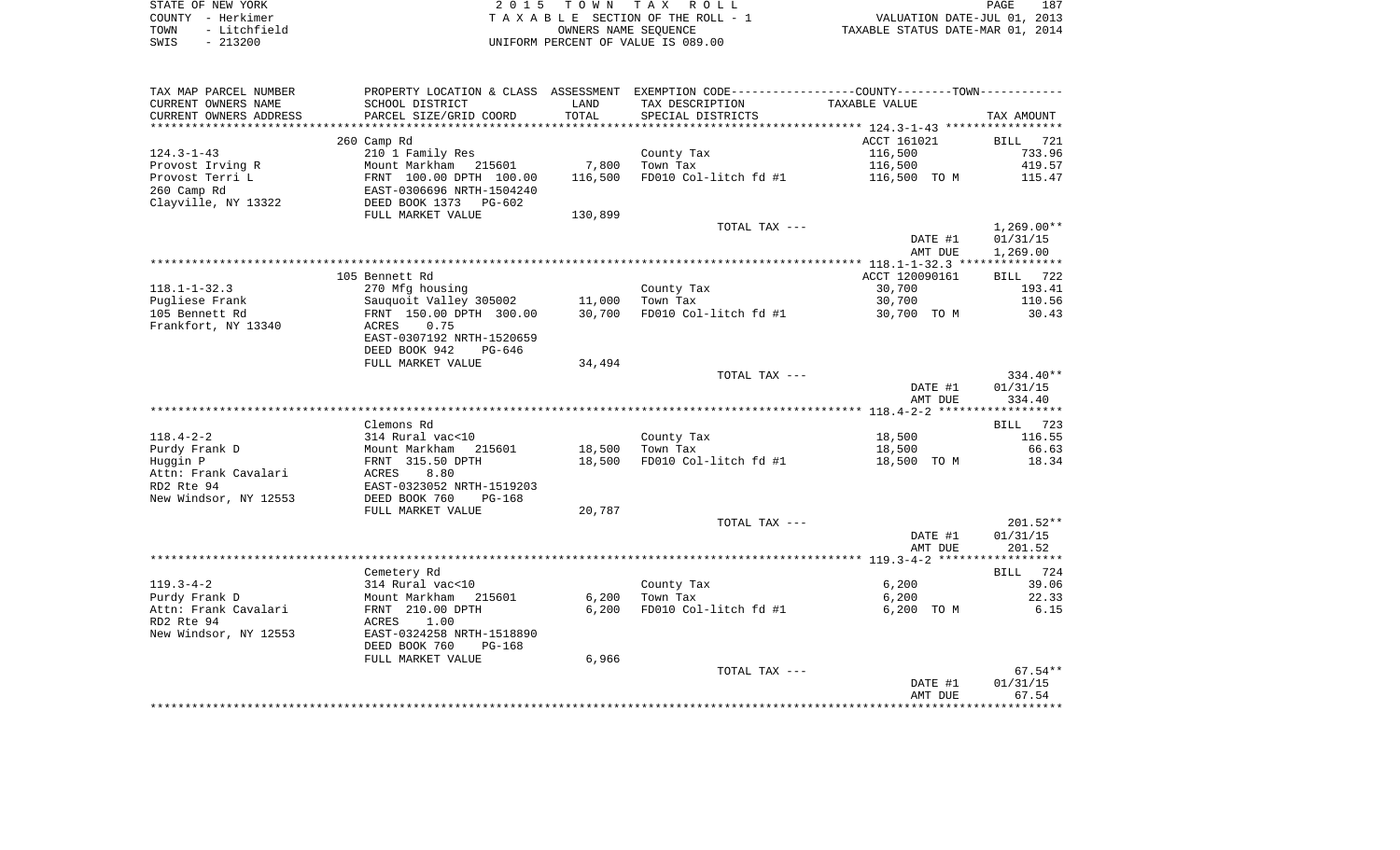| STATE OF NEW YORK    | 2015 TOWN TAX ROLL                 | 188<br>PAGE                      |
|----------------------|------------------------------------|----------------------------------|
| COUNTY - Herkimer    | TAXABLE SECTION OF THE ROLL - 1    | VALUATION DATE-JUL 01, 2013      |
| - Litchfield<br>TOWN | OWNERS NAME SEOUENCE               | TAXABLE STATUS DATE-MAR 01, 2014 |
| $-213200$<br>SWIS    | UNIFORM PERCENT OF VALUE IS 089.00 |                                  |

188<br>2013

| TAX MAP PARCEL NUMBER      |                                                 |                  | PROPERTY LOCATION & CLASS ASSESSMENT EXEMPTION CODE---------------COUNTY-------TOWN---------- |                          |                    |
|----------------------------|-------------------------------------------------|------------------|-----------------------------------------------------------------------------------------------|--------------------------|--------------------|
| CURRENT OWNERS NAME        | SCHOOL DISTRICT                                 | LAND             | TAX DESCRIPTION                                                                               | TAXABLE VALUE            |                    |
| CURRENT OWNERS ADDRESS     | PARCEL SIZE/GRID COORD                          | TOTAL            | SPECIAL DISTRICTS                                                                             |                          | TAX AMOUNT         |
| **********************     |                                                 |                  |                                                                                               |                          |                    |
|                            | Cemetery Rd                                     |                  |                                                                                               |                          | 725<br><b>BILL</b> |
| $119.3 - 4 - 13$           | 314 Rural vac<10                                |                  | County Tax                                                                                    | 12,400                   | 78.12              |
| Purdy Frank D              | Mount Markham 215601                            | 12,400           | Town Tax                                                                                      | 12,400                   | 44.66              |
| Huggin P                   | FRNT 257.30 DPTH                                | 12,400           | FD010 Col-litch fd #1                                                                         | 12,400 TO M              | 12.29              |
| Attn: Frank Cavalari       | 8.50<br>ACRES                                   |                  |                                                                                               |                          |                    |
| RD2 Rte 94                 | EAST-0326157 NRTH-1517640                       |                  |                                                                                               |                          |                    |
| New Windsor, NY 12553      | DEED BOOK 760<br>$PG-168$                       |                  |                                                                                               |                          |                    |
|                            | FULL MARKET VALUE                               | 13,933           |                                                                                               |                          |                    |
|                            |                                                 |                  | TOTAL TAX ---                                                                                 |                          | 135.07**           |
|                            |                                                 |                  |                                                                                               | DATE #1                  | 01/31/15           |
|                            |                                                 |                  |                                                                                               | AMT DUE                  | 135.07             |
|                            |                                                 |                  |                                                                                               |                          |                    |
|                            | 589 Silver St                                   |                  |                                                                                               | ACCT 120090034           | BILL 726           |
| $119.3 - 1 - 22$           | 210 1 Family Res                                |                  | County Tax                                                                                    | 98,400                   | 619.93             |
| Putch Thomas               | Mount Markham<br>215601                         | 15,200           | Town Tax                                                                                      | 98,400                   | 354.38             |
| Putch Mary                 | ACRES<br>2.00                                   | 98,400           | FD010 Col-litch fd #1                                                                         | 98,400 TO M              | 97.53              |
| 589 Silver St              | EAST-0330104 NRTH-1513910                       |                  |                                                                                               |                          |                    |
| Ilion, NY 13357            | DEED BOOK 707<br>$PG-253$                       |                  |                                                                                               |                          |                    |
|                            | FULL MARKET VALUE                               | 110,562          |                                                                                               |                          |                    |
|                            |                                                 |                  | TOTAL TAX ---                                                                                 |                          | 1,071.84**         |
|                            |                                                 |                  |                                                                                               | DATE #1                  | 01/31/15           |
|                            |                                                 |                  |                                                                                               | AMT DUE                  | 1,071.84           |
|                            |                                                 |                  |                                                                                               |                          |                    |
| $124.3 - 2 - 6$            | 125 Rider Rd                                    |                  |                                                                                               | ACCT 120006990<br>55,000 | BILL 727<br>346.51 |
|                            | 270 Mfg housing                                 |                  | County Tax<br>Town Tax                                                                        |                          | 198.08             |
| Pye Gail A<br>125 Rider Rd | Mount Markham 215601<br>FRNT 140.00 DPTH 195.00 | 12,600<br>55,000 | FD010 Col-litch fd #1                                                                         | 55,000<br>55,000 TO M    | 54.51              |
| Clayville, NY 13322        | ACRES<br>0.63                                   |                  |                                                                                               |                          |                    |
|                            | EAST-0305005 NRTH-1499445                       |                  |                                                                                               |                          |                    |
|                            | DEED BOOK 825<br>$PG-443$                       |                  |                                                                                               |                          |                    |
|                            | FULL MARKET VALUE                               | 61,798           |                                                                                               |                          |                    |
|                            |                                                 |                  | TOTAL TAX ---                                                                                 |                          | 599.10**           |
|                            |                                                 |                  |                                                                                               | DATE #1                  | 01/31/15           |
|                            |                                                 |                  |                                                                                               | AMT DUE                  | 599.10             |
|                            |                                                 |                  |                                                                                               |                          |                    |
|                            | 10264 Roberts Rd                                |                  |                                                                                               | ACCT 120090038           | BILL 728           |
| $118.1 - 1 - 39$           | 210 1 Family Res                                |                  | County Tax                                                                                    | 123,700                  | 779.32             |
| Rager Elizabeth D          | Sauquoit Valley 305002                          | 22,500           | Town Tax                                                                                      | 123,700                  | 445.50             |
| 10264 Roberts Rd           | ACRES<br>5.58                                   | 123,700          | FD010 Col-litch fd #1                                                                         | 123,700 TO M             | 122.61             |
| Sauquoit, NY 13456         | EAST-0302350 NRTH-1523051                       |                  |                                                                                               |                          |                    |
|                            | DEED BOOK 934<br><b>PG-161</b>                  |                  |                                                                                               |                          |                    |
|                            | FULL MARKET VALUE                               | 138,989          |                                                                                               |                          |                    |
|                            |                                                 |                  | TOTAL TAX ---                                                                                 |                          | $1,347.43**$       |
|                            |                                                 |                  |                                                                                               | DATE #1                  | 01/31/15           |
|                            |                                                 |                  |                                                                                               | AMT DUE                  | 1,347.43           |
|                            |                                                 |                  |                                                                                               |                          |                    |
|                            |                                                 |                  |                                                                                               |                          |                    |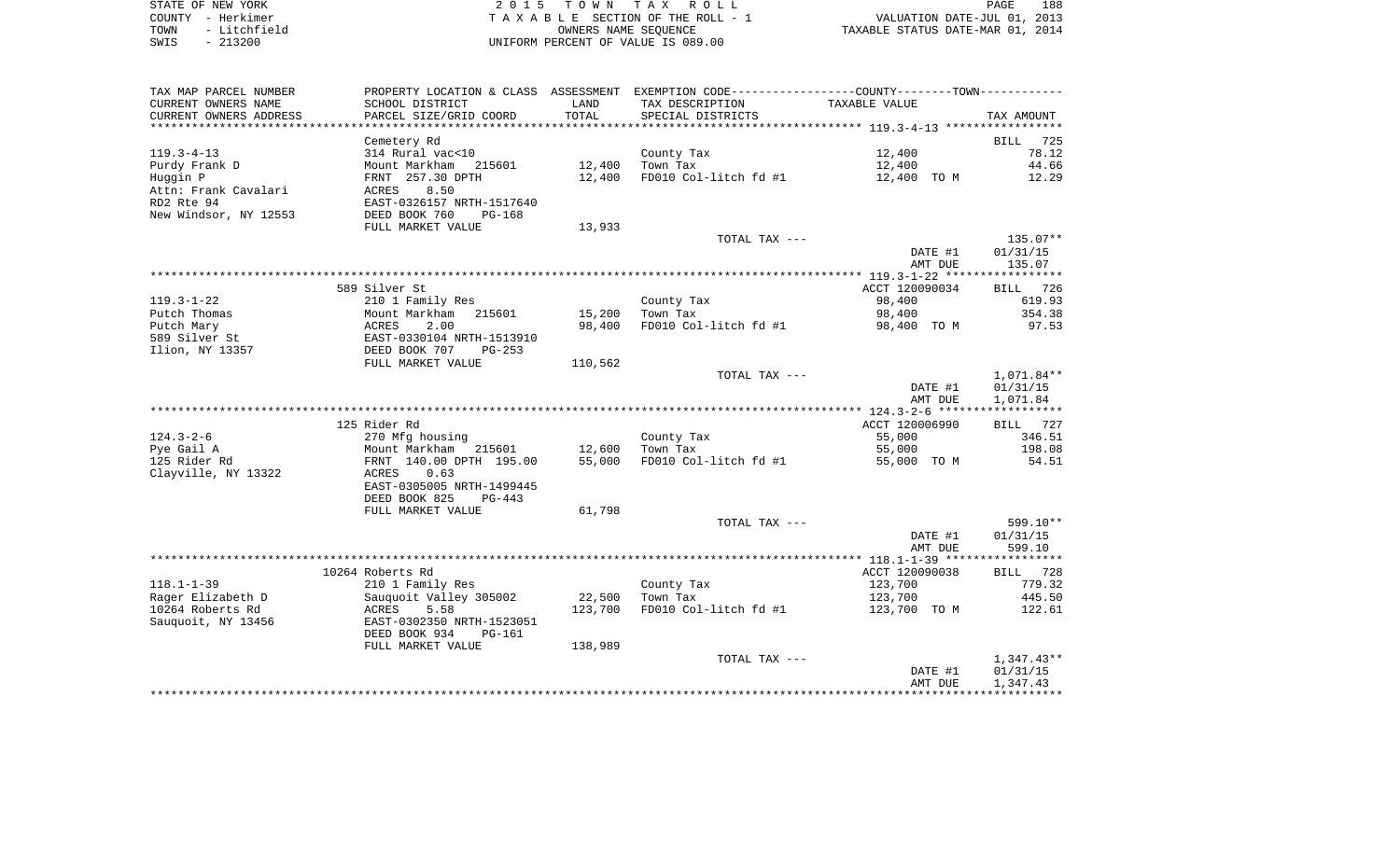| STATE OF NEW YORK<br>– Herkimer<br>COUNTY<br>- Litchfield<br>TOWN<br>$-213200$<br>SWIS | 2 0 1 5                                                                                    | T O W N       | T A X<br>R O L L<br>TAXABLE SECTION OF THE ROLL - 1<br>OWNERS NAME SEOUENCE<br>UNIFORM PERCENT OF VALUE IS 089.00 | TAXABLE STATUS DATE-MAR 01, 2014 | 189<br>PAGE<br>VALUATION DATE-JUL 01, 2013 |
|----------------------------------------------------------------------------------------|--------------------------------------------------------------------------------------------|---------------|-------------------------------------------------------------------------------------------------------------------|----------------------------------|--------------------------------------------|
|                                                                                        |                                                                                            |               |                                                                                                                   |                                  |                                            |
| TAX MAP PARCEL NUMBER<br>CURRENT OWNERS NAME<br>CURRENT OWNERS ADDRESS                 | PROPERTY LOCATION & CLASS ASSESSMENT<br>SCHOOL DISTRICT<br>PARCEL SIZE/GRID COORD          | LAND<br>TOTAL | EXEMPTION CODE-----------------COUNTY-------TOWN------------<br>TAX DESCRIPTION<br>SPECIAL DISTRICTS              | TAXABLE VALUE                    | TAX AMOUNT                                 |
|                                                                                        |                                                                                            |               |                                                                                                                   |                                  |                                            |
|                                                                                        | 542 Albany Rd                                                                              |               |                                                                                                                   | ACCT 157389                      | BILL 729                                   |
| $124.3 - 4 - 8$                                                                        | 210 1 Family Res                                                                           |               | County Tax                                                                                                        | 135,000                          | 850.51                                     |
| Ramos Chitprasong                                                                      | Mount Markham 215601                                                                       | 24,000        | Town Tax                                                                                                          | 135,000                          | 486.19                                     |
| 542 Albany Rd<br>West Winfield, NY 13491                                               | FRNT 374.00 DPTH<br>ACRES<br>6.00<br>EAST-0273380 NRTH-1075320<br>DEED BOOK 1349<br>PG-664 | 135,000       | FD010 Col-litch fd #1                                                                                             | 135,000<br>TO M                  | 133.81                                     |

|                          | FULL MARKET VALUE         | 151,685 |                       |             |             |
|--------------------------|---------------------------|---------|-----------------------|-------------|-------------|
|                          |                           |         | TOTAL TAX ---         |             | 1,470.51**  |
|                          |                           |         |                       | DATE #1     | 01/31/15    |
|                          |                           |         |                       | AMT DUE     | 1,470.51    |
|                          |                           |         |                       |             |             |
|                          | 134 Cemetary Rd           |         |                       | ACCT 188469 | 730<br>BILL |
| $119.3 - 4 - 19$         | 210 1 Family Res          |         | County Tax            | 47,700      | 300.52      |
| Raposo Michelle          | Mount Markham<br>215601   | 26,800  | Town Tax              | 47.700      | 171.79      |
| 134 Cemetary Rd          | 9.00<br>ACRES             | 47.700  | FD010 Col-litch fd #1 | 47,700 TO M | 47.28       |
| Frankfort, NY 13340      | EAST-0324454 NRTH-1518384 |         |                       |             |             |
|                          | DEED BOOK 1546 PG-809     |         |                       |             |             |
| PRIOR OWNER ON 3/01/2014 | FULL MARKET VALUE         | 53,596  |                       |             |             |
| Raposo Michelle M        |                           |         |                       |             |             |
|                          |                           |         | TOTAL TAX ---         |             | $519.59**$  |
|                          |                           |         |                       | DATE #1     | 01/31/15    |
|                          |                           |         |                       | AMT DUE     | 519.59      |
|                          |                           |         |                       |             |             |
|                          | Cemetery Rd               |         |                       |             | 731<br>BILL |
| $119.3 - 4 - 3$          | 314 Rural vac<10          |         | County Tax            | 10,300      | 64.89       |
| Raposo Michelle D        | Mount Markham 215601      | 10,300  | Town Tax              | 10,300      | 37.09       |

| Raposo Michelle D        | 215601<br>Mount Markham   | 10,300 | Town Tax              | 10,300      | 37.09      |
|--------------------------|---------------------------|--------|-----------------------|-------------|------------|
| 134 Cemetery Road        | FRNT 220.00 DPTH          | 10,300 | School Relevy         |             | 236.01     |
| Frankfort, NY 13340      | 3.50<br>ACRES             |        | FD010 Col-litch fd #1 | 10,300 TO M | 10.21      |
|                          | EAST-0324492 NRTH-1518984 |        |                       |             |            |
| PRIOR OWNER ON 3/01/2014 | DEED BOOK 864<br>PG-82    |        |                       |             |            |
| Raposo Michelle          | FULL MARKET VALUE         | 11,573 |                       |             |            |
|                          |                           |        | TOTAL TAX ---         |             | 348.20**   |
|                          |                           |        |                       | DATE #1     | 01/31/15   |
|                          |                           |        |                       |             | 348.20     |
|                          |                           |        |                       | AMT DUE     |            |
|                          |                           |        |                       |             |            |
|                          | Cemetery Rd               |        |                       |             | BILL 732   |
| 119.3-4-4                | 314 Rural vac<10          |        | County Tax            | 9,300       | 58.59      |
| Raposo Michelle D        | Mount Markham<br>215601   | 9,300  | Town Tax              | 9,300       | 33.49      |
| 134 Cemetery Road        | FRNT 222.00 DPTH          | 9,300  | School Relevy         |             | 213.09     |
| Frankfort, NY 13340      | 2.80<br>ACRES             |        | FD010 Col-litch fd #1 | 9,300 TO M  | 9.22       |
|                          | EAST-0324719 NRTH-1518891 |        |                       |             |            |
| PRIOR OWNER ON 3/01/2014 | DEED BOOK 864<br>$PG-82$  |        |                       |             |            |
|                          |                           |        |                       |             |            |
| Raposo Michelle          | FULL MARKET VALUE         | 10,449 |                       |             |            |
|                          |                           |        | TOTAL TAX ---         |             | $314.39**$ |
|                          |                           |        |                       | DATE #1     | 01/31/15   |
|                          |                           |        |                       | AMT DUE     | 314.39     |
|                          |                           |        |                       |             |            |
|                          |                           |        |                       |             |            |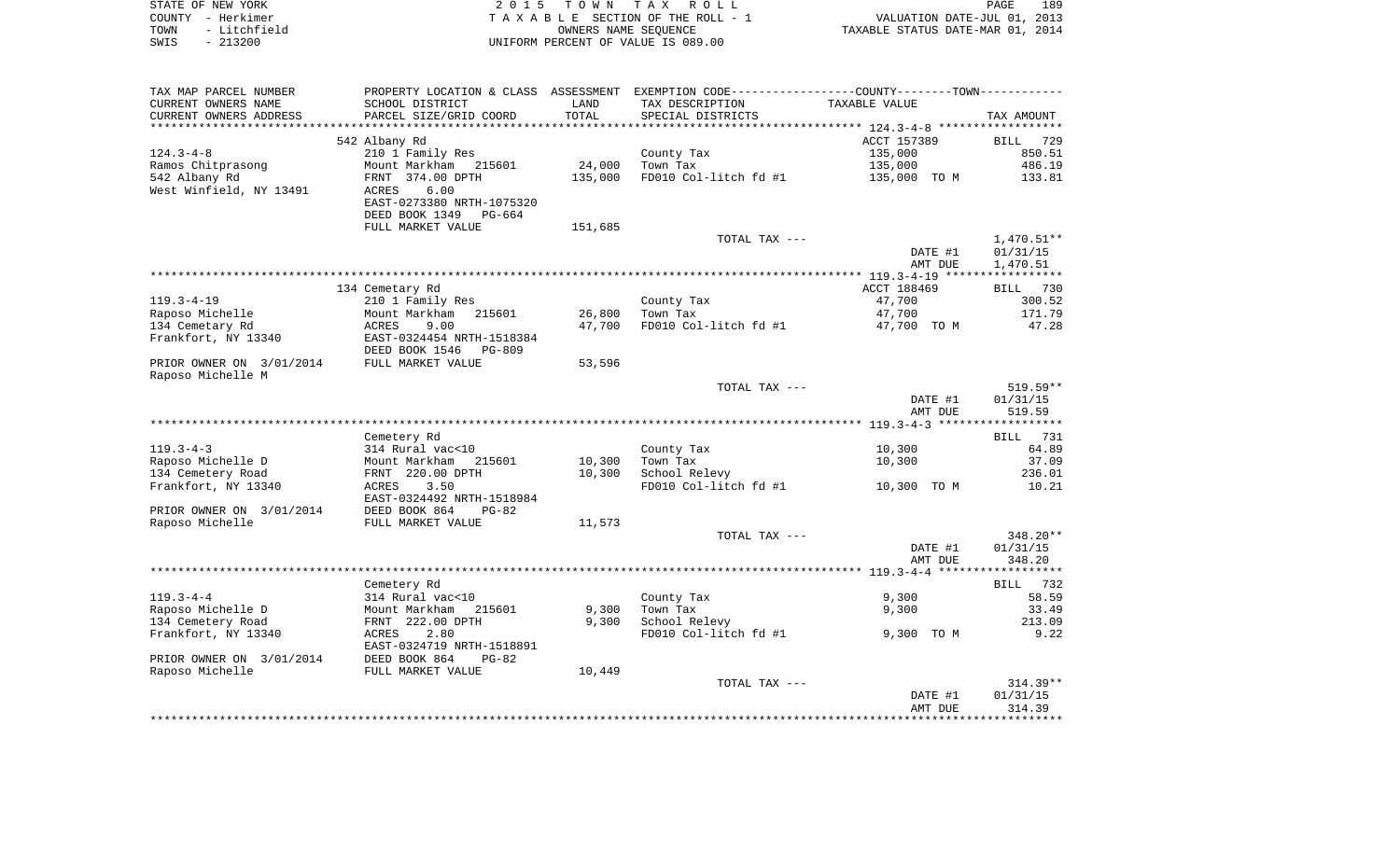| STATE OF NEW YORK |  |              |  |
|-------------------|--|--------------|--|
| COUNTY - Herkimer |  |              |  |
| TOWN              |  | - Litchfield |  |
| SWIS              |  | $-213200$    |  |

STATE OF NEW YORK 2 0 1 5 T O W N T A X R O L L PAGE 190TA X A B L E SECTION OF THE ROLL - 1 TOWN - Litchfield OWNERS NAME SEQUENCE TAXABLE STATUS DATE-MAR 01, 2014 SWIS - 213200 UNIFORM PERCENT OF VALUE IS 089.00

| TAX MAP PARCEL NUMBER           |                           |        | PROPERTY LOCATION & CLASS ASSESSMENT EXEMPTION CODE---------------COUNTY-------TOWN---------- |                                 |                    |
|---------------------------------|---------------------------|--------|-----------------------------------------------------------------------------------------------|---------------------------------|--------------------|
| CURRENT OWNERS NAME             | SCHOOL DISTRICT           | LAND   | TAX DESCRIPTION                                                                               | TAXABLE VALUE                   |                    |
| CURRENT OWNERS ADDRESS          | PARCEL SIZE/GRID COORD    | TOTAL  | SPECIAL DISTRICTS                                                                             |                                 | TAX AMOUNT         |
| ******************************* |                           |        |                                                                                               |                                 |                    |
|                                 | Cemetery Rd               |        |                                                                                               |                                 | 733<br><b>BILL</b> |
| $119.3 - 4 - 5$                 |                           |        |                                                                                               | 9,300                           |                    |
|                                 | 314 Rural vac<10          |        | County Tax                                                                                    |                                 | 58.59              |
| Raposo Michelle D               | Mount Markham<br>215601   | 9,300  | Town Tax                                                                                      | 9,300                           | 33.49              |
| 134 Cemetery Road               | FRNT 232.90 DPTH          | 9,300  | School Relevy                                                                                 |                                 | 213.09             |
| Frankfort, NY 13340             | 4.90<br>ACRES             |        | FD010 Col-litch fd #1                                                                         | 9,300 TO M                      | 9.22               |
|                                 | EAST-0324992 NRTH-1518845 |        |                                                                                               |                                 |                    |
| PRIOR OWNER ON 3/01/2014        | DEED BOOK 864<br>$PG-82$  |        |                                                                                               |                                 |                    |
| Raposo Michelle                 | FULL MARKET VALUE         | 10,449 |                                                                                               |                                 |                    |
|                                 |                           |        | TOTAL TAX ---                                                                                 |                                 | $314.39**$         |
|                                 |                           |        |                                                                                               | DATE #1                         | 01/31/15           |
|                                 |                           |        |                                                                                               |                                 |                    |
|                                 |                           |        |                                                                                               | AMT DUE                         | 314.39             |
|                                 |                           |        |                                                                                               |                                 |                    |
|                                 | King Rd                   |        |                                                                                               | ACCT 120001530                  | 734<br>BILL        |
| $124.1 - 1 - 1$                 | 105 Vac farmland          |        | County Tax                                                                                    | 12,400                          | 78.12              |
| Rasbach Harold D                | Sauguoit Valley 305002    | 12,400 | Town Tax                                                                                      | 12,400                          | 44.66              |
| Rasbach Patricia W              | 31.40<br>ACRES            | 12,400 | FD010 Col-litch fd #1                                                                         | 12,400 TO M                     | 12.29              |
| RD1 Rasbach Rd                  | EAST-0302075 NRTH-1512740 |        |                                                                                               |                                 |                    |
| Clayville, NY 13322             | DEED BOOK 1428 PG-266     |        |                                                                                               |                                 |                    |
|                                 | FULL MARKET VALUE         | 13,933 |                                                                                               |                                 |                    |
|                                 |                           |        | TOTAL TAX ---                                                                                 |                                 | $135.07**$         |
|                                 |                           |        |                                                                                               | DATE #1                         | 01/31/15           |
|                                 |                           |        |                                                                                               |                                 | 135.07             |
|                                 |                           |        |                                                                                               | AMT DUE                         |                    |
|                                 |                           |        |                                                                                               |                                 |                    |
|                                 | King Off Rd               |        |                                                                                               | ACCT 169736                     | BILL 735           |
| $124.1 - 1 - 3.1$               | 105 Vac farmland          |        | County Tax                                                                                    | 42,200                          | 265.86             |
| Rasbach Harold D                | Sauquoit Valley 305002    | 42,200 | Town Tax                                                                                      | 42,200                          | 151.98             |
| Rasbach Patricia W              | ACRES 81.80               | 42,200 | FD010 Col-litch fd #1                                                                         | 42,200 TO M                     | 41.83              |
| 239 Rasbach Rd                  | EAST-0303746 NRTH-1512233 |        |                                                                                               |                                 |                    |
| Clayville, NY 13322             | DEED BOOK 1428<br>PG-266  |        |                                                                                               |                                 |                    |
|                                 | FULL MARKET VALUE         | 47,416 |                                                                                               |                                 |                    |
|                                 |                           |        | TOTAL TAX ---                                                                                 |                                 | $459.67**$         |
|                                 |                           |        |                                                                                               |                                 |                    |
|                                 |                           |        |                                                                                               | DATE #1                         | 01/31/15           |
|                                 |                           |        |                                                                                               | AMT DUE                         | 459.67             |
|                                 |                           |        |                                                                                               |                                 |                    |
|                                 | Rasbach Rd                |        |                                                                                               | ACCT 120090043                  | 736<br><b>BILL</b> |
| $124.1 - 1 - 12$                | $425$ Bar                 |        | County Tax                                                                                    | 87,700                          | 552.52             |
| Rasbach Harold W                | Mount Markham<br>215601   | 20,000 | Town Tax                                                                                      | 87,700                          | 315.85             |
| 239 Rasbach Rd                  | ACRES<br>5.00             | 87,700 | FD010 Col-litch fd #1                                                                         | 87,700 TO M                     | 86.92              |
| Clayville, NY 13322             | EAST-0306175 NRTH-1509231 |        |                                                                                               |                                 |                    |
|                                 | DEED BOOK 00648 PG-00990  |        |                                                                                               |                                 |                    |
|                                 | FULL MARKET VALUE         | 98,539 |                                                                                               |                                 |                    |
|                                 |                           |        | TOTAL TAX ---                                                                                 |                                 | $955.29**$         |
|                                 |                           |        |                                                                                               |                                 |                    |
|                                 |                           |        |                                                                                               | DATE #1                         | 01/31/15           |
|                                 |                           |        |                                                                                               | AMT DUE                         | 955.29             |
|                                 |                           |        |                                                                                               | ******************************* |                    |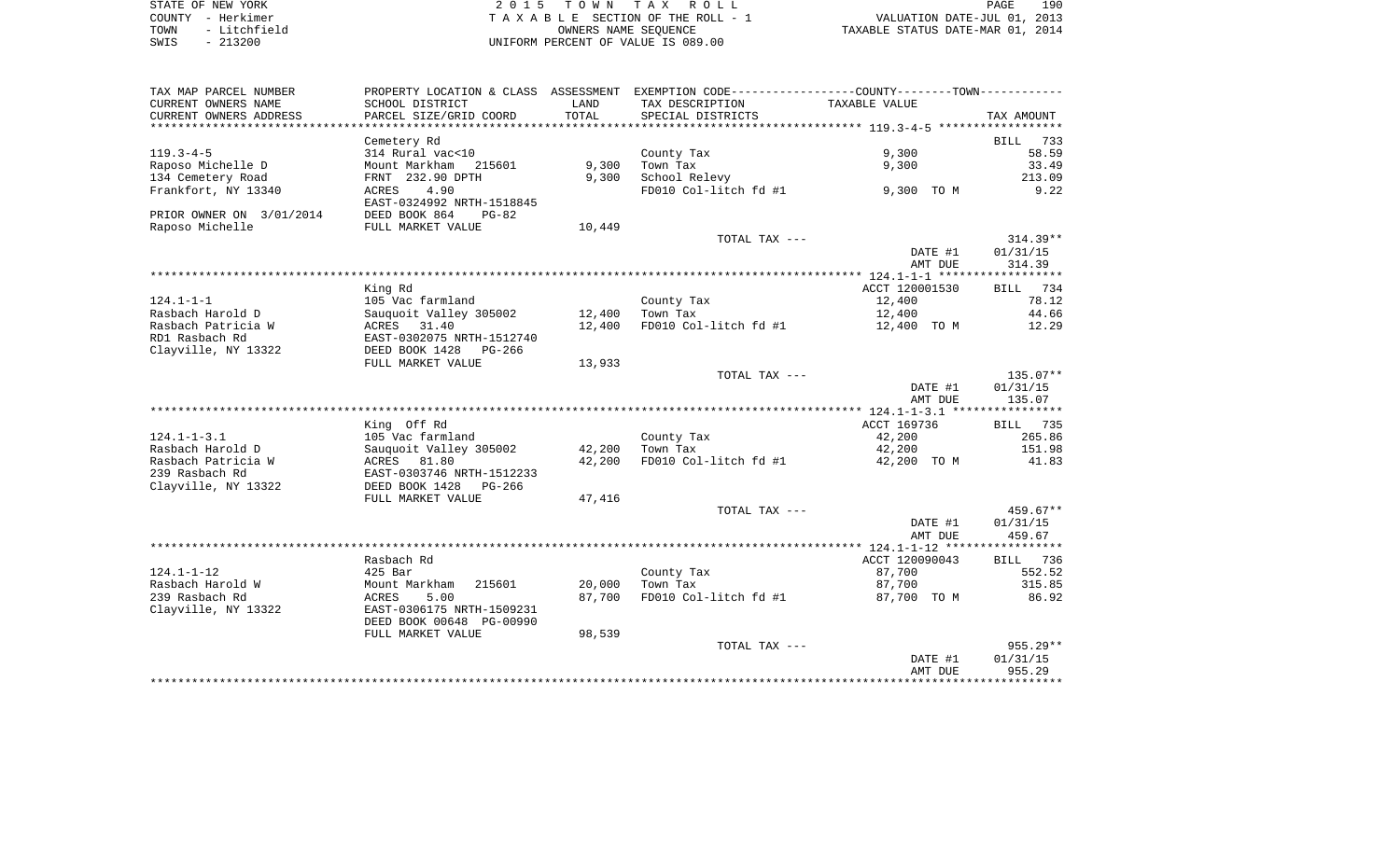| STATE OF NEW YORK    | 2015 TOWN TAX ROLL                 | 191<br>PAGE                      |
|----------------------|------------------------------------|----------------------------------|
| COUNTY - Herkimer    | TAXABLE SECTION OF THE ROLL - 1    | VALUATION DATE-JUL 01, 2013      |
| - Litchfield<br>TOWN | OWNERS NAME SEOUENCE               | TAXABLE STATUS DATE-MAR 01, 2014 |
| $-213200$<br>SWIS    | UNIFORM PERCENT OF VALUE IS 089.00 |                                  |

| TAX MAP PARCEL NUMBER  |                            |         | PROPERTY LOCATION & CLASS ASSESSMENT EXEMPTION CODE----------------COUNTY-------TOWN----------- |                |                    |
|------------------------|----------------------------|---------|-------------------------------------------------------------------------------------------------|----------------|--------------------|
| CURRENT OWNERS NAME    | SCHOOL DISTRICT            | LAND    | TAX DESCRIPTION                                                                                 | TAXABLE VALUE  |                    |
| CURRENT OWNERS ADDRESS | PARCEL SIZE/GRID COORD     | TOTAL   | SPECIAL DISTRICTS                                                                               |                | TAX AMOUNT         |
| ********************** | ************************** |         |                                                                                                 |                |                    |
|                        | 239 Rasbach Rd             |         |                                                                                                 | ACCT 169736    | <b>BILL</b><br>737 |
| $124.1 - 1 - 14.1$     | 120 Field crops            |         | AGRIC 10 Y 42100                                                                                | 4,000<br>4,000 |                    |
| Rasbach Harold W       | Mount Markham<br>215601    | 155,000 | County Tax                                                                                      | 236,000        | 1,486.83           |
| Rasbach Harold D       | ACRES 256.30               | 240,000 | Town Tax                                                                                        | 236,000        | 849.94             |
| 239 Rasbach Rd         | EAST-0305642 NRTH-1509299  |         | FD010 Col-litch fd #1                                                                           | 240,000 TO M   | 237.88             |
| Clayville, NY 13322    | DEED BOOK 1428<br>PG-266   |         |                                                                                                 |                |                    |
|                        | FULL MARKET VALUE          | 269,663 |                                                                                                 |                |                    |
|                        |                            |         | TOTAL TAX ---                                                                                   |                | $2,574.65**$       |
|                        |                            |         |                                                                                                 | DATE #1        | 01/31/15           |
|                        |                            |         |                                                                                                 | AMT DUE        | 2,574.65           |
|                        |                            |         |                                                                                                 |                |                    |
|                        | 301 Rasbach Rd             |         |                                                                                                 |                | BILL 738           |
| $124.1 - 1 - 14.2$     | 271 Mfg housings           |         | County Tax                                                                                      | 45,000         | 283.50             |
| Rasbach Harold W       | Mount Markham 215601       | 16,000  | Town Tax                                                                                        | 45,000         | 162.06             |
| 239 Rasbach Rd         | FRNT 783.00 DPTH           | 45,000  | FD010 Col-litch fd #1                                                                           | 45,000 TO M    | 44.60              |
| Clayville, NY 13322    | ACRES<br>7.40              |         |                                                                                                 |                |                    |
|                        | EAST-0306247 NRTH-1509838  |         |                                                                                                 |                |                    |
|                        | DEED BOOK 767<br>PG-576    |         |                                                                                                 |                |                    |
|                        | FULL MARKET VALUE          | 50,562  |                                                                                                 |                |                    |
|                        |                            |         | TOTAL TAX ---                                                                                   |                | 490.16**           |
|                        |                            |         |                                                                                                 | DATE #1        | 01/31/15           |
|                        |                            |         |                                                                                                 | AMT DUE        | 490.16             |
|                        |                            |         |                                                                                                 |                |                    |
|                        | Rasbach Road               |         |                                                                                                 |                | BILL 739           |
| $124.1 - 1 - 14.6$     | 314 Rural vac<10           |         | County Tax                                                                                      | 20,000         | 126.00             |
| Rasbach Harold W       | Mount Markham<br>215601    | 20,000  | Town Tax                                                                                        | 20,000         | 72.03              |
| Rasbach Rebecca        | FRNT 1000.00 DPTH          | 20,000  | FD010 Col-litch fd #1                                                                           | 20,000 TO M    | 19.82              |
| 239 Rasbach Road       | ACRES<br>9.50              |         |                                                                                                 |                |                    |
| Clayville, NY 13322    | EAST-0306946 NRTH-1510467  |         |                                                                                                 |                |                    |
|                        | DEED BOOK 1497<br>PG-576   |         |                                                                                                 |                |                    |
|                        | FULL MARKET VALUE          | 22,472  |                                                                                                 |                |                    |
|                        |                            |         | TOTAL TAX ---                                                                                   |                | $217.85**$         |
|                        |                            |         |                                                                                                 | DATE #1        | 01/31/15           |
|                        |                            |         |                                                                                                 | AMT DUE        | 217.85             |
|                        |                            |         |                                                                                                 |                |                    |
|                        | 189 Cemetery Rd            |         |                                                                                                 |                | BILL 740           |
| $119.3 - 4 - 7$        | 210 1 Family Res           |         | County Tax                                                                                      | 144,200        | 908.48             |
| Raux Robert            | Mount Markham 215601       | 20,900  | Town Tax                                                                                        | 144,200        | 519.33             |
| Raux Tara              | FRNT 171.60 DPTH           | 144,200 | FD010 Col-litch fd #1                                                                           | 144,200 TO M   | 142.92             |
| 189 Cemetary Rd        | 4.60 BANK<br>800<br>ACRES  |         |                                                                                                 |                |                    |
| Frankfort, NY 13340    | EAST-0325640 NRTH-1518675  |         |                                                                                                 |                |                    |
|                        | DEED BOOK 826<br>$PG-452$  |         |                                                                                                 |                |                    |
|                        | FULL MARKET VALUE          | 162,022 |                                                                                                 |                |                    |
|                        |                            |         | TOTAL TAX ---                                                                                   |                | 1,570.73**         |
|                        |                            |         |                                                                                                 | DATE #1        | 01/31/15           |
|                        |                            |         |                                                                                                 | AMT DUE        | 1,570.73           |
|                        |                            |         |                                                                                                 |                |                    |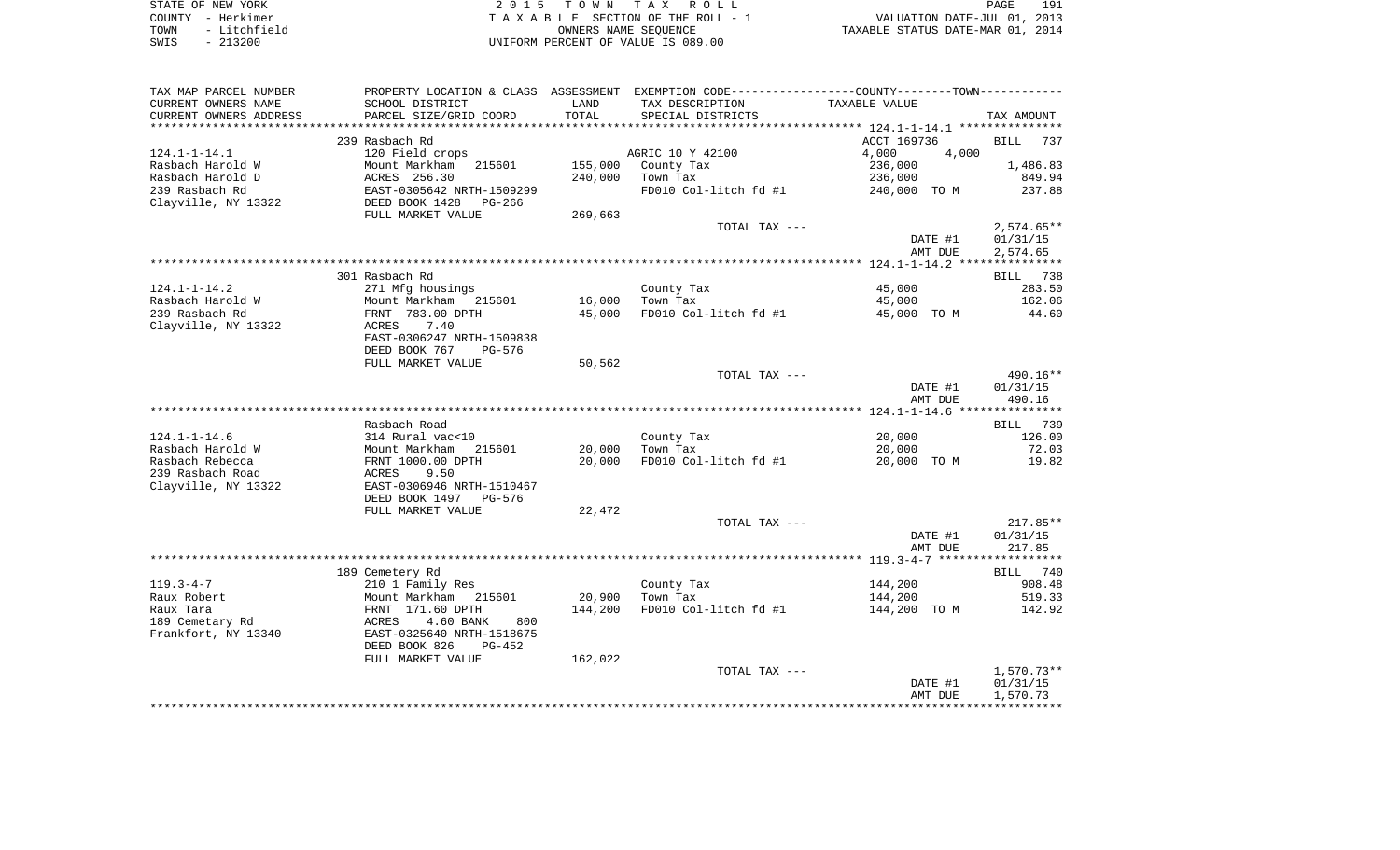| STATE OF NEW YORK    | 2015 TOWN TAX ROLL                 | 192<br>PAGE                      |
|----------------------|------------------------------------|----------------------------------|
| COUNTY - Herkimer    | TAXABLE SECTION OF THE ROLL - 1    | VALUATION DATE-JUL 01, 2013      |
| - Litchfield<br>TOWN | OWNERS NAME SEOUENCE               | TAXABLE STATUS DATE-MAR 01, 2014 |
| SWIS<br>$-213200$    | UNIFORM PERCENT OF VALUE IS 089.00 |                                  |

| TAX MAP PARCEL NUMBER              |                                   |         | PROPERTY LOCATION & CLASS ASSESSMENT EXEMPTION CODE---------------COUNTY--------TOWN---------- |                |                    |
|------------------------------------|-----------------------------------|---------|------------------------------------------------------------------------------------------------|----------------|--------------------|
| CURRENT OWNERS NAME                | SCHOOL DISTRICT                   | LAND    | TAX DESCRIPTION                                                                                | TAXABLE VALUE  |                    |
| CURRENT OWNERS ADDRESS             | PARCEL SIZE/GRID COORD            | TOTAL   | SPECIAL DISTRICTS                                                                              |                | TAX AMOUNT         |
| **********************             |                                   |         |                                                                                                |                |                    |
|                                    | Cemetery Rd                       |         |                                                                                                |                | 741<br><b>BILL</b> |
| $119.3 - 4 - 8$                    | 314 Rural vac<10                  |         | County Tax                                                                                     | 8,200          | 51.66              |
| Raux Robert E Jr.                  | Mount Markham 215601              | 8,200   | Town Tax                                                                                       | 8,200          | 29.53              |
| Raux Tara L                        | FRNT 200.70 DPTH                  | 8,200   | FD010 Col-litch fd #1                                                                          | 8,200 TO M     | 8.13               |
| 189 Cemetery Rd                    | 2.60<br>ACRES                     |         |                                                                                                |                |                    |
| Frankfort, NY 13340                | EAST-0325875 NRTH-1518504         |         |                                                                                                |                |                    |
|                                    | DEED BOOK 920<br><b>PG-119</b>    |         |                                                                                                |                |                    |
|                                    | FULL MARKET VALUE                 | 9,213   |                                                                                                |                |                    |
|                                    |                                   |         | TOTAL TAX ---                                                                                  |                | 89.32**            |
|                                    |                                   |         |                                                                                                | DATE #1        | 01/31/15           |
|                                    |                                   |         |                                                                                                | AMT DUE        | 89.32              |
|                                    | 413 Rider Rd                      |         |                                                                                                | ACCT 120090156 | BILL 742           |
| $124.3 - 1 - 47.3$                 | 210 1 Family Res                  |         | County Tax                                                                                     | 86,400         | 544.33             |
| Reardon Robert J                   | Mount Markham 215601              | 15,200  | Town Tax                                                                                       | 86,400         | 311.16             |
| 413 Rider Rd                       | ACRES<br>0.85                     | 86,400  | FD010 Col-litch fd #1                                                                          | 86,400 TO M    | 85.64              |
| Clayville, NY 13322                | EAST-0308911 NRTH-1503428         |         |                                                                                                |                |                    |
|                                    | DEED BOOK 947<br>$PG-51$          |         |                                                                                                |                |                    |
|                                    | FULL MARKET VALUE                 | 97,079  |                                                                                                |                |                    |
|                                    |                                   |         | TOTAL TAX ---                                                                                  |                | 941.13**           |
|                                    |                                   |         |                                                                                                | DATE #1        | 01/31/15           |
|                                    |                                   |         |                                                                                                | AMT DUE        | 941.13             |
|                                    |                                   |         |                                                                                                |                |                    |
|                                    | 1152 Jones Rd                     |         |                                                                                                | ACCT 120003180 | BILL 743           |
| $131.1 - 3 - 4.8$                  | 210 1 Family Res                  |         | County Tax                                                                                     | 65,000         | 409.51             |
| Reesh Thomas R                     | Mount Markham 215601              | 8,600   | Town Tax                                                                                       | 65,000         | 234.09             |
| Reesh Tracy M                      | 0.45<br>ACRES                     | 65,000  | FD010 Col-litch fd #1                                                                          | 65,000 TO M    | 64.42              |
| 1152 Jones Rd                      | EAST-0328473 NRTH-1496185         |         |                                                                                                |                |                    |
| Ilion, NY 13357                    | DEED BOOK 1210<br>PG-602          |         |                                                                                                |                |                    |
|                                    | FULL MARKET VALUE                 | 73,034  |                                                                                                |                |                    |
|                                    |                                   |         | TOTAL TAX ---                                                                                  |                | 708.02**           |
|                                    |                                   |         |                                                                                                | DATE #1        | 01/31/15           |
|                                    |                                   |         |                                                                                                | AMT DUE        | 708.02             |
|                                    |                                   |         |                                                                                                |                |                    |
|                                    | 109 Camp Rd                       |         |                                                                                                | ACCT 120012060 | <b>BILL</b><br>744 |
| $124.3 - 1 - 22$                   | 210 1 Family Res                  |         | County Tax                                                                                     | 220,000        | 1,386.02           |
| Rehm Family                        | Mount Markham 215601              | 15,000  | Town Tax                                                                                       | 220,000        | 792.32             |
| 109 Camp Rd<br>Clayville, NY 13322 | FRNT 362.00 DPTH<br>ACRES<br>1.50 | 220,000 | FD010 Col-litch fd #1                                                                          | 220,000 TO M   | 218.05             |
|                                    | EAST-0306833 NRTH-1501430         |         |                                                                                                |                |                    |
|                                    | DEED BOOK 867<br>PG-572           |         |                                                                                                |                |                    |
|                                    | FULL MARKET VALUE                 | 247,191 |                                                                                                |                |                    |
|                                    |                                   |         | TOTAL TAX ---                                                                                  |                | $2,396.39**$       |
|                                    |                                   |         |                                                                                                | DATE #1        | 01/31/15           |
|                                    |                                   |         |                                                                                                | AMT DUE        | 2,396.39           |
|                                    |                                   |         |                                                                                                |                |                    |
|                                    |                                   |         |                                                                                                |                |                    |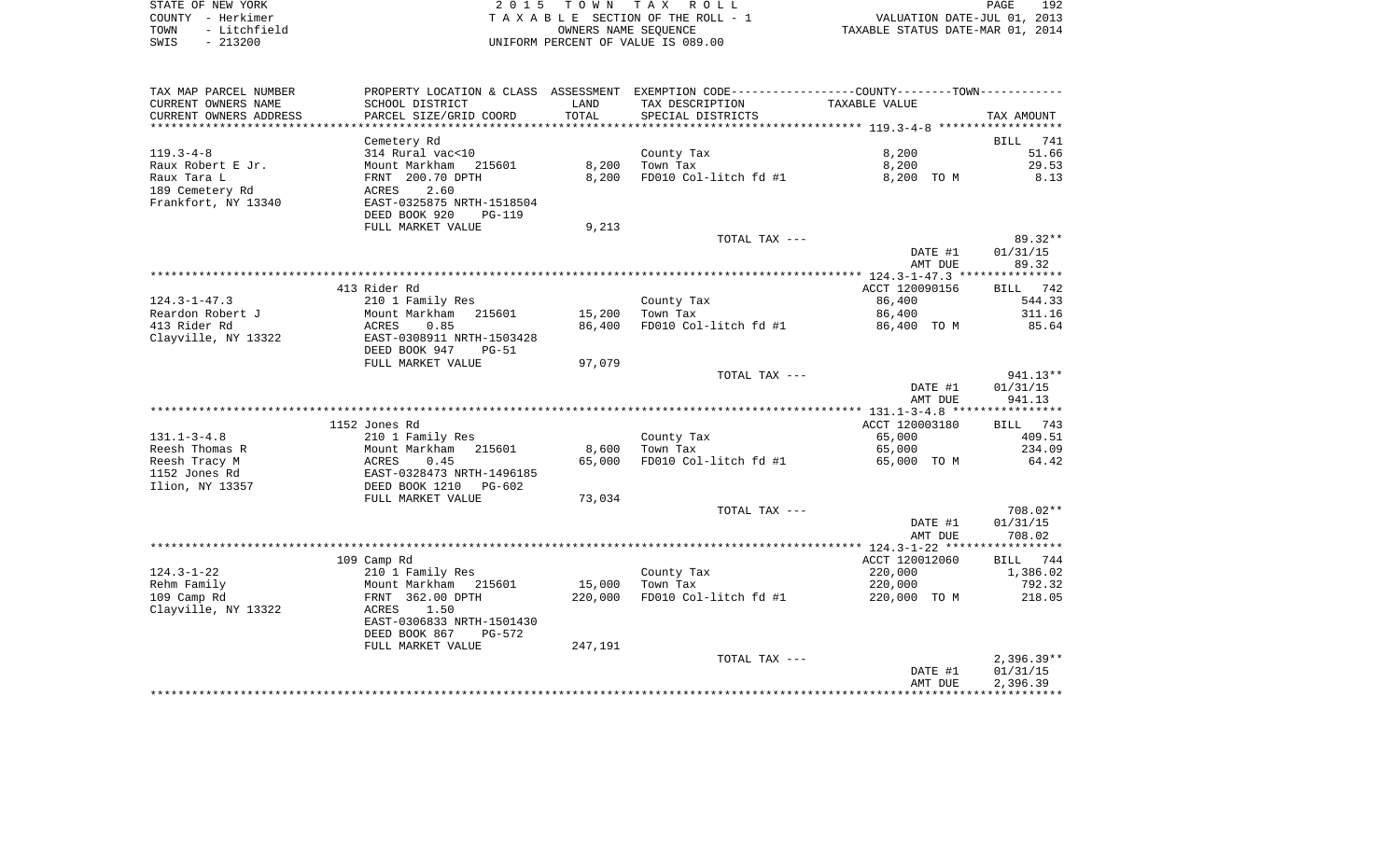| STATE OF NEW YORK    | 2015 TOWN TAX ROLL                 | 193<br>PAGE                      |
|----------------------|------------------------------------|----------------------------------|
| COUNTY - Herkimer    | TAXABLE SECTION OF THE ROLL - 1    | VALUATION DATE-JUL 01, 2013      |
| - Litchfield<br>TOWN | OWNERS NAME SEOUENCE               | TAXABLE STATUS DATE-MAR 01, 2014 |
| $-213200$<br>SWIS    | UNIFORM PERCENT OF VALUE IS 089.00 |                                  |

| TAX MAP PARCEL NUMBER     | PROPERTY LOCATION & CLASS ASSESSMENT EXEMPTION CODE----------------COUNTY-------TOWN---------- |        |                       |                  |                    |
|---------------------------|------------------------------------------------------------------------------------------------|--------|-----------------------|------------------|--------------------|
| CURRENT OWNERS NAME       | SCHOOL DISTRICT                                                                                | LAND   | TAX DESCRIPTION       | TAXABLE VALUE    |                    |
| CURRENT OWNERS ADDRESS    | PARCEL SIZE/GRID COORD                                                                         | TOTAL  | SPECIAL DISTRICTS     |                  | TAX AMOUNT         |
| ************************* |                                                                                                |        |                       |                  |                    |
|                           | Rider Rd                                                                                       |        |                       | ACCT 161454      | 745<br>BILL        |
| $124.3 - 1 - 24.1$        | 105 Vac farmland                                                                               |        | County Tax            | 18,000           | 113.40             |
| Rehm Family Trust         | Mount Markham 215601                                                                           | 18,000 | Town Tax              | 18,000           | 64.83              |
| Heintz Carol              | split w/124-3-2-32 (2011)                                                                      | 18,000 | FD010 Col-litch fd #1 | 18,000 TO M      | 17.84              |
| 109 Camp Road             | 21.20<br>ACRES                                                                                 |        |                       |                  |                    |
| Clayville, NY 13322       | EAST-0306351 NRTH-1501380                                                                      |        |                       |                  |                    |
|                           | DEED BOOK 1403<br>PG-313<br>FULL MARKET VALUE                                                  | 20,225 |                       |                  |                    |
|                           |                                                                                                |        | TOTAL TAX ---         |                  | 196.07**           |
|                           |                                                                                                |        |                       | DATE #1          | 01/31/15           |
|                           |                                                                                                |        |                       | AMT DUE          | 196.07             |
|                           |                                                                                                |        |                       |                  |                    |
|                           | 600 Bennett Rd                                                                                 |        |                       | ACCT 120090046   | <b>BILL</b><br>746 |
| $118.4 - 1 - 8$           | 210 1 Family Res                                                                               |        | VET COM CT 41131      | 13,500<br>13,500 |                    |
| Rehm William R            | Mount Markham<br>215601                                                                        | 14,500 | County Tax            | 54,500           | 343.36             |
| Rehm Marian               | ACRES<br>1.70                                                                                  | 68,000 | Town Tax              | 54,500           | 196.28             |
| 600 Bennett Rd            | EAST-0316407 NRTH-1518940                                                                      |        | FD010 Col-litch fd #1 | 68,000 TO M      | 67.40              |
| Frankfort, NY 13340       | DEED BOOK 00647 PG-00267                                                                       |        |                       |                  |                    |
|                           | FULL MARKET VALUE                                                                              | 76,404 |                       |                  |                    |
|                           |                                                                                                |        | TOTAL TAX ---         |                  | 607.04**           |
|                           |                                                                                                |        |                       | DATE #1          | 01/31/15           |
|                           |                                                                                                |        |                       | AMT DUE          | 607.04             |
|                           |                                                                                                |        |                       |                  |                    |
|                           | 1385 State Route 51                                                                            |        |                       | ACCT 172438      | BILL<br>747        |
| $125.3 - 2 - 19$          | 270 Mfg housing                                                                                |        | County Tax            | 20,300           | 127.89             |
| Riddell Troy E            | Mount Markham 215601                                                                           | 8,200  | Town Tax              | 20,300           | 73.11              |
| 1385 State Route 51       | FRNT 139.00 DPTH 191.00                                                                        | 20,300 | FD010 Col-litch fd #1 | 20,300 TO M      | 20.12              |
| Ilion, NY 13357           | ACRES<br>0.40<br>EAST-0327565 NRTH-1500879                                                     |        |                       |                  |                    |
|                           | DEED BOOK 1445<br>PG-338                                                                       |        |                       |                  |                    |
|                           | FULL MARKET VALUE                                                                              | 22,809 |                       |                  |                    |
|                           |                                                                                                |        | TOTAL TAX ---         |                  | 221.12**           |
|                           |                                                                                                |        |                       | DATE #1          | 01/31/15           |
|                           |                                                                                                |        |                       | AMT DUE          | 221.12             |
|                           |                                                                                                |        |                       |                  |                    |
|                           | 10240 Cedar Lake Rd                                                                            |        |                       | ACCT 120011970   | 748<br>BILL        |
| $124.1 - 1 - 17.1$        | 210 1 Family Res                                                                               |        | County Tax            | 69,400           | 437.23             |
| Rider Paul W              | Sauquoit Valley 305002                                                                         | 8,800  | Town Tax              | 69,400           | 249.94             |
| Rider Nancy L             | FRNT 115.00 DPTH 183.00                                                                        | 69,400 | FD010 Col-litch fd #1 | 69,400 TO M      | 68.79              |
| 10240 Cedar Lake Rd       | ACRES<br>0.48                                                                                  |        |                       |                  |                    |
| Clayville, NY 13322       | EAST-0302115 NRTH-1506732                                                                      |        |                       |                  |                    |
|                           | DEED BOOK 917<br><b>PG-615</b>                                                                 |        |                       |                  |                    |
|                           | FULL MARKET VALUE                                                                              | 77,978 |                       |                  |                    |
|                           |                                                                                                |        | TOTAL TAX ---         |                  | 755.96**           |
|                           |                                                                                                |        |                       | DATE #1          | 01/31/15           |
|                           |                                                                                                |        |                       | AMT DUE          | 755.96             |
|                           |                                                                                                |        |                       |                  |                    |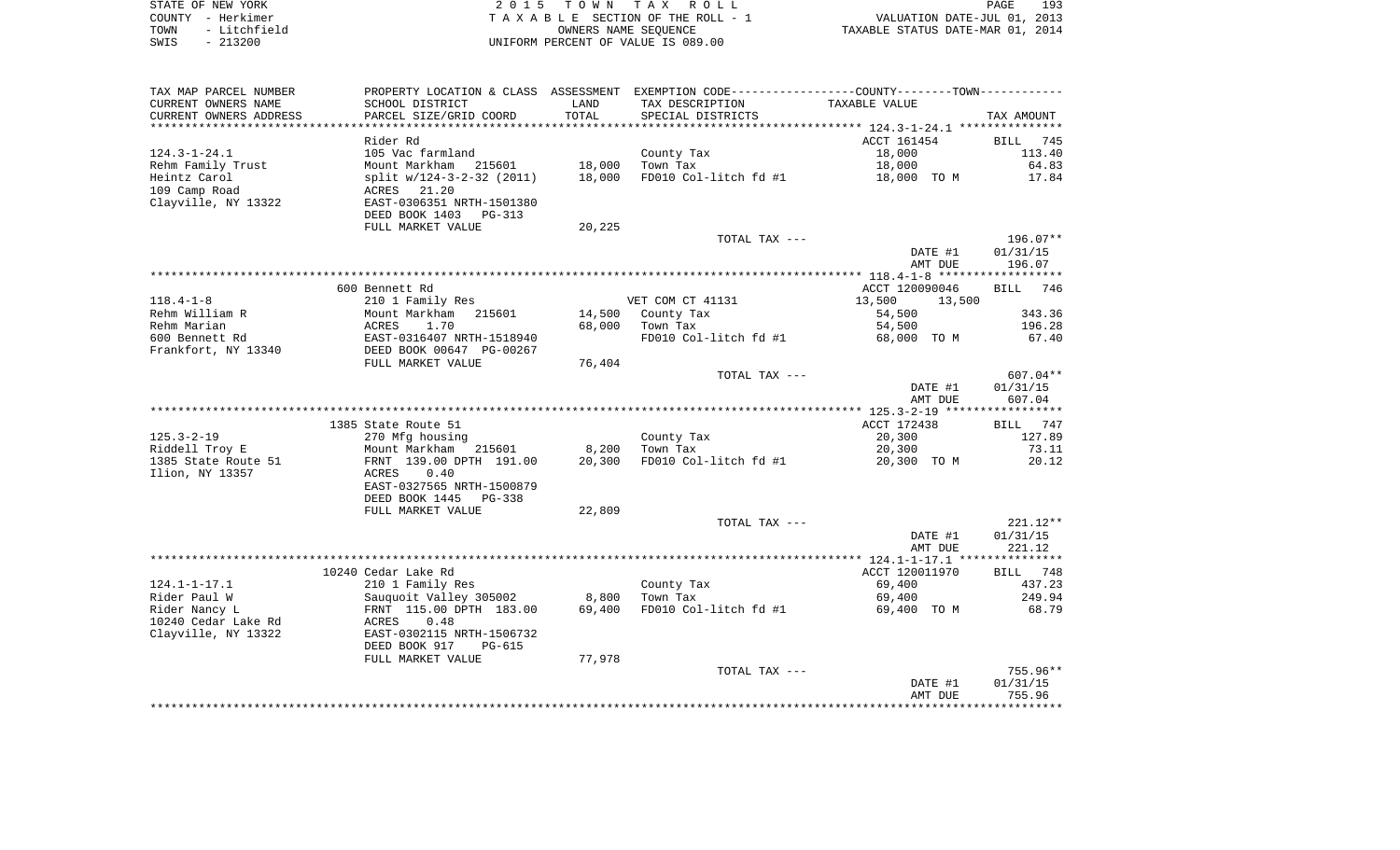|      | STATE OF NEW YORK | 2015 TOWN TAX ROLL                 | 194<br>PAGE                      |
|------|-------------------|------------------------------------|----------------------------------|
|      | COUNTY - Herkimer | TAXABLE SECTION OF THE ROLL - 1    | VALUATION DATE-JUL 01, 2013      |
| TOWN | - Litchfield      | OWNERS NAME SEOUENCE               | TAXABLE STATUS DATE-MAR 01, 2014 |
| SWIS | $-213200$         | UNIFORM PERCENT OF VALUE IS 089.00 |                                  |

| TAX MAP PARCEL NUMBER   |                           |         | PROPERTY LOCATION & CLASS ASSESSMENT EXEMPTION CODE---------------COUNTY-------TOWN---------- |                |                    |
|-------------------------|---------------------------|---------|-----------------------------------------------------------------------------------------------|----------------|--------------------|
| CURRENT OWNERS NAME     | SCHOOL DISTRICT           | LAND    | TAX DESCRIPTION                                                                               | TAXABLE VALUE  |                    |
| CURRENT OWNERS ADDRESS  | PARCEL SIZE/GRID COORD    | TOTAL   | SPECIAL DISTRICTS                                                                             |                | TAX AMOUNT         |
| *********************   |                           |         |                                                                                               |                |                    |
|                         | 1160 Barringer Rd         |         |                                                                                               |                | <b>BILL</b><br>749 |
| $119.3 - 1 - 15.4$      | 210 1 Family Res          |         | County Tax                                                                                    | 172,000        | 1,083.62           |
| Rinehard Robert K       | Mount Markham<br>215601   | 14,700  | Town Tax                                                                                      | 172,000        | 619.45             |
| Surace Lisa D           | FRNT 200.00 DPTH 440.00   | 172,000 | FD010 Col-litch fd #1                                                                         | 172,000 TO M   | 170.48             |
| 1160 Barringer Rd       | 1.84<br>ACRES             |         |                                                                                               |                |                    |
| Ilion, NY 13357         | EAST-0333014 NRTH-1515902 |         |                                                                                               |                |                    |
|                         | DEED BOOK 894<br>$PG-403$ |         |                                                                                               |                |                    |
|                         | FULL MARKET VALUE         | 193,258 |                                                                                               |                |                    |
|                         |                           |         | TOTAL TAX ---                                                                                 |                | 1,873.55**         |
|                         |                           |         |                                                                                               | DATE #1        | 01/31/15           |
|                         |                           |         |                                                                                               | AMT DUE        | 1,873.55           |
|                         |                           |         |                                                                                               |                |                    |
|                         | 1287 Albany Rd            |         |                                                                                               | ACCT 120011640 | BILL 750           |
| $118.3 - 1 - 41$        | 210 1 Family Res          |         | County Tax                                                                                    | 52,400         | 330.13             |
| Roberts Lance           | Mount Markham<br>215601   | 12,900  | Town Tax                                                                                      | 52,400         | 188.72             |
| PO Box 230              | ACRES<br>1.00 BANK<br>135 | 52,400  | FD010 Col-litch fd #1                                                                         | 52,400 TO M    | 51.94              |
| Utica, NY 13503         | EAST-0307472 NRTH-1513508 |         |                                                                                               |                |                    |
|                         | DEED BOOK 912<br>PG-561   | 58,876  |                                                                                               |                |                    |
|                         | FULL MARKET VALUE         |         | TOTAL TAX ---                                                                                 |                | 570.79**           |
|                         |                           |         |                                                                                               | DATE #1        | 01/31/15           |
|                         |                           |         |                                                                                               | AMT DUE        | 570.79             |
|                         |                           |         |                                                                                               |                |                    |
|                         | 444 Berberick Rd          |         |                                                                                               | ACCT 120090172 | BILL 751           |
| $124.4 - 2 - 11$        | 260 Seasonal res          |         | County Tax                                                                                    | 85,000         | 535.51             |
| Roberts Timothy R       | Mount Markham<br>215601   | 15,000  | Town Tax                                                                                      | 85,000         | 306.12             |
| PO Box 384              | 6.80<br>ACRES             | 85,000  | School Relevy                                                                                 |                | 1,947.67           |
| Chadwicks, NY 13319     | EAST-0318699 NRTH-1499269 |         | FD010 Col-litch fd #1                                                                         | 85,000 TO M    | 84.25              |
|                         | DEED BOOK 1220<br>PG-86   |         |                                                                                               |                |                    |
|                         | FULL MARKET VALUE         | 95,506  |                                                                                               |                |                    |
|                         |                           |         | TOTAL TAX ---                                                                                 |                | 2,873.55**         |
|                         |                           |         |                                                                                               | DATE #1        | 01/31/15           |
|                         |                           |         |                                                                                               | AMT DUE        | 2,873.55           |
|                         |                           |         |                                                                                               |                |                    |
|                         | 611 Albany St             |         |                                                                                               |                | BILL 752           |
| $124.3 - 1 - 73.5$      | 210 1 Family Res          |         | County Tax                                                                                    | 52,000         | 327.61             |
| Rocker Rose             | Mount Markham 215601      | 9,400   | Town Tax                                                                                      | 52,000         | 187.27             |
| 611 Albany St           | PORTION OF 124.3-1-73.1   | 52,000  | FD010 Col-litch fd #1                                                                         | 52,000 TO M    | 51.54              |
| West Winfield, NY 13491 | FRNT 118.00 DPTH 134.00   |         |                                                                                               |                |                    |
|                         | 0.30<br>ACRES             |         |                                                                                               |                |                    |
|                         | EAST-0310861 NRTH-1501101 |         |                                                                                               |                |                    |
|                         | DEED BOOK 1100<br>PG-191  |         |                                                                                               |                |                    |
|                         | FULL MARKET VALUE         | 58,427  |                                                                                               |                |                    |
|                         |                           |         | TOTAL TAX ---                                                                                 |                | $566.42**$         |
|                         |                           |         |                                                                                               | DATE #1        | 01/31/15           |
|                         |                           |         |                                                                                               | AMT DUE        | 566.42             |
|                         |                           |         |                                                                                               |                |                    |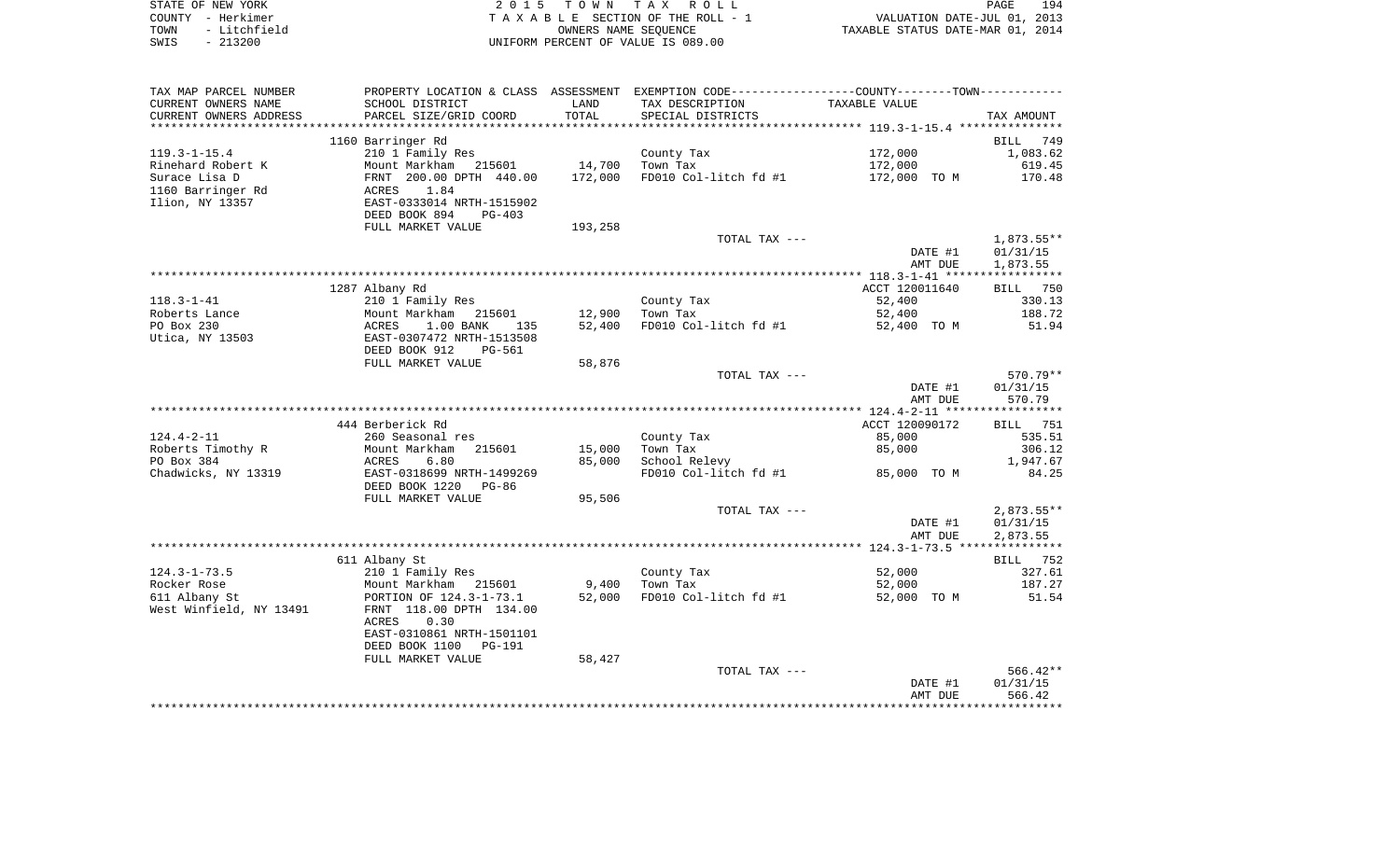|      | STATE OF NEW YORK | 2015 TOWN TAX ROLL                 | 195<br>PAGE                      |
|------|-------------------|------------------------------------|----------------------------------|
|      | COUNTY - Herkimer | TAXABLE SECTION OF THE ROLL - 1    | VALUATION DATE-JUL 01, 2013      |
| TOWN | - Litchfield      | OWNERS NAME SEOUENCE               | TAXABLE STATUS DATE-MAR 01, 2014 |
| SWIS | $-213200$         | UNIFORM PERCENT OF VALUE IS 089.00 |                                  |

|                                             |                                       |         | PROPERTY LOCATION & CLASS ASSESSMENT EXEMPTION CODE---------------COUNTY-------TOWN---------- |                    |                                                                                                                      |
|---------------------------------------------|---------------------------------------|---------|-----------------------------------------------------------------------------------------------|--------------------|----------------------------------------------------------------------------------------------------------------------|
| CURRENT OWNERS NAME                         | SCHOOL DISTRICT                       | LAND    | TAX DESCRIPTION                                                                               | TAXABLE VALUE      |                                                                                                                      |
| CURRENT OWNERS ADDRESS                      | PARCEL SIZE/GRID COORD                | TOTAL   | SPECIAL DISTRICTS                                                                             |                    | TAX AMOUNT                                                                                                           |
| *********************                       |                                       |         |                                                                                               |                    |                                                                                                                      |
|                                             | Berberick Rd                          |         |                                                                                               | ACCT 167978        | 753<br><b>BILL</b>                                                                                                   |
| $124.4 - 2 - 14$                            | 314 Rural vac<10                      |         | County Tax                                                                                    | 10,300             | 64.89                                                                                                                |
| Rocklin Terry L                             | Mount Markham<br>215601               |         | 10,300 Town Tax                                                                               | 10,300             | 37.09                                                                                                                |
| Walters Robert A Jr                         | FRNT 201.00 DPTH                      | 10,300  | FD010 Col-litch fd #1                                                                         | 10,300 TO M        | 10.21                                                                                                                |
| 233 Wiltse Hill Road                        | 6.80<br>ACRES                         |         |                                                                                               |                    |                                                                                                                      |
| Jordanville, NY 13361                       | EAST-0318427 NRTH-1500078             |         |                                                                                               |                    |                                                                                                                      |
|                                             | DEED BOOK 1416<br>PG-420              |         |                                                                                               |                    |                                                                                                                      |
|                                             | FULL MARKET VALUE                     | 11,573  | TOTAL TAX ---                                                                                 |                    | $112.19**$                                                                                                           |
|                                             |                                       |         |                                                                                               | DATE #1            | 01/31/15                                                                                                             |
|                                             |                                       |         |                                                                                               | AMT DUE            | 112.19                                                                                                               |
|                                             |                                       |         |                                                                                               |                    |                                                                                                                      |
|                                             | 986 Albany Rd                         |         |                                                                                               |                    | BILL 754                                                                                                             |
| $124.1 - 1 - 11.6$                          | 210 1 Family Res                      |         | County Tax                                                                                    | 90,700             | 571.42                                                                                                               |
| Rose Wilton                                 | Mount Markham 215601                  |         | 13,900 Town Tax                                                                               | 90,700             | 326.65                                                                                                               |
| Rose Jillene M                              | Doublewide                            | 90,700  | FD010 Col-litch fd #1                                                                         | 90,700 TO M        | 89.90                                                                                                                |
| 986 Albany Rd                               | ACRES<br>1.40 BANK<br>135             |         |                                                                                               |                    |                                                                                                                      |
| Clayville, NY 13322                         | EAST-0309601 NRTH-1507762             |         |                                                                                               |                    |                                                                                                                      |
|                                             | DEED BOOK 1267 PG-670                 |         |                                                                                               |                    |                                                                                                                      |
|                                             | FULL MARKET VALUE                     | 101,910 |                                                                                               |                    |                                                                                                                      |
|                                             |                                       |         |                                                                                               |                    |                                                                                                                      |
|                                             |                                       |         | TOTAL TAX ---                                                                                 |                    |                                                                                                                      |
|                                             |                                       |         |                                                                                               | DATE #1            | 01/31/15                                                                                                             |
|                                             |                                       |         |                                                                                               | AMT DUE            | 987.97                                                                                                               |
|                                             |                                       |         |                                                                                               |                    |                                                                                                                      |
|                                             | 599 Silver St                         |         |                                                                                               | ACCT 120013710     | <b>BILL</b>                                                                                                          |
| $119.3 - 1 - 21.1$                          | 210 1 Family Res                      |         | VET WAR CT 41121                                                                              | 8,100<br>8,100     |                                                                                                                      |
| Rothgarn Richard                            | Mount Markham 215601                  |         | 27,300 County Tax                                                                             | 131,900            |                                                                                                                      |
| Rothgarn Sharyn A                           | FRNT 425.00 DPTH                      |         | 140,000 Town Tax                                                                              | 131,900            |                                                                                                                      |
| 599 Silver St                               | ACRES<br>9.40                         |         | FD010 Col-litch fd #1                                                                         | 140,000 TO M       |                                                                                                                      |
| Ilion, NY 13357                             | EAST-0330137 NRTH-1514354             |         |                                                                                               |                    |                                                                                                                      |
|                                             | DEED BOOK 928<br>PG-376               |         |                                                                                               |                    |                                                                                                                      |
|                                             | FULL MARKET VALUE                     | 157,303 |                                                                                               |                    |                                                                                                                      |
|                                             |                                       |         | TOTAL TAX ---                                                                                 |                    |                                                                                                                      |
|                                             |                                       |         |                                                                                               | DATE #1            | 01/31/15                                                                                                             |
|                                             |                                       |         |                                                                                               | AMT DUE            | 1,444.77                                                                                                             |
|                                             |                                       |         |                                                                                               |                    |                                                                                                                      |
|                                             | 242 Holcomb Gulf Rd                   |         |                                                                                               | ACCT 154814        | <b>BILL</b>                                                                                                          |
| $125.3 - 2 - 18.13$                         | 240 Rural res<br>Mount Markham 215601 | 39,700  | County Tax<br>Town Tax                                                                        | 167,400<br>167,400 |                                                                                                                      |
| RSRL Management, LLC<br>10 Manorville Court | ACRES 33.30                           | 167,400 | FD010 Col-litch fd #1                                                                         | 167,400 TO M       |                                                                                                                      |
| Staten Island, NY 10314                     | EAST-0326978 NRTH-1500294             |         |                                                                                               |                    |                                                                                                                      |
|                                             | DEED BOOK 1334 PG-570                 |         |                                                                                               |                    |                                                                                                                      |
|                                             | FULL MARKET VALUE                     | 188,090 |                                                                                               |                    |                                                                                                                      |
|                                             |                                       |         | TOTAL TAX ---                                                                                 |                    | 987.97**<br>755<br>830.98<br>475.03<br>138.76<br>$1,444.77**$<br>756<br>1,054.64<br>602.88<br>165.92<br>$1,823.44**$ |
|                                             |                                       |         |                                                                                               | DATE #1            | 01/31/15<br>1,823.44                                                                                                 |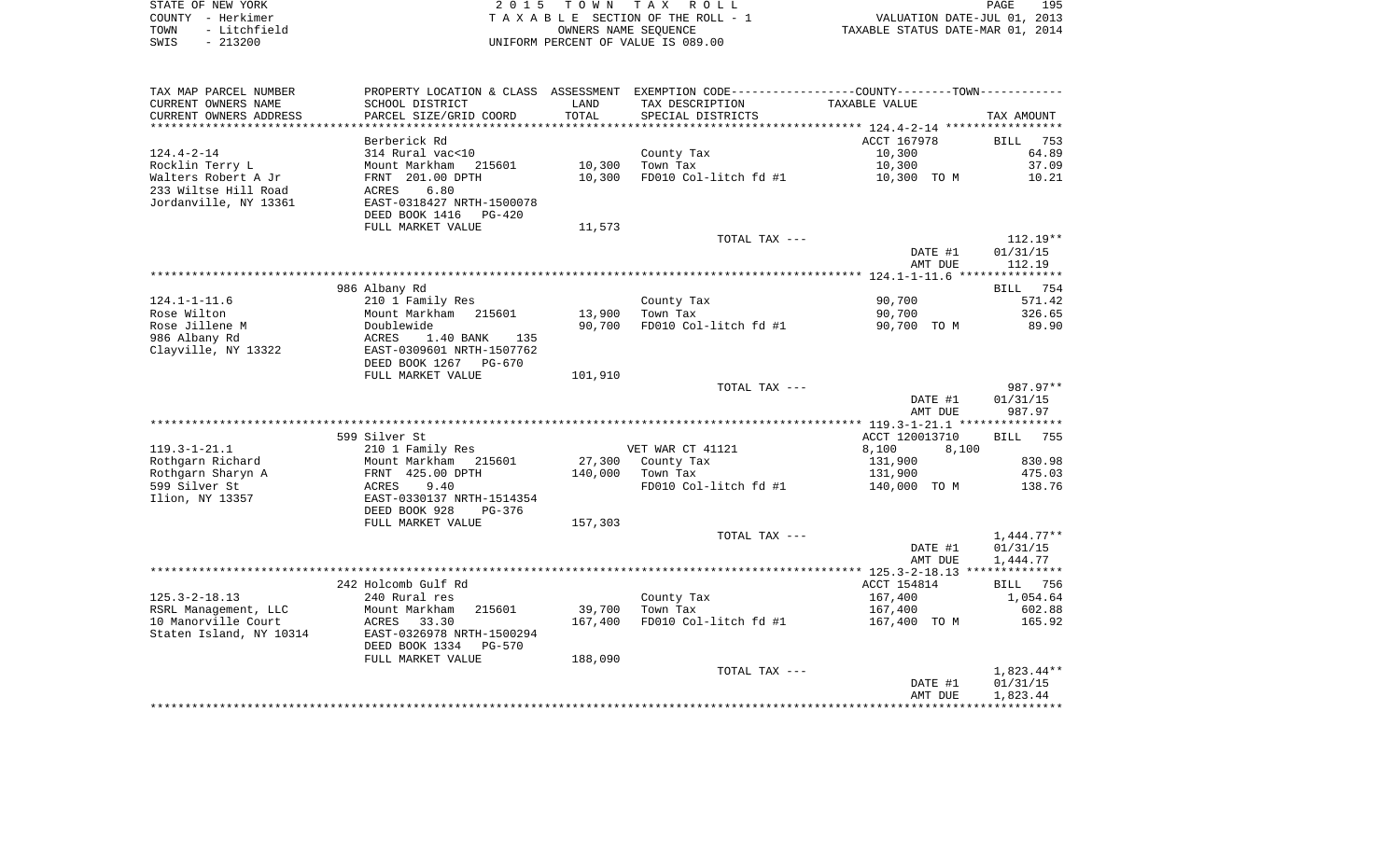| STATE OF NEW YORK    | 2015 TOWN TAX ROLL                 | 196<br>PAGE                      |
|----------------------|------------------------------------|----------------------------------|
| COUNTY - Herkimer    | TAXABLE SECTION OF THE ROLL - 1    | VALUATION DATE-JUL 01, 2013      |
| - Litchfield<br>TOWN | OWNERS NAME SEOUENCE               | TAXABLE STATUS DATE-MAR 01, 2014 |
| - 213200<br>SWIS     | UNIFORM PERCENT OF VALUE IS 089.00 |                                  |

| TAX MAP PARCEL NUMBER  | PROPERTY LOCATION & CLASS      | ASSESSMENT | EXEMPTION CODE-----------------COUNTY--------TOWN----------- |                |                 |
|------------------------|--------------------------------|------------|--------------------------------------------------------------|----------------|-----------------|
| CURRENT OWNERS NAME    | SCHOOL DISTRICT                | LAND       | TAX DESCRIPTION                                              | TAXABLE VALUE  |                 |
| CURRENT OWNERS ADDRESS | PARCEL SIZE/GRID COORD         | TOTAL      | SPECIAL DISTRICTS                                            |                | TAX AMOUNT      |
|                        |                                |            |                                                              |                |                 |
|                        | Jones Rd                       |            |                                                              |                | BILL<br>757     |
| $125.3 - 2 - 34.1$     | 260 Seasonal res               |            | County Tax                                                   | 55,100         | 347.14          |
| Sabatino Richard Allen | Mount Markham<br>215601        | 32,900     | Town Tax                                                     | 55,100         | 198.44          |
| 117 Longport Rd        | 45.70<br>ACRES                 | 55,100     | FD010 Col-litch fd #1                                        | 55,100 TO M    | 54.61           |
| Wayne, NJ 07470        | EAST-0330013 NRTH-1498777      |            |                                                              |                |                 |
|                        | DEED BOOK 770<br>PG-565        |            |                                                              |                |                 |
|                        | FULL MARKET VALUE              | 61,910     |                                                              |                |                 |
|                        |                                |            | TOTAL TAX ---                                                |                | $600.19**$      |
|                        |                                |            |                                                              | DATE #1        | 01/31/15        |
|                        |                                |            |                                                              | AMT DUE        | 600.19          |
|                        |                                |            |                                                              |                |                 |
|                        | Jones (Off) Rd                 |            |                                                              |                | 758<br>BILL     |
| $125.3 - 2 - 34.2$     | 322 Rural vac>10               |            | County Tax                                                   | 20,600         | 129.78          |
| Sabatino Richard Allen | Mount Markham<br>215601        | 20,600     | Town Tax                                                     | 20,600         | 74.19           |
| 117 Longport Rd        | ACRES<br>15.30                 | 20,600     | FD010 Col-litch fd #1                                        | 20,600 TO M    | 20.42           |
| Wayne, NJ 07470        | EAST-0329469 NRTH-1497373      |            |                                                              |                |                 |
|                        | DEED BOOK 770<br>PG-565        |            |                                                              |                |                 |
|                        | FULL MARKET VALUE              | 23,146     |                                                              |                |                 |
|                        |                                |            | TOTAL TAX ---                                                |                | $224.39**$      |
|                        |                                |            |                                                              | DATE #1        | 01/31/15        |
|                        |                                |            |                                                              | AMT DUE        | 224.39          |
|                        | Elizabethtown Rd               |            |                                                              | ACCT 120000840 | <b>BILL</b> 759 |
|                        |                                |            |                                                              |                |                 |
| $125.3 - 2 - 14$       | 105 Vac farmland               |            | County Tax                                                   | 17,500         | 110.25          |
| Sahley Ahmed           | Central Valley 212803          | 17,500     | Town Tax                                                     | 17,500         | 63.03           |
| Bistyga Jennifer J     | ACRES 44.20                    | 17,500     | FD010 Col-litch fd #1                                        | 17,500 TO M    | 17.35           |
| 281 Loughlin Rd        | EAST-0331855 NRTH-1502180      |            |                                                              |                |                 |
| Oxford, CT 06478       | DEED BOOK 905<br><b>PG-191</b> |            |                                                              |                |                 |
|                        | FULL MARKET VALUE              | 19,663     | TOTAL TAX ---                                                |                | $190.63**$      |
|                        |                                |            |                                                              | DATE #1        | 01/31/15        |
|                        |                                |            |                                                              | AMT DUE        | 190.63          |
|                        |                                |            |                                                              |                |                 |
|                        | 401 Rider Rd                   |            |                                                              | ACCT 120011220 | <b>BILL</b> 760 |
| $124.3 - 1 - 49$       | 210 1 Family Res               |            | County Tax                                                   | 143,000        | 900.92          |
| Salamone John          | Mount Markham 215601           | 13,000     | Town Tax                                                     | 143,000        | 515.00          |
| 401 Rider Rd           | FRNT 102.00 DPTH 300.00        | 143,000    | FD010 Col-litch fd #1                                        | 143,000 TO M   | 141.73          |
| Clayville, NY 13322    | 1.00<br>ACRES                  |            |                                                              |                |                 |
|                        | EAST-0308622 NRTH-1503252      |            |                                                              |                |                 |
|                        | DEED BOOK 1129<br>$PG-729$     |            |                                                              |                |                 |
|                        | FULL MARKET VALUE              | 160,674    |                                                              |                |                 |
|                        |                                |            | TOTAL TAX ---                                                |                | $1,557.65**$    |
|                        |                                |            |                                                              | DATE #1        | 01/31/15        |
|                        |                                |            |                                                              | AMT DUE        | 1,557.65        |
|                        |                                |            |                                                              |                |                 |
|                        |                                |            |                                                              |                |                 |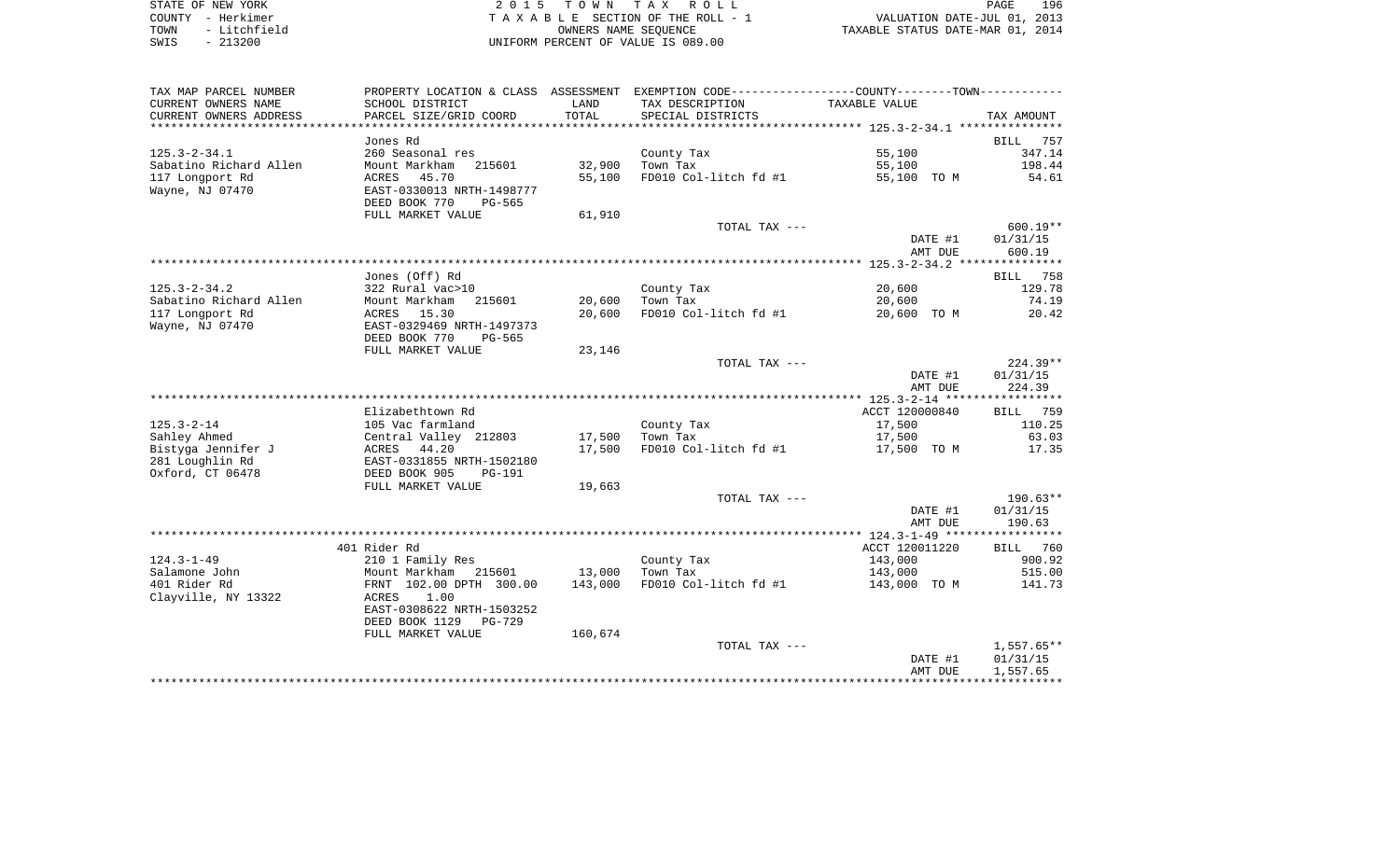| STATE OF NEW YORK    | 2015 TOWN TAX ROLL                 | 197<br>PAGE                      |
|----------------------|------------------------------------|----------------------------------|
| COUNTY - Herkimer    | TAXABLE SECTION OF THE ROLL - 1    | VALUATION DATE-JUL 01, 2013      |
| - Litchfield<br>TOWN | OWNERS NAME SEOUENCE               | TAXABLE STATUS DATE-MAR 01, 2014 |
| SWIS<br>$-213200$    | UNIFORM PERCENT OF VALUE IS 089.00 |                                  |

| TAX MAP PARCEL NUMBER  |                           |        | PROPERTY LOCATION & CLASS ASSESSMENT EXEMPTION CODE----------------COUNTY--------TOWN----------- |                |             |
|------------------------|---------------------------|--------|--------------------------------------------------------------------------------------------------|----------------|-------------|
| CURRENT OWNERS NAME    | SCHOOL DISTRICT           | LAND   | TAX DESCRIPTION                                                                                  | TAXABLE VALUE  |             |
| CURRENT OWNERS ADDRESS | PARCEL SIZE/GRID COORD    | TOTAL  | SPECIAL DISTRICTS                                                                                |                | TAX AMOUNT  |
| ********************   |                           |        |                                                                                                  |                |             |
|                        | Prior Rd                  |        |                                                                                                  | ACCT 120013980 | BILL<br>761 |
| $124.3 - 1 - 71$       | 314 Rural vac<10          |        | County Tax                                                                                       | 2,500          | 15.75       |
| Salamone John J        | Mount Markham 215601      | 2,500  | Town Tax                                                                                         | 2,500          | 9.00        |
| 401 Rider Road         | FRNT 237.00 DPTH 100.00   | 2,500  | School Relevy                                                                                    |                | 57.28       |
| Clayville, NY 13322    | ACRES<br>0.54             |        | FD010 Col-litch fd #1                                                                            | 2,500 TO M     | 2.48        |
|                        | EAST-0310694 NRTH-1503684 |        |                                                                                                  |                |             |
|                        | DEED BOOK 00611 PG-00975  |        |                                                                                                  |                |             |
|                        | FULL MARKET VALUE         | 2,809  |                                                                                                  |                |             |
|                        |                           |        | TOTAL TAX ---                                                                                    |                | 84.51**     |
|                        |                           |        |                                                                                                  | DATE #1        | 01/31/15    |
|                        |                           |        |                                                                                                  | AMT DUE        | 84.51       |
|                        | Bennett Rd                |        |                                                                                                  | ACCT 120012150 | BILL 762    |
| $118.1 - 1 - 32.1$     | 322 Rural vac>10          |        | County Tax                                                                                       | 26,800         | 168.84      |
| Salerno Joseph K       | Sauquoit Valley 305002    | 26,800 | Town Tax                                                                                         | 26,800         | 96.52       |
| 3053 South St          | ACRES 40.80               | 26,800 | FD010 Col-litch fd #1                                                                            | 26,800 TO M    | 26.56       |
| Clinton, NY 13323      | EAST-0308308 NRTH-1521387 |        |                                                                                                  |                |             |
|                        | DEED BOOK 827<br>$PG-658$ |        |                                                                                                  |                |             |
|                        | FULL MARKET VALUE         | 30,112 |                                                                                                  |                |             |
|                        |                           |        | TOTAL TAX ---                                                                                    |                | $291.92**$  |
|                        |                           |        |                                                                                                  | DATE #1        | 01/31/15    |
|                        |                           |        |                                                                                                  | AMT DUE        | 291.92      |
|                        |                           |        |                                                                                                  |                |             |
|                        | 111 Silver St             |        |                                                                                                  |                | BILL 763    |
| $125.1 - 2 - 37.2$     | 210 1 Family Res          |        | County Tax                                                                                       | 53,000         | 333.91      |
| Sanders Susan M        | Mount Markham 215601      | 14,500 | Town Tax                                                                                         | 53,000         | 190.88      |
| 111 Silver St          | FRNT 333.00 DPTH 233.00   | 53,000 | FD010 Col-litch fd #1                                                                            | 53,000 TO M    | 52.53       |
| Ilion, NY 13357        | 1.70<br>ACRES             |        |                                                                                                  |                |             |
|                        | EAST-0325261 NRTH-1505980 |        |                                                                                                  |                |             |
|                        | DEED BOOK 783<br>$PG-349$ |        |                                                                                                  |                |             |
|                        | FULL MARKET VALUE         | 59,551 | TOTAL TAX ---                                                                                    |                | 577.32**    |
|                        |                           |        |                                                                                                  | DATE #1        | 01/31/15    |
|                        |                           |        |                                                                                                  | AMT DUE        | 577.32      |
|                        |                           |        |                                                                                                  |                |             |
|                        | 1622 Albany Rd            |        |                                                                                                  | ACCT 120090068 | BILL 764    |
| $118.3 - 1 - 11$       | 433 Auto body             |        | County Tax                                                                                       | 50,000         | 315.01      |
| Santa Maria Steven     | Sauquoit Valley 305002    | 13,000 | Town Tax                                                                                         | 50,000         | 180.07      |
| 1628 Albany St         | ACRES<br>1.00             | 50,000 | FD010 Col-litch fd #1                                                                            | 50,000 TO M    | 49.56       |
| Frankfort, NY 13340    | EAST-0309295 NRTH-1519621 |        |                                                                                                  |                |             |
|                        | DEED BOOK 663<br>PG-948   |        |                                                                                                  |                |             |
|                        | FULL MARKET VALUE         | 56,180 |                                                                                                  |                |             |
|                        |                           |        | TOTAL TAX ---                                                                                    |                | 544.64**    |
|                        |                           |        |                                                                                                  | DATE #1        | 01/31/15    |
|                        |                           |        |                                                                                                  | AMT DUE        | 544.64      |
|                        |                           |        |                                                                                                  |                |             |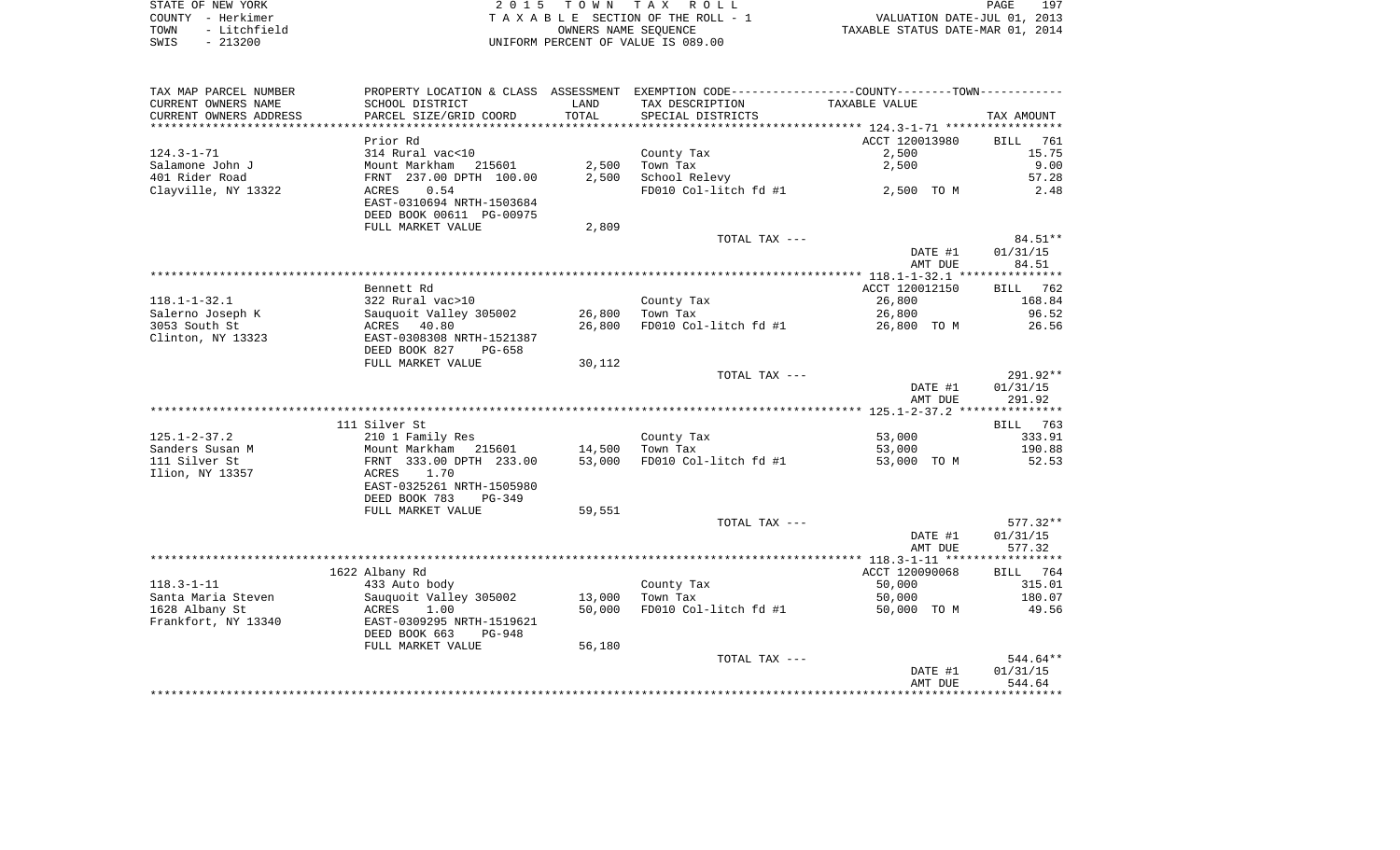| STATE OF NEW YORK    | 2015 TOWN TAX ROLL                 | 198<br>PAGE                      |
|----------------------|------------------------------------|----------------------------------|
| COUNTY - Herkimer    | TAXABLE SECTION OF THE ROLL - 1    | VALUATION DATE-JUL 01, 2013      |
| - Litchfield<br>TOWN | OWNERS NAME SEOUENCE               | TAXABLE STATUS DATE-MAR 01, 2014 |
| $-213200$<br>SWIS    | UNIFORM PERCENT OF VALUE IS 089.00 |                                  |

| TAX MAP PARCEL NUMBER<br>CURRENT OWNERS NAME<br>CURRENT OWNERS ADDRESS                                        | SCHOOL DISTRICT<br>PARCEL SIZE/GRID COORD                                                                                                                            | LAND<br>TOTAL              | PROPERTY LOCATION & CLASS ASSESSMENT EXEMPTION CODE---------------COUNTY-------TOWN---------<br>TAX DESCRIPTION<br>SPECIAL DISTRICTS | TAXABLE VALUE                                               | TAX AMOUNT                                                     |
|---------------------------------------------------------------------------------------------------------------|----------------------------------------------------------------------------------------------------------------------------------------------------------------------|----------------------------|--------------------------------------------------------------------------------------------------------------------------------------|-------------------------------------------------------------|----------------------------------------------------------------|
| ************************                                                                                      |                                                                                                                                                                      |                            |                                                                                                                                      |                                                             |                                                                |
| $118.3 - 1 - 12$<br>Santa-Maria Lorraine D<br>1628 Albany St<br>Frankfort, NY 13340                           | 1628 Albany St<br>210 1 Family Res<br>Sauquoit Valley 305002<br>FRNT 150.00 DPTH 200.00<br>EAST-0309389 NRTH-1519756<br>DEED BOOK 00607 PG-00937                     | 10,500<br>72,700           | $AGED-C/S$<br>41805<br>County Tax<br>Town Tax<br>FD010 Col-litch fd #1                                                               | ACCT 120007590<br>36,350<br>36,350<br>72,700<br>72,700 TO M | <b>BILL</b><br>765<br>$\mathbf 0$<br>229.01<br>261.82<br>72.06 |
|                                                                                                               | FULL MARKET VALUE                                                                                                                                                    | 81,685                     | TOTAL TAX ---                                                                                                                        | DATE #1<br>AMT DUE                                          | 562.89**<br>01/31/15<br>562.89                                 |
|                                                                                                               | 229 Cedarville Rd                                                                                                                                                    |                            |                                                                                                                                      | ACCT 186274                                                 | 766<br><b>BILL</b>                                             |
| $131.1 - 3 - 9$<br>Sanzo Judith<br>Greiner Melodie                                                            | 210 1 Family Res<br>Mount Markham 215601<br>FRNT 135.00 DPTH 100.00                                                                                                  | 7,500<br>67,600            | County Tax<br>Town Tax<br>FD010 Col-litch fd #1                                                                                      | 67,600<br>67,600<br>67,600 TO M                             | 425.89<br>243.46<br>67.00                                      |
| Judith Sanzo<br>945 Steuben Hill Road<br>Herkimer, NY 13350                                                   | EAST-0325235 NRTH-1495044<br>DEED BOOK 1533<br>PG-547<br>FULL MARKET VALUE                                                                                           | 75,955                     |                                                                                                                                      |                                                             |                                                                |
|                                                                                                               |                                                                                                                                                                      |                            | TOTAL TAX ---                                                                                                                        | DATE #1<br>AMT DUE                                          | $736.35**$<br>01/31/15<br>736.35                               |
|                                                                                                               | 1807 Dugan Road                                                                                                                                                      |                            |                                                                                                                                      |                                                             | ***********<br>767<br>BILL                                     |
| $124.3 - 2 - 8.5$<br>Sardelli Anthony C<br>Sardelli Dyan M<br>1807 Dugan Road<br>West Winfield, NY 13491      | 210 1 Family Res<br>Mount Markham 215601<br>Includes 8.6 (2012)<br>FRNT 524.00 DPTH<br>ACRES<br>7.80<br>EAST-0306143 NRTH-1498241<br>DEED BOOK 1403<br><b>PG-208</b> | 25,000<br>190,000          | County Tax<br>Town Tax<br>FD010 Col-litch fd #1                                                                                      | 190,000<br>190,000<br>190,000 TO M                          | 1,197.02<br>684.27<br>188.32                                   |
|                                                                                                               | FULL MARKET VALUE                                                                                                                                                    | 213,483                    | TOTAL TAX ---                                                                                                                        | DATE #1                                                     | $2,069.61**$<br>01/31/15                                       |
|                                                                                                               |                                                                                                                                                                      |                            |                                                                                                                                      | AMT DUE                                                     | 2,069.61                                                       |
| $124.3 - 2 - 8.3$<br>Sardelli d/b/a ADF Anthony C Mount Markham<br>1807 Dugan Road<br>West Winfield, NY 13491 | Dugan Rd<br>322 Rural vac>10<br>215601<br>FRNT 1970.00 DPTH<br>68.70<br>ACRES<br>EAST-0306352 NRTH-1498700<br>DEED BOOK 1281<br>PG-961<br>FULL MARKET VALUE          | 55,000<br>55,000<br>61,798 | County Tax<br>Town Tax<br>FD010 Col-litch fd #1                                                                                      | ACCT 165830<br>55,000<br>55,000<br>55,000 TO M              | 768<br>BILL<br>346.51<br>198.08<br>54.51                       |
|                                                                                                               |                                                                                                                                                                      |                            | TOTAL TAX ---                                                                                                                        | DATE #1<br>AMT DUE                                          | 599.10**<br>01/31/15<br>599.10                                 |
|                                                                                                               |                                                                                                                                                                      |                            |                                                                                                                                      |                                                             |                                                                |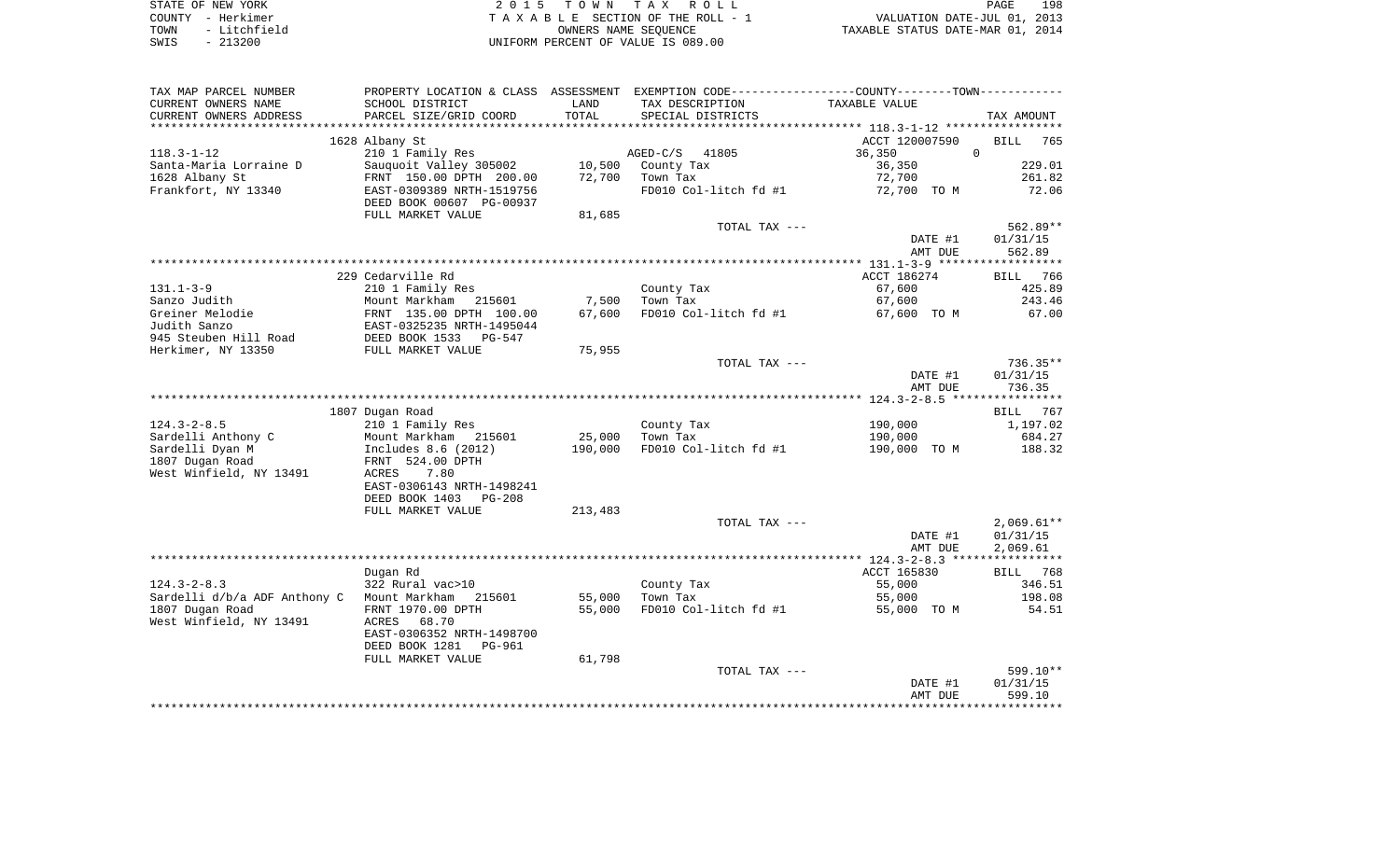| STATE OF NEW YORK    | 2015 TOWN TAX ROLL                 | 199<br>PAGE                      |
|----------------------|------------------------------------|----------------------------------|
| COUNTY - Herkimer    | TAXABLE SECTION OF THE ROLL - 1    | VALUATION DATE-JUL 01, 2013      |
| - Litchfield<br>TOWN | OWNERS NAME SEOUENCE               | TAXABLE STATUS DATE-MAR 01, 2014 |
| $-213200$<br>SWIS    | UNIFORM PERCENT OF VALUE IS 089.00 |                                  |

| TAX MAP PARCEL NUMBER  | PROPERTY LOCATION & CLASS ASSESSMENT EXEMPTION CODE----------------COUNTY-------TOWN---------- |         |                       |                |                    |
|------------------------|------------------------------------------------------------------------------------------------|---------|-----------------------|----------------|--------------------|
| CURRENT OWNERS NAME    | SCHOOL DISTRICT                                                                                | LAND    | TAX DESCRIPTION       | TAXABLE VALUE  |                    |
| CURRENT OWNERS ADDRESS | PARCEL SIZE/GRID COORD                                                                         | TOTAL   | SPECIAL DISTRICTS     |                | TAX AMOUNT         |
|                        |                                                                                                |         |                       |                |                    |
|                        | 10170 Roberts Rd                                                                               |         |                       | ACCT 120000150 | 769<br><b>BILL</b> |
| $118.1 - 1 - 44.1$     | 484 1 use sm bld                                                                               |         | County Tax            | 100,100        | 630.64             |
| Sauquoit Valley Ins Co | Sauquoit Valley 305002                                                                         | 10,100  | Town Tax              | 100,100        | 360.50             |
| 10170 Roberts Rd       | FRNT 175.00 DPTH 142.00                                                                        | 100,100 | FD010 Col-litch fd #1 | 100,100 TO M   | 99.21              |
| Sauquoit, NY 13456     | EAST-0300904 NRTH-1524272                                                                      |         |                       |                |                    |
|                        | DEED BOOK 693<br>$PG-559$                                                                      |         |                       |                |                    |
|                        | FULL MARKET VALUE                                                                              | 112,472 |                       |                |                    |
|                        |                                                                                                |         | TOTAL TAX ---         |                | $1,090.35**$       |
|                        |                                                                                                |         |                       | DATE #1        | 01/31/15           |
|                        |                                                                                                |         |                       | AMT DUE        | 1,090.35           |
|                        |                                                                                                |         |                       |                |                    |
|                        | 1386 State Route 51                                                                            |         |                       | ACCT 176969    | 770<br>BILL        |
| $125.3 - 2 - 29$       | 210 1 Family Res                                                                               |         | County Tax            | 63,300         | 398.80             |
| Scherer William E      | Mount Markham<br>215601                                                                        | 20,900  | Town Tax              | 63,300         | 227.97             |
| Scherer Victoria L     | ACRES<br>4.60                                                                                  | 63,300  | School Relevy         |                | 836.58             |
| 1386 State Route 51    | EAST-0327714 NRTH-1500513                                                                      |         | FD010 Col-litch fd #1 | 63,300 TO M    | 62.74              |
| Ilion, NY 13357        | DEED BOOK 1475<br>PG-417                                                                       |         |                       |                |                    |
|                        | FULL MARKET VALUE                                                                              | 71,124  | TOTAL TAX ---         |                | $1,526.09**$       |
|                        |                                                                                                |         |                       | DATE #1        | 01/31/15           |
|                        |                                                                                                |         |                       | AMT DUE        | 1,526.09           |
|                        |                                                                                                |         |                       |                |                    |
|                        | 764 Berberick Rd                                                                               |         |                       |                | BILL<br>771        |
| $124.2 - 1 - 47.2$     | 312 Vac w/imprv                                                                                |         | County Tax            | 9,000          | 56.70              |
| Schiebel Kevin         | Mount Markham<br>215601                                                                        | 3,200   | Town Tax              | 9,000          | 32.41              |
| 735 Berberick Road     | FRNT 118.00 DPTH 166.00                                                                        | 9,000   | FD010 Col-litch fd #1 | 9,000 TO M     | 8.92               |
| Frankfort, NY 13340    | 0.40<br>ACRES                                                                                  |         |                       |                |                    |
|                        | EAST-0319157 NRTH-1505271                                                                      |         |                       |                |                    |
|                        | DEED BOOK 1176<br>$PG-625$                                                                     |         |                       |                |                    |
|                        | FULL MARKET VALUE                                                                              | 10,112  |                       |                |                    |
|                        |                                                                                                |         | TOTAL TAX ---         |                | $98.03**$          |
|                        |                                                                                                |         |                       | DATE #1        | 01/31/15           |
|                        |                                                                                                |         |                       | AMT DUE        | 98.03              |
|                        |                                                                                                |         |                       |                |                    |
|                        | 735 Berberick Rd                                                                               |         |                       |                | BILL 772           |
| $124.4 - 1 - 4.3$      | 210 1 Family Res                                                                               |         | County Tax            | 35,000         | 220.50             |
| Schiebel Kevin         | Mount Markham<br>215601                                                                        | 19,421  | Town Tax              | 35,000         | 126.05             |
| 735 Berberick Road     | FRNT 260.00 DPTH                                                                               | 35,000  | FD010 Col-litch fd #1 | 35,000 TO M    | 34.69              |
| Frankfort, NY 13340    | 5.00<br>ACRES                                                                                  |         |                       |                |                    |
|                        | EAST-0318481 NRTH-1505198                                                                      |         |                       |                |                    |
|                        | DEED BOOK 1096<br><b>PG-710</b>                                                                |         |                       |                |                    |
|                        | FULL MARKET VALUE                                                                              | 39,326  |                       |                |                    |
|                        |                                                                                                |         | TOTAL TAX ---         |                | 381.24**           |
|                        |                                                                                                |         |                       | DATE #1        | 01/31/15           |
|                        |                                                                                                |         |                       | AMT DUE        | 381.24             |
|                        |                                                                                                |         |                       |                |                    |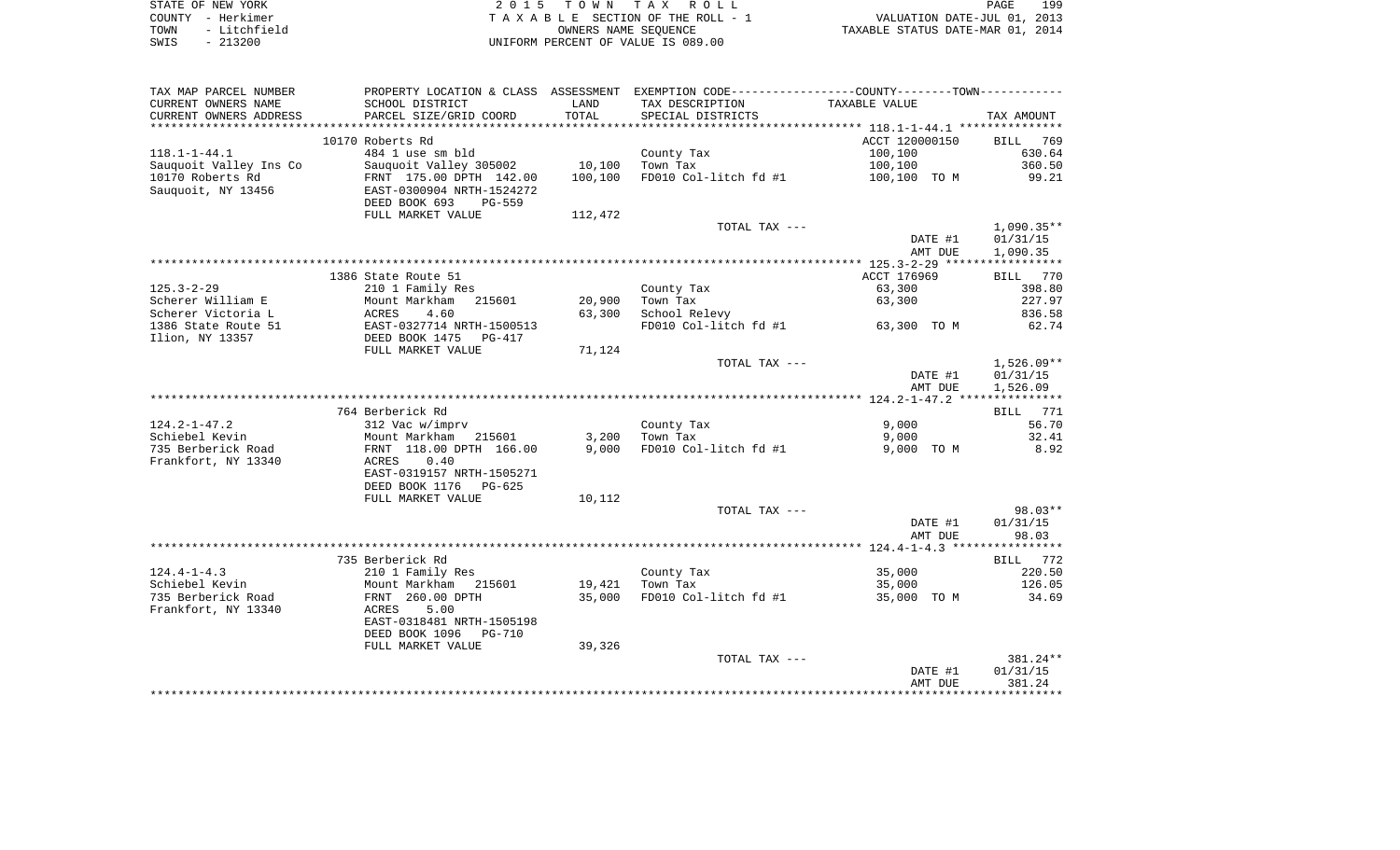| STATE OF NEW YORK    | 2015 TOWN TAX ROLL                 | 200<br>PAGE                      |
|----------------------|------------------------------------|----------------------------------|
| COUNTY - Herkimer    | TAXABLE SECTION OF THE ROLL - 1    | VALUATION DATE-JUL 01, 2013      |
| - Litchfield<br>TOWN | OWNERS NAME SEOUENCE               | TAXABLE STATUS DATE-MAR 01, 2014 |
| $-213200$<br>SWIS    | UNIFORM PERCENT OF VALUE IS 089.00 |                                  |

| TAX MAP PARCEL NUMBER  |                                                       |        | PROPERTY LOCATION & CLASS ASSESSMENT EXEMPTION CODE---------------COUNTY-------TOWN--------- |                |                    |
|------------------------|-------------------------------------------------------|--------|----------------------------------------------------------------------------------------------|----------------|--------------------|
| CURRENT OWNERS NAME    | SCHOOL DISTRICT                                       | LAND   | TAX DESCRIPTION                                                                              | TAXABLE VALUE  |                    |
| CURRENT OWNERS ADDRESS | PARCEL SIZE/GRID COORD                                | TOTAL  | SPECIAL DISTRICTS                                                                            |                | TAX AMOUNT         |
| *********************  | **************************                            |        |                                                                                              |                |                    |
|                        | Cook (Off) Rd                                         |        |                                                                                              | ACCT 120007770 | 773<br><b>BILL</b> |
| $124.2 - 1 - 36$       | 314 Rural vac<10                                      |        | County Tax                                                                                   | 100            | 0.63               |
| Schiebel Kevin W       | Mount Markham<br>215601                               | 100    | Town Tax                                                                                     | 100            | 0.36               |
| 735 Berberick Road     | ACRES<br>1.00                                         | 100    | FD010 Col-litch fd #1                                                                        | 100 TO M       | .10                |
| Frankfort, NY 13340    | EAST-0316917 NRTH-1504808                             |        |                                                                                              |                |                    |
|                        | DEED BOOK 1105<br>PG-285                              |        |                                                                                              |                |                    |
|                        | FULL MARKET VALUE                                     | 112    |                                                                                              |                |                    |
|                        |                                                       |        | TOTAL TAX ---                                                                                |                | $1.09**$           |
|                        |                                                       |        |                                                                                              | DATE #1        | 01/31/15           |
|                        |                                                       |        |                                                                                              | AMT DUE        | 1.09               |
|                        |                                                       |        |                                                                                              |                |                    |
|                        | Cook Rd                                               |        |                                                                                              | ACCT 120007680 | 774<br>BILL        |
| $124.2 - 1 - 44$       | 314 Rural vac<10                                      |        | County Tax                                                                                   | 1,000          | 6.30               |
| Schiebel Kevin W       | Mount Markham 215601                                  | 1,000  | Town Tax                                                                                     | 1,000          | 3.60               |
| 735 Berberick Road     | Swamp                                                 | 1,000  | FD010 Col-litch fd #1                                                                        | 1,000 TO M     | .99                |
| Franklfort, NY 13340   | ACRES<br>1.00                                         |        |                                                                                              |                |                    |
|                        | EAST-0316986 NRTH-1504899<br>DEED BOOK 1105<br>PG-285 |        |                                                                                              |                |                    |
|                        | FULL MARKET VALUE                                     | 1,124  |                                                                                              |                |                    |
|                        |                                                       |        | TOTAL TAX ---                                                                                |                | $10.89**$          |
|                        |                                                       |        |                                                                                              | DATE #1        | 01/31/15           |
|                        |                                                       |        |                                                                                              | AMT DUE        | 10.89              |
|                        |                                                       |        |                                                                                              |                |                    |
|                        | Berberick Rd                                          |        |                                                                                              | ACCT 120012870 | 775<br>BILL        |
| $124.4 - 1 - 4.1$      | 314 Rural vac<10                                      |        | County Tax                                                                                   | 7,500          | 47.25              |
| Schiebel Raymond C     | Mount Markham 215601                                  | 7,500  | Town Tax                                                                                     | 7,500          | 27.01              |
| 6304 French Rd         | FRNT 268.00 DPTH                                      | 7,500  | FD010 Col-litch fd #1                                                                        | 7,500 TO M     | 7.43               |
| Woodford, VA 22580     | 5.30<br>ACRES                                         |        |                                                                                              |                |                    |
|                        | EAST-0318652 NRTH-1505381                             |        |                                                                                              |                |                    |
|                        | DEED BOOK 1174 PG-86                                  |        |                                                                                              |                |                    |
|                        | FULL MARKET VALUE                                     | 8,427  |                                                                                              |                |                    |
|                        |                                                       |        | TOTAL TAX ---                                                                                |                | $81.69**$          |
|                        |                                                       |        |                                                                                              | DATE #1        | 01/31/15           |
|                        |                                                       |        |                                                                                              | AMT DUE        | 81.69              |
|                        |                                                       |        |                                                                                              |                |                    |
|                        | 1131 Albany Rd                                        |        |                                                                                              | ACCT 120090090 | BILL 776           |
| $124.1 - 1 - 23.3$     | 210 1 Family Res                                      |        | County Tax                                                                                   | 81,000         | 510.31             |
| Schlaepfer George      | Mount Markham 215601                                  | 19,600 | Town Tax                                                                                     | 81,000         | 291.72             |
| 1131 Albany Rd         | ACRES<br>4.00                                         | 81,000 | School Relevy                                                                                |                | 1,242.14           |
| Clayville, NY 13322    | EAST-0308350 NRTH-1510376                             |        | FD010 Col-litch fd #1                                                                        | 81,000 TO M    | 80.28              |
|                        | DEED BOOK 683<br>PG-582                               |        |                                                                                              |                |                    |
|                        | FULL MARKET VALUE                                     | 91,011 |                                                                                              |                |                    |
|                        |                                                       |        | TOTAL TAX ---                                                                                |                | $2,124.45**$       |
|                        |                                                       |        |                                                                                              | DATE #1        | 01/31/15           |
|                        |                                                       |        |                                                                                              | AMT DUE        | 2,124.45           |
|                        |                                                       |        |                                                                                              |                |                    |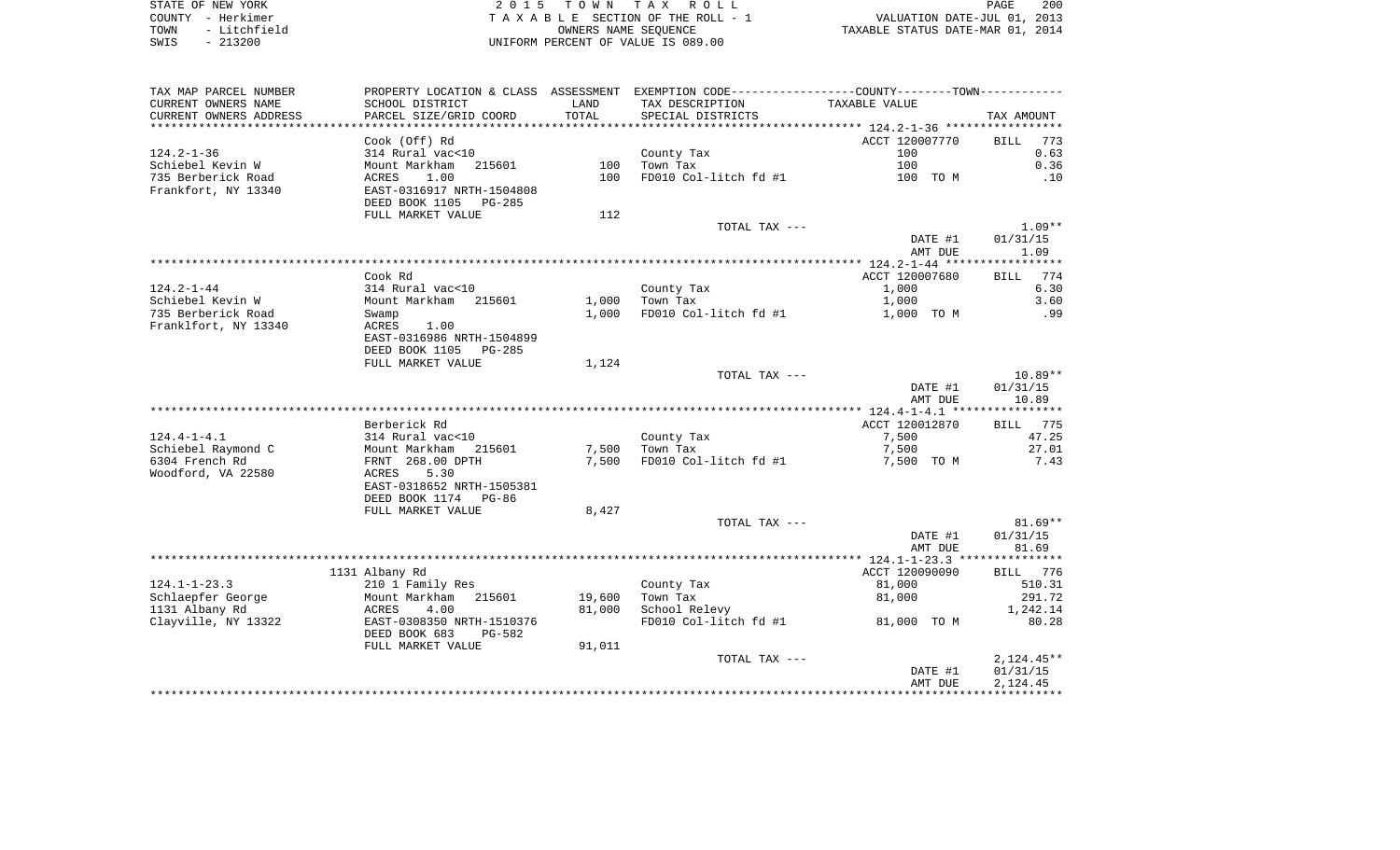| STATE OF NEW YORK    | 2015 TOWN TAX ROLL                 | 201<br>PAGE                      |
|----------------------|------------------------------------|----------------------------------|
| COUNTY - Herkimer    | TAXABLE SECTION OF THE ROLL - 1    | VALUATION DATE-JUL 01, 2013      |
| - Litchfield<br>TOWN | OWNERS NAME SEOUENCE               | TAXABLE STATUS DATE-MAR 01, 2014 |
| $-213200$<br>SWIS    | UNIFORM PERCENT OF VALUE IS 089.00 |                                  |

| TAX MAP PARCEL NUMBER                      |                                            |         | PROPERTY LOCATION & CLASS ASSESSMENT EXEMPTION CODE----------------COUNTY--------TOWN----------- |                |              |
|--------------------------------------------|--------------------------------------------|---------|--------------------------------------------------------------------------------------------------|----------------|--------------|
| CURRENT OWNERS NAME                        | SCHOOL DISTRICT                            | LAND    | TAX DESCRIPTION                                                                                  | TAXABLE VALUE  |              |
| CURRENT OWNERS ADDRESS                     | PARCEL SIZE/GRID COORD                     | TOTAL   | SPECIAL DISTRICTS                                                                                |                | TAX AMOUNT   |
| **********************                     |                                            |         |                                                                                                  |                |              |
|                                            | Shale Bed Rd                               |         |                                                                                                  | ACCT 120000780 | BILL 777     |
| $125.3 - 2 - 5$                            | 240 Rural res                              |         | County Tax                                                                                       | 62,600         | 394.39       |
| Schloicka Steven                           | Mount Markham<br>215601                    | 38,000  | Town Tax                                                                                         | 62,600         | 225.45       |
| Schloicka Beth Ann                         | 44.30<br>ACRES                             | 62,600  | FD010 Col-litch fd #1                                                                            | 62,600 TO M    | 62.05        |
| 302 County Highway 101                     | EAST-0326119 NRTH-1503286                  |         |                                                                                                  |                |              |
| Gloversville, NY 12078                     | DEED BOOK 824<br>$PG-55$                   |         |                                                                                                  |                |              |
|                                            | FULL MARKET VALUE                          | 70,337  |                                                                                                  |                |              |
|                                            |                                            |         | TOTAL TAX ---                                                                                    |                | 681.89**     |
|                                            |                                            |         |                                                                                                  | DATE #1        | 01/31/15     |
|                                            |                                            |         |                                                                                                  | AMT DUE        | 681.89       |
|                                            |                                            |         |                                                                                                  |                |              |
|                                            | Dugan Rd                                   |         |                                                                                                  |                | BILL<br>778  |
| $124.3 - 2 - 8.2$                          | 314 Rural vac<10                           |         | County Tax                                                                                       | 4,000          | 25.20        |
| Schorer John R                             | Mount Markham 215601                       | 4,000   | Town Tax                                                                                         | 4,000          | 14.41        |
| Schorer Mary R                             | Includes 8.7                               | 4,000   | School Relevy                                                                                    |                | 91.67        |
| 1869 Dugan Rd                              | FRNT 766.00 DPTH                           |         | FD010 Col-litch fd #1                                                                            | 4,000 TO M     | 3.96         |
| West Winfield, NY 13491                    | 4.90<br>ACRES                              |         |                                                                                                  |                |              |
|                                            | EAST-0306568 NRTH-1497612                  |         |                                                                                                  |                |              |
|                                            | DEED BOOK 852<br>$PG-679$                  |         |                                                                                                  |                |              |
|                                            | FULL MARKET VALUE                          | 4,494   |                                                                                                  |                |              |
|                                            |                                            |         | TOTAL TAX ---                                                                                    |                | 135.24**     |
|                                            |                                            |         |                                                                                                  | DATE #1        | 01/31/15     |
|                                            |                                            |         |                                                                                                  | AMT DUE        | 135.24       |
|                                            |                                            |         |                                                                                                  |                |              |
|                                            | 1869 Dugan Rd                              |         |                                                                                                  | ACCT 120002640 | 779<br>BILL  |
| $124.3 - 2 - 24$                           | 210 1 Family Res                           |         | County Tax                                                                                       | 100,000        | 630.01       |
| Schorer John R                             | Mount Markham<br>215601                    | 10,600  | Town Tax                                                                                         | 100,000        | 360.14       |
| Schorer Mary R                             | 1.30<br>ACRES                              | 100,000 | FD010 Col-litch fd #1                                                                            | 100,000 TO M   | 99.12        |
| 1869 Dugan Rd                              | EAST-0306372 NRTH-1497794                  |         |                                                                                                  |                |              |
| West Winfield, NY 13491-0448 DEED BOOK 848 | $PG-9$                                     |         |                                                                                                  |                |              |
|                                            | FULL MARKET VALUE                          | 112,360 |                                                                                                  |                |              |
|                                            |                                            |         | TOTAL TAX ---                                                                                    |                | $1,089.27**$ |
|                                            |                                            |         |                                                                                                  | DATE #1        | 01/31/15     |
|                                            |                                            |         |                                                                                                  | AMT DUE        | 1,089.27     |
|                                            |                                            |         |                                                                                                  | ACCT 159538    |              |
|                                            | 181 Townsend Rd                            |         |                                                                                                  |                | BILL 780     |
| $124.3 - 1 - 73.3$                         | 210 1 Family Res                           |         | County Tax                                                                                       | 75,000         | 472.51       |
| Schultz Mary                               | Mount Markham<br>215601                    | 20,400  | Town Tax                                                                                         | 75,000         | 270.11       |
| 145 Stafford Ave Apt 284                   | FRNT 200.00 DPTH 588.00                    | 75,000  | FD010 Col-litch fd #1                                                                            | 75,000 TO M    | 74.34        |
| Waterville, NY 13480                       | 2.70<br>ACRES<br>EAST-0312877 NRTH-1504017 |         |                                                                                                  |                |              |
|                                            | DEED BOOK 1362                             |         |                                                                                                  |                |              |
|                                            | PG-222                                     |         |                                                                                                  |                |              |
|                                            | FULL MARKET VALUE                          | 84,270  | TOTAL TAX ---                                                                                    |                | $816.96**$   |
|                                            |                                            |         |                                                                                                  |                | 01/31/15     |
|                                            |                                            |         |                                                                                                  | DATE #1        |              |
|                                            |                                            |         |                                                                                                  | AMT DUE        | 816.96       |
|                                            |                                            |         |                                                                                                  |                |              |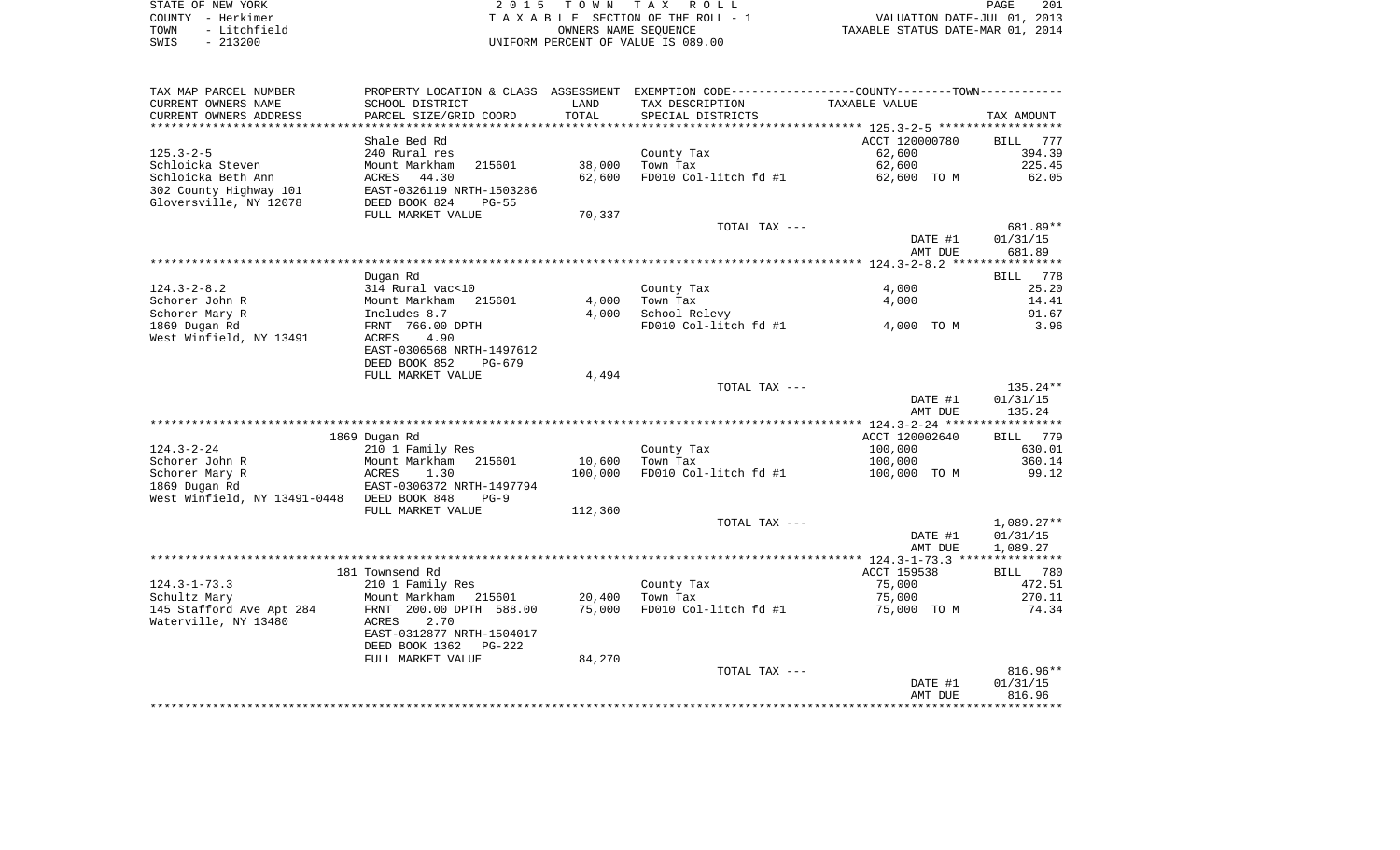| STATE OF NEW YORK    | 2015 TOWN TAX ROLL                 | 202<br>PAGE                      |
|----------------------|------------------------------------|----------------------------------|
| COUNTY - Herkimer    | TAXABLE SECTION OF THE ROLL - 1    | VALUATION DATE-JUL 01, 2013      |
| - Litchfield<br>TOWN | OWNERS NAME SEOUENCE               | TAXABLE STATUS DATE-MAR 01, 2014 |
| $-213200$<br>SWIS    | UNIFORM PERCENT OF VALUE IS 089.00 |                                  |

| TAX MAP PARCEL NUMBER  |                                 |            | PROPERTY LOCATION & CLASS ASSESSMENT EXEMPTION CODE---------------COUNTY-------TOWN---------- |                |                      |
|------------------------|---------------------------------|------------|-----------------------------------------------------------------------------------------------|----------------|----------------------|
| CURRENT OWNERS NAME    | SCHOOL DISTRICT                 | LAND       | TAX DESCRIPTION                                                                               | TAXABLE VALUE  |                      |
| CURRENT OWNERS ADDRESS | PARCEL SIZE/GRID COORD          | TOTAL      | SPECIAL DISTRICTS                                                                             |                | TAX AMOUNT           |
| *******************    | *************************       | ********** |                                                                                               |                |                      |
|                        | 1167 Wall St                    |            |                                                                                               | ACCT 120003210 | <b>BILL</b><br>781   |
| 131.29-1-20.1          | 210 1 Family Res                |            | County Tax                                                                                    | 65,100         | 410.14               |
| Schwasnick Jeffrey F   | Mount Markham 215601            | 13,000     | Town Tax                                                                                      | 65,100         | 234.45               |
| 1167 Wall St           | FRNT 171.00 DPTH 140.00         | 65,100     | FD010 Col-litch fd #1                                                                         | 65,100 TO M    | 64.52                |
| Ilion, NY 13357        | 1.00<br>ACRES                   |            |                                                                                               |                |                      |
|                        | EAST-0326907 NRTH-1493413       |            |                                                                                               |                |                      |
|                        | DEED BOOK 1391<br>PG-382        |            |                                                                                               |                |                      |
|                        | FULL MARKET VALUE               | 73,146     |                                                                                               |                |                      |
|                        |                                 |            | TOTAL TAX ---                                                                                 | DATE #1        | 709.11**<br>01/31/15 |
|                        |                                 |            |                                                                                               | AMT DUE        | 709.11               |
|                        |                                 |            |                                                                                               |                |                      |
|                        | 126 Remington Road              |            |                                                                                               | ACCT 171517    | BILL 782             |
| $119.3 - 1 - 47$       | 270 Mfg housing                 |            | County Tax                                                                                    | 20,500         | 129.15               |
| Seamon Leonard         | Mount Markham<br>215601         | 8,700      | Town Tax                                                                                      | 20,500         | 73.83                |
| DesGrosielliers Mary   | 70.00 DPTH 287.00<br>FRNT       | 20,500     | FD010 Col-litch fd #1                                                                         | 20,500 TO M    | 20.32                |
| 126 Remington Road     | 0.46<br>ACRES                   |            |                                                                                               |                |                      |
| PO Box 436             | EAST-0336895 NRTH-1512598       |            |                                                                                               |                |                      |
| Ilion, NY 13357        | DEED BOOK 1439<br><b>PG-990</b> |            |                                                                                               |                |                      |
|                        | FULL MARKET VALUE               | 23,034     |                                                                                               |                |                      |
|                        |                                 |            | TOTAL TAX ---                                                                                 |                | $223.30**$           |
|                        |                                 |            |                                                                                               | DATE #1        | 01/31/15             |
|                        |                                 |            |                                                                                               | AMT DUE        | 223.30               |
|                        |                                 |            |                                                                                               |                |                      |
|                        | Remongton Road                  |            |                                                                                               | ACCT 171517    | BILL 783             |
| $119.3 - 1 - 48$       | 314 Rural vac<10                |            | County Tax                                                                                    | 4,100          | 25.83                |
| Seamon Leonard         | Mount Markham<br>215601         | 4,100      | Town Tax                                                                                      | 4,100          | 14.77                |
| DesGrosielliers Mary   | FRNT 230.00 DPTH 220.00         | 4,100      | FD010 Col-litch fd #1                                                                         | 4,100 TO M     | 4.06                 |
| 126 Remington Road     | 0.56<br>ACRES                   |            |                                                                                               |                |                      |
| PO Box 436             | EAST-0336847 NRTH-1512713       |            |                                                                                               |                |                      |
| Ilion, NY 13357        | DEED BOOK 1439<br><b>PG-990</b> |            |                                                                                               |                |                      |
|                        | FULL MARKET VALUE               | 4,607      | TOTAL TAX ---                                                                                 |                | 44.66**              |
|                        |                                 |            |                                                                                               | DATE #1        | 01/31/15             |
|                        |                                 |            |                                                                                               | AMT DUE        | 44.66                |
|                        |                                 |            |                                                                                               |                | ***********          |
|                        | Remington Road                  |            |                                                                                               | ACCT 171517    | 784<br>BILL          |
| $119.3 - 1 - 49$       | 314 Rural vac<10                |            | County Tax                                                                                    | 2,100          | 13.23                |
| Seamon Leonard         | Mount Markham<br>215601         | 2,100      | Town Tax                                                                                      | 2,100          | 7.56                 |
| DesGrosielliers Mary   | FRNT 70.00 DPTH 322.00          | 2,100      | FD010 Col-litch fd #1                                                                         | 2,100 TO M     | 2.08                 |
| 126 Remington Road     | EAST-0336877 NRTH-1512846       |            |                                                                                               |                |                      |
| PO Box 436             | DEED BOOK 1439<br><b>PG-990</b> |            |                                                                                               |                |                      |
| Ilion, NY 13357        | FULL MARKET VALUE               | 2,360      |                                                                                               |                |                      |
|                        |                                 |            | TOTAL TAX ---                                                                                 |                | $22.87**$            |
|                        |                                 |            |                                                                                               | DATE #1        | 01/31/15             |
|                        |                                 |            |                                                                                               | AMT DUE        | 22.87                |
|                        |                                 |            |                                                                                               |                |                      |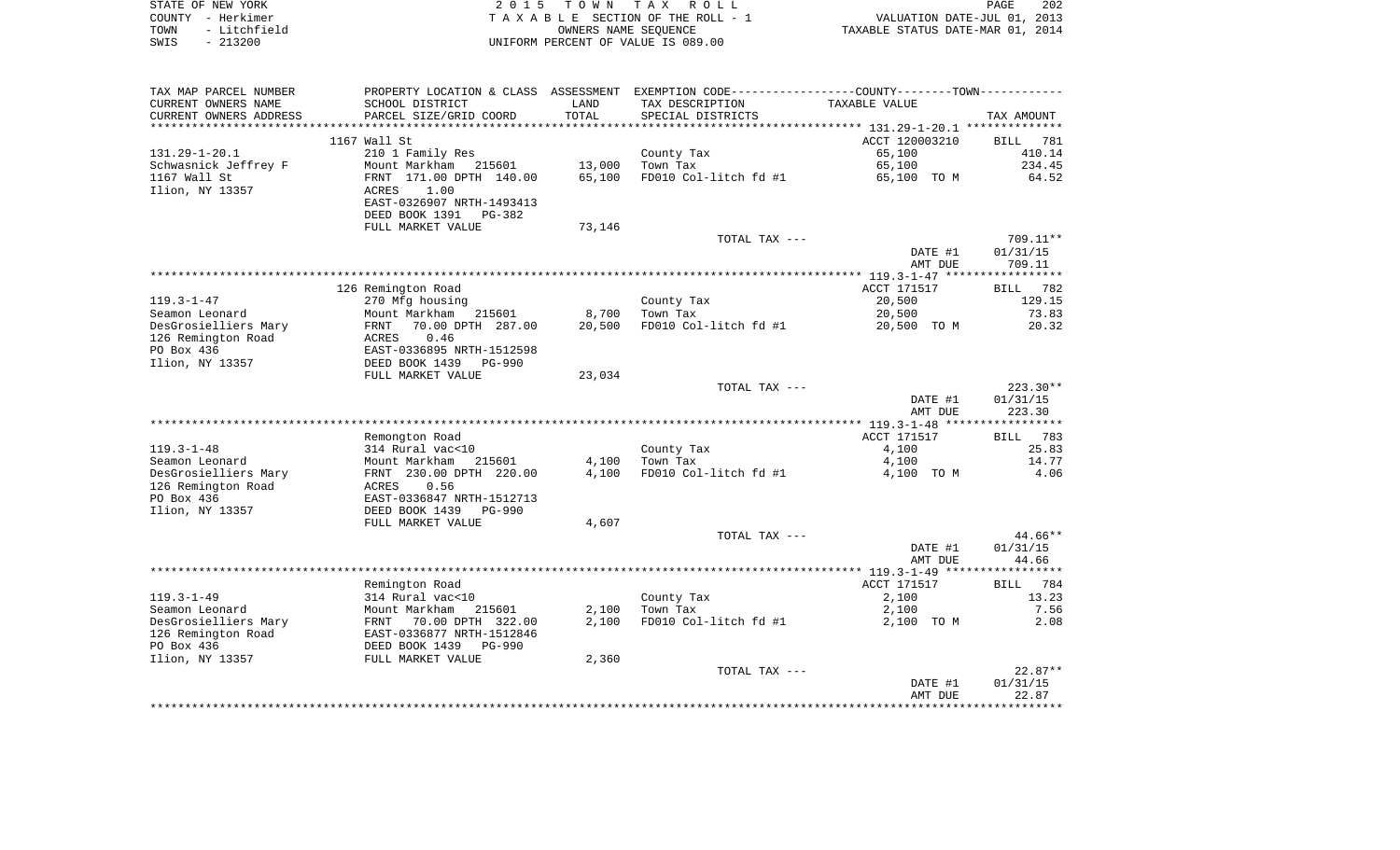|      | STATE OF NEW YORK | 2015 TOWN TAX ROLL                 | 203<br>PAGE                      |
|------|-------------------|------------------------------------|----------------------------------|
|      | COUNTY - Herkimer | TAXABLE SECTION OF THE ROLL - 1    | VALUATION DATE-JUL 01, 2013      |
| TOWN | - Litchfield      | OWNERS NAME SEOUENCE               | TAXABLE STATUS DATE-MAR 01, 2014 |
| SWIS | - 213200          | UNIFORM PERCENT OF VALUE IS 089.00 |                                  |

| TAX MAP PARCEL NUMBER           |                                                                                    |                  | PROPERTY LOCATION & CLASS ASSESSMENT EXEMPTION CODE---------------COUNTY--------TOWN---------- |                       |                        |
|---------------------------------|------------------------------------------------------------------------------------|------------------|------------------------------------------------------------------------------------------------|-----------------------|------------------------|
| CURRENT OWNERS NAME             | SCHOOL DISTRICT                                                                    | LAND             | TAX DESCRIPTION                                                                                | TAXABLE VALUE         |                        |
| CURRENT OWNERS ADDRESS          | PARCEL SIZE/GRID COORD                                                             | TOTAL            | SPECIAL DISTRICTS                                                                              |                       | TAX AMOUNT             |
|                                 |                                                                                    |                  |                                                                                                |                       |                        |
|                                 | 163 Camp Rd                                                                        |                  |                                                                                                | ACCT 120005100        | BILL 785               |
| $124.3 - 1 - 16$                | 210 1 Family Res                                                                   |                  | County Tax                                                                                     | 172,000               | 1,083.62               |
| Sebastian Richard E             | Mount Markham 215601                                                               | 12,000           | Town Tax                                                                                       | 172,000               | 619.45                 |
| Sebastian Katie L               | FRNT 178.00 DPTH<br>ACRES 0.90 BANK                                                | 172,000          | FD010 Col-litch fd #1                                                                          | 172,000 TO M          | 170.48                 |
| 163 Camp Rd                     | $0.90$ BANK<br>813                                                                 |                  |                                                                                                |                       |                        |
| Clayville, NY 13322             | EAST-0306419 NRTH-1502553                                                          |                  |                                                                                                |                       |                        |
|                                 | DEED BOOK 937<br>PG-487                                                            |                  |                                                                                                |                       |                        |
|                                 | FULL MARKET VALUE                                                                  | 193,258          |                                                                                                |                       |                        |
|                                 |                                                                                    |                  | TOTAL TAX ---                                                                                  |                       | 1,873.55**             |
|                                 |                                                                                    |                  |                                                                                                | DATE #1               | 01/31/15               |
|                                 |                                                                                    |                  |                                                                                                | AMT DUE               | 1,873.55               |
|                                 |                                                                                    |                  |                                                                                                |                       |                        |
|                                 | 149 Bennett Rd                                                                     |                  |                                                                                                | ACCT 120090160        | BILL 786               |
| 118.1-1-32.2                    | 210 1 Family Res                                                                   |                  | County Tax                                                                                     | 94,000                | 592.21                 |
| Seifert Karen<br>149 Bennett Rd | Sauguoit Valley 305002<br>Doublewide                                               | 13,700<br>94,000 | Town Tax<br>FD010 Col-litch fd #1                                                              | 94,000<br>94,000 TO M | 338.53<br>93.17        |
| Frankfort, NY 13340             | ACRES<br>1.30                                                                      |                  |                                                                                                |                       |                        |
|                                 | EAST-0308001 NRTH-1520364                                                          |                  |                                                                                                |                       |                        |
|                                 | DEED BOOK 1417 PG-740                                                              |                  |                                                                                                |                       |                        |
|                                 | FULL MARKET VALUE                                                                  | 105,618          |                                                                                                |                       |                        |
|                                 |                                                                                    |                  | TOTAL TAX ---                                                                                  |                       | 1,023.91**             |
|                                 |                                                                                    |                  |                                                                                                | DATE #1               | 01/31/15               |
|                                 |                                                                                    |                  |                                                                                                | AMT DUE               | 1,023.91               |
|                                 |                                                                                    |                  |                                                                                                |                       |                        |
|                                 | Bennett Rd                                                                         |                  |                                                                                                | ACCT 120090205        | BILL 787               |
| 118.1-1-32.6                    |                                                                                    |                  | County Tax                                                                                     | 6,600                 | 41.58                  |
| Seifert Karen                   |                                                                                    | 6,600            | Town Tax                                                                                       | 6,600                 | 23.77                  |
| 149 Bennett Rd                  | 314 Rural vacsio<br>Sauquoit Valley 305002<br>ACRES 9.30<br>- 2209726 NRTH-1521227 | 6,600            | FD010 Col-litch fd #1                                                                          | 6,600 TO M            | 6.54                   |
| Frankfort, NY 13340             |                                                                                    |                  |                                                                                                |                       |                        |
|                                 | DEED BOOK 1417 PG-740                                                              |                  |                                                                                                |                       |                        |
|                                 | FULL MARKET VALUE                                                                  | 7,416            |                                                                                                |                       |                        |
|                                 |                                                                                    |                  | TOTAL TAX ---                                                                                  |                       | 71.89**                |
|                                 |                                                                                    |                  |                                                                                                | DATE #1               | 01/31/15               |
|                                 |                                                                                    |                  |                                                                                                | AMT DUE               | 71.89                  |
|                                 |                                                                                    |                  |                                                                                                |                       |                        |
|                                 | 174 Camp Rd                                                                        |                  |                                                                                                | ACCT 176494           | BILL 788               |
| 124.3-1-26                      | 210 1 Family Res                                                                   |                  | County Tax                                                                                     | 158,000               | 995.42                 |
| Service Robert J                | Mount Markham 215601                                                               | 7,800            | Town Tax                                                                                       | 158,000               | 569.03                 |
| Service Patricia A              | FRNT 100.00 DPTH 100.00<br>EAST-0306547 NRTH-1502783                               | 158,000          | FD010 Col-litch fd #1                                                                          | 158,000 TO M          | 156.60                 |
| 174 Camp Rd                     |                                                                                    |                  |                                                                                                |                       |                        |
| Clayville, NY 13322             | DEED BOOK 1472<br><b>PG-77</b>                                                     |                  |                                                                                                |                       |                        |
|                                 | FULL MARKET VALUE                                                                  | 177,528          |                                                                                                |                       |                        |
|                                 |                                                                                    |                  | TOTAL TAX ---                                                                                  | DATE #1               | 1,721.05**<br>01/31/15 |
|                                 |                                                                                    |                  |                                                                                                | AMT DUE               | 1,721.05               |
|                                 |                                                                                    |                  |                                                                                                |                       |                        |
|                                 |                                                                                    |                  |                                                                                                |                       |                        |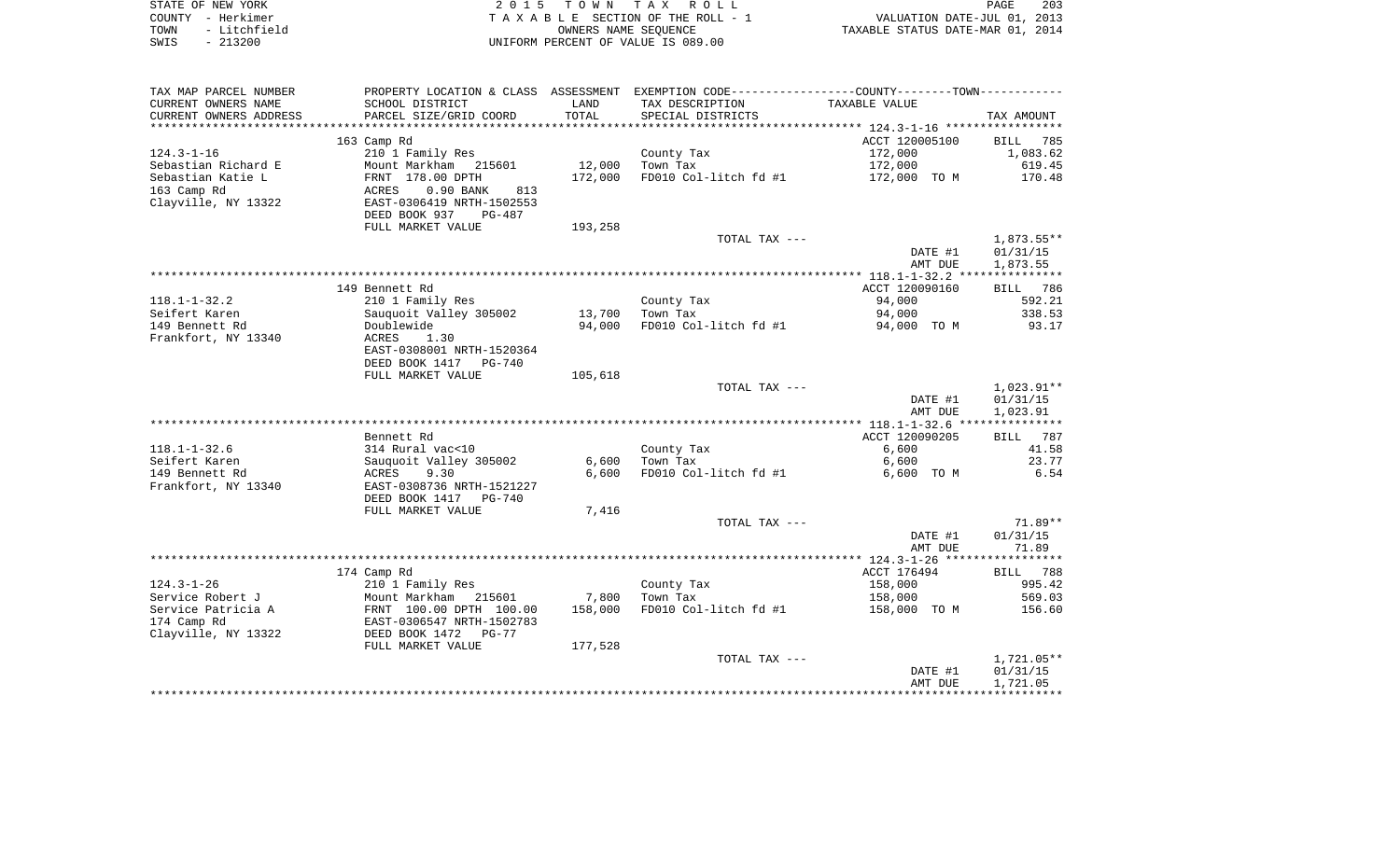|      | STATE OF NEW YORK | 2015 TOWN TAX ROLL                 | 204<br>PAGE                      |
|------|-------------------|------------------------------------|----------------------------------|
|      | COUNTY – Herkimer | TAXABLE SECTION OF THE ROLL - 1    | VALUATION DATE-JUL 01, 2013      |
| TOWN | - Litchfield      | OWNERS NAME SEOUENCE               | TAXABLE STATUS DATE-MAR 01, 2014 |
| SWIS | $-213200$         | UNIFORM PERCENT OF VALUE IS 089.00 |                                  |

 $\begin{array}{c} 204 \\ 2013 \\ 2014 \end{array}$ 

| TAX MAP PARCEL NUMBER     | PROPERTY LOCATION & CLASS ASSESSMENT EXEMPTION CODE----------------COUNTY-------TOWN--------- |         |                       |                |              |
|---------------------------|-----------------------------------------------------------------------------------------------|---------|-----------------------|----------------|--------------|
| CURRENT OWNERS NAME       | SCHOOL DISTRICT                                                                               | LAND    | TAX DESCRIPTION       | TAXABLE VALUE  |              |
| CURRENT OWNERS ADDRESS    | PARCEL SIZE/GRID COORD                                                                        | TOTAL   | SPECIAL DISTRICTS     |                | TAX AMOUNT   |
|                           |                                                                                               |         |                       |                |              |
|                           | 204 Prior Rd                                                                                  |         |                       | ACCT 172921    | BILL 789     |
| $124.1 - 1 - 41.5$        | 210 1 Family Res                                                                              |         | County Tax            | 130,000        | 819.01       |
| Severs Erin E             | Mount Markham<br>215601                                                                       | 30,000  | Town Tax              | 130,000        | 468.19       |
| 204 Prior Rd              | FRNT 456.00 DPTH                                                                              | 130,000 | FD010 Col-litch fd #1 | 130,000 TO M   | 128.85       |
| Clayville, NY 13322       | ACRES 10.00                                                                                   |         |                       |                |              |
|                           | EAST-0311543 NRTH-1505779                                                                     |         |                       |                |              |
|                           |                                                                                               |         |                       |                |              |
| MAY BE SUBJECT TO PAYMENT | DEED BOOK 1448 PG-414                                                                         |         |                       |                |              |
| UNDER AGDIST LAW TIL 2014 | FULL MARKET VALUE                                                                             | 146,067 |                       |                |              |
|                           |                                                                                               |         | TOTAL TAX ---         |                | $1,416.05**$ |
|                           |                                                                                               |         |                       | DATE #1        | 01/31/15     |
|                           |                                                                                               |         |                       | AMT DUE        | 1,416.05     |
|                           |                                                                                               |         |                       |                |              |
|                           | 297 Soncody Rd                                                                                |         |                       |                | BILL 790     |
| $124.4 - 1 - 21.3$        | 210 1 Family Res                                                                              |         | County Tax            | 150,000        | 945.02       |
| Sheehy James D            | Mount Markham<br>215601                                                                       | 22,000  | Town Tax              | 150,000        | 540.21       |
| Sheehy Kim L              | FRNT 250.00 DPTH                                                                              | 150,000 | FD010 Col-litch fd #1 | 150,000 TO M   | 148.67       |
| 297 Soncody Rd            | 5.60<br>ACRES                                                                                 |         |                       |                |              |
| W Winfield, NY 13491      | EAST-0314401 NRTH-1499046                                                                     |         |                       |                |              |
|                           | DEED BOOK 1295<br>$PG-57$                                                                     |         |                       |                |              |
|                           | FULL MARKET VALUE                                                                             | 168,539 |                       |                |              |
|                           |                                                                                               |         | TOTAL TAX ---         |                | 1,633.90**   |
|                           |                                                                                               |         |                       | DATE #1        | 01/31/15     |
|                           |                                                                                               |         |                       |                |              |
|                           |                                                                                               |         |                       | AMT DUE        | 1,633.90     |
|                           |                                                                                               |         |                       |                |              |
|                           | 1279 Cedarville Rd                                                                            |         |                       | ACCT 120000660 | BILL<br>791  |
| $119.3 - 1 - 30$          | 210 1 Family Res                                                                              |         | County Tax            | 88,000         | 554.41       |
| Shields Randall           | Mount Markham<br>215601                                                                       | 14,300  | Town Tax              | 88,000         | 316.93       |
| Shields Christine         | 1.60<br>ACRES                                                                                 | 88,000  | FD010 Col-litch fd #1 | 88,000 TO M    | 87.22        |
| 1279 Cedarville Rd        | EAST-0327436 NRTH-1514065                                                                     |         |                       |                |              |
| Frankfort, NY 13340       | DEED BOOK 723<br>$PG-78$                                                                      |         |                       |                |              |
|                           | FULL MARKET VALUE                                                                             | 98,876  |                       |                |              |
|                           |                                                                                               |         | TOTAL TAX ---         |                | 958.56**     |
|                           |                                                                                               |         |                       | DATE #1        | 01/31/15     |
|                           |                                                                                               |         |                       | AMT DUE        | 958.56       |
|                           |                                                                                               |         |                       |                |              |
|                           | 1528 Albany Rd                                                                                |         |                       |                | BILL 792     |
| $118.3 - 1 - 32.9$        | 210 1 Family Res                                                                              |         | County Tax            | 105,800        | 666.55       |
| Shilling Richard A        | Sauquoit Valley 305002                                                                        | 23,000  | Town Tax              | 105,800        | 381.03       |
| Shilling Linda S          | FRNT 223.00 DPTH                                                                              | 105,800 | FD010 Col-litch fd #1 | 105,800 TO M   | 104.86       |
| 1528 Albany Rd            | ACRES<br>10.00                                                                                |         |                       |                |              |
| Frankfort, NY 13340       | EAST-0308531 NRTH-1517924                                                                     |         |                       |                |              |
|                           |                                                                                               |         |                       |                |              |
|                           | DEED BOOK 1109 PG-969                                                                         |         |                       |                |              |
|                           | FULL MARKET VALUE                                                                             | 118,876 |                       |                |              |
|                           |                                                                                               |         | TOTAL TAX ---         |                | 1,152.44**   |
|                           |                                                                                               |         |                       | DATE #1        | 01/31/15     |
|                           |                                                                                               |         |                       | AMT DUE        | 1,152.44     |
|                           |                                                                                               |         |                       |                |              |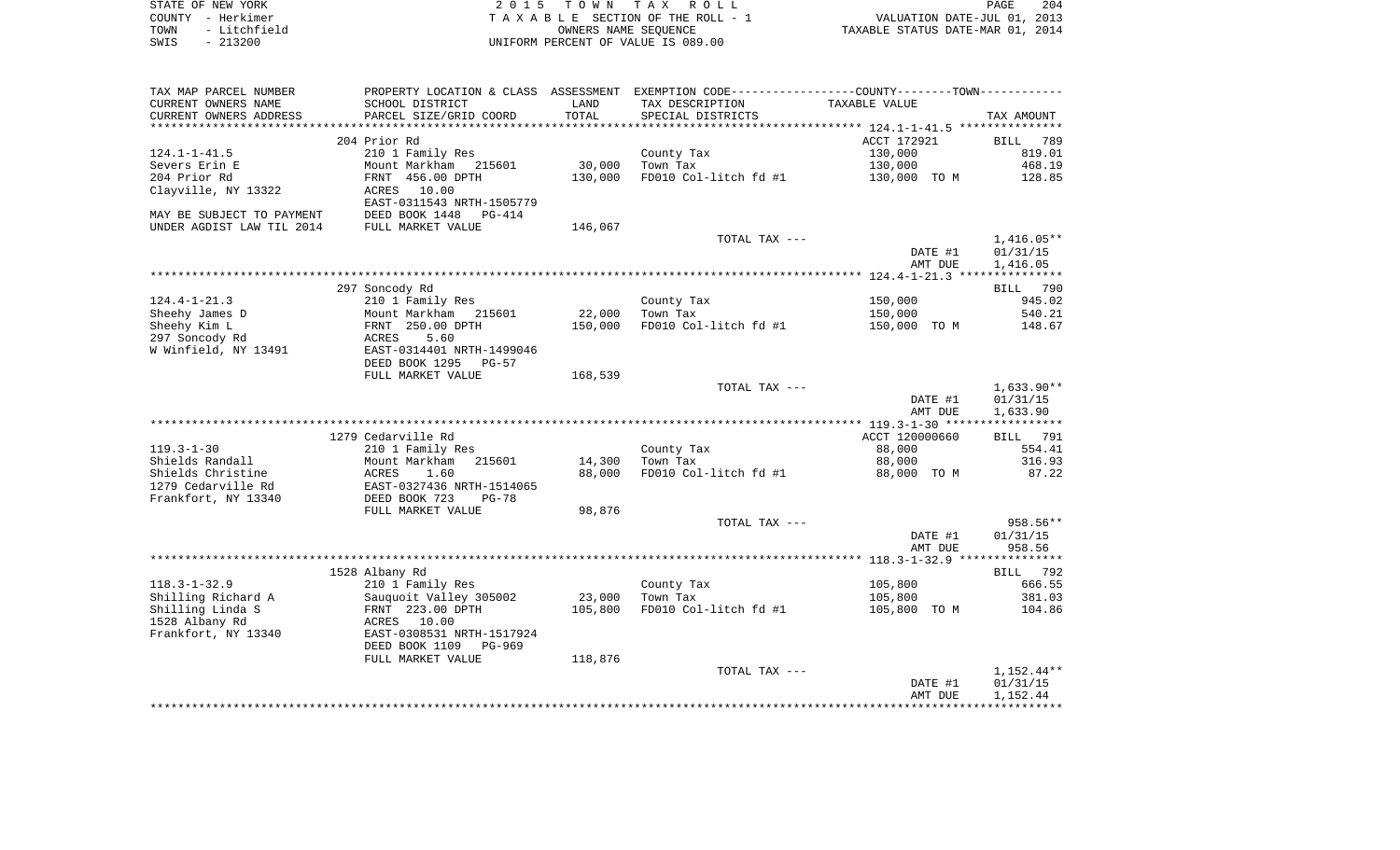| STATE OF NEW YORK<br>COUNTY - Herkimer<br>TOWN<br>- Litchfield |                                                                                                            |                  | 2015 TOWN TAX ROLL<br>TAXABLE SECTION OF THE ROLL - 1<br>OWNERS NAME SEQUENCE | VALUATION DATE-JUL 01, 2013<br>TAXABLE STATUS DATE-MAR 01, 2014 | PAGE<br>205              |
|----------------------------------------------------------------|------------------------------------------------------------------------------------------------------------|------------------|-------------------------------------------------------------------------------|-----------------------------------------------------------------|--------------------------|
| SWIS<br>$-213200$                                              |                                                                                                            |                  | UNIFORM PERCENT OF VALUE IS 089.00                                            |                                                                 |                          |
| TAX MAP PARCEL NUMBER                                          | PROPERTY LOCATION & CLASS ASSESSMENT EXEMPTION CODE----------------COUNTY--------TOWN----------            |                  |                                                                               |                                                                 |                          |
| CURRENT OWNERS NAME                                            | SCHOOL DISTRICT                                                                                            | LAND             | TAX DESCRIPTION                                                               | TAXABLE VALUE                                                   |                          |
| CURRENT OWNERS ADDRESS                                         | PARCEL SIZE/GRID COORD                                                                                     | TOTAL            | SPECIAL DISTRICTS                                                             |                                                                 | TAX AMOUNT               |
|                                                                | 155 Bennett Rd                                                                                             |                  |                                                                               | ACCT 120090120                                                  | BILL 793                 |
| 118.1-1-31.3                                                   | 210 1 Family Res                                                                                           |                  | County Tax                                                                    | 126,000                                                         | 793.81                   |
| Shorette Vanessa L                                             | Sauguoit Valley 305002                                                                                     | 24,500           | Town Tax                                                                      | 126,000                                                         | 453.78                   |
| 155 Bennett Rd                                                 | Doublewide                                                                                                 | 126,000          |                                                                               | FD010 Col-litch fd #1 $126,000$ TO M                            | 124.88                   |
| Frankfort, NY 13340                                            | ACRES<br>7.20<br>EAST-0308459 NRTH-1520533<br>DEED BOOK 836<br>PG-613                                      |                  |                                                                               |                                                                 |                          |
|                                                                | FULL MARKET VALUE                                                                                          | 141,573          |                                                                               |                                                                 |                          |
|                                                                |                                                                                                            |                  | TOTAL TAX ---                                                                 | DATE #1                                                         | $1,372.47**$<br>01/31/15 |
|                                                                |                                                                                                            |                  |                                                                               | AMT DUE                                                         | 1,372.47                 |
|                                                                | 560 Berberick Rd                                                                                           |                  |                                                                               | ACCT 155034                                                     | BILL 794                 |
| $124.4 - 2 - 20$                                               | 210 1 Family Res                                                                                           |                  | County Tax                                                                    | 81,000                                                          | 510.31                   |
| Slowik John E                                                  | Mount Markham 215601<br>ACRES 5.20                                                                         | 22,000           | Town Tax                                                                      | 81,000                                                          | 291.72                   |
| 560 Berberick Rd                                               |                                                                                                            | 81,000           | FD010 Col-litch fd #1                                                         | 81,000 TO M                                                     | 80.28                    |
| Frankfort, NY 13340                                            | EAST-0318427 NRTH-1501291<br>DEED BOOK 1335 PG-886<br>FULL MARKET VALUE                                    | 91,011           |                                                                               |                                                                 |                          |
|                                                                |                                                                                                            |                  | TOTAL TAX ---                                                                 |                                                                 | 882.31**                 |
|                                                                |                                                                                                            |                  |                                                                               | DATE #1<br>AMT DUE                                              | 01/31/15<br>882.31       |
|                                                                |                                                                                                            |                  |                                                                               |                                                                 |                          |
| $124.4 - 1 - 31.2$                                             | 527 Cedarville Rd<br>240 Rural res                                                                         |                  | AG MKTS<br>41730                                                              | 3,589<br>3,589                                                  | BILL 795                 |
| Slowinski James J                                              | Mount Markham 215601                                                                                       |                  | 28,000 County Tax                                                             | 106,411                                                         | 670.40                   |
| Slowinski Nicole A                                             | Lease w/Douglas                                                                                            |                  | 110,000 Town Tax                                                              | 106,411                                                         | 383.23                   |
| 7 Adamsville Road<br>Colrain, MA 01340                         | Partial<br>FRNT 440.00 DPTH                                                                                |                  | FD010 Col-litch fd #1                                                         | 110,000 TO M                                                    | 109.03                   |
| MAY BE SUBJECT TO PAYMENT                                      | ACRES 44.80<br>EAST-0323370 NRTH-1500880                                                                   |                  |                                                                               |                                                                 |                          |
| UNDER AGDIST LAW TIL 2021                                      | DEED BOOK 1187 PG-439                                                                                      |                  |                                                                               |                                                                 |                          |
|                                                                | FULL MARKET VALUE                                                                                          | 123,596          |                                                                               |                                                                 |                          |
|                                                                |                                                                                                            |                  | TOTAL TAX ---                                                                 | DATE #1                                                         | 1,162.66**<br>01/31/15   |
|                                                                |                                                                                                            |                  |                                                                               | AMT DUE                                                         | 1,162.66                 |
|                                                                |                                                                                                            |                  |                                                                               |                                                                 |                          |
|                                                                | 1271 Albany St                                                                                             |                  |                                                                               | ACCT 166611                                                     | BILL 796                 |
| 118.3-1-42                                                     | 483 Converted Re                                                                                           |                  | County Tax                                                                    | 70,000                                                          | 441.01                   |
| Sluyter Scott<br>Budine Patience M                             |                                                                                                            | 13,400<br>70,000 | Town Tax<br>School Relevy                                                     | 70,000                                                          | 252.10<br>1,603.95       |
| 2240 State Route 51                                            | Mount Markham<br>Mount Markham<br>ACRES 1.70<br>EAST-0307561 NRTH-1513229<br>DEED BOOK 1408 PG-94<br>PG-94 |                  | FD010 Col-litch fd #1                                                         | 70,000 TO M                                                     | 69.38                    |
| Ilion, NY 13357                                                |                                                                                                            |                  |                                                                               |                                                                 |                          |
|                                                                | FULL MARKET VALUE                                                                                          | 78,652           |                                                                               |                                                                 |                          |
|                                                                |                                                                                                            |                  | TOTAL TAX ---                                                                 | DATE #1                                                         | $2,366.44**$<br>01/31/15 |
|                                                                |                                                                                                            |                  |                                                                               |                                                                 |                          |

AMT DUE 2,366.44 \*\*\*\*\*\*\*\*\*\*\*\*\*\*\*\*\*\*\*\*\*\*\*\*\*\*\*\*\*\*\*\*\*\*\*\*\*\*\*\*\*\*\*\*\*\*\*\*\*\*\*\*\*\*\*\*\*\*\*\*\*\*\*\*\*\*\*\*\*\*\*\*\*\*\*\*\*\*\*\*\*\*\*\*\*\*\*\*\*\*\*\*\*\*\*\*\*\*\*\*\*\*\*\*\*\*\*\*\*\*\*\*\*\*\*\*\*\*\*\*\*\*\*\*\*\*\*\*\*\*\*\*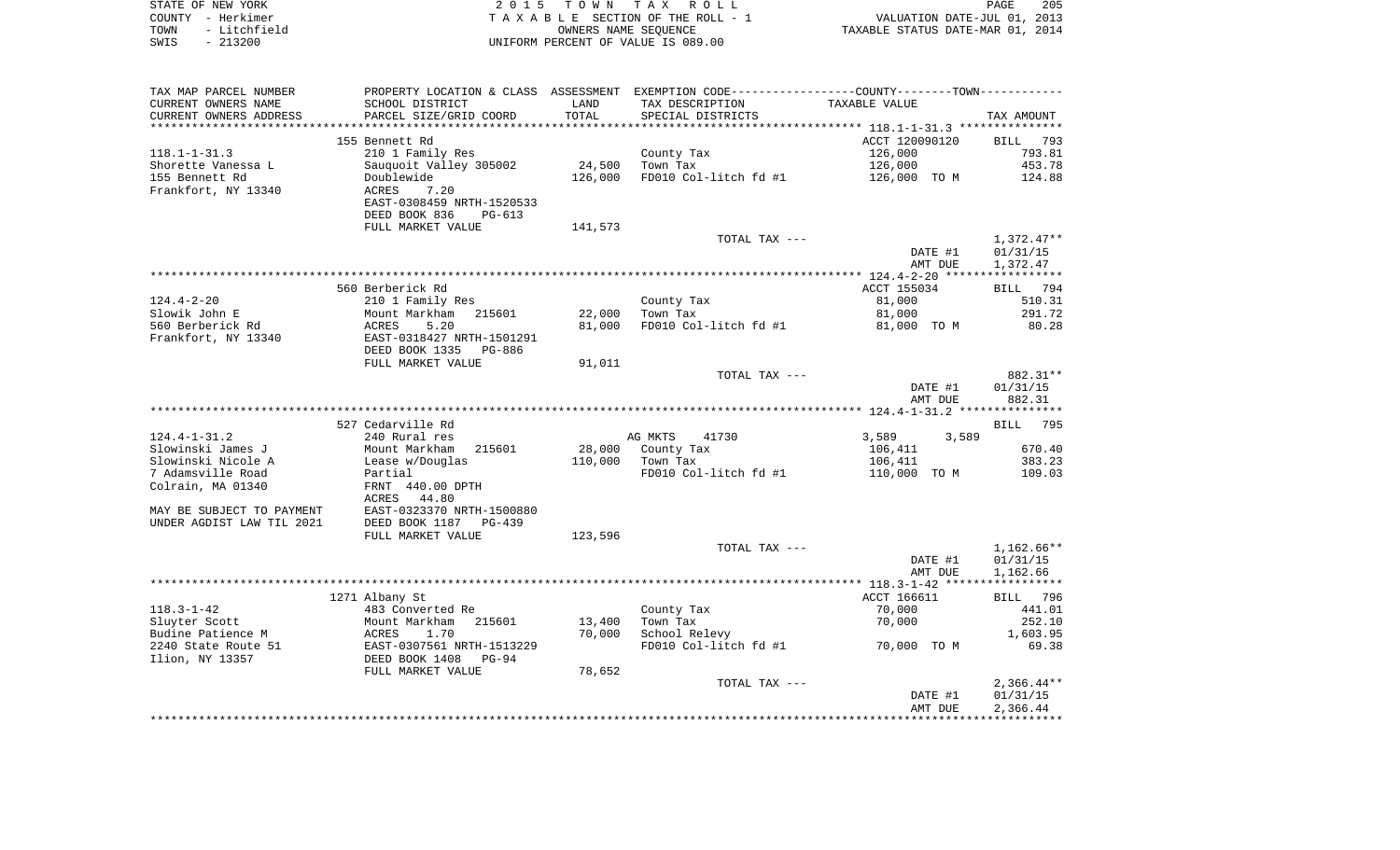| STATE OF NEW YORK    | 2015 TOWN TAX ROLL                 | 206<br>PAGE                      |
|----------------------|------------------------------------|----------------------------------|
| COUNTY - Herkimer    | TAXABLE SECTION OF THE ROLL - 1    | VALUATION DATE-JUL 01, 2013      |
| - Litchfield<br>TOWN | OWNERS NAME SEOUENCE               | TAXABLE STATUS DATE-MAR 01, 2014 |
| $-213200$<br>SWIS    | UNIFORM PERCENT OF VALUE IS 089.00 |                                  |

| TAX MAP PARCEL NUMBER                  | PROPERTY LOCATION & CLASS ASSESSMENT EXEMPTION CODE----------------COUNTY--------TOWN---------- |         |                          |                                     |                      |
|----------------------------------------|-------------------------------------------------------------------------------------------------|---------|--------------------------|-------------------------------------|----------------------|
| CURRENT OWNERS NAME                    | SCHOOL DISTRICT                                                                                 | LAND    | TAX DESCRIPTION          | TAXABLE VALUE                       |                      |
| CURRENT OWNERS ADDRESS                 | PARCEL SIZE/GRID COORD                                                                          | TOTAL   | SPECIAL DISTRICTS        |                                     | TAX AMOUNT           |
| ********************                   | *****************************                                                                   |         |                          |                                     |                      |
|                                        | 2240 State Route 51                                                                             |         |                          | ACCT 171855                         | BILL 797             |
| $119.3 - 1 - 56.1$                     | 210 1 Family Res                                                                                |         | County Tax               | 69,000                              | 434.71               |
| Sluyter Scott                          | Mount Markham<br>215601                                                                         | 20,700  | Town Tax                 | 69,000                              | 248.50               |
| Budine Patience M                      | ACRES<br>4.50<br>EAST-0337125 NRTH-1512403                                                      | 69,000  | School Relevy            |                                     | 1,581.04             |
| 2240 State Route 51<br>Ilion, NY 13357 | DEED BOOK 1441<br>PG-868                                                                        |         | FD010 Col-litch fd #1    | $69,000$ TOM                        | 68.39                |
|                                        | FULL MARKET VALUE                                                                               | 77,528  |                          |                                     |                      |
|                                        |                                                                                                 |         | TOTAL TAX ---            |                                     | $2,332.64**$         |
|                                        |                                                                                                 |         |                          | DATE #1                             | 01/31/15             |
|                                        |                                                                                                 |         |                          | AMT DUE                             | 2,332.64             |
|                                        |                                                                                                 |         |                          |                                     |                      |
|                                        | 117 Morris Rd                                                                                   |         |                          | ACCT 120014580                      | BILL 798             |
| $118.4 - 1 - 26.1$                     | 322 Rural vac>10                                                                                |         | County Tax               | 25,400                              | 160.02               |
| Smith Christopher C                    | Mount Markham<br>215601                                                                         | 25,400  | Town Tax                 | 25,400                              | 91.48                |
| Smith Marilina A                       | Doublewide                                                                                      | 25,400  | School Relevy            |                                     | 582.01               |
| 23791 Via Astorga                      | ACRES 13.40                                                                                     |         |                          | FD010 Col-litch $fd$ #1 25,400 TO M | 25.18                |
| Mission Viejo, CA 92691                | EAST-0325049 NRTH-1514379                                                                       |         |                          |                                     |                      |
|                                        | DEED BOOK 1146<br>PG-513                                                                        |         |                          |                                     |                      |
|                                        | FULL MARKET VALUE                                                                               | 28,539  |                          |                                     |                      |
|                                        |                                                                                                 |         | TOTAL TAX ---            |                                     | 858.69**<br>01/31/15 |
|                                        |                                                                                                 |         |                          | DATE #1<br>AMT DUE                  | 858.69               |
|                                        |                                                                                                 |         |                          |                                     |                      |
|                                        | Jerusalem Hill Rd                                                                               |         |                          | ACCT 183528                         | BILL 799             |
| $124.2 - 1 - 48.3$                     | 314 Rural vac<10                                                                                |         | County Tax               | 4,000                               | 25.20                |
| Smith James                            | Mount Markham 215601                                                                            | 4,000   | Town Tax                 | 4,000                               | 14.41                |
| 37 Herthman Rd                         | FRNT 400.00 DPTH                                                                                | 4,000   | FD010 Col-litch fd #1    | 4,000 TO M                          | 3.96                 |
| Whitesboro, NY 13492                   | 3.70<br>ACRES                                                                                   |         |                          |                                     |                      |
|                                        | EAST-0323205 NRTH-1508096                                                                       |         |                          |                                     |                      |
| MAY BE SUBJECT TO PAYMENT              | DEED BOOK 1517<br>PG-312                                                                        |         |                          |                                     |                      |
| UNDER AGDIST LAW TIL 2018              | FULL MARKET VALUE                                                                               | 4,494   |                          |                                     |                      |
|                                        |                                                                                                 |         | TOTAL TAX ---            |                                     | $43.57**$            |
|                                        |                                                                                                 |         |                          | DATE #1                             | 01/31/15             |
|                                        |                                                                                                 |         |                          | AMT DUE                             | 43.57                |
|                                        | 927 Jerusalem Hill Rd                                                                           |         |                          | ACCT 120014520                      | BILL 800             |
| $124.2 - 1 - 48.1$                     | 112 Dairy farm                                                                                  |         | AGRIC 10 Y 41700         | 31,700<br>31,700                    |                      |
| Smith Jeffrey D                        | 215601<br>Mount Markham                                                                         |         | 85,000 AG MKTS L 41720   | $\Omega$<br>$\mathbf 0$             |                      |
| Smith Paige                            | FRNT 3955.00 DPTH                                                                               |         | 260,000 AGRIC 10 Y 42100 | 15,000<br>15,000                    |                      |
| 927 Jerusalem Hill Rd                  | ACRES 173.70                                                                                    |         | County Tax               | 213,300                             | 1,343.81             |
| Ilion, NY 13357                        | EAST-0322231 NRTH-1505872                                                                       |         | Town Tax                 | 213,300                             | 768.19               |
|                                        | DEED BOOK 894<br><b>PG-130</b>                                                                  |         | FD010 Col-litch fd #1    | 260,000 TO M                        | 257.70               |
| MAY BE SUBJECT TO PAYMENT              | FULL MARKET VALUE                                                                               | 292,135 |                          |                                     |                      |
| UNDER AGDIST LAW TIL 2018              |                                                                                                 |         |                          |                                     |                      |
|                                        |                                                                                                 |         | TOTAL TAX ---            |                                     | $2,369.70**$         |
|                                        |                                                                                                 |         |                          | DATE #1                             | 01/31/15             |
|                                        |                                                                                                 |         |                          | AMT DUE                             | 2,369.70             |
|                                        |                                                                                                 |         |                          |                                     |                      |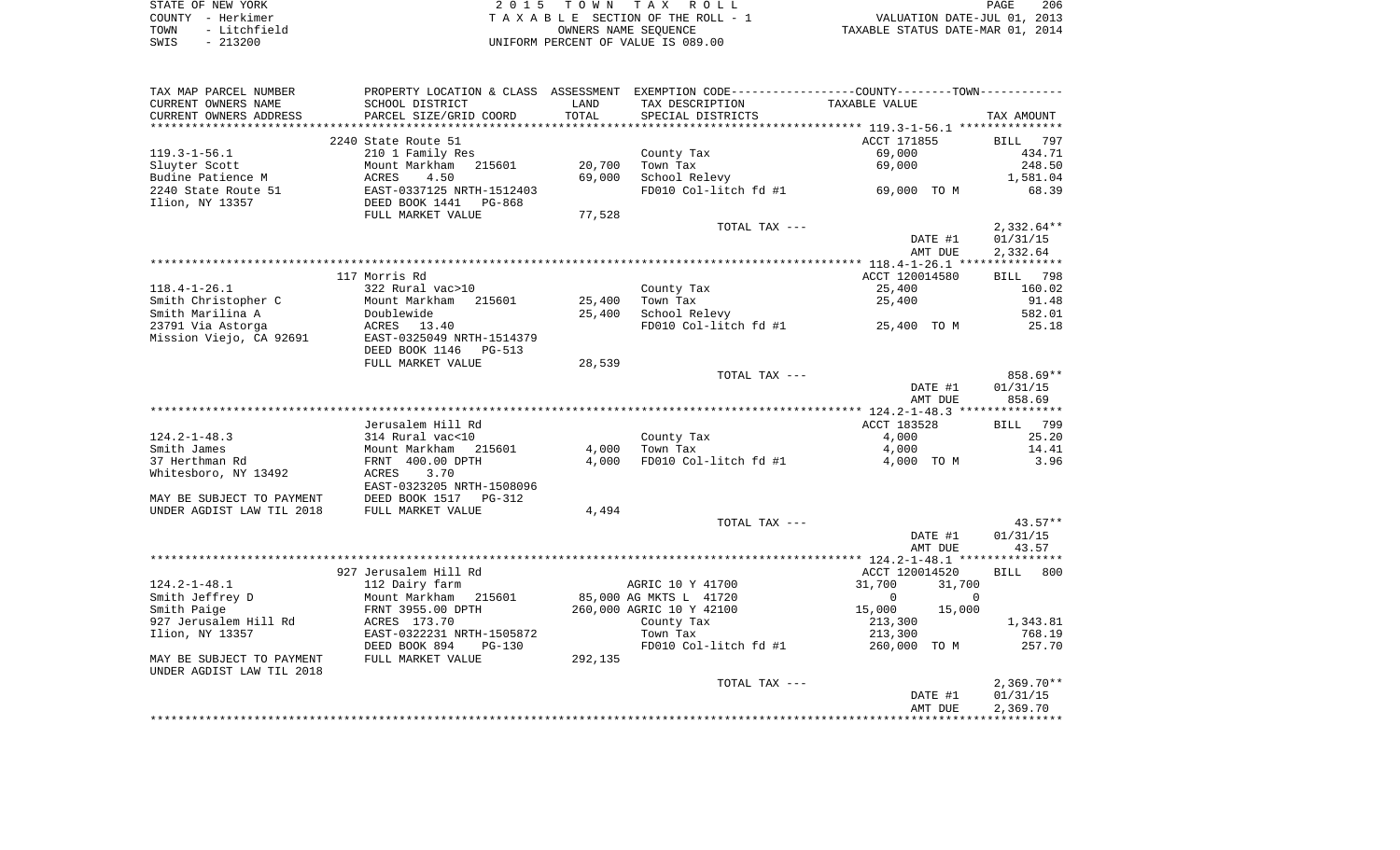| STATE OF NEW YORK    | 2015 TOWN TAX ROLL                 | 207<br>PAGE                      |
|----------------------|------------------------------------|----------------------------------|
| COUNTY - Herkimer    | TAXABLE SECTION OF THE ROLL - 1    | VALUATION DATE-JUL 01, 2013      |
| - Litchfield<br>TOWN | OWNERS NAME SEOUENCE               | TAXABLE STATUS DATE-MAR 01, 2014 |
| $-213200$<br>SWIS    | UNIFORM PERCENT OF VALUE IS 089.00 |                                  |

| TAX MAP PARCEL NUMBER    | PROPERTY LOCATION & CLASS ASSESSMENT EXEMPTION CODE--------------COUNTY-------TOWN--------- |        |                        |                  |             |
|--------------------------|---------------------------------------------------------------------------------------------|--------|------------------------|------------------|-------------|
| CURRENT OWNERS NAME      | SCHOOL DISTRICT                                                                             | LAND   | TAX DESCRIPTION        | TAXABLE VALUE    |             |
| CURRENT OWNERS ADDRESS   | PARCEL SIZE/GRID COORD                                                                      | TOTAL  | SPECIAL DISTRICTS      |                  | TAX AMOUNT  |
|                          |                                                                                             |        |                        |                  |             |
|                          | 252 Cedarville Rd                                                                           |        |                        | ACCT 183892      | BILL<br>801 |
| $131.1 - 3 - 10$         | 210 1 Family Res                                                                            |        | VET COM CT 41131       | 13,500<br>13,500 |             |
| Smith Thomas D           | Mount Markham<br>215601                                                                     |        | 7,900 VET DIS CT 41141 | 8,910<br>8,910   |             |
| 252 Cedarville Rd        | FRNT 145.00 DPTH 135.00                                                                     | 59,400 | County Tax             | 36,990           | 233.04      |
| Ilion, NY 13357          | EAST-0325072 NRTH-1495556                                                                   |        | Town Tax               | 36,990           | 133.22      |
|                          | DEED BOOK 1519<br>PG-703                                                                    |        | FD010 Col-litch fd #1  | 59,400 TO M      | 58.87       |
|                          | FULL MARKET VALUE                                                                           | 66,742 |                        |                  |             |
|                          |                                                                                             |        | TOTAL TAX ---          |                  | $425.13**$  |
|                          |                                                                                             |        |                        | DATE #1          | 01/31/15    |
|                          |                                                                                             |        |                        | AMT DUE          | 425.13      |
|                          |                                                                                             |        |                        |                  |             |
|                          | 358 Cedarville Rd                                                                           |        |                        | ACCT 189004      | BILL 802    |
| $131.1 - 3 - 11$         | 270 Mfg housing                                                                             |        | County Tax             | 28,100           | 177.03      |
| Smith Thomas D           | Mount Markham<br>215601                                                                     | 13,200 | Town Tax               | 28,100           | 101.20      |
| 252 Cedarville Rd        | ACRES<br>1.10                                                                               | 28,100 | FD010 Col-litch fd #1  | 28,100 TO M      | 27.85       |
| Ilion, NY 13357          | EAST-0325117 NRTH-1495656                                                                   |        |                        |                  |             |
|                          | DEED BOOK 1549<br>PG-982                                                                    |        |                        |                  |             |
| PRIOR OWNER ON 3/01/2014 | FULL MARKET VALUE                                                                           | 31,573 |                        |                  |             |
| Smith Charles H          |                                                                                             |        |                        |                  |             |
|                          |                                                                                             |        | TOTAL TAX ---          |                  | $306.08**$  |
|                          |                                                                                             |        |                        | DATE #1          | 01/31/15    |
|                          |                                                                                             |        |                        | AMT DUE          | 306.08      |
|                          |                                                                                             |        |                        |                  |             |
|                          | Wall St                                                                                     |        |                        | ACCT 120011370   | BILL 803    |
| $131.29 - 1 - 19$        | 314 Rural vac<10                                                                            |        | County Tax             | 3,100            | 19.53       |
| Smith William J          | Mount Markham<br>215601                                                                     | 3,100  | Town Tax               | 3,100            | 11.16       |
| 44 Cottage St            | 20.00 DPTH 178.00                                                                           | 3,100  | FD010 Col-litch fd #1  |                  |             |
| Ilion, NY 13357          | FRNT<br>0.24                                                                                |        |                        | 3,100 TO M       | 3.07        |
|                          | ACRES                                                                                       |        |                        |                  |             |
|                          | EAST-0326840 NRTH-1493325                                                                   |        |                        |                  |             |
|                          | DEED BOOK 1267<br>PG-362                                                                    |        |                        |                  |             |
|                          | FULL MARKET VALUE                                                                           | 3,483  |                        |                  | $33.76**$   |
|                          |                                                                                             |        | TOTAL TAX ---          |                  |             |
|                          |                                                                                             |        |                        | DATE #1          | 01/31/15    |
|                          |                                                                                             |        |                        | AMT DUE          | 33.76       |
|                          |                                                                                             |        |                        |                  |             |
|                          | Griffith Road (off)                                                                         |        |                        |                  | BILL 804    |
| $124.3 - 2 - 23$         | 105 Vac farmland                                                                            |        | County Tax             | 7,000            | 44.10       |
| Spooner Jack             | Mount Markham<br>215601                                                                     | 7,000  | Town Tax               | 7,000            | 25.21       |
| 377 Babcock Hill Road    | ACRES 14.00                                                                                 | 7,000  | FD010 Col-litch fd #1  | 7,000 TO M       | 6.94        |
| West Winfield, NY 13491  | EAST-0308684 NRTH-1496277                                                                   |        |                        |                  |             |
|                          | FULL MARKET VALUE                                                                           | 7,865  |                        |                  |             |
|                          |                                                                                             |        | TOTAL TAX ---          |                  | $76.25**$   |
|                          |                                                                                             |        |                        | DATE #1          | 01/31/15    |
|                          |                                                                                             |        |                        | AMT DUE          | 76.25       |
|                          |                                                                                             |        |                        |                  |             |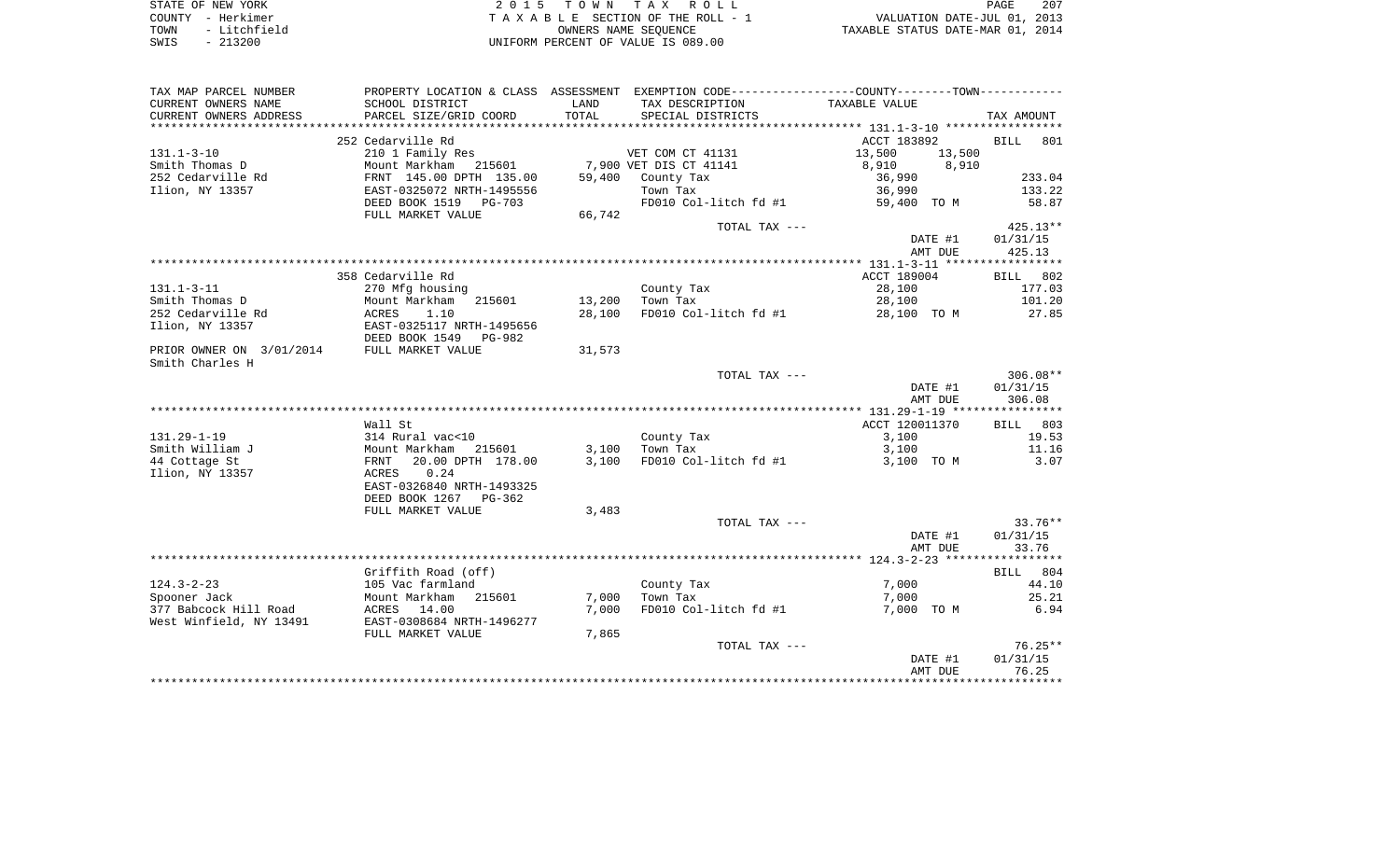| STATE OF NEW YORK    | 2015 TOWN TAX ROLL                 | 208<br>PAGE                      |
|----------------------|------------------------------------|----------------------------------|
| COUNTY - Herkimer    | TAXABLE SECTION OF THE ROLL - 1    | VALUATION DATE-JUL 01, 2013      |
| TOWN<br>- Litchfield | OWNERS NAME SEOUENCE               | TAXABLE STATUS DATE-MAR 01, 2014 |
| - 213200<br>SWIS     | UNIFORM PERCENT OF VALUE IS 089.00 |                                  |

 $\begin{array}{c} 208 \\ 2013 \\ 2014 \end{array}$ 

| TAX MAP PARCEL NUMBER    |                                |         | PROPERTY LOCATION & CLASS ASSESSMENT EXEMPTION CODE----------------COUNTY-------TOWN---------- |                |              |
|--------------------------|--------------------------------|---------|------------------------------------------------------------------------------------------------|----------------|--------------|
| CURRENT OWNERS NAME      | SCHOOL DISTRICT                | LAND    | TAX DESCRIPTION                                                                                | TAXABLE VALUE  |              |
| CURRENT OWNERS ADDRESS   | PARCEL SIZE/GRID COORD         | TOTAL   | SPECIAL DISTRICTS                                                                              |                | TAX AMOUNT   |
|                          |                                |         |                                                                                                |                |              |
|                          | 399 Rising Rd                  |         |                                                                                                | ACCT 120009330 | BILL 805     |
| $124.3 - 2 - 19$         | 210 1 Family Res               |         | County Tax                                                                                     | 125,000        | 787.51       |
| Spraque Florence         | Mount Markham 215601           | 23,000  | Town Tax                                                                                       | 125,000        | 450.18       |
| 399 Rising Rd            | FRNT 841.00 DPTH               | 125,000 | FD010 Col-litch fd #1                                                                          | 125,000 TO M   | 123.89       |
| West Winfield, NY 13491  | 3.20<br>ACRES                  |         |                                                                                                |                |              |
|                          | EAST-0312564 NRTH-1499425      |         |                                                                                                |                |              |
|                          | DEED BOOK 1494 PG-892          |         |                                                                                                |                |              |
|                          | FULL MARKET VALUE              | 140,449 |                                                                                                |                |              |
|                          |                                |         | TOTAL TAX ---                                                                                  |                | $1,361.58**$ |
|                          |                                |         |                                                                                                | DATE #1        | 01/31/15     |
|                          |                                |         |                                                                                                | AMT DUE        | 1,361.58     |
|                          |                                |         |                                                                                                |                |              |
|                          | 120 Bennett Rd                 |         |                                                                                                | ACCT 148715    | BILL 806     |
| $118.3 - 1 - 5.4$        | 210 1 Family Res               |         | County Tax                                                                                     | 76,700         | 483.22       |
| Spurlin Caroline         | Sauquoit Valley 305002         | 12,900  | Town Tax                                                                                       | 76,700         | 276.23       |
| 3105 5th St PL Northwest | FRNT 240.00 DPTH 180.00        | 76,700  | FD010 Col-litch fd #1                                                                          | 76,700 TO M    | 76.02        |
| Hickory, NC 28601        | 0.99<br>ACRES                  |         |                                                                                                |                |              |
|                          | EAST-0307461 NRTH-1520314      |         |                                                                                                |                |              |
|                          | DEED BOOK 1298<br>$PG-229$     |         |                                                                                                |                |              |
|                          | FULL MARKET VALUE              | 86,180  |                                                                                                |                |              |
|                          |                                |         | TOTAL TAX ---                                                                                  |                | 835.47**     |
|                          |                                |         |                                                                                                | DATE #1        | 01/31/15     |
|                          |                                |         |                                                                                                | AMT DUE        | 835.47       |
|                          |                                |         |                                                                                                |                |              |
|                          | Jerusalem Hill Rd              |         |                                                                                                | ACCT 164621    | BILL 807     |
| $124.2 - 1 - 1.2$        | 314 Rural vac<10               |         | County Tax                                                                                     | 4,100          | 25.83        |
| St. Onge Shawn C         | Mount Markham<br>215601        | 4,100   | Town Tax                                                                                       | 4,100          | 14.77        |
| Habitat for Humanity     | FRNT 185.00 DPTH 185.00        | 4,100   | FD010 Col-litch fd #1                                                                          | 4,100 TO M     | 4.06         |
| PO Box 148               | ACRES<br>0.79                  |         |                                                                                                |                |              |
| Herkimer, NY 13350       | EAST-0314188 NRTH-1511364      |         |                                                                                                |                |              |
|                          | DEED BOOK 1486<br>$PG-58$      |         |                                                                                                |                |              |
|                          | FULL MARKET VALUE              | 4,607   |                                                                                                |                |              |
|                          |                                |         | TOTAL TAX ---                                                                                  |                | $44.66**$    |
|                          |                                |         |                                                                                                | DATE #1        | 01/31/15     |
|                          |                                |         |                                                                                                | AMT DUE        | 44.66        |
|                          |                                |         |                                                                                                |                |              |
|                          | 437 Jerusalem Hill Rd          |         |                                                                                                | ACCT 178560    | BILL 808     |
| $124.2 - 1 - 2$          | 210 1 Family Res               |         | County Tax                                                                                     | 95,000         | 598.51       |
| St. Onge Shawn C         | Mount Markham 215601           | 11,800  | Town Tax                                                                                       | 95,000         | 342.14       |
| Habitat for Humanity     | FRNT 200.00 DPTH 185.00        | 95,000  | FD010 Col-litch fd #1                                                                          | 95,000 TO M    | 94.16        |
| PO Box 148               | EAST-0314350 NRTH-1511369      |         |                                                                                                |                |              |
| Herkimer, NY 13350       | DEED BOOK 1486<br><b>PG-58</b> |         |                                                                                                |                |              |
|                          | FULL MARKET VALUE              | 106,742 |                                                                                                |                |              |
|                          |                                |         | TOTAL TAX ---                                                                                  |                | 1,034.81**   |
|                          |                                |         |                                                                                                | DATE #1        | 01/31/15     |
|                          |                                |         |                                                                                                | AMT DUE        | 1,034.81     |
|                          |                                |         |                                                                                                |                |              |
|                          |                                |         |                                                                                                |                |              |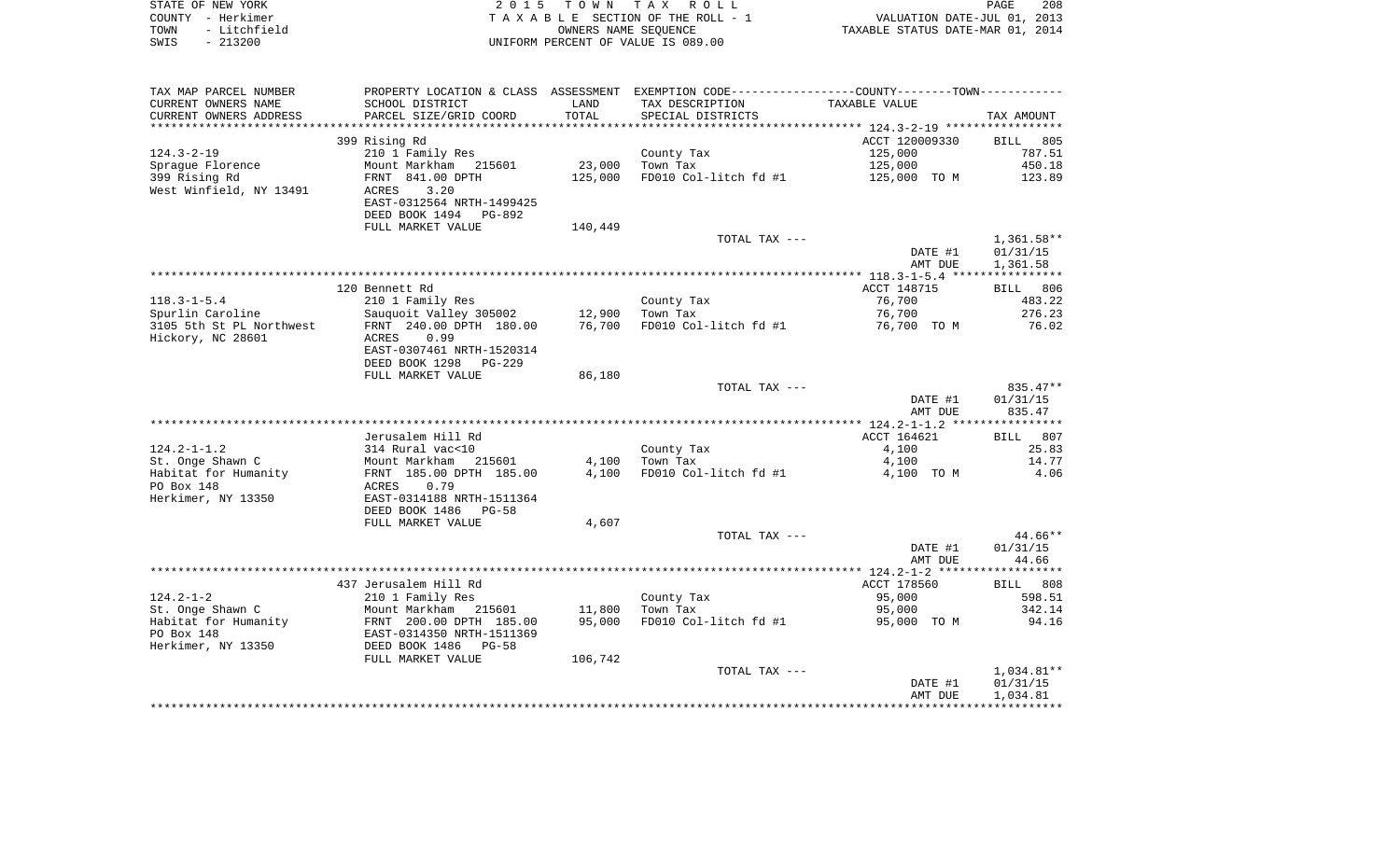| STATE OF NEW YORK    | 2015 TOWN TAX ROLL                 | 209<br>PAGE                      |
|----------------------|------------------------------------|----------------------------------|
| COUNTY - Herkimer    | TAXABLE SECTION OF THE ROLL - 1    | VALUATION DATE-JUL 01, 2013      |
| - Litchfield<br>TOWN | OWNERS NAME SEOUENCE               | TAXABLE STATUS DATE-MAR 01, 2014 |
| $-213200$<br>SWIS    | UNIFORM PERCENT OF VALUE IS 089.00 |                                  |

| TAX MAP PARCEL NUMBER    |                           |         | PROPERTY LOCATION & CLASS ASSESSMENT EXEMPTION CODE---------------COUNTY-------TOWN---------- |                |                          |
|--------------------------|---------------------------|---------|-----------------------------------------------------------------------------------------------|----------------|--------------------------|
| CURRENT OWNERS NAME      | SCHOOL DISTRICT           | LAND    | TAX DESCRIPTION                                                                               | TAXABLE VALUE  |                          |
| CURRENT OWNERS ADDRESS   | PARCEL SIZE/GRID COORD    | TOTAL   | SPECIAL DISTRICTS                                                                             |                | TAX AMOUNT               |
| *********************    | **********************    |         |                                                                                               |                |                          |
|                          | Cemetery Rd               |         |                                                                                               | ACCT 186255    | <b>BILL</b><br>809       |
| $119.3 - 4 - 9$          | 314 Rural vac<10          |         | County Tax                                                                                    | 8,200          | 51.66                    |
| Stanley David            | Mount Markham<br>215601   | 8,200   | Town Tax                                                                                      | 8,200          | 29.53                    |
| 266 E Clark Street       | FRNT 200.00 DPTH          | 8,200   | School Relevy                                                                                 |                | 187.89                   |
| Ilion, NY 13357          | 2.60<br>ACRES             |         | FD010 Col-litch fd #1                                                                         | 8,200 TO M     | 8.13                     |
|                          | EAST-0326070 NRTH-1518426 |         |                                                                                               |                |                          |
| PRIOR OWNER ON 3/01/2014 | DEED BOOK 1533<br>PG-492  |         |                                                                                               |                |                          |
| Joseph Garth             | FULL MARKET VALUE         | 9,213   |                                                                                               |                |                          |
|                          |                           |         | TOTAL TAX ---                                                                                 |                | $277.21**$               |
|                          |                           |         |                                                                                               | DATE #1        | 01/31/15                 |
|                          |                           |         |                                                                                               | AMT DUE        | 277.21                   |
|                          |                           |         |                                                                                               |                |                          |
|                          | 264 Cemetery Rd           |         |                                                                                               |                | BILL 810                 |
| $119.3 - 4 - 11$         | 210 1 Family Res          |         | County Tax                                                                                    | 135,000        | 850.51                   |
| Steenburg Lawrence       | Mount Markham<br>215601   | 22,000  | Town Tax                                                                                      | 135,000        | 486.19                   |
| Steenburg Lisa           | FRNT 250.00 DPTH          | 135,000 | FD010 Col-litch fd #1                                                                         | 135,000 TO M   | 133.81                   |
| 264 Cemetery Rd          | 5.30<br>ACRES             |         |                                                                                               |                |                          |
| Frankfort, NY 13340      | EAST-0326712 NRTH-1517438 |         |                                                                                               |                |                          |
|                          | DEED BOOK 920<br>PG-123   |         |                                                                                               |                |                          |
|                          | FULL MARKET VALUE         | 151,685 |                                                                                               |                |                          |
|                          |                           |         | TOTAL TAX ---                                                                                 | DATE #1        | $1,470.51**$<br>01/31/15 |
|                          |                           |         |                                                                                               | AMT DUE        | 1,470.51                 |
|                          |                           |         |                                                                                               |                |                          |
|                          | Cemetery Rd               |         |                                                                                               |                | BILL 811                 |
| $119.3 - 4 - 12$         | 314 Rural vac<10          |         | County Tax                                                                                    | 10,300         | 64.89                    |
| Steenburg Lawrence       | 215601<br>Mount Markham   | 10,300  | Town Tax                                                                                      | 10,300         | 37.09                    |
| Steenburg Lisa           | FRNT 250.00 DPTH          | 10,300  | FD010 Col-litch fd #1                                                                         | 10,300 TO M    | 10.21                    |
| 264 Cemetary Rd          | 5.50<br>ACRES             |         |                                                                                               |                |                          |
| Frankfort, NY 13340      | EAST-0326470 NRTH-1517508 |         |                                                                                               |                |                          |
|                          | DEED BOOK 938<br>$PG-362$ |         |                                                                                               |                |                          |
|                          | FULL MARKET VALUE         | 11,573  |                                                                                               |                |                          |
|                          |                           |         | TOTAL TAX ---                                                                                 |                | $112.19**$               |
|                          |                           |         |                                                                                               | DATE #1        | 01/31/15                 |
|                          |                           |         |                                                                                               | AMT DUE        | 112.19                   |
|                          |                           |         |                                                                                               |                |                          |
|                          | 427 Bennett Rd            |         |                                                                                               | ACCT 120005730 | BILL 812                 |
| $118.4 - 1 - 3$          | 210 1 Family Res          |         | County Tax                                                                                    | 185,000        | 1,165.52                 |
| Stephan Christian        | Mount Markham<br>215601   | 33,200  | Town Tax                                                                                      | 185,000        | 666.26                   |
| Stephan Michelle         | ACRES<br>59.60            | 185,000 | FD010 Col-litch fd #1                                                                         | 185,000 TO M   | 183.36                   |
| PO Box 223               | EAST-0314548 NRTH-1520811 |         |                                                                                               |                |                          |
| Sauguoit, NY 13456       | DEED BOOK 898<br>$PG-531$ |         |                                                                                               |                |                          |
|                          | FULL MARKET VALUE         | 207,865 |                                                                                               |                |                          |
|                          |                           |         | TOTAL TAX ---                                                                                 |                | $2,015.14**$             |
|                          |                           |         |                                                                                               | DATE #1        | 01/31/15                 |
|                          |                           |         |                                                                                               | AMT DUE        | 2,015.14                 |
|                          |                           |         |                                                                                               |                |                          |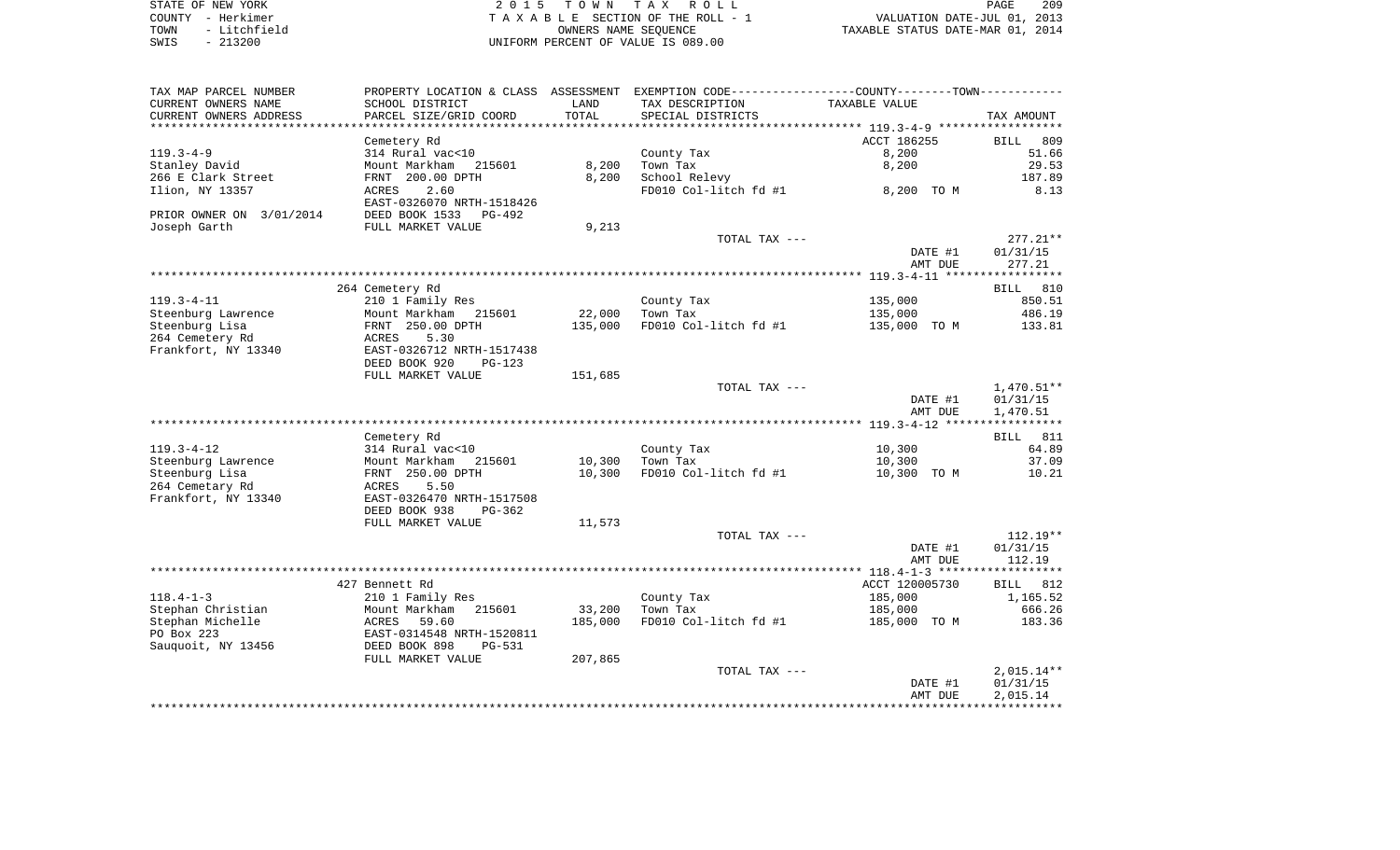|      | STATE OF NEW YORK | 2015 TOWN TAX ROLL                 | PAGE                             | 210 |
|------|-------------------|------------------------------------|----------------------------------|-----|
|      | COUNTY - Herkimer | TAXABLE SECTION OF THE ROLL - 1    | VALUATION DATE-JUL 01, 2013      |     |
| TOWN | - Litchfield      | OWNERS NAME SEOUENCE               | TAXABLE STATUS DATE-MAR 01, 2014 |     |
| SWIS | $-213200$         | UNIFORM PERCENT OF VALUE IS 089.00 |                                  |     |

| TAX MAP PARCEL NUMBER   | PROPERTY LOCATION & CLASS ASSESSMENT EXEMPTION CODE----------------COUNTY--------TOWN----------- |                 |                       |                |              |
|-------------------------|--------------------------------------------------------------------------------------------------|-----------------|-----------------------|----------------|--------------|
| CURRENT OWNERS NAME     | SCHOOL DISTRICT                                                                                  | LAND            | TAX DESCRIPTION       | TAXABLE VALUE  |              |
| CURRENT OWNERS ADDRESS  | PARCEL SIZE/GRID COORD                                                                           | TOTAL           | SPECIAL DISTRICTS     |                | TAX AMOUNT   |
|                         |                                                                                                  | *************** |                       |                |              |
|                         | 2077 Graffenburg Rd                                                                              |                 |                       | ACCT 120012240 | BILL 813     |
| $118.1 - 1 - 5$         | 210 1 Family Res                                                                                 |                 | County Tax            | 153,300        | 965.81       |
| Stephan Lynn B          | Sauquoit Valley 305002                                                                           | 14,500          | Town Tax              | 153,300        | 552.10       |
| 2077 Graffenburg Rd     | ACRES<br>1.70                                                                                    | 153,300         | FD010 Col-litch fd #1 | 153,300 TO M   | 151.94       |
| Sauquoit, NY 13456      | EAST-0301604 NRTH-1524188                                                                        |                 |                       |                |              |
|                         | DEED BOOK 763<br>PG-423                                                                          |                 |                       |                |              |
|                         | FULL MARKET VALUE                                                                                | 172,247         |                       |                |              |
|                         |                                                                                                  |                 | TOTAL TAX ---         |                | $1,669.85**$ |
|                         |                                                                                                  |                 |                       | DATE #1        | 01/31/15     |
|                         |                                                                                                  |                 |                       | AMT DUE        | 1,669.85     |
|                         |                                                                                                  |                 |                       |                |              |
|                         | 604 Albany Rd                                                                                    |                 |                       | ACCT 120013410 | 814<br>BILL  |
| $124.3 - 2 - 16$        | 210 1 Family Res                                                                                 |                 | VET WAR CT 41121      | 8,100<br>8,100 |              |
| Sterling Frederick      | Mount Markham<br>215601                                                                          | 24,200          | County Tax            | 101,900        | 641.98       |
| Sterling Donna          | ACRES<br>4.60                                                                                    | 110,000         | Town Tax              | 101,900        | 366.99       |
| 604 Albany Rd           | EAST-0311275 NRTH-1500787                                                                        |                 | FD010 Col-litch fd #1 | 110,000 TO M   | 109.03       |
| West Winfield, NY 13491 | DEED BOOK 00626 PG-00975                                                                         |                 |                       |                |              |
|                         | FULL MARKET VALUE                                                                                | 123,596         |                       |                |              |
|                         |                                                                                                  |                 | TOTAL TAX ---         |                | $1,118.00**$ |
|                         |                                                                                                  |                 |                       | DATE #1        | 01/31/15     |
|                         |                                                                                                  |                 |                       | AMT DUE        | 1,118.00     |
|                         |                                                                                                  |                 |                       |                |              |
|                         | 1127 Cedarville Rd                                                                               |                 |                       | ACCT 120009690 | BILL 815     |
| $119.3 - 1 - 34$        | 210 1 Family Res                                                                                 |                 | County Tax            | 62,600         | 394.39       |
| Sterling William        | Mount Markham<br>215601                                                                          | 13,200          | Town Tax              | 62,600         | 225.45       |
| Sterling Elizabeth      | FRNT 184.64 DPTH 246.57                                                                          | 62,600          | FD010 Col-litch fd #1 | 62,600 TO M    | 62.05        |
| 1127 Cedarville Rd      | 1.09<br>ACRES                                                                                    |                 |                       |                |              |
| Ilion, NY 13357         | EAST-0324976 NRTH-1513049                                                                        |                 |                       |                |              |
|                         | DEED BOOK 700<br><b>PG-507</b>                                                                   |                 |                       |                |              |
|                         | FULL MARKET VALUE                                                                                | 70,337          |                       |                |              |
|                         |                                                                                                  |                 | TOTAL TAX ---         |                | 681.89**     |
|                         |                                                                                                  |                 |                       | DATE #1        | 01/31/15     |
|                         |                                                                                                  |                 |                       | AMT DUE        | 681.89       |
|                         |                                                                                                  |                 |                       |                |              |
|                         | 623 Silver St                                                                                    |                 |                       | ACCT 160402    | BILL 816     |
| $119.3 - 1 - 21.3$      | 210 1 Family Res                                                                                 |                 | County Tax            | 75,000         | 472.51       |
| Stickles Michael S      | Mount Markham<br>215601                                                                          | 15,000          | Town Tax              | 75,000         | 270.11       |
| 623 Silver St           | FRNT 239.00 DPTH                                                                                 | 75,000          | FD010 Col-litch fd #1 | 75,000 TO M    | 74.34        |
| Ilion, NY 13357         | 1.90<br>ACRES                                                                                    |                 |                       |                |              |
|                         | EAST-0330509 NRTH-1514442<br>DEED BOOK 1367<br><b>PG-550</b>                                     |                 |                       |                |              |
|                         |                                                                                                  |                 |                       |                |              |
|                         | FULL MARKET VALUE                                                                                | 84,270          |                       |                | $816.96**$   |
|                         |                                                                                                  |                 | TOTAL TAX ---         | DATE #1        | 01/31/15     |
|                         |                                                                                                  |                 |                       | AMT DUE        | 816.96       |
|                         |                                                                                                  |                 |                       |                |              |
|                         |                                                                                                  |                 |                       |                |              |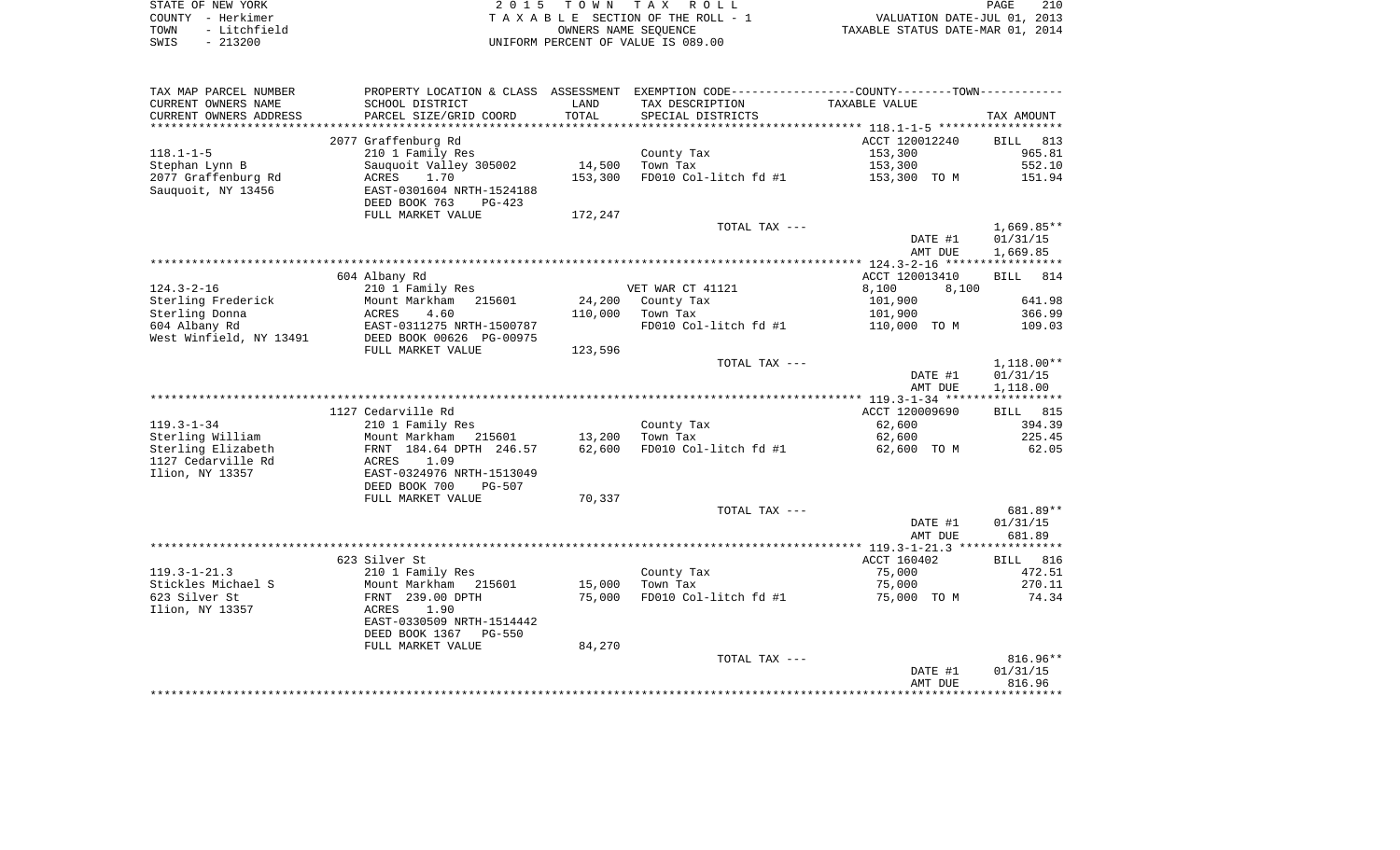| STATE OF NEW YORK    | 2015 TOWN TAX ROLL                 | PAGE                             |
|----------------------|------------------------------------|----------------------------------|
| COUNTY - Herkimer    | TAXABLE SECTION OF THE ROLL - 1    | VALUATION DATE-JUL 01, 2013      |
| - Litchfield<br>TOWN | OWNERS NAME SEOUENCE               | TAXABLE STATUS DATE-MAR 01, 2014 |
| $-213200$<br>SWIS    | UNIFORM PERCENT OF VALUE IS 089.00 |                                  |

| TAX MAP PARCEL NUMBER          | PROPERTY LOCATION & CLASS ASSESSMENT EXEMPTION CODE----------------COUNTY--------TOWN----------- |        |                             |                    |                    |
|--------------------------------|--------------------------------------------------------------------------------------------------|--------|-----------------------------|--------------------|--------------------|
| CURRENT OWNERS NAME            | SCHOOL DISTRICT                                                                                  | LAND   | TAX DESCRIPTION             | TAXABLE VALUE      |                    |
| CURRENT OWNERS ADDRESS         | PARCEL SIZE/GRID COORD                                                                           | TOTAL  | SPECIAL DISTRICTS           |                    | TAX AMOUNT         |
| **********************         | ****************************                                                                     |        |                             |                    |                    |
|                                | Berberick Rd                                                                                     |        |                             | ACCT 120015180     | BILL 817           |
| $124.4 - 1 - 26.1$             | 314 Rural vac<10                                                                                 |        | County Tax                  | 24,000             | 151.20             |
| Stockigt Ernest                | Mount Markham<br>215601                                                                          | 24,000 | Town Tax                    | 24,000             | 86.43              |
| Stockigt Roberta               | 49.00<br>ACRES                                                                                   | 24,000 | FD010 Col-litch fd #1       | 24,000 TO M        | 23.79              |
| 589 Berberick Rd               | EAST-0316924 NRTH-1502257                                                                        |        |                             |                    |                    |
| Frankfort, NY 13340            | DEED BOOK 679<br>PG-390                                                                          |        |                             |                    |                    |
|                                | FULL MARKET VALUE                                                                                | 26,966 |                             |                    | $261.42**$         |
|                                |                                                                                                  |        | TOTAL TAX ---               | DATE #1            | 01/31/15           |
|                                |                                                                                                  |        |                             | AMT DUE            | 261.42             |
|                                |                                                                                                  |        |                             |                    |                    |
|                                | 589 Berberick Rd                                                                                 |        |                             |                    | BILL 818           |
| $124.4 - 1 - 26.6$             | 210 1 Family Res                                                                                 |        | County Tax                  | 38,000             | 239.40             |
| Stockigt Ernest                | Mount Markham 215601                                                                             | 13,200 | Town Tax                    | 38,000             | 136.85             |
| Stockigt Roberta               | Mount Markham 215601<br>Remainder 26.1 (04 split)                                                | 38,000 | FD010 Col-litch fd #1       | 38,000 TO M        | 37.66              |
| 589 Berberick Road             | FRNT 165.00 DPTH 295.00                                                                          |        |                             |                    |                    |
| Frankfort, NY 13340            | 0.68<br>ACRES                                                                                    |        |                             |                    |                    |
|                                | EAST-0318027 NRTH-1502230                                                                        |        |                             |                    |                    |
|                                | FULL MARKET VALUE                                                                                | 42,697 |                             |                    |                    |
|                                |                                                                                                  |        | TOTAL TAX ---               |                    | $413.91**$         |
|                                |                                                                                                  |        |                             | DATE #1            | 01/31/15           |
|                                |                                                                                                  |        |                             | AMT DUE            | 413.91             |
|                                |                                                                                                  |        |                             |                    |                    |
|                                | 444 Rider Rd                                                                                     |        |                             |                    | BILL 819           |
| $124.3 - 1 - 58.1$             | 314 Rural vac<10                                                                                 |        | County Tax                  | 7,000              | 44.10              |
| Stone Joshua L                 | Mount Markham<br>215601                                                                          | 7,000  | Town Tax                    | 7,000              | 25.21              |
| Dugan Ashlee R<br>444 Rider Rd | FRNT 125.00 DPTH 200.00<br>ACRES<br>0.57                                                         |        | 7,000 FD010 Col-litch fd #1 | 7,000 TO M         | 6.94               |
| Clayville, NY 13322            | EAST-0309581 NRTH-1503093                                                                        |        |                             |                    |                    |
|                                | DEED BOOK 1245<br>PG-526                                                                         |        |                             |                    |                    |
|                                | FULL MARKET VALUE                                                                                | 7,865  |                             |                    |                    |
|                                |                                                                                                  |        | TOTAL TAX ---               |                    | 76.25**            |
|                                |                                                                                                  |        |                             | DATE #1            | 01/31/15           |
|                                |                                                                                                  |        |                             | AMT DUE            | 76.25              |
|                                |                                                                                                  |        |                             |                    |                    |
|                                | 444 Rider Rd                                                                                     |        |                             |                    | BILL 820           |
| $124.3 - 1 - 58.2$             | 210 1 Family Res                                                                                 |        | County Tax                  | 66,100             | 416.44             |
| Stone Joshua L                 | Mount Markham 215601                                                                             | 9,100  | Town Tax                    | 66,100             | 238.05             |
| Dugan Ashlee R                 | (transferred w/58.1 (2000                                                                        | 66,100 | FD010 Col-litch fd #1       | 66,100 TO M        | 65.52              |
| 444 Rider Rd                   | 75.00 DPTH 200.00<br>FRNT                                                                        |        |                             |                    |                    |
| Clayville, NY 13322            | ACRES 0.34                                                                                       |        |                             |                    |                    |
|                                | EAST-0309488 NRTH-1503128                                                                        |        |                             |                    |                    |
|                                | DEED BOOK 1245<br>PG-526                                                                         |        |                             |                    |                    |
|                                | FULL MARKET VALUE                                                                                | 74,270 |                             |                    |                    |
|                                |                                                                                                  |        | TOTAL TAX ---               |                    | 720.01**           |
|                                |                                                                                                  |        |                             | DATE #1<br>AMT DUE | 01/31/15<br>720.01 |
|                                |                                                                                                  |        |                             |                    |                    |
|                                |                                                                                                  |        |                             |                    |                    |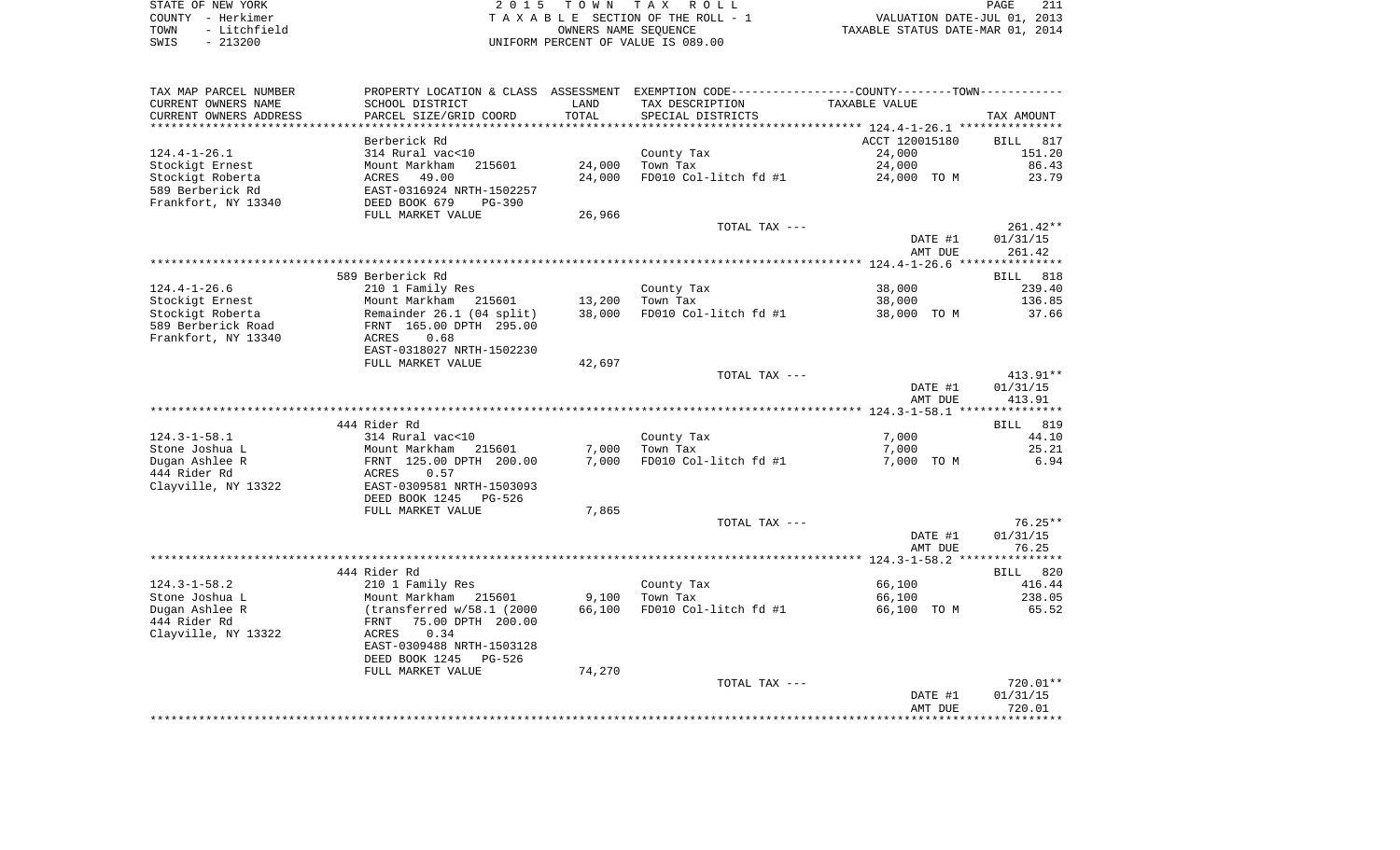|      | STATE OF NEW YORK | 2015 TOWN TAX ROLL                    | PAGE                             | 212 |
|------|-------------------|---------------------------------------|----------------------------------|-----|
|      | COUNTY - Herkimer | T A X A B L E SECTION OF THE ROLL - 1 | VALUATION DATE-JUL 01, 2013      |     |
| TOWN | - Litchfield      | OWNERS NAME SEOUENCE                  | TAXABLE STATUS DATE-MAR 01, 2014 |     |
| SWIS | - 213200          | UNIFORM PERCENT OF VALUE IS 089.00    |                                  |     |

| TAX MAP PARCEL NUMBER    |                                                         |         | PROPERTY LOCATION & CLASS ASSESSMENT EXEMPTION CODE----------------COUNTY--------TOWN----------- |                       |                 |
|--------------------------|---------------------------------------------------------|---------|--------------------------------------------------------------------------------------------------|-----------------------|-----------------|
| CURRENT OWNERS NAME      | SCHOOL DISTRICT                                         | LAND    | TAX DESCRIPTION                                                                                  | TAXABLE VALUE         |                 |
| CURRENT OWNERS ADDRESS   | PARCEL SIZE/GRID COORD                                  | TOTAL   | SPECIAL DISTRICTS                                                                                |                       | TAX AMOUNT      |
|                          |                                                         |         |                                                                                                  |                       |                 |
|                          | 166 Camp Rd                                             |         |                                                                                                  | ACCT 120010350        | BILL 821        |
| $124.3 - 1 - 25$         | 210 1 Family Res                                        |         | County Tax                                                                                       | 160,000               | 1,008.02        |
| Stubley Thomas H         | Mount Markham 215601                                    | 9,100   | Town Tax                                                                                         | 160,000               | 576.23          |
| Stubley Lorraine J       | FRNT 178.00 DPTH 120.00                                 | 160,000 | FD010 Col-litch fd #1                                                                            | 160,000 TO M          | 158.58          |
| 166 Camp Rd              | ACRES<br>0.34                                           |         |                                                                                                  |                       |                 |
| Clayville, NY 13322      | EAST-0306577 NRTH-1502664                               |         |                                                                                                  |                       |                 |
|                          | DEED BOOK 1190<br><b>PG-113</b>                         |         |                                                                                                  |                       |                 |
|                          | FULL MARKET VALUE                                       | 179,775 |                                                                                                  |                       |                 |
|                          |                                                         |         | TOTAL TAX ---                                                                                    |                       | $1,742.83**$    |
|                          |                                                         |         |                                                                                                  | DATE #1               | 01/31/15        |
|                          |                                                         |         |                                                                                                  | AMT DUE               | 1,742.83        |
|                          |                                                         |         |                                                                                                  |                       |                 |
|                          | State Route 51 (Off)                                    |         |                                                                                                  |                       | BILL 822        |
| $119.3 - 1 - 52$         | 314 Rural vac<10                                        |         | County Tax                                                                                       | 2,400                 | 15.12           |
| Susan Potter             | Mount Markham 215601                                    | 2,400   | Town Tax                                                                                         | 2,400                 | 8.64            |
| 78 Montgomery Street     | 70.00 DPTH 236.00<br>FRNT                               | 2,400   | FD010 Col-litch fd #1                                                                            | 2,400 TO M            | 2.38            |
| Ilion, NY 13357          | 0.38<br>ACRES                                           |         |                                                                                                  |                       |                 |
|                          | EAST-0337066 NRTH-1513001                               |         |                                                                                                  |                       |                 |
| PRIOR OWNER ON 3/01/2014 | FULL MARKET VALUE                                       | 2,697   |                                                                                                  |                       |                 |
| Susan Potter             |                                                         |         |                                                                                                  |                       |                 |
|                          |                                                         |         | TOTAL TAX ---                                                                                    |                       | $26.14**$       |
|                          |                                                         |         |                                                                                                  | DATE #1               | 01/31/15        |
|                          |                                                         |         |                                                                                                  | AMT DUE               | 26.14           |
|                          |                                                         |         |                                                                                                  |                       |                 |
|                          | 1761 State Route 51                                     |         |                                                                                                  | ACCT 149372<br>49,700 | BILL 823        |
| $125.1 - 2 - 51.1$       | 270 Mfg housing                                         |         | County Tax                                                                                       |                       | 313.12          |
| Sweeney David            | Mount Markham 215601                                    | 11,600  | Town Tax                                                                                         | 49,700                | 178.99          |
| Sweeney Donna            | FRNT 401.10 DPTH 180.00                                 | 49,700  | School Relevy                                                                                    |                       | 524.95<br>49.26 |
| 1173 State Route 51      | 0.83<br>ACRES                                           |         | FD010 Col-litch fd #1                                                                            | 49,700 TO M           |                 |
| Ilion, NY 13357          | EAST-0331214 NRTH-1506429<br>DEED BOOK 1301<br>$PG-554$ |         |                                                                                                  |                       |                 |
|                          | FULL MARKET VALUE                                       | 55,843  |                                                                                                  |                       |                 |
|                          |                                                         |         | TOTAL TAX ---                                                                                    |                       | $1,066.32**$    |
|                          |                                                         |         |                                                                                                  | DATE #1               | 01/31/15        |
|                          |                                                         |         |                                                                                                  | AMT DUE               | 1,066.32        |
|                          |                                                         |         |                                                                                                  |                       |                 |
|                          | 1773 State Route 51                                     |         |                                                                                                  | ACCT 120090112        | BILL 824        |
| $125.1 - 2 - 51.2$       | 210 1 Family Res                                        |         | County Tax                                                                                       | 77,800                | 490.15          |
| Sweeney Donna            | Mount Markham 215601                                    | 13,400  | Town Tax                                                                                         | 77,800                | 280.19          |
| 1773 State Route 51      | ACRES<br>1.20 BANK<br>135                               | 77,800  | FD010 Col-litch fd #1                                                                            | 77,800 TO M           | 77.11           |
| Ilion, NY 13357          | EAST-0331177 NRTH-1506689                               |         |                                                                                                  |                       |                 |
|                          | DEED BOOK 874<br>$PG-67$                                |         |                                                                                                  |                       |                 |
|                          | FULL MARKET VALUE                                       | 87,416  |                                                                                                  |                       |                 |
|                          |                                                         |         | TOTAL TAX ---                                                                                    |                       | $847.45**$      |
|                          |                                                         |         |                                                                                                  | DATE #1               | 01/31/15        |
|                          |                                                         |         |                                                                                                  | AMT DUE               | 847.45          |
|                          |                                                         |         |                                                                                                  |                       |                 |
|                          |                                                         |         |                                                                                                  |                       |                 |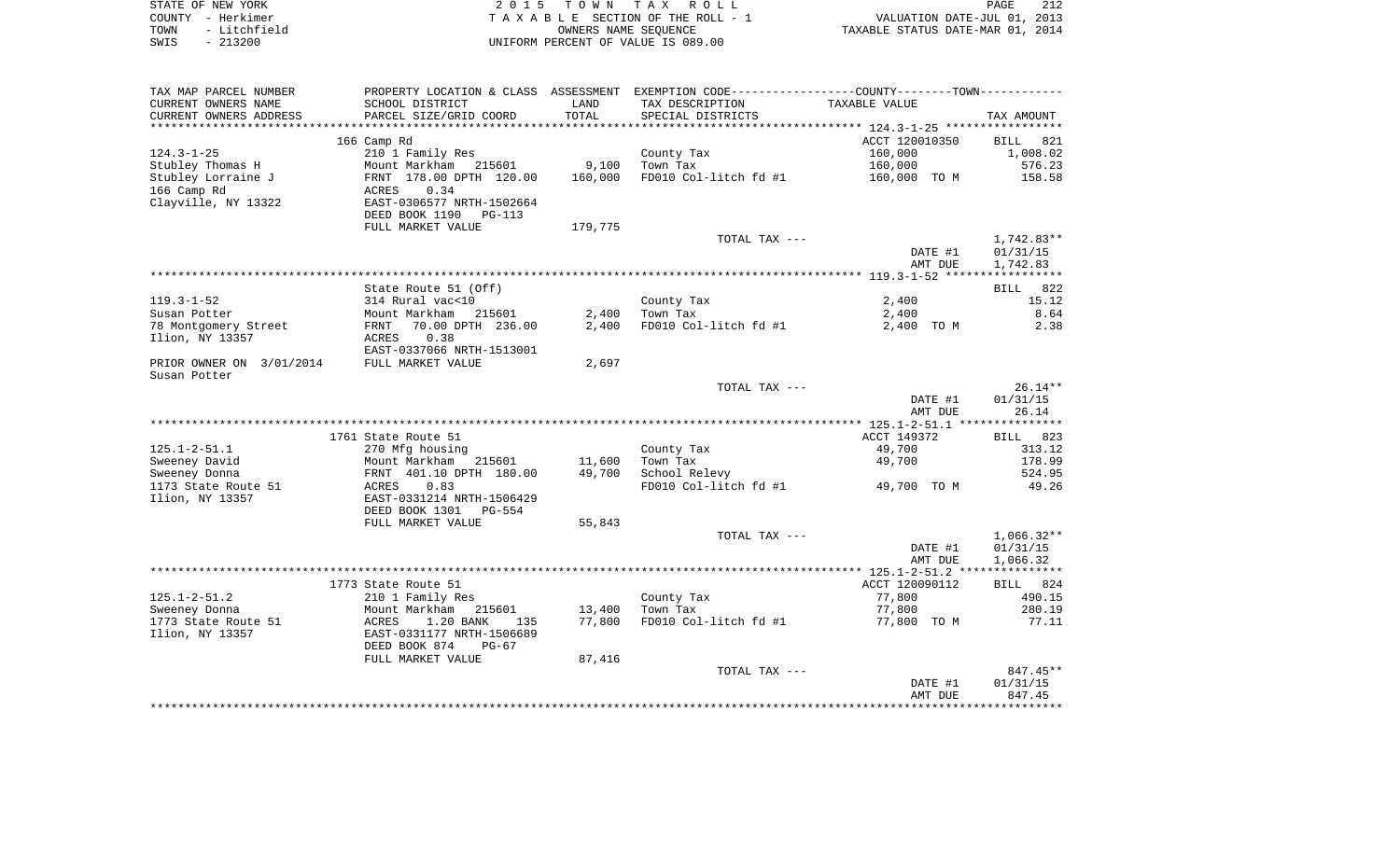STATE OF NEW YORK **EXECUTE:**  $2015$  TOWN TAX ROLL COUNTY - Herkimer<br>
T A X A B L E SECTION OF THE ROLL - 1<br>
TOWN - Litchfield<br>
SWIS - 213200 - UNIFORM PERCENT OF VALUE IS 089.00 TOWN - Litchfield OWNERS NAME SEQUENCE TAXABLE STATUS DATE-MAR 01, 2014 SWIS - 213200 UNIFORM PERCENT OF VALUE IS 089.00

| TAX MAP PARCEL NUMBER  |                           |        | PROPERTY LOCATION & CLASS ASSESSMENT EXEMPTION CODE----------------COUNTY-------TOWN---------- |                       |                    |
|------------------------|---------------------------|--------|------------------------------------------------------------------------------------------------|-----------------------|--------------------|
| CURRENT OWNERS NAME    | SCHOOL DISTRICT           | LAND   | TAX DESCRIPTION                                                                                | TAXABLE VALUE         |                    |
| CURRENT OWNERS ADDRESS | PARCEL SIZE/GRID COORD    | TOTAL  | SPECIAL DISTRICTS                                                                              |                       | TAX AMOUNT         |
|                        |                           |        |                                                                                                |                       |                    |
|                        | Cedarville Rd             |        |                                                                                                | ACCT 120009402        | 825<br><b>BILL</b> |
| $124.4 - 1 - 6.6$      | 314 Rural vac<10          |        | County Tax                                                                                     | 10,300                | 64.89              |
| Szewczyk Peter         | 215601<br>Mount Markham   | 10,300 | Town Tax                                                                                       | 10,300                | 37.09              |
| Szewcsyk Matzy         | 5.00<br>ACRES             | 10,300 | FD010 Col-litch fd #1                                                                          | 10,300 TO M           | 10.21              |
| 5 W Rand St            | EAST-0323320 NRTH-1504299 |        |                                                                                                |                       |                    |
| Ilion, NY 13357        | DEED BOOK 804<br>PG-154   |        |                                                                                                |                       |                    |
|                        | FULL MARKET VALUE         | 11,573 |                                                                                                |                       |                    |
|                        |                           |        | TOTAL TAX ---                                                                                  |                       | $112.19**$         |
|                        |                           |        |                                                                                                | DATE #1               | 01/31/15           |
|                        |                           |        |                                                                                                | AMT DUE               | 112.19             |
|                        | 309 Norton Rd             |        |                                                                                                |                       | BILL 826           |
| $118.4 - 1 - 48.2$     | 210 1 Family Res          |        | County Tax                                                                                     | ACCT 152854<br>63,700 | 401.32             |
| Talyor William B       | Mount Markham 215601      | 8,600  | Town Tax                                                                                       | 63,700                | 229.41             |
| 309 Norton Rd          | Doublewide                | 63,700 | FD010 Col-litch fd #1                                                                          | 63,700 TO M           | 63.14              |
| Frankfort, NY 13340    | FRNT 132.00 DPTH 200.00   |        |                                                                                                |                       |                    |
|                        | 0.45<br>ACRES             |        |                                                                                                |                       |                    |
|                        | EAST-0316102 NRTH-1513294 |        |                                                                                                |                       |                    |
|                        | DEED BOOK 1322<br>PG-751  |        |                                                                                                |                       |                    |
|                        | FULL MARKET VALUE         | 71,573 |                                                                                                |                       |                    |
|                        |                           |        | TOTAL TAX ---                                                                                  |                       | 693.87**           |
|                        |                           |        |                                                                                                | DATE #1               | 01/31/15           |
|                        |                           |        |                                                                                                | AMT DUE               | 693.87             |
|                        |                           |        |                                                                                                |                       |                    |
|                        | 380 Berberick Rd          |        |                                                                                                | ACCT 120090182        | BILL 827           |
| $124.4 - 2 - 4$        | 210 1 Family Res          |        | County Tax                                                                                     | 71,000                | 447.31             |
| Tanzillo Michael       | Mount Markham 215601      | 17,000 | Town Tax                                                                                       | 71,000                | 255.70             |
| Tanzillo Amy           | BAR 2006                  | 71,000 | School Relevy                                                                                  |                       | 1,013.00           |
| 380 Berberick Rd       | ACRES<br>5.20             |        | FD010 Col-litch fd #1                                                                          | 71,000 TO M           | 70.37              |
| Frankfort, NY 13340    | EAST-0317745 NRTH-1498250 |        |                                                                                                |                       |                    |
|                        | DEED BOOK 786<br>$PG-408$ |        |                                                                                                |                       |                    |
|                        | FULL MARKET VALUE         | 79,775 |                                                                                                |                       |                    |
|                        |                           |        | TOTAL TAX ---                                                                                  |                       | 1,786.38**         |
|                        |                           |        |                                                                                                | DATE #1               | 01/31/15           |
|                        |                           |        |                                                                                                | AMT DUE               | 1,786.38           |
|                        |                           |        |                                                                                                |                       |                    |
|                        | 490 Berberick Rd          |        |                                                                                                | ACCT 120090194        | BILL 828           |
| $124.4 - 2 - 15$       | 210 1 Family Res          |        | County Tax                                                                                     | 78,000                | 491.41             |
| Tarbox Thomas          | Mount Markham 215601      | 16,300 | Town Tax                                                                                       | 78,000                | 280.91             |
| Tarbox Margaret        | 2.50 BANK<br>ACRES<br>184 | 78,000 | FD010 Col-litch fd #1                                                                          | 78,000 TO M           | 77.31              |
| 490 Berberick Rd       | EAST-0317907 NRTH-1500408 |        |                                                                                                |                       |                    |
| Frankfort, NY 13440    | DEED BOOK 745<br>$PG-259$ |        |                                                                                                |                       |                    |
|                        | FULL MARKET VALUE         | 87,640 | TOTAL TAX ---                                                                                  |                       | $849.63**$         |
|                        |                           |        |                                                                                                | DATE #1               | 01/31/15           |
|                        |                           |        |                                                                                                | AMT DUE               | 849.63             |
|                        |                           |        |                                                                                                |                       |                    |
|                        |                           |        |                                                                                                |                       |                    |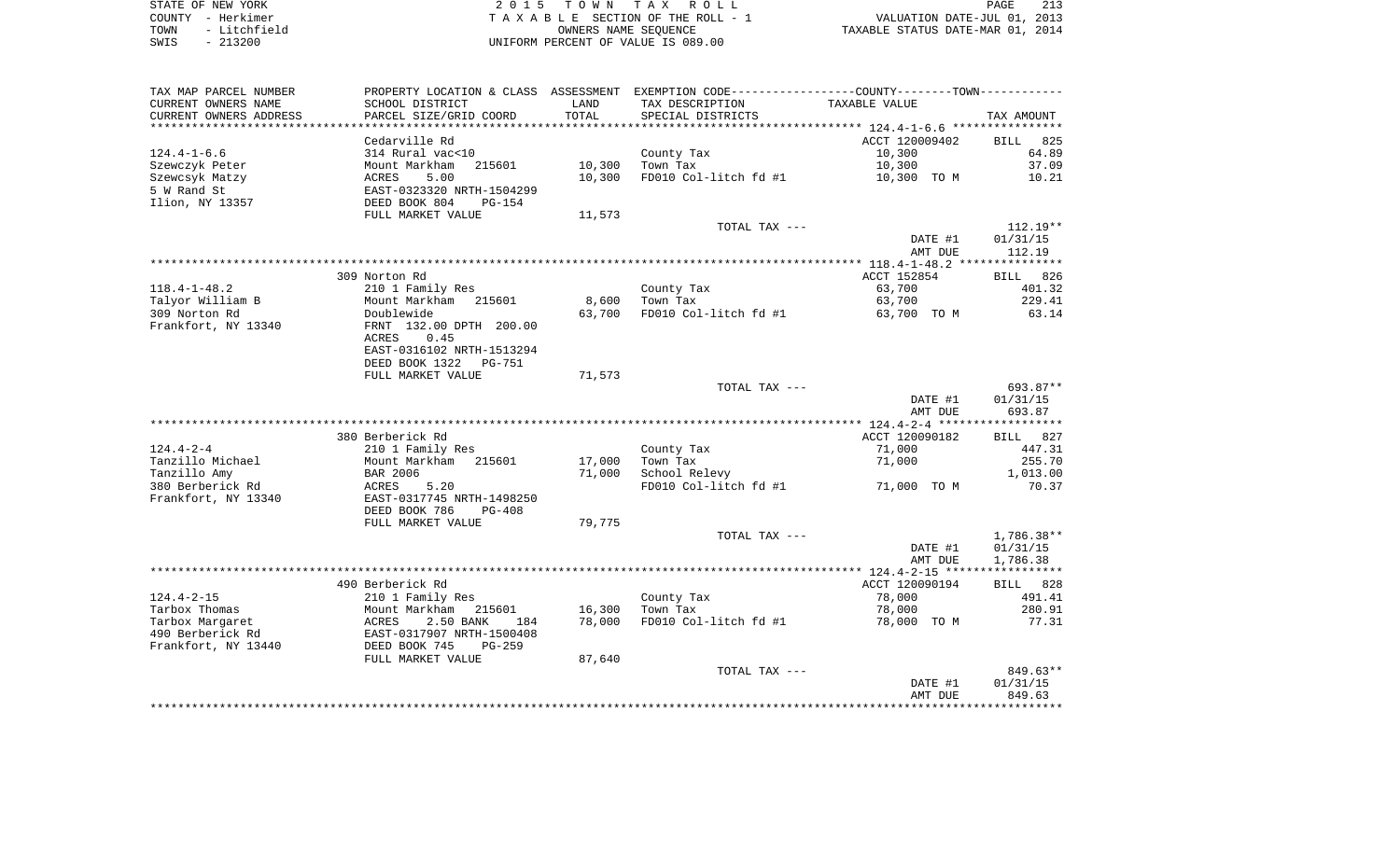| STATE OF NEW YORK |  |              |
|-------------------|--|--------------|
| COUNTY - Herkimer |  |              |
| TOWN              |  | - Litchfield |
| SWIS              |  | $-213200$    |

2015 TOWN TAX ROLL TA X A B L E SECTION OF THE ROLL - 1 TOWN - Litchfield OWNERS NAME SEQUENCE TAXABLE STATUS DATE-MAR 01, 2014 SWIS - 213200 UNIFORM PERCENT OF VALUE IS 089.00

|                        |                                      |        |                       | DATE #1<br>AMT DUE | 01/31/15<br>906.27 |
|------------------------|--------------------------------------|--------|-----------------------|--------------------|--------------------|
|                        |                                      |        | TOTAL TAX ---         |                    | $906.27**$         |
|                        | FULL MARKET VALUE                    | 93,483 |                       |                    |                    |
|                        | DEED BOOK 674<br>PG-385              |        |                       |                    |                    |
| Ilion, NY 13357        | EAST-0328974 NRTH-1499142            |        |                       |                    |                    |
| 1302 Jones Rd          | 0.58<br>ACRES                        |        |                       |                    |                    |
| Tennant Deborah A      | FRNT 160.00 DPTH 220.00              | 83,200 | FD010 Col-litch fd #1 | 83,200 TO M        | 82.46              |
|                        |                                      |        |                       |                    |                    |
| Tennant Donald W       | Mount Markham<br>215601              | 9,600  | Town Tax              | 83,200             | 299.64             |
| $125.3 - 2 - 32$       | 210 1 Family Res                     |        | County Tax            | 83,200             | 524.17             |
|                        | 1302 Jones Rd                        |        |                       | ACCT 120014850     | BILL 832           |
|                        |                                      |        |                       |                    |                    |
|                        |                                      |        |                       | AMT DUE            | 553.35             |
|                        |                                      |        |                       | DATE #1            | 01/31/15           |
|                        |                                      |        | TOTAL TAX ---         |                    | 553.35**           |
|                        | FULL MARKET VALUE                    | 57,079 |                       |                    |                    |
|                        | DEED BOOK 861<br>PG-388              |        |                       |                    |                    |
| Frankfort, NY 13340    | EAST-0316305 NRTH-1513412            |        |                       |                    |                    |
| 306 Norton Rd          | 1.14<br>ACRES                        | 50,800 | FD010 Col-litch fd #1 | 50,800 TO M        | 50.35              |
| Taylor Edward          | Mount Markham<br>215601              | 13,300 | Town Tax              | 50,800             | 182.95             |
| $118.4 - 1 - 49.2$     | 210 1 Family Res                     |        | County Tax            | 50,800             | 320.05             |
|                        | 306 Norton Rd                        |        |                       | ACCT 120090151     | BILL 831           |
|                        |                                      |        |                       |                    |                    |
|                        |                                      |        |                       | AMT DUE            | 599.10             |
|                        |                                      |        |                       | DATE #1            | 01/31/15           |
|                        |                                      |        | TOTAL TAX ---         |                    | 599.10**           |
|                        | FULL MARKET VALUE                    | 61,798 |                       |                    |                    |
| Frankfort, NY 13340    | EAST-0316000 NRTH-1513349            |        |                       |                    |                    |
| 315 Norton Rd          | ACRES                                |        |                       |                    |                    |
|                        | 0.58                                 |        |                       |                    |                    |
| Taylor Blanche F       | 90.00 DPTH 260.00<br>FRNT            | 55,000 | FD010 Col-litch fd #1 | 55,000 TO M        | 54.51              |
| Taylor Edward          | Mount Markham<br>215601              | 9,600  | Town Tax              | 55,000             | 198.08             |
| $118.4 - 1 - 48.3$     | 210 1 Family Res                     |        | County Tax            | 55,000             | 346.51             |
|                        | 315 Norton Rd                        |        |                       |                    | 830<br>BILL        |
|                        |                                      |        |                       |                    |                    |
|                        |                                      |        |                       | AMT DUE            | 145.96             |
|                        |                                      |        |                       | DATE #1            | 01/31/15           |
|                        |                                      |        | TOTAL TAX ---         |                    | 145.96**           |
|                        | FULL MARKET VALUE                    | 15,056 |                       |                    |                    |
| Gloversville, NY 12078 | DEED BOOK 00640 PG-00190             |        |                       |                    |                    |
| 455 Johnson Ave        | EAST-0331030 NRTH-1515100            |        |                       |                    |                    |
| Tauss Marjorie         | 4.40<br>ACRES                        | 13,400 | FD010 Col-litch fd #1 | 13,400 TO M        | 13.28              |
| Tauss Frederick N      | Mount Markham<br>215601              | 13,400 | Town Tax              | 13,400             | 48.26              |
| $119.3 - 1 - 23$       | 314 Rural vac<10                     |        | County Tax            | 13,400             | 84.42              |
|                        | Silver St                            |        |                       | ACCT 120090037     | <b>BILL</b><br>829 |
|                        | *******************                  |        |                       |                    |                    |
| CURRENT OWNERS ADDRESS | PARCEL SIZE/GRID COORD               | TOTAL  | SPECIAL DISTRICTS     |                    | TAX AMOUNT         |
| CURRENT OWNERS NAME    | SCHOOL DISTRICT                      | LAND   | TAX DESCRIPTION       | TAXABLE VALUE      |                    |
| TAX MAP PARCEL NUMBER  | PROPERTY LOCATION & CLASS ASSESSMENT |        |                       |                    |                    |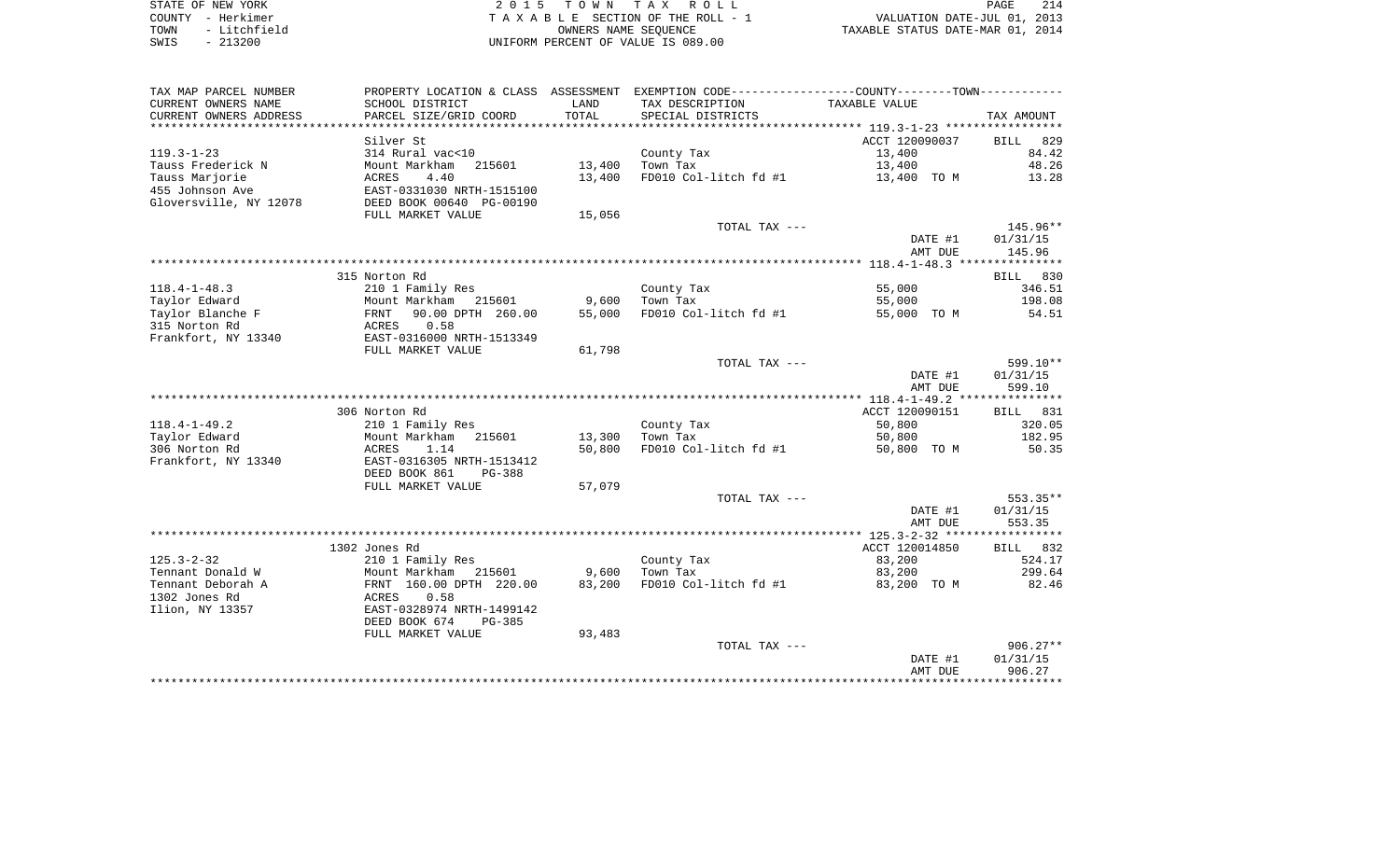|      | STATE OF NEW YORK | 2015 TOWN TAX ROLL                 | PAGE                             | 215 |
|------|-------------------|------------------------------------|----------------------------------|-----|
|      | COUNTY - Herkimer | TAXABLE SECTION OF THE ROLL - 1    | VALUATION DATE-JUL 01, 2013      |     |
| TOWN | - Litchfield      | OWNERS NAME SEOUENCE               | TAXABLE STATUS DATE-MAR 01, 2014 |     |
| SWIS | $-213200$         | UNIFORM PERCENT OF VALUE IS 089.00 |                                  |     |

| CURRENT OWNERS NAME<br>SCHOOL DISTRICT<br>LAND<br>TAX DESCRIPTION<br>TAXABLE VALUE<br>TOTAL<br>CURRENT OWNERS ADDRESS<br>PARCEL SIZE/GRID COORD<br>SPECIAL DISTRICTS<br>TAX AMOUNT<br>************************<br>ACCT 120009780<br>833<br>237 Cemetary Rd<br><b>BILL</b><br>210 1 Family Res<br>County Tax<br>82,000<br>516.61<br>10,700<br>82,000<br>Mount Markham 215601<br>Town Tax<br>295.32<br>Matthews Audrey<br>82,000<br>FD010 Col-litch fd #1<br>81.27<br>FRNT 225.00 DPTH 150.00<br>82,000 TO M<br>0.71<br>ACRES<br>EAST-0326468 NRTH-1518116<br>DEED BOOK 1136<br>PG-927<br>FULL MARKET VALUE<br>92,135<br>893.20**<br>TOTAL TAX ---<br>01/31/15<br>DATE #1<br>893.20<br>AMT DUE<br>115 Camp Rd<br>ACCT 120014675<br>BILL 834<br>$124.3 - 1 - 21$<br>210 1 Family Res<br>County Tax<br>190,000<br>1,197.02<br>190,000<br>Thibault Lawrence<br>Mount Markham 215601<br>7,900<br>Town Tax<br>684.27<br>Thibault Terry<br>FRNT 145.00 DPTH<br>190,000<br>FD010 Col-litch fd #1<br>80.00<br>190,000 TO M<br>188.32<br>EAST-0306839 NRTH-1501640<br>115 Camp Rd<br>Clayville, NY 13322<br>DEED BOOK 940<br>$PG-310$<br>FULL MARKET VALUE<br>213,483<br>$2,069.61**$<br>TOTAL TAX ---<br>01/31/15<br>DATE #1<br>AMT DUE<br>2,069.61<br>404 Ball Rd<br>ACCT 120013860<br>BILL 835<br>$118.4 - 1 - 42$<br>210 1 Family Res<br>VET WAR CT 41121<br>8,100<br>8,100<br>398.17<br>Thornley Dennis B<br>Mount Markham 215601<br>22,400 County Tax<br>63,200<br>Thornley Lisa<br>5.50<br>71,300<br>Town Tax<br>63,200<br>227.61<br>ACRES<br>404 Ball Rd<br>EAST-0314381 NRTH-1514129<br>FD010 Col-litch fd #1<br>70.67<br>71,300 TO M<br>Frankfort, NY 13340<br>DEED BOOK 701<br>$PG-628$<br>FULL MARKET VALUE<br>80,112<br>696.45**<br>TOTAL TAX ---<br>DATE #1<br>01/31/15<br>696.45<br>AMT DUE<br>ACCT 167831<br>431 Rider Rd<br>BILL 836<br>$124.3 - 1 - 53$<br>210 1 Family Res<br>79,600<br>501.49<br>County Tax<br>Thornley Megan S<br>Mount Markham 215601<br>9,700<br>Town Tax<br>79,600<br>286.67<br>431 Rider Rd<br>FRNT 130.00 DPTH 130.00<br>79,600<br>FD010 Col-litch fd #1<br>79,600 TO M<br>78.90<br>Clayville, NY 13322<br>ACRES<br>0.39<br>EAST-0309226 NRTH-1503341<br>DEED BOOK 1415<br>PG-562<br>89,438<br>FULL MARKET VALUE<br>$867.06**$<br>TOTAL TAX ---<br>DATE #1<br>01/31/15<br>867.06<br>AMT DUE | TAX MAP PARCEL NUMBER |  | PROPERTY LOCATION & CLASS ASSESSMENT EXEMPTION CODE---------------COUNTY-------TOWN---------- |  |
|----------------------------------------------------------------------------------------------------------------------------------------------------------------------------------------------------------------------------------------------------------------------------------------------------------------------------------------------------------------------------------------------------------------------------------------------------------------------------------------------------------------------------------------------------------------------------------------------------------------------------------------------------------------------------------------------------------------------------------------------------------------------------------------------------------------------------------------------------------------------------------------------------------------------------------------------------------------------------------------------------------------------------------------------------------------------------------------------------------------------------------------------------------------------------------------------------------------------------------------------------------------------------------------------------------------------------------------------------------------------------------------------------------------------------------------------------------------------------------------------------------------------------------------------------------------------------------------------------------------------------------------------------------------------------------------------------------------------------------------------------------------------------------------------------------------------------------------------------------------------------------------------------------------------------------------------------------------------------------------------------------------------------------------------------------------------------------------------------------------------------------------------------------------------------------------------------------------------------------------------------------------------------------------------------------------------------|-----------------------|--|-----------------------------------------------------------------------------------------------|--|
|                                                                                                                                                                                                                                                                                                                                                                                                                                                                                                                                                                                                                                                                                                                                                                                                                                                                                                                                                                                                                                                                                                                                                                                                                                                                                                                                                                                                                                                                                                                                                                                                                                                                                                                                                                                                                                                                                                                                                                                                                                                                                                                                                                                                                                                                                                                            |                       |  |                                                                                               |  |
|                                                                                                                                                                                                                                                                                                                                                                                                                                                                                                                                                                                                                                                                                                                                                                                                                                                                                                                                                                                                                                                                                                                                                                                                                                                                                                                                                                                                                                                                                                                                                                                                                                                                                                                                                                                                                                                                                                                                                                                                                                                                                                                                                                                                                                                                                                                            |                       |  |                                                                                               |  |
|                                                                                                                                                                                                                                                                                                                                                                                                                                                                                                                                                                                                                                                                                                                                                                                                                                                                                                                                                                                                                                                                                                                                                                                                                                                                                                                                                                                                                                                                                                                                                                                                                                                                                                                                                                                                                                                                                                                                                                                                                                                                                                                                                                                                                                                                                                                            |                       |  |                                                                                               |  |
|                                                                                                                                                                                                                                                                                                                                                                                                                                                                                                                                                                                                                                                                                                                                                                                                                                                                                                                                                                                                                                                                                                                                                                                                                                                                                                                                                                                                                                                                                                                                                                                                                                                                                                                                                                                                                                                                                                                                                                                                                                                                                                                                                                                                                                                                                                                            |                       |  |                                                                                               |  |
|                                                                                                                                                                                                                                                                                                                                                                                                                                                                                                                                                                                                                                                                                                                                                                                                                                                                                                                                                                                                                                                                                                                                                                                                                                                                                                                                                                                                                                                                                                                                                                                                                                                                                                                                                                                                                                                                                                                                                                                                                                                                                                                                                                                                                                                                                                                            | $119.3 - 1 - 3.1$     |  |                                                                                               |  |
|                                                                                                                                                                                                                                                                                                                                                                                                                                                                                                                                                                                                                                                                                                                                                                                                                                                                                                                                                                                                                                                                                                                                                                                                                                                                                                                                                                                                                                                                                                                                                                                                                                                                                                                                                                                                                                                                                                                                                                                                                                                                                                                                                                                                                                                                                                                            | Thayer David          |  |                                                                                               |  |
|                                                                                                                                                                                                                                                                                                                                                                                                                                                                                                                                                                                                                                                                                                                                                                                                                                                                                                                                                                                                                                                                                                                                                                                                                                                                                                                                                                                                                                                                                                                                                                                                                                                                                                                                                                                                                                                                                                                                                                                                                                                                                                                                                                                                                                                                                                                            |                       |  |                                                                                               |  |
|                                                                                                                                                                                                                                                                                                                                                                                                                                                                                                                                                                                                                                                                                                                                                                                                                                                                                                                                                                                                                                                                                                                                                                                                                                                                                                                                                                                                                                                                                                                                                                                                                                                                                                                                                                                                                                                                                                                                                                                                                                                                                                                                                                                                                                                                                                                            | 237 Cemetary Rd       |  |                                                                                               |  |
|                                                                                                                                                                                                                                                                                                                                                                                                                                                                                                                                                                                                                                                                                                                                                                                                                                                                                                                                                                                                                                                                                                                                                                                                                                                                                                                                                                                                                                                                                                                                                                                                                                                                                                                                                                                                                                                                                                                                                                                                                                                                                                                                                                                                                                                                                                                            | Frankfort, NY 13340   |  |                                                                                               |  |
|                                                                                                                                                                                                                                                                                                                                                                                                                                                                                                                                                                                                                                                                                                                                                                                                                                                                                                                                                                                                                                                                                                                                                                                                                                                                                                                                                                                                                                                                                                                                                                                                                                                                                                                                                                                                                                                                                                                                                                                                                                                                                                                                                                                                                                                                                                                            |                       |  |                                                                                               |  |
|                                                                                                                                                                                                                                                                                                                                                                                                                                                                                                                                                                                                                                                                                                                                                                                                                                                                                                                                                                                                                                                                                                                                                                                                                                                                                                                                                                                                                                                                                                                                                                                                                                                                                                                                                                                                                                                                                                                                                                                                                                                                                                                                                                                                                                                                                                                            |                       |  |                                                                                               |  |
|                                                                                                                                                                                                                                                                                                                                                                                                                                                                                                                                                                                                                                                                                                                                                                                                                                                                                                                                                                                                                                                                                                                                                                                                                                                                                                                                                                                                                                                                                                                                                                                                                                                                                                                                                                                                                                                                                                                                                                                                                                                                                                                                                                                                                                                                                                                            |                       |  |                                                                                               |  |
|                                                                                                                                                                                                                                                                                                                                                                                                                                                                                                                                                                                                                                                                                                                                                                                                                                                                                                                                                                                                                                                                                                                                                                                                                                                                                                                                                                                                                                                                                                                                                                                                                                                                                                                                                                                                                                                                                                                                                                                                                                                                                                                                                                                                                                                                                                                            |                       |  |                                                                                               |  |
|                                                                                                                                                                                                                                                                                                                                                                                                                                                                                                                                                                                                                                                                                                                                                                                                                                                                                                                                                                                                                                                                                                                                                                                                                                                                                                                                                                                                                                                                                                                                                                                                                                                                                                                                                                                                                                                                                                                                                                                                                                                                                                                                                                                                                                                                                                                            |                       |  |                                                                                               |  |
|                                                                                                                                                                                                                                                                                                                                                                                                                                                                                                                                                                                                                                                                                                                                                                                                                                                                                                                                                                                                                                                                                                                                                                                                                                                                                                                                                                                                                                                                                                                                                                                                                                                                                                                                                                                                                                                                                                                                                                                                                                                                                                                                                                                                                                                                                                                            |                       |  |                                                                                               |  |
|                                                                                                                                                                                                                                                                                                                                                                                                                                                                                                                                                                                                                                                                                                                                                                                                                                                                                                                                                                                                                                                                                                                                                                                                                                                                                                                                                                                                                                                                                                                                                                                                                                                                                                                                                                                                                                                                                                                                                                                                                                                                                                                                                                                                                                                                                                                            |                       |  |                                                                                               |  |
|                                                                                                                                                                                                                                                                                                                                                                                                                                                                                                                                                                                                                                                                                                                                                                                                                                                                                                                                                                                                                                                                                                                                                                                                                                                                                                                                                                                                                                                                                                                                                                                                                                                                                                                                                                                                                                                                                                                                                                                                                                                                                                                                                                                                                                                                                                                            |                       |  |                                                                                               |  |
|                                                                                                                                                                                                                                                                                                                                                                                                                                                                                                                                                                                                                                                                                                                                                                                                                                                                                                                                                                                                                                                                                                                                                                                                                                                                                                                                                                                                                                                                                                                                                                                                                                                                                                                                                                                                                                                                                                                                                                                                                                                                                                                                                                                                                                                                                                                            |                       |  |                                                                                               |  |
|                                                                                                                                                                                                                                                                                                                                                                                                                                                                                                                                                                                                                                                                                                                                                                                                                                                                                                                                                                                                                                                                                                                                                                                                                                                                                                                                                                                                                                                                                                                                                                                                                                                                                                                                                                                                                                                                                                                                                                                                                                                                                                                                                                                                                                                                                                                            |                       |  |                                                                                               |  |
|                                                                                                                                                                                                                                                                                                                                                                                                                                                                                                                                                                                                                                                                                                                                                                                                                                                                                                                                                                                                                                                                                                                                                                                                                                                                                                                                                                                                                                                                                                                                                                                                                                                                                                                                                                                                                                                                                                                                                                                                                                                                                                                                                                                                                                                                                                                            |                       |  |                                                                                               |  |
|                                                                                                                                                                                                                                                                                                                                                                                                                                                                                                                                                                                                                                                                                                                                                                                                                                                                                                                                                                                                                                                                                                                                                                                                                                                                                                                                                                                                                                                                                                                                                                                                                                                                                                                                                                                                                                                                                                                                                                                                                                                                                                                                                                                                                                                                                                                            |                       |  |                                                                                               |  |
|                                                                                                                                                                                                                                                                                                                                                                                                                                                                                                                                                                                                                                                                                                                                                                                                                                                                                                                                                                                                                                                                                                                                                                                                                                                                                                                                                                                                                                                                                                                                                                                                                                                                                                                                                                                                                                                                                                                                                                                                                                                                                                                                                                                                                                                                                                                            |                       |  |                                                                                               |  |
|                                                                                                                                                                                                                                                                                                                                                                                                                                                                                                                                                                                                                                                                                                                                                                                                                                                                                                                                                                                                                                                                                                                                                                                                                                                                                                                                                                                                                                                                                                                                                                                                                                                                                                                                                                                                                                                                                                                                                                                                                                                                                                                                                                                                                                                                                                                            |                       |  |                                                                                               |  |
|                                                                                                                                                                                                                                                                                                                                                                                                                                                                                                                                                                                                                                                                                                                                                                                                                                                                                                                                                                                                                                                                                                                                                                                                                                                                                                                                                                                                                                                                                                                                                                                                                                                                                                                                                                                                                                                                                                                                                                                                                                                                                                                                                                                                                                                                                                                            |                       |  |                                                                                               |  |
|                                                                                                                                                                                                                                                                                                                                                                                                                                                                                                                                                                                                                                                                                                                                                                                                                                                                                                                                                                                                                                                                                                                                                                                                                                                                                                                                                                                                                                                                                                                                                                                                                                                                                                                                                                                                                                                                                                                                                                                                                                                                                                                                                                                                                                                                                                                            |                       |  |                                                                                               |  |
|                                                                                                                                                                                                                                                                                                                                                                                                                                                                                                                                                                                                                                                                                                                                                                                                                                                                                                                                                                                                                                                                                                                                                                                                                                                                                                                                                                                                                                                                                                                                                                                                                                                                                                                                                                                                                                                                                                                                                                                                                                                                                                                                                                                                                                                                                                                            |                       |  |                                                                                               |  |
|                                                                                                                                                                                                                                                                                                                                                                                                                                                                                                                                                                                                                                                                                                                                                                                                                                                                                                                                                                                                                                                                                                                                                                                                                                                                                                                                                                                                                                                                                                                                                                                                                                                                                                                                                                                                                                                                                                                                                                                                                                                                                                                                                                                                                                                                                                                            |                       |  |                                                                                               |  |
|                                                                                                                                                                                                                                                                                                                                                                                                                                                                                                                                                                                                                                                                                                                                                                                                                                                                                                                                                                                                                                                                                                                                                                                                                                                                                                                                                                                                                                                                                                                                                                                                                                                                                                                                                                                                                                                                                                                                                                                                                                                                                                                                                                                                                                                                                                                            |                       |  |                                                                                               |  |
|                                                                                                                                                                                                                                                                                                                                                                                                                                                                                                                                                                                                                                                                                                                                                                                                                                                                                                                                                                                                                                                                                                                                                                                                                                                                                                                                                                                                                                                                                                                                                                                                                                                                                                                                                                                                                                                                                                                                                                                                                                                                                                                                                                                                                                                                                                                            |                       |  |                                                                                               |  |
|                                                                                                                                                                                                                                                                                                                                                                                                                                                                                                                                                                                                                                                                                                                                                                                                                                                                                                                                                                                                                                                                                                                                                                                                                                                                                                                                                                                                                                                                                                                                                                                                                                                                                                                                                                                                                                                                                                                                                                                                                                                                                                                                                                                                                                                                                                                            |                       |  |                                                                                               |  |
|                                                                                                                                                                                                                                                                                                                                                                                                                                                                                                                                                                                                                                                                                                                                                                                                                                                                                                                                                                                                                                                                                                                                                                                                                                                                                                                                                                                                                                                                                                                                                                                                                                                                                                                                                                                                                                                                                                                                                                                                                                                                                                                                                                                                                                                                                                                            |                       |  |                                                                                               |  |
|                                                                                                                                                                                                                                                                                                                                                                                                                                                                                                                                                                                                                                                                                                                                                                                                                                                                                                                                                                                                                                                                                                                                                                                                                                                                                                                                                                                                                                                                                                                                                                                                                                                                                                                                                                                                                                                                                                                                                                                                                                                                                                                                                                                                                                                                                                                            |                       |  |                                                                                               |  |
|                                                                                                                                                                                                                                                                                                                                                                                                                                                                                                                                                                                                                                                                                                                                                                                                                                                                                                                                                                                                                                                                                                                                                                                                                                                                                                                                                                                                                                                                                                                                                                                                                                                                                                                                                                                                                                                                                                                                                                                                                                                                                                                                                                                                                                                                                                                            |                       |  |                                                                                               |  |
|                                                                                                                                                                                                                                                                                                                                                                                                                                                                                                                                                                                                                                                                                                                                                                                                                                                                                                                                                                                                                                                                                                                                                                                                                                                                                                                                                                                                                                                                                                                                                                                                                                                                                                                                                                                                                                                                                                                                                                                                                                                                                                                                                                                                                                                                                                                            |                       |  |                                                                                               |  |
|                                                                                                                                                                                                                                                                                                                                                                                                                                                                                                                                                                                                                                                                                                                                                                                                                                                                                                                                                                                                                                                                                                                                                                                                                                                                                                                                                                                                                                                                                                                                                                                                                                                                                                                                                                                                                                                                                                                                                                                                                                                                                                                                                                                                                                                                                                                            |                       |  |                                                                                               |  |
|                                                                                                                                                                                                                                                                                                                                                                                                                                                                                                                                                                                                                                                                                                                                                                                                                                                                                                                                                                                                                                                                                                                                                                                                                                                                                                                                                                                                                                                                                                                                                                                                                                                                                                                                                                                                                                                                                                                                                                                                                                                                                                                                                                                                                                                                                                                            |                       |  |                                                                                               |  |
|                                                                                                                                                                                                                                                                                                                                                                                                                                                                                                                                                                                                                                                                                                                                                                                                                                                                                                                                                                                                                                                                                                                                                                                                                                                                                                                                                                                                                                                                                                                                                                                                                                                                                                                                                                                                                                                                                                                                                                                                                                                                                                                                                                                                                                                                                                                            |                       |  |                                                                                               |  |
|                                                                                                                                                                                                                                                                                                                                                                                                                                                                                                                                                                                                                                                                                                                                                                                                                                                                                                                                                                                                                                                                                                                                                                                                                                                                                                                                                                                                                                                                                                                                                                                                                                                                                                                                                                                                                                                                                                                                                                                                                                                                                                                                                                                                                                                                                                                            |                       |  |                                                                                               |  |
|                                                                                                                                                                                                                                                                                                                                                                                                                                                                                                                                                                                                                                                                                                                                                                                                                                                                                                                                                                                                                                                                                                                                                                                                                                                                                                                                                                                                                                                                                                                                                                                                                                                                                                                                                                                                                                                                                                                                                                                                                                                                                                                                                                                                                                                                                                                            |                       |  |                                                                                               |  |
|                                                                                                                                                                                                                                                                                                                                                                                                                                                                                                                                                                                                                                                                                                                                                                                                                                                                                                                                                                                                                                                                                                                                                                                                                                                                                                                                                                                                                                                                                                                                                                                                                                                                                                                                                                                                                                                                                                                                                                                                                                                                                                                                                                                                                                                                                                                            |                       |  |                                                                                               |  |
|                                                                                                                                                                                                                                                                                                                                                                                                                                                                                                                                                                                                                                                                                                                                                                                                                                                                                                                                                                                                                                                                                                                                                                                                                                                                                                                                                                                                                                                                                                                                                                                                                                                                                                                                                                                                                                                                                                                                                                                                                                                                                                                                                                                                                                                                                                                            |                       |  |                                                                                               |  |
|                                                                                                                                                                                                                                                                                                                                                                                                                                                                                                                                                                                                                                                                                                                                                                                                                                                                                                                                                                                                                                                                                                                                                                                                                                                                                                                                                                                                                                                                                                                                                                                                                                                                                                                                                                                                                                                                                                                                                                                                                                                                                                                                                                                                                                                                                                                            |                       |  |                                                                                               |  |
|                                                                                                                                                                                                                                                                                                                                                                                                                                                                                                                                                                                                                                                                                                                                                                                                                                                                                                                                                                                                                                                                                                                                                                                                                                                                                                                                                                                                                                                                                                                                                                                                                                                                                                                                                                                                                                                                                                                                                                                                                                                                                                                                                                                                                                                                                                                            |                       |  |                                                                                               |  |
|                                                                                                                                                                                                                                                                                                                                                                                                                                                                                                                                                                                                                                                                                                                                                                                                                                                                                                                                                                                                                                                                                                                                                                                                                                                                                                                                                                                                                                                                                                                                                                                                                                                                                                                                                                                                                                                                                                                                                                                                                                                                                                                                                                                                                                                                                                                            |                       |  |                                                                                               |  |
|                                                                                                                                                                                                                                                                                                                                                                                                                                                                                                                                                                                                                                                                                                                                                                                                                                                                                                                                                                                                                                                                                                                                                                                                                                                                                                                                                                                                                                                                                                                                                                                                                                                                                                                                                                                                                                                                                                                                                                                                                                                                                                                                                                                                                                                                                                                            |                       |  |                                                                                               |  |
|                                                                                                                                                                                                                                                                                                                                                                                                                                                                                                                                                                                                                                                                                                                                                                                                                                                                                                                                                                                                                                                                                                                                                                                                                                                                                                                                                                                                                                                                                                                                                                                                                                                                                                                                                                                                                                                                                                                                                                                                                                                                                                                                                                                                                                                                                                                            |                       |  |                                                                                               |  |
|                                                                                                                                                                                                                                                                                                                                                                                                                                                                                                                                                                                                                                                                                                                                                                                                                                                                                                                                                                                                                                                                                                                                                                                                                                                                                                                                                                                                                                                                                                                                                                                                                                                                                                                                                                                                                                                                                                                                                                                                                                                                                                                                                                                                                                                                                                                            |                       |  |                                                                                               |  |
|                                                                                                                                                                                                                                                                                                                                                                                                                                                                                                                                                                                                                                                                                                                                                                                                                                                                                                                                                                                                                                                                                                                                                                                                                                                                                                                                                                                                                                                                                                                                                                                                                                                                                                                                                                                                                                                                                                                                                                                                                                                                                                                                                                                                                                                                                                                            |                       |  |                                                                                               |  |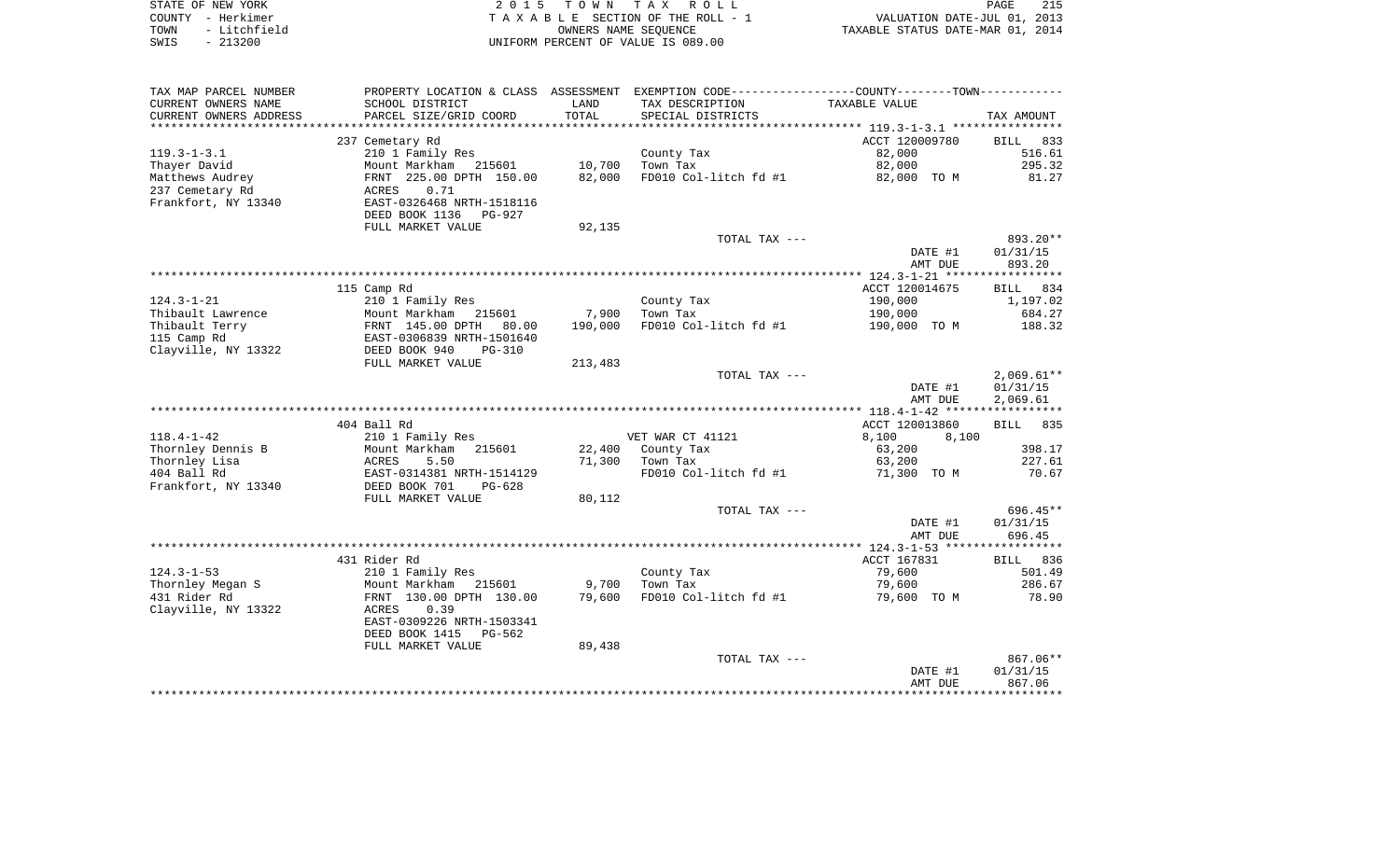|      | STATE OF NEW YORK | 2015 TOWN TAX ROLL                 | 216<br>PAGE                      |
|------|-------------------|------------------------------------|----------------------------------|
|      | COUNTY - Herkimer | TAXABLE SECTION OF THE ROLL - 1    | VALUATION DATE-JUL 01, 2013      |
| TOWN | - Litchfield      | OWNERS NAME SEOUENCE               | TAXABLE STATUS DATE-MAR 01, 2014 |
| SWIS | $-213200$         | UNIFORM PERCENT OF VALUE IS 089.00 |                                  |

| TAX MAP PARCEL NUMBER             | PROPERTY LOCATION & CLASS ASSESSMENT EXEMPTION CODE---------------COUNTY--------TOWN---------- |         |                                   |                |            |
|-----------------------------------|------------------------------------------------------------------------------------------------|---------|-----------------------------------|----------------|------------|
| CURRENT OWNERS NAME               | SCHOOL DISTRICT                                                                                | LAND    | TAX DESCRIPTION                   | TAXABLE VALUE  |            |
| CURRENT OWNERS ADDRESS            | PARCEL SIZE/GRID COORD                                                                         | TOTAL   | SPECIAL DISTRICTS                 |                | TAX AMOUNT |
|                                   |                                                                                                |         |                                   |                |            |
|                                   | 973 State Route 51                                                                             |         |                                   | ACCT 120013470 | BILL 837   |
| 131.29-1-14                       | 210 1 Family Res                                                                               |         | County Tax                        | 56,200         | 354.07     |
| Thune Carol A                     | Mount Markham 215601                                                                           | 7,000   | Town Tax                          | 56,200         | 202.40     |
| Thune Garrad R                    | 69.00 DPTH 165.00                                                                              | 56,200  | School Relevy                     |                | 673.89     |
| 973 State Route 51                | FRNT<br>ACRES<br>0.25                                                                          |         | FD010 Col-litch fd #1 56,200 TO M |                | 55.70      |
| Ilion, NY 13357                   | EAST-0327460 NRTH-1493358                                                                      |         |                                   |                |            |
|                                   | DEED BOOK 911<br>PG-344                                                                        |         |                                   |                |            |
|                                   | FULL MARKET VALUE                                                                              | 63,146  |                                   |                |            |
|                                   |                                                                                                |         | TOTAL TAX ---                     |                | 1,286.06** |
|                                   |                                                                                                |         |                                   | DATE #1        | 01/31/15   |
|                                   |                                                                                                |         |                                   | AMT DUE        | 1,286.06   |
|                                   |                                                                                                |         |                                   |                |            |
|                                   | 985 Albany St                                                                                  |         |                                   | ACCT 120002580 | BILL 838   |
| 124.1-1-31.1                      | 210 1 Family Res                                                                               |         | County Tax                        | 67,000         | 422.11     |
| Tichensky Douglas                 | Mount Markham 215601 11,200<br>FRNT 339.50 DPTH 100.00 67,000<br>ACRES 0.78                    |         | Town Tax                          | 67,000         | 241.30     |
| 985 Albany St                     |                                                                                                |         | FD010 Col-litch fd #1             | 67,000 TO M    | 66.41      |
| Clayville, NY 13322               |                                                                                                |         |                                   |                |            |
|                                   | EAST-0309401 NRTH-1507677                                                                      |         |                                   |                |            |
|                                   | DEED BOOK 938<br>PG-228                                                                        |         |                                   |                |            |
|                                   | FULL MARKET VALUE                                                                              | 75,281  |                                   |                |            |
|                                   |                                                                                                |         | TOTAL TAX ---                     |                | 729.82**   |
|                                   |                                                                                                |         |                                   | DATE #1        | 01/31/15   |
|                                   |                                                                                                |         |                                   | AMT DUE        | 729.82     |
|                                   |                                                                                                |         |                                   |                |            |
|                                   | Elizabethtown Rd                                                                               |         |                                   | ACCT 120013530 | BILL 839   |
| $131.30 - 1 - 7$                  | 314 Rural vac<10                                                                               |         | County Tax                        | 1,000          | 6.30       |
| Tillson Russell                   | Mount Markham 215601                                                                           | 1,000   | Town Tax                          | 1,000          | 3.60       |
| 135 Elizabethtown Rd              | ACRES<br>0.56                                                                                  | 1,000   | FD010 Col-litch fd #1             | 1,000 TO M     | .99        |
| Ilion, NY 13357                   | EAST-0328235 NRTH-1493900                                                                      |         |                                   |                |            |
|                                   | DEED BOOK 00578 PG-00358                                                                       |         |                                   |                |            |
|                                   | FULL MARKET VALUE                                                                              | 1,124   |                                   |                |            |
|                                   |                                                                                                |         | TOTAL TAX ---                     |                | 10.89**    |
|                                   |                                                                                                |         |                                   | DATE #1        | 01/31/15   |
|                                   |                                                                                                |         |                                   | AMT DUE        | 10.89      |
|                                   |                                                                                                |         |                                   |                |            |
|                                   | 303 Camp Rd                                                                                    |         |                                   |                | BILL 840   |
| $124.1 - 1 - 18.2$                | 210 1 Family Res                                                                               |         | County Tax                        | 116,000        | 730.81     |
| Timian Gifford                    | Mount Markham 215601                                                                           | 13,500  | Town Tax                          | 116,000        | 417.77     |
| Timian Barbara J                  | ACRES 1.23<br>EAST-0305784 NRTH-1505274                                                        | 116,000 | FD010 Col-litch fd #1             | 116,000 TO M   | 114.97     |
| 303 Camp Rd                       |                                                                                                |         |                                   |                |            |
| Clayville, NY 13322 DEED BOOK 861 | PG-680                                                                                         |         |                                   |                |            |
|                                   | FULL MARKET VALUE                                                                              | 130,337 |                                   |                |            |
|                                   |                                                                                                |         | TOTAL TAX ---                     |                | 1,263.55** |
|                                   |                                                                                                |         |                                   | DATE #1        | 01/31/15   |
|                                   |                                                                                                |         |                                   | AMT DUE        | 1,263.55   |
|                                   |                                                                                                |         |                                   |                |            |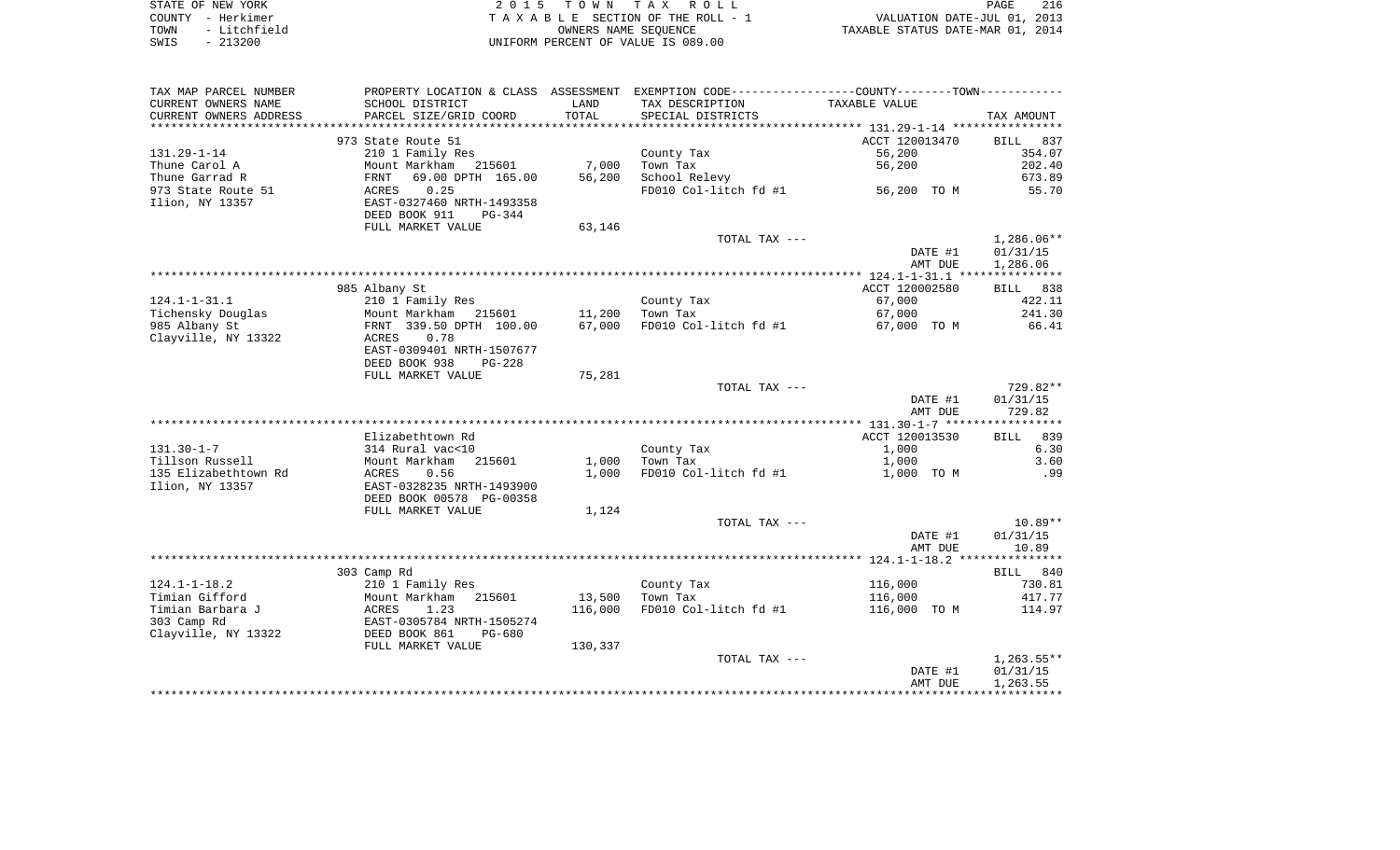| STATE OF NEW YORK    | 2015 TOWN TAX ROLL                 | 217<br>PAGE                      |
|----------------------|------------------------------------|----------------------------------|
| COUNTY - Herkimer    | TAXABLE SECTION OF THE ROLL - 1    | VALUATION DATE-JUL 01, 2013      |
| - Litchfield<br>TOWN | OWNERS NAME SEOUENCE               | TAXABLE STATUS DATE-MAR 01, 2014 |
| $-213200$<br>SWIS    | UNIFORM PERCENT OF VALUE IS 089.00 |                                  |

| TAX MAP PARCEL NUMBER  | PROPERTY LOCATION & CLASS ASSESSMENT |        | EXEMPTION CODE----------------COUNTY-------TOWN----------- |                |             |
|------------------------|--------------------------------------|--------|------------------------------------------------------------|----------------|-------------|
| CURRENT OWNERS NAME    | SCHOOL DISTRICT                      | LAND   | TAX DESCRIPTION                                            | TAXABLE VALUE  |             |
| CURRENT OWNERS ADDRESS | PARCEL SIZE/GRID COORD               | TOTAL  | SPECIAL DISTRICTS                                          |                | TAX AMOUNT  |
|                        |                                      |        |                                                            |                |             |
|                        | Rasbach Rd                           |        |                                                            | ACCT 183803    | BILL<br>841 |
| $124.1 - 1 - 23.7$     | 312 Vac w/imprv                      |        | County Tax                                                 | 11,300         | 71.19       |
| Timian Gifford         | Mount Markham<br>215601              | 8,000  | Town Tax                                                   | 11,300         | 40.70       |
| Timian Barbara         | 1.00<br>ACRES                        | 11,300 | FD010 Col-litch fd #1                                      | 11,300 TO M    | 11.20       |
| 303 Camp Rd            | EAST-0306124 NRTH-1506685            |        |                                                            |                |             |
| Clayville, NY 13322    | DEED BOOK 1519<br>PG-121             |        |                                                            |                |             |
|                        | FULL MARKET VALUE                    | 12,697 |                                                            |                |             |
|                        |                                      |        | TOTAL TAX ---                                              |                | $123.09**$  |
|                        |                                      |        |                                                            | DATE #1        | 01/31/15    |
|                        |                                      |        |                                                            | AMT DUE        | 123.09      |
|                        |                                      |        |                                                            |                |             |
|                        | 1398 Jones Rd                        |        |                                                            |                | BILL 842    |
| $125.3 - 2 - 18.4$     | 240 Rural res                        |        | County Tax                                                 | 85,000         | 535.51      |
| Tindall George         | Mount Markham<br>215601              | 30,400 | Town Tax                                                   | 85,000         | 306.12      |
| Tindall Kathleen       | ACRES 14.80                          | 85,000 | FD010 Col-litch fd #1                                      | 85,000 TO M    | 84.25       |
| 1398 Jones Road        | EAST-0329581 NRTH-1500664            |        |                                                            |                |             |
| Ilion, NY 13357        | DEED BOOK 1249<br>PG-565             |        |                                                            |                |             |
|                        | FULL MARKET VALUE                    | 95,506 |                                                            |                |             |
|                        |                                      |        | TOTAL TAX ---                                              |                | $925.88**$  |
|                        |                                      |        |                                                            | DATE #1        | 01/31/15    |
|                        |                                      |        |                                                            | AMT DUE        | 925.88      |
|                        |                                      |        |                                                            |                |             |
|                        | 10219 Roberts Rd                     |        |                                                            | ACCT 120009930 | BILL 843    |
| $118.1 - 1 - 16$       | 210 1 Family Res                     |        | County Tax                                                 | 81,200         | 511.57      |
| Tinker Linda L         | Sauquoit Valley 305002               | 9,500  | Town Tax                                                   | 81,200         | 292.44      |
| 10219 Roberts Rd       | FRNT 245.00 DPTH 160.00              | 81,200 | FD010 Col-litch fd #1                                      | 81,200 TO M    | 80.48       |
| Sauguoit, NY 13456     | EAST-0301846 NRTH-1523977            |        |                                                            |                |             |
|                        | DEED BOOK 00657 PG-00123             |        |                                                            |                |             |
|                        | FULL MARKET VALUE                    | 91,236 |                                                            |                |             |
|                        |                                      |        | TOTAL TAX ---                                              |                | 884.49**    |
|                        |                                      |        |                                                            | DATE #1        | 01/31/15    |
|                        |                                      |        |                                                            | AMT DUE        | 884.49      |
|                        |                                      |        |                                                            |                |             |
|                        | Roberts Rd                           |        |                                                            | ACCT 120001890 | BILL 844    |
| $118.1 - 1 - 43$       | 312 Vac w/imprv                      |        | County Tax                                                 | 6,200          | 39.06       |
| Tinker Linda L         | Sauquoit Valley 305002               | 500    | Town Tax                                                   | 6,200          | 22.33       |
| 10219 Roberts Rd       | FRNT 100.00 DPTH 100.00              | 6,200  | FD010 Col-litch fd #1                                      | 6,200 TO M     | 6.15        |
| Sauquoit, NY 13456     | EAST-0301278 NRTH-1524061            |        |                                                            |                |             |
|                        | FULL MARKET VALUE                    | 6,966  |                                                            |                |             |
|                        |                                      |        | TOTAL TAX ---                                              |                | $67.54**$   |
|                        |                                      |        |                                                            | DATE #1        | 01/31/15    |
|                        |                                      |        |                                                            | AMT DUE        | 67.54       |
|                        |                                      |        |                                                            |                |             |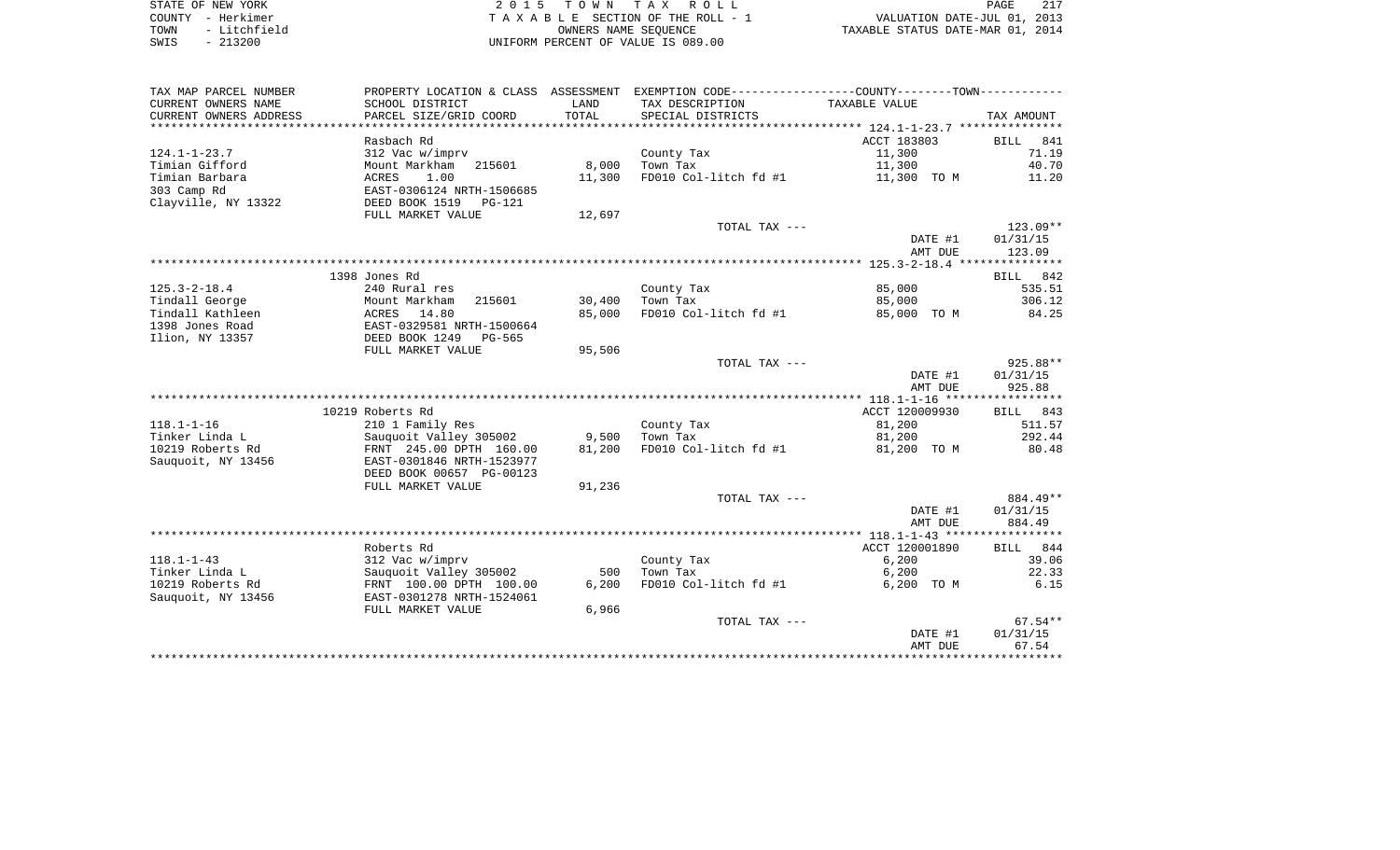| STATE OF NEW YORK    | 2015 TOWN TAX ROLL                    | 218<br>PAGE                      |
|----------------------|---------------------------------------|----------------------------------|
| COUNTY - Herkimer    | T A X A B L E SECTION OF THE ROLL - 1 | VALUATION DATE-JUL 01, 2013      |
| - Litchfield<br>TOWN | OWNERS NAME SEOUENCE                  | TAXABLE STATUS DATE-MAR 01, 2014 |
| חחרכור הדוגדה        | LINIEODM DEDOEME OF ULLIE TO 000 00   |                                  |

SWIS - 213200 UNIFORM PERCENT OF VALUE IS 089.00

| TAX MAP PARCEL NUMBER   |                           |         | PROPERTY LOCATION & CLASS ASSESSMENT EXEMPTION CODE----------------COUNTY-------TOWN---------- |                |                    |
|-------------------------|---------------------------|---------|------------------------------------------------------------------------------------------------|----------------|--------------------|
| CURRENT OWNERS NAME     | SCHOOL DISTRICT           | LAND    | TAX DESCRIPTION                                                                                | TAXABLE VALUE  |                    |
| CURRENT OWNERS ADDRESS  | PARCEL SIZE/GRID COORD    | TOTAL   | SPECIAL DISTRICTS                                                                              |                | TAX AMOUNT         |
|                         |                           |         |                                                                                                |                |                    |
|                         | Roberts Rd                |         |                                                                                                | ACCT 120001770 | <b>BILL</b><br>845 |
| $118.1 - 1 - 46.1$      | 314 Rural vac<10          |         | County Tax                                                                                     | 10,300         | 64.89              |
| Tinker Linda L          | Sauquoit Valley 305002    | 10,300  | Town Tax                                                                                       | 10,300         | 37.09              |
|                         |                           |         |                                                                                                |                |                    |
| 10219 Roberts Rd        | 5.60<br>ACRES             | 10,300  | FD010 Col-litch fd #1                                                                          | 10,300 TO M    | 10.21              |
| Sauquoit, NY 13456      | EAST-0301174 NRTH-1523714 |         |                                                                                                |                |                    |
|                         | DEED BOOK 679<br>$PG-38$  |         |                                                                                                |                |                    |
|                         | FULL MARKET VALUE         | 11,573  |                                                                                                |                |                    |
|                         |                           |         | TOTAL TAX ---                                                                                  |                | $112.19**$         |
|                         |                           |         |                                                                                                | DATE #1        | 01/31/15           |
|                         |                           |         |                                                                                                | AMT DUE        | 112.19             |
|                         |                           |         |                                                                                                |                |                    |
|                         | Graffenburg Rd            |         |                                                                                                | ACCT 172040    | BILL 846           |
|                         |                           |         |                                                                                                |                |                    |
| $118.1 - 1 - 20$        | 105 Vac farmland          |         | County Tax                                                                                     | 13,500         | 85.05              |
| Tinker Travis           | Sauguoit Valley 305002    | 13,500  | Town Tax                                                                                       | 13,500         | 48.62              |
| 10219 Roberts Road Rd   | ACRES<br>9.20             | 13,500  | FD010 Col-litch fd #1                                                                          | 13,500 TO M    | 13.38              |
| Sauquoit, NY 13456      | EAST-0302430 NRTH-1524158 |         |                                                                                                |                |                    |
|                         | DEED BOOK 1443<br>PG-55   |         |                                                                                                |                |                    |
|                         | FULL MARKET VALUE         | 15,169  |                                                                                                |                |                    |
|                         |                           |         | TOTAL TAX ---                                                                                  |                | 147.05**           |
|                         |                           |         |                                                                                                | DATE #1        | 01/31/15           |
|                         |                           |         |                                                                                                | AMT DUE        | 147.05             |
|                         |                           |         |                                                                                                |                |                    |
|                         |                           |         |                                                                                                |                |                    |
|                         | 437 Cedarville Rd         |         |                                                                                                | ACCT 120013625 | BILL 847           |
| $124.4 - 1 - 33$        | 210 1 Family Res          |         | County Tax                                                                                     | 123,100        | 775.54             |
| Tocco Joseph J          | Mount Markham<br>215601   | 13,000  | Town Tax                                                                                       | 123,100        | 443.34             |
| Tocco Beatrice L        | ACRES<br>1.00             | 123,100 | FD010 Col-litch fd #1                                                                          | 123,100 TO M   | 122.01             |
| 156 Willard Ave Lot 8   | EAST-0323988 NRTH-1499015 |         |                                                                                                |                |                    |
| West Winfield, NY 13491 | DEED BOOK 00610 PG-00267  |         |                                                                                                |                |                    |
|                         | FULL MARKET VALUE         | 138,315 |                                                                                                |                |                    |
|                         |                           |         | TOTAL TAX ---                                                                                  |                | $1,340.89**$       |
|                         |                           |         |                                                                                                |                |                    |
|                         |                           |         |                                                                                                | DATE #1        | 01/31/15           |
|                         |                           |         |                                                                                                | AMT DUE        | 1,340.89           |
|                         |                           |         |                                                                                                |                |                    |
|                         | 1070 Albany Rd            |         |                                                                                                |                | BILL 848           |
| $124.1 - 1 - 11.5$      | 210 1 Family Res          |         | County Tax                                                                                     | 150,000        | 945.02             |
| Tofolo Michael          | Mount Markham<br>215601   | 23,300  | Town Tax                                                                                       | 150,000        | 540.21             |
| Tofolo Donna            | Doublewide                | 150,000 | FD010 Col-litch fd #1                                                                          | 150,000 TO M   | 148.67             |
| 1070 Albany Rd          | ACRES<br>6.20 BANK<br>184 |         |                                                                                                |                |                    |
| Clayville, NY 13322     | EAST-0309026 NRTH-1509408 |         |                                                                                                |                |                    |
|                         |                           |         |                                                                                                |                |                    |
|                         | DEED BOOK 796<br>$PG-606$ |         |                                                                                                |                |                    |
|                         | FULL MARKET VALUE         | 168,539 |                                                                                                |                |                    |
|                         |                           |         | TOTAL TAX ---                                                                                  |                | $1,633.90**$       |
|                         |                           |         |                                                                                                | DATE #1        | 01/31/15           |
|                         |                           |         |                                                                                                | AMT DUE        | 1,633.90           |
|                         |                           |         |                                                                                                |                |                    |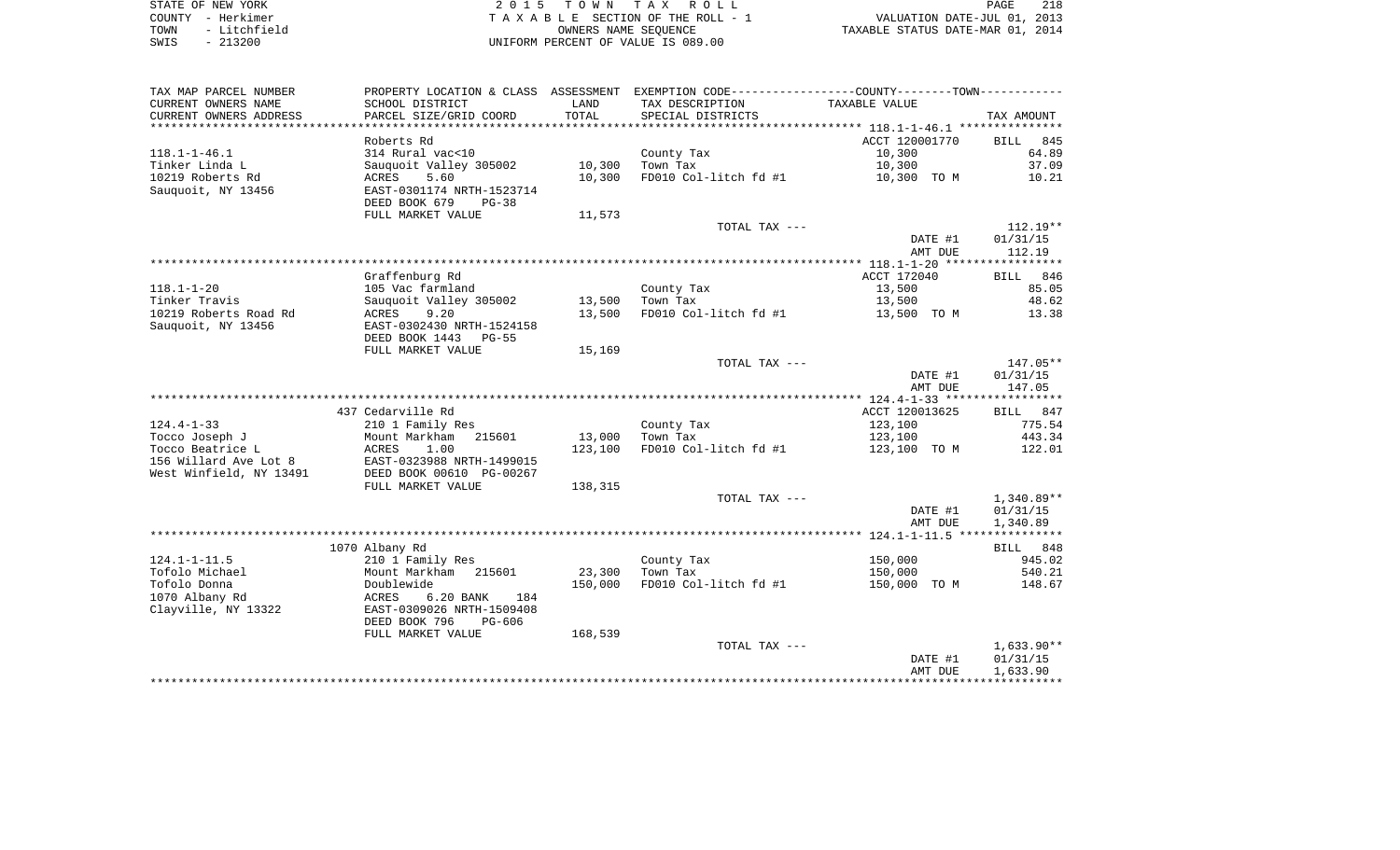| STATE OF NEW YORK    | 2015 TOWN TAX ROLL                 | 219<br>PAGE                      |
|----------------------|------------------------------------|----------------------------------|
| COUNTY - Herkimer    | TAXABLE SECTION OF THE ROLL - 1    | VALUATION DATE-JUL 01, 2013      |
| - Litchfield<br>TOWN | OWNERS NAME SEOUENCE               | TAXABLE STATUS DATE-MAR 01, 2014 |
| $-213200$<br>SWIS    | UNIFORM PERCENT OF VALUE IS 089.00 |                                  |

| TAX MAP PARCEL NUMBER                    | PROPERTY LOCATION & CLASS ASSESSMENT EXEMPTION CODE---------------COUNTY-------TOWN---------- |                       |                        |                          |                    |
|------------------------------------------|-----------------------------------------------------------------------------------------------|-----------------------|------------------------|--------------------------|--------------------|
| CURRENT OWNERS NAME                      | SCHOOL DISTRICT                                                                               | LAND                  | TAX DESCRIPTION        | TAXABLE VALUE            |                    |
| CURRENT OWNERS ADDRESS                   | PARCEL SIZE/GRID COORD                                                                        | TOTAL<br>************ | SPECIAL DISTRICTS      |                          | TAX AMOUNT         |
|                                          | Albany Rd                                                                                     |                       |                        |                          | 849<br><b>BILL</b> |
| $124.1 - 1 - 11.7$                       | 314 Rural vac<10                                                                              |                       | County Tax             | 1,000                    | 6.30               |
| Tofolo Michael J                         | Mount Markham<br>215601                                                                       | 1,000                 | Town Tax               | 1,000                    | 3.60               |
| Tofolo Donna M                           | FRNT 329.00 DPTH                                                                              | 1,000                 | FD010 Col-litch fd #1  | 1,000 TO M               | .99                |
| 1070 Albany Rd                           | 2.80<br>ACRES                                                                                 |                       |                        |                          |                    |
| Clayville, NY 13322                      | EAST-0309074 NRTH-1509046                                                                     |                       |                        |                          |                    |
|                                          | DEED BOOK 906<br>$PG-452$                                                                     |                       |                        |                          |                    |
|                                          | FULL MARKET VALUE                                                                             | 1,124                 |                        |                          |                    |
|                                          |                                                                                               |                       | TOTAL TAX ---          |                          | $10.89**$          |
|                                          |                                                                                               |                       |                        | DATE #1                  | 01/31/15           |
|                                          |                                                                                               |                       |                        | AMT DUE                  | 10.89              |
|                                          |                                                                                               |                       |                        |                          | *****************  |
| $118.1 - 1 - 45$                         | 10153 Roberts Rd<br>210 1 Family Res                                                          |                       |                        | ACCT 120009240<br>90,900 | BILL 850<br>572.68 |
| Torchia Christina A                      | Sauquoit Valley 305002                                                                        | 6,600                 | County Tax<br>Town Tax | 90,900                   | 327.37             |
| 1620 Clementian Street                   | FRNT 60.00 DPTH 148.50                                                                        | 90,900                | FD010 Col-litch fd #1  | 90,900 TO M              | 90.10              |
| Utica, NY 13501                          | EAST-0300890 NRTH-1524550                                                                     |                       |                        |                          |                    |
|                                          | DEED BOOK 1454<br>PG-253                                                                      |                       |                        |                          |                    |
|                                          | FULL MARKET VALUE                                                                             | 102,135               |                        |                          |                    |
|                                          |                                                                                               |                       | TOTAL TAX ---          |                          | 990.15**           |
|                                          |                                                                                               |                       |                        | DATE #1                  | 01/31/15           |
|                                          |                                                                                               |                       |                        | AMT DUE                  | 990.15             |
|                                          |                                                                                               |                       |                        |                          |                    |
|                                          | Airport Rd                                                                                    |                       |                        | ACCT 120013560           | BILL 851           |
| $118.2 - 2 - 2$                          | 322 Rural vac>10                                                                              |                       | County Tax             | 14,400                   | 90.72              |
| Town of Frankfort<br>140 S Litchfield St | Mount Markham<br>215601<br>10.20                                                              | 14,400<br>14,400      | Town Tax               | 14,400                   | 51.86              |
| Frankfort, NY 13340                      | ACRES<br>EAST-0315994 NRTH-1521677                                                            |                       | FD010 Col-litch fd #1  | 14,400 TO M              | 14.27              |
|                                          | DEED BOOK 00289 PG-00156                                                                      |                       |                        |                          |                    |
|                                          | FULL MARKET VALUE                                                                             | 16,180                |                        |                          |                    |
|                                          |                                                                                               |                       | TOTAL TAX ---          |                          | $156.85**$         |
|                                          |                                                                                               |                       |                        | DATE #1                  | 01/31/15           |
|                                          |                                                                                               |                       |                        | AMT DUE                  | 156.85             |
|                                          |                                                                                               |                       |                        |                          |                    |
|                                          | 107 Elizabethtown Rd                                                                          |                       |                        | ACCT 120010470           | BILL 852           |
| $131.30 - 1 - 12$                        | 270 Mfg housing                                                                               |                       | County Tax             | 25,300                   | 159.39             |
| Trask Robert                             | Mount Markham<br>215601                                                                       | 7,000                 | Town Tax               | 25,300                   | 91.12              |
| Trask Catherine                          | FRNT 233.00 DPTH<br>48.00                                                                     | 25,300                | FD010 Col-litch fd #1  | 25,300 TO M              | 25.08              |
| PO Box 115<br>Ilion, NY 13357            | 0.25<br>ACRES<br>EAST-0327984 NRTH-1493353                                                    |                       |                        |                          |                    |
|                                          | DEED BOOK 00551 PG-00898                                                                      |                       |                        |                          |                    |
| PRIOR OWNER ON 3/01/2014                 | FULL MARKET VALUE                                                                             | 28,427                |                        |                          |                    |
| Trask Robert                             |                                                                                               |                       |                        |                          |                    |
|                                          |                                                                                               |                       | TOTAL TAX ---          |                          | $275.59**$         |
|                                          |                                                                                               |                       |                        | DATE #1                  | 01/31/15           |
|                                          |                                                                                               |                       |                        | AMT DUE                  | 275.59             |
|                                          |                                                                                               |                       |                        |                          |                    |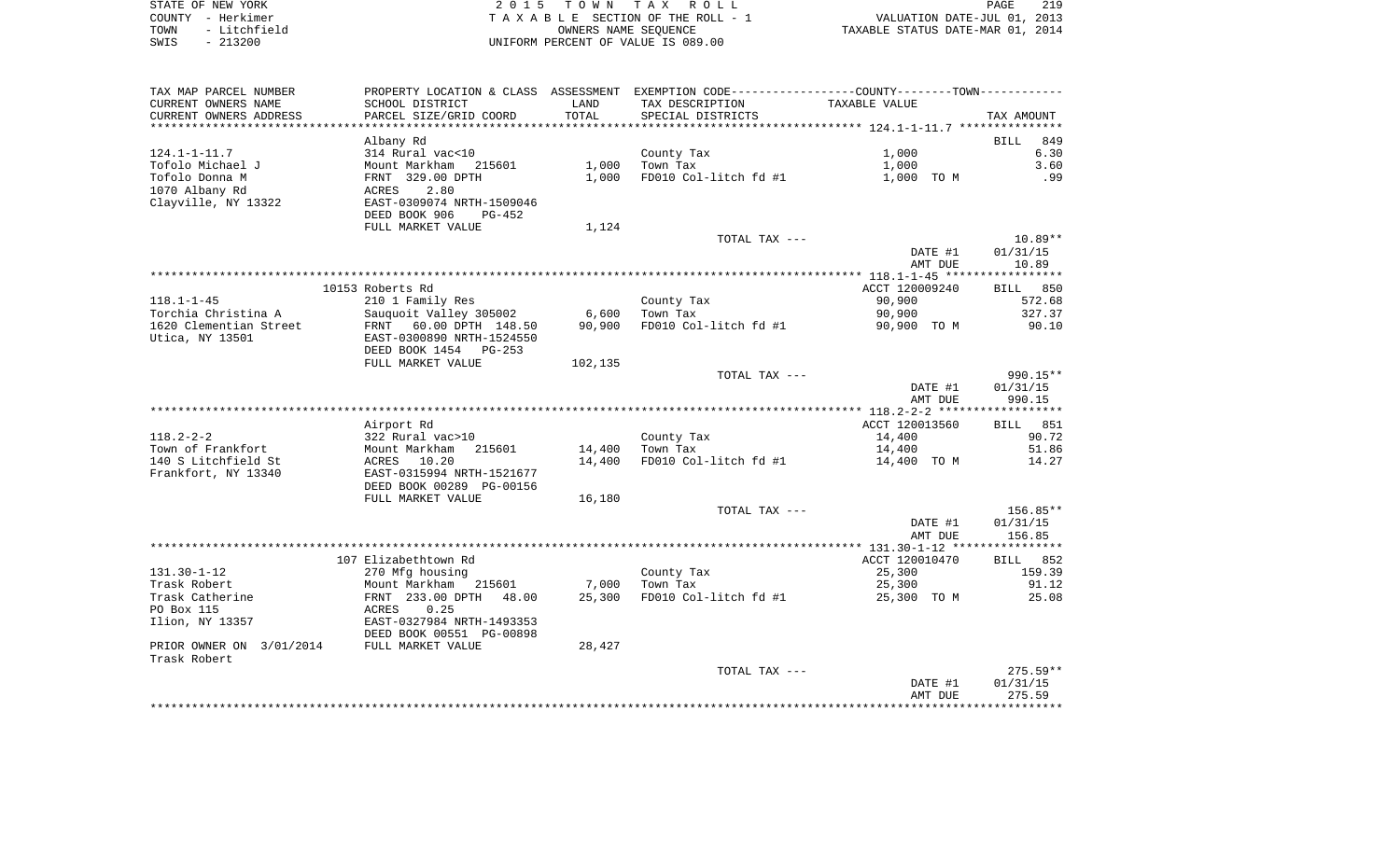STATE OF NEW YORK **EXECUTE:**  $2015$  TOWN TAX ROLL COUNTY - Herkimer<br>
T A X A B L E SECTION OF THE ROLL - 1<br>
TOWN - Litchfield<br>
SWIS - 213200 - UNIFORM PERCENT OF VALUE IS 089.00 TOWN - Litchfield OWNERS NAME SEQUENCE TAXABLE STATUS DATE-MAR 01, 2014 SWIS - 213200 UNIFORM PERCENT OF VALUE IS 089.00

| TAX MAP PARCEL NUMBER     | PROPERTY LOCATION & CLASS ASSESSMENT |         |                         | EXEMPTION CODE-----------------COUNTY-------TOWN----------- |             |
|---------------------------|--------------------------------------|---------|-------------------------|-------------------------------------------------------------|-------------|
| CURRENT OWNERS NAME       | SCHOOL DISTRICT                      | LAND    | TAX DESCRIPTION         | TAXABLE VALUE                                               |             |
| CURRENT OWNERS ADDRESS    | PARCEL SIZE/GRID COORD               | TOTAL   | SPECIAL DISTRICTS       |                                                             | TAX AMOUNT  |
|                           |                                      |         |                         |                                                             |             |
|                           | State Route 51                       |         |                         | ACCT 120011550                                              | BILL<br>853 |
| $125.1 - 2 - 53$          | 323 Vacant rural                     |         | County Tax              | 15,700                                                      | 98.91       |
| Treat Charles R           | 215601<br>Mount Markham              | 15,700  | Town Tax                | 15,700                                                      | 56.54       |
| Treat Jacqueline A        | ACRES 44.30                          | 15,700  | FD010 Col-litch fd #1   | 15,700 TO M                                                 | 15.56       |
| 200 Silver St             | EAST-0330475 NRTH-1505124            |         |                         |                                                             |             |
| Ilion, NY 13357           | DEED BOOK 896<br>$PG-376$            |         |                         |                                                             |             |
|                           | FULL MARKET VALUE                    | 17,640  |                         |                                                             |             |
|                           |                                      |         | TOTAL TAX ---           |                                                             | 171.01**    |
|                           |                                      |         |                         | DATE #1                                                     | 01/31/15    |
|                           |                                      |         |                         | AMT DUE                                                     | 171.01      |
|                           |                                      |         |                         |                                                             |             |
|                           | Silver St                            |         |                         | ACCT 120006630                                              | 854<br>BILL |
| $125.1 - 2 - 39$          | 105 Vac farmland                     |         | AG MKTS L 41720         | 5,541<br>5,541                                              |             |
| Treat Farm Inc            | Mount Markham<br>215601              | 11,300  | County Tax              | 5,759                                                       | 36.28       |
| 200 Silver St             | ACRES 19.00                          | 11,300  | Town Tax                | 5,759                                                       | 20.74       |
| Ilion, NY 13357           | EAST-0326301 NRTH-1505995            |         | FD010 Col-litch fd #1   | 5,759 TO M                                                  | 5.71        |
|                           | DEED BOOK 810<br>PG-636              |         | 5,541 EX                |                                                             |             |
| MAY BE SUBJECT TO PAYMENT | FULL MARKET VALUE                    | 12,697  |                         |                                                             |             |
| UNDER AGDIST LAW TIL 2018 |                                      |         |                         |                                                             |             |
|                           |                                      |         | TOTAL TAX ---           |                                                             | $62.73**$   |
|                           |                                      |         |                         | DATE #1                                                     | 01/31/15    |
|                           |                                      |         |                         | AMT DUE                                                     | 62.73       |
|                           |                                      |         |                         |                                                             |             |
|                           | 200 Silver St                        |         |                         | ACCT 120006600                                              | BILL 855    |
| $125.1 - 2 - 40$          | 112 Dairy farm                       |         | AG MKTS L 41720         | 17,572<br>17,572                                            |             |
| Treat Farm Inc            | Mount Markham<br>215601              |         | 98,300 AGRIC 10 Y 42100 | 9,000<br>9,000                                              |             |
| 200 Silver St             | ACRES 152.00                         | 197,800 | County Tax              | 171,228                                                     | 1,078.76    |
| Ilion, NY 13357           | EAST-0328258 NRTH-1506601            |         | Town Tax                | 171,228                                                     | 616.67      |
|                           | DEED BOOK 810<br>$PG-633$            |         | FD010 Col-litch fd #1   | 180,228 TO M                                                | 178.63      |
| MAY BE SUBJECT TO PAYMENT | FULL MARKET VALUE                    | 222,247 | 17,572 EX               |                                                             |             |
| UNDER AGDIST LAW TIL 2018 |                                      |         |                         |                                                             |             |
|                           |                                      |         | TOTAL TAX ---           |                                                             | 1,874.06**  |
|                           |                                      |         |                         | DATE #1                                                     | 01/31/15    |
|                           |                                      |         |                         | AMT DUE                                                     | 1,874.06    |
|                           |                                      |         |                         |                                                             |             |
|                           | Silver St                            |         |                         | ACCT 120090005                                              | BILL 856    |
| $125.1 - 2 - 41$          | 105 Vac farmland                     |         | AG MKTS L 41720         | 679<br>679                                                  |             |
| Treat Farm Inc            | 215601<br>Mount Markham              | 20,600  | County Tax              | 19,921                                                      | 125.50      |
| 200 Silver St             | ACRES 32.60                          | 20,600  | Town Tax                | 19,921                                                      | 71.74       |
| Ilion, NY 13357           | EAST-0329819 NRTH-1505826            |         | FD010 Col-litch fd #1   | 19,921 TO M                                                 | 19.74       |
|                           | DEED BOOK 810<br>PG-638              |         | 679 EX                  |                                                             |             |
| MAY BE SUBJECT TO PAYMENT | FULL MARKET VALUE                    | 23,146  |                         |                                                             |             |
| UNDER AGDIST LAW TIL 2018 |                                      |         |                         |                                                             |             |
|                           |                                      |         | TOTAL TAX ---           |                                                             | $216.98**$  |
|                           |                                      |         |                         | DATE #1                                                     | 01/31/15    |
|                           |                                      |         |                         | AMT DUE                                                     | 216.98      |
|                           |                                      |         |                         |                                                             |             |
|                           |                                      |         |                         |                                                             |             |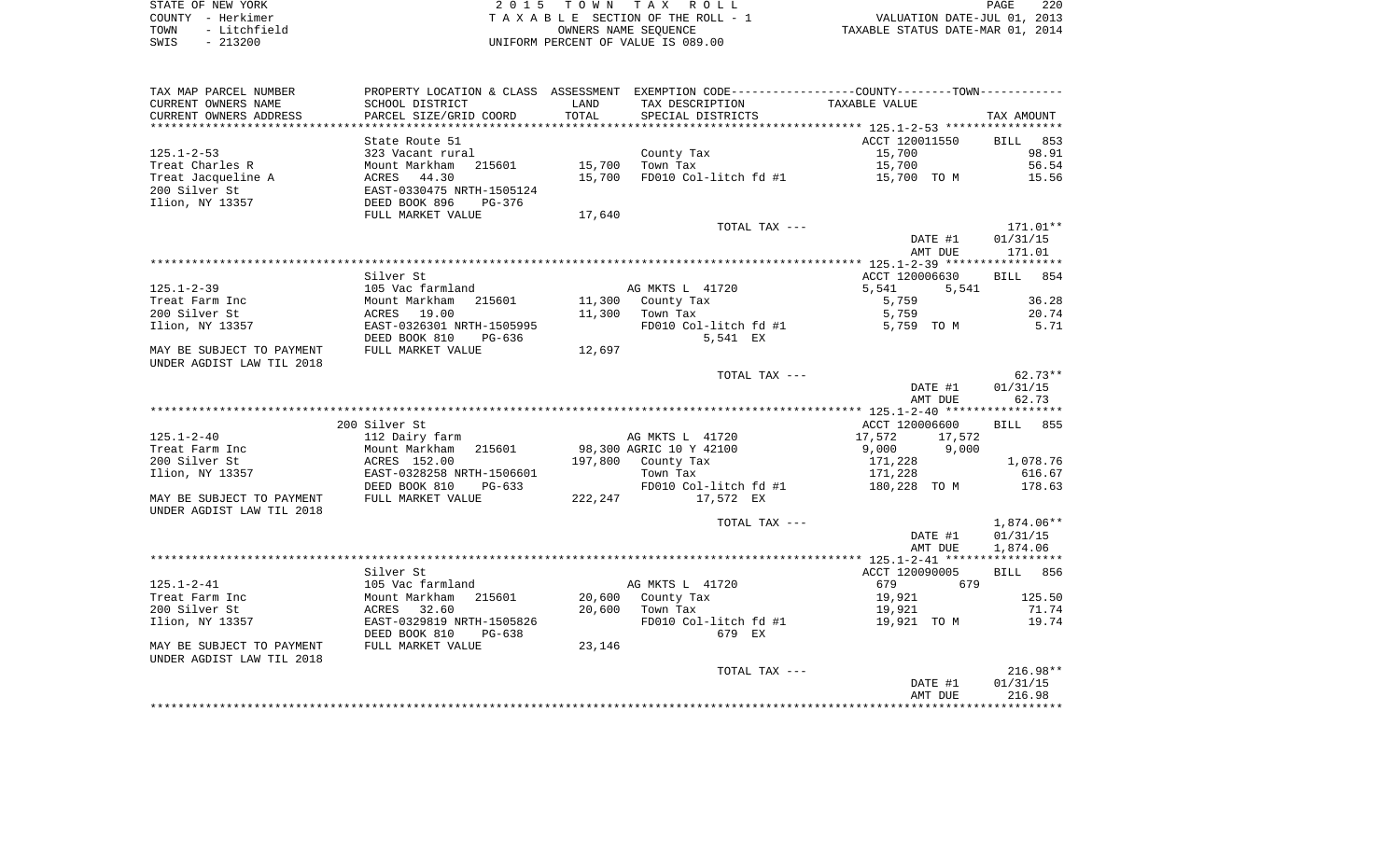| STATE OF NEW YORK    | 2015 TOWN TAX ROLL                 | 221<br>PAGE                      |
|----------------------|------------------------------------|----------------------------------|
| COUNTY - Herkimer    | TAXABLE SECTION OF THE ROLL - 1    | VALUATION DATE-JUL 01, 2013      |
| - Litchfield<br>TOWN | OWNERS NAME SEOUENCE               | TAXABLE STATUS DATE-MAR 01, 2014 |
| $-213200$<br>SWIS    | UNIFORM PERCENT OF VALUE IS 089.00 |                                  |

| TAX MAP PARCEL NUMBER<br>CURRENT OWNERS NAME | SCHOOL DISTRICT                                                                                       | LAND   | PROPERTY LOCATION & CLASS ASSESSMENT EXEMPTION CODE----------------COUNTY--------TOWN----------<br>TAX DESCRIPTION | TAXABLE VALUE      |                    |
|----------------------------------------------|-------------------------------------------------------------------------------------------------------|--------|--------------------------------------------------------------------------------------------------------------------|--------------------|--------------------|
| CURRENT OWNERS ADDRESS                       | PARCEL SIZE/GRID COORD                                                                                | TOTAL  | SPECIAL DISTRICTS                                                                                                  |                    | TAX AMOUNT         |
|                                              |                                                                                                       |        |                                                                                                                    |                    |                    |
|                                              | 284 Prior Rd                                                                                          |        |                                                                                                                    | ACCT 120003690     | BILL 857           |
| 124.1-1-40                                   | 210 1 Family Res                                                                                      |        | County Tax                                                                                                         | 71,000             | 447.31             |
| Treen Charles L                              |                                                                                                       | 13,000 | Town Tax                                                                                                           | 71,000             | 255.70             |
| Ward Denise                                  |                                                                                                       | 71,000 | FD010 Col-litch fd #1 71,000 TO M                                                                                  |                    | 70.37              |
| 284 Prior Rd                                 |                                                                                                       |        |                                                                                                                    |                    |                    |
| Clayville, NY 13322                          | Mount Markham 215601<br>ACRES 1.00<br>EAST-0311978 NRTH-1506755<br>DEED BOOK 00650<br>FILI MARKET 111 |        |                                                                                                                    |                    |                    |
|                                              | FULL MARKET VALUE                                                                                     | 79,775 |                                                                                                                    |                    | $773.38**$         |
|                                              |                                                                                                       |        | TOTAL TAX ---                                                                                                      | DATE #1            | 01/31/15           |
|                                              |                                                                                                       |        |                                                                                                                    | AMT DUE            | 773.38             |
|                                              |                                                                                                       |        |                                                                                                                    |                    |                    |
|                                              | Jones Rd                                                                                              |        |                                                                                                                    | ACCT 186902        | BILL 858           |
| 125.3-2-31                                   | 105 Vac farmland                                                                                      |        | County Tax                                                                                                         | 54,600             | 343.99             |
| Treen Dennis J                               |                                                                                                       | 54,600 | Town Tax                                                                                                           | 54,600             | 196.64             |
| Mower Susan E                                | 105 vac Iarmiana<br>Mount Markham 215601<br>ACRES 86.50<br>EAST-0328553 NRTH-1498986                  | 54,600 | FD010 Col-litch fd #1                                                                                              | 54,600 TO M        | 54.12              |
| 170 Walts Rd                                 |                                                                                                       |        |                                                                                                                    |                    |                    |
| West Winfield, NY 13491                      | DEED BOOK 1537 PG-306                                                                                 |        |                                                                                                                    |                    |                    |
|                                              | FULL MARKET VALUE                                                                                     | 61,348 |                                                                                                                    |                    |                    |
| PRIOR OWNER ON 3/01/2014                     |                                                                                                       |        |                                                                                                                    |                    |                    |
| Rosencrantz,Kevin Revoc Trust                |                                                                                                       |        |                                                                                                                    |                    |                    |
|                                              |                                                                                                       |        | TOTAL TAX ---                                                                                                      |                    | 594.75**           |
|                                              |                                                                                                       |        |                                                                                                                    | DATE #1            | 01/31/15           |
|                                              |                                                                                                       |        |                                                                                                                    | AMT DUE            | 594.75             |
|                                              |                                                                                                       |        |                                                                                                                    |                    |                    |
|                                              | 1158 Jones Rd                                                                                         |        |                                                                                                                    | ACCT 185450        | BILL 859           |
| 131.1-3-4.3                                  | 210 1 Family Res                                                                                      |        | County Tax<br>$\mathbf{z}$                                                                                         | 54,000             | 340.21             |
| Treen Steven                                 | Mount Markham 215601                                                                                  | 4,900  | Town Tax                                                                                                           | 54,000             | 194.48             |
| PO Box 76                                    | ACRES<br>0.30                                                                                         | 54,000 | FD010 Col-litch fd #1                                                                                              | 54,000 TO M        | 53.52              |
| West Winfield, NY 13491                      | EAST-0328462 NRTH-1496340                                                                             |        |                                                                                                                    |                    |                    |
|                                              | DEED BOOK 1529 PG-39                                                                                  |        |                                                                                                                    |                    |                    |
| PRIOR OWNER ON 3/01/2014 FULL MARKET VALUE   |                                                                                                       | 60,674 |                                                                                                                    |                    |                    |
| Barrett Gerald                               |                                                                                                       |        |                                                                                                                    |                    | 588.21**           |
|                                              |                                                                                                       |        | TOTAL TAX ---                                                                                                      |                    |                    |
|                                              |                                                                                                       |        |                                                                                                                    | DATE #1<br>AMT DUE | 01/31/15<br>588.21 |
|                                              |                                                                                                       |        |                                                                                                                    |                    |                    |
|                                              | Elizabethtown Rd                                                                                      |        |                                                                                                                    | ACCT 161171        | BILL 860           |
| 131.30-1-6                                   | 314 Rural vac<10                                                                                      |        | County Tax                                                                                                         | 1,000              | 6.30               |
| Trevor Jacob                                 | Mount Markham 215601                                                                                  | 1,000  | Town Tax                                                                                                           | 1,000              | 3.60               |
| 149 Elizabethtown Rd                         |                                                                                                       | 1,000  | FD010 Col-litch fd #1                                                                                              | 1,000 TO M         | .99                |
| Ilion, NY 13357                              | ACRES 0.66<br>EAST-0328312 NRTH-1494088                                                               |        |                                                                                                                    |                    |                    |
|                                              | DEED BOOK 1372 PG-610                                                                                 |        |                                                                                                                    |                    |                    |
|                                              | FULL MARKET VALUE                                                                                     | 1,124  |                                                                                                                    |                    |                    |
|                                              |                                                                                                       |        | TOTAL TAX ---                                                                                                      |                    | $10.89**$          |
|                                              |                                                                                                       |        |                                                                                                                    | DATE #1            | 01/31/15           |
|                                              |                                                                                                       |        |                                                                                                                    | AMT DUE            | 10.89              |
|                                              |                                                                                                       |        |                                                                                                                    |                    | **********         |
|                                              |                                                                                                       |        |                                                                                                                    |                    |                    |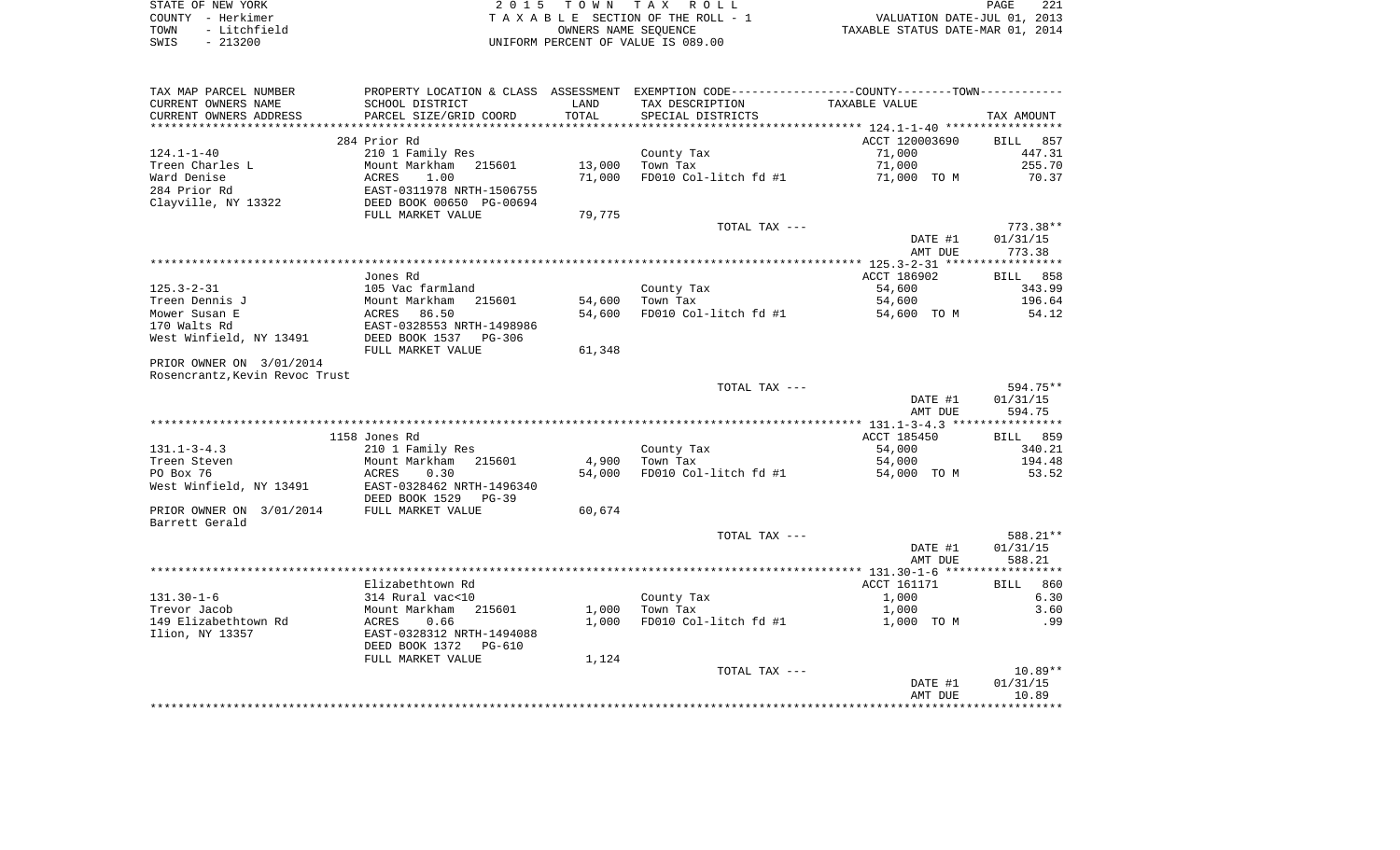| STATE OF NEW YORK    | 2015 TOWN TAX ROLL                 | 222<br>PAGE                      |
|----------------------|------------------------------------|----------------------------------|
| COUNTY - Herkimer    | TAXABLE SECTION OF THE ROLL - 1    | VALUATION DATE-JUL 01, 2013      |
| - Litchfield<br>TOWN | OWNERS NAME SEOUENCE               | TAXABLE STATUS DATE-MAR 01, 2014 |
| $-213200$<br>SWIS    | UNIFORM PERCENT OF VALUE IS 089.00 |                                  |

 $\begin{array}{c} 222 \\ 2013 \\ 2014 \end{array}$ 

| TAX MAP PARCEL NUMBER                      | PROPERTY LOCATION & CLASS ASSESSMENT EXEMPTION CODE---------------COUNTY-------TOWN---------- |         |                                  |                                           |            |
|--------------------------------------------|-----------------------------------------------------------------------------------------------|---------|----------------------------------|-------------------------------------------|------------|
| CURRENT OWNERS NAME                        | SCHOOL DISTRICT                                                                               | LAND    | TAX DESCRIPTION                  | TAXABLE VALUE                             |            |
| CURRENT OWNERS ADDRESS                     | PARCEL SIZE/GRID COORD                                                                        | TOTAL   | SPECIAL DISTRICTS                |                                           | TAX AMOUNT |
|                                            |                                                                                               |         |                                  |                                           |            |
|                                            | 1946 State Route 51                                                                           |         |                                  | ACCT 187142                               | BILL 861   |
| 125.1-2-29.1                               | 240 Rural res                                                                                 |         | County Tax                       | 151,200                                   | 952.58     |
| Trevor Jacob R                             | Mount Markham<br>215601                                                                       | 75,100  | Town Tax                         | 151,200                                   | 544.54     |
| 1946 State Route 51                        | ACRES 104.10                                                                                  | 151,200 |                                  | FD010 Col-litch fd #1 151,200 TO M 149.86 |            |
| Ilion, NY 13357                            | EAST-0333145 NRTH-1508810                                                                     |         |                                  |                                           |            |
|                                            | DEED BOOK 1538 PG-731                                                                         |         |                                  |                                           |            |
| PRIOR OWNER ON 3/01/2014 FULL MARKET VALUE |                                                                                               | 169,888 |                                  |                                           |            |
| Ray David                                  |                                                                                               |         |                                  |                                           |            |
|                                            |                                                                                               |         | TOTAL TAX ---                    |                                           | 1,646.98** |
|                                            |                                                                                               |         |                                  | DATE #1                                   | 01/31/15   |
|                                            |                                                                                               |         |                                  | AMT DUE                                   | 1,646.98   |
|                                            |                                                                                               |         |                                  |                                           |            |
|                                            | State Route 51                                                                                |         |                                  | ACCT 120090230                            | BILL 862   |
| 125.1-2-29.3                               | 314 Rural vac<10                                                                              |         | County Tax                       | 7,200                                     | 45.36      |
| Trevor Michael J                           | Mount Markham 215601                                                                          | 7,200   | Town Tax                         | 7,200                                     | 25.93      |
| 186 Otsego Street                          | Bldg Lot                                                                                      | 7,200   | School Relevy                    |                                           | 164.97     |
| Ilion, NY 13357                            | ACRES<br>1.40                                                                                 |         | FD010 Col-litch fd #1 7,200 TO M |                                           | 7.14       |
|                                            | EAST-0332007 NRTH-1508830                                                                     |         |                                  |                                           |            |
|                                            | DEED BOOK 763<br>PG-231                                                                       |         |                                  |                                           |            |
|                                            | FULL MARKET VALUE                                                                             | 8,090   |                                  |                                           |            |
|                                            |                                                                                               |         | TOTAL TAX ---                    |                                           | 243.40**   |
|                                            |                                                                                               |         |                                  | DATE #1                                   | 01/31/15   |
|                                            |                                                                                               |         |                                  | AMT DUE                                   | 243.40     |
|                                            | 382 Silver St                                                                                 |         |                                  | ACCT 120013500                            | BILL 863   |
| 125.1-2-5                                  | 210 1 Family Res                                                                              |         | VET WAR CT 41121                 | 8,100<br>8,100                            |            |
| Trevor Robert J                            | Mount Markham 215601                                                                          |         | 13,700 County Tax                | 86,900                                    | 547.48     |
| Trevor Joan M                              | <b>ACRES</b><br>1.30                                                                          |         | 95,000 Town Tax                  | 86,900                                    | 312.96     |
| 382 Silver St                              |                                                                                               |         |                                  | FD010 Col-litch fd $#1$ 95,000 TO M       | 94.16      |
| Ilion, NY 13357                            | EAST-0328371 NRTH-1510337<br>DEED BOOK 00650 PG-00237                                         |         |                                  |                                           |            |
|                                            | FULL MARKET VALUE                                                                             | 106,742 |                                  |                                           |            |
|                                            |                                                                                               |         | TOTAL TAX ---                    |                                           | 954.60**   |
|                                            |                                                                                               |         |                                  | DATE #1                                   | 01/31/15   |
|                                            |                                                                                               |         |                                  | AMT DUE                                   | 954.60     |
|                                            |                                                                                               |         |                                  |                                           |            |
|                                            | 1814 State Route 51                                                                           |         |                                  | ACCT 173120                               | BILL 864   |
| 125.1-2-49                                 | 210 1 Family Res                                                                              |         | VET WAR CT 41121                 | 8,100<br>8,100                            |            |
|                                            | Truax Family Irrev Trust     Mount Markham   215601                                           |         | 15,500 County Tax                | 63,900                                    | 402.58     |
| Truax Irving                               | ACRES<br>2.10                                                                                 |         | 72,000 Town Tax                  | 63,900                                    | 230.13     |
| 1814 State Route 51                        | EAST-0331602 NRTH-1507520<br>DEED BOOK 1449 PG-683                                            |         | FD010 Col-litch fd #1            | 72,000 TO M                               | 71.36      |
| Ilion, NY 13357                            |                                                                                               |         |                                  |                                           |            |
|                                            | FULL MARKET VALUE                                                                             | 80,899  |                                  |                                           |            |
|                                            |                                                                                               |         | TOTAL TAX ---                    |                                           | 704.07**   |
|                                            |                                                                                               |         |                                  | DATE #1                                   | 01/31/15   |
|                                            |                                                                                               |         |                                  | AMT DUE                                   | 704.07     |
|                                            |                                                                                               |         |                                  |                                           |            |
|                                            |                                                                                               |         |                                  |                                           |            |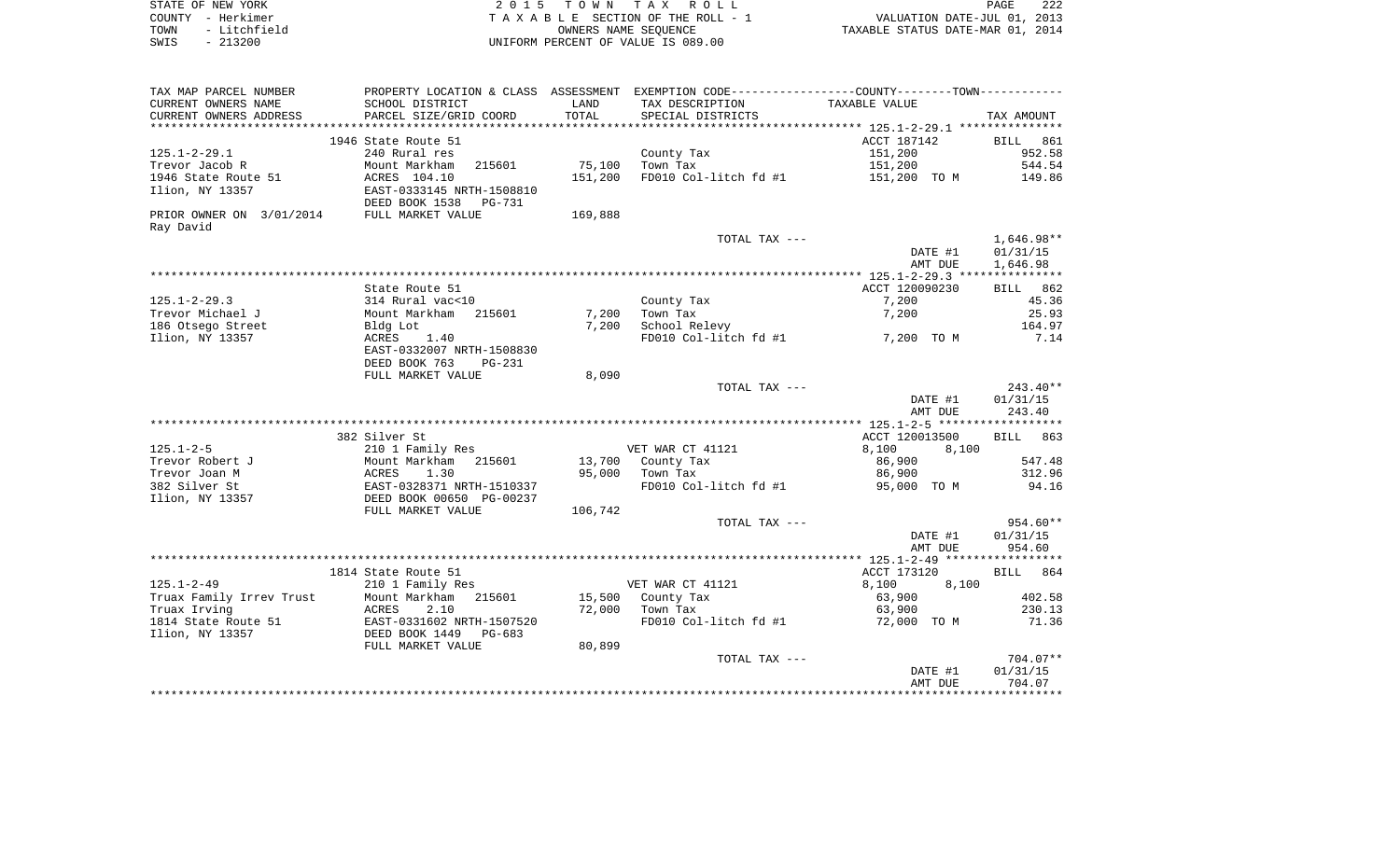| STATE OF NEW YORK    | 2015 TOWN TAX ROLL                 | 223<br><b>PAGE</b>               |
|----------------------|------------------------------------|----------------------------------|
| COUNTY – Herkimer    | TAXABLE SECTION OF THE ROLL - 1    | VALUATION DATE-JUL 01, 2013      |
| - Litchfield<br>TOWN | OWNERS NAME SEOUENCE               | TAXABLE STATUS DATE-MAR 01, 2014 |
| $-213200$<br>SWIS    | UNIFORM PERCENT OF VALUE IS 089.00 |                                  |

| TAX MAP PARCEL NUMBER  | PROPERTY LOCATION & CLASS ASSESSMENT |            | EXEMPTION CODE-----------------COUNTY-------TOWN----------- |                |                          |
|------------------------|--------------------------------------|------------|-------------------------------------------------------------|----------------|--------------------------|
| CURRENT OWNERS NAME    | SCHOOL DISTRICT                      | LAND       | TAX DESCRIPTION                                             | TAXABLE VALUE  |                          |
| CURRENT OWNERS ADDRESS | PARCEL SIZE/GRID COORD               | TOTAL      | SPECIAL DISTRICTS                                           |                | TAX AMOUNT               |
| *****************      |                                      | ********** |                                                             |                |                          |
|                        | 509 Bennett Rd                       |            |                                                             | ACCT 120090087 | 865<br><b>BILL</b>       |
| $118.4 - 1 - 5.2$      | 240 Rural res                        |            | County Tax                                                  | 86,400         | 544.33                   |
| Turner Richard H       | Mount Markham<br>215601              | 44,900     | Town Tax                                                    | 86,400         | 311.16                   |
| 509 Bennett Rd         | Lot $5.6 \& 57$ Combined             | 86,400     | FD010 Col-litch fd #1                                       | 86,400 TO M    | 85.64                    |
| Frankfort, NY 13340    | With This Lot $(5.2)$                |            |                                                             |                |                          |
|                        | ACRES<br>40.20                       |            |                                                             |                |                          |
|                        | EAST-0315309 NRTH-1520392            |            |                                                             |                |                          |
|                        | DEED BOOK 682<br><b>PG-199</b>       |            |                                                             |                |                          |
|                        | FULL MARKET VALUE                    | 97,079     |                                                             |                |                          |
|                        |                                      |            | TOTAL TAX ---                                               |                | 941.13**                 |
|                        |                                      |            |                                                             | DATE #1        | 01/31/15                 |
|                        |                                      |            |                                                             | AMT DUE        | 941.13                   |
|                        |                                      |            |                                                             |                |                          |
|                        | 2120 Graffenburg Rd                  |            |                                                             | ACCT 120090030 | BILL 866                 |
| $118.1 - 1 - 10$       | 210 1 Family Res                     |            | County Tax                                                  | 126,300        | 795.70                   |
| Tuttle Grant E         | Sauquoit Valley 305002               | 24,000     | Town Tax                                                    | 126,300        | 454.86                   |
| Tuttle Peggy S         | ACRES<br>6.75                        | 126,300    | FD010 Col-litch fd #1                                       | 126,300 TO M   | 125.18                   |
| 2120 Graffenburg Rd    | EAST-0302578 NRTH-1524624            |            |                                                             |                |                          |
| Sauquoit, NY 13456     | DEED BOOK 919<br>$PG-583$            |            |                                                             |                |                          |
|                        | FULL MARKET VALUE                    | 141,910    |                                                             |                |                          |
|                        |                                      |            | TOTAL TAX ---                                               | DATE #1        | $1,375.74**$<br>01/31/15 |
|                        |                                      |            |                                                             | AMT DUE        | 1,375.74                 |
|                        |                                      |            |                                                             |                |                          |
|                        | 173 Cemetary Rd                      |            |                                                             | ACCT 120090121 | BILL 867                 |
| $119.3 - 4 - 6$        | 280 Res Multiple                     |            | County Tax                                                  | 87,400         | 550.63                   |
| Tuttle Mark            | Mount Markham<br>215601              | 18,900     | Town Tax                                                    | 87,400         | 314.77                   |
| 173 Cemetary Rd        | ACRES<br>3.70                        | 87,400     | School Relevy                                               |                | 1,388.79                 |
| Frankfort, NY 13340    | EAST-0325242 NRTH-1518581            |            | FD010 Col-litch fd #1                                       | 87,400 TO M    | 86.63                    |
|                        | DEED BOOK 710<br>$PG-230$            |            |                                                             |                |                          |
|                        | FULL MARKET VALUE                    | 98,202     |                                                             |                |                          |
|                        |                                      |            | TOTAL TAX ---                                               |                | $2,340.82**$             |
|                        |                                      |            |                                                             | DATE #1        | 01/31/15                 |
|                        |                                      |            |                                                             | AMT DUE        | 2,340.82                 |
|                        |                                      |            |                                                             |                |                          |
|                        | 1955 State Route 51                  |            |                                                             |                | BILL 868                 |
| $125.1 - 2 - 29.5$     | 240 Rural res                        |            | County Tax                                                  | 184,700        | 1,163.63                 |
| Tyrrell Thomas J       | 215601<br>Mount Markham              | 34,800     | Town Tax                                                    | 184,700        | 665.18                   |
| Tyrrell Murna E        | 23.50<br>ACRES                       | 184,700    | FD010 Col-litch fd #1                                       | 184,700 TO M   | 183.07                   |
| 334 Campbell Ave       | EAST-0331999 NRTH-1509740            |            |                                                             |                |                          |
| Bedford, NJ 07718      | DEED BOOK 1132<br>$PG-222$           |            |                                                             |                |                          |
|                        | FULL MARKET VALUE                    | 207,528    |                                                             |                |                          |
|                        |                                      |            | TOTAL TAX ---                                               |                | $2,011.88**$             |
|                        |                                      |            |                                                             | DATE #1        | 01/31/15                 |
|                        |                                      |            |                                                             | AMT DUE        | 2,011.88                 |
|                        |                                      |            |                                                             |                |                          |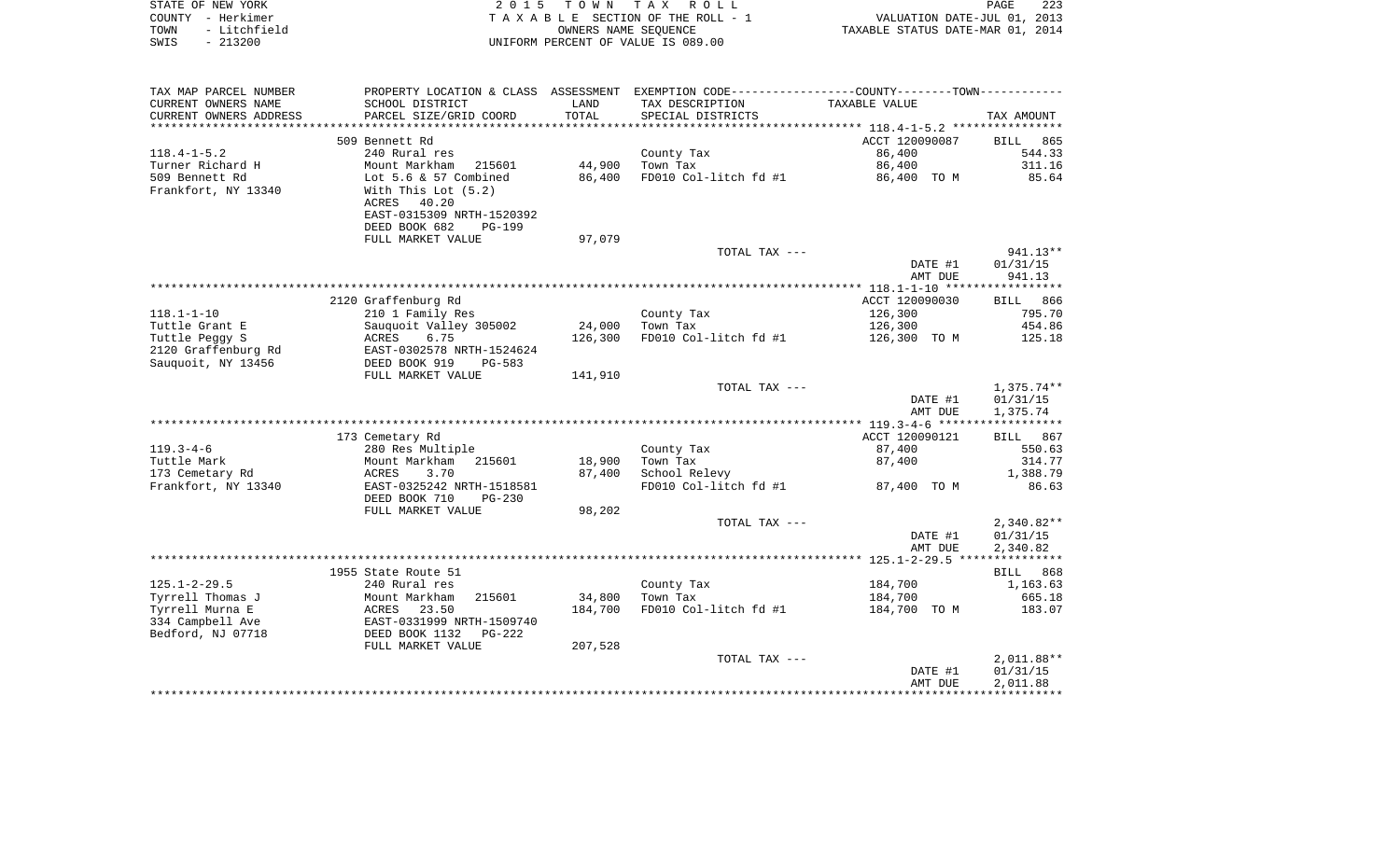| STATE OF NEW YORK    | 2015 TOWN TAX ROLL                 | 224<br>PAGE                      |
|----------------------|------------------------------------|----------------------------------|
| COUNTY - Herkimer    | TAXABLE SECTION OF THE ROLL - 1    | VALUATION DATE-JUL 01, 2013      |
| - Litchfield<br>TOWN | OWNERS NAME SEOUENCE               | TAXABLE STATUS DATE-MAR 01, 2014 |
| $-213200$<br>SWIS    | UNIFORM PERCENT OF VALUE IS 089.00 |                                  |

| TAX MAP PARCEL NUMBER                                | PROPERTY LOCATION & CLASS ASSESSMENT EXEMPTION CODE---------------COUNTY-------TOWN---------- |        |                        |                       |                  |
|------------------------------------------------------|-----------------------------------------------------------------------------------------------|--------|------------------------|-----------------------|------------------|
| CURRENT OWNERS NAME                                  | SCHOOL DISTRICT                                                                               | LAND   | TAX DESCRIPTION        | TAXABLE VALUE         |                  |
| CURRENT OWNERS ADDRESS                               | PARCEL SIZE/GRID COORD                                                                        | TOTAL  | SPECIAL DISTRICTS      |                       | TAX AMOUNT       |
|                                                      |                                                                                               |        |                        |                       |                  |
|                                                      | 205 Rider Rd                                                                                  |        |                        | ACCT 120003750        | BILL 869         |
| $124.3 - 2 - 2.1$                                    | 241 Rural res&ag                                                                              |        | County Tax             | 87,400                | 550.63           |
| Uebler Beverly M                                     | Mount Markham 215601                                                                          | 26,000 | Town Tax               | 87,400                | 314.77           |
| Uebler Gene                                          | ACRES<br>19.00                                                                                | 87,400 | FD010 Col-litch fd #1  | 87,400 TO M           | 86.63            |
| 205 Rider Rd                                         | EAST-0305713 NRTH-1500859                                                                     |        |                        |                       |                  |
| Clayville, NY 13322                                  | DEED BOOK 701<br>PG-287                                                                       |        |                        |                       |                  |
|                                                      | FULL MARKET VALUE                                                                             | 98,202 |                        |                       |                  |
|                                                      |                                                                                               |        | TOTAL TAX ---          |                       | 952.03**         |
|                                                      |                                                                                               |        |                        | DATE #1               | 01/31/15         |
|                                                      |                                                                                               |        |                        | AMT DUE               | 952.03           |
|                                                      |                                                                                               |        |                        |                       |                  |
|                                                      | Rider Rd                                                                                      |        |                        | ACCT 120003720        | BILL 870         |
| $124.3 - 2 - 8.1$                                    | 105 Vac farmland                                                                              |        | County Tax             | 20,000                | 126.00           |
| Uebler Gene                                          | Mount Markham<br>215601                                                                       | 20,000 | Town Tax               | 20,000                | 72.03            |
| Uebler Beverly M                                     | 5.20<br>ACRES                                                                                 | 20,000 | FD010 Col-litch fd #1  | 20,000 TO M           | 19.82            |
| 205 Rider Rd                                         | EAST-0303953 NRTH-1499769                                                                     |        |                        |                       |                  |
| Clayville, NY 13322                                  | DEED BOOK 701<br>PG-287                                                                       |        |                        |                       |                  |
|                                                      | FULL MARKET VALUE                                                                             | 22,472 |                        |                       |                  |
| MAY BE SUBJECT TO PAYMENT                            |                                                                                               |        |                        |                       |                  |
| UNDER AGDIST LAW TIL 2016                            |                                                                                               |        |                        |                       |                  |
|                                                      |                                                                                               |        | TOTAL TAX ---          |                       | $217.85**$       |
|                                                      |                                                                                               |        |                        | DATE #1               | 01/31/15         |
|                                                      |                                                                                               |        |                        | AMT DUE               | 217.85           |
|                                                      | 1200 Jones Rd                                                                                 |        |                        |                       |                  |
|                                                      |                                                                                               |        |                        |                       | BILL 871         |
| $131.1 - 3 - 4.2$<br>Van Winkler Edward              | 270 Mfg housing<br>215601                                                                     | 16,500 | County Tax<br>Town Tax | 28,000                | 176.40<br>100.84 |
| 7 Wagon Wheel Trail                                  | Mount Markham<br>ACRES<br>4.20                                                                | 28,000 | FD010 Col-litch fd #1  | 28,000<br>28,000 TO M | 27.75            |
| Saratoga Springs, NY 12866 EAST-0328716 NRTH-1497259 |                                                                                               |        |                        |                       |                  |
|                                                      | FULL MARKET VALUE                                                                             | 31,461 |                        |                       |                  |
|                                                      |                                                                                               |        | TOTAL TAX ---          |                       | $304.99**$       |
|                                                      |                                                                                               |        |                        | DATE #1               | 01/31/15         |
|                                                      |                                                                                               |        |                        | AMT DUE               | 304.99           |
|                                                      |                                                                                               |        |                        |                       |                  |
|                                                      | Jones Rd                                                                                      |        |                        |                       | BILL 872         |
| $125.3 - 2 - 18.8$                                   | 322 Rural vac>10                                                                              |        | County Tax             | 13,400                | 84.42            |
| Velez Onelia                                         | Mount Markham<br>215601                                                                       | 13,400 | Town Tax               | 13,400                | 48.26            |
| 100 Manhattan Ave Apt 1305                           | Vac Land                                                                                      | 13,400 | FD010 Col-litch fd #1  | 13,400 TO M           | 13.28            |
| Union City, NJ 07087                                 | Jones Rd                                                                                      |        |                        |                       |                  |
|                                                      | 16.56<br>ACRES                                                                                |        |                        |                       |                  |
|                                                      | EAST-0328770 NRTH-1502417                                                                     |        |                        |                       |                  |
|                                                      | DEED BOOK 769<br>PG-422                                                                       |        |                        |                       |                  |
|                                                      | FULL MARKET VALUE                                                                             | 15,056 |                        |                       |                  |
|                                                      |                                                                                               |        | TOTAL TAX ---          |                       | 145.96**         |
|                                                      |                                                                                               |        |                        | DATE #1               | 01/31/15         |
|                                                      |                                                                                               |        |                        | AMT DUE               | 145.96           |
|                                                      |                                                                                               |        |                        |                       |                  |
|                                                      |                                                                                               |        |                        |                       |                  |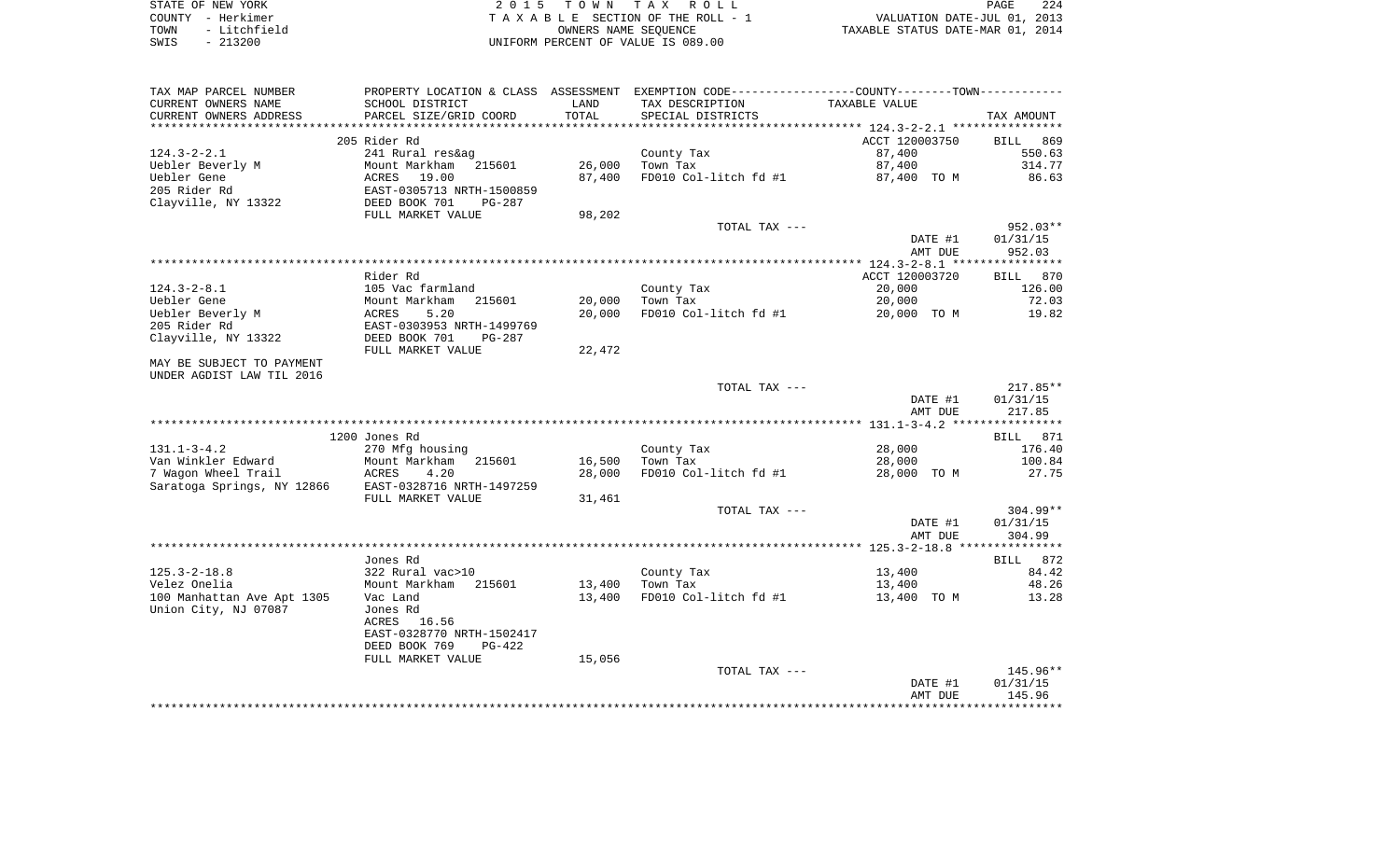| STATE OF NEW YORK                             | 2015 TOWN TAX ROLL                 | 225<br>PAGE                      |
|-----------------------------------------------|------------------------------------|----------------------------------|
| COUNTY - Herkimer                             | TAXABLE SECTION OF THE ROLL - 1    | VALUATION DATE-JUL 01, 2013      |
| - Litchfield<br>TOWN                          | OWNERS NAME SEOUENCE               | TAXABLE STATUS DATE-MAR 01, 2014 |
| $-213200$<br>SWIS<br>$\overline{\phantom{0}}$ | UNIFORM PERCENT OF VALUE IS 089.00 |                                  |

225<br>2013

| TAX MAP PARCEL NUMBER  | PROPERTY LOCATION & CLASS ASSESSMENT EXEMPTION CODE---------------COUNTY-------TOWN---------- |         |                       |                |             |
|------------------------|-----------------------------------------------------------------------------------------------|---------|-----------------------|----------------|-------------|
| CURRENT OWNERS NAME    | SCHOOL DISTRICT                                                                               | LAND    | TAX DESCRIPTION       | TAXABLE VALUE  |             |
| CURRENT OWNERS ADDRESS | PARCEL SIZE/GRID COORD                                                                        | TOTAL   | SPECIAL DISTRICTS     |                | TAX AMOUNT  |
| ********************** | *****************************                                                                 |         |                       |                |             |
|                        | Berberick Rd                                                                                  |         |                       |                | BILL<br>873 |
| $124.4 - 2 - 24$       | 314 Rural vac<10                                                                              |         | County Tax            | 12,000         | 75.60       |
| Venture Tech Corp      | Mount Markham 215601                                                                          | 12,000  | Town Tax              | 12,000         | 43.22       |
| 10 Hopper Street       | 60.00 DPTH 603.00<br>FRNT                                                                     | 12,000  | School Relevy         |                | 274.96      |
| Utica, NY 13502        | 2.90<br>ACRES                                                                                 |         | FD010 Col-litch fd #1 | 12,000 TO M    | 11.89       |
|                        | EAST-0318625 NRTH-1500129                                                                     |         |                       |                |             |
|                        | FULL MARKET VALUE                                                                             | 13,483  |                       |                |             |
|                        |                                                                                               |         | TOTAL TAX ---         |                | $405.67**$  |
|                        |                                                                                               |         |                       | DATE #1        | 01/31/15    |
|                        |                                                                                               |         |                       | AMT DUE        | 405.67      |
|                        |                                                                                               |         |                       |                |             |
|                        | 1711 Albany St                                                                                |         |                       | ACCT 161750    | BILL 874    |
| $118.1 - 1 - 31.7$     | 210 1 Family Res                                                                              |         | County Tax            | 112,000        | 705.61      |
| Verenich Anatoly       | Sauquoit Valley 305002                                                                        | 27,700  | Town Tax              | 112,000        | 403.36      |
| Verenich Nadezhda      | ACRES<br>9.79                                                                                 | 112,000 | FD010 Col-litch fd #1 | 112,000 TO M   | 111.01      |
| 1711 Albany Street     | EAST-0309544 NRTH-1521235                                                                     |         |                       |                |             |
| Frankfort, NY 13340    | DEED BOOK 1376<br>PG-491                                                                      |         |                       |                |             |
|                        | FULL MARKET VALUE                                                                             | 125,843 |                       |                |             |
|                        |                                                                                               |         | TOTAL TAX ---         |                | 1,219.98**  |
|                        |                                                                                               |         |                       | DATE #1        | 01/31/15    |
|                        |                                                                                               |         |                       | AMT DUE        | 1,219.98    |
|                        |                                                                                               |         |                       |                |             |
|                        | 908 Cedarville Rd                                                                             |         |                       | ACCT 120090057 | BILL 875    |
| 124.2-1-13.2           | 210 1 Family Res                                                                              |         | County Tax            | 144,000        | 907.22      |
| Walker Christopher     | Mount Markham<br>215601                                                                       | 22,500  | Town Tax              | 144,000        | 518.61      |
| Walker Alicia M        | 5.58<br>ACRES                                                                                 | 144,000 | FD010 Col-litch fd #1 | 144,000 TO M   | 142.73      |
| 908 Cedarville Rd      | EAST-0324169 NRTH-1508528                                                                     |         |                       |                |             |
| Ilion, NY 13357        | DEED BOOK 1145 PG-62                                                                          |         |                       |                |             |
|                        | FULL MARKET VALUE                                                                             | 161,798 |                       |                |             |
|                        |                                                                                               |         | TOTAL TAX ---         |                | 1,568.56**  |
|                        |                                                                                               |         |                       | DATE #1        | 01/31/15    |
|                        |                                                                                               |         |                       | AMT DUE        | 1,568.56    |
|                        |                                                                                               |         |                       |                |             |
|                        | Jerusalem Hill Rd                                                                             |         |                       | ACCT 120008910 | BILL 876    |
| $124.2 - 1 - 49$       | 314 Rural vac<10                                                                              |         | County Tax            | 5,200          | 32.76       |
| Walker Christopher J   | Mount Markham 215601                                                                          | 5,200   | Town Tax              | 5,200          | 18.73       |
| 860 Jerusalem Hill Rd  | FRNT 495.00 DPTH 200.00                                                                       | 5,200   | School Relevy         |                | 119.14      |
| ilion, NY 13357        | ACRES<br>1.80                                                                                 |         | FD010 Col-litch fd #1 | 5,200 TO M     | 5.15        |
|                        | EAST-0324141 NRTH-1506011                                                                     |         |                       |                |             |
|                        | DEED BOOK 1183 PG-256                                                                         |         |                       |                |             |
|                        | FULL MARKET VALUE                                                                             | 5,843   |                       |                |             |
|                        |                                                                                               |         | TOTAL TAX ---         |                | 175.78**    |
|                        |                                                                                               |         |                       | DATE #1        | 01/31/15    |
|                        |                                                                                               |         |                       | AMT DUE        | 175.78      |
|                        |                                                                                               |         |                       |                |             |
|                        |                                                                                               |         |                       |                |             |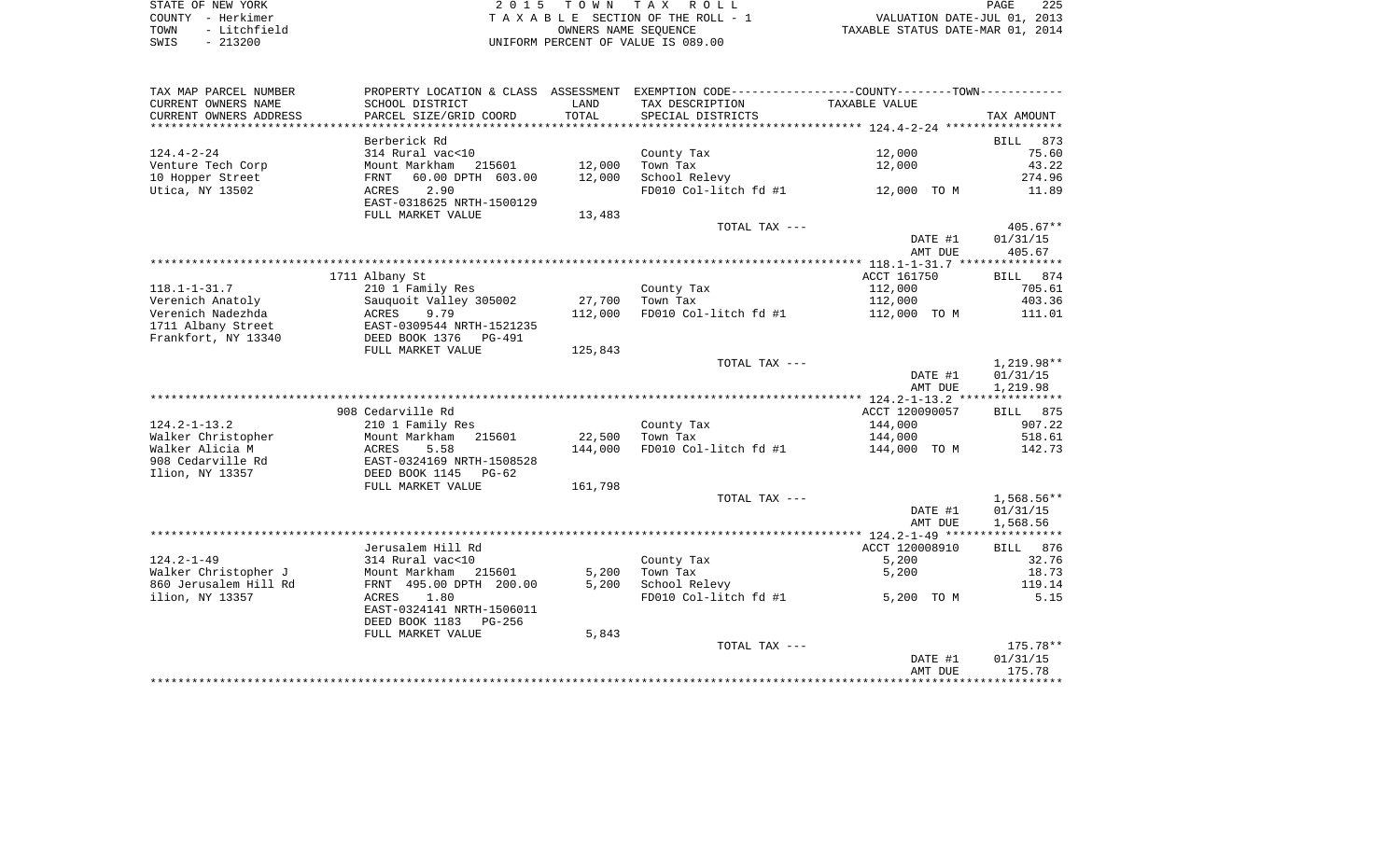| STATE OF NEW YORK    | 2015 TOWN TAX ROLL                 | 226<br>PAGE                      |
|----------------------|------------------------------------|----------------------------------|
| COUNTY - Herkimer    | TAXABLE SECTION OF THE ROLL - 1    | VALUATION DATE-JUL 01, 2013      |
| TOWN<br>- Litchfield | OWNERS NAME SEOUENCE               | TAXABLE STATUS DATE-MAR 01, 2014 |
| SWIS<br>- 213200     | UNIFORM PERCENT OF VALUE IS 089.00 |                                  |
|                      |                                    |                                  |

| TAX MAP PARCEL NUMBER  | PROPERTY LOCATION & CLASS ASSESSMENT                  |         | EXEMPTION CODE----------------COUNTY-------TOWN----------- |                    |                      |
|------------------------|-------------------------------------------------------|---------|------------------------------------------------------------|--------------------|----------------------|
| CURRENT OWNERS NAME    | SCHOOL DISTRICT                                       | LAND    | TAX DESCRIPTION                                            | TAXABLE VALUE      |                      |
| CURRENT OWNERS ADDRESS | PARCEL SIZE/GRID COORD                                | TOTAL   | SPECIAL DISTRICTS                                          |                    | TAX AMOUNT           |
| *********************  | ***********************                               |         |                                                            |                    |                      |
|                        | 1683 Albany Rd                                        |         |                                                            | ACCT 149237        | <b>BILL</b><br>877   |
| $118.1 - 1 - 31.11$    | 210 1 Family Res                                      |         | County Tax                                                 | 74,500             | 469.36               |
| Walker Todd            | Sauquoit Valley 305002                                | 16,100  | Town Tax                                                   | 74,500             | 268.31               |
| 1683 Albany Rd         | Doublewide                                            | 74,500  | FD010 Col-litch fd #1                                      | 74,500 TO M        | 73.84                |
| Frankfort, NY 13340    | ACRES<br>2.40<br>EAST-0309539 NRTH-1520837            |         |                                                            |                    |                      |
|                        | DEED BOOK 1300 PG-844                                 |         |                                                            |                    |                      |
|                        | FULL MARKET VALUE                                     | 83,708  |                                                            |                    |                      |
|                        |                                                       |         | TOTAL TAX ---                                              |                    | 811.51**             |
|                        |                                                       |         |                                                            | DATE #1            | 01/31/15             |
|                        |                                                       |         |                                                            | AMT DUE            | 811.51               |
|                        |                                                       |         |                                                            |                    |                      |
|                        | 192 Bennett Rd                                        |         |                                                            | ACCT 120090197     | BILL 878             |
| $118.3 - 1 - 4.9$      | 210 1 Family Res                                      |         | County Tax                                                 | 106,100            | 668.44               |
| Warren Darlene         | Sauquoit Valley 305002                                | 13,000  | Town Tax                                                   | 106,100            | 382.11               |
| 192 Bennett Road       | ACRES<br>1.00                                         | 106,100 | FD010 Col-litch fd #1                                      | 106,100 TO M       | 105.16               |
| Frankfort, NY 13340    | EAST-0308602 NRTH-1519622                             |         |                                                            |                    |                      |
|                        | DEED BOOK 925<br>PG-222                               |         |                                                            |                    |                      |
|                        | FULL MARKET VALUE                                     | 119,213 |                                                            |                    |                      |
|                        |                                                       |         | TOTAL TAX ---                                              |                    | $1,155.71**$         |
|                        |                                                       |         |                                                            | DATE #1<br>AMT DUE | 01/31/15<br>1,155.71 |
|                        |                                                       |         |                                                            |                    |                      |
|                        | 274 Prior Rd                                          |         |                                                            |                    | BILL 879             |
| $124.1 - 1 - 41.2$     | 210 1 Family Res                                      |         | County Tax                                                 | 105,300            | 663.40               |
| Washicosky Frank       | Mount Markham 215601                                  | 28,100  | Town Tax                                                   | 105,300            | 379.23               |
| Washicosky Lynn        | FRNT 200.00 DPTH                                      | 105,300 | FD010 Col-litch fd #1                                      | 105,300 TO M       | 104.37               |
| 274 Prior Rd           | ACRES 10.20                                           |         |                                                            |                    |                      |
| Clayville, NY 13322    | EAST-0312049 NRTH-1506422                             |         |                                                            |                    |                      |
|                        | DEED BOOK 938<br>$PG-45$                              |         |                                                            |                    |                      |
|                        | FULL MARKET VALUE                                     | 118,315 |                                                            |                    |                      |
|                        |                                                       |         | TOTAL TAX ---                                              |                    | $1,147.00**$         |
|                        |                                                       |         |                                                            | DATE #1            | 01/31/15             |
|                        |                                                       |         |                                                            |                    | 1,147.00             |
|                        |                                                       |         |                                                            | AMT DUE            |                      |
|                        |                                                       |         |                                                            |                    |                      |
|                        | 185 Camp Rd                                           |         |                                                            | ACCT 120090007     | BILL 880             |
| $124.3 - 1 - 13$       | 210 1 Family Res                                      |         | County Tax                                                 | 109,100            | 687.34               |
| Watson Mary L          | Mount Markham 215601                                  | 7,800   | Town Tax                                                   | 109,100            | 392.92               |
| 185 Camp Rd            | FRNT 100.00 DPTH 100.00                               | 109,100 | FD010 Col-litch fd #1                                      | 109,100 TO M       | 108.13               |
| Clayville, NY 13322    | EAST-0306349 NRTH-1502866<br>DEED BOOK 926<br>$PG-40$ |         |                                                            |                    |                      |
|                        | FULL MARKET VALUE                                     | 122,584 |                                                            |                    |                      |
|                        |                                                       |         | TOTAL TAX ---                                              |                    | $1,188.39**$         |
|                        |                                                       |         |                                                            | DATE #1            | 01/31/15             |
|                        |                                                       |         |                                                            | AMT DUE            | 1,188.39             |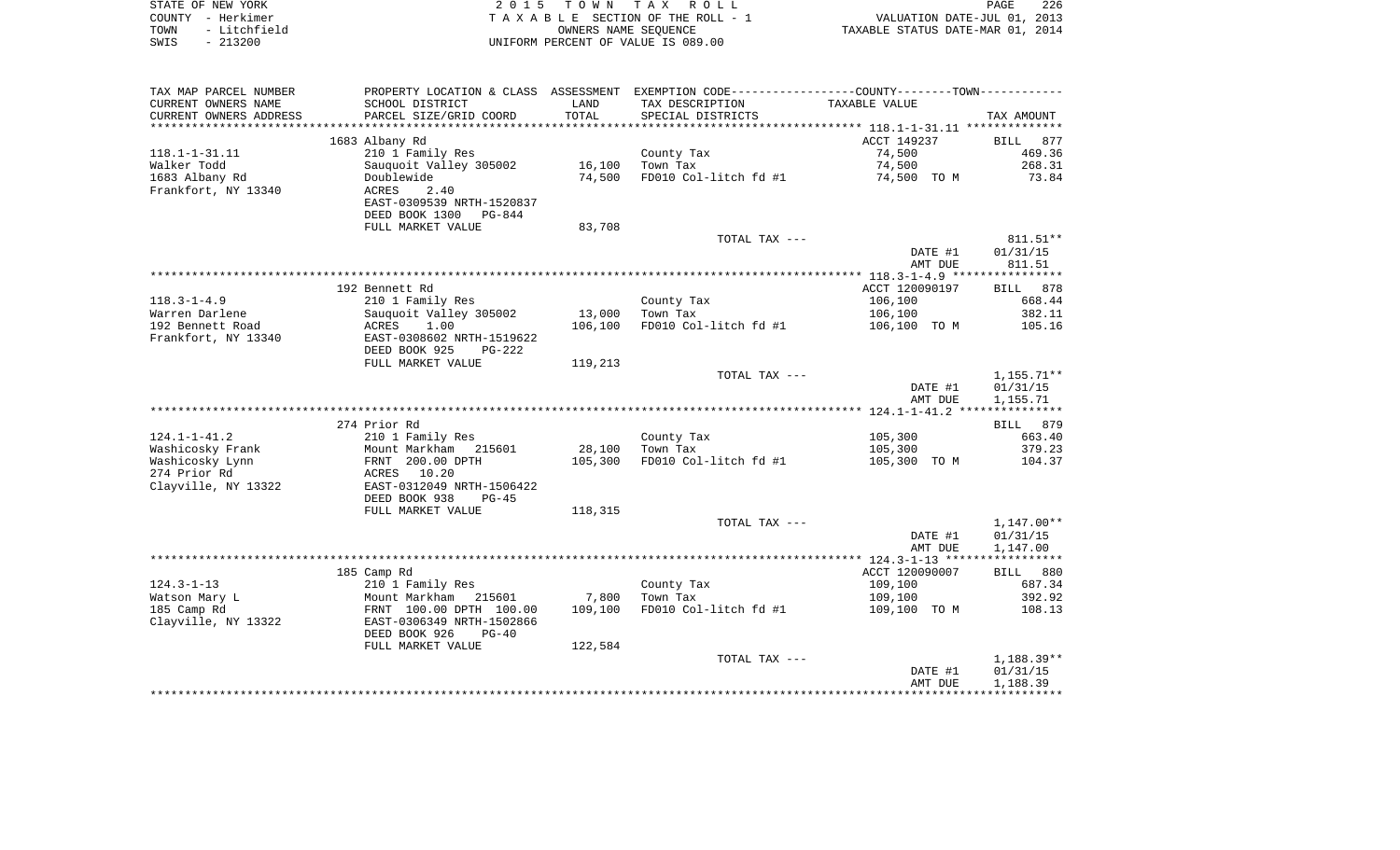STATE OF NEW YORK 2 0 1 5 T O W N T A X R O L L PAGE 227COUNTY - Herkimer **T A X A B L E** SECTION OF THE ROLL - 1 VALUATION DATE-JUL 01, 2013 TOWN - Litchfield COWNERS NAME SEQUENCE TAXABLE STATUS DATE-MAR 01, 2014 SWIS - 213200 UNIFORM PERCENT OF VALUE IS 089.00

TAX MAP PARCEL NUMBER PROPERTY LOCATION & CLASS ASSESSMENT EXEMPTION CODE------------------COUNTY--------TOWN------------ CURRENT OWNERS NAME SCHOOL DISTRICT LAND TAX DESCRIPTION TAXABLE VALUECURRENT OWNERS ADDRESS PARCEL SIZE/GRID COORD TOTAL SPECIAL DISTRICTS TAX AMOUNT \*\*\*\*\*\*\*\*\*\*\*\*\*\*\*\*\*\*\*\*\*\*\*\*\*\*\*\*\*\*\*\*\*\*\*\*\*\*\*\*\*\*\*\*\*\*\*\*\*\*\*\*\*\*\*\*\*\*\*\*\*\*\*\*\*\*\*\*\*\*\*\*\*\*\*\*\*\*\*\*\*\*\*\*\*\*\*\*\*\*\*\*\*\*\*\*\*\*\*\*\*\*\* 124.1-1-20 \*\*\*\*\*\*\*\*\*\*\*\*\*\*\*\*\* Rasbach (Off) Rd ACCT 120007050 BILL 881 124.1-1-20 314 Rural vac<10 County Tax 2,100 13.23 Watson Tiffany 1.56 Mount Markham 215601 2,100 Town Tax 2,100 2,100 2,100 7.56 22 Pleasant Ave ACRES 5.00 2,100 School Relevy 48.12 Ilion, NY 13357 EAST-0305332 NRTH-1508080 FD010 Col-litch fd #1 2,100 TO M 2.08 DEED BOOK 895 PG-208FULL MARKET VALUE 2,360 TOTAL TAX  $---$  70.99\*\* DATE #1 01/31/15 AMT DUE 70.99 \*\*\*\*\*\*\*\*\*\*\*\*\*\*\*\*\*\*\*\*\*\*\*\*\*\*\*\*\*\*\*\*\*\*\*\*\*\*\*\*\*\*\*\*\*\*\*\*\*\*\*\*\*\*\*\*\*\*\*\*\*\*\*\*\*\*\*\*\*\*\*\*\*\*\*\*\*\*\*\*\*\*\*\*\*\*\*\*\*\*\*\*\*\*\*\*\*\*\*\*\*\*\* 124.3-1-6 \*\*\*\*\*\*\*\*\*\*\*\*\*\*\*\*\*\* 207 Camp Rd ACCT 120014190 BILL 882 124.3-1-6 210 1 Family Res County Tax 140,000 882.02 Weeden Christopher SR Mount Markham 215601 7,800 Town Tax 140,000 504.20 Weeden Patricia R **FRNT 100.00 DPTH 100.00** 140,000 FD010 Col-litch fd #1 140,000 TO M 138.76 207 Camp Rd EAST-0306222 NRTH-1503361 Clayville, NY 13322 DEED BOOK 1131 PG-839 FULL MARKET VALUE 157,303 TOTAL TAX --- 1,524.98\*\* DATE #1 01/31/15 AMT DUE 1,524.98 \*\*\*\*\*\*\*\*\*\*\*\*\*\*\*\*\*\*\*\*\*\*\*\*\*\*\*\*\*\*\*\*\*\*\*\*\*\*\*\*\*\*\*\*\*\*\*\*\*\*\*\*\*\*\*\*\*\*\*\*\*\*\*\*\*\*\*\*\*\*\*\*\*\*\*\*\*\*\*\*\*\*\*\*\*\*\*\*\*\*\*\*\*\*\*\*\*\*\*\*\*\*\* 131.22-1-1 \*\*\*\*\*\*\*\*\*\*\*\*\*\*\*\*\* 1153 Jones Rd ACCT 120090023 BILL 883131.22-1-1 210 1 Family Res County Tax 96,800 609.85 Wellington Ralph E Sr Wellington Anna M FRNT 200.00 DPTH 143.00 96,800 FD010 Col-litch fd #1 96,800 TO M 95.94 1153 Jones Rd ACRES 0.53 BANK 135 Ilion, NY 13357 EAST-0328324 NRTH-1496263 DEED BOOK 1208 PG-208FULL MARKET VALUE 108,764 TOTAL TAX --- 1,054.41\*\* DATE #1 01/31/15 AMT DUE 1,054.41 \*\*\*\*\*\*\*\*\*\*\*\*\*\*\*\*\*\*\*\*\*\*\*\*\*\*\*\*\*\*\*\*\*\*\*\*\*\*\*\*\*\*\*\*\*\*\*\*\*\*\*\*\*\*\*\*\*\*\*\*\*\*\*\*\*\*\*\*\*\*\*\*\*\*\*\*\*\*\*\*\*\*\*\*\*\*\*\*\*\*\*\*\*\*\*\*\*\*\*\*\*\*\* 118.4-1-26.3 \*\*\*\*\*\*\*\*\*\*\*\*\*\*\* are the set of the set of the set of the set of the set of the set of the set of the set of the set of the set o<br>ACCT 186322 BILL 884 118.4-1-26.3 210 1 Family Res VET COM CT 41131 13,500 13,500 13,700 County Tax 71,500 450.46 3476 Stateview Blvd Doublewide 85,000 Town Tax 71,500 257.50 Fort Mill, SC 29715 ACRES 1.30 **FD010** Col-litch fd #1 85,000 TO M 84.25 EAST-0324933 NRTH-1513637PRIOR OWNER ON 3/01/2014 DEED BOOK 1533 PG-834 Wheelock Eugene A JR FULL MARKET VALUE 95,506 TOTAL TAX --- 792.21\*\* DATE #1 01/31/15 AMT DUE 792.21\*\*\*\*\*\*\*\*\*\*\*\*\*\*\*\*\*\*\*\*\*\*\*\*\*\*\*\*\*\*\*\*\*\*\*\*\*\*\*\*\*\*\*\*\*\*\*\*\*\*\*\*\*\*\*\*\*\*\*\*\*\*\*\*\*\*\*\*\*\*\*\*\*\*\*\*\*\*\*\*\*\*\*\*\*\*\*\*\*\*\*\*\*\*\*\*\*\*\*\*\*\*\*\*\*\*\*\*\*\*\*\*\*\*\*\*\*\*\*\*\*\*\*\*\*\*\*\*\*\*\*\*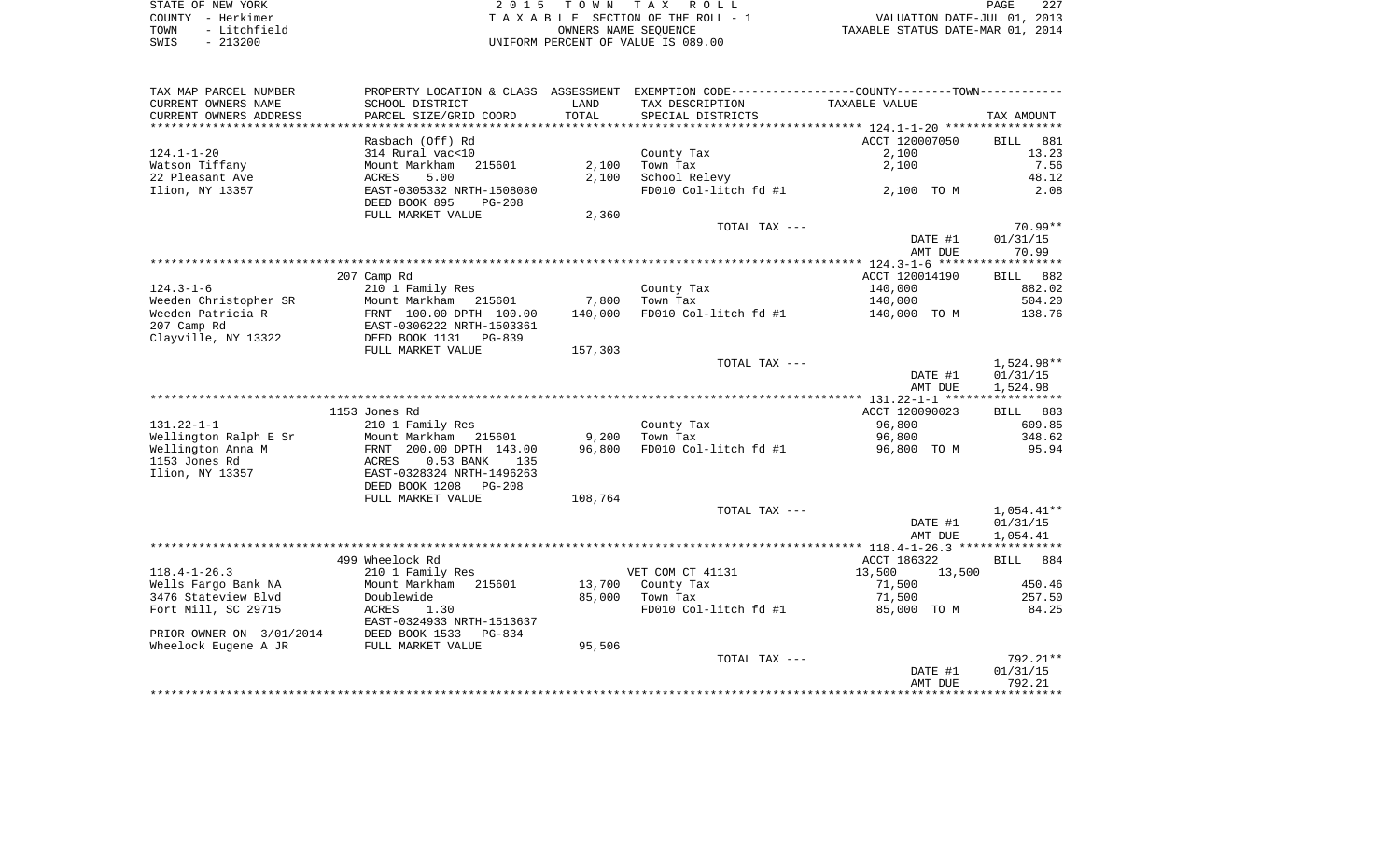|      | STATE OF NEW YORK | 2015 TOWN TAX ROLL                 | 228<br>PAGE                      |
|------|-------------------|------------------------------------|----------------------------------|
|      | COUNTY - Herkimer | TAXABLE SECTION OF THE ROLL - 1    | VALUATION DATE-JUL 01, 2013      |
| TOWN | - Litchfield      | OWNERS NAME SEOUENCE               | TAXABLE STATUS DATE-MAR 01, 2014 |
| SWIS | $-213200$         | UNIFORM PERCENT OF VALUE IS 089.00 |                                  |

| TAX MAP PARCEL NUMBER                   |                                                       |                  | PROPERTY LOCATION & CLASS ASSESSMENT EXEMPTION CODE---------------COUNTY-------TOWN---------- |                       |                    |
|-----------------------------------------|-------------------------------------------------------|------------------|-----------------------------------------------------------------------------------------------|-----------------------|--------------------|
| CURRENT OWNERS NAME                     | SCHOOL DISTRICT                                       | LAND             | TAX DESCRIPTION                                                                               | TAXABLE VALUE         |                    |
| CURRENT OWNERS ADDRESS                  | PARCEL SIZE/GRID COORD                                | TOTAL            | SPECIAL DISTRICTS                                                                             |                       | TAX AMOUNT         |
| *********************                   |                                                       |                  |                                                                                               |                       |                    |
|                                         | 541 Cedarville Rd                                     |                  |                                                                                               | ACCT 184256           | <b>BILL</b><br>885 |
| $124.4 - 1 - 11$                        | 270 Mfg housing                                       |                  | County Tax                                                                                    | 28,900                | 182.07             |
| Wells Jeremy                            | Mount Markham<br>215601                               | 10,000           | Town Tax                                                                                      | 28,900                | 104.08             |
| 541 Cedarville Rd                       | FRNT 149.00 DPTH 242.00                               | 28,900           | School Relevy                                                                                 |                       | 662.20             |
| Ilion, NY 13357                         | 0.63<br>ACRES                                         |                  | FD010 Col-litch fd #1                                                                         | 28,900 TO M           | 28.64              |
|                                         | EAST-0323946 NRTH-1501099<br>DEED BOOK 1521<br>PG-792 |                  |                                                                                               |                       |                    |
|                                         | FULL MARKET VALUE                                     | 32,472           |                                                                                               |                       |                    |
|                                         |                                                       |                  | TOTAL TAX ---                                                                                 |                       | $976.99**$         |
|                                         |                                                       |                  |                                                                                               | DATE #1               | 01/31/15           |
|                                         |                                                       |                  |                                                                                               | AMT DUE               | 976.99             |
|                                         |                                                       |                  |                                                                                               |                       |                    |
|                                         | 210 Camp Rd                                           |                  |                                                                                               | ACCT 120012630        | BILL 886           |
| $124.3 - 1 - 34$                        | 210 1 Family Res                                      |                  | County Tax                                                                                    | 108,000               | 680.41             |
| Wengert Barry                           | Mount Markham 215601                                  | 11,100           | Town Tax                                                                                      | 108,000               | 388.95             |
| Getman Margaret A                       | Scas1/2                                               | 108,000          | FD010 Col-litch fd #1                                                                         | 108,000 TO M          | 107.04             |
| 210 Camp Rd                             | FRNT 138.00 DPTH 154.00                               |                  |                                                                                               |                       |                    |
| Clayville, NY 13322                     | EAST-0306382 NRTH-1503472                             |                  |                                                                                               |                       |                    |
|                                         | DEED BOOK 886<br>$PG-268$                             |                  |                                                                                               |                       |                    |
|                                         | FULL MARKET VALUE                                     | 121,348          |                                                                                               |                       |                    |
|                                         |                                                       |                  | TOTAL TAX ---                                                                                 |                       | $1,176.40**$       |
|                                         |                                                       |                  |                                                                                               | DATE #1               | 01/31/15           |
|                                         |                                                       |                  |                                                                                               | AMT DUE               | 1,176.40           |
|                                         |                                                       |                  |                                                                                               |                       |                    |
|                                         | 10542 Roberts Rd                                      |                  |                                                                                               | ACCT 120010950        | BILL 887           |
| $118.1 - 1 - 54$                        | 210 1 Family Res                                      |                  | County Tax                                                                                    | 94,200                | 593.47             |
| Wentrick Charles E<br>Wentrick Lauren L | Sauquoit Valley 305002<br>2.00 BANK<br>ACRES<br>135   | 15,200<br>94,200 | Town Tax<br>FD010 Col-litch fd #1                                                             | 94,200<br>94,200 TO M | 339.25<br>93.37    |
| 10542 Roberts Rd                        | EAST-0306887 NRTH-1520479                             |                  |                                                                                               |                       |                    |
| Sauquoit, NY 13456                      | DEED BOOK 1242<br>PG-562                              |                  |                                                                                               |                       |                    |
|                                         | FULL MARKET VALUE                                     | 105,843          |                                                                                               |                       |                    |
|                                         |                                                       |                  | TOTAL TAX ---                                                                                 |                       | $1,026.09**$       |
|                                         |                                                       |                  |                                                                                               | DATE #1               | 01/31/15           |
|                                         |                                                       |                  |                                                                                               | AMT DUE               | 1,026.09           |
|                                         |                                                       |                  |                                                                                               |                       |                    |
|                                         | 145 Butcher Rd                                        |                  |                                                                                               |                       | BILL 888           |
| $118.3 - 1 - 32.8$                      | 210 1 Family Res                                      |                  | VET WAR CT 41121                                                                              | 8,100<br>8,100        |                    |
| Wenzel Living TRUST                     | Sauquoit Valley 305002                                | 22,500           | County Tax                                                                                    | 94,700                | 596.62             |
| Wenzel Richard<br>Truste M              | FRNT 209.00 DPTH                                      | 102,800          | Town Tax                                                                                      | 94,700                | 341.06             |
| 145 Butcher Rd                          | 5.60<br>ACRES                                         |                  | FD010 Col-litch fd #1                                                                         | 102,800 TO M          | 101.89             |
| Clayville, NY 13322-2545                | EAST-0309068 NRTH-1517396                             |                  |                                                                                               |                       |                    |
|                                         | DEED BOOK 890<br>$PG-245$                             |                  |                                                                                               |                       |                    |
|                                         | FULL MARKET VALUE                                     | 115,506          |                                                                                               |                       |                    |
|                                         |                                                       |                  | TOTAL TAX ---                                                                                 |                       | $1,039.57**$       |
|                                         |                                                       |                  |                                                                                               | DATE #1               | 01/31/15           |
|                                         |                                                       |                  |                                                                                               | AMT DUE               | 1,039.57           |
|                                         |                                                       |                  |                                                                                               |                       |                    |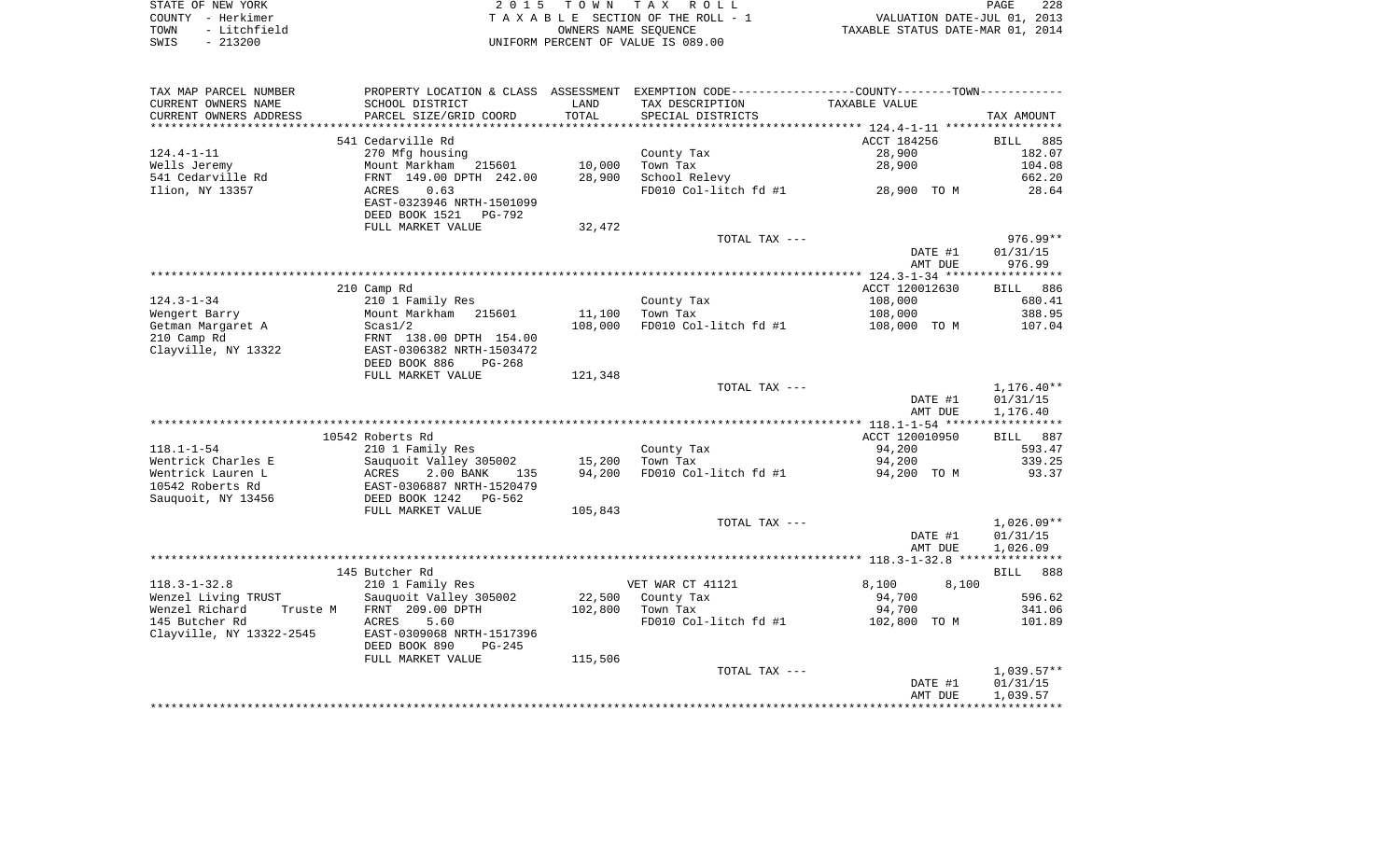| STATE OF NEW YORK    | 2015 TOWN TAX ROLL                 | 229<br>PAGE                      |
|----------------------|------------------------------------|----------------------------------|
| COUNTY - Herkimer    | TAXABLE SECTION OF THE ROLL - 1    | VALUATION DATE-JUL 01, 2013      |
| - Litchfield<br>TOWN | OWNERS NAME SEOUENCE               | TAXABLE STATUS DATE-MAR 01, 2014 |
| $-213200$<br>SWIS    | UNIFORM PERCENT OF VALUE IS 089.00 |                                  |

229<br>2013

| TAX MAP PARCEL NUMBER                                                    |                            |                  | PROPERTY LOCATION & CLASS ASSESSMENT EXEMPTION CODE----------------COUNTY--------TOWN----------- |                      |                      |
|--------------------------------------------------------------------------|----------------------------|------------------|--------------------------------------------------------------------------------------------------|----------------------|----------------------|
| CURRENT OWNERS NAME                                                      | SCHOOL DISTRICT            | LAND             | TAX DESCRIPTION                                                                                  | <b>TAXABLE VALUE</b> |                      |
| CURRENT OWNERS ADDRESS                                                   | PARCEL SIZE/GRID COORD     | TOTAL            | SPECIAL DISTRICTS                                                                                |                      | TAX AMOUNT           |
|                                                                          |                            |                  |                                                                                                  |                      |                      |
|                                                                          | Butcher Rd                 |                  |                                                                                                  |                      | 889<br>BILL          |
| $118.3 - 1 - 32.11$                                                      | 314 Rural vac<10           |                  | County Tax                                                                                       | 11,300               | 71.19                |
| Wenzel Richard M                                                         | Sauquoit Valley 305002     | 11,300           | Town Tax                                                                                         | 11,300               | 40.70                |
| Wenzel Yvonne M                                                          | FRNT 208.00 DPTH           | 11,300           | FD010 Col-litch fd #1                                                                            | 11,300 TO M          | 11.20                |
| 145 Butcher Rd                                                           | ACRES<br>5.90              |                  |                                                                                                  |                      |                      |
| Clayville, NY 13322                                                      | EAST-0308932 NRTH-1517731  |                  |                                                                                                  |                      |                      |
|                                                                          | DEED BOOK 890<br>$PG-242$  |                  |                                                                                                  |                      |                      |
|                                                                          | FULL MARKET VALUE          | 12,697           |                                                                                                  |                      |                      |
|                                                                          |                            |                  | TOTAL TAX ---                                                                                    | DATE #1              | 123.09**<br>01/31/15 |
|                                                                          |                            |                  |                                                                                                  | AMT DUE              | 123.09               |
|                                                                          |                            |                  |                                                                                                  |                      |                      |
|                                                                          | Butcher Rd                 |                  |                                                                                                  | ACCT 120090117       | BILL 890             |
| $118.3 - 1 - 32.2$                                                       | 314 Rural vac<10           |                  | County Tax                                                                                       | 7,200                | 45.36                |
| Wenzel Richard M Jr                                                      | Sauquoit Valley 305002     | 7,200            | Town Tax                                                                                         | 7,200                | 25.93                |
| Wenzel Yvonne M                                                          | FRNT 208.83 DPTH 183.96    | 7,200            | FD010 Col-litch fd #1                                                                            | 7,200 TO M           | 7.14                 |
| 145 Butcher Rd                                                           | EAST-0309029 NRTH-1517068  |                  |                                                                                                  |                      |                      |
| Clayville, NY 13322                                                      | DEED BOOK 907<br>$PG-202$  |                  |                                                                                                  |                      |                      |
|                                                                          | FULL MARKET VALUE          | 8,090            |                                                                                                  |                      |                      |
|                                                                          |                            |                  | TOTAL TAX ---                                                                                    |                      | $78.43**$            |
|                                                                          |                            |                  |                                                                                                  | DATE #1              | 01/31/15             |
|                                                                          |                            |                  |                                                                                                  | AMT DUE              | 78.43                |
|                                                                          |                            |                  |                                                                                                  |                      |                      |
|                                                                          | 266 Rider Rd               |                  |                                                                                                  | ACCT 174210          | BILL 891             |
| $124.3 - 1 - 74$                                                         | 210 1 Family Res           |                  | VET WAR CT 41121                                                                                 | 8,100<br>8,100       |                      |
| Wheeler Living Trust Albert C Mount Markham<br>Wheeler Albert & Patricia | 215601<br>0.33<br>ACRES    | 9,000<br>278,100 | County Tax<br>Town Tax                                                                           | 270,000<br>270,000   | 1,701.03<br>972.39   |
| 266 Rider Rd                                                             | EAST-0307606 NRTH-1501125  |                  | FD010 Col-litch fd #1                                                                            | 278,100 TO M         | 275.64               |
| Clayville, NY 13322                                                      | DEED BOOK 1456<br>PG-734   |                  |                                                                                                  |                      |                      |
|                                                                          | FULL MARKET VALUE          | 312,472          |                                                                                                  |                      |                      |
|                                                                          |                            |                  | TOTAL TAX ---                                                                                    |                      | $2,949.06**$         |
|                                                                          |                            |                  |                                                                                                  | DATE #1              | 01/31/15             |
|                                                                          |                            |                  |                                                                                                  | AMT DUE              | 2,949.06             |
|                                                                          |                            |                  |                                                                                                  |                      |                      |
|                                                                          | Rider Rd                   |                  |                                                                                                  | ACCT 0090055         | BILL 892             |
| $124.3 - 1 - 76$                                                         | 312 Vac w/imprv            |                  | County Tax                                                                                       | 20,000               | 126.00               |
| Wheeler Living Trust Albert C Mount Markham 215601                       |                            | 5,000            | Town Tax                                                                                         | 20,000               | 72.03                |
| Wheeler Albert & Patricia                                                | FRNT 100.00 DPTH 150.00    | 20,000           | FD010 Col-litch fd #1                                                                            | 20,000 TO M          | 19.82                |
| 266 Rider Rd                                                             | EAST-0307517 NRTH-1501173  |                  |                                                                                                  |                      |                      |
| Clayville, NY 13322                                                      | DEED BOOK 1456<br>$PG-734$ |                  |                                                                                                  |                      |                      |
|                                                                          | FULL MARKET VALUE          | 22,472           |                                                                                                  |                      |                      |
|                                                                          |                            |                  | TOTAL TAX ---                                                                                    |                      | $217.85**$           |
|                                                                          |                            |                  |                                                                                                  | DATE #1<br>AMT DUE   | 01/31/15<br>217.85   |
|                                                                          |                            |                  |                                                                                                  |                      |                      |
|                                                                          |                            |                  |                                                                                                  |                      |                      |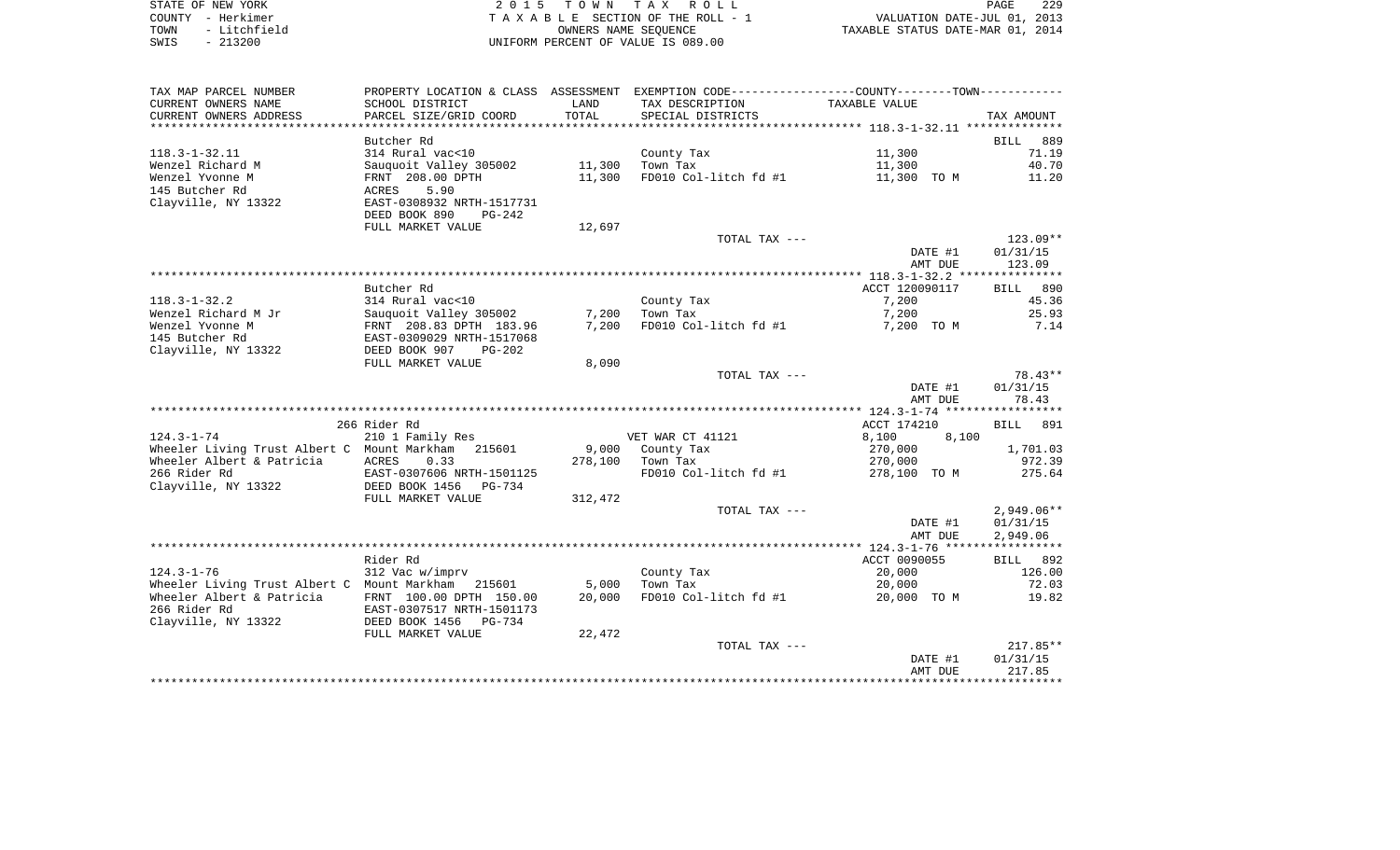| STATE OF NEW YORK    | 2015 TOWN TAX ROLL                 | 230<br>PAGE                      |
|----------------------|------------------------------------|----------------------------------|
| COUNTY - Herkimer    | TAXABLE SECTION OF THE ROLL - 1    | VALUATION DATE-JUL 01, 2013      |
| - Litchfield<br>TOWN | OWNERS NAME SEOUENCE               | TAXABLE STATUS DATE-MAR 01, 2014 |
| $-213200$<br>SWIS    | UNIFORM PERCENT OF VALUE IS 089.00 |                                  |

| TAX MAP PARCEL NUMBER<br>CURRENT OWNERS NAME<br>CURRENT OWNERS ADDRESS | SCHOOL DISTRICT<br>PARCEL SIZE/GRID COORD          | LAND<br>TOTAL | PROPERTY LOCATION & CLASS ASSESSMENT EXEMPTION CODE---------------COUNTY-------TOWN----------<br>TAX DESCRIPTION<br>SPECIAL DISTRICTS | TAXABLE VALUE      | TAX AMOUNT         |
|------------------------------------------------------------------------|----------------------------------------------------|---------------|---------------------------------------------------------------------------------------------------------------------------------------|--------------------|--------------------|
| ************************                                               |                                                    |               |                                                                                                                                       |                    |                    |
|                                                                        | Rider Rd                                           |               |                                                                                                                                       | ACCT 174211        | BILL 893           |
| $124.3 - 2 - 30$                                                       | 314 Rural vac<10                                   |               | County Tax                                                                                                                            | 10,000             | 63.00              |
| Wheeler Living Trust Albert C  Mount Markham                           | 215601                                             | 10,000        | Town Tax                                                                                                                              | 10,000             | 36.01              |
| Wheeler Albert & Patricia                                              | FRNT 150.00 DPTH 150.00                            | 10,000        | FD010 Col-litch fd #1                                                                                                                 | 10,000 TO M        | 9.91               |
| 266 Rider Rd                                                           | 0.51<br>ACRES                                      |               |                                                                                                                                       |                    |                    |
| Clayville, NY 13322                                                    | EAST-0307208 NRTH-1501143<br>DEED BOOK 1456 PG-738 |               |                                                                                                                                       |                    |                    |
|                                                                        | FULL MARKET VALUE                                  | 11,236        |                                                                                                                                       |                    |                    |
|                                                                        |                                                    |               | TOTAL TAX ---                                                                                                                         |                    | 108.92**           |
|                                                                        |                                                    |               |                                                                                                                                       | DATE #1            | 01/31/15           |
|                                                                        |                                                    |               |                                                                                                                                       | AMT DUE            | 108.92             |
|                                                                        |                                                    |               |                                                                                                                                       |                    |                    |
|                                                                        | Rider Rd                                           |               |                                                                                                                                       | ACCT 174211        | BILL 894           |
| 124.3-2-31                                                             | 314 Rural vac<10                                   |               | County Tax                                                                                                                            | 12,500             | 78.75              |
| Wheeler Living Trust Albert C Mount Markham                            | 215601                                             | 12,500        | Town Tax                                                                                                                              | 12,500             | 45.02              |
| Wheeler Albert & Patricia                                              | <b>ACRES</b><br>0.80                               | 12,500        | FD010 Col-litch fd #1                                                                                                                 | 12,500 TO M        | 12.39              |
| 266 Rider Rd                                                           | EAST-0307378 NRTH-1501043                          |               |                                                                                                                                       |                    |                    |
| Clayville, NY 13322                                                    | DEED BOOK 1456<br>PG-738                           |               |                                                                                                                                       |                    |                    |
|                                                                        | FULL MARKET VALUE                                  | 14,045        |                                                                                                                                       |                    |                    |
|                                                                        |                                                    |               | TOTAL TAX ---                                                                                                                         |                    | 136.16**           |
|                                                                        |                                                    |               |                                                                                                                                       | DATE #1<br>AMT DUE | 01/31/15<br>136.16 |
|                                                                        |                                                    |               |                                                                                                                                       |                    |                    |
|                                                                        | Camp Rd                                            |               |                                                                                                                                       | ACCT 187545        | BILL 895           |
| $124.3 - 1 - 35$                                                       | 210 1 Family Res                                   |               | County Tax                                                                                                                            | 121,300            | 764.20             |
| Wheeler Patricia R                                                     | Mount Markham 215601                               | 10,400        | Town Tax                                                                                                                              | 121,300            | 436.85             |
| Wheeler Albert C                                                       | Etal: Mg Callan &                                  | 121,300       | FD010 Col-litch fd #1                                                                                                                 | 121,300 TO M       | 120.23             |
| 266 Rider Rd                                                           | Pr Wheeler & Pe Winn &                             |               |                                                                                                                                       |                    |                    |
| Clayville, NY 13322                                                    | Cl Mc Cluskey                                      |               |                                                                                                                                       |                    |                    |
|                                                                        | 90.00 DPTH 220.00<br>FRNT                          |               |                                                                                                                                       |                    |                    |
| PRIOR OWNER ON 3/01/2014<br>Corr Kathleen M                            | ACRES<br>0.45<br>EAST-0306378 NRTH-1503583         |               |                                                                                                                                       |                    |                    |
|                                                                        | DEED BOOK 1541<br>PG-177                           |               |                                                                                                                                       |                    |                    |
|                                                                        | FULL MARKET VALUE                                  | 136,292       |                                                                                                                                       |                    |                    |
|                                                                        |                                                    |               | TOTAL TAX ---                                                                                                                         |                    | 1,321.28**         |
|                                                                        |                                                    |               |                                                                                                                                       | DATE #1            | 01/31/15           |
|                                                                        |                                                    |               |                                                                                                                                       | AMT DUE            | 1,321.28           |
|                                                                        |                                                    |               |                                                                                                                                       |                    |                    |
|                                                                        | 902 Jerusalem Hill Rd                              |               |                                                                                                                                       | ACCT 120014910     | BILL 896           |
| $124.2 - 1 - 19.1$                                                     | 210 1 Family Res                                   |               | County Tax                                                                                                                            | 100,000            | 630.01             |
| Wheelock Beatrice                                                      | Mount Markham 215601                               | 15,200        | Town Tax                                                                                                                              | 100,000            | 360.14             |
| Wheelock Eugene Sr                                                     | FRNT 224.00 DPTH                                   | 100,000       | FD010 Col-litch fd #1                                                                                                                 | 100,000 TO M       | 99.12              |
| 902 Jerusleum Hill Rd                                                  | 2.00<br>ACRES                                      |               |                                                                                                                                       |                    |                    |
| Ilion, NY 13357                                                        | EAST-0322430 NRTH-1507456                          |               |                                                                                                                                       |                    |                    |
|                                                                        | DEED BOOK 853<br>PG-472                            |               |                                                                                                                                       |                    |                    |
|                                                                        | FULL MARKET VALUE                                  | 112,360       |                                                                                                                                       |                    |                    |
|                                                                        |                                                    |               | TOTAL TAX ---                                                                                                                         |                    | $1,089.27**$       |
|                                                                        |                                                    |               |                                                                                                                                       | DATE #1            | 01/31/15           |
|                                                                        |                                                    |               |                                                                                                                                       | AMT DUE            | 1,089.27           |
|                                                                        |                                                    |               |                                                                                                                                       |                    |                    |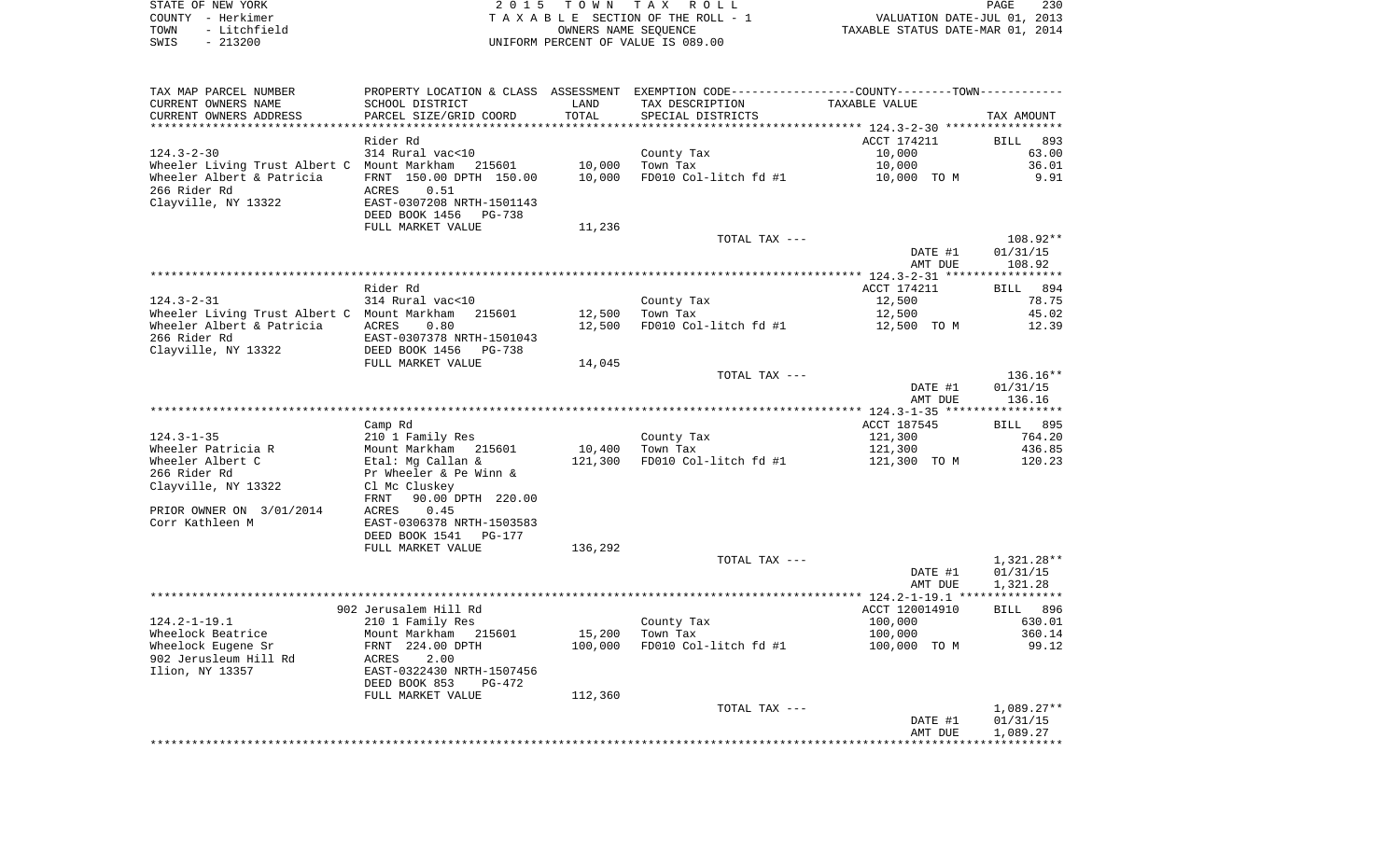|      | STATE OF NEW YORK | 2015 TOWN TAX ROLL                 |                                  | PAGE                        | 231 |
|------|-------------------|------------------------------------|----------------------------------|-----------------------------|-----|
|      | COUNTY - Herkimer | TAXABLE SECTION OF THE ROLL - 1    |                                  | VALUATION DATE-JUL 01, 2013 |     |
| TOWN | - Litchfield      | OWNERS NAME SEOUENCE               | TAXABLE STATUS DATE-MAR 01, 2014 |                             |     |
| SWIS | $-213200$         | UNIFORM PERCENT OF VALUE IS 089.00 |                                  |                             |     |
|      |                   |                                    |                                  |                             |     |

| TAX MAP PARCEL NUMBER     |                           |        | PROPERTY LOCATION & CLASS ASSESSMENT EXEMPTION CODE----------------COUNTY-------TOWN--------- |                |                    |
|---------------------------|---------------------------|--------|-----------------------------------------------------------------------------------------------|----------------|--------------------|
| CURRENT OWNERS NAME       | SCHOOL DISTRICT           | LAND   | TAX DESCRIPTION                                                                               | TAXABLE VALUE  |                    |
| CURRENT OWNERS ADDRESS    | PARCEL SIZE/GRID COORD    | TOTAL  | SPECIAL DISTRICTS                                                                             |                | TAX AMOUNT         |
| **********************    |                           |        |                                                                                               |                |                    |
|                           | Cedarville Rd             |        |                                                                                               | ACCT 165471    | <b>BILL</b><br>897 |
| $124.2 - 1 - 14$          | 105 Vac farmland          |        | AG MKTS L 41720                                                                               | $\Omega$       | $\Omega$           |
| Wheelock Beatrice C       | Mount Markham<br>215601   | 43,300 | County Tax                                                                                    | 43,300         | 272.79             |
| Overrocker Kim S          | ACRES<br>73.00            | 43,300 | Town Tax                                                                                      | 43,300         | 155.94             |
| 902 Jerusalem Hill Road   | EAST-0323727 NRTH-1510498 |        | FD010 Col-litch fd #1                                                                         | 43,300 TO M    | 42.92              |
| Ilion, NY 13357           | DEED BOOK 1401<br>$PG-22$ |        |                                                                                               |                |                    |
|                           | FULL MARKET VALUE         | 48,652 |                                                                                               |                |                    |
| MAY BE SUBJECT TO PAYMENT |                           |        |                                                                                               |                |                    |
| UNDER AGDIST LAW TIL 2018 |                           |        |                                                                                               |                |                    |
|                           |                           |        | TOTAL TAX ---                                                                                 |                | 471.65**           |
|                           |                           |        |                                                                                               | DATE #1        | 01/31/15           |
|                           |                           |        |                                                                                               | AMT DUE        | 471.65             |
|                           |                           |        |                                                                                               |                |                    |
|                           | Co Rd 10E                 |        |                                                                                               | ACCT 120013110 | 898<br>BILL        |
| $131.30 - 1 - 5$          | 314 Rural vac<10          |        | County Tax                                                                                    | 1,000          | 6.30               |
| Wheelock Brett M          | Mount Markham 215601      | 1,000  | Town Tax                                                                                      | 1,000          | 3.60               |
| 157 Elizabethtown Rd      | V19 1/8                   | 1,000  | School Relevy                                                                                 |                | 22.91              |
| Ilion, NY 13357           | 10e                       |        | FD010 Col-litch fd #1                                                                         | 1,000 TO M     | .99                |
|                           | FRNT 135.00 DPTH 115.00   |        |                                                                                               |                |                    |
|                           | EAST-0328396 NRTH-1494237 |        |                                                                                               |                |                    |
|                           | DEED BOOK 1241<br>PG-271  |        |                                                                                               |                |                    |
|                           | FULL MARKET VALUE         | 1,124  |                                                                                               |                |                    |
|                           |                           |        | TOTAL TAX ---                                                                                 |                | $33.80**$          |
|                           |                           |        |                                                                                               | DATE #1        | 01/31/15           |
|                           |                           |        |                                                                                               | AMT DUE        | 33.80              |
|                           |                           |        |                                                                                               |                |                    |
|                           | 201 Wheelock Rd           |        |                                                                                               | ACCT 120090044 | BILL 899           |
| $118.4 - 1 - 51$          | 210 1 Family Res          |        | County Tax                                                                                    | 73,500         | 463.06             |
| Wheelock Danford E Jr     | Mount Markham 215601      | 13,300 | Town Tax                                                                                      | 73,500         | 264.71             |
| 201 Wheelock Rd           | Doublewide                | 73,500 | FD010 Col-litch fd #1                                                                         | 73,500 TO M    | 72.85              |
| Frankfort, NY 13340       | FRNT 273.00 DPTH 125.00   |        |                                                                                               |                |                    |
|                           | 1.14<br>ACRES             |        |                                                                                               |                |                    |
|                           | EAST-0317131 NRTH-1521582 |        |                                                                                               |                |                    |
|                           | DEED BOOK 833<br>$PG-274$ |        |                                                                                               |                |                    |
|                           | FULL MARKET VALUE         | 82,584 |                                                                                               |                |                    |
|                           |                           |        | TOTAL TAX ---                                                                                 |                | $800.62**$         |
|                           |                           |        |                                                                                               | DATE #1        | 01/31/15           |
|                           |                           |        |                                                                                               | AMT DUE        | 800.62             |
|                           |                           |        |                                                                                               |                |                    |
|                           | 892 Jerusalem Hill Rd     |        |                                                                                               |                | BILL 900           |
| $124.2 - 1 - 48.2$        | 210 1 Family Res          |        | County Tax                                                                                    | 61,900         | 389.98             |
| Wheelock Donald G         | Mount Markham<br>215601   | 13,000 | Town Tax                                                                                      | 61,900         | 222.93             |
| Wheelock Cynthia          | FRNT 270.00 DPTH          | 61,900 | FD010 Col-litch fd #1                                                                         | 61,900 TO M    | 61.35              |
| 892 Jerusalem Hill Rd     | 1.00 BANK<br>ACRES<br>184 |        |                                                                                               |                |                    |
| Ilion, NY 13357           | EAST-0322330 NRTH-1507693 |        |                                                                                               |                |                    |
|                           | DEED BOOK 873<br>$PG-57$  |        |                                                                                               |                |                    |
|                           | FULL MARKET VALUE         | 69,551 |                                                                                               |                |                    |
|                           |                           |        | TOTAL TAX ---                                                                                 |                | $674.26**$         |
|                           |                           |        |                                                                                               | DATE #1        | 01/31/15           |
|                           |                           |        |                                                                                               | AMT DUE        | 674.26             |
|                           |                           |        |                                                                                               |                |                    |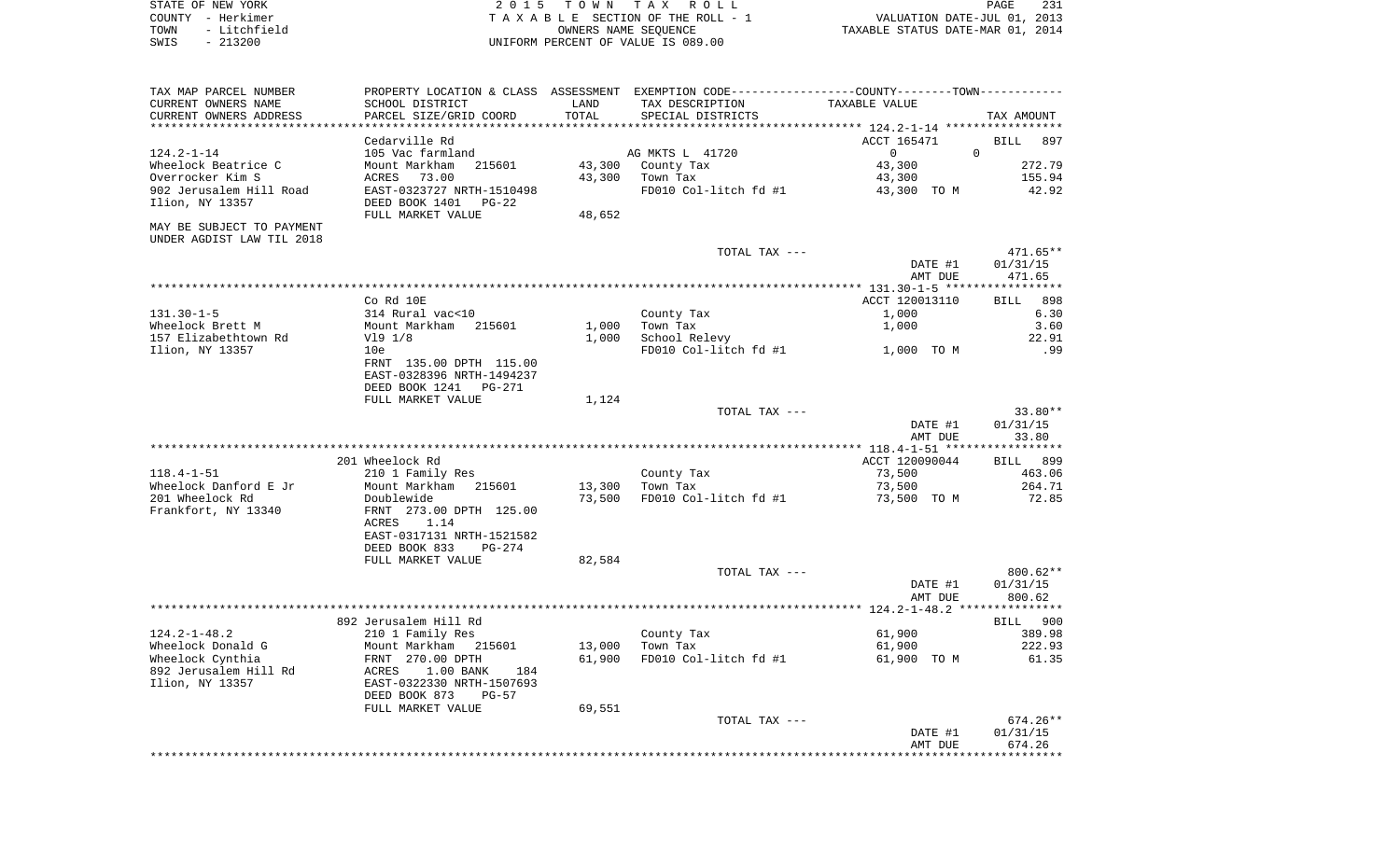| STATE OF NEW YORK    | 2015 TOWN TAX ROLL                 | 232<br>PAGE                      |
|----------------------|------------------------------------|----------------------------------|
| COUNTY - Herkimer    | TAXABLE SECTION OF THE ROLL - 1    | VALUATION DATE-JUL 01, 2013      |
| - Litchfield<br>TOWN | OWNERS NAME SEOUENCE               | TAXABLE STATUS DATE-MAR 01, 2014 |
| $-213200$<br>SWIS    | UNIFORM PERCENT OF VALUE IS 089.00 |                                  |

| TAX MAP PARCEL NUMBER  |                                |         | PROPERTY LOCATION & CLASS ASSESSMENT EXEMPTION CODE---------------COUNTY-------TOWN---------- |                     |                    |
|------------------------|--------------------------------|---------|-----------------------------------------------------------------------------------------------|---------------------|--------------------|
| CURRENT OWNERS NAME    | SCHOOL DISTRICT                | LAND    | TAX DESCRIPTION                                                                               | TAXABLE VALUE       |                    |
| CURRENT OWNERS ADDRESS | PARCEL SIZE/GRID COORD         | TOTAL   | SPECIAL DISTRICTS                                                                             |                     | TAX AMOUNT         |
|                        |                                |         |                                                                                               |                     |                    |
|                        | 1246 Albany St                 |         |                                                                                               | ACCT 157509         | BILL 901           |
| $118.3 - 1 - 46$       | 270 Mfg housing                |         | County Tax                                                                                    | 32,600              | 205.38             |
| Wheelock Jeffrey H     | Mount Markham 215601           | 15,400  | Town Tax                                                                                      | 32,600              | 117.41             |
| McGee Kelly A          | ACRES<br>2.10                  | 32,600  | FD010 Col-litch fd #1                                                                         | 32,600 TO M         | 32.31              |
| 3614 Oneida Street     | EAST-0308098 NRTH-1512670      |         |                                                                                               |                     |                    |
| New Hartford, NY 13413 | DEED BOOK 1307 PG-946          |         |                                                                                               |                     |                    |
|                        | FULL MARKET VALUE              | 36,629  |                                                                                               |                     |                    |
|                        |                                |         | TOTAL TAX ---                                                                                 |                     | $355.10**$         |
|                        |                                |         |                                                                                               | DATE #1             | 01/31/15           |
|                        |                                |         |                                                                                               | AMT DUE             | 355.10             |
|                        |                                |         |                                                                                               |                     |                    |
|                        | 235 Wheelock Rd                |         |                                                                                               | ACCT 120014670      | <b>BILL</b><br>902 |
| $118.4 - 1 - 53.1$     | 120 Field crops                |         | AGRIC 10 Y 42100                                                                              | 4,000<br>4,000      |                    |
| Wheelock John E        | Mount Markham 215601           | 129,000 | County Tax                                                                                    | 189,600             | 1,194.50           |
| Wheelock Cheryl L      | FRNT 5630.00 DPTH              | 193,600 | Town Tax                                                                                      | 189,600             | 682.83             |
| 235 Wheelock Rd        | ACRES 195.80                   |         | FD010 Col-litch fd #1                                                                         | 193,600 TO M        | 191.89             |
| Frankfort, NY 13340    | EAST-0321432 NRTH-1512510      |         |                                                                                               |                     |                    |
|                        | DEED BOOK 902<br>$PG-88$       |         |                                                                                               |                     |                    |
|                        | FULL MARKET VALUE              | 217,528 |                                                                                               |                     |                    |
|                        |                                |         | TOTAL TAX ---                                                                                 |                     | $2,069.22**$       |
|                        |                                |         |                                                                                               | DATE #1             | 01/31/15           |
|                        |                                |         |                                                                                               | AMT DUE             | 2,069.22           |
|                        |                                |         |                                                                                               |                     |                    |
|                        | Cook Rd                        |         |                                                                                               | ACCT 120014040      | 903<br>BILL        |
| $124.2 - 1 - 45$       | 314 Rural vac<10               |         | County Tax                                                                                    | 1,000               | 6.30               |
| Wheelock John E        | Mount Markham 215601           | 1,000   | Town Tax                                                                                      | 1,000               | 3.60               |
| 235 Wheelock Rd        | 2.60<br>ACRES                  | 1,000   | FD010 Col-litch fd #1                                                                         | 1,000 TO M          | .99                |
| Frankfort, NY 13340    | EAST-0317720 NRTH-1504780      |         |                                                                                               |                     |                    |
|                        | DEED BOOK 881<br>PG-456        |         |                                                                                               |                     |                    |
|                        | FULL MARKET VALUE              | 1,124   |                                                                                               |                     |                    |
|                        |                                |         | TOTAL TAX ---                                                                                 |                     | $10.89**$          |
|                        |                                |         |                                                                                               | DATE #1             | 01/31/15           |
|                        |                                |         |                                                                                               | AMT DUE             | 10.89              |
|                        | Cook Rd                        |         |                                                                                               | ACCT 120002220      | BILL 904           |
| $124.2 - 1 - 52$       | 314 Rural vac<10               |         |                                                                                               | 1,000               | 6.30               |
| Wheelock John E        | Mount Markham 215601           | 1,000   | County Tax<br>Town Tax                                                                        |                     | 3.60               |
| Wheelock Cheryl        | Swam1                          | 1,000   | FD010 Col-litch fd #1                                                                         | 1,000<br>1,000 TO M | .99                |
| 235 Wheelock Rd        | ACRES<br>2.60                  |         |                                                                                               |                     |                    |
| Frankfort, NY 13340    | EAST-0317774 NRTH-1504875      |         |                                                                                               |                     |                    |
|                        | DEED BOOK 779<br><b>PG-561</b> |         |                                                                                               |                     |                    |
|                        | FULL MARKET VALUE              | 1,124   |                                                                                               |                     |                    |
|                        |                                |         | TOTAL TAX ---                                                                                 |                     | $10.89**$          |
|                        |                                |         |                                                                                               | DATE #1             | 01/31/15           |
|                        |                                |         |                                                                                               | AMT DUE             | 10.89              |
|                        |                                |         |                                                                                               |                     |                    |
|                        |                                |         |                                                                                               |                     |                    |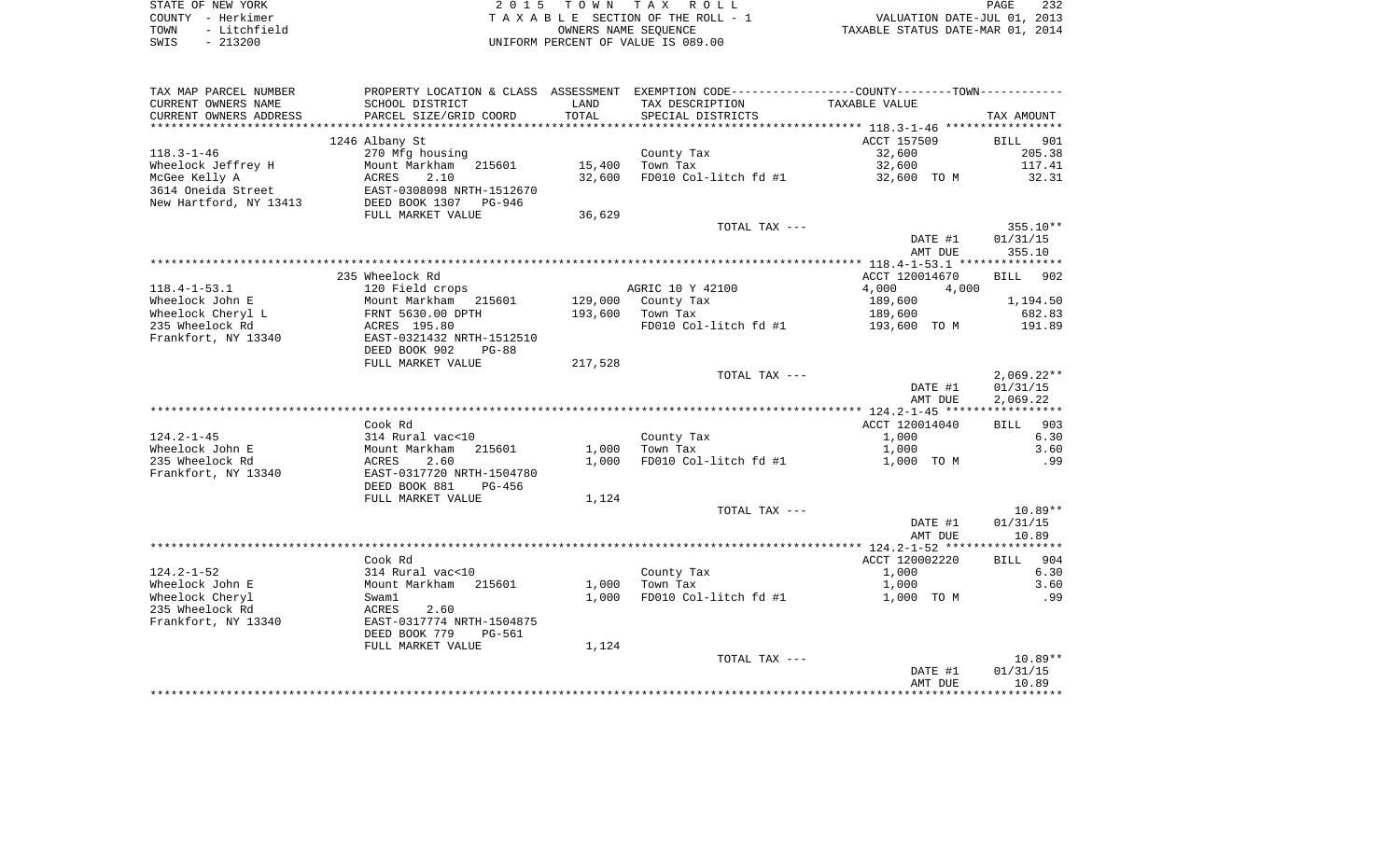| STATE OF NEW YORK    | 2015 TOWN TAX ROLL                 | 233<br>PAGE                      |
|----------------------|------------------------------------|----------------------------------|
| COUNTY - Herkimer    | TAXABLE SECTION OF THE ROLL - 1    | VALUATION DATE-JUL 01, 2013      |
| - Litchfield<br>TOWN | OWNERS NAME SEOUENCE               | TAXABLE STATUS DATE-MAR 01, 2014 |
| $-213200$<br>SWIS    | UNIFORM PERCENT OF VALUE IS 089.00 |                                  |

| TAX MAP PARCEL NUMBER   | PROPERTY LOCATION & CLASS ASSESSMENT EXEMPTION CODE---------------COUNTY--------TOWN---------- |         |                       |                |              |
|-------------------------|------------------------------------------------------------------------------------------------|---------|-----------------------|----------------|--------------|
| CURRENT OWNERS NAME     | SCHOOL DISTRICT                                                                                | LAND    | TAX DESCRIPTION       | TAXABLE VALUE  |              |
| CURRENT OWNERS ADDRESS  | PARCEL SIZE/GRID COORD                                                                         | TOTAL   | SPECIAL DISTRICTS     |                | TAX AMOUNT   |
| *******************     | ************************                                                                       |         |                       |                |              |
|                         | 678 Cedarville Rd                                                                              |         |                       | ACCT 120090063 | BILL 905     |
| $124.4 - 1 - 7.2$       | 210 1 Family Res                                                                               |         | County Tax            | 62,400         | 393.13       |
| Wheelock Robert         | Mount Markham<br>215601                                                                        | 14,100  | Town Tax              | 62,400         | 224.73       |
| Wheelock Peggy          | ACRES<br>1.50                                                                                  | 62,400  | FD010 Col-litch fd #1 | 62,400 TO M    | 61.85        |
| 678 Cedarville Rd       | EAST-0323851 NRTH-1503956                                                                      |         |                       |                |              |
| Ilion, NY 13357         | DEED BOOK 659<br>$PG-358$                                                                      |         |                       |                |              |
|                         | FULL MARKET VALUE                                                                              | 70,112  |                       |                |              |
|                         |                                                                                                |         | TOTAL TAX ---         |                | 679.71**     |
|                         |                                                                                                |         |                       | DATE #1        | 01/31/15     |
|                         |                                                                                                |         |                       | AMT DUE        | 679.71       |
|                         |                                                                                                |         |                       |                |              |
|                         | 628 Albany Rd                                                                                  |         |                       | ACCT 155193    | BILL 906     |
| $124.3 - 2 - 17$        | 210 1 Family Res                                                                               |         | County Tax            | 75,000         | 472.51       |
| Wheelock Ryan A         | Mount Markham<br>215601                                                                        | 19,400  | Town Tax              | 75,000         | 270.11       |
| 628 Albany Rd           | 2.20<br>ACRES                                                                                  | 75,000  | FD010 Col-litch fd #1 | 75,000 TO M    | 74.34        |
| West Winfield, NY 13491 | EAST-0311197 NRTH-1501217                                                                      |         |                       |                |              |
|                         | DEED BOOK 1336<br><b>PG-800</b>                                                                |         |                       |                |              |
|                         | FULL MARKET VALUE                                                                              | 84,270  |                       |                |              |
|                         |                                                                                                |         | TOTAL TAX ---         |                | $816.96**$   |
|                         |                                                                                                |         |                       | DATE #1        | 01/31/15     |
|                         |                                                                                                |         |                       | AMT DUE        | 816.96       |
|                         |                                                                                                |         |                       |                |              |
|                         | 969 State Route 51                                                                             |         |                       | ACCT 120014490 | BILL 907     |
| $131.29 - 1 - 13$       | 210 1 Family Res                                                                               |         | County Tax            | 40,200         | 253.26       |
| Wheelock Ward           | Mount Markham 215601                                                                           | 8,700   | Town Tax              | 40,200         | 144.78       |
| 145 Stormy Hill Rd      | 62.50 DPTH 186.00<br>FRNT                                                                      | 40,200  | FD010 Col-litch fd #1 | 40,200 TO M    | 39.84        |
| Cold Brook, NY 13324    | 0.46<br>ACRES                                                                                  |         |                       |                |              |
|                         | EAST-0327531 NRTH-1493310                                                                      |         |                       |                |              |
|                         | DEED BOOK 00575 PG-00839                                                                       |         |                       |                |              |
|                         | FULL MARKET VALUE                                                                              | 45,169  | TOTAL TAX ---         |                | 437.88**     |
|                         |                                                                                                |         |                       | DATE #1        | 01/31/15     |
|                         |                                                                                                |         |                       | AMT DUE        | 437.88       |
|                         |                                                                                                |         |                       |                |              |
|                         | 151 Wheelock Rd                                                                                |         |                       | ACCT 176146    | BILL 908     |
| $118.4 - 1 - 50.4$      | 210 1 Family Res                                                                               |         | County Tax            | 118,000        | 743.41       |
| Wheelock William        | Mount Markham<br>215601                                                                        | 13,100  | Town Tax              | 118,000        | 424.97       |
| Wheelock Laurie J       | FRNT 209.00 DPTH                                                                               | 118,000 | FD010 Col-litch fd #1 | 118,000 TO M   | 116.96       |
| 151 Wheelock Rd         | 1.05<br>ACRES                                                                                  |         |                       |                |              |
| Frankfort, NY 13340     | EAST-0318815 NRTH-1512060                                                                      |         |                       |                |              |
|                         | DEED BOOK 1469<br><b>PG-870</b>                                                                |         |                       |                |              |
|                         | FULL MARKET VALUE                                                                              | 132,584 |                       |                |              |
|                         |                                                                                                |         | TOTAL TAX ---         |                | $1,285.34**$ |
|                         |                                                                                                |         |                       | DATE #1        | 01/31/15     |
|                         |                                                                                                |         |                       | AMT DUE        | 1,285.34     |
|                         |                                                                                                |         |                       |                |              |
|                         |                                                                                                |         |                       |                |              |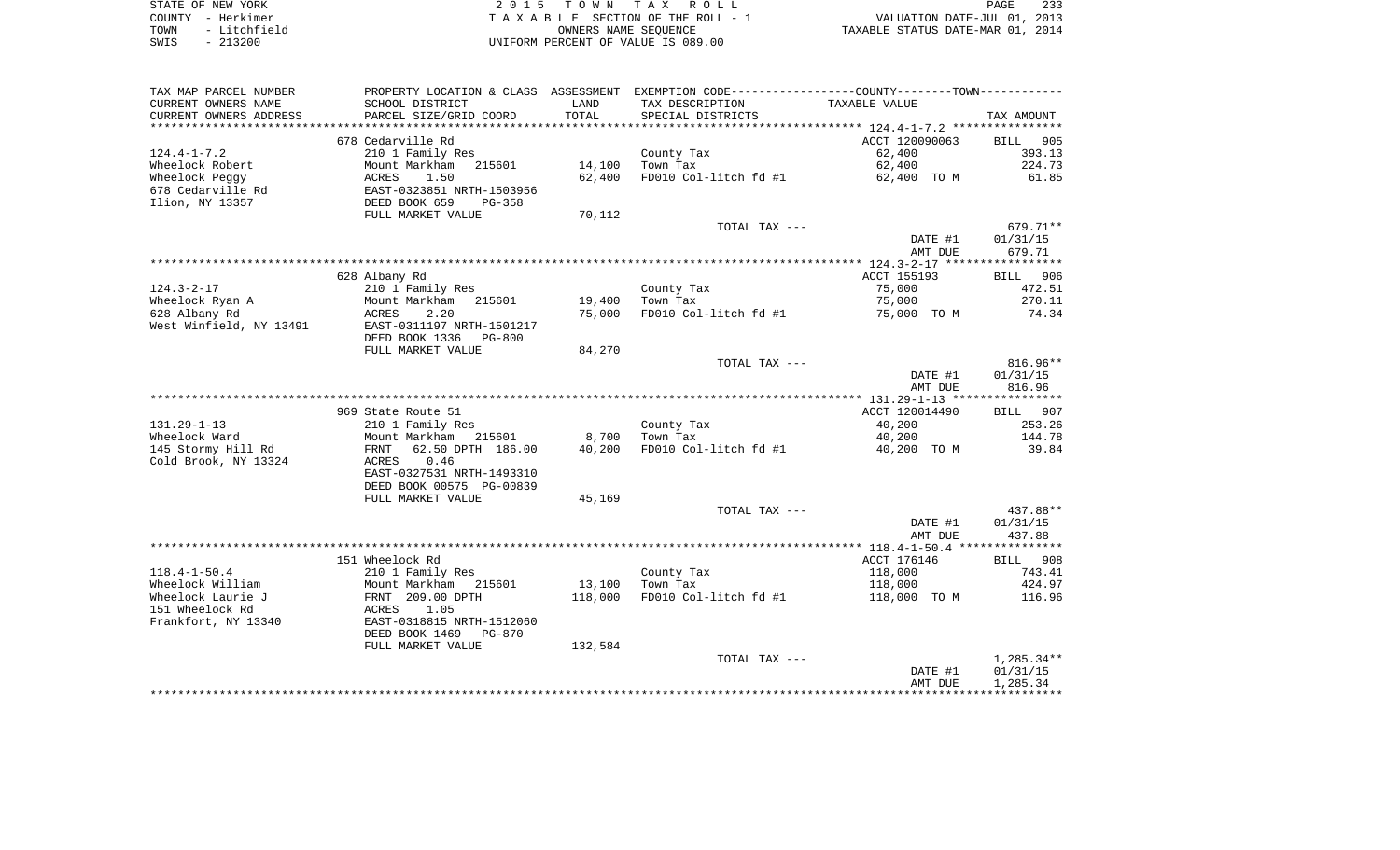| STATE OF NEW YORK    | 2015 TOWN TAX ROLL                 | 234<br>PAGE                      |
|----------------------|------------------------------------|----------------------------------|
| COUNTY – Herkimer    | TAXABLE SECTION OF THE ROLL - 1    | VALUATION DATE-JUL 01, 2013      |
| - Litchfield<br>TOWN | OWNERS NAME SEOUENCE               | TAXABLE STATUS DATE-MAR 01, 2014 |
| $-213200$<br>SWIS    | UNIFORM PERCENT OF VALUE IS 089.00 |                                  |

| TAX MAP PARCEL NUMBER<br>CURRENT OWNERS NAME<br>CURRENT OWNERS ADDRESS | PROPERTY LOCATION & CLASS ASSESSMENT EXEMPTION CODE---------------COUNTY--------TOWN----------<br>SCHOOL DISTRICT<br>PARCEL SIZE/GRID COORD | LAND<br>TOTAL | TAX DESCRIPTION<br>SPECIAL DISTRICTS | TAXABLE VALUE                         | TAX AMOUNT         |
|------------------------------------------------------------------------|---------------------------------------------------------------------------------------------------------------------------------------------|---------------|--------------------------------------|---------------------------------------|--------------------|
|                                                                        |                                                                                                                                             |               |                                      |                                       |                    |
|                                                                        | 176 Norton Rd                                                                                                                               |               |                                      | ACCT 120014640                        | <b>BILL</b><br>909 |
| $118.4 - 1 - 50.1$                                                     | 113 Cattle farm                                                                                                                             |               | AG MKTS L 41720                      | 3,379<br>3,379                        |                    |
| Wheelock William A                                                     | Mount Markham<br>215601                                                                                                                     | 56,400        | County Tax                           | 126,621                               | 797.73             |
| Wheelock Laurie J                                                      | 69.20 BANK<br>ACRES<br>023                                                                                                                  | 130,000       | Town Tax                             | 126,621                               | 456.02             |
| 176 Norton Rd                                                          | EAST-0318173 NRTH-1512620                                                                                                                   |               | FD010 Col-litch fd #1                | 126,621 TO M                          | 125.50             |
| Frankfort, NY 13340                                                    | DEED BOOK 917<br>PG-698                                                                                                                     |               | 3,379 EX                             |                                       |                    |
|                                                                        | FULL MARKET VALUE                                                                                                                           | 146,067       |                                      |                                       |                    |
| MAY BE SUBJECT TO PAYMENT                                              |                                                                                                                                             |               |                                      |                                       |                    |
| UNDER AGDIST LAW TIL 2018                                              |                                                                                                                                             |               |                                      |                                       |                    |
|                                                                        |                                                                                                                                             |               | TOTAL TAX ---                        |                                       | 1,379.25**         |
|                                                                        |                                                                                                                                             |               |                                      | DATE #1                               | 01/31/15           |
|                                                                        |                                                                                                                                             |               |                                      | AMT DUE                               | 1,379.25           |
|                                                                        |                                                                                                                                             |               |                                      |                                       |                    |
|                                                                        | Norton Rd                                                                                                                                   |               |                                      | ACCT 148692                           | <b>BILL</b><br>910 |
| $124.2 - 1 - 8.2$                                                      | 314 Rural vac<10                                                                                                                            |               | AG MKTS<br>41730                     | 8,593<br>8,593                        |                    |
| Wheelock William A                                                     | Mount Markham<br>ACRES 13.00<br>215601                                                                                                      | 15,500        | County Tax                           | 6,907                                 | 43.51              |
| Wheelock Laurie J                                                      |                                                                                                                                             | 15,500        | Town Tax                             | 6,907                                 | 24.88              |
| 176 Norton Rd                                                          | EAST-0317906 NRTH-1511125                                                                                                                   |               |                                      | FD010 Col-litch $fd$ #1 $15,500$ TO M | 15.36              |
| Frankfort, NY 13340                                                    | DEED BOOK 1298<br>PG-124                                                                                                                    |               |                                      |                                       |                    |
|                                                                        | FULL MARKET VALUE                                                                                                                           | 17,416        |                                      |                                       |                    |
| MAY BE SUBJECT TO PAYMENT                                              |                                                                                                                                             |               |                                      |                                       |                    |
| UNDER AGDIST LAW TIL 2021                                              |                                                                                                                                             |               |                                      |                                       |                    |
|                                                                        |                                                                                                                                             |               | TOTAL TAX ---                        |                                       | 83.75**            |
|                                                                        |                                                                                                                                             |               |                                      | DATE #1                               | 01/31/15           |
|                                                                        |                                                                                                                                             |               |                                      | AMT DUE                               | 83.75              |
|                                                                        |                                                                                                                                             |               |                                      |                                       |                    |
|                                                                        | 478 Rider Rd                                                                                                                                |               |                                      | ACCT 120003990                        | <b>BILL</b> 911    |
| $124.3 - 1 - 64$                                                       | 210 1 Family Res                                                                                                                            |               | County Tax                           | 130,900                               | 824.68             |
| Whitehill William                                                      | Mount Markham 215601                                                                                                                        | 8,500         | Town Tax                             | 130,900                               | 471.43             |
| Whitehill Jenifer                                                      | FRNT 90.00 DPTH 140.00<br>EAST-0310222 NRTH-1503253<br>DEED BOOK 932 PG-583                                                                 | 130,900       | FD010 Col-litch fd #1                | 130,900 TO M                          | 129.74             |
| 478 Rider Rd                                                           |                                                                                                                                             |               |                                      |                                       |                    |
| Clayville, NY 13322                                                    |                                                                                                                                             |               |                                      |                                       |                    |
|                                                                        | FULL MARKET VALUE                                                                                                                           | 147,079       |                                      |                                       |                    |
|                                                                        |                                                                                                                                             |               | TOTAL TAX ---                        |                                       | 1,425.85**         |
|                                                                        |                                                                                                                                             |               |                                      | DATE #1                               | 01/31/15           |
|                                                                        |                                                                                                                                             |               |                                      | AMT DUE                               | 1,425.85           |
|                                                                        |                                                                                                                                             |               |                                      |                                       |                    |
|                                                                        | 139 Top of Hill Lane                                                                                                                        |               |                                      | ACCT 120006000                        | BILL 912           |
| $124.3 - 1 - 44$                                                       | 210 1 Family Res                                                                                                                            |               | VET WAR CT 41121                     | 8,100<br>8,100                        |                    |
| Whitfield Douglas G                                                    | Mount Markham 215601                                                                                                                        | 10,500        | County Tax                           | 156,900                               | 988.49             |
| Whitfield Franca                                                       | FRNT 100.00 DPTH 100.00                                                                                                                     | 165,000       | Town Tax                             | 156,900                               | 565.06             |
| 139 Top Of Hill Lane                                                   | ACRES<br>$0.46$ BANK<br>135                                                                                                                 |               | FD010 Col-litch fd #1                | 165,000 TO M                          | 163.54             |
| Clayville, NY 13322                                                    | EAST-0306784 NRTH-1504478                                                                                                                   |               |                                      |                                       |                    |
|                                                                        | DEED BOOK 935<br>PG-289                                                                                                                     |               |                                      |                                       |                    |
|                                                                        | FULL MARKET VALUE                                                                                                                           | 185,393       |                                      |                                       |                    |
|                                                                        |                                                                                                                                             |               | TOTAL TAX ---                        |                                       | 1,717.09**         |
|                                                                        |                                                                                                                                             |               |                                      | DATE #1                               | 01/31/15           |
|                                                                        |                                                                                                                                             |               |                                      | AMT DUE                               | 1,717.09           |
|                                                                        |                                                                                                                                             |               |                                      |                                       |                    |
|                                                                        |                                                                                                                                             |               |                                      |                                       |                    |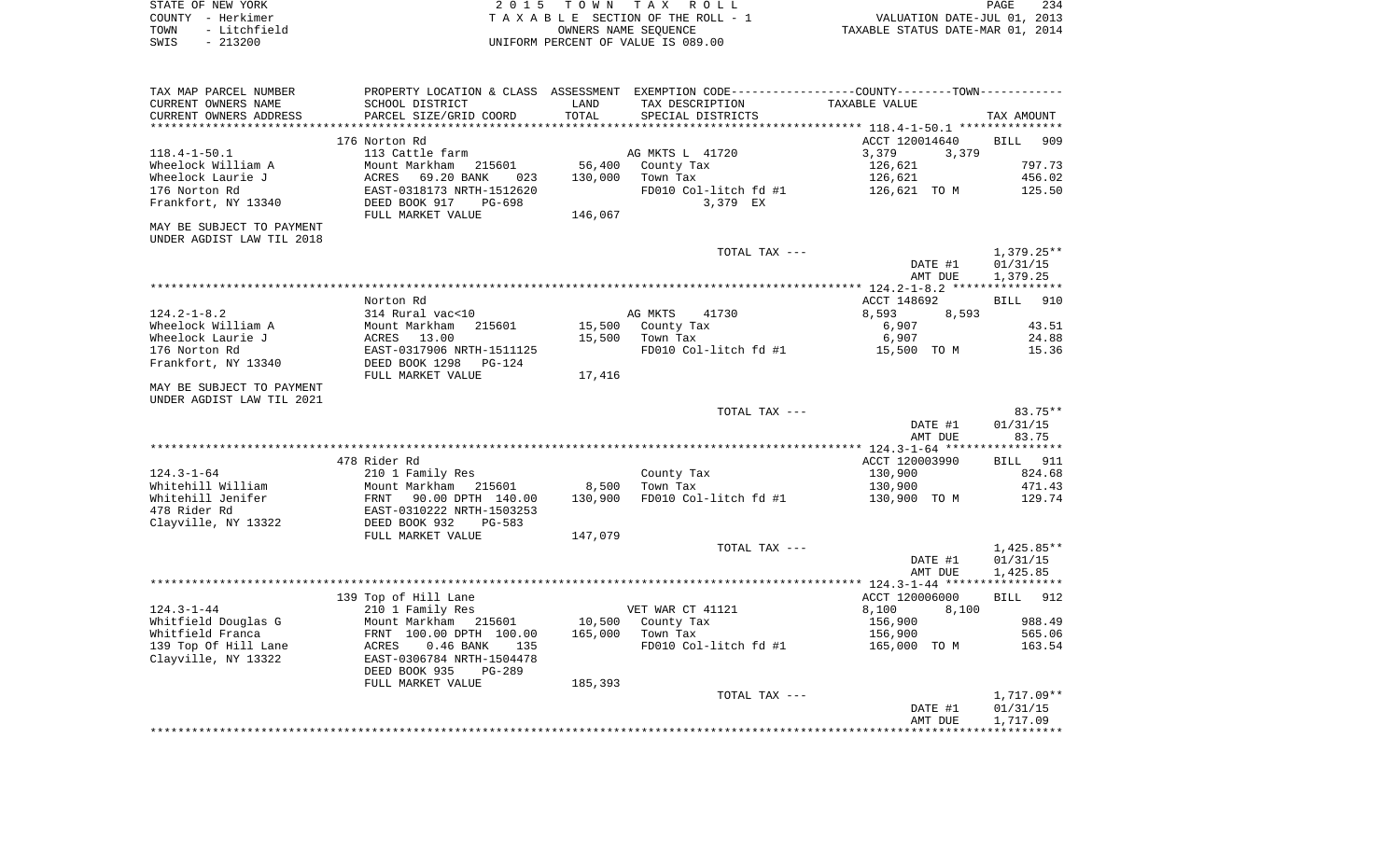| STATE OF NEW YORK    | 2015 TOWN TAX ROLL                 | 235<br>PAGE                      |
|----------------------|------------------------------------|----------------------------------|
| COUNTY - Herkimer    | TAXABLE SECTION OF THE ROLL - 1    | VALUATION DATE-JUL 01, 2013      |
| - Litchfield<br>TOWN | OWNERS NAME SEOUENCE               | TAXABLE STATUS DATE-MAR 01, 2014 |
| $-213200$<br>SWIS    | UNIFORM PERCENT OF VALUE IS 089.00 |                                  |

| TAX MAP PARCEL NUMBER  | PROPERTY LOCATION & CLASS ASSESSMENT EXEMPTION CODE---------------COUNTY-------TOWN---------- |         |                           |                |                    |
|------------------------|-----------------------------------------------------------------------------------------------|---------|---------------------------|----------------|--------------------|
| CURRENT OWNERS NAME    | SCHOOL DISTRICT                                                                               | LAND    | TAX DESCRIPTION           | TAXABLE VALUE  |                    |
| CURRENT OWNERS ADDRESS | PARCEL SIZE/GRID COORD                                                                        | TOTAL   | SPECIAL DISTRICTS         |                | TAX AMOUNT         |
|                        |                                                                                               |         |                           |                |                    |
|                        | 345 Morris Rd                                                                                 |         |                           | ACCT 120013830 | <b>BILL</b><br>913 |
| $118.4 - 1 - 24$       | 120 Field crops                                                                               |         | AGRIC 10 Y 42100          | 3,800<br>3,800 |                    |
| Wiegand Robert E       | Mount Markham<br>215601                                                                       | 83,000  | County Tax                | 158,200        | 996.68             |
| 345 Morris Rd          | ACRES 130.00                                                                                  | 162,000 | Town Tax                  | 158,200        | 569.75             |
| Frankfort, NY 13340    | EAST-0324149 NRTH-1516787<br>DEED BOOK 00626 PG-00794                                         |         | FD010 Col-litch fd #1     | 162,000 TO M   | 160.57             |
|                        | FULL MARKET VALUE                                                                             | 182,022 |                           |                |                    |
|                        |                                                                                               |         | TOTAL TAX ---             |                | $1,727.00**$       |
|                        |                                                                                               |         |                           | DATE #1        | 01/31/15           |
|                        |                                                                                               |         |                           | AMT DUE        | 1,727.00           |
|                        |                                                                                               |         |                           |                |                    |
|                        | 711 Ball Rd                                                                                   |         |                           | ACCT 120013920 | BILL 914           |
| $118.4 - 1 - 9.1$      | 210 1 Family Res                                                                              |         | County Tax                | 34,600         | 217.98             |
| Wilcox Kenneth E       | Mount Markham 215601                                                                          | 10,200  | Town Tax                  | 34,600         | 124.61             |
| Wilcox Lonna           | FRNT 125.25 DPTH 225.25                                                                       | 34,600  | School Relevy             |                | 178.96             |
| 711 Ball Rd            | EAST-0316745 NRTH-1519394                                                                     |         | FD010 Col-litch fd #1     | 34,600 TO M    | 34.29              |
| Frankfort, NY 13340    | DEED BOOK 756<br>$PG-51$                                                                      |         |                           |                |                    |
|                        | FULL MARKET VALUE                                                                             | 38,876  |                           |                |                    |
|                        |                                                                                               |         | TOTAL TAX ---             |                | 555.84**           |
|                        |                                                                                               |         |                           | DATE #1        | 01/31/15           |
|                        |                                                                                               |         |                           | AMT DUE        | 555.84             |
|                        |                                                                                               |         |                           |                |                    |
|                        | 405 Rider Rd                                                                                  |         |                           | ACCT 161247    | BILL 915           |
| $124.3 - 1 - 50$       | 210 1 Family Res                                                                              |         | County Tax                | 114,300        | 720.10             |
| Wilkes James M         | Mount Markham 215601                                                                          | 11,400  | Town Tax                  | 114,300        | 411.64             |
| 405 Rider Road         | FRNT 198.00 DPTH 125.00                                                                       | 114,300 | FD010 Col-litch fd #1     | 114,300 TO M   | 113.29             |
| Clayville, NY 13322    | ACRES<br>0.53                                                                                 |         |                           |                |                    |
|                        | EAST-0308773 NRTH-1503231                                                                     |         |                           |                |                    |
|                        | DEED BOOK 1373<br><b>PG-79</b>                                                                |         |                           |                |                    |
|                        | FULL MARKET VALUE                                                                             | 128,427 |                           |                |                    |
|                        |                                                                                               |         | TOTAL TAX ---             |                | 1,245.03**         |
|                        |                                                                                               |         |                           | DATE #1        | 01/31/15           |
|                        |                                                                                               |         |                           | AMT DUE        | 1,245.03           |
|                        | 981 State Route 51                                                                            |         |                           | ACCT 120009480 | BILL 916           |
| $131.29 - 1 - 16$      | 210 1 Family Res                                                                              |         |                           | 52,900         | 333.28             |
| Wilkinson Brenda       | Life L<br>Mount Markham 215601                                                                | 6,000   | County Tax                |                | 190.52             |
| Landphere Brian J      | Life Estate Reserved To:                                                                      | 52,900  | Town Tax<br>School Relevy | 52,900         | 1,212.14           |
| RD4 Box 437A           | Brenda L Wildinson                                                                            |         | FD010 Col-litch fd #1     | 52,900 TO M    | 52.43              |
| Frankfort, NY 13340    | 55.00 DPTH 166.00<br>FRNT                                                                     |         |                           |                |                    |
|                        | ACRES<br>0.13                                                                                 |         |                           |                |                    |
|                        | EAST-0327338 NRTH-1493454                                                                     |         |                           |                |                    |
|                        | DEED BOOK 873<br>$PG-119$                                                                     |         |                           |                |                    |
|                        | FULL MARKET VALUE                                                                             | 59,438  |                           |                |                    |
|                        |                                                                                               |         | TOTAL TAX ---             |                | 1,788.37**         |
|                        |                                                                                               |         |                           | DATE #1        | 01/31/15           |
|                        |                                                                                               |         |                           | AMT DUE        | 1,788.37           |
|                        |                                                                                               |         |                           |                |                    |
|                        |                                                                                               |         |                           |                |                    |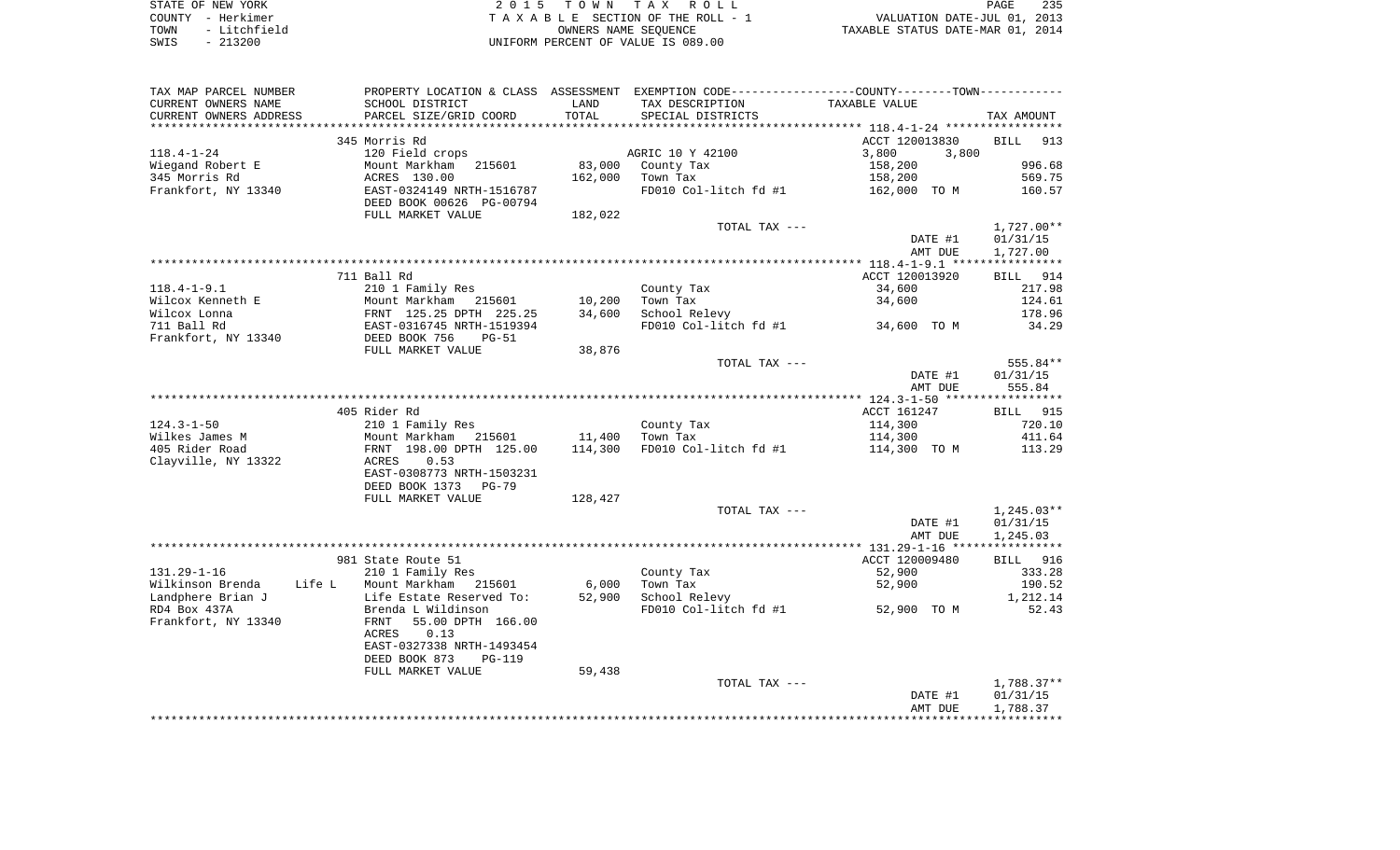| STATE OF NEW YORK    | 2015 TOWN TAX ROLL                 | 236<br>PAGE                      |
|----------------------|------------------------------------|----------------------------------|
| COUNTY - Herkimer    | TAXABLE SECTION OF THE ROLL - 1    | VALUATION DATE-JUL 01, 2013      |
| - Litchfield<br>TOWN | OWNERS NAME SEOUENCE               | TAXABLE STATUS DATE-MAR 01, 2014 |
| SWIS<br>$-213200$    | UNIFORM PERCENT OF VALUE IS 089.00 |                                  |

| TAX MAP PARCEL NUMBER      | PROPERTY LOCATION & CLASS ASSESSMENT                  |        | EXEMPTION CODE-----------------COUNTY-------TOWN----------- |                                                        |                    |
|----------------------------|-------------------------------------------------------|--------|-------------------------------------------------------------|--------------------------------------------------------|--------------------|
| CURRENT OWNERS NAME        | SCHOOL DISTRICT                                       | LAND   | TAX DESCRIPTION                                             | TAXABLE VALUE                                          |                    |
| CURRENT OWNERS ADDRESS     | PARCEL SIZE/GRID COORD                                | TOTAL  | SPECIAL DISTRICTS                                           |                                                        | TAX AMOUNT         |
|                            |                                                       |        |                                                             |                                                        |                    |
|                            | 227 Butcher Rd                                        |        |                                                             | ACCT 172914                                            | 917<br>BILL        |
| $118.3 - 1 - 27.1$         | 270 Mfg housing                                       |        | County Tax                                                  | 40,000                                                 | 252.00             |
| Willemin James H           | Sauquoit Valley 305002                                | 16,000 | Town Tax                                                    | 40,000                                                 | 144.06             |
| 227 Butcher Rd             | ACRES<br>1.50                                         | 40,000 | FD010 Col-litch fd #1                                       | 40,000 TO M                                            | 39.65              |
| Clayville, NY 13322        | EAST-0310164 NRTH-1516199                             |        |                                                             |                                                        |                    |
|                            | DEED BOOK 1448<br>PG-374                              |        |                                                             |                                                        |                    |
|                            | FULL MARKET VALUE                                     | 44,944 |                                                             |                                                        |                    |
|                            |                                                       |        | TOTAL TAX ---                                               |                                                        | 435.71**           |
|                            |                                                       |        |                                                             | DATE #1                                                | 01/31/15           |
|                            |                                                       |        | ***************************                                 | AMT DUE<br>************* 118.3-1-27.2 **************** | 435.71             |
|                            | Butcher Rd                                            |        |                                                             | ACCT 172914                                            | <b>BILL</b><br>918 |
| $118.3 - 1 - 27.2$         | 314 Rural vac<10                                      |        | County Tax                                                  | 3,200                                                  | 20.16              |
| Willemin James H           | Sauquoit Valley 305002                                | 3,200  | Town Tax                                                    | 3,200                                                  | 11.52              |
| 227 Butcher Rd             | 1.50<br>ACRES                                         | 3,200  | FD010 Col-litch fd #1                                       | 3,200 TO M                                             | 3.17               |
| Clayville, NY 13322        | EAST-0309890 NRTH-1516306                             |        |                                                             |                                                        |                    |
|                            | DEED BOOK 1448<br>PG-374                              |        |                                                             |                                                        |                    |
|                            | FULL MARKET VALUE                                     | 3,596  |                                                             |                                                        |                    |
|                            |                                                       |        | TOTAL TAX ---                                               |                                                        | $34.85**$          |
|                            |                                                       |        |                                                             | DATE #1                                                | 01/31/15           |
|                            |                                                       |        |                                                             | AMT DUE                                                | 34.85              |
|                            |                                                       |        |                                                             |                                                        |                    |
|                            | Camp Rd                                               |        |                                                             | ACCT 179801                                            | 919<br>BILL        |
| $124.3 - 3 - 1.2$          | 314 Rural vac<10                                      |        | County Tax                                                  | 6,500                                                  | 40.95              |
| Williams Darrel R          | Mount Markham<br>215601                               | 6,500  | Town Tax                                                    | 6,500                                                  | 23.41              |
| 222 Swamp Rd               | FRNT 186.00 DPTH 391.00                               | 6,500  | School Relevy                                               |                                                        | 148.93             |
| West Winfield, NY 13491    | EAST-0305838 NRTH-1505066<br>DEED BOOK 1493<br>PG-789 |        | FD010 Col-litch fd #1                                       | 6,500 TO M                                             | 6.44               |
|                            | FULL MARKET VALUE                                     | 7,303  |                                                             |                                                        |                    |
|                            |                                                       |        | TOTAL TAX ---                                               |                                                        | $219.73**$         |
|                            |                                                       |        |                                                             | DATE #1                                                | 01/31/15           |
|                            |                                                       |        |                                                             | AMT DUE                                                | 219.73             |
|                            |                                                       |        |                                                             |                                                        |                    |
|                            | 438 Cedarville Rd                                     |        |                                                             | ACCT 162649                                            | 920<br>BILL        |
| $125.3 - 2 - 26$           | 210 1 Family Res                                      |        | County Tax                                                  | 80,100                                                 | 504.64             |
| Williams Judith Sarcinello | Mount Markham<br>215601                               | 28,000 | Town Tax                                                    | 80,100                                                 | 288.47             |
| 6931 County Highway 18     | <b>ACRES</b><br>10.00                                 | 80,100 | FD010 Col-litch fd #1                                       | 80,100 TO M                                            | 79.39              |
| West Winfield, NY 13491    | EAST-0324396 NRTH-1499143                             |        |                                                             |                                                        |                    |
|                            | DEED BOOK 1382<br>PG-836                              |        |                                                             |                                                        |                    |
|                            | FULL MARKET VALUE                                     | 90,000 |                                                             |                                                        |                    |
|                            |                                                       |        | TOTAL TAX ---                                               |                                                        | $872.50**$         |
|                            |                                                       |        |                                                             | DATE #1                                                | 01/31/15           |
|                            |                                                       |        |                                                             | AMT DUE                                                | 872.50             |
|                            |                                                       |        |                                                             |                                                        |                    |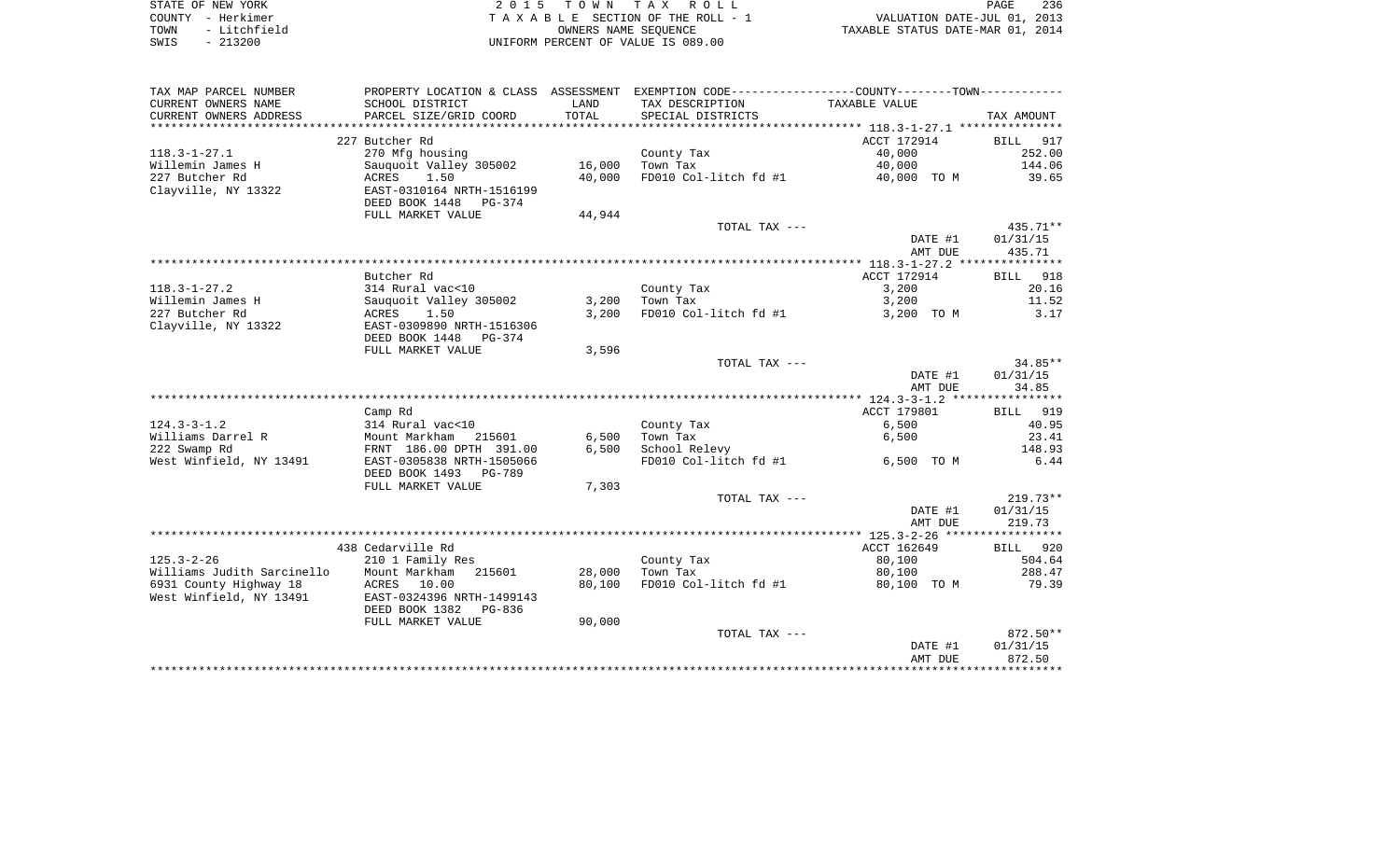| STATE OF NEW YORK    | 2015 TOWN TAX ROLL                 | 237<br>PAGE                      |
|----------------------|------------------------------------|----------------------------------|
| COUNTY - Herkimer    | TAXABLE SECTION OF THE ROLL - 1    | VALUATION DATE-JUL 01, 2013      |
| - Litchfield<br>TOWN | OWNERS NAME SEOUENCE               | TAXABLE STATUS DATE-MAR 01, 2014 |
| $-213200$<br>SWIS    | UNIFORM PERCENT OF VALUE IS 089.00 |                                  |

| TAX MAP PARCEL NUMBER                         |                                               |               | PROPERTY LOCATION & CLASS ASSESSMENT EXEMPTION CODE---------------COUNTY-------TOWN---------- |                  |                   |
|-----------------------------------------------|-----------------------------------------------|---------------|-----------------------------------------------------------------------------------------------|------------------|-------------------|
| CURRENT OWNERS NAME<br>CURRENT OWNERS ADDRESS | SCHOOL DISTRICT<br>PARCEL SIZE/GRID COORD     | LAND<br>TOTAL | TAX DESCRIPTION<br>SPECIAL DISTRICTS                                                          | TAXABLE VALUE    | TAX AMOUNT        |
|                                               |                                               |               |                                                                                               |                  |                   |
|                                               | 824 Berberick Rd                              |               |                                                                                               | ACCT 120014220   | 921<br>BILL       |
| $124.2 - 1 - 47.1$                            | 113 Cattle farm                               |               | County Tax                                                                                    | 127,700          | 804.52            |
| Williams Steve                                | 215601<br>Mount Markham                       | 80,500        | Town Tax                                                                                      | 127,700          | 459.90            |
| Williams John                                 | ACRES 114.50                                  | 127,700       | FD010 Col-litch fd #1                                                                         | 127,700 TO M     | 126.57            |
| 824 Berberick Rd                              | EAST-0319463 NRTH-1506270                     |               |                                                                                               |                  |                   |
| Frankfort, NY 13340                           | DEED BOOK 00596 PG-00636<br>FULL MARKET VALUE |               |                                                                                               |                  |                   |
|                                               |                                               | 143,483       | TOTAL TAX ---                                                                                 |                  | 1,390.99**        |
|                                               |                                               |               |                                                                                               | DATE #1          | 01/31/15          |
|                                               |                                               |               |                                                                                               | AMT DUE          | 1,390.99          |
|                                               |                                               |               |                                                                                               |                  |                   |
|                                               | Berberick Rd                                  |               |                                                                                               | ACCT 120014460   | BILL 922          |
| $124.2 - 1 - 22.1$                            | 105 Vac farmland                              |               | County Tax                                                                                    | 21,600           | 136.08            |
| Williams Steven                               | Mount Markham<br>215601                       | 21,600        | Town Tax                                                                                      | 21,600           | 77.79             |
| Williams John                                 | 23.90<br>ACRES                                | 21,600        | FD010 Col-litch fd #1                                                                         | 21,600 TO M      | 21.41             |
| 824 Berberick Rd                              | EAST-0319134 NRTH-1508458                     |               |                                                                                               |                  |                   |
| Frankfort, NY 13340                           | DEED BOOK 00600 PG-00887                      |               |                                                                                               |                  |                   |
|                                               | FULL MARKET VALUE                             | 24,270        |                                                                                               |                  |                   |
|                                               |                                               |               | TOTAL TAX ---                                                                                 |                  | 235.28**          |
|                                               |                                               |               |                                                                                               | DATE #1          | 01/31/15          |
|                                               |                                               |               |                                                                                               | AMT DUE          | 235.28            |
|                                               |                                               |               |                                                                                               |                  |                   |
|                                               | Berberick Rd                                  |               |                                                                                               | ACCT 120011070   | BILL 923          |
| $124.4 - 1 - 27.1$                            | 321 Abandoned ag                              |               | County Tax                                                                                    | 6,200            | 39.06             |
| Wilson Donald P                               | Mount Markham<br>215601                       | 6,200         | Town Tax                                                                                      | 6,200            | 22.33             |
| 7897 New Floyd Rd                             | 28.1 acres per tax mappin                     | 6,200         | FD010 Col-litch fd #1                                                                         | 6,200 TO M       | 6.15              |
| Rome, NY 13440                                | 28.10<br>ACRES                                |               |                                                                                               |                  |                   |
|                                               | EAST-0320110 NRTH-1498656                     |               |                                                                                               |                  |                   |
|                                               | DEED BOOK 1151<br>$PG-273$                    |               |                                                                                               |                  |                   |
|                                               | FULL MARKET VALUE                             | 6,966         |                                                                                               |                  |                   |
|                                               |                                               |               | TOTAL TAX ---                                                                                 |                  | $67.54**$         |
|                                               |                                               |               |                                                                                               | DATE #1          | 01/31/15          |
|                                               |                                               |               |                                                                                               | AMT DUE          | 67.54             |
|                                               |                                               |               |                                                                                               |                  |                   |
|                                               | Berberick (Off) Rd                            |               |                                                                                               | ACCT 120015060   | BILL 924<br>94.50 |
| $124.4 - 1 - 29$<br>Wilson Donald P           | 312 Vac w/imprv<br>Mount Markham<br>215601    | 12,400        | County Tax<br>Town Tax                                                                        | 15,000<br>15,000 | 54.02             |
| 7897 New Floyd Rd                             | ACRES<br>30.00                                | 15,000        | FD010 Col-litch fd #1                                                                         | 15,000 TO M      | 14.87             |
| Rome, NY 13440                                | EAST-0320621 NRTH-1498071                     |               |                                                                                               |                  |                   |
|                                               | DEED BOOK 1151<br>PG-273                      |               |                                                                                               |                  |                   |
|                                               | FULL MARKET VALUE                             | 16,854        |                                                                                               |                  |                   |
|                                               |                                               |               | TOTAL TAX ---                                                                                 |                  | $163.39**$        |
|                                               |                                               |               |                                                                                               | DATE #1          | 01/31/15          |
|                                               |                                               |               |                                                                                               | AMT DUE          | 163.39            |
|                                               |                                               |               |                                                                                               |                  |                   |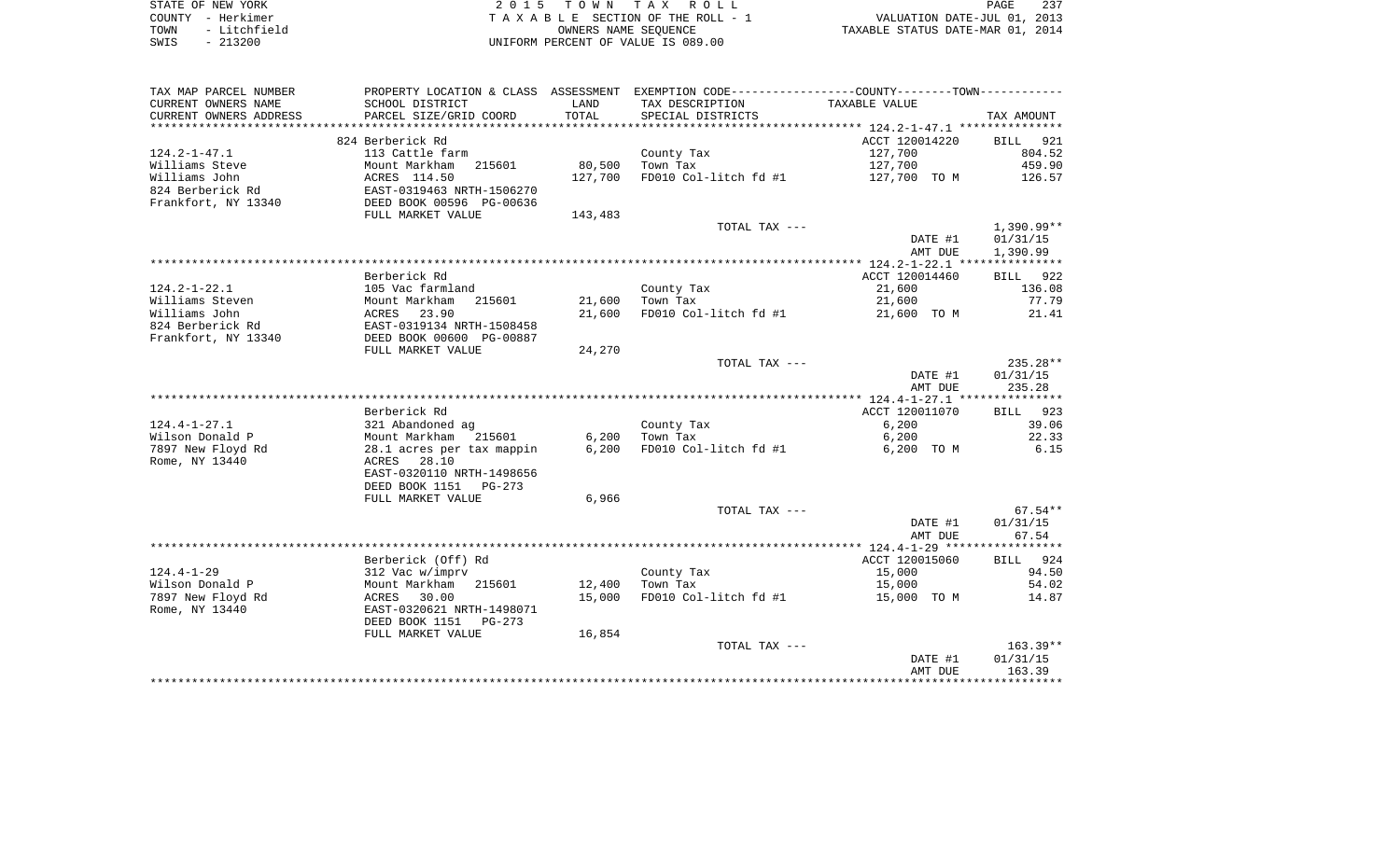| STATE OF NEW YORK    | 2015 TOWN TAX ROLL                 | 238<br>PAGE                      |
|----------------------|------------------------------------|----------------------------------|
| COUNTY - Herkimer    | TAXABLE SECTION OF THE ROLL - 1    | VALUATION DATE-JUL 01, 2013      |
| - Litchfield<br>TOWN | OWNERS NAME SEOUENCE               | TAXABLE STATUS DATE-MAR 01, 2014 |
| $-213200$<br>SWIS    | UNIFORM PERCENT OF VALUE IS 089.00 |                                  |

| TAX MAP PARCEL NUMBER    | PROPERTY LOCATION & CLASS ASSESSMENT |         | EXEMPTION CODE----------------COUNTY-------TOWN----------  |                |                    |
|--------------------------|--------------------------------------|---------|------------------------------------------------------------|----------------|--------------------|
| CURRENT OWNERS NAME      | SCHOOL DISTRICT                      | LAND    | TAX DESCRIPTION                                            | TAXABLE VALUE  |                    |
| CURRENT OWNERS ADDRESS   | PARCEL SIZE/GRID COORD               | TOTAL   | SPECIAL DISTRICTS                                          |                | TAX AMOUNT         |
| ************************ |                                      |         |                                                            |                |                    |
|                          | 452 Rider Rd                         |         |                                                            | ACCT 120008160 | 925<br><b>BILL</b> |
| $124.3 - 1 - 59$         | 210 1 Family Res                     |         | County Tax                                                 | 81,000         | 510.31             |
| Windover Edward R        | Mount Markham 215601                 | 10,200  | Town Tax                                                   | 81,000         | 291.72             |
| 452 Rider Rd             | FRNT 150.00 DPTH 125.00              | 81,000  | FD010 Col-litch fd #1                                      | 81,000 TO M    | 80.28              |
| Clayville, NY 13322      | 0.43<br>ACRES                        |         |                                                            |                |                    |
|                          | EAST-0309694 NRTH-1503124            |         |                                                            |                |                    |
|                          | DEED BOOK 881<br>PG-482              |         |                                                            |                |                    |
|                          | FULL MARKET VALUE                    | 91,011  |                                                            |                |                    |
|                          |                                      |         | TOTAL TAX ---                                              |                | 882.31**           |
|                          |                                      |         |                                                            | DATE #1        | 01/31/15           |
|                          |                                      |         |                                                            | AMT DUE        | 882.31             |
|                          |                                      |         |                                                            |                |                    |
|                          | 10577 Roberts Rd                     |         |                                                            | ACCT 120090217 | 926<br><b>BILL</b> |
| $118.3 - 1 - 5.3$        | 210 1 Family Res                     |         | County Tax                                                 | 89,000         | 560.71             |
| Wingfield David          | Sauguoit Valley 305002               | 13,200  | Town Tax                                                   | 89,000         | 320.53             |
| Wingfield Anne           | ACRES<br>1.10 BANK<br>046            | 89,000  | FD010 Col-litch fd #1                                      | 89,000 TO M    | 88.21              |
| 10577 Roberts Rd         | EAST-0307433 NRTH-1520161            |         |                                                            |                |                    |
| Frankfort, NY 13340-1193 | DEED BOOK 806<br>$PG-451$            |         |                                                            |                |                    |
|                          | FULL MARKET VALUE                    | 100,000 |                                                            |                |                    |
|                          |                                      |         | TOTAL TAX ---                                              |                | $969.45**$         |
|                          |                                      |         |                                                            | DATE #1        | 01/31/15           |
|                          |                                      |         |                                                            | AMT DUE        | 969.45             |
|                          |                                      |         |                                                            |                |                    |
|                          | 127 Cedarville Rd                    |         |                                                            | ACCT 120007320 | BILL 927           |
| $131.29 - 1 - 23.1$      | 210 1 Family Res                     |         | VET WAR CT 41121                                           | 8,100<br>8,100 |                    |
| Winters Chester H        | Mount Markham 215601                 | 11,000  | County Tax                                                 | 70,900         | 446.68             |
| Winters Randy R          | FRNT 154.00 DPTH 263.00              | 79,000  | Town Tax                                                   | 70,900         | 255.34             |
| 127 Cedarville Rd        | EAST-0326801 NRTH-1493628            |         | FD010 Col-litch fd #1                                      | 79,000 TO M    | 78.30              |
| Ilion, NY 13357          | DEED BOOK 1259<br>$PG-505$           |         |                                                            |                |                    |
|                          | FULL MARKET VALUE                    | 88,764  |                                                            |                |                    |
|                          |                                      |         | TOTAL TAX ---                                              |                | 780.32**           |
|                          |                                      |         |                                                            | DATE #1        | 01/31/15           |
|                          |                                      |         |                                                            | AMT DUE        | 780.32             |
|                          |                                      |         |                                                            |                |                    |
|                          | 1783 Albany Rd                       |         | 56 PCT OF VALUE USED FOR EXEMPTION PURPOSES ACCT 120013890 |                | 928<br>BILL        |
| $118.1 - 1 - 29.1$       | 240 Rural res                        |         | VET WAR CT 41121                                           | 8,100<br>8.100 |                    |
| Wolanin John Vincent     | Sauquoit Valley 305002               | 64,500  | County Tax                                                 | 156,900        | 988.49             |
| Wolanin Marialyce        | ACRES<br>83.00                       | 165,000 | Town Tax                                                   | 156,900        | 565.06             |
| 1783 Albany Road         | EAST-0310774 NRTH-1522612            |         | FD010 Col-litch fd #1                                      | 165,000 TO M   | 163.54             |
| Frankfort, NY 13340      | DEED BOOK 1193<br>PG-297             |         |                                                            |                |                    |
|                          | FULL MARKET VALUE                    | 185,393 |                                                            |                |                    |
|                          |                                      |         | TOTAL TAX ---                                              |                | 1,717.09**         |
|                          |                                      |         |                                                            | DATE #1        | 01/31/15           |
|                          |                                      |         |                                                            | AMT DUE        | 1,717.09           |
|                          |                                      |         |                                                            |                |                    |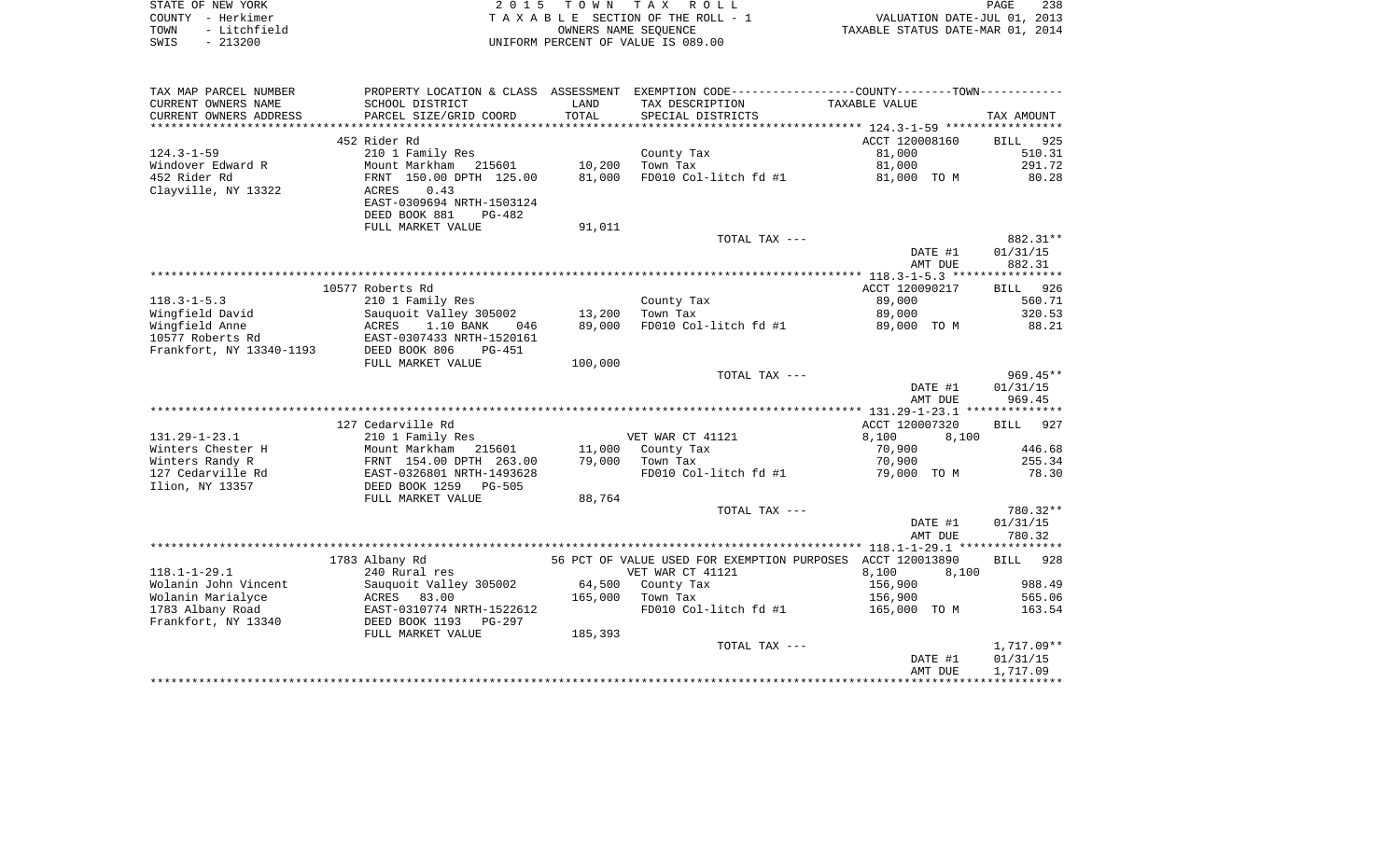|      | STATE OF NEW YORK | 2015 TOWN TAX ROLL                 | 239<br>PAGE                      |
|------|-------------------|------------------------------------|----------------------------------|
|      | COUNTY - Herkimer | TAXABLE SECTION OF THE ROLL - 1    | VALUATION DATE-JUL 01, 2013      |
| TOWN | - Litchfield      | OWNERS NAME SEOUENCE               | TAXABLE STATUS DATE-MAR 01, 2014 |
| SWIS | $-213200$         | UNIFORM PERCENT OF VALUE IS 089.00 |                                  |

| TAX MAP PARCEL NUMBER   | PROPERTY LOCATION & CLASS ASSESSMENT EXEMPTION CODE---------------COUNTY-------TOWN---------- |         |                       |                |                      |
|-------------------------|-----------------------------------------------------------------------------------------------|---------|-----------------------|----------------|----------------------|
| CURRENT OWNERS NAME     | SCHOOL DISTRICT                                                                               | LAND    | TAX DESCRIPTION       | TAXABLE VALUE  |                      |
| CURRENT OWNERS ADDRESS  | PARCEL SIZE/GRID COORD                                                                        | TOTAL   | SPECIAL DISTRICTS     |                | TAX AMOUNT           |
| *********************** | ****************************                                                                  |         |                       |                |                      |
|                         | 1815 Albany Rd                                                                                |         |                       |                | BILL 929             |
| $118.1 - 1 - 29.3$      | 210 1 Family Res                                                                              |         | County Tax            | 105,800        | 666.55               |
| Wolanin-Nester Pamela   | Sauquoit Valley 305002                                                                        | 16,100  | Town Tax              | 105,800        | 381.03               |
| Wolanin Amanda E        | Doublewide                                                                                    | 105,800 | FD010 Col-litch fd #1 | 105,800 TO M   | 104.86               |
| PO Box 69               | ACRES<br>2.40                                                                                 |         |                       |                |                      |
| Sauquoit, NY 13456      | EAST-0310533 NRTH-1523106                                                                     |         |                       |                |                      |
|                         | DEED BOOK 1088<br>PG-647                                                                      |         |                       |                |                      |
|                         | FULL MARKET VALUE                                                                             | 118,876 |                       |                |                      |
|                         |                                                                                               |         | TOTAL TAX ---         |                | 1,152.44**           |
|                         |                                                                                               |         |                       | DATE #1        | 01/31/15             |
|                         |                                                                                               |         |                       | AMT DUE        | 1,152.44             |
|                         |                                                                                               |         |                       |                |                      |
|                         | Barringer Rd                                                                                  |         |                       |                | BILL<br>930          |
| $119.3 - 1 - 57$        | 314 Rural vac<10                                                                              |         | County Tax            | 9,350          | 58.91                |
| Wollaber Vernon A       | Mount Markham<br>215601                                                                       | 9,350   | Town Tax              | 9,350          | 33.67                |
| Wollaber Coleen H       | FRNT 208.00 DPTH 195.00                                                                       | 9,350   | FD010 Col-litch fd #1 | 9,350 TO M     | 9.27                 |
| 1163 Barringer Road     | DEED BOOK 1307<br>PG-176                                                                      |         |                       |                |                      |
| Ilion, NY 13357         | FULL MARKET VALUE                                                                             | 10,506  |                       |                |                      |
|                         |                                                                                               |         | TOTAL TAX ---         |                | 101.85**             |
|                         |                                                                                               |         |                       | DATE #1        | 01/31/15             |
|                         |                                                                                               |         |                       | AMT DUE        | 101.85               |
|                         |                                                                                               |         |                       |                |                      |
|                         | 950 State Route 51                                                                            |         |                       | ACCT 178595    | BILL 931             |
| $131.30 - 1 - 11$       | 270 Mfg housing                                                                               |         | County Tax            | 18,600         | 117.18               |
| Woodart Michael         | Mount Markham<br>215601                                                                       | 7,600   | Town Tax              | 18,600         | 66.99                |
| 950 State Route 51      | 78.00 DPTH 183.70<br>FRNT                                                                     | 18,600  | FD010 Col-litch fd #1 | 18,600 TO M    | 18.44                |
| Ilion, NY 13357         | 0.33<br>ACRES                                                                                 |         |                       |                |                      |
|                         | EAST-0327912 NRTH-1493341                                                                     |         |                       |                |                      |
|                         | DEED BOOK 1486<br>PG-277                                                                      |         |                       |                |                      |
|                         | FULL MARKET VALUE                                                                             | 20,899  |                       |                |                      |
|                         |                                                                                               |         | TOTAL TAX ---         |                | $202.61**$           |
|                         |                                                                                               |         |                       | DATE #1        | 01/31/15             |
|                         |                                                                                               |         |                       | AMT DUE        | 202.61               |
|                         |                                                                                               |         |                       |                |                      |
|                         | 153 Camp Rd                                                                                   |         |                       | ACCT 120014400 | BILL 932             |
| $124.3 - 1 - 17$        | 210 1 Family Res                                                                              |         | County Tax            | 155,400        | 979.04               |
| Woodward Barry D        | Mount Markham<br>215601                                                                       | 17,500  | Town Tax              | 155,400        | 559.66               |
| 153 Camp Road           | FRNT 200.00 DPTH 278.00                                                                       | 155,400 | FD010 Col-litch fd #1 | 155,400 TO M   | 154.02               |
| Clayville, NY 13322     | 1.27 BANK<br>ACRES<br>740                                                                     |         |                       |                |                      |
|                         | EAST-0306519 NRTH-1502288                                                                     |         |                       |                |                      |
|                         | DEED BOOK 780<br>PG-674                                                                       |         |                       |                |                      |
|                         | FULL MARKET VALUE                                                                             | 174,607 |                       |                |                      |
|                         |                                                                                               |         | TOTAL TAX ---         | DATE #1        | 1,692.72**           |
|                         |                                                                                               |         |                       | AMT DUE        | 01/31/15<br>1,692.72 |
|                         |                                                                                               |         |                       |                |                      |
|                         |                                                                                               |         |                       |                |                      |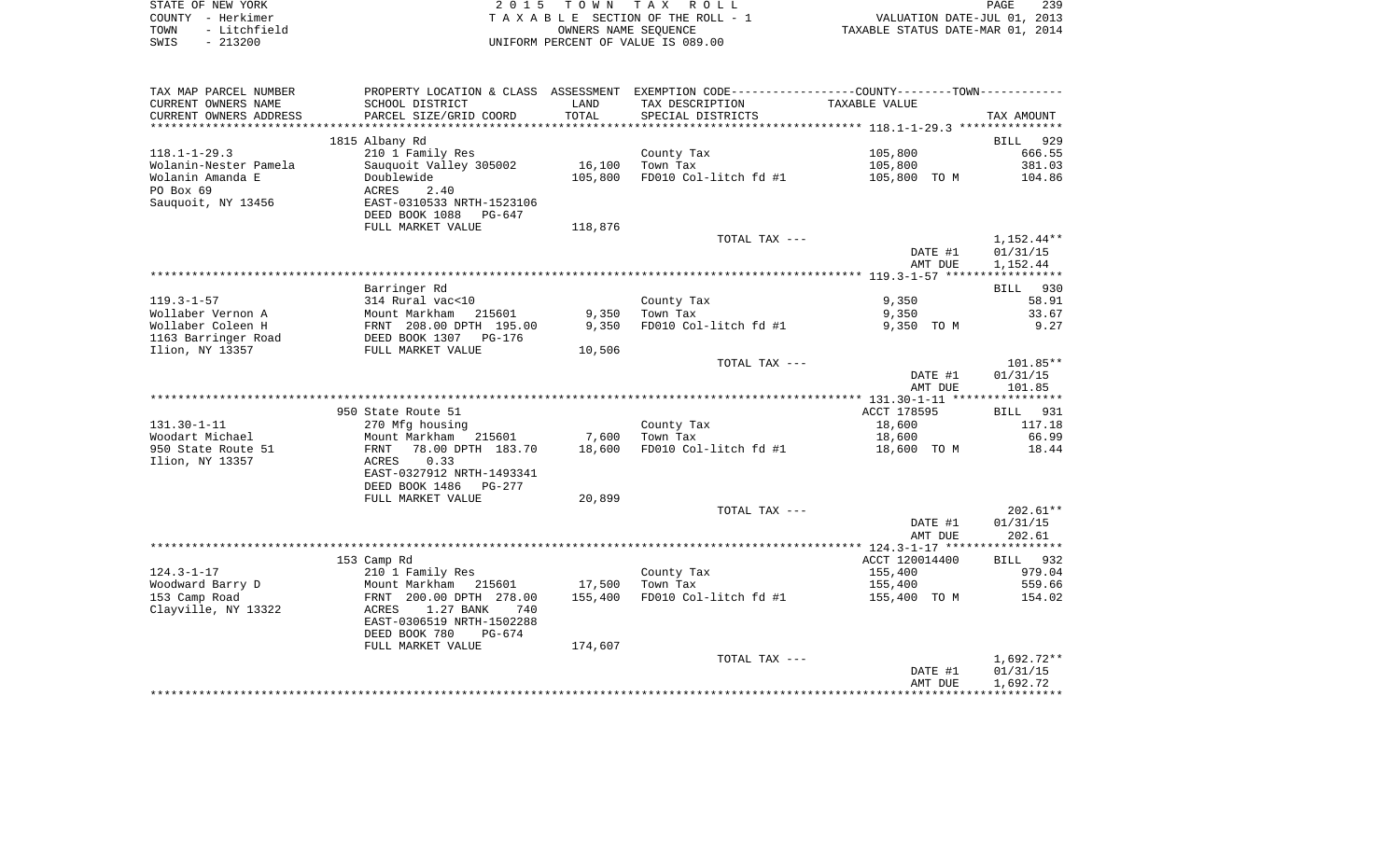|      | STATE OF NEW YORK | 2015 TOWN TAX ROLL                 | PAGE                             | 240 |
|------|-------------------|------------------------------------|----------------------------------|-----|
|      | COUNTY - Herkimer | TAXABLE SECTION OF THE ROLL - 1    | VALUATION DATE-JUL 01, 2013      |     |
| TOWN | - Litchfield      | OWNERS NAME SEOUENCE               | TAXABLE STATUS DATE-MAR 01, 2014 |     |
| SWIS | - 213200          | UNIFORM PERCENT OF VALUE IS 089.00 |                                  |     |

| TAX MAP PARCEL NUMBER  | PROPERTY LOCATION & CLASS | ASSESSMENT | EXEMPTION CODE-----------------COUNTY-------TOWN----------- |                |                    |
|------------------------|---------------------------|------------|-------------------------------------------------------------|----------------|--------------------|
| CURRENT OWNERS NAME    | SCHOOL DISTRICT           | LAND       | TAX DESCRIPTION                                             | TAXABLE VALUE  |                    |
| CURRENT OWNERS ADDRESS | PARCEL SIZE/GRID COORD    | TOTAL      | SPECIAL DISTRICTS                                           |                | TAX AMOUNT         |
| ********************** |                           |            |                                                             |                |                    |
|                        | 141 Johnson Rd            |            |                                                             | ACCT 120014610 | BILL<br>933        |
| $131.22 - 1 - 4.1$     | 210 1 Family Res          |            | County Tax                                                  | 71,300         | 449.20             |
| Woodward Richard F SR  | Mount Markham<br>215601   | 15,200     | Town Tax                                                    | 71,300         | 256.78             |
| 141 Johnson Rd         | INCLUDES 131.22-1-4.2     | 71,300     | FD010 Col-litch fd #1                                       | 71,300 TO M    | 70.67              |
|                        |                           |            |                                                             |                |                    |
| Ilion, NY 13357        | FRNT 832.00 DPTH          |            |                                                             |                |                    |
|                        | 2.00<br>ACRES             |            |                                                             |                |                    |
|                        | EAST-0328206 NRTH-1495104 |            |                                                             |                |                    |
|                        | DEED BOOK 925<br>$PG-486$ |            |                                                             |                |                    |
|                        | FULL MARKET VALUE         | 80,112     |                                                             |                |                    |
|                        |                           |            | TOTAL TAX ---                                               |                | $776.65**$         |
|                        |                           |            |                                                             | DATE #1        | 01/31/15           |
|                        |                           |            |                                                             | AMT DUE        | 776.65             |
|                        |                           |            |                                                             |                | ****************** |
|                        | 10151 Roberts Rd          |            |                                                             | ACCT 172382    | 934<br>BILL        |
| $118.1 - 1 - 4$        | 220 2 Family Res          |            | County Tax                                                  | 69,100         | 435.34             |
| Worden Gisela R        | Sauquoit Valley 305002    | 14,800     | Town Tax                                                    | 69,100         | 248.86             |
| 10151 Roberts Rd       | Hoferichter - Mobile Home | 69,100     | FD010 Col-litch fd #1                                       | 69,100 TO M    | 68.49              |
| Sauguoit, NY 13456     | <b>ACRES</b><br>1.80      |            |                                                             |                |                    |
|                        | EAST-0300994 NRTH-1524850 |            |                                                             |                |                    |
|                        | DEED BOOK 1444<br>PG-838  |            |                                                             |                |                    |
|                        |                           |            |                                                             |                |                    |
|                        | FULL MARKET VALUE         | 77,640     |                                                             |                |                    |
|                        |                           |            | TOTAL TAX ---                                               |                | 752.69**           |
|                        |                           |            |                                                             | DATE #1        | 01/31/15           |
|                        |                           |            |                                                             | AMT DUE        | 752.69             |
|                        |                           |            |                                                             |                |                    |
|                        | 1374 Albany Rd            |            |                                                             | ACCT 171536    | 935<br>BILL        |
| $118.3 - 1 - 38.4$     | 210 1 Family Res          |            | County Tax                                                  | 51,000         | 321.31             |
| Wormuth Joshua B       | Sauquoit Valley 305002    | 14,100     | Town Tax                                                    | 51,000         | 183.67             |
| 1374 Albany Rd         | FRNT 395.00 DPTH          | 51,000     | FD010 Col-litch fd #1                                       | 51,000 TO M    | 50.55              |
| Clayville, NY 13322    | 1.50<br>ACRES             |            |                                                             |                |                    |
|                        | EAST-0307659 NRTH-1515231 |            |                                                             |                |                    |
|                        | DEED BOOK 1440<br>$PG-92$ |            |                                                             |                |                    |
|                        | FULL MARKET VALUE         | 57,303     |                                                             |                |                    |
|                        |                           |            | TOTAL TAX ---                                               |                | 555.53**           |
|                        |                           |            |                                                             | DATE #1        | 01/31/15           |
|                        |                           |            |                                                             | AMT DUE        | 555.53             |
|                        |                           |            |                                                             |                |                    |
|                        | 1874 State Route 51       |            |                                                             | ACCT 120090214 | BILL 936           |
| $125.1 - 2 - 29.2$     | 210 1 Family Res          |            | County Tax                                                  | 82,100         | 517.24             |
| Wright Kaye            | Mount Markham<br>215601   | 13,700     | Town Tax                                                    | 82,100         | 295.68             |
| 1874 State Route 51    |                           | 82,100     |                                                             |                |                    |
|                        | ACRES<br>1.30             |            | FD010 Col-litch fd #1                                       | 82,100 TO M    | 81.37              |
| Ilion, NY 13357        | EAST-0331881 NRTH-1508629 |            |                                                             |                |                    |
|                        | DEED BOOK 931<br>$PG-12$  |            |                                                             |                |                    |
|                        | FULL MARKET VALUE         | 92,247     |                                                             |                |                    |
|                        |                           |            | TOTAL TAX ---                                               |                | 894.29**           |
|                        |                           |            |                                                             | DATE #1        | 01/31/15           |
|                        |                           |            |                                                             | AMT DUE        | 894.29             |
|                        |                           |            |                                                             |                |                    |
|                        |                           |            |                                                             |                |                    |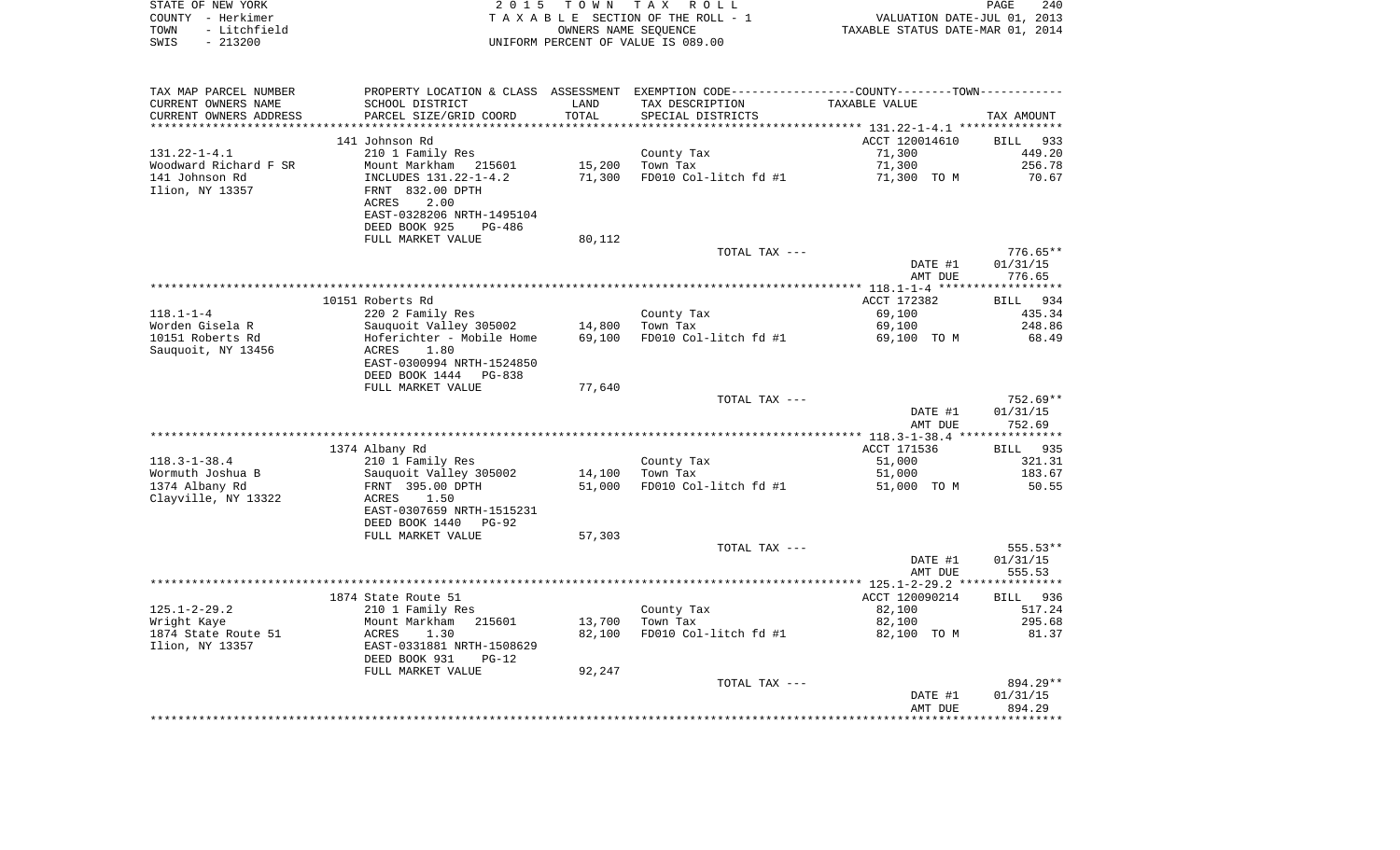| STATE OF NEW YORK    | 2015 TOWN TAX ROLL                                       | PAGE                        | 241 |
|----------------------|----------------------------------------------------------|-----------------------------|-----|
| COUNTY - Herkimer    | TAXABLE SECTION OF THE ROLL - 1                          | VALUATION DATE-JUL 01, 2013 |     |
| - Litchfield<br>TOWN | TAXABLE STATUS DATE-MAR 01, 2014<br>OWNERS NAME SEOUENCE |                             |     |
| SWIS - 213200        | UNIFORM PERCENT OF VALUE IS 089.00                       |                             |     |
|                      |                                                          |                             |     |

| TAX MAP PARCEL NUMBER                | PROPERTY LOCATION & CLASS ASSESSMENT               |         | EXEMPTION CODE----------------COUNTY-------TOWN----------- |                    |                    |
|--------------------------------------|----------------------------------------------------|---------|------------------------------------------------------------|--------------------|--------------------|
| CURRENT OWNERS NAME                  | SCHOOL DISTRICT                                    | LAND    | TAX DESCRIPTION                                            | TAXABLE VALUE      |                    |
| CURRENT OWNERS ADDRESS               | PARCEL SIZE/GRID COORD                             | TOTAL   | SPECIAL DISTRICTS                                          |                    | TAX AMOUNT         |
| ********************                 |                                                    |         |                                                            |                    |                    |
|                                      | 231 Bennett Rd                                     |         |                                                            | ACCT 120090050     | BILL 937           |
| $118.3 - 1 - 21.2$                   | 210 1 Family Res                                   |         | County Tax                                                 | 116,000            | 730.81             |
| Yacobelli Albert                     | Sauquoit Valley 305002                             | 20,000  | Town Tax                                                   | 116,000            | 417.77             |
| Sweet Patricia                       | Doublewide                                         | 116,000 | FD010 Col-litch fd #1                                      | 116,000 TO M       | 114.97             |
| 231 Bennett Road                     | ACRES<br>4.20                                      |         |                                                            |                    |                    |
| Frankfort, NY 13340                  | EAST-0309975 NRTH-1519966<br>DEED BOOK 1262 PG-815 |         |                                                            |                    |                    |
|                                      | FULL MARKET VALUE                                  | 130,337 |                                                            |                    |                    |
|                                      |                                                    |         | TOTAL TAX ---                                              |                    | $1,263.55**$       |
|                                      |                                                    |         |                                                            | DATE #1            | 01/31/15           |
|                                      |                                                    |         |                                                            | AMT DUE            | 1,263.55           |
|                                      |                                                    |         |                                                            |                    |                    |
|                                      | 10638 Roberts Rd                                   |         |                                                            |                    | BILL 938           |
| $118.3 - 1 - 4.17$                   | 210 1 Family Res                                   |         | County Tax                                                 | 168,000            | 1,058.42           |
| Yerman Kyle                          | Sauquoit Valley 305002                             | 16,300  | Town Tax                                                   | 168,000            | 605.04             |
| Yerman Sheila A                      | ACRES<br>2.50                                      | 168,000 | FD010 Col-litch fd #1                                      | 168,000 TO M       | 166.51             |
| 10638 Roberts Road                   | EAST-0307598 NRTH-1518229                          |         |                                                            |                    |                    |
| Frankfort, NY 13340                  | DEED BOOK 942<br>PG-569                            |         |                                                            |                    |                    |
|                                      | FULL MARKET VALUE                                  | 188,764 |                                                            |                    |                    |
|                                      |                                                    |         | TOTAL TAX ---                                              |                    | $1,829.97**$       |
|                                      |                                                    |         |                                                            | DATE #1            | 01/31/15           |
|                                      |                                                    |         |                                                            | AMT DUE            | 1,829.97           |
|                                      | 180 Camp Rd                                        |         |                                                            | ACCT 149986        | BILL 939           |
| $124.3 - 1 - 27$                     | 210 1 Family Res                                   |         | County Tax                                                 | 125,000            | 787.51             |
| Young Dick L                         | Mount Markham 215601                               | 7,800   | Town Tax                                                   | 125,000            | 450.18             |
| Young Margaret L                     | FRNT 100.00 DPTH 105.00                            | 125,000 | FD010 Col-litch fd #1                                      | 125,000 TO M       | 123.89             |
| 180 Camp Rd                          | ACRES<br>0.23                                      |         |                                                            |                    |                    |
| Clayville, NY 13322                  | EAST-0306521 NRTH-1502884                          |         |                                                            |                    |                    |
|                                      | DEED BOOK 1304 PG-591                              |         |                                                            |                    |                    |
|                                      | FULL MARKET VALUE                                  | 140,449 |                                                            |                    |                    |
|                                      |                                                    |         | TOTAL TAX ---                                              |                    | $1,361.58**$       |
|                                      |                                                    |         |                                                            | DATE #1            | 01/31/15           |
|                                      |                                                    |         |                                                            | AMT DUE            | 1,361.58           |
|                                      |                                                    |         |                                                            |                    |                    |
|                                      | 133 Top of Hill Lane Rd                            |         |                                                            | ACCT 120090047     | 940<br>BILL        |
| $124.3 - 1 - 45$<br>Young Jonathan E | 210 1 Family Res<br>Mount Markham<br>215601        | 19,000  | County Tax<br>Town Tax                                     | 165,000<br>165,000 | 1,039.52<br>594.24 |
| Young Rebecca A                      | ACRES<br>2.00 BANK<br>135                          | 165,000 | FD010 Col-litch fd #1                                      | 165,000 TO M       | 163.54             |
| 133 Top Of Hill Lane                 | EAST-0306929 NRTH-1504557                          |         |                                                            |                    |                    |
| Clayville, NY 13322                  | DEED BOOK 1090 PG-223                              |         |                                                            |                    |                    |
|                                      | FULL MARKET VALUE                                  | 185,393 |                                                            |                    |                    |
|                                      |                                                    |         | TOTAL TAX ---                                              |                    | $1,797.30**$       |
|                                      |                                                    |         |                                                            |                    |                    |
|                                      |                                                    |         |                                                            | DATE #1            | 01/31/15           |
|                                      |                                                    |         |                                                            | AMT DUE            | 1,797.30           |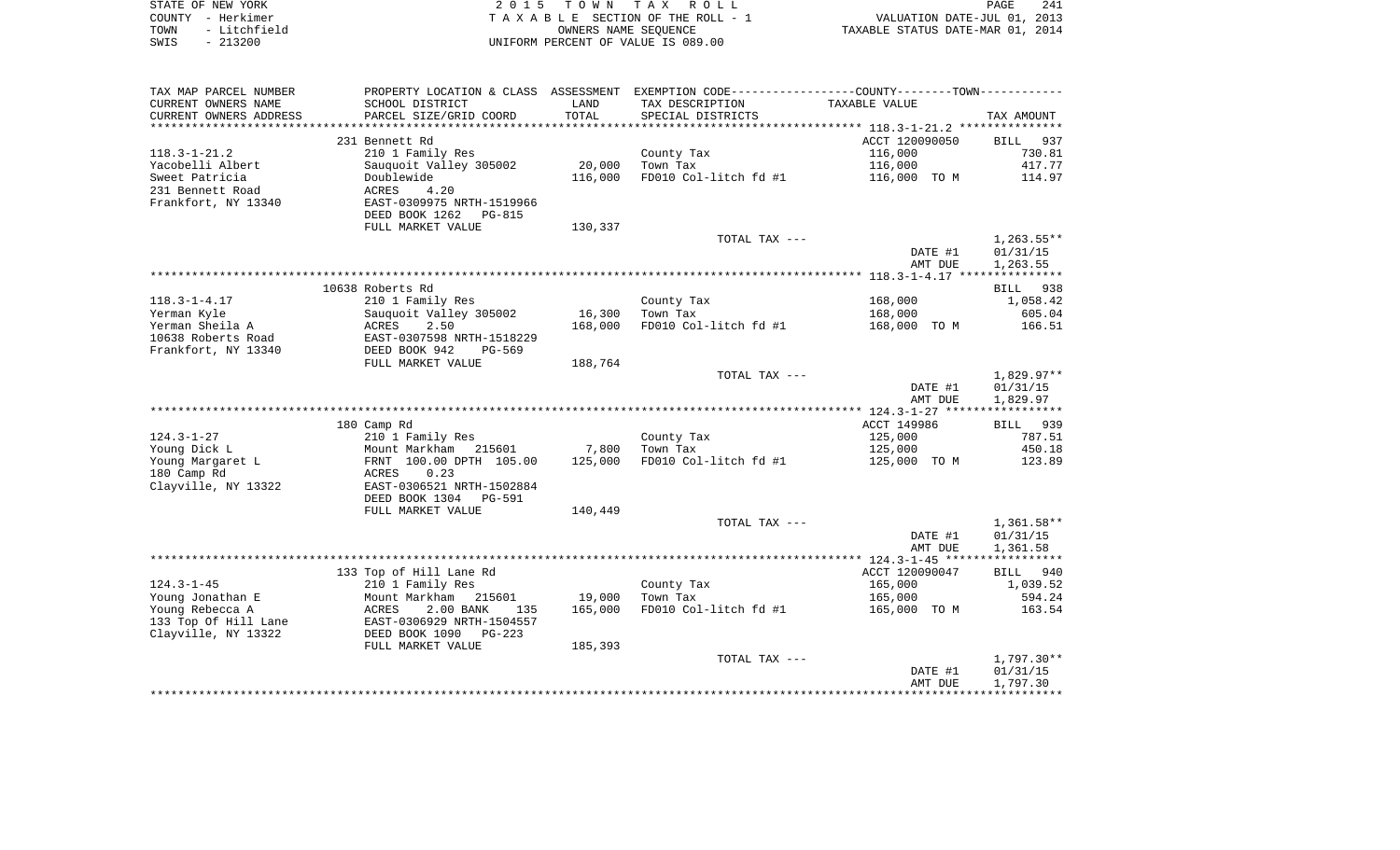| STATE OF NEW YORK    | 2015 TOWN TAX ROLL                 | 242<br>PAGE                      |
|----------------------|------------------------------------|----------------------------------|
| COUNTY - Herkimer    | TAXABLE SECTION OF THE ROLL - 1    | VALUATION DATE-JUL 01, 2013      |
| - Litchfield<br>TOWN | OWNERS NAME SEOUENCE               | TAXABLE STATUS DATE-MAR 01, 2014 |
| - 213200<br>SWIS     | UNIFORM PERCENT OF VALUE IS 089.00 |                                  |

| TAX MAP PARCEL NUMBER  |                           |         | PROPERTY LOCATION & CLASS ASSESSMENT EXEMPTION CODE---------------COUNTY-------TOWN---------- |                |                    |
|------------------------|---------------------------|---------|-----------------------------------------------------------------------------------------------|----------------|--------------------|
| CURRENT OWNERS NAME    | SCHOOL DISTRICT           | LAND    | TAX DESCRIPTION                                                                               | TAXABLE VALUE  |                    |
| CURRENT OWNERS ADDRESS | PARCEL SIZE/GRID COORD    | TOTAL   | SPECIAL DISTRICTS                                                                             |                | TAX AMOUNT         |
|                        |                           |         |                                                                                               |                |                    |
|                        | 121 Camp Rd               |         |                                                                                               | ACCT 156740    | 941<br><b>BILL</b> |
| $124.3 - 1 - 20$       | 210 1 Family Res          |         | County Tax                                                                                    | 100,000        | 630.01             |
| Zalewski James E       | Mount Markham 215601      | 8,700   | Town Tax                                                                                      | 100,000        | 360.14             |
| Zalewski Elizabeth     | FRNT 120.00 DPTH 170.00   | 100,000 | FD010 Col-litch fd #1                                                                         | 100,000 TO M   | 99.12              |
| 111 Gilbert Rd         | ACRES<br>0.31             |         |                                                                                               |                |                    |
| New Hartford, NY 13413 | EAST-0306771 NRTH-1501756 |         |                                                                                               |                |                    |
|                        | DEED BOOK 1345<br>PG-802  |         |                                                                                               |                |                    |
|                        | FULL MARKET VALUE         | 112,360 |                                                                                               |                |                    |
|                        |                           |         | TOTAL TAX ---                                                                                 |                | $1,089.27**$       |
|                        |                           |         |                                                                                               | DATE #1        | 01/31/15           |
|                        |                           |         |                                                                                               | AMT DUE        | 1,089.27           |
|                        |                           |         |                                                                                               |                |                    |
|                        | 1617 Albany Rd            |         |                                                                                               | ACCT 120090097 | BILL 942           |
| $118.1 - 1 - 31.2$     | 210 1 Family Res          |         | County Tax                                                                                    | 68,000         | 428.41             |
| Zalocha Frank          | Sauquoit Valley 305002    | 24,400  | Town Tax                                                                                      | 68,000         | 244.90             |
| Zalocha Valerie J      | 7.13<br>ACRES             | 68,000  | FD010 Col-litch fd #1                                                                         | 68,000 TO M    | 67.40              |
| 1617 Albany Rd         | EAST-0309213 NRTH-1519987 |         |                                                                                               |                |                    |
| Frankfort, NY 13340    | DEED BOOK 690<br>$PG-739$ |         |                                                                                               |                |                    |
|                        | FULL MARKET VALUE         | 76,404  |                                                                                               |                |                    |
|                        |                           |         | TOTAL TAX ---                                                                                 |                | 740.71**           |
|                        |                           |         |                                                                                               | DATE #1        | 01/31/15           |
|                        |                           |         |                                                                                               | AMT DUE        | 740.71             |
|                        |                           |         |                                                                                               |                |                    |
|                        | 393 Ball Rd               |         |                                                                                               | ACCT 147985    | BILL 943           |
| $118.4 - 1 - 11.2$     | 210 1 Family Res          |         | County Tax                                                                                    | 96,200         | 606.07             |
| Zammiello Theresa M    | Mount Markham<br>215601   | 23,500  | Town Tax                                                                                      | 96,200         | 346.46             |
| 393 Ball Road          | ACRES<br>6.36             | 96,200  | FD010 Col-litch fd #1                                                                         | 96,200 TO M    | 95.35              |
| Frankfort, NY 13340    | EAST-0316236 NRTH-1520173 |         |                                                                                               |                |                    |
|                        | DEED BOOK 1294<br>PG-160  |         |                                                                                               |                |                    |
|                        | FULL MARKET VALUE         | 108,090 |                                                                                               |                |                    |
|                        |                           |         | TOTAL TAX ---                                                                                 |                | 1,047.88**         |
|                        |                           |         |                                                                                               | DATE #1        | 01/31/15           |
|                        |                           |         |                                                                                               | AMT DUE        | 1,047.88           |
|                        |                           |         |                                                                                               |                |                    |
|                        | 10580 Roberts Rd          |         |                                                                                               | ACCT 120090200 | BILL 944           |
| $118.3 - 1 - 4.8$      | 210 1 Family Res          |         | County Tax                                                                                    | 115,000        | 724.51             |
| Zegarelli Anthony      | Sauguoit Valley 305002    | 18,300  | Town Tax                                                                                      | 115,000        | 414.16             |
| 10580 Roberts Road     | ACRES<br>3.40             | 115,000 | FD010 Col-litch fd #1                                                                         | 115,000 TO M   | 113.98             |
| Frankfort, NY 13340    | EAST-0307047 NRTH-1519833 |         |                                                                                               |                |                    |
|                        | DEED BOOK 911<br>PG-431   |         |                                                                                               |                |                    |
|                        | FULL MARKET VALUE         | 129,213 |                                                                                               |                |                    |
|                        |                           |         | TOTAL TAX ---                                                                                 |                | $1,252.65**$       |
|                        |                           |         |                                                                                               | DATE #1        | 01/31/15           |
|                        |                           |         |                                                                                               | AMT DUE        | 1,252.65           |
|                        |                           |         |                                                                                               |                |                    |
|                        |                           |         |                                                                                               |                |                    |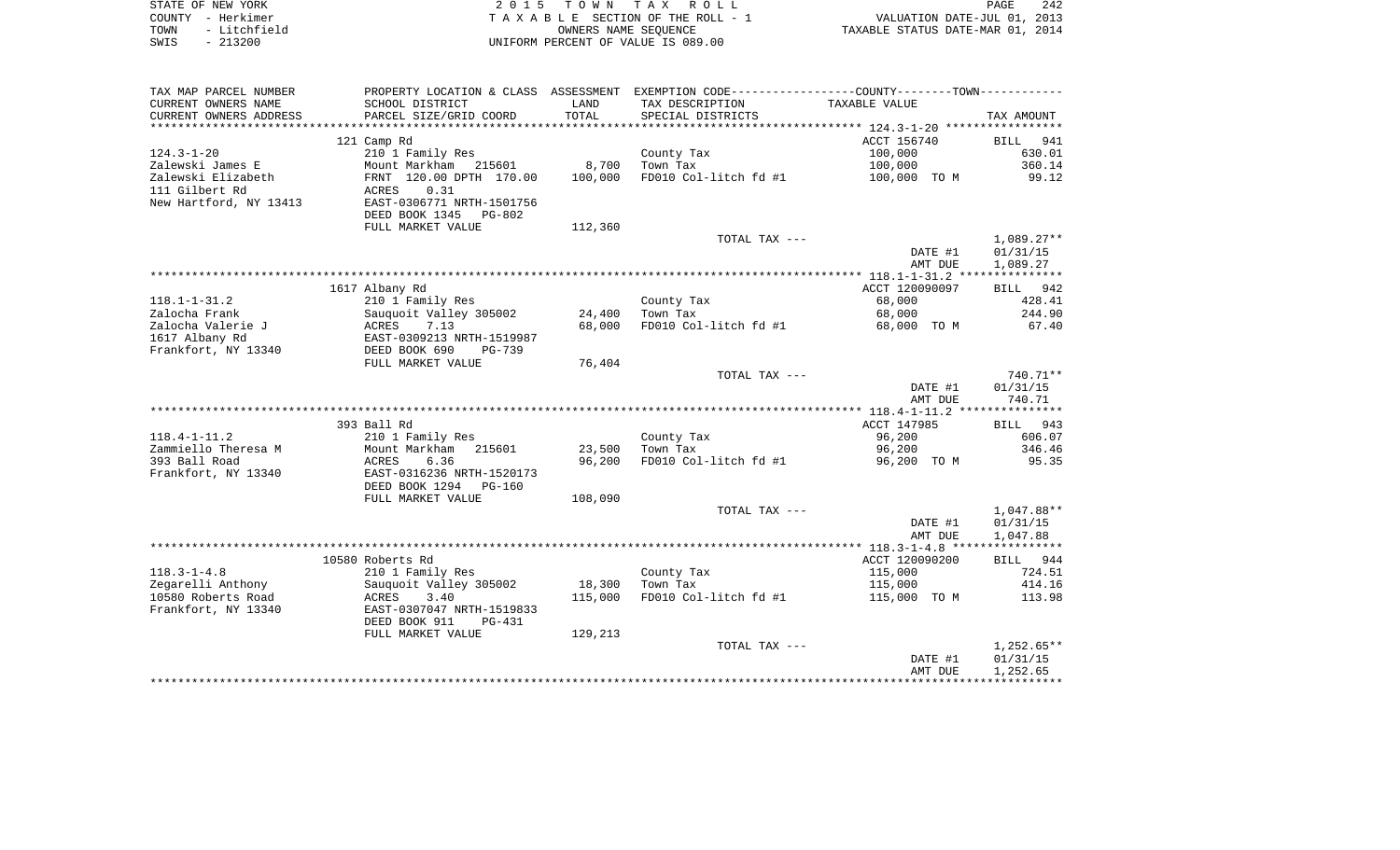|      | STATE OF NEW YORK | 2015 TOWN TAX ROLL                 | PAGE                             | 243 |
|------|-------------------|------------------------------------|----------------------------------|-----|
|      | COUNTY - Herkimer | TAXABLE SECTION OF THE ROLL - 1    | VALUATION DATE-JUL 01, 2013      |     |
| TOWN | - Litchfield      | OWNERS NAME SEOUENCE               | TAXABLE STATUS DATE-MAR 01, 2014 |     |
| SWIS | - 213200          | UNIFORM PERCENT OF VALUE IS 089.00 |                                  |     |

| TAX MAP PARCEL NUMBER<br>CURRENT OWNERS NAME<br>CURRENT OWNERS ADDRESS | PROPERTY LOCATION & CLASS ASSESSMENT EXEMPTION CODE---------------COUNTY-------TOWN----------<br>SCHOOL DISTRICT<br>PARCEL SIZE/GRID COORD TOTAL | LAND    | TAX DESCRIPTION<br>SPECIAL DISTRICTS | TAXABLE VALUE           | TAX AMOUNT |  |  |  |
|------------------------------------------------------------------------|--------------------------------------------------------------------------------------------------------------------------------------------------|---------|--------------------------------------|-------------------------|------------|--|--|--|
|                                                                        |                                                                                                                                                  |         |                                      |                         |            |  |  |  |
|                                                                        | 323 Norton Rd                                                                                                                                    |         |                                      | ACCT 120013590 BILL 945 |            |  |  |  |
| $118.4 - 1 - 48.1$                                                     | 210 1 Family Res                                                                                                                                 |         | County Tax                           | 67,800                  | 427.15     |  |  |  |
| Zinkovitch John                                                        | Mount Markham 215601 16,100                                                                                                                      |         | Town Tax                             | 67,800                  | 244.18     |  |  |  |
| 323 Norton Rd                                                          | Doublewide                                                                                                                                       | 67.800  | FD010 Col-litch fd #1                | 67,800 TO M             | 67.20      |  |  |  |
| Frankfort, NY 13340                                                    | ACRES<br>2.40 BANK<br>813                                                                                                                        |         |                                      |                         |            |  |  |  |
|                                                                        | EAST-0315815 NRTH-1513416                                                                                                                        |         |                                      |                         |            |  |  |  |
|                                                                        | DEED BOOK 937 PG-619                                                                                                                             |         |                                      |                         |            |  |  |  |
|                                                                        | FULL MARKET VALUE                                                                                                                                | 76,180  |                                      |                         |            |  |  |  |
|                                                                        |                                                                                                                                                  |         | TOTAL TAX ---                        |                         | 738.53**   |  |  |  |
|                                                                        |                                                                                                                                                  |         |                                      | DATE #1                 | 01/31/15   |  |  |  |
|                                                                        |                                                                                                                                                  |         |                                      | AMT DUE                 | 738.53     |  |  |  |
|                                                                        |                                                                                                                                                  |         |                                      |                         |            |  |  |  |
|                                                                        | 202 Camp Rd                                                                                                                                      |         |                                      | ACCT 120012720          | BILL 946   |  |  |  |
| $124.3 - 1 - 31$                                                       | 210 1 Family Res                                                                                                                                 |         | County Tax                           | 132,000                 | 831.61     |  |  |  |
| Zuhlke Donald C                                                        | Mount Markham 215601                                                                                                                             | 8,000   | Town Tax                             | 132,000                 | 475.39     |  |  |  |
| Zuhlke Marcia                                                          | FRNT 270.00 DPTH                                                                                                                                 | 132,000 | FD010 Col-litch fd #1                | 132,000 TO M            | 130.83     |  |  |  |
| 202 Camp Rd                                                            | $0.67$ BANK<br>262<br>ACRES                                                                                                                      |         |                                      |                         |            |  |  |  |
| Clayville, NY 13322                                                    | EAST-0306429 NRTH-1503271                                                                                                                        |         |                                      |                         |            |  |  |  |
|                                                                        | DEED BOOK 866<br>$PG-25$                                                                                                                         |         |                                      |                         |            |  |  |  |
|                                                                        | FULL MARKET VALUE                                                                                                                                | 148,315 |                                      |                         |            |  |  |  |
|                                                                        |                                                                                                                                                  |         | TOTAL TAX ---                        |                         | 1,437.83** |  |  |  |
|                                                                        |                                                                                                                                                  |         |                                      | DATE #1                 | 01/31/15   |  |  |  |
|                                                                        |                                                                                                                                                  |         |                                      | AMT DUE                 | 1,437.83   |  |  |  |
|                                                                        |                                                                                                                                                  |         |                                      |                         |            |  |  |  |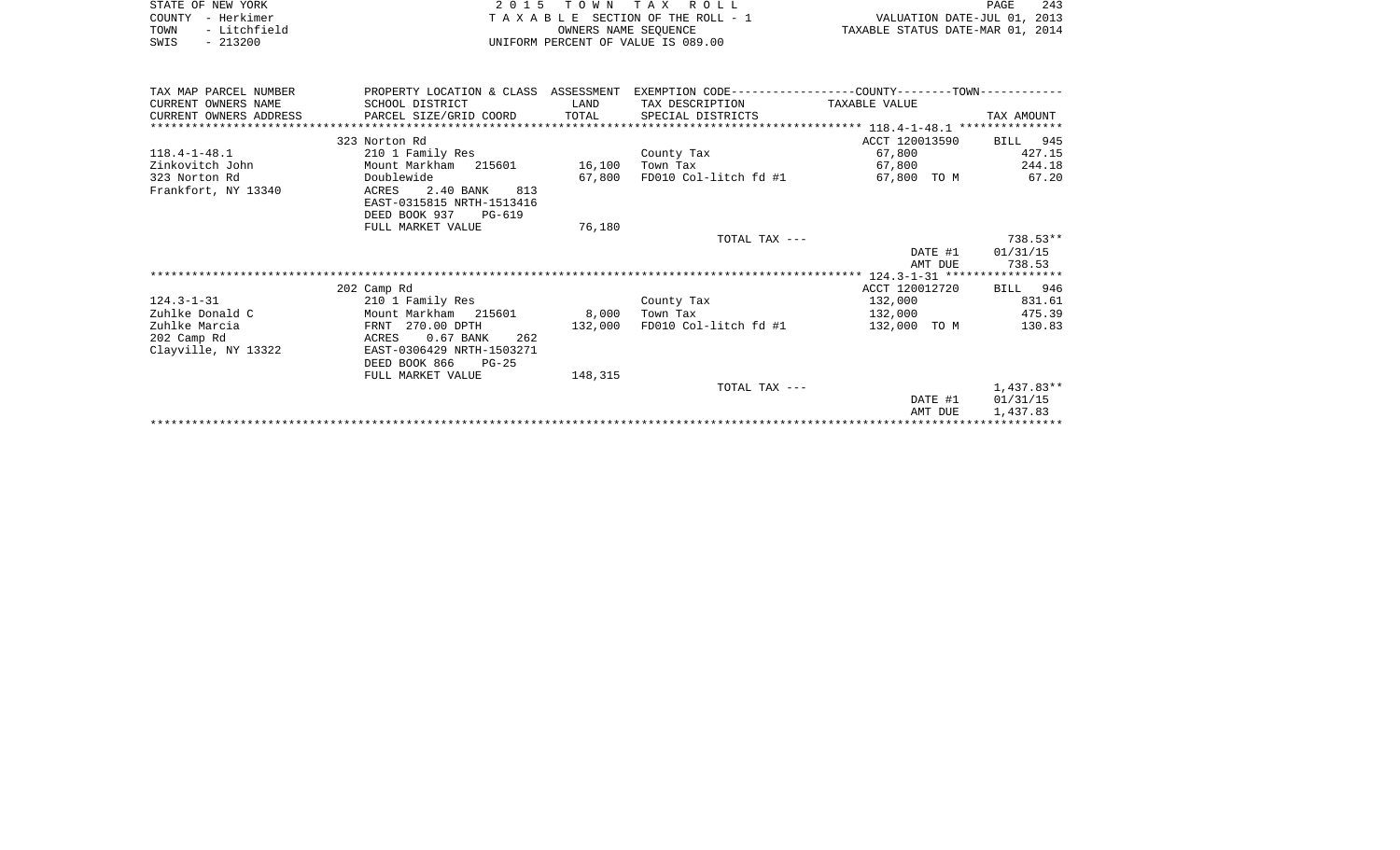|      | STATE OF NEW YORK | 2015 TOWN TAX ROLL                 | PAGE                             | -244 |
|------|-------------------|------------------------------------|----------------------------------|------|
|      | COUNTY - Herkimer | TAXABLE SECTION OF THE ROLL - 1    | VALUATION DATE-JUL 01, 2013      |      |
| TOWN | - Litchfield      |                                    | TAXABLE STATUS DATE-MAR 01, 2014 |      |
| SWIS | $-213200$         | UNIFORM PERCENT OF VALUE IS 089.00 | RPS155/V04/L015                  |      |
|      |                   |                                    | CURRENT DATE 12/16/2014          |      |

#### R O L L S U B S E C T I O N - - T O T A L S

#### \*\*\* S P E C I A L D I S T R I C T S U M M A R Y \*\*\*

| CODE                  | TOTAL | EXTENSION   | <b>EXTENSION</b> | AD VALOREM | <b>EXEMPT</b> | TAXABLE   | TOTAL     |
|-----------------------|-------|-------------|------------------|------------|---------------|-----------|-----------|
| DISTRICT NAME PARCELS |       | TYPE        | VALUE            | VALUE      | AMOUNT        | VALUE     | TAX       |
| FD010 Col-litch fd #  |       | 454 TOTAL M |                  | 31210,490  | 71,851        | 31138,639 | 30,863.09 |

#### \*\*\* S C H O O L D I S T R I C T S U M M A R Y \*\*\*

| CODE   | DISTRICT NAME                    | TOTAL<br>PARCELS | ASSESSED<br>LAND | ASSESSED<br>TOTAL | <b>EXEMPT</b><br>AMOUNT | TOTAL<br>TAXABLE        |
|--------|----------------------------------|------------------|------------------|-------------------|-------------------------|-------------------------|
|        |                                  |                  |                  |                   | STAR AMOUNT             | STAR TAXABLE            |
|        | Central Valley Cntrl             | 4                | 29,900           | 29,900            |                         | 29,900                  |
| 212803 | Mount Markham                    | 356              | 6271,211         | 24051,090         | 221,995                 | 29,900<br>23,829,095    |
| 215601 | Sauquoit Valley Cen              | 94               | 1757,569         | 7129,500          | 5786,840<br>60,755      | 18,042,255<br>7,068,745 |
| 305002 |                                  |                  |                  |                   | 1614,250                | 5,454,495               |
|        | $SUB - TO T AL$                  | 454              | 8058,680         | 31210,490         | 282,750                 | 30,927,740              |
|        | $S \cup B - T \cup T A L (CONT)$ |                  |                  |                   | 7401,090                | 23,526,650              |
|        | TOTAL                            | 454              | 8058,680         | 31210,490         | 282,750                 | 30,927,740              |
|        | TO TAL (CONT)                    |                  |                  |                   | 7401,090                | 23,526,650              |

\*\*\* S Y S T E M C O D E S S U M M A R Y \*\*\*

NO SYSTEM EXEMPTIONS AT THIS LEVEL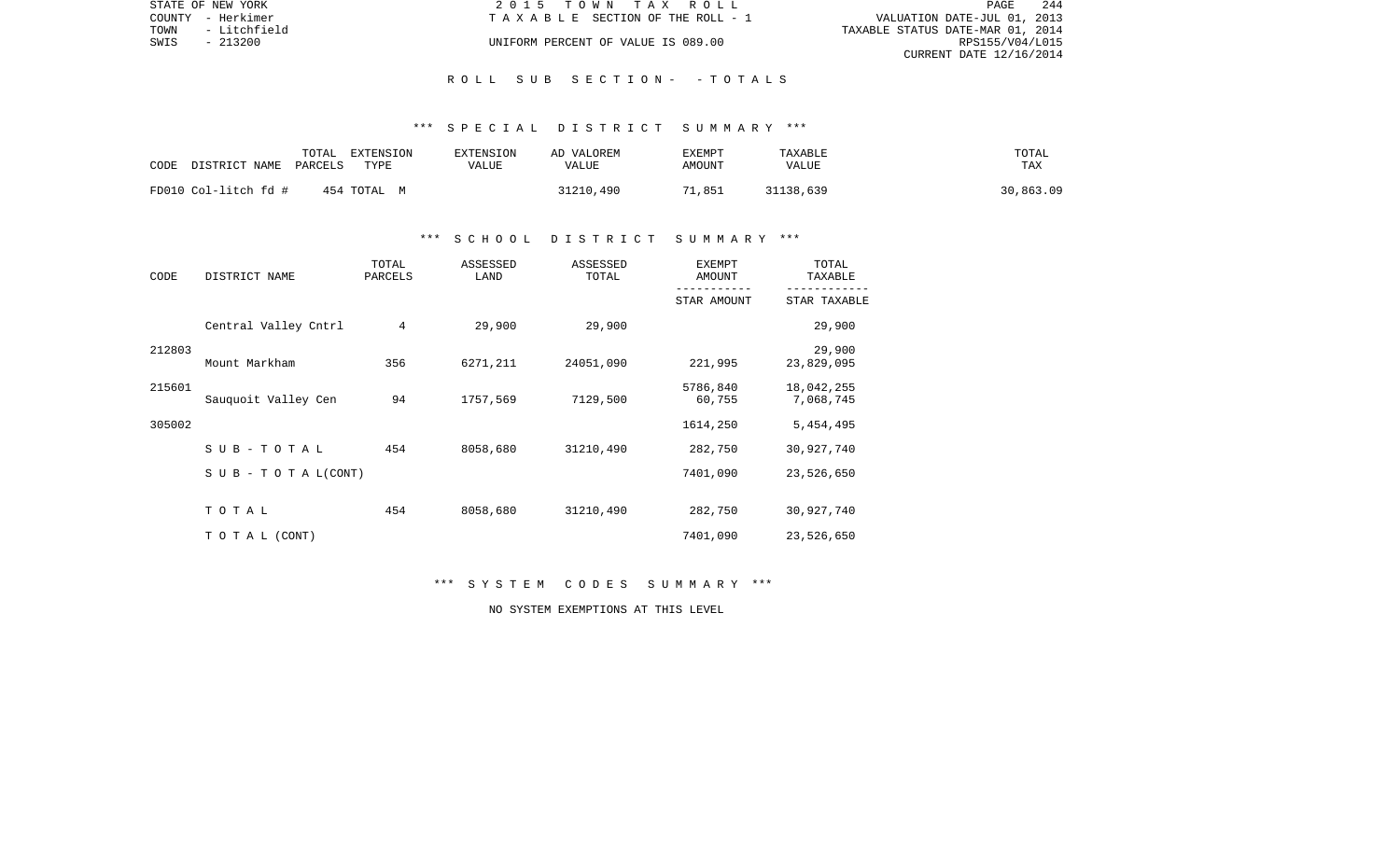| STATE OF NEW YORK    | 2015 TOWN TAX ROLL                 | -245<br>PAGE                     |
|----------------------|------------------------------------|----------------------------------|
| COUNTY - Herkimer    | TAXABLE SECTION OF THE ROLL - 1    | VALUATION DATE-JUL 01, 2013      |
| - Litchfield<br>TOWN |                                    | TAXABLE STATUS DATE-MAR 01, 2014 |
| SWIS<br>$-213200$    | UNIFORM PERCENT OF VALUE IS 089.00 | RPS155/V04/L015                  |
|                      |                                    | CURRENT DATE 12/16/2014          |
|                      |                                    |                                  |

# \*\*\* E X E M P T I O N S U M M A R Y \*\*\*

R O L L S U B S E C T I O N - - T O T A L S

| CODE  | DESCRIPTION | TOTAL<br>PARCELS | COUNTY  | TOWN    |
|-------|-------------|------------------|---------|---------|
| 41101 | VETFUND CT  |                  | 600     | 600     |
| 41121 | VET WAR CT  | 15               | 121,500 | 121,500 |
| 41122 | VET WAR C   |                  | 8,100   |         |
| 41123 | VET WAR T   |                  |         | 8,100   |
| 41131 | VET COM CT  | 9                | 116,375 | 116,375 |
| 41141 | VET DIS CT  | $\overline{2}$   | 15,660  | 15,660  |
| 41700 | AGRIC 10 Y  | $\overline{2}$   | 83,900  | 83,900  |
| 41720 | AG MKTS L   | 18               | 71,851  | 71,851  |
| 41730 | AG MKTS     | 6                | 44,849  | 44,849  |
| 41805 | $AGED-C/S$  |                  | 36,350  |         |
| 42100 | AGRIC 10 Y  | 8                | 45,800  | 45,800  |
|       | TOTAL       | 64               | 544,985 | 508,635 |

#### \*\*\* G R A N D T O T A L S \*\*\*

| ROLL |                                         | TOTAL   | ASSESSED             | ASSESSED               | <b>EXEMPT</b>              | TOTAL                    | TOTAL                                |
|------|-----------------------------------------|---------|----------------------|------------------------|----------------------------|--------------------------|--------------------------------------|
| SEC  | DESCRIPTION                             | PARCELS | LAND                 | TOTAL                  | AMOUNT                     | TAXABLE                  | TAX                                  |
|      |                                         |         |                      |                        | -----------<br>STAR AMOUNT | STAR TAXABLE             |                                      |
|      | County Tax<br>Town Tax<br>School Relevy |         | 8058,680<br>8058,680 | 31210,490<br>31210,490 | 544,985<br>508,635         | 30,665,505<br>30,701,855 | 193, 195.97<br>110,570.64            |
|      | SPEC DIST TAXES<br>TAXABLE              | 454     |                      |                        |                            |                          | 51,648.97<br>30,863.09<br>386,278.67 |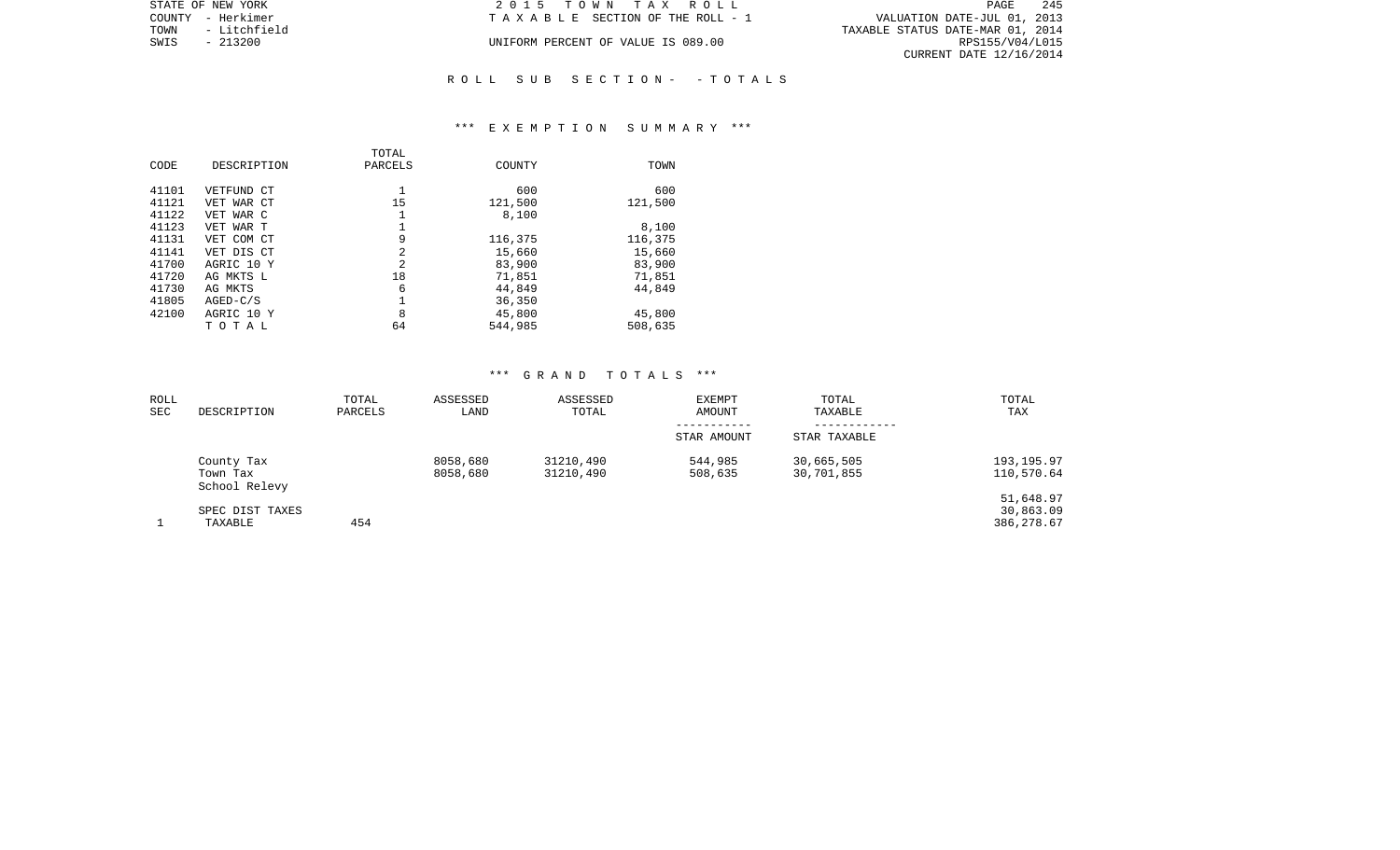|      | STATE OF NEW YORK | 2015 TOWN TAX ROLL                 | PAGE                             | 246 |
|------|-------------------|------------------------------------|----------------------------------|-----|
|      | COUNTY - Herkimer | TAXABLE SECTION OF THE ROLL - 1    | VALUATION DATE-JUL 01, 2013      |     |
| TOWN | - Litchfield      |                                    | TAXABLE STATUS DATE-MAR 01, 2014 |     |
| SWIS | - 213200          | UNIFORM PERCENT OF VALUE IS 089.00 | RPS155/V04/L015                  |     |
|      |                   |                                    | CURRENT DATE 12/16/2014          |     |

#### R O L L S E C T I O N T O T A L S

#### \*\*\* S P E C I A L D I S T R I C T S U M M A R Y \*\*\*

| CODE                 | TOTAL   | EXTENSION   | EXTENSION | AD VALOREM | EXEMPT  | TAXABLE   | TOTAL     |
|----------------------|---------|-------------|-----------|------------|---------|-----------|-----------|
| DISTRICT NAME        | PARCELS | <b>TYPE</b> | VALUE     | VALUE      | AMOUNT  | VALUE     | TAX       |
| FD010 Col-litch fd # |         | 946 TOTAL M |           | 73725,696  | 428,699 | 73296,997 | 72,648.32 |

#### \*\*\* S C H O O L D I S T R I C T S U M M A R Y \*\*\*

| CODE   | DISTRICT NAME                    | TOTAL<br>PARCELS | ASSESSED<br>LAND | ASSESSED<br>TOTAL | <b>EXEMPT</b><br>AMOUNT | TOTAL<br>TAXABLE         |
|--------|----------------------------------|------------------|------------------|-------------------|-------------------------|--------------------------|
|        |                                  |                  |                  |                   | STAR AMOUNT             | STAR TAXABLE             |
|        | Central Valley Cntrl             | 13               | 163,700          | 181,800           | 10,443                  | 171,357                  |
| 212803 | Mount Markham                    | 741              | 16480,841        | 59103,896         | 2401,581                | 171,357<br>56,702,315    |
| 215601 | Sauguoit Valley Cen              | 192              | 3772,469         | 14440,000         | 11054,780<br>179,167    | 45,647,535<br>14,260,833 |
| 305002 |                                  |                  |                  |                   | 3270,910                | 10,989,923               |
|        | $SUB - TO T AL$                  | 946              | 20417,010        | 73725,696         | 2591,191                | 71,134,505               |
|        | $S \cup B - T \cup T A L (CONT)$ |                  |                  |                   | 14325,690               | 56,808,815               |
|        | TOTAL                            | 946              | 20417,010        | 73725,696         | 2591,191                | 71,134,505               |
|        | TO TAL (CONT)                    |                  |                  |                   | 14325,690               | 56,808,815               |

\*\*\* S Y S T E M C O D E S S U M M A R Y \*\*\*

NO SYSTEM EXEMPTIONS AT THIS LEVEL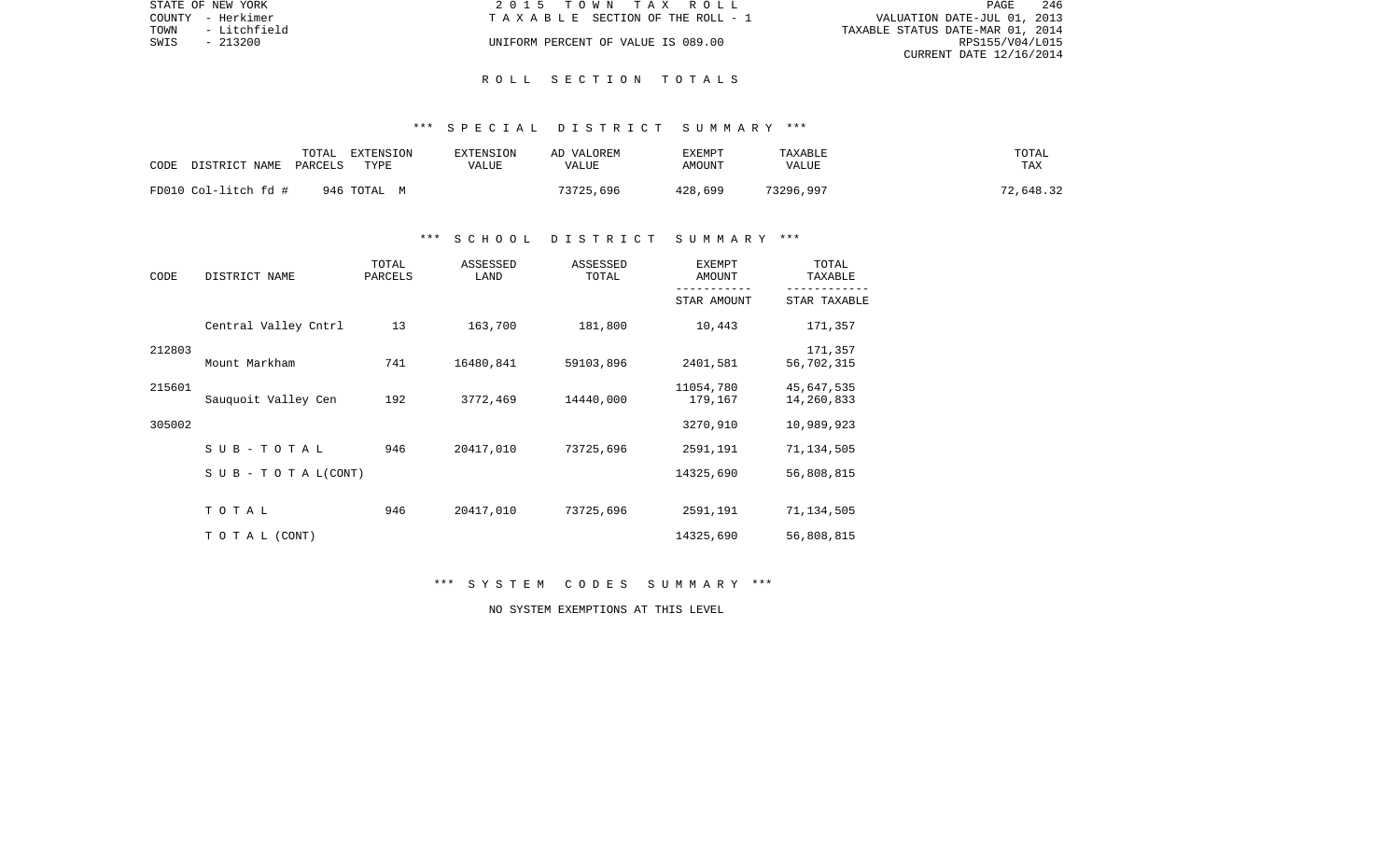| STATE OF NEW YORK    | 2015 TOWN TAX ROLL                 | 247<br>PAGE                      |
|----------------------|------------------------------------|----------------------------------|
| COUNTY - Herkimer    | TAXABLE SECTION OF THE ROLL - 1    | VALUATION DATE-JUL 01, 2013      |
| - Litchfield<br>TOWN |                                    | TAXABLE STATUS DATE-MAR 01, 2014 |
| SWIS<br>- 213200     | UNIFORM PERCENT OF VALUE IS 089.00 | RPS155/V04/L015                  |
|                      |                                    | CURRENT DATE 12/16/2014          |
|                      |                                    |                                  |

# R O L L S E C T I O N T O T A L S

#### \*\*\* E X E M P T I O N S U M M A R Y \*\*\*

|       |             | TOTAL        |          |          |
|-------|-------------|--------------|----------|----------|
| CODE  | DESCRIPTION | PARCELS      | COUNTY   | TOWN     |
|       |             |              |          |          |
| 41101 | VETFUND CT  | 5            | 8,650    | 8,650    |
| 41121 | VET WAR CT  | 23           | 186,300  | 186,300  |
| 41122 | VET WAR C   | 1            | 8,100    |          |
| 41123 | VET WAR T   |              |          | 8,100    |
| 41131 | VET COM CT  | 16           | 208,381  | 208,381  |
| 41141 | VET DIS CT  | 5            | 82,598   | 82,598   |
| 41700 | AGRIC 10 Y  | 12           | 1766,300 | 1766,300 |
| 41720 | AG MKTS L   | 90           | 428,699  | 428,699  |
| 41730 | AG MKTS     | 20           | 149,142  | 149,142  |
| 41801 | AGED-CT     | $\mathbf{1}$ | 14,940   | 14,940   |
| 41805 | $AGED-C/S$  |              | 36,350   |          |
| 42100 | AGRIC 10 Y  | 21           | 210,700  | 210,700  |
|       | тотаь       | 196          | 3100,160 | 3063,810 |

#### \*\*\* G R A N D T O T A L S \*\*\*

| ROLL |                           | TOTAL   | ASSESSED  | ASSESSED  | <b>EXEMPT</b> | TOTAL        | TOTAL      |
|------|---------------------------|---------|-----------|-----------|---------------|--------------|------------|
| SEC  | DESCRIPTION               | PARCELS | LAND      | TOTAL     | AMOUNT        | TAXABLE      | TAX        |
|      |                           |         |           |           | STAR AMOUNT   | STAR TAXABLE |            |
|      | County Tax                |         | 20417,010 | 73725,696 | 3,100,160     | 70,625,536   | 444,948.40 |
|      | Town Tax<br>School Relevy |         | 20417,010 | 73725,696 | 3,063,810     | 70,661,886   | 254,483.96 |
|      |                           |         |           |           |               |              | 143,521.23 |
|      | SPEC DIST TAXES           |         |           |           |               |              | 72,648.32  |
|      | TAXABLE                   | 946     |           |           |               |              | 915,601.91 |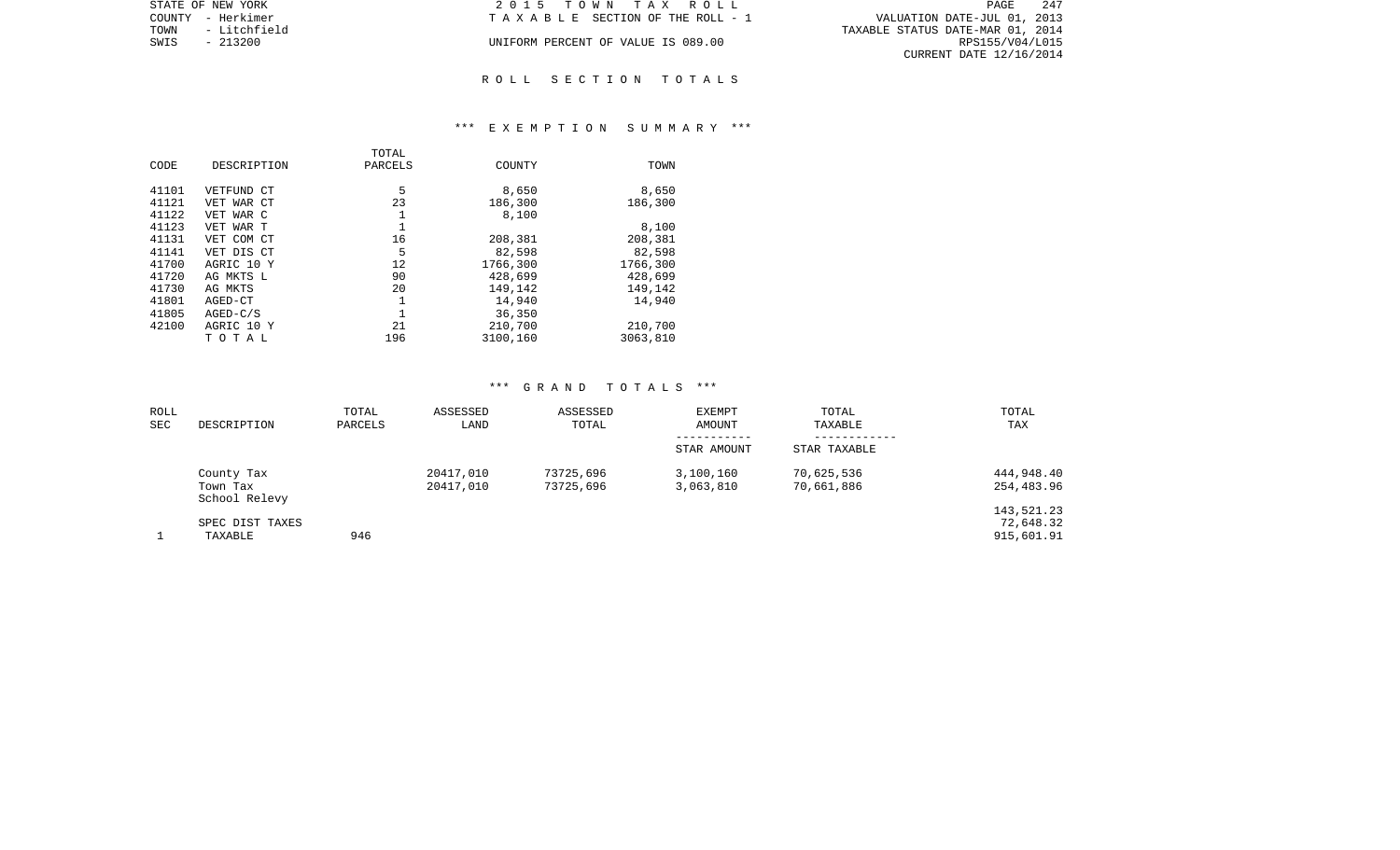|      | STATE OF NEW YORK                  |                                                            |  |  |                      | 2015 TOWN TAX ROLL |  |  | PAGE                                                                                | 248 |
|------|------------------------------------|------------------------------------------------------------|--|--|----------------------|--------------------|--|--|-------------------------------------------------------------------------------------|-----|
|      | COUNTY - Herkimer                  |                                                            |  |  |                      |                    |  |  | STATE OWNED LAND SECTION OF THE ROLL - $3$ SUB-SECT - A VALUATION DATE-JUL 01, 2013 |     |
| TOWN | - Litchfield                       | ROLL SUB-SECT - A- SECTION 532-A RPTL WILD OR FOREST LANDS |  |  |                      |                    |  |  | TAXABLE STATUS DATE-MAR 01, 2014                                                    |     |
| SWIS | $-213200$                          |                                                            |  |  | OWNERS NAME SEOUENCE |                    |  |  |                                                                                     |     |
|      | UNIFORM PERCENT OF VALUE IS 089.00 |                                                            |  |  |                      |                    |  |  |                                                                                     |     |

| TAX MAP PARCEL NUMBER | PROPERTY LOCATION & CLASS ASSESSMENT                                            |        | EXEMPTION CODE-----------------COUNTY-------TOWN----------- |               |            |
|-----------------------|---------------------------------------------------------------------------------|--------|-------------------------------------------------------------|---------------|------------|
| CURRENT OWNERS NAME   | SCHOOL DISTRICT                                                                 | LAND   | TAX DESCRIPTION                                             | TAXABLE VALUE |            |
|                       | CURRENT OWNERS ADDRESS     PARCEL SIZE/GRID COORD     TOTAL   SPECIAL DISTRICTS |        |                                                             |               | TAX AMOUNT |
|                       |                                                                                 |        |                                                             |               |            |
|                       | Cook Off Rd                                                                     |        |                                                             | ACCT 0110001  |            |
| $333. - 1 - 1$        | 930 State forest                                                                |        | County Tax                                                  | 17,400        | 109.62     |
| New York State        | Mount Markham 215601 17,400                                                     |        | Town Tax                                                    | 17,400        | 62.66      |
| Albany, NY 12236      | mapped as $124.2 - 1 - 30$                                                      | 17,400 | FD010 Col-litch fd #1                                       | 17,400 TO M   | 17.25      |
|                       | ACRES 10.00 BANK<br>984                                                         |        |                                                             |               |            |
|                       | DEED BOOK 00000                                                                 |        |                                                             |               |            |
|                       | FULL MARKET VALUE                                                               | 19,551 |                                                             |               |            |
|                       |                                                                                 |        | TOTAL TAX ---                                               |               | 189.53**   |
|                       |                                                                                 |        |                                                             | DATE #1       | 01/31/15   |
|                       |                                                                                 |        |                                                             | AMT DUE       | 189.53     |
|                       |                                                                                 |        |                                                             |               |            |
|                       |                                                                                 |        |                                                             | ACCT 0130001  |            |
| $333. - 1 - 2$        | 930 State forest                                                                |        | County Tax                                                  | 3,800         | 23.94      |
| New York State        | Mount Markham 215601                                                            | 3,800  | Town Tax                                                    | 3,800         | 13.69      |
| Albany, NY 12236      | 1.00 BANK<br>984<br>ACRES                                                       | 3,800  | FD010 Col-litch fd #1                                       | 3,800 TO M    | 3.77       |
|                       | FULL MARKET VALUE                                                               | 4,270  |                                                             |               |            |
|                       |                                                                                 |        | TOTAL TAX ---                                               |               | $41.40**$  |
|                       |                                                                                 |        |                                                             | DATE #1       | 01/31/15   |
|                       |                                                                                 |        |                                                             | AMT DUE       | 41.40      |
|                       |                                                                                 |        |                                                             |               |            |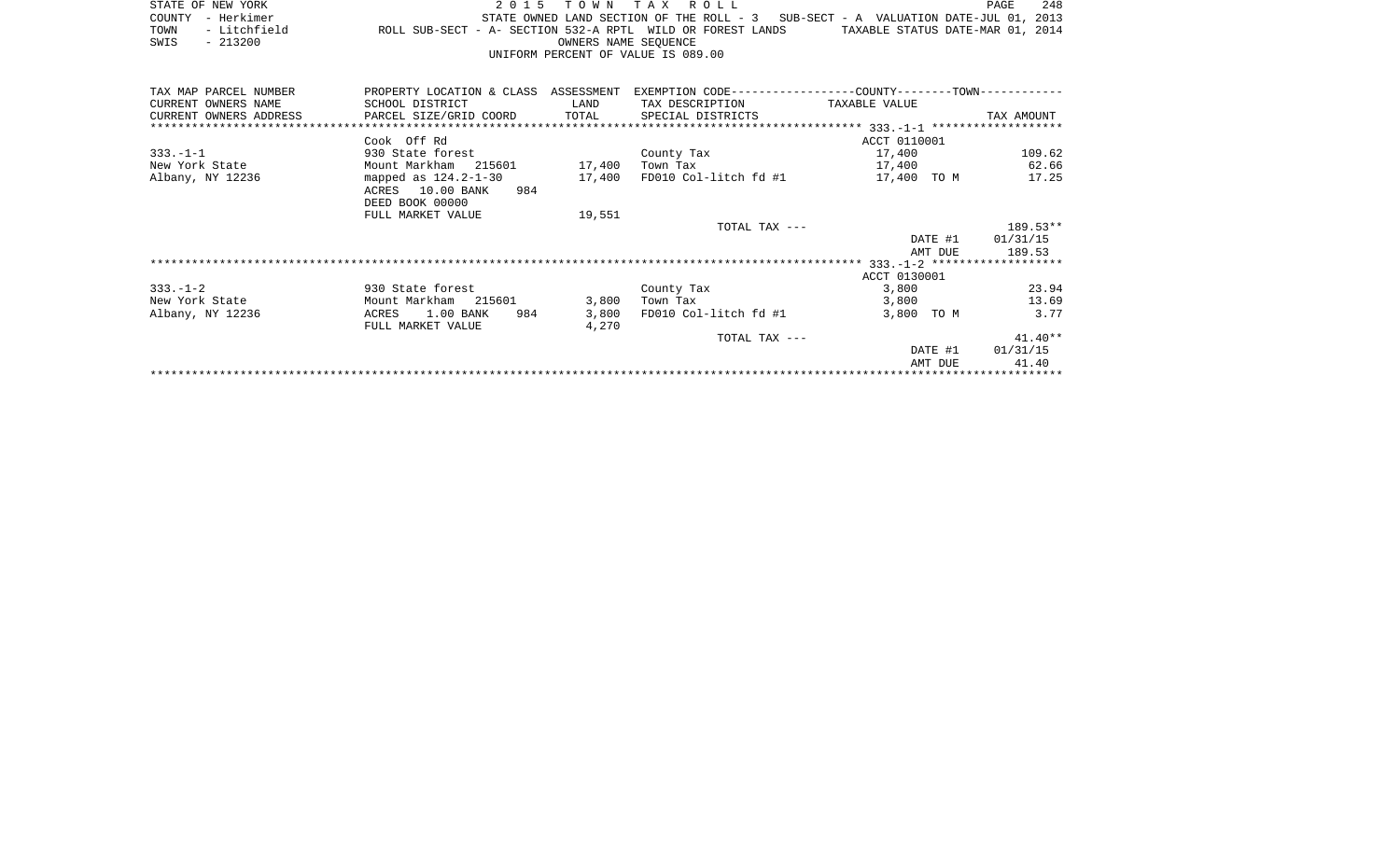|      | STATE OF NEW YORK |                                                            | 2015 TOWN TAX ROLL                                                                |  |  |  |  |                                  | <b>PAGE</b>     | 249 |
|------|-------------------|------------------------------------------------------------|-----------------------------------------------------------------------------------|--|--|--|--|----------------------------------|-----------------|-----|
|      | COUNTY - Herkimer |                                                            | STATE OWNED LAND SECTION OF THE ROLL - 3 SUB-SECT - A VALUATION DATE-JUL 01, 2013 |  |  |  |  |                                  |                 |     |
| TOWN | - Litchfield      | ROLL SUB-SECT - A- SECTION 532-A RPTL WILD OR FOREST LANDS |                                                                                   |  |  |  |  | TAXABLE STATUS DATE-MAR 01, 2014 |                 |     |
| SWIS | $-213200$         |                                                            |                                                                                   |  |  |  |  |                                  | RPS155/V04/L015 |     |
|      |                   |                                                            | UNIFORM PERCENT OF VALUE IS 089.00                                                |  |  |  |  | CURRENT DATE 12/16/2014          |                 |     |

#### R O L L S U B S E C T I O N - A - T O T A L S

#### \*\*\* S P E C I A L D I S T R I C T S U M M A R Y \*\*\*

| CODE<br>DISTRICT NAME | TOTAL<br>EXTENSION<br>PARCELS<br>TYPE | <b>EXTENSION</b><br>VALUE | AD VALOREM<br>VALUE | <b>EXEMPT</b><br>AMOUNT | TAXABLE<br>VALUE | TOTAL<br>TAX |
|-----------------------|---------------------------------------|---------------------------|---------------------|-------------------------|------------------|--------------|
| FD010 Col-litch fd #  | 2 TOTAL M                             |                           | 21,200              |                         | 21,200           | 21.02        |

### \*\*\* S C H O O L D I S T R I C T S U M M A R Y \*\*\*

| CODE   | DISTRICT NAME      | TOTAL<br>PARCELS | ASSESSED<br>LAND | ASSESSED<br>TOTAL | <b>EXEMPT</b><br>AMOUNT | TOTAL<br>TAXABLE |
|--------|--------------------|------------------|------------------|-------------------|-------------------------|------------------|
|        |                    |                  |                  |                   | STAR AMOUNT             | STAR TAXABLE     |
|        | Mount Markham      | 2                | 21,200           | 21,200            |                         | 21,200           |
| 215601 |                    |                  |                  |                   |                         | 21,200           |
|        | SUB-TOTAL          | 2                | 21,200           | 21,200            |                         | 21,200           |
|        | SUB - TO TAL(CONT) |                  |                  |                   |                         | 21,200           |
|        |                    |                  |                  |                   |                         |                  |
|        | TOTAL              | 2                | 21,200           | 21,200            |                         | 21,200           |
|        | TO TAL (CONT)      |                  |                  |                   |                         | 21,200           |

\*\*\* S Y S T E M C O D E S S U M M A R Y \*\*\*

#### NO SYSTEM EXEMPTIONS AT THIS LEVEL

\*\*\* E X E M P T I O N S U M M A R Y \*\*\*

NO EXEMPTIONS AT THIS LEVEL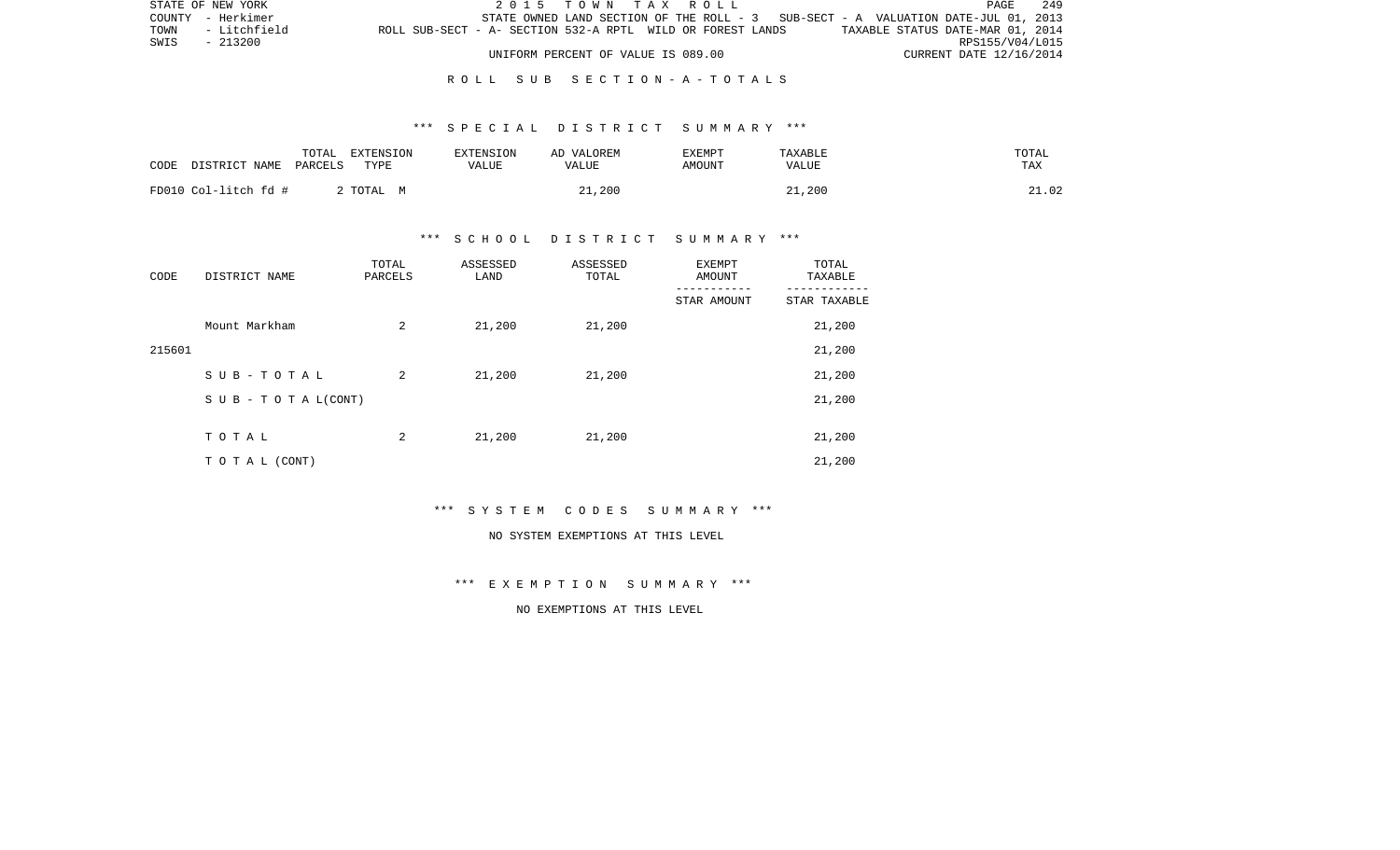|      | STATE OF NEW YORK |                                                            |  | 2015 TOWN TAX ROLL                 |  |  |  |                                                                                   | PAGE | 250 |
|------|-------------------|------------------------------------------------------------|--|------------------------------------|--|--|--|-----------------------------------------------------------------------------------|------|-----|
|      | COUNTY - Herkimer |                                                            |  |                                    |  |  |  | STATE OWNED LAND SECTION OF THE ROLL - 3 SUB-SECT - A VALUATION DATE-JUL 01, 2013 |      |     |
|      | TOWN - Litchfield | ROLL SUB-SECT - A- SECTION 532-A RPTL WILD OR FOREST LANDS |  |                                    |  |  |  | TAXABLE STATUS DATE-MAR 01, 2014                                                  |      |     |
| SWIS | - 213200          |                                                            |  |                                    |  |  |  | RPS155/V04/L015                                                                   |      |     |
|      |                   |                                                            |  | UNIFORM PERCENT OF VALUE IS 089.00 |  |  |  | CURRENT DATE 12/16/2014                                                           |      |     |

#### R O L L S U B S E C T I O N - A - T O T A L S

#### \*\*\* G R A N D T O T A L S \*\*\*

| ROLL<br>SEC | DESCRIPTION      | TOTAL<br>PARCELS | ASSESSED<br>LAND | ASSESSED<br>TOTAL | <b>EXEMPT</b><br><b>AMOUNT</b> | TOTAL<br>TAXABLE | TOTAL<br>TAX |
|-------------|------------------|------------------|------------------|-------------------|--------------------------------|------------------|--------------|
|             |                  |                  |                  |                   | STAR AMOUNT                    | STAR TAXABLE     |              |
|             | County Tax       |                  | 21,200           | 21,200            |                                | 21,200           | 133.56       |
|             | Town Tax         |                  | 21,200           | 21,200            |                                | 21,200           | 76.35        |
|             | SPEC DIST TAXES  |                  |                  |                   |                                |                  | 21.02        |
|             | STATE OWNED LAND |                  |                  |                   |                                |                  | 230.93       |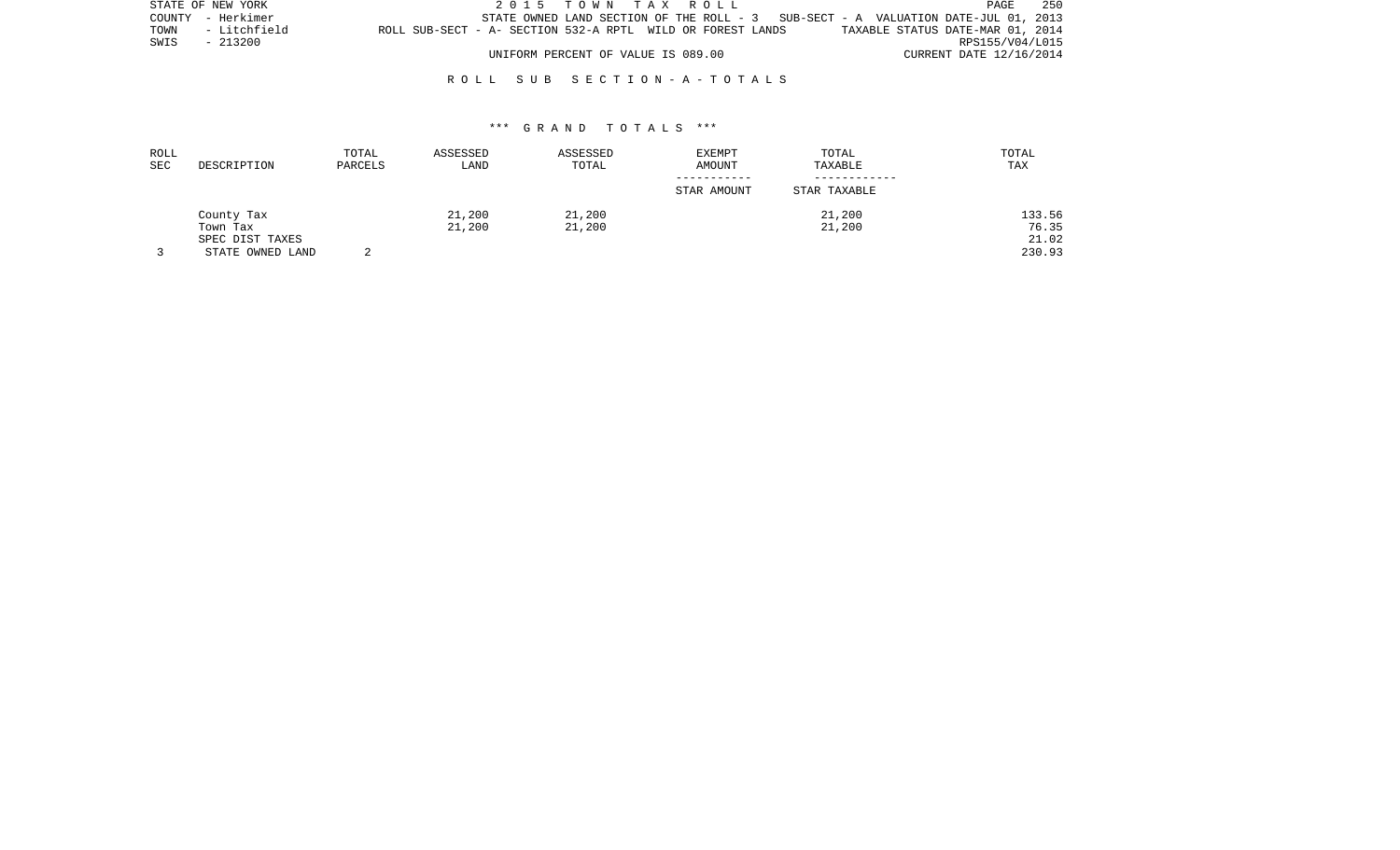|      | STATE OF NEW YORK | 2015 TOWN TAX ROLL                       | PAGE                             | 251 |
|------|-------------------|------------------------------------------|----------------------------------|-----|
|      | COUNTY - Herkimer | STATE OWNED LAND SECTION OF THE ROLL - 3 | VALUATION DATE-JUL 01, 2013      |     |
| TOWN | - Litchfield      |                                          | TAXABLE STATUS DATE-MAR 01, 2014 |     |
| SWIS | $-213200$         |                                          | RPS155/V04/L015                  |     |
|      |                   | UNIFORM PERCENT OF VALUE IS 089.00       | CURRENT DATE 12/16/2014          |     |
|      |                   |                                          |                                  |     |

R O L L S E C T I O N T O T A L S

# \*\*\* S P E C I A L D I S T R I C T S U M M A R Y \*\*\*

| CODE<br>DISTRICT NAME | TOTAL<br>EXTENSION<br>PARCELS<br>TYPE | <b>EXTENSION</b><br>VALUE | AD VALOREM<br>VALUE | EXEMPT<br>AMOUNT | TAXABLE<br>VALUE | TOTAL<br>TAX |
|-----------------------|---------------------------------------|---------------------------|---------------------|------------------|------------------|--------------|
| FD010 Col-litch fd #  | TOTAL M                               |                           | 21,200              |                  | 21,200           | 21.02        |

# \*\*\* S C H O O L D I S T R I C T S U M M A R Y \*\*\*

| CODE   | DISTRICT NAME                    | TOTAL<br>PARCELS | ASSESSED<br>LAND | ASSESSED<br>TOTAL | EXEMPT<br>AMOUNT | TOTAL<br>TAXABLE |
|--------|----------------------------------|------------------|------------------|-------------------|------------------|------------------|
|        |                                  |                  |                  |                   | STAR AMOUNT      | STAR TAXABLE     |
|        | Mount Markham                    | 2                | 21,200           | 21,200            |                  | 21,200           |
| 215601 |                                  |                  |                  |                   |                  | 21,200           |
|        | SUB-TOTAL                        | 2                | 21,200           | 21,200            |                  | 21,200           |
|        | $S \cup B - T \cup T A L (CONT)$ |                  |                  |                   |                  | 21,200           |
|        |                                  |                  |                  |                   |                  |                  |
|        | TOTAL                            | 2                | 21,200           | 21,200            |                  | 21,200           |
|        | T O T A L (CONT)                 |                  |                  |                   |                  | 21,200           |

\*\*\* S Y S T E M C O D E S S U M M A R Y \*\*\*

#### NO SYSTEM EXEMPTIONS AT THIS LEVEL

\*\*\* E X E M P T I O N S U M M A R Y \*\*\*

NO EXEMPTIONS AT THIS LEVEL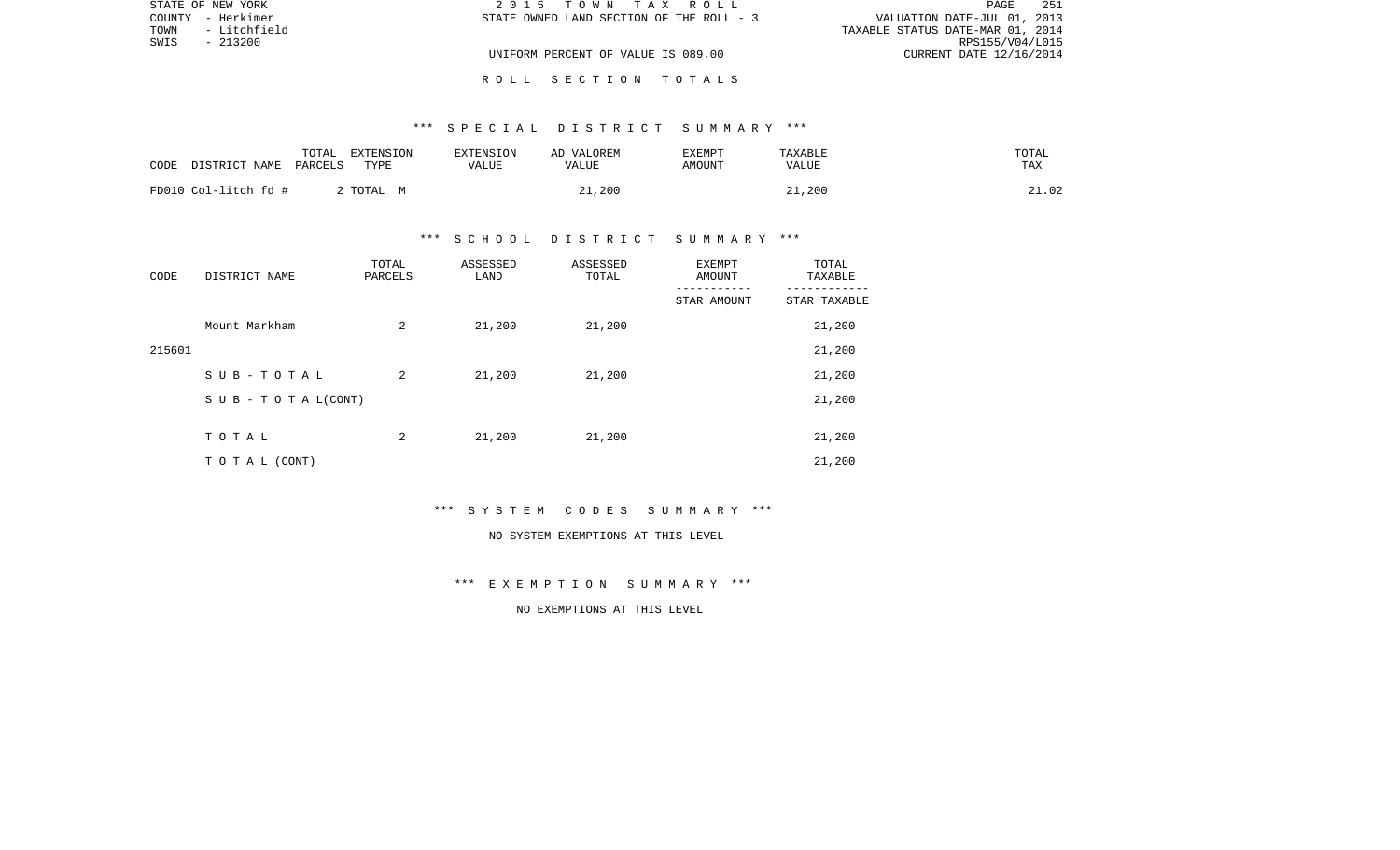| STATE OF NEW YORK    | 2015 TOWN TAX ROLL                       | 252<br>PAGE                      |
|----------------------|------------------------------------------|----------------------------------|
| COUNTY - Herkimer    | STATE OWNED LAND SECTION OF THE ROLL - 3 | VALUATION DATE-JUL 01, 2013      |
| - Litchfield<br>TOWN |                                          | TAXABLE STATUS DATE-MAR 01, 2014 |
| SWIS<br>$-213200$    |                                          | RPS155/V04/L015                  |
|                      | UNIFORM PERCENT OF VALUE IS 089.00       | CURRENT DATE 12/16/2014          |
|                      |                                          |                                  |

## \*\*\* G R A N D T O T A L S \*\*\*

R O L L S E C T I O N T O T A L S

| ROLL<br><b>SEC</b> | DESCRIPTION      | TOTAL<br>PARCELS | ASSESSED<br>LAND | ASSESSED<br>TOTAL | EXEMPT<br>AMOUNT | TOTAL<br>TAXABLE | TOTAL<br>TAX |
|--------------------|------------------|------------------|------------------|-------------------|------------------|------------------|--------------|
|                    |                  |                  |                  |                   | STAR AMOUNT      | STAR TAXABLE     |              |
|                    | County Tax       |                  | 21,200           | 21,200            |                  | 21,200           | 133.56       |
|                    | Town Tax         |                  | 21,200           | 21,200            |                  | 21,200           | 76.35        |
|                    | SPEC DIST TAXES  |                  |                  |                   |                  |                  | 21.02        |
|                    | STATE OWNED LAND |                  |                  |                   |                  |                  | 230.93       |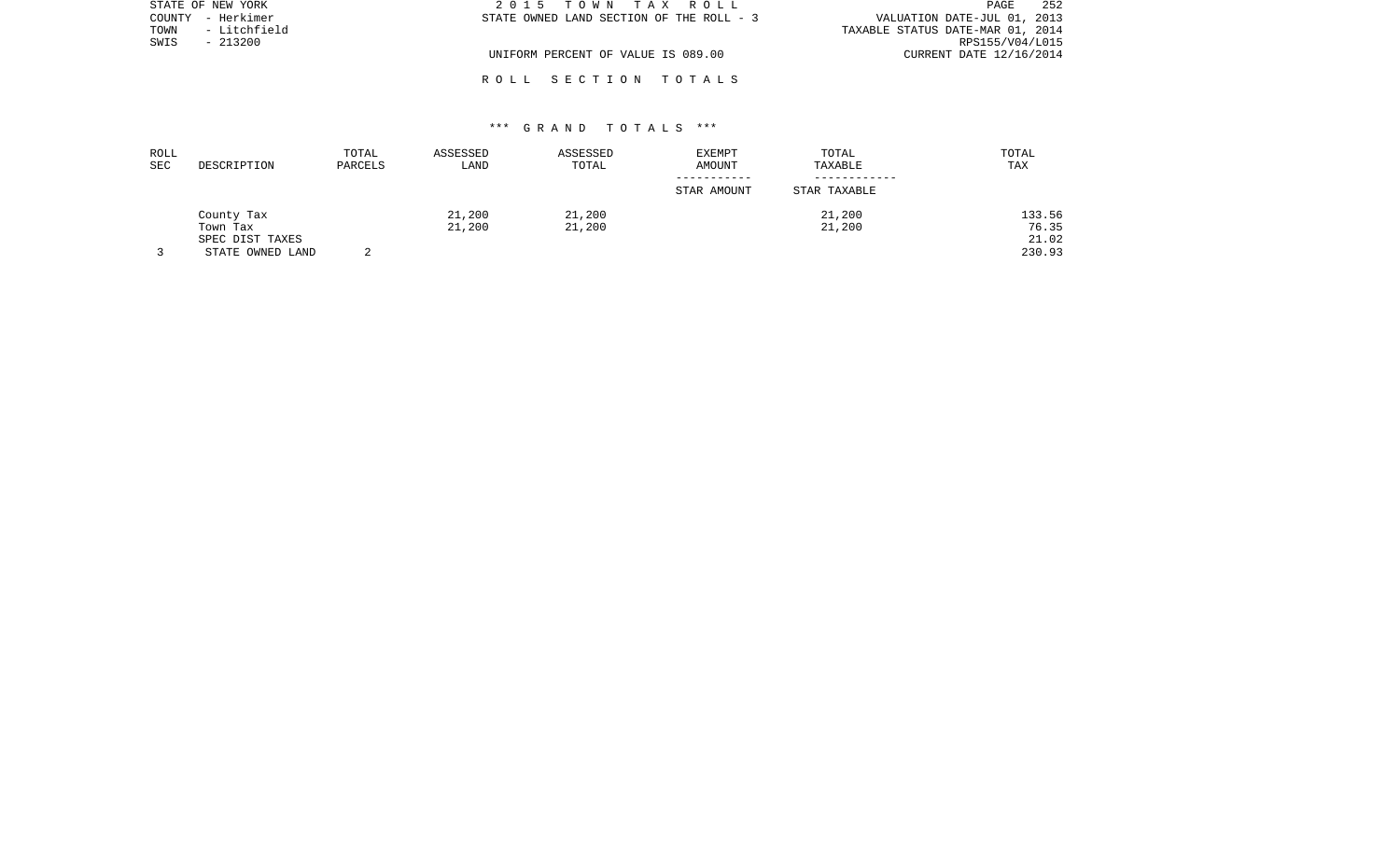| STATE OF NEW YORK                | 2 0 1 5                                                                                          | TOWN                 | ROLL<br>T A X                             |                                  | 253<br>PAGE |
|----------------------------------|--------------------------------------------------------------------------------------------------|----------------------|-------------------------------------------|----------------------------------|-------------|
| - Herkimer<br>COUNTY             |                                                                                                  |                      | SPECIAL FRANCHISE SECTION OF THE ROLL - 5 | VALUATION DATE-JUL 01, 2013      |             |
| - Litchfield<br>TOWN             |                                                                                                  | OWNERS NAME SEQUENCE |                                           | TAXABLE STATUS DATE-MAR 01, 2014 |             |
| SWIS<br>$-213200$                |                                                                                                  |                      | UNIFORM PERCENT OF VALUE IS 089.00        |                                  |             |
|                                  |                                                                                                  |                      |                                           |                                  |             |
| TAX MAP PARCEL NUMBER            | PROPERTY LOCATION & CLASS ASSESSMENT EXEMPTION CODE-----------------COUNTY--------TOWN---------- |                      |                                           |                                  |             |
| CURRENT OWNERS NAME              | SCHOOL DISTRICT                                                                                  | LAND                 | TAX DESCRIPTION TAXABLE VALUE             |                                  |             |
| CURRENT OWNERS ADDRESS           | PARCEL SIZE/GRID COORD                                                                           | TOTAL                | SPECIAL DISTRICTS                         |                                  | TAX AMOUNT  |
|                                  |                                                                                                  |                      |                                           |                                  |             |
|                                  |                                                                                                  |                      |                                           | ACCT 120500150                   | BILL 947    |
| $555. - 2 - 1$                   | 860 Spec fran.                                                                                   |                      | County Tax                                | 45,458                           | 286.39      |
| Citizens Communications          | Mount Markham 215601                                                                             |                      | Town Tax                                  | 45,458                           | 163.71      |
| 3 Highridge Park DEED BOOK 00000 |                                                                                                  | 45,458               | FD010 Col-litch fd #1                     | 45,458 TO M                      | 45.06       |
| Stamford, CT 06905               | FULL MARKET VALUE                                                                                | 51,076               | TOTAL TAX ---                             |                                  | 495.16**    |
|                                  |                                                                                                  |                      |                                           | DATE #1                          | 01/31/15    |
|                                  |                                                                                                  |                      |                                           | AMT DUE                          | 495.16      |
|                                  |                                                                                                  |                      |                                           |                                  |             |
|                                  | townwide                                                                                         |                      |                                           |                                  | BILL 948    |
| $555. - 10 - 1$                  | 830 Communicatin                                                                                 |                      | County Tax                                | 32,711                           | 206.08      |
| Finger Lakes Technologies Grp    | Mount Markham 215601                                                                             |                      | Town Tax                                  | 32,711                           | 117.81      |
| 75 Main Street                   |                                                                                                  | 32,711               |                                           |                                  |             |
| Phelps, NY 14532                 | FULL MARKET VALUE                                                                                | 36,754               |                                           |                                  |             |

|                                                  |                                        |                | TOTAL TAX ---         |                | $323.89**$   |
|--------------------------------------------------|----------------------------------------|----------------|-----------------------|----------------|--------------|
|                                                  |                                        |                |                       | DATE #1        | 01/31/15     |
|                                                  |                                        |                |                       | AMT DUE        | 323.89       |
|                                                  |                                        |                |                       |                |              |
|                                                  |                                        |                |                       | ACCT 120500030 | BILL 949     |
| 555.-5-1.1                                       | 861 Elec & gas                         |                | County Tax            | 729,744        | 4,597.47     |
| National Grid                                    | Mount Markham 215601                   | $\overline{0}$ | Town Tax              | 729,744        | 2,628.12     |
| Attn: Real Estate Tax Dept<br>300 Erie Blvd West | App For School (71.00%)<br>984<br>BANK | 729,744        | FD010 Col-litch fd #1 | 729,744 TO M   | 723.29       |
| Syracuse, NY 13202                               | DEED BOOK 00000                        |                |                       |                |              |
|                                                  | FULL MARKET VALUE                      | 819,937        |                       |                |              |
|                                                  |                                        |                | TOTAL TAX ---         |                | 7,948.88**   |
|                                                  |                                        |                |                       | DATE #1        | 01/31/15     |
|                                                  |                                        |                |                       | AMT DUE        | 7,948.88     |
|                                                  |                                        |                |                       |                |              |
|                                                  |                                        |                |                       | ACCT 120500060 | BILL 950     |
| $555. - 5 - 1.2$                                 | 860 Spec fran.                         |                | County Tax            | 298,064        | 1,877.84     |
| National Grid                                    | Sauquoit Valley 305002                 | $\overline{0}$ | Town Tax              | 298,064        | 1,073.46     |
| Attn: Real Estate Tax Dept<br>300 Erie Blvd West | App For School (29.00%)<br>BANK<br>984 | 298,064        | FD010 Col-litch fd #1 | 298,064 TO M   | 295.43       |
| Syracuse, NY 13202                               | DEED BOOK 00000                        |                |                       |                |              |
|                                                  | FULL MARKET VALUE                      | 334,903        |                       |                |              |
|                                                  |                                        |                | TOTAL TAX ---         |                | $3,246.73**$ |
|                                                  |                                        |                |                       | DATE #1        | 01/31/15     |
|                                                  |                                        |                |                       | AMT DUE        | 3,246.73     |
|                                                  |                                        |                |                       |                |              |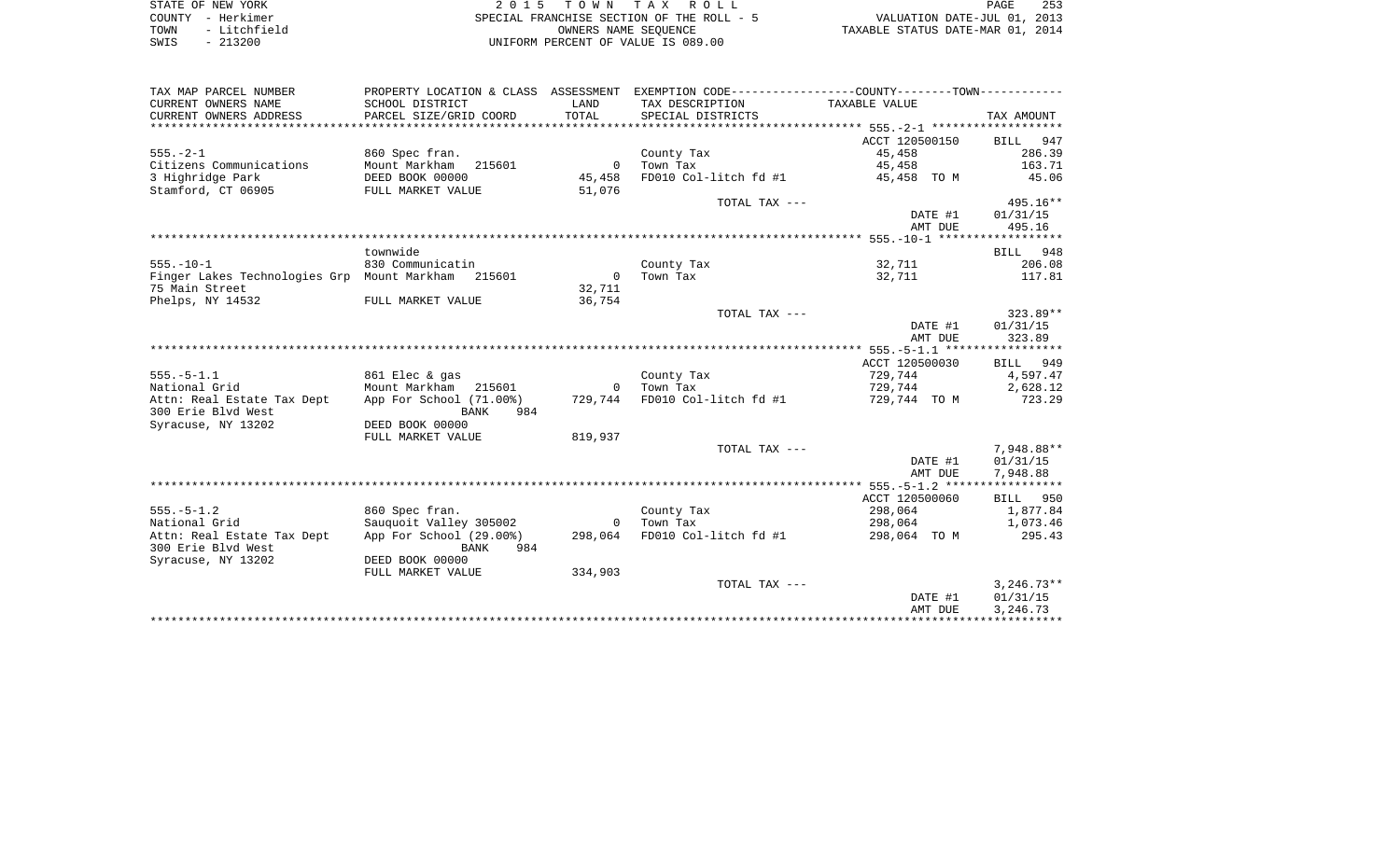|      | STATE OF NEW YORK | 2015 TOWN TAX ROLL                        | PAGE                             | 254 |
|------|-------------------|-------------------------------------------|----------------------------------|-----|
|      | COUNTY - Herkimer | SPECIAL FRANCHISE SECTION OF THE ROLL - 5 | VALUATION DATE-JUL 01, 2013      |     |
| TOWN | - Litchfield      | OWNERS NAME SEOUENCE                      | TAXABLE STATUS DATE-MAR 01, 2014 |     |
| SWIS | $-213200$         | UNIFORM PERCENT OF VALUE IS 089.00        |                                  |     |

| TAX MAP PARCEL NUMBER                        |                                                               |                | PROPERTY LOCATION & CLASS ASSESSMENT EXEMPTION CODE---------------COUNTY-------TOWN---------- |                |            |
|----------------------------------------------|---------------------------------------------------------------|----------------|-----------------------------------------------------------------------------------------------|----------------|------------|
| CURRENT OWNERS NAME                          | SCHOOL DISTRICT                                               | LAND           | TAX DESCRIPTION TAXABLE VALUE                                                                 |                |            |
| CURRENT OWNERS ADDRESS                       | PARCEL SIZE/GRID COORD                                        | TOTAL          | SPECIAL DISTRICTS                                                                             |                | TAX AMOUNT |
|                                              |                                                               |                |                                                                                               |                |            |
|                                              |                                                               |                |                                                                                               | ACCT 120500120 | BILL 951   |
| $555. - 6 - 1$                               | 860 Spec fran.                                                |                | County Tax                                                                                    | 44,239         | 278.71     |
| <b>NYSEG</b>                                 | Mount Markham 215601                                          |                | 0 Town Tax                                                                                    | 44,239         | 159.32     |
| Attn: UTILITY SHARED SERVICES                | <b>BANK</b><br>984                                            | 44,239         | FD010 Col-litch $fd$ #1 $44,239$ TO M                                                         |                | 43.85      |
| LOCAL TAX DEPT-FREEPORT BLDG                 | DEED BOOK 00000                                               |                |                                                                                               |                |            |
| 70 FARM VIEW Dr                              | FULL MARKET VALUE                                             | 49,707         |                                                                                               |                |            |
| NEW GLOUCESTER, ME 04260                     |                                                               |                |                                                                                               |                |            |
|                                              |                                                               |                | TOTAL TAX ---                                                                                 |                | 481.88**   |
|                                              |                                                               |                |                                                                                               | DATE #1        | 01/31/15   |
|                                              |                                                               |                |                                                                                               | AMT DUE        | 481.88     |
|                                              |                                                               |                |                                                                                               |                |            |
|                                              |                                                               |                |                                                                                               |                |            |
| $555. - 8 - 1$                               |                                                               |                |                                                                                               |                | BILL 952   |
|                                              | 835 Cable tv                                                  |                | County Tax                                                                                    | 57,015         | 359.20     |
| Time Warner Cable                            | Mount Markham 215601<br>Mount Markham   215<br>Eastern Region | $\overline{0}$ | Town Tax                                                                                      | 57,015         | 205.34     |
| PO Box 7467                                  |                                                               | 57,015         | FD010 Col-litch fd #1                                                                         | 57,015 TO M    | 56.51      |
| Charlotte, NC 28241 FULL MARKET VALUE 64,062 |                                                               |                |                                                                                               |                |            |
|                                              |                                                               |                | TOTAL TAX ---                                                                                 |                | $621.05**$ |
|                                              |                                                               |                |                                                                                               | DATE #1        | 01/31/15   |
|                                              |                                                               |                |                                                                                               | AMT DUE        | 621.05     |
|                                              |                                                               |                |                                                                                               |                |            |
|                                              |                                                               |                |                                                                                               |                | BILL 953   |
| $555. - 9 - 1$                               | 860 Spec fran.                                                |                | County Tax                                                                                    | 6,832          | 43.04      |
| Time Warner Cable                            | Mount Markham 215601                                          | $\overline{0}$ | Town Tax                                                                                      | 6,832          | 24.60      |
| PO Box 7567                                  | Utica                                                         | 6,832          | FD010 Col-litch fd #1                                                                         | 6,832 TO M     | 6.77       |
| Charlotte, SC 28241                          | FULL MARKET VALUE                                             | 7,676          |                                                                                               |                |            |
|                                              |                                                               |                | TOTAL TAX ---                                                                                 |                | $74.41**$  |
|                                              |                                                               |                |                                                                                               | DATE #1        | 01/31/15   |
|                                              |                                                               |                |                                                                                               | AMT DUE        | 74.41      |
|                                              |                                                               |                |                                                                                               |                |            |
|                                              |                                                               |                |                                                                                               | ACCT 120500210 | BILL 954   |
| $555. - 7 - 1.1$                             | 860 Spec fran.                                                |                | County Tax                                                                                    | 68,335         | 430.52     |
| Verizon New York Inc                         | Mount Markham 215601                                          |                | 0 Town Tax                                                                                    | 68,335         | 246.10     |
| $c/O$ Duff & Phelps                          | Apply To School 55.20%                                        | 68,335         | FD010 Col-litch fd #1                                                                         | 68,335 TO M    | 67.73      |
| Rm 3137                                      | 984<br><b>BANK</b>                                            |                |                                                                                               |                |            |
| PO Box 2749                                  | DEED BOOK 00000                                               |                |                                                                                               |                |            |
| Addison, TX 75001                            | FULL MARKET VALUE                                             | 76,781         |                                                                                               |                |            |
|                                              |                                                               |                | TOTAL TAX ---                                                                                 |                | $744.35**$ |
|                                              |                                                               |                |                                                                                               | DATE #1        | 01/31/15   |
|                                              |                                                               |                |                                                                                               | AMT DUE        | 744.35     |
|                                              |                                                               |                |                                                                                               |                |            |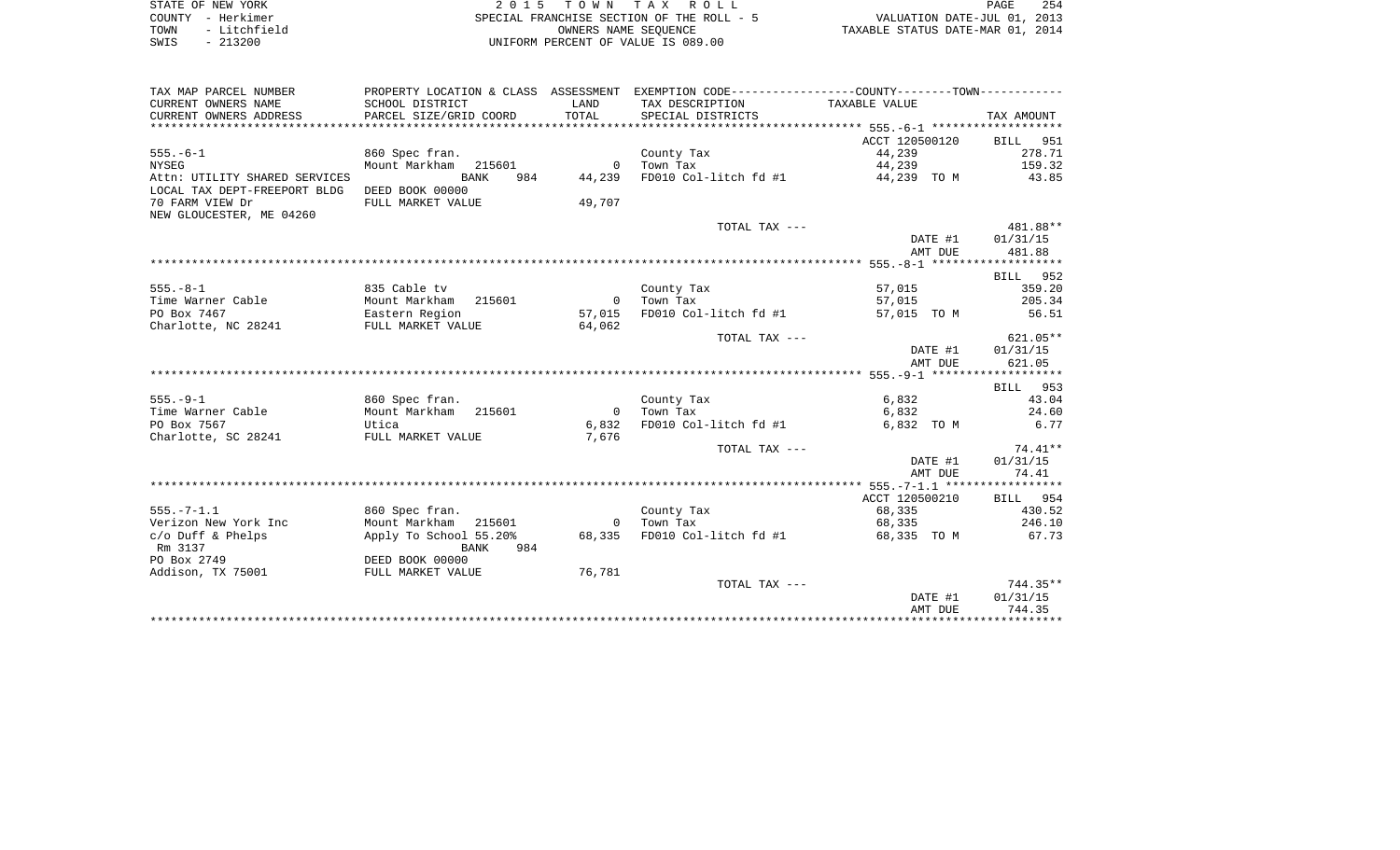|      | STATE OF NEW YORK | 2015 TOWN TAX ROLL                        | PAGE                             | 255 |
|------|-------------------|-------------------------------------------|----------------------------------|-----|
|      | COUNTY - Herkimer | SPECIAL FRANCHISE SECTION OF THE ROLL - 5 | VALUATION DATE-JUL 01, 2013      |     |
| TOWN | - Litchfield      | OWNERS NAME SEOUENCE                      | TAXABLE STATUS DATE-MAR 01, 2014 |     |
| SWIS | $-213200$         | UNIFORM PERCENT OF VALUE IS 089.00        |                                  |     |
|      |                   |                                           |                                  |     |

| TAX MAP PARCEL NUMBER<br>CURRENT OWNERS NAME | PROPERTY LOCATION & CLASS<br>SCHOOL DISTRICT | ASSESSMENT<br>LAND | TAX DESCRIPTION       | EXEMPTION CODE-----------------COUNTY-------TOWN-----------<br>TAXABLE VALUE |              |
|----------------------------------------------|----------------------------------------------|--------------------|-----------------------|------------------------------------------------------------------------------|--------------|
| CURRENT OWNERS ADDRESS                       | PARCEL SIZE/GRID COORD                       | TOTAL              | SPECIAL DISTRICTS     |                                                                              | TAX AMOUNT   |
|                                              |                                              |                    |                       | ********************************** 555.-7-1.2 *****************              |              |
|                                              |                                              |                    |                       | ACCT 120500180                                                               | BILL 955     |
| $555. - 7 - 1.2$                             | 866 Telephone                                |                    | County Tax            | 554,601                                                                      | 3,494.05     |
| Verizon New York Inc                         | Sauguoit Valley 305002                       | $\overline{0}$     | Town Tax              | 554,601                                                                      | 1,997.36     |
| $c/O$ Duff & Phelps                          | 44.80%                                       | 554,601            | FD010 Col-litch fd #1 | 554,601 TO M                                                                 | 549.69       |
| PO Box 2749                                  | 984<br>BANK                                  |                    |                       |                                                                              |              |
| Addison, TX 75001                            | DEED BOOK 00000                              |                    |                       |                                                                              |              |
|                                              | FULL MARKET VALUE                            | 623,147            |                       |                                                                              |              |
|                                              |                                              |                    | TOTAL TAX ---         |                                                                              | $6,041.10**$ |
|                                              |                                              |                    |                       | DATE #1                                                                      | 01/31/15     |
|                                              |                                              |                    |                       | AMT DUE                                                                      | 6,041.10     |
|                                              |                                              |                    |                       |                                                                              |              |
|                                              |                                              |                    |                       | ACCT 120500090                                                               | BILL 956     |
| $555. - 4 - 1$                               | 860 Spec fran.                               |                    | County Tax            | 167,909                                                                      | 1,057.85     |
| Windstream New York Inc                      | Mount Markham<br>215601                      | $\Omega$           | Town Tax              | 167,909                                                                      | 604.71       |
| Rash #503-32-1430                            | 984<br>BANK                                  | 167,909            | FD010 Col-litch fd #1 | 167,909 TO M                                                                 | 166.42       |
| PO Box 260888                                | DEED BOOK 00000                              |                    |                       |                                                                              |              |
| Plano, TX 75026                              | FULL MARKET VALUE                            | 188,662            |                       |                                                                              |              |
|                                              |                                              |                    | TOTAL TAX ---         |                                                                              | 1,828.98**   |
|                                              |                                              |                    |                       | DATE #1                                                                      | 01/31/15     |
|                                              |                                              |                    |                       | AMT DUE                                                                      | 1,828.98     |
|                                              |                                              |                    |                       |                                                                              |              |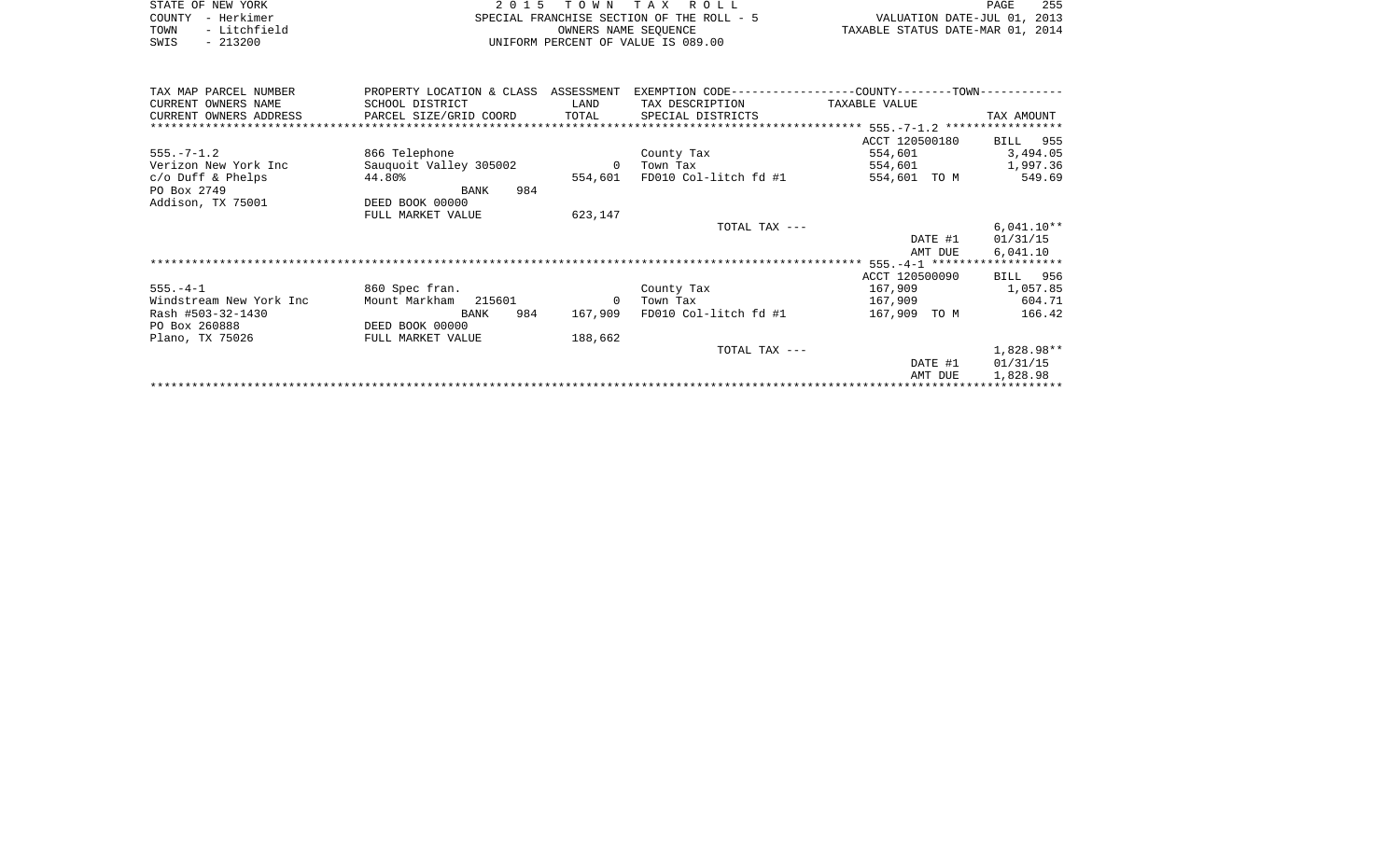VALUATION DATE-JUL 01, 2013 TOWN - Litchfield TAXABLE STATUS DATE-MAR 01, 2014 RPS155/V04/L015 CURRENT DATE 12/16/2014

STATE OF NEW YORK 2 0 1 5 T O W N T A X R O L L PAGE 256COUNTY - Herkimer SPECIAL FRANCHISE SECTION OF THE ROLL - 5

#### R O L L S U B S E C T I O N - - T O T A L S

# \*\*\* S P E C I A L D I S T R I C T S U M M A R Y \*\*\*

| CODE | DISTRICT NAME        | TOTAL<br>PARCELS | EXTENSION<br>TYPE | EXTENSION<br>VALUE | AD VALOREM<br>VALUE | <b>EXEMPT</b><br>AMOUNT | TAXABLE<br>VALUE | TOTAL<br>TAX |
|------|----------------------|------------------|-------------------|--------------------|---------------------|-------------------------|------------------|--------------|
|      | FD010 Col-litch fd # |                  | 9 TOTAL M         |                    | 1972,197            |                         | 1972.197         | .,954.75     |

## \*\*\* S C H O O L D I S T R I C T S U M M A R Y \*\*\*

| CODE   | DISTRICT NAME                    | TOTAL<br>PARCELS | ASSESSED<br>LAND | ASSESSED<br>TOTAL | <b>EXEMPT</b><br>AMOUNT | TOTAL<br>TAXABLE     |
|--------|----------------------------------|------------------|------------------|-------------------|-------------------------|----------------------|
|        |                                  |                  |                  |                   | STAR AMOUNT             | STAR TAXABLE         |
|        | Mount Markham                    | 8                |                  | 1152,243          |                         | 1,152,243            |
| 215601 | Sauquoit Valley Cen              | 2                |                  | 852,665           |                         | 1,152,243<br>852,665 |
| 305002 |                                  |                  |                  |                   |                         | 852,665              |
|        | SUB-TOTAL                        | 10               |                  | 2004,908          |                         | 2,004,908            |
|        | $S \cup B - T \cup T A L (CONT)$ |                  |                  |                   |                         | 2,004,908            |
|        | TOTAL                            | 10               |                  | 2004,908          |                         | 2,004,908            |
|        | TO TAL (CONT)                    |                  |                  |                   |                         | 2,004,908            |

#### \*\*\* S Y S T E M C O D E S S U M M A R Y \*\*\*

# NO SYSTEM EXEMPTIONS AT THIS LEVEL

\*\*\* E X E M P T I O N S U M M A R Y \*\*\*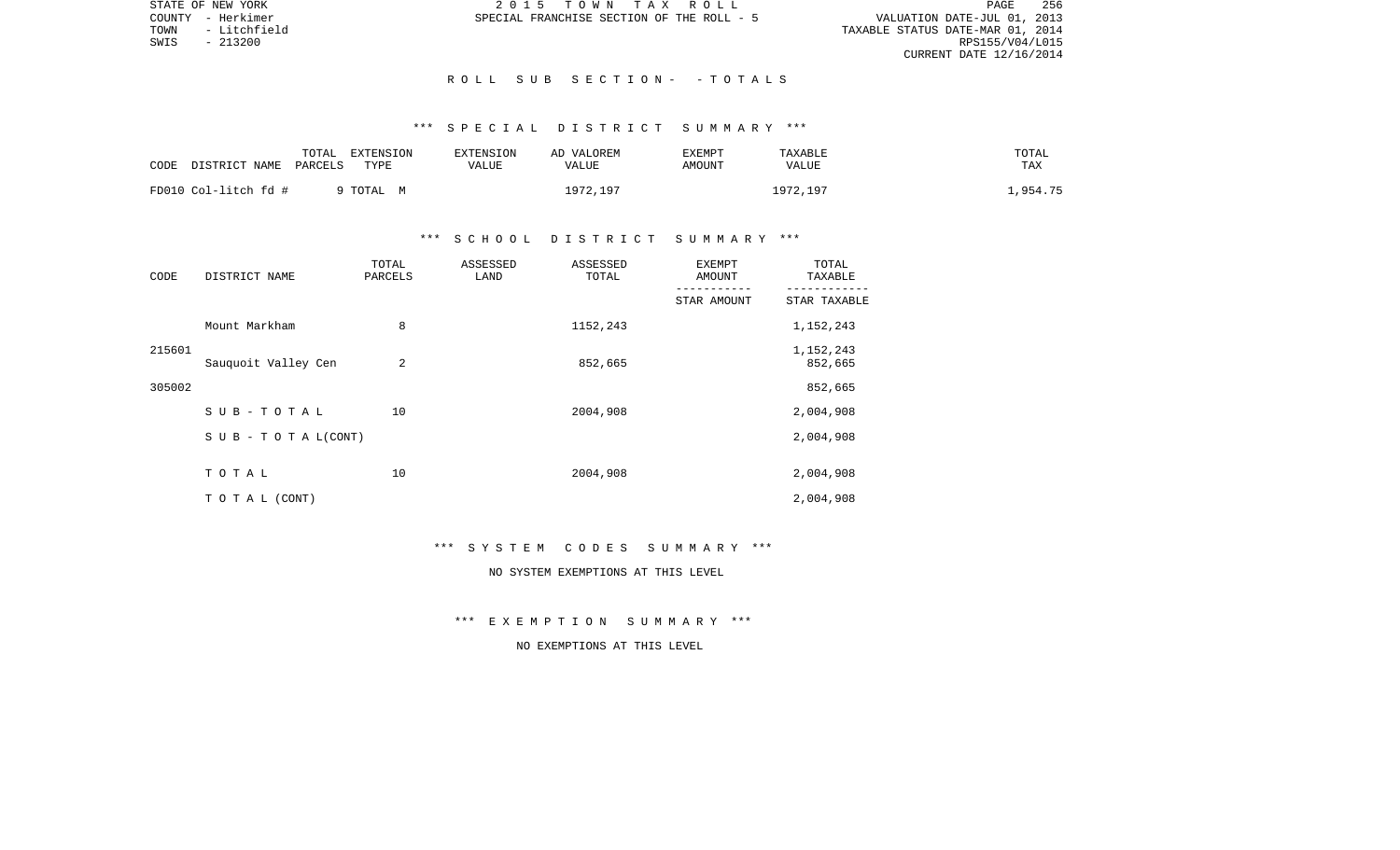|      | STATE OF NEW YORK | 2015 TOWN TAX ROLL                        | PAGE                             | 257 |
|------|-------------------|-------------------------------------------|----------------------------------|-----|
|      | COUNTY - Herkimer | SPECIAL FRANCHISE SECTION OF THE ROLL - 5 | VALUATION DATE-JUL 01, 2013      |     |
| TOWN | - Litchfield      |                                           | TAXABLE STATUS DATE-MAR 01, 2014 |     |
| SWIS | - 213200          |                                           | RPS155/V04/L015                  |     |
|      |                   |                                           | CURRENT DATE 12/16/2014          |     |

#### R O L L S U B S E C T I O N - - T O T A L S

| ROLL<br><b>SEC</b> | DESCRIPTION       | TOTAL<br>PARCELS | ASSESSED<br>LAND | ASSESSED<br>TOTAL | <b>EXEMPT</b><br>AMOUNT | TOTAL<br>TAXABLE | TOTAL<br>TAX |
|--------------------|-------------------|------------------|------------------|-------------------|-------------------------|------------------|--------------|
|                    |                   |                  |                  |                   | STAR AMOUNT             | STAR TAXABLE     |              |
|                    | County Tax        |                  |                  | 2004,908          |                         | 2,004,908        | 12,631.15    |
|                    | Town Tax          |                  |                  | 2004,908          |                         | 2,004,908        | 7,220.53     |
|                    | SPEC DIST TAXES   |                  |                  |                   |                         |                  | 1,954.75     |
|                    | SPECIAL FRANCHISE | 10               |                  |                   |                         |                  | 21,806.43    |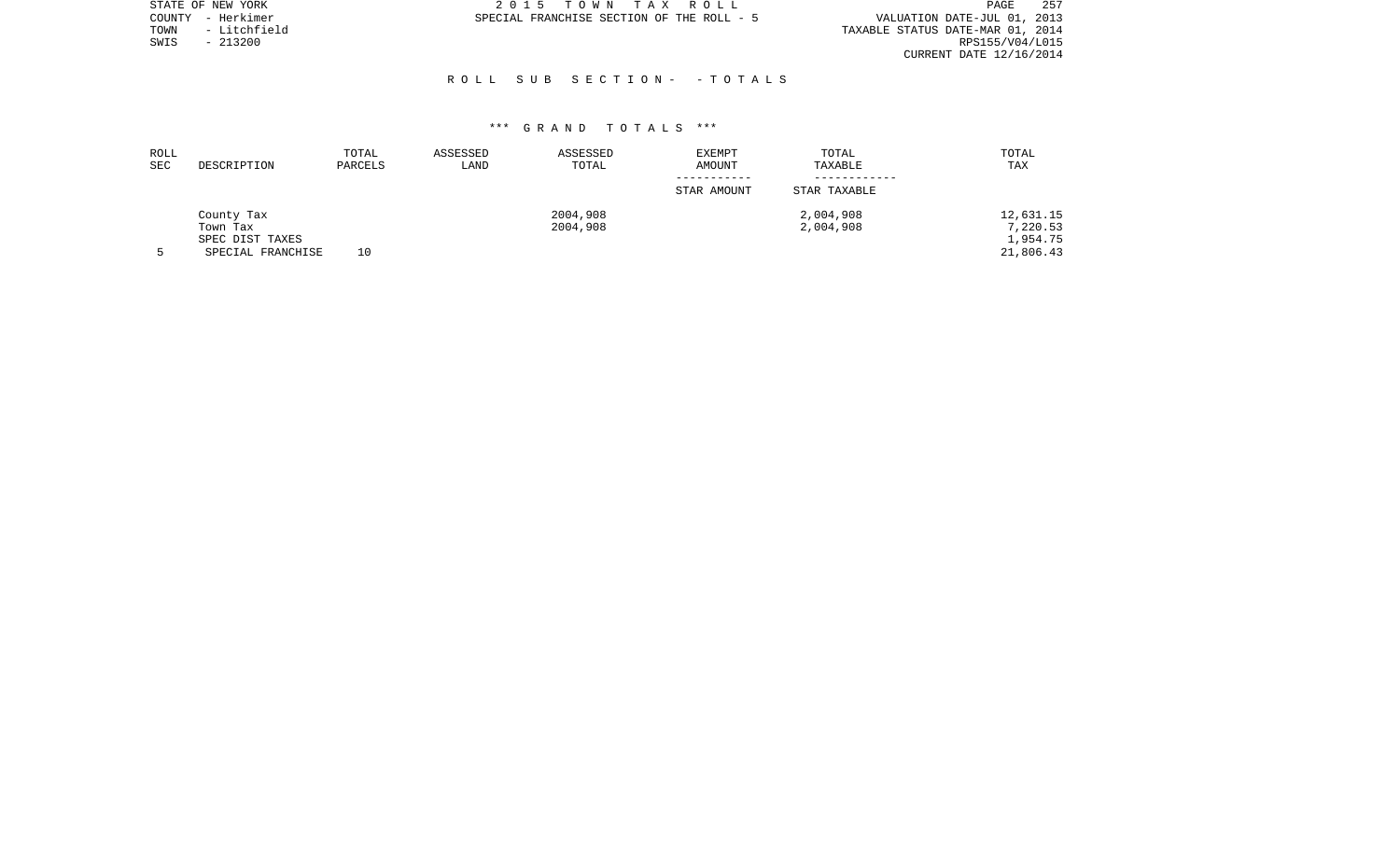VALUATION DATE-JUL 01, 2013 TOWN - Litchfield TAXABLE STATUS DATE-MAR 01, 2014 RPS155/V04/L015 CURRENT DATE 12/16/2014

STATE OF NEW YORK 2 0 1 5 T O W N T A X R O L L PAGE 258COUNTY - Herkimer SPECIAL FRANCHISE SECTION OF THE ROLL - 5

#### R O L L S E C T I O N T O T A L S

# \*\*\* S P E C I A L D I S T R I C T S U M M A R Y \*\*\*

|      |                      | TOTAL   | EXTENSION | EXTENSION | AD VALOREM | EXEMPT | TAXABLE      | TOTAL    |
|------|----------------------|---------|-----------|-----------|------------|--------|--------------|----------|
| CODE | DISTRICT NAME        | PARCELS | TYPE      | VALUE     | VALUE      | AMOUNT | <b>VALUE</b> | TAX      |
|      |                      |         |           |           |            |        |              |          |
|      | FD010 Col-litch fd # |         | 9 TOTAL M |           | 1972,197   |        | 1972,197     | .,954.75 |

## \*\*\* S C H O O L D I S T R I C T S U M M A R Y \*\*\*

| CODE   | DISTRICT NAME                    | TOTAL<br>PARCELS | ASSESSED<br>LAND | ASSESSED<br>TOTAL | <b>EXEMPT</b><br><b>AMOUNT</b> | TOTAL<br>TAXABLE     |
|--------|----------------------------------|------------------|------------------|-------------------|--------------------------------|----------------------|
|        |                                  |                  |                  |                   | STAR AMOUNT                    | STAR TAXABLE         |
|        | Mount Markham                    | 8                |                  | 1152,243          |                                | 1,152,243            |
| 215601 | Sauquoit Valley Cen              | 2                |                  | 852,665           |                                | 1,152,243<br>852,665 |
| 305002 |                                  |                  |                  |                   |                                | 852,665              |
|        | SUB-TOTAL                        | 10               |                  | 2004,908          |                                | 2,004,908            |
|        | $S \cup B - T \cup T A L (CONT)$ |                  |                  |                   |                                | 2,004,908            |
|        | TOTAL                            | 10               |                  | 2004,908          |                                | 2,004,908            |
|        | TO TAL (CONT)                    |                  |                  |                   |                                | 2,004,908            |

#### \*\*\* S Y S T E M C O D E S S U M M A R Y \*\*\*

# NO SYSTEM EXEMPTIONS AT THIS LEVEL

\*\*\* E X E M P T I O N S U M M A R Y \*\*\*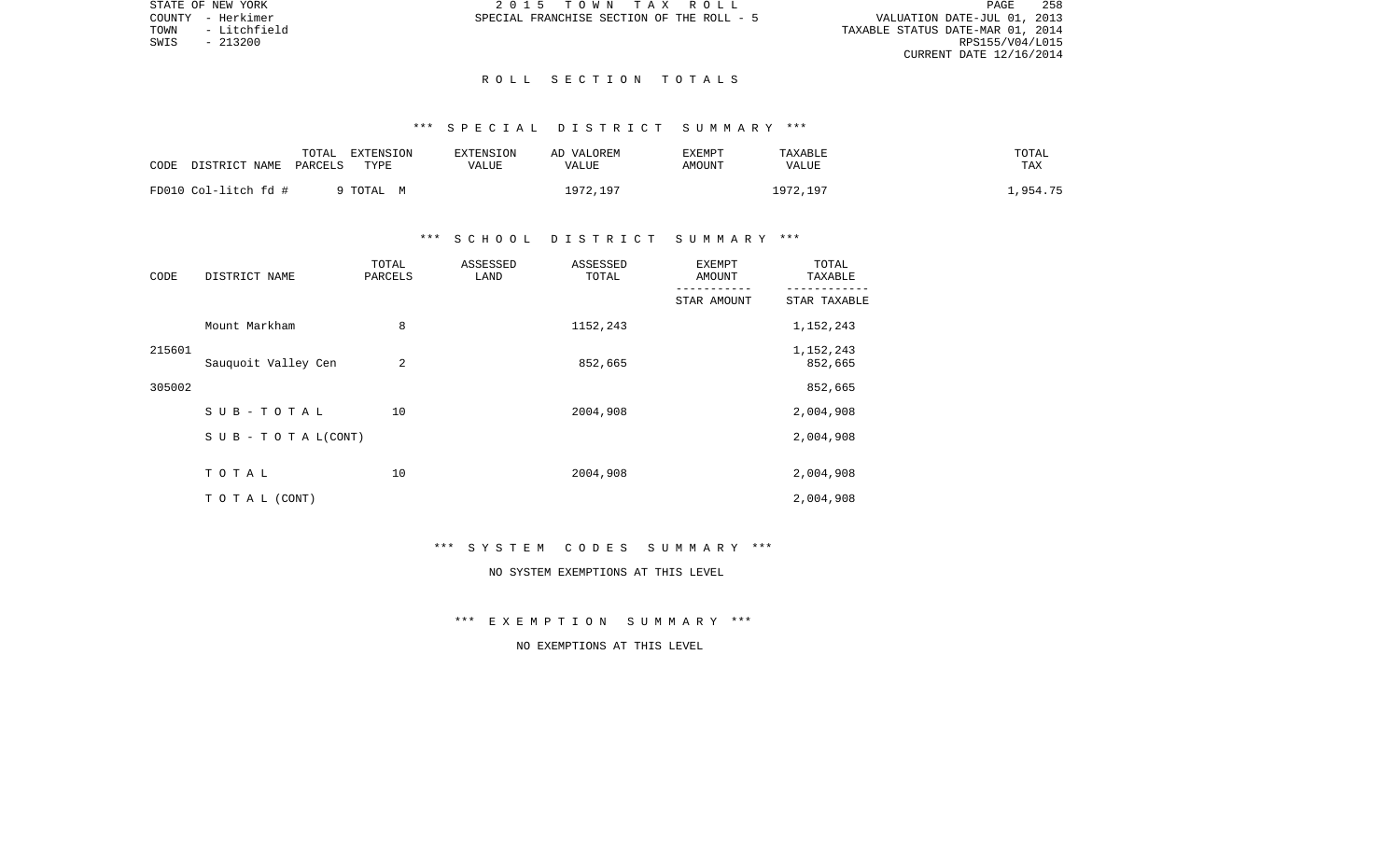| 2015 TOWN TAX ROLL                        | 259<br>PAGE                      |
|-------------------------------------------|----------------------------------|
| SPECIAL FRANCHISE SECTION OF THE ROLL - 5 | VALUATION DATE-JUL 01, 2013      |
|                                           | TAXABLE STATUS DATE-MAR 01, 2014 |
|                                           | RPS155/V04/L015                  |
|                                           | CURRENT DATE 12/16/2014          |
|                                           |                                  |

# R O L L S E C T I O N T O T A L S

| ROLL<br><b>SEC</b> | DESCRIPTION                          | TOTAL<br>PARCELS | ASSESSED<br>LAND | ASSESSED<br>TOTAL    | EXEMPT<br>AMOUNT | TOTAL<br>TAXABLE       | TOTAL<br>TAX          |
|--------------------|--------------------------------------|------------------|------------------|----------------------|------------------|------------------------|-----------------------|
|                    |                                      |                  |                  |                      | STAR AMOUNT      | STAR TAXABLE           |                       |
|                    | County Tax<br>Town Tax               |                  |                  | 2004,908<br>2004,908 |                  | 2,004,908<br>2,004,908 | 12,631.15<br>7,220.53 |
|                    | SPEC DIST TAXES<br>SPECIAL FRANCHISE | 10               |                  |                      |                  |                        | 1,954.75<br>21,806.43 |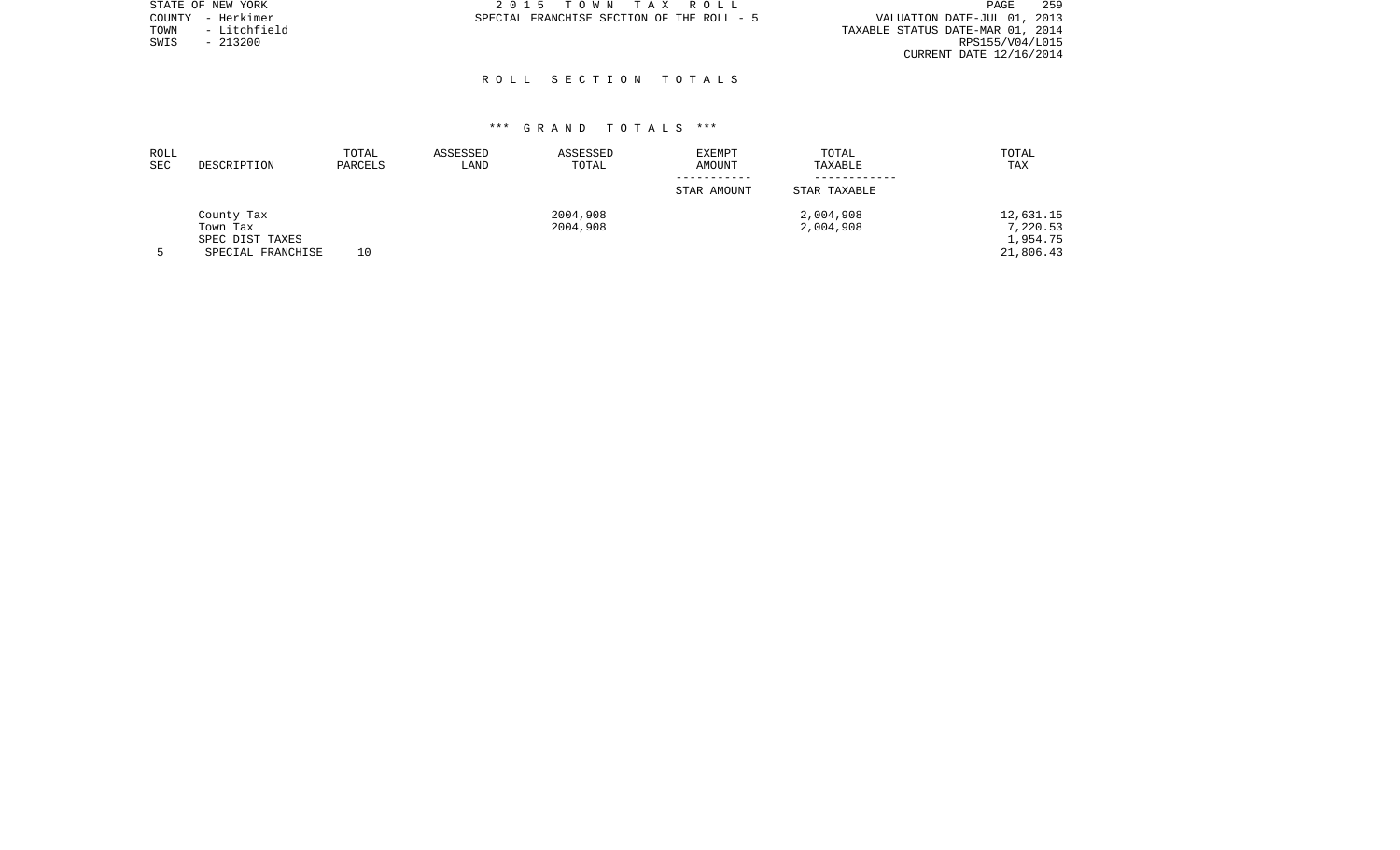| COUNTY - Herkimer<br>TOWN<br>- Litchfield<br>SWIS<br>$-213200$ |                                                                                                                                    | OWNERS NAME SEQUENCE | UTILITY & R.R. SECTION OF THE ROLL - 6<br>UNIFORM PERCENT OF VALUE IS 089.00 | VALUATION DATE-JUL 01, 2013<br>TAXABLE STATUS DATE-MAR 01, 2014 |                       |  |  |
|----------------------------------------------------------------|------------------------------------------------------------------------------------------------------------------------------------|----------------------|------------------------------------------------------------------------------|-----------------------------------------------------------------|-----------------------|--|--|
| TAX MAP PARCEL NUMBER                                          | PROPERTY LOCATION & CLASS ASSESSMENT EXEMPTION CODE---------------COUNTY-------TOWN----------                                      |                      |                                                                              |                                                                 |                       |  |  |
| CURRENT OWNERS NAME                                            | SCHOOL DISTRICT                                                                                                                    | LAND                 | TAX DESCRIPTION                                                              | TAXABLE VALUE                                                   |                       |  |  |
| CURRENT OWNERS ADDRESS                                         | PARCEL SIZE/GRID COORD                                                                                                             | TOTAL                | SPECIAL DISTRICTS                                                            |                                                                 | TAX AMOUNT            |  |  |
|                                                                |                                                                                                                                    |                      |                                                                              |                                                                 |                       |  |  |
| 632.000-9999-618.750-1881                                      | 836 Telecom. eq.                                                                                                                   |                      | County Tax                                                                   | ACCT 120300240<br>24,391                                        | BILL 957<br>153.67    |  |  |
| Citizens Communications                                        | Mount Markham 215601                                                                                                               | 1,000                | Town Tax                                                                     | 24,391                                                          | 87.84                 |  |  |
| Corporate Tax Dept                                             | Poles-Cabl-Wire                                                                                                                    | 24,391               | FD010 Col-litch fd #1                                                        | 24,391 TO M                                                     | 24.18                 |  |  |
| Stamford, CT 06905                                             | Attn: c/o Stefan Peleschuk     Outside Plant  Approt 1.0<br>Three High Ridge Park           Location No. 888888<br>DEED BOOK 00000 |                      |                                                                              |                                                                 |                       |  |  |
|                                                                | FULL MARKET VALUE                                                                                                                  | 27,406               |                                                                              |                                                                 |                       |  |  |
|                                                                |                                                                                                                                    |                      | TOTAL TAX ---                                                                |                                                                 | $265.69**$            |  |  |
|                                                                |                                                                                                                                    |                      |                                                                              | DATE #1                                                         | 01/31/15              |  |  |
|                                                                |                                                                                                                                    |                      |                                                                              | AMT DUE                                                         | 265.69                |  |  |
|                                                                |                                                                                                                                    |                      |                                                                              | ACCT 120300300                                                  | BILL 958              |  |  |
| 632.000-9999-810.800-2001                                      | 883 Gas Trans Impr                                                                                                                 |                      | County Tax                                                                   | 19,189                                                          | 120.89                |  |  |
| Dominion Transmission Corp                                     | Mount Markham 215601                                                                                                               | 1,000                | Town Tax                                                                     | 19,189                                                          | 69.11                 |  |  |
| Tax Dept                                                       | Gas Long Trans Line Appo                                                                                                           | 19,189               | FD010 Col-litch fd #1                                                        | 19,189 TO M                                                     | 19.02                 |  |  |
| PO Box 27026                                                   | Location No. 888888                                                                                                                |                      |                                                                              |                                                                 |                       |  |  |
| Richmond, VA 23261                                             | Gas Tans<br>DEED BOOK 00000                                                                                                        |                      |                                                                              |                                                                 |                       |  |  |
|                                                                | FULL MARKET VALUE                                                                                                                  | 21,561               |                                                                              |                                                                 |                       |  |  |
|                                                                |                                                                                                                                    |                      | TOTAL TAX ---                                                                |                                                                 | $209.02**$            |  |  |
|                                                                |                                                                                                                                    |                      |                                                                              | DATE #1                                                         | 01/31/15              |  |  |
|                                                                |                                                                                                                                    |                      |                                                                              | AMT DUE                                                         | 209.02                |  |  |
|                                                                | Jerusalem Hill Rd                                                                                                                  |                      |                                                                              | ACCT 120300120                                                  | 959<br>BILL           |  |  |
| 125.3-2-7                                                      | 822 Water supply                                                                                                                   |                      | County Tax                                                                   | 7,000                                                           | 44.10                 |  |  |
| Ilion Water Commission                                         | Mount Markham 215601                                                                                                               | 7,000                | Town Tax                                                                     | 7,000                                                           | 25.21                 |  |  |
| Village Of Ilion                                               | Jerusalem Hill Road                                                                                                                | 7,000                | FD010 Col-litch fd #1                                                        | 7,000 TO M                                                      | 6.94                  |  |  |
| Ilion, NY 13357                                                | Water Supply                                                                                                                       |                      |                                                                              |                                                                 |                       |  |  |
|                                                                | Land Only<br>1.40 BANK<br>ACRES<br>984                                                                                             |                      |                                                                              |                                                                 |                       |  |  |
|                                                                | EAST-0327444 NRTH-1505683                                                                                                          |                      |                                                                              |                                                                 |                       |  |  |
|                                                                | DEED BOOK 00225 PG-00542                                                                                                           |                      |                                                                              |                                                                 |                       |  |  |
|                                                                | FULL MARKET VALUE                                                                                                                  | 7,865                |                                                                              |                                                                 |                       |  |  |
|                                                                |                                                                                                                                    |                      | TOTAL TAX ---                                                                | DATE #1                                                         | $76.25**$<br>01/31/15 |  |  |
|                                                                |                                                                                                                                    |                      |                                                                              | AMT DUE                                                         | 76.25                 |  |  |
|                                                                |                                                                                                                                    |                      |                                                                              |                                                                 |                       |  |  |
|                                                                | State Route 51                                                                                                                     |                      |                                                                              | ACCT 120300150                                                  | BILL 960              |  |  |
| $125.3 - 2 - 8$                                                | 822 Water supply                                                                                                                   |                      | County Tax                                                                   | 7,400                                                           | 46.62                 |  |  |
| Ilion Water Commission<br>Village Of Ilion                     | Mount Markham 215601<br>Water Supply                                                                                               | 7,400                | 7,400 Town Tax<br>FD010 Col-litch fd #1                                      | 7,400<br>7,400 TO M                                             | 26.65<br>7.33         |  |  |
| Ilion, NY 13357                                                | Land Only                                                                                                                          |                      |                                                                              |                                                                 |                       |  |  |
|                                                                | ACRES<br>1.60 BANK<br>984                                                                                                          |                      |                                                                              |                                                                 |                       |  |  |
|                                                                | EAST-0327787 NRTH-1505338                                                                                                          |                      |                                                                              |                                                                 |                       |  |  |
|                                                                | DEED BOOK 00233 PG-00002                                                                                                           |                      |                                                                              |                                                                 |                       |  |  |
|                                                                | FULL MARKET VALUE                                                                                                                  | 8,315                | TOTAL TAX ---                                                                |                                                                 | $80.60**$             |  |  |
|                                                                |                                                                                                                                    |                      |                                                                              | DATE #1                                                         | 01/31/15              |  |  |
|                                                                |                                                                                                                                    |                      |                                                                              | AMT DUE                                                         | 80.60                 |  |  |
|                                                                |                                                                                                                                    |                      |                                                                              |                                                                 |                       |  |  |

PAGE 260

STATE OF NEW YORK **EXECUTE:**  $2015$  TOWN TAX ROLL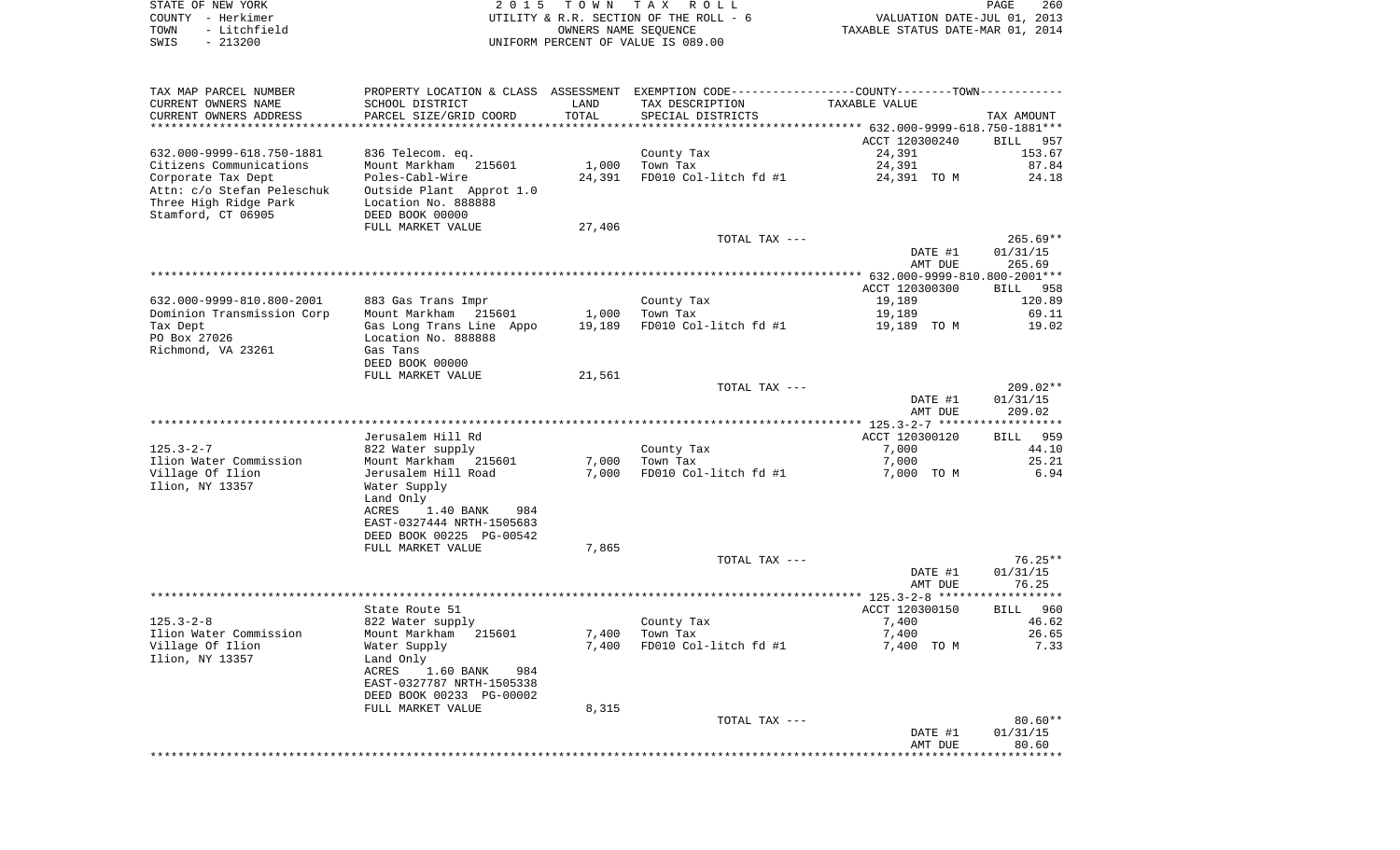| STATE OF NEW YORK<br>COUNTY - Herkimer<br>- Litchfield<br>TOWN<br>$-213200$<br>SWIS | 2 0 1 5                                                                                                                          | T O W N                         | TAX ROLL<br>UTILITY & R.R. SECTION OF THE ROLL - 6<br>OWNERS NAME SEQUENCE<br>UNIFORM PERCENT OF VALUE IS 089.00 | TAXABLE STATUS DATE-MAR 01, 2014 | PAGE<br>261<br>VALUATION DATE-JUL 01, 2013 |
|-------------------------------------------------------------------------------------|----------------------------------------------------------------------------------------------------------------------------------|---------------------------------|------------------------------------------------------------------------------------------------------------------|----------------------------------|--------------------------------------------|
| TAX MAP PARCEL NUMBER                                                               |                                                                                                                                  |                                 | PROPERTY LOCATION & CLASS ASSESSMENT EXEMPTION CODE----------------COUNTY-------TOWN----------                   |                                  |                                            |
| CURRENT OWNERS NAME<br>CURRENT OWNERS ADDRESS<br>*********************              | SCHOOL DISTRICT<br>PARCEL SIZE/GRID COORD<br>**********************                                                              | LAND<br>TOTAL<br>************** | TAX DESCRIPTION<br>SPECIAL DISTRICTS                                                                             | TAXABLE VALUE                    | TAX AMOUNT                                 |
|                                                                                     | State Route 51                                                                                                                   |                                 |                                                                                                                  | ACCT 120300030                   | 961<br>BILL                                |
| $125.3 - 2 - 10$                                                                    | 822 Water supply                                                                                                                 |                                 | County Tax                                                                                                       | 30,762                           | 193.80                                     |
| Ilion Water Commission                                                              | Mount Markham<br>215601                                                                                                          | 10,000                          | Town Tax                                                                                                         | 30,762                           | 110.79                                     |
| Village Of Ilion<br>Ilion, NY 13357                                                 | Rt.51<br>Location No. 213201<br>Pump House<br>ACRES<br>3.80 BANK<br>984<br>EAST-0330867 NRTH-1504838<br>DEED BOOK 00478 PG-00131 | 30,762                          | FD010 Col-litch fd #1                                                                                            | 30,762 TO M                      | 30.49                                      |
|                                                                                     | FULL MARKET VALUE                                                                                                                | 34,564                          |                                                                                                                  |                                  |                                            |
|                                                                                     |                                                                                                                                  |                                 | TOTAL TAX ---                                                                                                    | DATE #1<br>AMT DUE               | 335.08**<br>01/31/15<br>335.08             |
|                                                                                     |                                                                                                                                  |                                 |                                                                                                                  |                                  |                                            |
|                                                                                     | State Route 51                                                                                                                   |                                 |                                                                                                                  | ACCT 120300060                   | 962<br><b>BILL</b>                         |
| $125.3 - 2 - 11$                                                                    | 822 Water supply                                                                                                                 |                                 | County Tax                                                                                                       | 31,500                           | 198.45                                     |
| Ilion Water Commission                                                              | Mount Markham<br>215601                                                                                                          | 30,600                          | Town Tax                                                                                                         | 31,500                           | 113.45                                     |
| Village Of Ilion<br>Ilion, NY 13357                                                 | Rt 51<br>Water Supply<br>Land Only<br>39.00 BANK<br>984<br>ACRES<br>EAST-0331492 NRTH-1504196<br>DEED BOOK 00573 PG-00110        | 31,500                          | FD010 Col-litch fd #1                                                                                            | 31,500 TO M                      | 31.22                                      |
|                                                                                     | FULL MARKET VALUE                                                                                                                | 35,393                          |                                                                                                                  |                                  |                                            |
|                                                                                     |                                                                                                                                  |                                 | TOTAL TAX ---                                                                                                    | DATE #1<br>AMT DUE               | $343.12**$<br>01/31/15<br>343.12           |
|                                                                                     |                                                                                                                                  |                                 |                                                                                                                  |                                  |                                            |
|                                                                                     | Jerusalem Hill Rd                                                                                                                |                                 |                                                                                                                  | ACCT 120300090                   | BILL<br>963                                |
| 632.000-9999-223.200-1001                                                           | 822 Water supply                                                                                                                 |                                 | County Tax                                                                                                       | 53,784                           | 338.85                                     |
| Ilion Water Commission                                                              | Mount Markham 215601                                                                                                             | 1,000                           | Town Tax                                                                                                         | 53,784                           | 193.70                                     |
| Village Of Ilion<br>Ilion, NY 13357                                                 | Gate House<br>App Factor 1.000<br>Jerusalem Hill Raod<br><b>BANK</b><br>984<br>DEED BOOK 00000                                   | 53,784                          | FD010 Col-litch fd #1                                                                                            | 53,784 TO M                      | 53.31                                      |
|                                                                                     | FULL MARKET VALUE                                                                                                                | 60,431                          |                                                                                                                  |                                  |                                            |
|                                                                                     |                                                                                                                                  |                                 | TOTAL TAX ---                                                                                                    |                                  | 585.86**                                   |
|                                                                                     |                                                                                                                                  |                                 |                                                                                                                  | DATE #1<br>AMT DUE               | 01/31/15<br>585.86                         |
|                                                                                     |                                                                                                                                  |                                 |                                                                                                                  |                                  |                                            |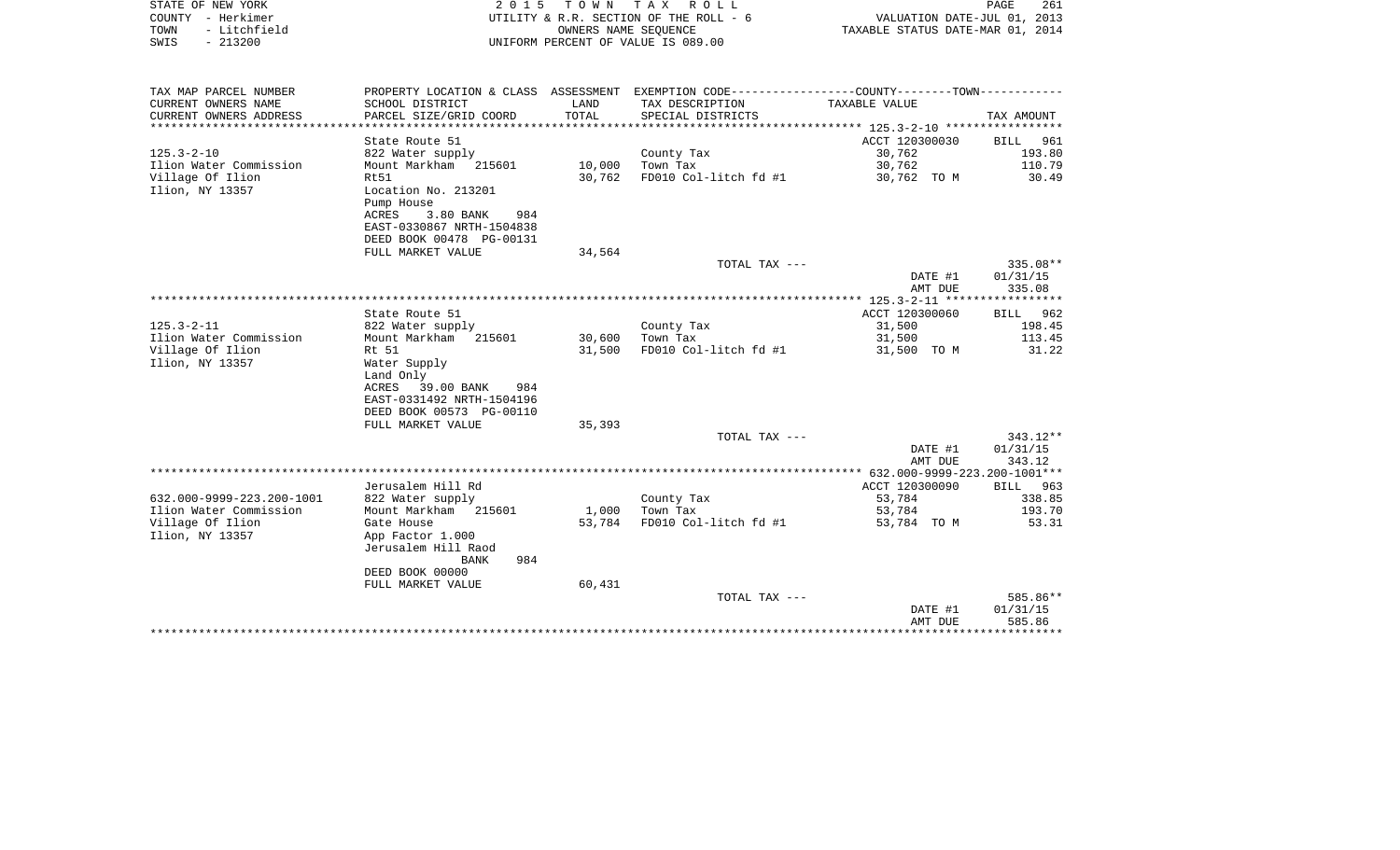| - Litchfield<br>TOWN<br>OWNERS NAME SEQUENCE<br>TAXABLE STATUS DATE-MAR 01, 2014<br>$-213200$<br>SWIS<br>UNIFORM PERCENT OF VALUE IS 089.00                                                                  |                    |
|--------------------------------------------------------------------------------------------------------------------------------------------------------------------------------------------------------------|--------------------|
| TAX MAP PARCEL NUMBER<br>PROPERTY LOCATION & CLASS ASSESSMENT EXEMPTION CODE---------------COUNTY-------TOWN----------<br>CURRENT OWNERS NAME<br>SCHOOL DISTRICT<br>LAND<br>TAX DESCRIPTION<br>TAXABLE VALUE |                    |
| TOTAL<br>CURRENT OWNERS ADDRESS<br>PARCEL SIZE/GRID COORD<br>SPECIAL DISTRICTS                                                                                                                               | TAX AMOUNT         |
| ***********************                                                                                                                                                                                      |                    |
| ACCT 120300180                                                                                                                                                                                               | BILL 964           |
| 263,285<br>632.000-9999-132.350-1881<br>870 Elect & Gas<br>County Tax<br>National Grid<br>Mount Markham 215601<br>Town Tax<br>263,285<br>$\mathbf{0}$                                                        | 1,658.72<br>948.20 |
| FD010 Col-litch fd #1<br>Attn: Real Estate Tax Dept<br>Poles Wires Cables<br>263,285<br>263,285 TO M                                                                                                         | 260.95             |
| 300 Erie Blvd West<br>Outside Plant                                                                                                                                                                          |                    |
| Syracuse, NY 13202<br>location No. 888888 Appo<br>984<br>BANK                                                                                                                                                |                    |
| DEED BOOK 00000                                                                                                                                                                                              |                    |
| 295,826<br>FULL MARKET VALUE<br>TOTAL TAX ---                                                                                                                                                                | $2,867.87**$       |
| DATE #1                                                                                                                                                                                                      | 01/31/15           |
| AMT DUE                                                                                                                                                                                                      | 2,867.87           |
|                                                                                                                                                                                                              |                    |
| ACCT 120300210<br>66,233<br>632.000-9999-132.350-1892<br>870 Elect & Gas<br>County Tax                                                                                                                       | BILL 965<br>417.28 |
| National Grid<br>Sauquoit Valley 305002<br>Town Tax<br>66,233<br>0                                                                                                                                           | 238.53             |
| Attn: Real Estate Tax Dept<br>Outside Plant<br>66,233<br>FD010 Col-litch fd #1<br>66,233 TO M                                                                                                                | 65.65              |
| 300 Erie Blyd West<br>Location No. 888888<br>Syracuse, NY 13202<br>984<br>BANK                                                                                                                               |                    |
| DEED BOOK 00000                                                                                                                                                                                              |                    |
| FULL MARKET VALUE<br>74,419                                                                                                                                                                                  |                    |
| TOTAL TAX ---                                                                                                                                                                                                | 721.46**           |
| DATE #1<br>AMT DUE                                                                                                                                                                                           | 01/31/15<br>721.46 |
|                                                                                                                                                                                                              |                    |
| Electric Distribution<br>ACCT 120300270                                                                                                                                                                      | BILL 966           |
| 632.000-9999-131.601-1881<br>870 Elect & Gas<br>County Tax<br>101,035                                                                                                                                        | 636.53             |
| NYSEG<br>Mount Markham 215601<br>1,000<br>Town Tax<br>101,035<br>FD010 Col-litch fd #1<br>Attn: Util Shared Srvcs/Local Outside Plant Apport 1.0<br>101,035<br>101,035 TO M                                  | 363.87<br>100.14   |
| FREEPORT BLDG<br>Location No. 888888                                                                                                                                                                         |                    |
| Poles Wires Cables<br>70 Farm View Dr                                                                                                                                                                        |                    |
| New Gloucester, ME 04260<br>984<br>BANK                                                                                                                                                                      |                    |
| DEED BOOK 00000<br>FULL MARKET VALUE<br>113,522                                                                                                                                                              |                    |
| TOTAL TAX ---                                                                                                                                                                                                | 1,100.54**         |
| DATE #1                                                                                                                                                                                                      | 01/31/15           |
| AMT DUE                                                                                                                                                                                                      | 1,100.54           |
| Silver St<br>ACCT 120000330                                                                                                                                                                                  | 967<br>BILL        |
| $125.1 - 2 - 8$<br>64,300<br>834 Non-cable tv<br>County Tax                                                                                                                                                  | 405.10             |
| Time Warner Cable<br>Mount Markham 215601<br>15,000<br>Town Tax<br>64,300                                                                                                                                    | 231.57             |
| Attn: Tax Department<br>Silver Street<br>64,300<br>FD010 Col-litch fd #1<br>64,300 TO M<br>PO Box 7467<br>Location No. 000101                                                                                | 63.73              |
| CHARLOTTE, NC 28241<br>CATV Head End                                                                                                                                                                         |                    |
| ACRES<br>2.00 BANK<br>984                                                                                                                                                                                    |                    |
| EAST-0329305 NRTH-1511893                                                                                                                                                                                    |                    |
| DEED BOOK 566<br><b>PG-750</b><br>FULL MARKET VALUE<br>72,247                                                                                                                                                |                    |
| TOTAL TAX ---                                                                                                                                                                                                | $700.40**$         |
| DATE #1                                                                                                                                                                                                      | 01/31/15           |
| AMT DUE<br>*******************************                                                                                                                                                                   | 700.40             |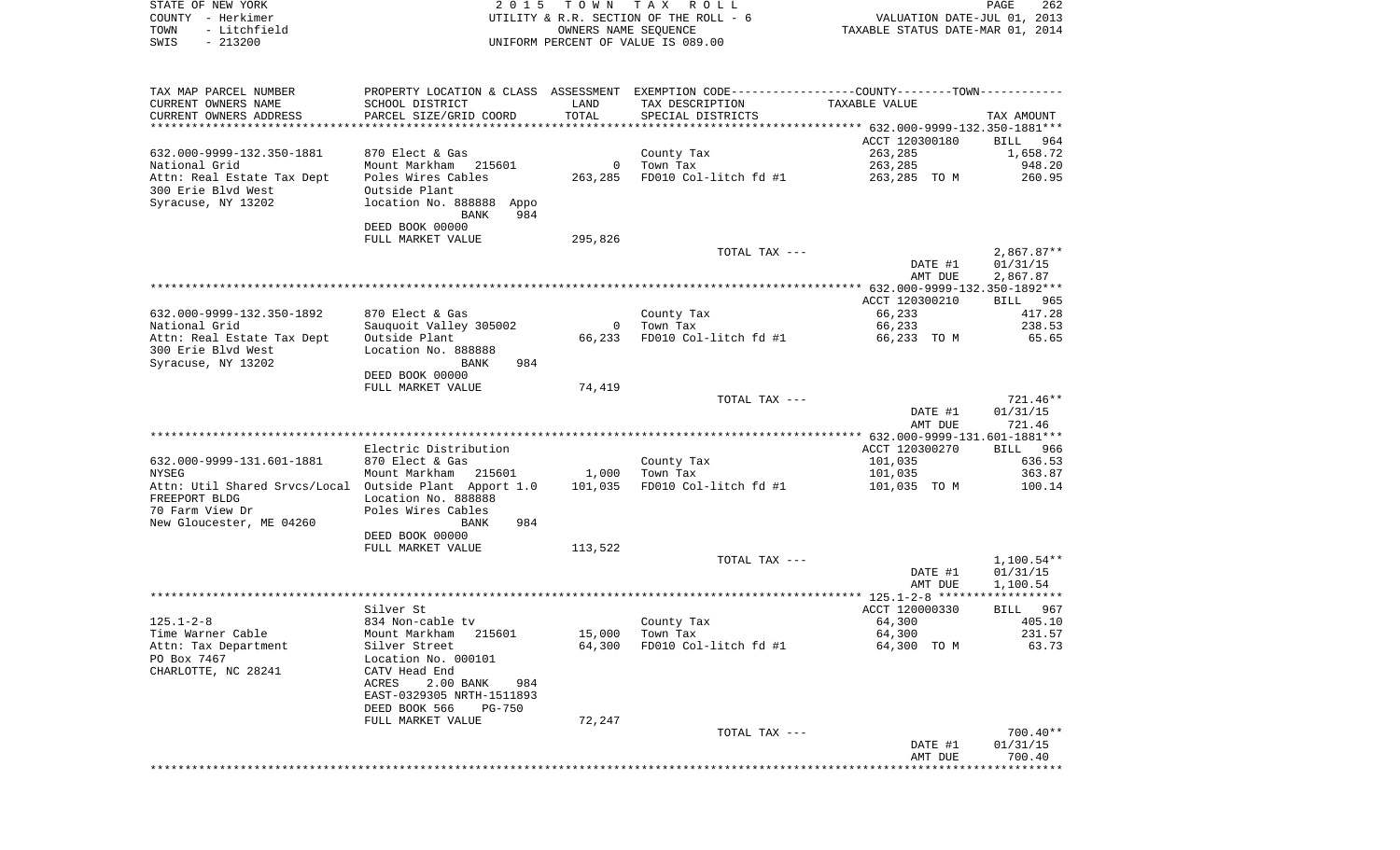| COUNTY - Herkimer<br>TOWN<br>- Litchfield<br>SWIS<br>$-213200$ |                                         |                 | UTILITY & R.R. SECTION OF THE ROLL - 6<br>OWNERS NAME SEOUENCE<br>UNIFORM PERCENT OF VALUE IS 089.00 | VALUATION DATE-JUL 01, 2013<br>TAXABLE STATUS DATE-MAR 01, 2014 |                      |
|----------------------------------------------------------------|-----------------------------------------|-----------------|------------------------------------------------------------------------------------------------------|-----------------------------------------------------------------|----------------------|
| TAX MAP PARCEL NUMBER                                          |                                         |                 | PROPERTY LOCATION & CLASS ASSESSMENT EXEMPTION CODE---------------COUNTY-------TOWN----------        |                                                                 |                      |
| CURRENT OWNERS NAME                                            | SCHOOL DISTRICT                         | LAND            | TAX DESCRIPTION                                                                                      | TAXABLE VALUE                                                   |                      |
| CURRENT OWNERS ADDRESS                                         | PARCEL SIZE/GRID COORD                  | TOTAL           | SPECIAL DISTRICTS                                                                                    |                                                                 | TAX AMOUNT           |
|                                                                |                                         |                 |                                                                                                      |                                                                 |                      |
|                                                                |                                         |                 |                                                                                                      | ACCT 120300330                                                  | BILL 968             |
| 632.000-9999-631.900-1881                                      | 836 Telecom. eq.                        |                 | County Tax                                                                                           | 111,430                                                         | 702.02               |
| Verizon New York Inc                                           | Mount Markham<br>215601                 | 1,000           | Town Tax                                                                                             | 111,430                                                         | 401.31               |
| $c/O$ Duff & Phelps                                            | Poles-Cable-Wir                         | 111,430         | FD010 Col-litch fd #1                                                                                | 111,430 TO M                                                    | 110.44               |
| F1 31ST                                                        | Outside Plant                           |                 |                                                                                                      |                                                                 |                      |
| PO Box 2749                                                    | Location No. 888888                     |                 |                                                                                                      |                                                                 |                      |
| Addison, TX 75001                                              | <b>BANK</b><br>984                      |                 |                                                                                                      |                                                                 |                      |
|                                                                | DEED BOOK 00000                         | 125,202         |                                                                                                      |                                                                 |                      |
|                                                                | FULL MARKET VALUE                       |                 | TOTAL TAX ---                                                                                        |                                                                 | $1,213.77**$         |
|                                                                |                                         |                 |                                                                                                      | DATE #1<br>AMT DUE                                              | 01/31/15<br>1,213.77 |
|                                                                |                                         |                 |                                                                                                      |                                                                 |                      |
|                                                                |                                         |                 |                                                                                                      | ACCT 120300360                                                  | BILL 969             |
| 632.000-9999-631.900-1882                                      | 836 Telecom. eq.                        |                 | County Tax                                                                                           | 28,040                                                          | 176.66               |
| Verizon New York Inc                                           | Sauquoit Valley 305002                  | 1,000           | Town Tax                                                                                             | 28,040                                                          | 100.98               |
| $c/o$ Duff & Phelps                                            | Poles-Wires                             | 28,040          | FD010 Col-litch fd #1                                                                                | 28,040 TO M                                                     | 27.79                |
| PO Box 2749<br>Addison, TX 75001                               | Outside Plant<br>Location No. 888888    |                 |                                                                                                      |                                                                 |                      |
|                                                                | 984<br>BANK                             |                 |                                                                                                      |                                                                 |                      |
|                                                                | DEED BOOK 00000                         |                 |                                                                                                      |                                                                 |                      |
|                                                                | FULL MARKET VALUE                       | 31,506          |                                                                                                      |                                                                 |                      |
|                                                                |                                         |                 | TOTAL TAX ---                                                                                        |                                                                 | $305.43**$           |
|                                                                |                                         |                 |                                                                                                      | DATE #1<br>AMT DUE                                              | 01/31/15<br>305.43   |
|                                                                |                                         |                 |                                                                                                      |                                                                 |                      |
|                                                                |                                         |                 |                                                                                                      | ACCT 120300480                                                  | BILL 970             |
| 632.000-9999-629.000-1881                                      | 836 Telecom. eq.                        |                 | County Tax                                                                                           | 29,975                                                          | 188.85               |
| Windstream New York Inc<br>Rash#503-32-1430                    | Mount Markham 215601<br>Poles-Cabl-Wire | 1,000<br>29,975 | Town Tax<br>FD010 Col-litch fd #1                                                                    | 29,975<br>29,975 TO M                                           | 107.95<br>29.71      |
| PO Box 260888                                                  | Outside Plant Apport 100%               |                 |                                                                                                      |                                                                 |                      |
| Plano, TX 75026                                                | Location No. 888888<br>984<br>BANK      |                 |                                                                                                      |                                                                 |                      |
|                                                                | DEED BOOK 00000                         |                 |                                                                                                      |                                                                 |                      |
|                                                                | FULL MARKET VALUE                       | 33,680          |                                                                                                      |                                                                 |                      |
|                                                                |                                         |                 | TOTAL TAX ---                                                                                        |                                                                 | $326.51**$           |
|                                                                |                                         |                 |                                                                                                      | DATE #1                                                         | 01/31/15             |
|                                                                |                                         |                 |                                                                                                      | AMT DUE                                                         | 326.51               |
|                                                                |                                         |                 |                                                                                                      |                                                                 |                      |

PAGE 263

STATE OF NEW YORK **EXECUTE:**  $2015$  TOWN TAX ROLL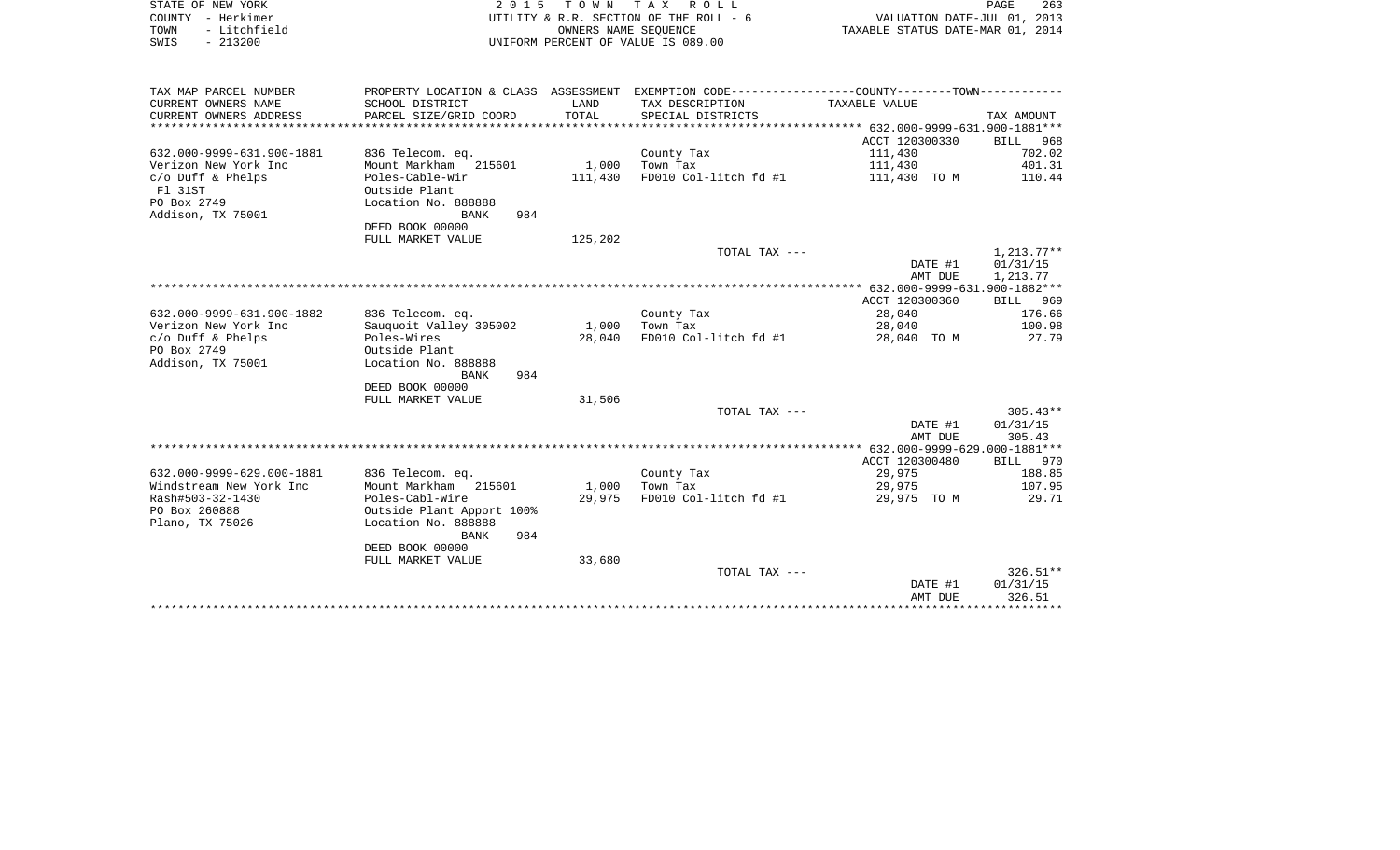STATE OF NEW YORK 2 0 1 5 T O W N T A X R O L L PAGE 264VALUATION DATE-JUL 01, 2013 TOWN - Litchfield TAXABLE STATUS DATE-MAR 01, 2014 RPS155/V04/L015 CURRENT DATE 12/16/2014

COUNTY - Herkimer  $U$ TILITY & R.R. SECTION OF THE ROLL - 6

#### R O L L S U B S E C T I O N - - T O T A L S

# \*\*\* S P E C I A L D I S T R I C T S U M M A R Y \*\*\*

| CODE<br>DISTRICT NAME | TOTAL<br>PARCELS | EXTENSION<br>TYPE | <b>EXTENSION</b><br>VALUE | AD VALOREM<br>VALUE | <b>EXEMPT</b><br>AMOUNT | <b>TAXABLE</b><br>VALUE | TOTAL<br>TAX |  |
|-----------------------|------------------|-------------------|---------------------------|---------------------|-------------------------|-------------------------|--------------|--|
| FD010 Col-litch fd #  |                  | 14 TOTAL M        |                           | 838,324             |                         | 838,324                 | 830.90       |  |

## \*\*\* S C H O O L D I S T R I C T S U M M A R Y \*\*\*

| CODE   | DISTRICT NAME                    | TOTAL<br>PARCELS | ASSESSED<br>LAND | ASSESSED<br>TOTAL | <b>EXEMPT</b><br>AMOUNT | TOTAL<br>TAXABLE  |
|--------|----------------------------------|------------------|------------------|-------------------|-------------------------|-------------------|
|        |                                  |                  |                  |                   | STAR AMOUNT             | STAR TAXABLE      |
|        | Mount Markham                    | 12               | 76,000           | 744,051           |                         | 744,051           |
| 215601 | Sauquoit Valley Cen              | 2                | 1,000            | 94,273            |                         | 744,051<br>94,273 |
| 305002 |                                  |                  |                  |                   |                         | 94,273            |
|        | SUB-TOTAL                        | 14               | 77,000           | 838,324           |                         | 838,324           |
|        | $S \cup B - T \cup T A L (CONT)$ |                  |                  |                   |                         | 838,324           |
|        | TOTAL                            | 14               | 77,000           | 838,324           |                         | 838,324           |
|        | TO TAL (CONT)                    |                  |                  |                   |                         | 838,324           |

\*\*\* S Y S T E M C O D E S S U M M A R Y \*\*\*

NO SYSTEM EXEMPTIONS AT THIS LEVEL

\*\*\* E X E M P T I O N S U M M A R Y \*\*\*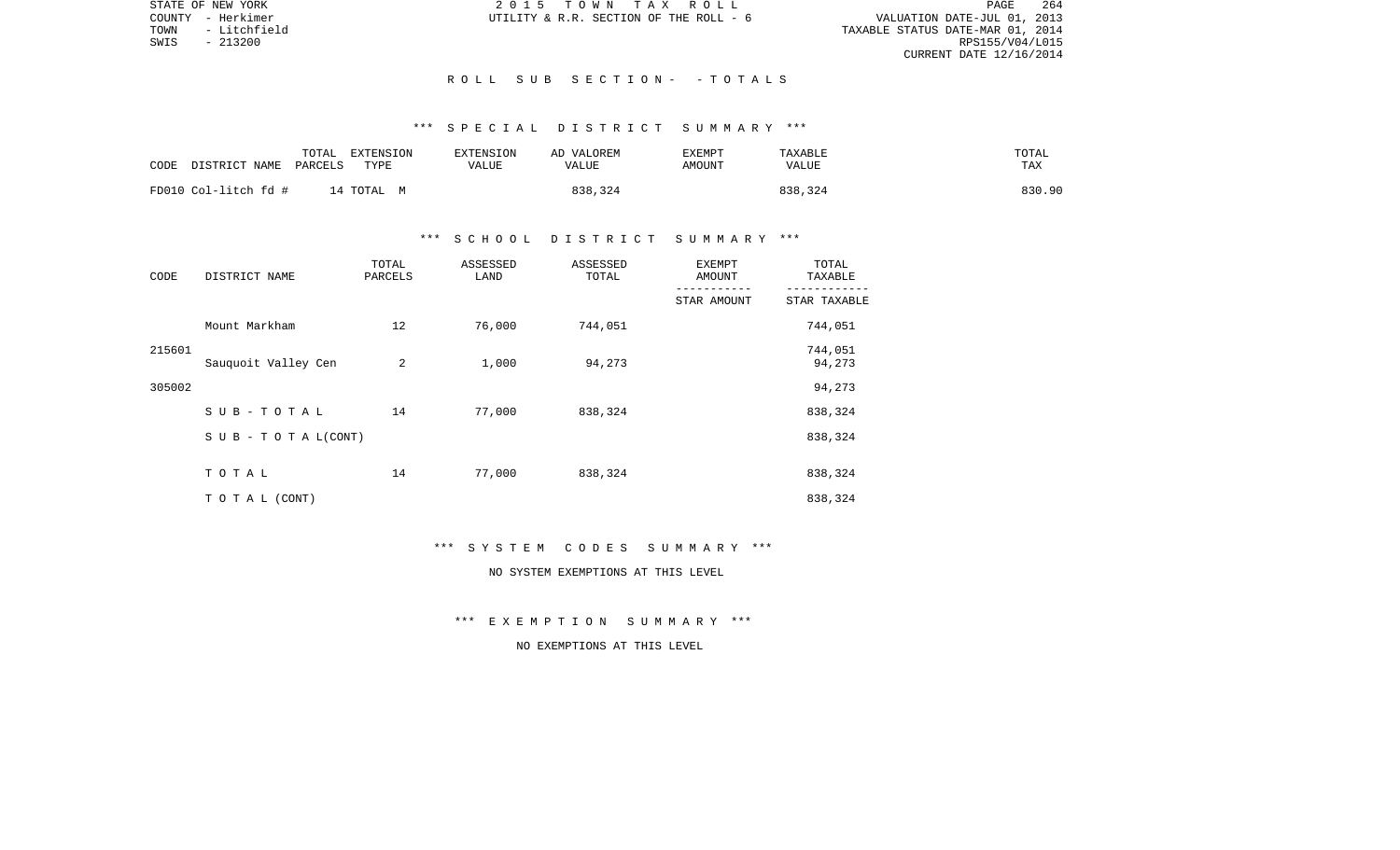| STATE OF NEW YORK    | 2015 TOWN TAX ROLL                     | 265<br>PAGE                      |
|----------------------|----------------------------------------|----------------------------------|
| COUNTY - Herkimer    | UTILITY & R.R. SECTION OF THE ROLL - 6 | VALUATION DATE-JUL 01, 2013      |
| - Litchfield<br>TOWN |                                        | TAXABLE STATUS DATE-MAR 01, 2014 |
| SWIS<br>- 213200     |                                        | RPS155/V04/L015                  |
|                      |                                        | CURRENT DATE 12/16/2014          |

#### R O L L S U B S E C T I O N - - T O T A L S

| ROLL<br>SEC | DESCRIPTION      | TOTAL<br>PARCELS | ASSESSED<br>LAND | ASSESSED<br>TOTAL | <b>EXEMPT</b><br>AMOUNT | TOTAL<br>TAXABLE | TOTAL<br>TAX |
|-------------|------------------|------------------|------------------|-------------------|-------------------------|------------------|--------------|
|             |                  |                  |                  |                   | STAR AMOUNT             | STAR TAXABLE     |              |
|             | County Tax       |                  | 77,000           | 838,324           |                         | 838,324          | 5,281.54     |
|             | Town Tax         |                  | 77,000           | 838,324           |                         | 838,324          | 3,019.16     |
|             | SPEC DIST TAXES  |                  |                  |                   |                         |                  | 830.90       |
| 6           | UTILITIES & N.C. | 14               |                  |                   |                         |                  | 9,131.60     |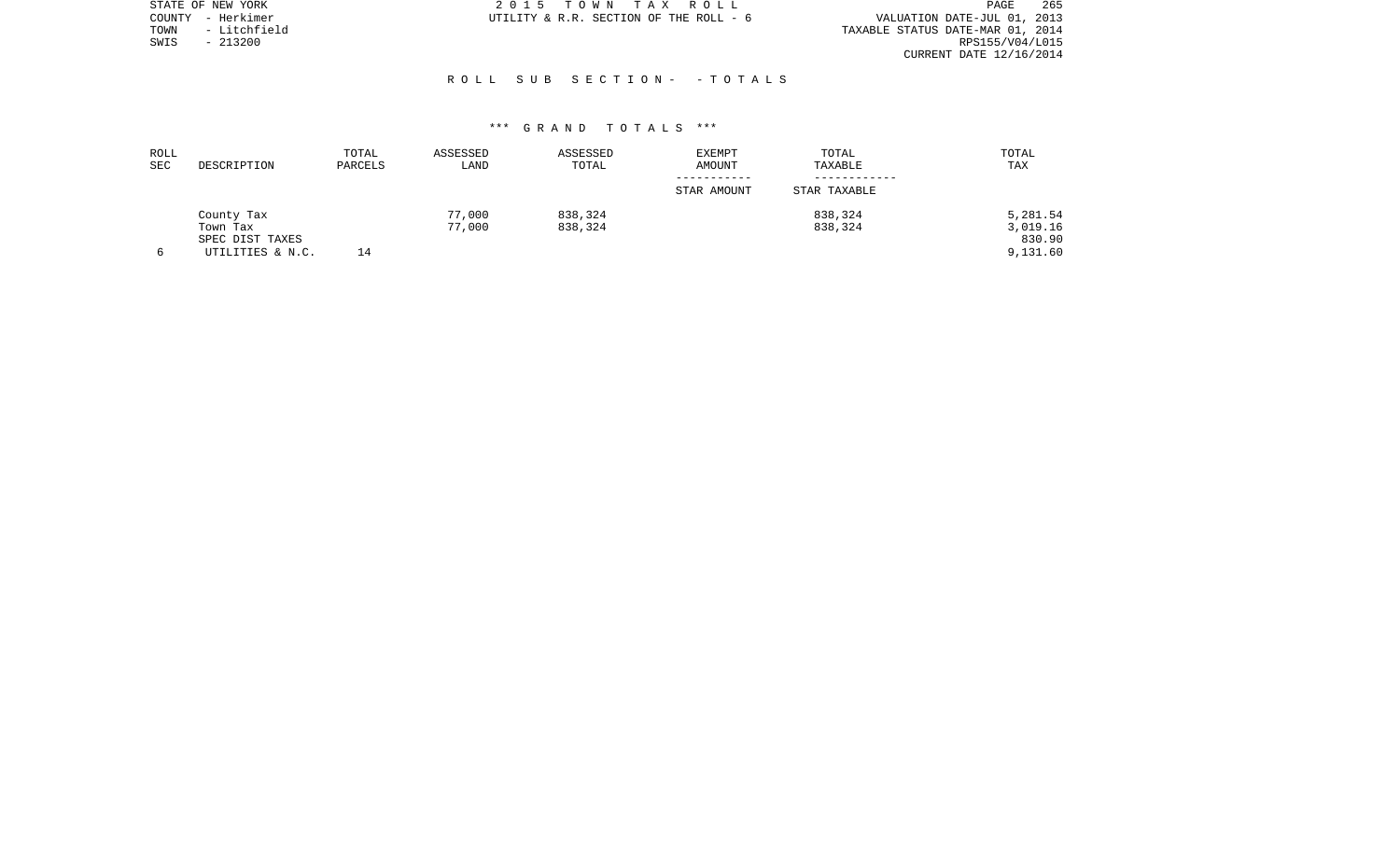STATE OF NEW YORK 2 0 1 5 T O W N T A X R O L L PAGE 266VALUATION DATE-JUL 01, 2013 TOWN - Litchfield TAXABLE STATUS DATE-MAR 01, 2014 RPS155/V04/L015 CURRENT DATE 12/16/2014

COUNTY - Herkimer  $UTILLITY \& R.R.$  SECTION OF THE ROLL - 6

#### R O L L S E C T I O N T O T A L S

# \*\*\* S P E C I A L D I S T R I C T S U M M A R Y \*\*\*

| CODE | DISTRICT NAME        | TOTAL<br>PARCELS | EXTENSION<br>TYPE | <b>EXTENSION</b><br>VALUE | AD VALOREM<br>VALUE | EXEMPT<br>AMOUNT | TAXABLE<br><b>VALUE</b> | TOTAL<br>TAX |
|------|----------------------|------------------|-------------------|---------------------------|---------------------|------------------|-------------------------|--------------|
|      | FD010 Col-litch fd # |                  | 14 ТОТАL М        |                           | 838,324             |                  | 838,324                 | 830.90       |

## \*\*\* S C H O O L D I S T R I C T S U M M A R Y \*\*\*

| CODE   | DISTRICT NAME                    | TOTAL<br>PARCELS | ASSESSED<br>LAND | ASSESSED<br>TOTAL | <b>EXEMPT</b><br>AMOUNT | TOTAL<br>TAXABLE  |
|--------|----------------------------------|------------------|------------------|-------------------|-------------------------|-------------------|
|        |                                  |                  |                  |                   | STAR AMOUNT             | STAR TAXABLE      |
|        | Mount Markham                    | 12               | 76,000           | 744,051           |                         | 744,051           |
| 215601 | Sauquoit Valley Cen              | 2                | 1,000            | 94,273            |                         | 744,051<br>94,273 |
| 305002 |                                  |                  |                  |                   |                         | 94,273            |
|        | SUB-TOTAL                        | 14               | 77,000           | 838,324           |                         | 838,324           |
|        | $S \cup B - T \cup T A L (CONT)$ |                  |                  |                   |                         | 838,324           |
|        | TOTAL                            | 14               | 77,000           | 838,324           |                         | 838,324           |
|        | TO TAL (CONT)                    |                  |                  |                   |                         | 838,324           |

\*\*\* S Y S T E M C O D E S S U M M A R Y \*\*\*

NO SYSTEM EXEMPTIONS AT THIS LEVEL

\*\*\* E X E M P T I O N S U M M A R Y \*\*\*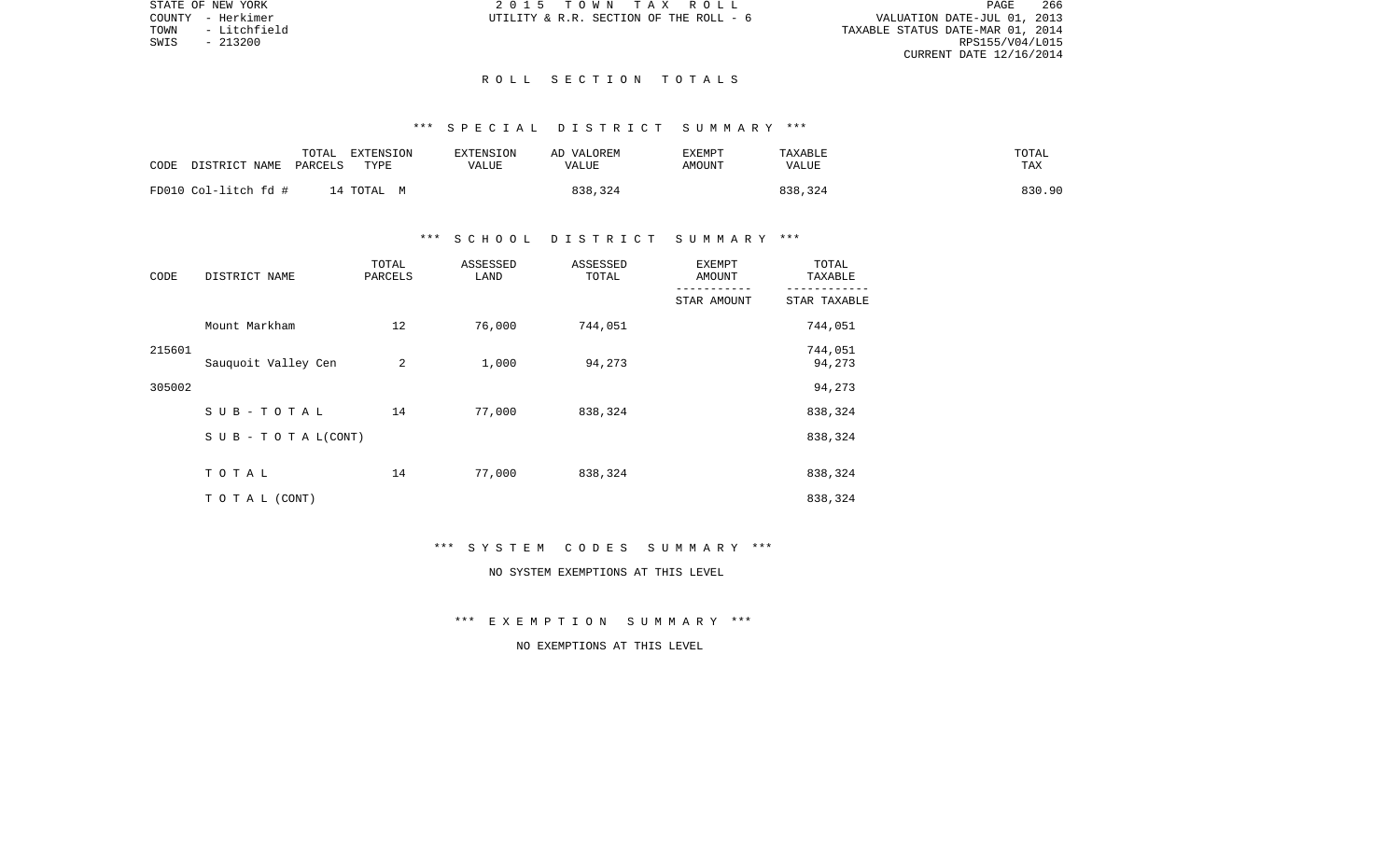|      | STATE OF NEW YORK | 2015 TOWN TAX ROLL                     | 267<br>PAGE                      |
|------|-------------------|----------------------------------------|----------------------------------|
|      | COUNTY - Herkimer | UTILITY & R.R. SECTION OF THE ROLL - 6 | VALUATION DATE-JUL 01, 2013      |
| TOWN | - Litchfield      |                                        | TAXABLE STATUS DATE-MAR 01, 2014 |
| SWIS | $-213200$         |                                        | RPS155/V04/L015                  |
|      |                   |                                        | CURRENT DATE 12/16/2014          |
|      |                   |                                        |                                  |

# R O L L S E C T I O N T O T A L S

| ROLL<br>SEC | DESCRIPTION      | TOTAL<br>PARCELS | ASSESSED<br>LAND | ASSESSED<br>TOTAL | <b>EXEMPT</b><br><b>AMOUNT</b> | TOTAL<br>TAXABLE | TOTAL<br>TAX |
|-------------|------------------|------------------|------------------|-------------------|--------------------------------|------------------|--------------|
|             |                  |                  |                  |                   | STAR AMOUNT                    | STAR TAXABLE     |              |
|             | County Tax       |                  | 77,000           | 838,324           |                                | 838,324          | 5,281.54     |
|             | Town Tax         |                  | 77,000           | 838,324           |                                | 838,324          | 3,019.16     |
|             | SPEC DIST TAXES  |                  |                  |                   |                                |                  | 830.90       |
| 6           | UTILITIES & N.C. | 14               |                  |                   |                                |                  | 9,131.60     |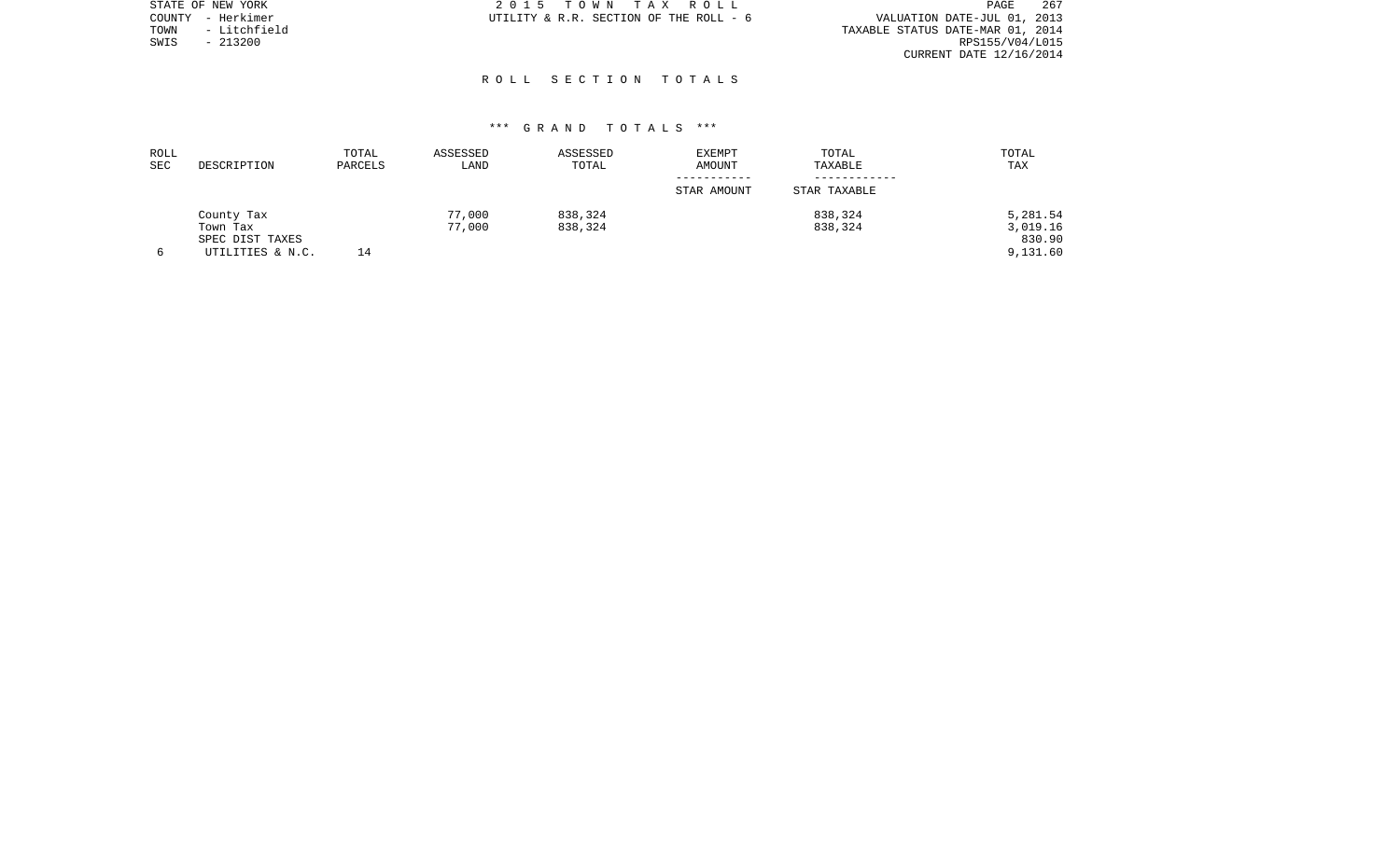COUNTY - Herkimer WHOLLY EXEMPT SECTION OF THE ROLL - 8 VALUATION DATE-JUL 01, 2013 TOWN - Litchfield COWNERS NAME SEQUENCE TAXABLE STATUS DATE-MAR 01, 2014 SWIS - 213200 UNIFORM PERCENT OF VALUE IS 089.00TAX MAP PARCEL NUMBER PROPERTY LOCATION & CLASS ASSESSMENT EXEMPTION CODE------------------COUNTY--------TOWN------------ CURRENT OWNERS NAME SCHOOL DISTRICT LAND TAX DESCRIPTION TAXABLE VALUECURRENT OWNERS ADDRESS PARCEL SIZE/GRID COORD TOTAL SPECIAL DISTRICTS TAX AMOUNT \*\*\*\*\*\*\*\*\*\*\*\*\*\*\*\*\*\*\*\*\*\*\*\*\*\*\*\*\*\*\*\*\*\*\*\*\*\*\*\*\*\*\*\*\*\*\*\*\*\*\*\*\*\*\*\*\*\*\*\*\*\*\*\*\*\*\*\*\*\*\*\*\*\*\*\*\*\*\*\*\*\*\*\*\*\*\*\*\*\*\*\*\*\*\*\*\*\*\*\*\*\*\* 124.1-1-22 \*\*\*\*\*\*\*\*\*\*\*\*\*\*\*\*\* Goodier Rd ACCT 120060004 124.1-1-22 695 Cemetery NON PROF 9 25300 4,100 4,100 Cedar Lake Cemetery 6.00 Mount Markham 215601 4,100 County Tax 6.00 0.00 0.00 0.00 Clayville, NY 13322 ACRES 1.20 4,100 Town Tax 0.00 0.00 EAST-0306406 NRTH-1505565 FD010 Col-litch fd #1 0 TO M FULL MARKET VALUE 4,607 4,100 EX TOTAL TAX  $---$  0.00\*\* \*\*\*\*\*\*\*\*\*\*\*\*\*\*\*\*\*\*\*\*\*\*\*\*\*\*\*\*\*\*\*\*\*\*\*\*\*\*\*\*\*\*\*\*\*\*\*\*\*\*\*\*\*\*\*\*\*\*\*\*\*\*\*\*\*\*\*\*\*\*\*\*\*\*\*\*\*\*\*\*\*\*\*\*\*\*\*\*\*\*\*\*\*\*\*\*\*\*\*\*\*\*\* 124.3-1-61.1 \*\*\*\*\*\*\*\*\*\*\*\*\*\*\* 548 Goodier Rd ACCT 120060009124.3-1-61.1 620 Religious N/P-RELIG 25110 92,000 92,000 Cedar Lake Methodist Chrc Mount Markham 215601 11,500 County Tax 0.00 0.00 Clayville, NY 13322 FRNT 121.00 DPTH 100.00 92,000 Town Tax 0.00 0.00 ACRES 0.54 FD010 Col-litch fd #1 0 TO M EAST-0310114 NRTH-1503492 92,000 EX DEED BOOK 800 PG-662 FULL MARKET VALUE 103,371 TOTAL TAX  $---$  0.00\*\* \*\*\*\*\*\*\*\*\*\*\*\*\*\*\*\*\*\*\*\*\*\*\*\*\*\*\*\*\*\*\*\*\*\*\*\*\*\*\*\*\*\*\*\*\*\*\*\*\*\*\*\*\*\*\*\*\*\*\*\*\*\*\*\*\*\*\*\*\*\*\*\*\*\*\*\*\*\*\*\*\*\*\*\*\*\*\*\*\*\*\*\*\*\*\*\*\*\*\*\*\*\*\* 131.29-1-25 \*\*\*\*\*\*\*\*\*\*\*\*\*\*\*\*Cedarville Rd ACCT 120060013 131.29-1-25 695 Cemetery NON PROF 9 25300 8,200 8,200 Cedarville Cemetary 6.00 Mount Markham 215601 7,000 County Tax 6.00 0.00 0.00 0.00 Ilion, NY 13357 ACRES 3.00 8,200 Town Tax 0.00 0.00 EAST-0326530 NRTH-1493516 FD010 Col-litch fd #1 0 TO M FULL MARKET VALUE  $9,213$  8,200 EX TOTAL TAX  $---$  0.00\*\* \*\*\*\*\*\*\*\*\*\*\*\*\*\*\*\*\*\*\*\*\*\*\*\*\*\*\*\*\*\*\*\*\*\*\*\*\*\*\*\*\*\*\*\*\*\*\*\*\*\*\*\*\*\*\*\*\*\*\*\*\*\*\*\*\*\*\*\*\*\*\*\*\*\*\*\*\*\*\*\*\*\*\*\*\*\*\*\*\*\*\*\*\*\*\*\*\*\*\*\*\*\*\* 131.29-1-24 \*\*\*\*\*\*\*\*\*\*\*\*\*\*\*\*131 Cedarville Rd ACCT 120060011 131.29-1-24 620 Religious NON PROF 9 25300 163,800 163,800 Cedarville Universal Chur Mount Markham 215601 10,000 County Tax 0.00 0.00 Peoples Undenominaltional Chu FRNT 90.00 DPTH 239.00 163,800 Town Tax 0.00 0.00 Ilion, NY 13357 ACRES 0.49 FD010 Col-litch fd #1 0 TO M EAST-0326722 NRTH-1493695 163,800 EX DEED BOOK 781 PG-586FULL MARKET VALUE 184,045 TOTAL TAX  $---$  0.00\*\* \*\*\*\*\*\*\*\*\*\*\*\*\*\*\*\*\*\*\*\*\*\*\*\*\*\*\*\*\*\*\*\*\*\*\*\*\*\*\*\*\*\*\*\*\*\*\*\*\*\*\*\*\*\*\*\*\*\*\*\*\*\*\*\*\*\*\*\*\*\*\*\*\*\*\*\*\*\*\*\*\*\*\*\*\*\*\*\*\*\*\*\*\*\*\*\*\*\*\*\*\*\*\* 119.3-1-55 \*\*\*\*\*\*\*\*\*\*\*\*\*\*\*\*\*State Route 51 ACCT 120007170 119.3-1-55 314 Rural vac<10 WDRL/FORCL 29700 8,200 8,200 Coones Joanne Mount Markham 215601 8,200 County Tax 0.00 0.00 294 Watkins Road Pursuant to RPTL1138(6)(d 8,200 Town Tax 0.00 0.00 Frankfort, NY 13340 Resolution 174 FD010 Col-litch fd #1 0 TO M Dated 6/16/2010 - Exempt 8,200 EX ACRES 3.80 EAST-0337473 NRTH-1513439 DEED BOOK 756 PG-57FULL MARKET VALUE 9,213 TOTAL TAX  $---$  0.00\*\* \*\*\*\*\*\*\*\*\*\*\*\*\*\*\*\*\*\*\*\*\*\*\*\*\*\*\*\*\*\*\*\*\*\*\*\*\*\*\*\*\*\*\*\*\*\*\*\*\*\*\*\*\*\*\*\*\*\*\*\*\*\*\*\*\*\*\*\*\*\*\*\*\*\*\*\*\*\*\*\*\*\*\*\*\*\*\*\*\*\*\*\*\*\*\*\*\*\*\*\*\*\*\*\*\*\*\*\*\*\*\*\*\*\*\*\*\*\*\*\*\*\*\*\*\*\*\*\*\*\*\*\*

STATE OF NEW YORK 2 0 1 5 T O W N T A X R O L L PAGE 268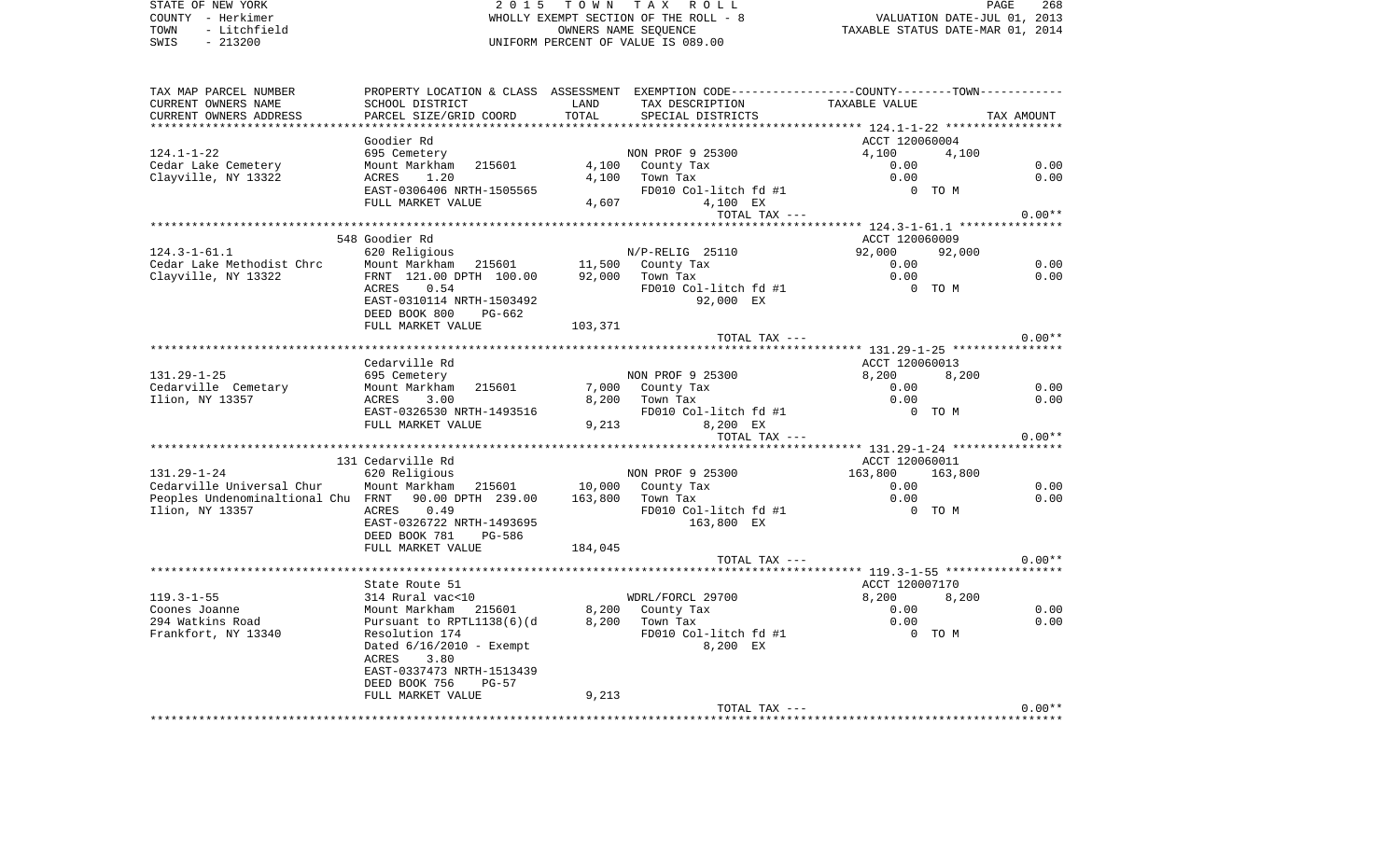STATE OF NEW YORK **EXECUTE:**  $2015$  TOWN TAX ROLL PAGE 269 COUNTY - Herkimer **WHOLLY EXEMPT SECTION OF THE ROLL - 8** VALUATION DATE-JUL 01, 2013 TOWN - Litchfield **CONNERS NAME SEQUENCE STATE STATE STATUS DATE-MAR 01, 2014**<br>TRIS - 213200 UNIFORM PERCENT OF VALUE IS 089.00 TAX MAP PARCEL NUMBER PROPERTY LOCATION & CLASS ASSESSMENT EXEMPTION CODE------------------COUNTY--------TOWN------------

TAXABLE VALUE

CURRENT OWNERS NAME SCHOOL DISTRICT LAND TAX DESCRIPTION TAXABLE VALUE

| CURRENT OWNERS ADDRESS    | PARCEL SIZE/GRID COORD    | TOTAL   | SPECIAL DISTRICTS     |                    | TAX AMOUNT |
|---------------------------|---------------------------|---------|-----------------------|--------------------|------------|
|                           |                           |         |                       |                    |            |
|                           | Ball Rd                   |         |                       | ACCT 120011790     |            |
| $118.4 - 1 - 11.1$        | 314 Rural vac<10          |         | N/P-RELIG 25110       | 11,300<br>11,300   |            |
| Greater Grace Christian F | Mount Markham 215601      |         | 11,300 County Tax     | 0.00               | 0.00       |
| 5963 Sleepy Hollow Rd     | ACRES<br>2.40             | 11,300  | Town Tax              | 0.00               | 0.00       |
| Rome, NY 13440            | EAST-0316189 NRTH-1520439 |         | FD010 Col-litch fd #1 | 0 TO M             |            |
|                           | DEED BOOK 838<br>PG-264   |         | 11,300 EX             |                    |            |
|                           | FULL MARKET VALUE         | 12,697  |                       |                    |            |
|                           |                           |         | TOTAL TAX ---         |                    | $0.00**$   |
|                           |                           |         |                       |                    |            |
|                           | Jerusalem Hill Rd         |         |                       | ACCT 120060006     |            |
| $124.2 - 1 - 9$           | 695 Cemetery              |         | NON PROF 9 25300      | 4,100<br>4,100     |            |
| Jeruslam Hill Cemetery    | Mount Markham 215601      |         | 4,100 County Tax      | 0.00               | 0.00       |
| Frankfort, NY 13340       | ACRES<br>1.40             | 4,100   | Town Tax              | 0.00               | 0.00       |
|                           | EAST-0317995 NRTH-1510427 |         | FD010 Col-litch fd #1 | 0 TO M             |            |
|                           | FULL MARKET VALUE         | 4,607   | 4,100 EX              |                    |            |
|                           |                           |         | TOTAL TAX ---         |                    | $0.00**$   |
|                           |                           |         |                       |                    |            |
|                           | 960 State Route 51        |         |                       | ACCT 120060012     |            |
| $131.29 - 1 - 11$         | 662 Police/fire           |         | NON PROF 9 25300      | 297,700<br>297,700 |            |
| Joseph Berberich Hose Co  | Mount Markham 215601      |         | 23,000 County Tax     | 0.00               | 0.00       |
| 960 State Route 51        | Route 51                  | 297,700 | Town Tax              | 0.00               | 0.00       |
| Ilion, NY 13357           | Firehouse                 |         | FD010 Col-litch fd #1 | 0 TO M             |            |
|                           | 6.25 Acres                |         | 297,700 EX            |                    |            |
|                           | 5.80<br>ACRES             |         |                       |                    |            |
|                           | EAST-0327918 NRTH-1493746 |         |                       |                    |            |
|                           | DEED BOOK 00655 PG-00605  |         |                       |                    |            |
|                           | FULL MARKET VALUE         | 334,494 |                       |                    |            |
|                           |                           |         | TOTAL TAX ---         |                    | $0.00**$   |
|                           |                           |         |                       |                    |            |
|                           | State Route 51            |         |                       | ACCT 120090092     |            |
| $131.1 - 3 - 7.2$         | 600 Community Se          |         | NON PROF 9 25300      | 11,300<br>11,300   |            |
| Joseph Berberick Hose Co  | Mount Markham 215601      |         | 10,273 County Tax     | 0.00               | 0.00       |
| 960 State Route 51        | 3.40<br>ACRES             | 11,300  | Town Tax              | 0.00               | 0.00       |
| Ilion, NY 13357           | EAST-0327461 NRTH-1494289 |         | FD010 Col-litch fd #1 | 0 TO M             |            |
|                           | DEED BOOK 879<br>PG-557   |         | 11,300 EX             |                    |            |
|                           | FULL MARKET VALUE         | 12,697  |                       |                    |            |
|                           |                           |         | TOTAL TAX ---         |                    | $0.00**$   |
|                           |                           |         |                       |                    |            |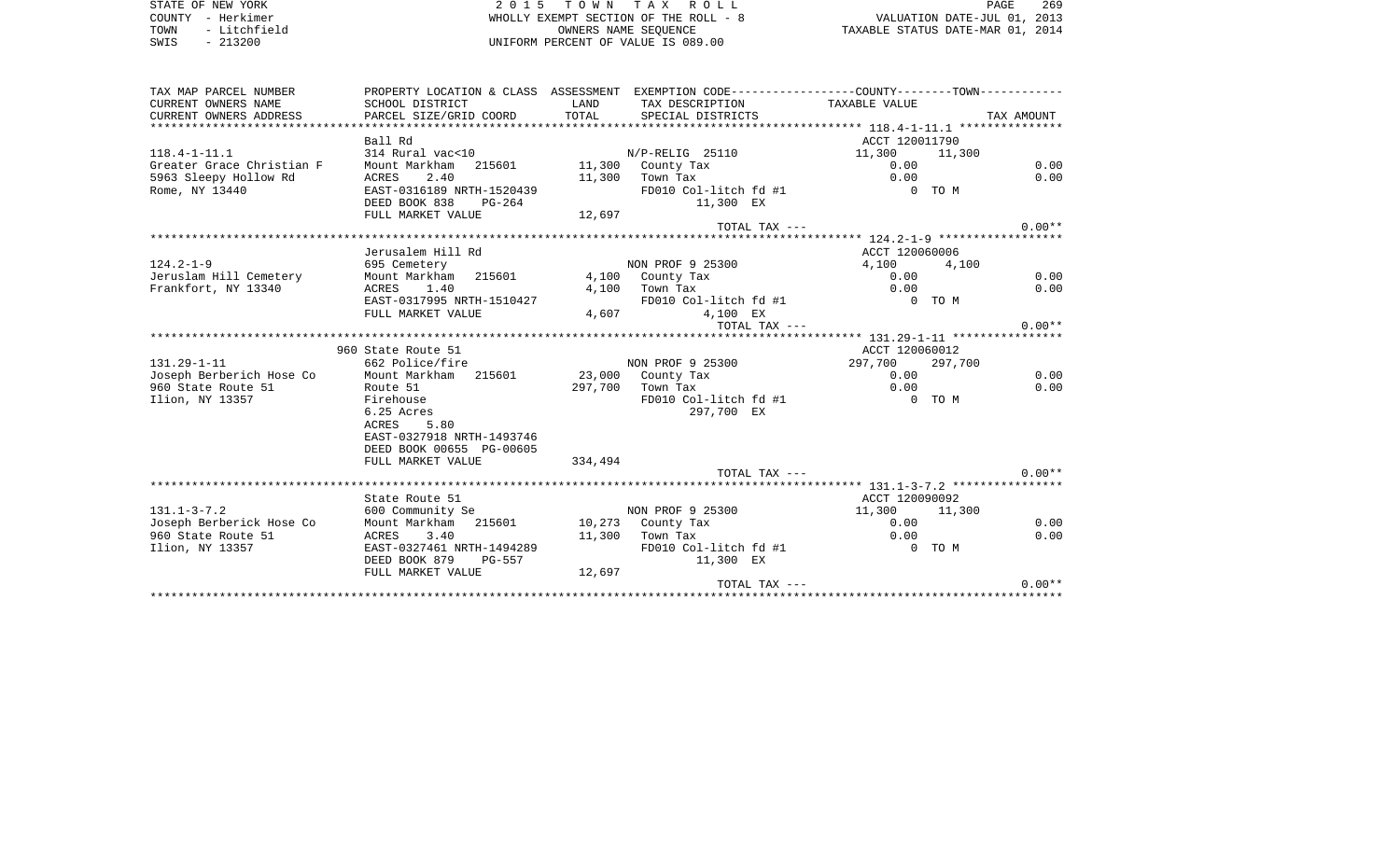STATE OF NEW YORK 2 0 1 5 T O W N T A X R O L L PAGE 270COUNTY - Herkimer WHOLLY EXEMPT SECTION OF THE ROLL - 8 VALUATION DATE-JUL 01, 2013 TOWN - Litchfield COWNERS NAME SEQUENCE TAXABLE STATUS DATE-MAR 01, 2014 SWIS - 213200 UNIFORM PERCENT OF VALUE IS 089.00

TAX MAP PARCEL NUMBER PROPERTY LOCATION & CLASS ASSESSMENT EXEMPTION CODE------------------COUNTY--------TOWN------------ CURRENT OWNERS NAME SCHOOL DISTRICT LAND TAX DESCRIPTION TAXABLE VALUECURRENT OWNERS ADDRESS PARCEL SIZE/GRID COORD TOTAL SPECIAL DISTRICTS TAX AMOUNT \*\*\*\*\*\*\*\*\*\*\*\*\*\*\*\*\*\*\*\*\*\*\*\*\*\*\*\*\*\*\*\*\*\*\*\*\*\*\*\*\*\*\*\*\*\*\*\*\*\*\*\*\*\*\*\*\*\*\*\*\*\*\*\*\*\*\*\*\*\*\*\*\*\*\*\*\*\*\*\*\*\*\*\*\*\*\*\*\*\*\*\*\*\*\*\*\*\*\*\*\*\*\* 131.29-1-4 \*\*\*\*\*\*\*\*\*\*\*\*\*\*\*\*\*State Route 51 ACCT 120008760 131.29-1-4 314 Rural vac<10 WDRL/FORCL 29700 2,500 2,500 Kamp William J Mount Markham 215601 2,500 County Tax 0.00 0.00 52 West North St FRNT 81.00 DPTH 106.00 2,500 Town Tax 0.00 0.00 Ilion, NY 13357 ACRES 0.17 FD010 Col-litch fd #1 0 TO M EAST-0327457 NRTH-1493813 2,500 EX DEED BOOK 833 PG-186FULL MARKET VALUE 2,809 TOTAL TAX  $---$  0.00\*\* \*\*\*\*\*\*\*\*\*\*\*\*\*\*\*\*\*\*\*\*\*\*\*\*\*\*\*\*\*\*\*\*\*\*\*\*\*\*\*\*\*\*\*\*\*\*\*\*\*\*\*\*\*\*\*\*\*\*\*\*\*\*\*\*\*\*\*\*\*\*\*\*\*\*\*\*\*\*\*\*\*\*\*\*\*\*\*\*\*\*\*\*\*\*\*\*\*\*\*\*\*\*\* 119.3-1-5 \*\*\*\*\*\*\*\*\*\*\*\*\*\*\*\*\*\* Jerusalem Hill Rd ACCT 120060005119.3-1-5 695 Cemetery 695 Cemetery 11,300 NON PROF 9 25300 11,300 11,300 11,300 11,300 11,300 11,300 11,300 1<br>
Litchfield Cemetery 69 Mount Markham 215601 10,000 County Tax 0.00 Litchfield Cemetery Mount Markham 215601 10,000 County Tax 0.00 0.00 0.00 0.00 Frankfort, NY 13340 ACRES 4.20 11,300 Town Tax 0.00 0.00 EAST-0330598 NRTH-1516297 FD010 Col-litch fd #1 0 TO M DEED BOOK 00305 PG-00513 11,300 EX FULL MARKET VALUE 12,697 TOTAL TAX  $---$  0.00\*\* \*\*\*\*\*\*\*\*\*\*\*\*\*\*\*\*\*\*\*\*\*\*\*\*\*\*\*\*\*\*\*\*\*\*\*\*\*\*\*\*\*\*\*\*\*\*\*\*\*\*\*\*\*\*\*\*\*\*\*\*\*\*\*\*\*\*\*\*\*\*\*\*\*\*\*\*\*\*\*\*\*\*\*\*\*\*\*\*\*\*\*\*\*\*\*\*\*\*\*\*\*\*\* 118.1-1-9 \*\*\*\*\*\*\*\*\*\*\*\*\*\*\*\*\*\*Graffenburg Rd **ACCT** 120060003 118.1-1-9 695 Cemetery NON PROF 9 25300 23,700 23,700 Norwich Corners Cemetery Mount Markham 215601 20,000 County Tax 0.00 0.00 0.00 0.00 Saquoit, NY 13456 ACRES 4.20 23,700 Town Tax 0.00 0.00 EAST-0302719 NRTH-1524851 FD010 Col-litch fd #1 0 TO M DEED BOOK 129 PG-229 23,700 EX FULL MARKET VALUE 26,629 TOTAL TAX  $---$  0.00\*\* \*\*\*\*\*\*\*\*\*\*\*\*\*\*\*\*\*\*\*\*\*\*\*\*\*\*\*\*\*\*\*\*\*\*\*\*\*\*\*\*\*\*\*\*\*\*\*\*\*\*\*\*\*\*\*\*\*\*\*\*\*\*\*\*\*\*\*\*\*\*\*\*\*\*\*\*\*\*\*\*\*\*\*\*\*\*\*\*\*\*\*\*\*\*\*\*\*\*\*\*\*\*\* 118.1-1-17 \*\*\*\*\*\*\*\*\*\*\*\*\*\*\*\*\*Roberts Rd
accor 120060000  $ACCT$  120060000 118.1-1-17 620 Religious NON PROF 9 25300 205,000 205,000 Norwich Corners Church Mount Markham 215601 14,000 County Tax 0.00 0.00 0.00 0.00 Sauquoit, NY 13456 ACRES 1.40 205,000 Town Tax 0.00 0.00 EAST-0302066 NRTH-1523891 FD010 Col-litch fd #1 0 TO M DEED BOOK 125 PG-33 205,000 EX FULL MARKET VALUE 230,337 TOTAL TAX  $---$  0.00\*\* \*\*\*\*\*\*\*\*\*\*\*\*\*\*\*\*\*\*\*\*\*\*\*\*\*\*\*\*\*\*\*\*\*\*\*\*\*\*\*\*\*\*\*\*\*\*\*\*\*\*\*\*\*\*\*\*\*\*\*\*\*\*\*\*\*\*\*\*\*\*\*\*\*\*\*\*\*\*\*\*\*\*\*\*\*\*\*\*\*\*\*\*\*\*\*\*\*\*\*\*\*\*\* 118.1-1-40 \*\*\*\*\*\*\*\*\*\*\*\*\*\*\*\*\* 10218 Roberts Rd ACCT 120060002118.1-1-40 210 1 Family Res N/P-RELIG 25110 69,600 69,600 Norwich Corners Parsonage Mount Markham 215601 15,700 County Tax 0.00 0.00 0.00 0.00 Roberts Rd FRNT 228.00 DPTH 310.00 69,600 Town Tax 0.00 0.00

Sauquoit, NY 13456 **EAST-0301671 NRTH-1523705** FD010 Col-litch fd #1 0 TO M FULL MARKET VALUE 78,202 69,600 EX

\*\*\*\*\*\*\*\*\*\*\*\*\*\*\*\*\*\*\*\*\*\*\*\*\*\*\*\*\*\*\*\*\*\*\*\*\*\*\*\*\*\*\*\*\*\*\*\*\*\*\*\*\*\*\*\*\*\*\*\*\*\*\*\*\*\*\*\*\*\*\*\*\*\*\*\*\*\*\*\*\*\*\*\*\*\*\*\*\*\*\*\*\*\*\*\*\*\*\*\*\*\*\*\*\*\*\*\*\*\*\*\*\*\*\*\*\*\*\*\*\*\*\*\*\*\*\*\*\*\*\*\*

TOTAL TAX  $---$  0.00\*\*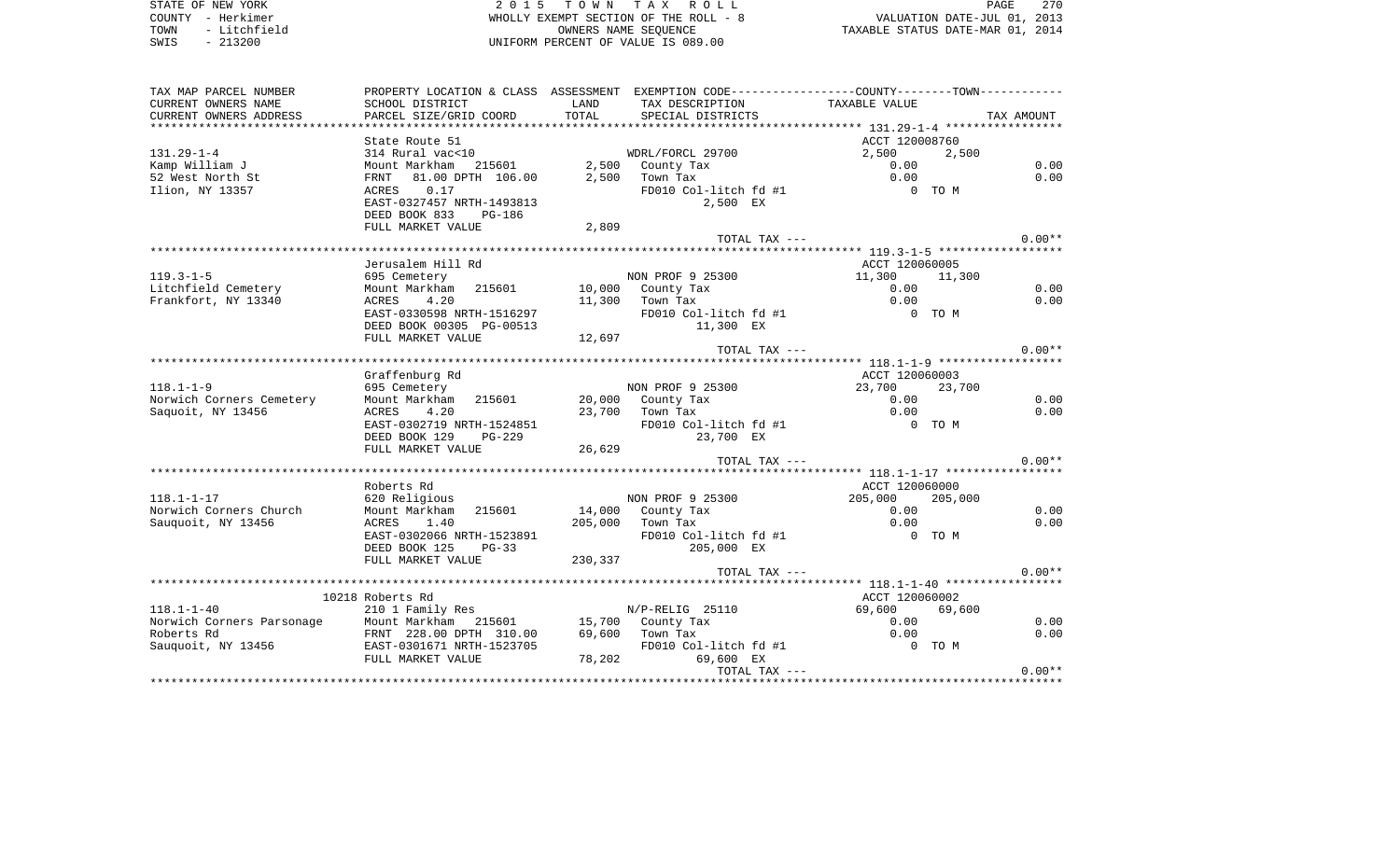STATE OF NEW YORK **EXECUTE:**  $2015$  TOWN TAX ROLL COUNTY - Herkimer WHOLLY EXEMPT SECTION OF THE ROLL - 8 VALUATION DATE-JUL 01, 2013 TOWN - Litchfield OWNERS NAME SEQUENCE TAXABLE STATUS DATE-MAR 01, 2014 SWIS - 213200 UNIFORM PERCENT OF VALUE IS 089.00

| TAX MAP PARCEL NUMBER                             | PROPERTY LOCATION & CLASS ASSESSMENT EXEMPTION CODE---------------COUNTY-------TOWN---------- |          |                              |                |         |              |
|---------------------------------------------------|-----------------------------------------------------------------------------------------------|----------|------------------------------|----------------|---------|--------------|
| CURRENT OWNERS NAME                               | SCHOOL DISTRICT                                                                               | LAND     | TAX DESCRIPTION              | TAXABLE VALUE  |         |              |
| CURRENT OWNERS ADDRESS                            |                                                                                               |          |                              |                |         |              |
|                                                   |                                                                                               |          |                              |                |         |              |
|                                                   | Cedarville Rd                                                                                 |          |                              |                |         |              |
| $131.29 - 1 - 23.2$                               | 314 Rural vac<10                                                                              |          | NON PROF 9 25300             | 2,000          | 2,000   |              |
| Peoples Undenominational Chu Mount Markham 215601 |                                                                                               |          | 2,000 County Tax             | 0.00           |         | 0.00         |
| 444 Putts Hill Road                               | FRNT 91.00 DPTH 124.00                                                                        |          | $2,000$ Town Tax             | 0.00           |         | 0.00         |
| Mohawk, NY 13407                                  | EAST-0326652 NRTH-1493581                                                                     |          | FD010 Col-litch fd #1        | O TOM          |         |              |
|                                                   | DEED BOOK 1255 PG-152                                                                         |          | 2,000 EX                     |                |         |              |
|                                                   | FULL MARKET VALUE                                                                             | 2,247    |                              |                |         |              |
|                                                   |                                                                                               |          | TOTAL TAX ---                |                |         | $0.00**$     |
|                                                   |                                                                                               |          |                              |                |         |              |
|                                                   | King Rd                                                                                       |          |                              | ACCT 120012210 |         |              |
| $118.3 - 1 - 34$                                  | 105 Vac farmland                                                                              |          | $N/P-$ CHARI 25130           | 44,300 44,300  |         |              |
| Ronald Mcdonald Charities                         | Sauguoit Valley 305002 44,300 County Tax                                                      |          |                              | 0.00           |         | 0.00         |
| 101 Winship Rd                                    | ACRES 76.00                                                                                   |          | 44,300 Town Tax              | 0.00           |         | 0.00         |
| New Hartford, NY 13413                            | EAST-0302606 NRTH-1517523                                                                     |          | FD010 Col-litch fd #1        | $0$ TOM        |         |              |
|                                                   | DEED BOOK 704 PG-886                                                                          |          | 44,300 EX                    |                |         |              |
|                                                   | FULL MARKET VALUE                                                                             | 49,775   |                              |                |         | $0.00**$     |
|                                                   |                                                                                               |          | TOTAL TAX ---                |                |         |              |
|                                                   |                                                                                               |          |                              |                |         |              |
| $124.2 - 1 - 17$                                  | 804 Cedarville Rd                                                                             |          |                              | ACCT 120060014 |         |              |
|                                                   | 652 Govt bldgs                                                                                |          | MUN OWNED 13100              | 296,600        | 296,600 |              |
| Town Of Litchfield                                | Mount Markham 215601                                                                          |          | 18,000 County Tax            | 0.00<br>0.00   |         | 0.00<br>0.00 |
| Frankfort, NY 13340                               | Town Hall                                                                                     |          | 296,600 Town Tax             |                |         |              |
|                                                   | ACRES 3.00                                                                                    |          | FD010 Col-litch fd #1        | $0$ TOM        |         |              |
|                                                   | EAST-0323810 NRTH-1506201                                                                     |          | 296,600 EX                   |                |         |              |
|                                                   | FULL MARKET VALUE                                                                             | 333, 258 | TOTAL TAX ---                |                |         | $0.00**$     |
|                                                   |                                                                                               |          |                              |                |         |              |
|                                                   | Birdseye Rd                                                                                   |          |                              | ACCT 120060008 |         |              |
| $124.2 - 1 - 57$                                  | 330 Vacant comm                                                                               |          | MUN OWNED 13100              | 2,100          | 2,100   |              |
| Town Of Litchfield                                | Mount Markham 215601                                                                          |          |                              | 0.00           |         | 0.00         |
| Frankfort, NY 13340                               | FRNT 132.00 DPTH 41.25                                                                        | 2,100    | 2,100 County Tax<br>Town Tax | 0.00           |         | 0.00         |
|                                                   | 0.12<br>ACRES                                                                                 |          | FD010 Col-litch fd #1        | O TOM          |         |              |
|                                                   | EAST-0322456 NRTH-1510026                                                                     |          | 2,100 EX                     |                |         |              |
|                                                   | DEED BOOK 217<br>$PG-49$                                                                      |          |                              |                |         |              |
|                                                   | FULL MARKET VALUE                                                                             | 2,360    |                              |                |         |              |
|                                                   |                                                                                               |          | TOTAL TAX ---                |                |         | $0.00**$     |
|                                                   |                                                                                               |          |                              |                |         |              |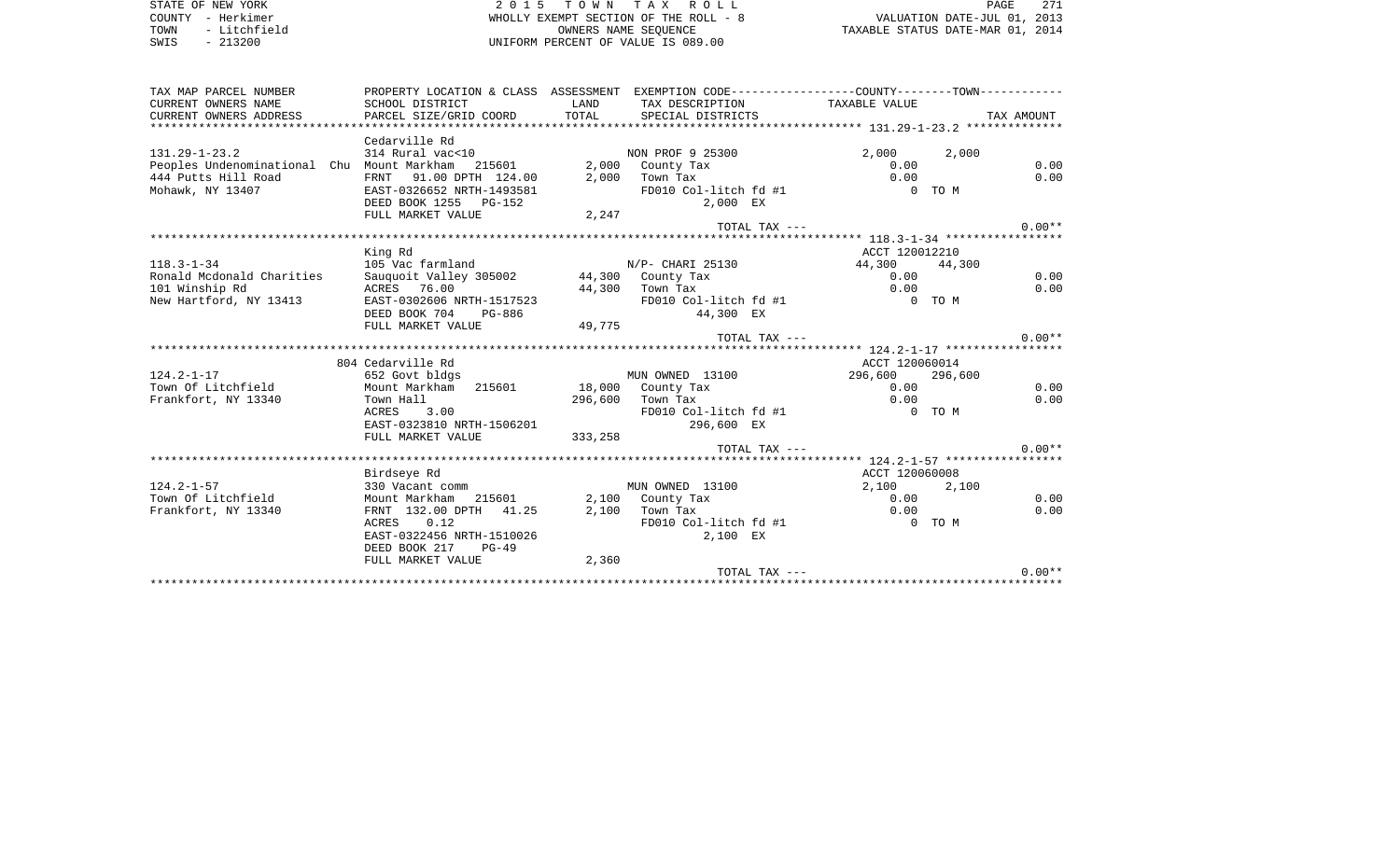STATE OF NEW YORK 2 0 1 5 T O W N T A X R O L L PAGE 272VALUATION DATE-JUL 01, 2013 TOWN - Litchfield TAXABLE STATUS DATE-MAR 01, 2014 RPS155/V04/L015 CURRENT DATE 12/16/2014

COUNTY - Herkimer WHOLLY EXEMPT SECTION OF THE ROLL - 8

#### R O L L S U B S E C T I O N - - T O T A L S

# \*\*\* S P E C I A L D I S T R I C T S U M M A R Y \*\*\*

| CODE<br>DISTRICT NAME | TOTAL<br>PARCELS | <b>EXTENSION</b><br>TYPE | EXTENSION<br>VALUE | AD VALOREM<br>VALUE | EXEMPT<br><b>AMOUNT</b> | TAXABLE<br>VALUE | TOTAL<br>TAX |
|-----------------------|------------------|--------------------------|--------------------|---------------------|-------------------------|------------------|--------------|
| FD010 Col-litch fd #  | 18               | TOTAL                    |                    | 1257,800            | 1257,800                |                  |              |

## \*\*\* S C H O O L D I S T R I C T S U M M A R Y \*\*\*

| CODE   | DISTRICT NAME             | TOTAL<br>PARCELS | ASSESSED<br>LAND | ASSESSED<br>TOTAL | EXEMPT<br>AMOUNT | TOTAL<br>TAXABLE |
|--------|---------------------------|------------------|------------------|-------------------|------------------|------------------|
|        |                           |                  |                  |                   | STAR AMOUNT      | STAR TAXABLE     |
|        | Mount Markham             | 17               | 173,773          | 1213,500          | 1213,500         |                  |
| 215601 | Sauquoit Valley Cen       | $\mathbf{1}$     | 44,300           | 44,300            | 44,300           |                  |
| 305002 |                           |                  |                  |                   |                  |                  |
|        | $S$ U B - T O T A L       | 18               | 218,073          | 1257,800          | 1257,800         |                  |
|        | S U B - T O T A $L(CONT)$ |                  |                  |                   |                  |                  |
|        | TOTAL                     | 18               | 218,073          | 1257,800          | 1257,800         |                  |
|        | T O T A L (CONT)          |                  |                  |                   |                  |                  |

#### \*\*\* S Y S T E M C O D E S S U M M A R Y \*\*\*

# NO SYSTEM EXEMPTIONS AT THIS LEVEL

#### \*\*\* E X E M P T I O N S U M M A R Y \*\*\*

|       |              | TOTAL   |         |         |
|-------|--------------|---------|---------|---------|
| CODE  | DESCRIPTION  | PARCELS | COUNTY  | TOWN    |
| 13100 | MUN OWNED    |         | 298,700 | 298,700 |
| 25110 | $N/P-RELLIG$ |         | 172,900 | 172,900 |
| 25130 | N/P- CHARI   |         | 44,300  | 44,300  |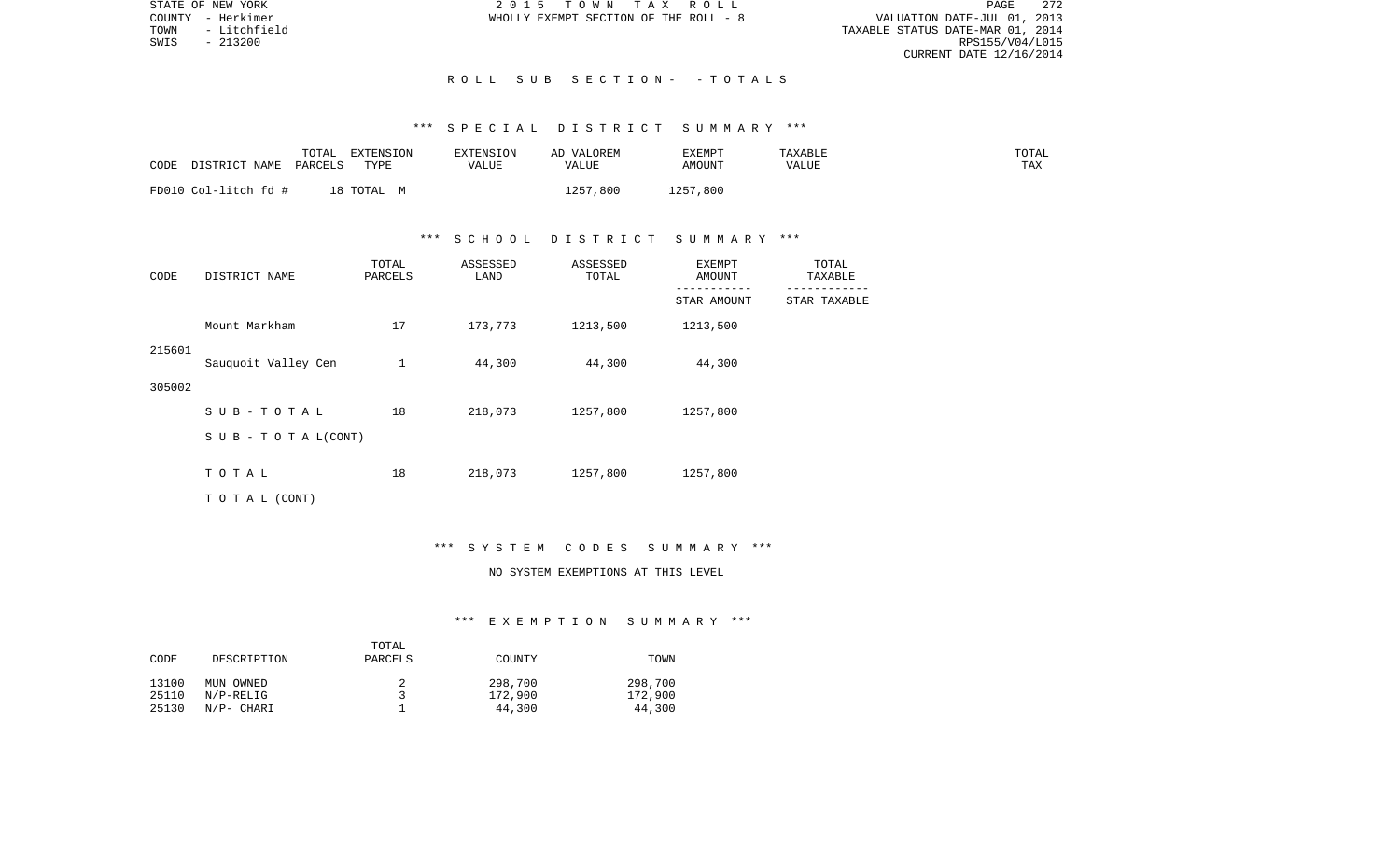PAGE 273 TOWN 1 A ROLL - 8<br>
TOWN - HEROLL - 8<br>
TOWN - HEROLL - 8<br>
TOWN - Litchfield POWN - Litchfield POWN - Litchfield POWN - Litchfield POWN - Litchfield POWN - 2013<br>
TAXABLE STATUS DATE-MAR 01, 2014<br>
SWIS - 213200 RPS155/V04/L01 CURRENT DATE 12/16/2014

STATE OF NEW YORK **2015 TOWN TAX ROLL** COUNTY - Herkimer WHOLLY EXEMPT SECTION OF THE ROLL - 8

SWIS - 213200

## R O L L S U B S E C T I O N - - T O T A L S

## \*\*\* E X E M P T I O N S U M M A R Y \*\*\*

| CODE  | DESCRIPTION | TOTAL<br>PARCELS | COUNTY   | TOWN     |
|-------|-------------|------------------|----------|----------|
| 25300 | NON PROF 9  | 10               | 731,200  | 731,200  |
| 29700 | WDRL/FORCL  |                  | 10,700   | 10,700   |
|       | тотаь       | 18               | 1257,800 | 1257,800 |

| ROLL<br>SEC | DESCRIPTION                                    | TOTAL<br>PARCELS | ASSESSED<br>LAND | ASSESSED<br>TOTAL | EXEMPT<br><b>AMOUNT</b> | TOTAL<br>TAXABLE | TOTAL<br>TAX |
|-------------|------------------------------------------------|------------------|------------------|-------------------|-------------------------|------------------|--------------|
|             |                                                |                  |                  |                   | STAR AMOUNT             | STAR TAXABLE     |              |
| 8           | RS 8 TOTAL<br>SPEC DIST TAXES<br>WHOLLY EXEMPT | 18               | 218,073          | 1257,800          | 1,257,800               |                  |              |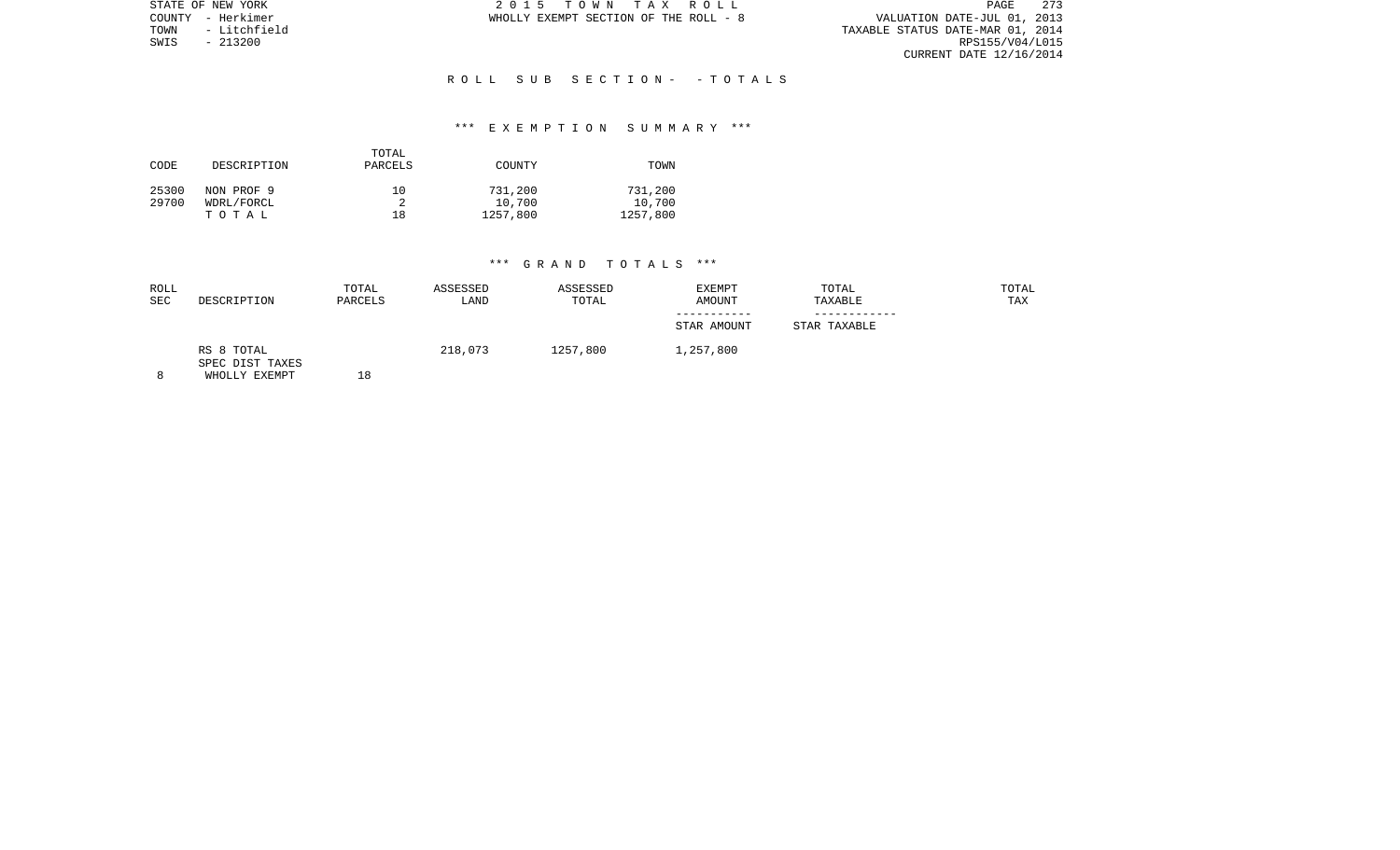VALUATION DATE-JUL 01, 2013 TOWN - Litchfield TAXABLE STATUS DATE-MAR 01, 2014 RPS155/V04/L015 CURRENT DATE 12/16/2014

STATE OF NEW YORK 2 0 1 5 T O W N T A X R O L L PAGE 274COUNTY - Herkimer WHOLLY EXEMPT SECTION OF THE ROLL - 8

#### R O L L S E C T I O N T O T A L S

# \*\*\* S P E C I A L D I S T R I C T S U M M A R Y \*\*\*

| DISTRICT NAME        | TOTAL   | EXTENSION | EXTENSION | AD VALOREM      | EXEMPT   | TAXABLE | TOTAL |
|----------------------|---------|-----------|-----------|-----------------|----------|---------|-------|
| CODE                 | PARCELS | TYPE      | VALUE     | VALUE           | AMOUNT   | VALUE   | TAX   |
| FD010 Col-litch fd # |         | 18 TOTAL  |           | 1257<br>(1,800) | 1257,800 |         |       |

## \*\*\* S C H O O L D I S T R I C T S U M M A R Y \*\*\*

| CODE   | DISTRICT NAME       | TOTAL<br>PARCELS | ASSESSED<br>LAND | ASSESSED<br>TOTAL | EXEMPT<br>AMOUNT | TOTAL<br>TAXABLE |
|--------|---------------------|------------------|------------------|-------------------|------------------|------------------|
|        |                     |                  |                  |                   | STAR AMOUNT      | STAR TAXABLE     |
|        | Mount Markham       | 17               | 173,773          | 1213,500          | 1213,500         |                  |
| 215601 | Sauquoit Valley Cen | 1                | 44,300           | 44,300            | 44,300           |                  |
| 305002 |                     |                  |                  |                   |                  |                  |
|        | SUB-TOTAL           | 18               | 218,073          | 1257,800          | 1257,800         |                  |
|        | SUB - TO TAL(CONT)  |                  |                  |                   |                  |                  |
|        | TOTAL               | 18               | 218,073          | 1257,800          | 1257,800         |                  |
|        | TO TAL (CONT)       |                  |                  |                   |                  |                  |

#### \*\*\* S Y S T E M C O D E S S U M M A R Y \*\*\*

# NO SYSTEM EXEMPTIONS AT THIS LEVEL

## \*\*\* E X E M P T I O N S U M M A R Y \*\*\*

|       |              | TOTAL   |         |         |
|-------|--------------|---------|---------|---------|
| CODE  | DESCRIPTION  | PARCELS | COUNTY  | TOWN    |
| 13100 | MUN OWNED    |         | 298,700 | 298,700 |
| 25110 | $N/P-RELLIG$ |         | 172,900 | 172,900 |
| 25130 | N/P- CHARI   |         | 44,300  | 44,300  |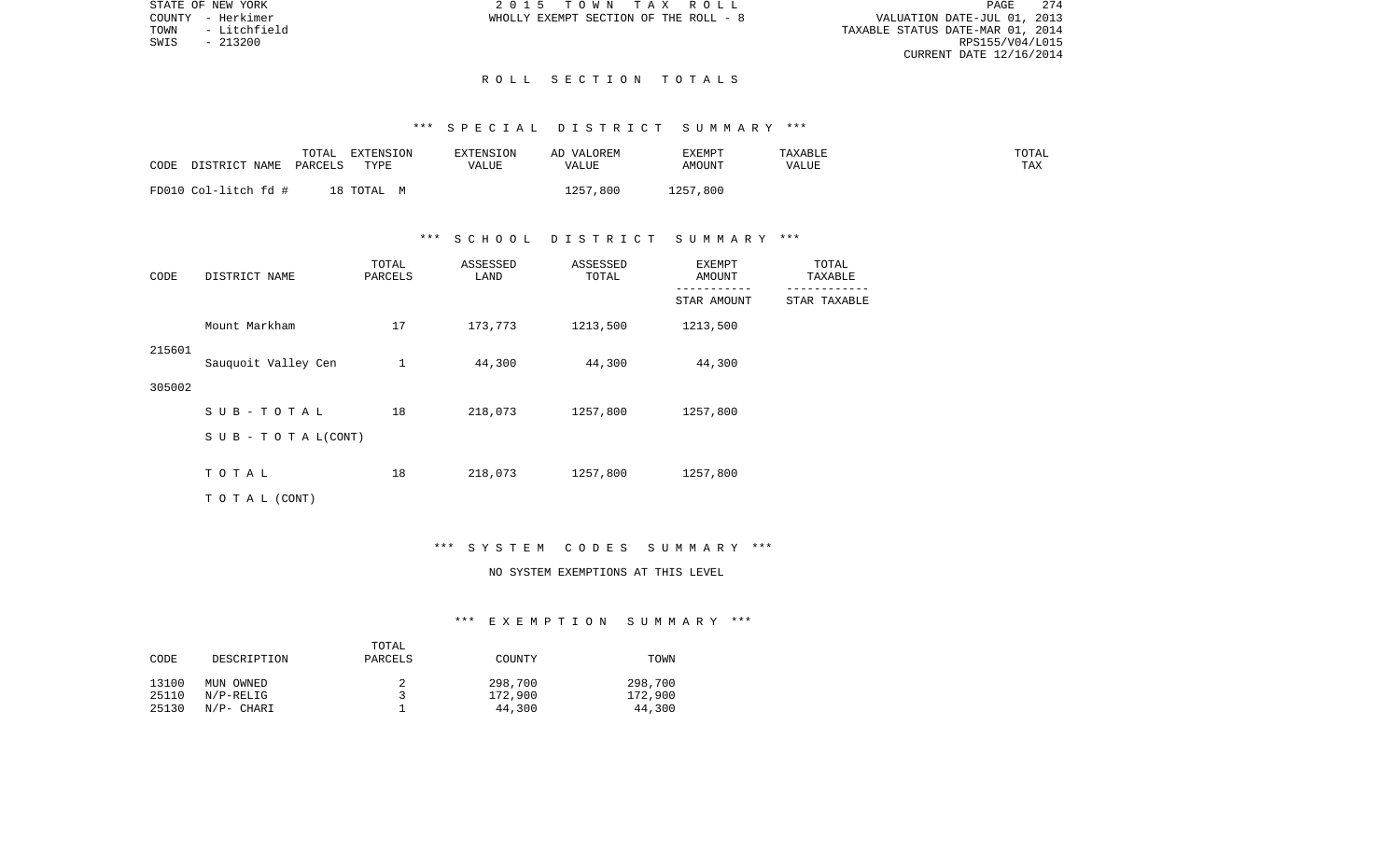| STATE OF NEW YORK    | 2015 TOWN TAX ROLL<br>PAGE                                           | 275 |
|----------------------|----------------------------------------------------------------------|-----|
| COUNTY - Herkimer    | VALUATION DATE-JUL 01, 2013<br>WHOLLY EXEMPT SECTION OF THE ROLL - 8 |     |
| - Litchfield<br>TOWN | TAXABLE STATUS DATE-MAR 01, 2014                                     |     |
| SWIS<br>- 213200     | RPS155/V04/L015                                                      |     |
|                      | CURRENT DATE 12/16/2014                                              |     |

#### R O L L S E C T I O N T O T A L S

## \*\*\* E X E M P T I O N S U M M A R Y \*\*\*

| CODE  | DESCRIPTION | TOTAL<br>PARCELS | COUNTY   | TOWN     |
|-------|-------------|------------------|----------|----------|
| 25300 | NON PROF 9  | 10               | 731,200  | 731,200  |
| 29700 | WDRL/FORCL  |                  | 10,700   | 10,700   |
|       | TOTAL       | 18               | 1257,800 | 1257,800 |

| ROLL<br><b>SEC</b> | DESCRIPTION                   | TOTAL<br>PARCELS | ASSESSED<br>LAND | ASSESSED<br>TOTAL | EXEMPT<br>AMOUNT | TOTAL<br>TAXABLE | TOTAL<br>TAX |
|--------------------|-------------------------------|------------------|------------------|-------------------|------------------|------------------|--------------|
|                    |                               |                  |                  |                   |                  |                  |              |
|                    |                               |                  |                  |                   | STAR AMOUNT      | STAR TAXABLE     |              |
|                    | RS 8 TOTAL<br>SPEC DIST TAXES |                  | 218,073          | 1257,800          | 1,257,800        |                  |              |
| 8                  | WHOLLY EXEMPT                 | 18               |                  |                   |                  |                  |              |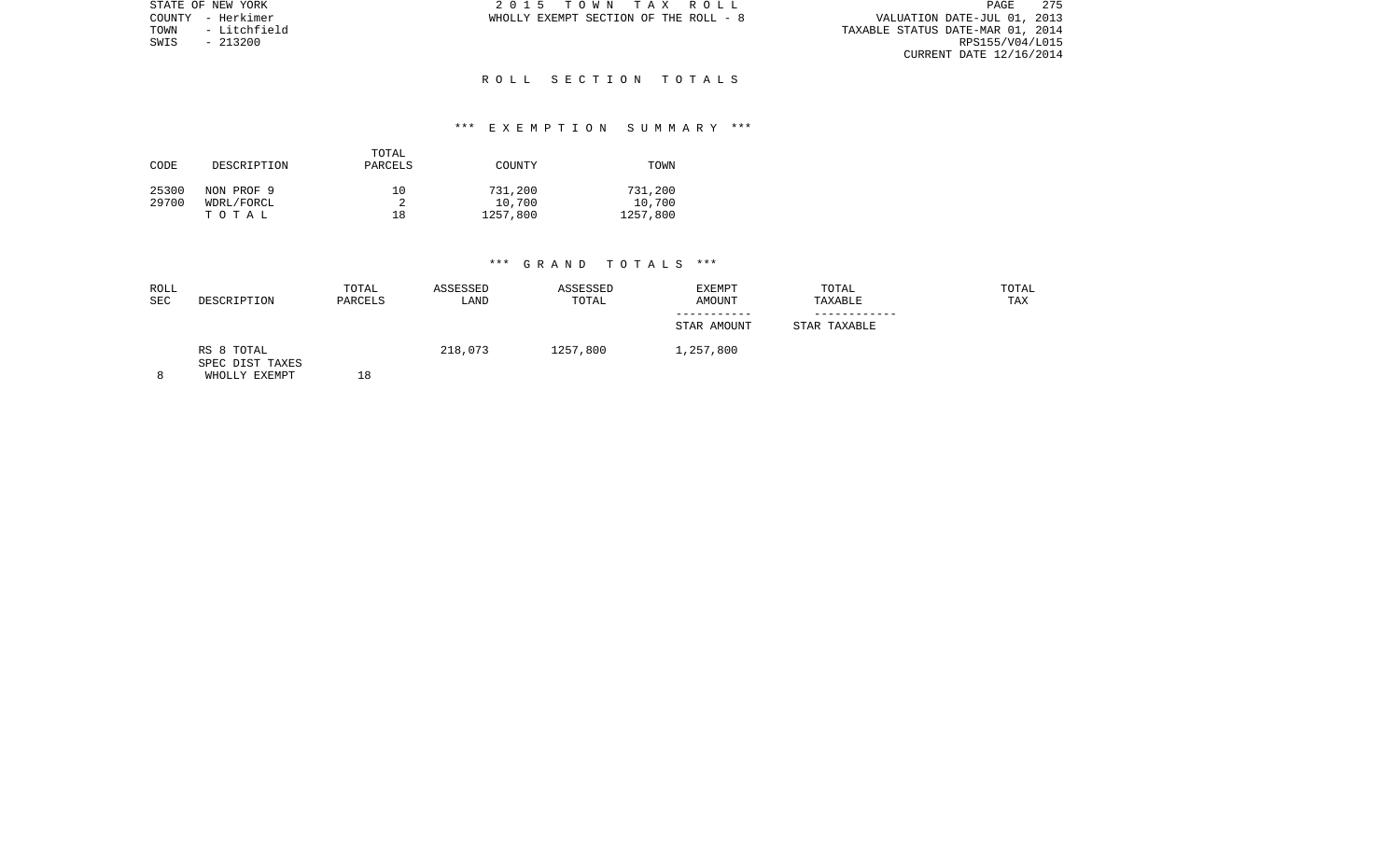| STATE OF NEW YORK    | 2015 TOWN TAX ROLL | 276<br>PAGE                      |
|----------------------|--------------------|----------------------------------|
| COUNTY - Herkimer    |                    | VALUATION DATE-JUL 01, 2013      |
| - Litchfield<br>TOWN | SWIS TOTALS        | TAXABLE STATUS DATE-MAR 01, 2014 |
| SWIS<br>- 213200     |                    | RPS155/V04/L015                  |
|                      |                    | CURRENT DATE 12/16/2014          |
|                      |                    |                                  |
|                      |                    |                                  |

## \*\*\* S P E C I A L D I S T R I C T S U M M A R Y \*\*\*

| TOTAL<br>CODE<br>DISTRICT NAME<br>PARCELS | EXTENSION<br>EXTENSION<br>TYPE<br>VALUE | AD VALOREM<br>VALUE | <b>EXEMPT</b><br>AMOUNT | TAXABLE<br><b>VALUE</b> | TAX<br>RATE | TOTAL<br>TAX |
|-------------------------------------------|-----------------------------------------|---------------------|-------------------------|-------------------------|-------------|--------------|
| FD010 Col-litch fd #<br>989 ТОТАL М       |                                         | 77815,217           | 1686,499                | 76128,718               | 991150      | 75,454.99    |

## \*\*\* S C H O O L D I S T R I C T S U M M A R Y \*\*\*

| CODE   | DISTRICT NAME              | TOTAL<br>PARCELS | ASSESSED<br>LAND | ASSESSED<br>TOTAL | <b>EXEMPT</b><br>AMOUNT | TOTAL<br>TAXABLE         |
|--------|----------------------------|------------------|------------------|-------------------|-------------------------|--------------------------|
|        |                            |                  |                  |                   | STAR AMOUNT             | STAR TAXABLE             |
|        | Central Valley Cntrl       | 13               | 163,700          | 181,800           | 10,443                  | 171,357                  |
| 212803 | Mount Markham              | 780              | 16751,814        | 62234,890         | 3615,081                | 171,357<br>58,619,809    |
| 215601 | Sauquoit Valley Cen        | 197              | 3817,769         | 15431,238         | 11054,780<br>223,467    | 47,565,029<br>15,207,771 |
| 305002 |                            |                  |                  |                   | 3270,910                | 11,936,861               |
|        | SUB-TOTAL                  | 990              | 20733,283        | 77847,928         | 3848,991                | 73,998,937               |
|        | S U B - T O T A $L$ (CONT) |                  |                  |                   | 14325,690               | 59,673,247               |
|        | TOTAL                      | 990              | 20733,283        | 77847,928         | 3848,991                | 73,998,937               |
|        | TO TAL (CONT)              |                  |                  |                   | 14325,690               | 59,673,247               |

\*\*\* S Y S T E M C O D E S S U M M A R Y \*\*\*

NO SYSTEM EXEMPTIONS AT THIS LEVEL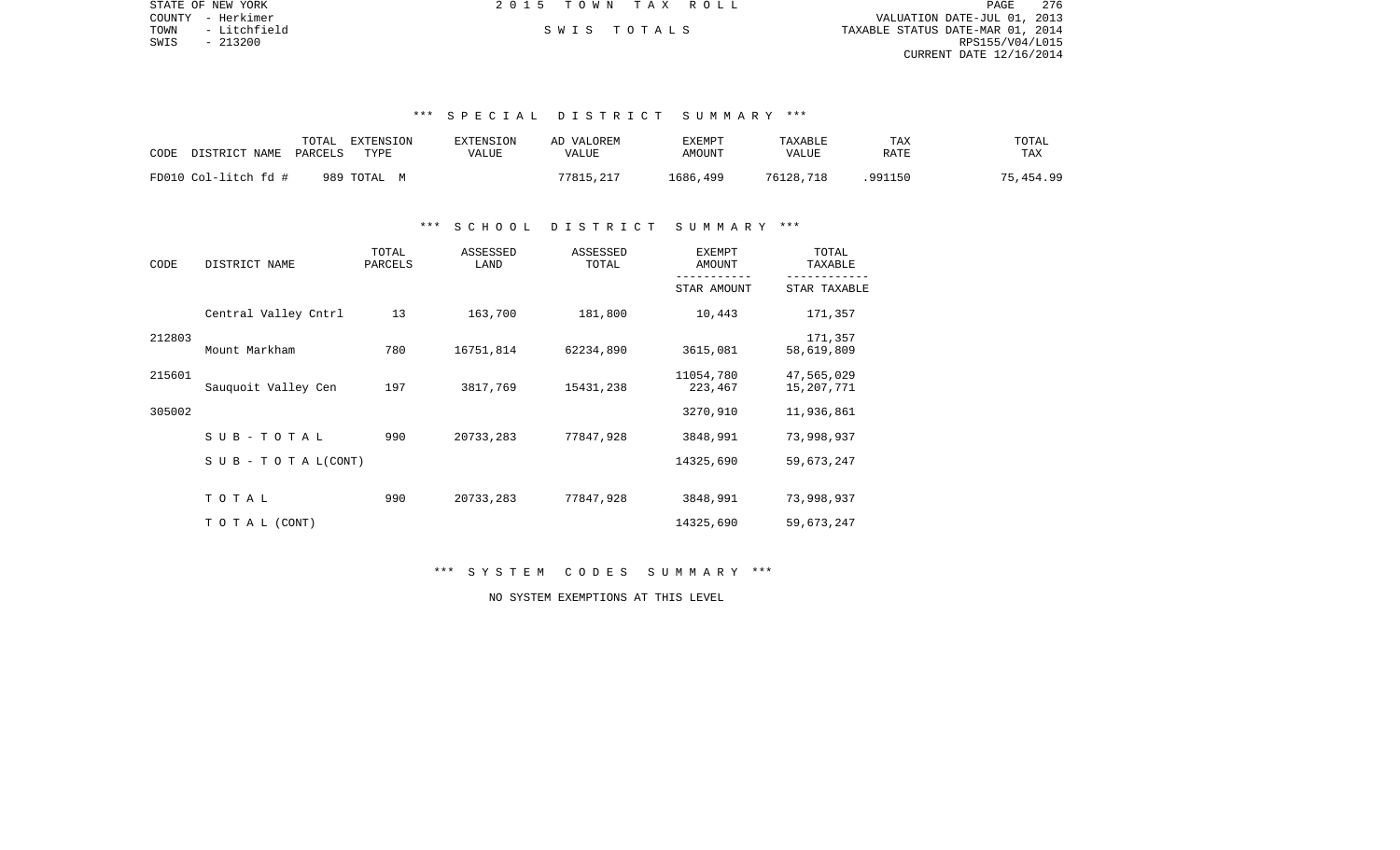| STATE OF NEW YORK    | 2015 TOWN TAX ROLL | 277<br>PAGE                      |
|----------------------|--------------------|----------------------------------|
| COUNTY - Herkimer    |                    | VALUATION DATE-JUL 01, 2013      |
| - Litchfield<br>TOWN | SWIS TOTALS        | TAXABLE STATUS DATE-MAR 01, 2014 |
| SWIS<br>$-213200$    |                    | RPS155/V04/L015                  |
|                      |                    | CURRENT DATE 12/16/2014          |
|                      |                    |                                  |

# \*\*\* E X E M P T I O N S U M M A R Y \*\*\*

|       |              | TOTAL   |          |          |
|-------|--------------|---------|----------|----------|
| CODE  | DESCRIPTION  | PARCELS | COUNTY   | TOWN     |
| 13100 | MUN OWNED    | 2       | 298,700  | 298,700  |
| 25110 | $N/P-RELLIG$ | 3       | 172,900  | 172,900  |
| 25130 | N/P- CHARI   |         | 44,300   | 44,300   |
| 25300 | NON PROF 9   | 10      | 731,200  | 731,200  |
| 29700 | WDRL/FORCL   | 2       | 10,700   | 10,700   |
| 41101 | VETFUND CT   | 5       | 8,650    | 8,650    |
| 41121 | VET WAR CT   | 23      | 186,300  | 186,300  |
| 41122 | VET WAR C    | 1       | 8,100    |          |
| 41123 | VET WAR T    | 1       |          | 8,100    |
| 41131 | VET COM CT   | 16      | 208,381  | 208,381  |
| 41141 | VET DIS CT   | 5       | 82,598   | 82,598   |
| 41700 | AGRIC 10 Y   | 12      | 1766,300 | 1766,300 |
| 41720 | AG MKTS L    | 90      | 428,699  | 428,699  |
| 41730 | AG MKTS      | 20      | 149,142  | 149,142  |
| 41801 | AGED-CT      | 1       | 14,940   | 14,940   |
| 41805 | $AGED-C/S$   |         | 36,350   |          |
| 42100 | AGRIC 10 Y   | 21      | 210,700  | 210,700  |
|       | TOTAL        | 214     | 4357,960 | 4321,610 |

| ROLL<br>SEC | DESCRIPTION                                                           | TOTAL<br>PARCELS | ASSESSED<br>LAND       | ASSESSED<br>TOTAL      | <b>EXEMPT</b><br>AMOUNT<br>-----------<br>STAR AMOUNT | TOTAL<br>TAXABLE<br>------------<br>STAR TAXABLE | TAX<br>RATE          |                                                                   |
|-------------|-----------------------------------------------------------------------|------------------|------------------------|------------------------|-------------------------------------------------------|--------------------------------------------------|----------------------|-------------------------------------------------------------------|
|             | County Tax<br>Town Tax<br>School Relevy<br>SPEC DIST TAXES<br>TAXABLE | 946              | 20417,010<br>20417,010 | 73725,696<br>73725,696 | 3,100,160<br>3,063,810                                | 70,625,536<br>70,661,886                         | 6.300110<br>3.601432 | 444,948.40<br>254,483.96<br>143,521.23<br>72,648.32<br>915,601.91 |
|             | County Tax<br>Town Tax                                                |                  | 21,200<br>21,200       | 21,200<br>21,200       |                                                       | 21,200<br>21,200                                 | 6.300110<br>3.601432 | 133.56<br>76.35                                                   |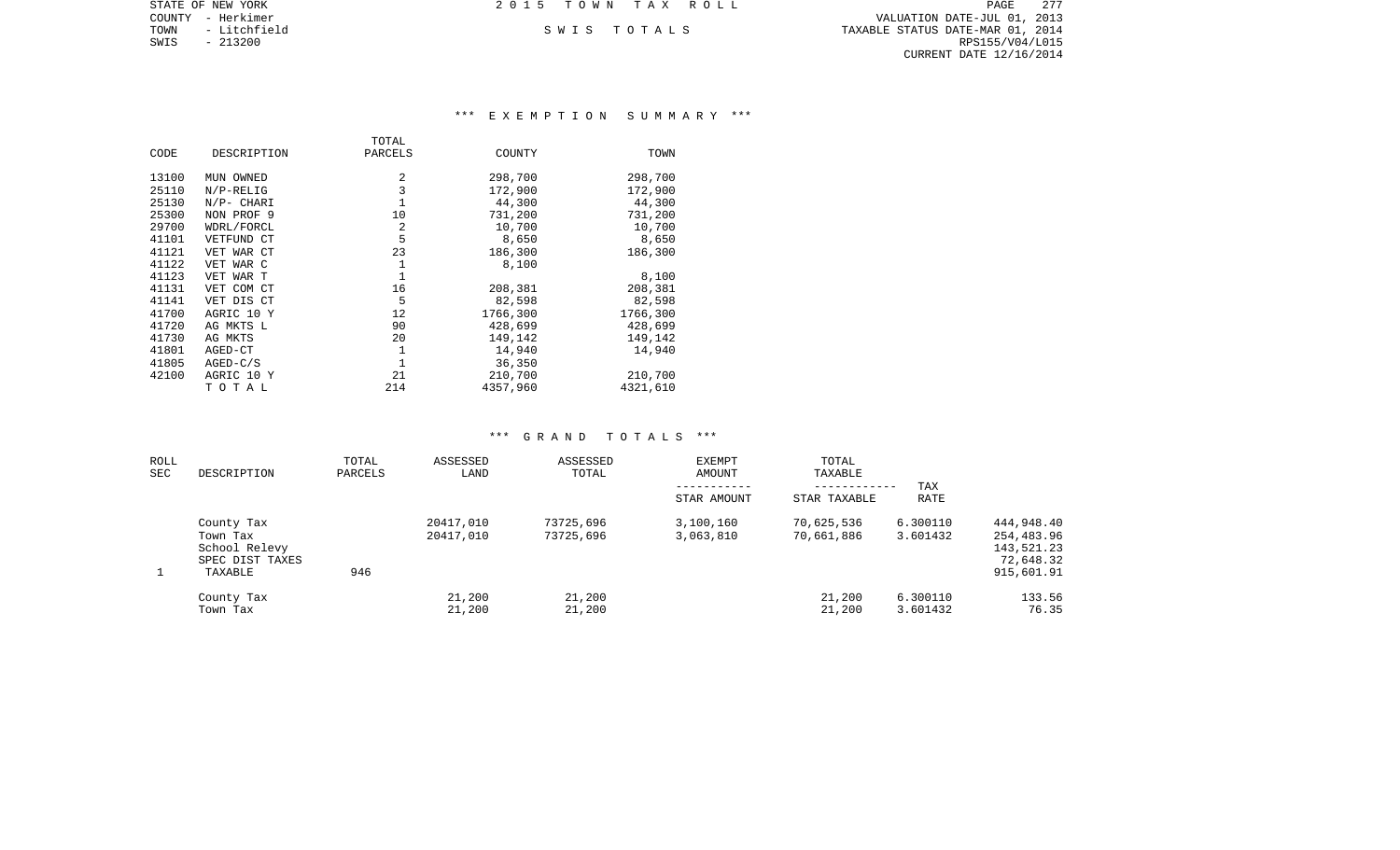COUNTY - Herkimer VALUATION DATE-JUL 01, 2013 TOWN - Litchfield S W I S T O T A L S TAXABLE STATUS DATE-MAR 01, 2014 EXAMPLE SWIS - 213200<br>SWIS - 213200<br>SWIS - 213200 RPS155/V04/L015 CURRENT DATE 12/16/2014

STATE OF NEW YORK **EXECUTE:**  $2015$  TOWN TAX ROLL

| <b>ROLL</b><br><b>SEC</b> | DESCRIPTION                                                    | TOTAL<br>PARCELS | ASSESSED<br>LAND       | ASSESSED<br>TOTAL      | <b>EXEMPT</b><br>AMOUNT    | TOTAL<br>TAXABLE             |                      |                                                     |
|---------------------------|----------------------------------------------------------------|------------------|------------------------|------------------------|----------------------------|------------------------------|----------------------|-----------------------------------------------------|
|                           |                                                                |                  |                        |                        | -----------<br>STAR AMOUNT | ------------<br>STAR TAXABLE | <b>TAX</b><br>RATE   |                                                     |
| 3                         | SPEC DIST TAXES<br>STATE OWNED LAND                            | 2                |                        |                        |                            |                              |                      | 21.02<br>230.93                                     |
| 5                         | County Tax<br>Town Tax<br>SPEC DIST TAXES<br>SPECIAL FRANCHISE | 10               |                        | 2004,908<br>2004,908   |                            | 2,004,908<br>2,004,908       | 6.300110<br>3.601432 | 12,631.15<br>7,220.53<br>1,954.75<br>21,806.43      |
| 6                         | County Tax<br>Town Tax<br>SPEC DIST TAXES<br>UTILITIES & N.C.  | 14               | 77,000<br>77,000       | 838,324<br>838,324     |                            | 838,324<br>838,324           | 6.300110<br>3.601432 | 5,281.54<br>3,019.16<br>830.90<br>9,131.60          |
| 8                         | RS 8 TOTAL<br>SPEC DIST TAXES<br>WHOLLY EXEMPT                 | 18               | 218,073                | 1257,800               | 1,257,800                  |                              |                      |                                                     |
|                           | County Tax<br>Town Tax<br>School Relevy<br>SPEC DIST TAXES     |                  | 20733,283<br>20733,283 | 77847,928<br>77847,928 | 4,357,960<br>4,321,610     | 73,489,968<br>73,526,318     | 6.300110<br>3.601432 | 462,994.65<br>264,800.00<br>143,521.23<br>75,454.99 |
| $\star$                   | SUB TOTAL                                                      | 990              |                        |                        |                            |                              |                      | 946,770.87                                          |
|                           | County Tax<br>Town Tax<br>School Relevy<br>SPEC DIST TAXES     |                  | 20733,283<br>20733,283 | 77847,928<br>77847,928 | 4,357,960<br>4,321,610     | 73,489,968<br>73,526,318     | 6.300110<br>3.601432 | 462,994.65<br>264,800.00<br>143,521.23<br>75,454.99 |
| $* *$                     | <b>GRAND TOTAL</b>                                             | 990              |                        |                        |                            |                              |                      | 946,770.87                                          |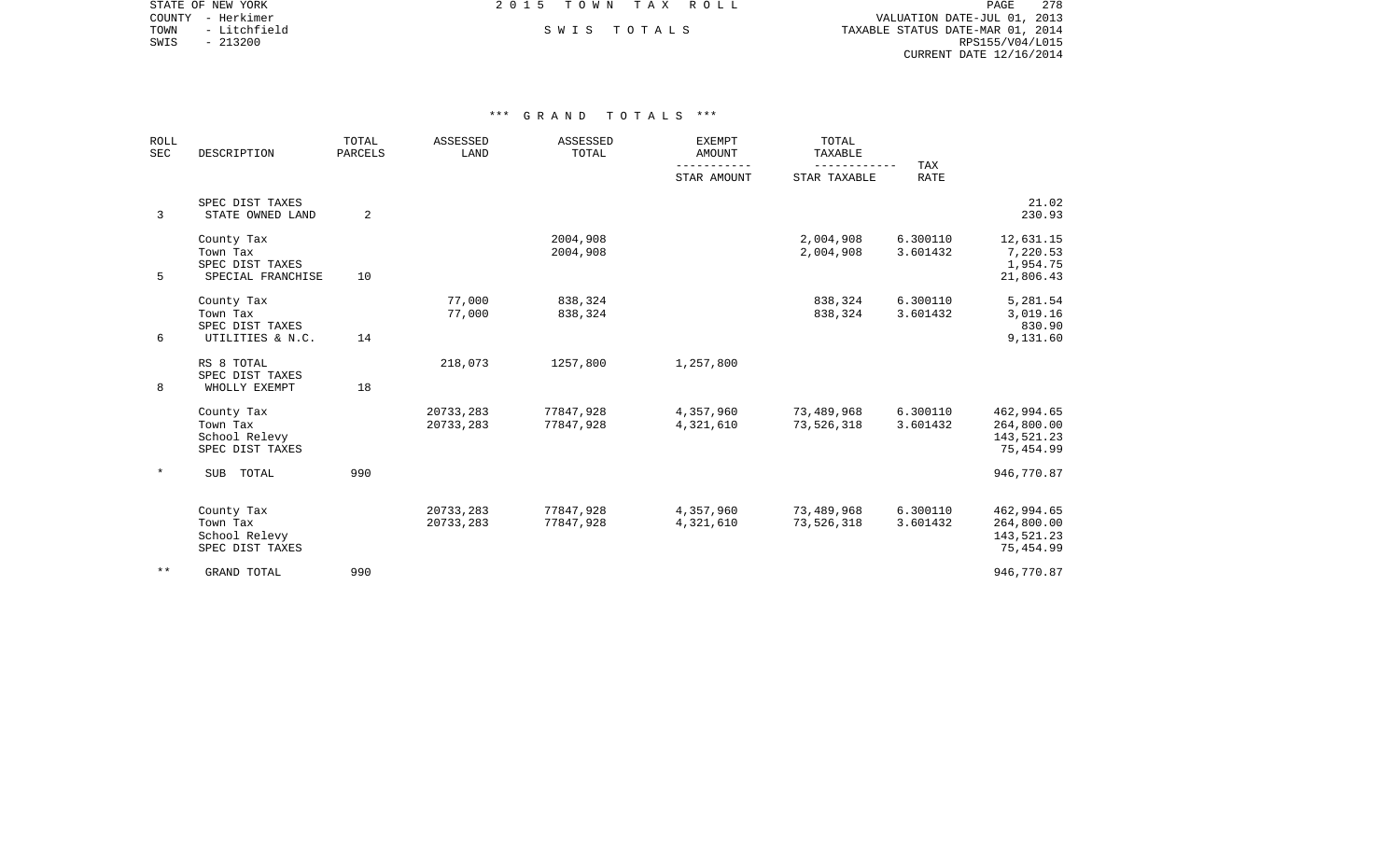PAGE 279 TOWN - Litchfield TAXABLE STATUS DATE-MAR 01, 2014 SWIS - 2132 RPS155/V04/L015 CURRENT DATE 12/16/2014

STATE OF NEW YORK **EXECUTE:**  $2015$  TOWN TAX ROLL COUNTY - Herkimer T O W N T O T A L S VALUATION DATE-JUL 01, 2013

# \*\*\* S P E C I A L D I S T R I C T S U M M A R Y \*\*\*

| TOTAL<br>DISTRICT NAME<br>CODE<br>PARCELS | EXTENSION<br>TYPE | <b>EXTENSION</b><br>VALUE | AD VALOREM<br>VALUE | <b>EXEMPT</b><br>AMOUNT | TAXABLE<br>VALUE | TOTAL<br>TAX |
|-------------------------------------------|-------------------|---------------------------|---------------------|-------------------------|------------------|--------------|
| FD010 Col-litch fd #                      | 989 ТОТАL М       |                           | 77815,217           | 1686,499                | 76128,718        | 75,454.99    |

#### \*\*\* S C H O O L D I S T R I C T S U M M A R Y \*\*\*

| CODE   | DISTRICT NAME                    | TOTAL<br>PARCELS | ASSESSED<br>LAND | ASSESSED<br>TOTAL | <b>EXEMPT</b><br>AMOUNT | TOTAL<br>TAXABLE         |
|--------|----------------------------------|------------------|------------------|-------------------|-------------------------|--------------------------|
|        |                                  |                  |                  |                   | STAR AMOUNT             | STAR TAXABLE             |
|        | Central Valley Cntrl             | 13               | 163,700          | 181,800           | 10,443                  | 171,357                  |
| 212803 | Mount Markham                    | 780              | 16751,814        | 62234,890         | 3615,081                | 171,357<br>58,619,809    |
| 215601 | Sauquoit Valley Cen              | 197              | 3817,769         | 15431,238         | 11054,780<br>223,467    | 47,565,029<br>15,207,771 |
| 305002 |                                  |                  |                  |                   | 3270,910                | 11,936,861               |
|        | SUB-TOTAL                        | 990              | 20733,283        | 77847,928         | 3848,991                | 73,998,937               |
|        | $S \cup B - T \cup T A L (CONT)$ |                  |                  |                   | 14325,690               | 59,673,247               |
|        | TOTAL                            | 990              | 20733,283        | 77847,928         | 3848,991                | 73,998,937               |
|        | TO TAL (CONT)                    |                  |                  |                   | 14325,690               | 59,673,247               |

\*\*\* S Y S T E M C O D E S S U M M A R Y \*\*\*

NO SYSTEM EXEMPTIONS AT THIS LEVEL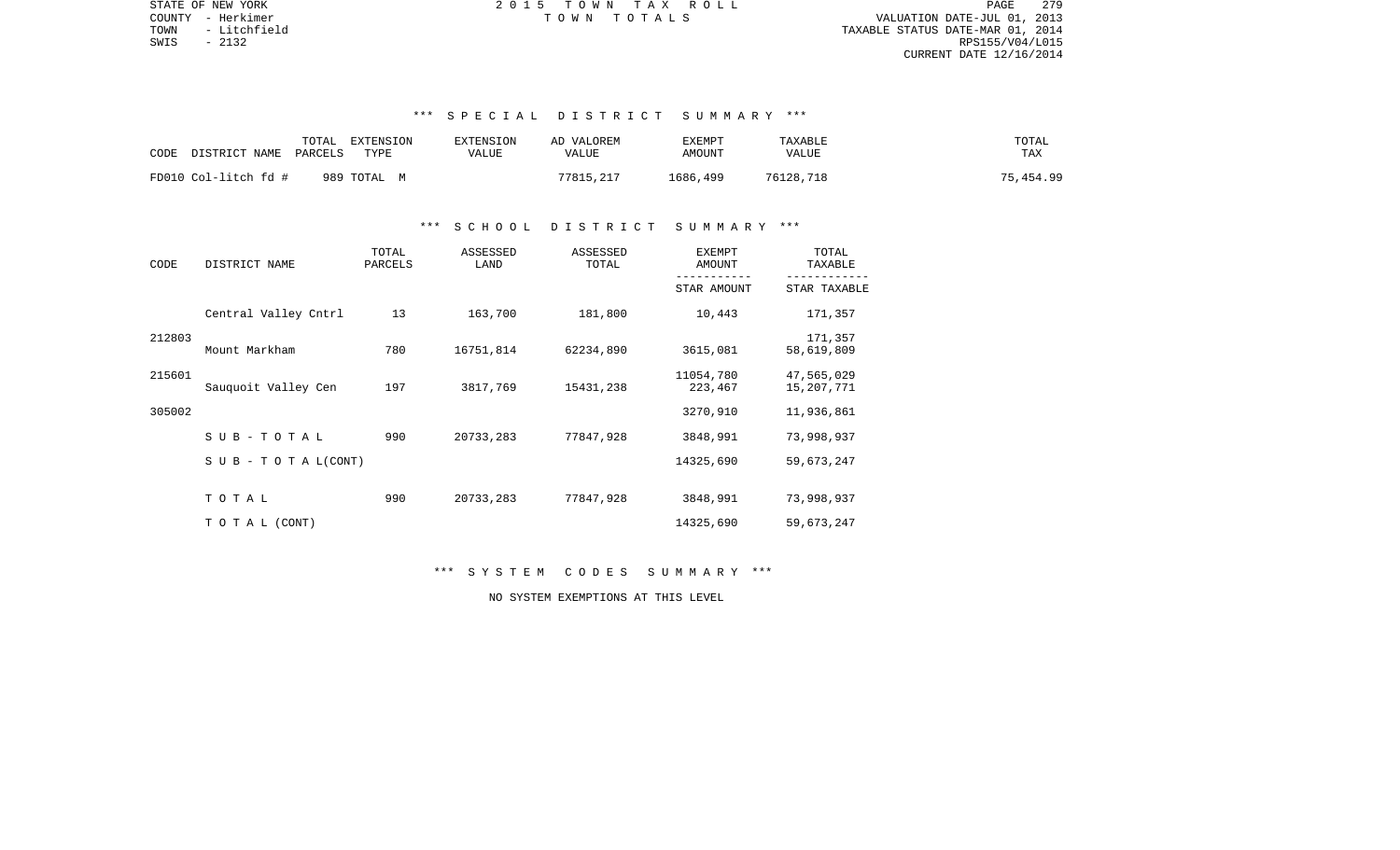STATE OF NEW YORK **EXECUTE:**  $2015$  TOWN TAX ROLL COUNTY - Herkimer T O W N T O T A L S VALUATION DATE-JUL 01, 2013

TOWN - Litchfield TAXABLE STATUS DATE-MAR 01, 2014 SWIS - Litchfield Contract Contract Contract Contract Contract Contract Contract Contract Contract Contract Con<br>SWIS - 2132 RPS155/V04/L015 CURRENT DATE 12/16/2014

# \*\*\* E X E M P T I O N S U M M A R Y \*\*\*

|       |              | TOTAL   |          |          |
|-------|--------------|---------|----------|----------|
| CODE  | DESCRIPTION  | PARCELS | COUNTY   | TOWN     |
| 13100 | MUN OWNED    | 2       | 298,700  | 298,700  |
| 25110 | $N/P-RELLIG$ | 3       | 172,900  | 172,900  |
| 25130 | N/P- CHARI   |         | 44,300   | 44,300   |
| 25300 | NON PROF 9   | 10      | 731,200  | 731,200  |
| 29700 | WDRL/FORCL   | 2       | 10,700   | 10,700   |
| 41101 | VETFUND CT   | 5       | 8,650    | 8,650    |
| 41121 | VET WAR CT   | 23      | 186,300  | 186,300  |
| 41122 | VET WAR C    | 1       | 8,100    |          |
| 41123 | VET WAR T    | 1       |          | 8,100    |
| 41131 | VET COM CT   | 16      | 208,381  | 208,381  |
| 41141 | VET DIS CT   | 5       | 82,598   | 82,598   |
| 41700 | AGRIC 10 Y   | 12      | 1766,300 | 1766,300 |
| 41720 | AG MKTS L    | 90      | 428,699  | 428,699  |
| 41730 | AG MKTS      | 20      | 149,142  | 149,142  |
| 41801 | AGED-CT      | 1       | 14,940   | 14,940   |
| 41805 | $AGED-C/S$   |         | 36,350   |          |
| 42100 | AGRIC 10 Y   | 21      | 210,700  | 210,700  |
|       | TOTAL        | 214     | 4357,960 | 4321,610 |

| ROLL<br>SEC | DESCRIPTION                                                           | TOTAL<br>PARCELS | ASSESSED<br>LAND       | ASSESSED<br>TOTAL      | <b>EXEMPT</b><br>AMOUNT | TOTAL<br>TAXABLE         | TAX         | TOTAL<br>TAX                                                      |
|-------------|-----------------------------------------------------------------------|------------------|------------------------|------------------------|-------------------------|--------------------------|-------------|-------------------------------------------------------------------|
|             |                                                                       |                  |                        |                        | STAR AMOUNT             | STAR TAXABLE             | <b>RATE</b> |                                                                   |
|             | County Tax<br>Town Tax<br>School Relevy<br>SPEC DIST TAXES<br>TAXABLE | 946              | 20417,010<br>20417,010 | 73725,696<br>73725,696 | 3,100,160<br>3,063,810  | 70,625,536<br>70,661,886 |             | 444,948.40<br>254,483.96<br>143,521.23<br>72,648.32<br>915,601.91 |
|             | County Tax<br>Town Tax                                                |                  | 21,200<br>21,200       | 21,200<br>21,200       |                         | 21,200<br>21,200         |             | 133.56<br>76.35                                                   |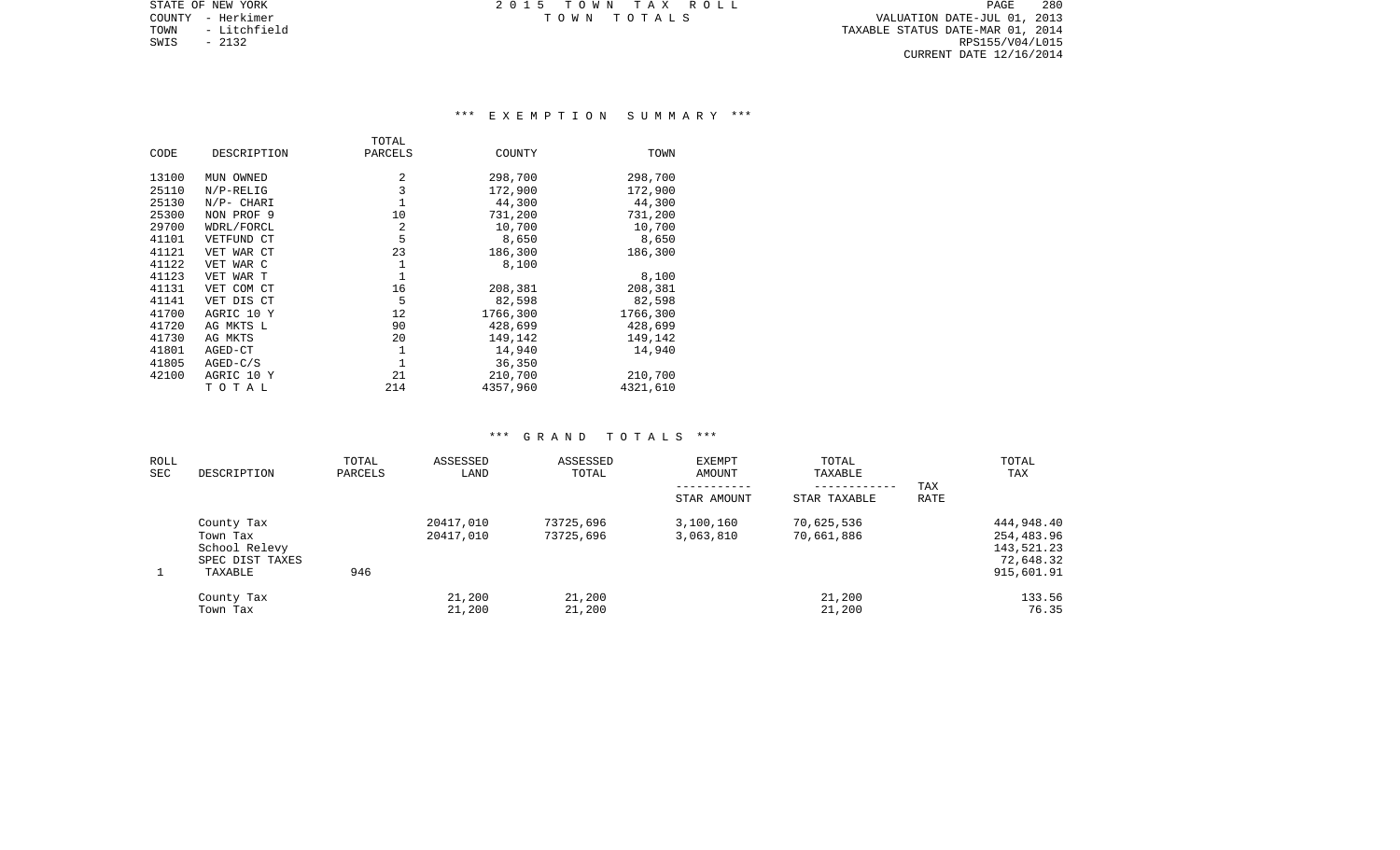STATE OF NEW YORK **EXECUTE:**  $2015$  TOWN TAX ROLL COUNTY - Herkimer T O W N T O T A L S VALUATION DATE-JUL 01, 2013

TOWN - Litchfield TAXABLE STATUS DATE-MAR 01, 2014 SWIS - 2132<br>
SWIS - 2132<br>
SWIS - 2132<br>
RPS155/V04/L015 CURRENT DATE 12/16/2014

| <b>ROLL</b><br>SEC | DESCRIPTION                                                    | TOTAL<br>PARCELS | ASSESSED<br>LAND       | ASSESSED<br>TOTAL      | <b>EXEMPT</b><br><b>AMOUNT</b> | TOTAL<br>TAXABLE         |                           | TOTAL<br>TAX                                        |
|--------------------|----------------------------------------------------------------|------------------|------------------------|------------------------|--------------------------------|--------------------------|---------------------------|-----------------------------------------------------|
|                    |                                                                |                  |                        |                        | STAR AMOUNT                    | STAR TAXABLE             | <b>TAX</b><br><b>RATE</b> |                                                     |
| 3                  | SPEC DIST TAXES<br>STATE OWNED LAND                            | 2                |                        |                        |                                |                          |                           | 21.02<br>230.93                                     |
| 5                  | County Tax<br>Town Tax<br>SPEC DIST TAXES<br>SPECIAL FRANCHISE | 10               |                        | 2004,908<br>2004,908   |                                | 2,004,908<br>2,004,908   |                           | 12,631.15<br>7,220.53<br>1,954.75<br>21,806.43      |
| 6                  | County Tax<br>Town Tax<br>SPEC DIST TAXES<br>UTILITIES & N.C.  | 14               | 77,000<br>77,000       | 838,324<br>838,324     |                                | 838,324<br>838,324       |                           | 5,281.54<br>3,019.16<br>830.90<br>9,131.60          |
| 8                  | RS 8 TOTAL<br>SPEC DIST TAXES<br>WHOLLY EXEMPT                 | 18               | 218,073                | 1257,800               | 1,257,800                      |                          |                           |                                                     |
|                    | County Tax<br>Town Tax<br>School Relevy<br>SPEC DIST TAXES     |                  | 20733,283<br>20733,283 | 77847,928<br>77847,928 | 4,357,960<br>4,321,610         | 73,489,968<br>73,526,318 |                           | 462,994.65<br>264,800.00<br>143,521.23<br>75,454.99 |
| $\ast$             | SUB<br>TOTAL                                                   | 990              |                        |                        |                                |                          |                           | 946,770.87                                          |
|                    | County Tax<br>Town Tax<br>School Relevy<br>SPEC DIST TAXES     |                  | 20733,283<br>20733,283 | 77847,928<br>77847,928 | 4,357,960<br>4,321,610         | 73,489,968<br>73,526,318 |                           | 462,994.65<br>264,800.00<br>143,521.23<br>75,454.99 |
| $* *$              | <b>GRAND TOTAL</b>                                             | 990              |                        |                        |                                |                          |                           | 946,770.87                                          |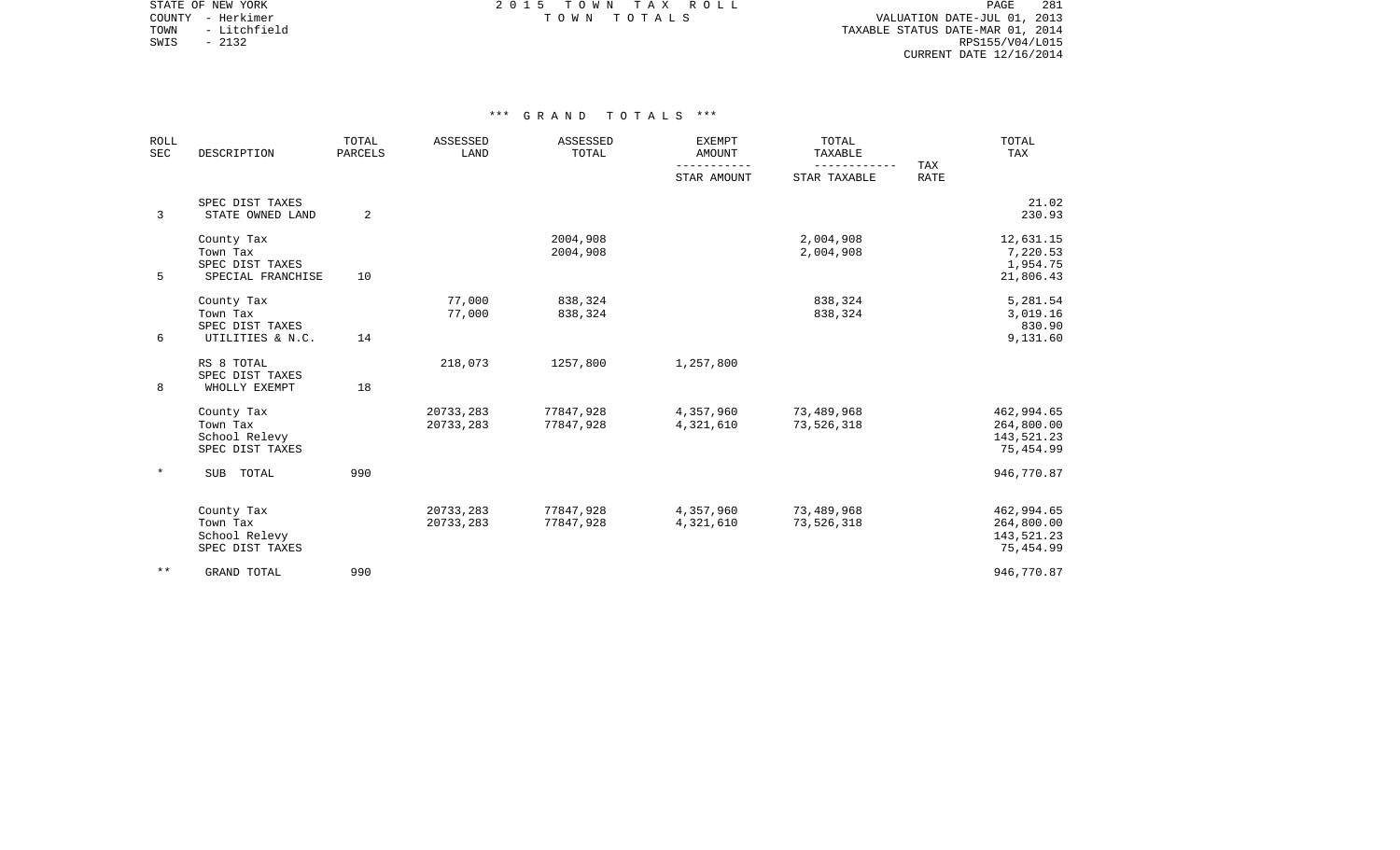|      | STATE OF NEW YORK                  |                                                            |                                                                                    |  |                      |  | 2015 TOWN TAX ROLL |  |  |  |                                  | PAGE |  |
|------|------------------------------------|------------------------------------------------------------|------------------------------------------------------------------------------------|--|----------------------|--|--------------------|--|--|--|----------------------------------|------|--|
|      | COUNTY - Herkimer                  |                                                            | STATE OWNED LAND SECTION OF THE ROLL $-3$ SUB-SECT - A VALUATION DATE-JUL 01, 2013 |  |                      |  |                    |  |  |  |                                  |      |  |
| TOWN | - Litchfield                       | ROLL SUB-SECT - A- SECTION 532-A RPTL WILD OR FOREST LANDS |                                                                                    |  |                      |  |                    |  |  |  | TAXABLE STATUS DATE-MAR 01, 2014 |      |  |
| SWIS | $-213200$                          |                                                            |                                                                                    |  | OWNERS NAME SEOUENCE |  |                    |  |  |  |                                  |      |  |
|      | UNIFORM PERCENT OF VALUE IS 089.00 |                                                            |                                                                                    |  |                      |  |                    |  |  |  |                                  |      |  |

| TAX MAP PARCEL NUMBER  | PROPERTY LOCATION & CLASS ASSESSMENT           |        | EXEMPTION CODE-----------------COUNTY-------TOWN------------ |               |            |
|------------------------|------------------------------------------------|--------|--------------------------------------------------------------|---------------|------------|
| CURRENT OWNERS NAME    | SCHOOL DISTRICT                                | LAND   | TAX DESCRIPTION                                              | TAXABLE VALUE |            |
| CURRENT OWNERS ADDRESS | PARCEL SIZE/GRID COORD TOTAL SPECIAL DISTRICTS |        |                                                              |               | TAX AMOUNT |
|                        |                                                |        |                                                              |               |            |
|                        | Cook Off Rd                                    |        |                                                              | ACCT 0110001  |            |
| $333. - 1 - 1$         | 930 State forest                               |        | County Tax                                                   | 17,400        | 109.62     |
| New York State         | Mount Markham 215601 17,400                    |        | Town Tax                                                     | 17,400        | 62.66      |
| Albany, NY 12236       | mapped as $124.2 - 1 - 30$                     | 17,400 | FD010 Col-litch fd #1                                        | 17,400 TO M   | 17.25      |
|                        | ACRES 10.00 BANK<br>984                        |        |                                                              |               |            |
|                        | DEED BOOK 00000                                |        |                                                              |               |            |
|                        | FULL MARKET VALUE                              | 19,551 |                                                              |               |            |
|                        |                                                |        | TOTAL TAX ---                                                |               | 189.53**   |
|                        |                                                |        |                                                              | DATE #1       | 01/31/15   |
|                        |                                                |        |                                                              | AMT DUE       | 189.53     |
|                        |                                                |        |                                                              |               |            |
|                        |                                                |        |                                                              | ACCT 0130001  |            |
| $333. - 1 - 2$         | 930 State forest                               |        | County Tax                                                   | 3,800         | 23.94      |
| New York State         | Mount Markham 215601                           | 3,800  | Town Tax                                                     | 3,800         | 13.69      |
| Albany, NY 12236       | 1.00 BANK<br>984<br>ACRES                      | 3,800  | FD010 Col-litch fd #1                                        | 3,800 TO M    | 3.77       |
|                        | FULL MARKET VALUE                              | 4,270  |                                                              |               |            |
|                        |                                                |        | TOTAL TAX ---                                                |               | $41.40**$  |
|                        |                                                |        |                                                              | DATE #1       | 01/31/15   |
|                        |                                                |        |                                                              | AMT DUE       | 41.40      |
|                        |                                                |        |                                                              |               |            |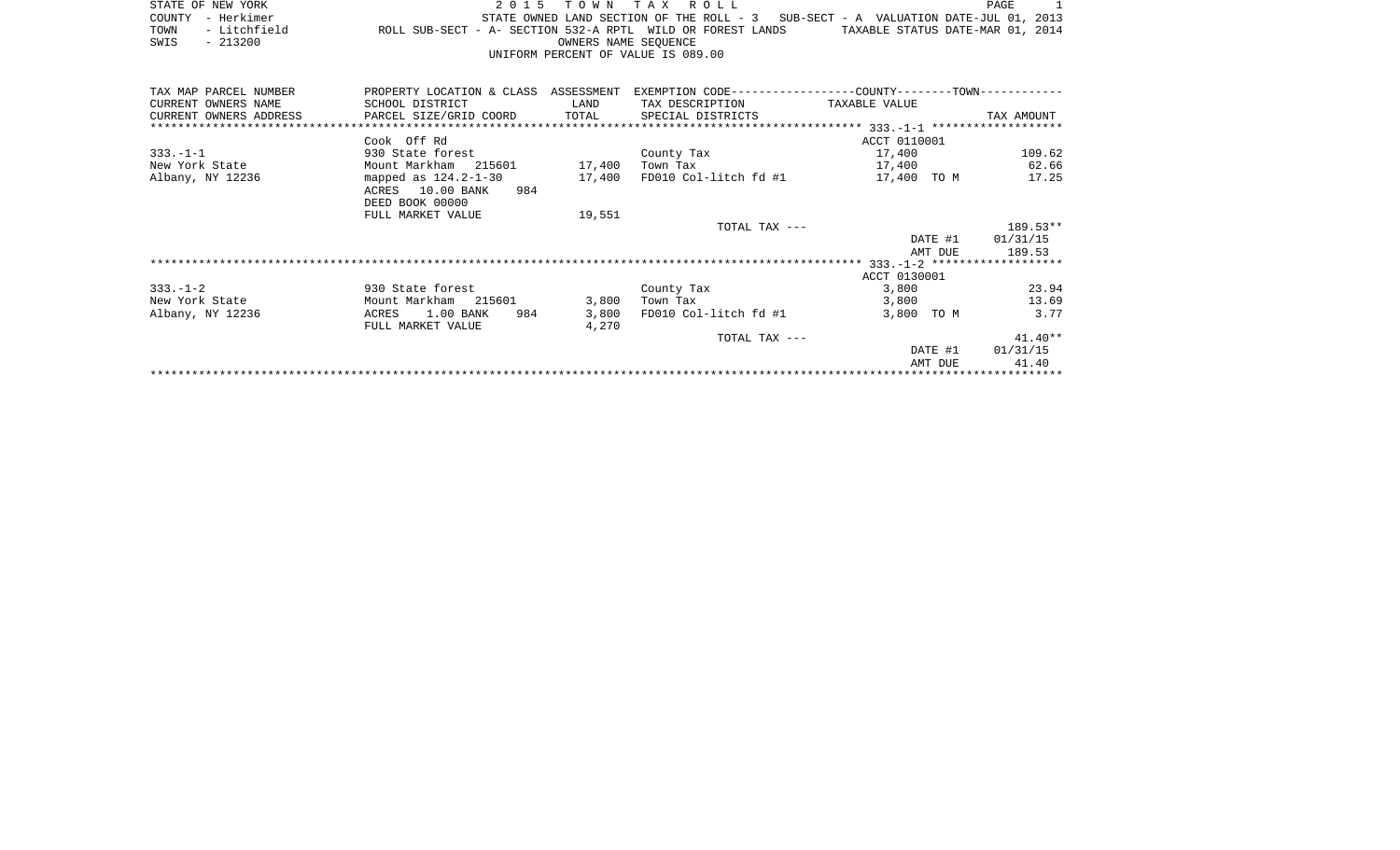|      | STATE OF NEW YORK |                                                            |  | 2015 TOWN TAX ROLL                 |  |  |  |                                                                                   | PAGE |  |
|------|-------------------|------------------------------------------------------------|--|------------------------------------|--|--|--|-----------------------------------------------------------------------------------|------|--|
|      | COUNTY - Herkimer |                                                            |  |                                    |  |  |  | STATE OWNED LAND SECTION OF THE ROLL - 3 SUB-SECT - A VALUATION DATE-JUL 01, 2013 |      |  |
| TOWN | - Litchfield      | ROLL SUB-SECT - A- SECTION 532-A RPTL WILD OR FOREST LANDS |  |                                    |  |  |  | TAXABLE STATUS DATE-MAR 01, 2014                                                  |      |  |
| SWIS | - 213200          |                                                            |  |                                    |  |  |  | RPS155/V04/L015                                                                   |      |  |
|      |                   |                                                            |  | UNIFORM PERCENT OF VALUE IS 089.00 |  |  |  | CURRENT DATE 12/16/2014                                                           |      |  |

## R O L L S U B S E C T I O N - A - T O T A L S

## \*\*\* S P E C I A L D I S T R I C T S U M M A R Y \*\*\*

| CODE                 | TOTAL   | EXTENSION | <b>EXTENSION</b> | AD VALOREM | <b>EXEMPT</b> | TAXABLE      | TOTAL |
|----------------------|---------|-----------|------------------|------------|---------------|--------------|-------|
| DISTRICT NAME        | PARCELS | TYPE      | VALUE            | VALUE      | AMOUNT        | <b>VALUE</b> | TAX   |
| FD010 Col-litch fd # |         | TOTAL M   |                  | 21,200     |               | 21,200       | 21.02 |

# \*\*\* S C H O O L D I S T R I C T S U M M A R Y \*\*\*

| CODE   | DISTRICT NAME                    | TOTAL<br>PARCELS | ASSESSED<br>LAND | ASSESSED<br>TOTAL | EXEMPT<br>AMOUNT | TOTAL<br>TAXABLE |
|--------|----------------------------------|------------------|------------------|-------------------|------------------|------------------|
|        |                                  |                  |                  |                   | STAR AMOUNT      | STAR TAXABLE     |
|        | Mount Markham                    | 2                | 21,200           | 21,200            |                  | 21,200           |
| 215601 |                                  |                  |                  |                   |                  | 21,200           |
|        | SUB-TOTAL                        | 2                | 21,200           | 21,200            |                  | 21,200           |
|        | $S \cup B - T \cup T A L (CONT)$ |                  |                  |                   |                  | 21,200           |
|        |                                  |                  |                  |                   |                  |                  |
|        | TOTAL                            | 2                | 21,200           | 21,200            |                  | 21,200           |
|        | T O T A L (CONT)                 |                  |                  |                   |                  | 21,200           |

\*\*\* S Y S T E M C O D E S S U M M A R Y \*\*\*

#### NO SYSTEM EXEMPTIONS AT THIS LEVEL

\*\*\* E X E M P T I O N S U M M A R Y \*\*\*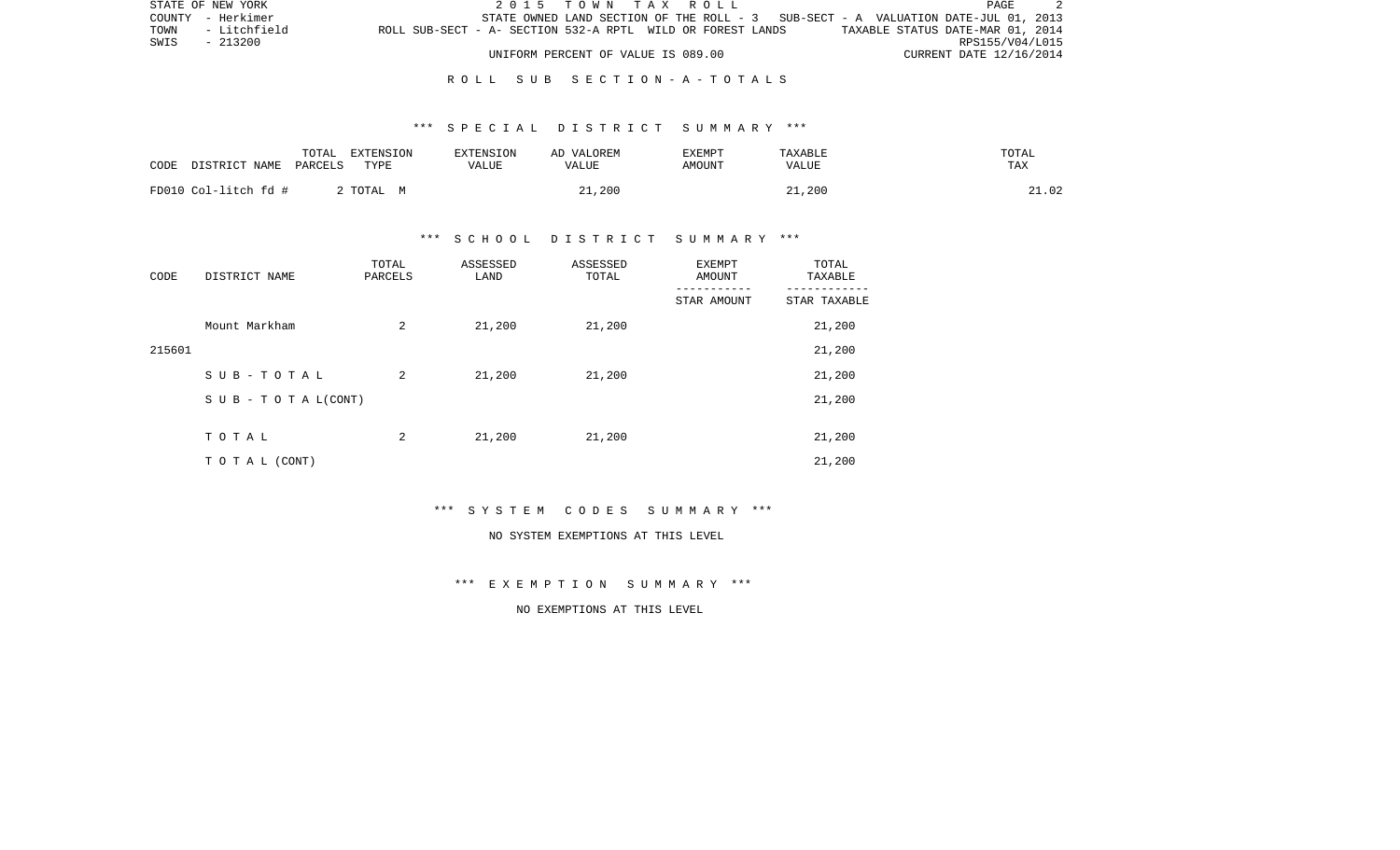|      | STATE OF NEW YORK |                                                            | 2015 TOWN TAX ROLL                 |  |                                                                                   | PAGE                    |  |
|------|-------------------|------------------------------------------------------------|------------------------------------|--|-----------------------------------------------------------------------------------|-------------------------|--|
|      | COUNTY - Herkimer |                                                            |                                    |  | STATE OWNED LAND SECTION OF THE ROLL - 3 SUB-SECT - A VALUATION DATE-JUL 01, 2013 |                         |  |
| TOWN | - Litchfield      | ROLL SUB-SECT - A- SECTION 532-A RPTL WILD OR FOREST LANDS |                                    |  | TAXABLE STATUS DATE-MAR 01, 2014                                                  |                         |  |
| SWIS | - 213200          |                                                            |                                    |  |                                                                                   | RPS155/V04/L015         |  |
|      |                   |                                                            | UNIFORM PERCENT OF VALUE IS 089.00 |  |                                                                                   | CURRENT DATE 12/16/2014 |  |

## R O L L S U B S E C T I O N - A - T O T A L S

| ROLL<br>SEC | DESCRIPTION                                                   | TOTAL<br>PARCELS | ASSESSED<br>LAND | ASSESSED<br>TOTAL | EXEMPT<br>AMOUNT<br>STAR AMOUNT | TOTAL<br>TAXABLE<br>------------<br>STAR TAXABLE | TAX<br>RATE | TOTAL<br>TAX                       |
|-------------|---------------------------------------------------------------|------------------|------------------|-------------------|---------------------------------|--------------------------------------------------|-------------|------------------------------------|
|             | County Tax<br>Town Tax<br>SPEC DIST TAXES<br>STATE OWNED LAND |                  | 21,200<br>21,200 | 21,200<br>21,200  |                                 | 21,200<br>21,200                                 |             | 133.56<br>76.35<br>21.02<br>230.93 |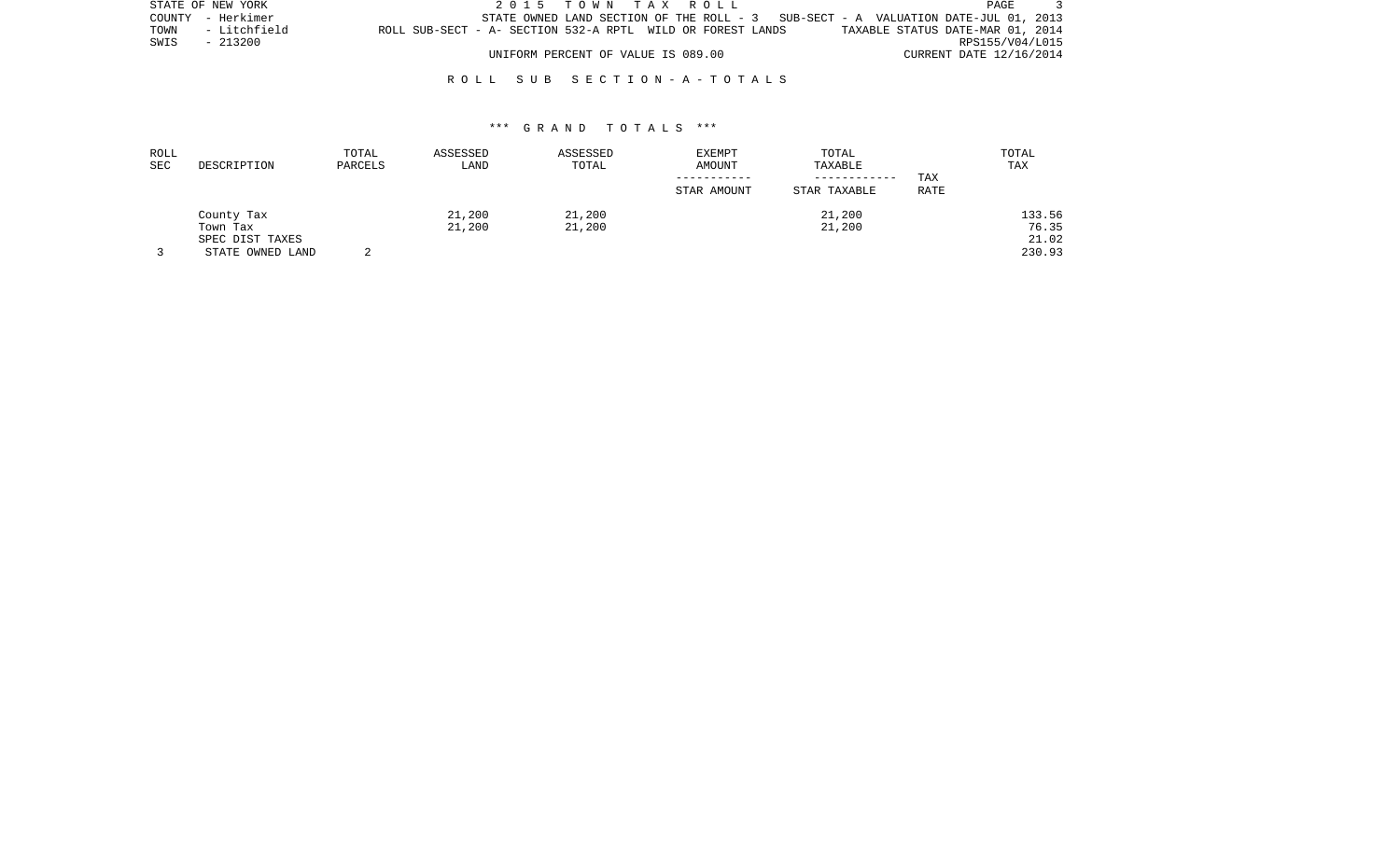| STATE OF NEW YORK |          | 2015 TOWN TAX ROLL                       | PAGE.                            |
|-------------------|----------|------------------------------------------|----------------------------------|
| COUNTY - Herkimer |          | STATE OWNED LAND SECTION OF THE ROLL - 3 | VALUATION DATE-JUL 01, 2013      |
| TOWN - Litchfield |          |                                          | TAXABLE STATUS DATE-MAR 01, 2014 |
| SWIS              | - 213200 |                                          | RPS155/V04/L015                  |
|                   |          | UNIFORM PERCENT OF VALUE IS 089.00       | CURRENT DATE 12/16/2014          |
|                   |          |                                          |                                  |

R O L L S E C T I O N T O T A L S

# \*\*\* S P E C I A L D I S T R I C T S U M M A R Y \*\*\*

| DISTRICT NAME<br>CODE | TOTAL<br>EXTENSION<br>PARCELS<br>TYPE | EXTENSION<br>VALUE | AD VALOREM<br>VALUE | EXEMPT<br>AMOUNT | TAXABLE<br>VALUE | TOTAL<br>TAX |
|-----------------------|---------------------------------------|--------------------|---------------------|------------------|------------------|--------------|
| FD010 Col-litch fd #  | 2 TOTAL M                             |                    | 21,200              |                  | 21,200           | 21.02        |

# \*\*\* S C H O O L D I S T R I C T S U M M A R Y \*\*\*

| CODE   | DISTRICT NAME                    | TOTAL<br>PARCELS | ASSESSED<br>LAND | ASSESSED<br>TOTAL | EXEMPT<br>AMOUNT | TOTAL<br>TAXABLE |
|--------|----------------------------------|------------------|------------------|-------------------|------------------|------------------|
|        |                                  |                  |                  |                   | STAR AMOUNT      | STAR TAXABLE     |
|        | Mount Markham                    | 2                | 21,200           | 21,200            |                  | 21,200           |
| 215601 |                                  |                  |                  |                   |                  | 21,200           |
|        | SUB-TOTAL                        | 2                | 21,200           | 21,200            |                  | 21,200           |
|        | $S \cup B - T \cup T A L (CONT)$ |                  |                  |                   |                  | 21,200           |
|        |                                  |                  |                  |                   |                  |                  |
|        | TOTAL                            | 2                | 21,200           | 21,200            |                  | 21,200           |
|        | T O T A L (CONT)                 |                  |                  |                   |                  | 21,200           |

\*\*\* S Y S T E M C O D E S S U M M A R Y \*\*\*

#### NO SYSTEM EXEMPTIONS AT THIS LEVEL

\*\*\* E X E M P T I O N S U M M A R Y \*\*\*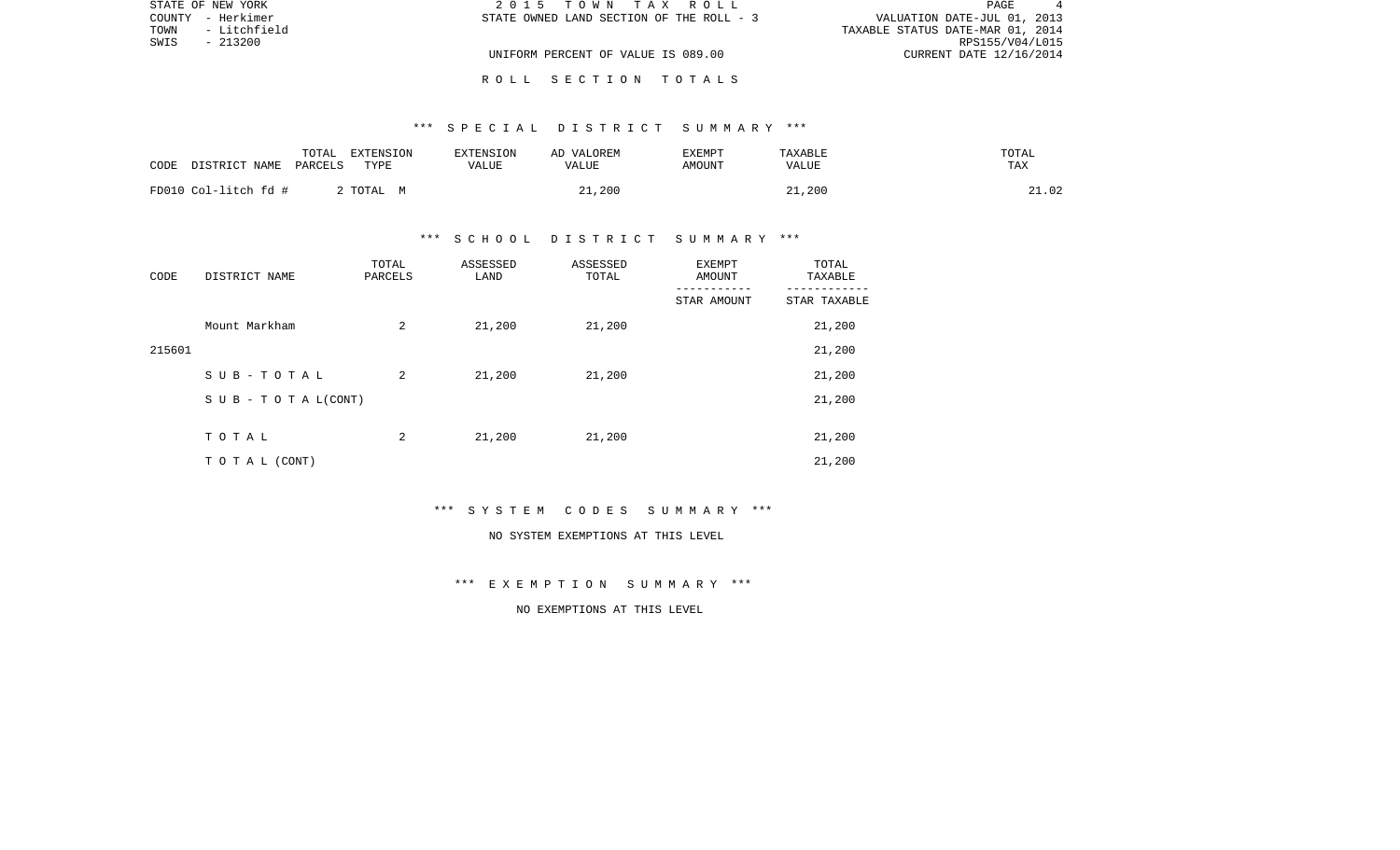| STATE OF NEW YORK    | 2015 TOWN TAX ROLL                       | PAGE                             |
|----------------------|------------------------------------------|----------------------------------|
| COUNTY - Herkimer    | STATE OWNED LAND SECTION OF THE ROLL - 3 | VALUATION DATE-JUL 01, 2013      |
| - Litchfield<br>TOWN |                                          | TAXABLE STATUS DATE-MAR 01, 2014 |
| SWIS<br>$-213200$    |                                          | RPS155/V04/L015                  |
|                      | UNIFORM PERCENT OF VALUE IS 089.00       | CURRENT DATE 12/16/2014          |
|                      |                                          |                                  |

# \*\*\* G R A N D T O T A L S \*\*\*

R O L L S E C T I O N T O T A L S

| ROLL<br>SEC | DESCRIPTION                                                   | TOTAL<br>PARCELS | ASSESSED<br>LAND | ASSESSED<br>TOTAL | EXEMPT<br>AMOUNT<br>STAR AMOUNT | TOTAL<br>TAXABLE<br>STAR TAXABLE | TAX<br>RATE | TOTAL<br>TAX                       |
|-------------|---------------------------------------------------------------|------------------|------------------|-------------------|---------------------------------|----------------------------------|-------------|------------------------------------|
|             | County Tax<br>Town Tax<br>SPEC DIST TAXES<br>STATE OWNED LAND |                  | 21,200<br>21,200 | 21,200<br>21,200  |                                 | 21,200<br>21,200                 |             | 133.56<br>76.35<br>21.02<br>230.93 |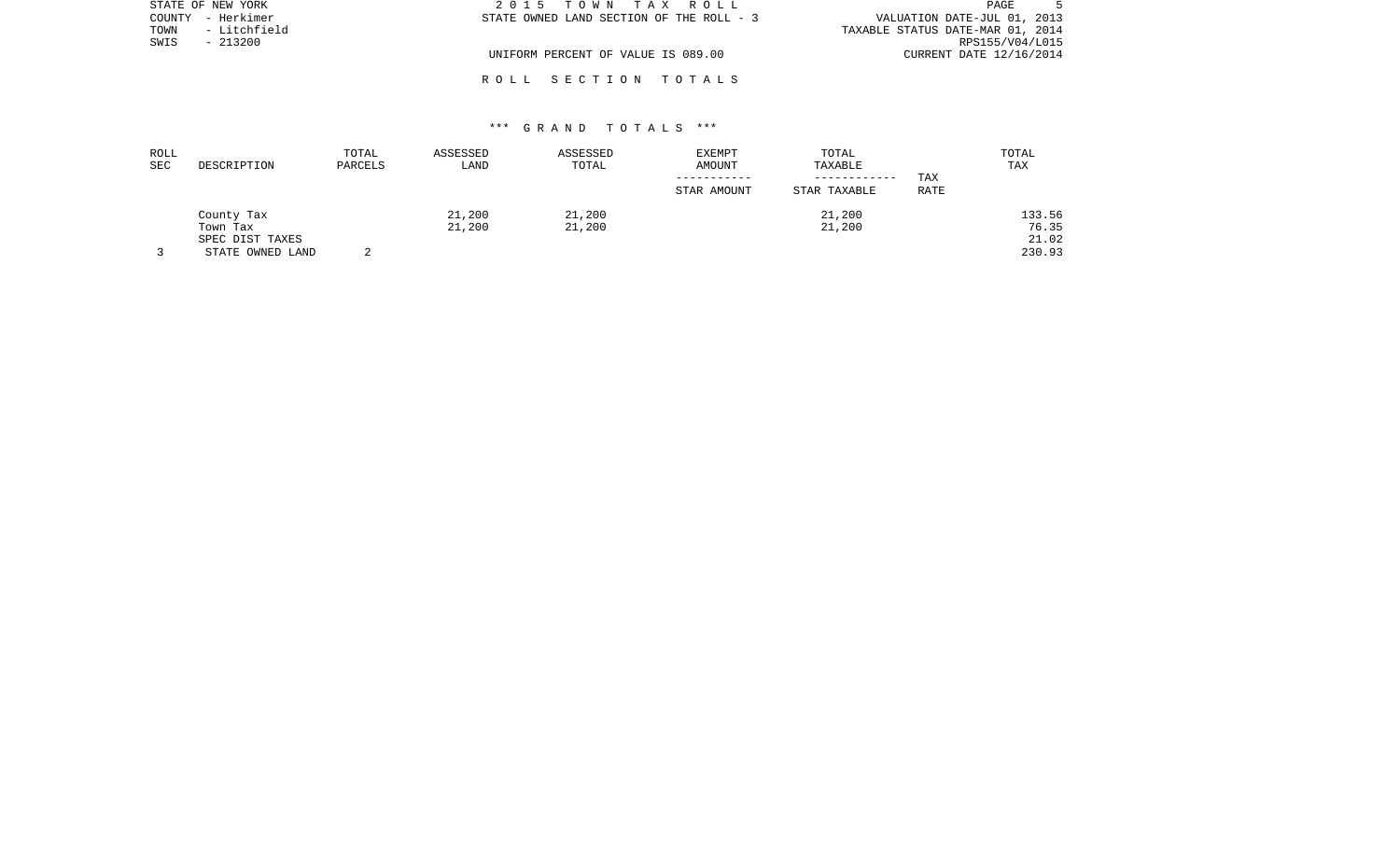|      | STATE OF NEW YORK | 2015 TOWN TAX ROLL |  |                                  | PAGE            | 6 |
|------|-------------------|--------------------|--|----------------------------------|-----------------|---|
|      | COUNTY - Herkimer |                    |  | VALUATION DATE-JUL 01, 2013      |                 |   |
|      | TOWN - Litchfield |                    |  | TAXABLE STATUS DATE-MAR 01, 2014 |                 |   |
| SWIS | $-213200$         | SWIS TOTALS        |  |                                  | RPS155/V04/L015 |   |
|      |                   |                    |  | CURRENT DATE 12/16/2014          |                 |   |

# \*\*\* S P E C I A L D I S T R I C T S U M M A R Y \*\*\*

| CODE<br>DISTRICT NAME | TOTAL<br>EXTENSION<br>PARCELS<br>TYPE | <b>EXTENSION</b><br>VALUE | AD VALOREM<br>VALUE | EXEMPT<br>AMOUNT | TAXABLE<br>VALUE | TAX<br>RATE | TOTAL<br>TAX |
|-----------------------|---------------------------------------|---------------------------|---------------------|------------------|------------------|-------------|--------------|
| FD010 Col-litch fd #  | 2 TOTAL M                             |                           | 21,200              |                  | 21,200           | 991150.     | 21.02        |

## \*\*\* S C H O O L D I S T R I C T S U M M A R Y \*\*\*

| CODE   | DISTRICT NAME                    | TOTAL<br>PARCELS | ASSESSED<br>LAND | ASSESSED<br>TOTAL | <b>EXEMPT</b><br>AMOUNT | TOTAL<br>TAXABLE |
|--------|----------------------------------|------------------|------------------|-------------------|-------------------------|------------------|
|        |                                  |                  |                  |                   | STAR AMOUNT             | STAR TAXABLE     |
|        | Mount Markham                    | 2                | 21,200           | 21,200            |                         | 21,200           |
| 215601 |                                  |                  |                  |                   |                         | 21,200           |
|        | SUB-TOTAL                        | 2                | 21,200           | 21,200            |                         | 21,200           |
|        | $S \cup B - T \cup T A L (CONT)$ |                  |                  |                   |                         | 21,200           |
|        |                                  |                  |                  |                   |                         |                  |
|        | TOTAL                            | 2                | 21,200           | 21,200            |                         | 21,200           |
|        | T O T A L (CONT)                 |                  |                  |                   |                         | 21,200           |

## \*\*\* S Y S T E M C O D E S S U M M A R Y \*\*\*

# NO SYSTEM EXEMPTIONS AT THIS LEVEL

# \*\*\* E X E M P T I O N S U M M A R Y \*\*\*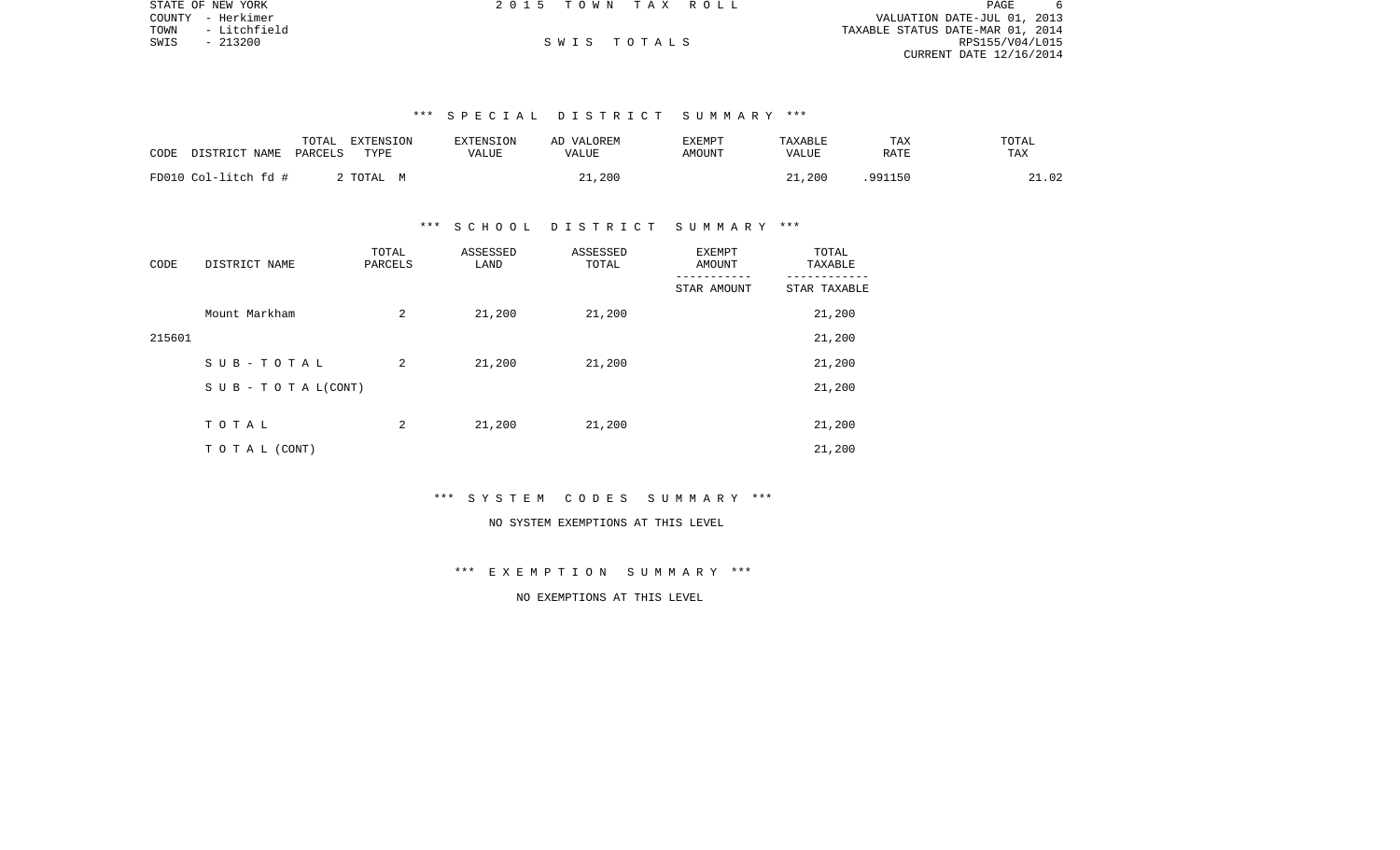|      | STATE OF NEW YORK | 2015 TOWN TAX ROLL |             |  | PAGE                             |
|------|-------------------|--------------------|-------------|--|----------------------------------|
|      | COUNTY - Herkimer |                    |             |  | VALUATION DATE-JUL 01, 2013      |
| TOWN | - Litchfield      |                    |             |  | TAXABLE STATUS DATE-MAR 01, 2014 |
| SWIS | $-213200$         |                    | SWIS TOTALS |  | RPS155/V04/L015                  |
|      |                   |                    |             |  | CURRENT DATE 12/16/2014          |

## \*\*\* G R A N D T O T A L S \*\*\*

| ROLL<br>SEC  | DESCRIPTION                                                   | TOTAL<br>PARCELS | ASSESSED<br>LAND | ASSESSED<br>TOTAL | EXEMPT<br>AMOUNT | TOTAL<br>TAXABLE             |                      |                                    |
|--------------|---------------------------------------------------------------|------------------|------------------|-------------------|------------------|------------------------------|----------------------|------------------------------------|
|              |                                                               |                  |                  |                   | STAR AMOUNT      | ------------<br>STAR TAXABLE | TAX<br><b>RATE</b>   |                                    |
| 3            | County Tax<br>Town Tax<br>SPEC DIST TAXES<br>STATE OWNED LAND | 2                | 21,200<br>21,200 | 21,200<br>21,200  |                  | 21,200<br>21,200             | 6.300110<br>3.601432 | 133.56<br>76.35<br>21.02<br>230.93 |
|              | County Tax<br>Town Tax<br>SPEC DIST TAXES                     |                  | 21,200<br>21,200 | 21,200<br>21,200  |                  | 21,200<br>21,200             | 6.300110<br>3.601432 | 133.56<br>76.35<br>21.02           |
| $\star$      | TOTAL<br>SUB                                                  | 2                |                  |                   |                  |                              |                      | 230.93                             |
|              | County Tax<br>Town Tax<br>SPEC DIST TAXES                     |                  | 21,200<br>21,200 | 21,200<br>21,200  |                  | 21,200<br>21,200             | 6.300110<br>3.601432 | 133.56<br>76.35<br>21.02           |
| $\star\star$ | GRAND TOTAL                                                   | 2                |                  |                   |                  |                              |                      | 230.93                             |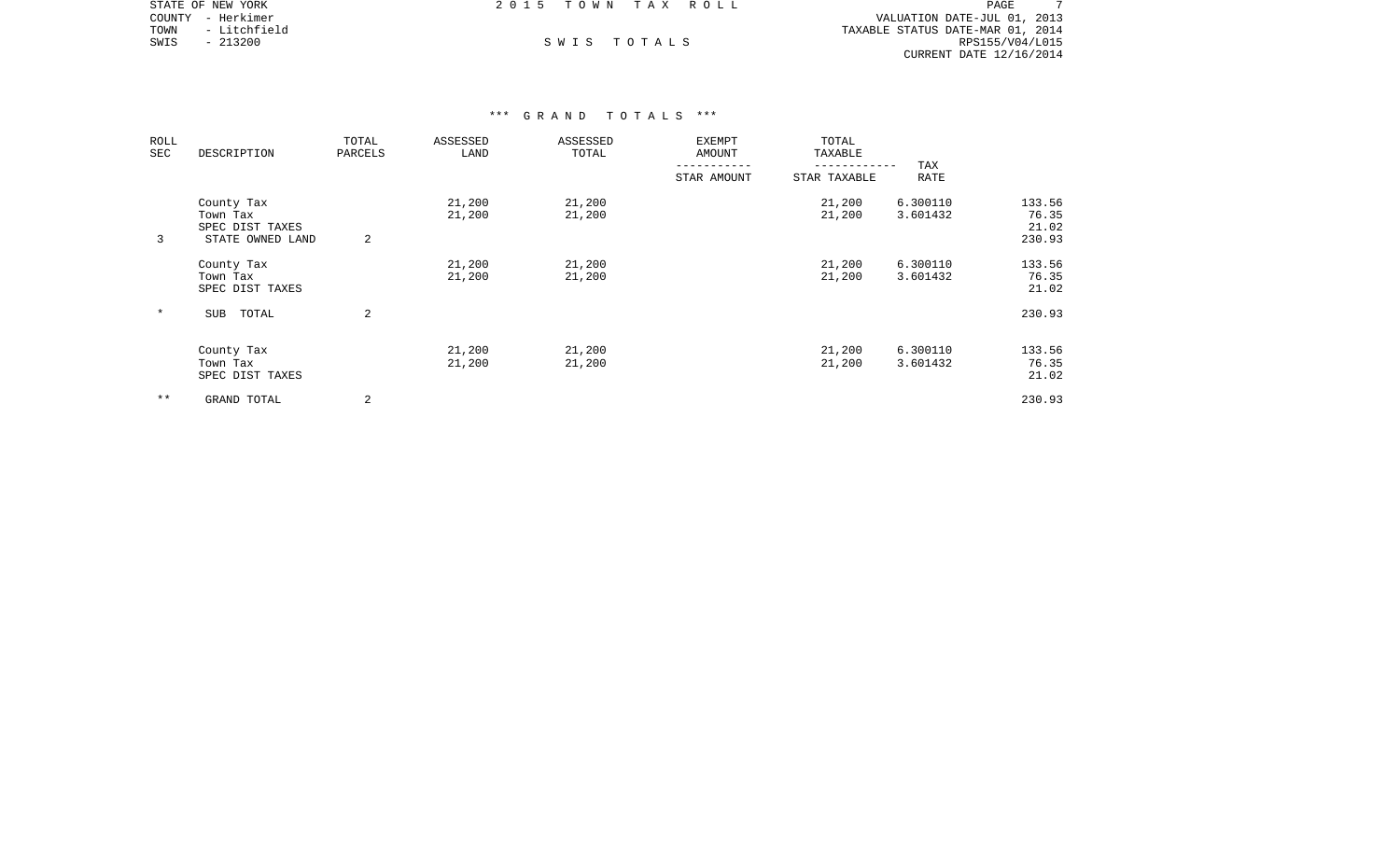$8<sup>8</sup>$ COUNTY - Herkimer T O W N T O T A L S VALUATION DATE-JUL 01, 2013 TOWN - Litchfield TAXABLE STATUS DATE-MAR 01, 2014 RPS155/V04/L015 CURRENT DATE 12/16/2014

STATE OF NEW YORK GOOD CONSULTED A SAMPLE AS A CONSULTED AS A CONSULTED AND RESERVE A SAMPLE ASSESSED. A SAMPLE

## \*\*\* S P E C I A L D I S T R I C T S U M M A R Y \*\*\*

| TOTAL<br>CODE<br>DISTRICT NAME<br>PARCELS | EXTENSION<br><b>EXTENSION</b><br>VALUE<br>TYPE | AD VALOREM<br>VALUE | <b>EXEMPT</b><br>AMOUNT | TAXABLE<br><b>VALUE</b> | TOTAL<br>TAX |
|-------------------------------------------|------------------------------------------------|---------------------|-------------------------|-------------------------|--------------|
| FD010 Col-litch fd #                      | TOTAL.<br>. м                                  | 21,200              |                         | 21,200                  | 21.02        |

## \*\*\* S C H O O L D I S T R I C T S U M M A R Y \*\*\*

| CODE   | DISTRICT NAME                    | TOTAL<br>PARCELS | ASSESSED<br>LAND | ASSESSED<br>TOTAL | EXEMPT<br>AMOUNT | TOTAL<br>TAXABLE |  |
|--------|----------------------------------|------------------|------------------|-------------------|------------------|------------------|--|
|        |                                  |                  |                  |                   | STAR AMOUNT      | STAR TAXABLE     |  |
|        | Mount Markham                    | 2                | 21,200           | 21,200            |                  | 21,200           |  |
| 215601 |                                  |                  |                  |                   |                  | 21,200           |  |
|        | SUB-TOTAL                        | 2                | 21,200           | 21,200            |                  | 21,200           |  |
|        | $S \cup B - T \cup T A L (CONT)$ |                  |                  |                   |                  | 21,200           |  |
|        |                                  |                  |                  |                   |                  |                  |  |
|        | TOTAL                            | 2                | 21,200           | 21,200            |                  | 21,200           |  |
|        | T O T A L (CONT)                 |                  |                  |                   |                  | 21,200           |  |

\*\*\* S Y S T E M C O D E S S U M M A R Y \*\*\*

NO SYSTEM EXEMPTIONS AT THIS LEVEL

\*\*\* E X E M P T I O N S U M M A R Y \*\*\*

NO EXEMPTIONS AT THIS LEVEL